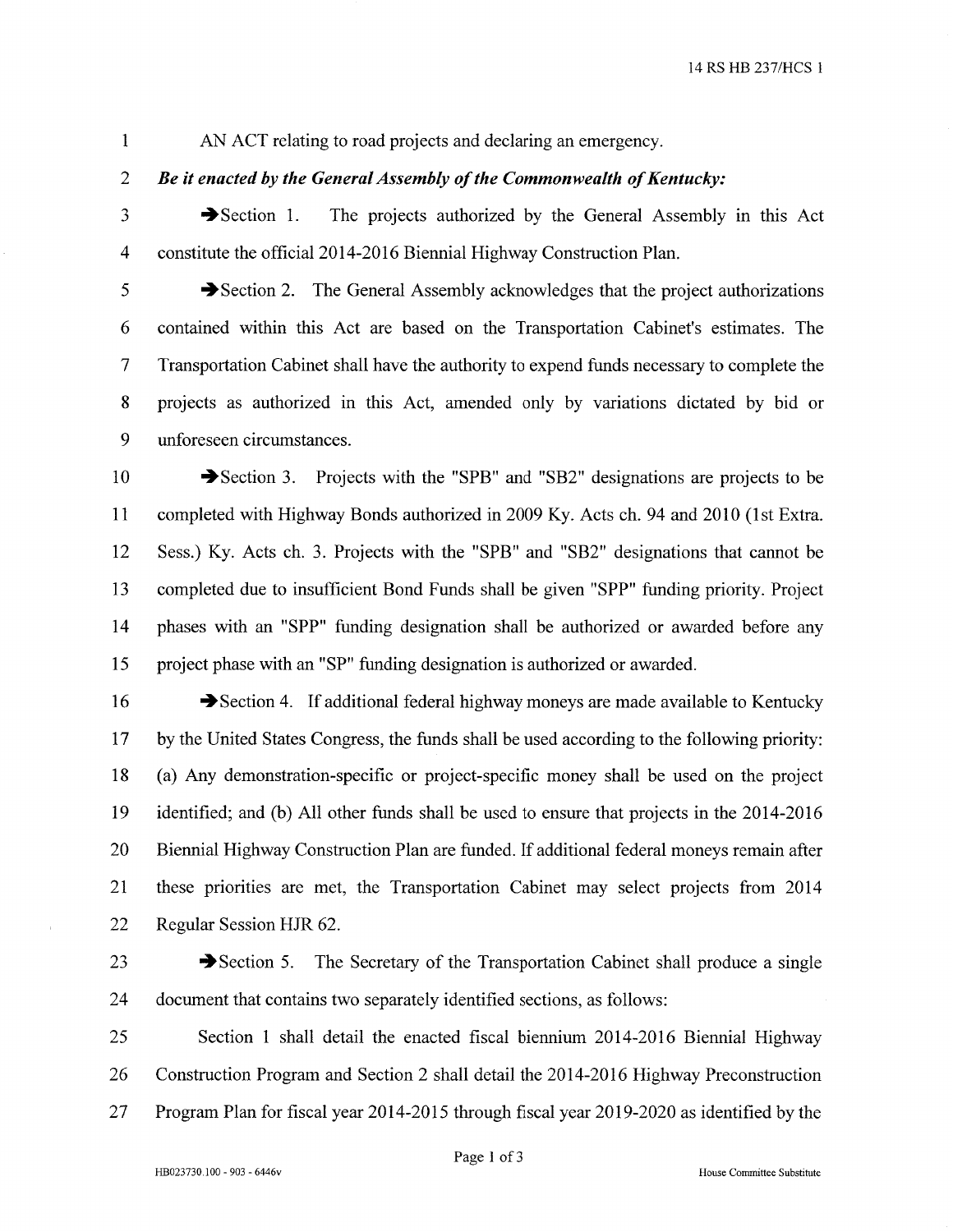14 RS HB 237/HCS 1

 $\mathbf{1}$ 2014 General Assembly. This document shall mirror in data type and format the fiscal  $\overline{2}$ year 2014-2020 Recommended Six-Year Road Plan as submitted to the 2014 General  $\mathfrak{Z}$ Assembly. The document shall be published and distributed to members of the General  $\overline{4}$ Assembly and the public within 60 days of adjournment of the 2014 Regular Session of 5 the General Assembly.

6 The Secretary of the Transportation Cabinet shall report by September 30 of each  $\overline{7}$ fiscal year to the Interim Joint Committee on Transportation any project included in the 8 enacted Biennial Highway Construction Plan which has been delayed beyond the fiscal 9 year for which the project was authorized. The report shall include:

10 The county name; (a)

11  $(b)$ The Transportation Cabinet project identification number;

- 12  $(c)$ The route where the project is located;
- 13  $(d)$ The length of the project;

14 A description of the project and the scope of improvement;  $(e)$ 

15  $(f)$ The type of local, state, or federal funds to be used on the project;

16 The stage of development for the design, right-of-way, utility, and  $(g)$ construction phases; 17

- 18 (h) The fiscal year in which each phase of the project was scheduled to 19 commence:
- The estimated cost for each phase of the project; 20  $(i)$
- 21 A detailed description of the circumstances leading to the delay; and  $(i)$
- The same information required in paragraphs (a) to (i) of this subsection for 22  $(k)$ 23 the project or projects advanced with funds initially scheduled for the delayed project.
- 24 Section 6. This Act in conjunction with 2014 Regular Session HJR 62 shall constitute the Six-Year Road Plan. 25
- Section 7. Whereas the funding for these projects is provided by 2014 Regular 26 27 Session HB 236, which takes effect upon its passage and approval by the Governor or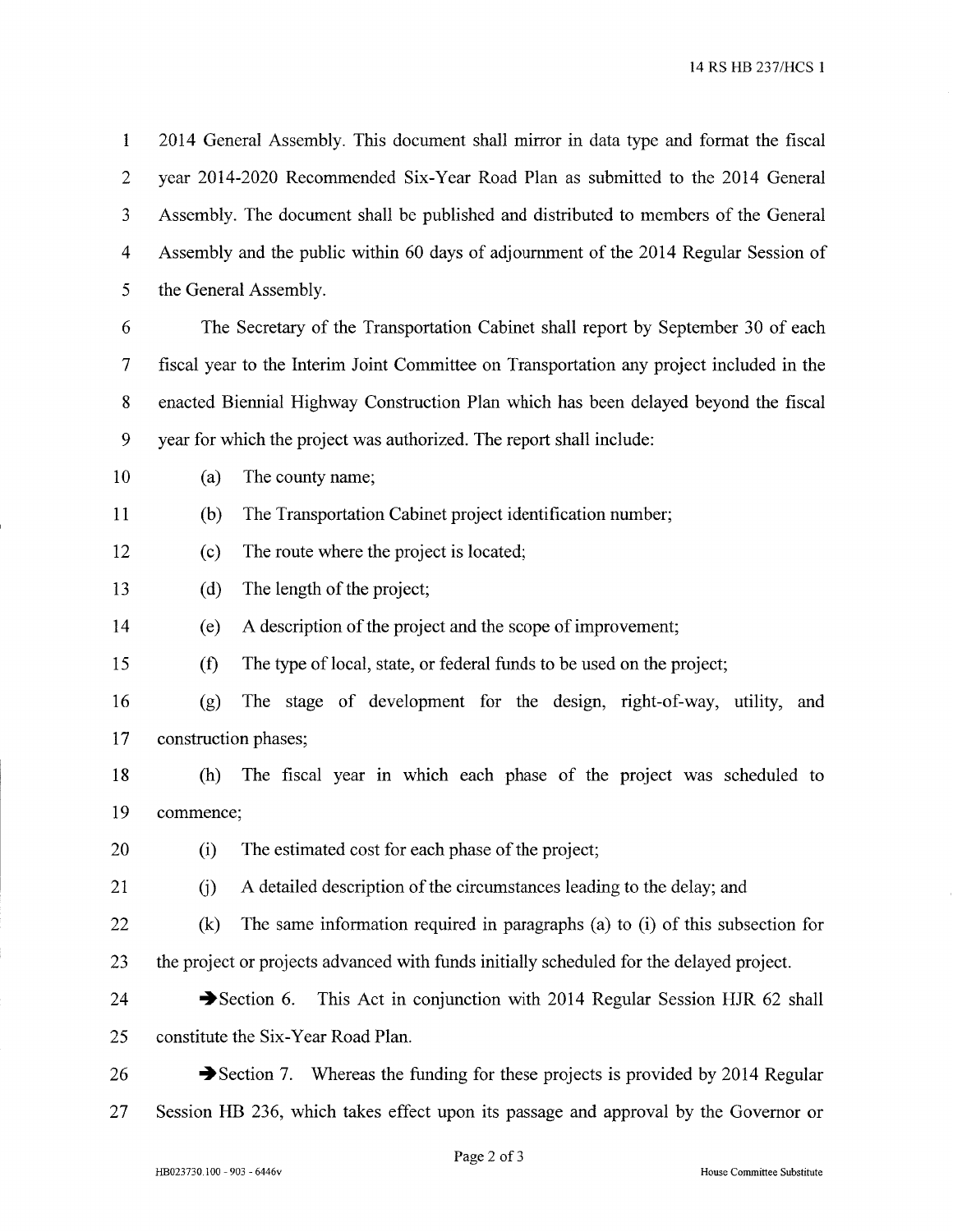- $\mathbf{1}$ upon otherwise becoming law, an emergency is declared to exist, and this Act takes effect
- $\overline{2}$ upon its passage and approval by the Governor or upon otherwise becoming law.
- $\overline{\mathbf{3}}$

 $\ddot{\phantom{0}}$ 

Section 8. The 2014-2016 Biennial Highway Construction Plan is as follows: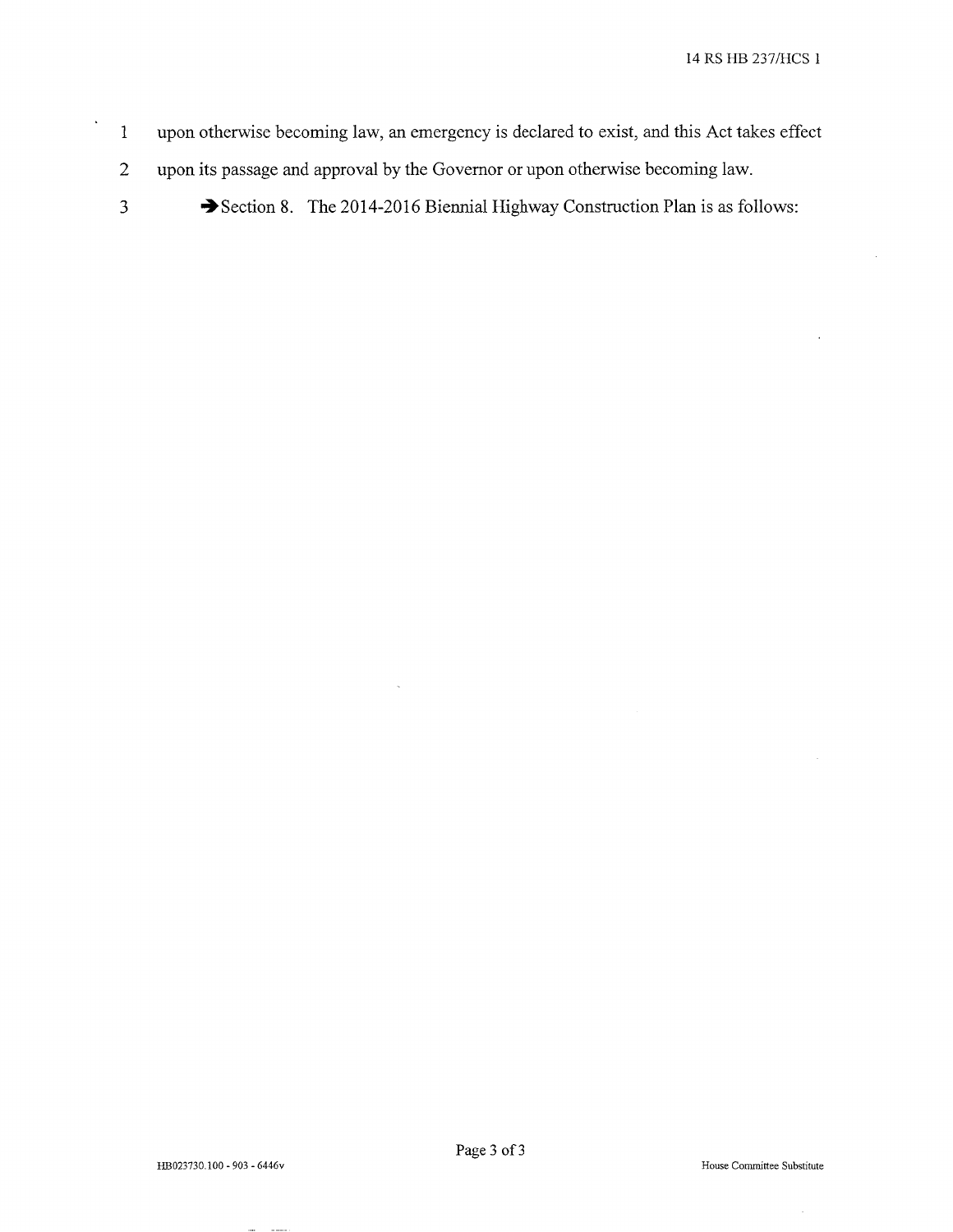| County       | Item No. | Route        | Type of Work                 | Description                                                                         | Phase         | Fund       | FY 2014     | FY 2015        | FY 2016        |
|--------------|----------|--------------|------------------------------|-------------------------------------------------------------------------------------|---------------|------------|-------------|----------------|----------------|
| <b>ALLEN</b> | 201      | <b>KY-98</b> | SAFETY(P)                    | IMPROVE THE SAFETY OF KY 98 NEAR DURHAM                                             | PL            |            |             |                |                |
|              |          |              |                              | SPRINGS CHURCH (12CCR)                                                              | <b>DN</b>     |            |             |                |                |
|              |          |              |                              |                                                                                     | <b>RW</b>     | SPP        | 1,050,000   |                |                |
|              |          |              |                              |                                                                                     | UT            | SPP        |             | 750,000        |                |
|              |          |              |                              |                                                                                     | <b>CN</b>     |            |             |                |                |
|              |          |              |                              |                                                                                     | Project Cost: |            | 1,050,000   | 750,000        | $\overline{0}$ |
| <b>ALLEN</b> | 320      | KY-100       | RECONSTRUCTION(O)            | IMPROVEMENTS TO KY 100: CURVE, BRIDGE,                                              | PL            |            |             |                |                |
|              |          |              |                              | AND INTERSECTION IMPROVEMENTS FROM                                                  | <b>DN</b>     | SPP        |             |                | 800,000        |
|              |          |              |                              | NEAR THE STONY POINT ROAD INTERSECTION                                              | <b>RW</b>     |            |             |                |                |
|              |          |              |                              | TO EAST OF THE ALONZO LONG HOLLOW                                                   | UT            |            |             |                |                |
|              |          |              |                              | ROAD INTERSECTION (12CCR)                                                           | CN            |            |             |                |                |
|              |          |              |                              |                                                                                     | Project Cost: |            | $\mathbf 0$ | $\mathbf 0$    | 800,000        |
| ALLEN        | 1080     | KY-2160      | <b>BRIDGE REPLACEMENT(P)</b> | REPLACE BRIDGE ON KY 2160 OVER FLORIDA                                              | PL            |            |             |                |                |
|              |          |              |                              | CREEK SOUTH OF INTERSECTION WITH HUNT                                               | <b>DN</b>     |            |             |                |                |
|              |          |              |                              | LANE (CR 1155) (SR 40.8) 002B00048N                                                 | <b>RW</b>     | <b>BRO</b> | 80,000      |                |                |
|              |          |              |                              |                                                                                     | UT            | <b>BRO</b> | 30,000      |                |                |
|              |          |              |                              |                                                                                     | CN            | <b>BRO</b> |             | 570,000        |                |
|              |          |              |                              |                                                                                     | Project Cost: |            | 110,000     | 570,000        | $\mathbf 0$    |
| <b>ALLEN</b> | 1081     | CR-1167      | <b>BRIDGE REPLACEMENT(P)</b> | REPLACE BRIDGE ON HADE BELL RD (CR 1167)                                            | PL            |            |             |                |                |
|              |          |              |                              | OVER BAYS FORK 0.5 MILE N OF PARDUE RD                                              | DN            |            |             |                |                |
|              |          |              |                              | (CR 1163)(SR 28.7)002C00012N                                                        | <b>RW</b>     | <b>BRZ</b> | 70,000      |                |                |
|              |          |              |                              |                                                                                     | UT            | <b>BRZ</b> | 85,000      |                |                |
|              |          |              |                              |                                                                                     | CN            | <b>BRZ</b> |             |                | 175,000        |
|              |          |              |                              |                                                                                     | Project Cost: |            | 155,000     | $\overline{0}$ | 175,000        |
|              |          |              |                              |                                                                                     |               |            |             |                |                |
| <b>ALLEN</b> | 8305     | KY-100       | RECONSTRUCTION(O)            | RECONSTRUCT KY-100 (OLD GALLATIN ROAD)<br>FROM 0.2 MILES SOUTH OF KY-2160 (MP 14.1) | PL            |            |             |                |                |
|              |          |              |                              | TO KY-980 (MP 14.41). (06CCN)                                                       | <b>DN</b>     | SPP        | 250,000     |                |                |
|              |          |              |                              |                                                                                     | <b>RW</b>     | SPP        | 960,000     |                |                |
|              |          |              |                              |                                                                                     | UT            | SPP        |             | 1,500,000      |                |
|              |          |              |                              |                                                                                     | CN            |            | 1,210,000   | 1,500,000      | $\mathbf 0$    |
|              |          |              |                              |                                                                                     | Project Cost: |            |             |                |                |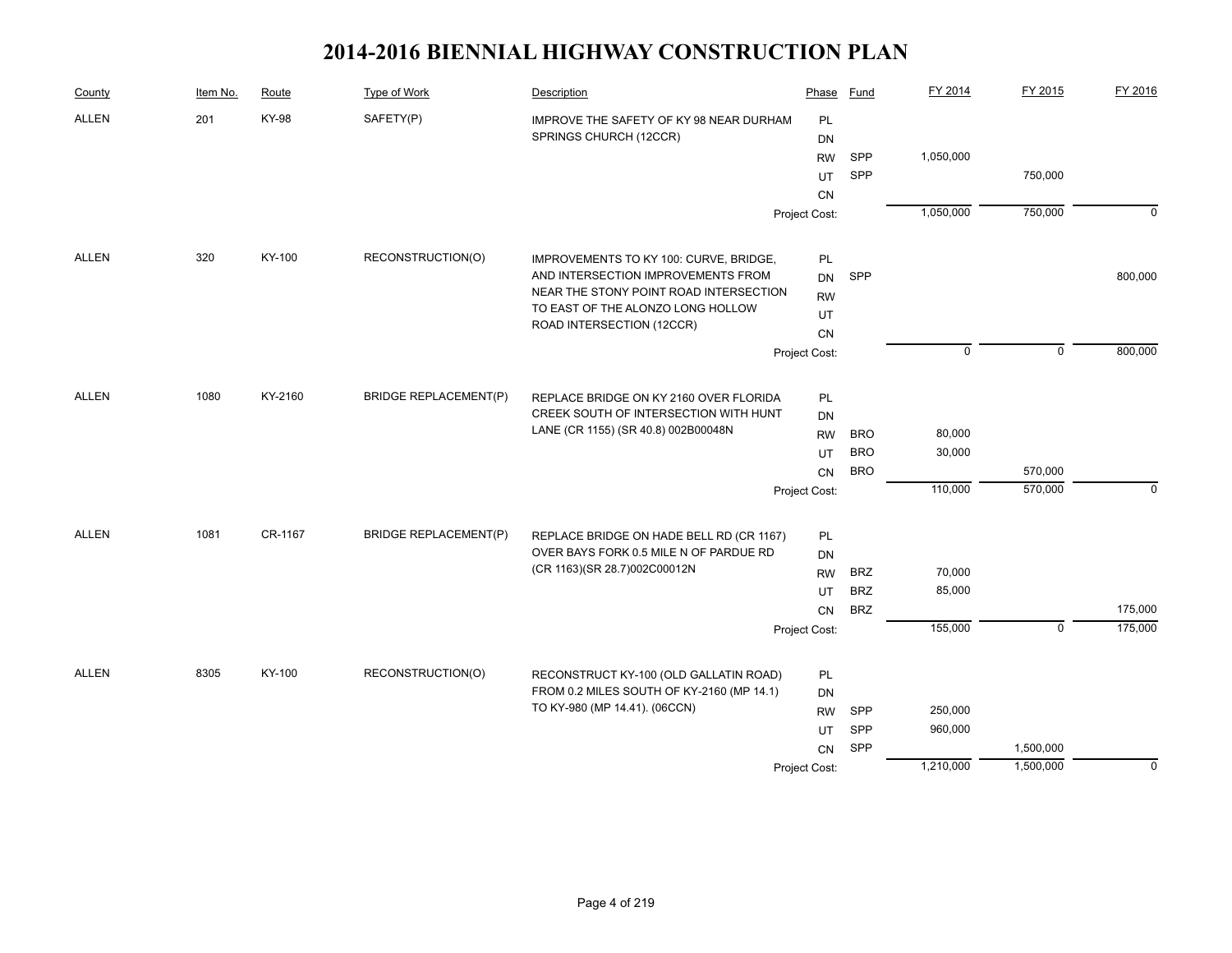| County                 | Item No. | Route         | <b>Type of Work</b>   | Description                                                                     | Phase                 | <b>Fund</b> | FY 2014     | FY 2015        | FY 2016     |
|------------------------|----------|---------------|-----------------------|---------------------------------------------------------------------------------|-----------------------|-------------|-------------|----------------|-------------|
| <b>ALLEN</b>           | 8400     | <b>KY-98</b>  | SCOPING STUDY(O)      | CONDUCT A SCOPING STUDY ON THE EASTERN                                          | <b>PL</b>             | SP          | 500,000     |                |             |
|                        |          |               |                       | SCOTTSVILLE BYPASS. (08CCN) (10CCR)                                             | <b>DN</b>             |             |             |                |             |
|                        |          |               |                       |                                                                                 | <b>RW</b>             |             |             |                |             |
|                        |          |               |                       |                                                                                 | UT                    |             |             |                |             |
|                        |          |               |                       |                                                                                 | CN                    |             |             |                |             |
|                        |          |               |                       |                                                                                 | Project Cost:         |             | 500,000     | $\mathbf 0$    | $\mathbf 0$ |
| <b>ALLEN</b>           | 8801     |               | ECONOMIC DEVEL(O)     | INDUSTRIAL PARK ACCESS ROADS                                                    | PL                    |             |             |                |             |
|                        |          |               |                       |                                                                                 | DN                    |             |             |                |             |
|                        |          |               |                       |                                                                                 | <b>RW</b>             |             |             |                |             |
|                        |          |               |                       |                                                                                 | UT                    |             |             |                |             |
|                        |          |               |                       |                                                                                 | CN                    | SPP         |             | 300,000        |             |
|                        |          |               |                       |                                                                                 | Project Cost:         |             | $\mathsf 0$ | 300,000        | $\mathbf 0$ |
| ALLEN                  | 8802     | KY-100        | MAJOR WIDENING(O)     |                                                                                 |                       |             |             |                |             |
|                        |          |               |                       | WIDENING OF KY 100 (FRANKLIN ROAD) TO 3<br>LANES WITH URBAN SECTION FROM OLIVER | PL<br><b>DN</b>       | SPP         |             |                | 480,000     |
|                        |          |               |                       | STREET TO US 31E TO INCREASE                                                    |                       |             |             |                |             |
|                        |          |               |                       | CAPACITY/SAFETY. MP 11.800-12.700                                               | <b>RW</b><br>UT       |             |             |                |             |
|                        |          |               |                       |                                                                                 | ${\sf CN}$            |             |             |                |             |
|                        |          |               |                       |                                                                                 | Project Cost:         |             | $\mathbf 0$ | $\mathbf 0$    | 480,000     |
|                        |          |               |                       |                                                                                 |                       |             |             |                |             |
| Total for ALLEN county |          |               |                       |                                                                                 | PL                    |             | 500,000     |                |             |
|                        |          |               |                       |                                                                                 | DN                    |             |             |                | 1,280,000   |
|                        |          |               |                       |                                                                                 | <b>RW</b>             |             | 1,450,000   |                |             |
|                        |          |               |                       |                                                                                 | UT                    |             | 1,075,000   | 750,000        |             |
|                        |          |               |                       |                                                                                 | CN                    |             |             | 2,370,000      | 175,000     |
|                        |          |               |                       |                                                                                 | <b>Total Amounts:</b> |             | 3,025,000   | 3,120,000      | 1,455,000   |
| ANDERSON               | 918      | <b>US-127</b> | SAFETY-HAZARD ELIM(P) | REPLACE GUARDRAIL END TREATMENTS ON                                             | PL                    |             |             |                |             |
|                        |          |               |                       | VARIOUS ROUTES IN ANDERSON, BOURBON,                                            | DN                    |             |             |                |             |
|                        |          |               |                       | BOYLE, CLARK, FAYETTE, JESSAMINE,                                               | <b>RW</b>             |             |             |                |             |
|                        |          |               |                       | MADISON, MERCER, MONTGOMERY, SCOTT,<br>AND WOODFORD COUNTIES. (2010BOP)         | UT                    |             |             |                |             |
|                        |          |               |                       |                                                                                 | ${\sf CN}$            | SAF         | 907,850     |                |             |
|                        |          |               |                       |                                                                                 | Project Cost:         |             | 907,850     | $\overline{0}$ | $\mathbf 0$ |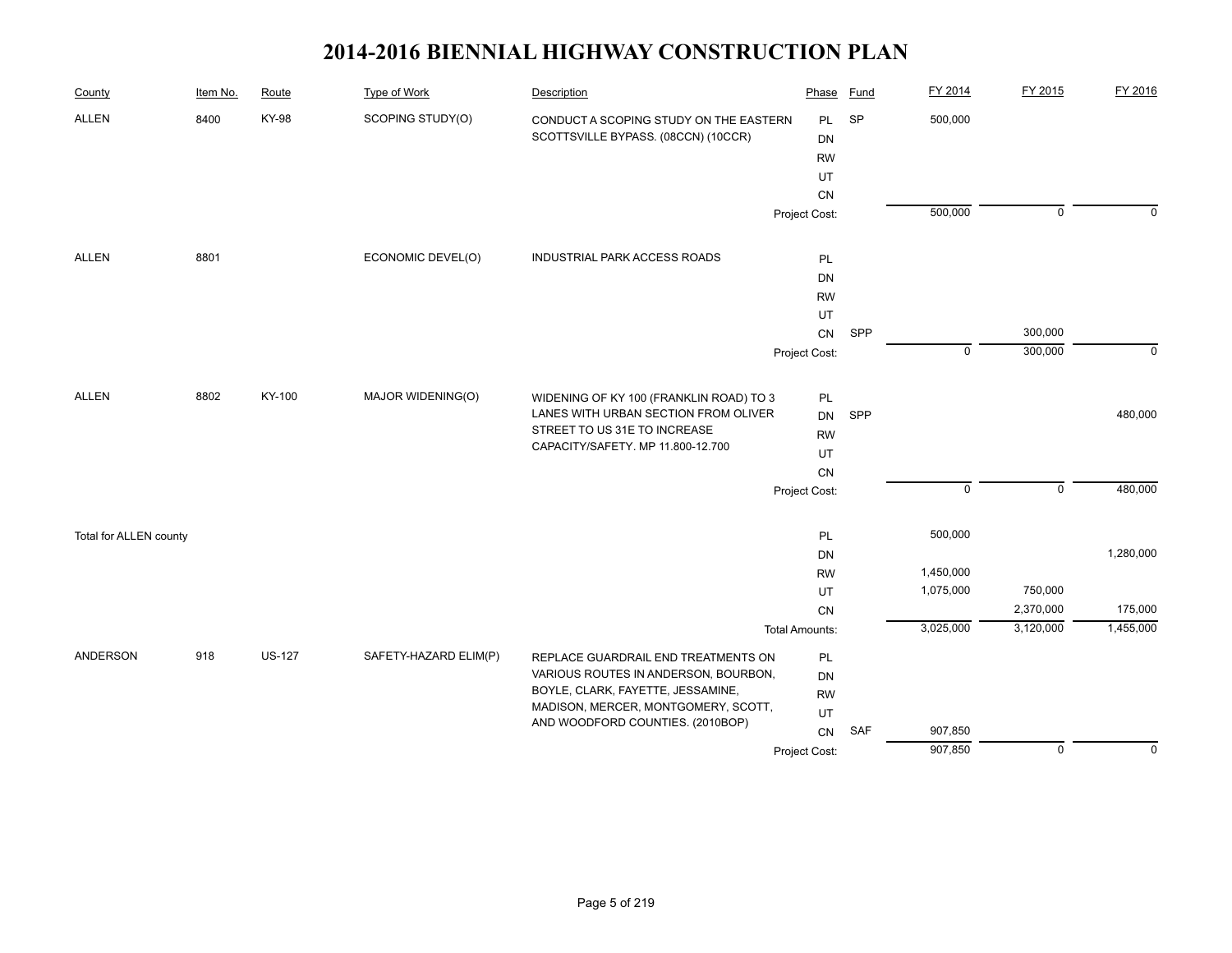| County                    | Item No. | Route        | Type of Work                 | Description                                                                  | Phase                 | Fund       | FY 2014     | FY 2015     | FY 2016        |
|---------------------------|----------|--------------|------------------------------|------------------------------------------------------------------------------|-----------------------|------------|-------------|-------------|----------------|
| ANDERSON                  | 8100     | <b>US-62</b> | SAFETY(P)                    | WIDENING AND IMPROVEMENTS ON US-62 FROM<br>0.103 MILE WEST OF THE NEW SCHOOL | PL<br>DN              |            |             |             |                |
|                           |          |              |                              | ENTRANCE/WESTWOOD ESTATES TO 0.095 MILE                                      | <b>RW</b>             | SP         | 3,800,000   |             |                |
|                           |          |              |                              | EAST OF US-127B (LAWRENCEBURG BYPASS).<br>(02CCN)(04CCN)(08CCR)(12CCR)       | UT                    |            |             |             |                |
|                           |          |              |                              |                                                                              | ${\sf CN}$            | SP         |             | 3,650,000   |                |
|                           |          |              |                              |                                                                              | Project Cost:         |            | 3,800,000   | 3,650,000   | $\overline{0}$ |
| Total for ANDERSON county |          |              |                              |                                                                              | PL                    |            |             |             |                |
|                           |          |              |                              |                                                                              | DN                    |            |             |             |                |
|                           |          |              |                              |                                                                              | <b>RW</b>             |            | 3,800,000   |             |                |
|                           |          |              |                              |                                                                              | UT                    |            |             |             |                |
|                           |          |              |                              |                                                                              | ${\sf CN}$            |            | 907,850     | 3,650,000   |                |
|                           |          |              |                              |                                                                              | <b>Total Amounts:</b> |            | 4,707,850   | 3,650,000   | $\mathbf 0$    |
| <b>BALLARD</b>            | 115      | $US-60$      | MAJOR WIDENING(O)            | PADUCAH-WICKLIFFE RD; 4-LANE US-60 FROM                                      | PL                    |            |             |             |                |
|                           |          |              |                              | STAFFORD ROAD TO BETHEL CHURCH ROAD                                          | DN                    |            |             |             |                |
|                           |          |              |                              | (INCLUDES KEVIL BYPASS) (TO BE LET WITH<br>1-115.10) (06CCR)(12CCR).         | <b>RW</b>             | SPP        |             |             | 9,980,000      |
|                           |          |              |                              |                                                                              | UT                    |            |             |             |                |
|                           |          |              |                              |                                                                              | CN                    |            |             |             |                |
|                           |          |              |                              |                                                                              | Project Cost:         |            | $\mathsf 0$ | $\mathsf 0$ | 9,980,000      |
| <b>BALLARD</b>            | 1143     | KY-358       | <b>BRIDGE REPLACEMENT(P)</b> | REPLACE BRIDGE ON KY 358 OVER CLAYTON                                        | PL                    |            |             |             |                |
|                           |          |              |                              | CREEK APPR. 0.5 MILE NORTH OF KY 473 (SR                                     | <b>DN</b>             |            |             |             |                |
|                           |          |              |                              | 26.5) 004B00044N                                                             | <b>RW</b>             | <b>BRO</b> | 150,000     |             |                |
|                           |          |              |                              |                                                                              | UT                    | <b>BRO</b> | 250,000     |             |                |
|                           |          |              |                              |                                                                              | CN                    | <b>BRO</b> |             | 580,000     |                |
|                           |          |              |                              |                                                                              | Project Cost:         |            | 400,000     | 580,000     | $\mathbf 0$    |
| Total for BALLARD county  |          |              |                              |                                                                              | PL                    |            |             |             |                |
|                           |          |              |                              |                                                                              | DN                    |            |             |             |                |
|                           |          |              |                              |                                                                              | <b>RW</b>             |            | 150,000     |             | 9,980,000      |
|                           |          |              |                              |                                                                              | UT                    |            | 250,000     |             |                |
|                           |          |              |                              |                                                                              | ${\sf CN}$            |            |             | 580,000     |                |
|                           |          |              |                              |                                                                              | <b>Total Amounts:</b> |            | 400,000     | 580,000     | 9,980,000      |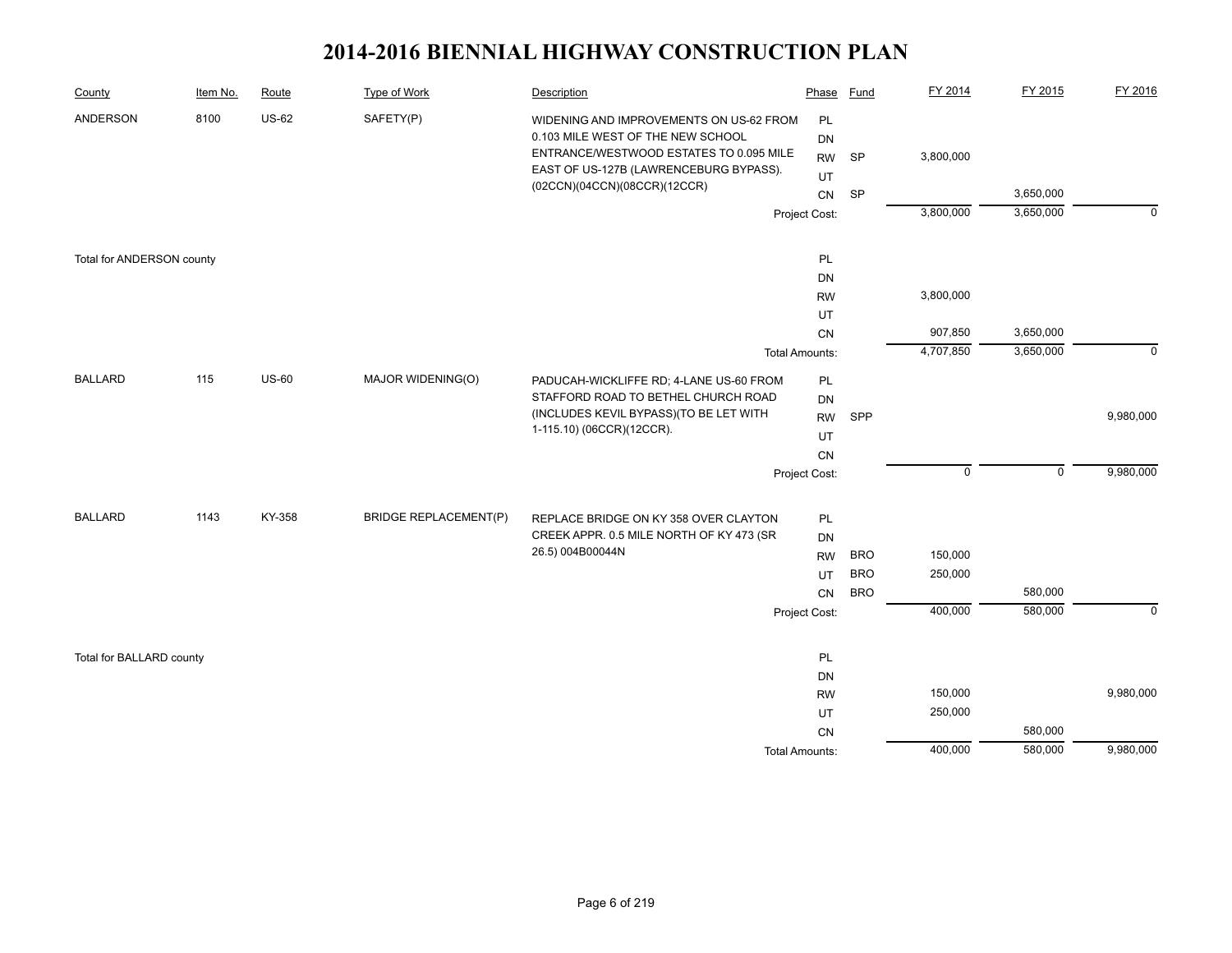| County        | Item No. | Route        | Type of Work          | Description                                                                     | Phase         | Fund       | FY 2014        | FY 2015        | FY 2016     |
|---------------|----------|--------------|-----------------------|---------------------------------------------------------------------------------|---------------|------------|----------------|----------------|-------------|
| <b>BARREN</b> | 108.5    | KY-90        | SPOT IMPROVEMENTS(O)  | PRIORITY SECTION 3: RECONSTRUCT KY-90<br>EAST OF GLASGOW FROM APPROX. 0.38 MILE | PL            |            |                |                |             |
|               |          |              |                       | EAST OF KY-839 TO THE METCALFE COUNTY                                           | DN            |            |                |                |             |
|               |          |              |                       | LINE. (2002BOPC)(08CCR)(10CCR)(12CCR)                                           | <b>RW</b>     |            |                |                |             |
|               |          |              |                       |                                                                                 | UT<br>CN      | <b>SPP</b> | 10,010,000     |                |             |
|               |          |              |                       |                                                                                 |               |            | 10,010,000     | $\overline{0}$ | $\Omega$    |
|               |          |              |                       |                                                                                 | Project Cost: |            |                |                |             |
| <b>BARREN</b> | 8705     | <b>US-31</b> | NEW ROUTE(O)          | CONNECT US-31E (MP 12.6) TO OLD CALVARY                                         | PL            |            |                |                |             |
|               |          |              |                       | DRIVE (CS 1196) AT THE EXISTING                                                 | DN            |            |                |                |             |
|               |          |              |                       | INTERSECTION OF US-31E AND TROJAN TRAIL.                                        | <b>RW</b>     | <b>SPP</b> | 50,000         |                |             |
|               |          |              |                       | (12CCN)                                                                         | UT            | <b>SPP</b> | 180,000        |                |             |
|               |          |              |                       |                                                                                 | <b>CN</b>     | SPP        |                | 550,000        |             |
|               |          |              |                       |                                                                                 | Project Cost: |            | 230,000        | 550,000        | $\mathbf 0$ |
| <b>BARREN</b> | 8819     | KY-90        | MAJOR WIDENING(O)     | MAJOR WIDENING FROM SANDERS STREET IN                                           | PL            |            |                |                |             |
|               |          |              |                       | CAVE CITY TO US 68 (GLASGOW OUTER LOOP)                                         | <b>DN</b>     | <b>STP</b> | 2,500,000      |                |             |
|               |          |              |                       | IN GLASGOW.                                                                     | <b>RW</b>     | <b>STP</b> |                | 6,000,000      |             |
|               |          |              |                       |                                                                                 | UT            | <b>STP</b> |                |                | 3,500,000   |
|               |          |              |                       |                                                                                 | CN            |            |                |                |             |
|               |          |              |                       |                                                                                 | Project Cost: |            | 2,500,000      | 6,000,000      | 3,500,000   |
|               |          |              |                       |                                                                                 |               |            |                |                |             |
| <b>BARREN</b> | 8821     | KY-1297      | MAJOR WIDENING(O)     | MAJOR WIDENING FROM DONNELLY DRIVE TO                                           | PL            |            |                |                |             |
|               |          |              |                       | US-31E (ROGER WELLS) IN GLASGOW AND<br>WIDEN DONNELLY DRIVE.                    | <b>DN</b>     | SPP        |                |                | 1,000,000   |
|               |          |              |                       |                                                                                 | <b>RW</b>     |            |                |                |             |
|               |          |              |                       |                                                                                 | UT            |            |                |                |             |
|               |          |              |                       |                                                                                 | <b>CN</b>     |            | $\overline{0}$ | $\overline{0}$ | 1,000,000   |
|               |          |              |                       |                                                                                 | Project Cost: |            |                |                |             |
| <b>BARREN</b> | 9005     | <b>US-68</b> | SAFETY-HAZARD ELIM(P) | INTERSECTION REALIGNMENT ON US 68 AT KY                                         | PL            |            |                |                |             |
|               |          |              |                       | 255 IN BARREN COUNTY AT M.P. 3.971.                                             | DN            |            |                |                |             |
|               |          |              |                       | (2012BOP)(AR/W)                                                                 | <b>RW</b>     |            |                |                |             |
|               |          |              |                       |                                                                                 | UT            |            |                |                |             |
|               |          |              |                       |                                                                                 | CN            | <b>SAF</b> | 250,000        |                |             |
|               |          |              |                       |                                                                                 | Project Cost: |            | 250,000        | $\mathbf 0$    | $\mathbf 0$ |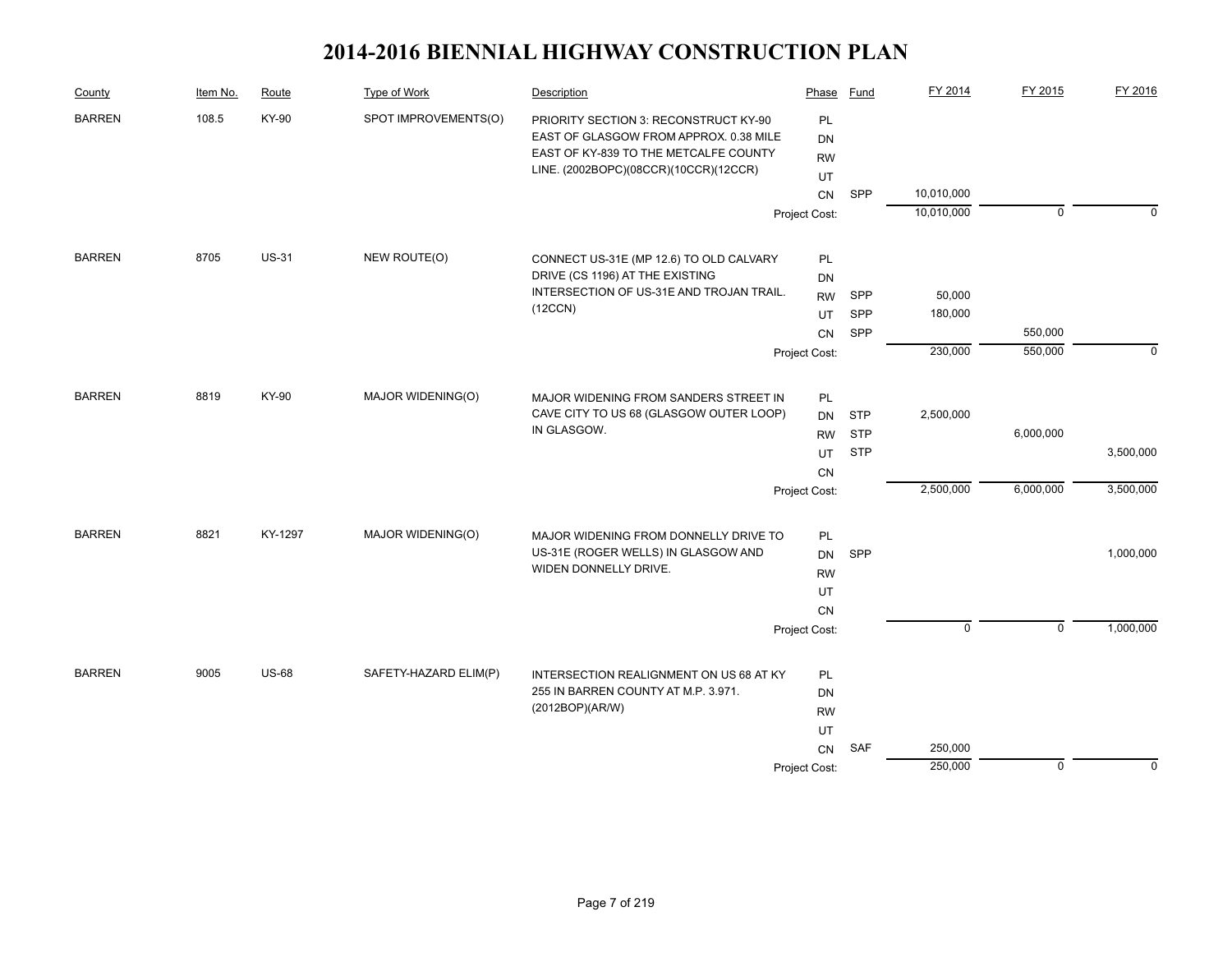| County                  | Item No. | Route  | <b>Type of Work</b> | Description                               | Phase                 | <b>Fund</b> | FY 2014     | FY 2015     | FY 2016      |
|-------------------------|----------|--------|---------------------|-------------------------------------------|-----------------------|-------------|-------------|-------------|--------------|
| Total for BARREN county |          |        |                     |                                           | PL                    |             |             |             |              |
|                         |          |        |                     |                                           | DN                    |             | 2,500,000   |             | 1,000,000    |
|                         |          |        |                     |                                           | <b>RW</b>             |             | 50,000      | 6,000,000   |              |
|                         |          |        |                     |                                           | UT                    |             | 180,000     |             | 3,500,000    |
|                         |          |        |                     |                                           | CN                    |             | 10,260,000  | 550,000     |              |
|                         |          |        |                     |                                           | <b>Total Amounts:</b> |             | 12,990,000  | 6,550,000   | 4,500,000    |
| <b>BATH</b>             | 193      | KY-111 | RECONSTRUCTION(O)   | RECONSTRUCT KY-111 IN THE VICINITY OF THE | PL                    |             |             |             |              |
|                         |          |        |                     | "S-CURVE" EAST OF OWINGSVILLE.            | DN                    |             |             |             |              |
|                         |          |        |                     |                                           | <b>RW</b>             | SPP         |             | 1,580,000   |              |
|                         |          |        |                     |                                           | UT                    | SPP         |             | 1,040,000   |              |
|                         |          |        |                     |                                           | CN                    | SPP         |             |             | 5,520,000    |
|                         |          |        |                     |                                           | Project Cost:         |             | $\mathbf 0$ | 2,620,000   | 5,520,000    |
| <b>BATH</b>             | 394      | KY-36  | SAFETY(P)           | IMPROVE INTERSECTION OF KY 36 AND         | PL                    |             |             |             |              |
|                         |          |        |                     | KENDALL SPRINGS ROAD TO ACCOMODATE        | <b>DN</b>             | SPP         | 250,000     |             |              |
|                         |          |        |                     | INDUSTRIAL TRUCK TRAFFIC.                 | <b>RW</b>             | SPP         | 300,000     |             |              |
|                         |          |        |                     |                                           | UT                    | SPP         | 200,000     |             |              |
|                         |          |        |                     |                                           | CN                    | SPP         |             | 750,000     |              |
|                         |          |        |                     |                                           | Project Cost:         |             | 750,000     | 750,000     | $\mathbf{0}$ |
|                         |          |        |                     |                                           |                       |             |             |             |              |
| <b>BATH</b>             | 8402     | KY-111 | SCOPING STUDY(O)    | STUDY FOR RECONSTRUCTION FROM US-60 IN    | PL                    |             |             |             |              |
|                         |          |        |                     | OWINGSVILLE NORTH TO PRICKLY ASH ROAD.    | DN                    |             |             |             |              |
|                         |          |        |                     | (08CCN) (10CCN)                           | <b>RW</b>             | <b>SP</b>   | 1,600,000   |             |              |
|                         |          |        |                     |                                           | <b>UT</b>             | <b>SP</b>   | 1,000,000   |             |              |
|                         |          |        |                     |                                           | CN                    | SP          |             | 5,500,000   |              |
|                         |          |        |                     |                                           | Project Cost:         |             | 2,600,000   | 5,500,000   | $\mathbf{0}$ |
| <b>BATH</b>             | 8403     | -0     | NEW ROUTE(O)        | NEW CONSTRUCTION FROM KENDALL SPRINGS     | PL                    | <b>SP</b>   | 240,000     |             |              |
|                         |          |        |                     | ROAD TO BATH COUNTY HIGH SCHOOL IN        | <b>DN</b>             | <b>SP</b>   | 1,200,000   |             |              |
|                         |          |        |                     | OWINGSVILLE. (08CCN)                      | <b>RW</b>             |             |             |             |              |
|                         |          |        |                     |                                           | UT                    |             |             |             |              |
|                         |          |        |                     |                                           | <b>CN</b>             |             |             |             |              |
|                         |          |        |                     |                                           | Project Cost:         |             | 1,440,000   | $\mathbf 0$ | $\Omega$     |
|                         |          |        |                     |                                           |                       |             |             |             |              |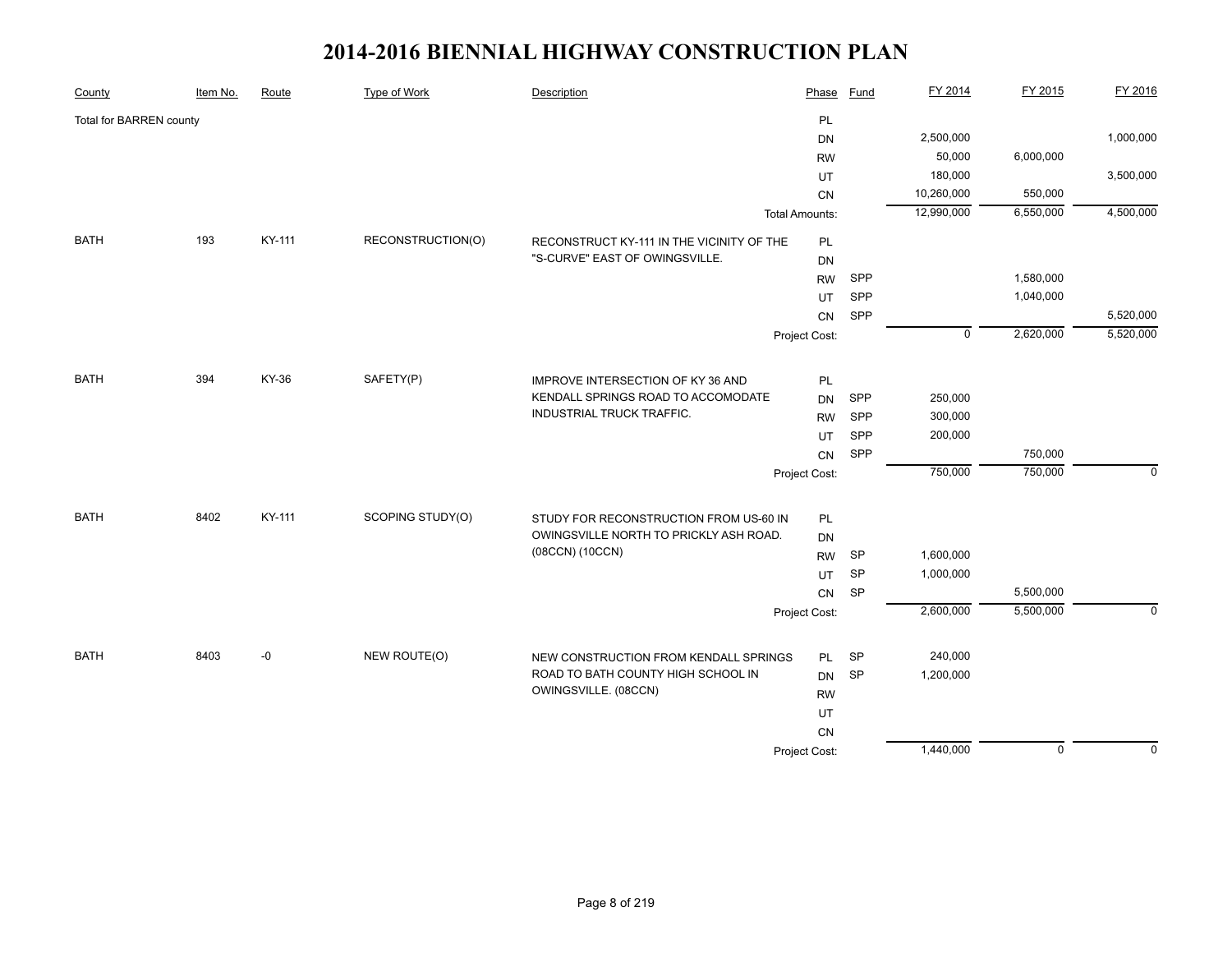| County                | Item No. | Route        | <b>Type of Work</b>   | Description                               | Phase                 | <b>Fund</b> | FY 2014                | FY 2015    | FY 2016     |
|-----------------------|----------|--------------|-----------------------|-------------------------------------------|-----------------------|-------------|------------------------|------------|-------------|
| <b>BATH</b>           | 8404     | KY-965       | RECONSTRUCTION(O)     | RECONSTRUCT CURVE AT .8 MILE SOUTH OF     | PL                    |             |                        |            |             |
|                       |          |              |                       | KY-36. (08CCN)(12CCR)                     | <b>DN</b>             |             |                        |            |             |
|                       |          |              |                       |                                           | <b>RW</b>             | SPP         | 350,000                |            |             |
|                       |          |              |                       |                                           | UT                    | SPP         | 50,000                 |            |             |
|                       |          |              |                       |                                           | CN                    | SPP         |                        | 750,000    |             |
|                       |          |              |                       |                                           | Project Cost:         |             | 400,000                | 750,000    | $\mathbf 0$ |
| <b>BATH</b>           | 8813     | <b>US-60</b> | PAVEMENT REHAB-INT(P) | INTERSECTION IMPROVEMENT AT KY 211 AND    | <b>PL</b>             |             |                        |            |             |
|                       |          |              |                       | US 60 IN SALT LICK                        | <b>DN</b>             | <b>STP</b>  |                        | 325,000    |             |
|                       |          |              |                       |                                           | <b>RW</b>             | <b>STP</b>  |                        | 350,000    |             |
|                       |          |              |                       |                                           | UT                    | <b>STP</b>  |                        | 300,000    |             |
|                       |          |              |                       |                                           | <b>CN</b>             | <b>STP</b>  |                        |            | 1,000,000   |
|                       |          |              |                       |                                           | Project Cost:         |             | $\mathbf 0$            | 975,000    | 1,000,000   |
|                       |          |              |                       |                                           |                       |             |                        |            |             |
| <b>BATH</b>           | 8814     | KY-36        | RECONSTRUCTION(O)     | CORRECT HORIZONTAL AND WIDTH              | PL                    | SPP         |                        | 400,000    |             |
|                       |          |              |                       | DEFICIENCIES ON KY 36 FROM "OLD KY 11" MP | <b>DN</b>             | SPP         |                        |            | 2,100,000   |
|                       |          |              |                       | 1.004 TO KY 1325 (MP 6.97) TO IMPROVE     | <b>RW</b>             |             |                        |            |             |
|                       |          |              |                       | SAFETY AND OPERATIONAL EFFICIENCY OF      | UT                    |             |                        |            |             |
|                       |          |              |                       | ROADWAY.                                  | CN                    |             |                        |            |             |
|                       |          |              |                       |                                           | Project Cost:         |             | $\overline{0}$         | 400,000    | 2,100,000   |
|                       |          |              |                       |                                           |                       |             | 240,000                | 400,000    |             |
| Total for BATH county |          |              |                       |                                           | PL                    |             |                        | 325,000    | 2,100,000   |
|                       |          |              |                       |                                           | <b>DN</b>             |             | 1,450,000<br>2,250,000 | 1,930,000  |             |
|                       |          |              |                       |                                           | <b>RW</b><br>UT       |             | 1,250,000              | 1,340,000  |             |
|                       |          |              |                       |                                           | CN                    |             |                        | 7,000,000  | 6,520,000   |
|                       |          |              |                       |                                           | <b>Total Amounts:</b> |             | 5,190,000              | 10,995,000 | 8,620,000   |
| <b>BELL</b>           | 110      | KY-441       | NEW ROUTE(O)          | CONSTRUCT NEW ROUTE FROM KY 441 TO US     | PL                    |             |                        |            |             |
|                       |          |              |                       | 25E IN MIDDLESBORO. (08CCR)               | DN                    | <b>SP</b>   | 400,000                |            |             |
|                       |          |              |                       |                                           | <b>RW</b>             | SP          |                        | 620,000    |             |
|                       |          |              |                       |                                           | UT                    | SP          |                        | 490,000    |             |
|                       |          |              |                       |                                           | CN                    | SP          |                        |            | 6,400,000   |
|                       |          |              |                       |                                           | Project Cost:         |             | 400,000                | 1,110,000  | 6,400,000   |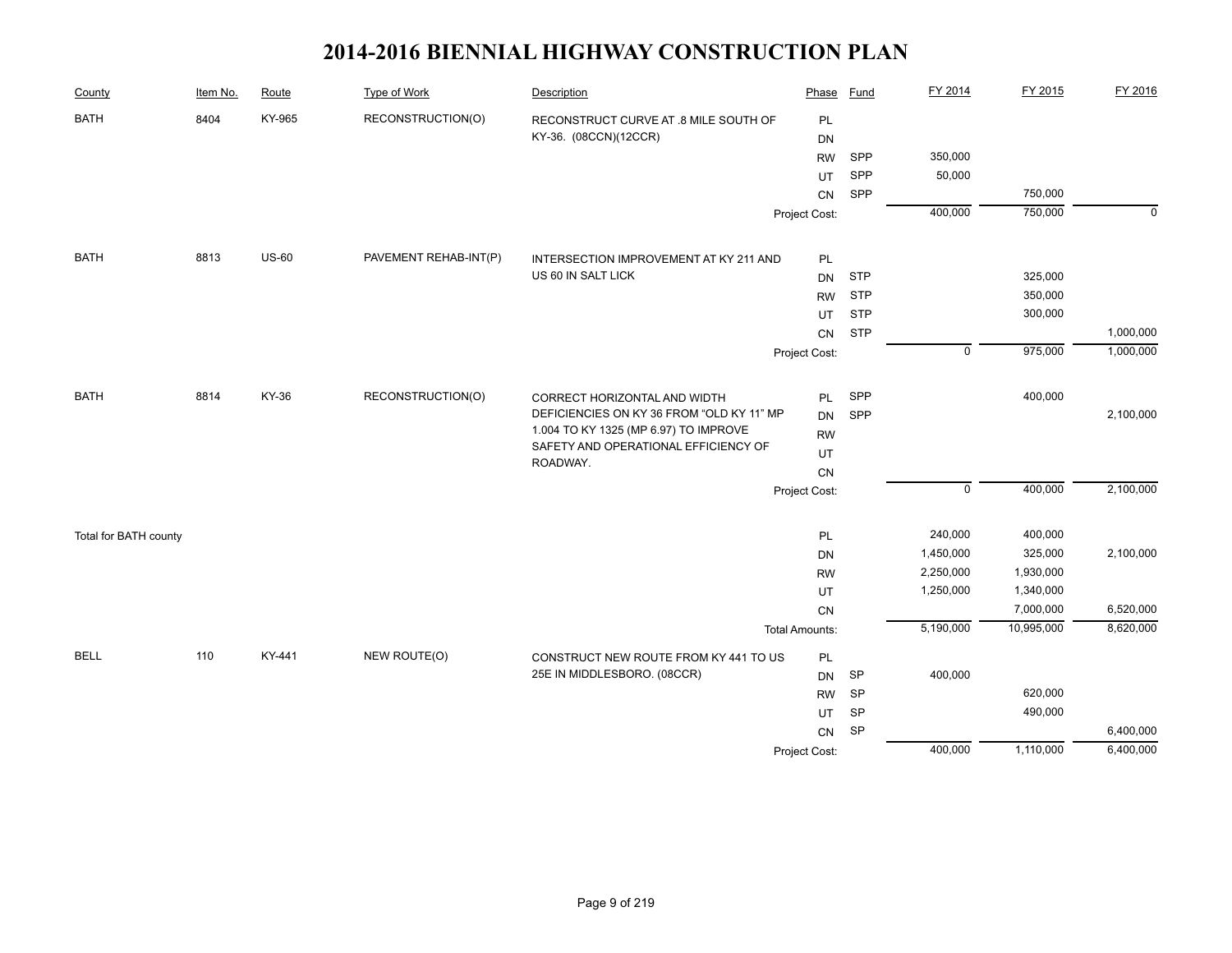| County      | Item No. | Route         | Type of Work                 | Description                                                                 | Phase           | Fund       | FY 2014        | FY 2015        | FY 2016     |
|-------------|----------|---------------|------------------------------|-----------------------------------------------------------------------------|-----------------|------------|----------------|----------------|-------------|
| <b>BELL</b> | 189      | <b>US-119</b> | SAFETY(P)                    | <b>IMPROVE CONGESTION AND FREIGHT</b><br>MOVEMENT BY CONSTRUCTING A TWO WAY | PL<br><b>DN</b> |            |                |                |             |
|             |          |               |                              | LEFT TURN LANE.(12CCR)                                                      | <b>RW</b>       |            |                |                |             |
|             |          |               |                              |                                                                             | UT              | SPP        | 200,000        |                |             |
|             |          |               |                              |                                                                             | CN              | SPP        |                | 2,424,500      |             |
|             |          |               |                              |                                                                             | Project Cost:   |            | 200,000        | 2,424,500      | $\Omega$    |
| <b>BELL</b> | 217      | KY-66         | RECONSTRUCTION(O)            |                                                                             |                 |            |                |                |             |
|             |          |               |                              | RECONSTRUCT KY-66 FROM 500'S OF NCL<br>PINEVILLE TO KY-221                  | PL<br><b>DN</b> |            |                |                |             |
|             |          |               |                              |                                                                             | <b>RW</b>       | SP         | 2,220,000      |                |             |
|             |          |               |                              |                                                                             | UT              | SP         | 830,000        |                |             |
|             |          |               |                              |                                                                             | CN              | SP         |                | 7,980,000      |             |
|             |          |               |                              |                                                                             | Project Cost:   |            | 3,050,000      | 7,980,000      | $\mathbf 0$ |
|             |          |               |                              |                                                                             |                 |            |                |                |             |
| <b>BELL</b> | 1079     | KY-2011       | <b>BRIDGE REPLACEMENT(P)</b> | REPLACE BRIDGE ON KY-2011 (MP 8.498) OVER                                   | PL              |            |                |                |             |
|             |          |               |                              | RED BIRD CREEK; .55 MI SOUTH OF JCT KY 66;                                  | DN              |            |                |                |             |
|             |          |               |                              | (SR=3.5) 007B00074N                                                         | <b>RW</b>       | <b>BRX</b> | 250,000        |                |             |
|             |          |               |                              |                                                                             | UT              | <b>BRX</b> | 150,000        |                |             |
|             |          |               |                              |                                                                             | CN              | <b>BRX</b> |                |                | 550,000     |
|             |          |               |                              |                                                                             | Project Cost:   |            | 400,000        | $\overline{0}$ | 550,000     |
| <b>BELL</b> | 1083     | CR-1327       | <b>BRIDGE REPLACEMENT(P)</b> | REPLACE BRIDGE ON CR-1327 (MP 0.014) OVER                                   | <b>PL</b>       |            |                |                |             |
|             |          |               |                              | LEFT FORK STRAIGHT CREEK; .10 MI W OF JCT                                   | <b>DN</b>       |            |                |                |             |
|             |          |               |                              | KY 66; (STRUCTURALLY DEFICIENT, SR=2)                                       | <b>RW</b>       |            |                |                |             |
|             |          |               |                              | 007C00048N                                                                  | UT              |            |                |                |             |
|             |          |               |                              |                                                                             | CN              | <b>BRZ</b> |                |                | 800,000     |
|             |          |               |                              |                                                                             | Project Cost:   |            | $\overline{0}$ | $\overline{0}$ | 800,000     |
| <b>BELL</b> | 1093     | CR-1184       | <b>BRIDGE REPLACEMENT(P)</b> | REPLACE BRIDGE ON DAVIS OXENDINE RD (CR                                     | <b>PL</b>       |            |                |                |             |
|             |          |               |                              | 1184) OVER HANCES CREEK AT JCT WITH KY                                      | <b>DN</b>       |            |                |                |             |
|             |          |               |                              | 1344(SR 12.9) 007C00061N                                                    | <b>RW</b>       |            |                |                |             |
|             |          |               |                              |                                                                             | UT              | <b>BRZ</b> | 50,000         |                |             |
|             |          |               |                              |                                                                             | CN              | <b>BRZ</b> |                | 400,000        |             |
|             |          |               |                              |                                                                             | Project Cost:   |            | 50,000         | 400,000        | $\mathbf 0$ |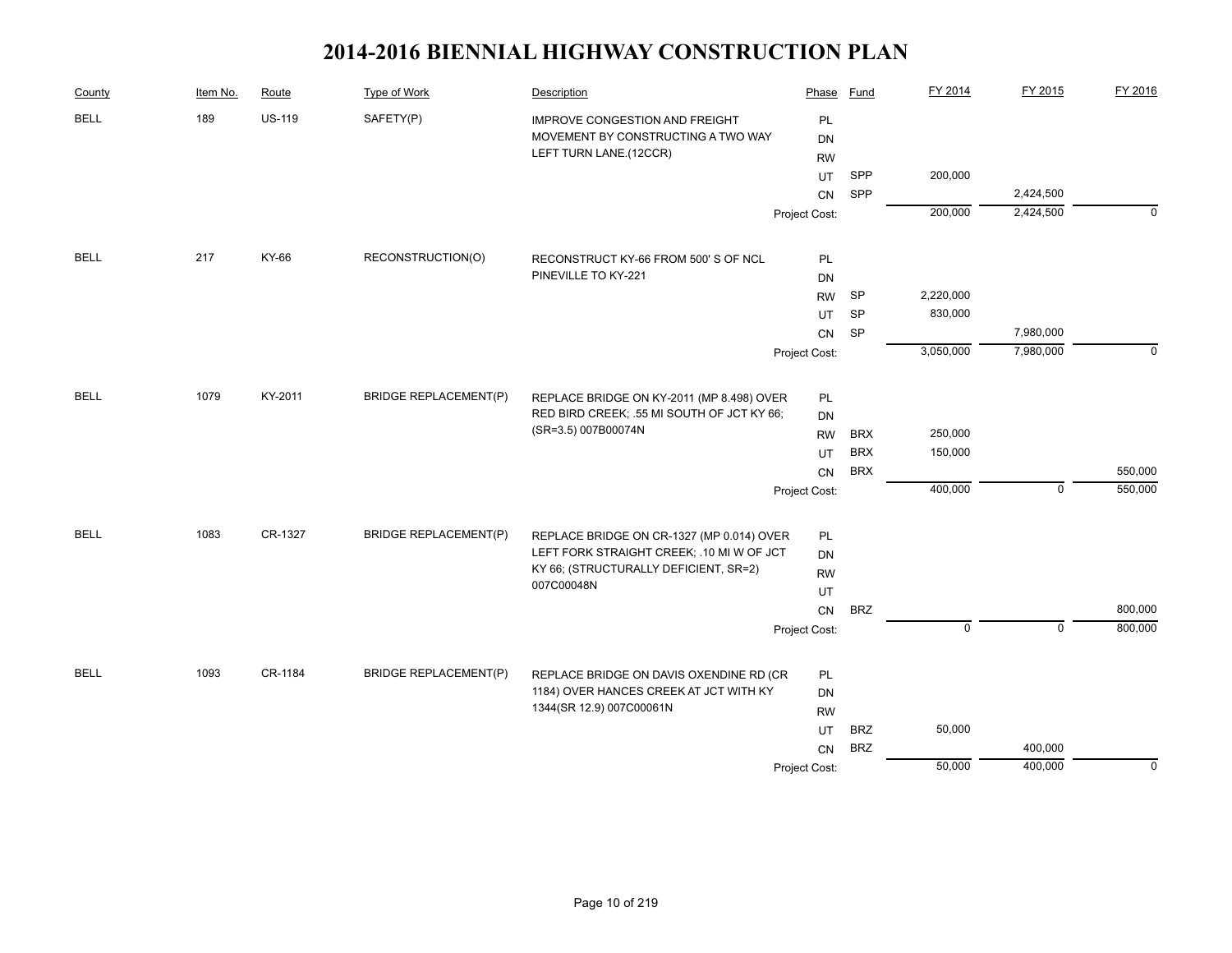| County                | Item No. | Route         | <b>Type of Work</b> | Description                             | Phase                 | <b>Fund</b> | FY 2014                   | FY 2015        | FY 2016   |
|-----------------------|----------|---------------|---------------------|-----------------------------------------|-----------------------|-------------|---------------------------|----------------|-----------|
| <b>BELL</b>           | 2032.1   | <b>US-25</b>  | SAFETY(P)           | CUMBERLAND GAP TUNNEL PAVEMENT          | PL                    |             |                           |                |           |
|                       |          |               |                     | REPAIRS. (12CCR)                        | DN                    |             |                           |                |           |
|                       |          |               |                     |                                         | <b>RW</b>             |             |                           |                |           |
|                       |          |               |                     |                                         | UT                    |             |                           |                |           |
|                       |          |               |                     |                                         | CN                    | SPP         | 10,000,000                |                |           |
|                       |          |               |                     |                                         | Project Cost:         |             | 10,000,000                | $\overline{0}$ | $\Omega$  |
| <b>BELL</b>           | 8701     | <b>US-119</b> | SAFETY(P)           | PAGE SCHOOL TURN LANE. (12CCN)          | $\mathsf{PL}$         |             |                           |                |           |
|                       |          |               |                     |                                         | DN                    |             |                           |                |           |
|                       |          |               |                     |                                         | <b>RW</b>             |             |                           |                |           |
|                       |          |               |                     |                                         | UT                    | SPP         | 94,555                    |                |           |
|                       |          |               |                     |                                         | ${\sf CN}$            | SPP         | 980,000                   |                |           |
|                       |          |               |                     |                                         | Project Cost:         |             | 1,074,555                 | $\mathsf 0$    | $\Omega$  |
| <b>BELL</b>           | 8702     | <b>US-119</b> | MINOR WIDENING(O)   | PROVIDE A PASSING BAY ON US 119 FROM MP | PL                    |             |                           |                |           |
|                       |          |               |                     | 3.9 TO MP 4.9 IN BELL COUNTY. (12CCN)   | DN                    | <b>NH</b>   |                           | 400,000        |           |
|                       |          |               |                     |                                         | <b>RW</b>             | <b>NH</b>   |                           |                | 500,000   |
|                       |          |               |                     |                                         | UT                    | <b>NH</b>   |                           |                | 500,000   |
|                       |          |               |                     |                                         | CN                    |             |                           |                |           |
|                       |          |               |                     |                                         | Project Cost:         |             | $\pmb{0}$                 | 400,000        | 1,000,000 |
| <b>BELL</b>           | 8801     | KY-188        | SAFETY(P)           | IMPROVE SAFETY AND SHOULDERS ALONG      | $\mathsf{PL}$         |             |                           |                |           |
|                       |          |               |                     | KY-188 (MP 0.0 TO 2.0)                  | DN                    | SPP         |                           | 250,000        |           |
|                       |          |               |                     |                                         | <b>RW</b>             | SPP         |                           |                | 200,000   |
|                       |          |               |                     |                                         | UT                    |             |                           |                |           |
|                       |          |               |                     |                                         | CN                    |             |                           |                |           |
|                       |          |               |                     |                                         | Project Cost:         |             | $\overline{\mathfrak{o}}$ | 250,000        | 200,000   |
| Total for BELL county |          |               |                     |                                         | PL                    |             |                           |                |           |
|                       |          |               |                     |                                         | DN                    |             | 400,000                   | 650,000        |           |
|                       |          |               |                     |                                         | <b>RW</b>             |             | 2,470,000                 | 620,000        | 700,000   |
|                       |          |               |                     |                                         | UT                    |             | 1,324,555                 | 490,000        | 500,000   |
|                       |          |               |                     |                                         | ${\sf CN}$            |             | 10,980,000                | 10,804,500     | 7,750,000 |
|                       |          |               |                     |                                         | <b>Total Amounts:</b> |             | 15,174,555                | 12,564,500     | 8,950,000 |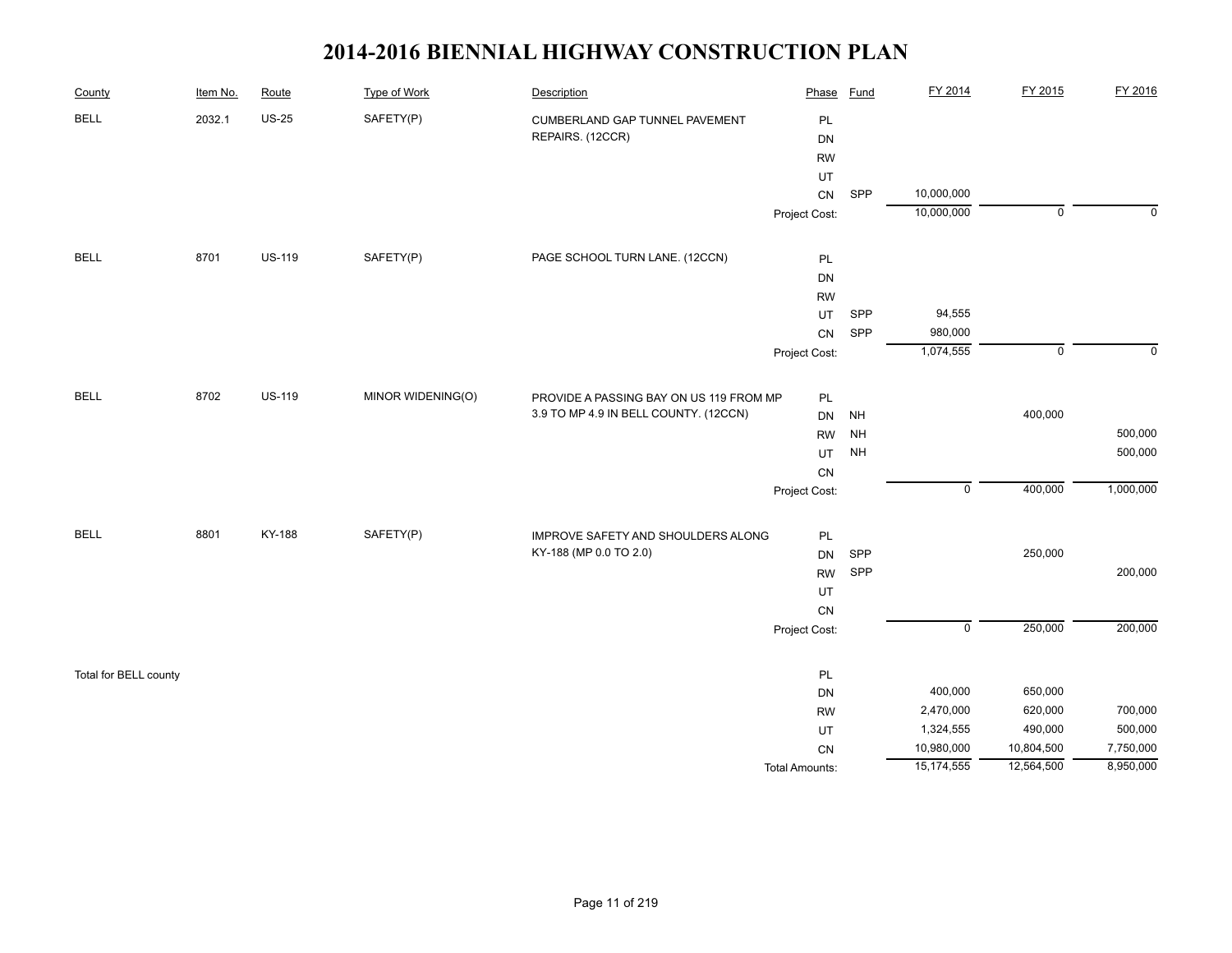| County       | Item No. | Route        | Type of Work                | Description                                               | Phase         | Fund       | FY 2014     | FY 2015     | FY 2016     |
|--------------|----------|--------------|-----------------------------|-----------------------------------------------------------|---------------|------------|-------------|-------------|-------------|
| <b>BOONE</b> | 9        | $I-275$      | <b>BRIDGE INSPECTION(P)</b> | I-275 BRIDGE OVER THE OHIO RIVER NEAR                     | PL            |            |             |             |             |
|              |          |              |                             | LAWRENCEBURG, INDIANA (B52); JOINT                        | <b>DN</b>     |            |             |             |             |
|              |          |              |                             | PROJECT WITH INDIANA TO PERFORM                           | <b>RW</b>     |            |             |             |             |
|              |          |              |                             | FRACTURE CRITICAL INSPECTION. (008B00052N)                | UT            |            |             |             |             |
|              |          |              |                             |                                                           | ${\sf CN}$    | IM         | 20,000      |             |             |
|              |          |              |                             |                                                           | Project Cost: |            | 20,000      | 0           | $\Omega$    |
| <b>BOONE</b> | 318      | KY-237       | CONGESTION MITIGTN(O)       | LIMABURG ACCESS ROAD AND SIDEWALK                         | PL            |            |             |             |             |
|              |          |              |                             | FROM THE INTERSECTION OF GATEWAY BLVD                     | DN            |            |             |             |             |
|              |          |              |                             | AND KY-237 TO EXISTING LIMABURG ROAD                      | <b>RW</b>     |            |             |             |             |
|              |          |              |                             | (KY-3168) NEAR MILEPOINT 2.10 (2008BOPC).                 | UT            |            |             |             |             |
|              |          |              |                             | (10CCR)                                                   | CN            | <b>CM</b>  | 224,343     |             |             |
|              |          |              |                             |                                                           | Project Cost: |            | 224,343     | $\mathbf 0$ | $\Omega$    |
|              |          |              |                             |                                                           |               |            |             |             |             |
| <b>BOONE</b> | 367      | <b>US-42</b> | SAFETY(P)                   | CONSTRUCT ADDITIONAL TURN LANES AT THE                    | PL            |            |             |             |             |
|              |          |              |                             | INTERSECTION OF KY 842 AND US 42.(12CCR)                  | <b>DN</b>     |            |             |             |             |
|              |          |              |                             |                                                           | <b>RW</b>     | CM         | 1,750,000   |             |             |
|              |          |              |                             |                                                           | UT            | <b>CM</b>  | 150,000     |             |             |
|              |          |              |                             |                                                           | CN            | <b>CM</b>  |             | 2,500,000   |             |
|              |          |              |                             |                                                           | Project Cost: |            | 1,900,000   | 2,500,000   | $\mathbf 0$ |
| <b>BOONE</b> | 400.09   | $-0$         | MATCHED FED FUNDS(O)        | NORTHERN KENTUCKY RIDESHARE PROGRAM.                      | PL            |            |             |             |             |
|              |          |              |                             | (FUNDING SUBJECT TO FISCAL CONSTRAINT                     | DN            |            |             |             |             |
|              |          |              |                             | PENDING MPO TIP)                                          | <b>RW</b>     |            |             |             |             |
|              |          |              |                             |                                                           | UT            |            |             |             |             |
|              |          |              |                             |                                                           | CN            | <b>SNK</b> | 44,000      |             |             |
|              |          |              |                             |                                                           | Project Cost: |            | 44,000      | $\mathbf 0$ | $\Omega$    |
|              |          |              |                             |                                                           |               |            |             |             |             |
| <b>BOONE</b> | 400.1    | $-0$         | MATCHED FED FUNDS(O)        | NORTHERN KENTUCKY RIDESHARE PROGRAM.                      | PL            |            |             |             |             |
|              |          |              |                             | (FUNDING SUBJECT TO FISCAL CONSTRAINT<br>PENDING MPO TIP) | DN            |            |             |             |             |
|              |          |              |                             |                                                           | <b>RW</b>     |            |             |             |             |
|              |          |              |                             |                                                           | UT            |            |             |             |             |
|              |          |              |                             |                                                           | CN            | SNK        |             | 44,000      |             |
|              |          |              |                             |                                                           | Project Cost: |            | $\mathbf 0$ | 44,000      | $\mathbf 0$ |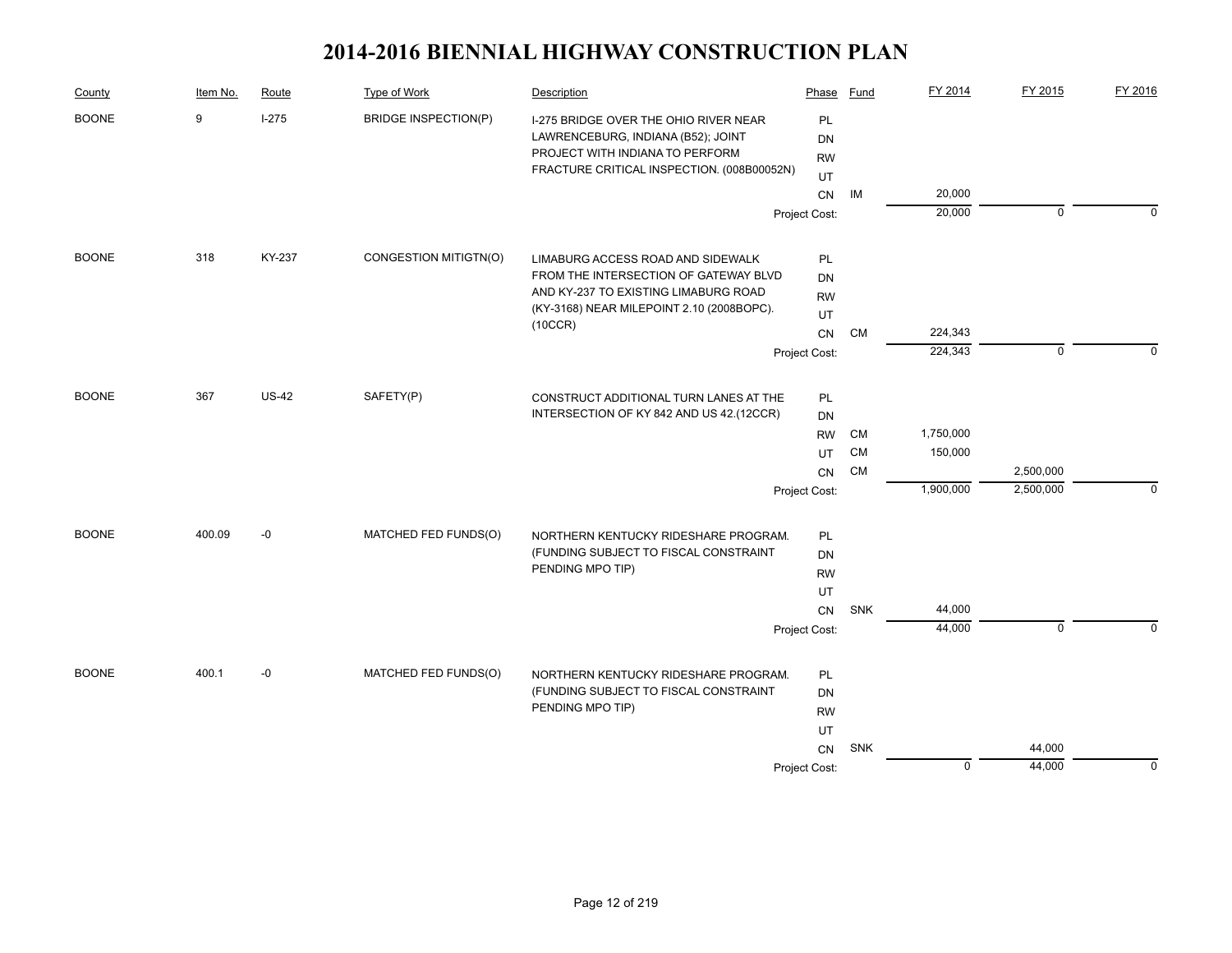| County       | Item No. | Route    | <b>Type of Work</b>  | Description                            | Phase         | Fund | FY 2014     | FY 2015     | FY 2016     |
|--------------|----------|----------|----------------------|----------------------------------------|---------------|------|-------------|-------------|-------------|
| <b>BOONE</b> | 400.11   | $-0$     | MATCHED FED FUNDS(O) | NORTHERN KENTUCKY RIDESHARE PROGRAM.   | PL            |      |             |             |             |
|              |          |          |                      | (FUNDING SUBJECT TO FISCAL CONSTRAINT  | DN            |      |             |             |             |
|              |          |          |                      | PENDING MPO TIP)                       | <b>RW</b>     |      |             |             |             |
|              |          |          |                      |                                        | UT            |      |             |             |             |
|              |          |          |                      |                                        | CN            | SNK  |             |             | 44,000      |
|              |          |          |                      |                                        | Project Cost: |      | $\mathbf 0$ | $\mathbf 0$ | 44,000      |
| <b>BOONE</b> | 401.09   | -0       | MATCHED FED FUNDS(O) | OKI REGIONAL TRANSPORTATION PLANNING.  | PL            |      |             |             |             |
|              |          |          |                      | (FUNDING SUBJECT TO FISCAL CONSTRAINT  | <b>DN</b>     |      |             |             |             |
|              |          |          |                      | PENDING MPO TIP)                       | <b>RW</b>     |      |             |             |             |
|              |          |          |                      |                                        | UT            |      |             |             |             |
|              |          |          |                      |                                        | CN            | SNK  | 56,000      |             |             |
|              |          |          |                      |                                        | Project Cost: |      | 56,000      | $\mathbf 0$ | 0           |
| <b>BOONE</b> | 401.1    | $-0$     | MATCHED FED FUNDS(O) | OKI REGIONAL TRANSPORTATION PLANNING.  | PL            |      |             |             |             |
|              |          |          |                      | (FUNDING SUBJECT TO FISCAL CONSTRAINT  | DN            |      |             |             |             |
|              |          |          |                      | PENDING MPO TIP)                       | <b>RW</b>     |      |             |             |             |
|              |          |          |                      |                                        | UT            |      |             |             |             |
|              |          |          |                      |                                        | CN            | SNK  |             | 56,000      |             |
|              |          |          |                      |                                        | Project Cost: |      | $\mathsf 0$ | 56,000      | $\mathbf 0$ |
| <b>BOONE</b> | 401.11   | -0       | MATCHED FED FUNDS(O) | OKI REGIONAL TRANSPORTATION PLANNING.  | PL            |      |             |             |             |
|              |          |          |                      | (FUNDING SUBJECT TO FISCAL CONSTRAINT  | DN            |      |             |             |             |
|              |          |          |                      | PENDING MPO TIP)                       | <b>RW</b>     |      |             |             |             |
|              |          |          |                      |                                        | UT            |      |             |             |             |
|              |          |          |                      |                                        | CN            | SNK  |             |             | 56,000      |
|              |          |          |                      |                                        | Project Cost: |      | $\mathbf 0$ | $\mathbf 0$ | 56,000      |
| <b>BOONE</b> | 409      | $I - 75$ | SAFETY(P)            | CONSTRUCT A RAMP FROM THE MALL ROAD    | PL            |      |             |             |             |
|              |          |          |                      | INTERCHANGE TO SOUTHBOUND I-75.(12CCR) | DN            |      |             |             |             |
|              |          |          |                      |                                        | <b>RW</b>     | SPP  | 250,000     |             |             |
|              |          |          |                      |                                        | UT            | SPP  | 50,000      |             |             |
|              |          |          |                      |                                        | CN            | SPP  |             | 1,500,000   |             |
|              |          |          |                      |                                        | Project Cost: |      | 300,000     | 1,500,000   | $\Omega$    |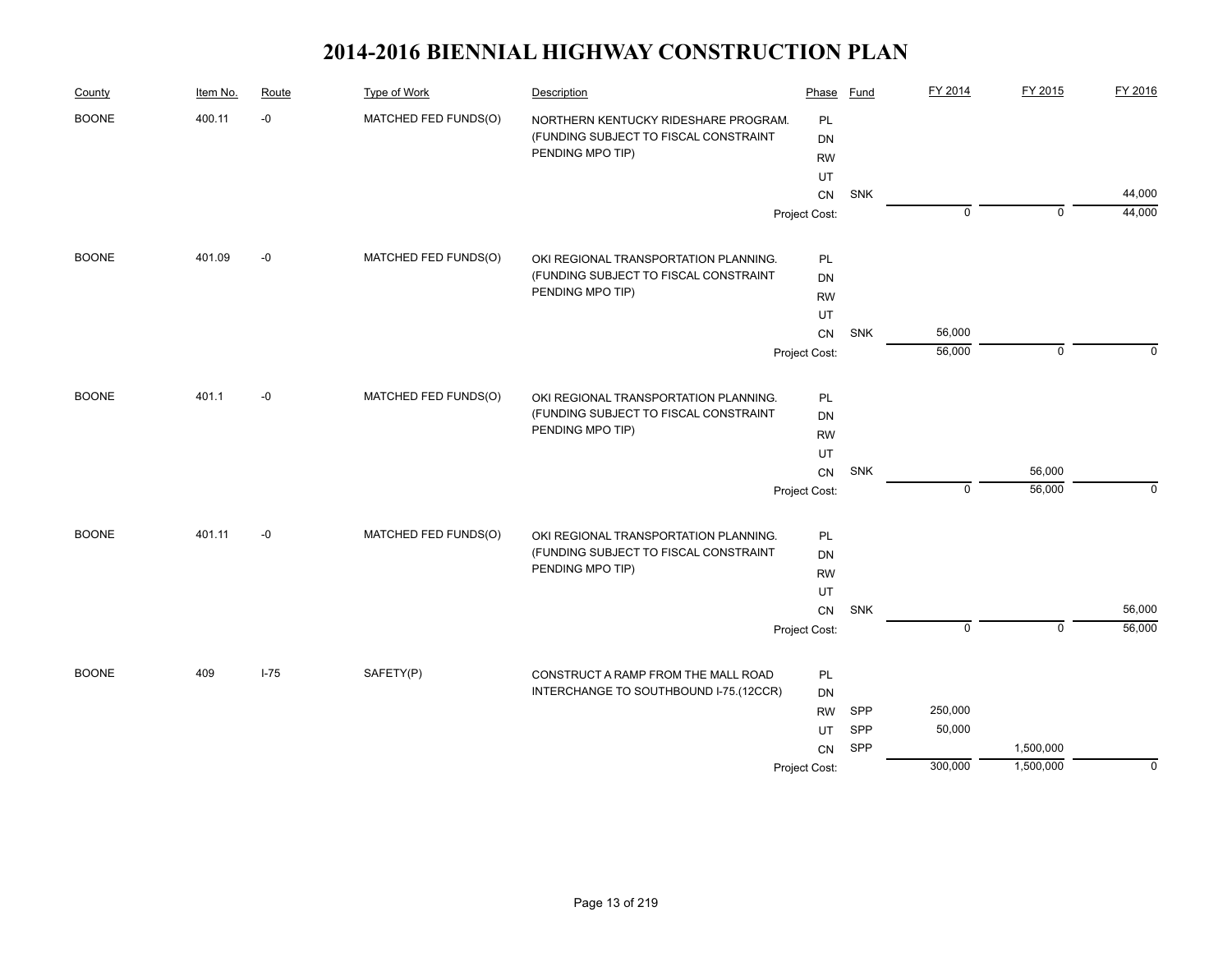| County       | Item No. | Route        | Type of Work         | Description                                  | Phase         | Fund       | FY 2014     | FY 2015     | FY 2016  |
|--------------|----------|--------------|----------------------|----------------------------------------------|---------------|------------|-------------|-------------|----------|
| <b>BOONE</b> | 412      | <b>US-42</b> | MATCHED FED FUNDS(O) | INTERSECTION IMPROVEMENT PROJECT AT US       | <b>PL</b>     |            |             |             |          |
|              |          |              |                      | 42 AND RICE PIKE/HICKS PIKE. US 42 MP 8.4 TO | <b>DN</b>     |            |             |             |          |
|              |          |              |                      | 8.6. TOLL CREDITS. (2012BOP)                 | <b>RW</b>     | <b>SNK</b> | 750,000     |             |          |
|              |          |              |                      |                                              | UT            | <b>SNK</b> | 600,000     |             |          |
|              |          |              |                      |                                              | <b>CN</b>     | SNK        |             | 2,750,000   |          |
|              |          |              |                      |                                              | Project Cost: |            | 1,350,000   | 2,750,000   | $\Omega$ |
| <b>BOONE</b> | 415      | KY-237       | MATCHED FED FUNDS(O) | PROVIDE ADDITIONAL LEFT TURN LANE ONTO       | PL            |            |             |             |          |
|              |          |              |                      | WORLDWIDE BLVD FROM KY 237. ADD              | DN            |            |             |             |          |
|              |          |              |                      | ADDITIONAL THROUGH LANES ON KY 237           | <b>RW</b>     | <b>SNK</b> |             | 1,000,000   |          |
|              |          |              |                      | NORTH OF KY 2846 (TANNERS LN). PROVIDE       | UT            | <b>SNK</b> |             |             | 500,000  |
|              |          |              |                      | LANE EXTENSION ON WORLDWIDE BLVD FROM        | <b>CN</b>     |            |             |             |          |
|              |          |              |                      |                                              | Project Cost: |            | $\mathbf 0$ | 1,000,000   | 500,000  |
| <b>BOONE</b> | 417      | PV-1011      | RECONSTRUCTION(O)    | EXTENSION OF WENDELL FORD BLVD TO AERO       | PL            |            |             |             |          |
|              |          |              |                      | PKWY, 0.48 MILES. (2012BOP)                  | DN            |            |             |             |          |
|              |          |              |                      |                                              | <b>RW</b>     |            |             |             |          |
|              |          |              |                      |                                              | UT            |            |             |             |          |
|              |          |              |                      |                                              | <b>CN</b>     | <b>SNK</b> |             | 2,576,717   |          |
|              |          |              |                      |                                              | Project Cost: |            | $\Omega$    | 2,576,717   | $\Omega$ |
| <b>BOONE</b> | 422      | CR-1002      | MATCHED FED FUNDS(O) | RECONSTRUCTION OF THE INTERSECTION OF        | PL            |            |             |             |          |
|              |          |              |                      | CAMP ERNST ROAD AND LONGBRANCH ROAD.         | <b>DN</b>     | <b>SNK</b> | 57,600      |             |          |
|              |          |              |                      | WIDENING OF 1,900 FEET OF LONGBRANCH         | <b>RW</b>     | <b>SNK</b> |             | 50,000      |          |
|              |          |              |                      | ROAD. (2012BOP)                              | UT            | <b>SNK</b> |             | 112,000     |          |
|              |          |              |                      |                                              | <b>CN</b>     | <b>SNK</b> |             |             | 524,640  |
|              |          |              |                      |                                              | Project Cost: |            | 57,600      | 162,000     | 524,640  |
| <b>BOONE</b> | 423      | KY-3060      | MATCHED FED FUNDS(O) | CORRECT GEOMETRIC DEFICIENCIES AND ADD       | PL            |            |             |             |          |
|              |          |              |                      | LEFT TURN LANES ON FROGTOWN ROAD AT          | DN            | SNK        |             |             | 120,000  |
|              |          |              |                      | TRIPLE CROWN BLVD AND CEDARWOOD.             | <b>RW</b>     |            |             |             |          |
|              |          |              |                      | (2012BOP)(ADM. BY KYTC)                      | UT            |            |             |             |          |
|              |          |              |                      |                                              | <b>CN</b>     |            |             |             |          |
|              |          |              |                      |                                              | Project Cost: |            | $\mathbf 0$ | $\mathbf 0$ | 120,000  |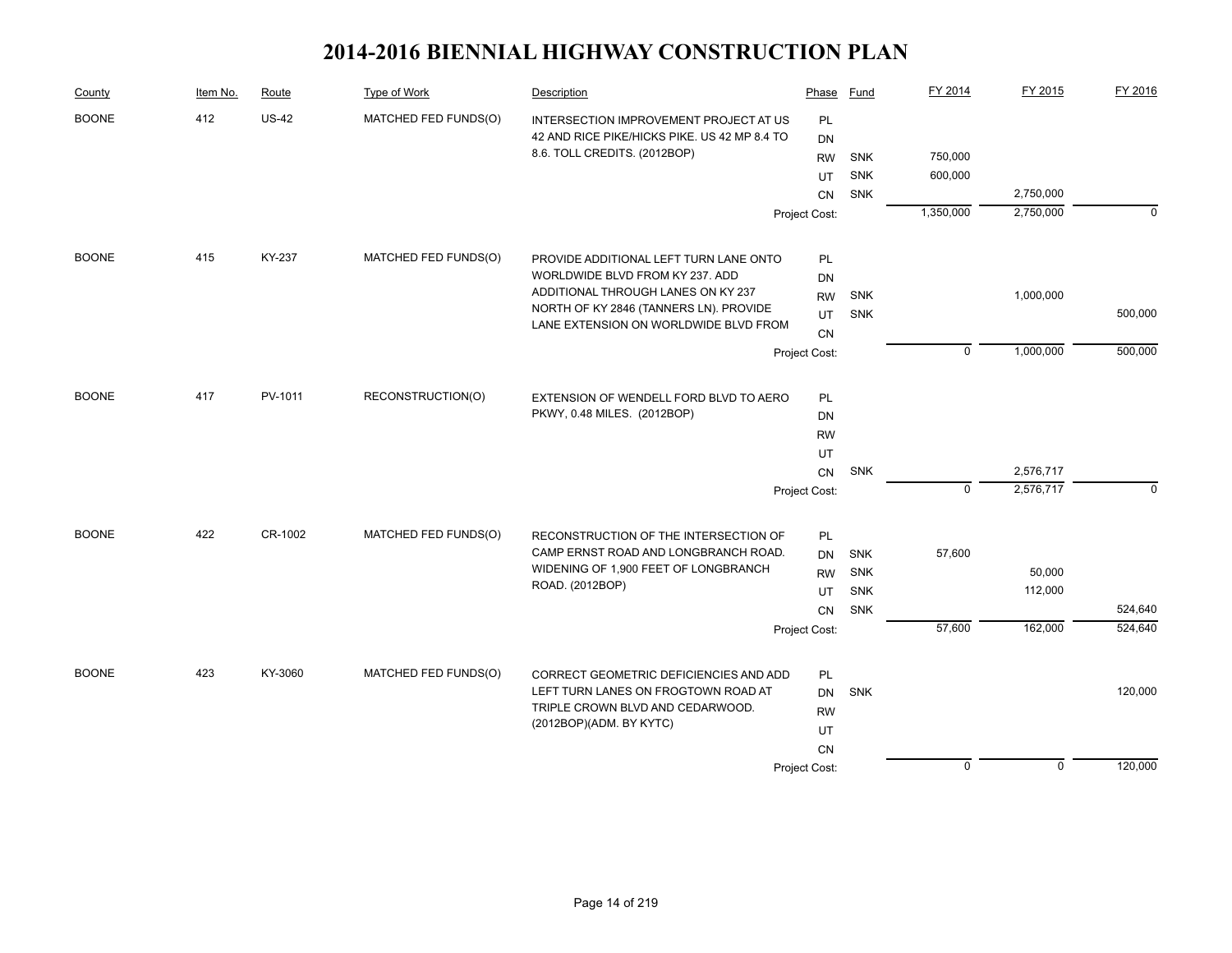| County       | Item No. | Route        | Type of Work                 | Description                                                                  | Phase         | Fund       | FY 2014     | FY 2015     | FY 2016   |
|--------------|----------|--------------|------------------------------|------------------------------------------------------------------------------|---------------|------------|-------------|-------------|-----------|
| <b>BOONE</b> | 700      | CR-1057      | MATCHED FED FUNDS(O)         | TWO-LANE EXTENSION OF EXISTING VETERANS                                      | <b>PL</b>     |            |             |             |           |
|              |          |              |                              | WAY BETWEEN KY 18 AND KY 237. LPA                                            | <b>DN</b>     |            |             |             |           |
|              |          |              |                              | PROJECT (2012BOP)                                                            | <b>RW</b>     |            |             |             |           |
|              |          |              |                              |                                                                              | UT            |            |             |             |           |
|              |          |              |                              |                                                                              | CN            | <b>SNK</b> | 1,650,000   |             |           |
|              |          |              |                              |                                                                              | Project Cost: |            | 1,650,000   | $\mathbf 0$ | $\Omega$  |
| <b>BOONE</b> | 966.02   | $-0$         | MATCHED FED FUNDS(O)         | DEDICATED FEDERAL-AID STP FUNDS                                              | PL            |            |             |             |           |
|              |          |              |                              | EARMARKED FOR NKY URBANIZED AREA AND                                         | DN            |            |             |             |           |
|              |          |              |                              | SUBJECT TO MPO CONTROL FOR FY 2014.                                          | <b>RW</b>     |            |             |             |           |
|              |          |              |                              | (FUNDING SUBJECT TO FISCAL CONSTRAINT                                        | UT            |            |             |             |           |
|              |          |              |                              | PENDING MPO TIP)                                                             | CN            | SNK        | 8,300,000   |             |           |
|              |          |              |                              |                                                                              | Project Cost: |            | 8,300,000   | $\mathbf 0$ | $\Omega$  |
| <b>BOONE</b> | 966.04   | $-0$         | MATCHED FED FUNDS(O)         | DEDICATED FEDERAL-AID STP FUNDS                                              | PL            |            |             |             |           |
|              |          |              |                              | EARMARKED FOR NKY URBANIZED AREA AND                                         | <b>DN</b>     |            |             |             |           |
|              |          |              |                              | SUBJECT TO MPO CONTROL FOR FY 2016.<br>(FUNDING SUBJECT TO FISCAL CONSTRAINT | <b>RW</b>     |            |             |             |           |
|              |          |              |                              |                                                                              | UT            |            |             |             |           |
|              |          |              |                              | PENDING MPO TIP)                                                             | CN            | <b>SNK</b> |             |             | 3,300,000 |
|              |          |              |                              |                                                                              | Project Cost: |            | $\mathbf 0$ | $\mathbf 0$ | 3,300,000 |
| <b>BOONE</b> | 1079     | KY-20        | <b>BRIDGE REPLACEMENT(P)</b> | REPLACE BRIDGE ON KY 20 OVER WOOLPER                                         | PL            |            |             |             |           |
|              |          |              |                              | CREEK SE OF STONE CREEK LANE (PR 1300)(SR                                    | <b>DN</b>     |            |             |             |           |
|              |          |              |                              | 39.7) 008B00018N                                                             | <b>RW</b>     | <b>BRO</b> | 100,000     |             |           |
|              |          |              |                              |                                                                              | UT            | <b>BRO</b> | 50,000      |             |           |
|              |          |              |                              |                                                                              | <b>CN</b>     | <b>BRO</b> |             | 1,500,000   |           |
|              |          |              |                              |                                                                              | Project Cost: |            | 150,000     | 1,500,000   | $\Omega$  |
| <b>BOONE</b> | 3700     | <b>US-42</b> | CONGESTION MITIGTN(O)        | CONSTRUCT AN ADDITIONAL US-42 LEFT TURN                                      | <b>PL</b>     |            |             |             |           |
|              |          |              |                              | LANE TO NORTHBOUND MALL ROAD                                                 | <b>DN</b>     |            |             |             |           |
|              |          |              |                              | (2006BOPC)                                                                   | <b>RW</b>     |            |             |             |           |
|              |          |              |                              |                                                                              | UT            |            |             |             |           |
|              |          |              |                              |                                                                              | CN            | <b>CM</b>  | 1,980,000   |             |           |
|              |          |              |                              |                                                                              | Project Cost: |            | 1,980,000   | $\mathbf 0$ | 0         |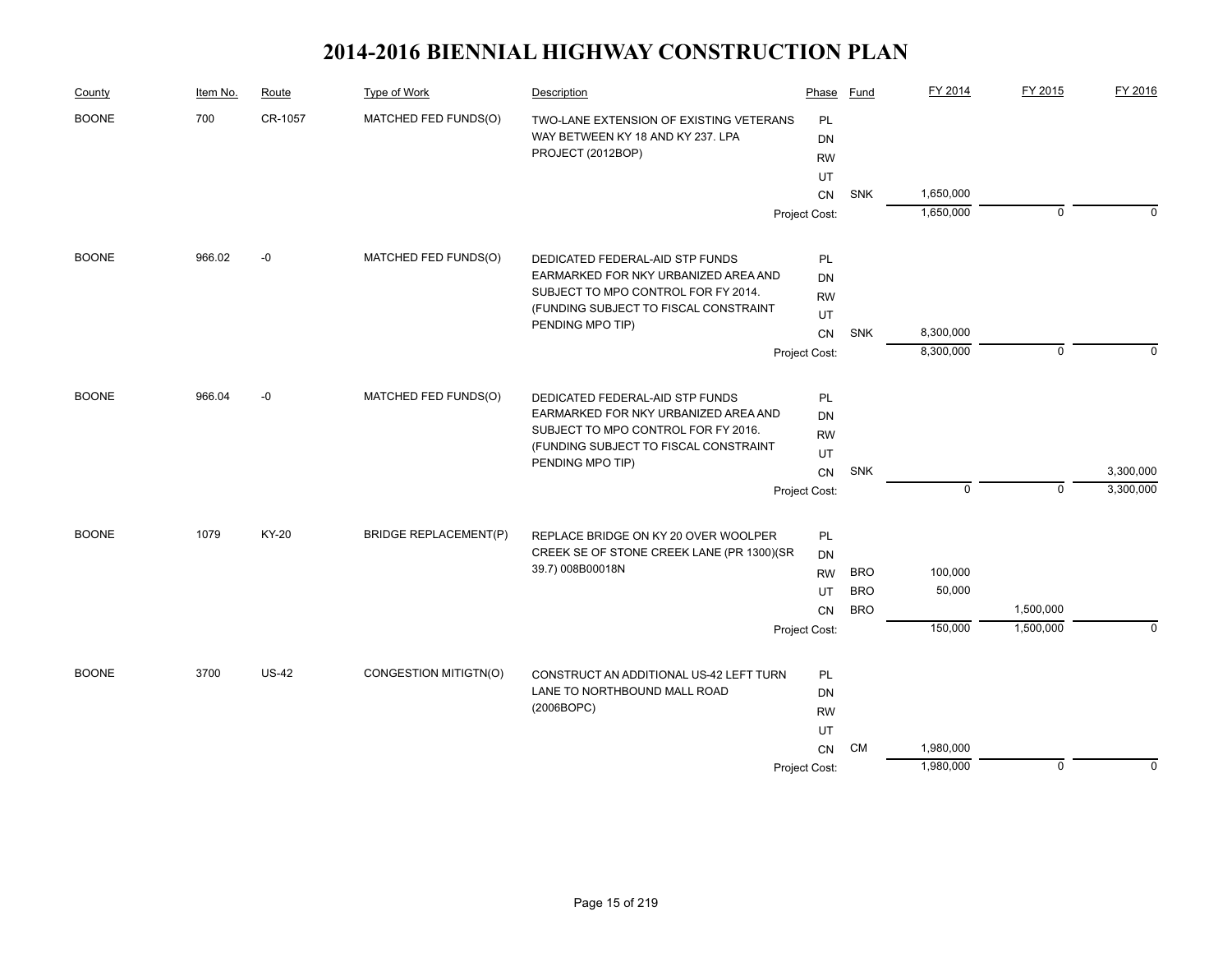| County                 | Item No. | Route        | Type of Work                 | Description                                                                                               | Phase           | <b>Fund</b>     | FY 2014    | FY 2015        | FY 2016     |
|------------------------|----------|--------------|------------------------------|-----------------------------------------------------------------------------------------------------------|-----------------|-----------------|------------|----------------|-------------|
| <b>BOONE</b>           | 8630     | -0           | NEW ROUTE(O)                 | CONSTRUCT A NEW LOOP ROAD AROUND THE<br>CAMPUS OF GATEWAY COLLEGE LOCATED OFF<br>MOUNT ZION ROAD. (10CCN) | PL<br><b>DN</b> |                 |            |                |             |
|                        |          |              |                              |                                                                                                           | <b>RW</b>       |                 |            |                |             |
|                        |          |              |                              |                                                                                                           | UT              | SB <sub>2</sub> | 500,000    |                |             |
|                        |          |              |                              |                                                                                                           | ${\sf CN}$      |                 | 500,000    | $\overline{0}$ | $\mathbf 0$ |
|                        |          |              |                              |                                                                                                           | Project Cost:   |                 |            |                |             |
| Total for BOONE county |          |              |                              |                                                                                                           | PL              |                 |            |                |             |
|                        |          |              |                              |                                                                                                           | <b>DN</b>       |                 | 57,600     |                | 120,000     |
|                        |          |              |                              |                                                                                                           | <b>RW</b>       |                 | 2,850,000  | 1,050,000      |             |
|                        |          |              |                              |                                                                                                           | UT              |                 | 850,000    | 112,000        | 500,000     |
|                        |          |              |                              |                                                                                                           | CN              |                 | 12,774,343 | 10,926,717     | 3,924,640   |
|                        |          |              |                              |                                                                                                           | Total Amounts:  |                 | 16,531,943 | 12,088,717     | 4,544,640   |
| <b>BOURBON</b>         | 310.2    | <b>US-68</b> | MAJOR WIDENING(O)            | PARIS-MAYSVILLE ROAD; CONSTRUCT                                                                           | PL              |                 |            |                |             |
|                        |          |              |                              | MILLERSBURG BYPASS (SECTION 2)(08CCR)                                                                     | DN              |                 |            |                |             |
|                        |          |              |                              |                                                                                                           | <b>RW</b>       |                 |            |                |             |
|                        |          |              |                              |                                                                                                           | UT              |                 |            |                |             |
|                        |          |              |                              |                                                                                                           | CN              | NH              | 13,160,000 |                |             |
|                        |          |              |                              |                                                                                                           | Project Cost:   |                 | 13,160,000 | $\mathbf 0$    | $\Omega$    |
| <b>BOURBON</b>         | 365.1    | KY-3364      | <b>BRIDGE REHAB(P)</b>       | STRUCTURE OVER SCOTTS CREEK ON KY 3364,                                                                   | PL              |                 |            |                |             |
|                        |          |              |                              | 0.7 MILE NORTH OF US 460 AT NORTH                                                                         | <b>DN</b>       | <b>KYD</b>      | 18,723     |                |             |
|                        |          |              |                              | MIDDLETOWN (BRIDGE IMPROVEMENTS).                                                                         | <b>RW</b>       |                 |            |                |             |
|                        |          |              |                              | (03KYDN)(2012BOP)                                                                                         | UT              |                 |            |                |             |
|                        |          |              |                              |                                                                                                           | ${\sf CN}$      |                 |            |                |             |
|                        |          |              |                              |                                                                                                           | Project Cost:   |                 | 18,723     | $\mathsf 0$    | 0           |
|                        |          |              |                              |                                                                                                           |                 |                 |            |                |             |
| <b>BOURBON</b>         | 1119     | CR-1308      | <b>BRIDGE REPLACEMENT(P)</b> | TOWNSEND VALLEY ROAD; REPLACE BRIDGE                                                                      | PL              |                 |            |                |             |
|                        |          |              |                              | AND APPROACHES OVER TOWNSEND CREEK<br>(C42) 1.6 MILES WEST OF JCT. US-27.                                 | DN              |                 |            |                |             |
|                        |          |              |                              | (SR=32.0): (009C00042N)                                                                                   | <b>RW</b><br>UT |                 |            |                |             |
|                        |          |              |                              |                                                                                                           |                 | <b>BRZ</b>      | 120,000    |                |             |
|                        |          |              |                              |                                                                                                           | CN              | <b>BRZ</b>      |            | 500,000        |             |
|                        |          |              |                              |                                                                                                           | Project Cost:   |                 | 120,000    | 500,000        | $\theta$    |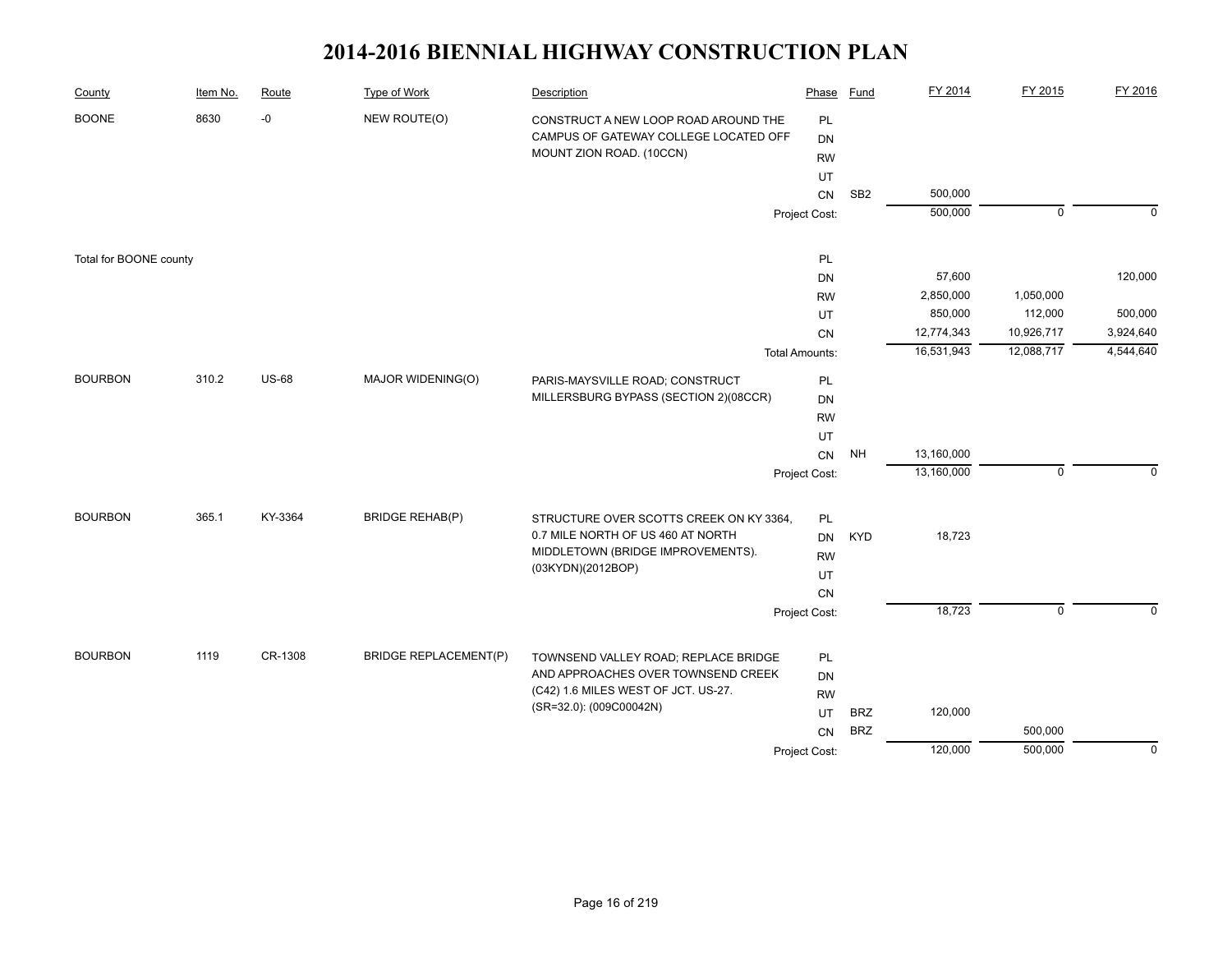| County                   | Item No. | Route         | <b>Type of Work</b>          | Description                                | Phase                 | <b>Fund</b> | FY 2014        | FY 2015     | FY 2016   |
|--------------------------|----------|---------------|------------------------------|--------------------------------------------|-----------------------|-------------|----------------|-------------|-----------|
| <b>BOURBON</b>           | 1124     | CR-1308       | <b>BRIDGE REPLACEMENT(P)</b> | REPLACE BRIDGE ON CR-1308 (MP 3.588) OVER  | PL                    |             |                |             |           |
|                          |          |               |                              | TOWNSEND CREEK; .9 MI E OF JCT KY 353;     | <b>DN</b>             |             |                |             |           |
|                          |          |               |                              | (STRUCTURALLY DEFICIENT, SR=33.2)          | <b>RW</b>             | <b>BRZ</b>  | 90,000         |             |           |
|                          |          |               |                              | 009C00043N                                 | UT                    | <b>BRZ</b>  | 75,000         |             |           |
|                          |          |               |                              |                                            | CN                    | <b>BRZ</b>  |                |             | 765,000   |
|                          |          |               |                              |                                            | Project Cost:         |             | 165,000        | $\mathbf 0$ | 765,000   |
| <b>BOURBON</b>           | 8705     | <b>US-460</b> | RECONSTRUCTION(O)            | RECONSTRUCT US 460 FROM RUSSELL CAVE       | PL                    |             |                |             |           |
|                          |          |               |                              | ROAD TO US 27 BYPASS IN PARIS; MP 1.394 TO | <b>DN</b>             |             |                |             |           |
|                          |          |               |                              | MP 7.696.(12CCN)                           | <b>RW</b>             | <b>STP</b>  |                | 3,000,000   |           |
|                          |          |               |                              |                                            | UT                    | <b>STP</b>  |                |             | 2,500,000 |
|                          |          |               |                              |                                            | CN                    |             |                |             |           |
|                          |          |               |                              |                                            | Project Cost:         |             | $\mathbf 0$    | 3,000,000   | 2,500,000 |
|                          |          |               |                              |                                            |                       |             |                |             |           |
| <b>BOURBON</b>           | 8707     | CS-2016       | NEW ROUTE(O)                 | EXTEND FIFTH STREET IN MILLERSBURG TO THE  | PL                    |             |                |             |           |
|                          |          |               |                              | MILLERSBURG BYPASS.(12CCN)                 | <b>DN</b>             | <b>SP</b>   | 150,000        |             |           |
|                          |          |               |                              |                                            | <b>RW</b>             | <b>SP</b>   |                | 300,000     |           |
|                          |          |               |                              |                                            | <b>UT</b>             | SP          |                | 100,000     |           |
|                          |          |               |                              |                                            | <b>CN</b>             | SP          |                |             | 900,000   |
|                          |          |               |                              |                                            | Project Cost:         |             | 150,000        | 400,000     | 900,000   |
| Total for BOURBON county |          |               |                              |                                            | PL                    |             |                |             |           |
|                          |          |               |                              |                                            | DN                    |             | 168,723        |             |           |
|                          |          |               |                              |                                            | <b>RW</b>             |             | 90,000         | 3,300,000   |           |
|                          |          |               |                              |                                            | UT                    |             | 195,000        | 100,000     | 2,500,000 |
|                          |          |               |                              |                                            | CN                    |             | 13,160,000     | 500,000     | 1,665,000 |
|                          |          |               |                              |                                            | <b>Total Amounts:</b> |             | 13,613,723     | 3,900,000   | 4,165,000 |
| <b>BOYD</b>              | 206      | <b>US-60</b>  | RECONSTRUCTION(O)            | RECONSTRUCT US 60 FROM KY 716 TO ROSE      | <b>PL</b>             |             |                |             |           |
|                          |          |               |                              | HILL CEMETERY. (12CCR)                     | <b>DN</b>             |             |                |             |           |
|                          |          |               |                              |                                            | <b>RW</b>             |             |                |             |           |
|                          |          |               |                              |                                            | UT                    | SPP         |                | 100,000     |           |
|                          |          |               |                              |                                            | <b>CN</b>             | SPP         |                |             | 1,740,000 |
|                          |          |               |                              |                                            | Project Cost:         |             | $\overline{0}$ | 100,000     | 1,740,000 |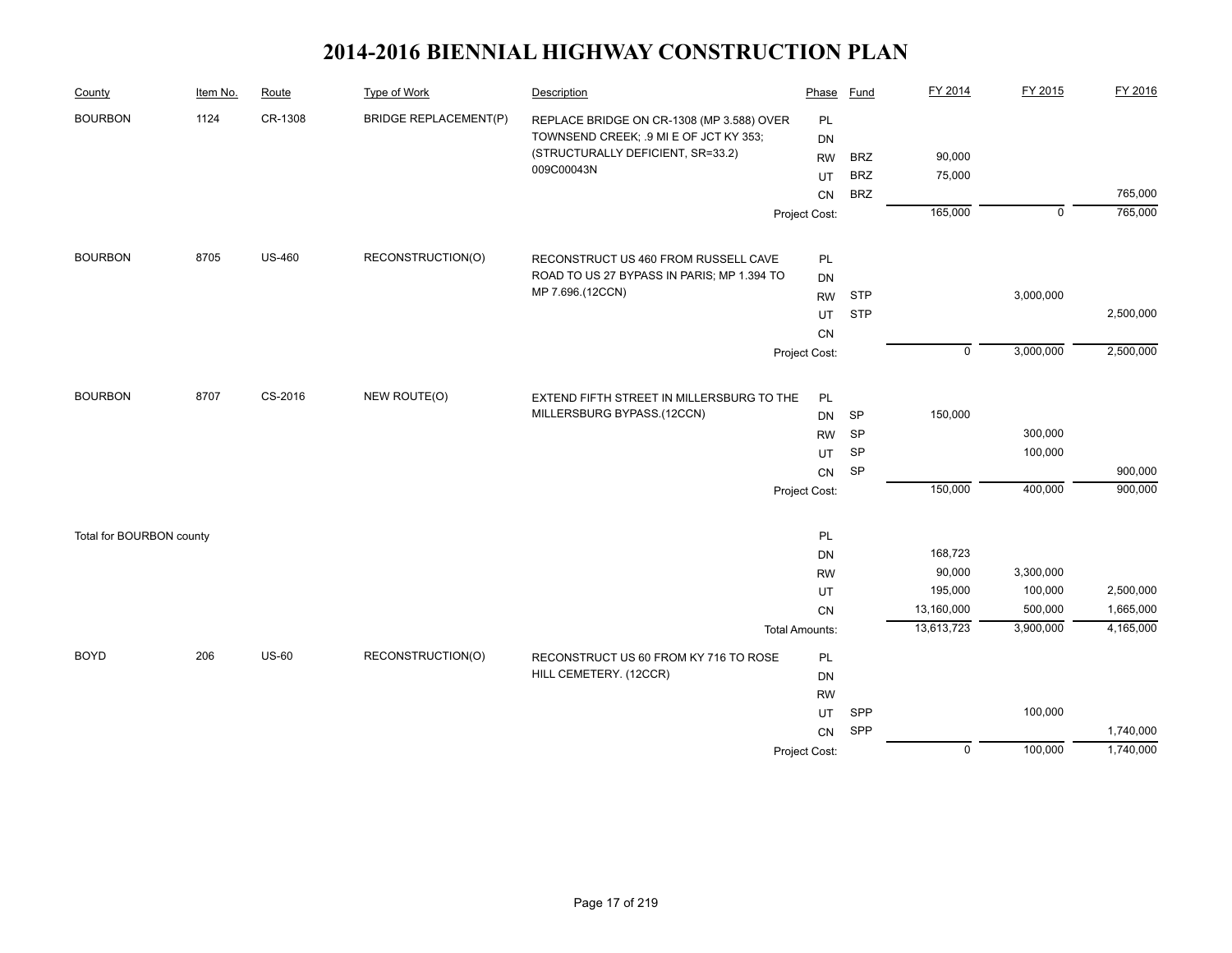| County                | Item No. | Route        | Type of Work          | Description                                                                  | Phase           | Fund            | FY 2014                | FY 2015     | FY 2016   |
|-----------------------|----------|--------------|-----------------------|------------------------------------------------------------------------------|-----------------|-----------------|------------------------|-------------|-----------|
| <b>BOYD</b>           | 208      | $\hbox{-}0$  | MATCHED FED FUNDS(O)  | FEDERAL 'STP' FUNDS DEDICATED TO                                             | PL              |                 |                        |             |           |
|                       |          |              |                       | HUNTINGTON-ASHLAND MPO FOR FY 2014.<br>(FUNDING SUBJECT TO FISCAL CONSTRAINT | <b>DN</b>       |                 |                        |             |           |
|                       |          |              |                       | PENDING MPO TIP)                                                             | <b>RW</b>       |                 |                        |             |           |
|                       |          |              |                       |                                                                              | UT              |                 |                        |             |           |
|                       |          |              |                       |                                                                              | CN              | SAH             | 2,400,000<br>2,400,000 | $\mathbf 0$ | $\Omega$  |
|                       |          |              |                       |                                                                              | Project Cost:   |                 |                        |             |           |
| <b>BOYD</b>           | 208.01   | $-0$         | MATCHED FED FUNDS(O)  | FEDERAL 'STP' FUNDS DEDICATED TO                                             | PL              |                 |                        |             |           |
|                       |          |              |                       | HUNTINGTON-ASHLAND MPO FOR FY 2015.                                          | <b>DN</b>       |                 |                        |             |           |
|                       |          |              |                       | (FUNDING SUBJECT TO FISCAL CONSTRAINT                                        | <b>RW</b>       |                 |                        |             |           |
|                       |          |              |                       | PENDING MPO TIP)                                                             | UT              |                 |                        |             |           |
|                       |          |              |                       |                                                                              | CN              | SAH             |                        | 1,200,000   |           |
|                       |          |              |                       |                                                                              | Project Cost:   |                 | $\mathbf 0$            | 1,200,000   | $\Omega$  |
| <b>BOYD</b>           | 208.02   | $-0$         | MATCHED FED FUNDS(O)  | FEDERAL 'STP' FUNDS DEDICATED TO                                             | PL              |                 |                        |             |           |
|                       |          |              |                       | HUNTINGTON-ASHLAND MPO FOR FY 2016.                                          | <b>DN</b>       |                 |                        |             |           |
|                       |          |              |                       | (FUNDING SUBJECT TO FISCAL CONSTRAINT                                        | <b>RW</b>       |                 |                        |             |           |
|                       |          |              |                       | PENDING MPO TIP)                                                             | UT              |                 |                        |             |           |
|                       |          |              |                       |                                                                              | ${\sf CN}$      | SAH             |                        |             | 1,200,000 |
|                       |          |              |                       |                                                                              | Project Cost:   |                 | $\mathbf 0$            | $\mathbf 0$ | 1,200,000 |
| <b>BOYD</b>           | 8400     | <b>US-60</b> | CONGESTION MITIGTN(O) | US 60 FROM I-64 AT INTERCHANGE 181 (MP 0.2)                                  | PL              |                 |                        |             |           |
|                       |          |              |                       | EXTENDING NORTHERLY TO THE KY 180 (MP                                        | DN              |                 |                        |             |           |
|                       |          |              |                       | 4.02) INTERSECTION AT CANNONSBURG                                            | <b>RW</b>       |                 |                        |             |           |
|                       |          |              |                       | CONSISTING OF 4 DRIVING LANES WITH WIDE,                                     | UT              | SB <sub>2</sub> | 2,500,000              |             |           |
|                       |          |              |                       | DGA SHOULDERS. (08CCN) (10CCR)(12CCR)                                        | CN              | SB <sub>2</sub> |                        | 30,290,000  |           |
|                       |          |              |                       |                                                                              | Project Cost:   |                 | 2,500,000              | 30,290,000  | $\Omega$  |
|                       |          |              |                       |                                                                              |                 |                 |                        |             |           |
| Total for BOYD county |          |              |                       |                                                                              | PL              |                 |                        |             |           |
|                       |          |              |                       |                                                                              | DN              |                 |                        |             |           |
|                       |          |              |                       |                                                                              | <b>RW</b><br>UT |                 | 2,500,000              | 100,000     |           |
|                       |          |              |                       |                                                                              | <b>CN</b>       |                 | 2,400,000              | 31,490,000  | 2,940,000 |
|                       |          |              |                       |                                                                              | Total Amounts:  |                 | 4,900,000              | 31,590,000  | 2,940,000 |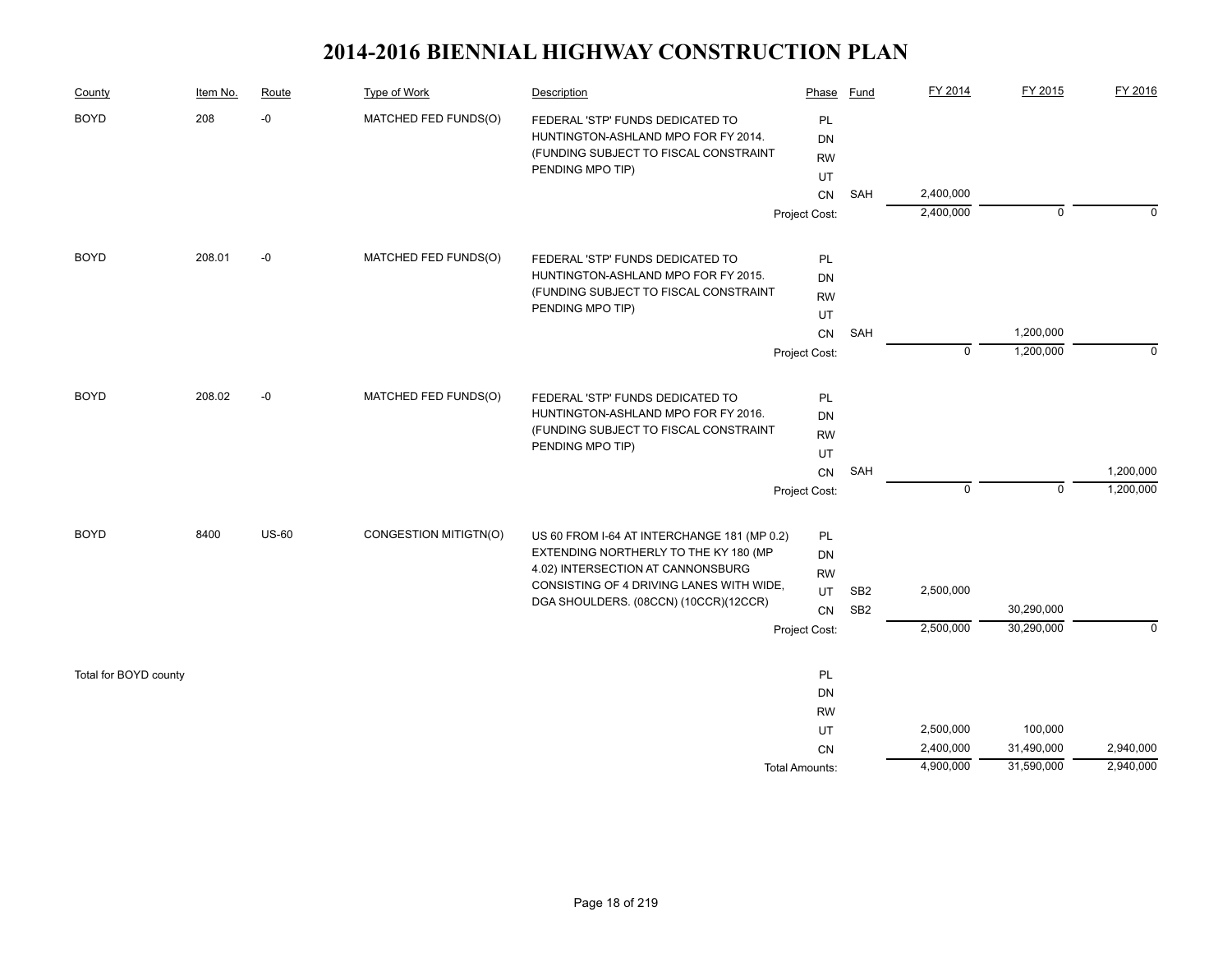| County                 | Item No. | Route        | <b>Type of Work</b>          | Description                                                                                                             | Phase                 | <b>Fund</b> | FY 2014        | FY 2015        | FY 2016     |
|------------------------|----------|--------------|------------------------------|-------------------------------------------------------------------------------------------------------------------------|-----------------------|-------------|----------------|----------------|-------------|
| <b>BOYLE</b>           | 242.01   | <b>US-68</b> | <b>BRIDGE REPLACEMENT(P)</b> | REPLACE U.S. 68 AND U.S. 150 BRIDGE OVER<br>CHAPLIN RIVER, PERRYVILLE. (2005HPP-KY134)<br>(EARMARK DOES NOT COVER TOTAL | PL<br>DN<br><b>RW</b> |             |                |                |             |
|                        |          |              |                              | CONSTRUCTION COST OF \$1,300,000).                                                                                      | UT                    |             |                |                |             |
|                        |          |              |                              |                                                                                                                         | CN                    | <b>HPP</b>  | 364,940        |                |             |
|                        |          |              |                              |                                                                                                                         | Project Cost:         |             | 364,940        | $\overline{0}$ | $\mathbf 0$ |
| <b>BOYLE</b>           | 1133     | CR-1226      | <b>BRIDGE REPLACEMENT(P)</b> | REPLACE BRIDGE ON CURTIS RD (CR 1226)                                                                                   | PL                    |             |                |                |             |
|                        |          |              |                              | OVER N ROLLING FORK AT JCT WITH KY 37(SR                                                                                | DN                    |             |                |                |             |
|                        |          |              |                              | 19.2) 011C00042N                                                                                                        | <b>RW</b>             | <b>BRZ</b>  | 50,000         |                |             |
|                        |          |              |                              |                                                                                                                         | UT                    | <b>BRZ</b>  | 50,000         |                |             |
|                        |          |              |                              |                                                                                                                         | <b>CN</b>             | <b>BRZ</b>  |                | 490,000        |             |
|                        |          |              |                              |                                                                                                                         | Project Cost:         |             | 100,000        | 490,000        | $\Omega$    |
|                        |          |              |                              |                                                                                                                         |                       |             |                |                |             |
| Total for BOYLE county |          |              |                              |                                                                                                                         | PL                    |             |                |                |             |
|                        |          |              |                              |                                                                                                                         | DN<br><b>RW</b>       |             | 50,000         |                |             |
|                        |          |              |                              |                                                                                                                         | UT                    |             | 50,000         |                |             |
|                        |          |              |                              |                                                                                                                         | CN                    |             | 364,940        | 490,000        |             |
|                        |          |              |                              |                                                                                                                         | <b>Total Amounts:</b> |             | 464,940        | 490,000        | $\Omega$    |
| <b>BRACKEN</b>         | 355.17   | KY-8         | FERRY OPERATION(P)           | OPERATION OF AUGUSTA FERRY FOR FY 2015.                                                                                 | PL                    |             |                |                |             |
|                        |          |              |                              | (12CCR)                                                                                                                 | DN                    |             |                |                |             |
|                        |          |              |                              |                                                                                                                         | <b>RW</b>             |             |                |                |             |
|                        |          |              |                              |                                                                                                                         | UT                    |             |                |                |             |
|                        |          |              |                              |                                                                                                                         | ${\sf CN}$            | SPP         |                | 190,000        |             |
|                        |          |              |                              |                                                                                                                         | Project Cost:         |             | $\mathbf 0$    | 190,000        | $\mathbf 0$ |
| <b>BRACKEN</b>         | 355.18   | KY-8         | FERRY OPERATION(P)           | OPERATION OF AUGUSTA FERRY FOR FY 2016.                                                                                 | PL                    |             |                |                |             |
|                        |          |              |                              | (12CCR)                                                                                                                 | DN                    |             |                |                |             |
|                        |          |              |                              |                                                                                                                         | <b>RW</b>             |             |                |                |             |
|                        |          |              |                              |                                                                                                                         | UT                    |             |                |                |             |
|                        |          |              |                              |                                                                                                                         | CN                    | SPP         |                |                | 190,000     |
|                        |          |              |                              |                                                                                                                         | Project Cost:         |             | $\overline{0}$ | $\overline{0}$ | 190,000     |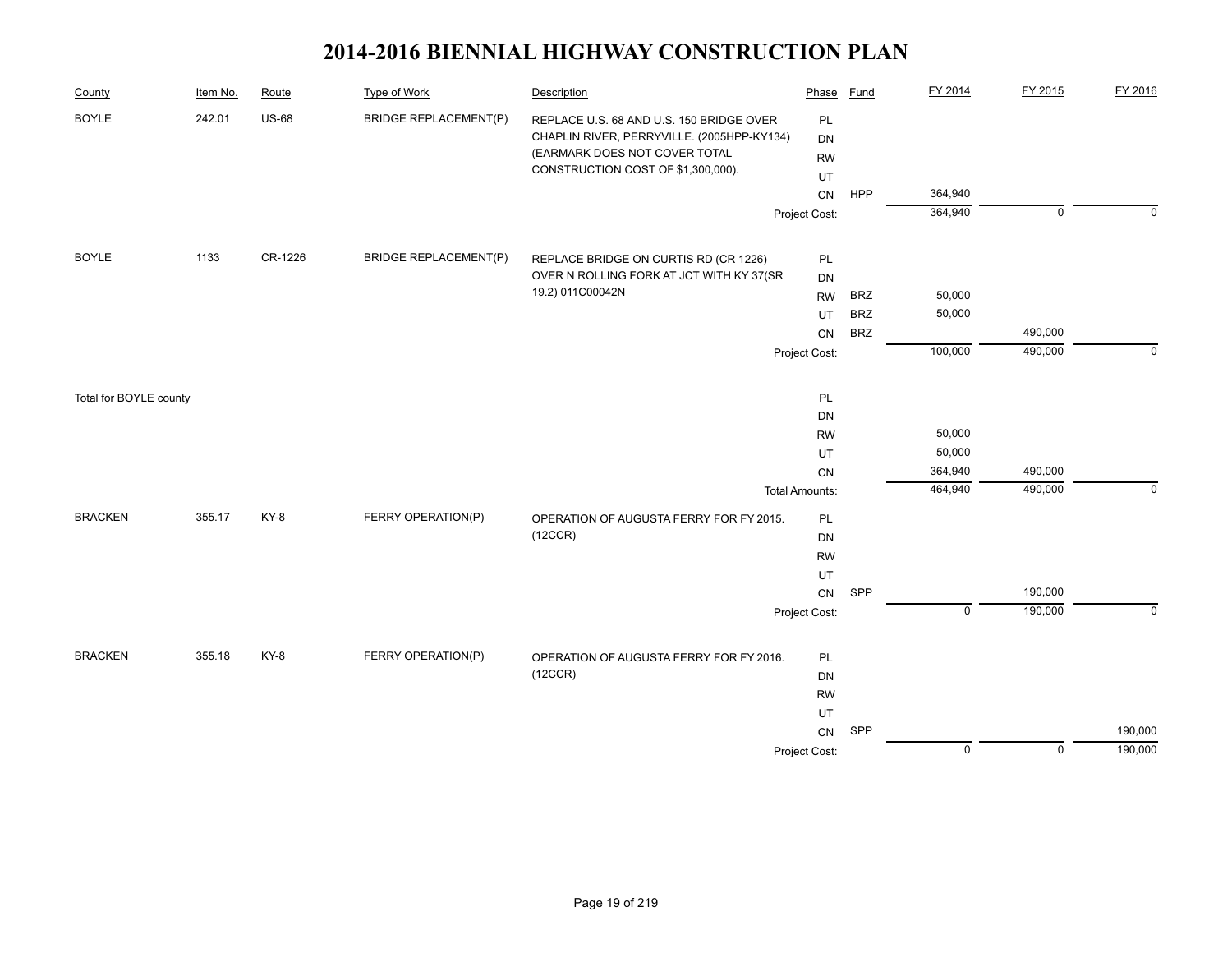| County                   | Item No. | Route   | Type of Work                 | Description                            | Phase                 | Fund       | FY 2014   | FY 2015     | FY 2016     |
|--------------------------|----------|---------|------------------------------|----------------------------------------|-----------------------|------------|-----------|-------------|-------------|
| <b>BRACKEN</b>           | 1068     | CR-1023 | <b>BRIDGE REPLACEMENT(P)</b> | LONG STRETCH ROAD; REPLACE BRIDGE AND  | PL                    |            |           |             |             |
|                          |          |         |                              | APPROACHES OVER TURTLE CREEK 400 FEET  | DN                    |            |           |             |             |
|                          |          |         |                              | NORTH OF KY-8 (C03). (SR=17.7):        | <b>RW</b>             | <b>BRZ</b> | 25,000    |             |             |
|                          |          |         |                              | (012C00003N)(10CCR)                    | UT                    | <b>BRZ</b> | 5,000     |             |             |
|                          |          |         |                              |                                        | CN                    | <b>BRZ</b> |           | 175,000     |             |
|                          |          |         |                              |                                        | Project Cost:         |            | 30,000    | 175,000     | $\mathbf 0$ |
| <b>BRACKEN</b>           | 1074     | KY-8    | <b>BRIDGE REPLACEMENT(P)</b> | REPLACE BRIDGE ON KY-8 (MP 4.221) OVER | PL                    |            |           |             |             |
|                          |          |         |                              | SNAG CREEK; 1 MI W OF JCT KY 1109;     | DN                    |            |           |             |             |
|                          |          |         |                              | (STRUCTURALLY DEFICIENT, SR=48.3)      | <b>RW</b>             | <b>BRO</b> | 150,000   |             |             |
|                          |          |         |                              | 012B00005N                             | UT                    | <b>BRO</b> | 75,000    |             |             |
|                          |          |         |                              |                                        | <b>CN</b>             |            |           |             |             |
|                          |          |         |                              |                                        | Project Cost:         |            | 225,000   | $\mathsf 0$ | $\Omega$    |
|                          |          |         |                              |                                        |                       |            |           |             |             |
| <b>BRACKEN</b>           | 8309     | KY-10   | RECONSTRUCTION(O)            | SPOT IMPROVEMENTS FROM THE CITY OF     | PL                    |            |           |             |             |
|                          |          |         |                              | BROOKSVILLE SOUTH TO POWERSVILLE.      | <b>DN</b>             | SP         | 1,820,000 |             |             |
|                          |          |         |                              | (06CCN) (10CCR)                        | <b>RW</b>             | SP         |           | 4,870,000   |             |
|                          |          |         |                              |                                        | UT                    | SP         |           | 1,200,000   |             |
|                          |          |         |                              |                                        | CN                    |            |           |             |             |
|                          |          |         |                              |                                        | Project Cost:         |            | 1,820,000 | 6,070,000   | $\mathbf 0$ |
| <b>BRACKEN</b>           | 8311     | KY-1159 | RECONSTRUCTION(O)            | RECONSTRUCT KY-1159 FROM BROOKSVILLE   | PL                    |            |           |             |             |
|                          |          |         |                              | TO KY-9/AA HIGHWAY. (06CCN) (10CCR)    | DN                    |            |           |             |             |
|                          |          |         |                              | (12CCR)                                | <b>RW</b>             | SPP        | 4,410,000 |             |             |
|                          |          |         |                              |                                        | UT                    |            |           |             |             |
|                          |          |         |                              |                                        | CN                    | SPP        |           |             | 22,000,000  |
|                          |          |         |                              |                                        | Project Cost:         |            | 4,410,000 | $\mathbf 0$ | 22,000,000  |
|                          |          |         |                              |                                        |                       |            |           |             |             |
| Total for BRACKEN county |          |         |                              |                                        | PL                    |            |           |             |             |
|                          |          |         |                              |                                        | DN                    |            | 1,820,000 |             |             |
|                          |          |         |                              |                                        | <b>RW</b>             |            | 4,585,000 | 4,870,000   |             |
|                          |          |         |                              |                                        | UT                    |            | 80,000    | 1,200,000   |             |
|                          |          |         |                              |                                        | CN                    |            |           | 365,000     | 22,190,000  |
|                          |          |         |                              |                                        | <b>Total Amounts:</b> |            | 6,485,000 | 6,435,000   | 22,190,000  |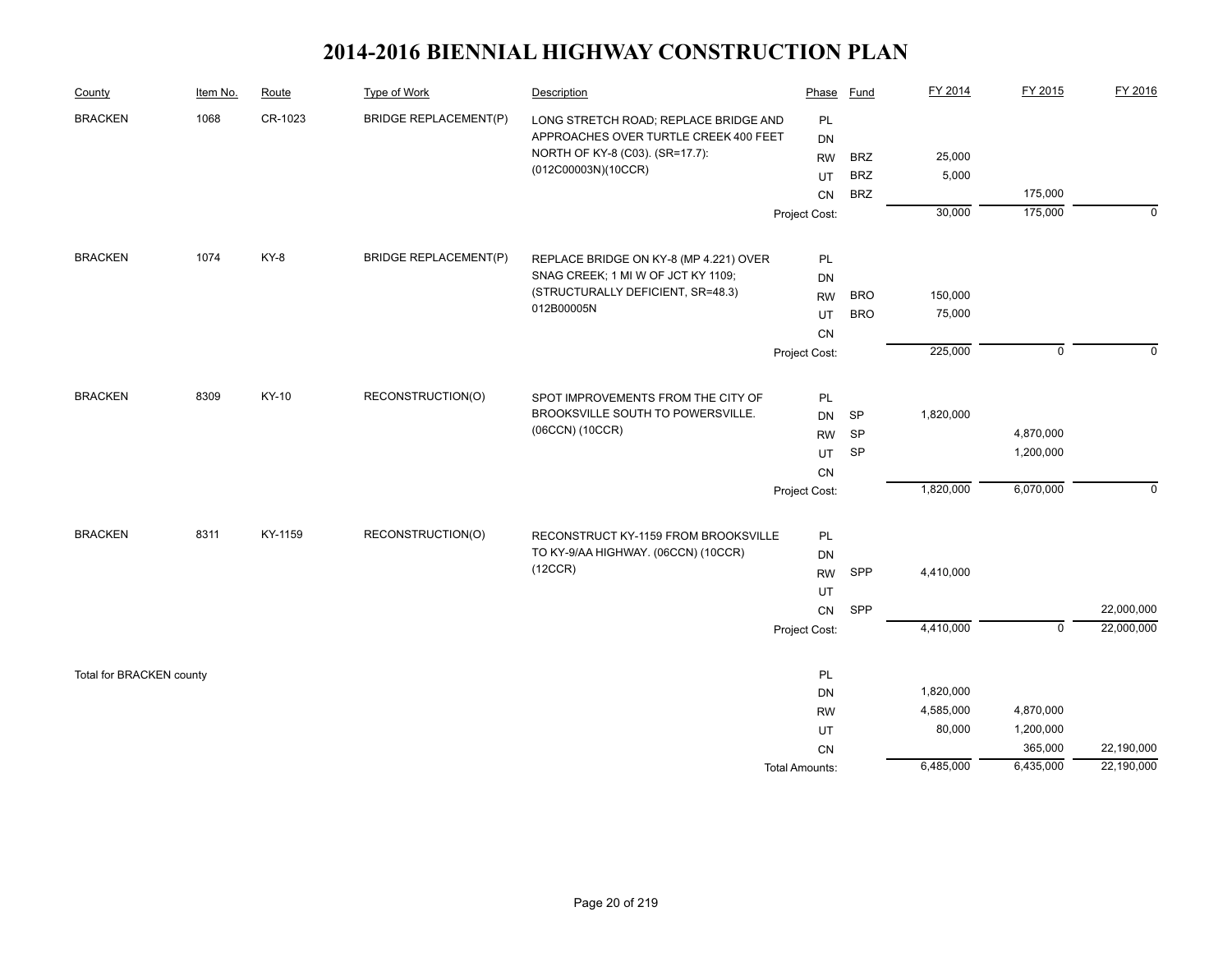| County                     | Item No. | Route   | Type of Work                 | Description                                                                       | Phase                 | Fund                     | FY 2014     | FY 2015        | FY 2016   |
|----------------------------|----------|---------|------------------------------|-----------------------------------------------------------------------------------|-----------------------|--------------------------|-------------|----------------|-----------|
| <b>BREATHITT</b>           | 1089     | KY-3193 | <b>BRIDGE REPLACEMENT(P)</b> | REPLACE BRIDGE ON KY-3193 (MP 4.034) OVER                                         | PL                    |                          |             |                |           |
|                            |          |         |                              | NORTH FORK OF KENTUCKY RIVER; ON CR 5318                                          | <b>DN</b>             |                          |             |                |           |
|                            |          |         |                              | .4 MILE SOUTHWEST OF KY 15 (STRUCTURALLY                                          | <b>RW</b>             | <b>BRX</b>               | 60,000      |                |           |
|                            |          |         |                              | DEFICIENT, SR=35.3) 013B00044N                                                    | UT                    | <b>BRX</b>               | 50,000      |                |           |
|                            |          |         |                              |                                                                                   | CN                    | <b>BRX</b>               |             |                | 2,000,000 |
|                            |          |         |                              |                                                                                   | Project Cost:         |                          | 110,000     | $\mathbf 0$    | 2,000,000 |
| <b>BREATHITT</b>           | 1096     | KY-30   | <b>BRIDGE REPLACEMENT(P)</b> | REPLACE BRIDGE ON KY 30 OVER THE MIDDLE                                           | PL                    |                          |             |                |           |
|                            |          |         |                              | FORK OF KENTUCKY RIVER (013B00017N).                                              | <b>DN</b>             |                          |             |                |           |
|                            |          |         |                              |                                                                                   | <b>RW</b>             |                          |             |                |           |
|                            |          |         |                              |                                                                                   | UT                    | <b>BRO</b>               | 150,000     |                |           |
|                            |          |         |                              |                                                                                   | <b>CN</b>             |                          |             |                |           |
|                            |          |         |                              |                                                                                   | Project Cost:         |                          | 150,000     | $\mathbf 0$    | $\Omega$  |
| <b>BREATHITT</b>           | 1100     | KY-476  | <b>BRIDGE REPLACEMENT(P)</b> | REPLACE BRIDGE ON KY 476 OVER CANEY                                               | PL                    |                          |             |                |           |
|                            |          |         |                              | CREEK BETWEEN HARDSHELL CANEY CREEK                                               | <b>DN</b>             |                          |             |                |           |
|                            |          |         |                              | ROAD (CR 1117) AND NIX BRANCH ROAD (CR                                            | <b>RW</b>             | <b>BRO</b>               |             | 50,000         |           |
|                            |          |         |                              | 1115)(SR 40.3) 013B00014N                                                         | UT                    | <b>BRO</b>               |             | 100,000        |           |
|                            |          |         |                              |                                                                                   | CN                    | <b>BRO</b>               |             |                | 520,000   |
|                            |          |         |                              |                                                                                   | Project Cost:         |                          | $\mathbf 0$ | 150,000        | 520,000   |
|                            |          |         |                              |                                                                                   |                       |                          |             |                |           |
| <b>BREATHITT</b>           | 1105     | CR-1165 | <b>BRIDGE REPLACEMENT(P)</b> | REPLACE BRIDGE ON MARIE ROBERTS ROAD<br>(CR 1165) OVER TROUBLESOME CREEK 0.1 MILE | PL                    |                          |             |                |           |
|                            |          |         |                              | SW OF KY 15(SR 27.1) 013C00011N                                                   | DN<br><b>RW</b>       | <b>BRZ</b><br><b>BRZ</b> | 200,000     |                | 190,000   |
|                            |          |         |                              |                                                                                   | UT                    | <b>BRZ</b>               |             |                | 100,000   |
|                            |          |         |                              |                                                                                   | <b>CN</b>             |                          |             |                |           |
|                            |          |         |                              |                                                                                   | Project Cost:         |                          | 200,000     | $\overline{0}$ | 290,000   |
|                            |          |         |                              |                                                                                   |                       |                          |             |                |           |
| Total for BREATHITT county |          |         |                              |                                                                                   | PL                    |                          |             |                |           |
|                            |          |         |                              |                                                                                   | <b>DN</b>             |                          | 200,000     |                |           |
|                            |          |         |                              |                                                                                   | <b>RW</b>             |                          | 60,000      | 50,000         | 190,000   |
|                            |          |         |                              |                                                                                   | UT                    |                          | 200,000     | 100,000        | 100,000   |
|                            |          |         |                              |                                                                                   | CN                    |                          |             |                | 2,520,000 |
|                            |          |         |                              |                                                                                   | <b>Total Amounts:</b> |                          | 460,000     | 150,000        | 2,810,000 |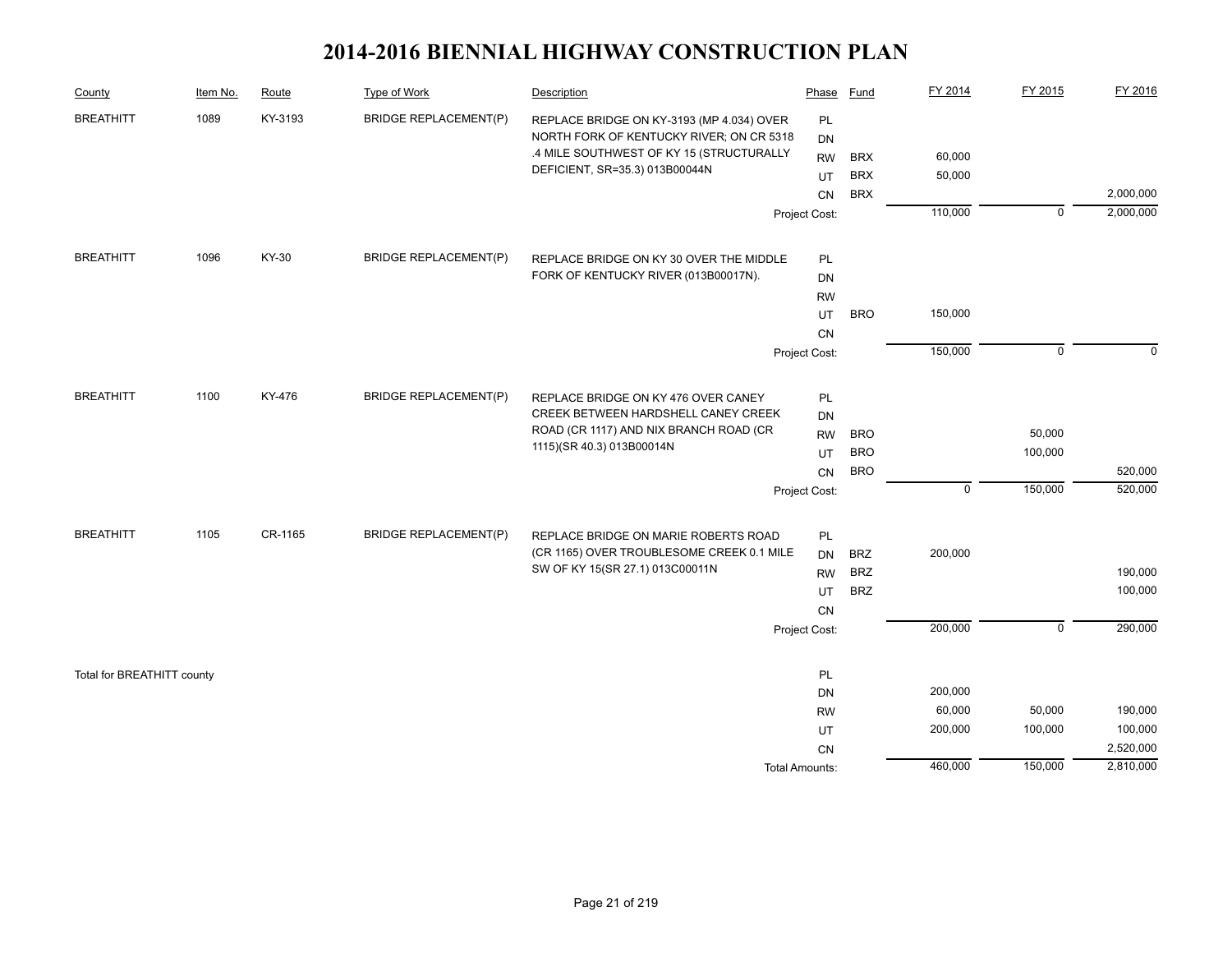| County                        | Item No. | Route   | Type of Work                   | Description                                                                   | Phase                 | <b>Fund</b> | FY 2014    | FY 2015        | FY 2016     |
|-------------------------------|----------|---------|--------------------------------|-------------------------------------------------------------------------------|-----------------------|-------------|------------|----------------|-------------|
| <b>BRECKINRIDGE</b>           | 394      | $US-60$ | MINOR WIDENING(O)              | ADD CENTER TURN LANE ALONG US 60 IN                                           | PL                    |             |            |                |             |
|                               |          |         |                                | IRVINGTON (PHASE 1) FROM WEST OF                                              | <b>DN</b>             |             |            |                |             |
|                               |          |         |                                | IRVINGTON TO KY 2202. (12CCR)                                                 | <b>RW</b>             | SPP         | 1,190,000  |                |             |
|                               |          |         |                                |                                                                               | UT                    | SP          | 710,000    |                |             |
|                               |          |         |                                |                                                                               | CN                    |             |            |                |             |
|                               |          |         |                                |                                                                               | Project Cost:         |             | 1,900,000  | $\overline{0}$ | $\mathbf 0$ |
| Total for BRECKINRIDGE county |          |         |                                |                                                                               | PL                    |             |            |                |             |
|                               |          |         |                                |                                                                               | DN                    |             |            |                |             |
|                               |          |         |                                |                                                                               | <b>RW</b>             |             | 1,190,000  |                |             |
|                               |          |         |                                |                                                                               | UT                    |             | 710,000    |                |             |
|                               |          |         |                                |                                                                               | CN                    |             |            |                |             |
|                               |          |         |                                |                                                                               | <b>Total Amounts:</b> |             | 1,900,000  | $\mathbf 0$    | $\Omega$    |
| <b>BULLITT</b>                | 117.1    | KY-61   | MAJOR WIDENING(O)              | KY-61 BEGINS SOUTH OF KY-44 AND ENDS                                          | PL                    |             |            |                |             |
|                               |          |         | NORTH OF THE NEWLY CONSTRUCTED | DN                                                                            |                       |             |            |                |             |
|                               |          |         |                                | CONESTOGA PARKWAY. (CSX RAILROAD)<br>(CONSTRUCTION SEQUENCE 3) (10CCR)(12CCR) | <b>RW</b>             |             |            |                |             |
|                               |          |         |                                | (LET W/ 117.20)                                                               | UT                    |             |            |                |             |
|                               |          |         |                                |                                                                               | <b>CN</b>             | <b>SP</b>   |            | 20,130,000     |             |
|                               |          |         |                                |                                                                               | Project Cost:         |             | $\Omega$   | 20,130,000     | $\Omega$    |
| <b>BULLITT</b>                | 117.2    | KY-61   | MAJOR WIDENING(O)              | KY-61 BEGINS NORTH OF CONESTOGA                                               | PL                    |             |            |                |             |
|                               |          |         |                                | PARKWAY AND ENDS AT EXISTING KY-61                                            | DN                    |             |            |                |             |
|                               |          |         |                                | SOUTH OF BROOKS RUN CREEK.                                                    | <b>RW</b>             |             |            |                |             |
|                               |          |         |                                | (CONSTRUCTION SEQUENCE 2) (10CCR)(12CCR)                                      | UT                    |             |            |                |             |
|                               |          |         |                                | (LET W/ 117.10)                                                               | CN                    | <b>SP</b>   |            | 13,590,000     |             |
|                               |          |         |                                |                                                                               | Project Cost:         |             | $\pmb{0}$  | 13,590,000     | $\Omega$    |
| <b>BULLITT</b>                | 117.31   | KY-61   | MAJOR WIDENING(O)              |                                                                               | PL                    |             |            |                |             |
|                               |          |         |                                | KY-61 BEGINS AT EXISTING KY-61 SOUTH OF<br>BROOKS RUN CREEK AND ENDS SOUTH OF | <b>DN</b>             |             |            |                |             |
|                               |          |         |                                | JOHN HARPER HIGHWAY (BROOKS ROAD)                                             | <b>RW</b>             |             |            |                |             |
|                               |          |         |                                | (2006BOPC)(12CCR)                                                             | UT                    |             |            |                |             |
|                               |          |         |                                |                                                                               | CN                    | SP          | 15,890,000 |                |             |
|                               |          |         |                                |                                                                               | Project Cost:         |             | 15,890,000 | $\overline{0}$ | $\Omega$    |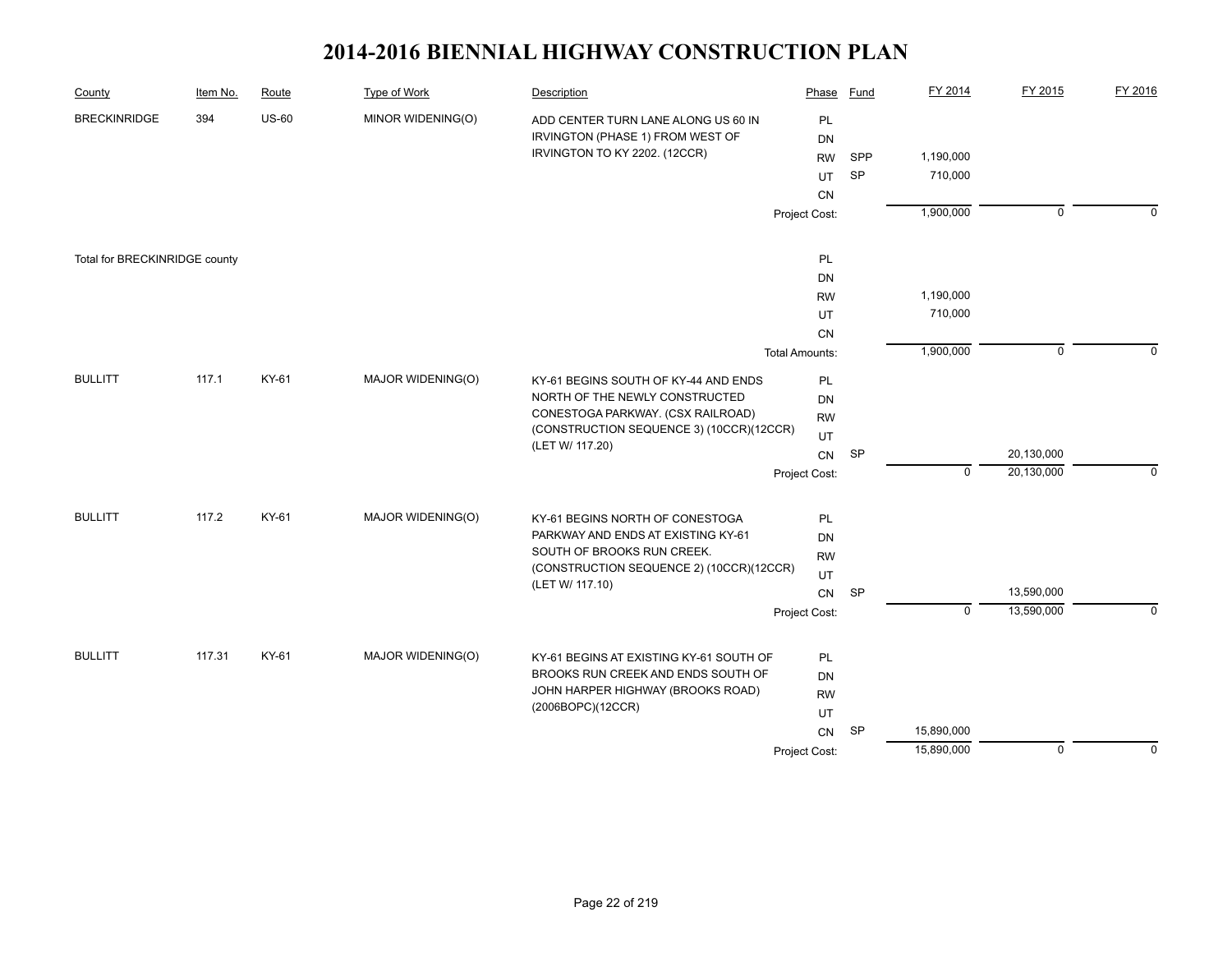| County         | Item No. | Route        | Type of Work      | Description                            | Phase         | <b>Fund</b> | FY 2014   | FY 2015        | FY 2016     |
|----------------|----------|--------------|-------------------|----------------------------------------|---------------|-------------|-----------|----------------|-------------|
| <b>BULLITT</b> | 150.1    | <b>KY-44</b> | SAFETY(P)         | RECONSTRUCT KY-44 AT BELLS MILL ROAD.  | PL            |             |           |                |             |
|                |          |              |                   | (06CCN) (10CCR)(12CCR)                 | DN            |             |           |                |             |
|                |          |              |                   |                                        | <b>RW</b>     |             |           |                |             |
|                |          |              |                   |                                        | <b>UT</b>     | <b>SP</b>   | 880,000   |                |             |
|                |          |              |                   |                                        | ${\sf CN}$    | <b>SP</b>   |           | 1,020,000      |             |
|                |          |              |                   |                                        | Project Cost: |             | 880,000   | 1,020,000      | $\mathbf 0$ |
| <b>BULLITT</b> | 150.2    | KY-44        | SAFETY(P)         | RECONSTRUCT KY-44 AT BOGARD/LLOYD      | PL            |             |           |                |             |
|                |          |              |                   | LANE. (06CCN) (10CCR)(12CCR)           | DN            |             |           |                |             |
|                |          |              |                   |                                        | <b>RW</b>     |             |           |                |             |
|                |          |              |                   |                                        | UT.           | <b>SP</b>   | 1,280,000 |                |             |
|                |          |              |                   |                                        | <b>CN</b>     | <b>SP</b>   |           | 1,280,000      |             |
|                |          |              |                   |                                        | Project Cost: |             | 1,280,000 | 1,280,000      | $\mathbf 0$ |
| <b>BULLITT</b> | 150.3    | KY-44        | SAFETY(P)         | RECONSTRUCT KY-44 AT ARMSTRONG/FISHER  | PL            |             |           |                |             |
|                |          |              |                   | LANE. (06CCN)(10CCR)                   | DN            |             |           |                |             |
|                |          |              |                   |                                        | <b>RW</b>     |             |           |                |             |
|                |          |              |                   |                                        | UT            |             |           |                |             |
|                |          |              |                   |                                        | CN            | SP          | 1,260,000 |                |             |
|                |          |              |                   |                                        | Project Cost: |             | 1,260,000 | $\mathsf 0$    | $\mathbf 0$ |
| <b>BULLITT</b> | 347.5    | KY-44        | RECONSTRUCTION(O) | MT. WASHINGTON-TAYLORSVILLE RD;        | PL            |             |           |                |             |
|                |          |              |                   | RECONSTRUCT KY 44 FROM MT. WASHINGTON  | DN            |             |           |                |             |
|                |          |              |                   | BYPASS EAST 2.0 MILES (04CCN)          | <b>RW</b>     | <b>SP</b>   | 890,000   |                |             |
|                |          |              |                   |                                        | UT            | <b>SP</b>   | 1,090,000 |                |             |
|                |          |              |                   |                                        | CN            |             |           |                |             |
|                |          |              |                   |                                        | Project Cost: |             | 1,980,000 | $\overline{0}$ | $\Omega$    |
| <b>BULLITT</b> | 391.2    | KY-480       | RECONSTRUCTION(O) | WIDEN CEDAR GROVE ROAD (KY 480) FROM   | PL            |             |           |                |             |
|                |          |              |                   | CEDAR GROVE ELEMENTARY SCHOOL TO       | DN            |             |           |                |             |
|                |          |              |                   | VALLEY VIEW DRIVE AND CONSTRUCT        | <b>RW</b>     | <b>SP</b>   | 250,000   |                |             |
|                |          |              |                   | ADDITIONAL RAMP ENHANCEMENTS/TURNING   | UT            | SP          | 1,000,000 |                |             |
|                |          |              |                   | LANES ON KY 480 AND AT THE I-65/KY 480 | CN            | SP          |           | 7,000,000      |             |
|                |          |              |                   |                                        | Project Cost: |             | 1,250,000 | 7,000,000      | 0           |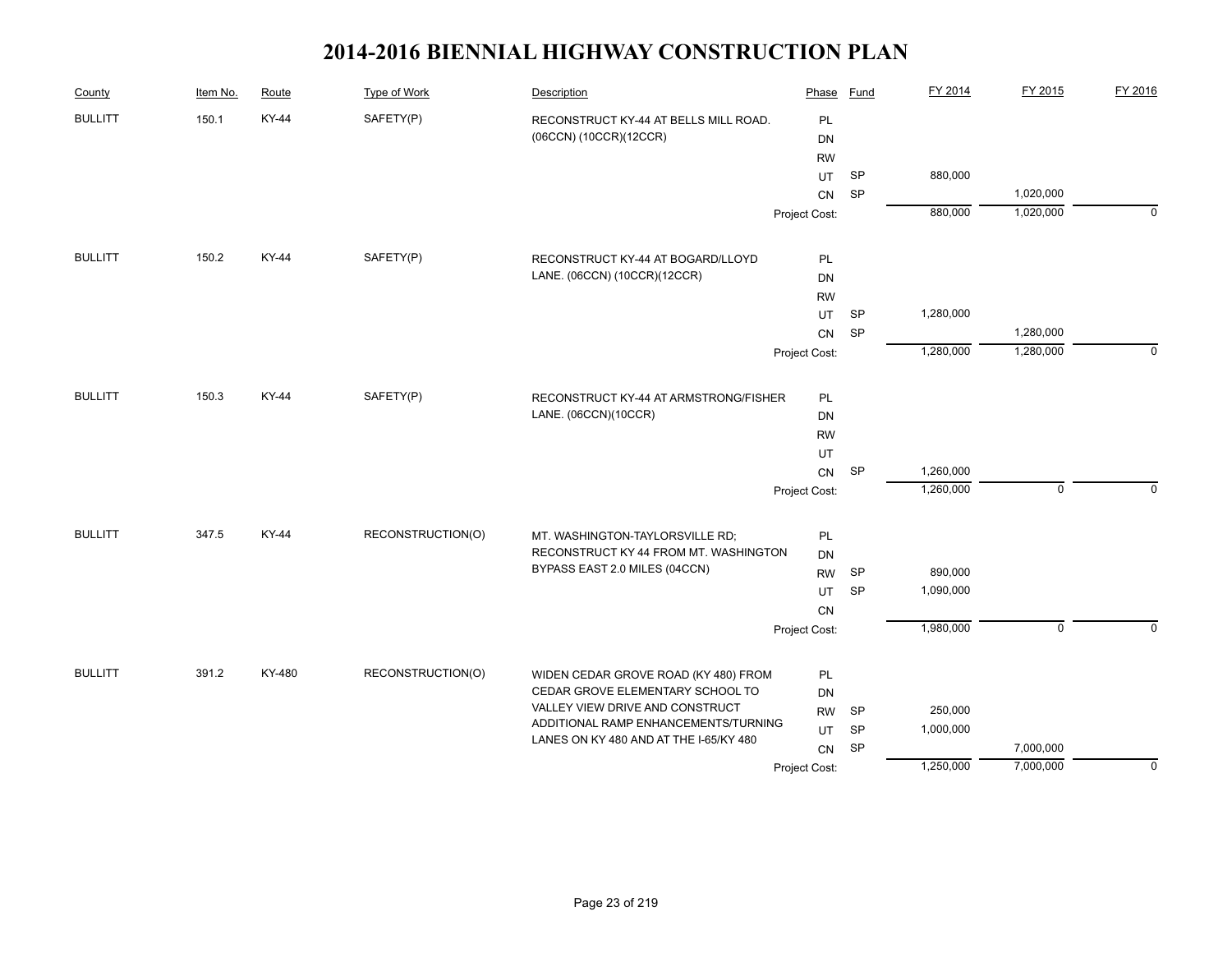| County         | Item No. | Route  | Type of Work                 | Description                               | Phase         | Fund       | FY 2014     | FY 2015        | FY 2016     |
|----------------|----------|--------|------------------------------|-------------------------------------------|---------------|------------|-------------|----------------|-------------|
| <b>BULLITT</b> | 516      | $-0$   | SAFETY(P)                    | VARIOUS SAFETY PROJECTS IN THE LOUISVILLE | PL            |            |             |                |             |
|                |          |        |                              | URBANIZED AREA.                           | <b>DN</b>     |            |             |                |             |
|                |          |        |                              |                                           | <b>RW</b>     |            |             |                |             |
|                |          |        |                              |                                           | UT            |            |             |                |             |
|                |          |        |                              |                                           | CN            | <b>SLO</b> | 1,000,000   |                |             |
|                |          |        |                              |                                           | Project Cost: |            | 1,000,000   | $\mathbf 0$    | $\Omega$    |
| <b>BULLITT</b> | 516.01   | -0     | SAFETY(P)                    | VARIOUS SAFETY PROJECTS IN THE LOUISVILLE | PL            |            |             |                |             |
|                |          |        |                              | URBANIZED AREA.                           | DN            |            |             |                |             |
|                |          |        |                              |                                           | <b>RW</b>     |            |             |                |             |
|                |          |        |                              |                                           | UT            |            |             |                |             |
|                |          |        |                              |                                           | ${\sf CN}$    | <b>SLO</b> |             | 1,000,000      |             |
|                |          |        |                              |                                           | Project Cost: |            | $\mathbf 0$ | 1,000,000      | $\mathbf 0$ |
| <b>BULLITT</b> | 755      | KY-44  | BIKE/PED FACIL(O)            | CONSTRUCTION OF A SIDEWALK ON THE NORTH   | PL            |            |             |                |             |
|                |          |        |                              | SIDE OF KY 44 FROM MT. WASHINGTON         | DN            |            |             |                |             |
|                |          |        |                              | ELEMENTARY SCHOOL TO FISHER LANE IN MT.   | <b>RW</b>     | <b>SLO</b> | 80,000      |                |             |
|                |          |        |                              | WASHINGTON.(2012BOP)                      | UT            | <b>SLO</b> | 80,000      |                |             |
|                |          |        |                              |                                           | CN            | <b>SLO</b> | 290,000     |                |             |
|                |          |        |                              |                                           | Project Cost: |            | 450,000     | $\pmb{0}$      | $\mathbf 0$ |
| <b>BULLITT</b> | 1056     | KY-61  | <b>BRIDGE REPLACEMENT(P)</b> | REPLACE BRIDGE ON KY-61 (MP 7.609) OVER   | PL            |            |             |                |             |
|                |          |        |                              | BARLEY CREEK; .10 MI NORTH OF JCT KY 251; | <b>DN</b>     |            |             |                |             |
|                |          |        |                              | (STRUCTURALLY DEFICIENT, SR=49)           | <b>RW</b>     | <b>BRO</b> | 130,000     |                |             |
|                |          |        |                              | 015B00013N                                | UT            | <b>BRO</b> | 90,000      |                |             |
|                |          |        |                              |                                           | <b>CN</b>     | <b>BRO</b> |             |                | 230,000     |
|                |          |        |                              |                                           | Project Cost: |            | 220,000     | $\overline{0}$ | 230,000     |
| <b>BULLITT</b> | 8509     | KY-245 | MINOR WIDENING(O)            | WIDEN KY-245 FROM BERNHEIM FOREST TO THE  | PL            |            |             |                |             |
|                |          |        |                              | COMMUNITY COLLEGE. (08CCN)(10CCR)         | DN            |            |             |                |             |
|                |          |        |                              |                                           | <b>RW</b>     |            |             |                |             |
|                |          |        |                              |                                           | UT            |            |             |                |             |
|                |          |        |                              |                                           | CN            | <b>SP</b>  |             | 10,510,000     |             |
|                |          |        |                              |                                           | Project Cost: |            | $\pmb{0}$   | 10,510,000     | $\mathbf 0$ |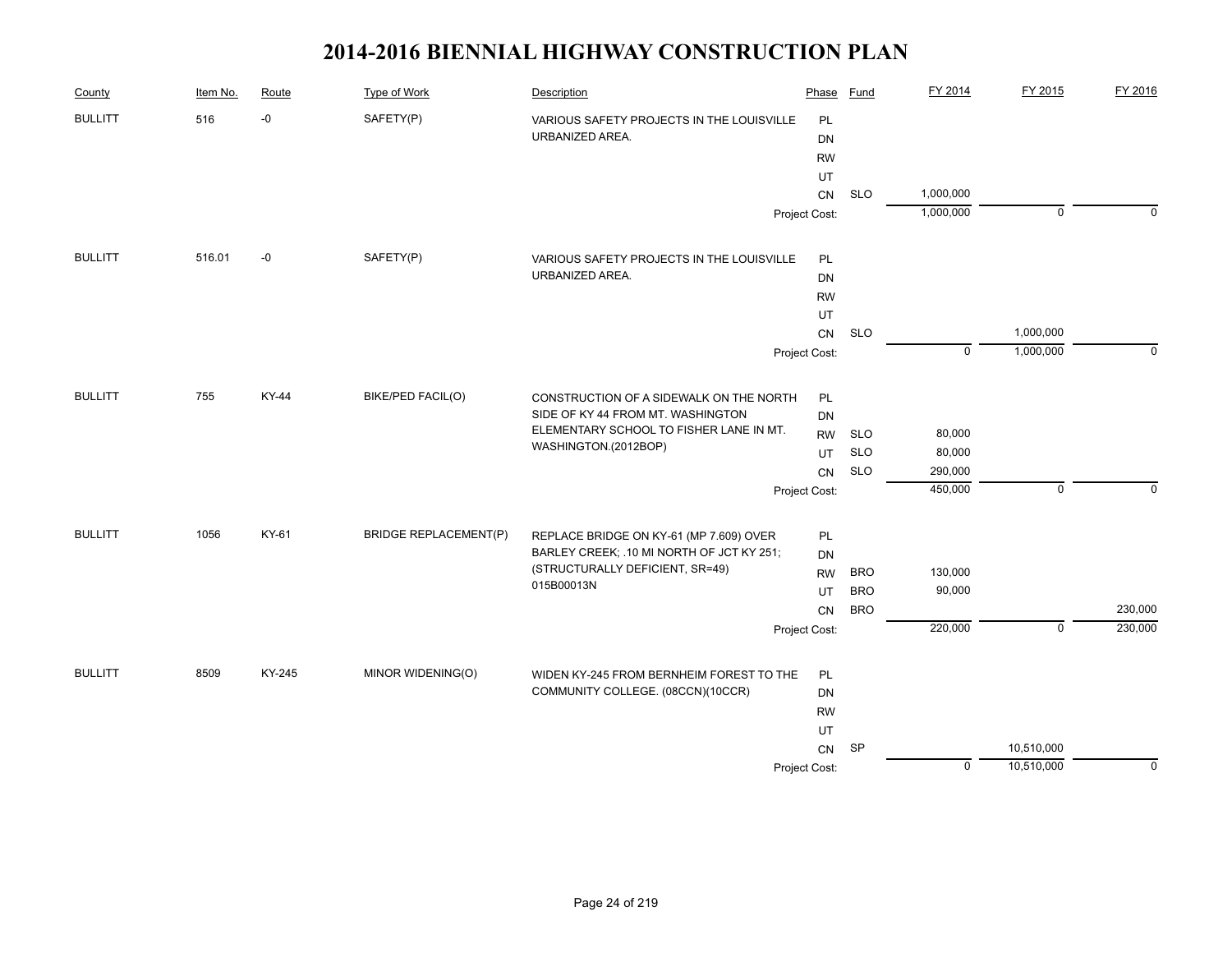| County                   | Item No. | Route         | <b>Type of Work</b>          | Description                                                                       | Phase                 | <b>Fund</b> | FY 2014     | FY 2015        | FY 2016     |
|--------------------------|----------|---------------|------------------------------|-----------------------------------------------------------------------------------|-----------------------|-------------|-------------|----------------|-------------|
| Total for BULLITT county |          |               |                              |                                                                                   | PL                    |             |             |                |             |
|                          |          |               |                              |                                                                                   | <b>DN</b>             |             |             |                |             |
|                          |          |               |                              |                                                                                   | <b>RW</b>             |             | 1,350,000   |                |             |
|                          |          |               |                              |                                                                                   | UT                    |             | 4,420,000   |                |             |
|                          |          |               |                              |                                                                                   | CN                    |             | 18,440,000  | 54,530,000     | 230,000     |
|                          |          |               |                              |                                                                                   | <b>Total Amounts:</b> |             | 24,210,000  | 54,530,000     | 230,000     |
| <b>BUTLER</b>            | 125.1    | KY-269        | FERRY OPERATION(P)           | OPERATION OF REED'S FERRY AT LOGANSPORT                                           | PL                    |             |             |                |             |
|                          |          |               |                              | FOR FY 2015.(12CCR)                                                               | DN                    |             |             |                |             |
|                          |          |               |                              |                                                                                   | <b>RW</b>             |             |             |                |             |
|                          |          |               |                              |                                                                                   | UT                    |             |             |                |             |
|                          |          |               |                              |                                                                                   | CN                    | SPP         |             | 157,200        |             |
|                          |          |               |                              |                                                                                   | Project Cost:         |             | $\mathbf 0$ | 157,200        | $\Omega$    |
| <b>BUTLER</b>            | 125.11   | KY-269        | FERRY OPERATION(P)           | OPERATION OF REED'S FERRY AT LOGANSPORT                                           | PL                    |             |             |                |             |
|                          |          |               |                              | FOR FY 2016.(12CCR)                                                               | DN                    |             |             |                |             |
|                          |          |               |                              |                                                                                   | <b>RW</b>             |             |             |                |             |
|                          |          |               |                              |                                                                                   | UT                    |             |             |                |             |
|                          |          |               |                              |                                                                                   | CN                    | SPP         |             |                | 157,200     |
|                          |          |               |                              |                                                                                   | Project Cost:         |             | $\mathbf 0$ | $\mathbf 0$    | 157,200     |
|                          |          |               |                              |                                                                                   |                       |             |             |                |             |
| <b>BUTLER</b>            | 1076     | KY-403        | <b>BRIDGE REPLACEMENT(P)</b> | REPLACE BRIDGE ON KY 403 OVER UNNAMED<br>STREAM SE OF COOL SPRINGS ROAD (CR 1142) | PL                    |             |             |                |             |
|                          |          |               |                              | (SR 4.1) 016B00067N                                                               | DN<br><b>RW</b>       | <b>BRO</b>  | 40,000      |                |             |
|                          |          |               |                              |                                                                                   | UT                    | <b>BRO</b>  | 75,000      |                |             |
|                          |          |               |                              |                                                                                   | CN                    | <b>BRO</b>  |             | 325,000        |             |
|                          |          |               |                              |                                                                                   | Project Cost:         |             | 115,000     | 325,000        | $\mathbf 0$ |
|                          |          |               |                              |                                                                                   |                       |             |             |                |             |
| <b>BUTLER</b>            | 8503     | <b>US-231</b> | SAFETY-HAZARD ELIM(P)        | CONSTRUCT TURN LANES IN BOTH DIRECTIONS                                           | PL                    |             |             |                |             |
|                          |          |               |                              | AT THE INTERSECTION OF US-231/KY-70 ON TO                                         | DN                    |             |             |                |             |
|                          |          |               |                              | BOAT FACTORY ROAD. (08CCN)(10CCR)                                                 | <b>RW</b>             |             |             |                |             |
|                          |          |               |                              |                                                                                   | UT                    |             |             |                |             |
|                          |          |               |                              |                                                                                   | ${\sf CN}$            | <b>STP</b>  | 1,200,000   |                |             |
|                          |          |               |                              |                                                                                   | Project Cost:         |             | 1,200,000   | $\overline{0}$ | $\mathbf 0$ |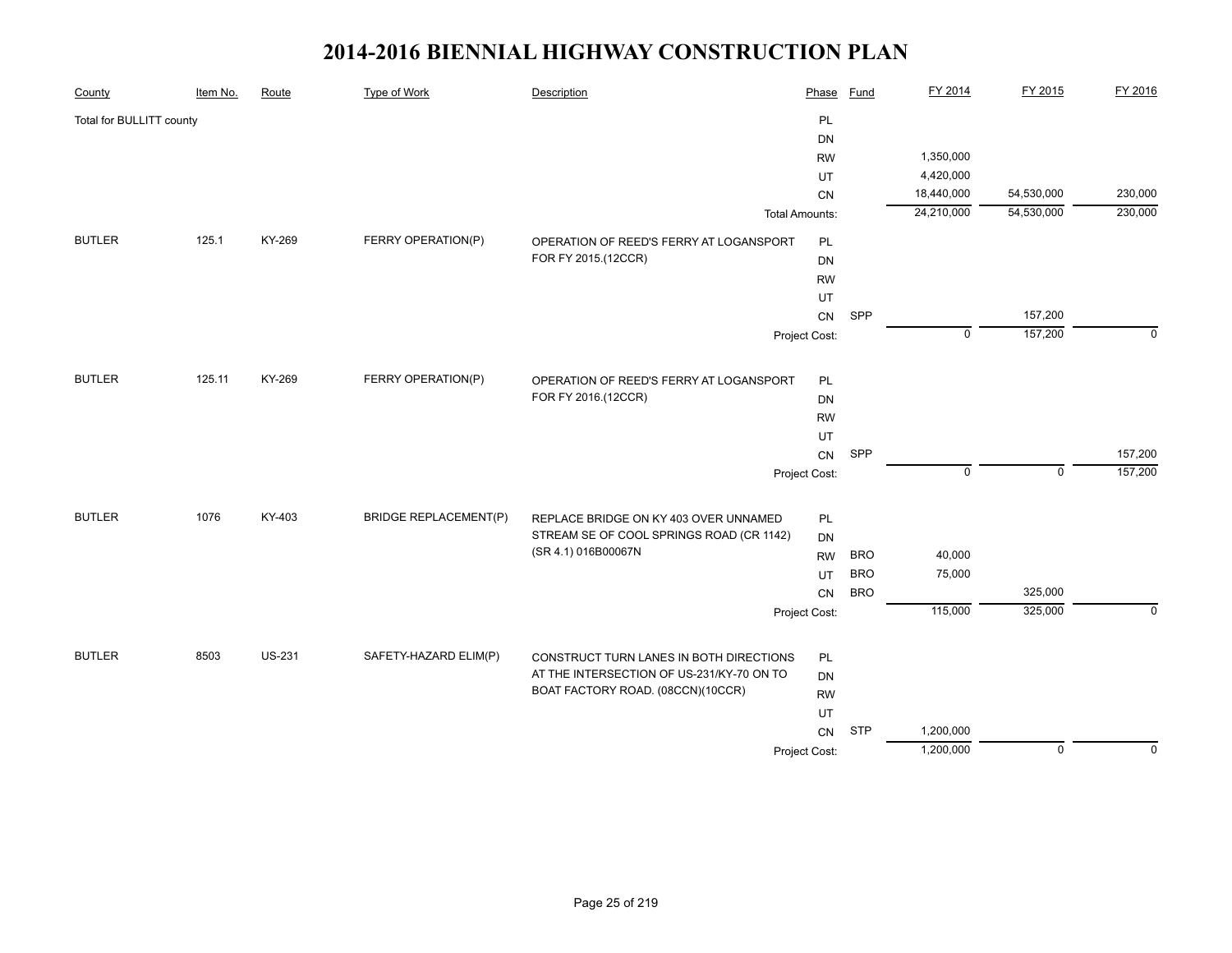| County                    | Item No. | Route  | <b>Type of Work</b> | Description                             | Phase                 | Fund | FY 2014                | FY 2015            | FY 2016            |
|---------------------------|----------|--------|---------------------|-----------------------------------------|-----------------------|------|------------------------|--------------------|--------------------|
| <b>BUTLER</b>             | 8504.05  | KY-369 | FERRY OPERATION(P)  | OPERATION OF THE ROCHESTER FERRY BY THE | PL                    |      |                        |                    |                    |
|                           |          |        |                     | BUTLER AND OHIO COUNTY FERRY AUTHORITY  | DN                    |      |                        |                    |                    |
|                           |          |        |                     | FOR FY 2015.(12CCR)                     | <b>RW</b>             |      |                        |                    |                    |
|                           |          |        |                     |                                         | UT                    |      |                        |                    |                    |
|                           |          |        |                     |                                         | ${\sf CN}$            | SPP  |                        | 157,200            |                    |
|                           |          |        |                     |                                         | Project Cost:         |      | $\overline{0}$         | 157,200            | $\mathbf 0$        |
| <b>BUTLER</b>             | 8504.06  | KY-369 | FERRY OPERATION(P)  | OPERATION OF THE ROCHESTER FERRY BY THE | PL                    |      |                        |                    |                    |
|                           |          |        |                     | BUTLER AND OHIO COUNTY FERRY AUTHORITY  | DN                    |      |                        |                    |                    |
|                           |          |        |                     | FOR FY 2016.(12CCR)                     | <b>RW</b>             |      |                        |                    |                    |
|                           |          |        |                     |                                         | UT                    |      |                        |                    |                    |
|                           |          |        |                     |                                         | ${\sf CN}$            | SPP  |                        |                    | 157,200            |
|                           |          |        |                     |                                         | Project Cost:         |      | $\overline{0}$         | $\mathsf 0$        | 157,200            |
|                           |          |        |                     |                                         |                       |      |                        |                    |                    |
| Total for BUTLER county   |          |        |                     |                                         | PL                    |      |                        |                    |                    |
|                           |          |        |                     |                                         | DN                    |      |                        |                    |                    |
|                           |          |        |                     |                                         | <b>RW</b>             |      | 40,000                 |                    |                    |
|                           |          |        |                     |                                         | UT                    |      | 75,000                 |                    |                    |
|                           |          |        |                     |                                         | ${\sf CN}$            |      | 1,200,000<br>1,315,000 | 639,400<br>639,400 | 314,400<br>314,400 |
|                           |          |        |                     |                                         | <b>Total Amounts:</b> |      |                        |                    |                    |
| CALDWELL                  | 193      | -0     | NEW ROUTE(O)        | SOUTHERN CONNECTOR FROM KY 139 TO KY    | PL                    |      |                        |                    |                    |
|                           |          |        |                     | 91, CALDWELL COUNTY. (2005HPP-KY162)    | <b>DN</b>             | HPP  | 9,900                  |                    |                    |
|                           |          |        |                     |                                         | <b>RW</b>             |      |                        |                    |                    |
|                           |          |        |                     |                                         | UT                    |      |                        |                    |                    |
|                           |          |        |                     |                                         | CN                    |      | 9,900                  | $\mathsf 0$        | $\Omega$           |
|                           |          |        |                     |                                         | Project Cost:         |      |                        |                    |                    |
| Total for CALDWELL county |          |        |                     |                                         | PL                    |      |                        |                    |                    |
|                           |          |        |                     |                                         | DN                    |      | 9,900                  |                    |                    |
|                           |          |        |                     |                                         | <b>RW</b>             |      |                        |                    |                    |
|                           |          |        |                     |                                         | UT                    |      |                        |                    |                    |
|                           |          |        |                     |                                         | ${\sf CN}$            |      |                        |                    |                    |
|                           |          |        |                     |                                         | <b>Total Amounts:</b> |      | 9,900                  | $\overline{0}$     | $\mathbf 0$        |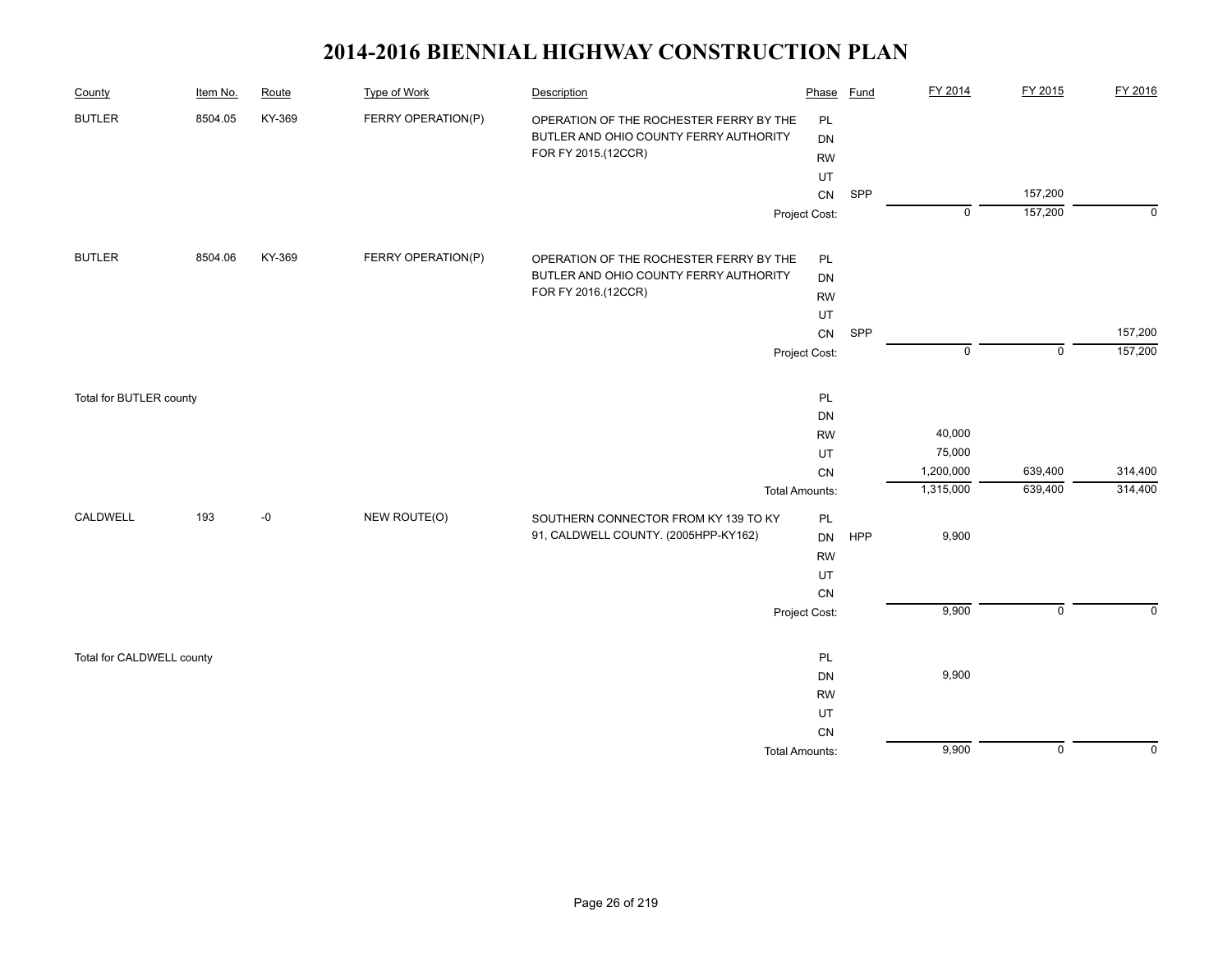| 900<br>KY-1327<br>SAFETY(P)<br>CALLOWAY<br><b>PL</b><br>CONSTRUCT TURN LANE ON KY 1327 AT<br>CALLOWAY COUNTY SCHOOLS AND MSU AG<br><b>DN</b><br>EXPO CENTER.(12CCR)(AR/W)<br><b>RW</b><br>UT<br>900,000<br><b>STP</b><br>CN<br>900,000<br>$\mathbf 0$<br>Project Cost:<br>CALLOWAY<br>1061<br>KY-1536<br><b>BRIDGE REPLACEMENT(P)</b><br>PL<br>REPLACE BRIDGE AND APPROACHES ON KY<br>1536 OVER EAST FORK CLAYTON CREEK<br>DN<br>(B108) 0.3 MILE SOUTH OF KY 280. (SR=27.7) | FY 2016     |
|-----------------------------------------------------------------------------------------------------------------------------------------------------------------------------------------------------------------------------------------------------------------------------------------------------------------------------------------------------------------------------------------------------------------------------------------------------------------------------|-------------|
|                                                                                                                                                                                                                                                                                                                                                                                                                                                                             |             |
|                                                                                                                                                                                                                                                                                                                                                                                                                                                                             |             |
|                                                                                                                                                                                                                                                                                                                                                                                                                                                                             |             |
|                                                                                                                                                                                                                                                                                                                                                                                                                                                                             |             |
|                                                                                                                                                                                                                                                                                                                                                                                                                                                                             |             |
|                                                                                                                                                                                                                                                                                                                                                                                                                                                                             | $\Omega$    |
|                                                                                                                                                                                                                                                                                                                                                                                                                                                                             |             |
|                                                                                                                                                                                                                                                                                                                                                                                                                                                                             |             |
| <b>RW</b>                                                                                                                                                                                                                                                                                                                                                                                                                                                                   |             |
| (08CCR): (018B00108N)<br>UT                                                                                                                                                                                                                                                                                                                                                                                                                                                 |             |
| ${\sf CN}$<br><b>BRX</b><br>800,000                                                                                                                                                                                                                                                                                                                                                                                                                                         |             |
| $\overline{0}$<br>800,000<br>Project Cost:                                                                                                                                                                                                                                                                                                                                                                                                                                  | $\Omega$    |
| CALLOWAY<br>1132<br>KY-893<br><b>BRIDGE REPLACEMENT(P)</b><br>REPLACE BRIDGE ON KY-893 (MP 22.915) OVER<br>PL                                                                                                                                                                                                                                                                                                                                                               |             |
| MCCULLOUGH FORK; 4.0 MI EAST OF JCT US<br>DN                                                                                                                                                                                                                                                                                                                                                                                                                                |             |
| 641; (STRUCTURALLY DEFICIENT, SR=11.9)<br>200,000<br><b>RW</b><br><b>BRX</b>                                                                                                                                                                                                                                                                                                                                                                                                |             |
| 018B00080N (AR/W)<br>220,000<br><b>BRX</b><br>UT                                                                                                                                                                                                                                                                                                                                                                                                                            |             |
| <b>BRX</b><br>CN                                                                                                                                                                                                                                                                                                                                                                                                                                                            | 520,000     |
| $\mathbf 0$<br>420,000<br>Project Cost:                                                                                                                                                                                                                                                                                                                                                                                                                                     | 520,000     |
| CALLOWAY<br>1136<br>CR-1464<br><b>BRIDGE REPLACEMENT(P)</b><br>REPLACE BRIDGE ON CR-1464 (MP 0.138) OVER<br>PL                                                                                                                                                                                                                                                                                                                                                              |             |
| BRANCH- CANEY CREEK; .15 MI N OF JCT CR<br><b>DN</b>                                                                                                                                                                                                                                                                                                                                                                                                                        |             |
| 5412; (STRUCTURALLY DEFICIENT, SR=37.9)<br><b>RW</b>                                                                                                                                                                                                                                                                                                                                                                                                                        |             |
| 018C00107N (AR/W)<br>60,000<br><b>BRZ</b><br>UT                                                                                                                                                                                                                                                                                                                                                                                                                             |             |
| <b>BRZ</b><br><b>CN</b>                                                                                                                                                                                                                                                                                                                                                                                                                                                     | 450,000     |
| 60,000<br>$\overline{0}$<br>Project Cost:                                                                                                                                                                                                                                                                                                                                                                                                                                   | 450,000     |
|                                                                                                                                                                                                                                                                                                                                                                                                                                                                             |             |
| CALLOWAY<br>1149<br>CR-1411<br><b>BRIDGE REPLACEMENT(P)</b><br>PL<br>REPLACE BRIDGE ON CARLTON RD (CR 1411)                                                                                                                                                                                                                                                                                                                                                                 |             |
| OVER W FORK ROCKHOUSE CREEK 0.1 MILE W<br>DN<br>OF COLLINS RD (CR 1505)(SR 37.3)018C00110N                                                                                                                                                                                                                                                                                                                                                                                  |             |
| <b>BRZ</b><br>150,000<br><b>RW</b>                                                                                                                                                                                                                                                                                                                                                                                                                                          |             |
| <b>BRZ</b><br>100,000<br>UT                                                                                                                                                                                                                                                                                                                                                                                                                                                 |             |
| <b>CN</b><br>$\mathbf 0$<br>250,000<br>Project Cost:                                                                                                                                                                                                                                                                                                                                                                                                                        | $\mathbf 0$ |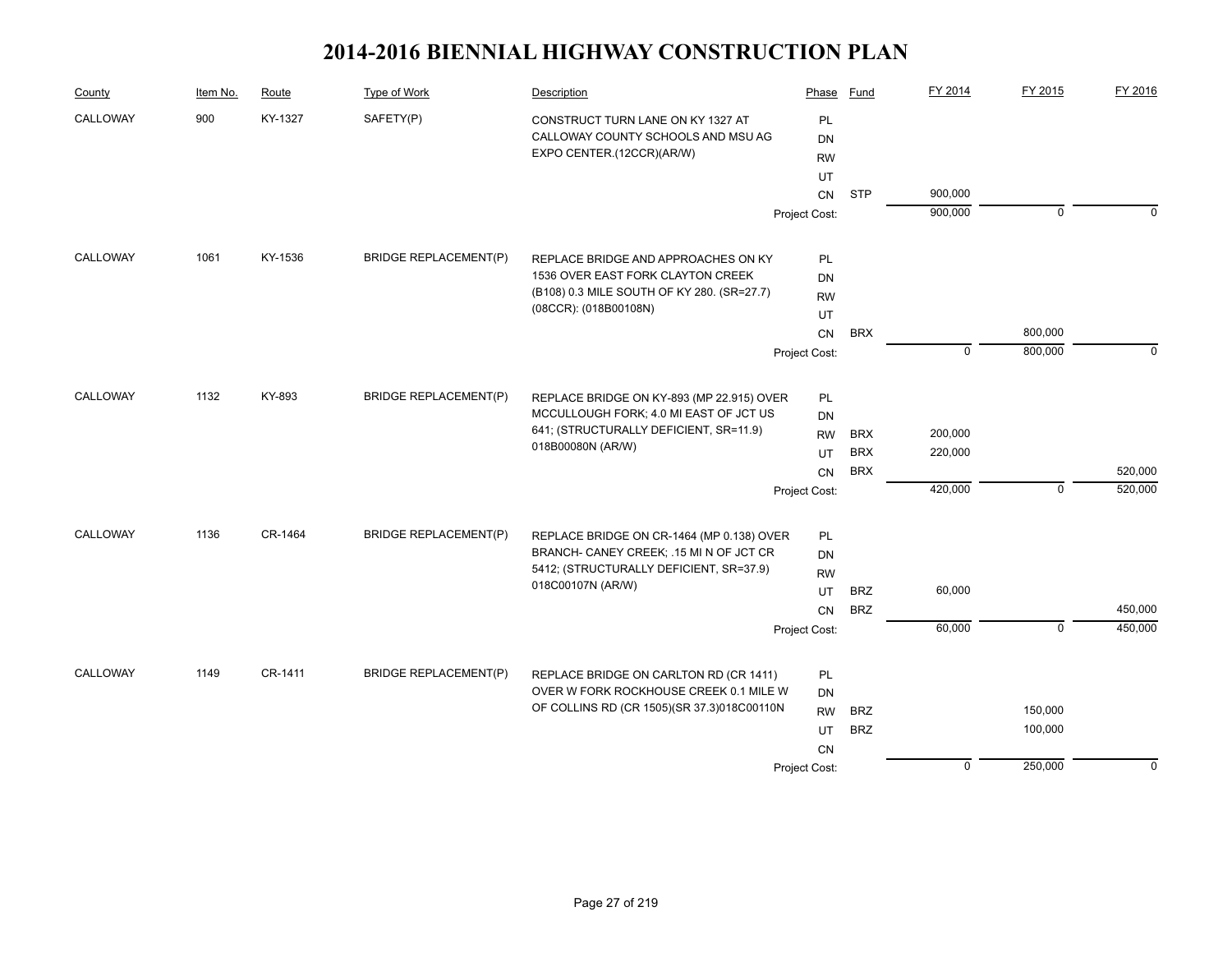| County                    | Item No. | Route     | Type of Work         | Description                                                                                 | Phase                 | Fund       | FY 2014     | FY 2015     | FY 2016      |
|---------------------------|----------|-----------|----------------------|---------------------------------------------------------------------------------------------|-----------------------|------------|-------------|-------------|--------------|
| Total for CALLOWAY county |          |           |                      |                                                                                             | PL                    |            |             |             |              |
|                           |          |           |                      |                                                                                             | <b>DN</b>             |            |             |             |              |
|                           |          |           |                      |                                                                                             | <b>RW</b>             |            | 200,000     | 150,000     |              |
|                           |          |           |                      |                                                                                             | UT                    |            | 280,000     | 100,000     |              |
|                           |          |           |                      |                                                                                             | <b>CN</b>             |            | 900,000     | 800,000     | 970,000      |
|                           |          |           |                      |                                                                                             | <b>Total Amounts:</b> |            | 1,380,000   | 1,050,000   | 970,000      |
| <b>CAMPBELL</b>           | 183      | $I - 471$ | RECONSTRUCTION(O)    | STUDY AND REHABILITATE THE I-471 CORRIDOR,                                                  | <b>PL</b>             |            |             |             |              |
|                           |          |           |                      | CAMPBELL COUNTY, KENTUCKY. (SEE ALSO                                                        | DN                    |            |             |             |              |
|                           |          |           |                      | 6-8104.00)(2005HPP-KY120)                                                                   | <b>RW</b>             |            |             |             |              |
|                           |          |           |                      |                                                                                             | UT                    |            |             |             |              |
|                           |          |           |                      |                                                                                             | CN                    | <b>HPP</b> | 1,439,839   |             |              |
|                           |          |           |                      |                                                                                             | Project Cost:         |            | 1,439,839   | $\mathbf 0$ | $\Omega$     |
|                           |          |           |                      |                                                                                             |                       |            |             |             |              |
| <b>CAMPBELL</b>           | 352      | KY-536    | NEW ROUTE(O)         | EXTEND PROPOSED POND CREEK ROAD FROM                                                        | PL                    |            |             |             |              |
|                           |          |           |                      | US-27 TO AA HIGHWAY VIA PORTION OF KY<br>10/KY 1997 CORRIDOR (NEW KY-536)(04CCN)<br>(12CCR) | <b>DN</b>             |            |             |             |              |
|                           |          |           |                      |                                                                                             | <b>RW</b>             | SPP        |             |             | 8,940,000    |
|                           |          |           |                      |                                                                                             | UT                    |            |             |             |              |
|                           |          |           |                      |                                                                                             | CN                    |            |             |             |              |
|                           |          |           |                      |                                                                                             | Project Cost:         |            | $\mathbf 0$ | $\mathbf 0$ | 8,940,000    |
| <b>CAMPBELL</b>           | 407      |           |                      |                                                                                             |                       |            |             |             |              |
|                           |          | KY-9      | SAFETY(P)            | KY 9 EXTENSION, CAMPBELL COUNTY.<br>(2006KYD). (KYD FUNDING MOVED FROM                      | PL                    |            |             |             |              |
|                           |          |           |                      | 6-8101.02)                                                                                  | DN                    | <b>STP</b> | 100,000     |             |              |
|                           |          |           |                      |                                                                                             | <b>RW</b>             |            | 630,000     |             |              |
|                           |          |           |                      |                                                                                             | UT                    | <b>STP</b> |             |             |              |
|                           |          |           |                      |                                                                                             | CN                    | <b>STP</b> |             | 2,170,000   | $\mathbf{0}$ |
|                           |          |           |                      |                                                                                             | Project Cost:         |            | 730,000     | 2,170,000   |              |
| <b>CAMPBELL</b>           | 425      | KY-1120   | MATCHED FED FUNDS(O) | CONSTRUCT A SIDEWALK ON THE SOUTH SIDE                                                      | PL                    |            |             |             |              |
|                           |          |           |                      | OF KY 1120 (MEMORIAL PARKWAY) FROM                                                          | <b>DN</b>             | <b>SNK</b> | 70,000      |             |              |
|                           |          |           |                      | PAVILION PARKWAY TO WILSON ROAD OVER                                                        | <b>RW</b>             |            |             |             |              |
|                           |          |           |                      | I-471 IN NEWPORT. (2012BOP)                                                                 | UT                    | <b>SNK</b> |             | 25,000      |              |
|                           |          |           |                      |                                                                                             | CN                    | SNK        |             |             | 527,000      |
|                           |          |           |                      |                                                                                             | Project Cost:         |            | 70,000      | 25,000      | 527,000      |
|                           |          |           |                      |                                                                                             |                       |            |             |             |              |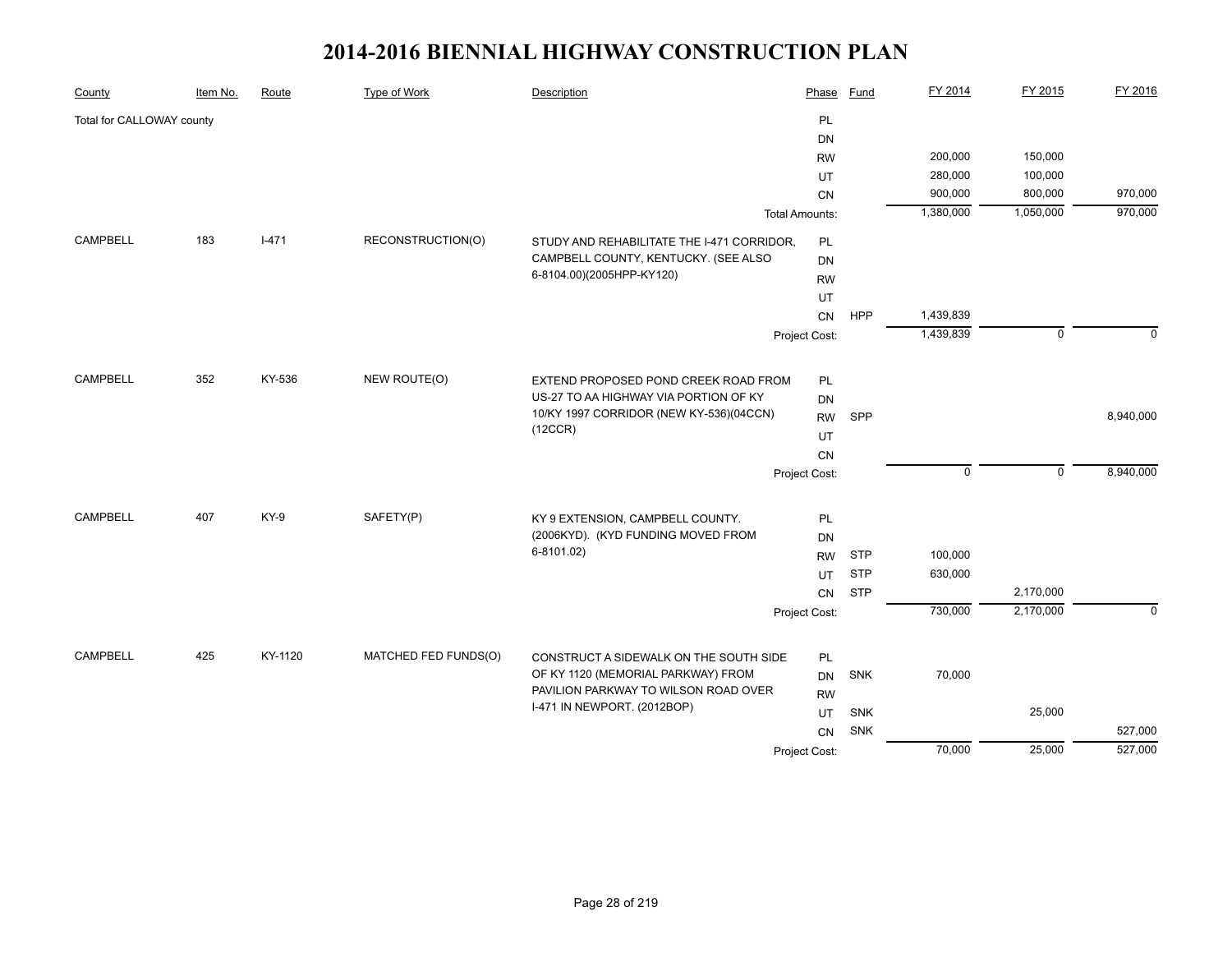| County          | Item No. | Route   | Type of Work                 | Description                                                                                                                     | Phase                                           | Fund       | FY 2014        | FY 2015        | FY 2016     |
|-----------------|----------|---------|------------------------------|---------------------------------------------------------------------------------------------------------------------------------|-------------------------------------------------|------------|----------------|----------------|-------------|
| <b>CAMPBELL</b> | 427      | KY-1892 | MATCHED FED FUNDS(O)         | ROADWAY REHABILITATION ON CAROTHERS<br>ROAD FROM MONMOUTH STREET (US 27) TO<br>RIGHT TURN LANE INTO NEWPORT SHOPPING<br>CENTER. | PL<br><b>DN</b><br><b>RW</b><br>UT<br><b>CN</b> | SNK        |                |                | 104,874     |
|                 |          |         |                              |                                                                                                                                 | Project Cost:                                   |            | $\overline{0}$ | $\overline{0}$ | 104,874     |
|                 |          |         |                              |                                                                                                                                 |                                                 |            |                |                |             |
| <b>CAMPBELL</b> | 1072     | KY-1996 | <b>BRIDGE REPLACEMENT(P)</b> | REPLACE BRIDGE ON KY-1996 (MP 0.259) OVER                                                                                       | PL                                              |            |                |                |             |
|                 |          |         |                              | STEVENS BRANCH; .75 MI WEST OF JCT KY 10;<br>(STRUCTURALLY DEFICIENT, SR=19.9)                                                  | DN                                              |            |                |                |             |
|                 |          |         |                              | 019B00013N                                                                                                                      | <b>RW</b>                                       | <b>BRX</b> | 100,000        |                |             |
|                 |          |         |                              |                                                                                                                                 | UT                                              | <b>BRX</b> | 50,000         |                |             |
|                 |          |         |                              |                                                                                                                                 | <b>CN</b>                                       | <b>BRX</b> |                |                | 300,000     |
|                 |          |         |                              |                                                                                                                                 | Project Cost:                                   |            | 150,000        | $\mathbf 0$    | 300,000     |
| <b>CAMPBELL</b> | 1076     | CS-1193 | <b>BRIDGE REPLACEMENT(P)</b> | REPLACE BRIDGE ON CS-1193 (MP 0.783) OVER                                                                                       | PL                                              |            |                |                |             |
|                 |          |         |                              | TAYLOR CREEK; 1.0 MI N. JCT KY 1120;                                                                                            | DN                                              |            |                |                |             |
|                 |          |         |                              | (STRUCTURALLY DEFICIENT, SR=31.7)                                                                                               | <b>RW</b>                                       | <b>BRZ</b> | 230,000        |                |             |
|                 |          |         |                              | 019C00063N                                                                                                                      | UT                                              | <b>BRZ</b> |                | 120,000        |             |
|                 |          |         |                              |                                                                                                                                 | CN                                              |            |                |                |             |
|                 |          |         |                              |                                                                                                                                 | Project Cost:                                   |            | 230,000        | 120,000        | $\Omega$    |
|                 |          |         |                              |                                                                                                                                 |                                                 |            |                |                |             |
| CAMPBELL        | 1077     | KY-10   | <b>BRIDGE REPLACEMENT(P)</b> | REPLACE BRIDGE ON KY 10 OVER TWELVE MILE                                                                                        | PL                                              |            |                |                |             |
|                 |          |         |                              | CREEK SE OF KY 1997 (SR 15.1) 019B00006N                                                                                        | DN                                              |            |                |                |             |
|                 |          |         |                              |                                                                                                                                 | <b>RW</b>                                       | <b>BRO</b> |                | 150,000        |             |
|                 |          |         |                              |                                                                                                                                 | UT                                              | <b>BRO</b> |                | 50,000         |             |
|                 |          |         |                              |                                                                                                                                 | <b>CN</b>                                       |            |                |                |             |
|                 |          |         |                              |                                                                                                                                 | Project Cost:                                   |            | $\overline{0}$ | 200,000        | $\Omega$    |
| <b>CAMPBELL</b> | 1078     | KY-2921 | <b>BRIDGE REPLACEMENT(P)</b> | REPLACE BRIDGE ON KY 2921 OVER BR OF                                                                                            | PL                                              |            |                |                |             |
|                 |          |         |                              | TWELVE MILE CREEK 0.2 MILE NW OF                                                                                                | DN                                              |            |                |                |             |
|                 |          |         |                              | WASHINGTON TRACE ROAD (CR 1006)(SR 24.3)                                                                                        | <b>RW</b>                                       | <b>BRO</b> | 75,000         |                |             |
|                 |          |         |                              | 019B00061N                                                                                                                      | UT                                              | <b>BRO</b> | 50,000         |                |             |
|                 |          |         |                              |                                                                                                                                 | <b>CN</b>                                       | <b>BRO</b> |                | 500,000        |             |
|                 |          |         |                              |                                                                                                                                 | Project Cost:                                   |            | 125,000        | 500,000        | $\mathbf 0$ |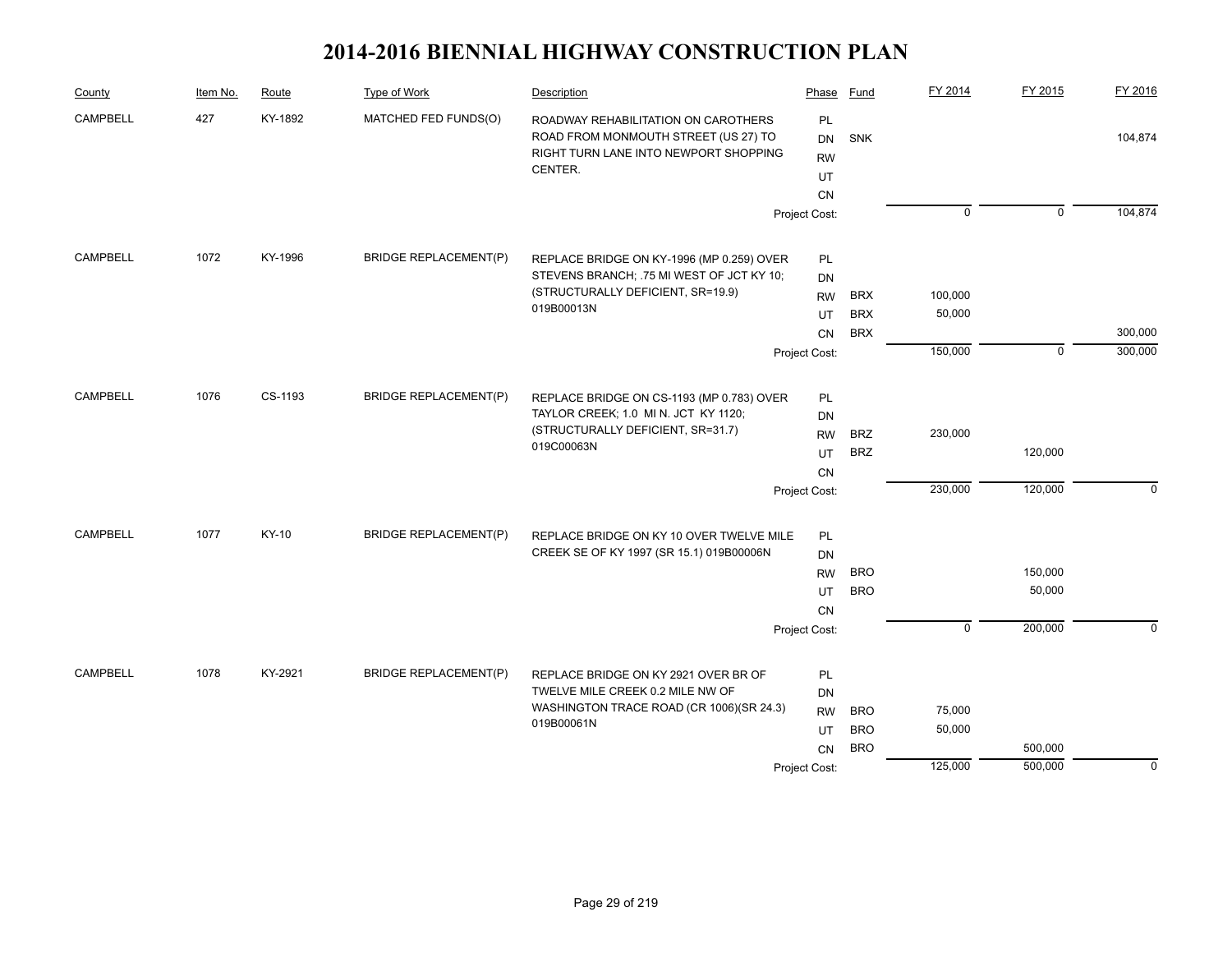| County          | Item No. | Route   | Type of Work          | Description                                                                                                                                                     | Phase                        | Fund       | FY 2014        | FY 2015     | FY 2016     |
|-----------------|----------|---------|-----------------------|-----------------------------------------------------------------------------------------------------------------------------------------------------------------|------------------------------|------------|----------------|-------------|-------------|
| <b>CAMPBELL</b> | 3504     | $-0$    | SAFETY-HAZARD ELIM(P) | INSTALLATION OF SIDEWALKS AND TRAFFIC<br>CONTROL MEASURES ALONG: 4TH AND<br>MONMOUTH, FROM SARATOGA TO MONMOUTH                                                 | PL<br><b>DN</b><br><b>RW</b> | <b>SAF</b> | 25,000         |             |             |
|                 |          |         |                       | AND 3RD STREET AND 8TH STREET/COLUMBIA<br>TO PUTMAN AND 9TH IN THE CITY OF NEWPORT.                                                                             | UT<br>CN                     | SAF        | 225,000        |             |             |
|                 |          |         |                       |                                                                                                                                                                 | Project Cost:                |            | 250,000        | $\mathbf 0$ | $\Omega$    |
| <b>CAMPBELL</b> | 3505     | CS-3085 | SAFETY-HAZARD ELIM(P) | CONSTRUCT SIDEWALKS & INSTALL                                                                                                                                   | <b>PL</b>                    |            |                |             |             |
|                 |          |         |                       | CROSSWALKS & ROADWAY MARKERS ALONG                                                                                                                              | <b>DN</b>                    | SAF        | 25,000         |             |             |
|                 |          |         |                       | DAYTON PIKE FROM 7TH ST TO CHATEAU DR &                                                                                                                         | <b>RW</b>                    |            |                |             |             |
|                 |          |         |                       | ALONG BELMONT RD TO ERVIN TERRACE IN                                                                                                                            | UT                           |            |                |             |             |
|                 |          |         |                       | CITY OF DAYTON. (2012BOPC)                                                                                                                                      | CN                           | SAF        | 136,200        |             |             |
|                 |          |         |                       | Project Cost:                                                                                                                                                   |                              |            | 161,200        | $\mathbf 0$ | $\Omega$    |
|                 | 8101.01  | KY-9    | NEW ROUTE(O)          |                                                                                                                                                                 |                              |            |                |             |             |
| <b>CAMPBELL</b> |          |         |                       | KY-9 RECONSTRUCTION ALONG A NEW ROUTE<br>FROM MP 21.643 TO KY-8 NEAR THE 4TH<br>STREET BRIDGE. (02CCN)(2004BOPC)(08CCR)<br>(10CCR)(12CCR)(C-PHASE SEE 8101.10 & | <b>PL</b><br>DN              |            |                |             |             |
|                 |          |         |                       |                                                                                                                                                                 | <b>RW</b>                    |            |                |             |             |
|                 |          |         |                       |                                                                                                                                                                 | UT                           | SPP        | 2,660,000      |             |             |
|                 |          |         |                       | 8101.20)                                                                                                                                                        | <b>CN</b>                    |            |                |             |             |
|                 |          |         |                       |                                                                                                                                                                 | Project Cost:                |            | 2,660,000      | $\mathbf 0$ | $\Omega$    |
| <b>CAMPBELL</b> | 8101.1   |         | NEW ROUTE(O)          |                                                                                                                                                                 |                              |            |                |             |             |
|                 |          | KY-9    |                       | RECONSTRUCT KY 9 ALONG A NEW ROUTE<br>FROM MP 21.643 TO NORTH OF 10TH STREET.                                                                                   | PL<br><b>DN</b>              |            |                |             |             |
|                 |          |         |                       | (2012BOP)                                                                                                                                                       | <b>RW</b>                    |            |                |             |             |
|                 |          |         |                       |                                                                                                                                                                 | UT                           |            |                |             |             |
|                 |          |         |                       |                                                                                                                                                                 | CN                           | SPP        |                | 4,500,000   |             |
|                 |          |         |                       |                                                                                                                                                                 | Project Cost:                |            | $\overline{0}$ | 4,500,000   | $\mathbf 0$ |
| <b>CAMPBELL</b> | 8101.2   | $KY-9$  | NEW ROUTE(O)          |                                                                                                                                                                 | PL                           |            |                |             |             |
|                 |          |         |                       | RECONSTRUCT KY 9 ALONG A NEW ROUTE<br>FROM NORTH OF 10TH STREET TO US 27 (YORK<br>STREET). (2012BOP)                                                            | <b>DN</b>                    |            |                |             |             |
|                 |          |         |                       |                                                                                                                                                                 | <b>RW</b>                    |            |                |             |             |
|                 |          |         |                       |                                                                                                                                                                 | UT                           |            |                |             |             |
|                 |          |         |                       | Project Cost:                                                                                                                                                   |                              | SPP        |                |             | 8,500,000   |
|                 |          |         |                       |                                                                                                                                                                 |                              |            | $\mathbf 0$    | $\mathbf 0$ | 8,500,000   |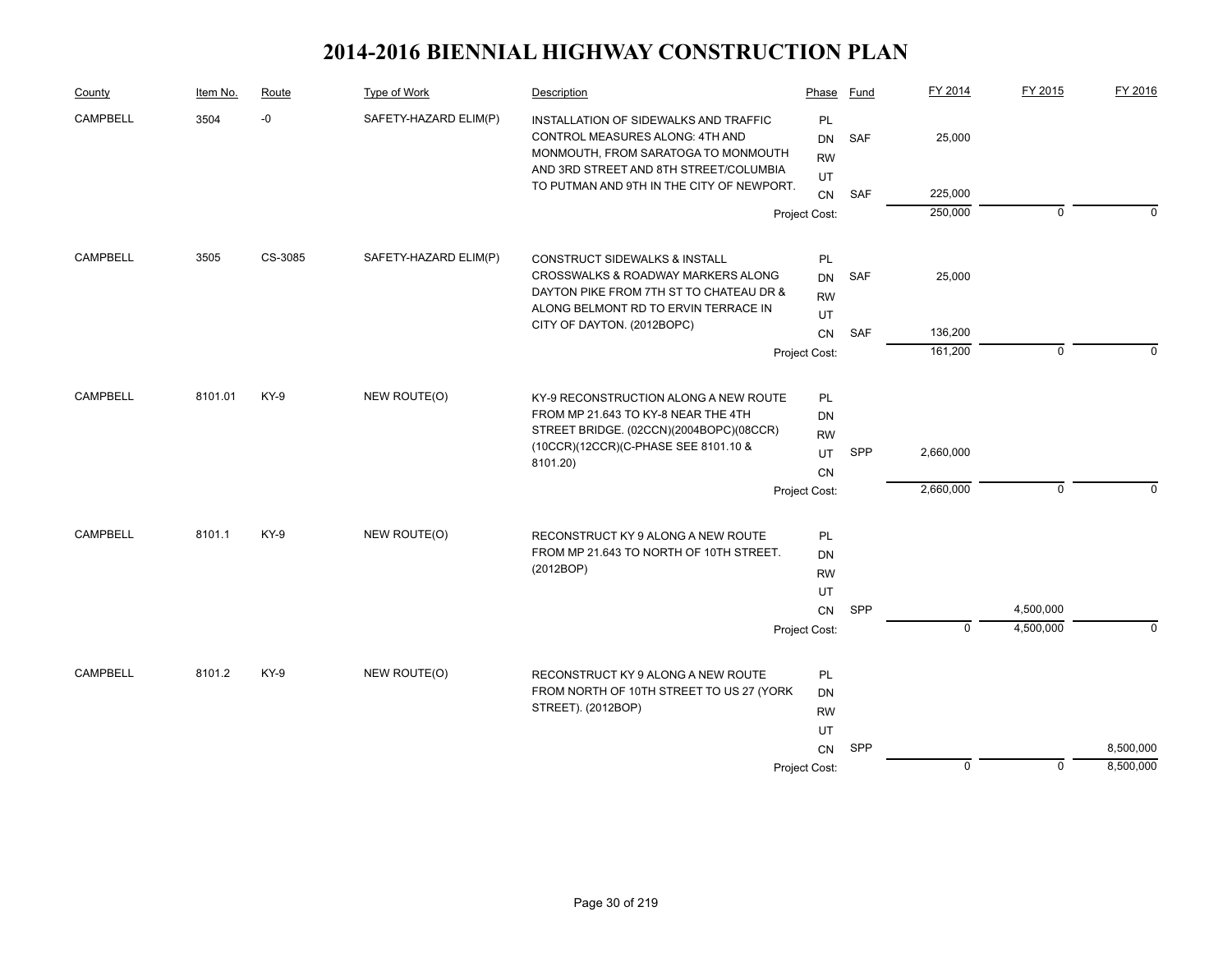| County          | Item No. | Route   | Type of Work        | Description                                                            | Phase         | Fund       | FY 2014   | FY 2015        | FY 2016     |
|-----------------|----------|---------|---------------------|------------------------------------------------------------------------|---------------|------------|-----------|----------------|-------------|
| <b>CAMPBELL</b> | 8104     | $I-471$ | NEW ROUTE(O)        | CONSTRUCT NEW I-471 SOUTHBOUND                                         | PL            |            |           |                |             |
|                 |          |         |                     | OFF-RAMP AT KY-8 (SEE ALSO 6-183.00).                                  | DN            |            |           |                |             |
|                 |          |         |                     | (02CCN)(06CCN)                                                         | <b>RW</b>     | SP         | 2,700,000 |                |             |
|                 |          |         |                     |                                                                        | UT            |            |           |                |             |
|                 |          |         |                     |                                                                        | CN            |            |           |                |             |
|                 |          |         |                     |                                                                        | Project Cost: |            | 2,700,000 | $\mathbf 0$    | $\Omega$    |
| <b>CAMPBELL</b> | 8105.01  | $I-275$ | NEW ROUTE(O)        | TRANSPORTATION IMPROVEMENTS TO AA-I-275<br>CONNECTOR, CAMPBELL COUNTY. | <b>PL</b>     |            |           |                |             |
|                 |          |         |                     |                                                                        | DN            |            |           |                |             |
|                 |          |         |                     | (2005HPP-KY155)(SEE 6-8105.00 FOR "KYD"                                | <b>RW</b>     |            |           |                |             |
|                 |          |         |                     | COMPONENT)(06CCR)(10CCR)                                               | UT            |            |           |                |             |
|                 |          |         |                     |                                                                        | CN            | <b>HPP</b> | 5,399,401 |                |             |
|                 |          |         |                     |                                                                        | Project Cost: |            | 5,399,401 | $\mathbf 0$    | $\Omega$    |
|                 |          |         |                     |                                                                        |               |            |           |                |             |
| <b>CAMPBELL</b> | 8105.02  | $I-275$ | NEW ROUTE(O)        | TRANSPORTATION IMPROVEMENTS TO AA-I-275                                | <b>PL</b>     |            |           |                |             |
|                 |          |         |                     | CONNECTOR, CAMPBELL COUNTY.                                            | DN            |            |           |                |             |
|                 |          |         |                     | (2005HPP-KY166)(SEE 6-8105.00 FOR "KYD"<br>COMPONENT)                  | <b>RW</b>     |            |           |                |             |
|                 |          |         |                     |                                                                        | UT            |            |           |                |             |
|                 |          |         |                     |                                                                        | CN            | HPP        | 7,249,112 |                |             |
|                 |          |         |                     |                                                                        | Project Cost: |            | 7,249,112 | $\mathbf 0$    | $\mathbf 0$ |
| <b>CAMPBELL</b> | 8105.03  | $-0$    | NEW ROUTE(O)        | CONSTRUCT NEW TECHNOLOGY TRIANGLE                                      | PL            |            |           |                |             |
|                 |          |         |                     | ACCESS ROAD, CAMPBELL COUNTY,                                          | <b>DN</b>     |            |           |                |             |
|                 |          |         |                     | KENTUCKY. (2005HPP-KY126)(2006BOPC).                                   | <b>RW</b>     |            |           |                |             |
|                 |          |         |                     | (10CCR)                                                                | UT            |            |           |                |             |
|                 |          |         |                     |                                                                        | CN            | HPP        | 1,439,839 |                |             |
|                 |          |         |                     |                                                                        | Project Cost: |            | 1,439,839 | $\overline{0}$ | $\Omega$    |
| <b>CAMPBELL</b> | 8703     | $-0$    | DRAINAGE IMPROVE(P) | CULVERT EXTENSION CARRYING TAYLOR                                      | PL            |            |           |                |             |
|                 |          |         |                     | CREEK UNDER KY 8 AND RIVERBOAT ROW.                                    | DN            |            |           |                |             |
|                 |          |         |                     | (12CCN)                                                                | <b>RW</b>     |            |           |                |             |
|                 |          |         |                     |                                                                        | UT            |            |           |                |             |
|                 |          |         |                     |                                                                        | CN            | SPP        | 3,600,000 |                |             |
|                 |          |         |                     |                                                                        | Project Cost: |            | 3,600,000 | $\mathbf 0$    | $\mathbf 0$ |
|                 |          |         |                     |                                                                        |               |            |           |                |             |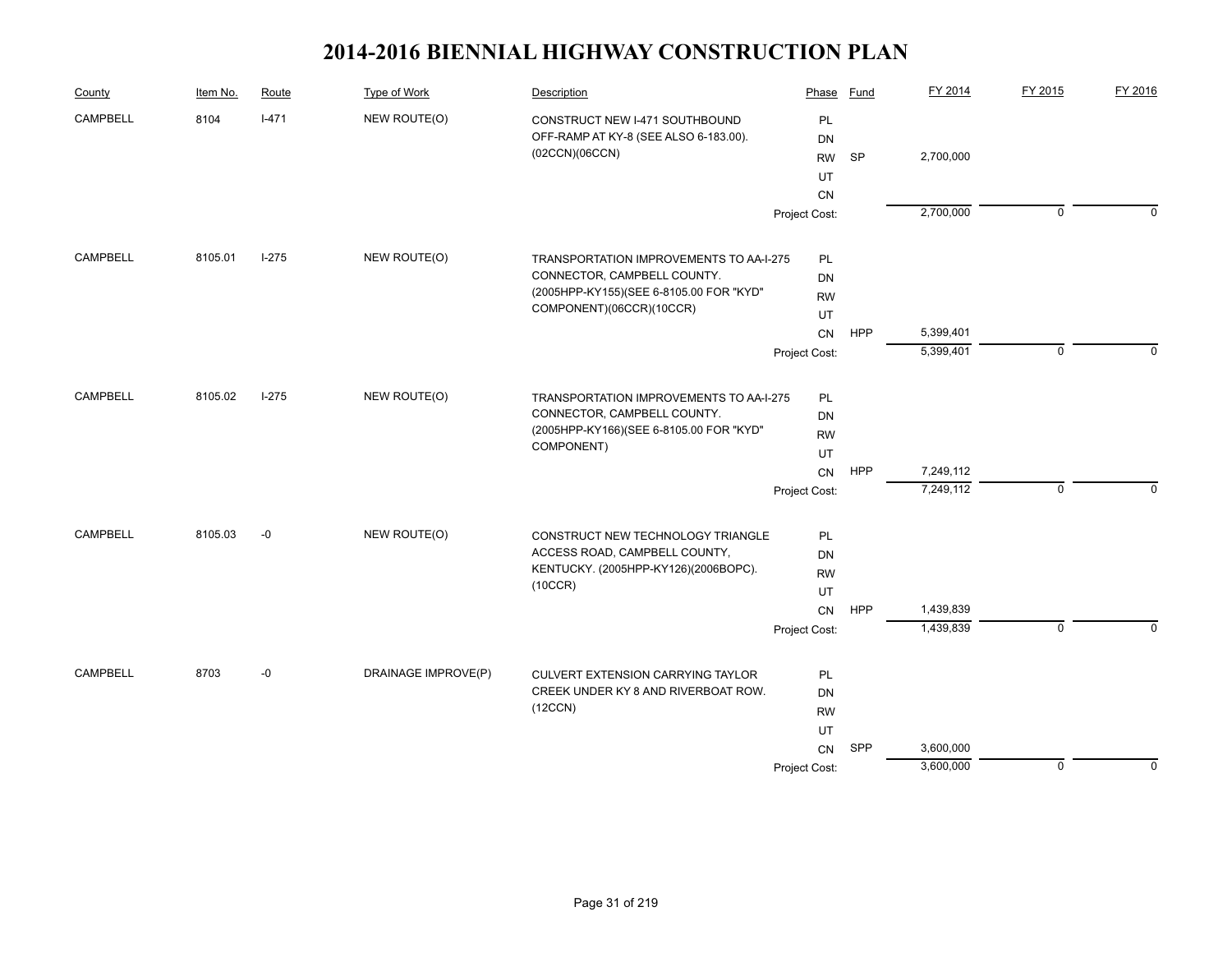| County                    | Item No. | Route | <b>Type of Work</b>  | Description                                                                                                              | Phase                        | <b>Fund</b> | FY 2014        | FY 2015     | FY 2016     |
|---------------------------|----------|-------|----------------------|--------------------------------------------------------------------------------------------------------------------------|------------------------------|-------------|----------------|-------------|-------------|
| CAMPBELL                  | 8802     |       | RESURFACING(P)       | REPAVING AND DRAINAGE IMPROVEMENTS ON<br>LINCOLN ROAD BETWEEN WARD AVENUE AND<br>WOODLYN RIDGE (1/2 MILE) IN THE CITY OF | PL<br><b>DN</b><br><b>RW</b> |             |                |             |             |
|                           |          |       |                      | BELLEVUE.                                                                                                                | UT                           |             |                |             |             |
|                           |          |       |                      |                                                                                                                          | ${\sf CN}$                   | SPP         |                |             | 1,000,000   |
|                           |          |       |                      |                                                                                                                          | Project Cost:                |             | 0              | $\mathbf 0$ | 1,000,000   |
| CAMPBELL                  | 8803     |       | SPOT IMPROVEMENTS(O) | SPOT IMPROVEMENTS AND MINOR REPAIR                                                                                       | PL                           |             |                |             |             |
|                           |          |       |                      | WORK WITHIN THE CITY OF NEWPORT.                                                                                         | <b>DN</b>                    |             |                |             |             |
|                           |          |       |                      |                                                                                                                          | <b>RW</b>                    |             |                |             |             |
|                           |          |       |                      |                                                                                                                          | UT                           |             |                |             |             |
|                           |          |       |                      |                                                                                                                          | CN                           | SPP         |                |             | 1,200,000   |
|                           |          |       |                      |                                                                                                                          | Project Cost:                |             | $\mathbf 0$    | $\mathbf 0$ | 1,200,000   |
| <b>CAMPBELL</b>           | 8804     |       | SPOT IMPROVEMENTS(O) | SPOT IMPROVEMENTS AND MINOR REPAIR                                                                                       | PL                           |             |                |             |             |
|                           |          |       |                      | WORK WITHIN THE CITY OF DAYTON.                                                                                          | DN                           |             |                |             |             |
|                           |          |       |                      |                                                                                                                          | <b>RW</b>                    |             |                |             |             |
|                           |          |       |                      |                                                                                                                          | UT                           |             |                |             |             |
|                           |          |       |                      |                                                                                                                          | CN                           | SPP         |                | 500,000     |             |
|                           |          |       |                      |                                                                                                                          | Project Cost:                |             | $\mathbf 0$    | 500,000     | $\mathbf 0$ |
| <b>CAMPBELL</b>           | 8805     |       | SPOT IMPROVEMENTS(O) | SPOT IMPROVEMENTS AND MINOR REPAIR                                                                                       | PL                           |             |                |             |             |
|                           |          |       |                      | WORK WITHIN THE CITY OF HIGHLAND HEIGHTS.                                                                                | DN                           |             |                |             |             |
|                           |          |       |                      |                                                                                                                          | <b>RW</b>                    |             |                |             |             |
|                           |          |       |                      |                                                                                                                          | UT                           |             |                |             |             |
|                           |          |       |                      |                                                                                                                          | CN                           | SPP         |                | 500,000     |             |
|                           |          |       |                      |                                                                                                                          | Project Cost:                |             | $\overline{0}$ | 500,000     | $\mathbf 0$ |
| Total for CAMPBELL county |          |       |                      |                                                                                                                          | PL                           |             |                |             |             |
|                           |          |       |                      |                                                                                                                          | DN                           |             | 120,000        |             | 104,874     |
|                           |          |       |                      |                                                                                                                          | <b>RW</b>                    |             | 3,205,000      | 150,000     | 8,940,000   |
|                           |          |       |                      |                                                                                                                          | UT                           |             | 3,390,000      | 195,000     |             |
|                           |          |       |                      |                                                                                                                          | <b>CN</b>                    |             | 19,489,391     | 8,170,000   | 11,527,000  |
|                           |          |       |                      |                                                                                                                          | <b>Total Amounts:</b>        |             | 26,204,391     | 8,515,000   | 20,571,874  |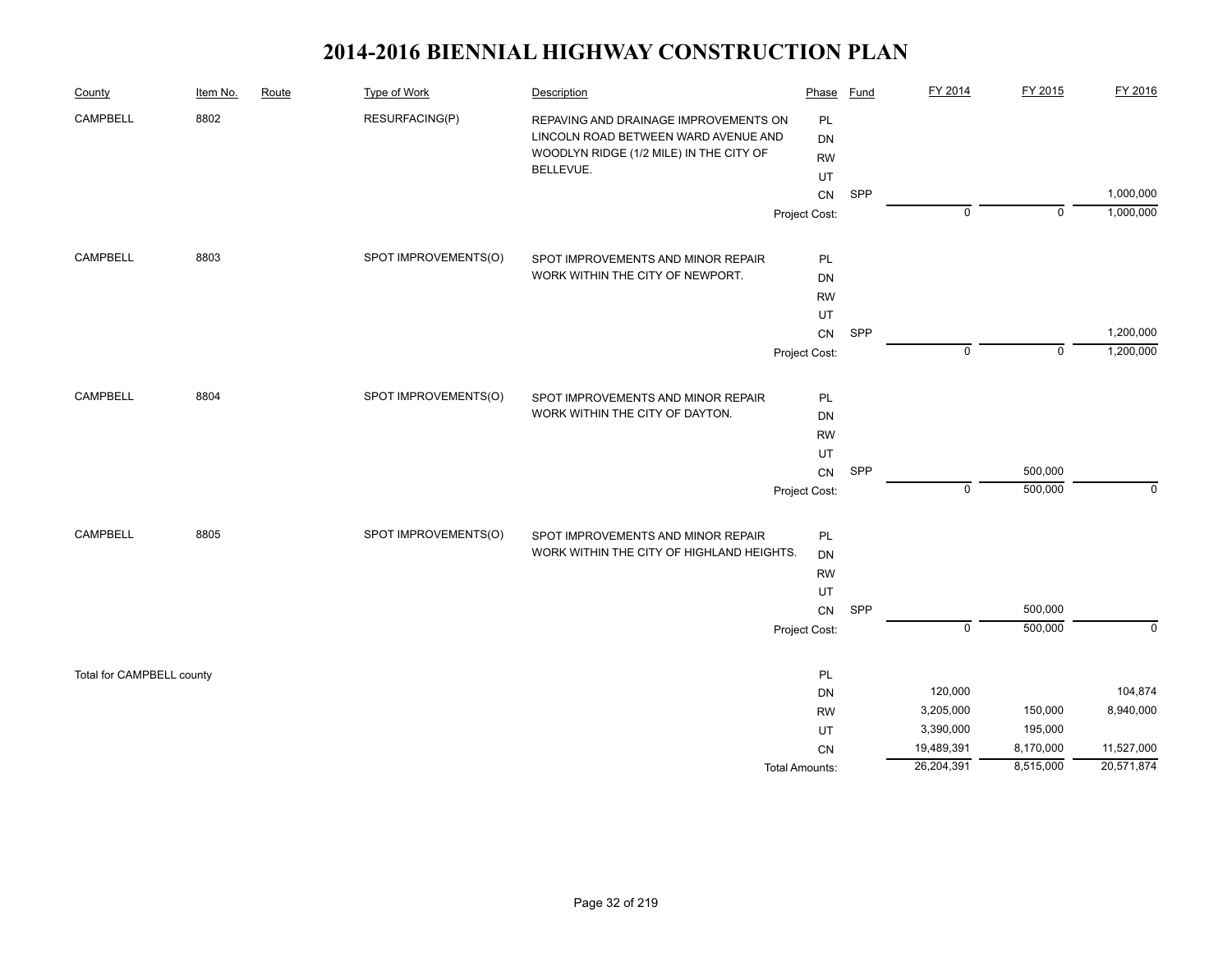| County                    | Item No. | Route        | <b>Type of Work</b>          | Description                                  | Phase                 | <b>Fund</b> | FY 2014     | FY 2015   | FY 2016     |
|---------------------------|----------|--------------|------------------------------|----------------------------------------------|-----------------------|-------------|-------------|-----------|-------------|
| CARLISLE                  | 333      | <b>US-51</b> | SAFETY(P)                    | CORRECT GEOMETRIC DEFICIENCIES AT            | PL                    |             |             |           |             |
|                           |          |              |                              | INTERSECTION OF US-51/US-62/FRONT ST/ELM     | <b>DN</b>             |             |             |           |             |
|                           |          |              |                              | ST IN BARDWELL TO ADDRESS FLOW, SAFETY,      | <b>RW</b>             |             |             |           |             |
|                           |          |              |                              | AND ACCESS ISSUES.(12CCR)                    | UT                    | SPP         | 250,000     |           |             |
|                           |          |              |                              |                                              | CN                    | SPP         |             | 500,000   |             |
|                           |          |              |                              |                                              | Project Cost:         |             | 250,000     | 500,000   | $\mathbf 0$ |
| Total for CARLISLE county |          |              |                              |                                              | PL                    |             |             |           |             |
|                           |          |              |                              |                                              | DN                    |             |             |           |             |
|                           |          |              |                              |                                              | <b>RW</b>             |             |             |           |             |
|                           |          |              |                              |                                              | UT                    |             | 250,000     |           |             |
|                           |          |              |                              |                                              | CN                    |             |             | 500,000   |             |
|                           |          |              |                              |                                              | <b>Total Amounts:</b> |             | 250,000     | 500,000   | $\mathbf 0$ |
| CARROLL                   | 8002.1   | $US-42$      | MINOR WIDENING(O)            | WIDEN FOUR MILE ROAD TO WEST GHENT CITY      | PL                    |             |             |           |             |
|                           |          |              |                              | LIMIT.(SECTION 4)(2006BOPC)(00CCN)(10CCR)    | DN                    |             |             |           |             |
|                           |          |              |                              |                                              | <b>RW</b>             |             |             |           |             |
|                           |          |              |                              |                                              | UT                    |             |             |           |             |
|                           |          |              |                              |                                              | CN                    | SPP         |             | 7,100,000 |             |
|                           |          |              |                              |                                              | Project Cost:         |             | $\mathbf 0$ | 7,100,000 | $\Omega$    |
| Total for CARROLL county  |          |              |                              |                                              | PL                    |             |             |           |             |
|                           |          |              |                              |                                              | DN                    |             |             |           |             |
|                           |          |              |                              |                                              | <b>RW</b>             |             |             |           |             |
|                           |          |              |                              |                                              | UT                    |             |             |           |             |
|                           |          |              |                              |                                              | CN                    |             |             | 7,100,000 |             |
|                           |          |              |                              |                                              | <b>Total Amounts:</b> |             | $\mathbf 0$ | 7,100,000 | $\mathbf 0$ |
| CARTER                    | 1072     | <b>US-60</b> | <b>BRIDGE REPLACEMENT(P)</b> | REPLACE BRIDGE ON US-60 (MP 26.312) OVER     | PL                    |             |             |           |             |
|                           |          |              |                              | UPPER STINSON CREEK; 1.5 MI E OF E-JCT KY 1; | <b>DN</b>             |             |             |           |             |
|                           |          |              |                              | (STRUCTURALLY DEFICIENT, SR=29.6)            | <b>RW</b>             | <b>BRO</b>  | 230,000     |           |             |
|                           |          |              |                              | 022B00064N                                   |                       | <b>BRO</b>  | 100,000     |           |             |
|                           |          |              |                              |                                              | UT<br>CN              | <b>BRO</b>  |             | 1,100,000 |             |
|                           |          |              |                              |                                              | Project Cost:         |             | 330,000     | 1,100,000 | $\mathbf 0$ |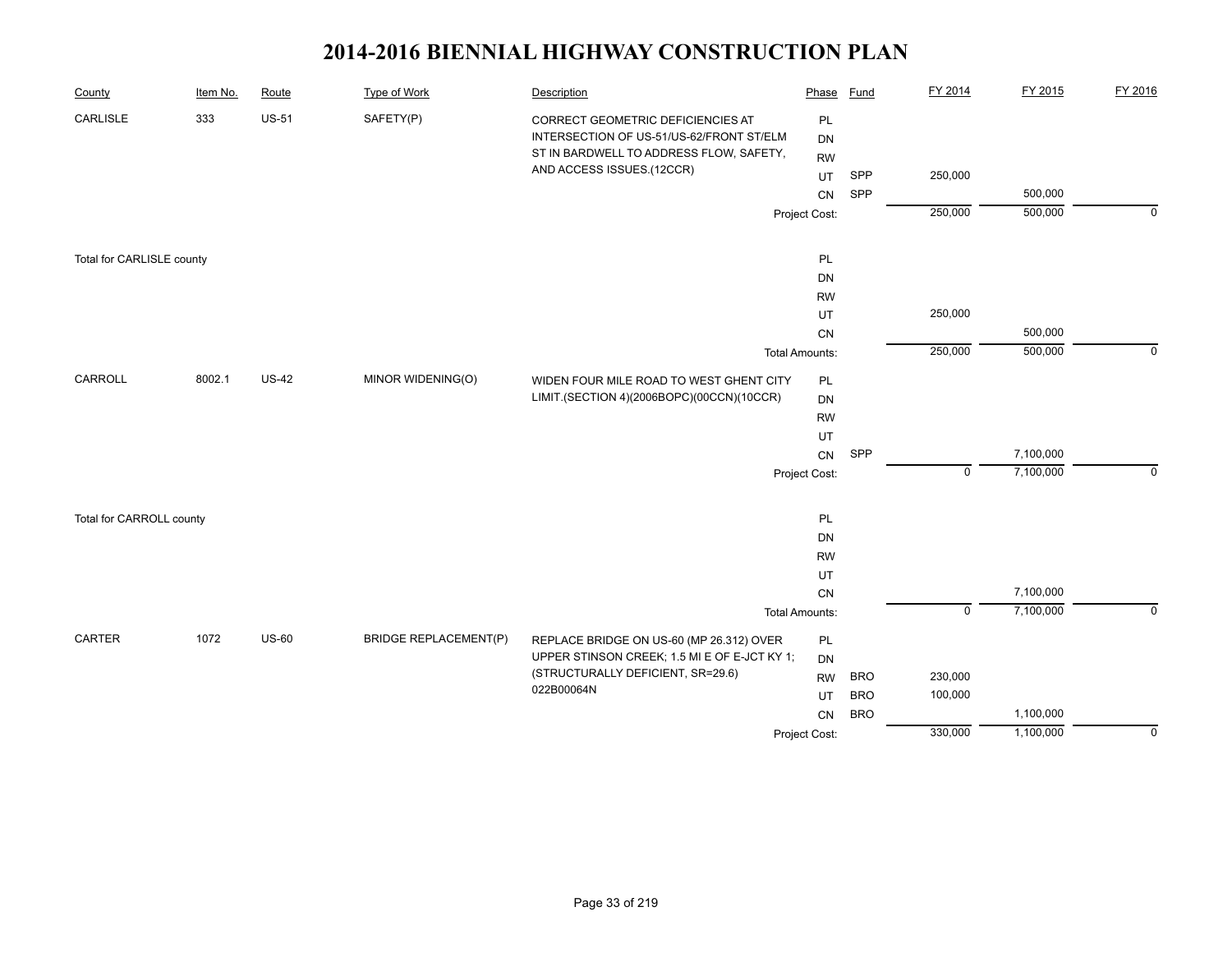| County        | Item No. | Route        | <b>Type of Work</b>          | Description                                                                      | Phase         | Fund       | FY 2014        | FY 2015     | FY 2016     |
|---------------|----------|--------------|------------------------------|----------------------------------------------------------------------------------|---------------|------------|----------------|-------------|-------------|
| CARTER        | 1075     | $US-60$      | <b>BRIDGE REPLACEMENT(P)</b> | REPLACE BRIDGE ON US-60 (MP 4.111) OVER                                          | PL            |            |                |             |             |
|               |          |              |                              | TYGARTS CREEK; .75 MI E OF JCT KY 1662;                                          | <b>DN</b>     |            |                |             |             |
|               |          |              |                              | (STRUCTURALLY DEFICIENT, SR=47)<br>022B00037N                                    | <b>RW</b>     | <b>BRO</b> | 110,000        |             |             |
|               |          |              |                              |                                                                                  | UT            | <b>BRO</b> | 100,000        |             |             |
|               |          |              |                              |                                                                                  | <b>CN</b>     | <b>BRO</b> |                |             | 500,000     |
|               |          |              |                              |                                                                                  | Project Cost: |            | 210,000        | $\mathbf 0$ | 500,000     |
| CARTER        | 1080     | <b>US-60</b> | <b>BRIDGE REPLACEMENT(P)</b> | REPLACE BRIDGE ON US 60 OVER REEVES                                              | PL            |            |                |             |             |
|               |          |              |                              | BRANCH 0.05 MILE W OF REEVES BRANCH                                              | <b>DN</b>     |            |                |             |             |
|               |          |              |                              | ROAD(CR 1352)(SR 39.4) 022B00038                                                 | <b>RW</b>     | <b>BRO</b> | 75,000         |             |             |
|               |          |              |                              |                                                                                  | UT            | <b>BRO</b> | 250,000        |             |             |
|               |          |              |                              |                                                                                  | CN            | <b>BRO</b> |                | 500,000     |             |
|               |          |              |                              |                                                                                  | Project Cost: |            | 325,000        | 500,000     | $\mathbf 0$ |
| <b>CARTER</b> | 1081     | KY-474       | <b>BRIDGE REPLACEMENT(P)</b> |                                                                                  |               |            |                |             |             |
|               |          |              |                              | REPLACE BRIDGE ON KY 474 OVER SMITH<br>CREEK IN CARTER AT INTERSECTION OF KY 474 | PL<br>DN      |            |                |             |             |
|               |          |              |                              | AND NUNN ROAD(CR 1507)(SR 40.1)                                                  | <b>RW</b>     | <b>BRO</b> |                | 75,000      |             |
|               |          |              |                              | 022B00123N                                                                       | UT            | <b>BRO</b> |                | 150,000     |             |
|               |          |              |                              |                                                                                  | CN            | <b>BRO</b> |                |             | 500,000     |
|               |          |              |                              |                                                                                  | Project Cost: |            | $\overline{0}$ | 225,000     | 500,000     |
|               |          |              |                              |                                                                                  |               |            |                |             |             |
| CARTER        | 1083     | $KY-2$       | <b>BRIDGE REPLACEMENT(P)</b> | REPLACE BRIDGE ON KY 2 OVER JORDA FORK                                           | PL            |            |                |             |             |
|               |          |              |                              | AT INTERSECTION OF KY 2 & JORDAN FORK                                            | DN            |            |                |             |             |
|               |          |              |                              | ROAD(CR 1445)(SR40.2) 022B00072N                                                 | <b>RW</b>     | <b>BRO</b> | 250,000        |             |             |
|               |          |              |                              |                                                                                  | UT            | <b>BRO</b> | 250,000        |             |             |
|               |          |              |                              |                                                                                  | <b>CN</b>     | <b>BRO</b> |                | 400,000     |             |
|               |          |              |                              |                                                                                  | Project Cost: |            | 500,000        | 400,000     | $\mathbf 0$ |
| CARTER        | 8311     | $KY-1$       | SAFETY(P)                    | SAFETY IMPROVEMENTS AT THE EAST CARTER                                           | PL            |            |                |             |             |
|               |          |              |                              | HIGH SCHOOL. (06CCN)(08CCR)(12CCR)                                               | <b>DN</b>     |            |                |             |             |
|               |          |              |                              |                                                                                  | <b>RW</b>     | SP         | 870,000        |             |             |
|               |          |              |                              |                                                                                  | UT            | <b>SP</b>  | 570,000        |             |             |
|               |          |              |                              |                                                                                  | CN            | <b>SP</b>  |                | 2,080,000   |             |
|               |          |              |                              |                                                                                  | Project Cost: |            | 1,440,000      | 2,080,000   | $\mathbf 0$ |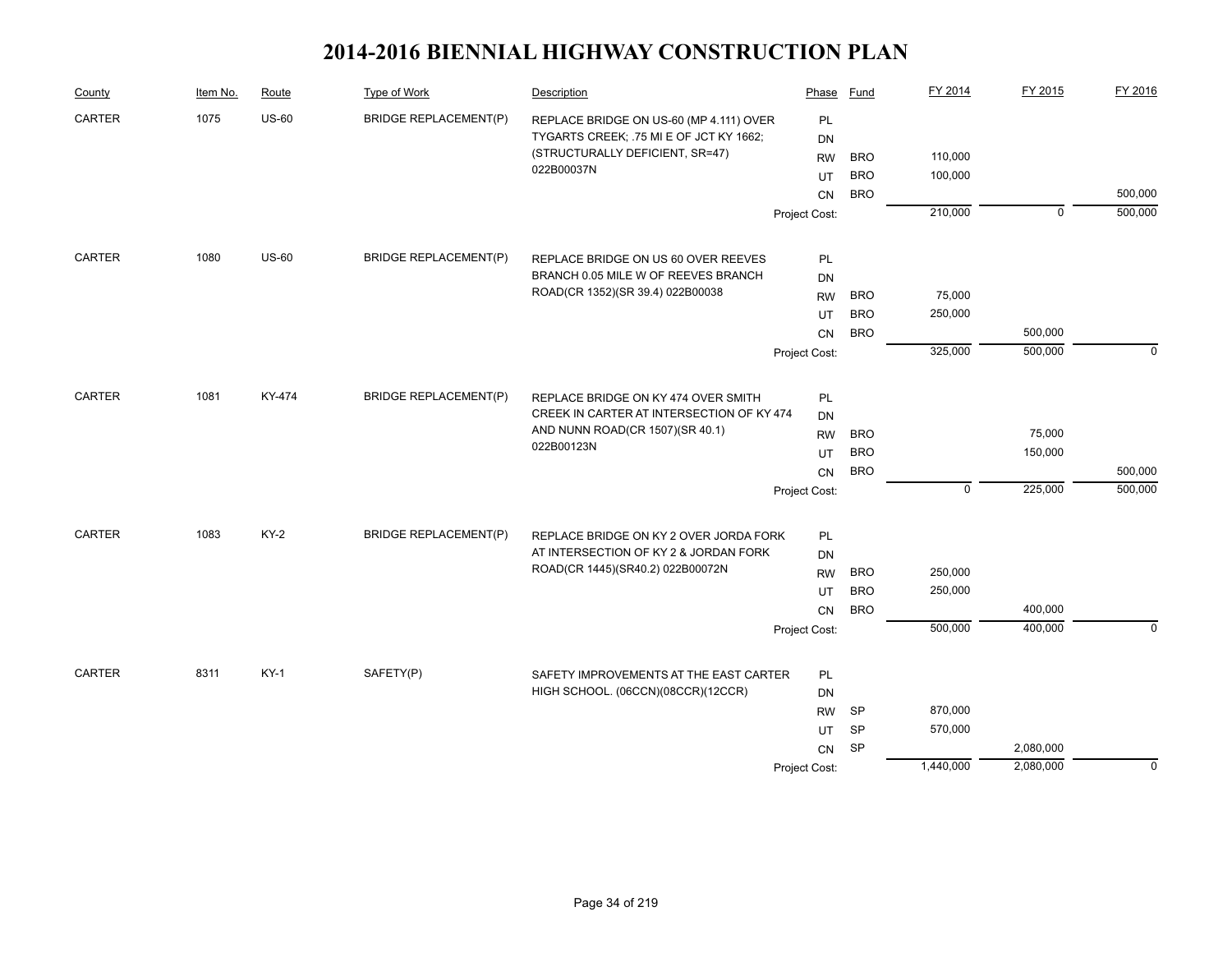| County                  | Item No. | Route        | <b>Type of Work</b>          | Description                                | Phase                 | Fund       | FY 2014        | FY 2015     | FY 2016   |
|-------------------------|----------|--------------|------------------------------|--------------------------------------------|-----------------------|------------|----------------|-------------|-----------|
| Total for CARTER county |          |              |                              |                                            | PL                    |            |                |             |           |
|                         |          |              |                              |                                            | DN                    |            |                |             |           |
|                         |          |              |                              |                                            | <b>RW</b>             |            | 1,535,000      | 75,000      |           |
|                         |          |              |                              |                                            | UT                    |            | 1,270,000      | 150,000     |           |
|                         |          |              |                              |                                            | CN                    |            |                | 4,080,000   | 1,000,000 |
|                         |          |              |                              |                                            | <b>Total Amounts:</b> |            | 2,805,000      | 4,305,000   | 1,000,000 |
| CASEY                   | 1064     | CR-1006      | <b>BRIDGE REPLACEMENT(P)</b> | REPLACE BRIDGE OVER BRUSH CREEK ON         | PL                    |            |                |             |           |
|                         |          |              |                              | UPPER BRUSH CREEK ROAD (CR 1006) 1.3 MI NE | <b>DN</b>             | <b>BRZ</b> |                | 250,000     |           |
|                         |          |              |                              | OF KY 1552 (023C00002N)(SR=20.3) (EBRP)    | <b>RW</b>             | <b>BRZ</b> |                |             | 75,000    |
|                         |          |              |                              |                                            | UT                    | <b>BRZ</b> |                |             | 25,000    |
|                         |          |              |                              |                                            | CN                    | <b>BRZ</b> |                |             | 420,000   |
|                         |          |              |                              |                                            | Project Cost:         |            | $\overline{0}$ | 250,000     | 520,000   |
| Total for CASEY county  |          |              |                              |                                            | PL                    |            |                |             |           |
|                         |          |              |                              |                                            | DN                    |            |                | 250,000     |           |
|                         |          |              |                              |                                            | <b>RW</b>             |            |                |             | 75,000    |
|                         |          |              |                              |                                            | UT                    |            |                |             | 25,000    |
|                         |          |              |                              |                                            | CN                    |            |                |             | 420,000   |
|                         |          |              |                              |                                            | <b>Total Amounts:</b> |            | $\mathbf 0$    | 250,000     | 520,000   |
| <b>CHRISTIAN</b>        | 100.07   | EB-9004      | NEW ROUTE(O)                 | CHRISTIAN COUNTY, E.T. BREATHITT           | <b>PL</b>             |            |                |             |           |
|                         |          |              |                              | (PENNYRILE) PARKWAY EXTENSION.(KY182)      | <b>DN</b>             |            |                |             |           |
|                         |          |              |                              | (07KYD)(2006BOPC)                          | <b>RW</b>             |            |                |             |           |
|                         |          |              |                              |                                            | UT                    |            |                |             |           |
|                         |          |              |                              |                                            | CN                    | <b>KYD</b> | 2,280,000      |             |           |
|                         |          |              |                              |                                            | Project Cost:         |            | 2,280,000      | $\mathbf 0$ | $\Omega$  |
|                         |          |              |                              |                                            |                       |            |                |             |           |
| <b>CHRISTIAN</b>        | 100.2    | <b>US-41</b> | RECONSTRUCTION(O)            | E.T. BREATHITT (PENNYRILE) PARKWAY         | PL                    |            |                |             |           |
|                         |          |              |                              | EXTENSION SECTION 1A; RECONSTRUCT US-41A   | DN                    |            |                |             |           |
|                         |          |              |                              | FROM CLINIC DRIVE (INCLUDING CLINIC DR     | <b>RW</b>             |            |                |             |           |
|                         |          |              |                              | RECONSTRUCTION) TO NORTH ENTRANCE OF       | UT                    |            |                |             |           |
|                         |          |              |                              | THE MALL. (2004BOPC)(CONSTRUCT SEQUENCE    | ${\sf CN}$            | <b>NH</b>  | 8,660,000      |             |           |
|                         |          |              |                              |                                            | Project Cost:         |            | 8,660,000      | $\mathbf 0$ | $\Omega$  |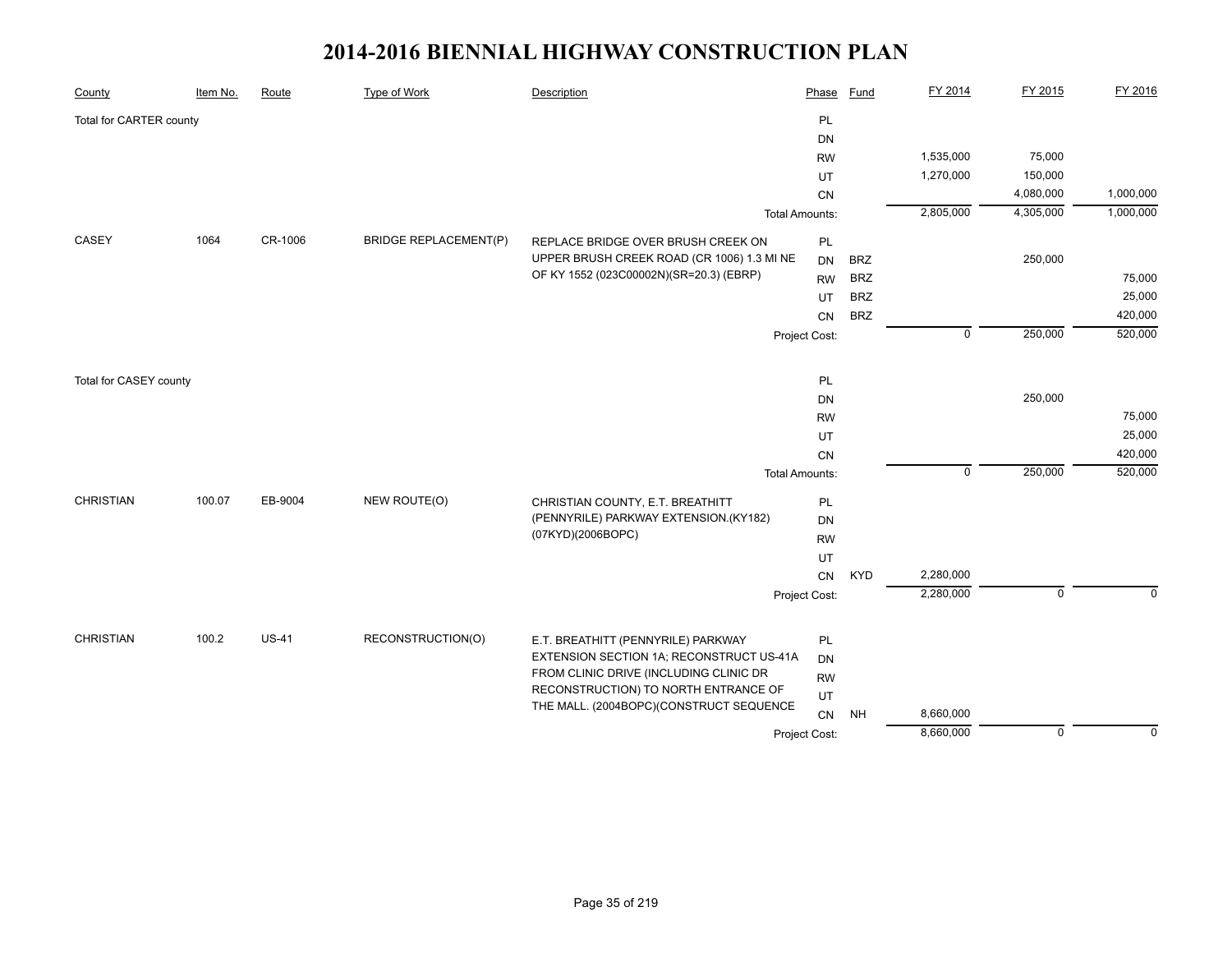| County           | Item No. | Route   | Type of Work          | Description                                                                                                                  | Phase                       | <b>Fund</b> | FY 2014     | FY 2015        | FY 2016      |
|------------------|----------|---------|-----------------------|------------------------------------------------------------------------------------------------------------------------------|-----------------------------|-------------|-------------|----------------|--------------|
| <b>CHRISTIAN</b> | 136      | KY-1682 | NEW ROUTE(O)          | EXTEND KY-1682 FROM THE E.T. BREATHITT<br>PARKWAY TO US-68/KY-80 EAST OF<br>HOPKINSVILLE (HOPKINSVILLE NORTHEAST<br>BYPASS). | PL<br>DN<br><b>RW</b><br>UT | <b>STP</b>  |             |                | 2,710,000    |
|                  |          |         |                       |                                                                                                                              | CN                          |             |             |                |              |
|                  |          |         |                       |                                                                                                                              | Project Cost:               |             | $\mathbf 0$ | $\overline{0}$ | 2,710,000    |
| <b>CHRISTIAN</b> | 156      | KY-115  | SAFETY(P)             | RECONSTRUCT THE KY 115/KY 911                                                                                                | PL                          |             |             |                |              |
|                  |          |         |                       | INTERSECTION IN OAK GROVE.(03KYDN)                                                                                           | DN                          |             |             |                |              |
|                  |          |         |                       | (04KYD-KY074)(05KYD) (10CCR)                                                                                                 | <b>RW</b>                   |             |             |                |              |
|                  |          |         |                       |                                                                                                                              | UT                          |             |             |                |              |
|                  |          |         |                       |                                                                                                                              | CN                          | <b>STP</b>  | 2,820,000   |                |              |
|                  |          |         |                       |                                                                                                                              | Project Cost:               |             | 2,820,000   | $\mathbf 0$    | $\mathbf{0}$ |
| <b>CHRISTIAN</b> | 180      | KY-911  | MAJOR WIDENING(O)     | WIDEN KY-911 FROM US-41A TO OAK GROVE.                                                                                       | PL                          |             |             |                |              |
|                  |          |         |                       | (12CCR)                                                                                                                      | DN                          |             |             |                |              |
|                  |          |         |                       |                                                                                                                              | <b>RW</b>                   | <b>STP</b>  | 2,800,000   |                |              |
|                  |          |         |                       |                                                                                                                              | UT                          | <b>STP</b>  | 2,310,000   |                |              |
|                  |          |         |                       |                                                                                                                              | CN                          | <b>STP</b>  |             |                | 8,800,000    |
|                  |          |         |                       |                                                                                                                              | Project Cost:               |             | 5,110,000   | $\mathbf 0$    | 8,800,000    |
| <b>CHRISTIAN</b> | 203      | KY-107  | CONGESTION MITIGTN(O) | INTERSECTION IMPROVEMENT AT KY-107 AND                                                                                       | PL                          |             |             |                |              |
|                  |          |         |                       | KOFFMAN DRIVE JUST SOUTH OF COUNTRY                                                                                          | DN                          |             |             |                |              |
|                  |          |         |                       | CLUB LANE IN HOPKINSVILLE. (2006BOPC)                                                                                        | <b>RW</b>                   | <b>CM</b>   | 240,000     |                |              |
|                  |          |         |                       |                                                                                                                              | UT                          | <b>CM</b>   | 550,000     |                |              |
|                  |          |         |                       |                                                                                                                              | CN                          | <b>CM</b>   |             | 650,000        |              |
|                  |          |         |                       |                                                                                                                              | Project Cost:               |             | 790,000     | 650,000        | $\mathbf 0$  |
| <b>CHRISTIAN</b> | 227      | KY-1007 | RECONSTRUCTION(O)     | RECONSTRUCT KY 1007 FROM US 68 TO                                                                                            | PL                          |             |             |                |              |
|                  |          |         |                       | SANDERSON ROAD IN HOPKINSVILLE.(12CCR)                                                                                       | DN                          |             |             |                |              |
|                  |          |         |                       |                                                                                                                              | <b>RW</b>                   | SPP         |             | 5,520,000      |              |
|                  |          |         |                       |                                                                                                                              | UT                          | SPP         |             |                | 3,250,000    |
|                  |          |         |                       |                                                                                                                              |                             |             |             |                |              |
|                  |          |         |                       |                                                                                                                              | Project Cost:               |             | $\mathbf 0$ | 5,520,000      | 3,250,000    |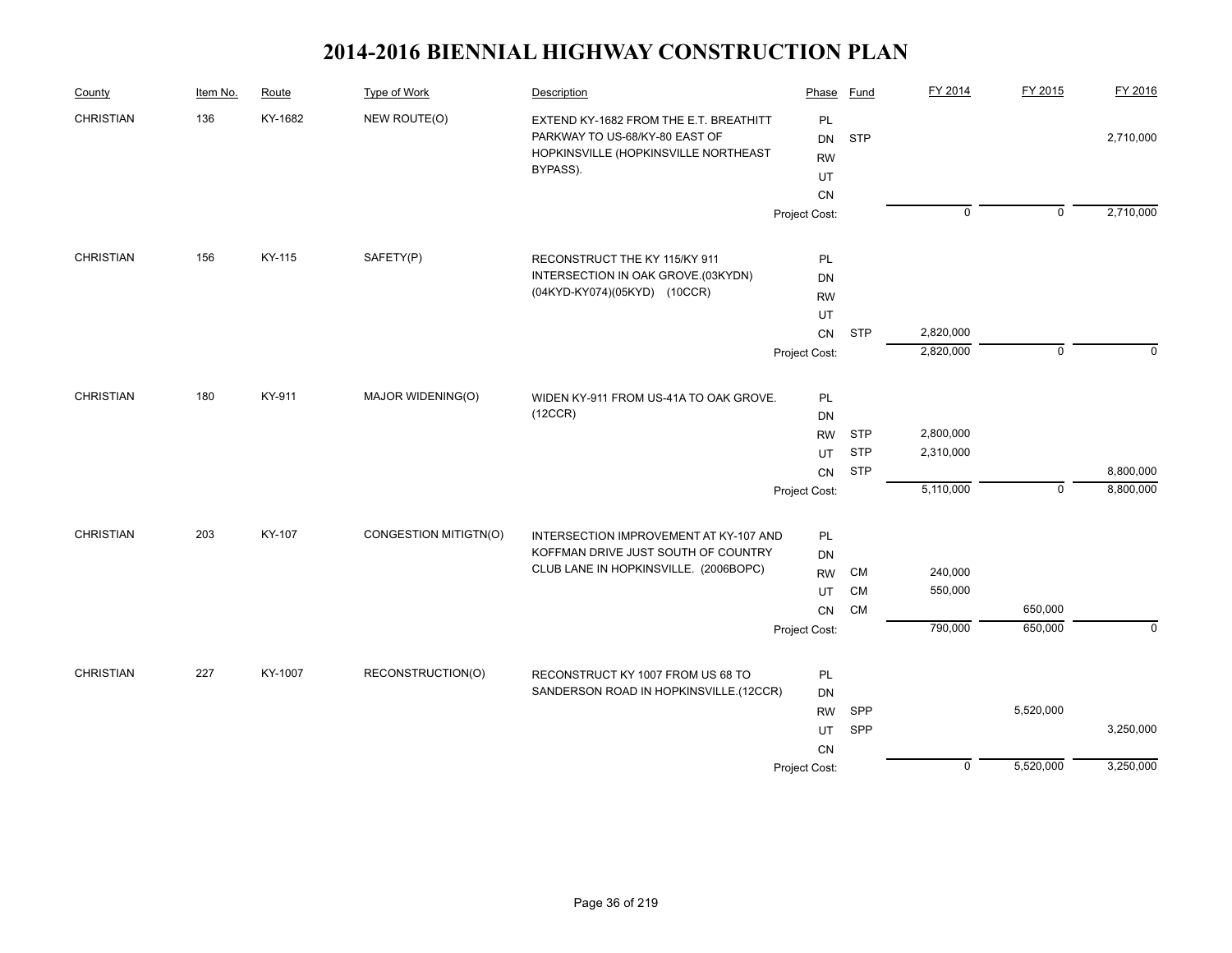| County                     | Item No. | Route   | Type of Work                 | Description                                                         | Phase                 | Fund       | FY 2014        | FY 2015     | FY 2016     |
|----------------------------|----------|---------|------------------------------|---------------------------------------------------------------------|-----------------------|------------|----------------|-------------|-------------|
| <b>CHRISTIAN</b>           | 1085     | CR-1116 | <b>BRIDGE REPLACEMENT(P)</b> | REPLACE BRIDGE ON SUB STATION RD (CR 1116)                          | PL                    |            |                |             |             |
|                            |          |         |                              | OVER CSX RR 0.04 MILE E OF US 41 (SR 34.4)                          | <b>DN</b>             |            |                |             |             |
|                            |          |         |                              | 024C00034N                                                          | <b>RW</b>             | <b>BRZ</b> |                | 150,000     |             |
|                            |          |         |                              |                                                                     | UT                    | <b>BRZ</b> |                | 120,000     |             |
|                            |          |         |                              |                                                                     | CN                    |            |                |             |             |
|                            |          |         |                              |                                                                     | Project Cost:         |            | $\overline{0}$ | 270,000     | $\mathbf 0$ |
| <b>CHRISTIAN</b>           | 3700     | KY-1007 | CONGESTION MITIGTN(O)        | NORTH DRIVE/GLASS AVENUE TRAFFIC                                    | $\mathsf{PL}$         |            |                |             |             |
|                            |          |         |                              | CONGESTION IMPROVEMENT PROJECT:                                     | DN                    |            |                |             |             |
|                            |          |         |                              | CONSTRUCTION OF LEFT-HAND TURNING LANES                             | <b>RW</b>             | CM         | 51,000         |             |             |
|                            |          |         |                              | AT THE INTERSECTION OF NORTH DRIVE AND                              | UT                    |            |                |             |             |
|                            |          |         |                              | GLASS AVENUE. (2010BOPC)                                            | CN                    | <b>CM</b>  | 1,413,000      |             |             |
|                            |          |         |                              |                                                                     | Project Cost:         |            | 1,464,000      | $\mathbf 0$ | $\Omega$    |
| <b>CHRISTIAN</b>           | 8505     | -0      | NEW ROUTE(O)                 | EXTEND LOVERS LANE AND MAKE SAFETY                                  | PL                    |            |                |             |             |
|                            |          |         |                              | IMPROVEMENTS. (08CCN)(10CCR)(12CCR)                                 | DN                    |            |                |             |             |
|                            |          |         |                              |                                                                     | <b>RW</b>             |            |                |             |             |
|                            |          |         |                              |                                                                     | UT                    |            |                |             |             |
|                            |          |         |                              |                                                                     | ${\sf CN}$            | <b>STP</b> | 2,710,000      |             |             |
|                            |          |         |                              |                                                                     | Project Cost:         |            | 2,710,000      | $\mathbf 0$ | $\mathbf 0$ |
| <b>CHRISTIAN</b>           | 8703     | KY-107  | MINOR WIDENING(O)            |                                                                     |                       |            |                |             |             |
|                            |          |         |                              | WIDEN KY 107 TO THREE LANES FROM<br>GREENWAY LANE TO KY 380.(12CCN) | PL<br>DN              |            |                |             |             |
|                            |          |         |                              |                                                                     | <b>RW</b>             | <b>SPP</b> | 1,110,000      |             |             |
|                            |          |         |                              |                                                                     | UT                    | SPP        | 1,360,000      |             |             |
|                            |          |         |                              |                                                                     | CN                    | SPP        |                | 2,250,000   |             |
|                            |          |         |                              |                                                                     | Project Cost:         |            | 2,470,000      | 2,250,000   | $\mathbf 0$ |
|                            |          |         |                              |                                                                     | PL                    |            |                |             |             |
| Total for CHRISTIAN county |          |         |                              |                                                                     | DN                    |            |                |             | 2,710,000   |
|                            |          |         |                              |                                                                     | <b>RW</b>             |            | 4,201,000      | 5,670,000   |             |
|                            |          |         |                              |                                                                     | UT                    |            | 4,220,000      | 120,000     | 3,250,000   |
|                            |          |         |                              |                                                                     | <b>CN</b>             |            | 17,883,000     | 2,900,000   | 8,800,000   |
|                            |          |         |                              |                                                                     | <b>Total Amounts:</b> |            | 26,304,000     | 8,690,000   | 14,760,000  |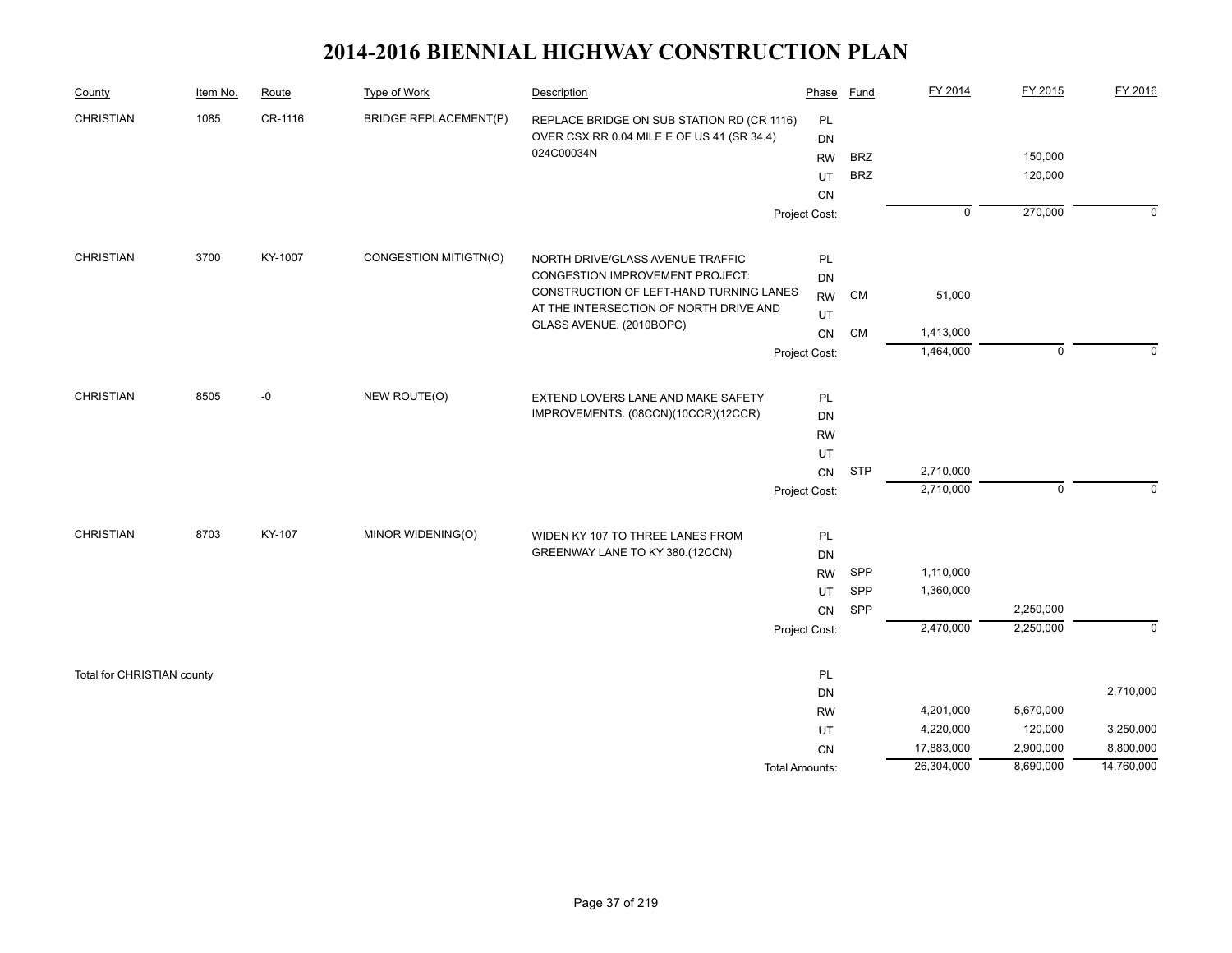| County       | Item No. | Route   | <b>Type of Work</b>          | Description                               | Phase         | Fund            | FY 2014     | FY 2015        | FY 2016     |
|--------------|----------|---------|------------------------------|-------------------------------------------|---------------|-----------------|-------------|----------------|-------------|
| <b>CLARK</b> | 1121     | KY-974  | <b>BRIDGE REPLACEMENT(P)</b> | REPLACE BRIDGE ON KY-974 (MP 10.924) OVER | PL            |                 |             |                |             |
|              |          |         |                              | DRY FORK; .05 MI E-CR 1124 @ALLNSVL;      | DN            |                 |             |                |             |
|              |          |         |                              | (STRUCTURALLY DEFICIENT, SR=23.1)         | <b>RW</b>     | <b>BRX</b>      | 100,000     |                |             |
|              |          |         |                              | 025B00090N                                | UT            | <b>BRX</b>      | 90,000      |                |             |
|              |          |         |                              |                                           | CN            | <b>BRX</b>      |             |                | 380,000     |
|              |          |         |                              |                                           | Project Cost: |                 | 190,000     | $\overline{0}$ | 380,000     |
| <b>CLARK</b> | 8401     | KY-1958 | NEW ROUTE(O)                 | EXTEND THE WINCHESTER EAST BYPASS (KY     | PL            |                 |             |                |             |
|              |          |         |                              | 1958) FROM IRVINE ROAD (KY 89) TO KY 627  | DN            |                 |             |                |             |
|              |          |         |                              | SOUTH OF WINCHESTER. (08CCN)(10CCR)       | <b>RW</b>     | SPP             | 6,830,000   |                |             |
|              |          |         |                              |                                           | UT            | SPP             |             | 10,920,000     |             |
|              |          |         |                              |                                           | CN            | SPP             |             |                | 24,640,000  |
|              |          |         |                              |                                           | Project Cost: |                 | 6,830,000   | 10,920,000     | 24,640,000  |
|              |          |         |                              |                                           |               |                 |             |                |             |
| <b>CLARK</b> | 8506.01  | $I-64$  | MAJOR WIDENING(O)            | RECONSTRUCT I-64/MOUNTAIN PARKWAY         | PL            |                 |             |                |             |
|              |          |         |                              | INTERCHANGE TO ADD NEW RAMPS TO AND       | <b>DN</b>     |                 |             |                |             |
|              |          |         |                              | FROM THE EAST.(12CCR)                     | <b>RW</b>     | NH              |             |                | 1,700,000   |
|              |          |         |                              |                                           | UT            |                 |             |                |             |
|              |          |         |                              |                                           | CN            |                 |             |                |             |
|              |          |         |                              |                                           | Project Cost: |                 | $\mathbf 0$ | $\mathsf 0$    | 1,700,000   |
| <b>CLARK</b> | 8633     | -0      | SIGNAL SYS IMPROVE(P)        | INSTALL MAST ARM POLES FOR TRAFFIC        | PL            |                 |             |                |             |
|              |          |         |                              | SIGNALS DOWNTOWN. (10CCN)                 | DN            |                 |             |                |             |
|              |          |         |                              |                                           | <b>RW</b>     |                 |             |                |             |
|              |          |         |                              |                                           | UT            |                 |             |                |             |
|              |          |         |                              |                                           | CN            | SB <sub>2</sub> | 160,000     |                |             |
|              |          |         |                              |                                           | Project Cost: |                 | 160,000     | $\mathbf 0$    | $\Omega$    |
|              |          |         |                              |                                           |               |                 |             |                |             |
| <b>CLARK</b> | 8639     | -0      | NEW ROUTE(O)                 | EXTEND FULTON ROAD. (BY COUNTY)(10CCN)    | PL            |                 |             |                |             |
|              |          |         |                              |                                           | DN            |                 |             |                |             |
|              |          |         |                              |                                           | <b>RW</b>     |                 |             |                |             |
|              |          |         |                              |                                           | UT            |                 |             |                |             |
|              |          |         |                              |                                           | CN            | SB <sub>2</sub> | 1,410,000   |                |             |
|              |          |         |                              |                                           | Project Cost: |                 | 1,410,000   | $\mathbf 0$    | $\mathbf 0$ |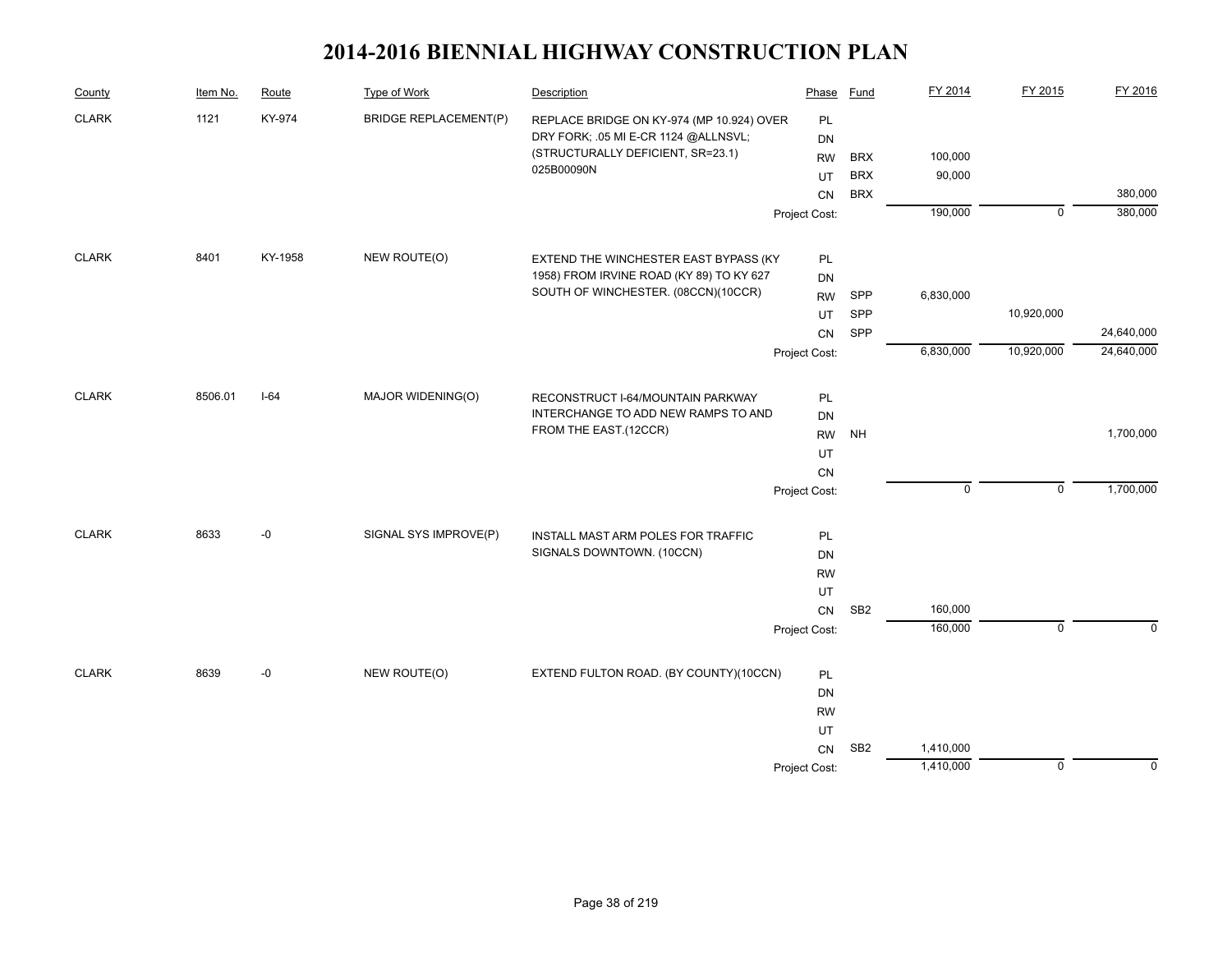| County                 | Item No. | Route         | <b>Type of Work</b>          | Description                                                                       | Phase                 | Fund            | FY 2014     | FY 2015     | FY 2016     |
|------------------------|----------|---------------|------------------------------|-----------------------------------------------------------------------------------|-----------------------|-----------------|-------------|-------------|-------------|
| Total for CLARK county |          |               |                              |                                                                                   | PL                    |                 |             |             |             |
|                        |          |               |                              |                                                                                   | DN                    |                 |             |             |             |
|                        |          |               |                              |                                                                                   | <b>RW</b>             |                 | 6,930,000   |             | 1,700,000   |
|                        |          |               |                              |                                                                                   | UT                    |                 | 90,000      | 10,920,000  |             |
|                        |          |               |                              |                                                                                   | CN                    |                 | 1,570,000   |             | 25,020,000  |
|                        |          |               |                              |                                                                                   | <b>Total Amounts:</b> |                 | 8,590,000   | 10,920,000  | 26,720,000  |
| <b>CLAY</b>            | 1069     | CR-1113       | <b>BRIDGE REPLACEMENT(P)</b> | REPLACE BRIDGE AND APPROACHES ON                                                  | PL                    |                 |             |             |             |
|                        |          |               |                              | CR-1113A OVER BIG CREEK (C63). (SR=4.0)                                           | <b>DN</b>             |                 |             |             |             |
|                        |          |               |                              | (PROJECT FUNDING CONTINGENT UPON BRIDGE                                           | <b>RW</b>             |                 |             |             |             |
|                        |          |               |                              | POSTING COMPLIANCE): (026C00063N)(10CCR)                                          | UT                    |                 |             |             |             |
|                        |          |               |                              |                                                                                   |                       | <b>BRZ</b>      | 1,360,000   |             |             |
|                        |          |               |                              |                                                                                   | Project Cost:         |                 | 1,360,000   | $\mathbf 0$ | ∩           |
| <b>CLAY</b>            | 1088     | <b>US-421</b> | <b>BRIDGE REPLACEMENT(P)</b> |                                                                                   |                       |                 |             |             |             |
|                        |          |               |                              | REPLACE BRIDGE ON US 421 OVER ISLAND<br>CREEK AT INTERSECTION OF US 421 & BOWLING | PL<br><b>DN</b>       |                 |             |             |             |
|                        |          |               |                              | BRANCH RD (CR 1346)(SR 27.8) 026B00001N                                           | <b>RW</b>             | <b>BRO</b>      | 200,000     |             |             |
|                        |          |               |                              |                                                                                   | UT                    | <b>BRO</b>      | 125,000     |             |             |
|                        |          |               |                              |                                                                                   |                       | <b>BRO</b>      |             | 2,100,000   |             |
|                        |          |               |                              |                                                                                   | CN                    |                 | 325,000     | 2,100,000   | $\Omega$    |
|                        |          |               |                              |                                                                                   | Project Cost:         |                 |             |             |             |
| <b>CLAY</b>            | 1091     | CR-1004       | <b>BRIDGE REPLACEMENT(P)</b> | REPLACE BRIDGE ON BEECH CREEK RD (CR                                              |                       |                 |             |             |             |
|                        |          |               |                              | 1004) OVER GOOSE CREEK AT INTERSECTION                                            | <b>DN</b>             |                 |             |             |             |
|                        |          |               |                              | WITH CHANDLER BRANCH RD (CR 1003)(SR                                              | <b>RW</b>             | <b>BRZ</b>      |             | 75,000      |             |
|                        |          |               |                              | 30.8) C00001N                                                                     | UT                    | <b>BRZ</b>      |             | 50,000      |             |
|                        |          |               |                              |                                                                                   | CN                    |                 |             |             |             |
|                        |          |               |                              |                                                                                   | Project Cost:         |                 | $\mathbf 0$ | 125,000     | $\Omega$    |
|                        |          |               |                              |                                                                                   |                       |                 |             |             |             |
| <b>CLAY</b>            | 8001     | KY-2432       | RECONSTRUCTION(O)            | RECONSTRUCT KY-2432 FROM SECOND STREET                                            | PL                    |                 |             |             |             |
|                        |          |               |                              | IN EAST MANCHESTER NORTH TO THE LEFT                                              | <b>DN</b>             |                 |             |             |             |
|                        |          |               |                              | FORK OF COAL HOLLOW ROAD (MP 1.58)<br>(00CCN)(06CCR)(08CCR)(10CCR)                | <b>RW</b>             | SPB             | 2,320,000   |             |             |
|                        |          |               |                              |                                                                                   | UT                    | SPB             | 570,000     |             |             |
|                        |          |               |                              |                                                                                   | CN                    | SB <sub>2</sub> |             | 4,880,000   |             |
|                        |          |               |                              |                                                                                   | Project Cost:         |                 | 2,890,000   | 4,880,000   | $\mathbf 0$ |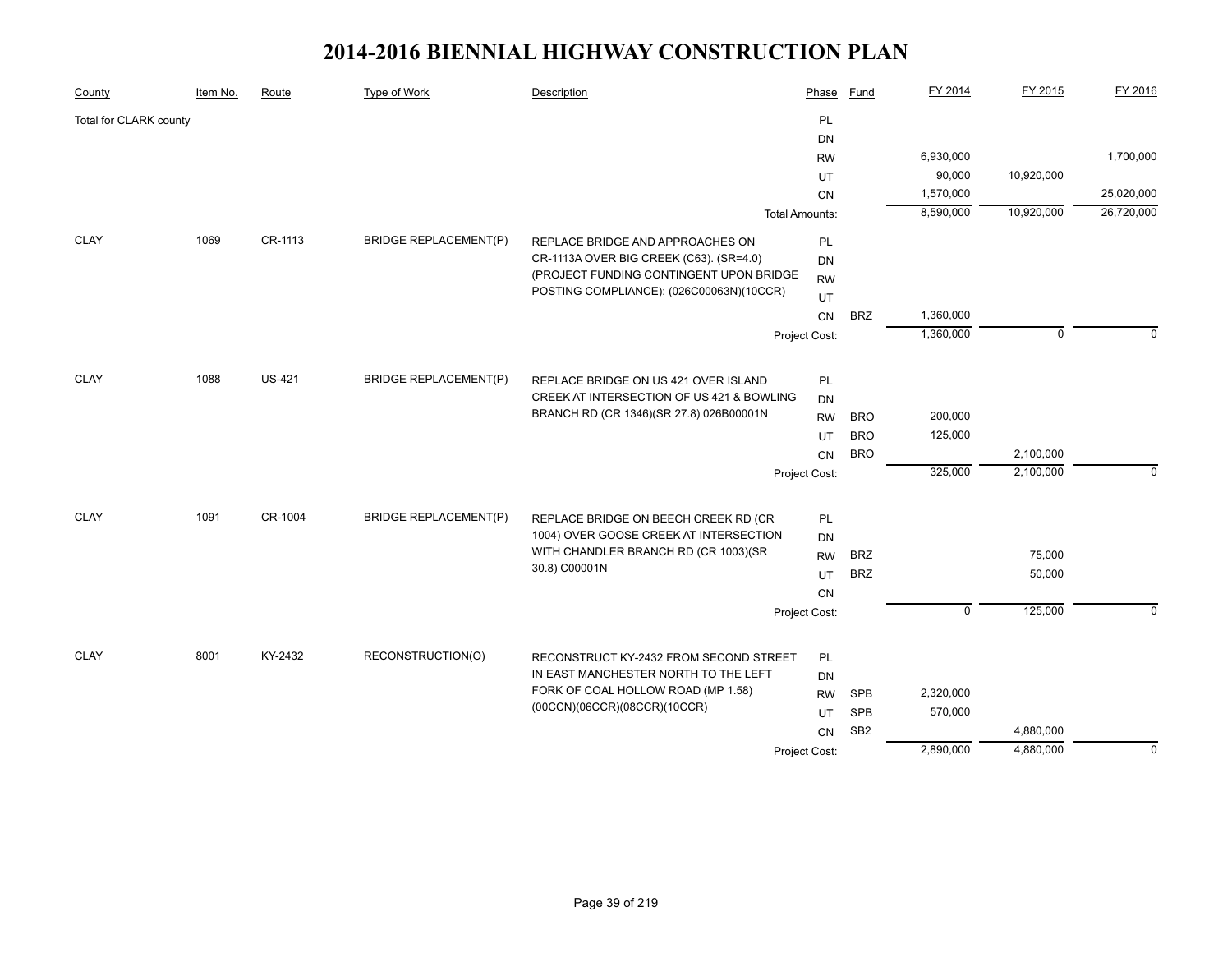| County                   | Item No. | Route         | <b>Type of Work</b>          | Description                                                                              | Phase                 | <b>Fund</b> | FY 2014   | FY 2015        | FY 2016     |
|--------------------------|----------|---------------|------------------------------|------------------------------------------------------------------------------------------|-----------------------|-------------|-----------|----------------|-------------|
| <b>CLAY</b>              | 8711     | CR-1263       | <b>BRIDGE REPLACEMENT(P)</b> | REPLACE BRIDGE OVER CURRY BRANCH ROAD                                                    | PL                    |             |           |                |             |
|                          |          |               |                              | IN CLAY COUNTY.(12CCN)                                                                   | <b>DN</b>             |             |           |                |             |
|                          |          |               |                              |                                                                                          | <b>RW</b>             | <b>SPP</b>  | 80,000    |                |             |
|                          |          |               |                              |                                                                                          | UT                    |             |           |                |             |
|                          |          |               |                              |                                                                                          | CN                    | SPP         |           | 410,000        |             |
|                          |          |               |                              |                                                                                          | Project Cost:         |             | 80,000    | 410,000        | $\mathbf 0$ |
| Total for CLAY county    |          |               |                              |                                                                                          | PL                    |             |           |                |             |
|                          |          |               |                              |                                                                                          | DN                    |             |           |                |             |
|                          |          |               |                              |                                                                                          | <b>RW</b>             |             | 2,600,000 | 75,000         |             |
|                          |          |               |                              |                                                                                          | UT                    |             | 695,000   | 50,000         |             |
|                          |          |               |                              |                                                                                          | CN                    |             | 1,360,000 | 7,390,000      |             |
|                          |          |               |                              |                                                                                          | <b>Total Amounts:</b> |             | 4,655,000 | 7,515,000      | $\mathbf 0$ |
|                          |          |               |                              |                                                                                          |                       |             |           |                |             |
| <b>CLINTON</b>           | 8601.26  | <b>US-127</b> | RECONSTRUCTION(O)            | RECONSTRUCTION OF US 127 FROM APPROX                                                     | PL                    |             |           |                |             |
|                          |          |               |                              | 1.14 MI N OF INTERSECTION OF KY 3063 & OLD                                               | <b>DN</b>             | <b>SP</b>   | 2,300,000 |                |             |
|                          |          |               |                              | US 127, EXTENDING N TO KY 1730, LOCATED                                                  | <b>RW</b>             | <b>SP</b>   |           |                | 1,110,000   |
|                          |          |               |                              | APPROX 0.36 MI E OF THE INTERSECTION OF KY<br>1730 & MANNTOWN RD. (SEE 8-108 & 8-115 FOR | <b>UT</b>             | SP          |           |                | 550,000     |
|                          |          |               |                              |                                                                                          | CN                    |             |           |                |             |
|                          |          |               |                              |                                                                                          | Project Cost:         |             | 2,300,000 | $\mathbf 0$    | 1,660,000   |
| <b>CLINTON</b>           | 8601.3   | <b>US-127</b> | RECONSTRUCTION(O)            | RECONSTRUCTION OF US 127 FROM APPROX                                                     | PL                    |             |           |                |             |
|                          |          |               |                              | 0.18 MI E OF THE INTERSECTION OF AARON                                                   | <b>DN</b>             | SP          | 1,600,000 |                |             |
|                          |          |               |                              | RIDGE RD AND OLD US 127, EXTENDING N TO                                                  | <b>RW</b>             | SP          |           |                | 1,680,000   |
|                          |          |               |                              | APPROX 1.14 MI N OF THE INTERSECTION OF KY                                               | <b>UT</b>             | SP          |           |                | 580,000     |
|                          |          |               |                              | 3063 AND OLD US 127. (SEE 8-108 AND 8-115                                                | CN                    |             |           |                |             |
|                          |          |               |                              |                                                                                          | Project Cost:         |             | 1,600,000 | $\mathbf 0$    | 2,260,000   |
|                          |          |               |                              |                                                                                          |                       |             |           |                |             |
| Total for CLINTON county |          |               |                              |                                                                                          | PL                    |             |           |                |             |
|                          |          |               |                              |                                                                                          | DN                    |             | 3,900,000 |                |             |
|                          |          |               |                              |                                                                                          | <b>RW</b>             |             |           |                | 2,790,000   |
|                          |          |               |                              |                                                                                          | UT                    |             |           |                | 1,130,000   |
|                          |          |               |                              |                                                                                          | ${\sf CN}$            |             |           |                |             |
|                          |          |               |                              |                                                                                          | <b>Total Amounts:</b> |             | 3,900,000 | $\overline{0}$ | 3,920,000   |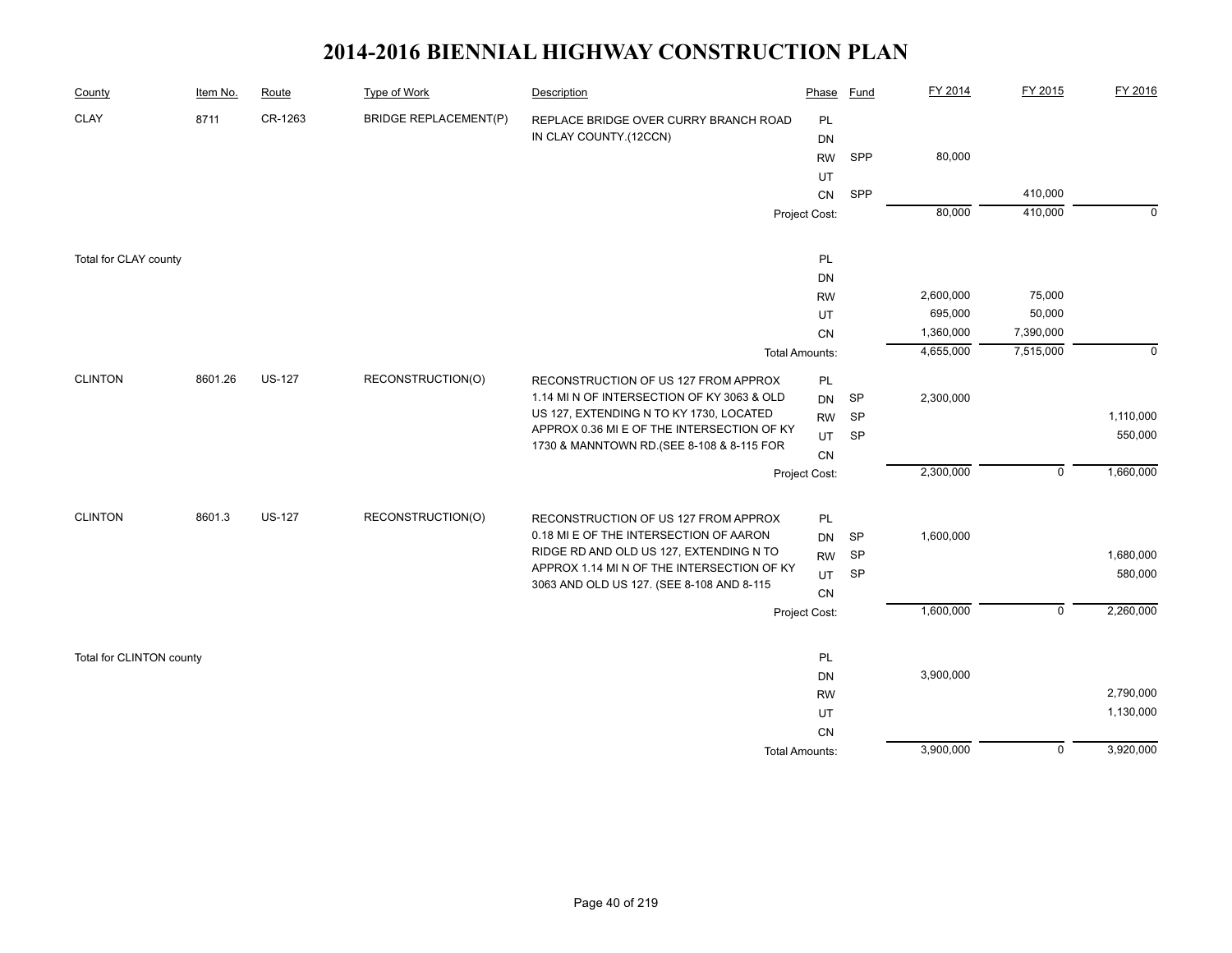| County                      | Item No. | Route  | <b>Type of Work</b> | Description                             | Phase                 | <b>Fund</b> | FY 2014        | FY 2015     | FY 2016     |
|-----------------------------|----------|--------|---------------------|-----------------------------------------|-----------------------|-------------|----------------|-------------|-------------|
| <b>CRITTENDEN</b>           | 326.12   | KY-91  | FERRY OPERATION(P)  | OPERATION OF CAVE-IN-ROCK FERRY AT OHIO | PL                    |             |                |             |             |
|                             |          |        |                     | RIVER FOR FY 2015.(12CCR)               | <b>DN</b>             |             |                |             |             |
|                             |          |        |                     |                                         | <b>RW</b>             |             |                |             |             |
|                             |          |        |                     |                                         | UT                    |             |                |             |             |
|                             |          |        |                     |                                         | ${\sf CN}$            | SPP         |                | 402,000     |             |
|                             |          |        |                     |                                         | Project Cost:         |             | $\overline{0}$ | 402,000     | $\Omega$    |
| <b>CRITTENDEN</b>           | 326.13   | KY-91  | FERRY OPERATION(P)  | OPERATION OF CAVE-IN-ROCK FERRY AT OHIO | PL                    |             |                |             |             |
|                             |          |        |                     | RIVER FOR FY 2016.(12CCR)               | DN                    |             |                |             |             |
|                             |          |        |                     |                                         | <b>RW</b>             |             |                |             |             |
|                             |          |        |                     |                                         | UT                    |             |                |             |             |
|                             |          |        |                     |                                         | CN                    | SPP         |                |             | 402,000     |
|                             |          |        |                     |                                         | Project Cost:         |             | $\mathbf 0$    | $\mathbf 0$ | 402,000     |
| Total for CRITTENDEN county |          |        |                     |                                         | PL                    |             |                |             |             |
|                             |          |        |                     |                                         | DN                    |             |                |             |             |
|                             |          |        |                     |                                         | <b>RW</b>             |             |                |             |             |
|                             |          |        |                     |                                         | UT                    |             |                |             |             |
|                             |          |        |                     |                                         | ${\sf CN}$            |             |                | 402,000     | 402,000     |
|                             |          |        |                     |                                         | <b>Total Amounts:</b> |             | $\mathbf 0$    | 402,000     | 402,000     |
| <b>DAVIESS</b>              | 194      | KY-144 | RECONSTRUCTION(O)   | RECONSTRUCT KY-144 IN THE VICINITY OF   | PL                    |             |                |             |             |
|                             |          |        |                     | PLEASANT VALLEY ROAD. DESIGN PHASE      | DN                    |             |                |             |             |
|                             |          |        |                     | MONEY WAS MOVED FROM 2-8631.00(10CCR)   | <b>RW</b>             |             |                |             |             |
|                             |          |        |                     | (12CCR)                                 | UT                    |             |                |             |             |
|                             |          |        |                     |                                         | CN                    | SPP         | 1,520,000      |             |             |
|                             |          |        |                     |                                         | Project Cost:         |             | 1,520,000      | $\mathbf 0$ | $\mathbf 0$ |
| <b>DAVIESS</b>              | 229      | KY-298 | SAFETY(P)           | RECONSTRUCT INTERSECTION AT FAIRVIEW    | PL                    |             |                |             |             |
|                             |          |        |                     | DRIVE (KY 3143) AND KY 298. (12CCR)     | <b>DN</b>             |             |                |             |             |
|                             |          |        |                     |                                         | <b>RW</b>             | SPP         |                | 600,000     |             |
|                             |          |        |                     |                                         | UT                    | SPP         |                | 1,000,000   |             |
|                             |          |        |                     |                                         | CN                    |             |                |             |             |
|                             |          |        |                     |                                         | Project Cost:         |             | $\mathbf 0$    | 1,600,000   | $\mathbf 0$ |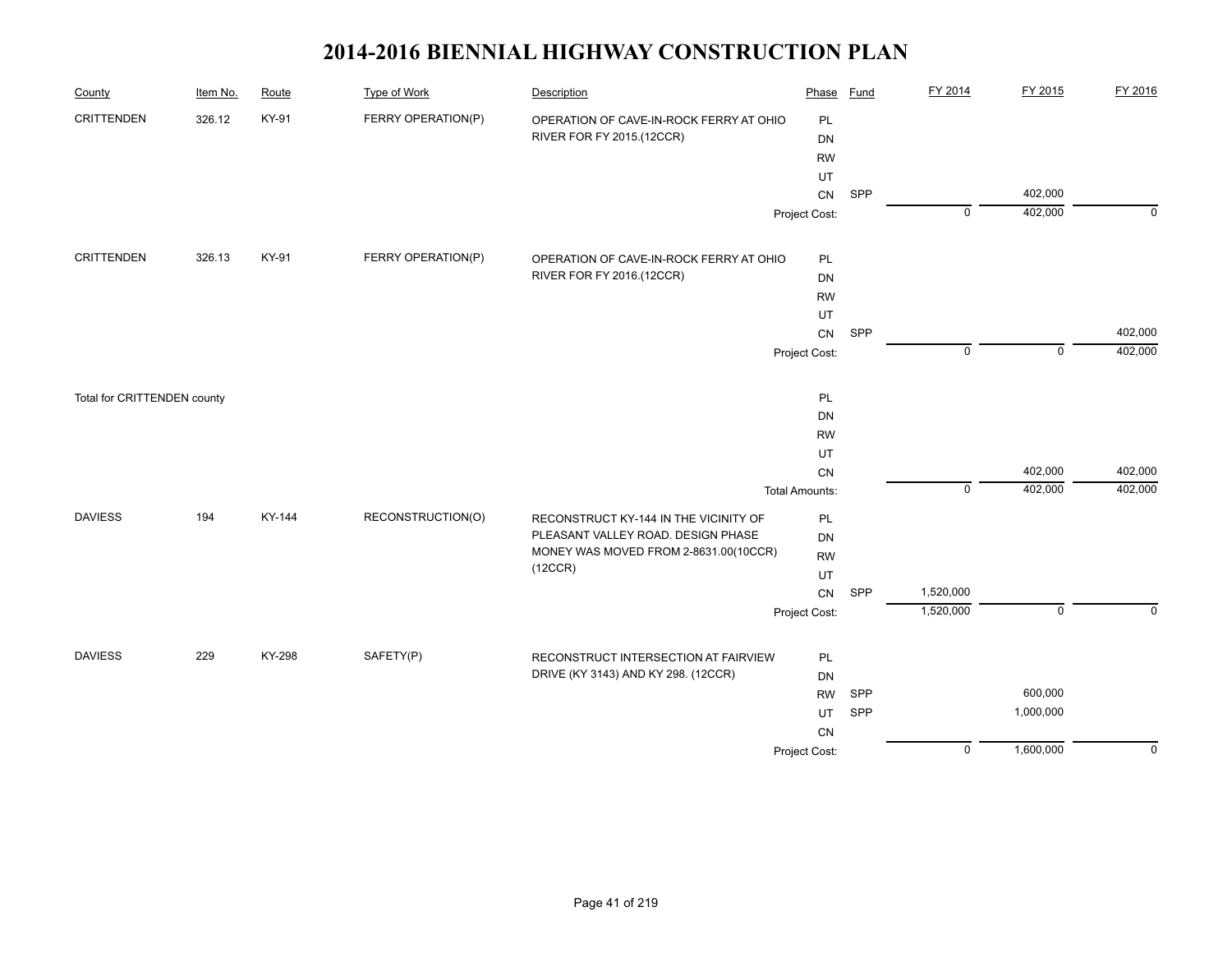| County         | Item No. | Route        | Type of Work                 | Description                                                                  | Phase         | Fund       | FY 2014        | FY 2015      | FY 2016     |
|----------------|----------|--------------|------------------------------|------------------------------------------------------------------------------|---------------|------------|----------------|--------------|-------------|
| <b>DAVIESS</b> | 237      | $US-60$      | RECONSTRUCTION(O)            | RECONSTRUCT ON US 60 BETWEEN OAKFORD                                         | PL            |            |                |              |             |
|                |          |              |                              | RD LOOP (CR 1370) TO ADDRESS FLOODING                                        | <b>DN</b>     | SPP        | 250,000        |              |             |
|                |          |              |                              | PROBLEM IN THE VICINITY OF THE<br>KIMBERLY-CLARK PLANT                       | <b>RW</b>     | SPP        |                | 500,000      |             |
|                |          |              |                              |                                                                              | UT            | SPP        |                | 500,000      |             |
|                |          |              |                              |                                                                              | CN            | SPP        |                |              | 2,000,000   |
|                |          |              |                              |                                                                              | Project Cost: |            | 250,000        | 1,000,000    | 2,000,000   |
| <b>DAVIESS</b> | 287.52   | <b>US-60</b> | RELOCATION(O)                | TRANSPORTATION IMPROVEMENTS TO US 60                                         | PL            |            |                |              |             |
|                |          |              |                              | OWENSBORO, DAVIESS COUNTY.                                                   | <b>DN</b>     |            |                |              |             |
|                |          |              |                              | (2005HPP-KY158)(2005HPP-KY167)(SEE                                           | <b>RW</b>     |            |                |              |             |
|                |          |              |                              | 2-287.20 FOR "STP" COMPONENT)                                                | UT            |            |                |              |             |
|                |          |              |                              |                                                                              | CN            | <b>HPP</b> | 3,404,040      |              |             |
|                |          |              |                              |                                                                              | Project Cost: |            | 3,404,040      | $\mathbf 0$  | $\Omega$    |
| <b>DAVIESS</b> | 1075     | PR-1212      | <b>BRIDGE REPLACEMENT(P)</b> | REPLACE BRIDGE ON PR-1212 (MP 0.725) OVER                                    | PL            |            |                |              |             |
|                |          |              |                              | TRIB-PANTHER CK; .4 MI E KY 279;                                             | DN            |            |                |              |             |
|                |          |              |                              | (STRUCTURALLY DEFICIENT, SR=16.8)                                            | <b>RW</b>     | <b>BRZ</b> | 120,000        |              |             |
|                |          |              |                              | 030C00168N                                                                   | UT            | <b>BRZ</b> | 150,000        |              |             |
|                |          |              |                              |                                                                              | <b>CN</b>     | <b>BRZ</b> |                |              | 370,000     |
|                |          |              |                              |                                                                              | Project Cost: |            | 270,000        | $\mathbf{0}$ | 370,000     |
| <b>DAVIESS</b> | 1093     | CR-1014      | <b>BRIDGE REPLACEMENT(P)</b> | REPLACE BRIDGE OVER BURNETT FORK ON                                          | PL            |            |                |              |             |
|                |          |              |                              | FIELDS RD (CR 1014) 0.75 MI W OF KY 142                                      | <b>DN</b>     | <b>BRZ</b> |                | 215,000      |             |
|                |          |              |                              | 030C00001N SR 39 (EBRP)                                                      | <b>RW</b>     | <b>BRZ</b> |                |              | 75,000      |
|                |          |              |                              |                                                                              | UT            | <b>BRZ</b> |                |              | 75,000      |
|                |          |              |                              |                                                                              | <b>CN</b>     | <b>BRZ</b> |                |              | 350,000     |
|                |          |              |                              |                                                                              | Project Cost: |            | $\overline{0}$ | 215,000      | 500,000     |
| <b>DAVIESS</b> | 8300     | KY-54        | MAJOR WIDENING(O)            |                                                                              |               |            |                |              |             |
|                |          |              |                              | WIDENING KY-54 FROM THE US-60 BYPASS TO<br>WHITESVILLE FROM MILEPOST 4.51 TO | PL<br>DN      |            |                |              |             |
|                |          |              |                              | MILEPOST 8.0. (06CCN)(10CCR)(12CCR)                                          | <b>RW</b>     | SPP        |                | 7,660,000    |             |
|                |          |              |                              |                                                                              | UT            |            |                |              |             |
|                |          |              |                              |                                                                              | <b>CN</b>     |            |                |              |             |
|                |          |              |                              |                                                                              | Project Cost: |            | $\mathbf 0$    | 7,660,000    | $\mathbf 0$ |
|                |          |              |                              |                                                                              |               |            |                |              |             |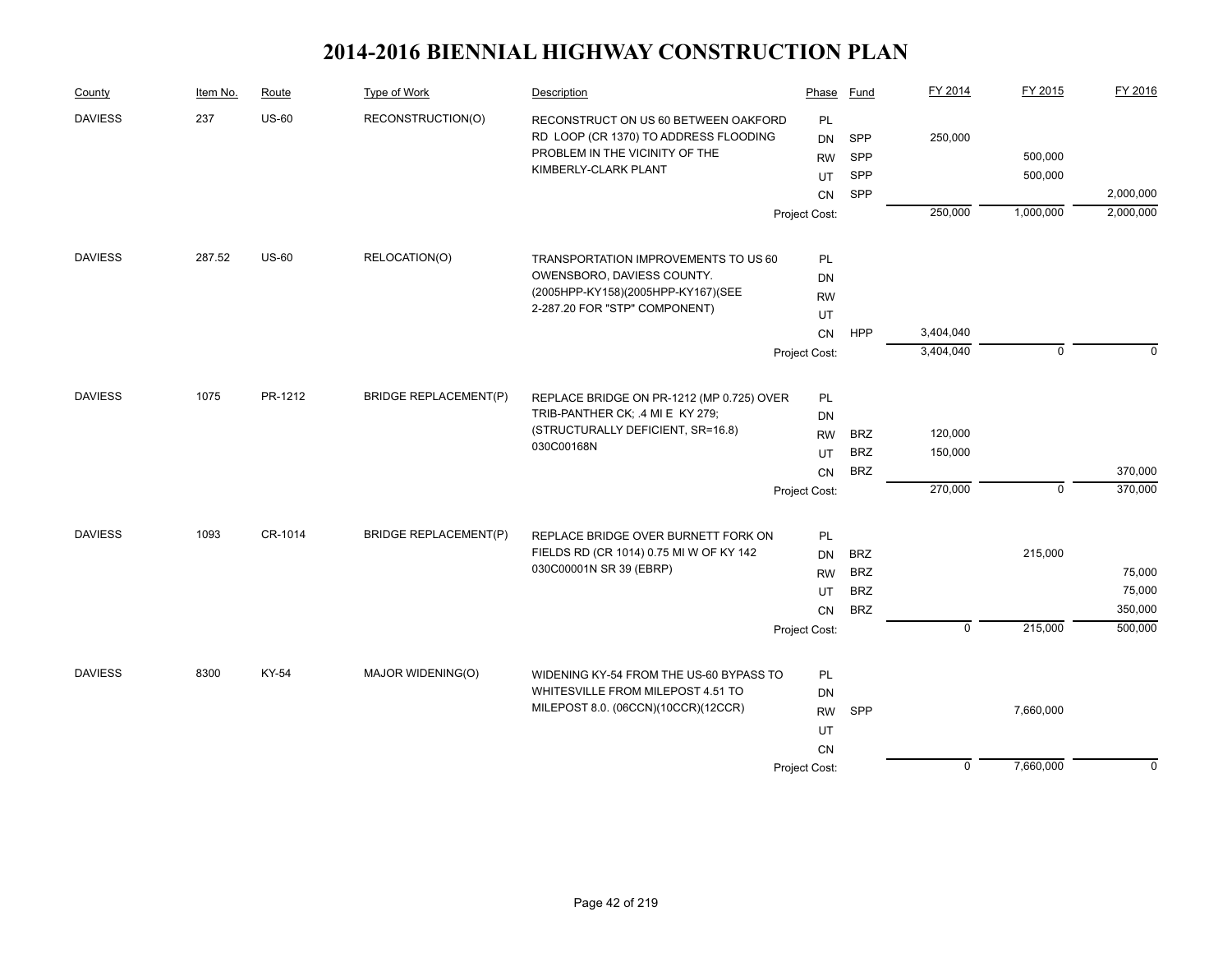| County                   | Item No. | Route   | <b>Type of Work</b>          | Description                                                                       | Phase                 | Fund | FY 2014        | FY 2015     | FY 2016     |
|--------------------------|----------|---------|------------------------------|-----------------------------------------------------------------------------------|-----------------------|------|----------------|-------------|-------------|
| <b>DAVIESS</b>           | 8709     | KY-1456 | MINOR WIDENING(O)            | WIDEN KY 1456 - ADD SHOULDERS AND<br>CORRECT GEOMETRIC DEFICIENCIES (12CCN)       | PL<br>DN<br><b>RW</b> | SP   |                | 500,000     |             |
|                          |          |         |                              |                                                                                   | UT                    |      |                |             |             |
|                          |          |         |                              |                                                                                   | CN                    |      |                |             |             |
|                          |          |         |                              |                                                                                   | Project Cost:         |      | $\overline{0}$ | 500,000     | $\mathbf 0$ |
|                          |          |         |                              |                                                                                   |                       |      |                |             |             |
| <b>DAVIESS</b>           | 8801     | KY-1456 | SAFETY(P)                    | ADDRESS SUBSTANDARD ROADWAY                                                       | PL                    |      |                |             |             |
|                          |          |         |                              | GEOMETRICS AND SAFETY CONCERNS ON KY                                              | <b>DN</b>             | SPP  |                | 700,000     |             |
|                          |          |         |                              | 1456 FROM KY 54 TO HAYDEN ROAD. MP 2.778<br>TO 4.714                              | <b>RW</b>             | SPP  |                |             | 1,500,000   |
|                          |          |         |                              |                                                                                   | UT                    | SPP  |                |             | 1,500,000   |
|                          |          |         |                              |                                                                                   | CN                    |      |                |             |             |
|                          |          |         |                              |                                                                                   | Project Cost:         |      | $\mathsf 0$    | 700,000     | 3,000,000   |
| <b>DAVIESS</b>           | 8813     |         | <b>BRIDGE REPLACEMENT(P)</b> | GRAVES LANE BRIDGE REPLACEMENT -- 0.2 MI E                                        | PL                    |      |                |             |             |
|                          |          |         |                              | JCT KY 405 (MM 1.005-1.009) OVER ALLGOOD                                          | <b>DN</b>             | SPP  |                | 200,000     |             |
|                          |          |         |                              | DITCH.                                                                            | <b>RW</b>             | SPP  |                |             | 75,000      |
|                          |          |         |                              |                                                                                   | UT                    |      |                |             |             |
|                          |          |         |                              | CN                                                                                |                       |      |                |             |             |
|                          |          |         |                              |                                                                                   | Project Cost:         |      | $\mathbf 0$    | 200,000     | 75,000      |
|                          |          |         |                              |                                                                                   |                       |      |                |             |             |
| Total for DAVIESS county |          |         |                              |                                                                                   | PL                    |      | 250,000        | 1,615,000   |             |
|                          |          |         |                              |                                                                                   | DN<br><b>RW</b>       |      | 120,000        | 8,760,000   | 1,650,000   |
|                          |          |         |                              |                                                                                   | UT                    |      | 150,000        | 1,500,000   | 1,575,000   |
|                          |          |         |                              |                                                                                   | CN                    |      | 4,924,040      |             | 2,720,000   |
|                          |          |         |                              |                                                                                   | <b>Total Amounts:</b> |      | 5,444,040      | 11,875,000  | 5,945,000   |
| <b>EDMONSON</b>          | 920      | KY-2326 | SAFETY-HAZARD ELIM(P)        | INSTALL GUARDRAIL ON KY 2326 (OTTER GAP                                           | PL                    |      |                |             |             |
|                          |          |         |                              | ROAD) BEGINNING 4100 FT EAST OF BLEDSOE                                           | DN                    |      |                |             |             |
|                          |          |         |                              | ROAD (MP 2.040) EXTENDING EAST TO 1200 FT<br>WEST OF KY 743 (MP 2.361). (2012BOP) | <b>RW</b>             |      |                |             |             |
|                          |          |         |                              |                                                                                   | UT                    |      |                |             |             |
|                          |          |         |                              |                                                                                   | CN                    | SAF  | 46,290         |             |             |
|                          |          |         |                              |                                                                                   | Project Cost:         |      | 46,290         | $\mathbf 0$ | $\mathbf 0$ |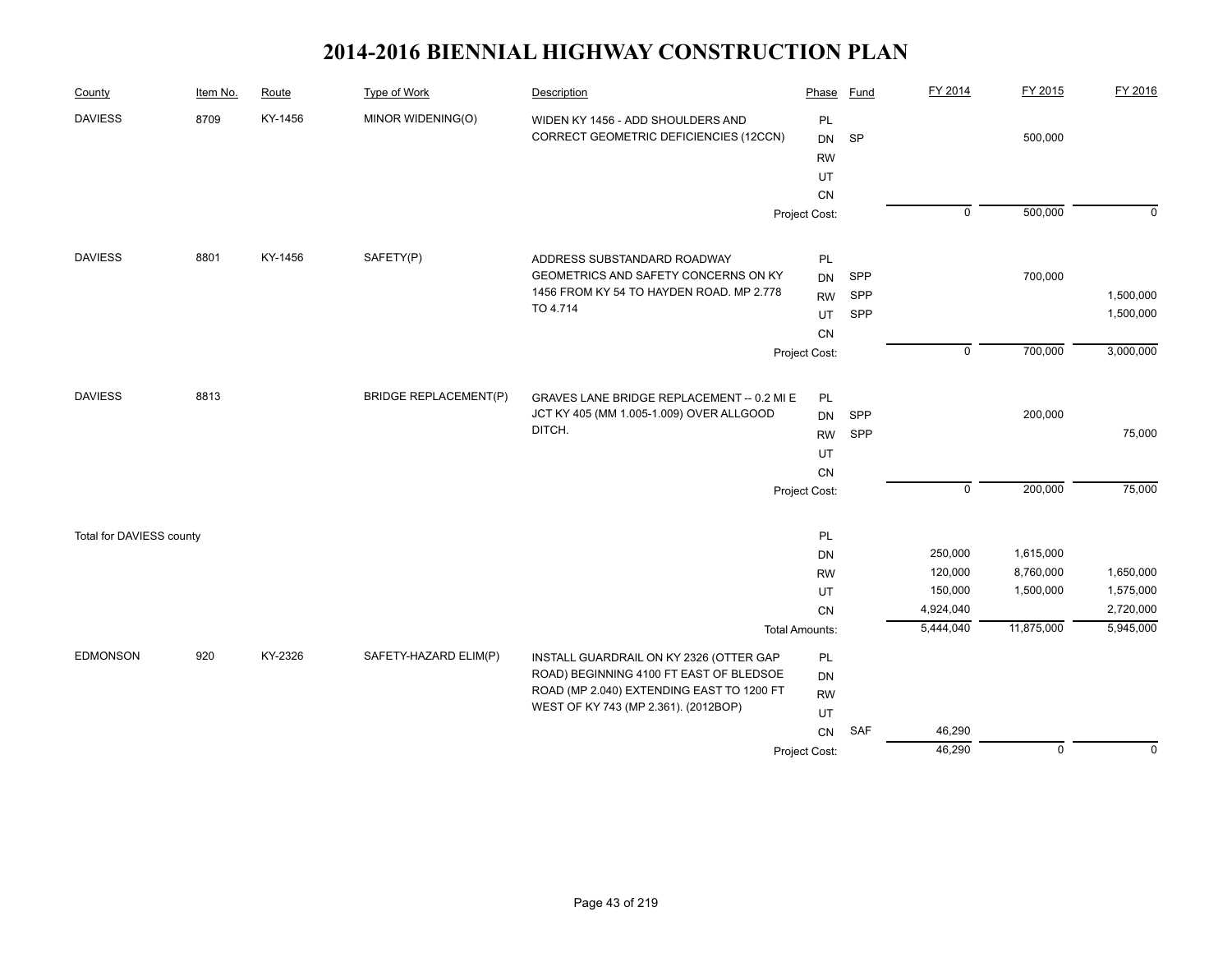| County                    | Item No. | Route  | <b>Type of Work</b> | Description                                                                                                                                             | Phase                        | <b>Fund</b> | FY 2014                | FY 2015        | FY 2016     |
|---------------------------|----------|--------|---------------------|---------------------------------------------------------------------------------------------------------------------------------------------------------|------------------------------|-------------|------------------------|----------------|-------------|
| <b>EDMONSON</b>           | 8602     | KY-743 | RECONSTRUCTION(O)   | RECONSTRUCT KY-743 FROM KY-2326 TO<br>KY-101 TO IMPROVE HORIZONTAL AND<br>VERTICAL ALIGNMENT AND PROVIDE A<br>SUFFICIENT SHOULDER WIDTH. (10CCN)(12CCR) | PL<br><b>DN</b><br><b>RW</b> |             |                        |                |             |
|                           |          |        |                     |                                                                                                                                                         | UT                           |             |                        |                |             |
|                           |          |        |                     |                                                                                                                                                         | CN                           | SPP         | 2,270,000<br>2,270,000 | $\overline{0}$ | $\mathbf 0$ |
|                           |          |        |                     |                                                                                                                                                         | Project Cost:                |             |                        |                |             |
| Total for EDMONSON county |          |        |                     |                                                                                                                                                         | PL                           |             |                        |                |             |
|                           |          |        |                     |                                                                                                                                                         | <b>DN</b>                    |             |                        |                |             |
|                           |          |        |                     |                                                                                                                                                         | <b>RW</b>                    |             |                        |                |             |
|                           |          |        |                     |                                                                                                                                                         | UT                           |             |                        |                |             |
|                           |          |        |                     |                                                                                                                                                         | CN                           |             | 2,316,290              |                |             |
|                           |          |        |                     |                                                                                                                                                         | <b>Total Amounts:</b>        |             | 2,316,290              | $\mathbf 0$    | $\Omega$    |
| <b>ELLIOTT</b>            | 192.01   | KY-32  | RECONSTRUCTION(O)   | RECONSTRUCT KY-32 FROM 0.408 MILES WEST<br>OF STEGALL COLD SPRING ROAD TO KY-7                                                                          | PL<br><b>DN</b>              | <b>STP</b>  | 3,800,000              |                |             |
|                           |          |        |                     | NEAR NEWFOUNDLAND. (PRIORITY SECTION I)                                                                                                                 | <b>RW</b>                    | <b>STP</b>  |                        | 7,720,000      |             |
|                           |          |        |                     | (06CCR) (08CCR) (10CCR) (12CCR)                                                                                                                         | UT                           | <b>STP</b>  |                        | 5,000,000      |             |
|                           |          |        |                     |                                                                                                                                                         | CN                           | <b>STP</b>  |                        |                | 23,000,000  |
|                           |          |        |                     |                                                                                                                                                         | Project Cost:                |             | 3,800,000              | 12,720,000     | 23,000,000  |
| <b>ELLIOTT</b>            | 228      | KY-7   | RECONSTRUCTION(O)   | RECONSTRUCT KY 7 FROM SOUTH CITY LIMITS                                                                                                                 | PL                           |             |                        |                |             |
|                           |          |        |                     | OF SANDY HOOK TOWARD WRIGLEY. (12CCR)                                                                                                                   | <b>DN</b>                    | <b>STP</b>  | 3,380,000              |                |             |
|                           |          |        |                     |                                                                                                                                                         | <b>RW</b>                    |             |                        |                |             |
|                           |          |        |                     |                                                                                                                                                         | UT                           |             |                        |                |             |
|                           |          |        |                     |                                                                                                                                                         | <b>CN</b>                    |             |                        |                |             |
|                           |          |        |                     |                                                                                                                                                         | Project Cost:                |             | 3,380,000              | $\mathsf 0$    | $\mathbf 0$ |
| <b>ELLIOTT</b>            | 8802     | KY-32  | MAJOR WIDENING(O)   | KY-32 FROM 9.2 MILE MARKER TO 10.2 MILE                                                                                                                 | PL                           |             |                        |                |             |
|                           |          |        |                     | <b>MARKER WIDENING</b>                                                                                                                                  | <b>DN</b>                    | <b>STP</b>  |                        | 535,000        |             |
|                           |          |        |                     |                                                                                                                                                         | <b>RW</b>                    | <b>STP</b>  |                        |                | 450,000     |
|                           |          |        |                     |                                                                                                                                                         | UT                           | <b>STP</b>  |                        |                | 300,000     |
|                           |          |        |                     |                                                                                                                                                         | CN                           |             |                        |                |             |
|                           |          |        |                     |                                                                                                                                                         | Project Cost:                |             | $\overline{0}$         | 535,000        | 750,000     |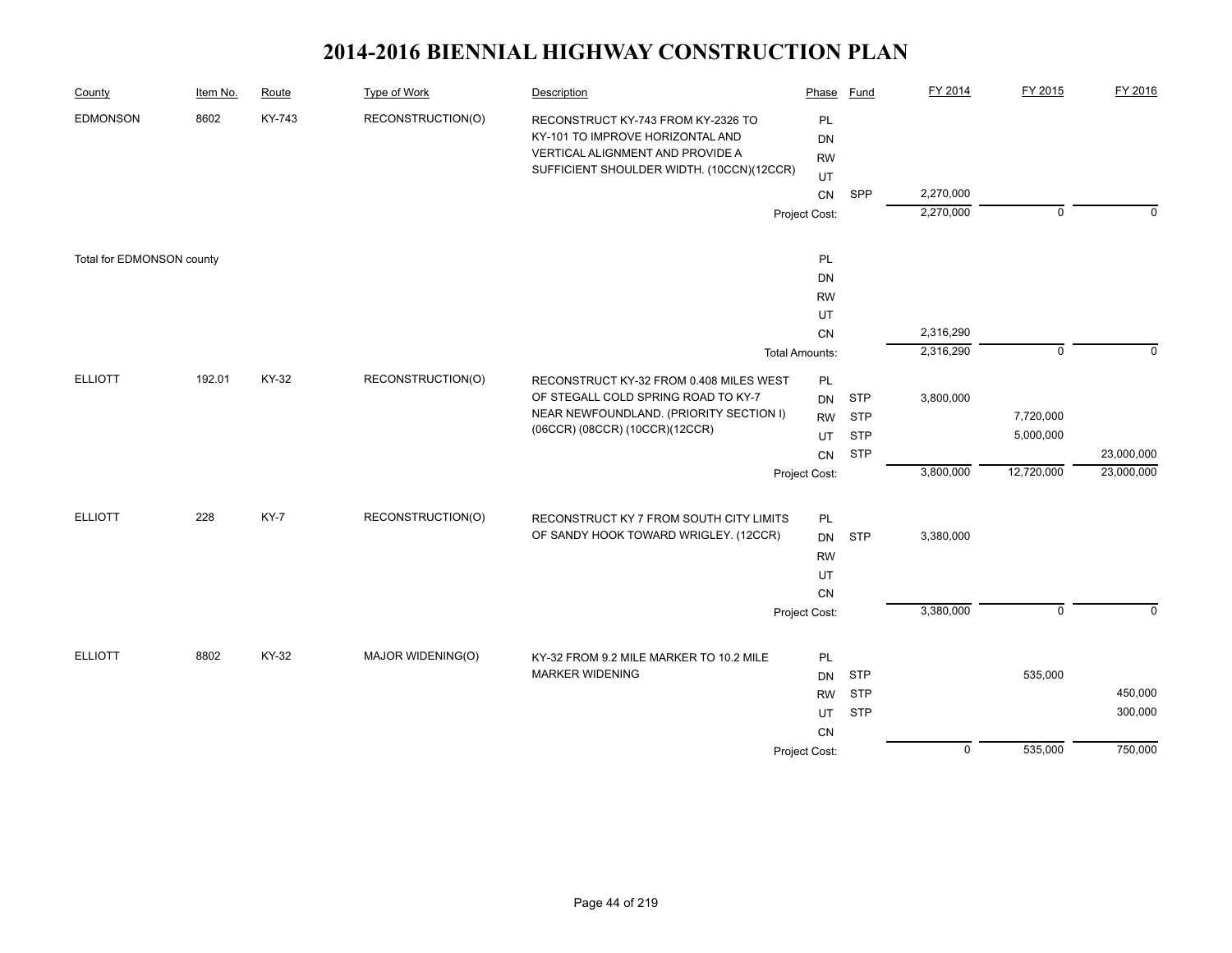| PL<br>Total for ELLIOTT county<br>7,180,000<br>535,000<br><b>DN</b>                                           | 450,000     |
|---------------------------------------------------------------------------------------------------------------|-------------|
|                                                                                                               |             |
|                                                                                                               |             |
| 7,720,000<br><b>RW</b>                                                                                        |             |
| 5,000,000<br>UT                                                                                               | 300,000     |
| CN                                                                                                            | 23,000,000  |
| 7,180,000<br>13,255,000<br><b>Total Amounts:</b>                                                              | 23,750,000  |
| <b>ESTILL</b><br>1109<br>KY-594<br><b>BRIDGE REPLACEMENT(P)</b><br>REPLACE BRIDGE OVER HENDERSON BRANCH<br>PL |             |
| ON KY 594 0.1 MI W OF ECK HOLLOW ROAD (CR<br>250,000<br><b>BRX</b><br><b>DN</b>                               |             |
| 1259).(033B00031N)(SR=7.8)(EBRP)<br><b>BRX</b><br><b>RW</b>                                                   | 50,000      |
| <b>BRX</b><br>UT                                                                                              | 50,000      |
| <b>BRX</b><br>CN                                                                                              | 500,000     |
| $\overline{0}$<br>250,000<br>Project Cost:                                                                    | 600,000     |
| PL<br>Total for ESTILL county                                                                                 |             |
| 250,000<br><b>DN</b>                                                                                          |             |
| <b>RW</b>                                                                                                     | 50,000      |
| UT                                                                                                            | 50,000      |
| CN                                                                                                            | 500,000     |
| $\mathbf 0$<br>250,000<br><b>Total Amounts:</b>                                                               | 600,000     |
| <b>FAYETTE</b><br>113<br>$KY-4$<br>MAJOR WIDENING(O)<br>NEW CIRCLE ROAD REHAB AND WIDENING FROM<br>PL         |             |
| VERSAILLES ROAD TO LEESTOWN ROAD.<br>DN                                                                       |             |
| (12CCR) (LET W/ 7-279)<br><b>RW</b>                                                                           |             |
| UT                                                                                                            |             |
| SB <sub>2</sub><br>19,430,000<br>${\sf CN}$                                                                   |             |
| $\mathbf 0$<br>19,430,000<br>Project Cost:                                                                    | $\mathbf 0$ |
| <b>FAYETTE</b><br>113.01<br>$KY-4$<br>PREFINANCD CONVRSN(O)                                                   |             |
| NEW CIRCLE ROAD REHAB AND WIDENING FROM<br>PL<br>VERSAILLES ROAD TO LEESTOWN ROAD.<br>DN                      |             |
| (12CCR) (LET W/ 7-279) (ADDITIONAL FUNDING<br><b>RW</b>                                                       |             |
| FOR C PHASE)<br>UT                                                                                            |             |
| 15,180,000<br>CN<br><b>NH</b>                                                                                 |             |
| 15,180,000<br>$\mathbf 0$<br>Project Cost:                                                                    | $\Omega$    |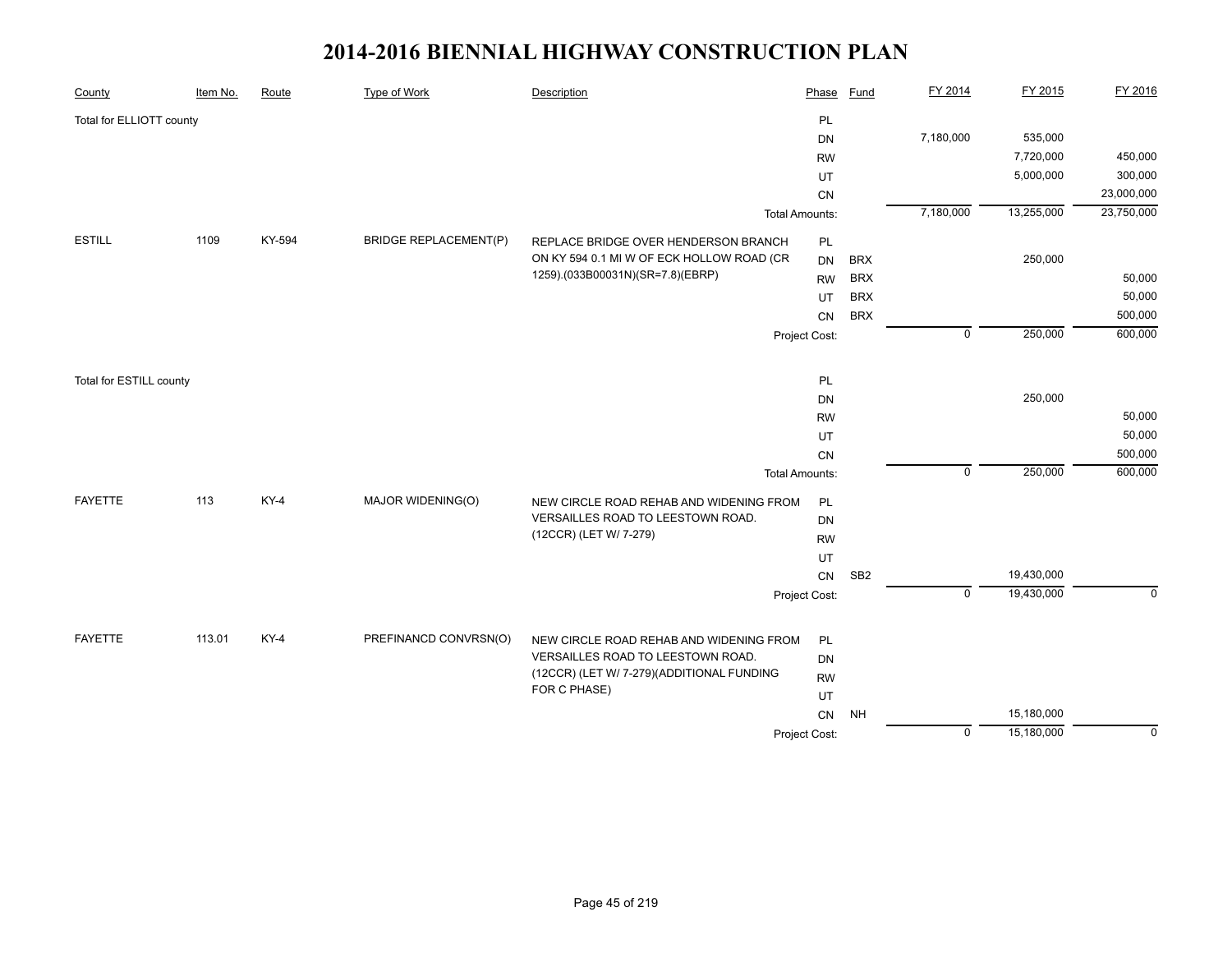| County         | Item No. | Route         | Type of Work          | Description                                                                                                                 | Phase           | Fund       | FY 2014     | FY 2015     | FY 2016     |
|----------------|----------|---------------|-----------------------|-----------------------------------------------------------------------------------------------------------------------------|-----------------|------------|-------------|-------------|-------------|
| <b>FAYETTE</b> | 223.02   | <b>US-421</b> | MAJOR WIDENING(O)     | LEESTOWN ROAD; WIDEN TO 4 LANES FROM<br>EXISTING 4-LANE NEAR NEW CIRCLE ROAD TO                                             | <b>PL</b><br>DN |            |             |             |             |
|                |          |               |                       | MASTERSON PARK. (ADDITIONAL "SLX"                                                                                           | <b>RW</b>       |            |             |             |             |
|                |          |               |                       | FUNDING FOR C PHASE)(SEE 7-223.00 FOR                                                                                       | UT              |            |             |             |             |
|                |          |               |                       | "STP" COMPONENT) (FUNDING SUBJECT TO                                                                                        | <b>CN</b>       | <b>SLX</b> | 4,856,384   |             |             |
|                |          |               |                       | Project Cost:                                                                                                               |                 |            | 4,856,384   | $\mathbf 0$ | $\Omega$    |
| <b>FAYETTE</b> | 224.1    | CS-4174       | MINOR WIDENING(O)     |                                                                                                                             |                 |            |             |             |             |
|                |          |               |                       | CLAYS MILL ROAD; WIDEN FROM<br>HARRODSBURG ROAD TO NEW CIRCLE ROAD                                                          | PL<br>DN        |            |             |             |             |
|                |          |               |                       | (SECTION 1) (LFUCG T.I.P.) (LOCAL MATCH)                                                                                    | <b>RW</b>       | <b>SLX</b> |             |             | 1,400,000   |
|                |          |               |                       | (ALL WORK BY LFUCG) (CONSTRUCTION SEQU.                                                                                     | UT              | <b>SLX</b> |             |             | 280,000     |
|                |          |               |                       | 2) (SUBJECT TO FISCAL CONSTRAINT PENDING                                                                                    | CN              |            |             |             |             |
|                |          |               |                       |                                                                                                                             | Project Cost:   |            | $\mathbf 0$ | $\mathbf 0$ | 1,680,000   |
| <b>FAYETTE</b> | 224.55   | CS-4174       | MINOR WIDENING(O)     | CLAYS MILL ROAD (SECTION 2C); WIDEN FROM                                                                                    | PL              |            |             |             |             |
|                |          |               |                       | NEW CIRCLE ROAD TO KEITHSHIRE WAY.                                                                                          | DN              |            |             |             |             |
|                |          |               |                       | (LOCAL MATCH) (ALL WORK BY LFUCG)                                                                                           | <b>RW</b>       |            |             |             |             |
|                |          |               |                       | (FUNDING SUBJECT TO FISCAL CONSTRAINT                                                                                       | UT              |            |             |             |             |
|                |          |               |                       | PENDING MPO TIP).                                                                                                           | CN              | <b>SLX</b> |             | 4,559,000   |             |
|                |          |               |                       |                                                                                                                             | Project Cost:   |            | $\mathbf 0$ | 4,559,000   | $\mathbf 0$ |
| <b>FAYETTE</b> | 225      | KY-1927       | MAJOR WIDENING(O)     | LIBERTY ROAD/TODDS ROAD; WIDEN FROM 0.2                                                                                     | PL              |            |             |             |             |
|                |          |               |                       | MI S OF ANDOVER FOREST DRIVE/FOREST HILL                                                                                    | DN              |            |             |             |             |
|                |          |               |                       | DRIVE TO I-75 (SECTION 2) (ALL WORK BY                                                                                      | <b>RW</b>       |            |             |             |             |
|                |          |               |                       | LFUCG)(SEE 7-590.00 FOR SECTION 1)                                                                                          | UT              |            |             |             |             |
|                |          |               |                       | (FUNDING SUBJECT TO FISCAL CONSTRAINT                                                                                       | CN              | <b>SLX</b> | 5,900,000   |             |             |
|                |          |               |                       |                                                                                                                             | Project Cost:   |            | 5,900,000   | $\mathbf 0$ | n           |
| <b>FAYETTE</b> | 225.01   | KY-1927       | PREFINANCD CONVRSN(O) | LIBERTY ROAD/TODDS ROAD; WIDEN FROM 0.2                                                                                     | <b>PL</b>       |            |             |             |             |
|                |          |               |                       | MIS OF ANDOVER FOREST DRIVE/FOREST HILL                                                                                     | DN              |            |             |             |             |
|                |          |               |                       | DRIVE TO I-75 (SECTION 2). (ALL WORK BY<br>LFUCG) (ADDITIONAL FUNDING FOR C PHASE)<br>(FUNDING SUBJECT TO FISCAL CONSTRAINT | <b>RW</b>       |            |             |             |             |
|                |          |               |                       |                                                                                                                             | UT              |            |             |             |             |
|                |          |               |                       |                                                                                                                             | <b>CN</b>       | <b>SLX</b> |             | 4,000,000   |             |
|                |          |               |                       |                                                                                                                             | Project Cost:   |            | $\mathbf 0$ | 4,000,000   | $\Omega$    |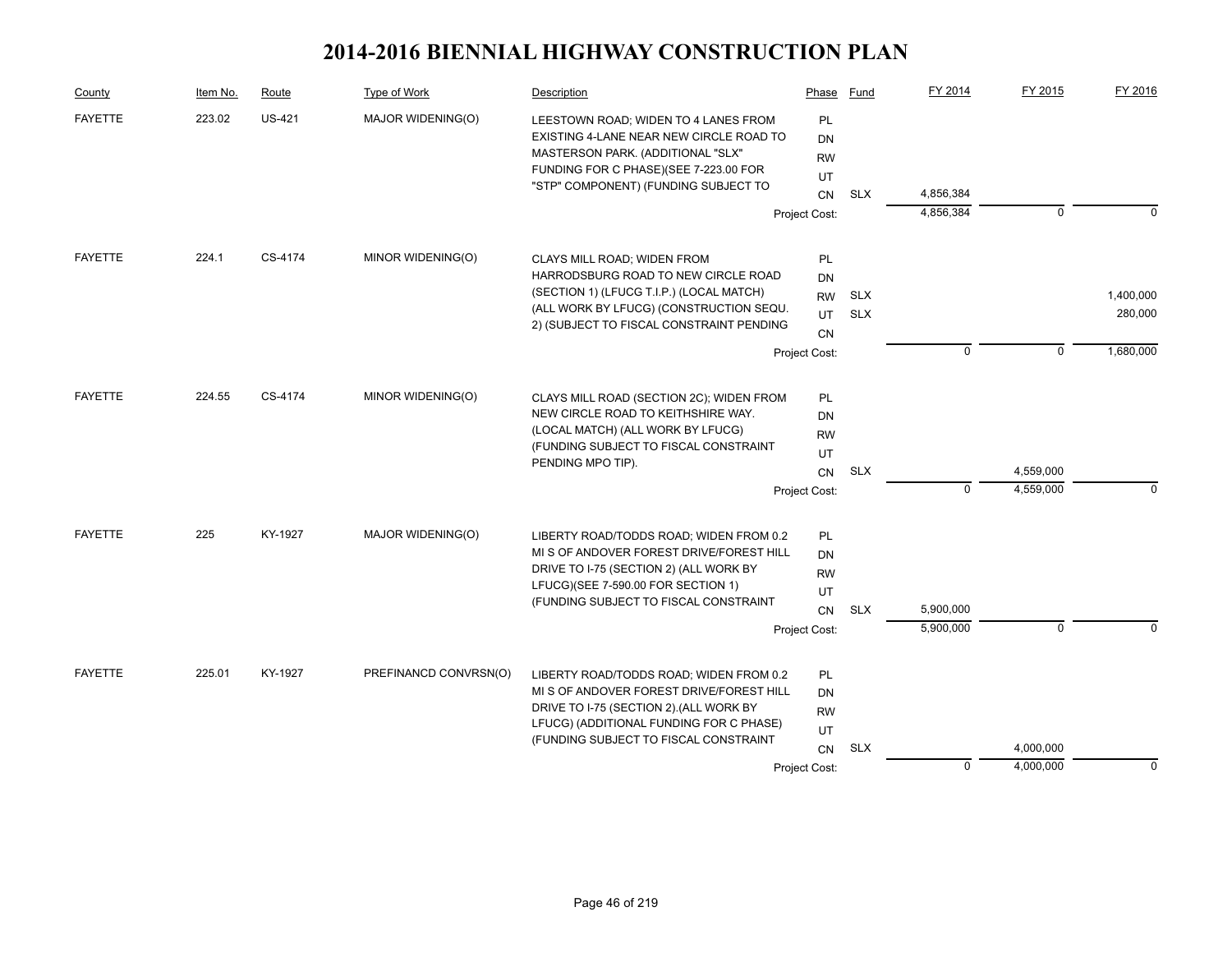| County         | Item No. | Route   | Type of Work         | Description                                                                    | Phase         | Fund       | FY 2014     | FY 2015     | FY 2016     |
|----------------|----------|---------|----------------------|--------------------------------------------------------------------------------|---------------|------------|-------------|-------------|-------------|
| <b>FAYETTE</b> | 227.09   | $-0$    | MATCHED FED FUNDS(O) | VARIOUS 'SLX' CONTINUING PROGRAM<br>PROJECTS (RIDESHARE/MOBILITY, AIR QUALITY  | PL<br>DN      |            |             |             |             |
|                |          |         |                      | PLANNING, TRAFFIC SIGNAL) (LOCAL MATCH)                                        | <b>RW</b>     |            |             |             |             |
|                |          |         |                      | (ALL WORK BY LFUCG) (FUNDING SUBJECT TO<br>FISCAL CONSTRAINT PENDING MPO TIP). | UT            |            |             |             |             |
|                |          |         |                      |                                                                                |               | <b>SLX</b> | 845,000     |             |             |
|                |          |         |                      |                                                                                | Project Cost: |            | 845,000     | $\mathbf 0$ | $\Omega$    |
| <b>FAYETTE</b> | 231      | CS-3817 | BIKE/PED FACIL(O)    | ADD BIKE LANE ON ROSE STREET FROM ROSE                                         | PL            |            |             |             |             |
|                |          |         |                      | LANE TO EUCLID. (LFUCG T.I.P.) (LOCAL MATCH)                                   | DN            |            |             |             |             |
|                |          |         |                      | (ALL WORK BY LFUCG) (FUNDING SUBJECT TO                                        | <b>RW</b>     | <b>SLX</b> | 37,000      |             |             |
|                |          |         |                      | FISCAL CONSTRAINT PENDING MPO TIP).                                            | UT            |            |             |             |             |
|                |          |         |                      |                                                                                | <b>CN</b>     | <b>SLX</b> | 267,000     |             |             |
|                |          |         |                      |                                                                                | Project Cost: |            | 304,000     | $\mathbf 0$ | $\Omega$    |
| <b>FAYETTE</b> | 252      | KY-922  | MAJOR WIDENING(O)    | SIX-LANE NEWTOWN PIKE FROM KY-4 TO I-75.                                       | PL            |            |             |             |             |
|                |          |         |                      |                                                                                | DN            |            |             |             |             |
|                |          |         |                      |                                                                                | <b>RW</b>     | <b>STP</b> |             | 500,000     |             |
|                |          |         |                      |                                                                                | UT            |            |             |             |             |
|                |          |         |                      |                                                                                | CN            |            |             |             |             |
|                |          |         |                      |                                                                                | Project Cost: |            | $\mathsf 0$ | 500,000     | 0           |
| <b>FAYETTE</b> | 279      | $KY-4$  | I-CHANGE RECONST(O)  | RECONSTRUCTION OF KY-4/US-60 (VERSAILLES                                       | PL            |            |             |             |             |
|                |          |         |                      | ROAD) INTERCHANGE.(12CCN) (LET W/ 7-113)                                       | <b>DN</b>     |            |             |             |             |
|                |          |         |                      |                                                                                | <b>RW</b>     |            |             |             |             |
|                |          |         |                      |                                                                                | UT            | <b>STP</b> | 2,080,000   |             |             |
|                |          |         |                      |                                                                                | CN            | <b>STP</b> |             | 10,970,000  |             |
|                |          |         |                      |                                                                                | Project Cost: |            | 2,080,000   | 10,970,000  | $\Omega$    |
| <b>FAYETTE</b> | 357.12   | KY-169  | FERRY OPERATION(P)   | OPERATION OF VALLEY VIEW FERRY AT KY                                           | PL            |            |             |             |             |
|                |          |         |                      | RIVER FOR FY 2015.(12CCR)                                                      |               |            |             |             |             |
|                |          |         |                      |                                                                                |               |            |             |             |             |
|                |          |         |                      | <b>RW</b>                                                                      | UT            |            |             |             |             |
|                |          |         |                      |                                                                                | CN            | SPP        |             | 180,000     |             |
|                |          |         |                      |                                                                                | Project Cost: |            | $\mathbf 0$ | 180,000     | $\mathbf 0$ |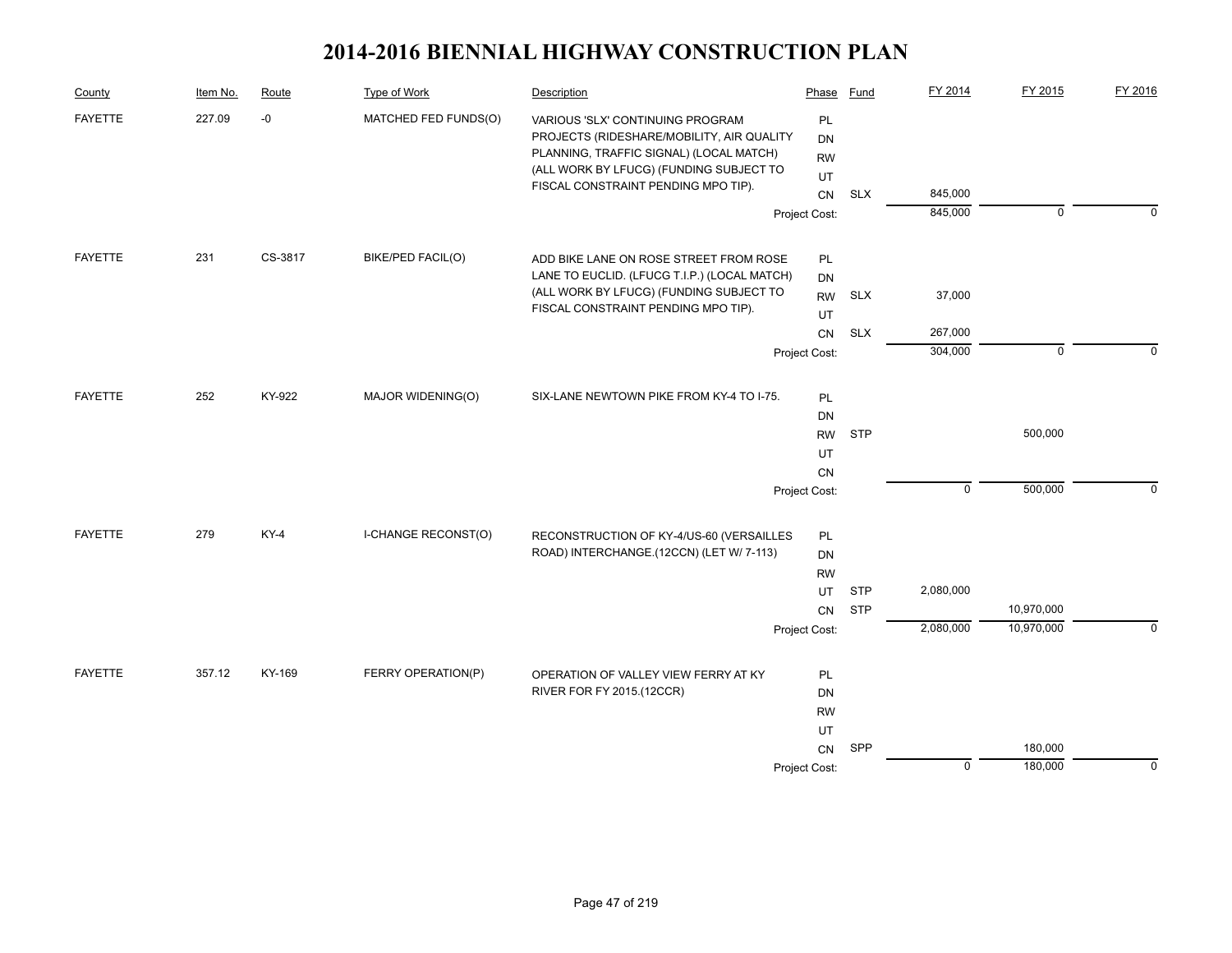| County         | Item No. | Route   | Type of Work          | Description                                                                  | Phase         | Fund      | FY 2014     | FY 2015        | FY 2016   |
|----------------|----------|---------|-----------------------|------------------------------------------------------------------------------|---------------|-----------|-------------|----------------|-----------|
| <b>FAYETTE</b> | 357.13   | KY-169  | FERRY OPERATION(P)    | OPERATION OF VALLEY VIEW FERRY AT KY                                         | PL            |           |             |                |           |
|                |          |         |                       | RIVER FOR FY 2016.(12CCR)                                                    | DN            |           |             |                |           |
|                |          |         |                       |                                                                              | <b>RW</b>     |           |             |                |           |
|                |          |         |                       |                                                                              | UT            |           |             |                |           |
|                |          |         |                       |                                                                              | <b>CN</b>     | SPP       |             |                | 180,000   |
|                |          |         |                       |                                                                              | Project Cost: |           | $\mathbf 0$ | $\mathbf 0$    | 180,000   |
| <b>FAYETTE</b> | 366      | $KY-4$  | PE & ENVIRONMENTAL(O) | WIDEN NEW CIRCLE ROAD IN LEXINGTON FROM                                      | PL            |           |             |                |           |
|                |          |         |                       | GEORGETOWN ROAD TO BOARDWALK AVENUE                                          | DN            |           |             |                |           |
|                |          |         |                       | INCLUDING INTERCHANGE RECONSTRUCTION AT                                      | <b>RW</b>     |           |             |                |           |
|                |          |         |                       | NEWTOWN PIKE.(2002BOPC)(2004BOPP)                                            | UT            | NH        | 5,850,000   |                |           |
|                |          |         |                       | (10CCR)(12CCR)                                                               | CN            | <b>NH</b> |             | 13,700,000     |           |
|                |          |         |                       |                                                                              | Project Cost: |           | 5,850,000   | 13,700,000     | $\Omega$  |
| <b>FAYETTE</b> | 404      | CS-4791 | CONGESTION MITIGTN(O) | SOUTHLAND DRIVE BIKE/PEDESTRIAN                                              | PL            |           |             |                |           |
|                |          |         |                       | IMPROVEMENTS: CONSTRUCT ONE MILE OF BIKE                                     | <b>DN</b>     |           |             |                |           |
|                |          |         |                       | LANES ALONG SOUTHLAND DRIVE FROM                                             | <b>RW</b>     |           |             |                |           |
|                |          |         |                       | ROSEMONT GARDEN TO NICHOLASVILLE ROAD.<br>CONSTRUCT SIDEWALKS UNDER RAILROAD | UT            |           |             |                |           |
|                |          |         |                       |                                                                              | CN            | <b>CM</b> | 500,000     |                |           |
|                |          |         |                       | Project Cost:                                                                |               |           | 500,000     | $\mathbf 0$    | $\Omega$  |
| <b>FAYETTE</b> | 405      | CS-1376 | CONGESTION MITIGTN(O) | CONSTRUCT 4,000 FEET OF A 5 FOOT WIDE                                        | PL            |           |             |                |           |
|                |          |         |                       | SIDEWALK ON THE SOUTH SIDE OF LOUDON                                         | DN            |           |             |                |           |
|                |          |         |                       | AVENUE FROM NEWTOWN PIKE TO RUSSELL                                          | <b>RW</b>     |           |             |                |           |
|                |          |         |                       | CAVE ROAD (2010BOPC)(LET BY CITY)                                            | UT            |           |             |                |           |
|                |          |         |                       |                                                                              | CN            | CM        | 210,000     |                |           |
|                |          |         |                       |                                                                              | Project Cost: |           | 210,000     | $\overline{0}$ | $\Omega$  |
| <b>FAYETTE</b> | 413      | KY-922  | RECONSTRUCTION(O)     | CONSTRUCT AN ADDITIONAL LANE ON KY 922                                       | PL            |           |             |                |           |
|                |          |         |                       | (NEWTOWN PIKE) FROM PINTAIL DR (MAIN                                         | DN            | NH        | 200,000     |                |           |
|                |          |         |                       | ENTRANCE TO THE MARRIOTT GRIFFIN GATE) TO                                    | <b>RW</b>     | <b>NH</b> |             |                | 1,500,000 |
|                |          |         |                       | THE BEGINNING OF THE SOUTHBOUND I-75<br>ENTRANCE RAMP.(12CCR)                | UT            | <b>NH</b> |             |                | 500,000   |
|                |          |         |                       |                                                                              | CN            | <b>NH</b> |             |                | 800,000   |
|                |          |         |                       |                                                                              | Project Cost: |           | 200,000     | $\mathbf 0$    | 2,800,000 |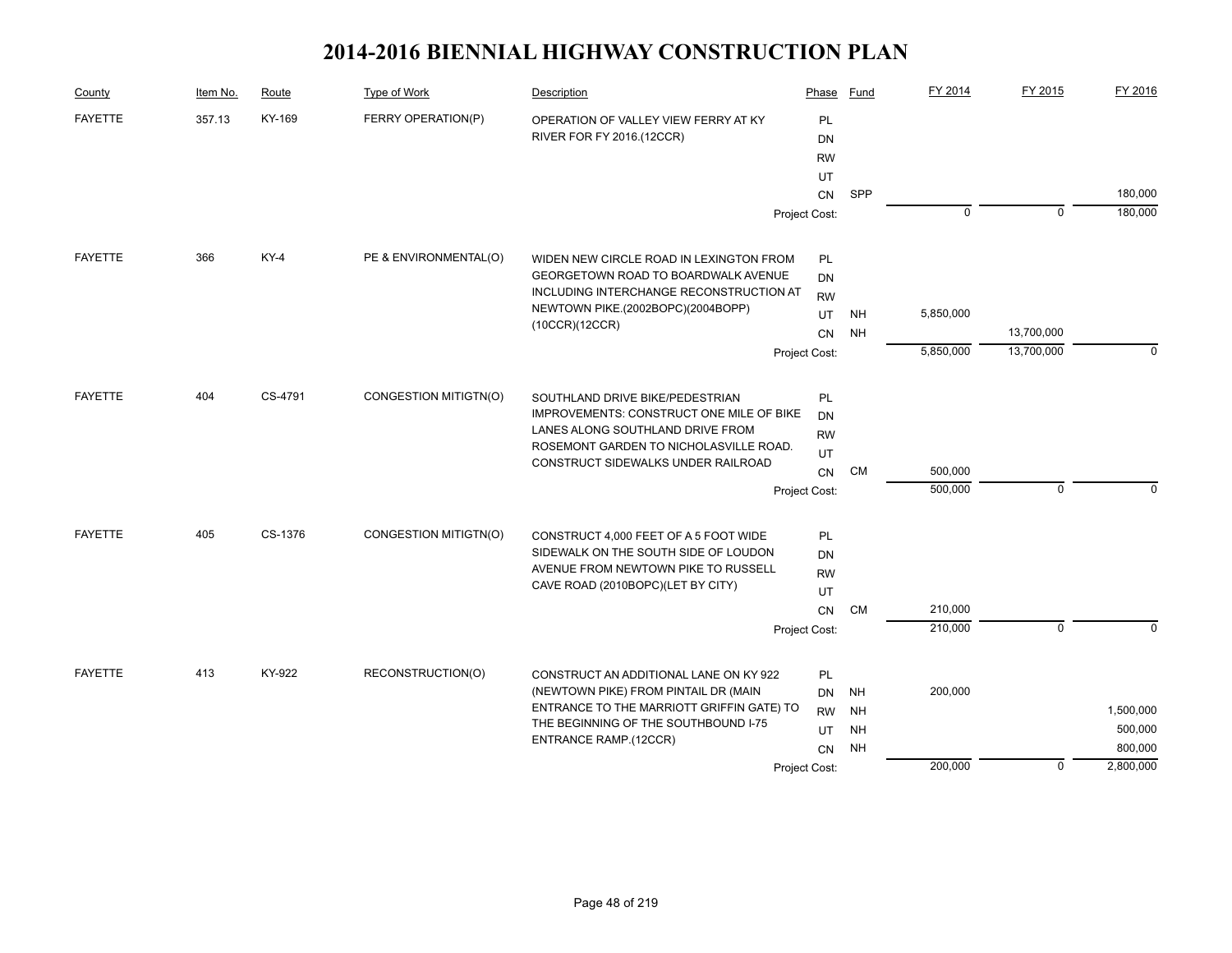| County         | Item No. | Route   | Type of Work      | Description                                                                                                                                                                                                   | Phase                             | <b>Fund</b>       | FY 2014        | FY 2015        | FY 2016                |
|----------------|----------|---------|-------------------|---------------------------------------------------------------------------------------------------------------------------------------------------------------------------------------------------------------|-----------------------------------|-------------------|----------------|----------------|------------------------|
| <b>FAYETTE</b> | 415      | KY-2335 | SAFETY(P)         | IMPROVE ROADWAY TYPICAL SECTION AND<br>PAVEMENT ON KY 2335 (WARE RD) FROM KY 57<br>(BRIAR HILL RD) TO NORTHERN ENTRANCE TO<br>LEXINGTON BLUEGRASS ARMY DEPOT. (NOTE:<br>DISTRICT IS ANTICIPATING EXPANSION OF | PL<br>DN<br><b>RW</b><br>UT<br>CN | SPP<br>SPP<br>SPP | 1,500,000      |                | 4,000,000<br>1,000,000 |
|                |          |         |                   |                                                                                                                                                                                                               | Project Cost:                     |                   | 1,500,000      | $\overline{0}$ | 5,000,000              |
| <b>FAYETTE</b> | 426      | CS-4524 | RECONSTRUCTION(O) | CONSTRUCT TURN LANES AT THE INTERSECTION                                                                                                                                                                      | PL                                |                   |                |                |                        |
|                |          |         |                   | OF MAN O' WAR BLVD (CS-4524) AND PINK                                                                                                                                                                         | DN                                | <b>SLX</b>        |                | 60,000         |                        |
|                |          |         |                   | PIGEON PKWY (CS-2540).                                                                                                                                                                                        | <b>RW</b>                         |                   |                |                |                        |
|                |          |         |                   |                                                                                                                                                                                                               | UT                                |                   |                |                |                        |
|                |          |         |                   |                                                                                                                                                                                                               | CN                                | <b>SLX</b>        |                | 456,000        |                        |
|                |          |         |                   |                                                                                                                                                                                                               | Project Cost:                     |                   | $\overline{0}$ | 516,000        | $\Omega$               |
| <b>FAYETTE</b> | 427      | CS-4524 | RECONSTRUCTION(O) | CONSTRUCT TURN LANES AT THE INTERSECTION                                                                                                                                                                      | PL                                |                   |                |                |                        |
|                |          |         |                   | OF MAN O' WAR BLVD (CS 4524) AND ALUMNI                                                                                                                                                                       | <b>DN</b>                         | <b>SLX</b>        |                | 112,000        |                        |
|                |          |         |                   | DRIVE (CS 3016).                                                                                                                                                                                              | <b>RW</b>                         | <b>SLX</b>        |                | 18,000         |                        |
|                |          |         |                   |                                                                                                                                                                                                               | UT                                |                   |                |                |                        |
|                |          |         |                   |                                                                                                                                                                                                               | CN                                | <b>SLX</b>        |                | 725,000        |                        |
|                |          |         |                   |                                                                                                                                                                                                               | Project Cost:                     |                   | $\mathbf 0$    | 855,000        | $\mathbf 0$            |
| <b>FAYETTE</b> | 428      | CS-4524 | RECONSTRUCTION(O) | CONSTRUCT TURN LANES AT THE INTERSECTION                                                                                                                                                                      | PL                                |                   |                |                |                        |
|                |          |         |                   | OF MAN O' WAR BLVD (CS-4524) AND                                                                                                                                                                              | <b>DN</b>                         | <b>SLX</b>        |                | 60,000         |                        |
|                |          |         |                   | RICHMOND ROAD (US-25).                                                                                                                                                                                        | <b>RW</b>                         | <b>SLX</b>        |                | 40,000         |                        |
|                |          |         |                   |                                                                                                                                                                                                               | UT                                |                   |                |                |                        |
|                |          |         |                   |                                                                                                                                                                                                               | CN                                | <b>SLX</b>        |                | 550,000        |                        |
|                |          |         |                   |                                                                                                                                                                                                               | Project Cost:                     |                   | $\overline{0}$ | 650,000        | $\Omega$               |
| <b>FAYETTE</b> | 429      | CS-3016 | SAFETY(P)         | UPGRADE ALUMNI DRIVE BETWEEN                                                                                                                                                                                  | PL                                |                   |                |                |                        |
|                |          |         |                   | NICHOLASVILLE ROAD AND TATES CREEK                                                                                                                                                                            | DN                                |                   |                |                |                        |
|                |          |         |                   | ROAD.                                                                                                                                                                                                         | <b>RW</b>                         |                   |                |                |                        |
|                |          |         |                   |                                                                                                                                                                                                               | UT                                |                   |                |                |                        |
|                |          |         |                   |                                                                                                                                                                                                               | CN                                | SPP               |                | 5,000,000      |                        |
|                |          |         |                   |                                                                                                                                                                                                               | Project Cost:                     |                   | $\mathbf 0$    | 5,000,000      | 0                      |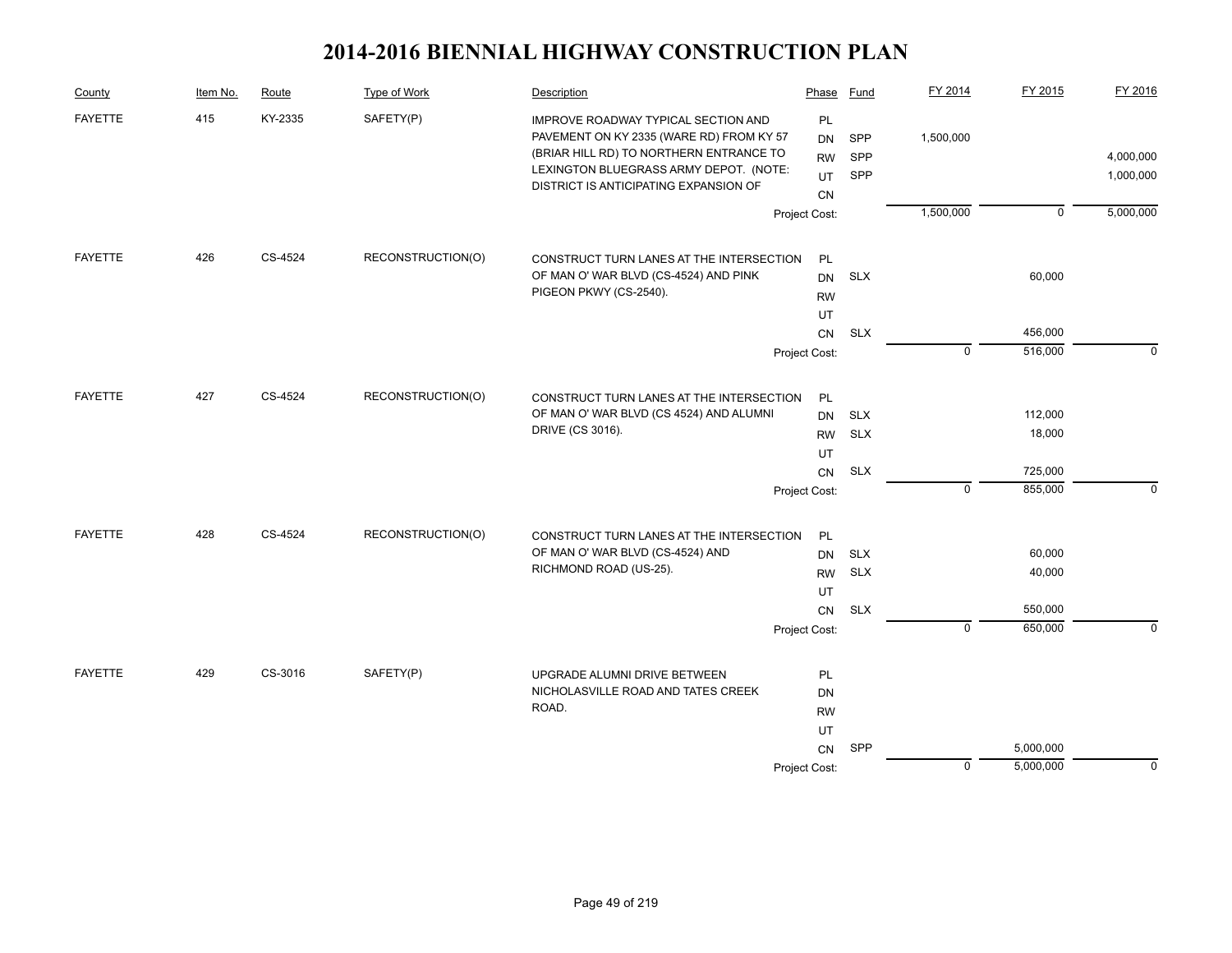| County         | Item No. | Route         | Type of Work                 | Description                                                                                                        | Phase                 | Fund       | FY 2014    | FY 2015        | FY 2016    |
|----------------|----------|---------------|------------------------------|--------------------------------------------------------------------------------------------------------------------|-----------------------|------------|------------|----------------|------------|
| <b>FAYETTE</b> | 593.14   | $-0$          | NEW ROUTE(O)                 | NEWTOWN PIKE EXTENSION - PRIORITY 2:<br>REDEVELOPMENT OF SOUTHEND PARK<br>NEIGHBORHOOD (MITIGATION AREA). (PHASE I | PL<br>DN<br><b>RW</b> |            |            |                |            |
|                |          |               |                              | SITE GRADING AND UTILITIES FOR THE                                                                                 | UT                    |            |            |                |            |
|                |          |               |                              | NATHANIEL MISSION) (2005HPP-KY114)                                                                                 | <b>CN</b>             | <b>STP</b> | 120,000    |                |            |
|                |          |               |                              |                                                                                                                    | Project Cost:         |            | 120,000    | $\mathbf 0$    | $\Omega$   |
| <b>FAYETTE</b> | 593.2    | -0            | NEW ROUTE(O)                 | NEWTOWN PIKE EXTENSION - PRIORITY 3: FROM                                                                          | PL                    |            |            |                |            |
|                |          |               |                              | VERSAILLES ROAD TO BROADWAY. (PHASE II)                                                                            | DN                    |            |            |                |            |
|                |          |               |                              | (08CCR)(10CCR)                                                                                                     | <b>RW</b>             |            |            |                |            |
|                |          |               |                              |                                                                                                                    | UT                    | SPP        | 5,439,800  |                |            |
|                |          |               |                              |                                                                                                                    | CN                    | SPP        |            | 16,059,800     |            |
|                |          |               |                              |                                                                                                                    | Project Cost:         |            | 5,439,800  | 16,059,800     | $\Omega$   |
| <b>FAYETTE</b> | 593.3    | $-0$          | NEW ROUTE(O)                 | NEWTOWN PIKE EXTENSION - PRIORITY 4: FROM                                                                          | PL                    |            |            |                |            |
|                |          |               |                              | EXISTING NEWTOWN PIKE & PATTERSON TO                                                                               | DN                    |            |            |                |            |
|                |          |               |                              | SOUTH LIMESTONE. (PHASE III - SCOTT STREET                                                                         | <b>RW</b>             | <b>SP</b>  | 8,657,000  |                |            |
|                |          |               |                              | CONNECTOR)                                                                                                         | UT                    | <b>SP</b>  | 3,467,500  |                |            |
|                |          |               |                              |                                                                                                                    | CN                    | SP         |            |                | 10,755,200 |
|                |          |               |                              |                                                                                                                    | Project Cost:         |            | 12,124,500 | $\mathbf 0$    | 10,755,200 |
| <b>FAYETTE</b> | 1129     | <b>US-421</b> | <b>BRIDGE REPLACEMENT(P)</b> | REPLACE BRIDGE ON US 421 OVER FORK OF                                                                              | PL                    |            |            |                |            |
|                |          |               |                              | TOWN BRANCH AT INTERSECTION OF US 421                                                                              | DN                    |            |            |                |            |
|                |          |               |                              | AND BRACKTOWN RD (CS 4008)(SR 27.8)                                                                                | <b>RW</b>             | <b>BRO</b> | 125,000    |                |            |
|                |          |               |                              | 034B00018N                                                                                                         | UT                    | <b>BRO</b> | 125,000    |                |            |
|                |          |               |                              |                                                                                                                    | <b>CN</b>             | <b>BRO</b> |            |                | 800,000    |
|                |          |               |                              |                                                                                                                    | Project Cost:         |            | 250,000    | $\overline{0}$ | 800,000    |
| <b>FAYETTE</b> | 1132     | CS-3605       | <b>BRIDGE REPLACEMENT(P)</b> | REPLACE BRIDGE ON MALABU DRIVE (CS 3605)                                                                           | PL                    |            |            |                |            |
|                |          |               |                              | OVER BRANCH HICKMAN CREEK AT JCT WITH                                                                              | DN                    | <b>BRZ</b> | 300,000    |                |            |
|                |          |               |                              | TATES CREEK ROAD (KY 1974)(SR 40)                                                                                  | <b>RW</b>             | <b>BRZ</b> |            |                | 100,000    |
|                |          |               |                              | 034C00038N                                                                                                         | UT                    | <b>BRZ</b> |            |                | 100,000    |
|                |          |               |                              |                                                                                                                    | <b>CN</b>             |            |            |                |            |
|                |          |               |                              |                                                                                                                    | Project Cost:         |            | 300,000    | 0              | 200,000    |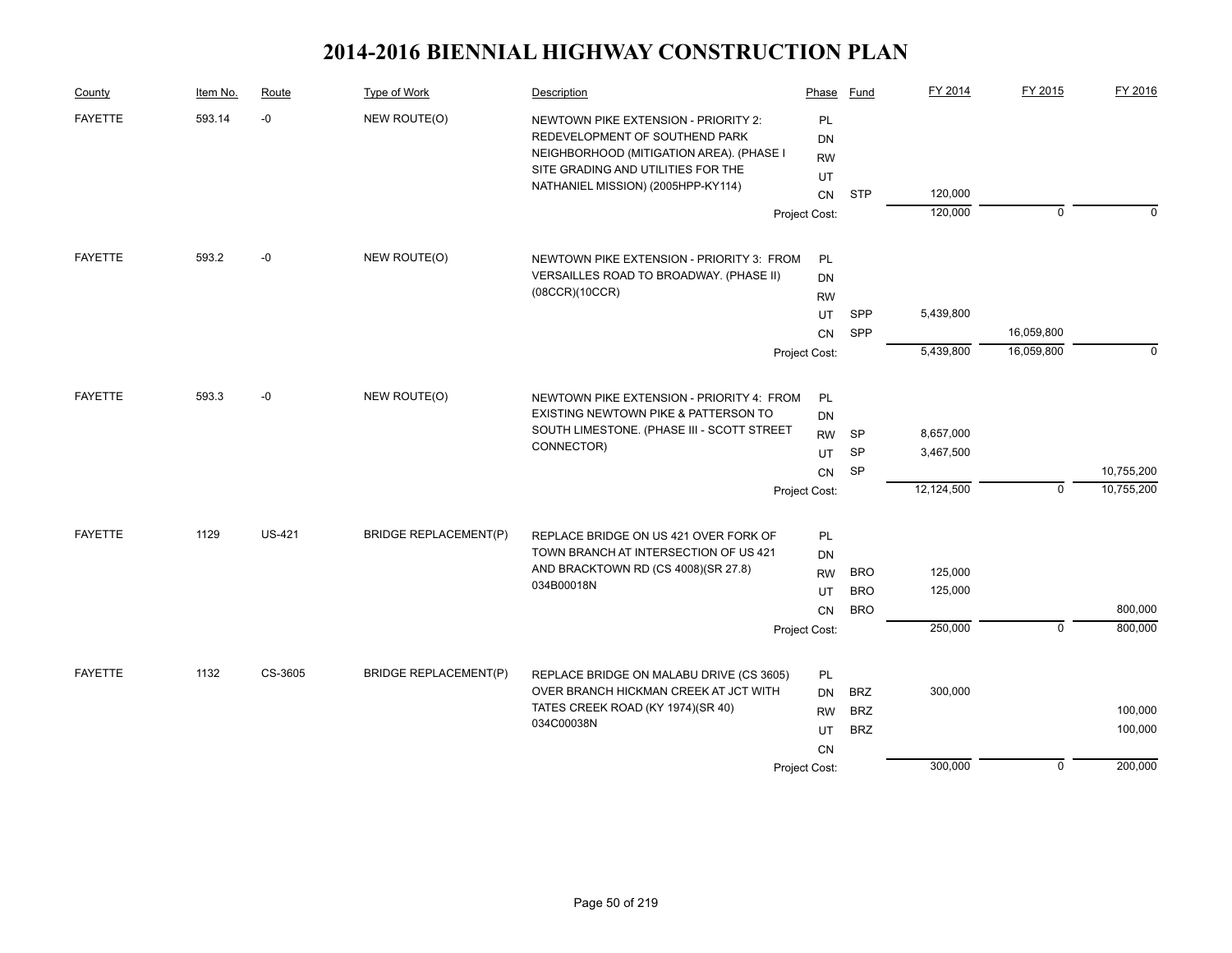| County         | Item No. | Route        | Type of Work          | Description                                                                                                                                                                                   | Phase                      | <b>Fund</b> | FY 2014   | FY 2015     | FY 2016  |
|----------------|----------|--------------|-----------------------|-----------------------------------------------------------------------------------------------------------------------------------------------------------------------------------------------|----------------------------|-------------|-----------|-------------|----------|
| <b>FAYETTE</b> | 3701     | IC-8104      | CONGESTION MITIGTN(O) | UNIVERSITY DRIVE BIKE LANE EXTENSION:<br>ENGINEERING AND CONSTRUCTION OF A BIKE<br>LANE ON UNIVERSITY DRIVE FROM COOPER<br>DRIVE TO ALUMNI DRIVE AT THE UNIVERSITY OF<br>KENTUCKY. (2010BOPC) |                            |             |           |             |          |
|                |          |              |                       |                                                                                                                                                                                               | <b>CN</b>                  | CM          | 68,740    |             |          |
|                |          |              |                       |                                                                                                                                                                                               | Project Cost:              |             | 68,740    | $\mathbf 0$ | n        |
| <b>FAYETTE</b> | 3702     | $-0$         | CONGESTION MITIGTN(O) | TOWN BRANCH TRAIL CROSSING-INSTALLATION                                                                                                                                                       | PL                         |             |           |             |          |
|                |          |              |                       | OF TRAIL FROM NEW CIRCLE ROAD TO                                                                                                                                                              | DN                         |             |           |             |          |
|                |          |              |                       | MCCONNELL SPRINGS PARK CROSSING OLD                                                                                                                                                           | <b>RW</b>                  |             |           |             |          |
|                |          |              |                       | FRANKFORT PIKE (2010BOPC).                                                                                                                                                                    | UT                         |             |           |             |          |
|                |          |              |                       |                                                                                                                                                                                               | CN                         | <b>CM</b>   | 416,700   |             |          |
|                |          |              |                       |                                                                                                                                                                                               | Project Cost:              |             | 416,700   | $\mathbf 0$ | $\Omega$ |
| <b>FAYETTE</b> | 3706     | $-0$         | CONGESTION MITIGTN(O) | GAINESWAY TRAIL. CONSTRUCTION OF                                                                                                                                                              | <b>PL</b>                  |             |           |             |          |
|                |          |              |                       | BIKE-PED TRAIL CONNECTING TATES CREEK                                                                                                                                                         | DN                         |             |           |             |          |
|                |          |              |                       | SCHOOL COMPLEX, GAINESWAY PARK, AND                                                                                                                                                           | <b>RW</b>                  |             |           |             |          |
|                |          |              |                       | MILLCREEK ELEMENTARY.(2012BOP)                                                                                                                                                                | UT                         |             |           |             |          |
|                |          |              |                       |                                                                                                                                                                                               | CN                         | <b>CM</b>   | 410,000   |             |          |
|                |          |              |                       |                                                                                                                                                                                               | Project Cost:              |             | 410,000   | 0           | 0        |
| <b>FAYETTE</b> | 8340     | <b>US-60</b> | SCOPING STUDY(O)      | SCOPING STUDY TO RECONSTRUCT/WIDEN                                                                                                                                                            | PL.                        | <b>SP</b>   | 280,000   |             |          |
|                |          |              |                       | US-60/WINCHESTER ROAD TO FOUR LANES.                                                                                                                                                          | DN                         |             |           |             |          |
|                |          |              |                       | (06CCN)(12CCR)                                                                                                                                                                                | <b>RW</b>                  |             |           |             |          |
|                |          |              |                       |                                                                                                                                                                                               | UT                         |             |           |             |          |
|                |          |              |                       |                                                                                                                                                                                               | <b>CN</b>                  |             |           |             |          |
|                |          |              |                       |                                                                                                                                                                                               | Project Cost:              |             | 280,000   | $\mathbf 0$ | $\Omega$ |
| <b>FAYETTE</b> | 8507     | CS-2548      | NEW ROUTE(O)          | COMPLETE CONSTRUCTION ON POLO CLUB                                                                                                                                                            | <b>PL</b>                  |             |           |             |          |
|                |          |              |                       | BOULEVARD AT DEERHAVEN LANE AND TODDS                                                                                                                                                         | <b>DN</b>                  |             |           |             |          |
|                |          |              |                       | ROAD. (08CCN)(FUNDING SUBJECT TO FISCAL<br>CONSTRAINT PENDING MPO TIP)                                                                                                                        | <b>RW</b>                  | <b>SLX</b>  | 262,000   |             |          |
|                |          |              |                       |                                                                                                                                                                                               | UT                         | <b>SLX</b>  | 1,550,000 |             |          |
|                |          |              |                       |                                                                                                                                                                                               | <b>CN</b><br>Project Cost: |             | 1,812,000 | 0           | $\Omega$ |
|                |          |              |                       |                                                                                                                                                                                               |                            |             |           |             |          |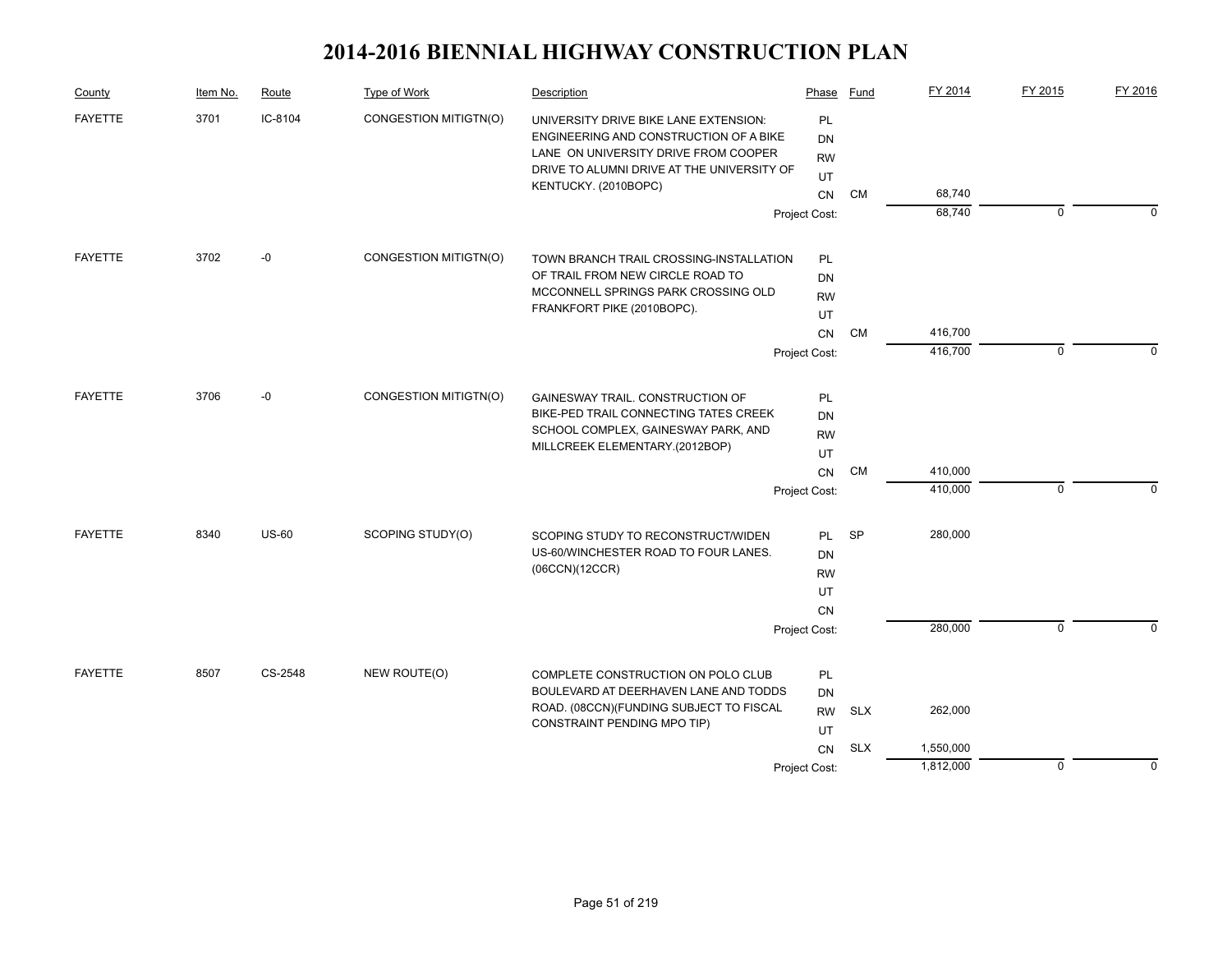| County                   | Item No. | Route        | <b>Type of Work</b>          | Description                                                                | Phase                 | Fund       | FY 2014        | FY 2015     | FY 2016     |
|--------------------------|----------|--------------|------------------------------|----------------------------------------------------------------------------|-----------------------|------------|----------------|-------------|-------------|
| <b>FAYETTE</b>           | 8801     | $KY-4$       | TRANSP ENHANCEMENT(P)        | SOUND BARRIERS ALONG OUTER LOOP OF NEW                                     | PL                    |            |                |             |             |
|                          |          |              |                              | CIRCLE ROAD BETWEEN TATES CREEK ROAD                                       | <b>DN</b>             |            |                |             |             |
|                          |          |              |                              | AND NICHOLASVILLE ROAD.                                                    | <b>RW</b>             |            |                |             |             |
|                          |          |              |                              |                                                                            | UT                    |            |                |             |             |
|                          |          |              |                              |                                                                            | ${\sf CN}$            | SPP        |                | 5,000,000   |             |
|                          |          |              |                              |                                                                            | Project Cost:         |            | $\mathbf 0$    | 5,000,000   | $\mathbf 0$ |
| <b>FAYETTE</b>           | 8812     | <b>KY-57</b> | TRANSP ENHANCEMENT(P)        | SIDEWALK INSTALLATION ON BRYAN STATION                                     | <b>PL</b>             |            |                |             |             |
|                          |          |              |                              | ROAD FROM PREAKNESS DRIVE TO HERMITAGE                                     | <b>DN</b>             |            |                |             |             |
|                          |          |              |                              | <b>DRIVE</b>                                                               | <b>RW</b>             |            |                |             |             |
|                          |          |              |                              |                                                                            | UT                    |            |                |             |             |
|                          |          |              |                              |                                                                            | CN                    | SPP        |                |             | 250,000     |
|                          |          |              |                              |                                                                            | Project Cost:         |            | $\mathbf 0$    | $\mathbf 0$ | 250,000     |
| Total for FAYETTE county |          |              |                              |                                                                            | PL                    |            | 280,000        |             |             |
|                          |          |              |                              |                                                                            | DN                    |            | 2,000,000      | 232,000     |             |
|                          |          |              |                              |                                                                            | <b>RW</b>             |            | 9,081,000      | 558,000     | 7,000,000   |
|                          |          |              |                              |                                                                            | UT                    |            | 16,962,300     |             | 1,880,000   |
|                          |          |              |                              |                                                                            | CN                    |            | 15,143,824     | 95,809,800  | 12,785,200  |
|                          |          |              |                              |                                                                            | <b>Total Amounts:</b> |            | 43,467,124     | 96,599,800  | 21,665,200  |
| <b>FLEMING</b>           | 177      | $-0$         | NEW ROUTE(O)                 | EXTEND MT. TABOR ROAD TO OLD US-68 TO                                      | PL                    |            |                |             |             |
|                          |          |              |                              | CREATE AN IMPOUNDMENT OF ELK CREEK.                                        | <b>DN</b>             | <b>SP</b>  |                | 840,000     |             |
|                          |          |              |                              | THESE FUNDS TO BE MATCHED 50/50 BY                                         | <b>RW</b>             |            |                |             |             |
|                          |          |              |                              | FEDERAL DOLLARS TO COMPLETELY FUND THE<br>CONSTRUCTION OF THE DAM. (00CCR) | UT                    |            |                |             |             |
|                          |          |              |                              |                                                                            | CN                    | <b>SP</b>  |                |             | 4,330,000   |
|                          |          |              |                              |                                                                            | Project Cost:         |            | $\mathbf 0$    | 840,000     | 4,330,000   |
| <b>FLEMING</b>           | 1084     | KY-32        | <b>BRIDGE REPLACEMENT(P)</b> | REPLACE BRIDGE ON KY 32 OVER MUD LICK                                      | PL                    |            |                |             |             |
|                          |          |              |                              | CREEK 0.2 MILES W OF CRAINTOWN RD (CR                                      | <b>DN</b>             |            |                |             |             |
|                          |          |              |                              | 1302)(SR 48.9) 035B00038N                                                  | <b>RW</b>             | <b>BRO</b> |                | 150,000     |             |
|                          |          |              |                              |                                                                            | UT                    | <b>BRO</b> |                | 250,000     |             |
|                          |          |              |                              |                                                                            | <b>CN</b>             | <b>BRO</b> |                |             | 400,000     |
|                          |          |              |                              |                                                                            | Project Cost:         |            | $\overline{0}$ | 400,000     | 400,000     |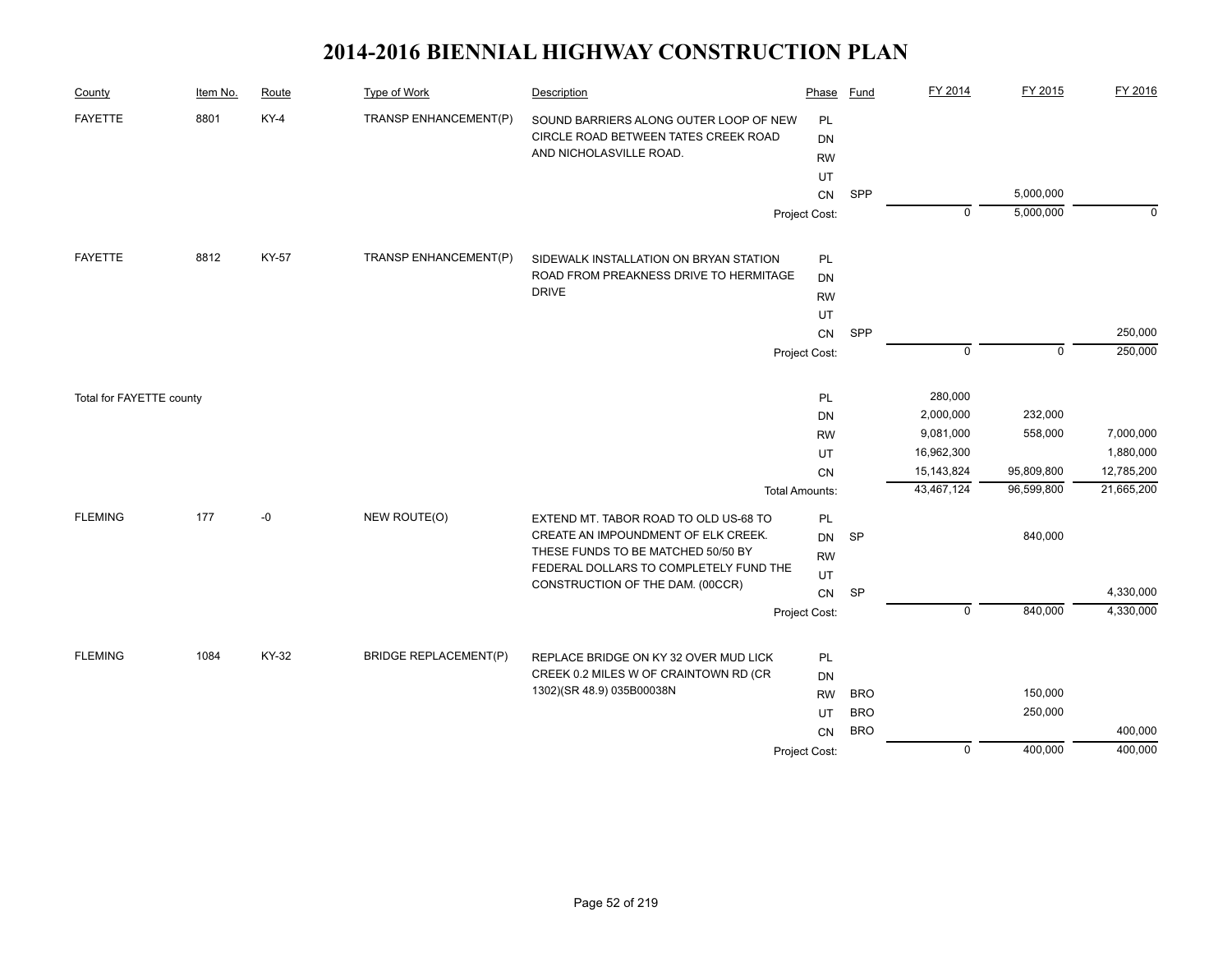| County         | Item No. | Route  | Type of Work                 | Description                                                               | Phase         | <b>Fund</b>     | FY 2014     | FY 2015        | FY 2016     |
|----------------|----------|--------|------------------------------|---------------------------------------------------------------------------|---------------|-----------------|-------------|----------------|-------------|
| <b>FLEMING</b> | 1089     | KY-560 | <b>BRIDGE REPLACEMENT(P)</b> | REPLACE BRIDGE OVER JOHNSON CREEK ON                                      | PL            |                 |             |                |             |
|                |          |        |                              | KY 560 0.3 MI S OF FLEMING/MASON CO LINE.                                 | DN            | SPP             |             | 400,000        |             |
|                |          |        |                              | (035B00085N)(SR=36.4)(EBRP)                                               | <b>RW</b>     | <b>SPP</b>      |             |                | 100,000     |
|                |          |        |                              |                                                                           | UT            | SPP             |             |                | 100,000     |
|                |          |        |                              |                                                                           | CN            | SPP             |             |                | 1,000,000   |
|                |          |        |                              |                                                                           | Project Cost: |                 | $\mathbf 0$ | 400,000        | 1,200,000   |
| <b>FLEMING</b> | 3021     | KY-158 | <b>BRIDGE REHAB(P)</b>       | RESTORATION OF RINGO'S MILL COVERED                                       | <b>PL</b>     |                 |             |                |             |
|                |          |        |                              | BRIDGE LOCATED ON KY 158 AT RAWLINGS                                      | DN            |                 |             |                |             |
|                |          |        |                              | ROAD APPROX 7.274 MILES EAST OF                                           | <b>RW</b>     |                 |             |                |             |
|                |          |        |                              | HILLSBORO (FY2010 NHCB PROJECT) (2010                                     | UT            |                 |             |                |             |
|                |          |        |                              | BOPC).                                                                    | CN            | <b>KYD</b>      | 508,000     |                |             |
|                |          |        |                              |                                                                           | Project Cost: |                 | 508,000     | $\mathbf 0$    | $\Omega$    |
|                |          |        |                              |                                                                           |               |                 |             |                |             |
| <b>FLEMING</b> | 8300     | KY-11  | ECONOMIC DEVEL(O)            | SURFACE INDUSTRIAL PARK ROAD ON KY-11.                                    | PL            |                 |             |                |             |
|                |          |        |                              | (06CCN)(10CCR)                                                            | DN            |                 |             |                |             |
|                |          |        |                              |                                                                           | <b>RW</b>     |                 |             |                |             |
|                |          |        |                              |                                                                           | UT            |                 |             |                |             |
|                |          |        |                              |                                                                           | CN            | SP              | 520,000     |                |             |
|                |          |        |                              |                                                                           | Project Cost: |                 | 520,000     | $\mathbf 0$    | $\mathbf 0$ |
| <b>FLEMING</b> | 8304     | KY-32  | RECONSTRUCTION(O)            | ADD TURN LANES ON KY-32 AT WARD                                           | PL            |                 |             |                |             |
|                |          |        |                              | ELEMENTARY SCHOOL. (06CCN)(08CCR)                                         | DN            |                 |             |                |             |
|                |          |        |                              |                                                                           | <b>RW</b>     |                 |             |                |             |
|                |          |        |                              |                                                                           | UT            |                 |             |                |             |
|                |          |        |                              |                                                                           | CN            | SB <sub>2</sub> | 1,930,000   |                |             |
|                |          |        |                              |                                                                           | Project Cost: |                 | 1,930,000   | $\overline{0}$ | $\Omega$    |
|                |          |        |                              |                                                                           |               |                 |             |                |             |
| <b>FLEMING</b> | 8305     | KY-57  | RECONSTRUCTION(O)            | RECONSTRUCT/IMPROVE KY-57 FROM THE<br>FLEMING COUNTY COURTHOUSE TO SLEEPY | PL            |                 |             |                |             |
|                |          |        |                              | RUN CREEK. (06CCN)(10CCR)                                                 | <b>DN</b>     | <b>SP</b>       | 300,000     |                |             |
|                |          |        |                              |                                                                           | <b>RW</b>     |                 |             |                |             |
|                |          |        |                              |                                                                           | UT            |                 |             |                |             |
|                |          |        |                              |                                                                           | <b>CN</b>     |                 | 300,000     | 0              | $\mathbf 0$ |
|                |          |        |                              |                                                                           | Project Cost: |                 |             |                |             |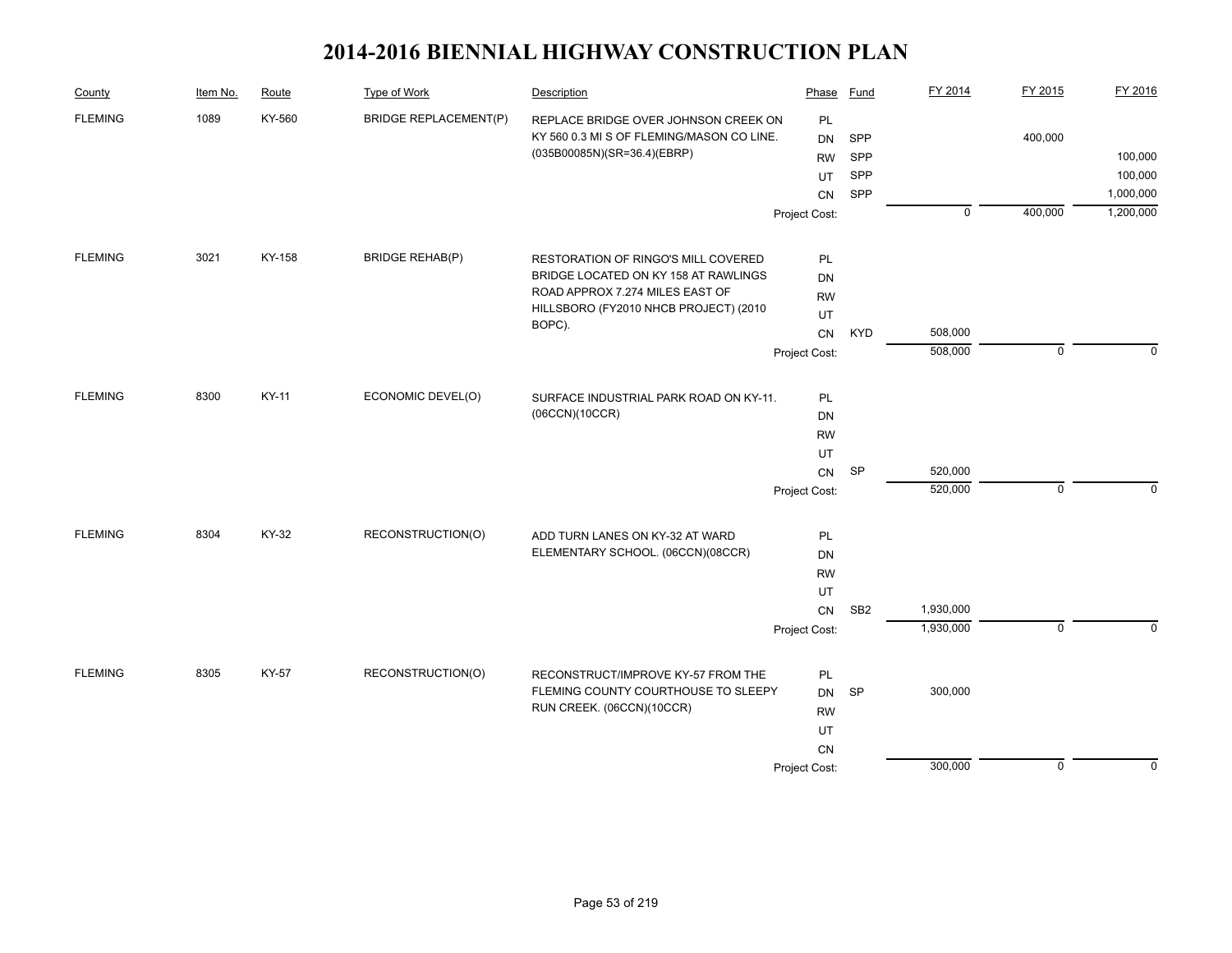| County                   | Item No. | Route  | <b>Type of Work</b>          | Description                                                                                              | Phase                        | Fund      | FY 2014     | FY 2015        | FY 2016     |
|--------------------------|----------|--------|------------------------------|----------------------------------------------------------------------------------------------------------|------------------------------|-----------|-------------|----------------|-------------|
| <b>FLEMING</b>           | 8702     | KY-32  | RECONSTRUCTION(O)            | RECONSTRUCT KY 32 FROM THE KY 165<br>INTERSECTION AT JABETOWN (MP 5.9) TO<br>ELIZAVILLE (MP 6.5).(12CCN) | PL<br><b>DN</b><br><b>RW</b> |           |             |                |             |
|                          |          |        |                              |                                                                                                          | UT                           |           |             |                |             |
|                          |          |        |                              |                                                                                                          | ${\sf CN}$                   | SPP       | 4,160,000   |                |             |
|                          |          |        |                              |                                                                                                          | Project Cost:                |           | 4,160,000   | $\mathbf 0$    | $\mathbf 0$ |
| <b>FLEMING</b>           | 8817     | KY-57  | <b>DESIGN ENGINEERING(O)</b> | CORRECT GEOMETRIC AND WIDTH DEFICIENCIES                                                                 | <b>PL</b>                    |           |             |                |             |
|                          |          |        |                              | BEGINNING AT SLEEPY RUN BRIDGE EXTENDING                                                                 | DN                           | SP        |             |                | 2,000,000   |
|                          |          |        |                              | TO 0.5 MILES SOUTH OF LEWIS COUNTY LINE TO                                                               | <b>RW</b>                    |           |             |                |             |
|                          |          |        |                              | IMPROVE OPERATIONAL EFFICIENCY, SIGHT<br>DISTANCE RESTRICTIONS AND OVERALL FLOW                          | UT                           |           |             |                |             |
|                          |          |        |                              |                                                                                                          | CN                           |           |             |                |             |
|                          |          |        |                              |                                                                                                          | Project Cost:                |           | $\mathbf 0$ | $\mathsf 0$    | 2,000,000   |
| Total for FLEMING county |          |        |                              |                                                                                                          | PL                           |           |             |                |             |
|                          |          |        |                              |                                                                                                          | DN                           |           | 300,000     | 1,240,000      | 2,000,000   |
|                          |          |        |                              |                                                                                                          | <b>RW</b>                    |           |             | 150,000        | 100,000     |
|                          |          |        |                              |                                                                                                          | UT                           |           |             | 250,000        | 100,000     |
|                          |          |        |                              |                                                                                                          | CN                           |           | 7,118,000   |                | 5,730,000   |
|                          |          |        |                              |                                                                                                          | <b>Total Amounts:</b>        |           | 7,418,000   | 1,640,000      | 7,930,000   |
| <b>FLOYD</b>             | 1.02     | KY-114 | PE & ENVIRONMENTAL(O)        | PRELIMINARY ENGINEERING AND                                                                              | PL                           |           |             |                |             |
|                          |          |        |                              | ENVIRONMENTAL - MOUNTAIN PARKWAY                                                                         | <b>DN</b>                    | <b>NH</b> |             | 2,000,000      |             |
|                          |          |        |                              | <b>EXTENSION: SALYERSVILLE TO</b>                                                                        | <b>RW</b>                    |           |             |                |             |
|                          |          |        |                              | PRESTONSBURG; US-460 TO KY 404                                                                           | UT                           |           |             |                |             |
|                          |          |        |                              |                                                                                                          | CN                           |           |             |                |             |
|                          |          |        |                              |                                                                                                          | Project Cost:                |           | $\mathbf 0$ | 2,000,000      | $\Omega$    |
| <b>FLOYD</b>             | 1.3      | KY-114 | MAJOR WIDENING(O)            | <b>MOUNTAIN PARKWAY CORRIDOR:</b>                                                                        | PL                           |           |             |                |             |
|                          |          |        |                              | SALYERSVILLE-PRESTONSBURG; WIDEN KY 114                                                                  | DN                           | <b>NH</b> | 3,200,000   |                |             |
|                          |          |        |                              | TO 4 LANES FROM ADAMS CEMETERY ROAD (W                                                                   | <b>RW</b>                    |           |             |                |             |
|                          |          |        |                              | JCT CR 1380) TO STEVE FITZPATRICK ROAD (W                                                                | UT                           |           |             |                |             |
|                          |          |        |                              | JCT CR 1388). (SEE 12-1.01 FOR PE & ENV)                                                                 | CN                           |           |             |                |             |
|                          |          |        |                              |                                                                                                          | Project Cost:                |           | 3,200,000   | $\overline{0}$ | $\Omega$    |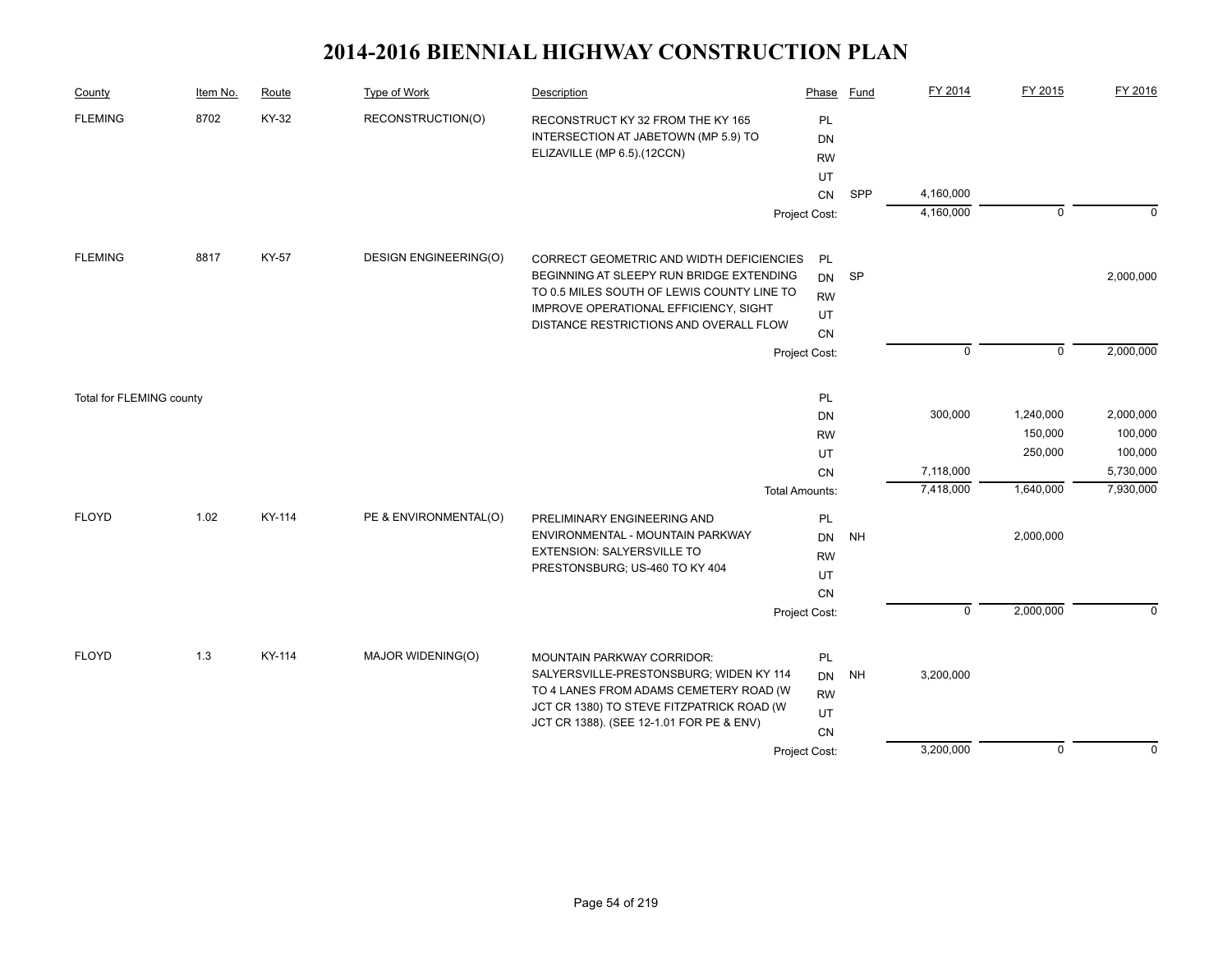| County       | Item No. | Route        | Type of Work         | Description                                                                                                                                                                                     | Phase                                    | <b>Fund</b>     | FY 2014     | FY 2015        | FY 2016     |
|--------------|----------|--------------|----------------------|-------------------------------------------------------------------------------------------------------------------------------------------------------------------------------------------------|------------------------------------------|-----------------|-------------|----------------|-------------|
| <b>FLOYD</b> | 1.4      | KY-114       | MAJOR WIDENING(O)    | MOUNTAIN PARKWAY CORRIDOR:<br>SALYERSVILLE-PRESTONSBURG; WIDEN KY 114<br>TO 4 LANES FROM STEVE FITZPATRICK ROAD<br>(W JCT CR 1388) TO KY 404 AT<br>PRESTONSBURG. (SEE 12-1.01 FOR PE & ENV)     | PL<br>DN<br><b>RW</b><br>UT<br><b>CN</b> | <b>NH</b>       | 1,800,000   |                |             |
|              |          |              |                      |                                                                                                                                                                                                 | Project Cost:                            |                 | 1,800,000   | $\overline{0}$ | $\Omega$    |
| <b>FLOYD</b> | 191      | <b>US-23</b> | SAFETY(P)            | MITIGATE SAFETY HAZARDS DUE TO SPEED,<br>POOR ACCESS CONTROL BETWEEN KY 80 AND                                                                                                                  | PL<br>DN                                 |                 |             |                |             |
|              |          |              |                      | INTERSECTION WITH KY 3384.(12CCR)                                                                                                                                                               | <b>RW</b>                                | <b>STP</b>      | 400,000     |                |             |
|              |          |              |                      |                                                                                                                                                                                                 | UT                                       | <b>STP</b>      | 500,000     |                |             |
|              |          |              |                      |                                                                                                                                                                                                 | CN                                       | <b>NH</b>       |             | 1,800,000      |             |
|              |          |              |                      |                                                                                                                                                                                                 | Project Cost:                            |                 | 900,000     | 1,800,000      | $\mathbf 0$ |
| <b>FLOYD</b> | 195      | KY-979       | SPOT IMPROVEMENTS(O) | SPOT IMPROVEMENTS FROM BRANHAM'S                                                                                                                                                                | PL                                       |                 |             |                |             |
|              |          |              |                      | CREEK TO JOHN M. STUMBO SCHOOL.(12CCR)                                                                                                                                                          | DN                                       |                 |             |                |             |
|              |          |              |                      |                                                                                                                                                                                                 | <b>RW</b>                                | SPP             |             |                | 1,500,000   |
|              |          |              |                      |                                                                                                                                                                                                 | UT                                       | SPP             |             |                | 1,320,000   |
|              |          |              |                      |                                                                                                                                                                                                 | CN                                       |                 |             |                |             |
|              |          |              |                      |                                                                                                                                                                                                 | Project Cost:                            |                 | $\mathbf 0$ | $\mathbf 0$    | 2,820,000   |
| <b>FLOYD</b> | 301.15   | KY-680       | NEW ROUTE(O)         | MINNIE - HAROLD CONNECTOR; FROM BOY                                                                                                                                                             | PL                                       |                 |             |                |             |
|              |          |              |                      | HOLLOW OF SIMPSONS BRANCH TO LITTLE MUD                                                                                                                                                         | DN                                       |                 |             |                |             |
|              |          |              |                      | CREEK (SECTION 1-B)(2012BOP)                                                                                                                                                                    | <b>RW</b>                                |                 |             |                |             |
|              |          |              |                      |                                                                                                                                                                                                 | UT                                       |                 |             |                |             |
|              |          |              |                      |                                                                                                                                                                                                 | CN                                       | SB <sub>2</sub> | 19,110,000  |                | $\Omega$    |
|              |          |              |                      |                                                                                                                                                                                                 | Project Cost:                            |                 | 19,110,000  | $\mathbf 0$    |             |
| <b>FLOYD</b> | 301.2    | KY-680       | NEW ROUTE(O)         | MINNIE-HAROLD CONNECTOR; FROM LITTLE MUD<br>CREEK RD TO MOUTH OF TACKETT<br>CREEK(ALT.3B SEC.2)PROJ SHALL BE KYTC<br>MODEL FOR PUBLIC/PRIVATE CONST PROJ<br>W/ELKHORN COAL OR SUCCESSOR.(08CCN) | PL<br>DN<br><b>RW</b><br>UT<br>CN        | SPP<br>SPP      | 550,000     | 31,120,000     |             |
|              |          |              |                      |                                                                                                                                                                                                 | Project Cost:                            |                 | 550,000     | 31,120,000     | $\mathbf 0$ |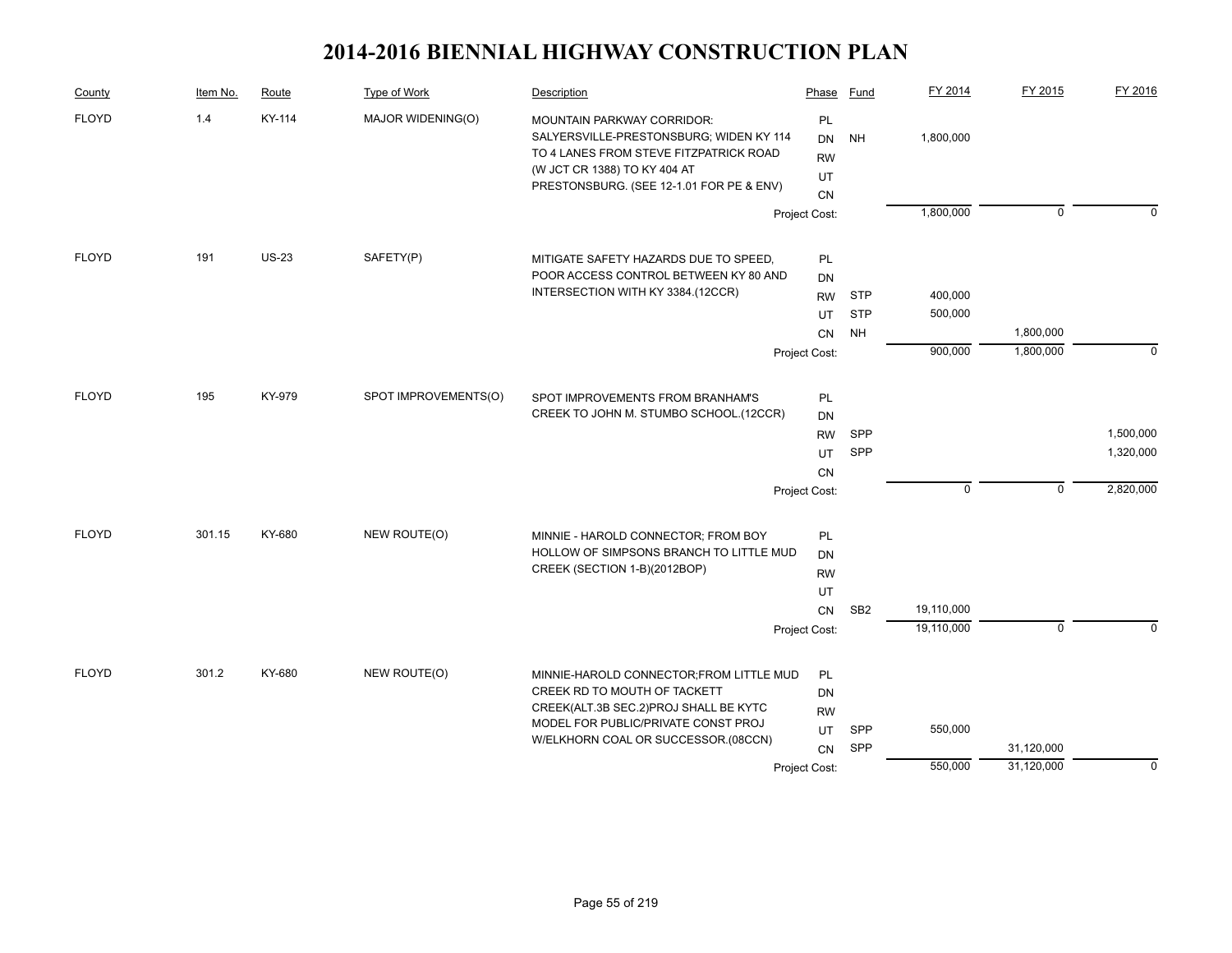| County       | Item No. | Route         | Type of Work                 | Description                              | Phase           | Fund       | FY 2014        | FY 2015     | FY 2016  |
|--------------|----------|---------------|------------------------------|------------------------------------------|-----------------|------------|----------------|-------------|----------|
| <b>FLOYD</b> | 1075     | KY-194        | <b>BRIDGE REPLACEMENT(P)</b> | REPLACE BRIDGE AND APPROACHES ON KY-194  | PL              |            |                |             |          |
|              |          |               |                              | OVER BRUSHY CREEK (B65) AT THE           | <b>DN</b>       |            |                |             |          |
|              |          |               |                              | FLOYD/PIKE COUNTY LINE. (SR=46.5):       | <b>RW</b>       |            |                |             |          |
|              |          |               |                              | (036B00065N)                             | UT              |            |                |             |          |
|              |          |               |                              |                                          | CN              | <b>BRZ</b> | 840,000        |             |          |
|              |          |               |                              |                                          | Project Cost:   |            | 840,000        | 0           | $\Omega$ |
| <b>FLOYD</b> | 1084     | KY-466        | <b>BRIDGE REPLACEMENT(P)</b> | REPLACE BRIDGE AND APPROACHES ON KY-466  | PL              |            |                |             |          |
|              |          |               |                              | OVER LEFT FORK BEAVER CREEK (B30).       | <b>DN</b>       |            |                |             |          |
|              |          |               |                              | (SR=37.5): (036B00030N)                  | <b>RW</b>       |            |                |             |          |
|              |          |               |                              |                                          | UT              |            |                |             |          |
|              |          |               |                              |                                          | CN              | <b>BRX</b> | 1,090,000      |             |          |
|              |          |               |                              |                                          | Project Cost:   |            | 1,090,000      | $\mathbf 0$ | $\Omega$ |
| <b>FLOYD</b> | 1085     | <b>KY-777</b> | <b>BRIDGE REPLACEMENT(P)</b> | REPLACE BRIDGE AND APPROACHES ON KY-777  | PL              |            |                |             |          |
|              |          |               |                              | OVER RIGHT FORK BEAVER CREEK (B76).      | <b>DN</b>       |            |                |             |          |
|              |          |               |                              | (SR=3.0): (036B00076N)                   |                 |            |                |             |          |
|              |          |               |                              |                                          | <b>RW</b><br>UT |            |                |             |          |
|              |          |               |                              |                                          | ${\sf CN}$      | <b>BRX</b> | 600,000        |             |          |
|              |          |               |                              |                                          | Project Cost:   |            | 600,000        | $\mathbf 0$ | $\Omega$ |
| <b>FLOYD</b> | 1111     | KY-1100       | <b>BRIDGE REPLACEMENT(P)</b> | REPLACE BRIDGE ON KY 1100 OVER LITTLE    | PL              |            |                |             |          |
|              |          |               |                              | PAINT CREEK NEAR FLOYD/JOHNSON COUNTY    | DN              |            |                |             |          |
|              |          |               |                              | LINE (SR 47.1) 036B00002N                | <b>RW</b>       | <b>BRO</b> |                | 75,000      |          |
|              |          |               |                              |                                          | UT              | <b>BRO</b> |                | 135,000     |          |
|              |          |               |                              |                                          | <b>CN</b>       |            |                |             |          |
|              |          |               |                              |                                          | Project Cost:   |            | $\overline{0}$ | 210,000     | $\Omega$ |
| <b>FLOYD</b> | 8100     | KY-122        | SAFETY(P)                    | CURVE REVISION TO INCLUDE IMPROVED SIGHT | PL              |            |                |             |          |
|              |          |               |                              | DISTANCE AND A LEFT TURN LANE ON KY-122  | DN              |            |                |             |          |
|              |          |               |                              | AT THE KY-680 INTERSECTION IN MCDOWELL.  | <b>RW</b>       |            |                |             |          |
|              |          |               |                              | (02CCN)(12CCR)                           | UT              |            |                |             |          |
|              |          |               |                              |                                          | CN              | SPP        | 3,950,000      |             |          |
|              |          |               |                              |                                          | Project Cost:   |            | 3,950,000      | 0           | $\Omega$ |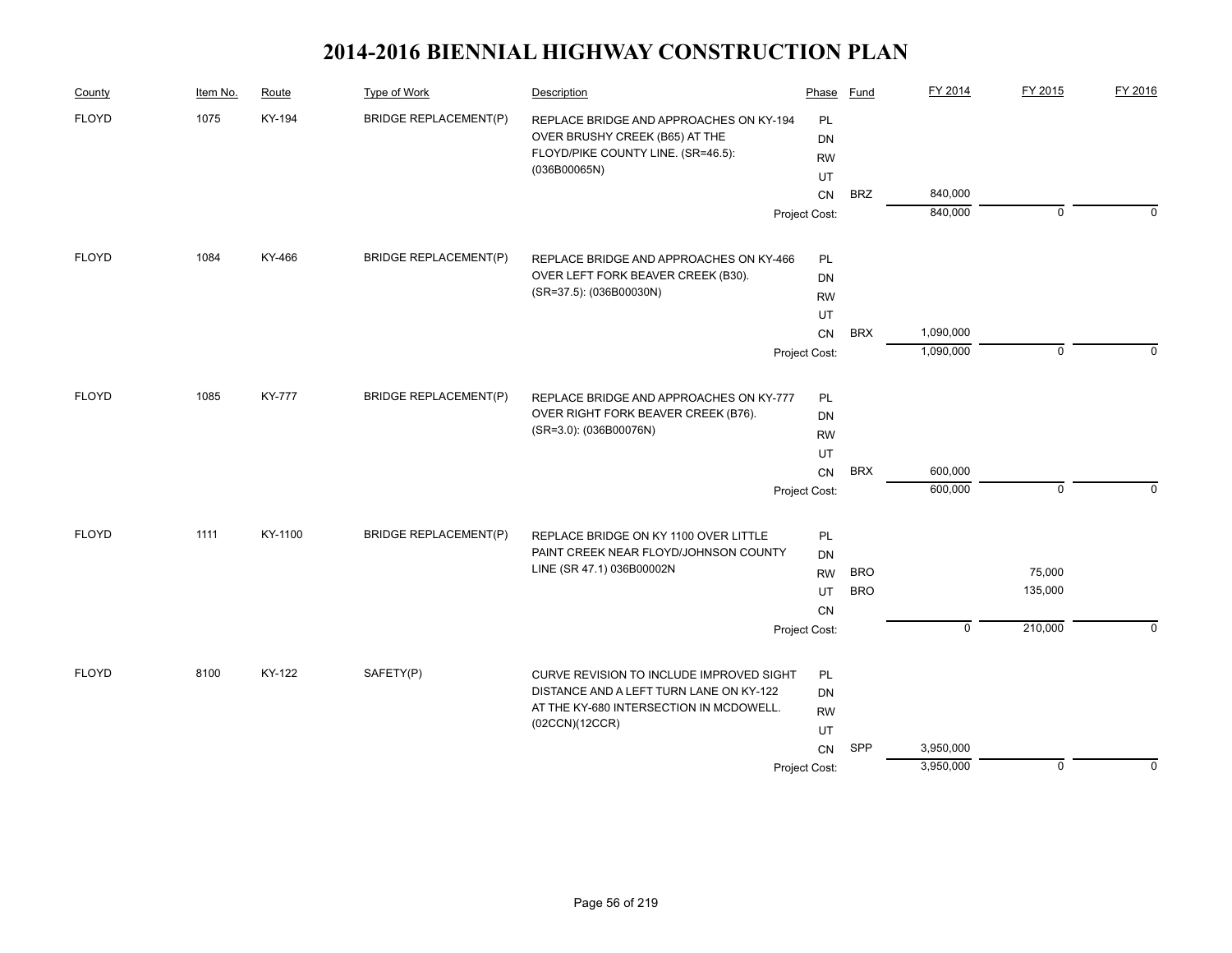| County                 | Item No. | Route         | <b>Type of Work</b>   | Description                                                                                                                                                               | Phase                                                                                 | Fund                                | FY 2014                                    | FY 2015                                          | FY 2016                |
|------------------------|----------|---------------|-----------------------|---------------------------------------------------------------------------------------------------------------------------------------------------------------------------|---------------------------------------------------------------------------------------|-------------------------------------|--------------------------------------------|--------------------------------------------------|------------------------|
| <b>FLOYD</b>           | 8703     | KY-80         | CONGESTION MITIGTN(O) | IMPROVE ACCESS TO KY 80 AT GARRETT<br>EASTBOUND AND ELIMINATE NECESSITY FOR<br>CROSSING WESTBOUND LANES TO MERGE INTO<br>EASTBOUND LANES. MP 1.527 TO MP 1.827<br>(12CCN) | PL<br>DN<br><b>RW</b><br>UT<br>CN<br>Project Cost:                                    | SPP<br>SPP<br>SPP                   | 500,000<br>330,000<br>830,000              | 3,000,000<br>3,000,000                           | $\mathbf 0$            |
| <b>FLOYD</b>           | 8806     | KY-1428       | ECONOMIC DEVEL(O)     | BRIDGE OFF OF KY-1428 ACROSS LEVISA FORK<br>TO SERVE BIG SANDY WASTEWATER<br>TREATMENT PLANT.                                                                             | <b>PL</b><br><b>DN</b><br><b>RW</b><br>UT<br>${\sf CN}$<br>Project Cost:              | SPP                                 | 2,500,000<br>2,500,000                     | $\mathbf 0$                                      | $\Omega$               |
| Total for FLOYD county |          |               |                       |                                                                                                                                                                           | PL<br><b>DN</b><br><b>RW</b><br><b>UT</b>                                             |                                     | 5,000,000<br>900,000<br>1,380,000          | 2,000,000<br>75,000<br>135,000                   | 1,500,000<br>1,320,000 |
| <b>FRANKLIN</b>        | 97.5     | <b>US-60</b>  | MAJOR WIDENING(O)     | WIDEN US 60 FROM END OF TRUCK CLIMBING<br>LANE JUST WEST OF SOUTH BENSON CREEK<br>BRIDGE (B97) TO VICKY WAY.(04CCN)(10CCR)                                                | CN<br><b>Total Amounts:</b><br><b>PL</b><br><b>DN</b><br><b>RW</b><br>UT<br><b>CN</b> | SPP<br>SPP                          | 28,090,000<br>35,370,000<br>$\overline{0}$ | 35,920,000<br>38,130,000<br>4,880,000            | 2,820,000<br>2,440,000 |
| <b>FRANKLIN</b>        | 374      | <b>US-421</b> | RECONSTRUCTION(O)     | FRANKFORT-NEWCASTLE; RECONSTRUCT<br>US-421 FROM TOP OF BALD KNOB HILL AT END<br>OF RECONSTRUCTED SECTION TO HARVIELAND<br>ROAD.(10CCR)                                    | Project Cost:<br>PL<br><b>DN</b><br><b>RW</b><br><b>UT</b><br>CN<br>Project Cost:     | <b>SP</b><br><b>SP</b><br><b>SP</b> | 680,000<br>680,000                         | 4,880,000<br>2,440,000<br>1,350,000<br>3,790,000 | 2,440,000<br>$\Omega$  |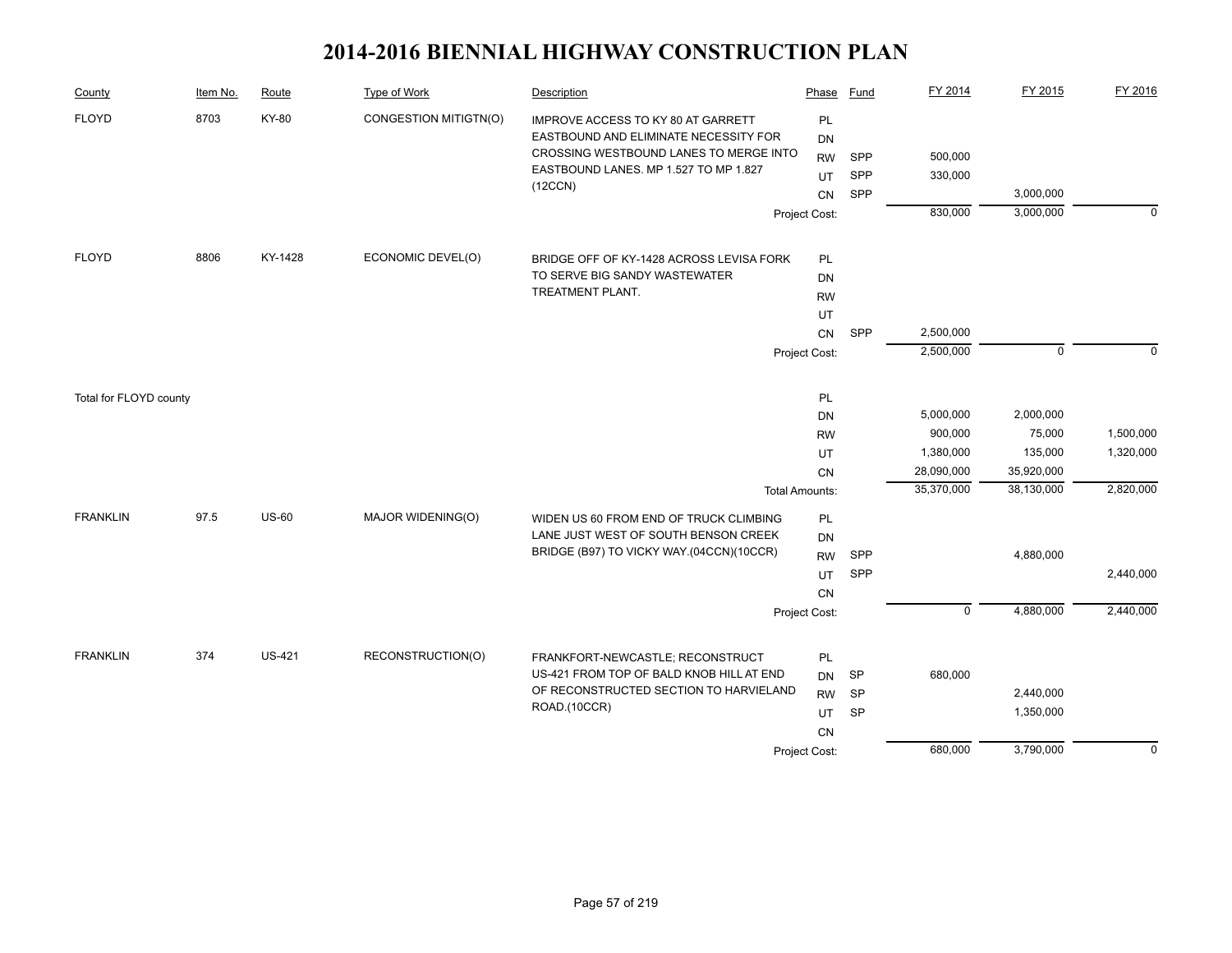| County          | Item No. | Route         | Type of Work                 | Description                                                                | Phase         | Fund       | FY 2014     | FY 2015        | FY 2016  |
|-----------------|----------|---------------|------------------------------|----------------------------------------------------------------------------|---------------|------------|-------------|----------------|----------|
| <b>FRANKLIN</b> | 600      | $US-60$       | RECONSTRUCTION(O)            | ENHANCEMENT OF US 60 (EAST MAIN STREET)<br>FROM MARTIN LUTHER KING BLVD TO | <b>PL</b>     |            |             |                |          |
|                 |          |               |                              | SCHENKEL LANE IN FRANKFORT.(INCLUDES                                       | <b>DN</b>     |            |             |                |          |
|                 |          |               |                              | PEDESTRIAN BRIDGE BETWEEN HATHAWAY                                         | <b>RW</b>     |            |             |                |          |
|                 |          |               |                              | HALL AND WHITNEY YOUNG HALL) (08CCR)                                       | UT            |            |             |                |          |
|                 |          |               |                              |                                                                            | CN            | SPP        |             | 5,680,000      |          |
|                 |          |               |                              |                                                                            | Project Cost: |            | 0           | 5,680,000      | $\Omega$ |
| <b>FRANKLIN</b> | 1057     | <b>US-421</b> | <b>BRIDGE REPLACEMENT(P)</b> | REPLACE BRIDGE ON US-421 (MP 13.09) OVER                                   | PL            |            |             |                |          |
|                 |          |               |                              | FLAT CREEK; 2.0 MI NORTH OF JCT KY 12;                                     | DN            |            |             |                |          |
|                 |          |               |                              | (STRUCTURALLY DEFICIENT, SR=46.8)                                          | <b>RW</b>     | <b>BRO</b> | 60,000      |                |          |
|                 |          |               |                              | 037B00023N                                                                 | UT            | <b>BRO</b> | 30,000      |                |          |
|                 |          |               |                              |                                                                            | CN            | <b>BRO</b> |             |                | 520,000  |
|                 |          |               |                              |                                                                            | Project Cost: |            | 90,000      | $\mathbf 0$    | 520,000  |
| <b>FRANKLIN</b> | 1058     | <b>US-421</b> | <b>BRIDGE REPLACEMENT(P)</b> | REPLACE BRIDGE ON US-421 (MP 14.059) OVER                                  | PL            |            |             |                |          |
|                 |          |               |                              | HUDSON CREEK; 2.8 MI NORTH OF JCT KY 12;                                   | DN            |            |             |                |          |
|                 |          |               |                              | (STRUCTURALLY DEFICIENT, SR=48.9)<br>037B00024N                            | <b>RW</b>     | <b>BRO</b> | 100,000     |                |          |
|                 |          |               |                              |                                                                            | UT            | <b>BRO</b> | 60,000      |                |          |
|                 |          |               |                              |                                                                            | <b>CN</b>     | <b>BRO</b> |             |                | 200,000  |
|                 |          |               |                              |                                                                            | Project Cost: |            | 160,000     | $\mathbf 0$    | 200,000  |
|                 |          |               |                              |                                                                            |               |            |             |                |          |
| <b>FRANKLIN</b> | 1059     | <b>US-421</b> | <b>BRIDGE REPLACEMENT(P)</b> | REPLACE BRIDGE ON US-421 (MP 15.091) OVER                                  | PL            |            |             |                |          |
|                 |          |               |                              | LITTLE FLAT CREEK; 3.8 MI NORTH OF JCT KY                                  | DN            |            |             |                |          |
|                 |          |               |                              | 12; (STRUCTURALLY DEFICIENT, SR=48.7)<br>037B00025N                        | <b>RW</b>     | <b>BRO</b> | 50,000      |                |          |
|                 |          |               |                              |                                                                            | UT            | <b>BRO</b> | 30,000      |                |          |
|                 |          |               |                              |                                                                            | <b>CN</b>     | <b>BRO</b> |             |                | 490,000  |
|                 |          |               |                              |                                                                            | Project Cost: |            | 80,000      | $\overline{0}$ | 490,000  |
| <b>FRANKLIN</b> | 1065     | <b>US-460</b> | <b>BRIDGE REPLACEMENT(P)</b> | REPLACE BRIDGE ON US 460 OVER SOUTH                                        | PL            |            |             |                |          |
|                 |          |               |                              | ELKHORN CREEK AT INTERSECTION OF US 460                                    | <b>DN</b>     | <b>BRO</b> |             | 250,000        |          |
|                 |          |               |                              | AND N SCRUGGS LN(CR 1010)(SR 41.3)                                         | <b>RW</b>     |            |             |                |          |
|                 |          |               |                              | 037B00006N (PART-WIDTH CONSTRUCTION ON                                     | UT            |            |             |                |          |
|                 |          |               |                              | <b>EXISTING LOCATION)</b>                                                  | CN            |            |             |                |          |
|                 |          |               |                              |                                                                            | Project Cost: |            | $\mathbf 0$ | 250,000        | $\Omega$ |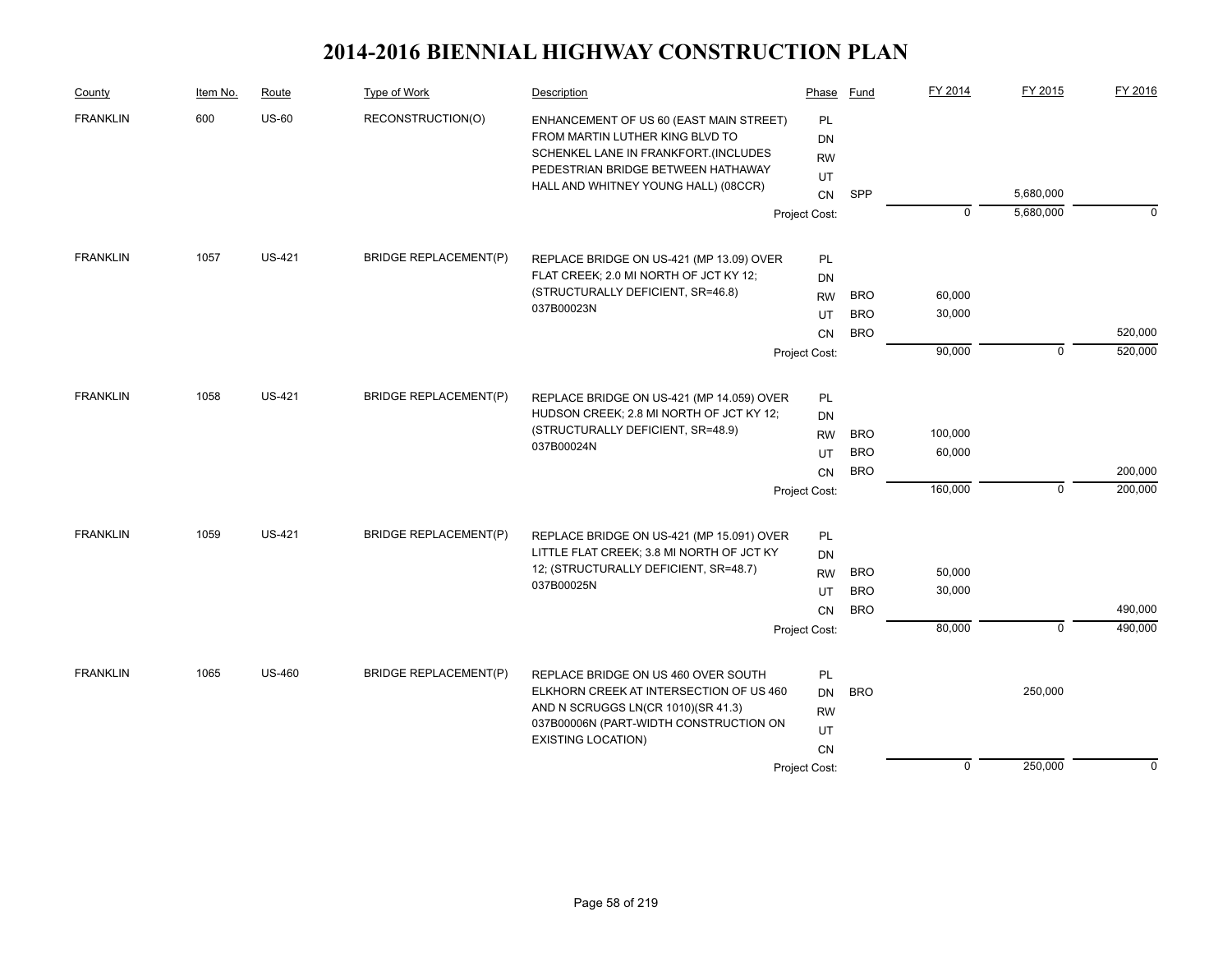| County                    | Item No. | Route        | <b>Type of Work</b>   | Description                                | Phase                 | <b>Fund</b> | FY 2014     | FY 2015        | FY 2016   |
|---------------------------|----------|--------------|-----------------------|--------------------------------------------|-----------------------|-------------|-------------|----------------|-----------|
| <b>FRANKLIN</b>           | 2035.7   | $I-64$       | PAVEMENT REHAB-INT(P) | PAVEMENT REHAB AND BRIDGE WIDENING ON      | PL                    |             |             |                |           |
|                           |          |              |                       | I-64 FROM MP 47.70 TO MP 53.75. (2004BOPC) | DN                    |             |             |                |           |
|                           |          |              |                       | (DESIGN FUNDED UNDER 5-2035.40)            | <b>RW</b>             | IM          | 120,000     |                |           |
|                           |          |              |                       |                                            | UT                    | IM          | 110,000     |                |           |
|                           |          |              |                       |                                            | CN                    |             |             |                |           |
|                           |          |              |                       |                                            | Project Cost:         |             | 230,000     | $\mathbf 0$    | 0         |
| <b>FRANKLIN</b>           | 8302     | KY-2817      | RECONSTRUCTION(O)     | RECONSTRUCT INTERSECTION OF KY-2817        | PL                    |             |             |                |           |
|                           |          |              |                       | (CARDWELL LANE) AND C. MICHAEL             | DN                    |             |             |                |           |
|                           |          |              |                       | DAVENPORT DRIVE. (06CCN)(10CCR)            | <b>RW</b>             |             |             |                |           |
|                           |          |              |                       |                                            | UT                    |             |             |                |           |
|                           |          |              |                       |                                            | CN                    | SPP         | 910,000     |                |           |
|                           |          |              |                       |                                            | Project Cost:         |             | 910,000     | $\mathbf 0$    | $\Omega$  |
| <b>FRANKLIN</b>           | 8711     |              | CONGESTION MITIGTN(O) | <b>IMPROVE TRAFFIC FLOW THROUGH</b>        | PL                    |             |             |                |           |
|                           |          |              |                       | DOWNTOWN FRANKFORT.                        | DN                    |             |             |                |           |
|                           |          |              |                       |                                            | <b>RW</b>             |             |             |                |           |
|                           |          |              |                       |                                            | UT                    |             |             |                |           |
|                           |          |              |                       |                                            | ${\sf CN}$            | SPP         |             |                | 43,000    |
|                           |          |              |                       |                                            | Project Cost:         |             | $\mathbf 0$ | $\mathsf 0$    | 43,000    |
| <b>FRANKLIN</b>           | 8714     | <b>US-60</b> | BIKE/PED FACIL(O)     | PEDESTRIAN BRIDGE BETWEEN HATHAWAY         | PL                    |             |             |                |           |
|                           |          |              |                       | HALL AND WHITNEY YOUNG HALL.(12CCN)        | DN                    |             |             |                |           |
|                           |          |              |                       |                                            | <b>RW</b>             |             |             |                |           |
|                           |          |              |                       |                                            | UT                    |             |             |                |           |
|                           |          |              |                       |                                            | ${\sf CN}$            | SPP         | 2,000,000   |                |           |
|                           |          |              |                       |                                            | Project Cost:         |             | 2,000,000   | $\overline{0}$ | $\Omega$  |
| Total for FRANKLIN county |          |              |                       |                                            | PL                    |             |             |                |           |
|                           |          |              |                       |                                            | <b>DN</b>             |             | 680,000     | 250,000        |           |
|                           |          |              |                       |                                            | <b>RW</b>             |             | 330,000     | 7,320,000      |           |
|                           |          |              |                       |                                            | UT                    |             | 230,000     | 1,350,000      | 2,440,000 |
|                           |          |              |                       |                                            | <b>CN</b>             |             | 2,910,000   | 5,680,000      | 1,253,000 |
|                           |          |              |                       |                                            | <b>Total Amounts:</b> |             | 4,150,000   | 14,600,000     | 3,693,000 |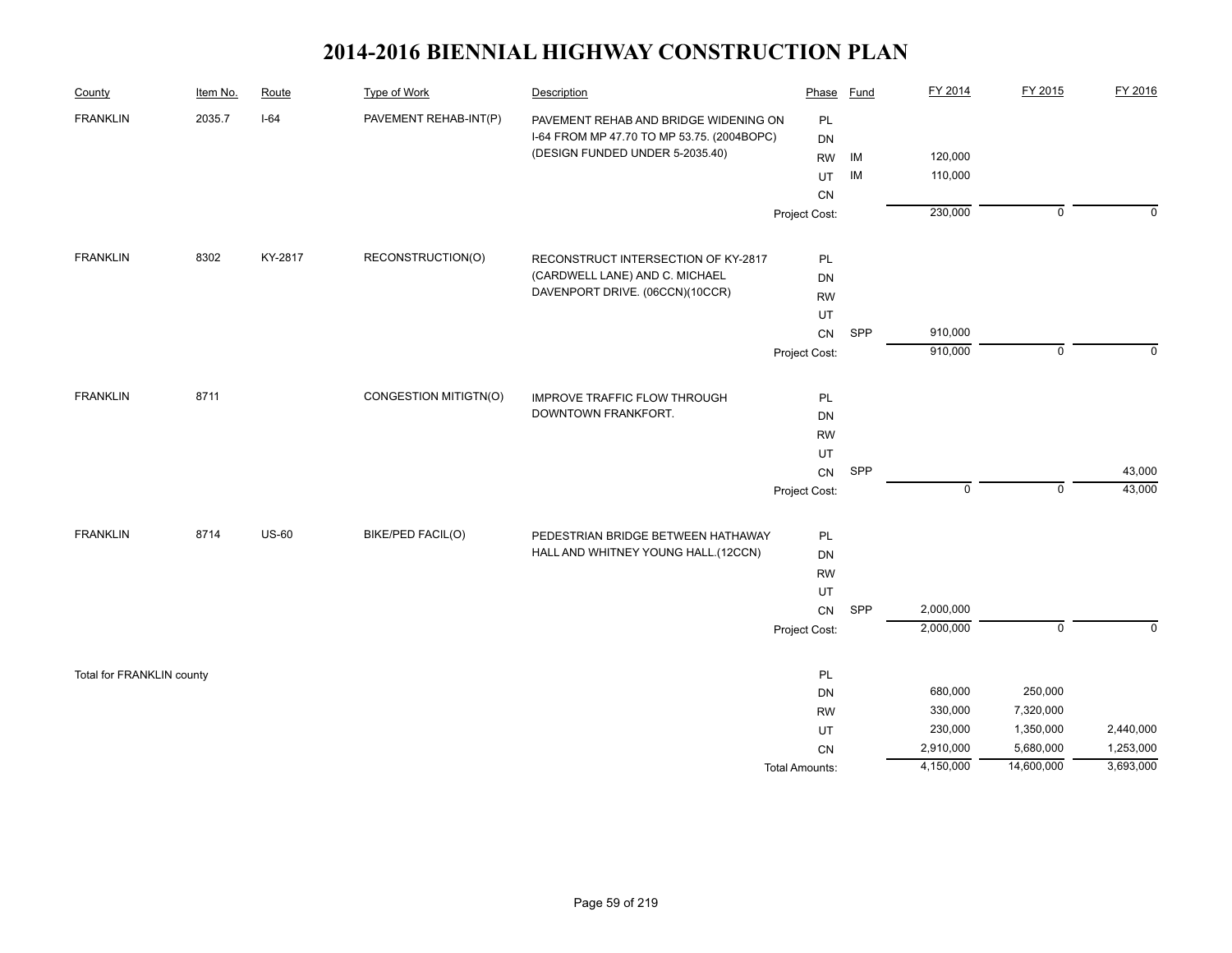| County        | Item No. | Route   | Type of Work                 | Description                                                                                                                                     | Phase                        | Fund       | FY 2014        | FY 2015        | FY 2016  |
|---------------|----------|---------|------------------------------|-------------------------------------------------------------------------------------------------------------------------------------------------|------------------------------|------------|----------------|----------------|----------|
| <b>FULTON</b> | 25       | JC-9003 | RECONSTRUCTION(O)            | RECONSTRUCT AND IMPROVE I-69 AT THE<br>KENTUCKY/TENNESSEE STATE LINE TO US-51<br>INTERCHANGE AT FULTON. (I-69 CORRIDOR<br>IMPROVEMENT)(2012BOP) | <b>PL</b><br>DN<br><b>RW</b> | <b>KYD</b> | 500,000        |                |          |
|               |          |         |                              |                                                                                                                                                 | UT                           |            |                |                |          |
|               |          |         |                              |                                                                                                                                                 | <b>CN</b><br>Project Cost:   |            | 500,000        | $\overline{0}$ | $\Omega$ |
|               |          |         |                              |                                                                                                                                                 |                              |            |                |                |          |
| <b>FULTON</b> | 26       | JC-9003 | RECONSTRUCTION(O)            | RECONSTRUCT ELEMENTS OF THE EXISTING                                                                                                            | PL                           |            |                |                |          |
|               |          |         |                              | PURCHASE PARKWAY BETWEEN MP 1 AND MP                                                                                                            | DN                           | <b>KYD</b> | 250,000        |                |          |
|               |          |         |                              | 20 INCLUDING THE RECONSTRUCTION OF THE<br>KY339 INTERCHANGE IN WINGO, KY. (I-69                                                                 | <b>RW</b>                    |            |                |                |          |
|               |          |         |                              | CORRIDOR IMPROVEMENT) (2012BOP)                                                                                                                 | UT                           |            |                |                |          |
|               |          |         |                              |                                                                                                                                                 | CN                           |            |                |                | $\Omega$ |
|               |          |         |                              |                                                                                                                                                 | Project Cost:                |            | 250,000        | $\mathbf 0$    |          |
| <b>FULTON</b> | 320.12   | KY-1354 | FERRY OPERATION(P)           | OPERATION OF HICKMAN FERRY AT MISSISSIPPI                                                                                                       | PL                           |            |                |                |          |
|               |          |         |                              | RIVER FOR FY 2015.(12CCR)                                                                                                                       | DN                           |            |                |                |          |
|               |          |         |                              |                                                                                                                                                 | <b>RW</b>                    |            |                |                |          |
|               |          |         |                              |                                                                                                                                                 | UT                           |            |                |                |          |
|               |          |         |                              |                                                                                                                                                 | CN                           | SPP        |                | 126,000        |          |
|               |          |         |                              |                                                                                                                                                 | Project Cost:                |            | $\mathbf 0$    | 126,000        | 0        |
| <b>FULTON</b> | 320.13   | KY-1354 | FERRY OPERATION(P)           | OPERATION OF HICKMAN FERRY AT MISSISSIPPI                                                                                                       | PL                           |            |                |                |          |
|               |          |         |                              | RIVER FOR FY 2016.(12CCR)                                                                                                                       | DN                           |            |                |                |          |
|               |          |         |                              |                                                                                                                                                 | <b>RW</b>                    |            |                |                |          |
|               |          |         |                              |                                                                                                                                                 | UT                           |            |                |                |          |
|               |          |         |                              |                                                                                                                                                 | CN                           | SPP        |                |                | 126,000  |
|               |          |         |                              |                                                                                                                                                 | Project Cost:                |            | $\overline{0}$ | $\overline{0}$ | 126,000  |
| <b>FULTON</b> | 1144     | KY-1909 | <b>BRIDGE REPLACEMENT(P)</b> | REPLACE BRIDGE ON KY 1909 OVER LITTLE                                                                                                           | PL                           |            |                |                |          |
|               |          |         |                              | BAYOU DE CHIEN CREEK S OF INTERSECTION                                                                                                          | <b>DN</b>                    |            |                |                |          |
|               |          |         |                              | WITH KY 2149 (SR 28.7) 038B00074N                                                                                                               | <b>RW</b>                    | <b>BRO</b> |                | 150,000        |          |
|               |          |         |                              |                                                                                                                                                 | UT                           | <b>BRO</b> |                | 150,000        |          |
|               |          |         |                              |                                                                                                                                                 | CN                           | <b>BRO</b> |                |                | 400,000  |
|               |          |         |                              |                                                                                                                                                 | Project Cost:                |            | $\mathbf 0$    | 300,000        | 400,000  |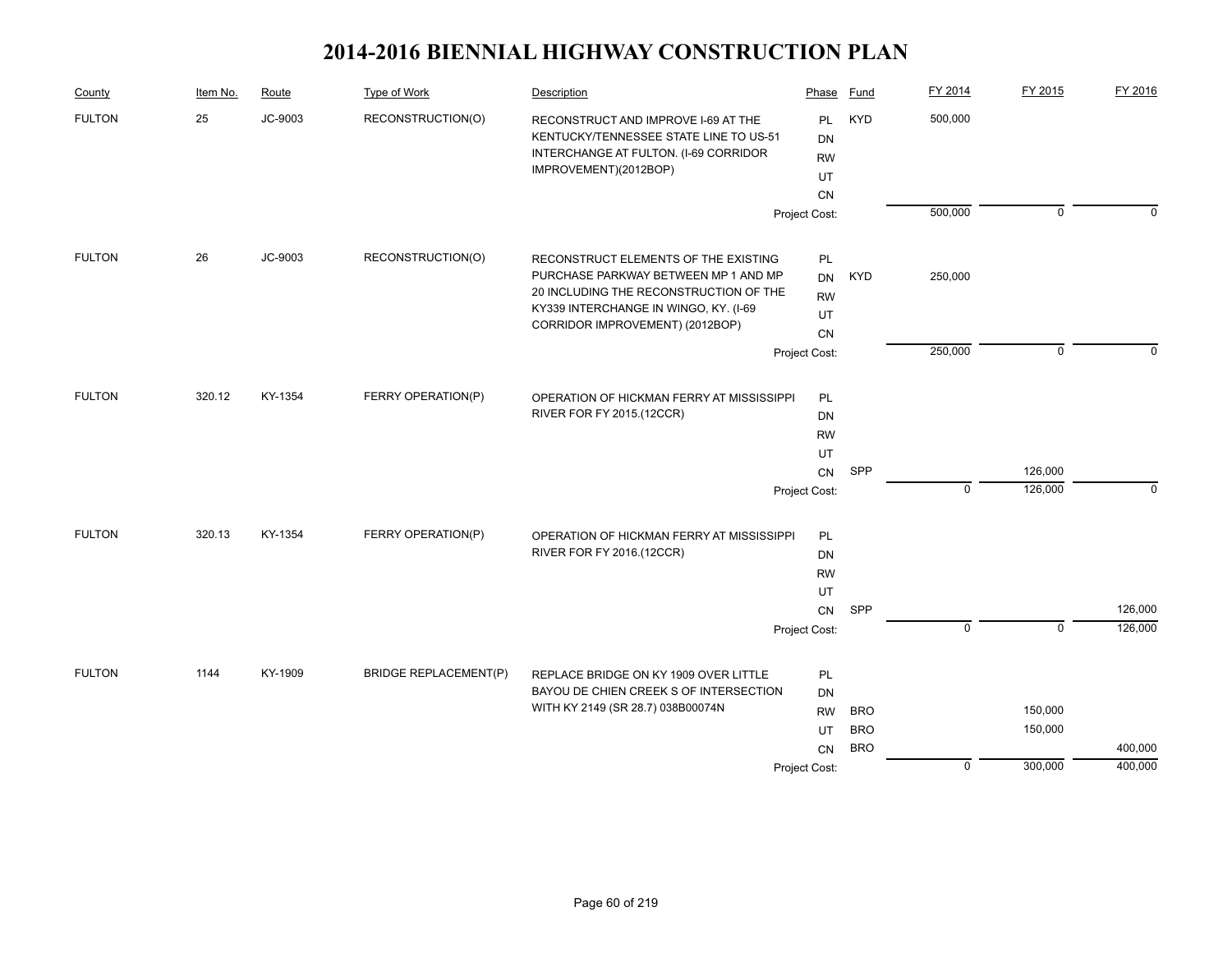| County                  | Item No. | Route        | <b>Type of Work</b>          | Description                                                                   | Phase                 | <b>Fund</b> | FY 2014     | FY 2015     | FY 2016     |
|-------------------------|----------|--------------|------------------------------|-------------------------------------------------------------------------------|-----------------------|-------------|-------------|-------------|-------------|
| <b>FULTON</b>           | 1148     | CR-1011      | <b>BRIDGE REPLACEMENT(P)</b> | REPLACE BRIDGE ON HOLLAND LN (CR 1011)                                        | PL                    |             |             |             |             |
|                         |          |              |                              | OVER BRANCH OF HARRIS FORK CREEK 0.26                                         | <b>DN</b>             |             |             |             |             |
|                         |          |              |                              | MILE E OF KENTUCKY AVE (KY 307)(SR<br>31.9)038C00001N(12CCR)                  | <b>RW</b>             | <b>BRZ</b>  | 150,000     |             |             |
|                         |          |              |                              |                                                                               | UT                    | <b>BRZ</b>  | 100,000     |             |             |
|                         |          |              |                              |                                                                               | <b>CN</b>             | <b>BRZ</b>  |             | 300,000     |             |
|                         |          |              |                              |                                                                               | Project Cost:         |             | 250,000     | 300,000     | $\mathbf 0$ |
| Total for FULTON county |          |              |                              |                                                                               | PL                    |             | 500,000     |             |             |
|                         |          |              |                              |                                                                               | DN                    |             | 250,000     |             |             |
|                         |          |              |                              |                                                                               | <b>RW</b>             |             | 150,000     | 150,000     |             |
|                         |          |              |                              |                                                                               | UT                    |             | 100,000     | 150,000     |             |
|                         |          |              |                              |                                                                               | CN                    |             |             | 426,000     | 526,000     |
|                         |          |              |                              |                                                                               | <b>Total Amounts:</b> |             | 1,000,000   | 726,000     | 526,000     |
| <b>GALLATIN</b>         | 202      | <b>US-42</b> | LANDSLIDE REPAIR(P)          | RECONSTRUCT US-42 ALONG THE OHIO RIVER                                        | PL                    |             |             |             |             |
|                         |          |              |                              | TO CORRECT LANDSLIDE PROBLEMS BETWEEN                                         | DN                    |             |             |             |             |
|                         |          |              |                              | MARKLAND DAM AND CRAIGS CREEK.                                                | <b>RW</b>             |             |             |             |             |
|                         |          |              |                              | (U-04DEOB)(10CCR)                                                             | UT                    |             |             |             |             |
|                         |          |              |                              |                                                                               | CN                    | SPP         |             |             | 13,740,000  |
|                         |          |              |                              |                                                                               | Project Cost:         |             | $\mathbf 0$ | $\mathbf 0$ | 13,740,000  |
| <b>GALLATIN</b>         | 1089     | CR-1001      | <b>BRIDGE REPLACEMENT(P)</b> | REPLACE BRIDGE OVER LITTLE SUGAR CREEK                                        | PL                    |             |             |             |             |
|                         |          |              |                              | ON LITTLE SUGAR CREEK ROAD (CR 1001) 1.1                                      | <b>DN</b>             | <b>BRZ</b>  |             | 100,000     |             |
|                         |          |              |                              | MI S OF US 42 (039C00002N)(SR=46.7)(EBRP)                                     | <b>RW</b>             | <b>BRZ</b>  |             |             | 100,000     |
|                         |          |              |                              |                                                                               | UT                    | <b>BRZ</b>  |             |             | 100,000     |
|                         |          |              |                              |                                                                               | CN                    | <b>BRZ</b>  |             |             | 200,000     |
|                         |          |              |                              |                                                                               | Project Cost:         |             | $\mathbf 0$ | 100,000     | 400,000     |
|                         |          |              |                              |                                                                               |                       |             |             |             |             |
| <b>GALLATIN</b>         | 2044     | $I - 71$     | <b>BRIDGE REHAB(P)</b>       | OVERLAY BRIDGE DECK AND REPLACE                                               | PL                    |             |             |             |             |
|                         |          |              |                              | EXPANSION JOINTS ON THE KY 465 BRIDGE<br>OVER I-71 NORTHEAST OF SPARTA AT (MP | DN                    |             |             |             |             |
|                         |          |              |                              | 59.433). (039B00015N) (2012BOP)                                               | <b>RW</b>             |             |             |             |             |
|                         |          |              |                              |                                                                               | UT                    |             |             |             |             |
|                         |          |              |                              |                                                                               | CN                    | IM          | 250,000     |             |             |
|                         |          |              |                              |                                                                               | Project Cost:         |             | 250,000     | $\mathbf 0$ | $\Omega$    |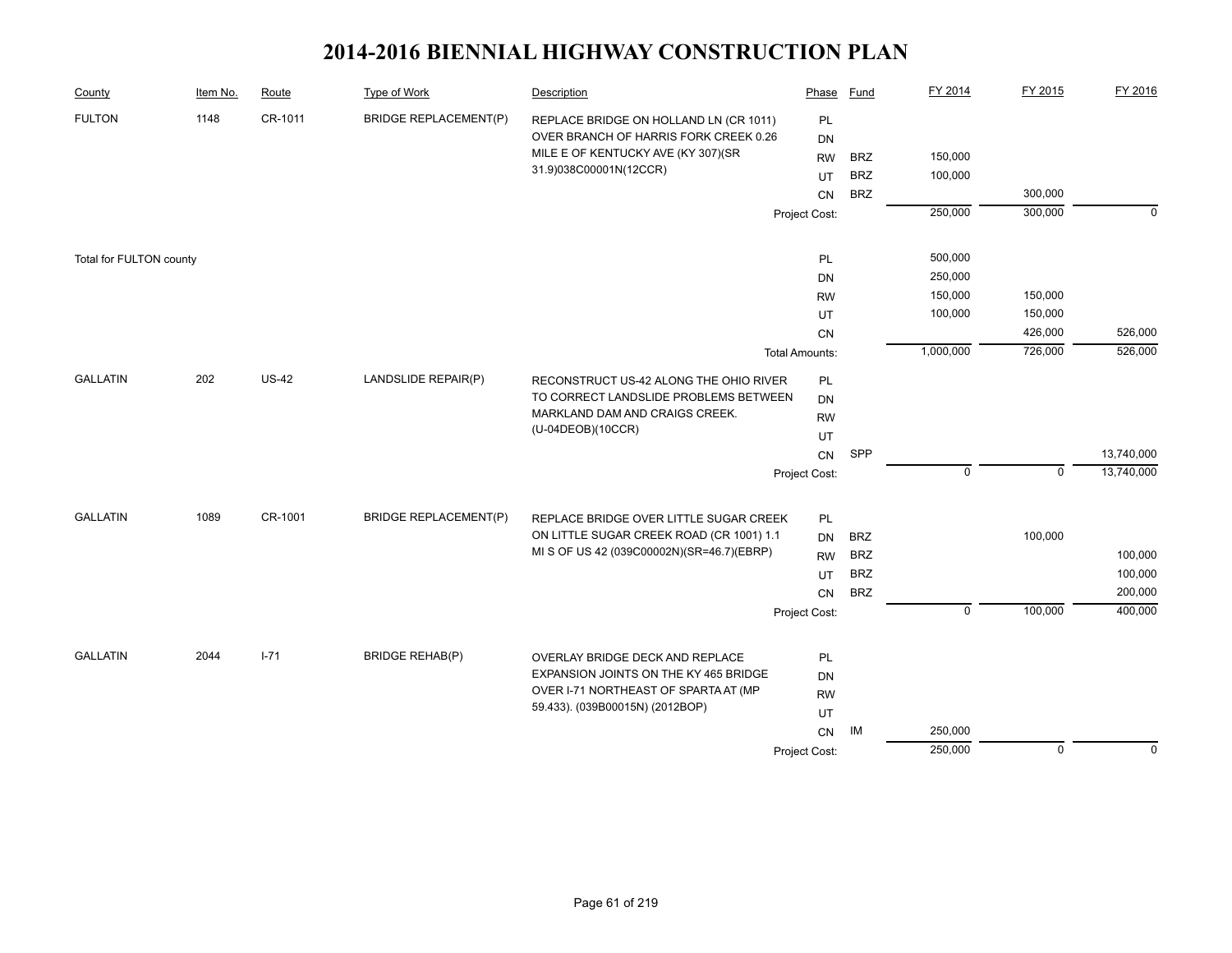| County                    | Item No. | Route        | Type of Work                 | Description                                                      | Phase                 | <b>Fund</b> | FY 2014 | FY 2015     | FY 2016     |
|---------------------------|----------|--------------|------------------------------|------------------------------------------------------------------|-----------------------|-------------|---------|-------------|-------------|
| Total for GALLATIN county |          |              |                              |                                                                  | PL                    |             |         |             |             |
|                           |          |              |                              |                                                                  | <b>DN</b>             |             |         | 100,000     |             |
|                           |          |              |                              |                                                                  | <b>RW</b>             |             |         |             | 100,000     |
|                           |          |              |                              |                                                                  | UT                    |             |         |             | 100,000     |
|                           |          |              |                              |                                                                  | CN                    |             | 250,000 |             | 13,940,000  |
|                           |          |              |                              |                                                                  | <b>Total Amounts:</b> |             | 250,000 | 100,000     | 14,140,000  |
| <b>GARRARD</b>            | 1120     | KY-1972      | <b>BRIDGE REPLACEMENT(P)</b> | REPLACE BRIDGE ON KY-1972 (MP 0.663) OVER                        | PL                    |             |         |             |             |
|                           |          |              |                              | BR OF TURKEY CREEK; .50 MI EAST OF JCT KY                        | <b>DN</b>             |             |         |             |             |
|                           |          |              |                              | 39; (STRUCTURALLY DEFICIENT, SR=19.4)                            | <b>RW</b>             | <b>BRX</b>  | 75,000  |             |             |
|                           |          |              |                              | 040B00023N                                                       | UT                    | <b>BRX</b>  | 60,000  |             |             |
|                           |          |              |                              |                                                                  | CN                    | <b>BRX</b>  |         |             | 350,000     |
|                           |          |              |                              |                                                                  | Project Cost:         |             | 135,000 | $\mathbf 0$ | 350,000     |
|                           |          |              |                              |                                                                  |                       |             |         |             |             |
| <b>GARRARD</b>            | 1122     | KY-563       | <b>BRIDGE REPLACEMENT(P)</b> | REPLACE BRIDGE ON KY-563 (MP 3.89) OVER                          | PL                    |             |         |             |             |
|                           |          |              |                              | SUGAR CREEK; E-@ JCT KY 39;<br>(STRUCTURALLY DEFICIENT, SR=21.7) | <b>DN</b>             |             |         |             |             |
|                           |          |              |                              | 040B00034N                                                       | <b>RW</b>             | <b>BRX</b>  | 80,000  |             |             |
|                           |          |              |                              |                                                                  | UT                    | <b>BRX</b>  | 70,000  |             |             |
|                           |          |              |                              |                                                                  | CN                    | <b>BRX</b>  |         |             | 430,000     |
|                           |          |              |                              |                                                                  | Project Cost:         |             | 150,000 | $\mathbf 0$ | 430,000     |
| Total for GARRARD county  |          |              |                              |                                                                  | PL                    |             |         |             |             |
|                           |          |              |                              |                                                                  | <b>DN</b>             |             |         |             |             |
|                           |          |              |                              |                                                                  | <b>RW</b>             |             | 155,000 |             |             |
|                           |          |              |                              |                                                                  | UT                    |             | 130,000 |             |             |
|                           |          |              |                              |                                                                  | CN                    |             |         |             | 780,000     |
|                           |          |              |                              |                                                                  | <b>Total Amounts:</b> |             | 285,000 | $\mathbf 0$ | 780,000     |
| <b>GRANT</b>              | 910      | <b>KY-22</b> | SAFETY-HAZARD ELIM(P)        | INSTALL SIGNS, GUARDRAIL, FRICTION                               | PL                    |             |         |             |             |
|                           |          |              |                              | TREATMENT, SHOULDERS AND REMOVE TREES                            | <b>DN</b>             |             |         |             |             |
|                           |          |              |                              | AND BRUSH ON KY-22 AT CLARKS CREEK                               | <b>RW</b>             |             |         |             |             |
|                           |          |              |                              | BRIDGE AND BATON ROUGE ROAD                                      | UT                    |             |         |             |             |
|                           |          |              |                              | INTERSECTION.(2010BOP)                                           | CN                    | <b>SAF</b>  | 44,000  |             |             |
|                           |          |              |                              |                                                                  | Project Cost:         |             | 44,000  | $\mathbf 0$ | $\mathbf 0$ |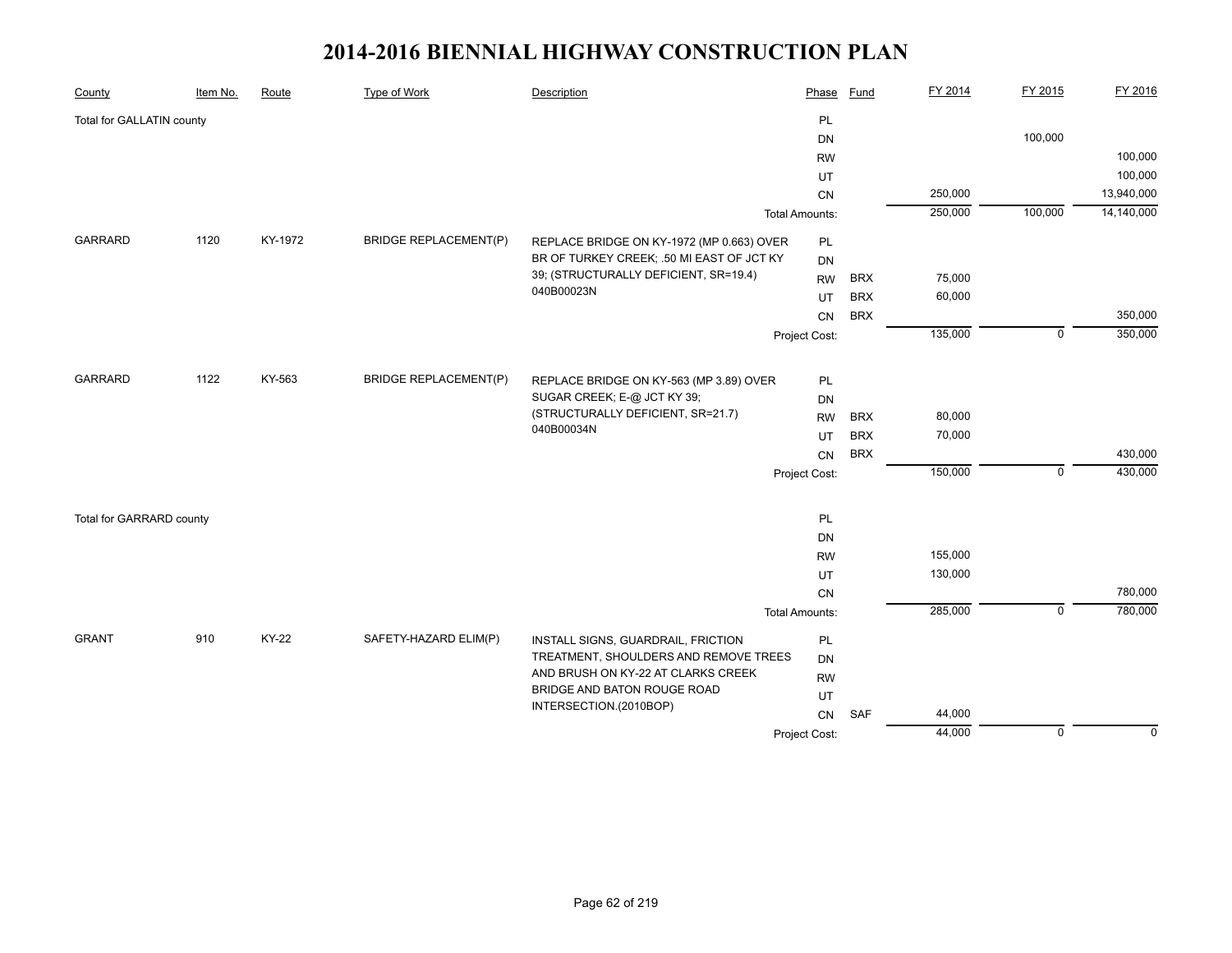| County                 | Item No. | Route   | Type of Work                 | Description                                                                  | Phase                 | Fund       | FY 2014 | FY 2015     | FY 2016     |
|------------------------|----------|---------|------------------------------|------------------------------------------------------------------------------|-----------------------|------------|---------|-------------|-------------|
| <b>GRANT</b>           | 8716     | CR-1142 | <b>BRIDGE REPLACEMENT(P)</b> | REPLACE BRIDGE ON NORTH END OF DELANEY                                       | PL                    |            |         |             |             |
|                        |          |         |                              | ROAD 0.1 MILE NORTH OF THE JUNCTION WITH                                     | DN                    |            |         |             |             |
|                        |          |         |                              | US 25. (12CCN)                                                               | <b>RW</b>             | <b>BRO</b> | 180,000 |             |             |
|                        |          |         |                              |                                                                              | UT                    | <b>BRO</b> | 100,000 |             |             |
|                        |          |         |                              |                                                                              | CN                    | <b>BRO</b> |         | 1,000,000   |             |
|                        |          |         |                              |                                                                              | Project Cost:         |            | 280,000 | 1,000,000   | $\mathbf 0$ |
| Total for GRANT county |          |         |                              |                                                                              | PL                    |            |         |             |             |
|                        |          |         |                              |                                                                              | DN                    |            |         |             |             |
|                        |          |         |                              |                                                                              | <b>RW</b>             |            | 180,000 |             |             |
|                        |          |         |                              |                                                                              | UT                    |            | 100,000 |             |             |
|                        |          |         |                              |                                                                              | CN                    |            | 44,000  | 1,000,000   |             |
|                        |          |         |                              |                                                                              | <b>Total Amounts:</b> |            | 324,000 | 1,000,000   | $\mathbf 0$ |
|                        |          |         |                              |                                                                              |                       |            |         |             |             |
| <b>GRAVES</b>          | 1056     | KY-97   | <b>BRIDGE REPLACEMENT(P)</b> | REPLACE BRIDGE AND APPROACHES ON KY-97                                       | PL                    |            |         |             |             |
|                        |          |         |                              | OVER LEACH CREEK (B52) 0.13 MILE NORTH OF                                    | DN                    |            |         |             |             |
|                        |          |         |                              | FRANKS ROAD. (SR=18.8): (042B00052N)                                         | <b>RW</b>             | <b>BRX</b> | 160,000 |             |             |
|                        |          |         |                              | (AR/W)                                                                       | UT                    | <b>BRX</b> | 160,000 |             |             |
|                        |          |         |                              |                                                                              | <b>CN</b>             | <b>BRX</b> |         | 650,000     |             |
|                        |          |         |                              |                                                                              | Project Cost:         |            | 320,000 | 650,000     | $\mathbf 0$ |
| <b>GRAVES</b>          | 1134     | KY-1748 | <b>BRIDGE REPLACEMENT(P)</b> | REPLACE BRIDGE ON KY-1748 (MP 3.855) OVER                                    | <b>PL</b>             |            |         |             |             |
|                        |          |         |                              | BRANCH OBION CREEK; .3 MI E OF JCT CR 5289;                                  | DN                    |            |         |             |             |
|                        |          |         |                              | (STRUCTURALLY DEFICIENT, SR=20.2)                                            | <b>RW</b>             |            |         |             |             |
|                        |          |         |                              | 042B00236N (AR/W)                                                            | UT                    | <b>BRX</b> | 250,000 |             |             |
|                        |          |         |                              |                                                                              | CN                    | <b>BRX</b> |         |             | 600,000     |
|                        |          |         |                              |                                                                              | Project Cost:         |            | 250,000 | $\mathbf 0$ | 600,000     |
|                        |          |         |                              |                                                                              |                       |            |         |             |             |
| <b>GRAVES</b>          | 1137     | CR-1194 | <b>BRIDGE REPLACEMENT(P)</b> | REPLACE BRIDGE ON CR-1194 (MP 0.67) OVER                                     | <b>PL</b>             |            |         |             |             |
|                        |          |         |                              | CALDWELL CREEK; .6 MI S OF JCT CR 5221;<br>(STRUCTURALLY DEFICIENT, SR=23.5) | DN                    |            |         |             |             |
|                        |          |         |                              | 042C00252N (AR/W)                                                            | <b>RW</b>             | <b>BRZ</b> | 75,000  |             |             |
|                        |          |         |                              |                                                                              | UT                    | <b>BRZ</b> | 50,000  |             |             |
|                        |          |         |                              |                                                                              | CN                    | <b>BRZ</b> |         |             | 500,000     |
|                        |          |         |                              |                                                                              | Project Cost:         |            | 125,000 | $\mathbf 0$ | 500,000     |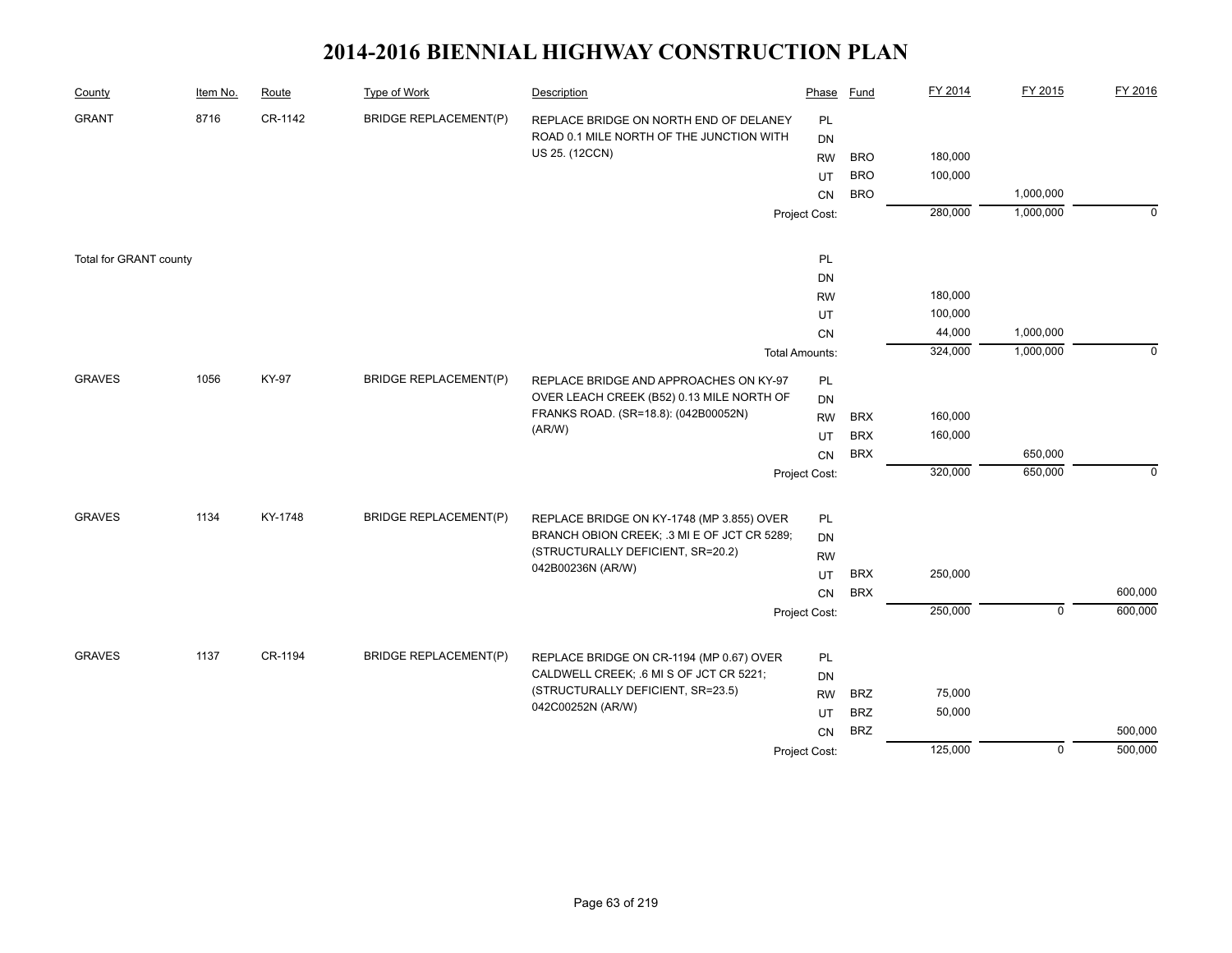| County                  | Item No. | Route   | <b>Type of Work</b>          | Description                                                                            | Phase                  | <b>Fund</b> | FY 2014        | FY 2015        | FY 2016     |
|-------------------------|----------|---------|------------------------------|----------------------------------------------------------------------------------------|------------------------|-------------|----------------|----------------|-------------|
| <b>GRAVES</b>           | 1146     | KY-945  | <b>BRIDGE REPLACEMENT(P)</b> | REPLACE BRIDGE ON KY 945 OVER BRANCH OF                                                | PL                     |             |                |                |             |
|                         |          |         |                              | BRUSH CREEK S OF INTERSECTION WITH                                                     | <b>DN</b>              |             |                |                |             |
|                         |          |         |                              | BURCHARD RD (CR 1416)(SR 16.8)042B00206N                                               | <b>RW</b>              | <b>BRO</b>  | 150,000        |                |             |
|                         |          |         |                              |                                                                                        | UT                     | <b>BRO</b>  | 200,000        |                |             |
|                         |          |         |                              |                                                                                        | CN                     | <b>BRO</b>  |                | 420,000        |             |
|                         |          |         |                              |                                                                                        | Project Cost:          |             | 350,000        | 420,000        | $\mathbf 0$ |
| <b>GRAVES</b>           | 1147     | CR-1384 | <b>BRIDGE REPLACEMENT(P)</b> | REPLACE BRIDGE ON RULE SHACK ROAD OVER                                                 | PL                     |             |                |                |             |
|                         |          |         |                              | IC RAILROAD 0.4 MILE E OF KY                                                           | <b>DN</b>              |             |                |                |             |
|                         |          |         |                              | 339(SR29.3)042C00146N                                                                  | <b>RW</b>              | <b>BRZ</b>  |                | 200,000        |             |
|                         |          |         |                              |                                                                                        | UT                     | <b>BRZ</b>  |                | 225,000        |             |
|                         |          |         |                              |                                                                                        | CN                     |             |                |                |             |
|                         |          |         |                              |                                                                                        | Project Cost:          |             | $\mathsf 0$    | 425,000        | $\Omega$    |
| <b>GRAVES</b>           | 1155     | CR-1381 | <b>BRIDGE REPLACEMENT(P)</b> |                                                                                        |                        |             |                |                |             |
|                         |          |         |                              | REPLACE BRIDGE OVER IC RR ON LEWIS ROAD<br>(CR 1381) 0.6 MI SE OF KY 339 042C00253N SR | PL                     | <b>BRZ</b>  |                | 250,000        |             |
|                         |          |         |                              | 32.4 (EBRP)                                                                            | <b>DN</b>              | <b>BRZ</b>  |                |                | 75,000      |
|                         |          |         |                              |                                                                                        | <b>RW</b><br><b>UT</b> | <b>BRZ</b>  |                |                | 500,000     |
|                         |          |         |                              |                                                                                        | CN                     | <b>BRZ</b>  |                |                | 800,000     |
|                         |          |         |                              |                                                                                        |                        |             | $\mathbf 0$    | 250,000        | 1,375,000   |
|                         |          |         |                              |                                                                                        | Project Cost:          |             |                |                |             |
| Total for GRAVES county |          |         |                              |                                                                                        | PL                     |             |                |                |             |
|                         |          |         |                              |                                                                                        | DN                     |             |                | 250,000        |             |
|                         |          |         |                              |                                                                                        | <b>RW</b>              |             | 385,000        | 200,000        | 75,000      |
|                         |          |         |                              |                                                                                        | UT                     |             | 660,000        | 225,000        | 500,000     |
|                         |          |         |                              |                                                                                        | CN                     |             |                | 1,070,000      | 1,900,000   |
|                         |          |         |                              |                                                                                        | <b>Total Amounts:</b>  |             | 1,045,000      | 1,745,000      | 2,475,000   |
| <b>GRAYSON</b>          | 1071     | CR-1872 | <b>BRIDGE REPLACEMENT(P)</b> | REPLACE BRIDGE ON CR-1872 (MP 1.792) OVER                                              | PL                     |             |                |                |             |
|                         |          |         |                              | SPRING FORK; .7 MI SW OF JCT KY 54;                                                    | DN                     |             |                |                |             |
|                         |          |         |                              | (STRUCTURALLY DEFICIENT, SR=16.8)                                                      | <b>RW</b>              |             |                |                |             |
|                         |          |         |                              | 043C00024N                                                                             | UT                     |             |                |                |             |
|                         |          |         |                              |                                                                                        | CN                     | <b>BRZ</b>  |                |                | 220,000     |
|                         |          |         |                              |                                                                                        | Project Cost:          |             | $\overline{0}$ | $\overline{0}$ | 220,000     |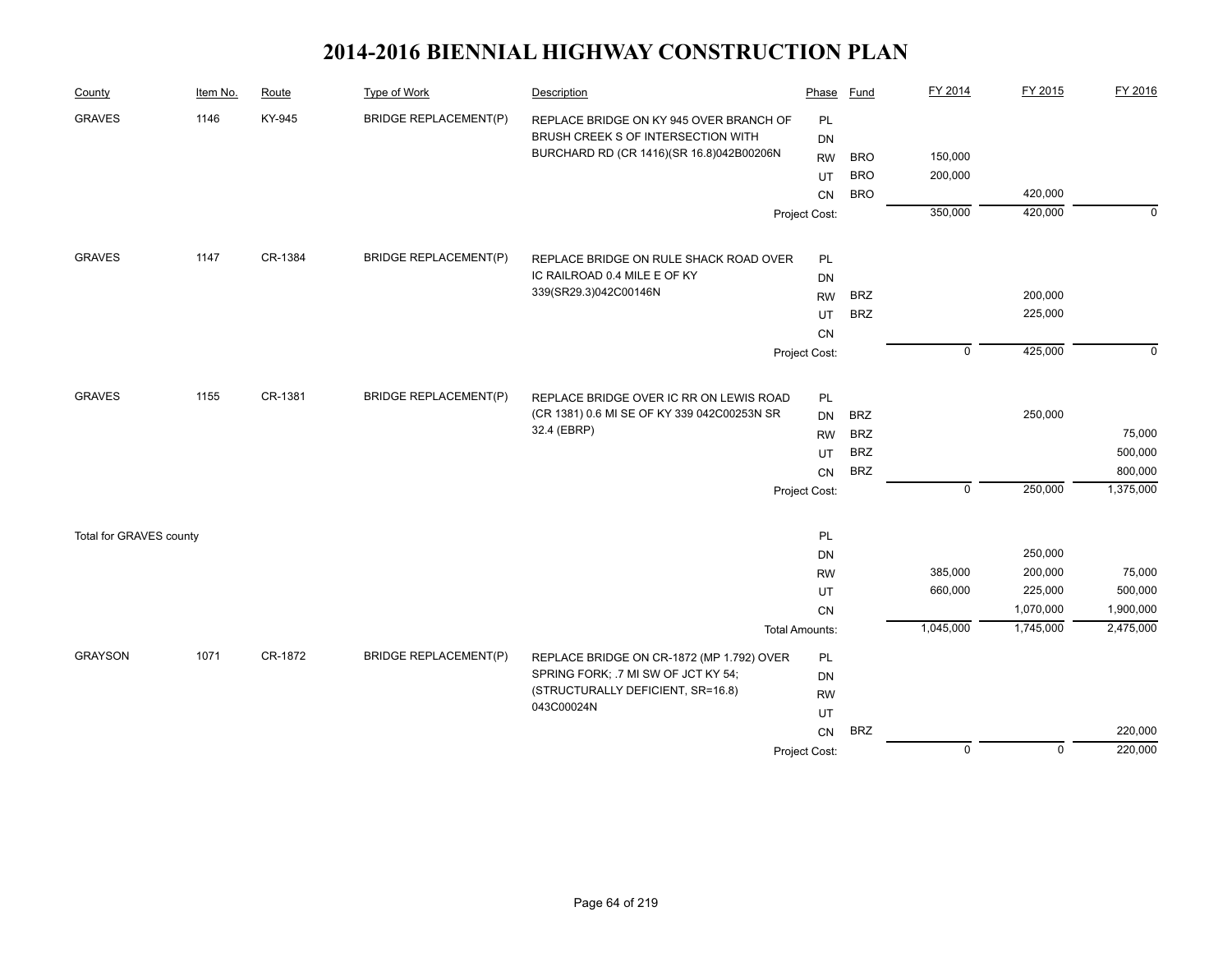| PL<br>Total for GRAYSON county<br>DN<br><b>RW</b><br>UT<br>CN<br>$\overline{0}$<br>$\overline{0}$<br><b>Total Amounts:</b><br><b>GREEN</b><br>KY-61<br>RECONSTRUCTION(O)<br>128.11<br>COLUMBIA TO GREENSBURG PRIORITY SECTION<br>PL<br>1B; KY-61 FROM KY-487 AT GRESHAM, NW TO<br><b>DN</b><br>5000' SE OF US-68 IN GREENSBURG, INCLUDING<br><b>SP</b><br>4,940,000<br><b>RW</b><br>BRIDGE. (2005HPP-KY125)(2005HPP-KY161).<br>1,040,000<br><b>SP</b><br>UT<br>(2006BOPC)(10CCR)(12CCR)<br><b>SP</b><br>CN<br>5,980,000<br>$\mathbf 0$<br>Project Cost:<br><b>GREEN</b><br>128.12<br>KY-61<br>RECONSTRUCTION(O)<br>COLUMBIA TO GREENSBURG PRIORITY SECTION<br>PL<br>1B: KY-61 FROM KY-487 AT GRESHAM, NW TO<br><b>DN</b><br>5000' SE OF US-68 IN GREENSBURG.<br><b>RW</b><br>(2005HPP-KY125)(2005HPP-KY161).<br>UT<br>HPP<br>2,082,599<br>CN<br>2,082,599<br>$\mathbf 0$<br>Project Cost:<br><b>GREEN</b><br>8603<br><b>US-68</b><br>SAFETY-HAZARD ELIM(P)<br>CORRECT GEOMETRIC DEFICIENCIES AND<br>PL<br>IMPROVE SAFETY CONCERN AT THE<br>DN<br>US-68/KY-61 INTERSECTION. (10CCN)<br><b>RW</b><br>UT | County | Item No. | Route | <b>Type of Work</b> | Description | Phase | <b>Fund</b> | FY 2014 | FY 2015 | FY 2016     |
|-------------------------------------------------------------------------------------------------------------------------------------------------------------------------------------------------------------------------------------------------------------------------------------------------------------------------------------------------------------------------------------------------------------------------------------------------------------------------------------------------------------------------------------------------------------------------------------------------------------------------------------------------------------------------------------------------------------------------------------------------------------------------------------------------------------------------------------------------------------------------------------------------------------------------------------------------------------------------------------------------------------------------------------------------------------------------------------------------------|--------|----------|-------|---------------------|-------------|-------|-------------|---------|---------|-------------|
|                                                                                                                                                                                                                                                                                                                                                                                                                                                                                                                                                                                                                                                                                                                                                                                                                                                                                                                                                                                                                                                                                                       |        |          |       |                     |             |       |             |         |         |             |
|                                                                                                                                                                                                                                                                                                                                                                                                                                                                                                                                                                                                                                                                                                                                                                                                                                                                                                                                                                                                                                                                                                       |        |          |       |                     |             |       |             |         |         |             |
|                                                                                                                                                                                                                                                                                                                                                                                                                                                                                                                                                                                                                                                                                                                                                                                                                                                                                                                                                                                                                                                                                                       |        |          |       |                     |             |       |             |         |         |             |
|                                                                                                                                                                                                                                                                                                                                                                                                                                                                                                                                                                                                                                                                                                                                                                                                                                                                                                                                                                                                                                                                                                       |        |          |       |                     |             |       |             |         |         |             |
|                                                                                                                                                                                                                                                                                                                                                                                                                                                                                                                                                                                                                                                                                                                                                                                                                                                                                                                                                                                                                                                                                                       |        |          |       |                     |             |       |             |         |         | 220,000     |
|                                                                                                                                                                                                                                                                                                                                                                                                                                                                                                                                                                                                                                                                                                                                                                                                                                                                                                                                                                                                                                                                                                       |        |          |       |                     |             |       |             |         |         | 220,000     |
|                                                                                                                                                                                                                                                                                                                                                                                                                                                                                                                                                                                                                                                                                                                                                                                                                                                                                                                                                                                                                                                                                                       |        |          |       |                     |             |       |             |         |         |             |
|                                                                                                                                                                                                                                                                                                                                                                                                                                                                                                                                                                                                                                                                                                                                                                                                                                                                                                                                                                                                                                                                                                       |        |          |       |                     |             |       |             |         |         |             |
|                                                                                                                                                                                                                                                                                                                                                                                                                                                                                                                                                                                                                                                                                                                                                                                                                                                                                                                                                                                                                                                                                                       |        |          |       |                     |             |       |             |         |         |             |
|                                                                                                                                                                                                                                                                                                                                                                                                                                                                                                                                                                                                                                                                                                                                                                                                                                                                                                                                                                                                                                                                                                       |        |          |       |                     |             |       |             |         |         |             |
|                                                                                                                                                                                                                                                                                                                                                                                                                                                                                                                                                                                                                                                                                                                                                                                                                                                                                                                                                                                                                                                                                                       |        |          |       |                     |             |       |             |         |         | 36,720,000  |
|                                                                                                                                                                                                                                                                                                                                                                                                                                                                                                                                                                                                                                                                                                                                                                                                                                                                                                                                                                                                                                                                                                       |        |          |       |                     |             |       |             |         |         | 36,720,000  |
|                                                                                                                                                                                                                                                                                                                                                                                                                                                                                                                                                                                                                                                                                                                                                                                                                                                                                                                                                                                                                                                                                                       |        |          |       |                     |             |       |             |         |         |             |
|                                                                                                                                                                                                                                                                                                                                                                                                                                                                                                                                                                                                                                                                                                                                                                                                                                                                                                                                                                                                                                                                                                       |        |          |       |                     |             |       |             |         |         |             |
|                                                                                                                                                                                                                                                                                                                                                                                                                                                                                                                                                                                                                                                                                                                                                                                                                                                                                                                                                                                                                                                                                                       |        |          |       |                     |             |       |             |         |         |             |
|                                                                                                                                                                                                                                                                                                                                                                                                                                                                                                                                                                                                                                                                                                                                                                                                                                                                                                                                                                                                                                                                                                       |        |          |       |                     |             |       |             |         |         |             |
|                                                                                                                                                                                                                                                                                                                                                                                                                                                                                                                                                                                                                                                                                                                                                                                                                                                                                                                                                                                                                                                                                                       |        |          |       |                     |             |       |             |         |         |             |
|                                                                                                                                                                                                                                                                                                                                                                                                                                                                                                                                                                                                                                                                                                                                                                                                                                                                                                                                                                                                                                                                                                       |        |          |       |                     |             |       |             |         |         |             |
|                                                                                                                                                                                                                                                                                                                                                                                                                                                                                                                                                                                                                                                                                                                                                                                                                                                                                                                                                                                                                                                                                                       |        |          |       |                     |             |       |             |         |         | $\Omega$    |
|                                                                                                                                                                                                                                                                                                                                                                                                                                                                                                                                                                                                                                                                                                                                                                                                                                                                                                                                                                                                                                                                                                       |        |          |       |                     |             |       |             |         |         |             |
|                                                                                                                                                                                                                                                                                                                                                                                                                                                                                                                                                                                                                                                                                                                                                                                                                                                                                                                                                                                                                                                                                                       |        |          |       |                     |             |       |             |         |         |             |
|                                                                                                                                                                                                                                                                                                                                                                                                                                                                                                                                                                                                                                                                                                                                                                                                                                                                                                                                                                                                                                                                                                       |        |          |       |                     |             |       |             |         |         |             |
|                                                                                                                                                                                                                                                                                                                                                                                                                                                                                                                                                                                                                                                                                                                                                                                                                                                                                                                                                                                                                                                                                                       |        |          |       |                     |             |       |             |         |         |             |
|                                                                                                                                                                                                                                                                                                                                                                                                                                                                                                                                                                                                                                                                                                                                                                                                                                                                                                                                                                                                                                                                                                       |        |          |       |                     |             |       |             |         |         |             |
| 2,970,000<br>SB <sub>2</sub><br>CN                                                                                                                                                                                                                                                                                                                                                                                                                                                                                                                                                                                                                                                                                                                                                                                                                                                                                                                                                                                                                                                                    |        |          |       |                     |             |       |             |         |         |             |
| 2,970,000<br>$\mathsf 0$<br>Project Cost:                                                                                                                                                                                                                                                                                                                                                                                                                                                                                                                                                                                                                                                                                                                                                                                                                                                                                                                                                                                                                                                             |        |          |       |                     |             |       |             |         |         | $\mathbf 0$ |
| <b>GREEN</b><br>8710<br><b>US-68</b><br>SCOPING STUDY(O)<br>PL<br>SCOPING STUDY AND DESIGN FOR US-68 FROM                                                                                                                                                                                                                                                                                                                                                                                                                                                                                                                                                                                                                                                                                                                                                                                                                                                                                                                                                                                             |        |          |       |                     |             |       |             |         |         |             |
| METCALFE COUNTY TO THE US-61/US-68<br><b>STP</b><br>2,000,000<br><b>DN</b>                                                                                                                                                                                                                                                                                                                                                                                                                                                                                                                                                                                                                                                                                                                                                                                                                                                                                                                                                                                                                            |        |          |       |                     |             |       |             |         |         |             |
| INTERSECTION.(12CCN)<br><b>RW</b>                                                                                                                                                                                                                                                                                                                                                                                                                                                                                                                                                                                                                                                                                                                                                                                                                                                                                                                                                                                                                                                                     |        |          |       |                     |             |       |             |         |         |             |
| UT                                                                                                                                                                                                                                                                                                                                                                                                                                                                                                                                                                                                                                                                                                                                                                                                                                                                                                                                                                                                                                                                                                    |        |          |       |                     |             |       |             |         |         |             |
| CN                                                                                                                                                                                                                                                                                                                                                                                                                                                                                                                                                                                                                                                                                                                                                                                                                                                                                                                                                                                                                                                                                                    |        |          |       |                     |             |       |             |         |         |             |
| 2,000,000<br>$\mathbf 0$<br>Project Cost:                                                                                                                                                                                                                                                                                                                                                                                                                                                                                                                                                                                                                                                                                                                                                                                                                                                                                                                                                                                                                                                             |        |          |       |                     |             |       |             |         |         | $\Omega$    |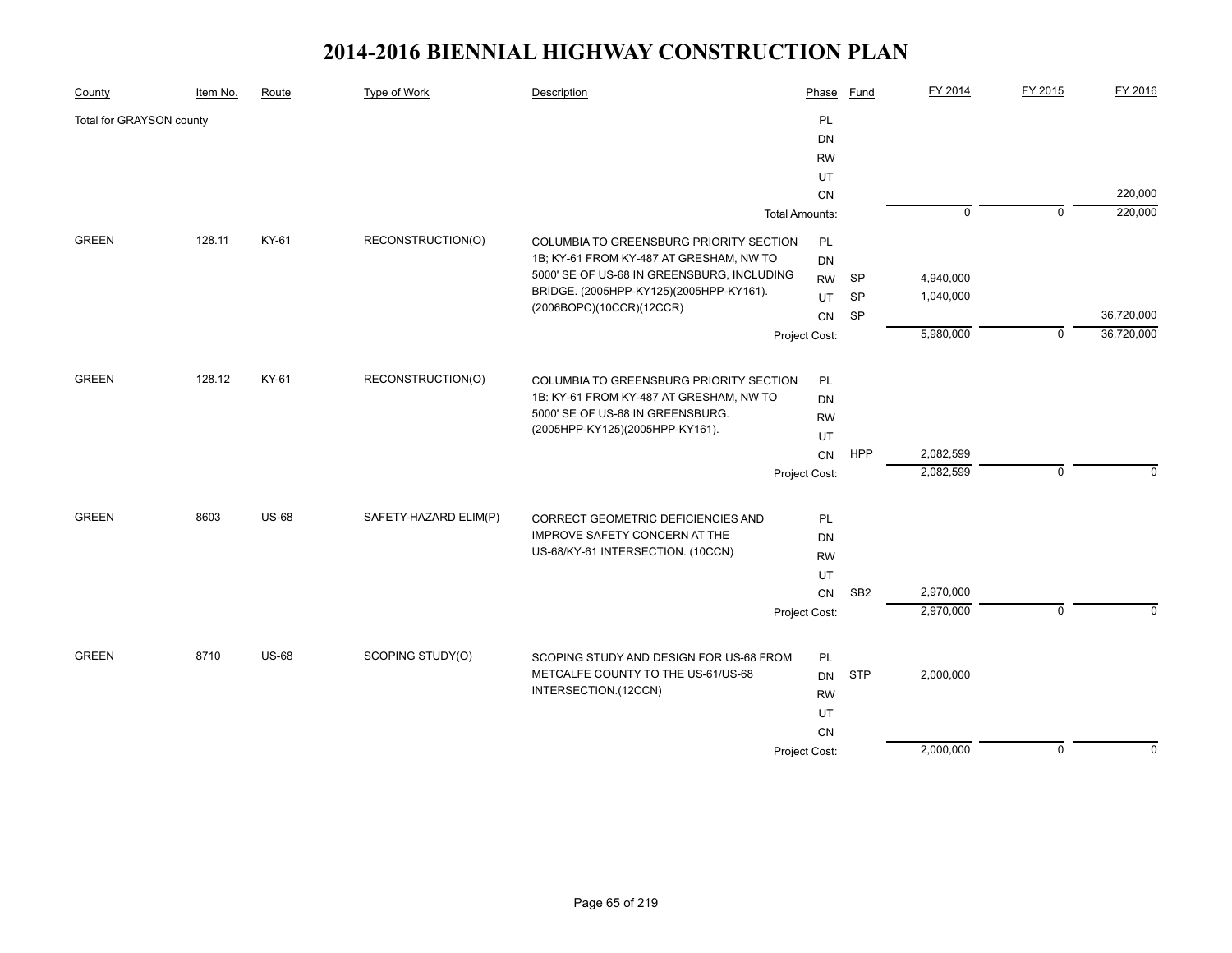| County                 | Item No. | Route        | <b>Type of Work</b>       | Description                                                                                                                                                                | Phase                                            | <b>Fund</b>       | FY 2014        | FY 2015    | FY 2016     |
|------------------------|----------|--------------|---------------------------|----------------------------------------------------------------------------------------------------------------------------------------------------------------------------|--------------------------------------------------|-------------------|----------------|------------|-------------|
| <b>GREEN</b>           | 8711     | -0           | NEW ROUTE(O)              | CONSTRUCT NEW CONNECTOR FROM VAUGHN<br>CURVE ON US-68 BYPASS EAST OF<br>GREENSBURG CROSSING KY-61 AND KY-417<br>AND CONNECTING WITH KY-3535 NORTH OF<br>GREENSBURG.(12CCN) | PL<br><b>DN</b><br><b>RW</b><br>UT<br>${\sf CN}$ | SPP<br>SPP<br>SPP | 2,600,000      | 3,000,000  | 900,000     |
|                        |          |              |                           |                                                                                                                                                                            | Project Cost:                                    |                   | 2,600,000      | 3,000,000  | 900,000     |
| <b>GREEN</b>           | 8712     | KY-61        |                           |                                                                                                                                                                            |                                                  |                   |                |            |             |
|                        |          |              | MAJOR WIDENING(O)         | CONSTRUCT A TRUCK CLIMBING LANE,<br>SHOULDERS, AND TURN LANE AT KY-323.                                                                                                    | <b>PL</b><br>DN                                  |                   |                |            |             |
|                        |          |              |                           | (12CCN)                                                                                                                                                                    | <b>RW</b>                                        | SPP               |                | 2,100,000  |             |
|                        |          |              |                           |                                                                                                                                                                            | UT                                               | SPP               |                | 3,120,000  |             |
|                        |          |              |                           |                                                                                                                                                                            | CN                                               |                   |                |            |             |
|                        |          |              |                           |                                                                                                                                                                            | Project Cost:                                    |                   | $\mathbf 0$    | 5,220,000  | $\Omega$    |
|                        |          |              |                           |                                                                                                                                                                            |                                                  |                   |                |            |             |
| <b>GREEN</b>           | 8715     | <b>US-68</b> | PAVEMENT REHAB-PRI(P)     | SPOT IMPROVEMENTS FROM LOCUST GROVE                                                                                                                                        | PL                                               |                   |                |            |             |
|                        |          |              |                           | RD ON US-68 TO KY-61. (12CCN)                                                                                                                                              | <b>DN</b>                                        | SP                |                | 2,000,000  |             |
|                        |          |              |                           |                                                                                                                                                                            | <b>RW</b>                                        |                   |                |            |             |
|                        |          |              |                           |                                                                                                                                                                            | UT                                               |                   |                |            |             |
|                        |          |              |                           |                                                                                                                                                                            | CN                                               |                   | $\overline{0}$ |            |             |
|                        |          |              |                           |                                                                                                                                                                            | Project Cost:                                    |                   |                | 2,000,000  | $\Omega$    |
| Total for GREEN county |          |              |                           |                                                                                                                                                                            | PL                                               |                   |                |            |             |
|                        |          |              |                           |                                                                                                                                                                            | DN                                               |                   | 4,600,000      | 2,000,000  |             |
|                        |          |              |                           |                                                                                                                                                                            | <b>RW</b>                                        |                   | 4,940,000      | 5,100,000  |             |
|                        |          |              |                           |                                                                                                                                                                            | UT                                               |                   | 1,040,000      | 3,120,000  | 900,000     |
|                        |          |              |                           |                                                                                                                                                                            | CN                                               |                   | 5,052,599      |            | 36,720,000  |
|                        |          |              |                           |                                                                                                                                                                            | <b>Total Amounts:</b>                            |                   | 15,632,599     | 10,220,000 | 37,620,000  |
| <b>GREENUP</b>         | 109      | KY-8         | <b>BRIDGE PAINTING(P)</b> | CLEAN AND PAINT THE CARL D. PERKINS BRIDGE                                                                                                                                 | PL                                               |                   |                |            |             |
|                        |          |              |                           | CARRYING KY-8S OVER THE OHIO RIVER                                                                                                                                         | <b>DN</b>                                        |                   |                |            |             |
|                        |          |              |                           | BETWEEN SOUTH SHORE, KENTUCKY AND                                                                                                                                          | <b>RW</b>                                        |                   |                |            |             |
|                        |          |              |                           | PORTSMOUTH, OHIO (KY-OHIO SHARE 50/50 OF<br>PROJECT COST) (B64): (045B00064N)(10CCR)                                                                                       | UT                                               |                   |                |            |             |
|                        |          |              |                           |                                                                                                                                                                            | CN                                               | SPP               |                | 10,000,000 |             |
|                        |          |              |                           |                                                                                                                                                                            | Project Cost:                                    |                   | $\overline{0}$ | 10,000,000 | $\mathbf 0$ |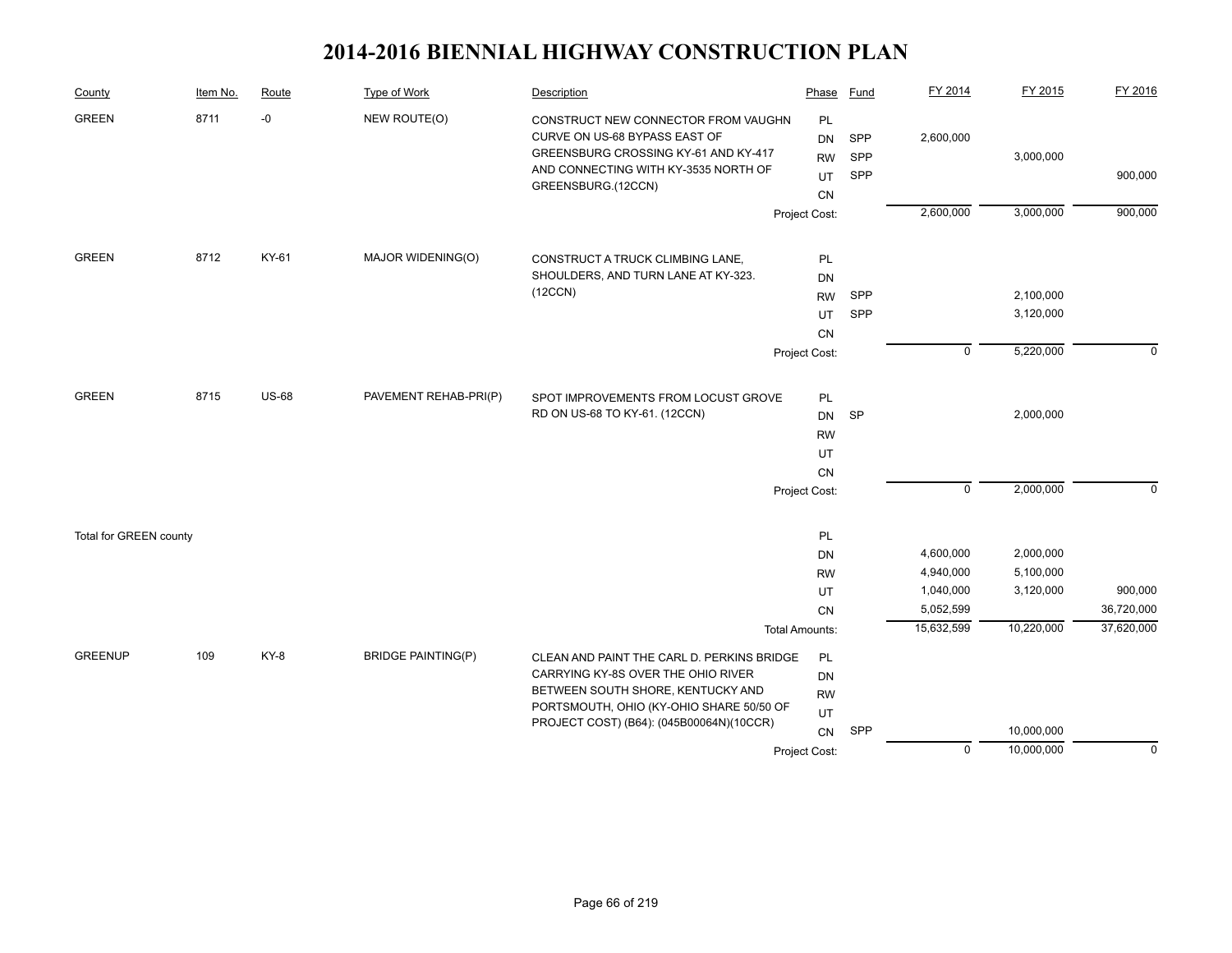| County                   | Item No. | Route   | <b>Type of Work</b>          | Description                                     | Phase                 | Fund       | FY 2014        | FY 2015             | FY 2016        |
|--------------------------|----------|---------|------------------------------|-------------------------------------------------|-----------------------|------------|----------------|---------------------|----------------|
| <b>GREENUP</b>           | 132      | $KY-2$  | PE & ENVIRONMENTAL(O)        | RECONSTRUCT KY-2 FROM MP 13.2 TO US-23          | PL                    |            |                |                     |                |
|                          |          |         |                              | (MP 17.2)(08CCN)                                | <b>DN</b>             |            |                |                     |                |
|                          |          |         |                              |                                                 | <b>RW</b>             | SPP        |                | 6,070,000           |                |
|                          |          |         |                              |                                                 | UT                    |            |                |                     |                |
|                          |          |         |                              |                                                 | CN                    |            |                |                     |                |
|                          |          |         |                              |                                                 | Project Cost:         |            | $\overline{0}$ | 6,070,000           | $\overline{0}$ |
| <b>GREENUP</b>           | 1073     | KY-244  | <b>BRIDGE REPLACEMENT(P)</b> | REPLACE BRIDGE ON KY-244 (MP 0.103) OVER        | PL                    |            |                |                     |                |
|                          |          |         |                              | CSX RAILROAD; .05 MI N.E. OF JCT US 23;         | <b>DN</b>             |            |                |                     |                |
|                          |          |         |                              | (STRUCTURALLY DEFICIENT, SR=47.9)               | <b>RW</b>             | <b>BRX</b> | 1,930,000      |                     |                |
|                          |          |         |                              | 045B00039N                                      | UT                    | <b>BRX</b> |                | 1,090,000           |                |
|                          |          |         |                              |                                                 | CN                    | <b>BRX</b> |                |                     | 1,000,000      |
|                          |          |         |                              |                                                 | Project Cost:         |            | 1,930,000      | 1,090,000           | 1,000,000      |
|                          |          |         |                              |                                                 |                       |            |                |                     |                |
| <b>GREENUP</b>           | 1078     | CS-1023 | <b>BRIDGE REPLACEMENT(P)</b> | "DEMOLISH" BRIDGE ON CS-1023 (MP 0.121)         | PL                    |            |                |                     |                |
|                          |          |         |                              | OVER TOWN BRANCH; 100' S. JCT KY 2541;          | DN                    |            |                |                     |                |
|                          |          |         |                              | (STRUCTURALLY DEFICIENT, SR=16.5)<br>045C00051N | <b>RW</b>             | <b>BRZ</b> | 50,000         |                     |                |
|                          |          |         |                              |                                                 | UT                    | <b>BRZ</b> | 25,000         |                     |                |
|                          |          |         |                              |                                                 | CN                    | <b>BRZ</b> |                |                     | 1,000,000      |
|                          |          |         |                              |                                                 | Project Cost:         |            | 75,000         | $\mathsf{O}\xspace$ | 1,000,000      |
| Total for GREENUP county |          |         |                              |                                                 | PL                    |            |                |                     |                |
|                          |          |         |                              |                                                 | <b>DN</b>             |            |                |                     |                |
|                          |          |         |                              |                                                 | <b>RW</b>             |            | 1,980,000      | 6,070,000           |                |
|                          |          |         |                              |                                                 | UT                    |            | 25,000         | 1,090,000           |                |
|                          |          |         |                              |                                                 | CN                    |            |                | 10,000,000          | 2,000,000      |
|                          |          |         |                              |                                                 | <b>Total Amounts:</b> |            | 2,005,000      | 17,160,000          | 2,000,000      |
| <b>HANCOCK</b>           | 197      | KY-69   | RECONSTRUCTION(O)            | IMPROVE CONNECTION BETWEEN US-60 AND            | <b>PL</b>             |            |                |                     |                |
|                          |          |         |                              | CANNELTON BRIDGE APPROACH AT                    | <b>DN</b>             |            |                |                     |                |
|                          |          |         |                              | HAWESVILLE. (06CCR) (08CCR) (10CCR)             | <b>RW</b>             |            |                |                     |                |
|                          |          |         |                              | (12CCR)                                         | UT                    | SPP        | 760,000        |                     |                |
|                          |          |         |                              |                                                 | CN                    |            |                |                     |                |
|                          |          |         |                              |                                                 | Project Cost:         |            | 760,000        | $\overline{0}$      | $\overline{0}$ |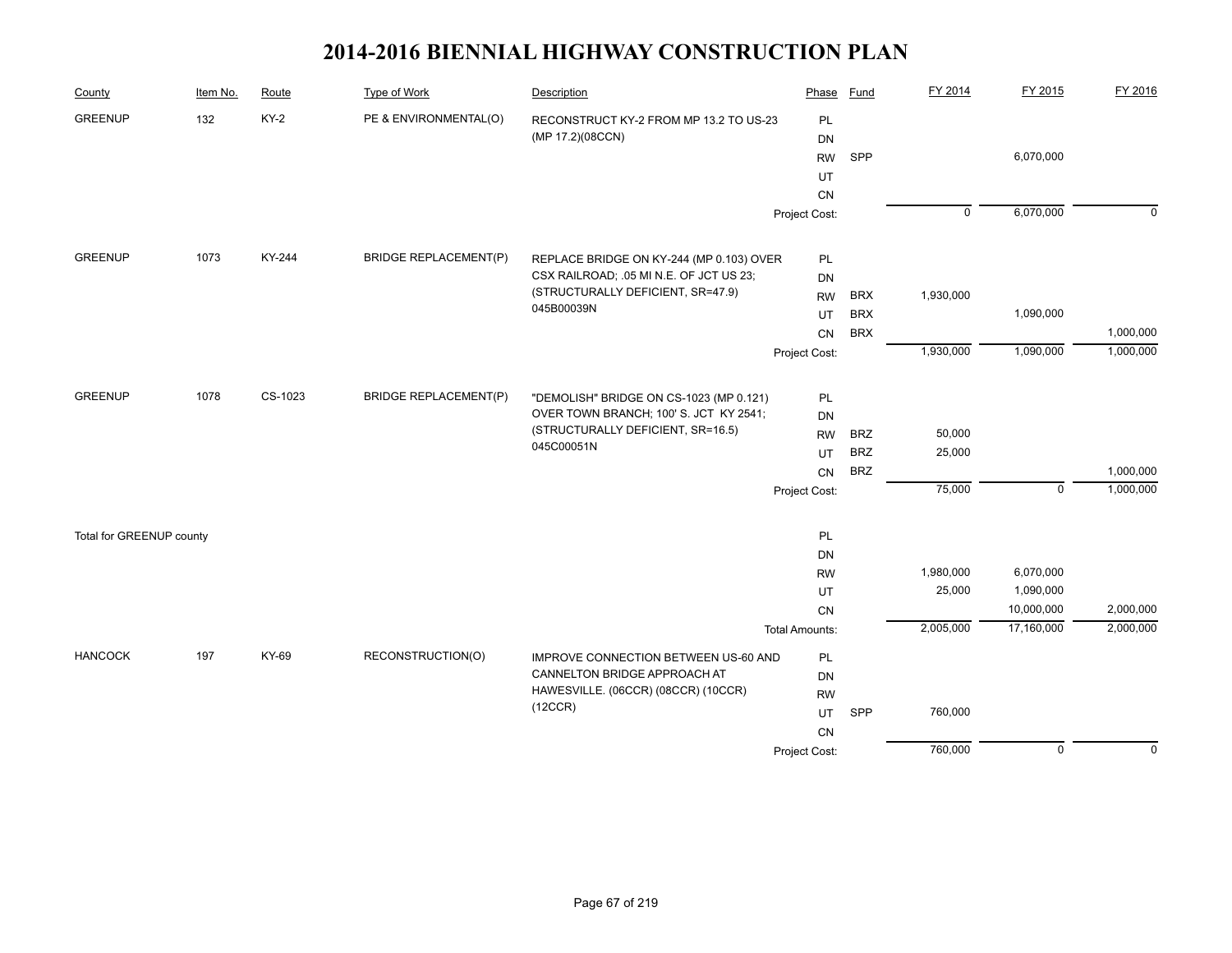| County                   | Item No. | Route   | <b>Type of Work</b>          | Description                                                        | Phase                 | <b>Fund</b> | FY 2014        | FY 2015     | FY 2016     |
|--------------------------|----------|---------|------------------------------|--------------------------------------------------------------------|-----------------------|-------------|----------------|-------------|-------------|
| <b>HANCOCK</b>           | 1082     | KY-2124 | <b>BRIDGE REPLACEMENT(P)</b> | REPLACE BRIDGE ON KY 2124 OVER SOUTH                               | PL                    |             |                |             |             |
|                          |          |         |                              | FORK OF PANTHER CREEK SW OF                                        | <b>DN</b>             |             |                |             |             |
|                          |          |         |                              | INTERSECTION WITH HICKORY RIDGE RD (CR<br>1127)(SR 33.5)046B00031N | <b>RW</b>             | <b>BRO</b>  | 75,000         |             |             |
|                          |          |         |                              |                                                                    | UT                    | <b>BRO</b>  | 75,000         |             |             |
|                          |          |         |                              |                                                                    | CN                    | <b>BRO</b>  |                | 300,000     |             |
|                          |          |         |                              |                                                                    | Project Cost:         |             | 150,000        | 300,000     | $\mathbf 0$ |
| <b>HANCOCK</b>           | 8708     | KY-69   | SCOPING STUDY(O)             | SCOPING STUDY ON KY-69 IN HANCOCK                                  | PL                    | SPP         | 200,000        |             |             |
|                          |          |         |                              | COUNTY.(12CCN)                                                     | DN                    |             |                |             |             |
|                          |          |         |                              |                                                                    | <b>RW</b>             |             |                |             |             |
|                          |          |         |                              |                                                                    | UT                    |             |                |             |             |
|                          |          |         |                              |                                                                    | CN                    |             |                |             |             |
|                          |          |         |                              |                                                                    | Project Cost:         |             | 200,000        | $\mathbf 0$ | $\Omega$    |
| Total for HANCOCK county |          |         |                              |                                                                    | PL                    |             | 200,000        |             |             |
|                          |          |         |                              |                                                                    | <b>DN</b>             |             |                |             |             |
|                          |          |         |                              |                                                                    | <b>RW</b>             |             | 75,000         |             |             |
|                          |          |         |                              |                                                                    | UT                    |             | 835,000        |             |             |
|                          |          |         |                              |                                                                    | CN                    |             |                | 300,000     |             |
|                          |          |         |                              |                                                                    | <b>Total Amounts:</b> |             | 1,110,000      | 300,000     | $\mathbf 0$ |
| <b>HARDIN</b>            | 18       | $I-65$  | MAJOR WIDENING(O)            | HARDIN I-65; WIDEN I-65 TO 6 LANES FROM                            | PL                    |             |                |             |             |
|                          |          |         |                              | 0.6MI N OF OLD SONORA RD TO 0.7MI N OF KY                          | DN                    |             |                |             |             |
|                          |          |         |                              | 222; INCLUDES NOLIN RIVER BRIDGE. (12CCR)                          | <b>RW</b>             | IM          |                | 530,000     |             |
|                          |          |         |                              |                                                                    | UT                    | IM          |                | 110,000     |             |
|                          |          |         |                              |                                                                    | CN                    | IM          |                |             | 10,000,000  |
|                          |          |         |                              |                                                                    | Project Cost:         |             | $\mathsf 0$    | 640,000     | 10,000,000  |
| <b>HARDIN</b>            | 19       | $I-65$  | MAJOR WIDENING(O)            | HARDIN I-65; WIDEN I-65 TO 6 LANES FROM                            | PL                    |             |                |             |             |
|                          |          |         |                              | 0.7MI N OF KY 222 TO WESTERN KENTUCKY                              | DN                    |             |                |             |             |
|                          |          |         |                              | PKWY.(12CCR)                                                       | <b>RW</b>             | IM          |                | 110,000     |             |
|                          |          |         |                              |                                                                    | UT                    | IM          |                | 110,000     |             |
|                          |          |         |                              |                                                                    | ${\sf CN}$            |             |                |             |             |
|                          |          |         |                              |                                                                    | Project Cost:         |             | $\overline{0}$ | 220,000     | $\mathbf 0$ |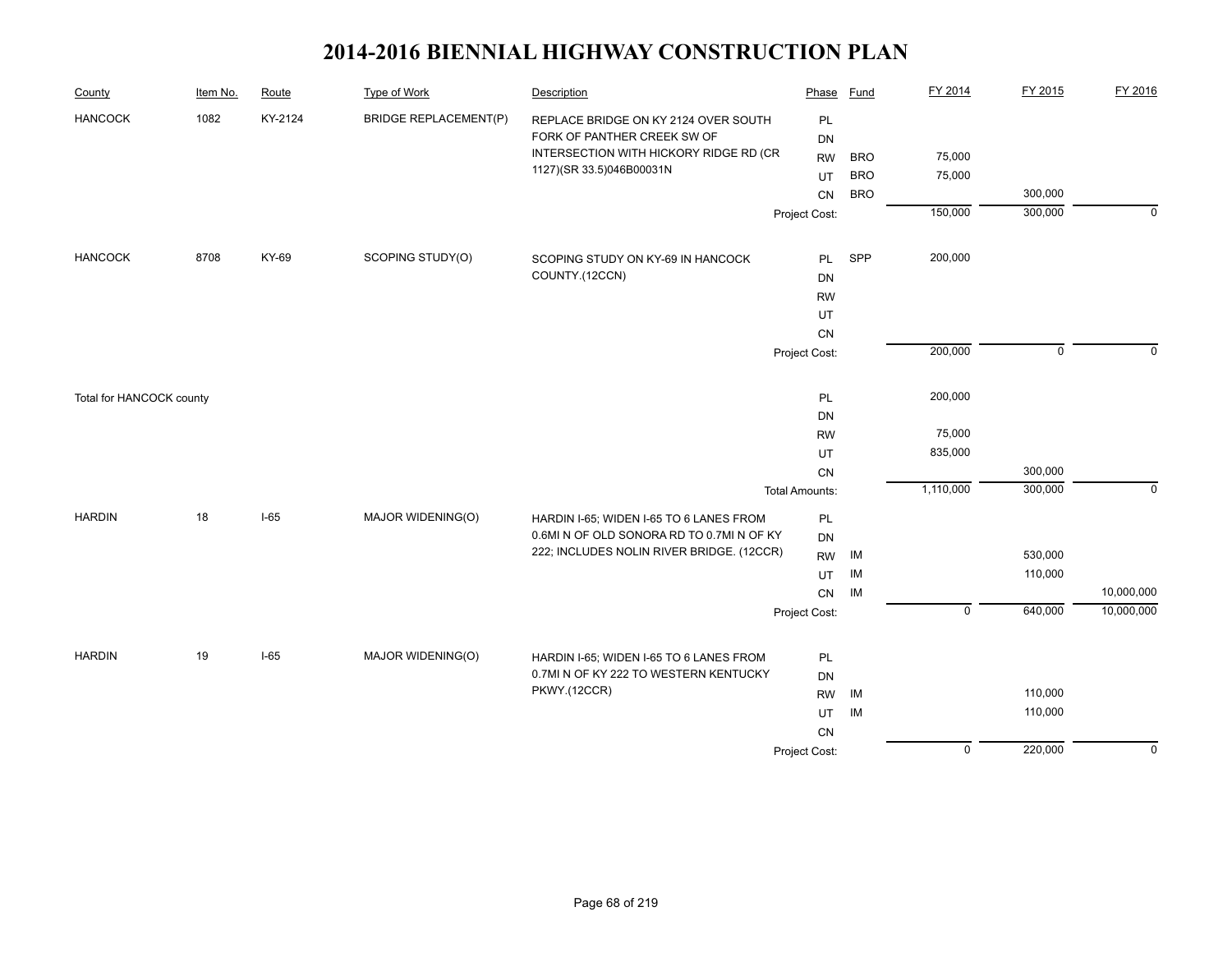| County        | Item No. | Route        | Type of Work                 | Description                                                                    | Phase         | <b>Fund</b>              | FY 2014        | FY 2015     | FY 2016     |
|---------------|----------|--------------|------------------------------|--------------------------------------------------------------------------------|---------------|--------------------------|----------------|-------------|-------------|
| <b>HARDIN</b> | 153.01   | KY-251       | PHASE I DESIGN(O)            | SAFETY AND SPOT IMPROVEMENTS TO KY 251                                         | PL            |                          |                |             |             |
|               |          |              |                              | AND KY 434 AS RECOMMENDED BY THE 2012                                          | <b>DN</b>     | BR <sub>2</sub>          | 955,000        |             |             |
|               |          |              |                              | PLANNING STUDY.                                                                | <b>RW</b>     | BR <sub>2</sub>          |                | 1,345,000   |             |
|               |          |              |                              |                                                                                | UT            | BR <sub>2</sub>          |                | 1,395,000   |             |
|               |          |              |                              |                                                                                | CN            | BR <sub>2</sub>          |                |             | 8,755,000   |
|               |          |              |                              |                                                                                | Project Cost: |                          | 955,000        | 2,740,000   | 8,755,000   |
| <b>HARDIN</b> | 198      | KY-3005      | PE & ENVIRONMENTAL(O)        | EXTEND RING ROAD FROM THE WESTERN                                              | PL            |                          |                |             |             |
|               |          |              |                              | KENTUCKY PARKWAY TO I-65.(12CCR)                                               | <b>DN</b>     |                          |                |             |             |
|               |          |              |                              |                                                                                | <b>RW</b>     | SPP                      |                |             | 2,760,000   |
|               |          |              |                              |                                                                                | UT            | SPP                      |                |             | 1,690,000   |
|               |          |              |                              |                                                                                | CN            |                          |                |             |             |
|               |          |              |                              |                                                                                | Project Cost: |                          | $\mathbf 0$    | $\mathsf 0$ | 4,450,000   |
| <b>HARDIN</b> | 199      | <b>US-31</b> | <b>BRIDGE REPLACEMENT(P)</b> | REPLACE BRIDGE OVER P&L AND CSX                                                | PL            |                          |                |             |             |
|               |          |              |                              | RAILROADS (MP 36.4 TO 36.8 IN WEST POINT)                                      | <b>DN</b>     |                          |                |             |             |
|               |          |              |                              | (047B00007N).                                                                  | <b>RW</b>     | <b>STP</b>               |                | 120,000     |             |
|               |          |              |                              |                                                                                | UT            | <b>STP</b>               |                | 110,000     |             |
|               |          |              |                              |                                                                                | CN            |                          |                |             |             |
|               |          |              |                              |                                                                                | Project Cost: |                          | $\mathsf 0$    | 230,000     | $\mathbf 0$ |
| <b>HARDIN</b> | 286.1    | $I-65$       | WEIGH STA REHAB(P)           | I-65 SOUTHBOUND PORT OF ENTRY FOR A                                            | PL            |                          |                |             |             |
|               |          |              |                              | COMMERCIAL VEHICLE MONITORING STATION.                                         | DN            | IM                       |                | 550,000     |             |
|               |          |              |                              | (10CCR)                                                                        | <b>RW</b>     |                          |                |             |             |
|               |          |              |                              |                                                                                | UT            |                          |                |             |             |
|               |          |              |                              |                                                                                | CN            |                          |                |             |             |
|               |          |              |                              |                                                                                | Project Cost: |                          | $\overline{0}$ | 550,000     | $\mathbf 0$ |
|               |          |              |                              |                                                                                |               |                          |                |             |             |
| <b>HARDIN</b> | 1077     | <b>US-62</b> | <b>BRIDGE REPLACEMENT(P)</b> | REPLACE BRIDGE ON US 62 OVER UNNAMED<br>STREAM 0.65 MILE SW OF KY 1375 (S LONG | PL            |                          |                |             |             |
|               |          |              |                              | GROVE RD)(SR 48.5) 047B00052N                                                  | DN            |                          |                |             |             |
|               |          |              |                              |                                                                                | <b>RW</b>     | <b>BRO</b><br><b>BRO</b> |                | 80,000      |             |
|               |          |              |                              |                                                                                | UT            |                          |                | 110,000     |             |
|               |          |              |                              |                                                                                | CN            |                          | $\mathsf 0$    | 190,000     | $\mathbf 0$ |
|               |          |              |                              |                                                                                | Project Cost: |                          |                |             |             |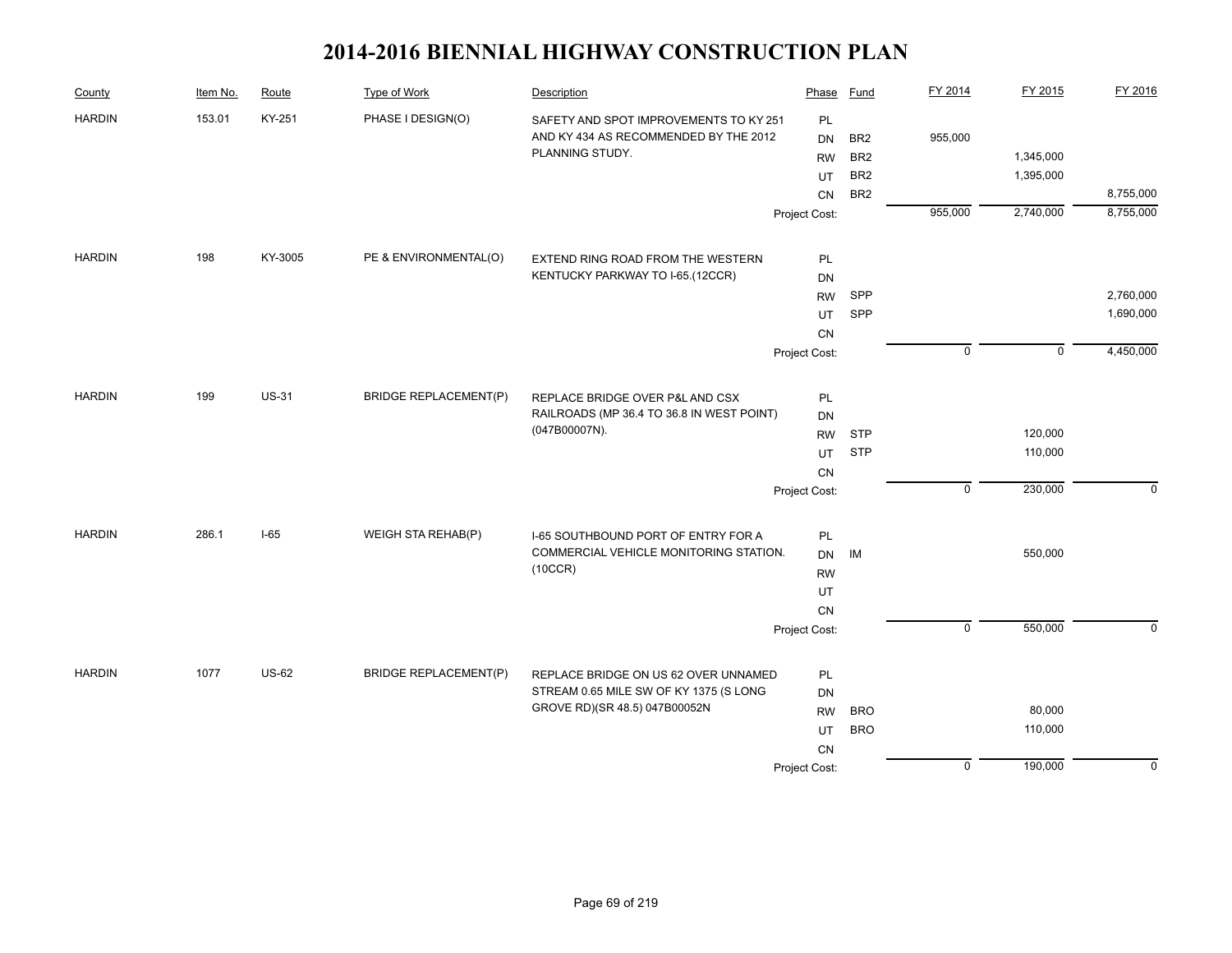| County                  | Item No. | Route         | <b>Type of Work</b> | Description                                                                                                                                            | Phase                              | <b>Fund</b>     | FY 2014     | FY 2015     | FY 2016     |
|-------------------------|----------|---------------|---------------------|--------------------------------------------------------------------------------------------------------------------------------------------------------|------------------------------------|-----------------|-------------|-------------|-------------|
| <b>HARDIN</b>           | 7020     | KY-1600       | SAFETY(P)           | RELOCATE INTERSECTION OF WOODLAND<br>DRIVE AT US-31W. (CITY OF E-TOWN<br>RESPONSIBLE FOR ALL PHASES) (98CCN)<br>(06CCR)(REMAINING FUNDS FOR AGREEMENT) | <b>PL</b><br>DN<br><b>RW</b><br>UT |                 |             |             |             |
|                         |          |               |                     | (12CCR)(LET BY CITY)                                                                                                                                   | CN                                 | BR <sub>2</sub> | 2,710,000   |             |             |
|                         |          |               |                     |                                                                                                                                                        | Project Cost:                      |                 | 2,710,000   | $\mathbf 0$ | $\mathbf 0$ |
|                         |          |               |                     |                                                                                                                                                        |                                    |                 |             |             |             |
| <b>HARDIN</b>           | 8801     | KY-1357       | SAFETY(P)           | ADDRESS SAFETY, GEOMETRIC DEFICIENCIES                                                                                                                 | PL                                 |                 |             |             |             |
|                         |          |               |                     | AND MAINTENANCE ISSUES ALONG KY 1357                                                                                                                   | DN                                 | SPP             |             | 1,100,000   |             |
|                         |          |               |                     | (ST. JOHNS RD) FROM KY US 31W BYPASS TO                                                                                                                | <b>RW</b>                          |                 |             |             |             |
|                         |          |               |                     | KY 3005 (RING ROAD) IN ELIZABETHTOWN.                                                                                                                  | UT                                 |                 |             |             |             |
|                         |          |               |                     |                                                                                                                                                        | CN                                 |                 |             |             |             |
|                         |          |               |                     |                                                                                                                                                        | Project Cost:                      |                 | $\mathbf 0$ | 1,100,000   | $\mathbf 0$ |
| Total for HARDIN county |          |               |                     |                                                                                                                                                        | PL                                 |                 |             |             |             |
|                         |          |               |                     |                                                                                                                                                        | <b>DN</b>                          |                 | 955,000     | 1,650,000   |             |
|                         |          |               |                     |                                                                                                                                                        | <b>RW</b>                          |                 |             | 2,185,000   | 2,760,000   |
|                         |          |               |                     |                                                                                                                                                        | UT                                 |                 |             | 1,835,000   | 1,690,000   |
|                         |          |               |                     |                                                                                                                                                        | CN                                 |                 | 2,710,000   |             | 18,755,000  |
|                         |          |               |                     |                                                                                                                                                        | <b>Total Amounts:</b>              |                 | 3,665,000   | 5,670,000   | 23,205,000  |
| <b>HARLAN</b>           | 149      | KY-1926       | SAFETY(P)           | KINGDOM COME STATE PARK ACCESS ROAD.                                                                                                                   | PL                                 |                 |             |             |             |
|                         |          |               |                     | (08CCR)(10CCR)(12CCR)                                                                                                                                  | DN                                 |                 |             |             |             |
|                         |          |               |                     |                                                                                                                                                        | <b>RW</b>                          |                 |             |             |             |
|                         |          |               |                     |                                                                                                                                                        | UT                                 |                 |             |             |             |
|                         |          |               |                     |                                                                                                                                                        | CN                                 | SB <sub>2</sub> | 3,640,000   |             |             |
|                         |          |               |                     |                                                                                                                                                        | Project Cost:                      |                 | 3,640,000   | $\mathbf 0$ | $\Omega$    |
| <b>HARLAN</b>           | 269.1    | <b>US-421</b> | MAJOR WIDENING(O)   | HARLAN-VIRGINIA STATE LINE; RESCOPE US-421                                                                                                             | PL                                 |                 |             |             |             |
|                         |          |               |                     | FROM BARN BRANCH TO VIRGINIA STATE LINE.                                                                                                               | <b>DN</b>                          | <b>SP</b>       | 570,000     |             |             |
|                         |          |               |                     | (08CCR)(10CCR)                                                                                                                                         | <b>RW</b>                          |                 |             |             |             |
|                         |          |               |                     |                                                                                                                                                        | UT                                 |                 |             |             |             |
|                         |          |               |                     |                                                                                                                                                        | CN                                 | <b>SP</b>       |             | 43,800,000  |             |
|                         |          |               |                     |                                                                                                                                                        | Project Cost:                      |                 | 570,000     | 43,800,000  | $\mathbf 0$ |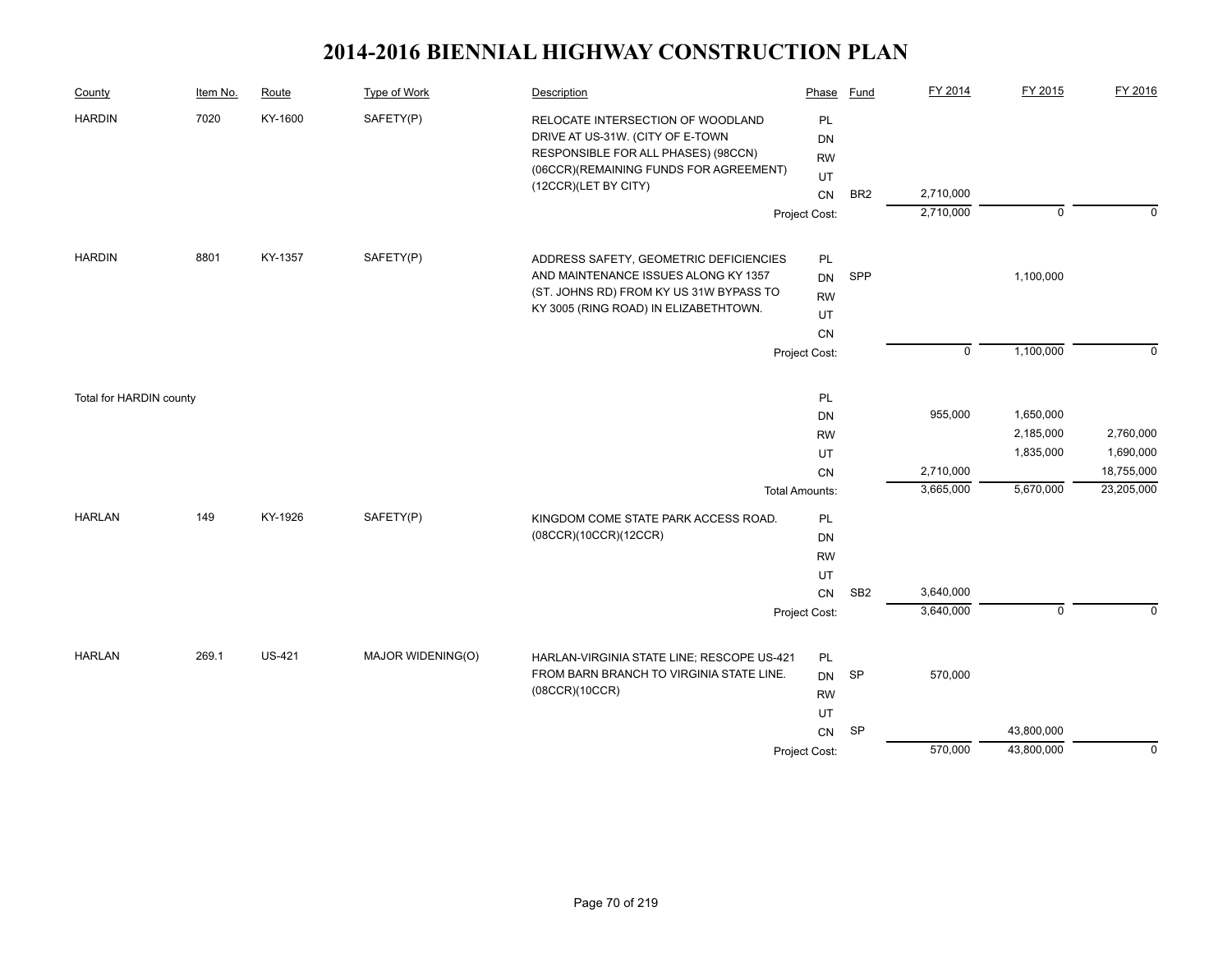| County        | Item No. | Route         | Type of Work                 | Description                                                                                                                                                                                                                 | Phase                                    | Fund                     | FY 2014            | FY 2015                | FY 2016     |
|---------------|----------|---------------|------------------------------|-----------------------------------------------------------------------------------------------------------------------------------------------------------------------------------------------------------------------------|------------------------------------------|--------------------------|--------------------|------------------------|-------------|
| <b>HARLAN</b> | 929      | <b>US-421</b> | SAFETY-HAZARD ELIM(P)        | SAFETY IMPROVEMENTS ON US 421 FROM THE<br>VIRGINIA STATE LINE (MP 0.00) TO (MP 21.17) 0.1<br>MILE NORTH OF LITTLE SHEPHERD TRAIL (KY<br>1679): EXCAVATE ROCK CUTS, WIDEN CURVES<br>AND FLATTEN SLOPES AT VARIOUS LOCATIONS. | PL<br><b>DN</b><br><b>RW</b><br>UT<br>CN | <b>SAF</b>               | 60,000             |                        |             |
|               |          |               |                              |                                                                                                                                                                                                                             | Project Cost:                            |                          | 60,000             | $\mathbf 0$            | $\Omega$    |
| <b>HARLAN</b> | 1061     | KY-413        | <b>BRIDGE REPLACEMENT(P)</b> | REPLACE BRIDGE OVER CUMBERLAND RIVER<br>(B89) 0.1MI N JCT. KY-840. (SR=27.3):                                                                                                                                               | PL<br><b>DN</b>                          |                          |                    |                        |             |
|               |          |               |                              | (048B00089N)                                                                                                                                                                                                                | <b>RW</b>                                |                          |                    |                        |             |
|               |          |               |                              |                                                                                                                                                                                                                             | UT<br>CN                                 | <b>BRX</b>               | 1,040,000          |                        |             |
|               |          |               |                              |                                                                                                                                                                                                                             | Project Cost:                            |                          | 1,040,000          | $\mathbf 0$            | 0           |
| <b>HARLAN</b> | 1064     | CR-1125       | <b>BRIDGE REPLACEMENT(P)</b> | REPLACE BRIDGE AND APPROACHES ON<br>CR-1125 OVER CLOVER FORK OF CUMBERLAND                                                                                                                                                  | PL<br><b>DN</b>                          |                          |                    |                        |             |
|               |          |               |                              | RIVER (C30). (SR=2.0)(PROJECT FUNDING<br>CONTINGENT UPON BRIDGE POSTING                                                                                                                                                     | <b>RW</b><br>UT                          | <b>BRZ</b><br><b>BRZ</b> | 230,000<br>120,000 |                        |             |
|               |          |               |                              | COMPLIANCE): (048C00030N)                                                                                                                                                                                                   | CN                                       | <b>BRZ</b>               |                    | 810,000                |             |
|               |          |               |                              |                                                                                                                                                                                                                             | Project Cost:                            |                          | 350,000            | 810,000                | $\mathbf 0$ |
| <b>HARLAN</b> | 1087     | <b>KY-72</b>  | <b>BRIDGE REPLACEMENT(P)</b> | REPLACE BRIDGE ON KY 72 OVER CATRON<br>CREEK AT INTERSECTION OF KY 72 AND SMITH<br>LANE (CR 1226L)(SR 30) 048B00030N                                                                                                        | PL<br>DN<br><b>RW</b>                    |                          |                    |                        |             |
|               |          |               |                              |                                                                                                                                                                                                                             | UT                                       | <b>BRO</b>               | 50,000             |                        |             |
|               |          |               |                              |                                                                                                                                                                                                                             | CN<br>Project Cost:                      | <b>BRO</b>               | 50,000             | 1,300,000<br>1,300,000 | $\Omega$    |
|               |          |               |                              |                                                                                                                                                                                                                             |                                          |                          |                    |                        |             |
| <b>HARLAN</b> | 8511.1   | <b>US-119</b> | SPOT IMPROVEMENTS(O)         | WIDEN US 119 TO PROVIDE A RIGHT TURN LANE<br>AT THE US 119/KY 840 INTERSECTION.(12CCR)<br>(TO BE CONSTRUCTED WITH STATE FORCES)                                                                                             | PL<br>DN<br><b>RW</b><br>UT              | SPP                      | 20,000             |                        |             |
|               |          |               |                              |                                                                                                                                                                                                                             | CN<br>Project Cost:                      |                          | 20,000             | $\mathbf 0$            | $\mathbf 0$ |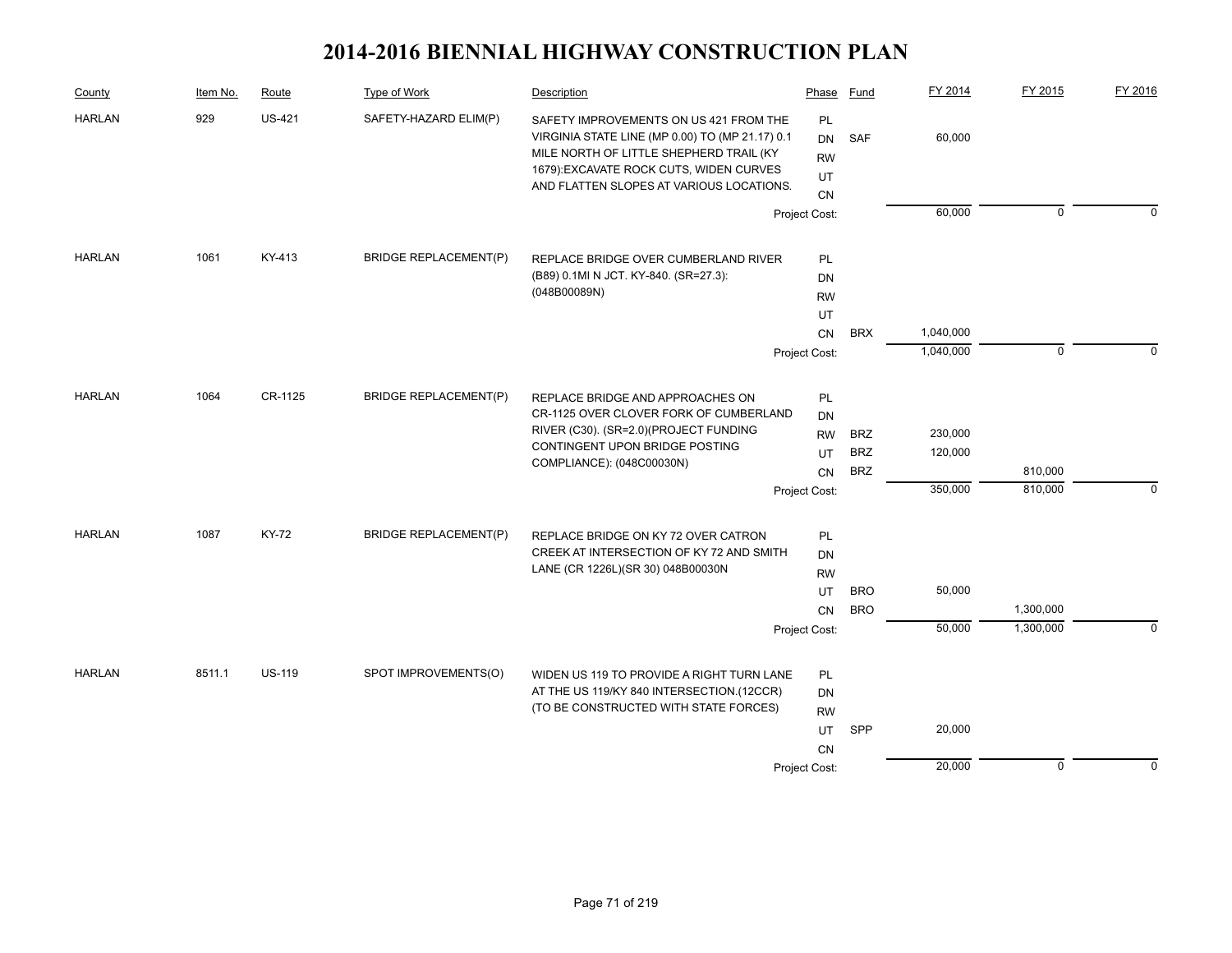| County                  | Item No. | Route         | <b>Type of Work</b>    | Description                             | Phase                 | <b>Fund</b> | FY 2014        | FY 2015        | FY 2016     |
|-------------------------|----------|---------------|------------------------|-----------------------------------------|-----------------------|-------------|----------------|----------------|-------------|
| <b>HARLAN</b>           | 8703     | <b>US-119</b> | MINOR WIDENING(O)      | PROVIDE A PASSING BAY ON US 119 FROM MP | PL                    |             |                |                |             |
|                         |          |               |                        | 1.2 TO MP 2.2 IN HARLAN COUNTY.(12CCN)  | DN                    | <b>NH</b>   |                | 400,000        |             |
|                         |          |               |                        |                                         | <b>RW</b>             | <b>NH</b>   |                |                | 500,000     |
|                         |          |               |                        |                                         | UT                    | <b>NH</b>   |                |                | 500,000     |
|                         |          |               |                        |                                         | ${\sf CN}$            |             |                |                |             |
|                         |          |               |                        |                                         | Project Cost:         |             | $\overline{0}$ | 400,000        | 1,000,000   |
| <b>HARLAN</b>           | 8704     | <b>KY-38</b>  | SAFETY(P)              | IMPROVE SAFETY ON DEAD MAN'S CURVE      | PL                    |             |                |                |             |
|                         |          |               |                        | NEAR MP 10.1. (12CCN)                   | DN                    |             |                |                |             |
|                         |          |               |                        |                                         | <b>RW</b>             | SPP         | 200,000        |                |             |
|                         |          |               |                        |                                         | UT                    | SPP         | 150,000        |                |             |
|                         |          |               |                        |                                         | CN                    | SPP         |                | 1,200,000      |             |
|                         |          |               |                        |                                         | Project Cost:         |             | 350,000        | 1,200,000      | $\mathbf 0$ |
|                         |          |               |                        |                                         |                       |             |                |                |             |
| Total for HARLAN county |          |               |                        |                                         | PL                    |             |                |                |             |
|                         |          |               |                        |                                         | DN                    |             | 630,000        | 400,000        |             |
|                         |          |               |                        |                                         | <b>RW</b>             |             | 430,000        |                | 500,000     |
|                         |          |               |                        |                                         | UT                    |             | 340,000        |                | 500,000     |
|                         |          |               |                        |                                         | CN                    |             | 4,680,000      | 47,110,000     |             |
|                         |          |               |                        |                                         | <b>Total Amounts:</b> |             | 6,080,000      | 47,510,000     | 1,000,000   |
| <b>HARRISON</b>         | 908      | KY-32         | SAFETY(P)              | IMPROVE SAFETY ON KY-32 AT THE ENTRANCE | PL                    |             |                |                |             |
|                         |          |               |                        | TO HARRISON MEMORIAL HOSPITAL IN        | DN                    |             |                |                |             |
|                         |          |               |                        | CYNTHIANA.(12CCR)                       | <b>RW</b>             | SPP         | 1,200,000      |                |             |
|                         |          |               |                        |                                         | <b>UT</b>             | SPP         | 1,000,000      |                |             |
|                         |          |               |                        |                                         | ${\sf CN}$            | SPP         |                |                | 4,000,000   |
|                         |          |               |                        |                                         | Project Cost:         |             | 2,200,000      | $\mathsf 0$    | 4,000,000   |
| <b>HARRISON</b>         | 8500     | KY-36         | <b>BRIDGE REHAB(P)</b> | RECONSTRUCT BRIDGE OVER MILL CREEK ON   | PL                    |             |                |                |             |
|                         |          |               |                        | KY-36 FOUR MILES WEST OF CYNTHIANA.     | DN                    |             |                |                |             |
|                         |          |               |                        | (08CCN): (049B00032N)(12CCR)            | <b>RW</b>             |             |                |                |             |
|                         |          |               |                        |                                         | UT                    |             |                |                |             |
|                         |          |               |                        |                                         | CN                    | SPP         | 4,100,000      |                |             |
|                         |          |               |                        |                                         | Project Cost:         |             | 4,100,000      | $\overline{0}$ | $\mathbf 0$ |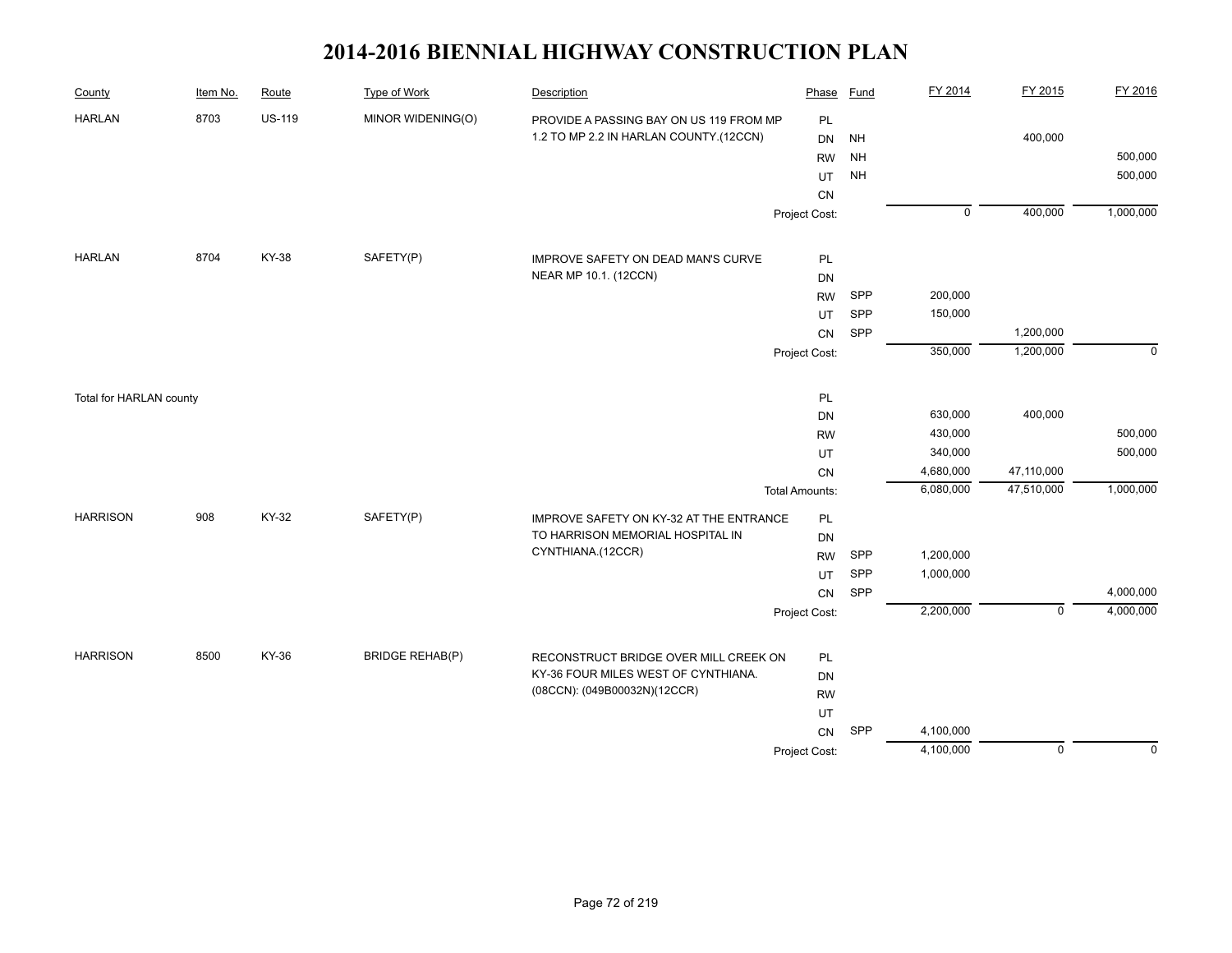| County                    | Item No. | Route        | <b>Type of Work</b>          | Description                                   | Phase                 | Fund | FY 2014        | FY 2015     | FY 2016     |
|---------------------------|----------|--------------|------------------------------|-----------------------------------------------|-----------------------|------|----------------|-------------|-------------|
| <b>HARRISON</b>           | 8707     | <b>US-62</b> | RECONSTRUCTION(O)            | RECONSTRUCT U2 62 FROM MP 11.9 TO MP 12.3.    | <b>PL</b>             |      |                |             |             |
|                           |          |              |                              | (12CCN)                                       | <b>DN</b>             |      |                |             |             |
|                           |          |              |                              |                                               | <b>RW</b>             | SPP  | 250,000        |             |             |
|                           |          |              |                              |                                               | UT                    | SPP  | 100,000        |             |             |
|                           |          |              |                              |                                               | CN                    | SPP  |                | 3,500,000   |             |
|                           |          |              |                              |                                               | Project Cost:         |      | 350,000        | 3,500,000   | $\mathbf 0$ |
| <b>HARRISON</b>           | 8708     | <b>US-27</b> | RECONSTRUCTION(O)            | RECONSTRUCT US 27 FROM MP 11.9 TO MP 12.4.    | PL                    |      |                |             |             |
|                           |          |              |                              | (12CCN)                                       | DN                    |      |                |             |             |
|                           |          |              |                              |                                               | <b>RW</b>             | SPP  | 500,000        |             |             |
|                           |          |              |                              |                                               | UT                    | SPP  | 350,000        |             |             |
|                           |          |              |                              |                                               | CN                    | SPP  |                |             | 5,500,000   |
|                           |          |              |                              |                                               | Project Cost:         |      | 850,000        | $\mathbf 0$ | 5,500,000   |
|                           |          |              |                              |                                               |                       |      |                |             |             |
| <b>HARRISON</b>           | 8710     | CR-1062      | <b>BRIDGE REPLACEMENT(P)</b> | REPLACE UNION ROBINSON ROAD BRIDGE.           | PL                    |      |                |             |             |
|                           |          |              |                              | (12CCN)                                       | DN                    |      |                |             |             |
|                           |          |              |                              |                                               | <b>RW</b>             | SPP  | 150,000        |             |             |
|                           |          |              |                              |                                               | UT                    | SPP  | 50,000         |             |             |
|                           |          |              |                              |                                               | CN                    | SPP  |                | 3,380,000   |             |
|                           |          |              |                              |                                               | Project Cost:         |      | 200,000        | 3,380,000   | $\mathbf 0$ |
| Total for HARRISON county |          |              |                              |                                               | PL                    |      |                |             |             |
|                           |          |              |                              |                                               | DN                    |      |                |             |             |
|                           |          |              |                              |                                               | <b>RW</b>             |      | 2,100,000      |             |             |
|                           |          |              |                              |                                               | UT                    |      | 1,500,000      |             |             |
|                           |          |              |                              |                                               | ${\sf CN}$            |      | 4,100,000      | 6,880,000   | 9,500,000   |
|                           |          |              |                              |                                               | <b>Total Amounts:</b> |      | 7,700,000      | 6,880,000   | 9,500,000   |
| <b>HART</b>               | 15       | $I-65$       | MAJOR WIDENING(O)            | TENN. STATE LINE-ELIZABETHTOWN; WIDEN TO      | <b>PL</b>             |      |                |             |             |
|                           |          |              |                              | 6 LANES FROM 0.7 MI N OF THE US 31W BRIDGE    | DN                    |      |                |             |             |
|                           |          |              |                              | (B27) TO 0.7 MI N OF THE KY 728 BRIDGE (B08). | <b>RW</b>             |      |                |             |             |
|                           |          |              |                              | (PE & ENV UNDER 4-10.05)(04CCN)(08CCR)        | UT                    |      |                |             |             |
|                           |          |              |                              | (10CCR)(12CCR)(AR/W)                          | CN                    | IM   |                | 57,000,000  |             |
|                           |          |              |                              |                                               | Project Cost:         |      | $\overline{0}$ | 57,000,000  | $\mathbf 0$ |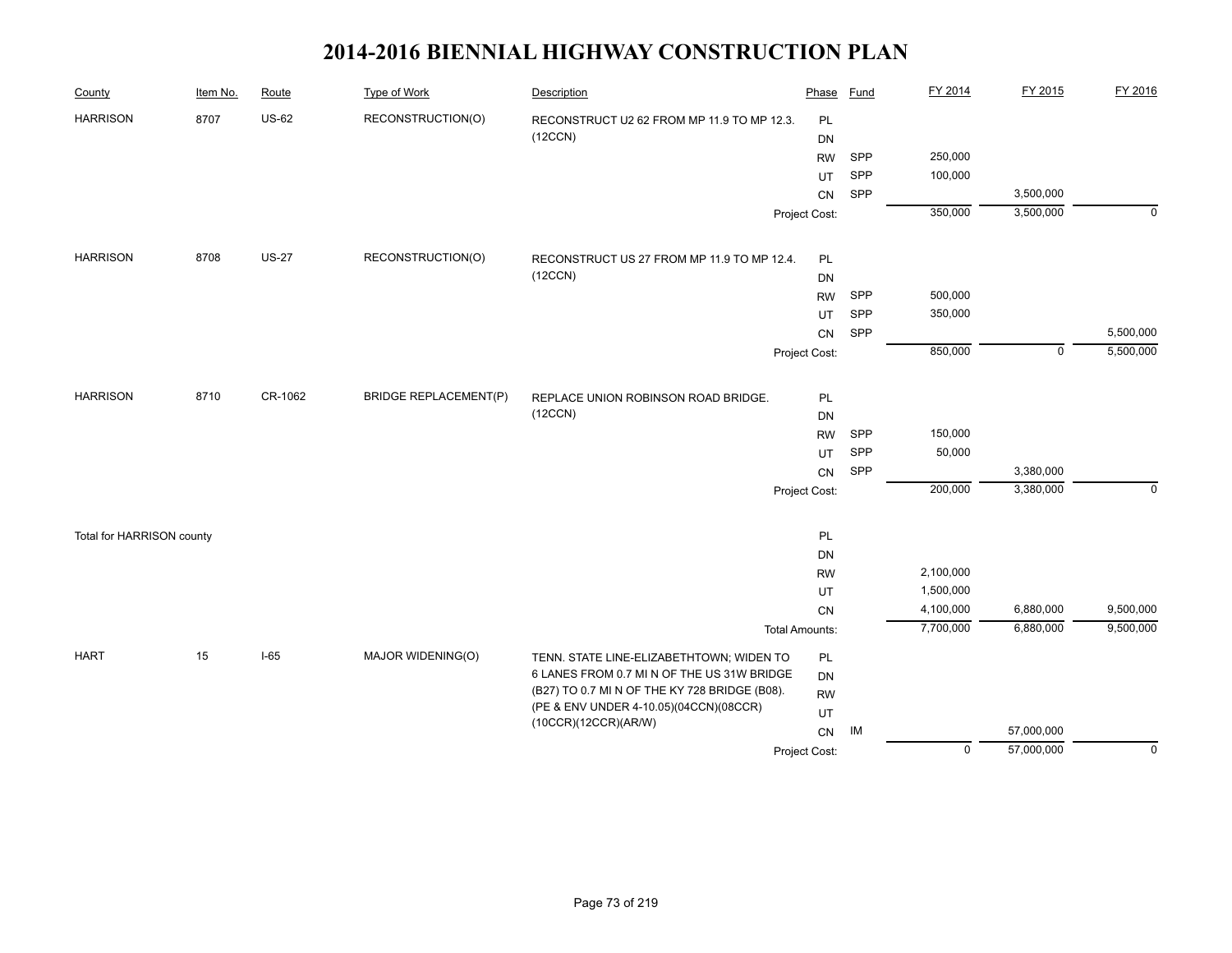| County                | Item No. | Route        | <b>Type of Work</b> | Description                                                                                                                                                                                                      | Phase                              | Fund      | FY 2014     | FY 2015     | FY 2016     |
|-----------------------|----------|--------------|---------------------|------------------------------------------------------------------------------------------------------------------------------------------------------------------------------------------------------------------|------------------------------------|-----------|-------------|-------------|-------------|
| <b>HART</b>           | 16       | $I-65$       | MAJOR WIDENING(O)   | TENN. STATE LINE-ELIZABETHTOWN; WIDEN TO<br>6 LANES FROM 0.7 MI N OF THE KY 728 BRIDGE<br>(B08) TO 0.7 MI N OF KY 224 (B16). (PE & ENV<br>UNDER 4-10.05)(04CCN)(12CCR)(AR/W)(U<br>PHASE ADVANCED FROM 99-337.08) | PL<br><b>DN</b><br><b>RW</b><br>UT | IM        |             | 48,000,000  |             |
|                       |          |              |                     |                                                                                                                                                                                                                  | CN<br>Project Cost:                |           | $\mathbf 0$ | 48,000,000  | $\mathbf 0$ |
|                       |          |              |                     |                                                                                                                                                                                                                  |                                    |           |             |             |             |
| <b>HART</b>           | 8501     | KY-88        | RECONSTRUCTION(O)   | RECONSTRUCT AND MAKE SAFETY                                                                                                                                                                                      | PL                                 |           |             |             |             |
|                       |          |              |                     | <b>IMPROVEMENTS BY REALIGNING AND</b>                                                                                                                                                                            | DN                                 |           |             |             |             |
|                       |          |              |                     | ADDING/WIDENING SHOULDERS ON KY-88 FROM                                                                                                                                                                          | <b>RW</b>                          |           |             |             |             |
|                       |          |              |                     | LOGSTON VALLEY ROAD TO COUNTY BARN<br>ROAD. (08CCN)(10CCR)                                                                                                                                                       | UT                                 |           |             |             |             |
|                       |          |              |                     |                                                                                                                                                                                                                  | CN                                 | SPP       | 3,000,000   |             |             |
|                       |          |              |                     |                                                                                                                                                                                                                  | Project Cost:                      |           | 3,000,000   | $\mathbf 0$ | $\Omega$    |
| Total for HART county |          |              |                     |                                                                                                                                                                                                                  | PL                                 |           |             |             |             |
|                       |          |              |                     |                                                                                                                                                                                                                  | DN                                 |           |             |             |             |
|                       |          |              |                     |                                                                                                                                                                                                                  | <b>RW</b>                          |           |             |             |             |
|                       |          |              |                     |                                                                                                                                                                                                                  | UT                                 |           |             |             |             |
|                       |          |              |                     |                                                                                                                                                                                                                  | CN                                 |           | 3,000,000   | 105,000,000 |             |
|                       |          |              |                     |                                                                                                                                                                                                                  | <b>Total Amounts:</b>              |           | 3,000,000   | 105,000,000 | $\mathbf 0$ |
| <b>HENDERSON</b>      | 79.02    | <b>US-60</b> | RECONSTRUCTION(O)   | PADUCAH-HENDERSON; RECONSTRUCT US-60                                                                                                                                                                             | PL                                 |           |             |             |             |
|                       |          |              |                     | FROM THE CORYDON BYPASS                                                                                                                                                                                          | <b>DN</b>                          | SP        | 1,560,000   |             |             |
|                       |          |              |                     | (CORYDON-GENEVA ROAD) TO THE                                                                                                                                                                                     | <b>RW</b>                          | <b>SP</b> |             | 5,760,000   |             |
|                       |          |              |                     | HENDERSON BYPASS (KY-425).(04CCR)                                                                                                                                                                                | <b>UT</b>                          | <b>SP</b> |             | 4,880,000   |             |
|                       |          |              |                     |                                                                                                                                                                                                                  | CN                                 |           |             |             |             |
|                       |          |              |                     |                                                                                                                                                                                                                  | Project Cost:                      |           | 1,560,000   | 10,640,000  | $\Omega$    |
| <b>HENDERSON</b>      | 79.1     | <b>US-60</b> | NEW ROUTE(O)        | PADUCAH-HENDERSON; CONSTRUCT US-60                                                                                                                                                                               | PL                                 |           |             |             |             |
|                       |          |              |                     | BYPASS OF CORYDON.(04CCR)(12CCR)                                                                                                                                                                                 | DN                                 | SP        | 2,600,000   |             |             |
|                       |          |              |                     |                                                                                                                                                                                                                  | <b>RW</b>                          | <b>SP</b> |             | 3,840,000   |             |
|                       |          |              |                     |                                                                                                                                                                                                                  | UT                                 | SP        |             | 1,960,000   |             |
|                       |          |              |                     |                                                                                                                                                                                                                  | CN                                 |           |             |             |             |
|                       |          |              |                     |                                                                                                                                                                                                                  | Project Cost:                      |           | 2,600,000   | 5,800,000   | $\mathbf 0$ |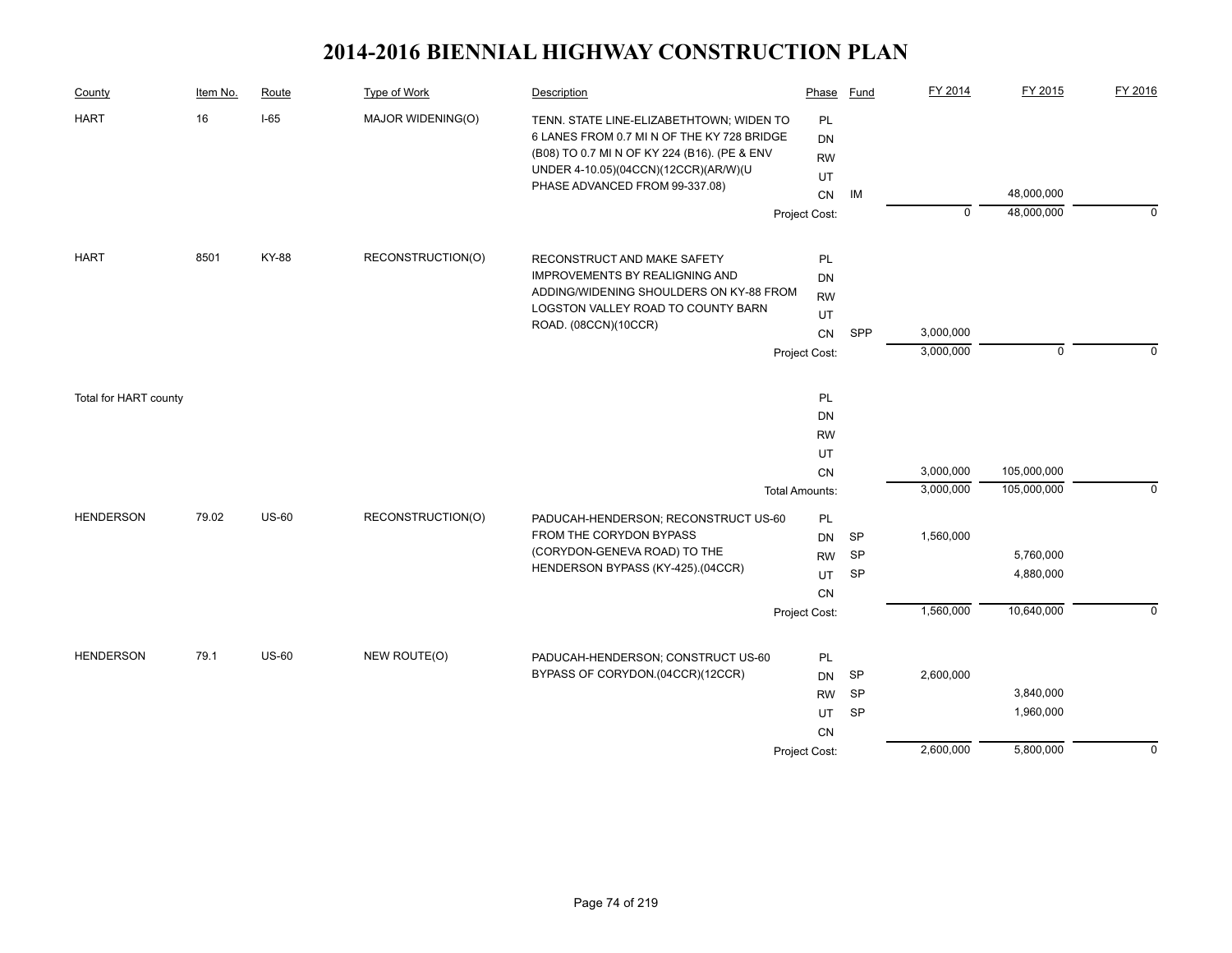| County           | Item No. | Route        | Type of Work                 | Description                                                                      | Phase         | Fund       | FY 2014     | FY 2015     | FY 2016     |
|------------------|----------|--------------|------------------------------|----------------------------------------------------------------------------------|---------------|------------|-------------|-------------|-------------|
| <b>HENDERSON</b> | 79.3     | <b>US-60</b> | MAJOR WIDENING(O)            | WIDEN AND IMPROVE US 60 FROM WEST OF                                             | PL            |            |             |             |             |
|                  |          |              |                              | HENDERSON COMMUNITY COLLEGE (MP 7.7)                                             | DN            |            |             |             |             |
|                  |          |              |                              | EXTENDING EAST TO KY 425 (MP 8.7).                                               | <b>RW</b>     | <b>STP</b> |             | 1,000,000   |             |
|                  |          |              |                              | (BOP2012)                                                                        | UT            | <b>STP</b> |             | 1,000,000   |             |
|                  |          |              |                              |                                                                                  | <b>CN</b>     | <b>STP</b> |             |             | 5,500,000   |
|                  |          |              |                              |                                                                                  | Project Cost: |            | $\mathbf 0$ | 2,000,000   | 5,500,000   |
| <b>HENDERSON</b> | 700.11   | $-0$         | MATCHED FED FUNDS(O)         | FEDERAL 'STP' FUNDS DEDICATED TO                                                 | PL            |            |             |             |             |
|                  |          |              |                              | HENDERSON FOR FY 2016. (FUNDING SUBJECT                                          | DN            |            |             |             |             |
|                  |          |              |                              | TO FISCAL CONSTRAINT PENDING MPO TIP)                                            | <b>RW</b>     |            |             |             |             |
|                  |          |              |                              |                                                                                  | UT            |            |             |             |             |
|                  |          |              |                              |                                                                                  | CN            | SHN        |             |             | 100,000     |
|                  |          |              |                              |                                                                                  | Project Cost: |            | $\mathbf 0$ | $\mathbf 0$ | 100,000     |
| <b>HENDERSON</b> | 711      | <b>US-41</b> | SAFETY(P)                    | US 41/KY 812 INTERSECTION UPGRADE: ADD                                           | PL            |            |             |             |             |
|                  |          |              |                              | RIGHT TURN AND LEFT TURN LANES INCLUDING                                         | DN            |            |             |             |             |
|                  |          |              |                              | SIGNAL PHASING. KYTC PROJECT WITH KYTC<br>PROVIDING 20% MATCH. (TOLL CREDITS)    | <b>RW</b>     | <b>SHN</b> | 50,000      |             |             |
|                  |          |              |                              |                                                                                  | UT            | <b>SHN</b> | 100,000     |             |             |
|                  |          |              |                              | (FUNDING SUBJECT TO FISCAL CONSTRAINT                                            | CN            | <b>SHN</b> |             | 550,000     |             |
|                  |          |              |                              |                                                                                  | Project Cost: |            | 150,000     | 550,000     | $\mathbf 0$ |
|                  |          |              |                              |                                                                                  |               |            |             |             |             |
| <b>HENDERSON</b> | 712      | CS-1142      | RECONSTRUCTION(O)            | N GREEN RIVER RD UPGRADE-(OSAGE DR TO                                            | PL            |            |             |             |             |
|                  |          |              |                              | WOODSPOINT DR).PROJECT WILL INCLUDE<br>UPGRADING EXISTING PAVEMENT TO 28 FT WIDE | DN            |            |             |             |             |
|                  |          |              |                              | PAVEMENT W/ CURB & GUTTER & SIDEWALK.                                            | <b>RW</b>     |            |             |             |             |
|                  |          |              |                              | LPA PROJECT. (FUNDING SUBJECT TO FISCAL                                          | UT            |            |             |             |             |
|                  |          |              |                              |                                                                                  | CN            | <b>SHN</b> | 675,000     |             |             |
|                  |          |              |                              |                                                                                  | Project Cost: |            | 675,000     | $\mathbf 0$ | $\Omega$    |
| <b>HENDERSON</b> | 713      | CS-1453      | <b>BRIDGE REPLACEMENT(P)</b> | WATHEN BRIDGE REPLACEMENT: REPLACE                                               | PL            |            |             |             |             |
|                  |          |              |                              | EXISTING BRIDGE WITH 6FT PRECAST                                                 | DN            | <b>SHN</b> | 25,000      |             |             |
|                  |          |              |                              | CONCRETE BOX CULVERT, PAVEMENT AND                                               | <b>RW</b>     | <b>SHN</b> | 10,000      |             |             |
|                  |          |              |                              | GUARDRAIL. LPA PROJECT. CITY TO PROVIDE<br>MATCH.(FUNDING SUBJECT TO FISCAL      | UT            | <b>SHN</b> | 15,000      |             |             |
|                  |          |              |                              |                                                                                  | <b>CN</b>     | <b>SHN</b> |             | 200,000     |             |
|                  |          |              |                              |                                                                                  | Project Cost: |            | 50,000      | 200,000     | $\mathbf 0$ |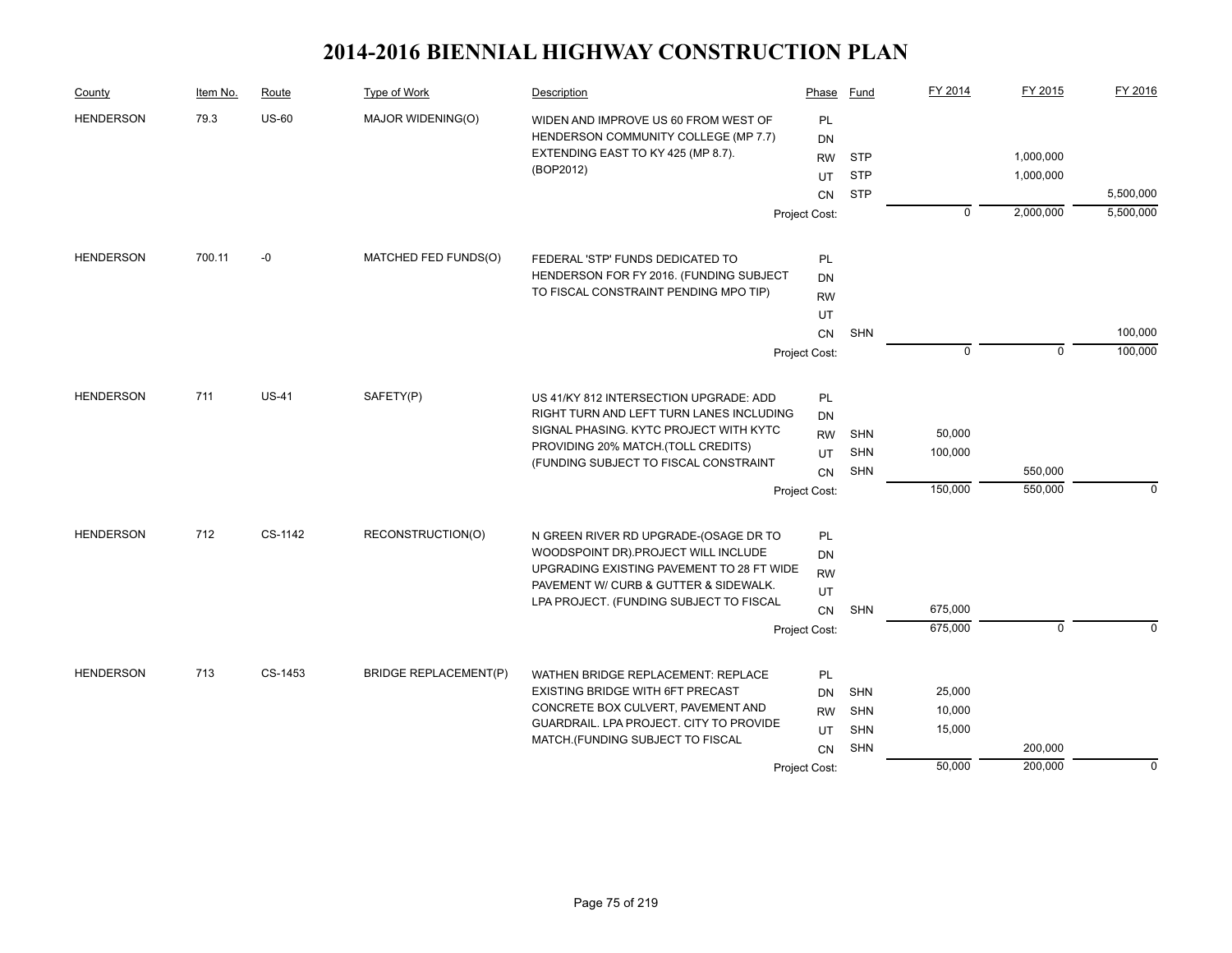| County           | Item No. | Route        | Type of Work                 | Description                                                                     | Phase         | Fund       | FY 2014     | FY 2015        | FY 2016     |
|------------------|----------|--------------|------------------------------|---------------------------------------------------------------------------------|---------------|------------|-------------|----------------|-------------|
| <b>HENDERSON</b> | 714      | KY-2183      | MATCHED FED FUNDS(O)         | KY 2183 / KY 1539 INTERSECTION AND                                              | PL            |            |             |                |             |
|                  |          |              |                              | UPGRADE: PROJECT WILL RECONSTRUCT THE                                           | DN            |            |             |                |             |
|                  |          |              |                              | INTERSECTION AND MAKE IMPROVEMENTS TO                                           | <b>RW</b>     | <b>SHN</b> | 400,000     |                |             |
|                  |          |              |                              | THE SOUTHBOUND APPROACH. (2012BOP)                                              | UT            | <b>SHN</b> | 400,000     |                |             |
|                  |          |              |                              |                                                                                 | <b>CN</b>     | <b>SHN</b> | 600,000     |                |             |
|                  |          |              |                              |                                                                                 | Project Cost: |            | 1,400,000   | $\mathbf 0$    | $\mathbf 0$ |
|                  |          |              |                              |                                                                                 |               |            |             |                |             |
| <b>HENDERSON</b> | 715      | <b>US-41</b> | MATCHED FED FUNDS(O)         | US 41/ WOLF HILLS ROAD INTERSECTION                                             | PL            |            |             |                |             |
|                  |          |              |                              | UPGRADE: PROJECT WILL ADD DEDICATED<br>RIGHT TURN AND LEFT TURN LANES INCLUDING | <b>DN</b>     |            |             |                |             |
|                  |          |              |                              | SIGNAL PHASING TO BE MODIFIED OR ADDED TO                                       | <b>RW</b>     | <b>SHN</b> | 50,000      |                |             |
|                  |          |              |                              | EACH LEG OF THE INTERSECTION. (2012BOP)                                         | UT            | <b>SHN</b> | 100,000     |                |             |
|                  |          |              |                              |                                                                                 | <b>CN</b>     | <b>SHN</b> |             |                | 500,000     |
|                  |          |              |                              |                                                                                 | Project Cost: |            | 150,000     | $\mathbf 0$    | 500,000     |
| <b>HENDERSON</b> | 968      | KY-351       | SAFETY-HAZARD ELIM(P)        |                                                                                 |               |            |             |                |             |
|                  |          |              |                              | KY-351 NEAR ZION, HORIZONTAL & VERTICAL<br>REALIGNMENT, SHOULDER WIDENING, AND  | <b>PL</b>     |            |             |                |             |
|                  |          |              |                              | INSTALL GUARDRAIL (B/C=2.5) (D-DISTRICT,                                        | DN            |            |             |                |             |
|                  |          |              |                              | C-CONTRACTOR) (2002BOP)                                                         | <b>RW</b>     |            |             |                |             |
|                  |          |              |                              |                                                                                 | UT            |            |             |                |             |
|                  |          |              |                              |                                                                                 | <b>CN</b>     | <b>SHN</b> | 1,500,000   |                |             |
|                  |          |              |                              |                                                                                 | Project Cost: |            | 1,500,000   | $\mathbf 0$    | $\Omega$    |
| <b>HENDERSON</b> | 1080     | <b>US-60</b> | <b>BRIDGE REPLACEMENT(P)</b> | REPLACE BRIDGE ON US 60 OVER GREEN RIVER                                        | PL            |            |             |                |             |
|                  |          |              |                              | AT INTERSECTION WITH KY 1078 (SR                                                | <b>DN</b>     |            |             |                |             |
|                  |          |              |                              | 39)051B00015N.(12CCR)                                                           | <b>RW</b>     | <b>BRO</b> | 250,000     |                |             |
|                  |          |              |                              |                                                                                 | UT            | <b>BRO</b> | 250,000     |                |             |
|                  |          |              |                              |                                                                                 | <b>CN</b>     | <b>BRO</b> |             |                | 10,000,000  |
|                  |          |              |                              |                                                                                 | Project Cost: |            | 500,000     | $\overline{0}$ | 10,000,000  |
|                  |          |              |                              |                                                                                 |               |            |             |                |             |
| <b>HENDERSON</b> | 1092     | CR-1162      | <b>BRIDGE REPLACEMENT(P)</b> | REPLACE BRIDGE OVER BRANCH OF CANOE                                             | <b>PL</b>     |            |             |                |             |
|                  |          |              |                              | CREEK ON BUSBY STATION ROAD 0.4 E OF                                            | <b>DN</b>     | <b>BRZ</b> |             | 215,000        |             |
|                  |          |              |                              | ROBARS-BUSBY STATION ROAD (CR 1154)                                             | <b>RW</b>     | <b>BRZ</b> |             |                | 50,000      |
|                  |          |              |                              | (051C00041N)(SR=21.8) (EBRP)                                                    | UT            | <b>BRZ</b> |             |                | 100,000     |
|                  |          |              |                              |                                                                                 | <b>CN</b>     | <b>BRZ</b> |             |                | 350,000     |
|                  |          |              |                              |                                                                                 | Project Cost: |            | $\mathbf 0$ | 215,000        | 500,000     |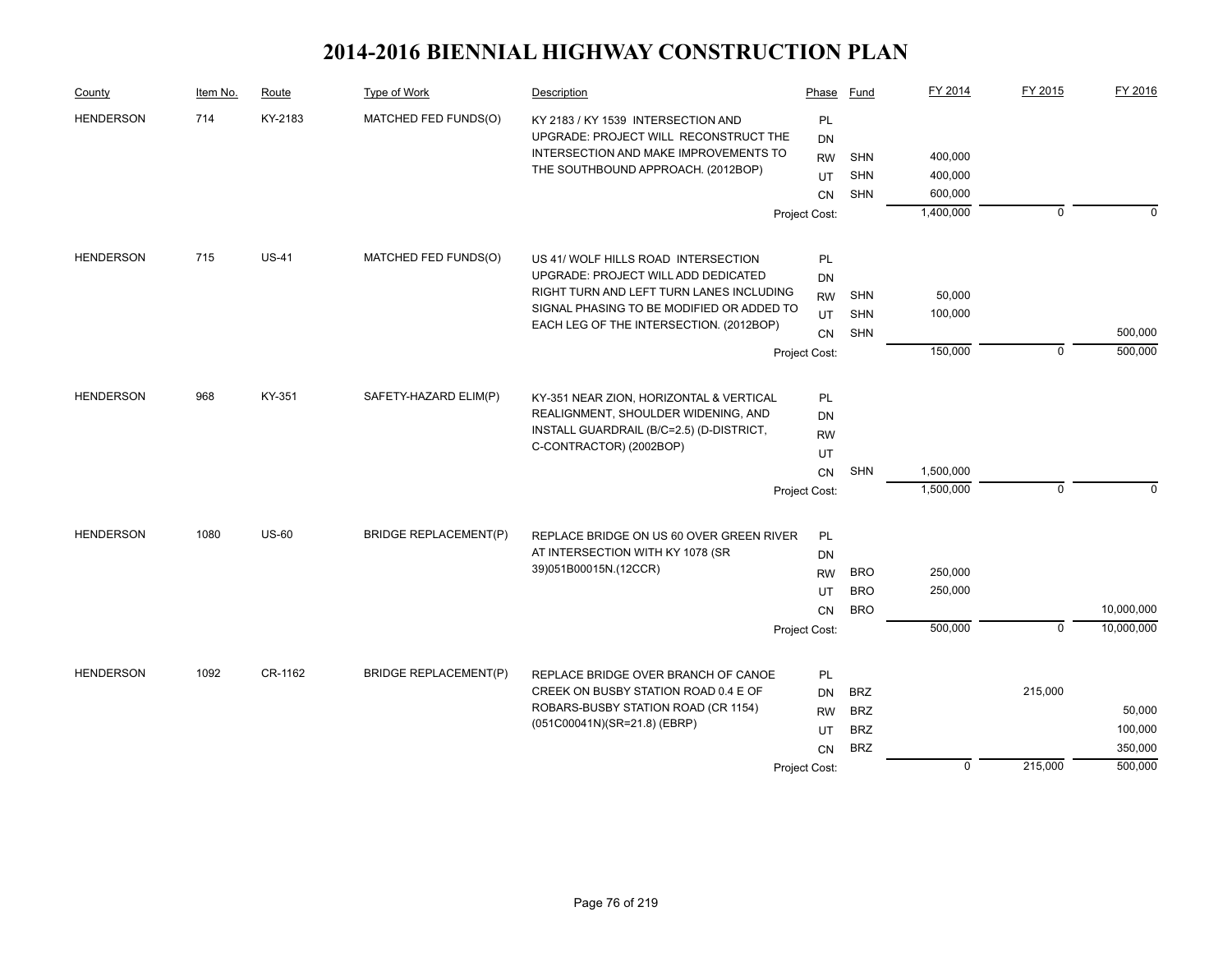| County                     | Item No. | Route   | <b>Type of Work</b>          | Description                                                                                                                                             | Phase                              | Fund                     | FY 2014     | FY 2015          | FY 2016     |
|----------------------------|----------|---------|------------------------------|---------------------------------------------------------------------------------------------------------------------------------------------------------|------------------------------------|--------------------------|-------------|------------------|-------------|
| <b>HENDERSON</b>           | 8304     | EB-9004 | I-CHANGE RECONST(O)          | RECONSTRUCT/COMPLETE THE HALF<br>INTERCHANGE AT EXIT 68 (KY 416) ON THE<br>BREATHITT PARKWAY. (I-69 CORRIDOR<br>IMPROVEMENT)(06CCN)(08CCR)(12CCR)(AR/W) | PL<br><b>DN</b><br><b>RW</b><br>UT |                          |             |                  |             |
|                            |          |         |                              |                                                                                                                                                         | CN                                 | <b>STP</b>               | 4,680,000   |                  |             |
|                            |          |         |                              |                                                                                                                                                         | Project Cost:                      |                          | 4,680,000   | $\mathbf 0$      | $\Omega$    |
|                            |          |         |                              |                                                                                                                                                         |                                    |                          |             |                  |             |
| Total for HENDERSON county |          |         |                              |                                                                                                                                                         | PL                                 |                          |             |                  |             |
|                            |          |         |                              |                                                                                                                                                         | <b>DN</b>                          |                          | 4,185,000   | 215,000          |             |
|                            |          |         |                              |                                                                                                                                                         | <b>RW</b>                          |                          | 760,000     | 10,600,000       | 50,000      |
|                            |          |         |                              |                                                                                                                                                         | UT                                 |                          | 865,000     | 7,840,000        | 100,000     |
|                            |          |         |                              |                                                                                                                                                         | CN                                 |                          | 7,455,000   | 750,000          | 16,450,000  |
|                            |          |         |                              |                                                                                                                                                         | <b>Total Amounts:</b>              |                          | 13,265,000  | 19,405,000       | 16,600,000  |
| <b>HENRY</b>               | 472      | KY-574  | SAFETY(P)                    | SPOT IMPROVEMENTS ALONG KY 574 BETWEEN                                                                                                                  | PL                                 |                          |             |                  |             |
|                            |          |         |                              | MP 0.1 AND MP 0.5 EAST OF US 421/KY 55                                                                                                                  | DN                                 |                          |             |                  |             |
|                            |          |         | (BOPC2010).(12CCR)           | <b>RW</b>                                                                                                                                               |                                    |                          |             |                  |             |
|                            |          |         |                              |                                                                                                                                                         | UT                                 |                          |             |                  |             |
|                            |          |         |                              |                                                                                                                                                         | CN                                 | SPP                      | 1,220,000   |                  |             |
|                            |          |         |                              |                                                                                                                                                         | Project Cost:                      |                          | 1,220,000   | $\mathbf 0$      | $\Omega$    |
|                            |          |         |                              |                                                                                                                                                         |                                    |                          |             |                  |             |
| <b>HENRY</b>               | 1066     | KY-55   | <b>BRIDGE REPLACEMENT(P)</b> | REPLACE BRIDGE ON KY 55 OVER DAUGHERTY                                                                                                                  | PL                                 |                          |             |                  |             |
|                            |          |         |                              | CREEK 0.17 MILE N OF JONES RD (CR 1331)(SR<br>46.8) 052B00003N                                                                                          | <b>DN</b>                          |                          |             |                  |             |
|                            |          |         |                              |                                                                                                                                                         | <b>RW</b>                          | <b>BRO</b>               |             | 90,000<br>60,000 |             |
|                            |          |         |                              |                                                                                                                                                         | UT                                 | <b>BRO</b><br><b>BRO</b> |             |                  | 230,000     |
|                            |          |         |                              |                                                                                                                                                         | CN                                 |                          | $\mathbf 0$ | 150,000          | 230,000     |
|                            |          |         |                              |                                                                                                                                                         | Project Cost:                      |                          |             |                  |             |
| <b>HENRY</b>               | 8300     | KY-146  | RECONSTRUCTION(O)            | MAJOR RECONSTRUCTION OF KY-146 BETWEEN                                                                                                                  | PL                                 |                          |             |                  |             |
|                            |          |         |                              | NEW CASTLE AT US-421 AND PENDLETON AT                                                                                                                   | <b>DN</b>                          |                          |             |                  |             |
|                            |          |         |                              | KY-153. SEGMENT 1: PENDLETON ROAD (KY                                                                                                                   | <b>RW</b>                          | SB <sub>2</sub>          | 1,000,000   |                  |             |
|                            |          |         |                              | 153) TO LOST CREEK (1/2 MILE EAST OF                                                                                                                    | UT                                 | SB <sub>2</sub>          | 1,100,000   |                  |             |
|                            |          |         |                              | SAFETY KLEEN ENTRANCE). MILE POINT 2.1 TO                                                                                                               | CN                                 | SPP                      | 10,000,000  |                  |             |
|                            |          |         |                              |                                                                                                                                                         | Project Cost:                      |                          | 12,100,000  | $\mathbf 0$      | $\mathbf 0$ |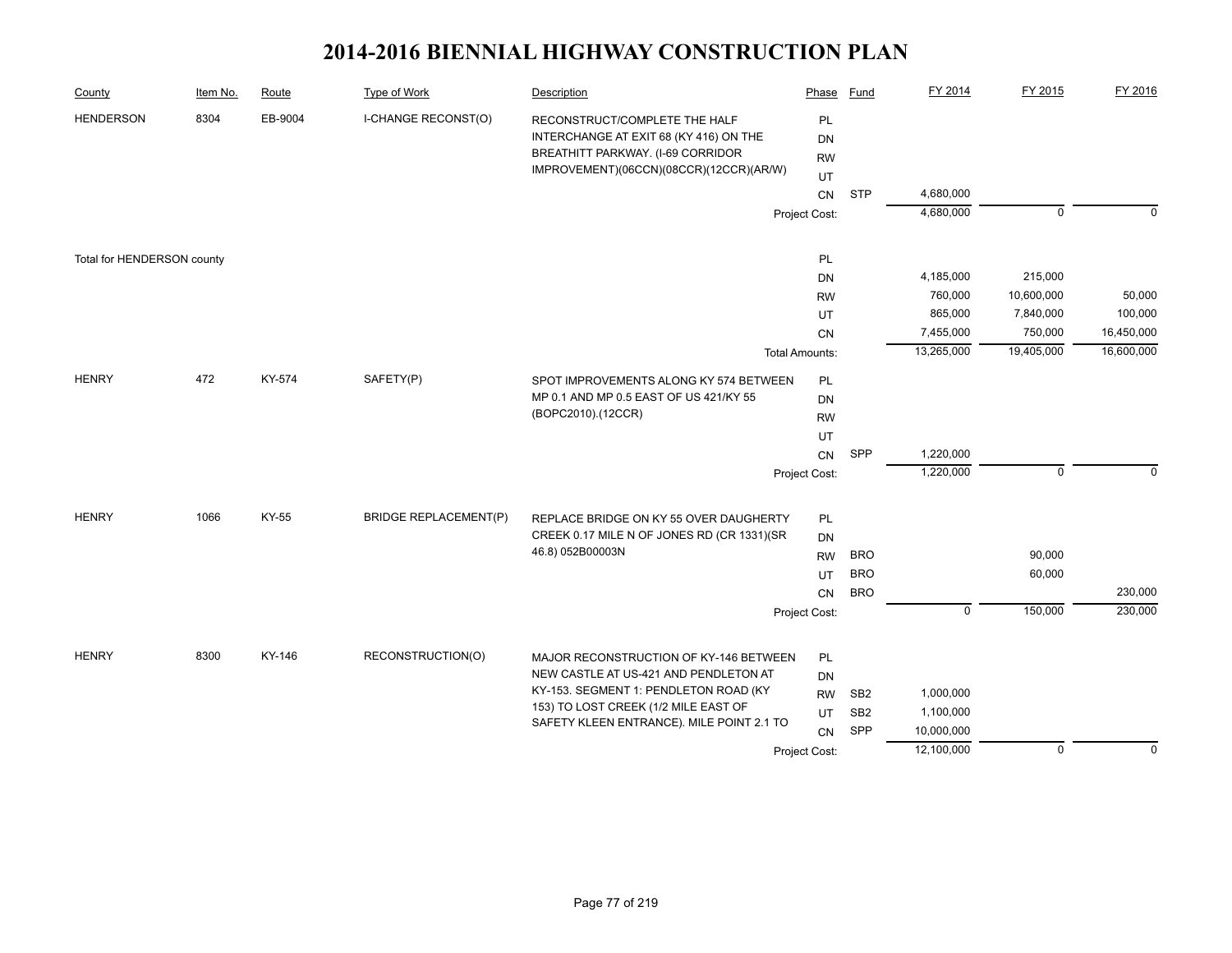| County                 | Item No. | Route  | Type of Work      | Description                                                                     | Phase                 | Fund            | FY 2014     | FY 2015        | FY 2016   |
|------------------------|----------|--------|-------------------|---------------------------------------------------------------------------------|-----------------------|-----------------|-------------|----------------|-----------|
| <b>HENRY</b>           | 8300.1   | KY-146 | RECONSTRUCTION(O) | MAJOR RECONSTRUCTION OF KY-146 BETWEEN<br>NEW CASTLE AT US-421 AND PENDLETON AT | PL<br><b>DN</b>       |                 |             |                |           |
|                        |          |        |                   | KY-153. SEGMENT 2:LOST CREEK (1/2 MILE                                          | <b>RW</b>             | SB <sub>2</sub> | 1,900,000   |                |           |
|                        |          |        |                   | EAST OF SAFETY KLEEN ENTRANCE) TO MAIN                                          | UT                    | SB <sub>2</sub> | 2,400,000   |                |           |
|                        |          |        |                   | STREET (US 421/KY 55). MILE POINT 6.8 TO MILE                                   | <b>CN</b>             | SPP             | 7,400,000   |                |           |
|                        |          |        |                   |                                                                                 | Project Cost:         |                 | 11,700,000  | $\mathbf 0$    | $\Omega$  |
| <b>HENRY</b>           | 8820     | KY-55  | MINOR WIDENING(O) | REHABILITATION-OVERLAY AND WIDENING                                             | PL                    |                 |             |                |           |
|                        |          |        |                   | EXISTING KY-55 FROM KY-22 TO CURVE AT MP                                        | DN                    | SPP             |             | 180,000        |           |
|                        |          |        |                   | 2.210 NORTH OF EMINENCE. INCLUDES                                               | <b>RW</b>             | SPP             |             | 320,000        |           |
|                        |          |        |                   | REPLACING EXISTING CURB AND GUTTER AND                                          | UT                    | SPP             |             |                | 1,200,000 |
|                        |          |        |                   | SIDEWALKS, AND RELOCATION OF IMPACT                                             | CN                    | SPP             |             |                | 1,200,000 |
|                        |          |        |                   |                                                                                 | Project Cost:         |                 | $\mathbf 0$ | 500,000        | 2,400,000 |
|                        |          |        |                   |                                                                                 |                       |                 |             |                |           |
| <b>HENRY</b>           | 8821     | KY-241 | BIKE/PED FACIL(O) | <b>IMPROVE DRAINAGE AND INSTALL SIDEWALK</b>                                    | PL                    |                 |             |                |           |
|                        |          |        |                   | ALONG KY 241 IN PLEASUREVILLE.                                                  | <b>DN</b>             | SPP             | 150,000     |                |           |
|                        |          |        |                   |                                                                                 | <b>RW</b>             | SPP             |             | 100,000        |           |
|                        |          |        |                   |                                                                                 | UT                    | <b>SPP</b>      |             | 75,000         |           |
|                        |          |        |                   |                                                                                 | CN                    | SPP             |             |                | 475,000   |
|                        |          |        |                   |                                                                                 | Project Cost:         |                 | 150,000     | 175,000        | 475,000   |
|                        |          |        |                   |                                                                                 |                       |                 |             |                |           |
| <b>HENRY</b>           | 8822     | KY-389 | SCOPING STUDY(O)  | SCOPING/PLANNING STUDY FOR KY-389 IN<br>HENRY COUNTY FROM KY-202 (DRENNON       | <b>PL</b>             | SPP             | 500,000     |                |           |
|                        |          |        |                   | ROAD) NORTH TO HENRY COUNTY/CARROLL                                             | <b>DN</b>             |                 |             |                |           |
|                        |          |        |                   | COUNTY LINE.                                                                    | <b>RW</b>             |                 |             |                |           |
|                        |          |        |                   |                                                                                 | UT                    |                 |             |                |           |
|                        |          |        |                   |                                                                                 | CN                    |                 | 500,000     | $\overline{0}$ | $\Omega$  |
|                        |          |        |                   |                                                                                 | Project Cost:         |                 |             |                |           |
| Total for HENRY county |          |        |                   |                                                                                 | <b>PL</b>             |                 | 500,000     |                |           |
|                        |          |        |                   |                                                                                 | DN                    |                 | 150,000     | 180,000        |           |
|                        |          |        |                   |                                                                                 | <b>RW</b>             |                 | 2,900,000   | 510,000        |           |
|                        |          |        |                   |                                                                                 | UT                    |                 | 3,500,000   | 135,000        | 1,200,000 |
|                        |          |        |                   |                                                                                 | CN                    |                 | 18,620,000  |                | 1,905,000 |
|                        |          |        |                   |                                                                                 | <b>Total Amounts:</b> |                 | 25,670,000  | 825,000        | 3,105,000 |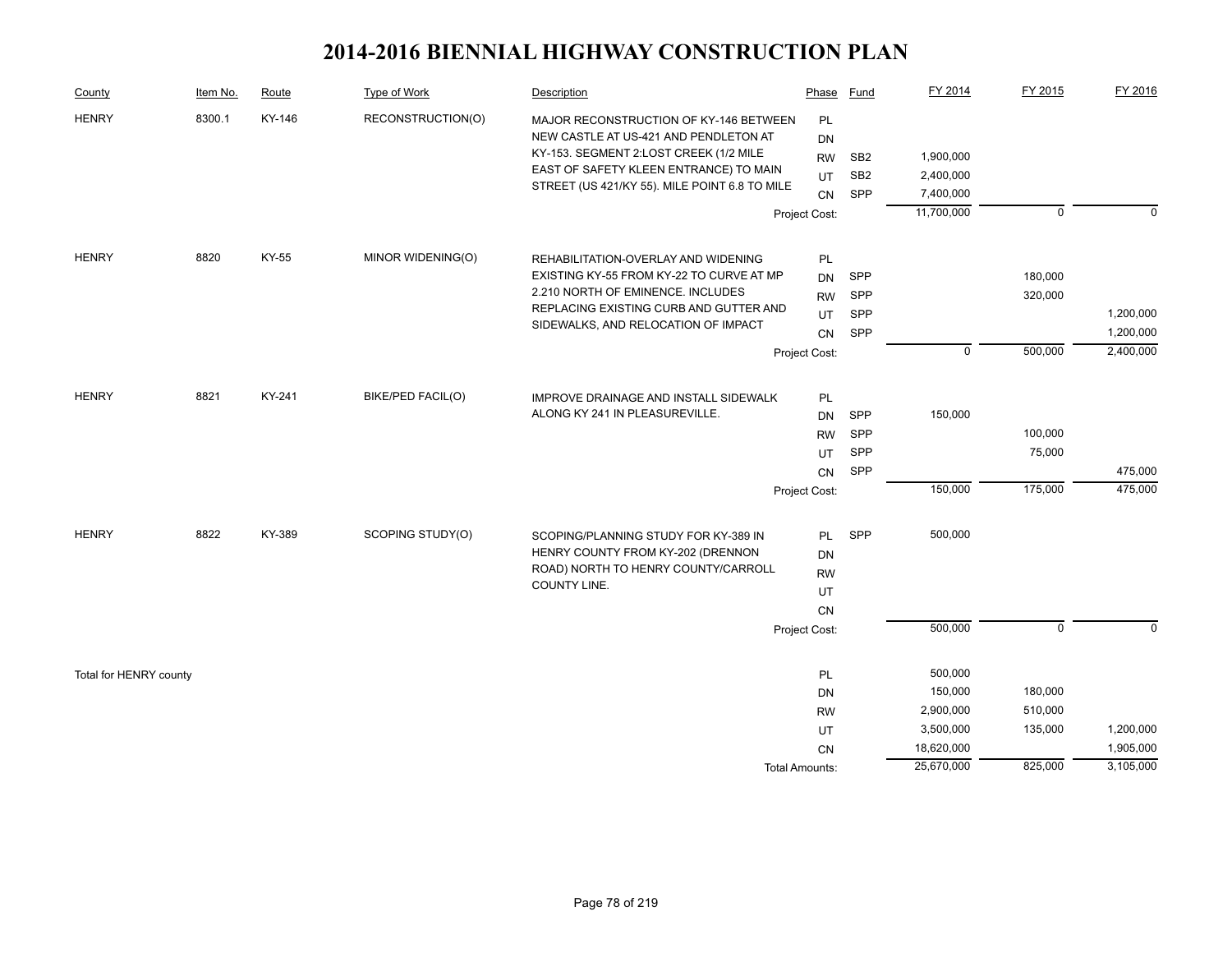| County                   | Item No. | Route        | <b>Type of Work</b>          | Description                               | Phase                 | <b>Fund</b> | FY 2014     | FY 2015        | FY 2016        |
|--------------------------|----------|--------------|------------------------------|-------------------------------------------|-----------------------|-------------|-------------|----------------|----------------|
| <b>HICKMAN</b>           | 1062     | KY-1826      | <b>BRIDGE REPLACEMENT(P)</b> | REPLACE BRIDGE AND APPROACHES ON          | PL                    |             |             |                |                |
|                          |          |              |                              | KY-1826 OVER TOWN CREEK (B79) IN CLINTON. | DN                    |             |             |                |                |
|                          |          |              |                              | (SR=24.4): (053B00079N)                   | <b>RW</b>             | <b>BRX</b>  | 270,000     |                |                |
|                          |          |              |                              |                                           | UT                    | <b>BRX</b>  |             | 630,000        |                |
|                          |          |              |                              |                                           | CN                    |             |             |                |                |
|                          |          |              |                              |                                           | Project Cost:         |             | 270,000     | 630,000        | $\overline{0}$ |
| Total for HICKMAN county |          |              |                              |                                           | PL                    |             |             |                |                |
|                          |          |              |                              |                                           | DN                    |             |             |                |                |
|                          |          |              |                              |                                           | <b>RW</b>             |             | 270,000     |                |                |
|                          |          |              |                              |                                           | UT                    |             |             | 630,000        |                |
|                          |          |              |                              |                                           | CN                    |             |             |                |                |
|                          |          |              |                              |                                           | <b>Total Amounts:</b> |             | 270,000     | 630,000        | $\mathbf 0$    |
| <b>HOPKINS</b>           | 137.02   | <b>US-41</b> | MAJOR WIDENING(O)            | US 41A PHASE II DESIGN AND RIGHT-OF-WAY.  | PL                    |             |             |                |                |
|                          |          |              |                              | (2005HPP-KY135)(SEE 2-137.01 FOR "STP"    | DN                    |             |             |                |                |
|                          |          |              |                              | COMPONENT)                                | <b>RW</b>             |             |             |                |                |
|                          |          |              |                              |                                           | UT                    |             |             |                |                |
|                          |          |              |                              |                                           | CN                    | <b>HPP</b>  |             | 2,879,680      |                |
|                          |          |              |                              |                                           | Project Cost:         |             | $\mathbf 0$ | 2,879,680      | $\mathbf 0$    |
| <b>HOPKINS</b>           | 137.1    | <b>US-41</b> | MAJOR WIDENING(O)            | WIDEN US-41A FROM INDUSTRIAL DRIVE TO     | PL                    |             |             |                |                |
|                          |          |              |                              | YORKWOOD PLACE. (SECTION 1) (2012BOP)     | DN                    |             |             |                |                |
|                          |          |              |                              |                                           | <b>RW</b>             |             |             |                |                |
|                          |          |              |                              |                                           | UT                    |             |             |                |                |
|                          |          |              |                              |                                           | ${\sf CN}$            | SP          |             |                | 11,000,000     |
|                          |          |              |                              |                                           | Project Cost:         |             | $\mathsf 0$ | $\mathsf 0$    | 11,000,000     |
|                          |          |              |                              |                                           |                       |             |             |                |                |
| <b>HOPKINS</b>           | 176      | KY-85        | RECONSTRUCTION(O)            | RECONSTRUCT KY-85 FROM KY-70 EAST TO      | PL                    |             |             |                |                |
|                          |          |              |                              | AIRPORT ROAD AT ANTON. (08CCR)(10CCR)     | <b>DN</b>             |             |             |                |                |
|                          |          |              |                              |                                           | <b>RW</b>             | SP          | 890,000     |                |                |
|                          |          |              |                              |                                           | UT                    | SP          | 870,000     |                |                |
|                          |          |              |                              |                                           | ${\sf CN}$            | SP          |             |                | 7,650,000      |
|                          |          |              |                              |                                           | Project Cost:         |             | 1,760,000   | $\overline{0}$ | 7,650,000      |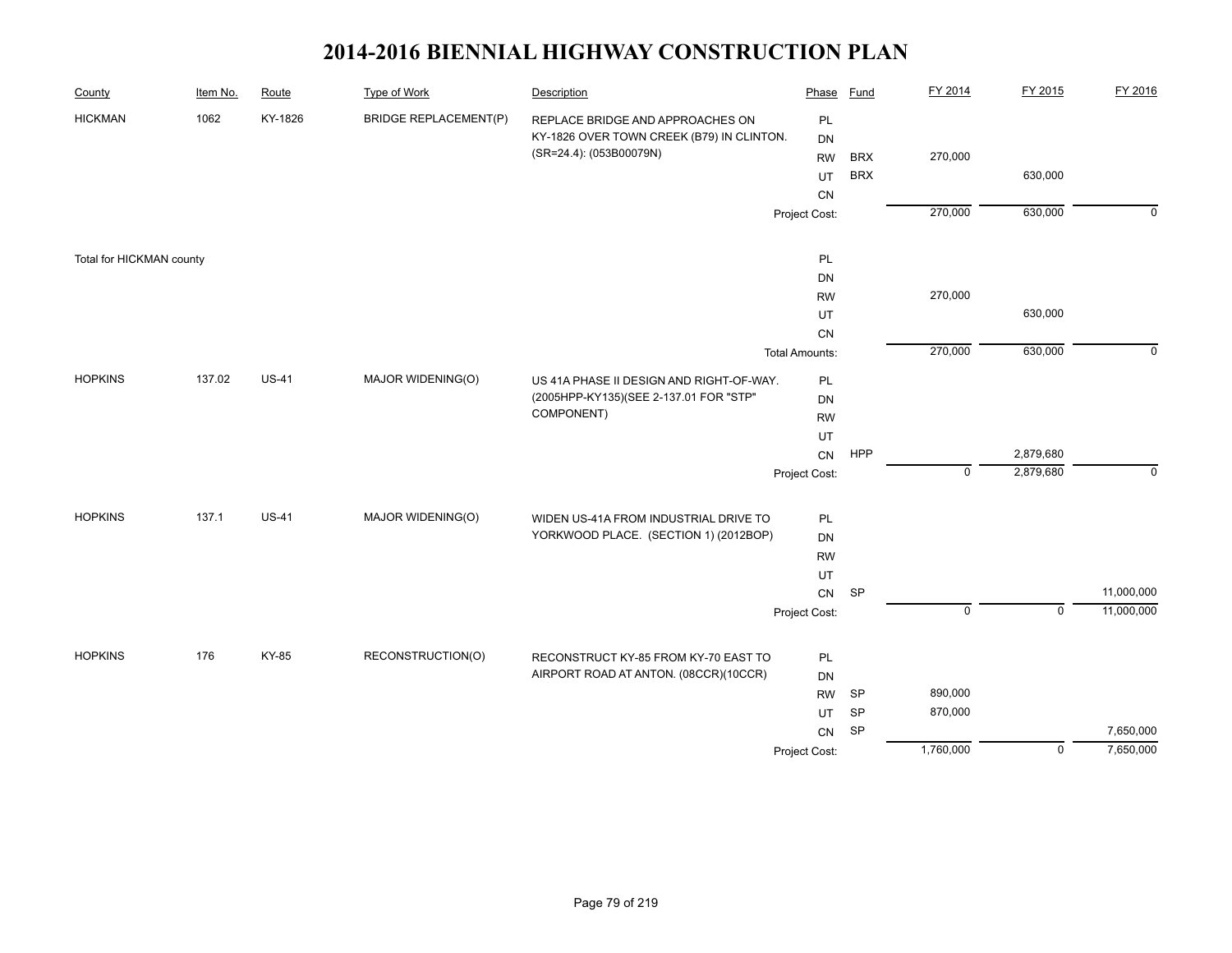| County         | Item No. | Route   | Type of Work                 | Description                                                                                                                                        | Phase                 | Fund       | FY 2014     | FY 2015        | FY 2016     |
|----------------|----------|---------|------------------------------|----------------------------------------------------------------------------------------------------------------------------------------------------|-----------------------|------------|-------------|----------------|-------------|
| <b>HOPKINS</b> | 225      | $I-69$  | RECONSTRUCTION(O)            | IMPROVE RAMP CONFIGURATION AT THE<br>EXISTING I-69/WESTERN KENTUCKY<br>PARKWAY/PENNYRILE PARKWAY INTERCHANGE<br>(I-69 CORRIDOR IMPROVEMENT)(12CCR) | PL<br>DN<br><b>RW</b> | IM         | 500,000     |                |             |
|                |          |         |                              |                                                                                                                                                    | UT<br>CN              | ΙM         | 17,500,000  |                |             |
|                |          |         |                              |                                                                                                                                                    | Project Cost:         |            | 18,000,000  | $\mathbf 0$    | $\mathbf 0$ |
|                | 232      |         |                              |                                                                                                                                                    |                       |            |             |                |             |
| <b>HOPKINS</b> |          | EB-9004 | RECONSTRUCTION(O)            | RECONSTRUCT ELEMENTS OF EXISTING<br>EDWARD T BREATHITT PKWY (PENNYRILE                                                                             | <b>PL</b><br>DN       |            |             |                |             |
|                |          |         |                              | PARKWAY) BETWEEN MP 37.0 AND MP 73.4 TO                                                                                                            | <b>RW</b>             |            |             |                |             |
|                |          |         |                              | UPGRADE GEOMETRICS TO INTERSTATE                                                                                                                   | UT                    |            |             |                |             |
|                |          |         |                              | STANDARDS (I-69 CORRIDOR IMPROVEMENT)                                                                                                              | <b>CN</b>             | <b>NH</b>  | 16,000,000  |                |             |
|                |          |         |                              |                                                                                                                                                    | Project Cost:         |            | 16,000,000  | $\mathbf 0$    | $\Omega$    |
| <b>HOPKINS</b> | 804      | -0      | NEW ROUTE(O)                 | CONSTRUCTION OF THE CENTER STREET                                                                                                                  | <b>PL</b>             |            |             |                |             |
|                |          |         |                              | CONNECTOR ROAD BEGINNING AT CENTER                                                                                                                 | <b>DN</b>             |            |             |                |             |
|                |          |         |                              | STREET AND PROCEEDING TO THE CSX                                                                                                                   | <b>RW</b>             |            |             |                |             |
|                |          |         |                              | RAILROAD, SECTION 1, A DISTANCE 5,173                                                                                                              | UT                    |            |             |                |             |
|                |          |         |                              | LINEAR FEET, THENCE PROCEEDING THROUGH A                                                                                                           | <b>CN</b>             | SPP        |             |                | 3,000,000   |
|                |          |         |                              |                                                                                                                                                    | Project Cost:         |            | $\mathbf 0$ | $\mathbf 0$    | 3,000,000   |
| <b>HOPKINS</b> | 1072     | KY-260  | <b>BRIDGE REPLACEMENT(P)</b> | REPLACE BRIDGE ON KY-260 (MP 2.14) OVER                                                                                                            | PL                    |            |             |                |             |
|                |          |         |                              | OTTER CREEK; .20 MI EAST OF PENNYRILE                                                                                                              | DN                    |            |             |                |             |
|                |          |         |                              | PARKWAY; (FUNCTIONALLY OBSOLETE,                                                                                                                   | <b>RW</b>             | <b>BRX</b> | 160,000     |                |             |
|                |          |         |                              | SR=49.9) 054B00022N                                                                                                                                | UT                    | <b>BRX</b> | 300,000     |                |             |
|                |          |         |                              |                                                                                                                                                    | <b>CN</b>             | <b>BRX</b> |             |                | 680,000     |
|                |          |         |                              |                                                                                                                                                    | Project Cost:         |            | 460,000     | $\overline{0}$ | 680,000     |
| <b>HOPKINS</b> | 1079     | KY-262  | <b>BRIDGE REPLACEMENT(P)</b> | REPLACE BRIDGE ON KY 262 OVER GREASEY                                                                                                              | PL                    |            |             |                |             |
|                |          |         |                              | CREEK 0.67 MILE E OF BEAN CEMETERY RD (CR                                                                                                          | <b>DN</b>             |            |             |                |             |
|                |          |         |                              | 1396)(SR 25.1)054B00107N                                                                                                                           | <b>RW</b>             | <b>BRO</b> | 175,000     |                |             |
|                |          |         |                              |                                                                                                                                                    | UT                    | <b>BRO</b> | 225,000     |                |             |
|                |          |         |                              |                                                                                                                                                    | <b>CN</b>             | <b>BRO</b> |             | 500,000        |             |
|                |          |         |                              |                                                                                                                                                    | Project Cost:         |            | 400,000     | 500,000        | $\mathbf 0$ |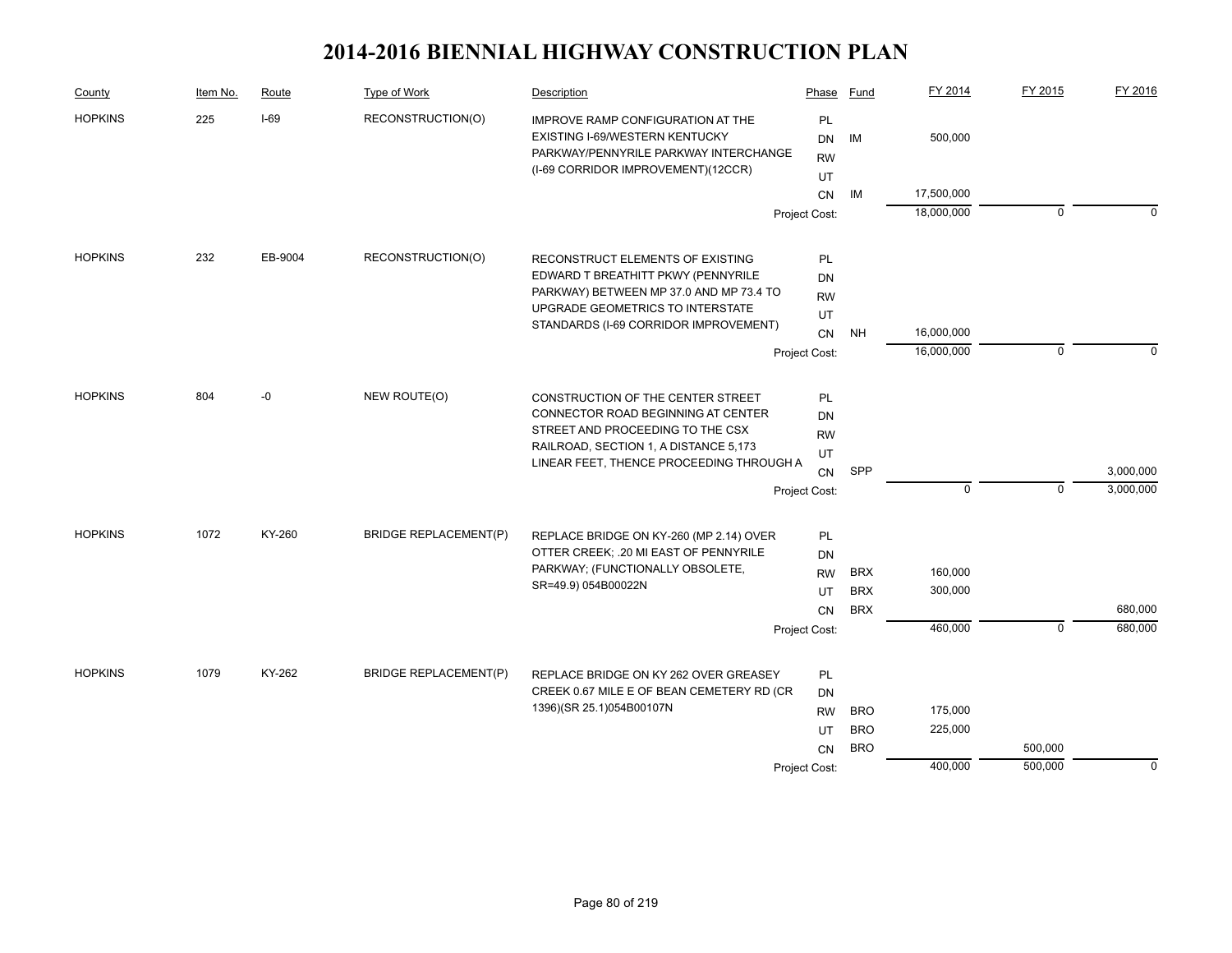| County         | Item No. | Route        | Type of Work                 | Description                              | Phase         | <b>Fund</b> | FY 2014     | FY 2015   | FY 2016     |
|----------------|----------|--------------|------------------------------|------------------------------------------|---------------|-------------|-------------|-----------|-------------|
| <b>HOPKINS</b> | 1081     | KY-293       | <b>BRIDGE REPLACEMENT(P)</b> | REPLACE BRIDGE ON KY 293 AT THE          | PL            |             |             |           |             |
|                |          |              |                              | CALDWELL/HOPKINS COUNTY LINE(SR          | <b>DN</b>     |             |             |           |             |
|                |          |              |                              | 37.7)054B00115N                          | <b>RW</b>     | <b>BRO</b>  | 500,000     |           |             |
|                |          |              |                              |                                          | UT            | <b>BRO</b>  | 100,000     |           |             |
|                |          |              |                              |                                          | <b>CN</b>     | <b>BRO</b>  |             | 1,450,000 |             |
|                |          |              |                              |                                          | Project Cost: |             | 600,000     | 1,450,000 | $\mathbf 0$ |
| <b>HOPKINS</b> | 1084     | KY-1069      | <b>BRIDGE REPLACEMENT(P)</b> | REPLACE BRIDGE ON KY 1069 OVER OTTER     | PL            |             |             |           |             |
|                |          |              |                              | CREEK AT INTERSECTION OF J D BUCHANAN RD | <b>DN</b>     |             |             |           |             |
|                |          |              |                              | (CR 1093)(SR 43.9)054B00157N             | <b>RW</b>     | <b>BRO</b>  |             | 150,000   |             |
|                |          |              |                              |                                          | UT            | <b>BRO</b>  |             | 170,000   |             |
|                |          |              |                              |                                          | <b>CN</b>     | <b>BRO</b>  |             |           | 450,000     |
|                |          |              |                              |                                          | Project Cost: |             | $\mathsf 0$ | 320,000   | 450,000     |
|                |          |              |                              |                                          |               |             |             |           |             |
| <b>HOPKINS</b> | 8305     | <b>US-41</b> | MAJOR WIDENING(O)            | WIDEN NORTH MAIN STREET FROM HOSPITAL    | PL            |             |             |           |             |
|                |          |              |                              | DRIVE TO KY-281. (06CCN)(12CCR)          | DN            | <b>SP</b>   | 980,000     |           |             |
|                |          |              |                              |                                          | <b>RW</b>     | <b>SP</b>   |             | 920,000   |             |
|                |          |              |                              |                                          | UT            | SP          |             | 1,180,000 |             |
|                |          |              |                              |                                          | CN            |             |             |           |             |
|                |          |              |                              |                                          | Project Cost: |             | 980,000     | 2,100,000 | $\mathbf 0$ |
| <b>HOPKINS</b> | 8501     | <b>US-62</b> | MINOR WIDENING(O)            | US-62; THREE LANES FROM BOARD OF         | PL            |             |             |           |             |
|                |          |              |                              | EDUCATION TO CITY PARK IN DAWSON         | <b>DN</b>     |             |             |           |             |
|                |          |              |                              | SPRINGS. (08CCN)(10CCR)(12CCR)           | <b>RW</b>     | SPP         | 500,000     |           |             |
|                |          |              |                              |                                          | UT            | SPP         | 500,000     |           |             |
|                |          |              |                              |                                          | CN            | SPP         |             | 1,500,000 |             |
|                |          |              |                              |                                          | Project Cost: |             | 1,000,000   | 1,500,000 | $\Omega$    |
|                |          |              |                              |                                          |               |             |             |           |             |
| <b>HOPKINS</b> | 8507     | KY-3052      | SAFETY-HAZARD ELIM(P)        | CONSTRUCT A LEFT TURN LANE BY PROVIDING  | <b>PL</b>     |             |             |           |             |
|                |          |              |                              | A THREE LANE CURVE ON KY-3052. (08CCN)   | <b>DN</b>     |             |             |           |             |
|                |          |              |                              | (10CCR)(12CCR)                           | <b>RW</b>     |             |             |           |             |
|                |          |              |                              |                                          | UT            |             |             |           |             |
|                |          |              |                              |                                          | CN            | SPP         | 2,760,000   |           |             |
|                |          |              |                              |                                          | Project Cost: |             | 2,760,000   | $\pmb{0}$ | $\mathbf 0$ |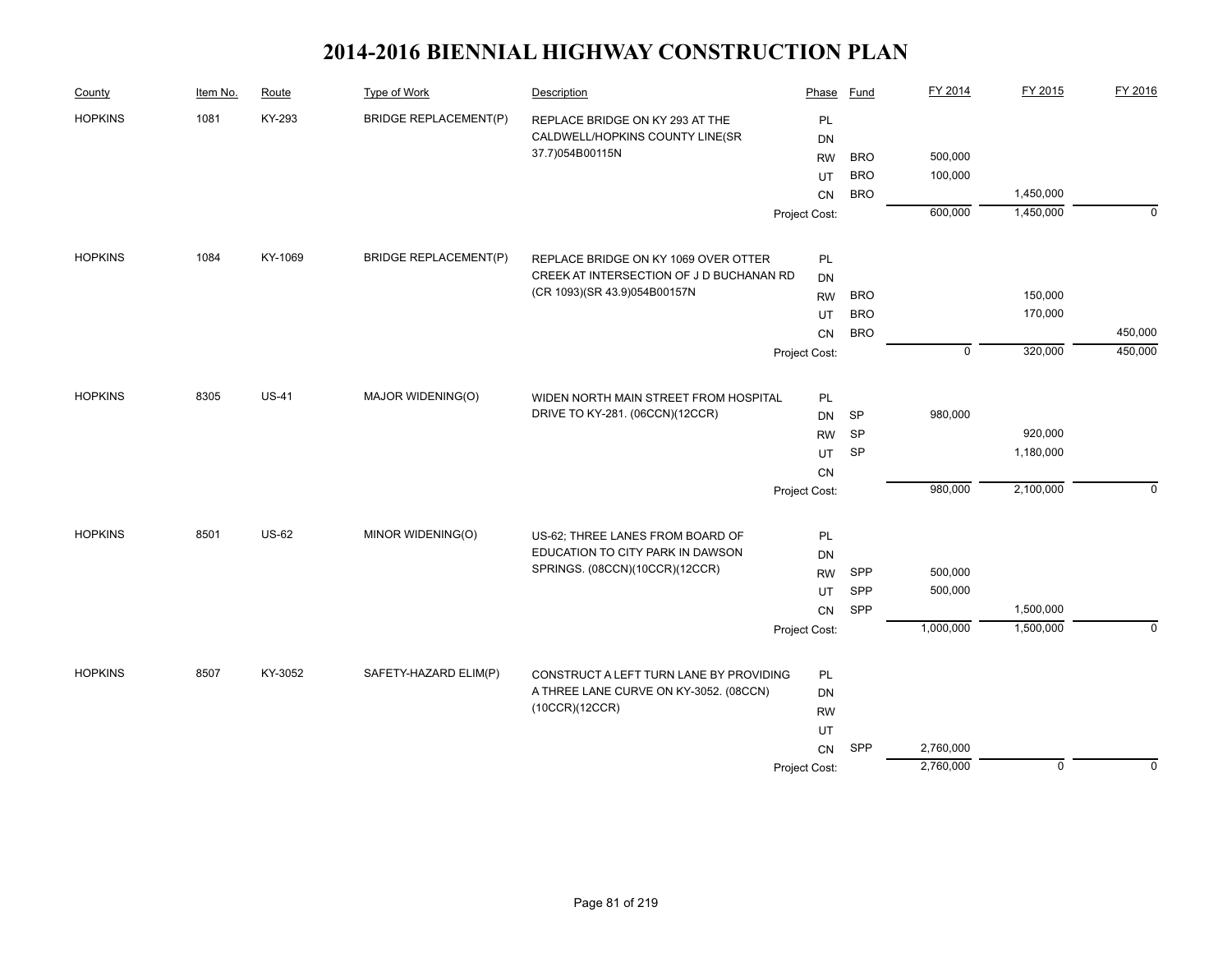| County                   | Item No. | Route         | <b>Type of Work</b>          | Description                                                                    | Phase                 | Fund       | FY 2014        | FY 2015    | FY 2016     |
|--------------------------|----------|---------------|------------------------------|--------------------------------------------------------------------------------|-----------------------|------------|----------------|------------|-------------|
| <b>HOPKINS</b>           | 8633     | EB-9004       | SAFETY(P)                    | UPGRADE MORTON'S GAP INTERCHANGE AT MP                                         | PL                    |            |                |            |             |
|                          |          |               |                              | 37.07 TO INTERSTATE STANDARDS (I-69                                            | DN                    |            |                |            |             |
|                          |          |               |                              | CORRIDOR IMPROVEMENT). (10CCN)(12CCR)                                          | <b>RW</b>             |            |                |            |             |
|                          |          |               |                              | (AR/W)                                                                         | UT                    |            |                |            |             |
|                          |          |               |                              |                                                                                | CN                    | IM         |                | 12,170,000 |             |
|                          |          |               |                              |                                                                                | Project Cost:         |            | $\overline{0}$ | 12,170,000 | $\mathbf 0$ |
| Total for HOPKINS county |          |               |                              |                                                                                | PL                    |            |                |            |             |
|                          |          |               |                              |                                                                                | DN                    |            | 1,480,000      |            |             |
|                          |          |               |                              |                                                                                | <b>RW</b>             |            | 2,225,000      | 1,070,000  |             |
|                          |          |               |                              |                                                                                | UT                    |            | 1,995,000      | 1,350,000  |             |
|                          |          |               |                              |                                                                                | CN                    |            | 36,260,000     | 18,499,680 | 22,780,000  |
|                          |          |               |                              |                                                                                | <b>Total Amounts:</b> |            | 41,960,000     | 20,919,680 | 22,780,000  |
| <b>JACKSON</b>           |          | <b>US-421</b> | <b>BRIDGE REPLACEMENT(P)</b> |                                                                                |                       |            |                |            |             |
| 1090                     |          |               |                              | REPLACE BRIDGE ON US 421 OVER PIGEON<br>ROOST CREEK AT INTERSECTION WITH WATER | PL                    |            |                |            |             |
|                          |          |               |                              | STREET E(CS 1006)(SR 43.9) 055B00157N                                          | DN<br><b>RW</b>       | <b>BRO</b> |                | 100,000    |             |
|                          |          |               |                              |                                                                                | UT                    | <b>BRO</b> |                | 50,000     |             |
|                          |          |               |                              |                                                                                | CN                    |            |                |            |             |
|                          |          |               |                              |                                                                                | Project Cost:         |            | $\mathsf 0$    | 150,000    | $\mathbf 0$ |
|                          |          |               |                              |                                                                                |                       |            |                |            |             |
| Total for JACKSON county |          |               |                              |                                                                                | PL                    |            |                |            |             |
|                          |          |               |                              |                                                                                | DN                    |            |                |            |             |
|                          |          |               |                              |                                                                                | <b>RW</b>             |            |                | 100,000    |             |
|                          |          |               |                              |                                                                                | UT                    |            |                | 50,000     |             |
|                          |          |               |                              |                                                                                | CN                    |            |                |            |             |
|                          |          |               |                              |                                                                                | <b>Total Amounts:</b> |            | $\mathsf 0$    | 150,000    | $\mathbf 0$ |
| <b>JEFFERSON</b>         | 15.2     | $I - 264$     | <b>BRIDGE PAINTING(P)</b>    | PHASE 2: CLEAN AND PAINT STEEL BRIDGES                                         | PL                    |            |                |            |             |
|                          |          |               |                              | AND STEEL BEARINGS ON THE WATTERSON                                            | DN                    |            |                |            |             |
|                          |          |               |                              | EXPRESSWAY. (PHASE 2) (2008BOPC)(12CCR)                                        | <b>RW</b>             |            |                |            |             |
|                          |          |               |                              |                                                                                | UT                    |            |                |            |             |
|                          |          |               |                              |                                                                                | CN                    | IM         |                | 3,370,000  |             |
|                          |          |               |                              |                                                                                | Project Cost:         |            | $\mathbf 0$    | 3,370,000  | $\mathbf 0$ |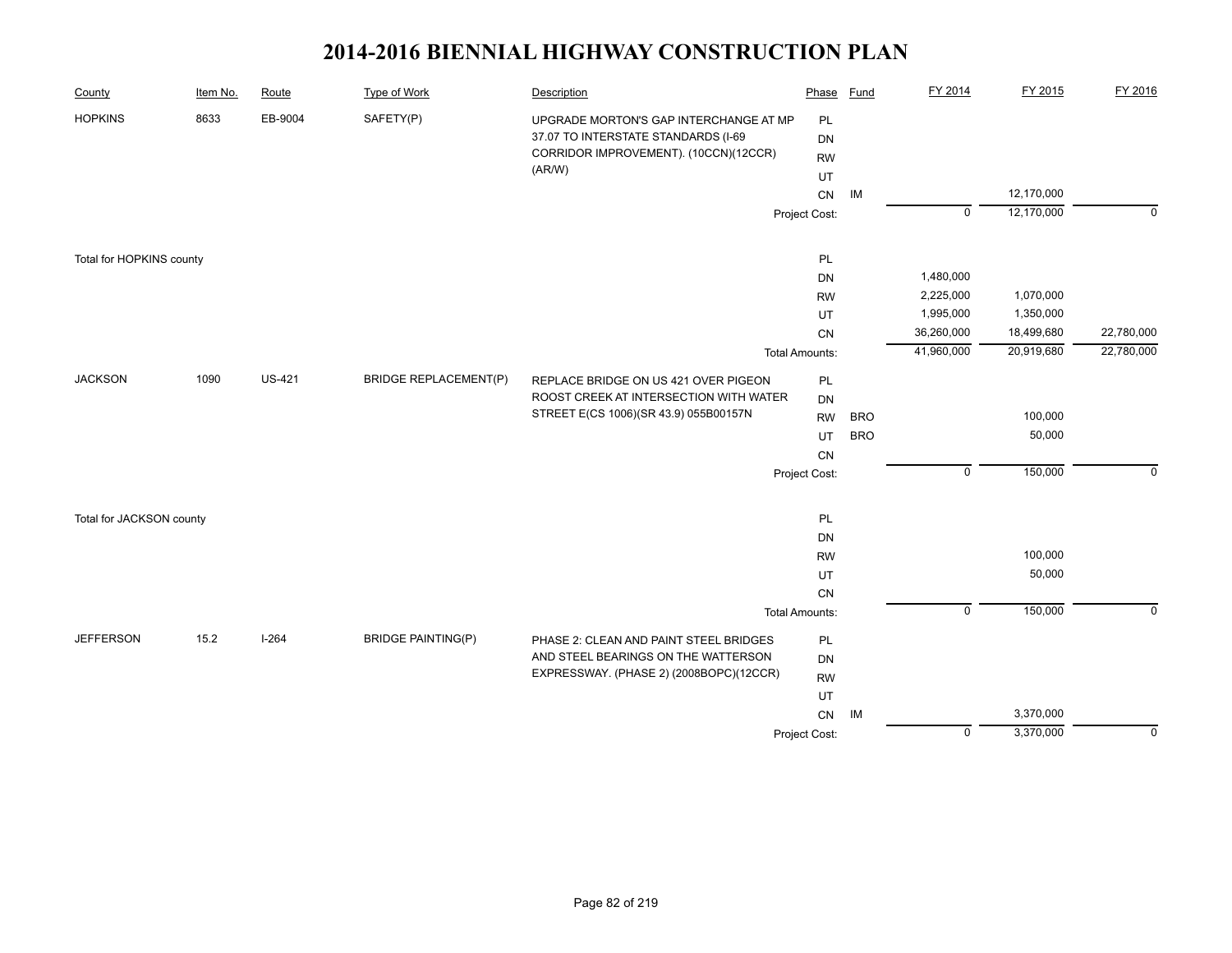| County           | Item No. | Route   | Type of Work                         | Description                                                                  | Phase           | Fund       | FY 2014     | FY 2015     | FY 2016     |
|------------------|----------|---------|--------------------------------------|------------------------------------------------------------------------------|-----------------|------------|-------------|-------------|-------------|
| <b>JEFFERSON</b> | 15.3     | $I-264$ | <b>BRIDGE PAINTING(P)</b>            | PHASE 3: CLEAN AND PAINT STEEL BRIDGES                                       | <b>PL</b>       |            |             |             |             |
|                  |          |         |                                      | AND STEEL BEARINGS ON THE WATTERSON                                          | DN              |            |             |             |             |
|                  |          |         |                                      | EXPRESSWAY. (2008BOPC)(12CCR)                                                | <b>RW</b>       |            |             |             |             |
|                  |          |         |                                      |                                                                              | UT              |            |             |             |             |
|                  |          |         |                                      |                                                                              | CN              | IM         |             | 4,360,000   |             |
|                  |          |         |                                      |                                                                              | Project Cost:   |            | $\mathbf 0$ | 4,360,000   | 0           |
| <b>JEFFERSON</b> | 28.7     | KY-1447 | TRANSP ENHANCEMENT(P)                | LANDSCAPING FOR THE WESTPORT ROAD                                            | PL              |            |             |             |             |
|                  |          |         |                                      | CORRIDOR FROM HUBBARDS LANE TO                                               | DN              |            |             |             |             |
|                  |          |         |                                      | HURSTBOURNE PARKWAY. (2004BOPC)                                              | <b>RW</b>       |            |             |             |             |
|                  |          |         |                                      |                                                                              | UT              |            |             |             |             |
|                  |          |         |                                      |                                                                              | CN              | SP         | 1,130,000   |             |             |
|                  |          |         |                                      |                                                                              | Project Cost:   |            | 1,130,000   | $\mathbf 0$ |             |
| <b>JEFFERSON</b> | 48.9     | $I-71$  | ITS(P)                               | TRIMARC IMPROVEMENTS ON I-71 FROM NEAR                                       | <b>PL</b>       |            |             |             |             |
|                  |          |         | KENNEDY (MP 0.00) TO THE GENE SNYDER | DN                                                                           |                 |            |             |             |             |
|                  |          |         |                                      | FREEWAY (MP 9.80). (2004BOPC)                                                |                 |            |             |             |             |
|                  |          |         |                                      |                                                                              | <b>RW</b><br>UT |            |             |             |             |
|                  |          |         |                                      |                                                                              | CN              | SP         | 6,730,000   |             |             |
|                  |          |         |                                      |                                                                              | Project Cost:   |            | 6,730,000   | $\mathbf 0$ | $\Omega$    |
|                  |          |         |                                      |                                                                              |                 |            |             |             |             |
| <b>JEFFERSON</b> | 63       | $I-64$  | <b>BRIDGE INSPECTION(P)</b>          | I-64 BRIDGE (SHERMAN MINTON) OVER OHIO                                       | PL              |            |             |             |             |
|                  |          |         |                                      | RIVER @ LOUISVILLE (B279); JOINT PROJECT<br>WITH INDIANA TO PERFORM IN-DEPTH | DN              |            |             |             |             |
|                  |          |         |                                      | INSPECTION. (056B00279N)                                                     | <b>RW</b>       |            |             |             |             |
|                  |          |         |                                      |                                                                              | UT<br>CN        | IM         | 160,000     |             |             |
|                  |          |         |                                      |                                                                              |                 |            | 160,000     | $\mathbf 0$ | $\Omega$    |
|                  |          |         |                                      |                                                                              | Project Cost:   |            |             |             |             |
| <b>JEFFERSON</b> | 91.02    | CS-1001 | MAJOR WIDENING(O)                    | WIDEN FROM 2 TO 4 LANES FROM BEARGRASS                                       | PL              |            |             |             |             |
|                  |          |         |                                      | CREEK TO ZORN AVENUE. (LOU T.I.P.) (KYTC                                     | DN              |            |             |             |             |
|                  |          |         |                                      | MATCH) (SEE 5-91.07 FOR ADDITIONAL 'KYD'                                     | <b>RW</b>       |            |             |             |             |
|                  |          |         |                                      | FUNDING FOR R PHASE.) (FUNDING SUBJECT TO                                    | UT              |            |             |             |             |
|                  |          |         |                                      | FISCAL CONSTRAINT PENDING MPO TIP).                                          | <b>CN</b>       | <b>SLO</b> | 11,500,000  |             |             |
|                  |          |         |                                      |                                                                              | Project Cost:   |            | 11,500,000  | $\mathbf 0$ | $\mathbf 0$ |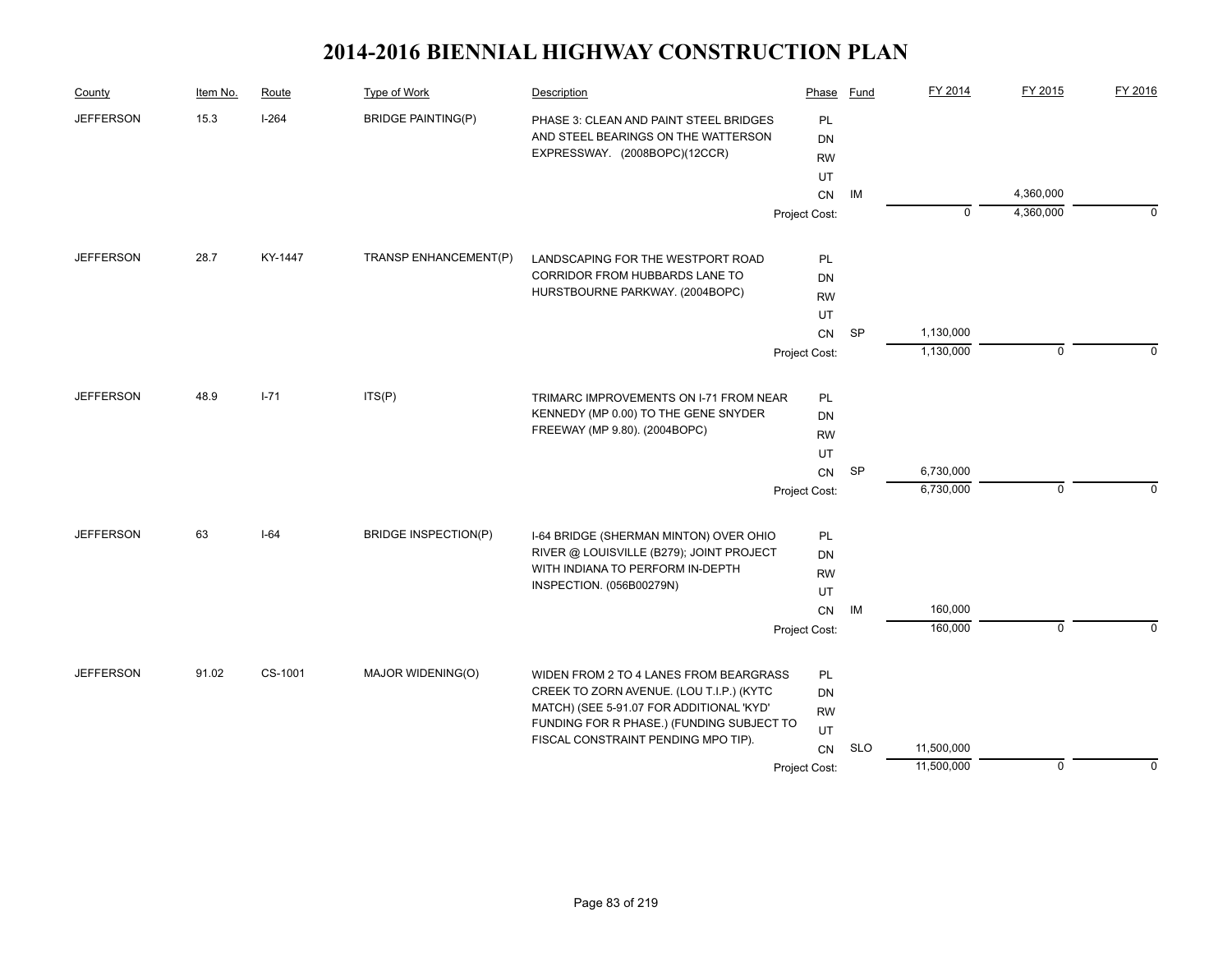| County           | Item No. | Route        | Type of Work              | Description                                                                                                                                                                                      | Phase                              | Fund      | FY 2014    | FY 2015     | FY 2016        |
|------------------|----------|--------------|---------------------------|--------------------------------------------------------------------------------------------------------------------------------------------------------------------------------------------------|------------------------------------|-----------|------------|-------------|----------------|
| <b>JEFFERSON</b> | 110      | <b>US-31</b> | <b>BRIDGE PAINTING(P)</b> | CLEAN AND PAINT THE GEORGE ROGERS<br>CLARK MEMORIAL BRIDGE CARRYING US-31<br>OVER THE OHIO RIVER BETWEEN LOUISVILLE,<br>KENTUCKY AND JEFFERSONTOWN, INDIANA<br>(THIS STRUCTURE IS 100% OWNED AND | <b>PL</b><br>DN<br><b>RW</b><br>UT |           |            |             |                |
|                  |          |              |                           |                                                                                                                                                                                                  | <b>CN</b>                          | <b>SP</b> | 18,000,000 |             |                |
|                  |          |              |                           |                                                                                                                                                                                                  | Project Cost:                      |           | 18,000,000 | $\mathbf 0$ | $\Omega$       |
| <b>JEFFERSON</b> | 122      | KY-1065      | SAFETY(P)                 | MAJOR REVISION OF THE INTERSECTION                                                                                                                                                               | PL                                 |           |            |             |                |
|                  |          |              |                           | LOCATED AT THE OUTER LOOP, FEGENBUSH                                                                                                                                                             | DN                                 |           |            |             |                |
|                  |          |              |                           | LANE, AND BEULAH CHURCH ROAD. TURN LANE                                                                                                                                                          | <b>RW</b>                          |           |            |             |                |
|                  |          |              |                           | TO BE COMPLETED BY TRANSPORTATION<br>CABINET PER AGREEMENT. (04CCN)(08CCR)                                                                                                                       | UT                                 |           |            |             |                |
|                  |          |              |                           |                                                                                                                                                                                                  | CN                                 | SPP       | 4,950,000  |             |                |
|                  |          |              |                           |                                                                                                                                                                                                  | Project Cost:                      |           | 4,950,000  | $\mathbf 0$ | $\Omega$       |
| <b>JEFFERSON</b> | 136      | $I-265$      | <b>BRIDGE PAINTING(P)</b> | CLEAN AND PAINT ALL STEEL BRIDGES AND                                                                                                                                                            | PL                                 |           |            |             |                |
|                  |          |              |                           | STEEL BEARINGS ON THE GENE SNYDER                                                                                                                                                                | DN                                 |           |            |             |                |
|                  |          |              |                           | FREEWAY(10CCR)                                                                                                                                                                                   | <b>RW</b>                          |           |            |             |                |
|                  |          |              |                           |                                                                                                                                                                                                  | UT                                 |           |            |             |                |
|                  |          |              |                           |                                                                                                                                                                                                  | CN                                 | <b>SP</b> | 3,790,000  |             |                |
|                  |          |              |                           |                                                                                                                                                                                                  | Project Cost:                      |           | 3,790,000  | $\mathbf 0$ | $\Omega$       |
| <b>JEFFERSON</b> | 159      | $I-64$       | RECONSTRUCTION(O)         | WIDEN I-64 WESTBOUND RAMP TO I-264                                                                                                                                                               | PL                                 |           |            |             |                |
|                  |          |              |                           | WESTBOUND FROM ONE TO TWO LANES FOR                                                                                                                                                              | DN                                 |           |            |             |                |
|                  |          |              |                           | ENTIRE LENGTH AND OTHER NEEDED<br><b>IMPROVEMENTS TO ADDRESS WEAVE ISSUES</b>                                                                                                                    | <b>RW</b>                          | <b>NH</b> | 7,400,000  |             |                |
|                  |          |              |                           | AT MERGE ON I-264. (2006BOPP)(12CCR)                                                                                                                                                             | UT                                 | <b>NH</b> |            | 2,170,000   |                |
|                  |          |              |                           |                                                                                                                                                                                                  | CN                                 |           |            |             |                |
|                  |          |              |                           |                                                                                                                                                                                                  | Project Cost:                      |           | 7,400,000  | 2,170,000   | $\overline{0}$ |
| <b>JEFFERSON</b> | 183.01   | $-0$         | SIGNAL SYS IMPROVE(P)     | SIGNAL SYSTEM IMPROVEMENTS IN JEFFERSON                                                                                                                                                          | PL                                 |           |            |             |                |
|                  |          |              |                           | COUNTY.                                                                                                                                                                                          | DN                                 |           |            |             |                |
|                  |          |              |                           |                                                                                                                                                                                                  | <b>RW</b>                          |           |            |             |                |
|                  |          |              |                           |                                                                                                                                                                                                  | UT                                 |           |            |             |                |
|                  |          |              |                           |                                                                                                                                                                                                  | CN                                 | SP        | 910,000    |             |                |
|                  |          |              |                           |                                                                                                                                                                                                  | Project Cost:                      |           | 910,000    | $\mathbf 0$ | $\mathbf 0$    |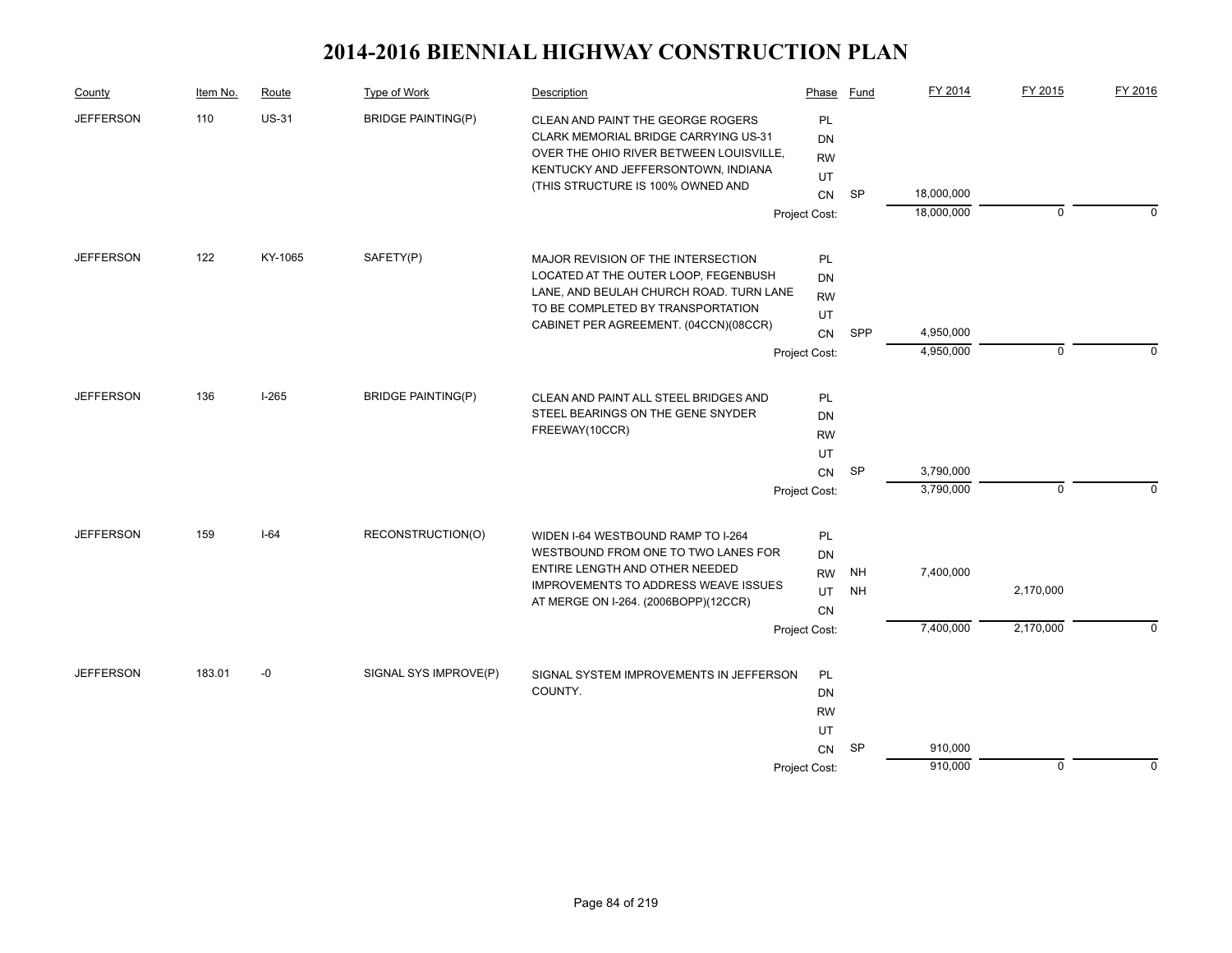| 205<br>$I-65$<br>SAFETY(P)<br><b>JEFFERSON</b><br>PL<br>RECONSTRUCT SECOND CURVE ONLY ON I-65<br>SOUTHBOUND RAMP AT KY-1065 (OUTER<br>DN<br>LOOP).(SEE 5-205.01 FOR BREAKOUT<br><b>RW</b><br>IMPROVEMENTS)<br>UT<br>1,820,000<br>CN<br>IM<br>1,820,000<br>$\pmb{0}$<br>$\Omega$<br>Project Cost:<br>247.1<br>MAJOR WIDENING(O)<br><b>JEFFERSON</b><br>KY-1450<br>PL<br>WIDEN BLUE LICK ROAD FROM SNYDER<br>FREEWAY NORTH TO KY-61 (LOU T.I.P.)<br>DN<br>(SECTION 2) (RU-04DEOB)(08CCR)(12CCR)<br><b>RW</b><br>UT<br>SPP<br>10,130,000<br>CN<br>10,130,000<br>$\mathbf 0$<br>$\Omega$<br>Project Cost:<br>254<br>KY-1747<br>SAFETY(P)<br><b>JEFFERSON</b><br>EXTEND DUAL LEFT TURN LANES ON KY-1747<br>PL<br>(HURSTBOURNE LN) AT BUNSEN PKWY.<br><b>DN</b><br><b>RW</b><br>UT<br>SPP<br>210,000<br>CN<br>210,000<br>$\mathbf 0$<br>$\Omega$<br>Project Cost:<br><b>JEFFERSON</b><br>263<br>$I-265$<br>SAFETY(P)<br>PL<br>IMPROVE I-265/KY-61 (PRESTON HWY)<br>INTERCHANGE AS RECOMMENDED BY KIPDA'S<br><b>DN</b><br>INTERCHANGE STUDY.<br><b>RW</b><br>UT<br>3,700,000<br>CN<br>IM<br>3,700,000<br>$\overline{0}$<br>$\Omega$<br>Project Cost:<br><b>JEFFERSON</b><br>284<br>KY-841<br>SAFETY(P)<br>IMPROVE KY-841/STONESTREET ROAD<br>PL<br>INTERCHANGE AS RECOMMENDED BY KIPDA'S<br><b>DN</b><br>INTERCHANGE STUDY.<br><b>RW</b><br>UT<br><b>STP</b><br>CN<br>390,000<br>Project Cost: | County | Item No. | Route | <b>Type of Work</b> | Description | Phase | Fund | FY 2014 | FY 2015   | FY 2016     |
|-----------------------------------------------------------------------------------------------------------------------------------------------------------------------------------------------------------------------------------------------------------------------------------------------------------------------------------------------------------------------------------------------------------------------------------------------------------------------------------------------------------------------------------------------------------------------------------------------------------------------------------------------------------------------------------------------------------------------------------------------------------------------------------------------------------------------------------------------------------------------------------------------------------------------------------------------------------------------------------------------------------------------------------------------------------------------------------------------------------------------------------------------------------------------------------------------------------------------------------------------------------------------------------------------------------------------------------------------------------------------------------------|--------|----------|-------|---------------------|-------------|-------|------|---------|-----------|-------------|
|                                                                                                                                                                                                                                                                                                                                                                                                                                                                                                                                                                                                                                                                                                                                                                                                                                                                                                                                                                                                                                                                                                                                                                                                                                                                                                                                                                                         |        |          |       |                     |             |       |      |         |           |             |
|                                                                                                                                                                                                                                                                                                                                                                                                                                                                                                                                                                                                                                                                                                                                                                                                                                                                                                                                                                                                                                                                                                                                                                                                                                                                                                                                                                                         |        |          |       |                     |             |       |      |         |           |             |
|                                                                                                                                                                                                                                                                                                                                                                                                                                                                                                                                                                                                                                                                                                                                                                                                                                                                                                                                                                                                                                                                                                                                                                                                                                                                                                                                                                                         |        |          |       |                     |             |       |      |         |           |             |
|                                                                                                                                                                                                                                                                                                                                                                                                                                                                                                                                                                                                                                                                                                                                                                                                                                                                                                                                                                                                                                                                                                                                                                                                                                                                                                                                                                                         |        |          |       |                     |             |       |      |         |           |             |
|                                                                                                                                                                                                                                                                                                                                                                                                                                                                                                                                                                                                                                                                                                                                                                                                                                                                                                                                                                                                                                                                                                                                                                                                                                                                                                                                                                                         |        |          |       |                     |             |       |      |         |           |             |
|                                                                                                                                                                                                                                                                                                                                                                                                                                                                                                                                                                                                                                                                                                                                                                                                                                                                                                                                                                                                                                                                                                                                                                                                                                                                                                                                                                                         |        |          |       |                     |             |       |      |         |           |             |
|                                                                                                                                                                                                                                                                                                                                                                                                                                                                                                                                                                                                                                                                                                                                                                                                                                                                                                                                                                                                                                                                                                                                                                                                                                                                                                                                                                                         |        |          |       |                     |             |       |      |         |           |             |
|                                                                                                                                                                                                                                                                                                                                                                                                                                                                                                                                                                                                                                                                                                                                                                                                                                                                                                                                                                                                                                                                                                                                                                                                                                                                                                                                                                                         |        |          |       |                     |             |       |      |         |           |             |
|                                                                                                                                                                                                                                                                                                                                                                                                                                                                                                                                                                                                                                                                                                                                                                                                                                                                                                                                                                                                                                                                                                                                                                                                                                                                                                                                                                                         |        |          |       |                     |             |       |      |         |           |             |
|                                                                                                                                                                                                                                                                                                                                                                                                                                                                                                                                                                                                                                                                                                                                                                                                                                                                                                                                                                                                                                                                                                                                                                                                                                                                                                                                                                                         |        |          |       |                     |             |       |      |         |           |             |
|                                                                                                                                                                                                                                                                                                                                                                                                                                                                                                                                                                                                                                                                                                                                                                                                                                                                                                                                                                                                                                                                                                                                                                                                                                                                                                                                                                                         |        |          |       |                     |             |       |      |         |           |             |
|                                                                                                                                                                                                                                                                                                                                                                                                                                                                                                                                                                                                                                                                                                                                                                                                                                                                                                                                                                                                                                                                                                                                                                                                                                                                                                                                                                                         |        |          |       |                     |             |       |      |         |           |             |
|                                                                                                                                                                                                                                                                                                                                                                                                                                                                                                                                                                                                                                                                                                                                                                                                                                                                                                                                                                                                                                                                                                                                                                                                                                                                                                                                                                                         |        |          |       |                     |             |       |      |         |           |             |
|                                                                                                                                                                                                                                                                                                                                                                                                                                                                                                                                                                                                                                                                                                                                                                                                                                                                                                                                                                                                                                                                                                                                                                                                                                                                                                                                                                                         |        |          |       |                     |             |       |      |         |           |             |
|                                                                                                                                                                                                                                                                                                                                                                                                                                                                                                                                                                                                                                                                                                                                                                                                                                                                                                                                                                                                                                                                                                                                                                                                                                                                                                                                                                                         |        |          |       |                     |             |       |      |         |           |             |
|                                                                                                                                                                                                                                                                                                                                                                                                                                                                                                                                                                                                                                                                                                                                                                                                                                                                                                                                                                                                                                                                                                                                                                                                                                                                                                                                                                                         |        |          |       |                     |             |       |      |         |           |             |
|                                                                                                                                                                                                                                                                                                                                                                                                                                                                                                                                                                                                                                                                                                                                                                                                                                                                                                                                                                                                                                                                                                                                                                                                                                                                                                                                                                                         |        |          |       |                     |             |       |      |         |           |             |
|                                                                                                                                                                                                                                                                                                                                                                                                                                                                                                                                                                                                                                                                                                                                                                                                                                                                                                                                                                                                                                                                                                                                                                                                                                                                                                                                                                                         |        |          |       |                     |             |       |      |         |           |             |
|                                                                                                                                                                                                                                                                                                                                                                                                                                                                                                                                                                                                                                                                                                                                                                                                                                                                                                                                                                                                                                                                                                                                                                                                                                                                                                                                                                                         |        |          |       |                     |             |       |      |         |           |             |
|                                                                                                                                                                                                                                                                                                                                                                                                                                                                                                                                                                                                                                                                                                                                                                                                                                                                                                                                                                                                                                                                                                                                                                                                                                                                                                                                                                                         |        |          |       |                     |             |       |      |         |           |             |
|                                                                                                                                                                                                                                                                                                                                                                                                                                                                                                                                                                                                                                                                                                                                                                                                                                                                                                                                                                                                                                                                                                                                                                                                                                                                                                                                                                                         |        |          |       |                     |             |       |      |         |           |             |
|                                                                                                                                                                                                                                                                                                                                                                                                                                                                                                                                                                                                                                                                                                                                                                                                                                                                                                                                                                                                                                                                                                                                                                                                                                                                                                                                                                                         |        |          |       |                     |             |       |      |         |           |             |
|                                                                                                                                                                                                                                                                                                                                                                                                                                                                                                                                                                                                                                                                                                                                                                                                                                                                                                                                                                                                                                                                                                                                                                                                                                                                                                                                                                                         |        |          |       |                     |             |       |      |         |           |             |
|                                                                                                                                                                                                                                                                                                                                                                                                                                                                                                                                                                                                                                                                                                                                                                                                                                                                                                                                                                                                                                                                                                                                                                                                                                                                                                                                                                                         |        |          |       |                     |             |       |      |         |           |             |
|                                                                                                                                                                                                                                                                                                                                                                                                                                                                                                                                                                                                                                                                                                                                                                                                                                                                                                                                                                                                                                                                                                                                                                                                                                                                                                                                                                                         |        |          |       |                     |             |       |      |         |           |             |
|                                                                                                                                                                                                                                                                                                                                                                                                                                                                                                                                                                                                                                                                                                                                                                                                                                                                                                                                                                                                                                                                                                                                                                                                                                                                                                                                                                                         |        |          |       |                     |             |       |      |         |           |             |
|                                                                                                                                                                                                                                                                                                                                                                                                                                                                                                                                                                                                                                                                                                                                                                                                                                                                                                                                                                                                                                                                                                                                                                                                                                                                                                                                                                                         |        |          |       |                     |             |       |      |         |           |             |
|                                                                                                                                                                                                                                                                                                                                                                                                                                                                                                                                                                                                                                                                                                                                                                                                                                                                                                                                                                                                                                                                                                                                                                                                                                                                                                                                                                                         |        |          |       |                     |             |       |      |         |           |             |
|                                                                                                                                                                                                                                                                                                                                                                                                                                                                                                                                                                                                                                                                                                                                                                                                                                                                                                                                                                                                                                                                                                                                                                                                                                                                                                                                                                                         |        |          |       |                     |             |       |      |         |           |             |
|                                                                                                                                                                                                                                                                                                                                                                                                                                                                                                                                                                                                                                                                                                                                                                                                                                                                                                                                                                                                                                                                                                                                                                                                                                                                                                                                                                                         |        |          |       |                     |             |       |      |         |           |             |
|                                                                                                                                                                                                                                                                                                                                                                                                                                                                                                                                                                                                                                                                                                                                                                                                                                                                                                                                                                                                                                                                                                                                                                                                                                                                                                                                                                                         |        |          |       |                     |             |       |      | 390,000 | $\pmb{0}$ | $\mathbf 0$ |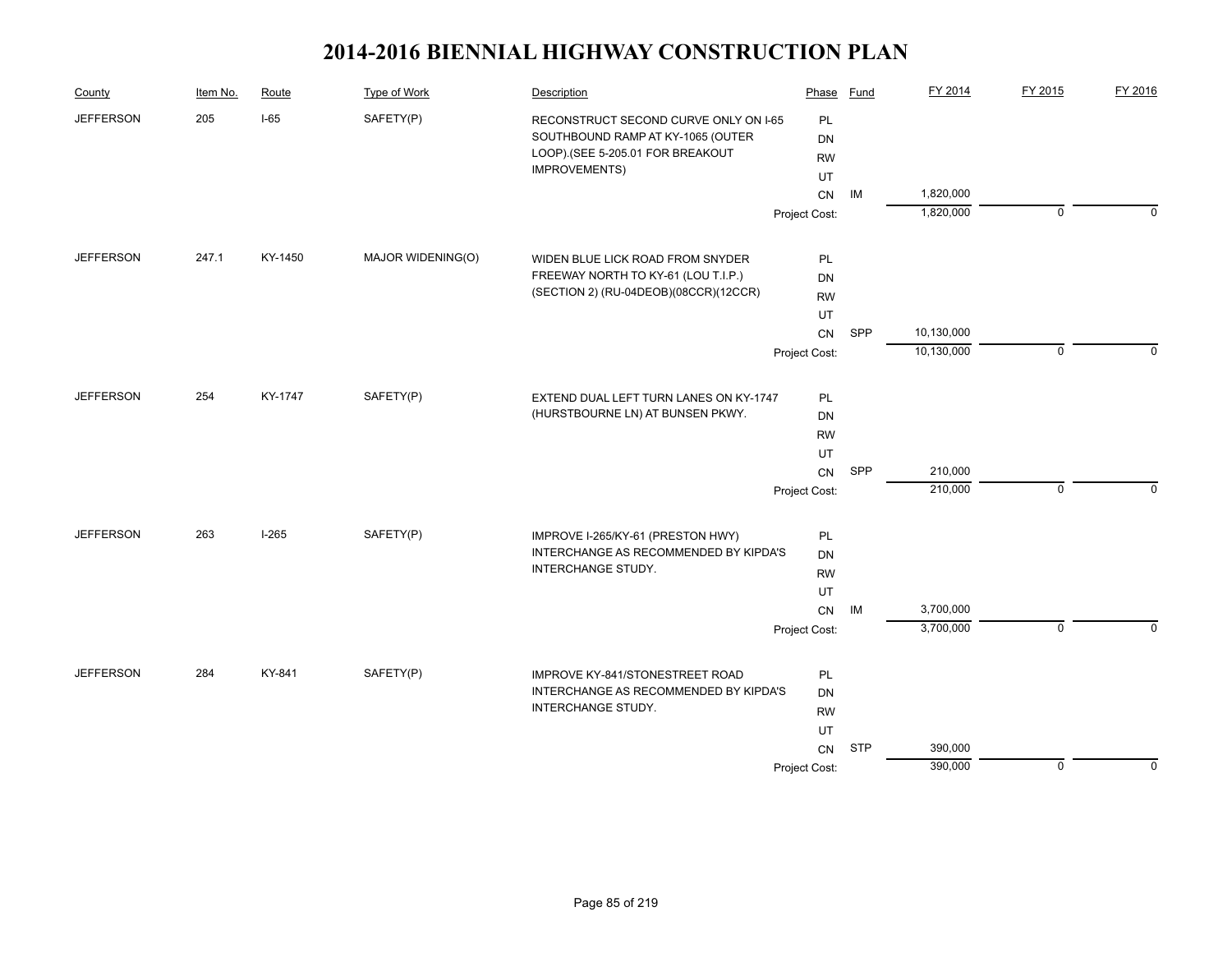| County           | Item No. | Route         | Type of Work                | Description                                                                  | Phase         | Fund       | FY 2014    | FY 2015      | FY 2016   |
|------------------|----------|---------------|-----------------------------|------------------------------------------------------------------------------|---------------|------------|------------|--------------|-----------|
| <b>JEFFERSON</b> | 323.01   | KY-1931       | MAJOR WIDENING(O)           | WIDEN GREENWOOD ROAD FROM GREENBELT                                          | PL            |            |            |              |           |
|                  |          |               |                             | HWY TO DIXIE HWY (US-31W) (3-LANE                                            | <b>DN</b>     |            |            |              |           |
|                  |          |               |                             | IMPROVEMENT) FROM MP 0.54 TO MP 3.148.<br>(98CCR)(R-04DEOB)(04CCR)(BOP2006P) | <b>RW</b>     | SPP        | 3,550,000  |              |           |
|                  |          |               |                             | (10CCR)(12CCR)                                                               | UT            | SPP        | 8,770,000  |              |           |
|                  |          |               |                             |                                                                              | <b>CN</b>     | SPP        |            |              | 8,630,000 |
|                  |          |               |                             |                                                                              | Project Cost: |            | 12,320,000 | $\mathbf{0}$ | 8,630,000 |
| <b>JEFFERSON</b> | 353      | CR-1006       | MINOR WIDENING(O)           | ENGLISH STATION ROAD IN LOUISVILLE; WIDEN                                    | <b>PL</b>     |            |            |              |           |
|                  |          |               |                             | TO 3 LANES FROM AVOCA ROAD TO AIKEN                                          | DN            |            |            |              |           |
|                  |          |               |                             | ROAD.<br>(FUNDING SUBJECT TO FISCAL                                          | <b>RW</b>     |            |            |              |           |
|                  |          |               |                             | CONSTRAINT PENDING MPO TIP).                                                 | UT            |            |            |              |           |
|                  |          |               |                             |                                                                              | CN            | <b>SLO</b> | 3,690,000  |              |           |
|                  |          |               |                             |                                                                              | Project Cost: |            | 3,690,000  | $\mathbf 0$  | $\Omega$  |
| <b>JEFFERSON</b> | 378.1    | $I-65$        | RECONSTRUCTION(O)           | EXTEND/RECONSTRUCT I-65 SB RAMP TO                                           | <b>PL</b>     |            |            |              |           |
|                  |          |               |                             | BROOK STREET (FUNDING SUBJECT TO FISCAL                                      | DN            |            |            |              |           |
|                  |          |               | CONSTRAINT PENDING MPO TIP) | <b>RW</b>                                                                    |               |            |            |              |           |
|                  |          |               |                             |                                                                              | UT            |            |            |              |           |
|                  |          |               |                             |                                                                              | <b>CN</b>     | <b>SLO</b> | 4,330,000  |              |           |
|                  |          |               |                             |                                                                              | Project Cost: |            | 4,330,000  | $\mathbf 0$  | $\theta$  |
| <b>JEFFERSON</b> | 404.01   | -0            | NEW ROUTE(O)                | EXTEND COOPER CHAPEL ROAD FROM BEULAH                                        | PL            |            |            |              |           |
|                  |          |               |                             | CHURCH ROAD TO BARDSTOWN ROAD (LOU                                           | DN            | <b>SLO</b> | 1,000,000  |              |           |
|                  |          |               |                             | T.I.P.) (ALL WORK BY LOUISVILLE METRO)                                       | <b>RW</b>     | <b>SLO</b> | 3,750,000  |              |           |
|                  |          |               |                             | (LOCALMATCH)(2004BOPC) (FUNDING SUBJECT                                      | UT            |            |            |              |           |
|                  |          |               |                             | TO FISCAL CONSTRAINT PENDING MPO TIP).                                       | <b>CN</b>     |            |            |              |           |
|                  |          |               |                             |                                                                              | Project Cost: |            | 4,750,000  | $\mathbf 0$  | $\Omega$  |
| <b>JEFFERSON</b> | 413      | <b>US-150</b> | SAFETY(P)                   | ALIGN INTERSECTION OF BROADWAY AND 18TH                                      | <b>PL</b>     |            |            |              |           |
|                  |          |               |                             | STREET BY MOVING THE SOUTH LEG OF 18TH                                       | DN            |            |            |              |           |
|                  |          |               |                             | STREET TO THE EAST (FUNDING SUBJECT TO                                       | <b>RW</b>     |            |            |              |           |
|                  |          |               |                             | FISCAL CONSTRAINT PENDING MPO TIP)                                           | UT            | <b>SLO</b> | 90,000     |              |           |
|                  |          |               |                             |                                                                              | <b>CN</b>     | <b>SLO</b> | 780,000    |              |           |
|                  |          |               |                             |                                                                              | Project Cost: |            | 870,000    | $\mathbf 0$  | $\theta$  |
|                  |          |               |                             |                                                                              |               |            |            |              |           |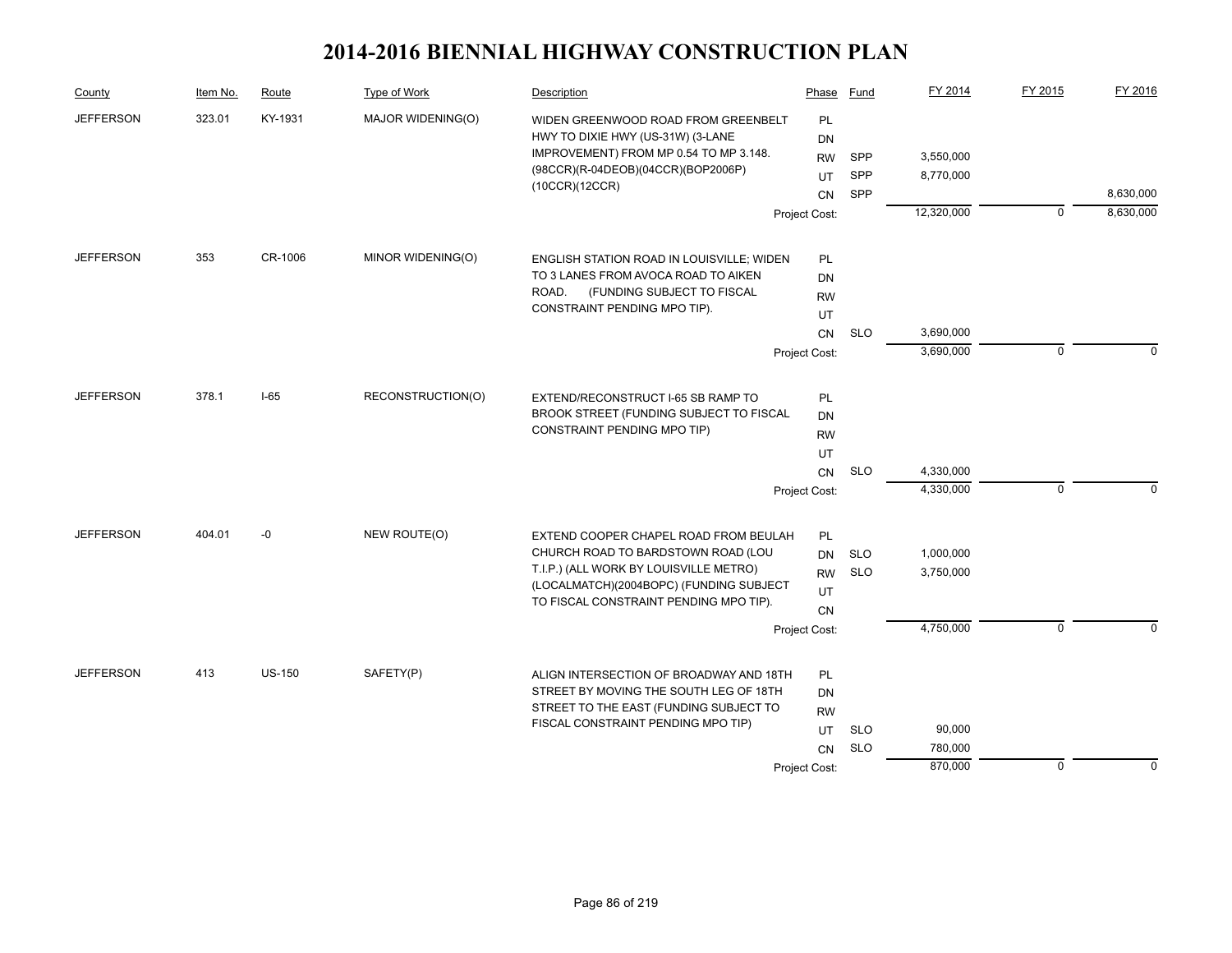| County           | Item No. | Route  | Type of Work      | Description                                                                | Phase           | Fund       | FY 2014     | FY 2015      | FY 2016     |
|------------------|----------|--------|-------------------|----------------------------------------------------------------------------|-----------------|------------|-------------|--------------|-------------|
| <b>JEFFERSON</b> | 437.01   | KY-907 | MAJOR WIDENING(O) | WIDEN SOUTHSIDE DRIVE (KY-907) TO 5 LANES                                  | PL              |            |             |              |             |
|                  |          |        |                   | FROM NEW CUT ROAD TO NATIONAL TURNPIKE.                                    | <b>DN</b>       | <b>SLO</b> | 1,000,000   |              |             |
|                  |          |        |                   | (2004BOPC) (FUNDING SUBJECT TO FISCAL                                      | <b>RW</b>       | <b>SLO</b> |             | 1,000,000    |             |
|                  |          |        |                   | CONSTRAINT PENDING MPO TIP).                                               | UT              | <b>SLO</b> |             | 1,000,000    |             |
|                  |          |        |                   |                                                                            | <b>CN</b>       | <b>SLO</b> |             |              | 4,000,000   |
|                  |          |        |                   |                                                                            | Project Cost:   |            | 1,000,000   | 2,000,000    | 4,000,000   |
| <b>JEFFERSON</b> | 439.03   | $-0$   | BIKE/PED FACIL(O) | REHABILITATION AND CONSTRUCTION OF                                         | PL              |            |             |              |             |
|                  |          |        |                   | VARIOUS SIDEWALK PROJECTS IN LOUISVILLE                                    | <b>DN</b>       |            |             |              |             |
|                  |          |        |                   | METRO. (2006BOPC) (FUNDING SUBJECT TO                                      | <b>RW</b>       |            |             |              |             |
|                  |          |        |                   | FISCAL CONSTRAINT PENDING MPO TIP).                                        | UT              |            |             |              |             |
|                  |          |        |                   |                                                                            | CN              | <b>SLO</b> |             | 100,000      |             |
|                  |          |        |                   |                                                                            | Project Cost:   |            | $\mathbf 0$ | 100,000      | $\Omega$    |
| <b>JEFFERSON</b> | 439.04   | -0     | BIKE/PED FACIL(O) | REHABILITATION AND CONSTRUCTION OF                                         | PL              |            |             |              |             |
|                  |          |        |                   | VARIOUS SIDEWALK PROJECTS IN LOUISVILLE                                    |                 |            |             |              |             |
|                  |          |        |                   | METRO. (2006BOPC) (FUNDING SUBJECT TO                                      | DN<br><b>RW</b> |            |             |              |             |
|                  |          |        |                   | FISCAL CONSTRAINT PENDING MPO TIP).                                        | UT              |            |             |              |             |
|                  |          |        |                   |                                                                            | <b>CN</b>       | <b>SLO</b> |             |              | 100,000     |
|                  |          |        |                   |                                                                            | Project Cost:   |            | $\mathbf 0$ | $\mathbf 0$  | 100,000     |
|                  |          |        |                   |                                                                            |                 |            |             |              |             |
| <b>JEFFERSON</b> | 440.01   | $-0$   | BIKE/PED FACIL(O) | INSTALLATION OF SIDEWALKS TO FIX GAPS IN                                   | PL              |            |             |              |             |
|                  |          |        |                   | PEDESTRIAN NETWORK ON VARIOUS STATE                                        | <b>DN</b>       |            |             |              |             |
|                  |          |        |                   | MAINTAINED ROADS IN THE LOUISVILLE                                         | <b>RW</b>       |            |             |              |             |
|                  |          |        |                   | URBANIZED AREA. (FUNDING SUBJECT TO<br>FISCAL CONSTRAINT PENDING MPO TIP). | UT              |            |             |              |             |
|                  |          |        |                   |                                                                            | <b>CN</b>       | <b>SLO</b> | 40,000      |              |             |
|                  |          |        |                   |                                                                            | Project Cost:   |            | 40,000      | $\mathbf{0}$ | $\Omega$    |
| <b>JEFFERSON</b> | 440.02   | $-0$   | BIKE/PED FACIL(O) | INSTALLATION OF SIDEWALKS TO FIX GAPS IN                                   | PL              |            |             |              |             |
|                  |          |        |                   | PEDESTRIAN NETWORK ON VARIOUS STATE                                        | <b>DN</b>       |            |             |              |             |
|                  |          |        |                   | MAINTAINED ROADS IN THE LOUISVILLE                                         | <b>RW</b>       |            |             |              |             |
|                  |          |        |                   | URBANIZED AREA. (FUNDING SUBJECT TO                                        | UT              |            |             |              |             |
|                  |          |        |                   | FISCAL CONSTRAINT PENDING MPO TIP).                                        | CN              | <b>SLO</b> | 40,000      |              |             |
|                  |          |        |                   |                                                                            | Project Cost:   |            | 40,000      | $\mathbf 0$  | $\mathbf 0$ |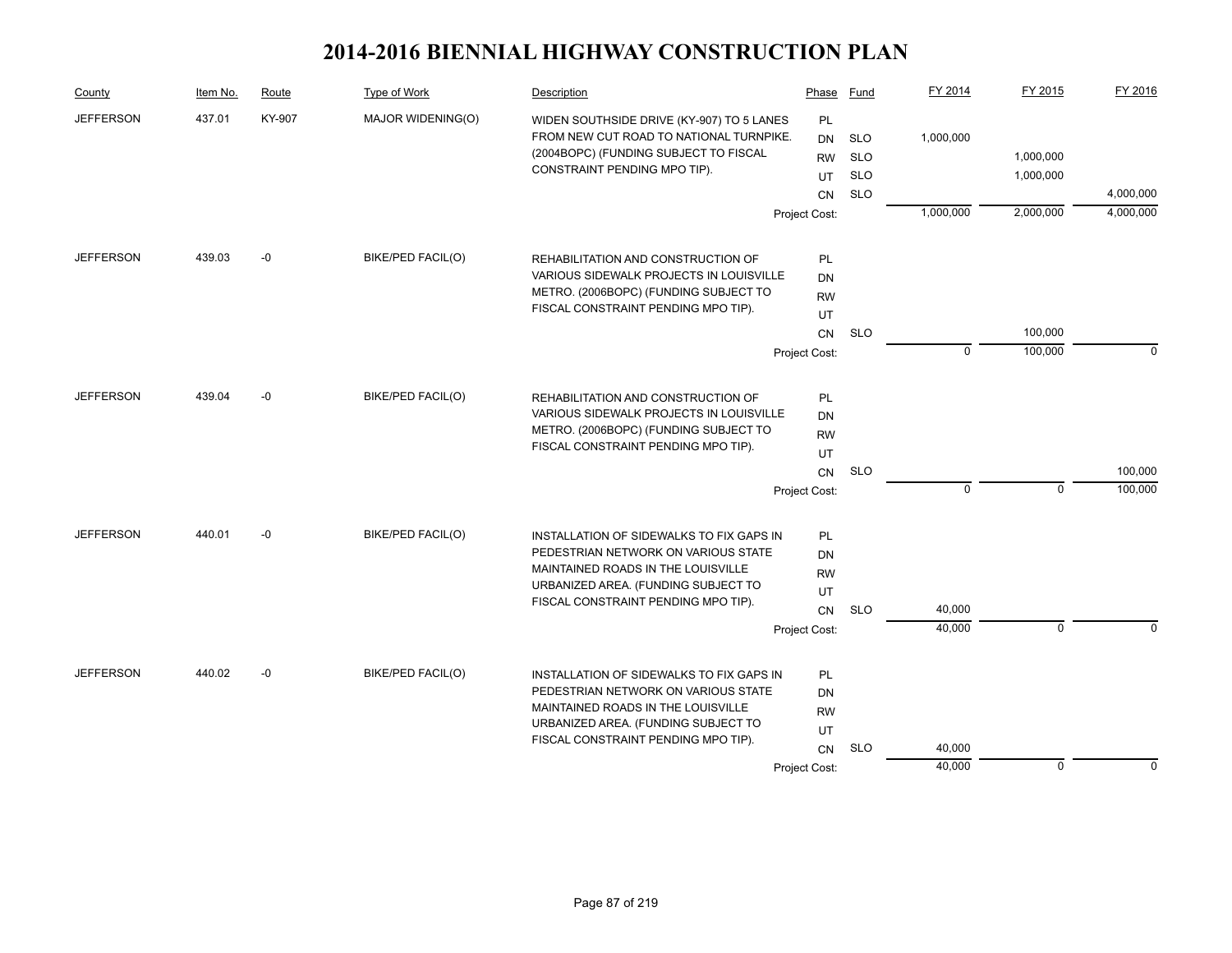| County           | Item No. | Route   | Type of Work             | Description                                                                  | Phase           | Fund       | FY 2014   | FY 2015     | FY 2016     |
|------------------|----------|---------|--------------------------|------------------------------------------------------------------------------|-----------------|------------|-----------|-------------|-------------|
| <b>JEFFERSON</b> | 442      | $-0$    | <b>BIKE/PED FACIL(O)</b> | SENECA PARK LOOP EXTENSIONS (EAST AND                                        | PL              |            |           |             |             |
|                  |          |         |                          | WEST). (LOCAL MATCH)(ALL WORK BY<br>LOUISVILLE METRO)(2004BOPC) (FUNDING     | <b>DN</b>       |            |           |             |             |
|                  |          |         |                          | SUBJECT TO FISCAL CONSTRAINT PENDING MPO                                     | <b>RW</b>       |            |           |             |             |
|                  |          |         |                          | TIP).                                                                        | UT<br><b>CN</b> | <b>SLO</b> | 320,000   |             |             |
|                  |          |         |                          |                                                                              | Project Cost:   |            | 320,000   | $\mathbf 0$ | $\Omega$    |
|                  |          |         |                          |                                                                              |                 |            |           |             |             |
| <b>JEFFERSON</b> | 442.02   | -0      | BIKE/PED FACIL(O)        | SENECA PARK LOOP EXTENSIONS (EAST AND                                        | <b>PL</b>       |            |           |             |             |
|                  |          |         |                          | WEST). (LOCAL MATCH)(ALL WORK BY                                             | DN              |            |           |             |             |
|                  |          |         |                          | LOUISVILLE METRO)(2004BOPC) (FUNDING                                         | <b>RW</b>       |            |           |             |             |
|                  |          |         |                          | SUBJECT TO FISCAL CONSTRAINT PENDING MPO                                     | UT              |            |           |             |             |
|                  |          |         |                          | TIP).                                                                        | CN              | <b>SLO</b> | 650,000   |             |             |
|                  |          |         |                          |                                                                              | Project Cost:   |            | 650,000   | $\mathbf 0$ | $\Omega$    |
| <b>JEFFERSON</b> | 443.1    | KY-2053 | RECONSTRUCTION(O)        |                                                                              |                 |            |           |             |             |
|                  |          |         |                          | MT. WASHINGTON ROAD (KY-2053) SECTION 1;<br>FROM PRESTON TO MAPLE WAY. (KYTC | PL<br><b>DN</b> | <b>SLO</b> | 320,000   |             |             |
|                  |          |         |                          | MATCH)(2004BOPC)(FUNDING SUBJECT TO                                          | <b>RW</b>       | <b>SLO</b> |           | 490,000     |             |
|                  |          |         |                          | FISCAL CONSTRAINT PENDING MPO TIP)                                           | UT              | <b>SLO</b> |           | 120,000     |             |
|                  |          |         |                          |                                                                              | CN              |            |           |             |             |
|                  |          |         |                          |                                                                              | Project Cost:   |            | 320,000   | 610,000     | $\Omega$    |
|                  |          |         |                          |                                                                              |                 |            |           |             |             |
| <b>JEFFERSON</b> | 443.2    | KY-2053 | RECONSTRUCTION(O)        | MT. WASHINGTON ROAD (KY-2053) SECTION 2;                                     | PL              |            |           |             |             |
|                  |          |         |                          | FROM MAPLE WAY TO CEDAR CREEK RD. (KYTC                                      | <b>DN</b>       | <b>SLO</b> | 290,000   |             |             |
|                  |          |         |                          | MATCH)(2004BOPC)(FUNDING SUBJECT TO<br>FISCAL CONSTRAINT PENDING MPO TIP)    | <b>RW</b>       |            |           |             |             |
|                  |          |         |                          |                                                                              | UT              |            |           |             |             |
|                  |          |         |                          |                                                                              | CN              |            |           | $\mathbf 0$ | $\Omega$    |
|                  |          |         |                          |                                                                              | Project Cost:   |            | 290,000   |             |             |
| <b>JEFFERSON</b> | 446      | KY-155  | SAFETY(P)                | RECONSTRUCT INTERSECTION OF KY-155 AND                                       | PL              |            |           |             |             |
|                  |          |         |                          | KY-148. (FUNDING SUBJECT TO FISCAL                                           | DN              |            |           |             |             |
|                  |          |         |                          | CONSTRAINT PENDING MPO TIP).                                                 | <b>RW</b>       |            |           |             |             |
|                  |          |         |                          |                                                                              | UT              |            |           |             |             |
|                  |          |         |                          |                                                                              | CN              | <b>SLO</b> | 2,400,000 |             |             |
|                  |          |         |                          |                                                                              | Project Cost:   |            | 2,400,000 | $\mathbf 0$ | $\mathbf 0$ |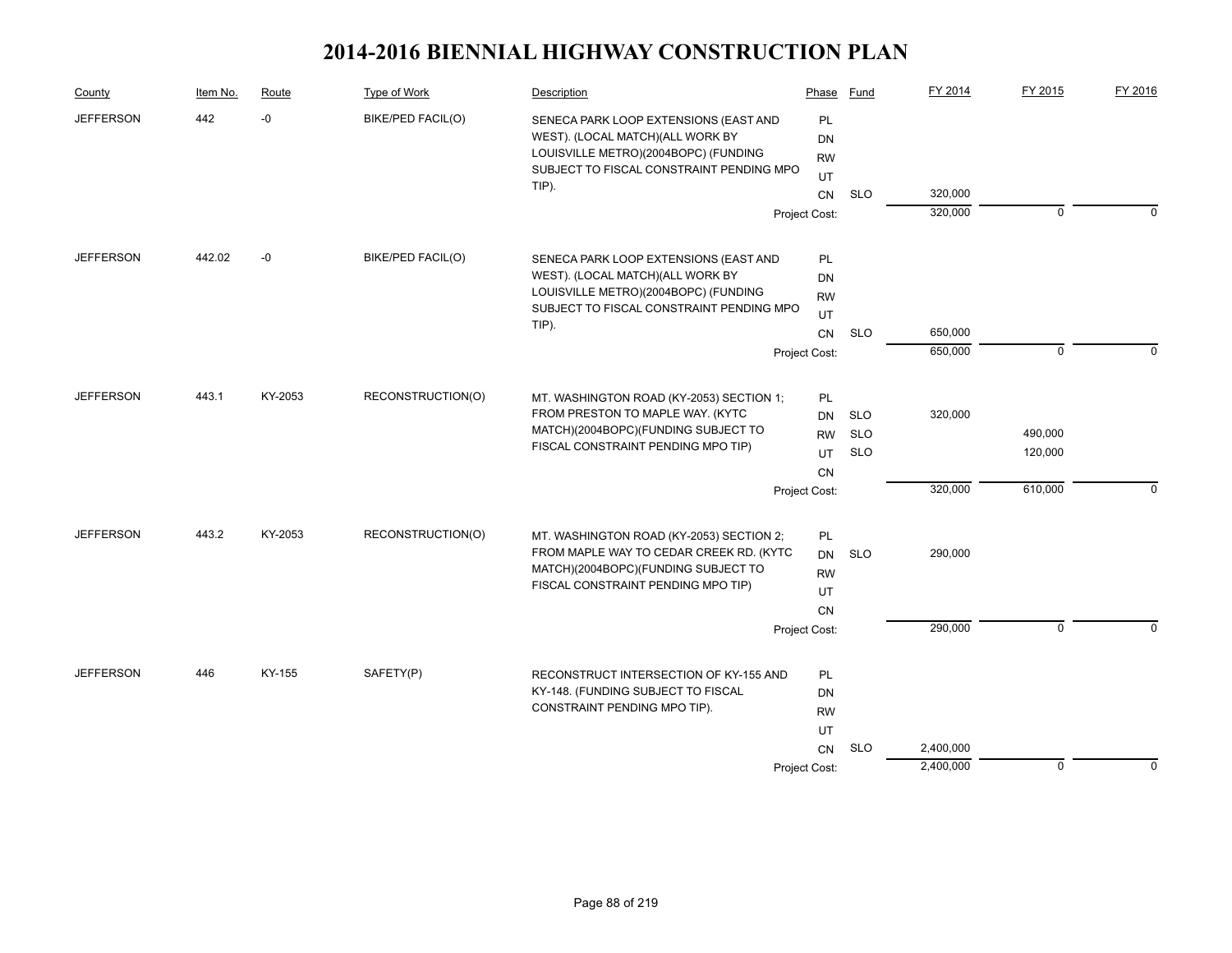| County                  | Item No. | Route        | Type of Work                        | Description                                                                                                                                                     | Phase                                     | Fund       | FY 2014                | FY 2015     | FY 2016                  |
|-------------------------|----------|--------------|-------------------------------------|-----------------------------------------------------------------------------------------------------------------------------------------------------------------|-------------------------------------------|------------|------------------------|-------------|--------------------------|
| <b>JEFFERSON</b><br>469 |          | <b>US-60</b> | CONGESTION MITIGTN(O)               | NORTHEAST LOUISVILLE LOOP MULTI-USE PATH:<br>CONSTRUCT A PAVED MULTI-USE TRAIL,<br>DRAINAGE IMPROVEMENTS AND PROVIDE<br>SIGNAGE. WORK WILL OCCUR ON SHELBYVILLE | <b>PL</b><br><b>DN</b><br><b>RW</b><br>UT |            |                        |             |                          |
|                         |          |              |                                     | RD. BETWEEN OLD SHELBYVILLE RD AND N.                                                                                                                           | CN                                        | <b>CM</b>  | 678,500                |             |                          |
|                         |          |              |                                     |                                                                                                                                                                 | Project Cost:                             |            | 678,500                | $\mathbf 0$ | $\Omega$                 |
| <b>JEFFERSON</b>        | 470      | -0           | RECONSTRUCTION(O)                   | CONVERSION OF ONE-WAY STREETS IN                                                                                                                                | PL                                        |            |                        |             |                          |
|                         |          |              |                                     | DOWNTOWN LOUISVILLE TO TWO-WAY                                                                                                                                  | DN                                        |            |                        |             |                          |
|                         |          |              |                                     | TRAFFIC (MAIN, JEFFERSON, LIBERTY,                                                                                                                              | <b>RW</b>                                 |            |                        |             |                          |
|                         |          |              |                                     | MUHAMMAD ALI, CHESTNUT, 3RD STREETS).                                                                                                                           | UT                                        |            |                        |             |                          |
|                         |          |              |                                     | PHASE 1                                                                                                                                                         | CN                                        | <b>SLO</b> | 2,381,500              |             |                          |
|                         |          |              |                                     |                                                                                                                                                                 | Project Cost:                             |            | 2,381,500              | $\mathbf 0$ | $\Omega$                 |
| <b>JEFFERSON</b>        | 470.1    | CS-1049      | RECONSTRUCTION(O)                   | CONVERSION OF ONE-WAY STREETS IN                                                                                                                                | PL                                        |            |                        |             |                          |
|                         |          |              |                                     | DOWNTOWN LOUISVILLE TO TWO-WAY                                                                                                                                  | DN                                        |            |                        |             |                          |
|                         |          |              | TRAFFIC (8TH, 7TH, SHELBY, CAMPBELL | <b>RW</b>                                                                                                                                                       |                                           |            |                        |             |                          |
|                         |          |              |                                     | STREETS). PHASE 2                                                                                                                                               | UT                                        |            |                        |             |                          |
|                         |          |              |                                     |                                                                                                                                                                 | CN                                        | <b>SLO</b> | 748,000                |             |                          |
|                         |          |              |                                     |                                                                                                                                                                 | Project Cost:                             |            | 748,000                | $\mathbf 0$ | $\Omega$                 |
| <b>JEFFERSON</b>        | 478      | <b>US-31</b> | SAFETY(P)                           | IMPROVE DIXIE HIGHWAY BETWEEN CRUMS                                                                                                                             | PL                                        |            |                        |             |                          |
|                         |          |              |                                     | LANE (KY 2049) AND ROCKFORD LANE (KY                                                                                                                            | <b>DN</b>                                 |            |                        |             |                          |
|                         |          |              |                                     | 2051)(12CCR)                                                                                                                                                    | <b>RW</b>                                 |            |                        |             |                          |
|                         |          |              |                                     |                                                                                                                                                                 | UT                                        |            |                        |             |                          |
|                         |          |              |                                     |                                                                                                                                                                 | CN                                        | SPP        | 4,330,000<br>4,330,000 |             | $\Omega$                 |
|                         |          |              |                                     |                                                                                                                                                                 | Project Cost:                             |            |                        | $\mathbf 0$ |                          |
| <b>JEFFERSON</b>        | 478.2    | <b>US-31</b> | SAFETY(P)                           | <b>IMPROVE DIXIE HIGHWAY BETWEEN ROCKFORD</b>                                                                                                                   | PL                                        |            |                        |             |                          |
|                         |          |              |                                     | LANE (KY 2051) AND STONESTREET ROAD (CR                                                                                                                         | DN                                        |            |                        |             |                          |
|                         |          |              |                                     | 1003)                                                                                                                                                           | <b>RW</b>                                 |            |                        |             |                          |
|                         |          |              |                                     |                                                                                                                                                                 | UT                                        |            |                        |             |                          |
|                         |          |              |                                     |                                                                                                                                                                 | CN                                        | SPP        | $\mathbf 0$            |             | 12,000,000<br>12,000,000 |
|                         |          |              |                                     |                                                                                                                                                                 | Project Cost:                             |            |                        | $\mathbf 0$ |                          |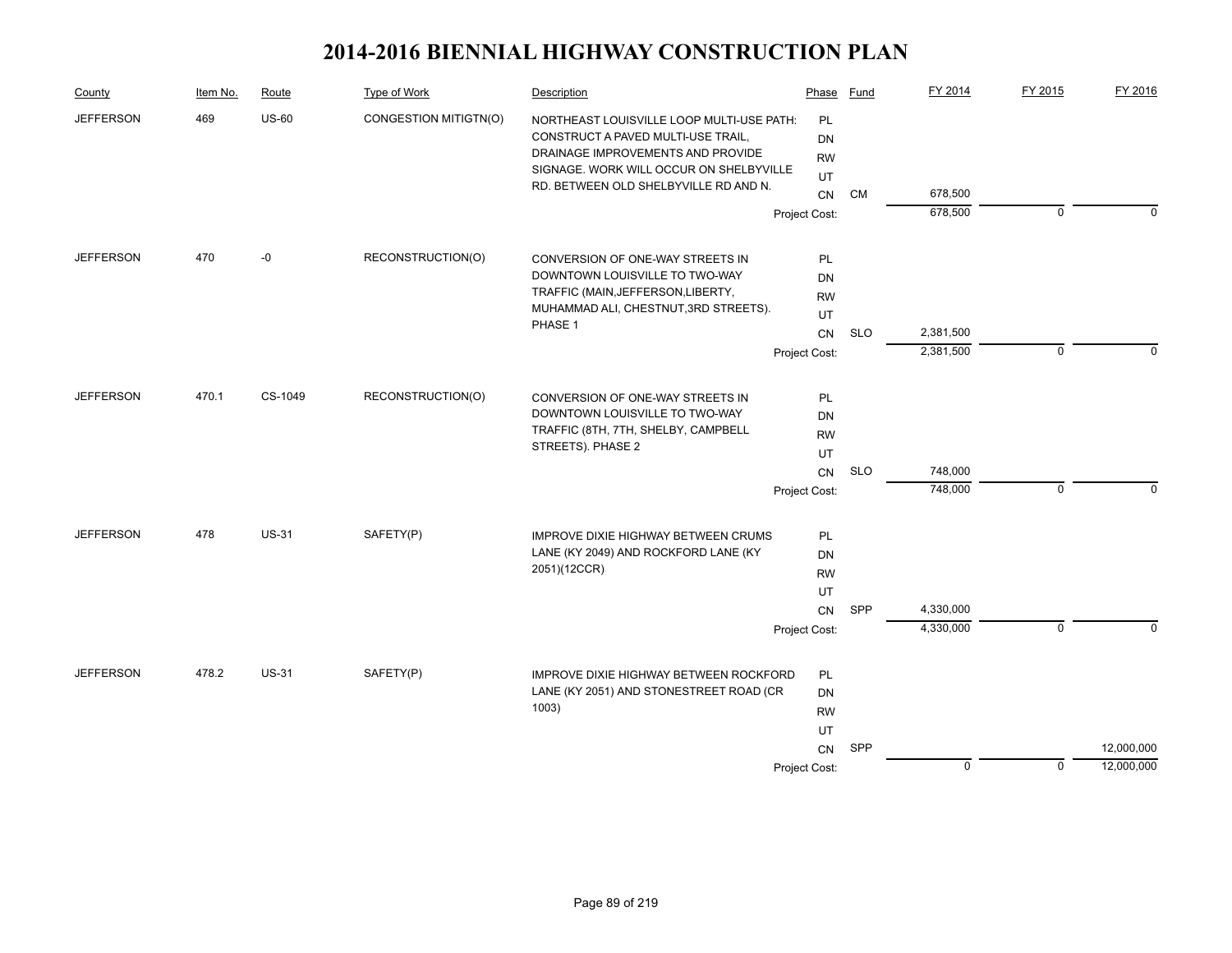| County                  | Item No. | Route        | Type of Work                      | Description                                                                                                                                            | Phase                 | Fund       | FY 2014        | FY 2015      | FY 2016     |
|-------------------------|----------|--------------|-----------------------------------|--------------------------------------------------------------------------------------------------------------------------------------------------------|-----------------------|------------|----------------|--------------|-------------|
| 479<br><b>JEFFERSON</b> |          | CR-1005      | RECONSTRUCTION(O)                 | WIDEN HUBBARDS LANE FROM US 60<br>(SHELBYVILLE ROAD) TO KY 1447 (WESTPORT<br>ROAD) AND ADD BIKE LANES FROM KRESGE<br>WAY TO KY 1447 (WESTPORT ROAD) IN | PL<br>DN<br><b>RW</b> |            |                |              |             |
|                         |          |              |                                   | LOUISVILLE. (BOPC2010)                                                                                                                                 | UT                    | <b>SLO</b> |                | 500,000      |             |
|                         |          |              |                                   |                                                                                                                                                        | <b>CN</b>             | <b>SLO</b> |                |              | 2,000,000   |
|                         |          |              |                                   |                                                                                                                                                        | Project Cost:         |            | $\mathbf 0$    | 500,000      | 2,000,000   |
| <b>JEFFERSON</b>        | 482      | CR-1001      | RECONSTRUCTION(O)                 | RECONSTRUCT GRADE LANE (CR-1001G) IN                                                                                                                   | <b>PL</b>             |            |                |              |             |
|                         |          |              |                                   | LOUISVILLE BETWEEN I-65 SB RAMPS AND                                                                                                                   | DN                    |            |                |              |             |
|                         |          |              |                                   | GRADE LANE CONNECTOR (MP 0.2 TO MP 0.6)                                                                                                                | <b>RW</b>             |            |                |              |             |
|                         |          |              |                                   | (AS PER MOA KY NATIONAL GUARD WILL<br>REIMBURSE KYTC FOR PROJECT COSTS)                                                                                | UT                    | DAR        | 215,000        |              |             |
|                         |          |              |                                   |                                                                                                                                                        | CN                    | <b>DAR</b> | 2,200,000      |              |             |
|                         |          |              |                                   |                                                                                                                                                        | Project Cost:         |            | 2,415,000      | $\mathbf{0}$ | $\Omega$    |
| <b>JEFFERSON</b>        | 484      | -0           | BIKE/PED FACIL(O)                 | CONSTRUCT A 2800' LONG, 10' WIDE MULTIUSE                                                                                                              | PL                    |            |                |              |             |
|                         |          |              | PATH THROUGH A.B. SAWYER PARK AND | <b>DN</b>                                                                                                                                              | <b>SLO</b>            | 170,000    |                |              |             |
|                         |          |              |                                   | CONNECTING TO SURROUNDING                                                                                                                              | <b>RW</b>             |            |                |              |             |
|                         |          |              |                                   | NEIGHBORHOODS INCLUDES AN UNDERPASS.                                                                                                                   | UT                    |            |                |              |             |
|                         |          |              |                                   | BRIDGE, AND SITE AMENITIES.                                                                                                                            | CN                    | <b>SLO</b> |                | 700,000      |             |
|                         |          |              |                                   |                                                                                                                                                        | Project Cost:         |            | 170,000        | 700,000      | $\mathbf 0$ |
| <b>JEFFERSON</b>        | 485      | <b>US-60</b> | PAVEMENT REHAB-PRI(P)             | RE-CURB US 60A (EASTERN PARKWAY) FROM                                                                                                                  | PL                    | <b>SLO</b> |                | 200,000      |             |
|                         |          |              |                                   | KY 1631 (CRITTENDEN DRIVE) TO US 31E                                                                                                                   | <b>DN</b>             | <b>SLO</b> |                |              | 400,000     |
|                         |          |              |                                   | (BARDSTOWN ROAD).                                                                                                                                      | <b>RW</b>             |            |                |              |             |
|                         |          |              |                                   |                                                                                                                                                        | UT                    |            |                |              |             |
|                         |          |              |                                   |                                                                                                                                                        | <b>CN</b>             |            |                |              |             |
|                         |          |              |                                   |                                                                                                                                                        | Project Cost:         |            | $\overline{0}$ | 200,000      | 400,000     |
| <b>JEFFERSON</b>        | 486      | $-0$         | BIKE/PED FACIL(O)                 | GOOD SAMARITAN BICYCLE/PEDESTRIAN TRAIL                                                                                                                | PL                    |            |                |              |             |
|                         |          |              |                                   | CONNECTOR: CONSTRUCT A MULTI-USE BICYCLE                                                                                                               | <b>DN</b>             |            |                |              |             |
|                         |          |              |                                   | & PEDESTRIAN TRAIL ALONG OLD                                                                                                                           | <b>RW</b>             |            |                |              |             |
|                         |          |              |                                   | TAYLORSVILLE ROAD & JEFFERSON ST IN<br>DOWNTOWN JEFFERSONTOWN CONNECTING                                                                               | UT                    |            |                |              |             |
|                         |          |              |                                   |                                                                                                                                                        | <b>CN</b>             | <b>SLO</b> | 162,000        |              |             |
|                         |          |              |                                   |                                                                                                                                                        | Project Cost:         |            | 162,000        | $\mathbf 0$  | $\mathbf 0$ |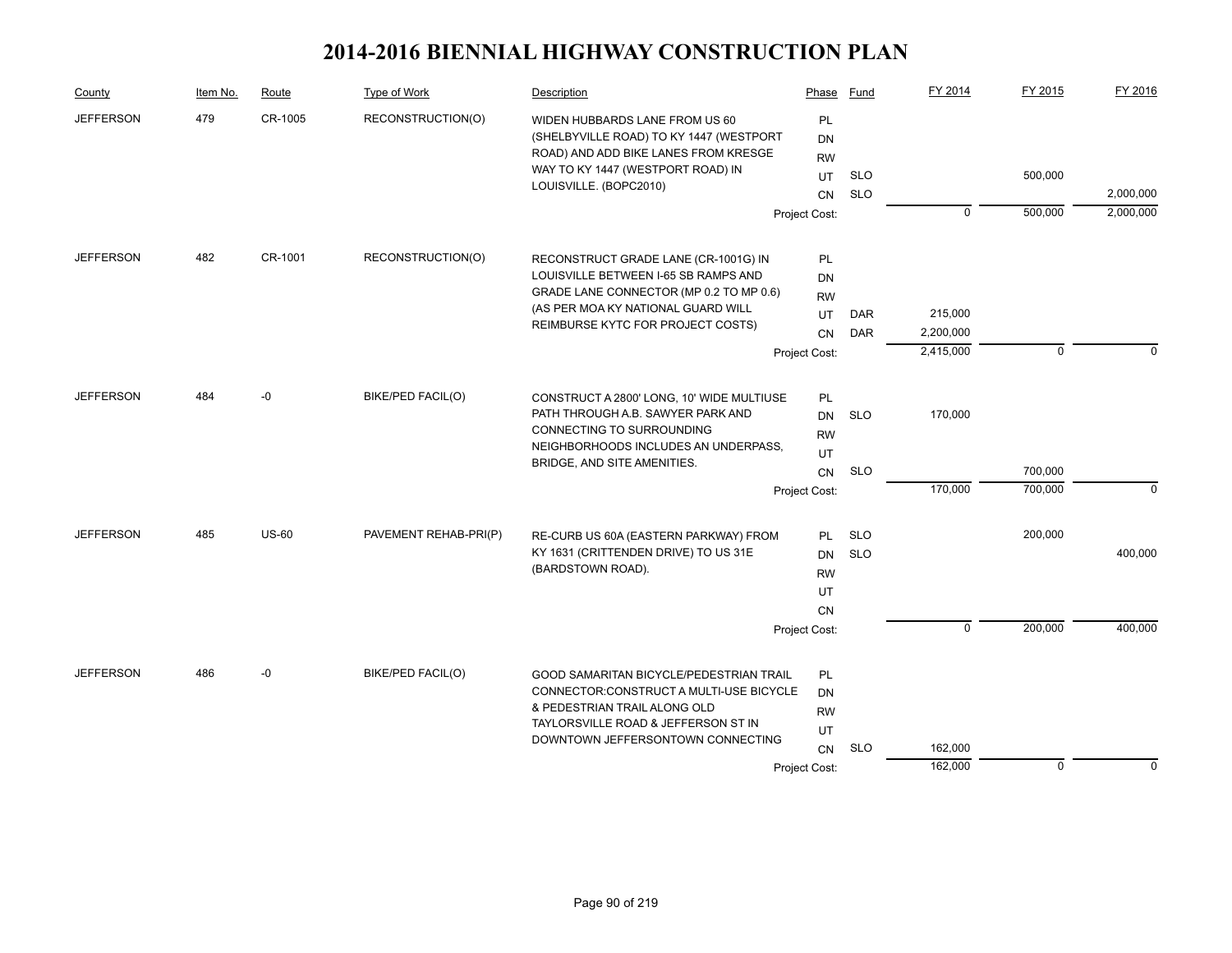| County           | Item No. | Route   | Type of Work             | Description                                                                                                                                                                                                 | Phase                                                            | Fund       | FY 2014            | FY 2015     | FY 2016     |
|------------------|----------|---------|--------------------------|-------------------------------------------------------------------------------------------------------------------------------------------------------------------------------------------------------------|------------------------------------------------------------------|------------|--------------------|-------------|-------------|
| <b>JEFFERSON</b> | 489      | -0      | <b>BIKE/PED FACIL(O)</b> | DESIGN & CONSTRUCT SHARED USE PATH &<br>LOUISVILLE LOOP TRAILHEAD FACILITIES THRU<br>JEFFERSON MEMORIAL FOREST FROM NORTH<br>END OF SAND QUARRY TUNNEL AT GENE<br>SNYDER FWY TO WEST TERMINUS OF EXISTING   | PL<br><b>DN</b><br><b>RW</b><br>UT<br><b>CN</b>                  | <b>SLO</b> | 333,600            |             |             |
|                  |          |         |                          |                                                                                                                                                                                                             | Project Cost:                                                    |            | 333,600            | $\mathbf 0$ | $\Omega$    |
| <b>JEFFERSON</b> | 490      | -0      | BIKE/PED FACIL(O)        | DESIGN & CONSTRUCT SHARED USE PATH &<br>LOUISVILLE LOOP TRAILHEAD FACILITIES THRU<br>JEFFERSON MEMORIAL FOREST FROM BLEVINS<br>GAP ROAD TO NORTH END OF SAND QUARRY<br>TUNNEL AT GENE SNYDER FWY(THE TUNNEL | PL<br><b>DN</b><br><b>RW</b><br>UT<br>CN                         | <b>SLO</b> | 210,500            |             |             |
|                  |          |         |                          |                                                                                                                                                                                                             | Project Cost:                                                    |            | 210,500            | $\mathbf 0$ | $\Omega$    |
| <b>JEFFERSON</b> | 491      | -0      | BIKE/PED FACIL(O)        | DESIGN AND CONSTRUCT SHARED USE PATH<br>AND LOUISVILLE LOOP TRAILHEAD FACILITIES<br>THROUGH JEFFERSON MEMORIAL FOREST<br>FROM PENDLETON RD AT MEDORA RD TO THE<br>BEGINNING OF JEFFERSON MEMORIAL FOREST    | PL<br><b>DN</b><br><b>RW</b><br>UT<br><b>CN</b><br>Project Cost: | <b>SLO</b> | 144,240<br>144,240 | 0           | $\Omega$    |
|                  |          |         |                          |                                                                                                                                                                                                             |                                                                  |            |                    |             |             |
| <b>JEFFERSON</b> | 492      | CS-3596 | RECONSTRUCTION(O)        | MIDDLETOWN STREETSCAPE PHASE VI.<br>ROADWAY AND STREETSCAPE IMPROVEMENTS<br>ON OLD SHELBYVILLE RD FROM EVERGREEN<br>RD TO US 60 (SHELBYVILLE RD).                                                           | PL<br><b>DN</b><br><b>RW</b><br>UT<br><b>CN</b>                  | <b>SLO</b> | 254,000            |             |             |
|                  |          |         |                          |                                                                                                                                                                                                             | Project Cost:                                                    |            | 254,000            | $\Omega$    | $\Omega$    |
| <b>JEFFERSON</b> | 495      | KY-1020 | BIKE/PED FACIL(O)        | OLMSTED PARKWAYS MULTI-USE PATH<br>SYSTEM-SOUTHERN PKWY: CONSTRUCTION OF<br>A 2.5 MILE SHARED USE PATH SYSTEM ALONG<br>SOUTHERN PARKWAY BETWEEN SOUTH 3RD<br>AND NEW CUT ROAD.                              | PL<br>DN<br><b>RW</b><br>UT<br><b>CN</b>                         | <b>SLO</b> |                    | 1,000,000   |             |
|                  |          |         |                          |                                                                                                                                                                                                             | Project Cost:                                                    |            | $\mathbf 0$        | 1,000,000   | $\mathbf 0$ |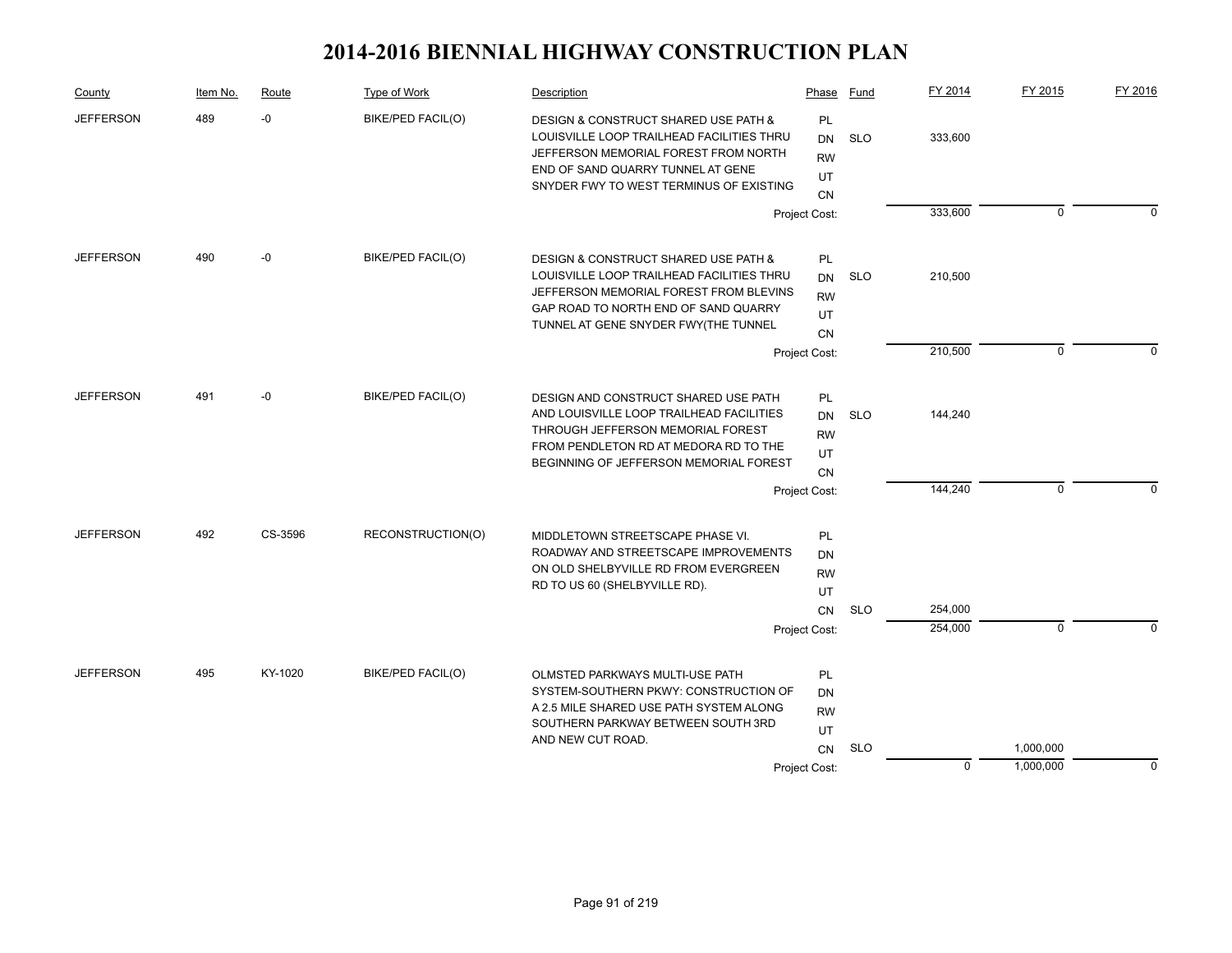| County           | Item No. | Route   | Type of Work                         | Description                                                                  | Phase         | Fund       | FY 2014   | FY 2015     | FY 2016     |
|------------------|----------|---------|--------------------------------------|------------------------------------------------------------------------------|---------------|------------|-----------|-------------|-------------|
| <b>JEFFERSON</b> | 496      | KY-2054 | BIKE/PED FACIL(O)                    | CONSTRUCTION OF A 0.5 MILE SHARED USE                                        | <b>PL</b>     |            |           |             |             |
|                  |          |         |                                      | PATH SYSTEM ALONG ALGONQUIN PARKWAY                                          | DN            |            |           |             |             |
|                  |          |         |                                      | BETWEEN WILSON AVENUE AND CYPRESS                                            | <b>RW</b>     |            |           |             |             |
|                  |          |         |                                      | STREET.                                                                      | UT            |            |           |             |             |
|                  |          |         |                                      |                                                                              | <b>CN</b>     | <b>SLO</b> | 1,000,000 |             |             |
|                  |          |         |                                      |                                                                              | Project Cost: |            | 1,000,000 | $\pmb{0}$   | $\Omega$    |
| <b>JEFFERSON</b> | 497      | KY-2054 | BIKE/PED FACIL(O)                    | CONSTRUCTION OF A 0.45 MILE SHARED USE                                       | PL            |            |           |             |             |
|                  |          |         |                                      | PATH SYSTEM ALONG ALGONQUIN PARKWAY                                          | <b>DN</b>     |            |           |             |             |
|                  |          |         |                                      | BETWEEN CYPRESS STREET AND DIXIE HWY.                                        | <b>RW</b>     |            |           |             |             |
|                  |          |         |                                      |                                                                              | UT            |            |           |             |             |
|                  |          |         |                                      |                                                                              | <b>CN</b>     | <b>SLO</b> | 1,000,000 |             |             |
|                  |          |         |                                      |                                                                              | Project Cost: |            | 1,000,000 | $\mathbf 0$ | $\Omega$    |
| <b>JEFFERSON</b> | 498      | KY-2054 | BIKE/PED FACIL(O)                    |                                                                              |               |            |           |             |             |
|                  |          |         |                                      | CONSTRUCTION OF A 1.2 MILE SHARED USE<br>PATH SYSTEM ALONG ALGONQUIN PARKWAY | PL            |            |           |             |             |
|                  |          |         | BETWEEN DIXIE HIGHWAY AND SHARP AVE. | DN<br><b>RW</b>                                                              |               |            |           |             |             |
|                  |          |         |                                      |                                                                              |               |            |           |             |             |
|                  |          |         |                                      |                                                                              | UT<br>CN      | <b>SLO</b> | 1,000,000 |             |             |
|                  |          |         |                                      |                                                                              |               |            | 1,000,000 | $\pmb{0}$   | $\Omega$    |
|                  |          |         |                                      |                                                                              | Project Cost: |            |           |             |             |
| <b>JEFFERSON</b> | 499      | CR-1001 | <b>BIKE/PED FACIL(O)</b>             | RIVER ROAD BICYCLE AND PEDESTRIAN                                            | PL            |            |           |             |             |
|                  |          |         |                                      | IMPROVEMENTS FROM DOWNTOWN LOUISVILLE                                        | DN            | <b>SLO</b> | 200,000   |             |             |
|                  |          |         |                                      | TO THE CITY OF PROSPECT (US 42), 8.5 MILES.<br>(SEE 5-3036.00)               | <b>RW</b>     |            |           |             |             |
|                  |          |         |                                      |                                                                              | UT            |            |           |             |             |
|                  |          |         |                                      |                                                                              | CN            | <b>SLO</b> |           | 2,043,030   |             |
|                  |          |         |                                      |                                                                              | Project Cost: |            | 200,000   | 2,043,030   | $\mathbf 0$ |
| <b>JEFFERSON</b> | 513      | $-0$    | MATCHED FED FUNDS(O)                 | CONSTRUCT SHARED USE PATH FROM                                               | PL            |            |           |             |             |
|                  |          |         |                                      | NEIGHBORHOOD SIDEWALK TO REAR OF                                             | <b>DN</b>     | <b>SLO</b> | 12,500    |             |             |
|                  |          |         |                                      | SCHOOL PROPERTY, AND PROVIDE OUTDOOR                                         | <b>RW</b>     |            |           |             |             |
|                  |          |         |                                      | CLASSROOM AMENITIES ALONG SHARED USE<br>PATH. PROJECT WILL INCLUDE WETLAND   | UT            |            |           |             |             |
|                  |          |         |                                      |                                                                              | CN            | <b>SLO</b> | 70,000    |             |             |
|                  |          |         |                                      |                                                                              | Project Cost: |            | 82,500    | $\mathbf 0$ | $\Omega$    |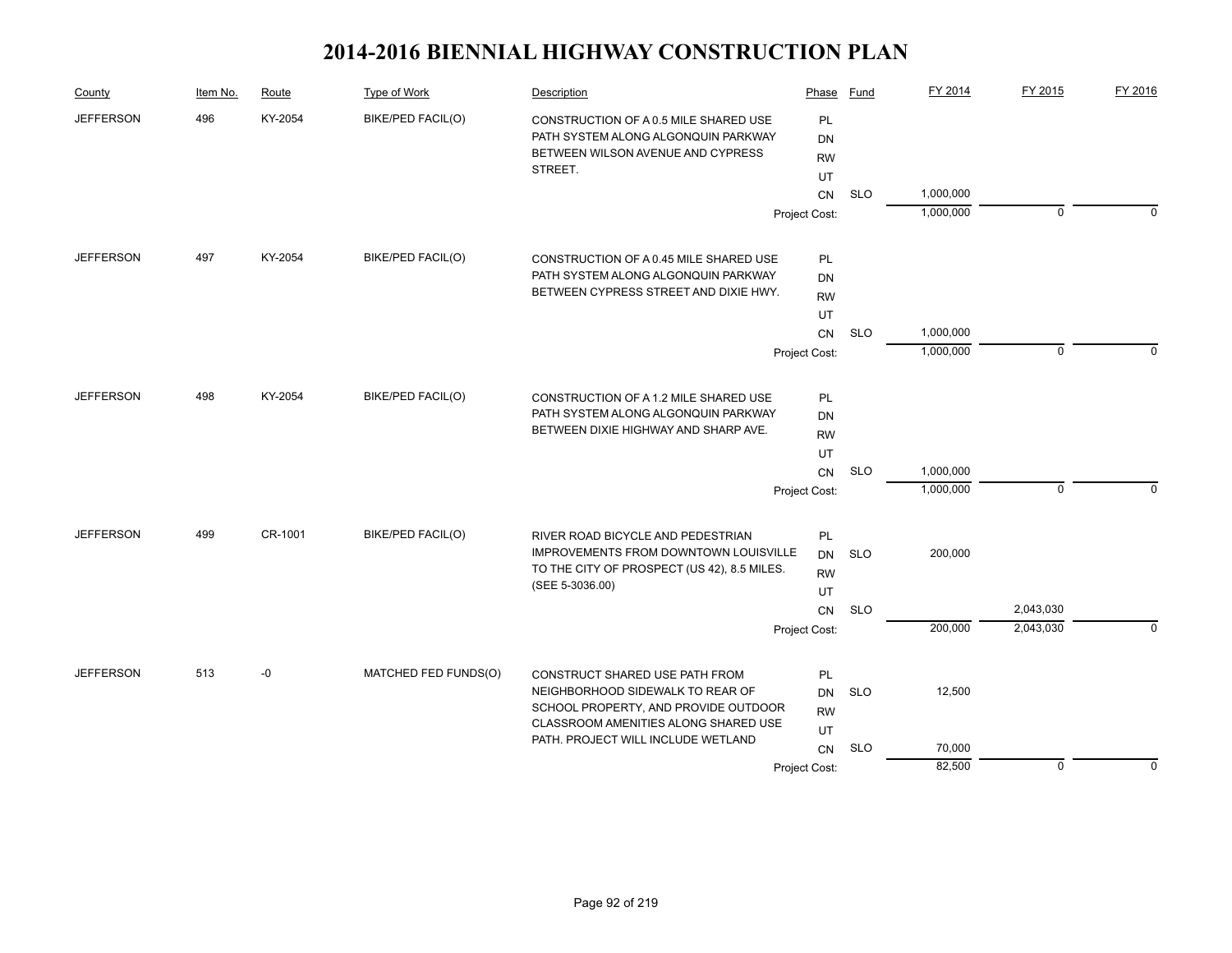| County                  | Item No. | Route   | Type of Work                | Description                                                                                                                                                     | Phase                       | Fund              | FY 2014     | FY 2015        | FY 2016                |
|-------------------------|----------|---------|-----------------------------|-----------------------------------------------------------------------------------------------------------------------------------------------------------------|-----------------------------|-------------------|-------------|----------------|------------------------|
| <b>JEFFERSON</b><br>515 |          | $-0$    | <b>BIKE/PED FACIL(O)</b>    | OHIO RIVER LEVEE TRAIL EXTENSION PROJECT-<br>CONSTRUCT A SHARED USE PATH OF<br>APPROXIMATELY 13,000 LINEAR FT BETWEEN<br>RIVERSIDE HISTORIC SITE AND MILL CREEK | PL<br>DN<br><b>RW</b><br>UT |                   |             |                |                        |
|                         |          |         |                             | GENERATING STATION (2012BOP).                                                                                                                                   | CN                          | <b>SLO</b>        | 701,444     |                |                        |
|                         |          |         |                             |                                                                                                                                                                 | Project Cost:               |                   | 701,444     | $\overline{0}$ | $\Omega$               |
| <b>JEFFERSON</b>        | 516.02   | $-0$    | SAFETY(P)                   | VARIOUS SAFETY PROJECTS IN THE LOUISVILLE                                                                                                                       | PL                          |                   |             |                |                        |
|                         |          |         |                             | URBANIZED AREA.                                                                                                                                                 | DN                          |                   |             |                |                        |
|                         |          |         |                             |                                                                                                                                                                 | <b>RW</b>                   |                   |             |                |                        |
|                         |          |         |                             |                                                                                                                                                                 | UT                          |                   |             |                |                        |
|                         |          |         |                             |                                                                                                                                                                 | CN                          | <b>SLO</b>        |             |                | 1,000,000              |
|                         |          |         |                             |                                                                                                                                                                 | Project Cost:               |                   | $\mathbf 0$ | $\mathbf 0$    | 1,000,000              |
| <b>JEFFERSON</b>        | 518      | CR-1004 | MINOR WIDENING(O)           | WIDEN WATTERSON TRAIL FROM 2 TO 3 LANES                                                                                                                         | PL                          |                   |             |                |                        |
|                         |          |         |                             | FROM RUCKRIEGEL PARKWAY (CS-2056H) TO                                                                                                                           | DN                          | <b>SLO</b>        | 117,480     |                |                        |
|                         |          |         |                             | MAPLE ROAD (CS-1132H) AND FROM OLD<br>TAYLORSVILLE ROAD (CS-1119H) TO                                                                                           | <b>RW</b>                   |                   |             |                |                        |
|                         |          |         |                             | RUCKRIEGEL PARKWAY (KY 1819). PROJECT TO                                                                                                                        | UT                          | <b>SLO</b><br>SLO |             | 194,169        | 509,788                |
|                         |          |         |                             |                                                                                                                                                                 | CN<br>Project Cost:         |                   | 117,480     | 194,169        | 509,788                |
|                         |          |         |                             |                                                                                                                                                                 |                             |                   |             |                |                        |
| <b>JEFFERSON</b>        | 594      | $I-264$ | RECONSTRUCTION(O)           | RECONSTRUCT/WIDEN WATTERSON                                                                                                                                     | PL                          |                   |             |                |                        |
|                         |          |         |                             | EXPRESSWAY FROM WESTPORT ROAD (KY)<br>1447) TO I-71.(12CCR)                                                                                                     | DN                          | IM                | 3,000,000   |                |                        |
|                         |          |         |                             |                                                                                                                                                                 | <b>RW</b>                   | IM                |             |                | 2,000,000<br>1,200,000 |
|                         |          |         |                             |                                                                                                                                                                 | UT<br><b>CN</b>             | IM                |             |                |                        |
|                         |          |         |                             |                                                                                                                                                                 | Project Cost:               |                   | 3,000,000   | $\overline{0}$ | 3,200,000              |
|                         |          |         |                             |                                                                                                                                                                 |                             |                   |             |                |                        |
| <b>JEFFERSON</b>        | 710.08   | $-0$    | <b>ENVIRO MITIGATION(P)</b> | LOUISVILLE BRIDGES; ENVIRONMENTAL &                                                                                                                             | PL                          |                   |             |                |                        |
|                         |          |         |                             | HISTORIC MITIGATION AND ENHANCEMENTS.                                                                                                                           | DN                          |                   |             |                |                        |
|                         |          |         |                             |                                                                                                                                                                 | <b>RW</b><br>UT             |                   |             |                |                        |
|                         |          |         |                             |                                                                                                                                                                 | CN                          | <b>NH</b>         | 1,100,000   |                |                        |
|                         |          |         |                             |                                                                                                                                                                 | Project Cost:               |                   | 1,100,000   | $\mathbf 0$    | $\mathbf 0$            |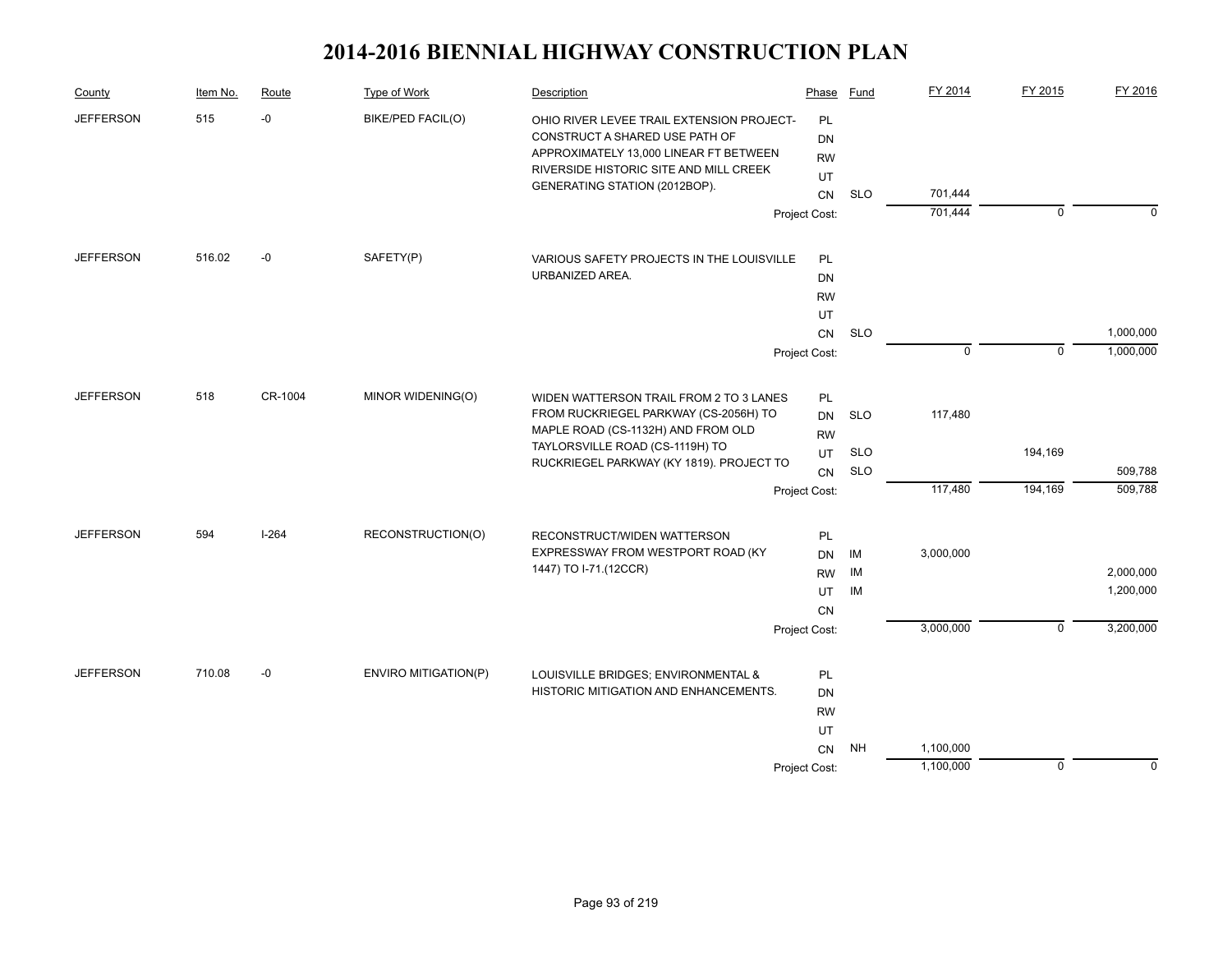| County           | Item No. | Route   | Type of Work                        | Description                               | Phase         | Fund       | FY 2014        | FY 2015        | FY 2016    |
|------------------|----------|---------|-------------------------------------|-------------------------------------------|---------------|------------|----------------|----------------|------------|
| <b>JEFFERSON</b> | 715.2    | $-0$    | I-CHANGE RECONST(O)                 | LOUISVILLE BRIDGES; KENTUCKY TRADITIONAL  | <b>PL</b>     |            |                |                |            |
|                  |          |         |                                     | IM FUNDING FOR FY 2015 PLEDGED TO         | <b>DN</b>     |            |                |                |            |
|                  |          |         |                                     | SUPPORT THE FINANCING OF THE LSIORB       | <b>RW</b>     |            |                |                |            |
|                  |          |         |                                     | (CANNOT BE MOVED)                         | UT            |            |                |                |            |
|                  |          |         |                                     |                                           | <b>CN</b>     | IM         |                | 15,861,850     |            |
|                  |          |         |                                     |                                           | Project Cost: |            | $\mathbf 0$    | 15,861,850     | $\Omega$   |
| <b>JEFFERSON</b> | 715.21   | $-0$    | I-CHANGE RECONST(O)                 | LOUISVILLE BRIDGES; KENTUCKY TRADITIONAL  | PL            |            |                |                |            |
|                  |          |         |                                     | NH FUNDING FOR FY 2015 PLEDGED TO         | DN            |            |                |                |            |
|                  |          |         |                                     | SUPPORT THE FINANCING OF THE LSIORB       | <b>RW</b>     |            |                |                |            |
|                  |          |         |                                     | (CANNOT BE MOVED)                         | UT            |            |                |                |            |
|                  |          |         |                                     |                                           | CN            | <b>NH</b>  |                | 23,792,775     |            |
|                  |          |         |                                     |                                           | Project Cost: |            | $\mathbf 0$    | 23,792,775     | $\Omega$   |
| <b>JEFFERSON</b> | 715.3    | $-0$    | I-CHANGE RECONST(O)                 | LOUISVILLE BRIDGES; KENTUCKY TRADITIONAL  | PL            |            |                |                |            |
|                  |          |         |                                     | IM FUNDING FOR FY 2016 PLEDGED TO         | DN            |            |                |                |            |
|                  |          |         | SUPPORT THE FINANCING OF THE LSIORB | <b>RW</b>                                 |               |            |                |                |            |
|                  |          |         |                                     | (CANNOT BE MOVED)                         | UT            |            |                |                |            |
|                  |          |         |                                     |                                           | <b>CN</b>     | IM         |                |                | 15,861,850 |
|                  |          |         |                                     |                                           | Project Cost: |            | $\Omega$       | $\mathbf{0}$   | 15,861,850 |
| <b>JEFFERSON</b> | 715.31   | -0      | <b>I-CHANGE RECONST(O)</b>          | LOUISVILLE BRIDGES; KENTUCKY TRADITIONAL  | PL            |            |                |                |            |
|                  |          |         |                                     | NH FUNDING FOR FY 2016 PLEDGED TO         | DN            |            |                |                |            |
|                  |          |         |                                     | SUPPORT THE FINANCING OF THE LSIORB       | <b>RW</b>     |            |                |                |            |
|                  |          |         |                                     | (CANNOT BE MOVED)                         | UT            |            |                |                |            |
|                  |          |         |                                     |                                           | CN            | <b>NH</b>  |                |                | 23,792,775 |
|                  |          |         |                                     |                                           | Project Cost: |            | $\overline{0}$ | $\overline{0}$ | 23,792,775 |
| <b>JEFFERSON</b> | 804      | $I-264$ | I-CHANGE RECONST(O)                 | RECONSTRUCT I-264 (WATTERSON              | PL            |            |                |                |            |
|                  |          |         |                                     | EXPRESSWAY)/ US-42 INTERCHANGE AS A SPUI. | DN            |            |                |                |            |
|                  |          |         |                                     | (12CCR)                                   | <b>RW</b>     | <b>STP</b> |                |                | 1,990,000  |
|                  |          |         |                                     |                                           | UT            |            |                |                |            |
|                  |          |         |                                     |                                           | <b>CN</b>     |            |                |                |            |
|                  |          |         |                                     |                                           | Project Cost: |            | $\mathbf 0$    | $\mathbf 0$    | 1,990,000  |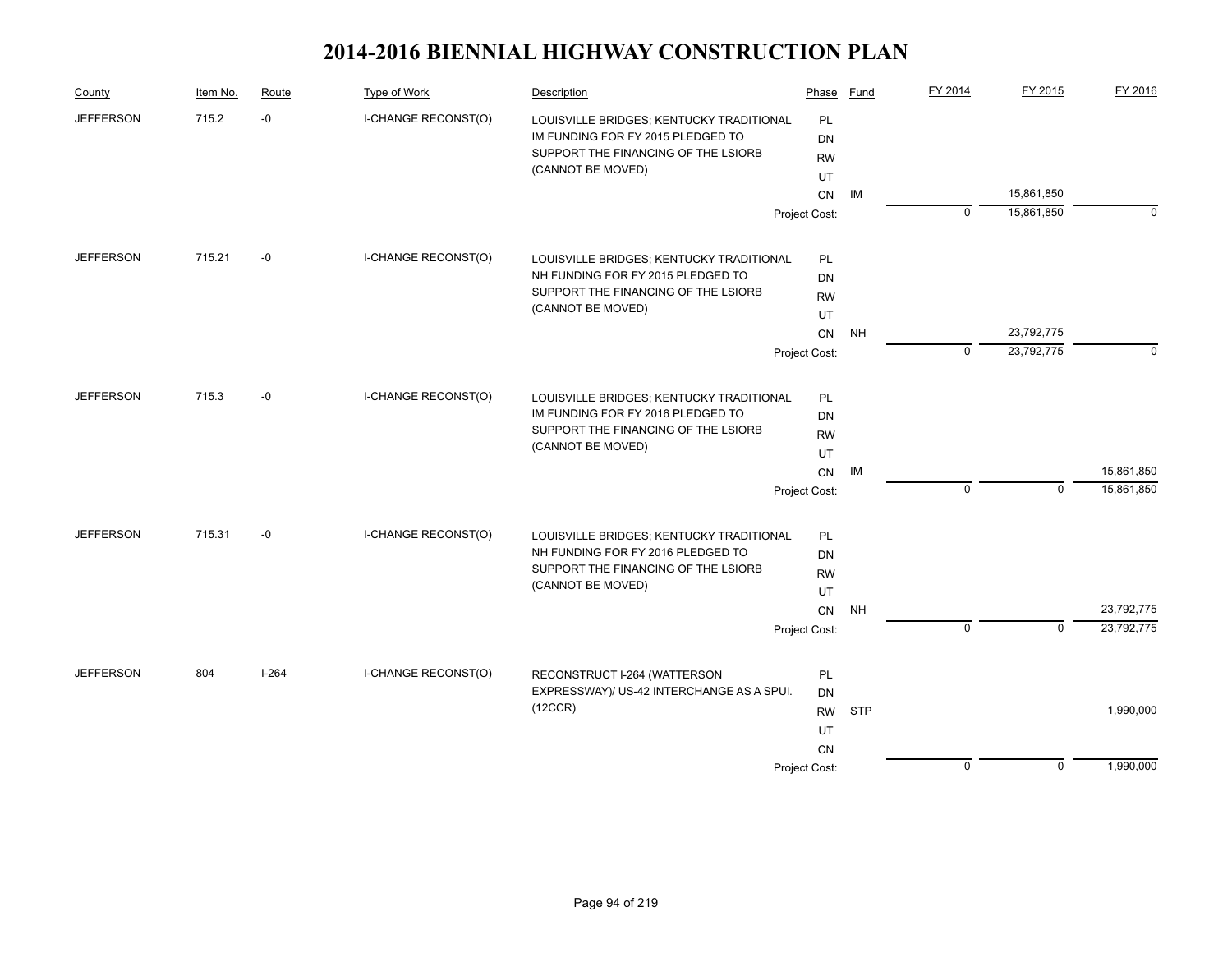| County           | Item No. | Route                                             | Type of Work                                                                                                                                                  | Description                                                | Phase         | Fund       | FY 2014     | FY 2015     | FY 2016     |
|------------------|----------|---------------------------------------------------|---------------------------------------------------------------------------------------------------------------------------------------------------------------|------------------------------------------------------------|---------------|------------|-------------|-------------|-------------|
| <b>JEFFERSON</b> | 965.12   | $-0$<br>MATCHED FED FUNDS(O)<br>PENDING MPO TIP). | DEDICATED FEDERAL AID STP FUNDS<br>EARMARKED FOR LOUISVILLE URBANIZED AREA<br>AND SUBJECT TO MPO CONTROL FOR FY 2014<br>(FUNDING SUBJECT TO FISCAL CONSTRAINT | <b>PL</b><br>DN<br><b>RW</b><br>UT                         |               |            |             |             |             |
|                  |          |                                                   |                                                                                                                                                               |                                                            | CN            | <b>SLO</b> | 15,100,000  | $\mathbf 0$ | $\Omega$    |
|                  |          |                                                   |                                                                                                                                                               |                                                            | Project Cost: |            | 15,100,000  |             |             |
| <b>JEFFERSON</b> | 965.13   | -0                                                | MATCHED FED FUNDS(O)                                                                                                                                          | DEDICATED FEDERAL AID STP FUNDS                            | PL            |            |             |             |             |
|                  |          |                                                   |                                                                                                                                                               | EARMARKED FOR LOUISVILLE URBANIZED AREA                    | DN            |            |             |             |             |
|                  |          |                                                   |                                                                                                                                                               | AND SUBJECT TO MPO CONTROL FOR FY 2015                     | <b>RW</b>     |            |             |             |             |
|                  |          |                                                   |                                                                                                                                                               | (FUNDING SUBJECT TO FISCAL CONSTRAINT<br>PENDING MPO TIP). | UT<br>CN      |            |             |             |             |
|                  |          |                                                   |                                                                                                                                                               |                                                            |               | <b>SLO</b> |             | 7,900,000   |             |
|                  |          |                                                   |                                                                                                                                                               |                                                            | Project Cost: |            | $\mathbf 0$ | 7,900,000   | $\mathbf 0$ |
| <b>JEFFERSON</b> | 965.14   | $-0$                                              | MATCHED FED FUNDS(O)                                                                                                                                          | DEDICATED FEDERAL AID STP FUNDS                            | PL            |            |             |             |             |
|                  |          |                                                   |                                                                                                                                                               | EARMARKED FOR LOUISVILLE URBANIZED AREA                    | <b>DN</b>     |            |             |             |             |
|                  |          |                                                   |                                                                                                                                                               | AND SUBJECT TO MPO CONTROL FOR FY 2016                     | <b>RW</b>     |            |             |             |             |
|                  |          |                                                   |                                                                                                                                                               | (FUNDING SUBJECT TO FISCAL CONSTRAINT<br>PENDING MPO TIP). | UT            |            |             |             |             |
|                  |          |                                                   |                                                                                                                                                               |                                                            | CN            | <b>SLO</b> |             |             | 3,800,000   |
|                  |          |                                                   |                                                                                                                                                               |                                                            | Project Cost: |            | $\mathbf 0$ | $\mathbf 0$ | 3,800,000   |
| <b>JEFFERSON</b> | 972      | $US-42$                                           | SAFETY-HAZARD ELIM(P)                                                                                                                                         | US 42 SAFETY IMPROVEMENTS FROM                             | PL            |            |             |             |             |
|                  |          |                                                   |                                                                                                                                                               | HARRODS CREEK BRIDGE TO RIVER ROAD.                        | DN            |            |             |             |             |
|                  |          |                                                   |                                                                                                                                                               | (10CCR)                                                    | <b>RW</b>     | SP         | 780,000     |             |             |
|                  |          |                                                   |                                                                                                                                                               |                                                            | UT            | <b>SP</b>  | 870,000     |             |             |
|                  |          |                                                   |                                                                                                                                                               |                                                            | <b>CN</b>     | <b>SP</b>  |             |             | 1,630,000   |
|                  |          |                                                   |                                                                                                                                                               |                                                            | Project Cost: |            | 1,650,000   | $\mathbf 0$ | 1,630,000   |
| <b>JEFFERSON</b> | 1012.12  | $-0$                                              | CONGESTION MITIGTN(O)                                                                                                                                         | LOUISVILLE INCIDENT MANAGEMENT PROGRAM                     | PL            |            |             |             |             |
|                  |          |                                                   |                                                                                                                                                               | (TRIMARC) CONSTRUCTION. (KYTC SHARE)                       | DN            |            |             |             |             |
|                  |          |                                                   |                                                                                                                                                               |                                                            |               |            |             |             |             |
|                  |          |                                                   |                                                                                                                                                               |                                                            | UT            |            |             |             |             |
|                  |          |                                                   |                                                                                                                                                               |                                                            | <b>CN</b>     | CM         | 1,410,000   |             |             |
|                  |          |                                                   |                                                                                                                                                               |                                                            | Project Cost: |            | 1,410,000   | $\mathbf 0$ | $\Omega$    |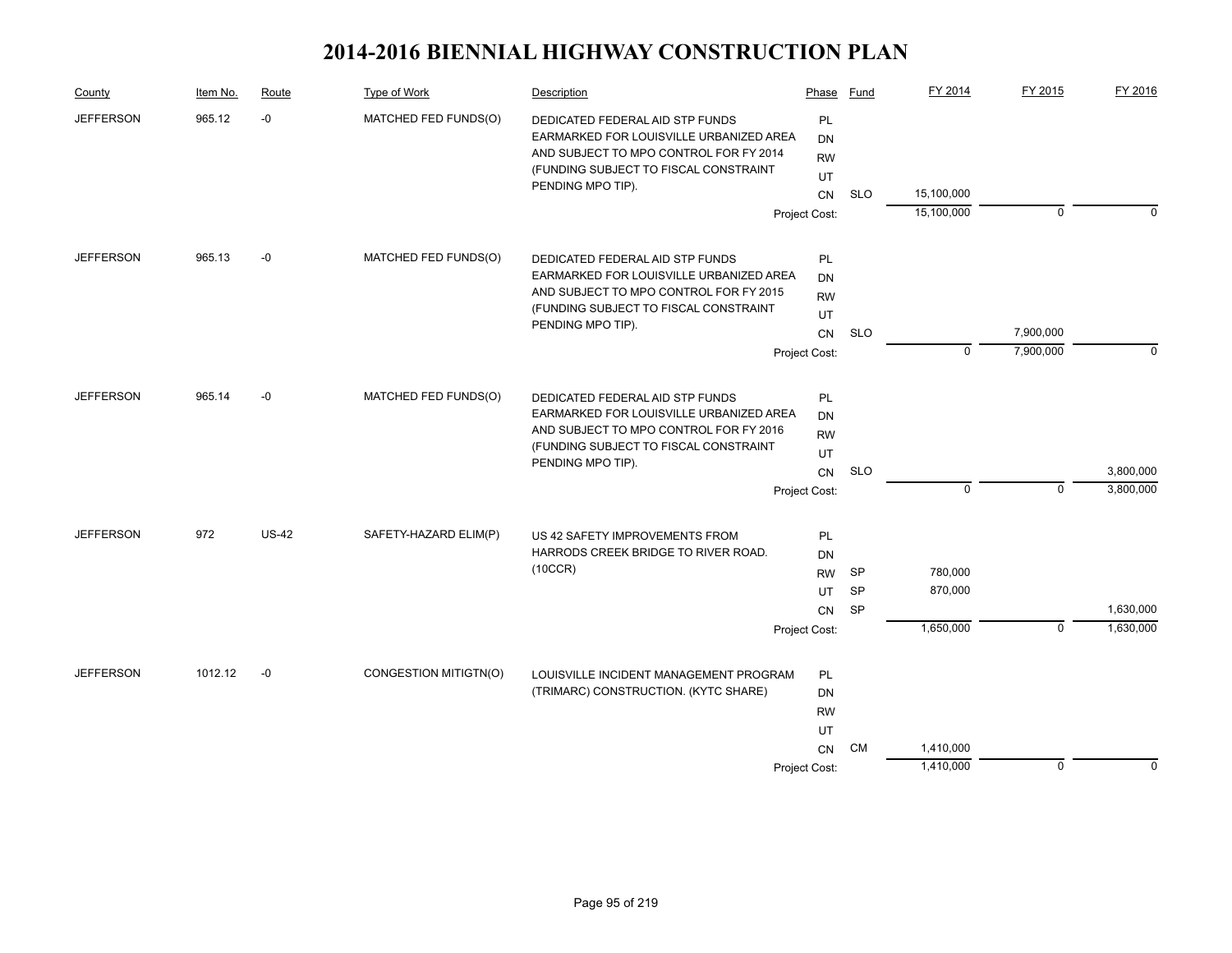| County           | Item No. | Route         | Type of Work                 | Description                                | Phase         | Fund       | FY 2014     | FY 2015     | FY 2016     |
|------------------|----------|---------------|------------------------------|--------------------------------------------|---------------|------------|-------------|-------------|-------------|
| <b>JEFFERSON</b> | 1052     | <b>US-42</b>  | <b>BRIDGE REPLACEMENT(P)</b> | REPLACE BRIDGE AND APPROACHES OVER         | PL            |            |             |             |             |
|                  |          |               |                              | BEARGRASS CREEK ON EAST MAIN STREET        | DN            |            |             |             |             |
|                  |          |               |                              | 0.25 MILE EAST OF US 31E (BAXTER AVE.)     | <b>RW</b>     |            |             |             |             |
|                  |          |               |                              | (B347) (SR=25.3). (056B00347N)             | UT            | <b>BRO</b> | 50,000      |             |             |
|                  |          |               |                              |                                            | <b>CN</b>     | <b>BRO</b> | 450,000     |             |             |
|                  |          |               |                              |                                            | Project Cost: |            | 500,000     | $\mathbf 0$ | $\mathbf 0$ |
| <b>JEFFERSON</b> | 1061     | CR-1019       | <b>BRIDGE REPLACEMENT(P)</b> | REPLACE BRIDGE ON CR-1019 (MP 0.179) OVER  | <b>PL</b>     |            |             |             |             |
|                  |          |               |                              | BEE LICK CREEK; .4 MI NE-MANSLICK RD-KY    | DN            |            |             |             |             |
|                  |          |               |                              | 2055; (STRUCTURALLY DEFICIENT, SR=4)       | <b>RW</b>     | <b>BRZ</b> | 40,000      |             |             |
|                  |          |               |                              | 056C00104N                                 |               | <b>BRZ</b> |             |             |             |
|                  |          |               |                              |                                            | UT            | <b>BRZ</b> | 50,000      |             | 250,000     |
|                  |          |               |                              |                                            | <b>CN</b>     |            | 90,000      | $\mathbf 0$ | 250,000     |
|                  |          |               |                              |                                            | Project Cost: |            |             |             |             |
| <b>JEFFERSON</b> | 1062     | $-0$          | <b>BRIDGE REHAB(P)</b>       | <b>OLMSTED PARKS HISTORIC BRIDGES:</b>     | PL            |            |             |             |             |
|                  |          |               |                              | REHABILITATE 11 BRIDGES THROUGH OLMSTED    | DN            | <b>BRZ</b> | 200,000     |             |             |
|                  |          |               |                              | PARK: (056C00032N, 056C00031N, 056C00026N, | <b>RW</b>     |            |             |             |             |
|                  |          |               |                              | 056C00027N, 056C00028N, 056C00030N,        | UT            |            |             |             |             |
|                  |          |               |                              | 056C00029N, 056C00034N, 056C00033N,        | <b>CN</b>     | <b>BRZ</b> | 600,000     |             |             |
|                  |          |               |                              |                                            | Project Cost: |            | 800,000     | $\pmb{0}$   | $\Omega$    |
| <b>JEFFERSON</b> | 1064     | <b>US-60</b>  | <b>BRIDGE REPLACEMENT(P)</b> | REPLACE BRIDGE ON EASTERN PARKWAY (US      | <b>PL</b>     |            |             |             |             |
|                  |          |               |                              | 60A) OVER SOUTH FORK BEARGRASS CREEK       | DN            |            |             |             |             |
|                  |          |               |                              | 0.2 MILE NE OF POPLAR LEVEL RD (KY 864)(SR | <b>RW</b>     | <b>BRO</b> |             | 100,000     |             |
|                  |          |               |                              | 43.6) 056B00139N                           | UT            | <b>BRO</b> |             | 500,000     |             |
|                  |          |               |                              |                                            | <b>CN</b>     |            |             |             |             |
|                  |          |               |                              |                                            | Project Cost: |            | $\mathbf 0$ | 600,000     | $\Omega$    |
|                  |          |               |                              |                                            |               |            |             |             |             |
| <b>JEFFERSON</b> | 1067     | <b>US-150</b> | <b>BRIDGE REPLACEMENT(P)</b> | REPLACE BRIDGE ON E BROADWAY (US 150)      | PL            |            |             |             |             |
|                  |          |               |                              | OVER SOUTH FORK BEARGRASS CREEK AT         | <b>DN</b>     | <b>BRO</b> | 250,000     |             |             |
|                  |          |               |                              | INTERSECTION WITH BRENT STREET (CS 1312G)  | <b>RW</b>     | <b>BRO</b> |             | 120,000     |             |
|                  |          |               |                              | (SR 38) 056B00348N                         | UT            | <b>BRO</b> |             | 220,000     |             |
|                  |          |               |                              |                                            | <b>CN</b>     |            |             |             |             |
|                  |          |               |                              |                                            | Project Cost: |            | 250,000     | 340,000     | $\mathbf 0$ |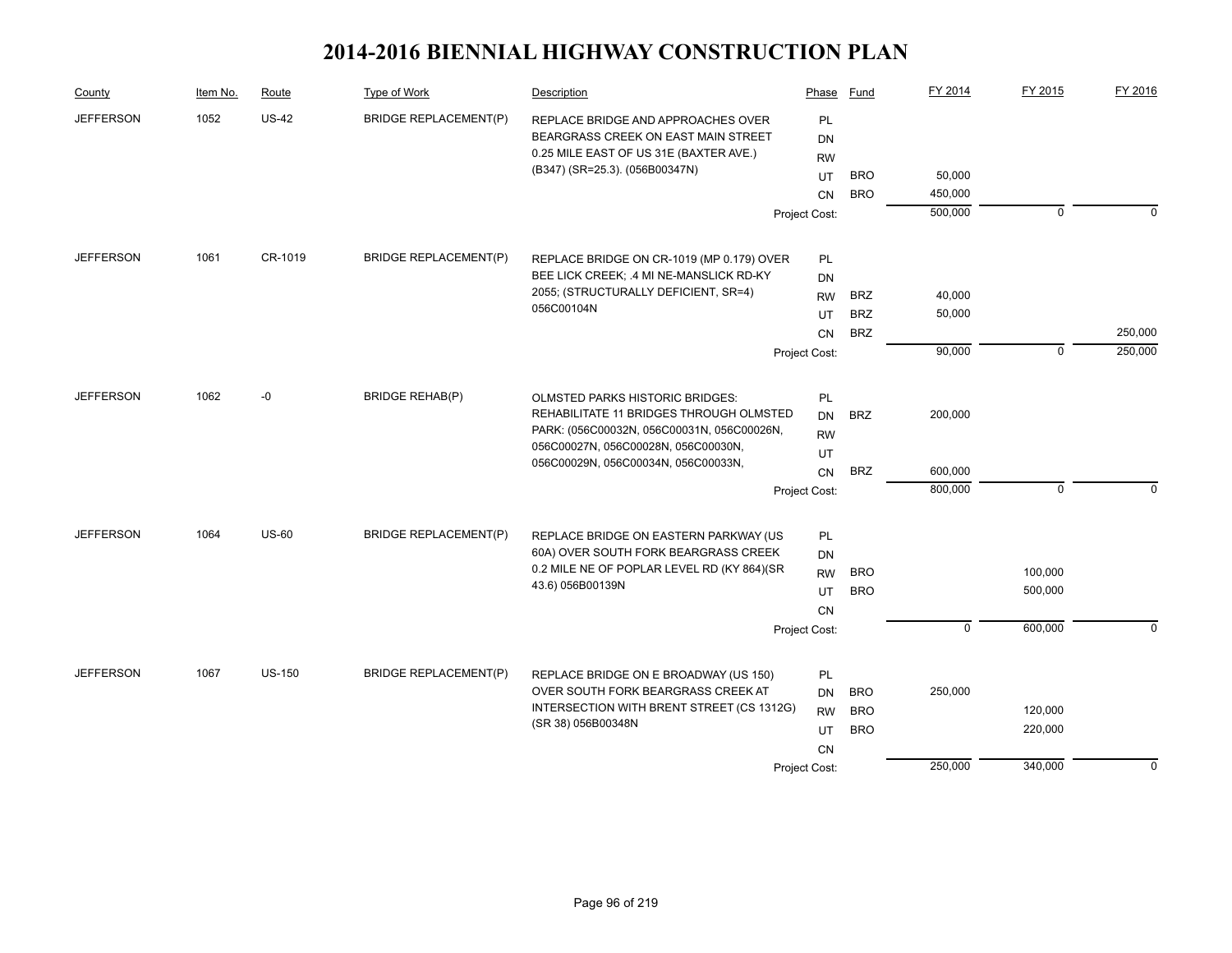| County           | Item No. | Route   | Type of Work                 | Description                                                    | Phase           | Fund       | FY 2014     | FY 2015        | FY 2016     |
|------------------|----------|---------|------------------------------|----------------------------------------------------------------|-----------------|------------|-------------|----------------|-------------|
| <b>JEFFERSON</b> | 1068     | CR-1004 | <b>BRIDGE REPLACEMENT(P)</b> | REPLACE BRIDGE ON FAIRMOUNT RD (CR                             | PL              |            |             |                |             |
|                  |          |         |                              | 1004N) OVER CEDAR CREEK 0.2 MILE W OF                          | DN              |            |             |                |             |
|                  |          |         |                              | FARMERS WAY (PR 1021N)(SR 16.8)<br>056C00054N                  | <b>RW</b>       | <b>BRZ</b> | 100,000     |                |             |
|                  |          |         |                              |                                                                | UT              | <b>BRZ</b> | 50,000      |                |             |
|                  |          |         |                              |                                                                | <b>CN</b>       | <b>BRZ</b> |             | 500,000        |             |
|                  |          |         |                              |                                                                | Project Cost:   |            | 150,000     | 500,000        | $\Omega$    |
| <b>JEFFERSON</b> | 1070     | CS-1017 | <b>BRIDGE REPLACEMENT(P)</b> | REPLACE BRIDGE ON E KENTUCKY ST (CS                            | PL              |            |             |                |             |
|                  |          |         |                              | 1017G) OVER SOUTH FORK BEARGRASS                               | <b>DN</b>       | <b>BRZ</b> |             | 200,000        |             |
|                  |          |         |                              | CREEK 0.01 MILE E OF SCHILLER AVE (CS                          | <b>RW</b>       |            |             |                |             |
|                  |          |         |                              | 1138G)(SR 48.8) 056C00083N                                     | UT              |            |             |                |             |
|                  |          |         |                              |                                                                | CN              |            |             |                |             |
|                  |          |         |                              |                                                                | Project Cost:   |            | $\mathbf 0$ | 200,000        | $\mathbf 0$ |
| <b>JEFFERSON</b> | 1073     | $I-264$ | <b>BRIDGE REPLACEMENT(P)</b> |                                                                |                 |            |             |                |             |
|                  |          |         |                              | REPLACE I-264 EB BRIDGE OVER<br>NORTHWESTERN PARKWAY (KY-3064) | PL<br><b>DN</b> | <b>BRO</b> | 500,000     |                |             |
|                  |          |         |                              | $(SR = 48.0)$                                                  | <b>RW</b>       |            |             |                |             |
|                  |          |         |                              |                                                                |                 |            |             |                |             |
|                  |          |         |                              |                                                                | UT<br>CN        | <b>BRO</b> |             |                | 2,000,000   |
|                  |          |         |                              |                                                                | Project Cost:   |            | 500,000     | $\mathbf 0$    | 2,000,000   |
|                  |          |         |                              |                                                                |                 |            |             |                |             |
| <b>JEFFERSON</b> | 2000.77  | $I-264$ | TRANSP ENHANCEMENT(P)        | SHAWNEE EXPRESSWAY LANDSCAPING; I-264                          | PL              |            |             |                |             |
|                  |          |         |                              | FENCING PROJECT. (2002BOPC)(10CCR)                             | <b>DN</b>       |            |             |                |             |
|                  |          |         |                              |                                                                | <b>RW</b>       |            |             |                |             |
|                  |          |         |                              |                                                                | UT              |            |             |                |             |
|                  |          |         |                              |                                                                | <b>CN</b>       | IM         | 110,000     |                |             |
|                  |          |         |                              |                                                                | Project Cost:   |            | 110,000     | $\overline{0}$ | $\Omega$    |
| <b>JEFFERSON</b> | 3031     | CS-1073 | TRANSP ENHANCEMENT(P)        | WATTERSON TRAIL PHASE I- IMPROVE                               | PL              |            |             |                |             |
|                  |          |         |                              | STREETSCAPE, RECONSTRUCT SIDEWALKS AND                         | <b>DN</b>       |            |             |                |             |
|                  |          |         |                              | ENHANCE LANDSCAPING FROM MAPLE ROAD                            | <b>RW</b>       |            |             |                |             |
|                  |          |         |                              | TO OLD TAYLORSVILLE ROAD IN<br>JEFFERSONTOWN. (BOPC2012)       | UT              |            |             |                |             |
|                  |          |         |                              |                                                                | CN              | <b>SLO</b> | 416,000     |                |             |
|                  |          |         |                              |                                                                | Project Cost:   |            | 416,000     | $\mathbf 0$    | $\mathbf 0$ |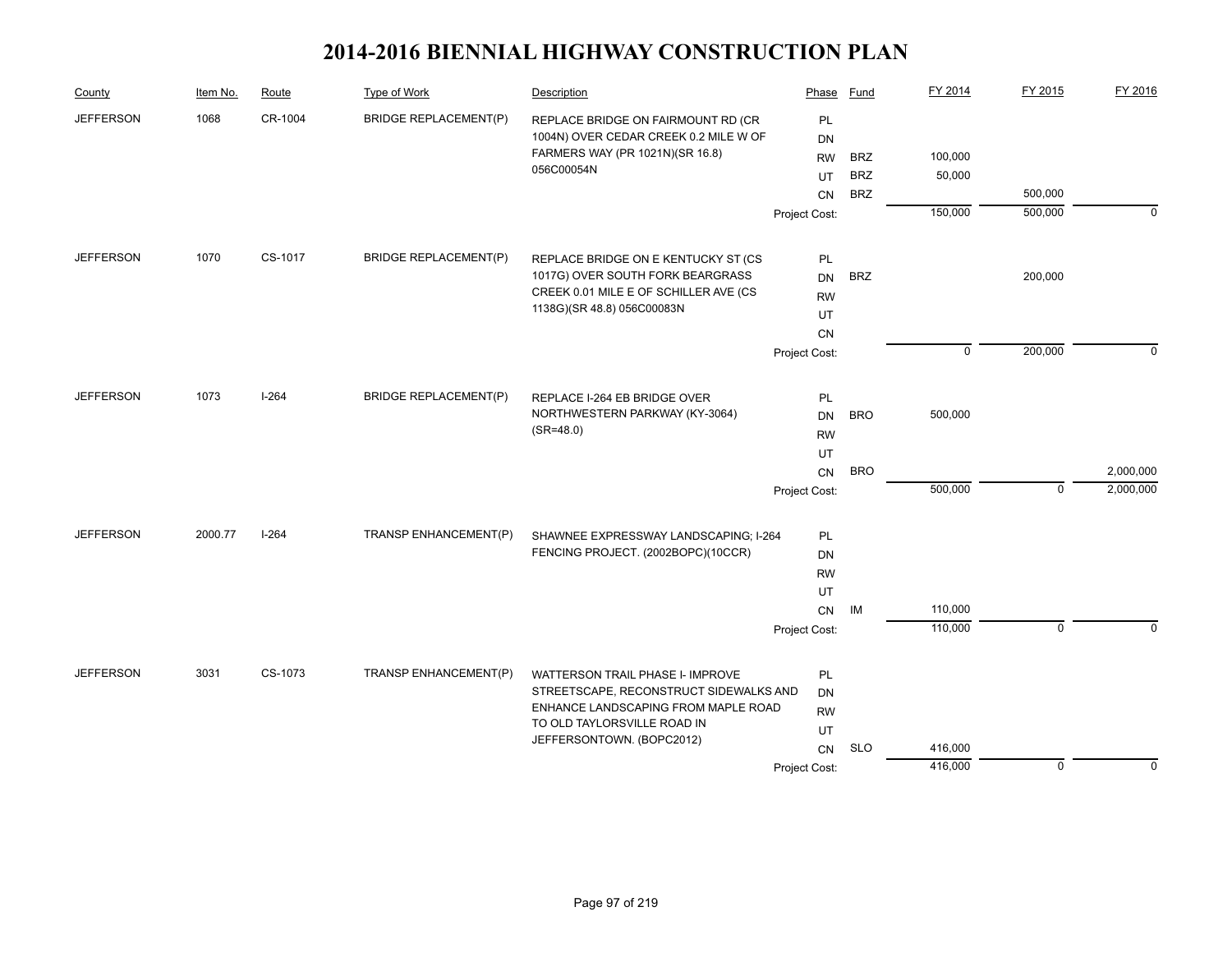| County           | Item No. | Route   | Type of Work          | Description                                                                                                            | Phase                        | Fund       | FY 2014   | FY 2015      | FY 2016  |
|------------------|----------|---------|-----------------------|------------------------------------------------------------------------------------------------------------------------|------------------------------|------------|-----------|--------------|----------|
| <b>JEFFERSON</b> | 3036     | CR-1001 | CONGESTION MITIGTN(O) | LOUISVILLE LOOP-OHIO RIVER VALLEY<br>NORTHEAST PROJECT. BICYCLE/PEDESTRIAN<br>FACILITIES ALONG A PATH THAT WOULD START | PL<br><b>DN</b><br><b>RW</b> | CM         | 228,000   |              |          |
|                  |          |         |                       | AT THE EAST END BRIDGE AND END AT THE CITY<br>OF PROSPECT. (2012BOPC)(SEE 5-499.OO)                                    | UT                           |            |           |              |          |
|                  |          |         |                       |                                                                                                                        | <b>CN</b>                    | <b>CM</b>  |           | 1,407,000    |          |
|                  |          |         |                       |                                                                                                                        | Project Cost:                |            | 228,000   | 1,407,000    | $\Omega$ |
| <b>JEFFERSON</b> | 3037     | CS-1016 | BIKE/PED FACIL(O)     | REHABILITATION OF SIDEWALKS ALONG HILL                                                                                 | PL                           |            |           |              |          |
|                  |          |         |                       | STREET BETWEEN 6TH STREET AND 7TH                                                                                      | <b>DN</b>                    | <b>SLO</b> | 66,000    |              |          |
|                  |          |         |                       | STREET. (2012 BOP)                                                                                                     | <b>RW</b>                    |            |           |              |          |
|                  |          |         |                       |                                                                                                                        | UT                           |            |           |              |          |
|                  |          |         |                       |                                                                                                                        | <b>CN</b>                    | <b>SLO</b> |           | 240,000      |          |
|                  |          |         |                       |                                                                                                                        | Project Cost:                |            | 66,000    | 240,000      | $\Omega$ |
| <b>JEFFERSON</b> | 3703     | CS-1002 | CONGESTION MITIGTN(O) | CONSTRUCTION OF A NEW BICYCLE PARKING &                                                                                | <b>PL</b>                    |            |           |              |          |
|                  |          |         |                       | INTERMODAL TRANSIT STATION AT THE NW                                                                                   | DN                           |            |           |              |          |
|                  |          |         |                       | CORNER OF W. JEFFERSON STREET AND S. 4TH                                                                               | <b>RW</b>                    |            |           |              |          |
|                  |          |         |                       | STREET (2010BOPC).                                                                                                     | UT                           |            |           |              |          |
|                  |          |         |                       |                                                                                                                        | CN                           | <b>CM</b>  | 1,353,920 |              |          |
|                  |          |         |                       |                                                                                                                        | Project Cost:                |            | 1,353,920 | $\mathbf 0$  | $\Omega$ |
| <b>JEFFERSON</b> | 3704     | -0      | CONGESTION MITIGTN(O) | LOU METRO BICYCLE FACILITY IMPROVEMENTS                                                                                | <b>PL</b>                    |            |           |              |          |
|                  |          |         |                       | - STRIPING, SIGNAGE & SIGNALIZATION 2010                                                                               | <b>DN</b>                    |            |           |              |          |
|                  |          |         |                       | (2010BOPC)                                                                                                             | <b>RW</b>                    |            |           |              |          |
|                  |          |         |                       |                                                                                                                        | UT                           |            |           |              |          |
|                  |          |         |                       |                                                                                                                        | CN                           | CM         | 154,000   |              |          |
|                  |          |         |                       |                                                                                                                        | Project Cost:                |            | 154,000   | $\mathbf{0}$ | $\Omega$ |
| <b>JEFFERSON</b> | 3706     | $-0$    | CONGESTION MITIGTN(O) | PILOT SYSTEM FOR THE INSTALLATION OF                                                                                   | PL                           |            |           |              |          |
|                  |          |         |                       | FOUR BIKE KIOSKS TO BE LOCATED AT: LIBERTY                                                                             | DN                           |            |           |              |          |
|                  |          |         |                       | & 8TH; W JEFFERSON & 6TH; W MUHAMMAD ALI                                                                               | <b>RW</b>                    |            |           |              |          |
|                  |          |         |                       | BLVD & S 5TH; & E GRAY & S PRESTON ST                                                                                  | UT                           |            |           |              |          |
|                  |          |         |                       | (2010BOPC)                                                                                                             | <b>CN</b>                    | <b>CM</b>  | 184,000   |              |          |
|                  |          |         |                       |                                                                                                                        | Project Cost:                |            | 184,000   | $\mathbf 0$  | $\Omega$ |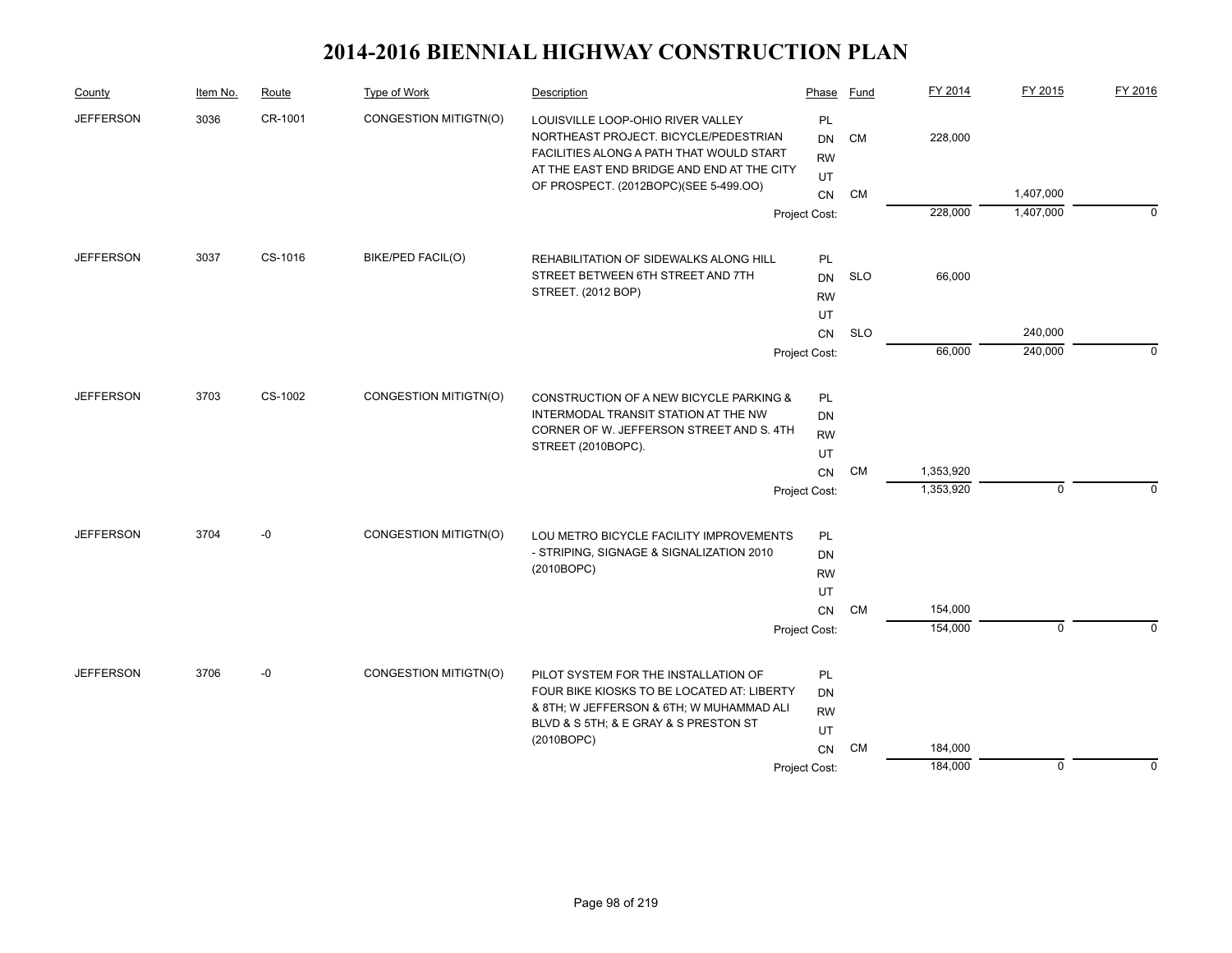| County           | Item No. | Route   | Type of Work                | Description                                                                        | Phase         | Fund       | FY 2014   | FY 2015        | FY 2016     |
|------------------|----------|---------|-----------------------------|------------------------------------------------------------------------------------|---------------|------------|-----------|----------------|-------------|
| <b>JEFFERSON</b> | 3707     | $-0$    | CONGESTION MITIGTN(O)       | TARC 3 @15 HIGH CAPACITY                                                           | PL            |            |           |                |             |
|                  |          |         |                             | CORRIDORS-INCREASE BUS SERVICE ON THE                                              | <b>DN</b>     |            |           |                |             |
|                  |          |         |                             | 4TH STREET BUS ROUTE IN LOUISVILLE.                                                | <b>RW</b>     |            |           |                |             |
|                  |          |         |                             | (BOPC2012)                                                                         | UT            |            |           |                |             |
|                  |          |         |                             |                                                                                    | CN            | CM         | 999,960   |                |             |
|                  |          |         |                             |                                                                                    | Project Cost: |            | 999,960   | $\overline{0}$ | $\Omega$    |
| <b>JEFFERSON</b> | 8001     | CR-1007 | MINOR WIDENING(O)           | WIDEN BUECHEL BANK ROAD TO 3 LANES                                                 | PL            |            |           |                |             |
|                  |          |         |                             | FROM GE APPLIANCE PARK TO BUECHEL                                                  | DN            |            |           |                |             |
|                  |          |         |                             | BY-PASS (00CCN) (FUNDING MOVED FROM                                                | <b>RW</b>     | <b>SPP</b> | 1,770,000 |                |             |
|                  |          |         |                             | 5-8105 IN 2010 ENACTED HIGHWAY PLAN FOR                                            | UT            | SPP        | 750,000   |                |             |
|                  |          |         |                             | R, U, AND C PHASES.)(12CCR)                                                        | CN            | SPP        |           | 4,330,000      |             |
|                  |          |         |                             |                                                                                    | Project Cost: |            | 2,520,000 | 4,330,000      | $\Omega$    |
| <b>JEFFERSON</b> | 8203     | KY-1819 | RECONSTRUCTION(O)           |                                                                                    | PL            |            |           |                |             |
|                  |          |         |                             | RECONSTRUCT BILLTOWN ROAD. (04CCN)<br>(06CCN)(08CCR)(10CCR)(12CCR)                 | DN            |            |           |                |             |
|                  |          |         |                             | <b>RW</b>                                                                          |               |            |           |                |             |
|                  |          |         |                             |                                                                                    | UT            |            |           |                |             |
|                  |          |         |                             |                                                                                    | CN            | SPP        | 2,400,000 |                |             |
|                  |          |         |                             |                                                                                    | Project Cost: |            | 2,400,000 | $\mathbf 0$    | $\Omega$    |
|                  |          |         |                             |                                                                                    |               |            |           |                |             |
| <b>JEFFERSON</b> | 8402     | KY-2053 | NEW ROUTE(O)                | DESIGN & CONSTRUCT (PH 3) A NEW                                                    | PL            |            |           |                |             |
|                  |          |         |                             | NORTH/SOUTH PARK RD, INCLUDING SHARED                                              | DN            |            |           |                |             |
|                  |          |         |                             | USE PATH, ON EAST SIDE OF LAKE TRAVERSING<br>QUAIL CHASE GOLF COURSE TO CONNECT TO | <b>RW</b>     |            |           |                |             |
|                  |          |         |                             | SOUTHERN PORTION OF MCNEELEY LAKE, MT.                                             | UT            | <b>SPP</b> | 170,000   |                |             |
|                  |          |         |                             |                                                                                    | CN            | SPP        | 3,950,000 |                |             |
|                  |          |         |                             |                                                                                    | Project Cost: |            | 4,120,000 | $\overline{0}$ | $\Omega$    |
| <b>JEFFERSON</b> | 8403     | KY-841  | <b>ENVIRO MITIGATION(P)</b> | INSTALL SOUND BARRIER ON BOTH SIDES OF                                             | PL            |            |           |                |             |
|                  |          |         |                             | KY-841 AT WATSONVILLE ROAD. (08CCN)                                                | DN            |            |           |                |             |
|                  |          |         |                             | (12CCR)                                                                            | <b>RW</b>     |            |           |                |             |
|                  |          |         |                             |                                                                                    | UT            |            |           |                |             |
|                  |          |         |                             |                                                                                    | CN            | SPB        | 2,170,000 |                |             |
|                  |          |         |                             |                                                                                    | Project Cost: |            | 2,170,000 | $\mathbf 0$    | $\mathbf 0$ |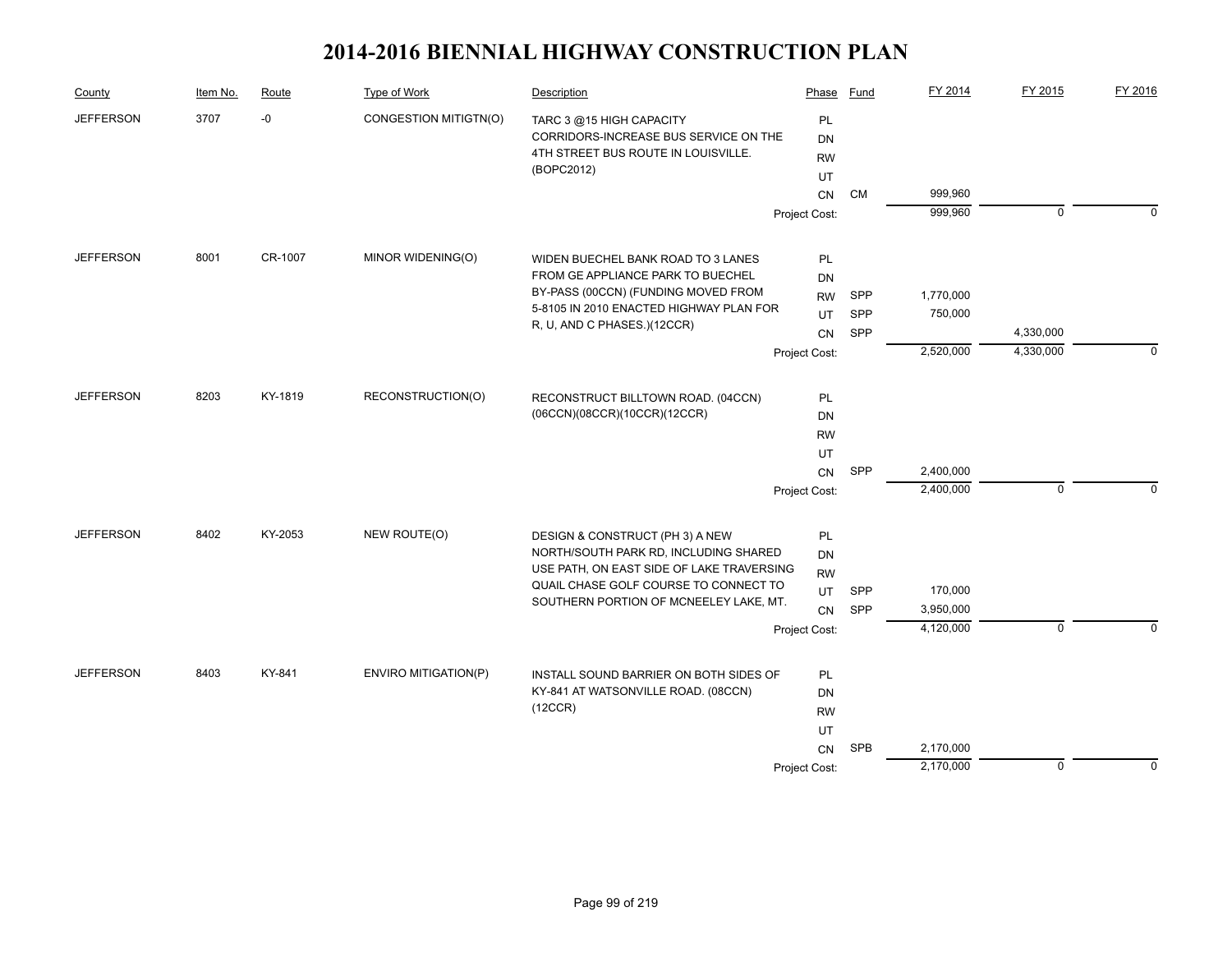| County           | Item No. | Route   | <b>Type of Work</b>                    | Description                                                                    | Phase         | Fund       | FY 2014   | FY 2015        | FY 2016      |
|------------------|----------|---------|----------------------------------------|--------------------------------------------------------------------------------|---------------|------------|-----------|----------------|--------------|
| <b>JEFFERSON</b> | 8405     | $I-264$ | NEW INTERCHANGE(O)                     | INTERCHANGE AT MANSLICK ROAD (KY-1931)                                         | PL            |            |           |                |              |
|                  |          |         |                                        | AND I-264. (08CCN)(10CCR)(12CCR)                                               | <b>DN</b>     | <b>NH</b>  | 3,100,000 |                |              |
|                  |          |         |                                        |                                                                                | <b>RW</b>     | <b>NH</b>  |           |                | 4,000,000    |
|                  |          |         |                                        |                                                                                | UT            | <b>NH</b>  |           |                | 1,800,000    |
|                  |          |         |                                        |                                                                                | CN            |            |           |                |              |
|                  |          |         |                                        |                                                                                | Project Cost: |            | 3,100,000 | $\overline{0}$ | 5,800,000    |
| <b>JEFFERSON</b> | 8412     | $-0$    | SAFETY-RR PROTECTN(P)                  | CONSTRUCT A RAILROAD SAFETY CROSSING,                                          | PL            |            |           |                |              |
|                  |          |         |                                        | IMPROVE LIGHTING, ERECT SIGNALS, AND                                           | <b>DN</b>     |            |           |                |              |
|                  |          |         |                                        | ROADWAY CROSSINGS BETWEEN CARDINAL                                             | <b>RW</b>     |            |           |                |              |
|                  |          |         |                                        | AND HILL STREETS. (08CCN)(12CCR)                                               | UT            |            |           |                |              |
|                  |          |         |                                        |                                                                                | ${\sf CN}$    | <b>SAF</b> | 200,000   |                |              |
|                  |          |         |                                        |                                                                                | Project Cost: |            | 200,000   | $\mathbf 0$    | $\Omega$     |
|                  |          |         |                                        |                                                                                |               |            |           |                |              |
| <b>JEFFERSON</b> | 8501     | KY-2055 | RECONSTRUCTION(O)                      | CONSTRUCT ROUNDABOUT AT WEST MANSLICK                                          | PL            |            |           |                |              |
|                  |          |         |                                        | ROAD AND MT. HOLLY ROAD AT THE                                                 | <b>DN</b>     |            |           |                |              |
|                  |          |         | INTERSECTIONS OF FAIRDALE AND MITCHELL | <b>RW</b>                                                                      | <b>STP</b>    | 1,720,000  |           |                |              |
|                  |          |         |                                        | ROAD AS WELL AS PAVEMENT REHABILITATION                                        | UT            | <b>STP</b> | 2,680,000 |                |              |
|                  |          |         |                                        | (06CCN). (10CCR)                                                               | CN            | <b>STP</b> |           | 1,150,000      |              |
|                  |          |         |                                        |                                                                                | Project Cost: |            | 4,400,000 | 1,150,000      | $\mathbf{0}$ |
| <b>JEFFERSON</b> | 8502     | KY-1020 | MAJOR WIDENING(O)                      |                                                                                |               |            |           |                |              |
|                  |          |         |                                        | WIDEN KY-1020, NATIONAL TURNPIKE, FROM<br>FAIRDALE ROAD TO SOUTH PARK ROAD. MP | PL            |            | 1,350,000 |                |              |
|                  |          |         |                                        | .615 TO MP 2.669. (08CCN)                                                      | DN            | SP         |           |                |              |
|                  |          |         |                                        |                                                                                | <b>RW</b>     |            |           |                |              |
|                  |          |         |                                        |                                                                                | UT<br>CN      |            |           |                |              |
|                  |          |         |                                        |                                                                                |               |            | 1,350,000 | $\overline{0}$ | $\Omega$     |
|                  |          |         |                                        |                                                                                | Project Cost: |            |           |                |              |
| <b>JEFFERSON</b> | 8503     | KY-2055 | MAJOR WIDENING(O)                      | WIDEN KY-2055 (MT. HOLLY ROAD) FROM                                            | PL            |            |           |                |              |
|                  |          |         |                                        | NATIONAL TURNPIKE TO FAIRDALE ROAD.                                            | <b>DN</b>     | <b>SP</b>  | 1,050,000 |                |              |
|                  |          |         |                                        | (08CCN)                                                                        | <b>RW</b>     |            |           |                |              |
|                  |          |         |                                        |                                                                                | UT            |            |           |                |              |
|                  |          |         |                                        |                                                                                | CN            |            |           |                |              |
|                  |          |         |                                        |                                                                                | Project Cost: |            | 1,050,000 | $\mathbf 0$    | $\mathbf 0$  |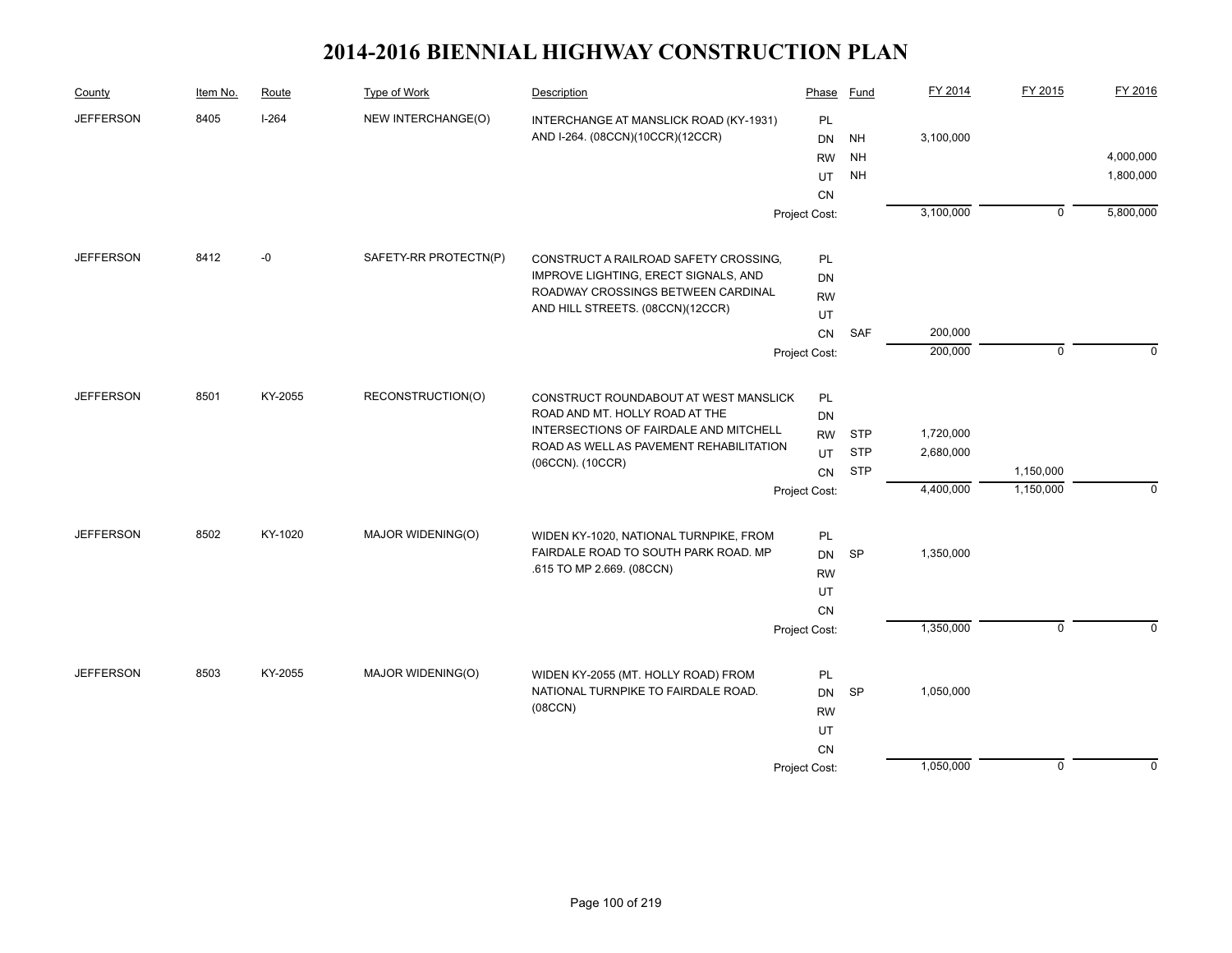| County           | Item No. | Route        | Type of Work                | Description                                                      | Phase         | Fund            | FY 2014    | FY 2015     | FY 2016     |
|------------------|----------|--------------|-----------------------------|------------------------------------------------------------------|---------------|-----------------|------------|-------------|-------------|
| <b>JEFFERSON</b> | 8507     | <b>US-31</b> | TRANSP ENHANCEMENT(P)       | MAKE BEAUTIFICATION AND IMPROVEMENTS ON                          | PL            |                 |            |             |             |
|                  |          |              |                             | DIXIE HIGHWAY AT THE WATTERSON                                   | DN            |                 |            |             |             |
|                  |          |              |                             | EXPRESSWAY EXCHANGE. (08CCN)(12CCR)                              | <b>RW</b>     |                 |            |             |             |
|                  |          |              |                             |                                                                  | UT            |                 |            |             |             |
|                  |          |              |                             |                                                                  | CN            | SPP             | 102,000    |             |             |
|                  |          |              |                             |                                                                  | Project Cost: |                 | 102,000    | $\mathbf 0$ | $\Omega$    |
| <b>JEFFERSON</b> | 8601     | KY-1447      | ENVIRO MITIGATION(P)        | EXTEND THE EXISTING SOUND BARRIER WALL                           | <b>PL</b>     |                 |            |             |             |
|                  |          |              |                             | ON THE WEST SIDE OF THE WESTPORT ROAD                            | DN            |                 |            |             |             |
|                  |          |              |                             | INTERCHANGE. THE WALL SHALL EXTEND                               | <b>RW</b>     |                 |            |             |             |
|                  |          |              |                             | APPROXIMATELY 2900' AND BE 16' HIGH.                             | UT            |                 |            |             |             |
|                  |          |              |                             | (10CCN)(10CCR)                                                   | CN            | SP              | 1,392,000  |             |             |
|                  |          |              |                             |                                                                  | Project Cost: |                 | 1,392,000  | $\mathbf 0$ | $\Omega$    |
|                  |          |              |                             |                                                                  |               |                 |            |             |             |
| <b>JEFFERSON</b> | 8611     | KY-2053      | RECONSTRUCTION(O)           | <b>IMPROVE AND WIDEN MT. WASHINGTON ROAD</b>                     | <b>PL</b>     |                 |            |             |             |
|                  |          |              |                             | FROM PRESTON HIGHWAY TO PENN RUN CREEK<br>BRIDGE. (10CCN)(12CCR) | DN            | <b>STP</b>      | 600,000    |             |             |
|                  |          |              |                             |                                                                  | <b>RW</b>     | SP              | 3,040,000  |             |             |
|                  |          |              |                             |                                                                  | UT            | <b>SP</b>       | 6,910,000  |             |             |
|                  |          |              |                             |                                                                  | ${\sf CN}$    | <b>SP</b>       |            |             | 10,250,000  |
|                  |          |              |                             |                                                                  | Project Cost: |                 | 10,550,000 | 0           | 10,250,000  |
| <b>JEFFERSON</b> | 8612     | KY-2053      | RECONSTRUCTION(O)           | IMPROVE AND WIDEN MT. WASHINGTON ROAD                            | <b>PL</b>     |                 |            |             |             |
|                  |          |              |                             | FROM PENN RUN CREEK BRIDGE TO CEDAR                              | <b>DN</b>     | SP              | 800,000    |             |             |
|                  |          |              |                             | CREEK ROAD. (10CCN)(12CCR)                                       | <b>RW</b>     | SP              |            | 2,020,000   |             |
|                  |          |              |                             |                                                                  | UT            | SP              |            | 1,650,000   |             |
|                  |          |              |                             |                                                                  | <b>CN</b>     | SP              |            |             | 7,910,000   |
|                  |          |              |                             |                                                                  | Project Cost: |                 | 800,000    | 3,670,000   | 7,910,000   |
| <b>JEFFERSON</b> | 8633     | $I-264$      | <b>ENVIRO MITIGATION(P)</b> | REPLACE OLD WOODEN BARRIER ON                                    | <b>PL</b>     |                 |            |             |             |
|                  |          |              |                             | SOUTHSIDE OF WATTERSON EXPRESSWAY                                | <b>DN</b>     |                 |            |             |             |
|                  |          |              |                             | BETWEEN TAYLOR BOULEVARD AND SOUTHERN                            | <b>RW</b>     |                 |            |             |             |
|                  |          |              |                             | PARKWAY. (10CCN)(TO BE LET W/ 5-8634)                            | UT            |                 |            |             |             |
|                  |          |              |                             |                                                                  | <b>CN</b>     | SB <sub>2</sub> | 1,000,000  |             |             |
|                  |          |              |                             |                                                                  | Project Cost: |                 | 1,000,000  | $\mathbf 0$ | $\mathbf 0$ |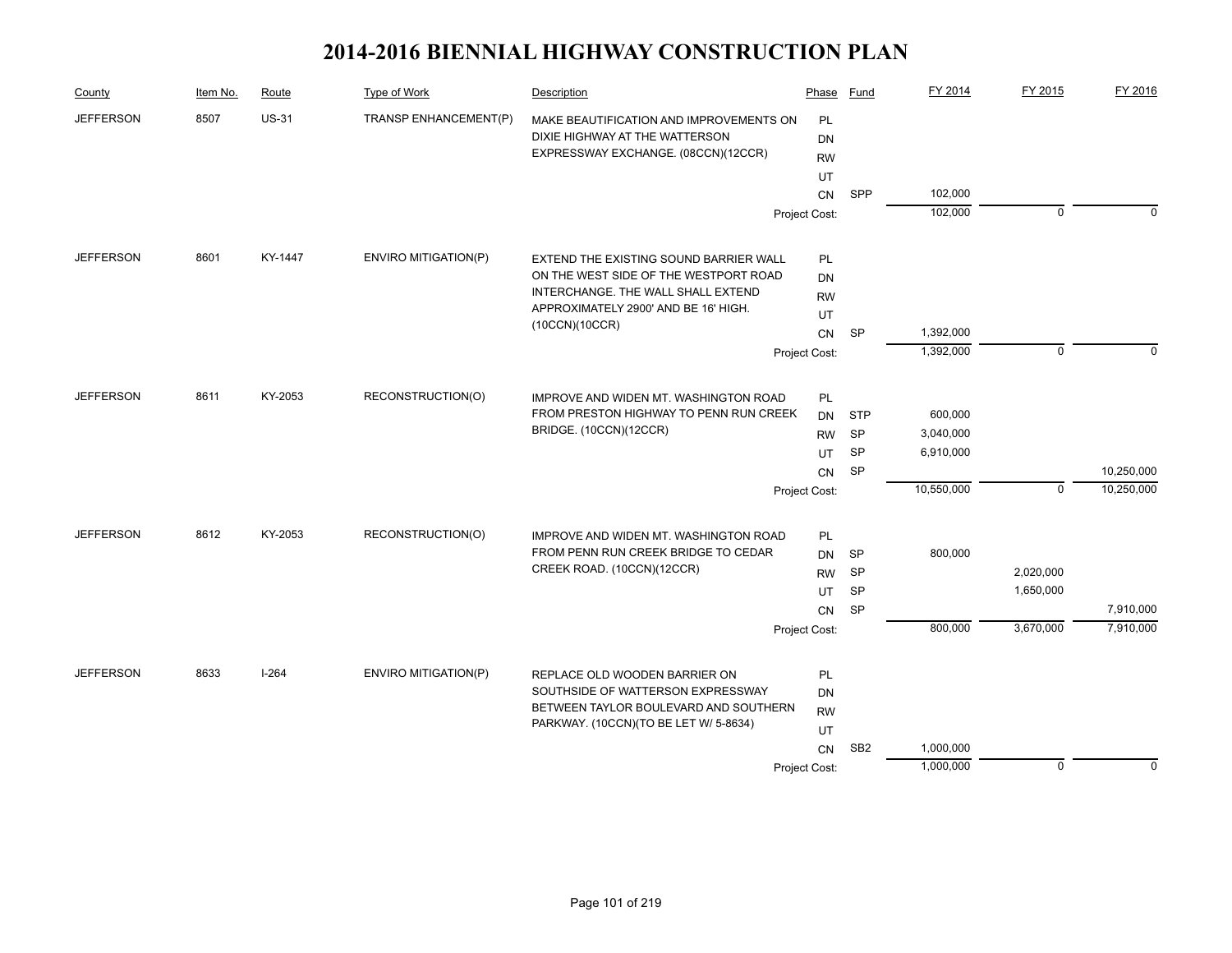| County           | Item No. | Route        | Type of Work                | Description                                                                                                            | Phase                 | Fund            | FY 2014                | FY 2015      | FY 2016     |
|------------------|----------|--------------|-----------------------------|------------------------------------------------------------------------------------------------------------------------|-----------------------|-----------------|------------------------|--------------|-------------|
| <b>JEFFERSON</b> | 8634     | $-0$         | TRANSP ENHANCEMENT(P)       | REBUILD THE ENTRANCE TO THE PEDESTRIAN<br>OVERPASS ON TAYLOR BOULEVARD OVER THE<br>WATTERSON EXPRESSWAY. (10CCN)(TO BE | PL<br>DN<br><b>RW</b> |                 |                        |              |             |
|                  |          |              |                             | LET W/ 5-8633)                                                                                                         | UT                    |                 |                        |              |             |
|                  |          |              |                             |                                                                                                                        | <b>CN</b>             | SB <sub>2</sub> | 300,000                |              |             |
|                  |          |              |                             |                                                                                                                        | Project Cost:         |                 | 300,000                | $\mathbf 0$  | $\Omega$    |
| <b>JEFFERSON</b> | 8702     | KY-2251      | BIKE/PED FACIL(O)           | UPGRADE A 1-MILE SECTION OF SIDEWALKS,                                                                                 | PL                    |                 |                        |              |             |
|                  |          |              |                             | CURBING AND BEAUTIFICATION TO BARDSTOWN                                                                                | DN                    | SPP             | 50,000                 |              |             |
|                  |          |              |                             | ROAD IN BUECHEL.(12CCN)                                                                                                | <b>RW</b>             |                 |                        |              |             |
|                  |          |              |                             |                                                                                                                        | UT                    |                 |                        |              |             |
|                  |          |              |                             |                                                                                                                        | CN                    | SPP             | 300,000                |              |             |
|                  |          |              |                             |                                                                                                                        | Project Cost:         |                 | 350,000                | $\mathbf 0$  | $\Omega$    |
| <b>JEFFERSON</b> | 8703     | <b>US-31</b> | BIKE/PED FACIL(O)           | RESURFACE, STREETSCAPE, PEDESTRIAN                                                                                     | PL                    |                 |                        |              |             |
|                  |          |              |                             | BUMP-OUTS AND OTHER TRAFFIC                                                                                            | DN                    |                 |                        |              |             |
|                  |          |              |                             | <b>IMPROVEMENTS ON EAST MARKET STREET</b>                                                                              | <b>RW</b>             |                 |                        |              |             |
|                  |          |              |                             | FROM BAXTER TO BROOK STREET, BETWEEN<br>NUCLEUS UL URBAN RESEARCH PARK AND                                             | UT                    |                 |                        |              |             |
|                  |          |              |                             |                                                                                                                        | CN                    | SPP             | 8,500,000              |              |             |
|                  |          |              |                             |                                                                                                                        | Project Cost:         |                 | 8,500,000              | $\mathbf 0$  | $\Omega$    |
| <b>JEFFERSON</b> | 8706     | $I-64$       | <b>ENVIRO MITIGATION(P)</b> | DESIGN AND CONSTRUCT A SOUND BARRIER                                                                                   | PL                    |                 |                        |              |             |
|                  |          |              |                             | WALL APPROX. 100 FEET EAST OF HOGARTH                                                                                  | DN                    |                 |                        |              |             |
|                  |          |              |                             | DRIVE HEADING WEST TO APPROX. 100 FEET<br>PAST LINN STATION ROAD.(12CCN)                                               | <b>RW</b>             |                 |                        |              |             |
|                  |          |              |                             |                                                                                                                        | UT                    |                 |                        |              |             |
|                  |          |              |                             |                                                                                                                        | <b>CN</b>             | SPP             | 1,280,000<br>1,280,000 | $\mathbf{0}$ | $\Omega$    |
|                  |          |              |                             |                                                                                                                        | Project Cost:         |                 |                        |              |             |
| <b>JEFFERSON</b> | 8707     | -0           | NEW ROUTE(O)                | CONSTRUCT A NEW EXTENSION ROAD FROM                                                                                    | PL                    |                 |                        |              |             |
|                  |          |              |                             | SOUTH FOURTH STREET TO WARNOCK AS PER                                                                                  | DN                    |                 |                        |              |             |
|                  |          |              |                             | AGREEMENT WITH THE UNIVERSITY OF                                                                                       | <b>RW</b>             |                 |                        |              |             |
|                  |          |              |                             | LOUISVILLE FOUNDATION AND KYTC.(12CCN)                                                                                 | UT                    |                 |                        |              |             |
|                  |          |              |                             |                                                                                                                        | <b>CN</b>             | SPP             |                        | 20,000,000   |             |
|                  |          |              |                             |                                                                                                                        | Project Cost:         |                 | 0                      | 20,000,000   | $\mathbf 0$ |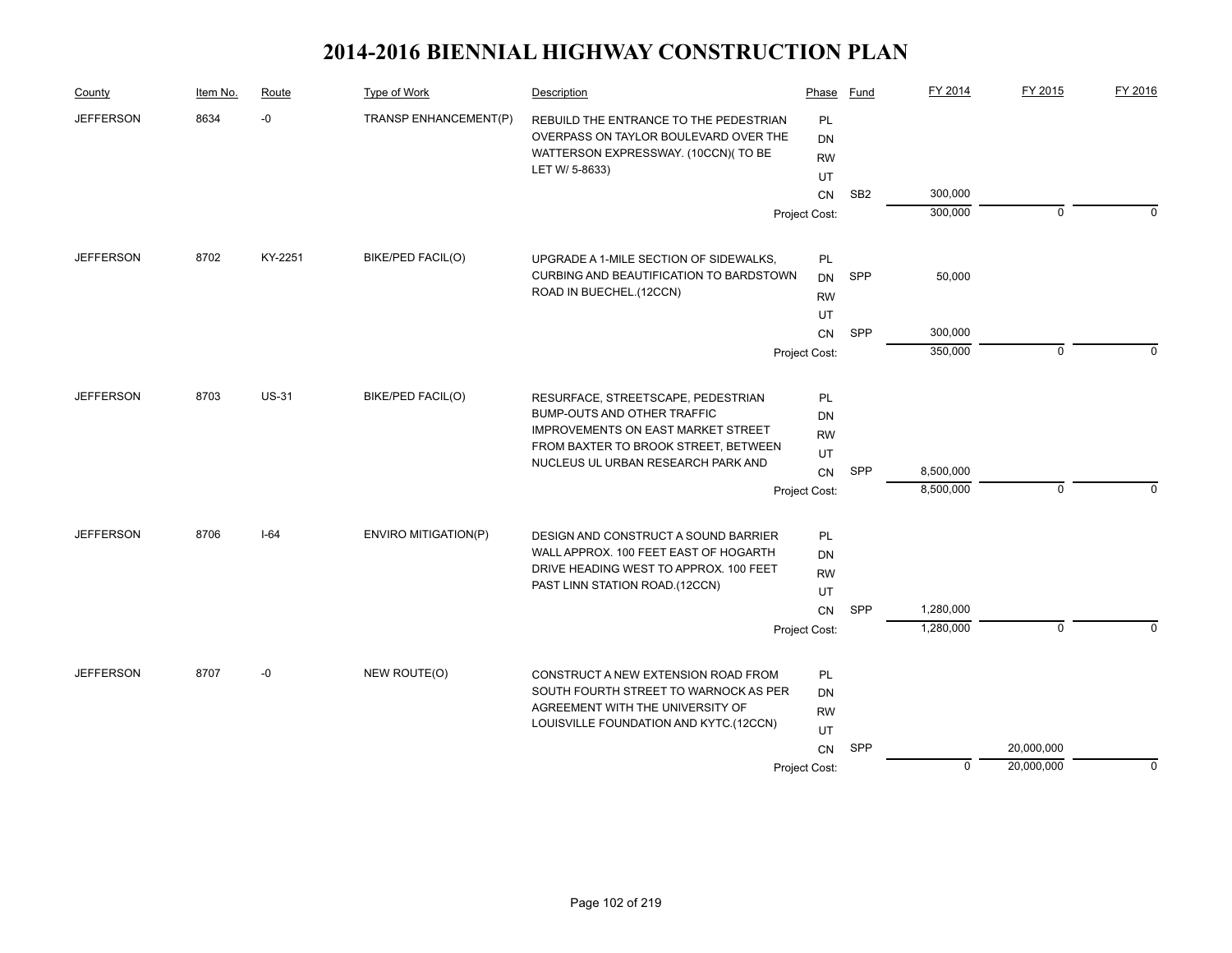| County           | Item No. | Route   | Type of Work          | Description                              | Phase         | Fund      | FY 2014        | FY 2015     | FY 2016     |
|------------------|----------|---------|-----------------------|------------------------------------------|---------------|-----------|----------------|-------------|-------------|
| <b>JEFFERSON</b> | 8716     | $I-264$ | TRANSP ENHANCEMENT(P) | SOUND BARRIER ON I-264 FROM RAMP TO US   | PL            |           |                |             |             |
|                  |          |         |                       | 42 SOUTH TO EXISTING BARRIERS.(12CCN)    | DN            |           |                |             |             |
|                  |          |         |                       |                                          | <b>RW</b>     |           |                |             |             |
|                  |          |         |                       |                                          | UT            |           |                |             |             |
|                  |          |         |                       |                                          | CN            | <b>SP</b> |                | 1,200,000   |             |
|                  |          |         |                       |                                          | Project Cost: |           | $\mathbf 0$    | 1,200,000   | $\mathbf 0$ |
| <b>JEFFERSON</b> | 8717     | $I-64$  | TRANSP ENHANCEMENT(P) | SOUND BARRIER ON I-64 FROM WATTERSON     | PL            |           |                |             |             |
|                  |          |         |                       | RAMP TO EXISTING SOUND BARRIER. (12CCN)  | DN            |           |                |             |             |
|                  |          |         |                       |                                          | <b>RW</b>     |           |                |             |             |
|                  |          |         |                       |                                          | UT            |           |                |             |             |
|                  |          |         |                       |                                          | CN            | <b>SP</b> |                | 1,200,000   |             |
|                  |          |         |                       |                                          | Project Cost: |           | $\overline{0}$ | 1,200,000   | $\Omega$    |
| <b>JEFFERSON</b> | 8801     |         | MINOR WIDENING(O)     | WIDEN RANGELAND ROAD TO 3 LANES FOR      | PL            |           |                |             |             |
|                  |          |         |                       | 1.23 MILES                               | <b>DN</b>     | SPP       | 740,000        |             |             |
|                  |          |         |                       |                                          | <b>RW</b>     | SPP       |                | 860,000     |             |
|                  |          |         |                       |                                          | UT            | SPP       |                |             | 990,000     |
|                  |          |         |                       |                                          | CN            |           |                |             |             |
|                  |          |         |                       |                                          | Project Cost: |           | 740,000        | 860,000     | 990,000     |
| <b>JEFFERSON</b> | 8802     |         | FEASIBILITY STUDY(O)  | FEASIBILITY STUDY OF A REDESIGN OR       | PL            |           |                |             |             |
|                  |          |         |                       | RELOCATION OF THE 9TH STREET/ROY WILKINS | DN            |           |                |             |             |
|                  |          |         |                       | BOULEVARD INTERCHANGE OF I-64 IN         | <b>RW</b>     |           |                |             |             |
|                  |          |         |                       | CONJUNCTION WITH THE EXTENSION OF RIVER  | UT            |           |                |             |             |
|                  |          |         |                       | ROAD WEST OF 7TH STREET                  | ${\sf CN}$    | SPP       |                |             | 500,000     |
|                  |          |         |                       |                                          | Project Cost: |           | $\mathbf 0$    | $\mathbf 0$ | 500,000     |
| <b>JEFFERSON</b> | 8803     | KY-1142 | SAFETY(P)             | SAFETY IMPROVEMENTS TO PALATKA ROAD      | PL            |           |                |             |             |
|                  |          |         |                       | (KY-1142) MP 0.0 TO MP 1.73              | DN            |           |                |             |             |
|                  |          |         |                       |                                          | <b>RW</b>     |           |                |             |             |
|                  |          |         |                       |                                          | UT            |           |                |             |             |
|                  |          |         |                       |                                          | CN            | SPP       |                | 75,000      |             |
|                  |          |         |                       |                                          | Project Cost: |           | $\mathbf 0$    | 75,000      | 0           |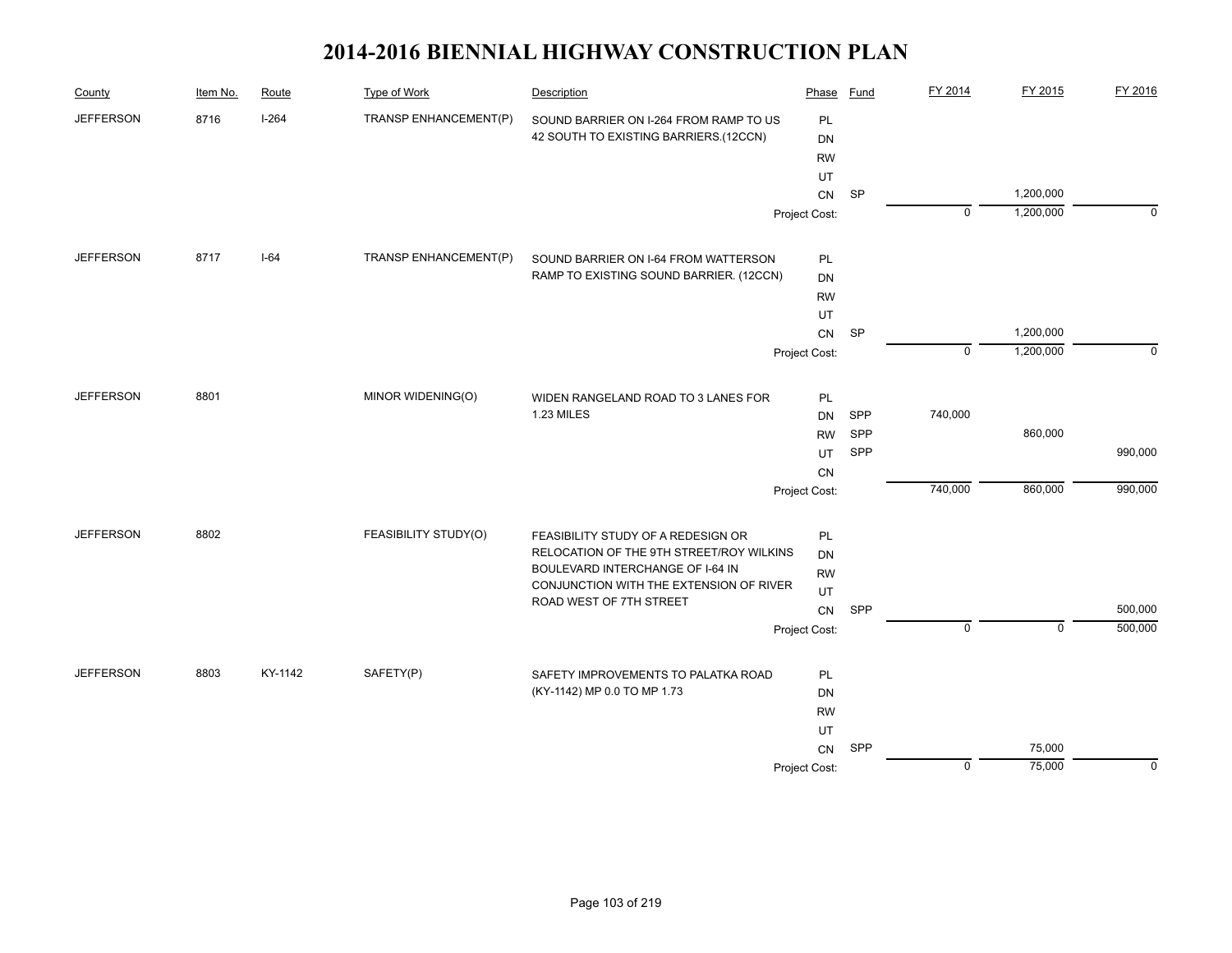| County                   | Item No. | Route   | Type of Work          | Description                                                                                                                                                      | Phase                 | Fund       | FY 2014                | FY 2015     | FY 2016     |
|--------------------------|----------|---------|-----------------------|------------------------------------------------------------------------------------------------------------------------------------------------------------------|-----------------------|------------|------------------------|-------------|-------------|
| <b>JEFFERSON</b><br>8804 |          |         | SAFETY(P)             | DESIGN AND CONSTRUCT A MULTI-MODAL<br>DIRECTIONAL NON-VEHICULAR AND VEHICULAR<br>SAFETY PROJECT AT THE UNIVERSITY OF<br>LOUISVILLE BELKNAP CAMPUS. FIRST YEAR TO | PL<br>DN<br><b>RW</b> |            |                        |             |             |
|                          |          |         |                       | INCLUDE CONSTRUCTION FUNDS FOR                                                                                                                                   | UT                    | <b>SPP</b> | 1,350,000              |             |             |
|                          |          |         |                       |                                                                                                                                                                  | CN                    | <b>SPP</b> | 5,000,000<br>6,350,000 | 0           | $\Omega$    |
|                          |          |         |                       |                                                                                                                                                                  | Project Cost:         |            |                        |             |             |
| <b>JEFFERSON</b>         | 8805     |         | PREFINANCD CONVRSN(O) | DESIGN AND CONSTRUCT A MULTI-MODAL                                                                                                                               | <b>PL</b>             |            |                        |             |             |
|                          |          |         |                       | DIRECTIONAL NON-VEHICULAR AND VEHICULAR                                                                                                                          | DN                    |            |                        |             |             |
|                          |          |         |                       | SAFETY PROJECT AT THE UNIVERSITY OF                                                                                                                              | <b>RW</b>             |            |                        |             |             |
|                          |          |         |                       | LOUISVILLE BELKNAP CAMPUS. FIRST YEAR TO<br><b>INCLUDE CONSTRUCTION FUNDS FOR</b>                                                                                | UT                    |            |                        |             |             |
|                          |          |         |                       |                                                                                                                                                                  | CN                    | <b>SPP</b> |                        | 11,650,000  |             |
|                          |          |         |                       |                                                                                                                                                                  | Project Cost:         |            | 0                      | 11,650,000  | $\mathbf 0$ |
| <b>JEFFERSON</b>         | 8806     | $I-265$ | TRANSP ENHANCEMENT(P) | CONSTRUCT A SOUND WALL ON THE NORTH                                                                                                                              | <b>PL</b>             |            |                        |             |             |
|                          |          |         |                       | SIDE OF I-265 BETWEEN SMYRNA PARKWAY                                                                                                                             | DN                    |            |                        |             |             |
|                          |          |         |                       | AND PENNSYLVANIA RUN ROAD                                                                                                                                        | <b>RW</b>             |            |                        |             |             |
|                          |          |         |                       |                                                                                                                                                                  | UT                    |            |                        |             |             |
|                          |          |         |                       |                                                                                                                                                                  | CN                    | SPP        | 2,304,000              |             |             |
|                          |          |         |                       |                                                                                                                                                                  | Project Cost:         |            | 2,304,000              | $\mathbf 0$ | $\Omega$    |
| <b>JEFFERSON</b>         | 8807     | $I-264$ | TRANSP ENHANCEMENT(P) | NEW CONSTRUCTION - SOUNDWALL ALONG                                                                                                                               | PL                    |            |                        |             |             |
|                          |          |         |                       | SOUTHWEST SIDE OF WATTERSON                                                                                                                                      | DN                    | <b>SPP</b> | 250,000                |             |             |
|                          |          |         |                       | EXPRESSWAY FROM CRUMS LANE TO                                                                                                                                    | <b>RW</b>             |            |                        |             |             |
|                          |          |         |                       | APPROXIMATELY 0.5 MILE WEST OF THE DIXIE                                                                                                                         | UT                    |            |                        |             |             |
|                          |          |         |                       | <b>HWY INTERCHANGE</b>                                                                                                                                           | <b>CN</b>             |            |                        |             |             |
|                          |          |         |                       |                                                                                                                                                                  | Project Cost:         |            | 250,000                | $\mathbf 0$ | $\Omega$    |
| <b>JEFFERSON</b>         | 8808     |         | TRANSP ENHANCEMENT(P) | NEW CONSTRUCTION - CONSTRUCT SOUND                                                                                                                               | PL                    |            |                        |             |             |
|                          |          |         |                       | WALL ALONG THE EAST SIDE OF GREENBELT                                                                                                                            | DN                    | <b>SPP</b> | 240,000                |             |             |
|                          |          |         |                       | HIGHWAY FROM APPROXIMATELY 0.5 MI SOUTH                                                                                                                          | <b>RW</b>             |            |                        |             |             |
|                          |          |         |                       | OF THE INTERSECTION WITH LOWER HUNTERS                                                                                                                           | UT                    |            |                        |             |             |
|                          |          |         |                       | TRACE TO APPROXIMATELY 250 FEET SOUTH OF                                                                                                                         | CN                    | SPP        |                        |             | 960,000     |
|                          |          |         |                       |                                                                                                                                                                  | Project Cost:         |            | 240,000                | $\mathbf 0$ | 960,000     |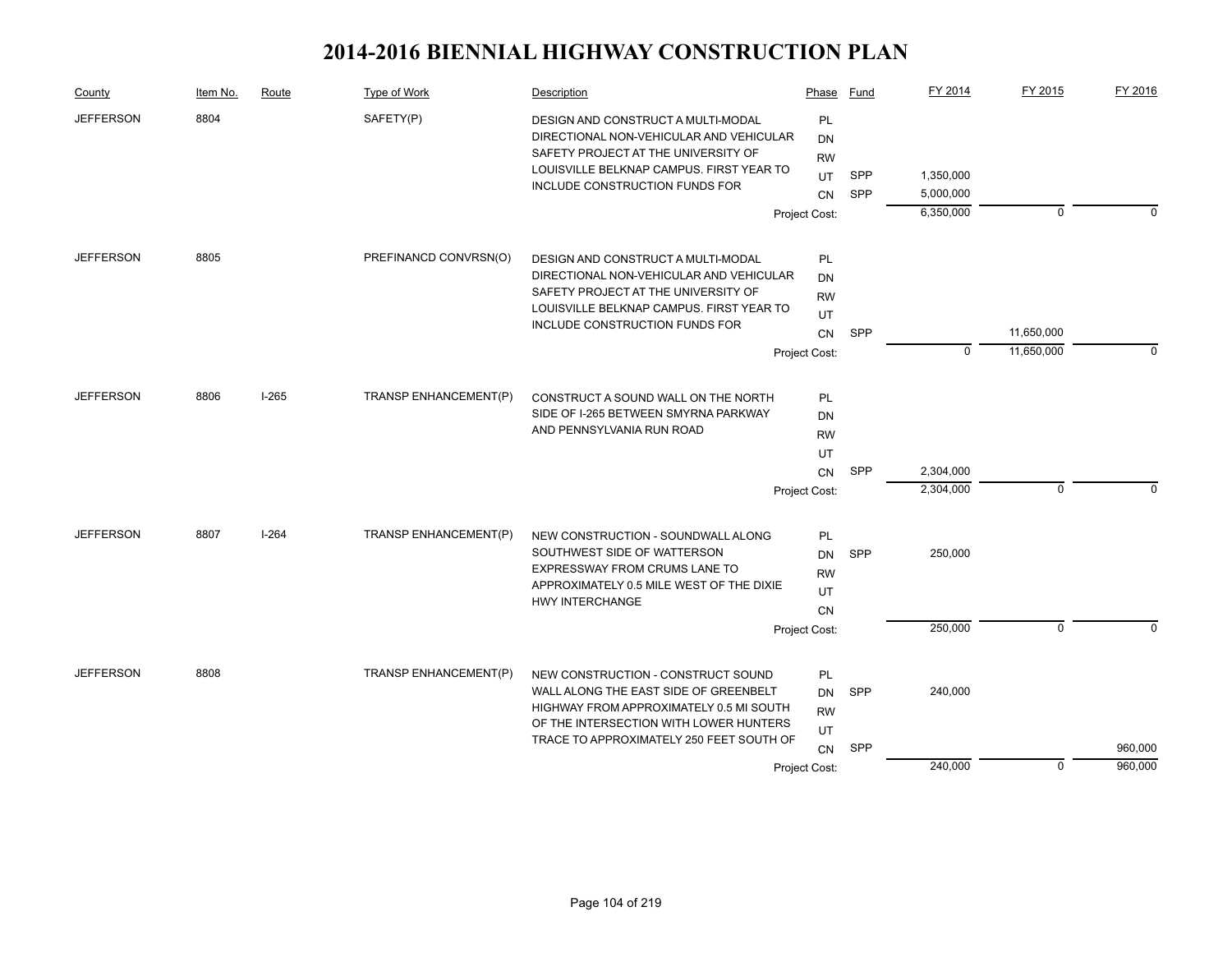| County                     | Item No. | Route   | <b>Type of Work</b> | Description                                                                                                                                                             | Phase                                     | Fund                                                 | FY 2014      | FY 2015                  | FY 2016                |
|----------------------------|----------|---------|---------------------|-------------------------------------------------------------------------------------------------------------------------------------------------------------------------|-------------------------------------------|------------------------------------------------------|--------------|--------------------------|------------------------|
| <b>JEFFERSON</b>           | 8810     | KY-1931 | MINOR WIDENING(O)   | THREE LANE WIDENING ALONG KY-1931 FROM<br>THE DOSS HIGH SCHOOL ENTRANCE TO<br>PALATKA ROAD, INCLUDING INTERSECTION<br>IMPROVEMENTS WITH PALATKA ROAD AND<br>TURN LANES. | PL<br>DN<br><b>RW</b><br>UT<br>${\sf CN}$ | <b>STP</b><br><b>STP</b><br><b>STP</b><br><b>STP</b> | 500,000      | 2,700,000<br>1,600,000   | 4,800,000              |
|                            |          |         |                     |                                                                                                                                                                         | Project Cost:                             |                                                      | 500,000      | 4,300,000                | 4,800,000              |
| <b>JEFFERSON</b>           | 8818     | KY-1931 | MINOR WIDENING(O)   | THREE LANE WIDENING FROM BLANTON ROAD<br>TO PALATKA ROAD.                                                                                                               | <b>PL</b><br><b>DN</b>                    |                                                      |              |                          |                        |
|                            |          |         |                     |                                                                                                                                                                         | <b>RW</b>                                 |                                                      |              |                          |                        |
|                            |          |         |                     |                                                                                                                                                                         | UT                                        |                                                      |              |                          |                        |
|                            |          |         |                     |                                                                                                                                                                         | CN                                        | <b>STP</b>                                           | $\mathbf{0}$ | $\mathbf 0$              | 6,500,000<br>6,500,000 |
|                            |          |         |                     |                                                                                                                                                                         | Project Cost:                             |                                                      |              |                          |                        |
| Total for JEFFERSON county |          |         |                     |                                                                                                                                                                         | PL                                        |                                                      |              | 200,000                  |                        |
|                            |          |         |                     |                                                                                                                                                                         | <b>DN</b>                                 |                                                      | 16,722,320   | 200,000                  | 400,000                |
|                            |          |         |                     |                                                                                                                                                                         | <b>RW</b>                                 |                                                      | 22,150,000   | 7,290,000                | 7,990,000              |
|                            |          |         |                     |                                                                                                                                                                         | UT                                        |                                                      | 21,955,000   | 7,954,169                | 3,990,000              |
|                            |          |         |                     |                                                                                                                                                                         | CN                                        |                                                      | 140,971,324  | 100,879,655              | 106,494,413            |
|                            |          |         |                     |                                                                                                                                                                         | <b>Total Amounts:</b>                     |                                                      | 201,798,644  | 116,523,824              | 118,874,413            |
| <b>JESSAMINE</b>           | 87.2     | -0      | NEW ROUTE(O)        | EAST NICHOLASVILLE BYPASS SECTION IA                                                                                                                                    | PL                                        |                                                      |              |                          |                        |
|                            |          |         |                     | FROM 50 FEET SOUTH OF KY 39 TO 125 FEET                                                                                                                                 | <b>DN</b>                                 |                                                      |              |                          |                        |
|                            |          |         |                     | NORTH OF KY 169.                                                                                                                                                        | <b>RW</b>                                 |                                                      |              |                          |                        |
|                            |          |         |                     |                                                                                                                                                                         | UT                                        |                                                      |              |                          |                        |
|                            |          |         |                     |                                                                                                                                                                         | CN                                        | <b>STP</b>                                           |              | 15,000,000               |                        |
|                            |          |         |                     |                                                                                                                                                                         | Project Cost:                             |                                                      | $\mathbf 0$  | 15,000,000               | $\mathbf 0$            |
| <b>JESSAMINE</b>           | 87.5     | $-0$    | NEW ROUTE(O)        | EAST NICHOLASVILLE BYPASS SECTION II;<br>FROM KY-39, EXTENDING SOUTHEASTERLY TO<br>US-27 SOUTH OF NICHOLASVILLE. (SEE<br>7-8305.00 FOR D PHASE.)(2000BOP)(12CCR)        | PL<br><b>DN</b><br><b>RW</b>              |                                                      |              |                          |                        |
|                            |          |         |                     |                                                                                                                                                                         | UT                                        |                                                      |              |                          |                        |
|                            |          |         |                     |                                                                                                                                                                         | CN<br>Project Cost:                       | <b>STP</b>                                           | $\mathbf 0$  | 13,240,000<br>13,240,000 | 0                      |
|                            |          |         |                     |                                                                                                                                                                         |                                           |                                                      |              |                          |                        |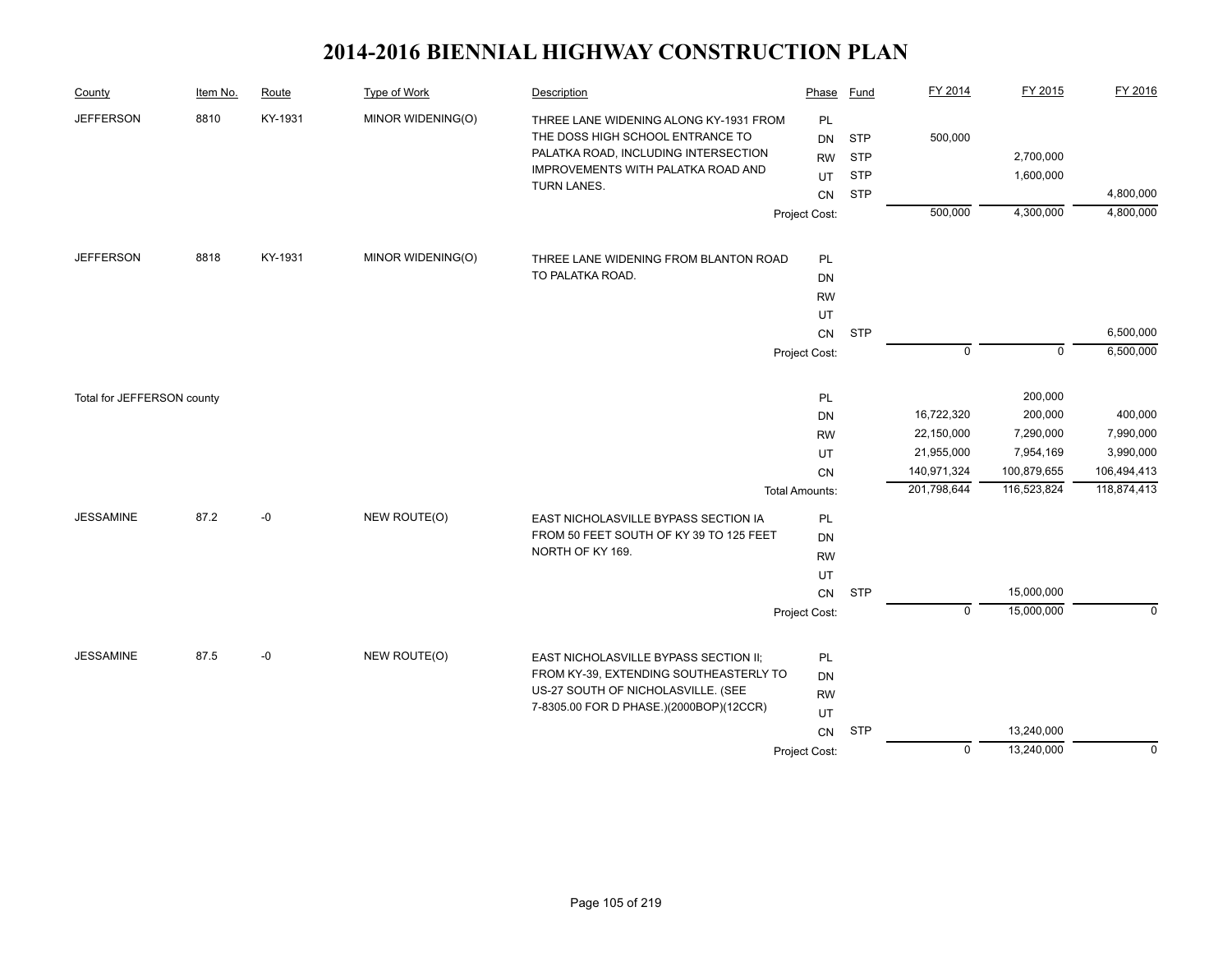| County           | Item No. | Route   | Type of Work                         | Description                              | Phase         | Fund       | FY 2014        | FY 2015     | FY 2016     |
|------------------|----------|---------|--------------------------------------|------------------------------------------|---------------|------------|----------------|-------------|-------------|
| <b>JESSAMINE</b> | 376      | CS-1486 | NEW ROUTE(O)                         | EXTEND EAST BRANNON ROAD FROM END OF     | PL            |            |                |             |             |
|                  |          |         |                                      | EXISTING ROAD FROM EAST OF LAUDERDALE    | DN            |            |                |             |             |
|                  |          |         |                                      | DRIVE (CS 1501) TO TATES CREEK ROAD (KY  | <b>RW</b>     | SPP        |                | 3,000,000   |             |
|                  |          |         |                                      | 1974) (2-LANE IMPROVEMENT)(12CCR)        | UT            | SPP        |                |             | 4,980,000   |
|                  |          |         |                                      |                                          | CN            |            |                |             |             |
|                  |          |         |                                      |                                          | Project Cost: |            | $\overline{0}$ | 3,000,000   | 4,980,000   |
| <b>JESSAMINE</b> | 396      | KY-1268 | MATCHED FED FUNDS(O)                 | WILMORE DOWNTOWN DRAINAGE AND STREET     | PL            |            |                |             |             |
|                  |          |         |                                      | IMPROVEMENTS. (2008BOPC)(FUNDING         | DN            |            |                |             |             |
|                  |          |         |                                      | SUBJECT TO FISCAL CONSTRAINT PENDING MPO | <b>RW</b>     | <b>SLX</b> | 50,000         |             |             |
|                  |          |         |                                      | $TIP$ )                                  | UT            | <b>SLX</b> | 125,000        |             |             |
|                  |          |         |                                      |                                          | CN            | <b>SLX</b> | 290,000        |             |             |
|                  |          |         |                                      |                                          | Project Cost: |            | 465,000        | $\mathbf 0$ | $\mathbf 0$ |
|                  |          |         |                                      |                                          |               |            |                |             |             |
| <b>JESSAMINE</b> | 397      | KY-29   | SAFETY(P)                            | TURN LANES AT W. JESSAMINE HIGH SCHOOL   | PL            |            |                |             |             |
|                  |          |         |                                      | AND E. JESSAMINE MIDDLE SCHOOL.          | DN            |            |                |             |             |
|                  |          |         | (2008BOPC)(FUNDING SUBJECT TO FISCAL | <b>RW</b>                                |               |            |                |             |             |
|                  |          |         |                                      | CONSTRAINT PENDING MPO TIP)              | UT            |            |                |             |             |
|                  |          |         |                                      |                                          | CN            | <b>SLX</b> | 20,000         |             |             |
|                  |          |         |                                      |                                          | Project Cost: |            | 20,000         | 0           | $\Omega$    |
| <b>JESSAMINE</b> | 410      | -0      | NEW ROUTE(O)                         | NEW CONNECTOR BETWEEN US 27 NORTH OF     | PL            |            |                |             |             |
|                  |          |         |                                      | NICHOLASVILLE AND I-75 AT THE KY 627     | DN            | SPP        |                | 2,500,000   |             |
|                  |          |         |                                      | INTERCHANGE.(12CCR)                      | <b>RW</b>     |            |                |             |             |
|                  |          |         |                                      |                                          | UT            |            |                |             |             |
|                  |          |         |                                      |                                          | CN            |            |                |             |             |
|                  |          |         |                                      |                                          | Project Cost: |            | $\mathbf 0$    | 2,500,000   | $\Omega$    |
|                  |          |         |                                      |                                          |               |            |                |             |             |
| <b>JESSAMINE</b> | 414      | KY-1980 | SAFETY(P)                            | IMPROVE ROADWAY GEOMETRICS, TYPICAL      | PL            |            |                |             |             |
|                  |          |         |                                      | SECTION, AND ROADWAY HAZARDS ON KY       | DN            |            |                |             |             |
|                  |          |         |                                      | 1980 (BRANNON RD) FROM US 68             | <b>RW</b>     | <b>STP</b> |                |             | 7,500,000   |
|                  |          |         |                                      | (HARRODSBURG RD) TO US 27                | UT            | <b>STP</b> |                |             | 5,000,000   |
|                  |          |         |                                      | (NICHOLASVILLE RD)(12CCR)                | CN            |            |                |             |             |
|                  |          |         |                                      |                                          | Project Cost: |            | $\mathbf 0$    | $\mathbf 0$ | 12,500,000  |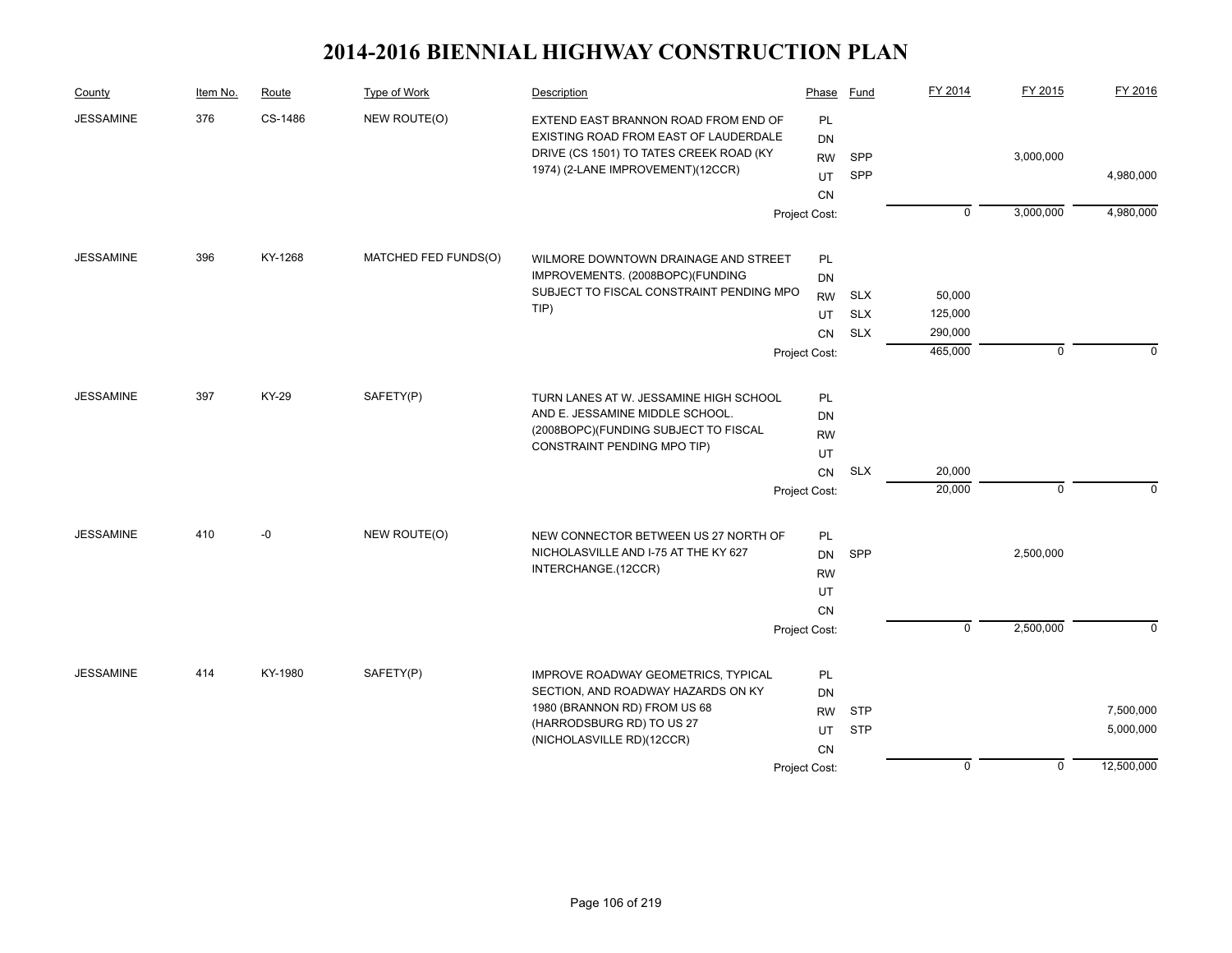| County                     | Item No. | Route        | <b>Type of Work</b>          | Description                                                                  | Phase                 | <b>Fund</b> | FY 2014     | FY 2015    | FY 2016     |
|----------------------------|----------|--------------|------------------------------|------------------------------------------------------------------------------|-----------------------|-------------|-------------|------------|-------------|
| <b>JESSAMINE</b>           | 915      | <b>US-68</b> | SAFETY(P)                    | RECONSTRUCT INTERSECTION OF KY 29 NORTH                                      | PL                    |             |             |            |             |
|                            |          |              |                              | OF WILMORE.                                                                  | DN                    |             |             |            |             |
|                            |          |              |                              |                                                                              | <b>RW</b>             | <b>STP</b>  | 1,500,000   |            |             |
|                            |          |              |                              |                                                                              | UT                    | <b>STP</b>  |             | 600,000    |             |
|                            |          |              |                              |                                                                              | CN                    | <b>STP</b>  |             |            | 3,000,000   |
|                            |          |              |                              |                                                                              | Project Cost:         |             | 1,500,000   | 600,000    | 3,000,000   |
|                            |          |              |                              |                                                                              |                       |             |             |            |             |
| Total for JESSAMINE county |          |              |                              |                                                                              | PL                    |             |             |            |             |
|                            |          |              |                              |                                                                              | DN                    |             |             | 2,500,000  |             |
|                            |          |              |                              |                                                                              | <b>RW</b>             |             | 1,550,000   | 3,000,000  | 7,500,000   |
|                            |          |              |                              |                                                                              | UT                    |             | 125,000     | 600,000    | 9,980,000   |
|                            |          |              |                              |                                                                              | CN                    |             | 310,000     | 28,240,000 | 3,000,000   |
|                            |          |              |                              |                                                                              | <b>Total Amounts:</b> |             | 1,985,000   | 34,340,000 | 20,480,000  |
| <b>JOHNSON</b>             | 194      | KY-40        | SAFETY(P)                    | ADDRESS GEOMETRIC AND SAFETY ISSUES                                          | PL                    |             |             |            |             |
|                            |          |              |                              | AND FUTURE CONGESTION MITIGATION ON KY                                       | <b>DN</b>             | SPP         |             | 500,000    |             |
|                            |          |              |                              | 40 FROM 0.10 MILE WEST OF TEAYS BR. ROAD                                     | <b>RW</b>             |             |             |            |             |
|                            |          |              |                              | TO 0.10 MILE EAST OF TEAYS BR. ROAD.                                         | UT                    |             |             |            |             |
|                            |          |              |                              | (12CCR)                                                                      | CN                    |             |             |            |             |
|                            |          |              |                              |                                                                              | Project Cost:         |             | $\mathbf 0$ | 500,000    | $\Omega$    |
| <b>JOHNSON</b>             | 1114     | KY-40        | <b>BRIDGE REPLACEMENT(P)</b> |                                                                              |                       |             |             |            |             |
|                            |          |              |                              | REPLACE BRIDGE ON KY 40 OVER BRANCH OF<br>LITTLE PAINT CREEK 0.38 MILE NE OF | PL                    |             |             |            |             |
|                            |          |              |                              | JOHNSON/MAGOFFIN COUNTY LINE (SR 12.5)                                       | <b>DN</b>             | <b>BRO</b>  | 400,000     |            |             |
|                            |          |              |                              | 058B00012N                                                                   | <b>RW</b>             | <b>BRO</b>  | 225,000     |            |             |
|                            |          |              |                              |                                                                              | UT                    |             |             | 950,000    |             |
|                            |          |              |                              |                                                                              | CN                    | <b>BRO</b>  |             |            |             |
|                            |          |              |                              |                                                                              | Project Cost:         |             | 625,000     | 950,000    | $\mathbf 0$ |
|                            |          |              |                              |                                                                              |                       |             |             |            |             |
| <b>JOHNSON</b>             | 5008     | KY-321       | ROCKFALL MITIGTN(P)          | CORRECT ROCKFALL HAZARD @ MP 1.80 TO                                         | PL                    |             |             |            |             |
|                            |          |              |                              | 3.05. (04CCR)(10CCR)(12CCR)                                                  | DN                    |             |             |            |             |
|                            |          |              |                              |                                                                              | <b>RW</b>             | SPP         | 790,000     |            |             |
|                            |          |              |                              |                                                                              | UT                    | SPP         | 780,000     |            |             |
|                            |          |              |                              |                                                                              | CN                    | SPP         |             | 12,600,000 |             |
|                            |          |              |                              |                                                                              | Project Cost:         |             | 1,570,000   | 12,600,000 | $\mathbf 0$ |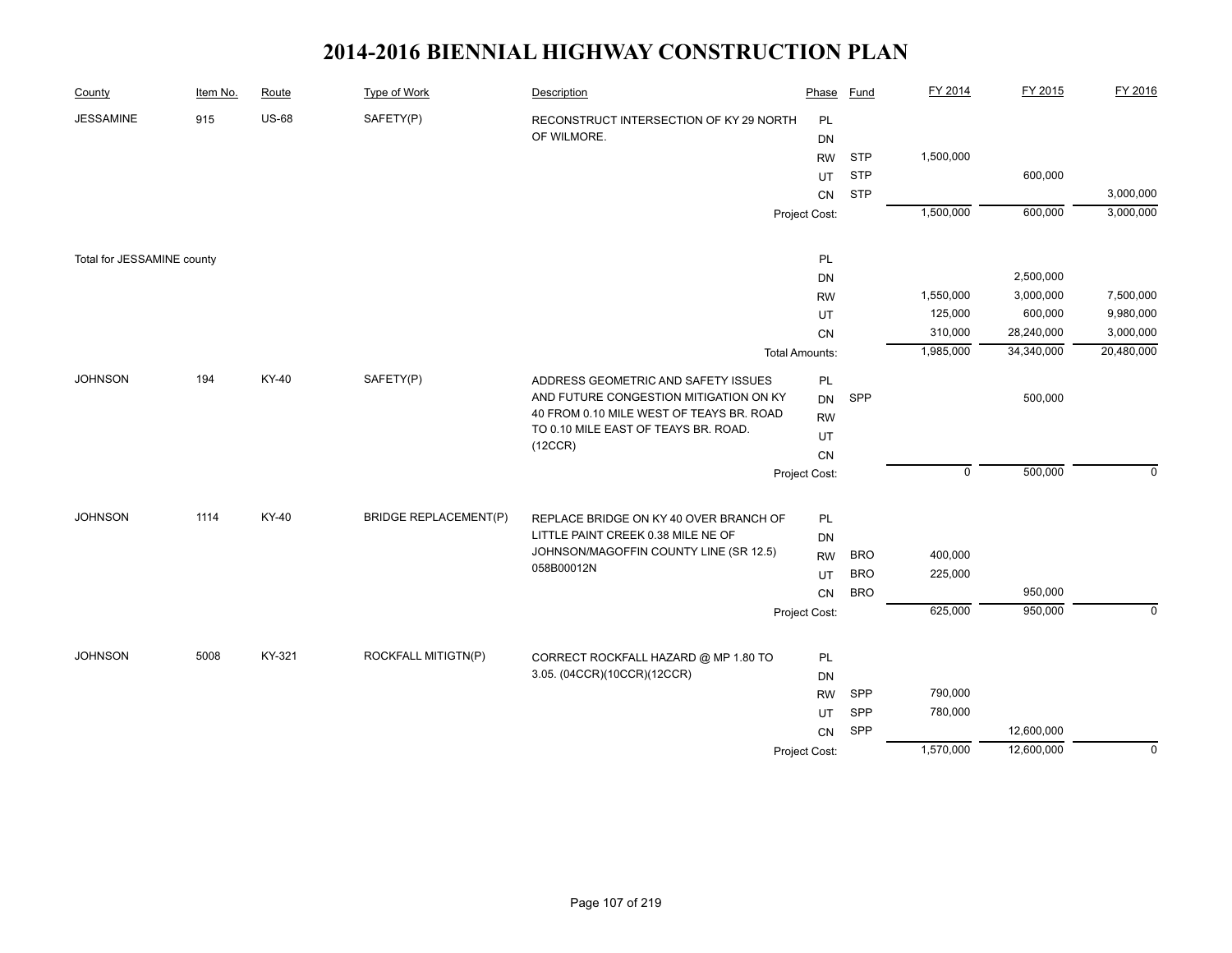| County                   | Item No. | Route    | Type of Work                 | Description                                                             | Phase                 | <b>Fund</b> | FY 2014        | FY 2015        | FY 2016     |
|--------------------------|----------|----------|------------------------------|-------------------------------------------------------------------------|-----------------------|-------------|----------------|----------------|-------------|
| Total for JOHNSON county |          |          |                              |                                                                         | <b>PL</b>             |             |                |                |             |
|                          |          |          |                              |                                                                         | DN                    |             |                | 500,000        |             |
|                          |          |          |                              |                                                                         | <b>RW</b>             |             | 1,190,000      |                |             |
|                          |          |          |                              |                                                                         | UT                    |             | 1,005,000      |                |             |
|                          |          |          |                              |                                                                         | <b>CN</b>             |             |                | 13,550,000     |             |
|                          |          |          |                              |                                                                         | <b>Total Amounts:</b> |             | 2,195,000      | 14,050,000     | $\mathbf 0$ |
| <b>KENTON</b>            | 17.04    | $I - 75$ | <b>BRIDGE REPLACEMENT(P)</b> | TRANSPORTATION IMPROVEMENTS TO BRENT                                    | PL                    |             |                |                |             |
|                          |          |          |                              | SPENCE BRIDGE. (2005HPP-KY154 AND KY 143):                              | DN                    |             |                |                |             |
|                          |          |          |                              | (059B00046N) (THESE FUNDS WILL BE USED BY<br>KYTC FOR CONTINUED PROJECT | <b>RW</b>             |             |                |                |             |
|                          |          |          |                              | DEVELOPMENT)                                                            | UT                    |             |                |                |             |
|                          |          |          |                              |                                                                         | CN                    | HPP         | 22,260,437     |                |             |
|                          |          |          |                              |                                                                         | Project Cost:         |             | 22,260,437     | $\mathbf 0$    | $\Omega$    |
| <b>KENTON</b>            | 416      | CS-5555  | MATCHED FED FUNDS(O)         | EXTEND THE SECOND EASTBOUND LANE OF                                     | PL                    |             |                |                |             |
|                          |          |          |                              | THOMAS MORE PKWY FROM TURKEYFOOT RD                                     | DN                    |             |                |                |             |
|                          |          |          |                              | TO CENTERVIEW BLVD. (2012BOP)                                           | <b>RW</b>             | <b>SNK</b>  |                | 117,400        |             |
|                          |          |          |                              |                                                                         | UT                    | <b>SNK</b>  |                | 40,000         |             |
|                          |          |          |                              |                                                                         |                       | <b>SNK</b>  |                |                | 528,000     |
|                          |          |          |                              |                                                                         | <b>CN</b>             |             | $\mathbf 0$    | 157,400        | 528,000     |
|                          |          |          |                              |                                                                         | Project Cost:         |             |                |                |             |
| <b>KENTON</b>            | 418      | CS-2215  | MATCHED FED FUNDS(O)         | PAVEMENT AND SIDEWALK RESTORATION                                       | PL                    |             |                |                |             |
|                          |          |          |                              | ALONG 6TH STREET FROM SCOTT STREET TO                                   | DN                    | SNK         | 102,440        |                |             |
|                          |          |          |                              | RUSSELL STREET (1,400 FEET). ALSO                                       | <b>RW</b>             |             |                |                |             |
|                          |          |          |                              | SIDEWALK IMPROVEMENTS ON SCOTT STREET                                   | UT                    |             |                |                |             |
|                          |          |          |                              | FROM 4TH STREET TO 6TH STREET (900 FEET).                               | CN                    | SNK         | 1,280,508      |                |             |
|                          |          |          |                              |                                                                         | Project Cost:         |             | 1,382,948      | $\mathbf 0$    | $\Omega$    |
|                          |          |          |                              |                                                                         |                       |             |                |                |             |
| <b>KENTON</b>            | 419      | CR-1316  | MATCHED FED FUNDS(O)         | PHASE I MULTI-USE PATH ALONG BROMLEY                                    | PL                    |             |                |                |             |
|                          |          |          |                              | CRESCENT SPRINGS RD FROM ANDERSON                                       | DN                    |             |                |                |             |
|                          |          |          |                              | ROAD TO AMSTERDAM ROAD. (2012BOP)                                       | <b>RW</b>             | <b>SNK</b>  |                |                | 400,000     |
|                          |          |          |                              |                                                                         | UT                    | SNK         |                |                | 800,000     |
|                          |          |          |                              |                                                                         | CN                    |             |                |                |             |
|                          |          |          |                              |                                                                         | Project Cost:         |             | $\overline{0}$ | $\overline{0}$ | 1,200,000   |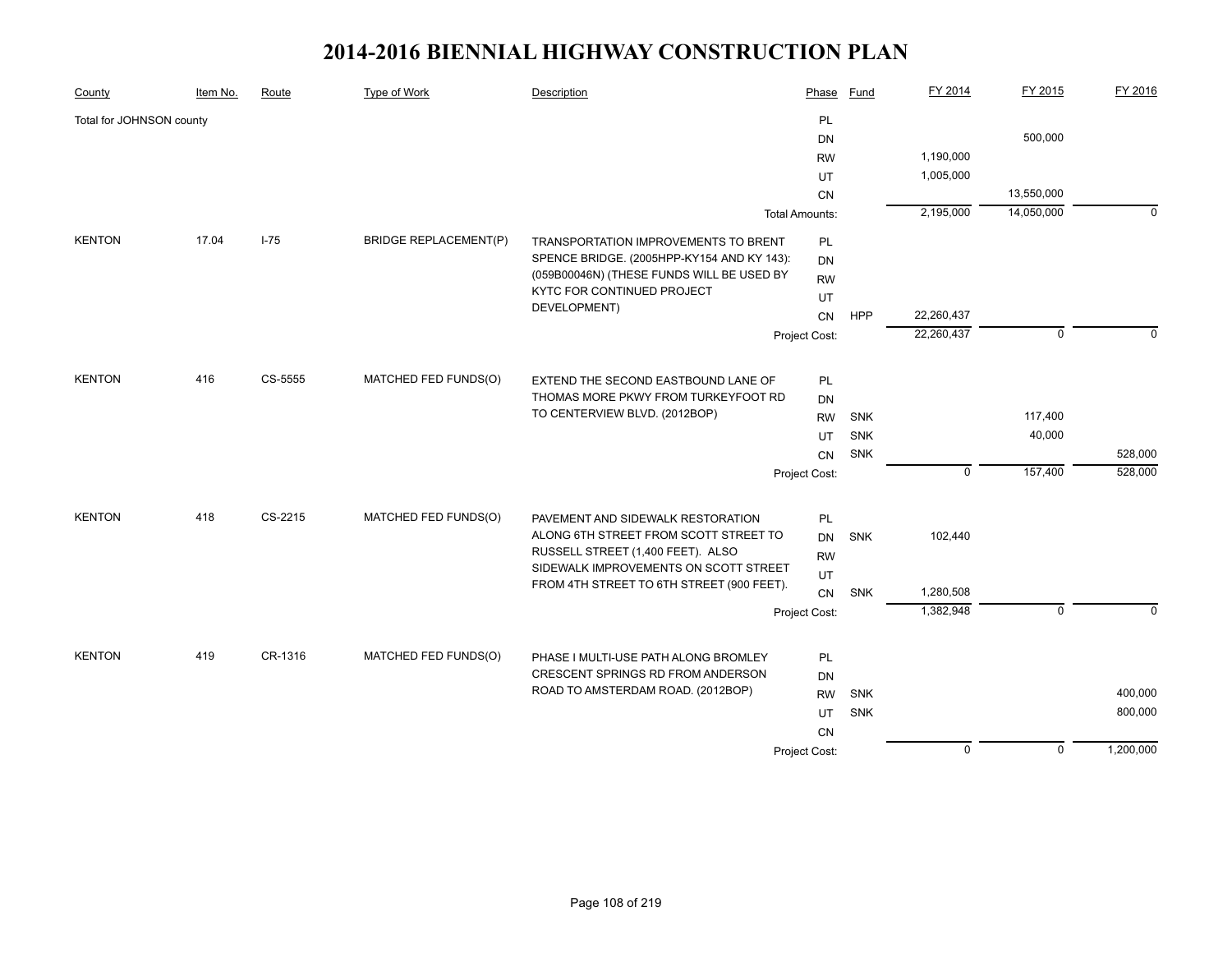| County        | Item No. | Route   | Type of Work         | Description                                                      | Phase         | <b>Fund</b> | FY 2014     | FY 2015     | FY 2016     |
|---------------|----------|---------|----------------------|------------------------------------------------------------------|---------------|-------------|-------------|-------------|-------------|
| <b>KENTON</b> | 420      | CS-2093 | MATCHED FED FUNDS(O) | RESURFACING OF RUSSELL STREET FROM 6TH                           | PL            |             |             |             |             |
|               |          |         |                      | STREET TO 18TH STREET (5,600 FEET).                              | <b>DN</b>     |             |             |             |             |
|               |          |         |                      | (2012BOP)                                                        | <b>RW</b>     |             |             |             |             |
|               |          |         |                      |                                                                  | UT            |             |             |             |             |
|               |          |         |                      |                                                                  | CN            | SNK         | 142,890     |             |             |
|               |          |         |                      |                                                                  | Project Cost: |             | 142,890     | $\mathbf 0$ | $\Omega$    |
| <b>KENTON</b> | 421      | KY-8    | MATCHED FED FUNDS(O) | PEDESTRIAN/BICYCLE TRAIL THROUGH THE                             | PL            |             |             |             |             |
|               |          |         |                      | CITIES OF LUDLOW, COVINGTON, NEWPORT &                           | <b>DN</b>     |             |             |             |             |
|               |          |         |                      | BELLEVUE ALONG THE OHIO RIVER. (2012BOP)                         | <b>RW</b>     |             |             |             |             |
|               |          |         |                      |                                                                  | UT            |             |             |             |             |
|               |          |         |                      |                                                                  | CN            | SNK         |             | 481,600     |             |
|               |          |         |                      |                                                                  | Project Cost: |             | $\mathbf 0$ | 481,600     | $\mathbf 0$ |
| <b>KENTON</b> | 424      | CS-4061 | MATCHED FED FUNDS(O) | INSTALLATION OF NEW TRAFFIC SIGNAL AT                            | PL            |             |             |             |             |
|               |          |         |                      | THOMAS MORE PKWY AND SOUTH LOOP ROAD,                            | <b>DN</b>     | <b>SNK</b>  | 11,240      |             |             |
|               |          |         |                      | INCLUDING PEDESTRIAN SIGNALS. (2012BOP)                          | <b>RW</b>     |             |             |             |             |
|               |          |         |                      |                                                                  | UT            |             |             |             |             |
|               |          |         |                      |                                                                  | CN            | SNK         |             |             | 102,400     |
|               |          |         |                      |                                                                  | Project Cost: |             | 11,240      | $\mathbf 0$ | 102,400     |
|               |          |         |                      |                                                                  |               |             |             |             |             |
| <b>KENTON</b> | 426      | CS-4128 | MATCHED FED FUNDS(O) | RESURFACING AND STABILIZATION OF DUDLEY                          | PL            |             |             |             |             |
|               |          |         |                      | ROAD, BUS SHELTER FROM DIXIE HIGHWAY TO<br>WINDING TRAILS DRIVE. | DN            |             |             |             |             |
|               |          |         |                      |                                                                  | <b>RW</b>     |             |             |             |             |
|               |          |         |                      |                                                                  | UT            | SNK         | 1,207,100   |             |             |
|               |          |         |                      |                                                                  | CN            |             | 1,207,100   | $\mathbf 0$ | $\Omega$    |
|               |          |         |                      |                                                                  | Project Cost: |             |             |             |             |
| <b>KENTON</b> | 701      | $-0$    | MATCHED FED FUNDS(O) | EDGEWOOD LED SIGNALS. INTERSECTIONS                              | PL            |             |             |             |             |
|               |          |         |                      | ALONG DUDLEY ROAD AND THOMAS MORE                                | <b>DN</b>     |             |             |             |             |
|               |          |         |                      | PARKWAY. LPA PROJECT (2012BOP)                                   | <b>RW</b>     |             |             |             |             |
|               |          |         |                      |                                                                  | UT            |             |             |             |             |
|               |          |         |                      |                                                                  | CN            | <b>SNK</b>  | 50,960      |             |             |
|               |          |         |                      |                                                                  | Project Cost: |             | 50,960      | $\mathbf 0$ | $\mathbf 0$ |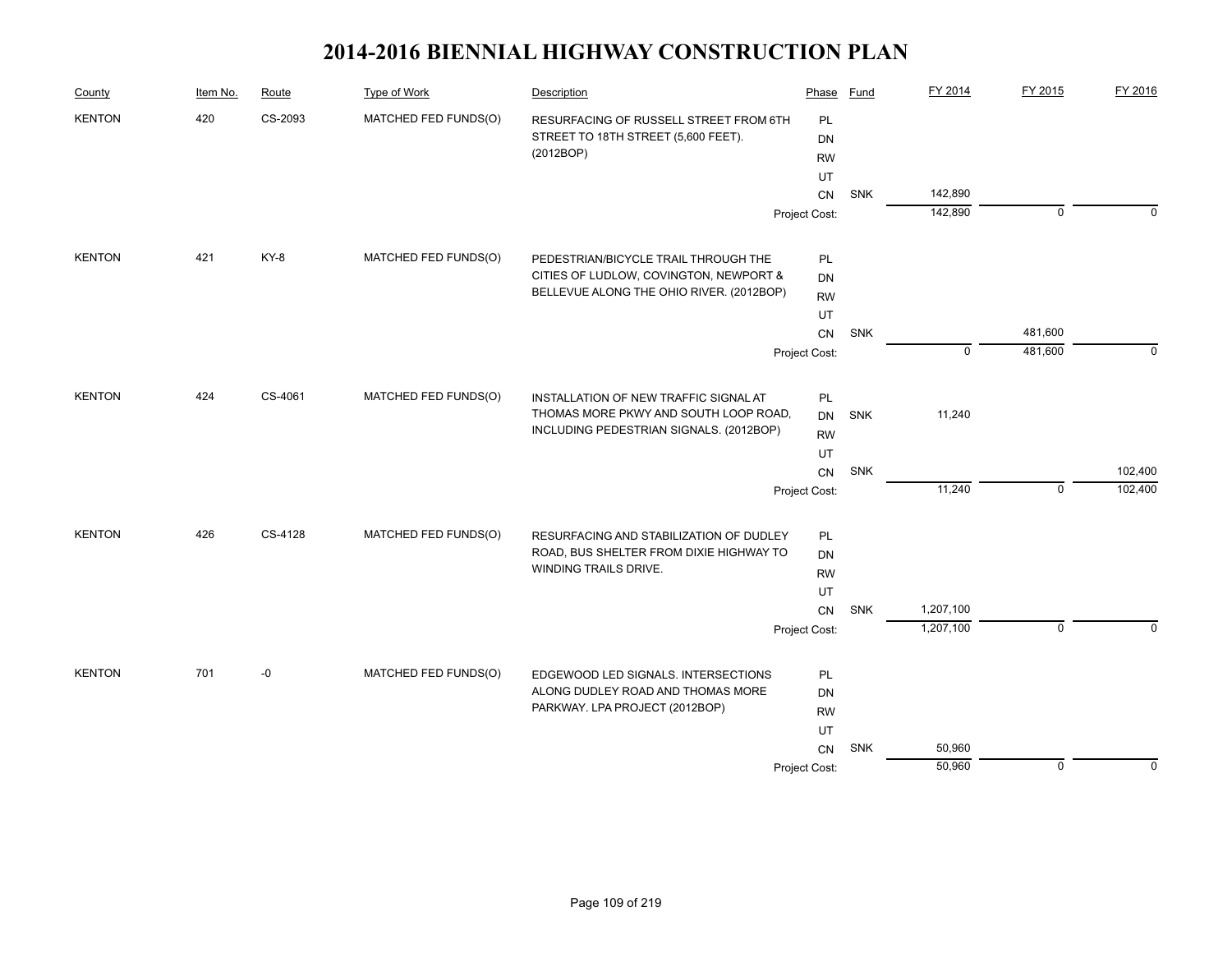| County        | Item No. | Route   | Type of Work                 | Description                                                                 | Phase         | Fund       | FY 2014   | FY 2015     | FY 2016     |
|---------------|----------|---------|------------------------------|-----------------------------------------------------------------------------|---------------|------------|-----------|-------------|-------------|
| <b>KENTON</b> | 922      | KY-8    | SAFETY-HAZARD ELIM(P)        | INSTALL GUARDRAIL ON KY 8 BEGINNING 1.22                                    | PL            |            |           |             |             |
|               |          |         |                              | MILES EAST OF KY 371 (MP 1.240) EXTENDING                                   | <b>DN</b>     |            |           |             |             |
|               |          |         |                              | EAST TO 1.53 MILES EAST OF KY 371 (MP                                       | <b>RW</b>     |            |           |             |             |
|               |          |         |                              | 1.550). (2012BOP)                                                           | UT            |            |           |             |             |
|               |          |         |                              |                                                                             | <b>CN</b>     | <b>SAF</b> | 42,105    |             |             |
|               |          |         |                              |                                                                             | Project Cost: |            | 42,105    | $\mathbf 0$ | $\Omega$    |
| <b>KENTON</b> | 1070     | CS-2097 | <b>BRIDGE REPLACEMENT(P)</b> | WEST 15TH STREET; REPLACE BRIDGE AND                                        | PL            |            |           |             |             |
|               |          |         |                              | APPROACHES OVER CSX RR IN COVINGTON                                         | DN            |            |           |             |             |
|               |          |         |                              | (C29). (SR=3.9): (059C00029N)(12CCR)                                        | <b>RW</b>     | <b>BRZ</b> | 210,000   |             |             |
|               |          |         |                              |                                                                             | UT            | <b>BRZ</b> | 210,000   |             |             |
|               |          |         |                              |                                                                             | <b>CN</b>     | <b>BRZ</b> |           | 1,470,000   |             |
|               |          |         |                              |                                                                             | Project Cost: |            | 420,000   | 1,470,000   | $\Omega$    |
| <b>KENTON</b> | 1075     | KY-1120 | <b>BRIDGE REPLACEMENT(P)</b> | EVALUATE BRIDGE ON KY-1120 (MP 0.621)                                       | PL            |            |           |             |             |
|               |          |         |                              | OVER CSX RAILROAD; 11TH ST E OF RUSSELL                                     | DN            |            |           |             |             |
|               |          |         |                              | ST; (STRUCTURALLY DEFICIENT, SR=3)<br>059B00083N                            | <b>RW</b>     | <b>BRO</b> | 560,000   |             |             |
|               |          |         |                              |                                                                             | UT            | <b>BRO</b> | 550,000   |             |             |
|               |          |         |                              |                                                                             | <b>CN</b>     | <b>BRO</b> |           | 1,500,000   |             |
|               |          |         |                              |                                                                             | Project Cost: |            | 1,110,000 | 1,500,000   | $\mathbf 0$ |
| <b>KENTON</b> | 1080     | KY-2045 | <b>BRIDGE REPLACEMENT(P)</b> | REPLACE BRIDGE ON PRUETT RD (KY 2045)                                       | PL            |            |           |             |             |
|               |          |         |                              | OVER DECOURSEY CREEK AT JCT WITH                                            | DN            |            |           |             |             |
|               |          |         |                              | MARSHALL RD (CS 1007)(SR 18.2) 059B00030N                                   | <b>RW</b>     | <b>BRO</b> | 50,000    |             |             |
|               |          |         |                              |                                                                             | UT            | <b>BRO</b> | 50,000    |             |             |
|               |          |         |                              |                                                                             | CN            | <b>BRO</b> |           | 500,000     |             |
|               |          |         |                              |                                                                             | Project Cost: |            | 100,000   | 500,000     | $\Omega$    |
| <b>KENTON</b> | 3703     | KY-8    | CONGESTION MITIGTN(O)        |                                                                             |               |            |           |             |             |
|               |          |         |                              | INSTALL AN ADDITIONAL LANE WITHIN ROW ON<br>KY-8 (4TH ST) INTERSECTING WITH | PL<br>DN      |            |           |             |             |
|               |          |         |                              | PHILADELPHIA ST IN COVINGTON. WORK WILL                                     | <b>RW</b>     |            |           |             |             |
|               |          |         |                              | OCCUR ON 4TH ST WEST OF PHILADELPHIA ST<br>TO CRESCENT ST. (2010BOPC)       | UT            |            |           |             |             |
|               |          |         |                              |                                                                             | CN            | CM         | 1,260,000 |             |             |
|               |          |         |                              |                                                                             | Project Cost: |            | 1,260,000 | $\mathbf 0$ | $\Omega$    |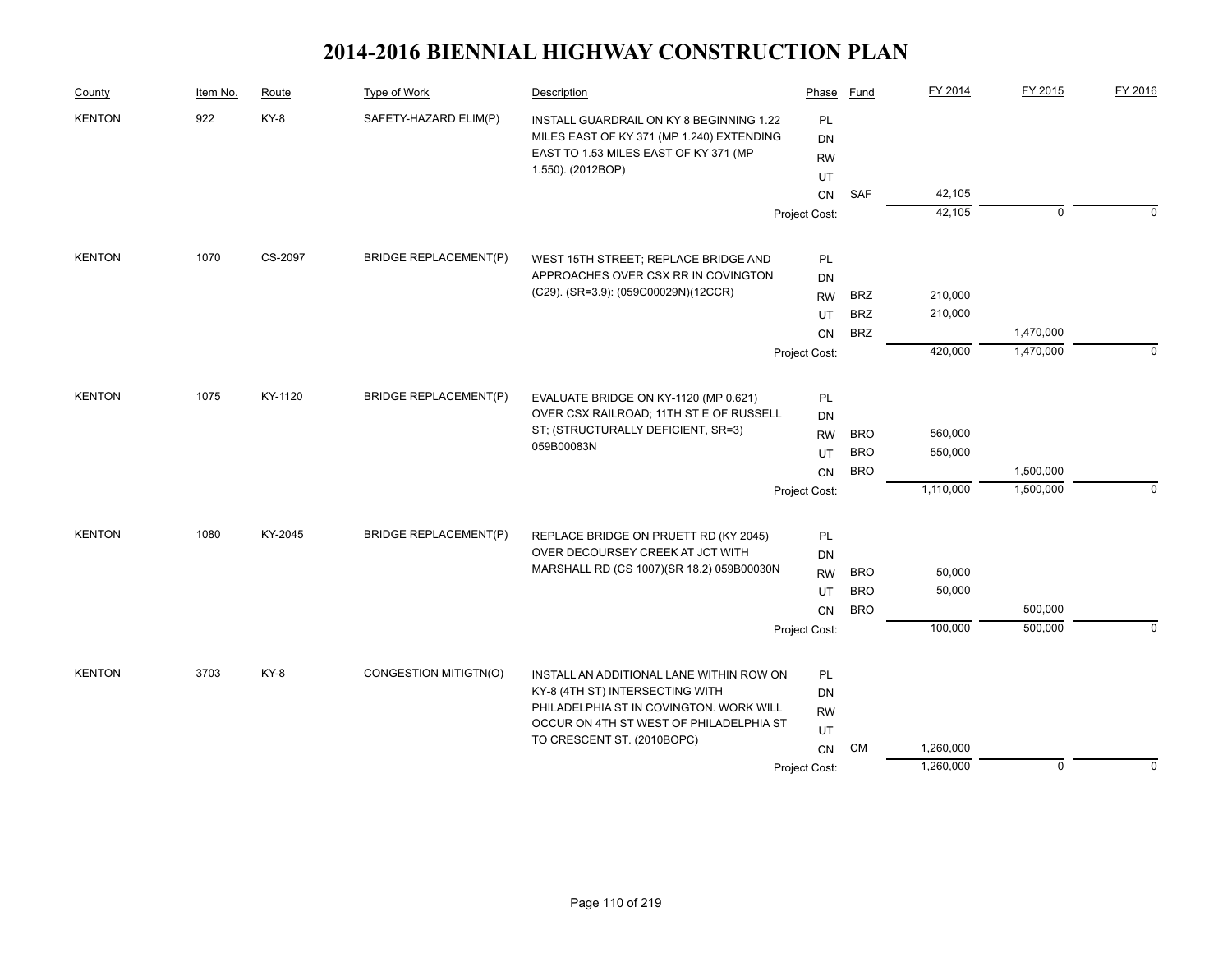| County        | Item No. | Route        | Type of Work          | Description                               | Phase         | Fund | FY 2014                   | FY 2015     | FY 2016  |
|---------------|----------|--------------|-----------------------|-------------------------------------------|---------------|------|---------------------------|-------------|----------|
| <b>KENTON</b> | 3704     | <b>US-25</b> | CONGESTION MITIGTN(O) | ELIMINATION OF A TRAFFIC SIGNAL BY        | PL            |      |                           |             |          |
|               |          |              |                       | REALIGNING AN INTERSECTION ON US-25 (MAIN | <b>DN</b>     |      |                           |             |          |
|               |          |              |                       | ST AT PIKE ST) ALLOWING FREE FLOW TRAFFIC | <b>RW</b>     |      |                           |             |          |
|               |          |              |                       | IN COVINGTON (2010BOPC).                  | UT            |      |                           |             |          |
|               |          |              |                       |                                           | CN            | CM   | 760,000                   |             |          |
|               |          |              |                       |                                           | Project Cost: |      | 760,000                   | $\mathbf 0$ | $\Omega$ |
| <b>KENTON</b> | 8307.1   | KY-1501      | RECONSTRUCTION(O)     | RECONSTRUCT HANDS PIKE (KY 1501) FROM     | PL            |      |                           |             |          |
|               |          |              |                       | KY 17 TO CRYSTAL LAKE DRIVE.(12CCR)       | DN            |      |                           |             |          |
|               |          |              |                       |                                           | <b>RW</b>     | SPP  | 2,760,000                 |             |          |
|               |          |              |                       |                                           | UT            | SPP  | 2,490,000                 |             |          |
|               |          |              |                       |                                           | CN            |      |                           |             |          |
|               |          |              |                       |                                           | Project Cost: |      | 5,250,000                 | $\mathbf 0$ | $\Omega$ |
| <b>KENTON</b> | 8410     | CS-6504      | RESURFACING(P)        | RESURFACE MAIN STREET AND HIGHWATER       | PL            |      |                           |             |          |
|               |          |              |                       | ROAD IN BROMLEY. (08CCN)(12CCR)           | DN            |      |                           |             |          |
|               |          |              |                       | <b>RW</b>                                 |               |      |                           |             |          |
|               |          |              |                       |                                           | UT            |      |                           |             |          |
|               |          |              |                       |                                           | CN            | SPP  | 500,000                   |             |          |
|               |          |              |                       |                                           | Project Cost: |      | 500,000                   | $\mathbf 0$ | $\Omega$ |
| <b>KENTON</b> | 8813     |              | RECONSTRUCTION(O)     | RECONSTRUCTION OF PIKE AND MAIN STREETS   | PL            |      |                           |             |          |
|               |          |              |                       | IN CITY OF COVINGTON.                     | DN            |      |                           |             |          |
|               |          |              |                       |                                           | <b>RW</b>     |      |                           |             |          |
|               |          |              |                       |                                           | UT            |      |                           |             |          |
|               |          |              |                       |                                           | CN            | SPP  |                           | 1,700,000   |          |
|               |          |              |                       |                                           | Project Cost: |      | $\overline{\mathfrak{o}}$ | 1,700,000   | $\Omega$ |
| <b>KENTON</b> | 8814     | KY-16        | RECONSTRUCTION(O)     | RECONSTRUCT KY 16 BETWEEN 38TH STREET     | PL            |      |                           |             |          |
|               |          |              |                       | AND HOWARD LITZLER DRIVE.                 | DN            |      |                           |             |          |
|               |          |              |                       |                                           | <b>RW</b>     |      |                           |             |          |
|               |          |              |                       |                                           | UT            |      |                           |             |          |
|               |          |              |                       |                                           | CN            | SPP  |                           |             | 750,000  |
|               |          |              |                       |                                           | Project Cost: |      | $\mathbf 0$               | $\mathbf 0$ | 750,000  |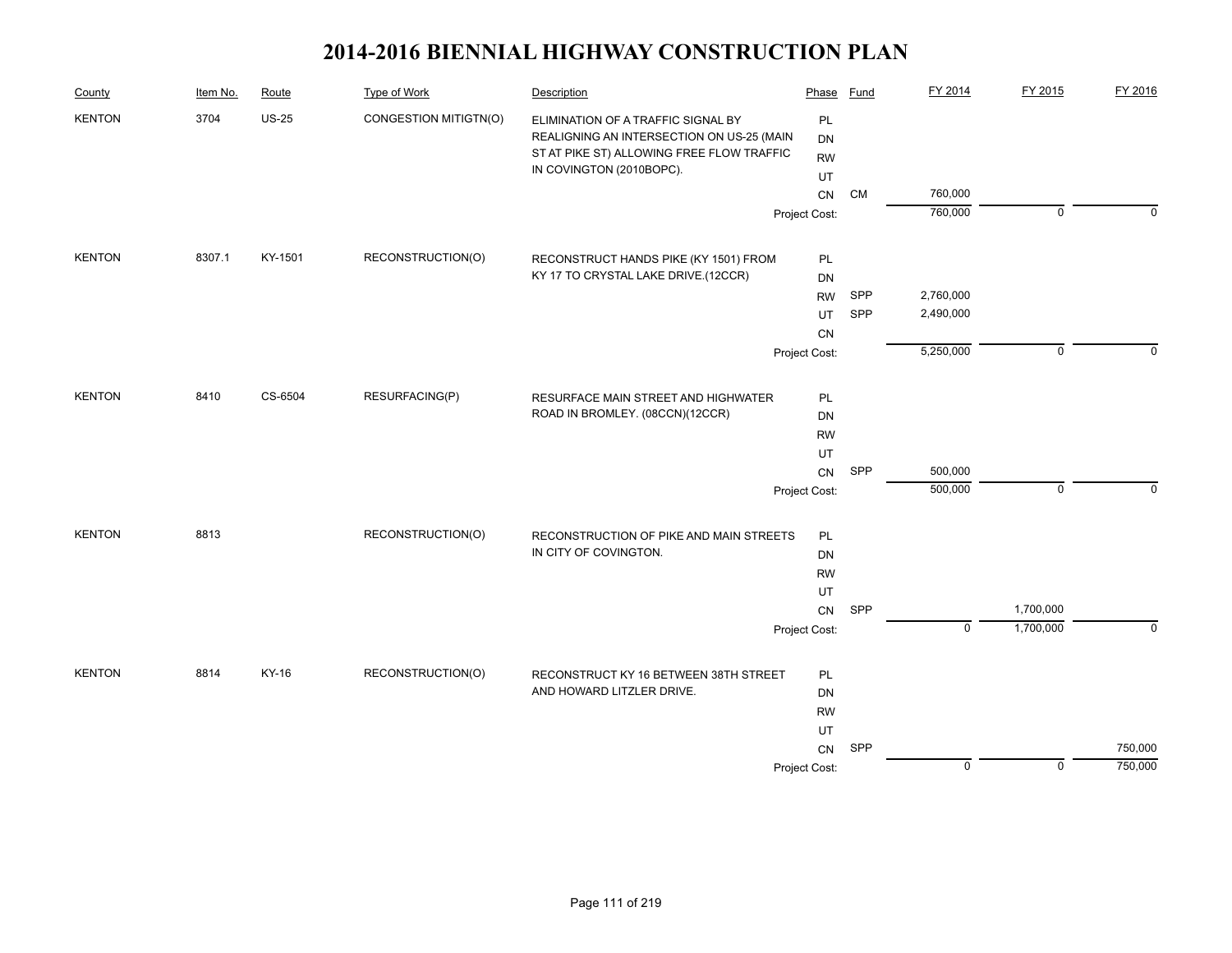| County                  | Item No. | Route   | <b>Type of Work</b>          | Description                                                                                                   | Phase                        | Fund       | FY 2014        | FY 2015     | FY 2016     |
|-------------------------|----------|---------|------------------------------|---------------------------------------------------------------------------------------------------------------|------------------------------|------------|----------------|-------------|-------------|
| <b>KENTON</b>           | 8815     |         | TRANSP ENHANCEMENT(P)        | SIDEWALK AND CURB CONSTRUCTION ON DIXIE<br>HIGHWAY FROM NORTH ARLINGTON NORTH TO<br>COVINGTON SIDEWALK SYSTEM | PL<br><b>DN</b><br><b>RW</b> |            |                |             |             |
|                         |          |         |                              |                                                                                                               | UT                           |            |                |             |             |
|                         |          |         |                              |                                                                                                               | ${\sf CN}$                   | SPP        |                |             | 250,000     |
|                         |          |         |                              |                                                                                                               | Project Cost:                |            | $\overline{0}$ | $\mathbf 0$ | 250,000     |
|                         |          |         |                              |                                                                                                               |                              |            |                |             |             |
| <b>KENTON</b>           | 9005     | KY-1486 | SAFETY-HAZARD ELIM(P)        | IMPROVE INTERSECTION OF KY 1486 (MP 2.590)                                                                    | PL                           |            |                |             |             |
|                         |          |         |                              | AND KY 2047, APPLICATION OF HIGH FRICTION                                                                     | DN                           |            |                |             |             |
|                         |          |         |                              | SURFACE, SIGHT DISTANCE, DRAINAGE                                                                             | <b>RW</b>                    | SAF        | 45,000         |             |             |
|                         |          |         |                              | STRUCTURE IMPROVEMENT, DITCHING, SIGNING                                                                      | UT                           | SAF        | 15,000         |             |             |
|                         |          |         |                              | AND PAVEMENT MARKINGS. (2012BOP)                                                                              | <b>CN</b>                    | SAF        | 200,000        |             |             |
|                         |          |         |                              |                                                                                                               | Project Cost:                |            | 260,000        | $\Omega$    | $\Omega$    |
|                         |          |         |                              |                                                                                                               |                              |            |                |             |             |
| Total for KENTON county |          |         |                              |                                                                                                               | PL                           |            |                |             |             |
|                         |          |         |                              |                                                                                                               | <b>DN</b>                    |            | 113,680        |             |             |
|                         |          |         |                              |                                                                                                               | <b>RW</b>                    |            | 3,625,000      | 117,400     | 400,000     |
|                         |          |         |                              |                                                                                                               | UT                           |            | 3,315,000      | 40,000      | 800,000     |
|                         |          |         |                              |                                                                                                               | CN                           |            | 27,704,000     | 5,651,600   | 1,630,400   |
|                         |          |         |                              |                                                                                                               | <b>Total Amounts:</b>        |            | 34,757,680     | 5,809,000   | 2,830,400   |
| <b>KNOTT</b>            | 283.4    | CS-1012 | SAFETY(P)                    | IMPROVEMENTS TO KY-550 IN HINDMAN;                                                                            | PL                           |            |                |             |             |
|                         |          |         |                              | CONSTRUCT NEW BRIDGE OVER TROUBLESOME                                                                         | <b>DN</b>                    |            |                |             |             |
|                         |          |         |                              | CREEK AT THE NEW ARTS AND CRAFTS                                                                              | <b>RW</b>                    | SP         | 530,000        |             |             |
|                         |          |         |                              | COLLEGE @ KY 160.                                                                                             | UT                           |            |                |             |             |
|                         |          |         |                              |                                                                                                               | CN                           | <b>SP</b>  |                | 1,630,000   |             |
|                         |          |         |                              |                                                                                                               | Project Cost:                |            | 530,000        | 1,630,000   | $\mathbf 0$ |
|                         |          |         |                              |                                                                                                               |                              |            |                |             |             |
| <b>KNOTT</b>            | 1116     | CR-1008 | <b>BRIDGE REPLACEMENT(P)</b> | REPLACE BRIDGE ON ROCKLICK BRANCH (CR                                                                         | <b>PL</b>                    |            |                |             |             |
|                         |          |         |                              | 1008) OVER RIGHT FORK BEAVER CREEK AT JCT                                                                     | DN                           |            |                |             |             |
|                         |          |         |                              | WITH SOUTH HIGHWAY 7 (KY 7)(SR 43.9)<br>060C00006N                                                            | <b>RW</b>                    | <b>BRZ</b> |                | 75,000      |             |
|                         |          |         |                              |                                                                                                               | UT                           | <b>BRZ</b> |                | 325,000     |             |
|                         |          |         |                              |                                                                                                               | CN                           |            |                |             |             |
|                         |          |         |                              |                                                                                                               | Project Cost:                |            | $\overline{0}$ | 400,000     | $\mathbf 0$ |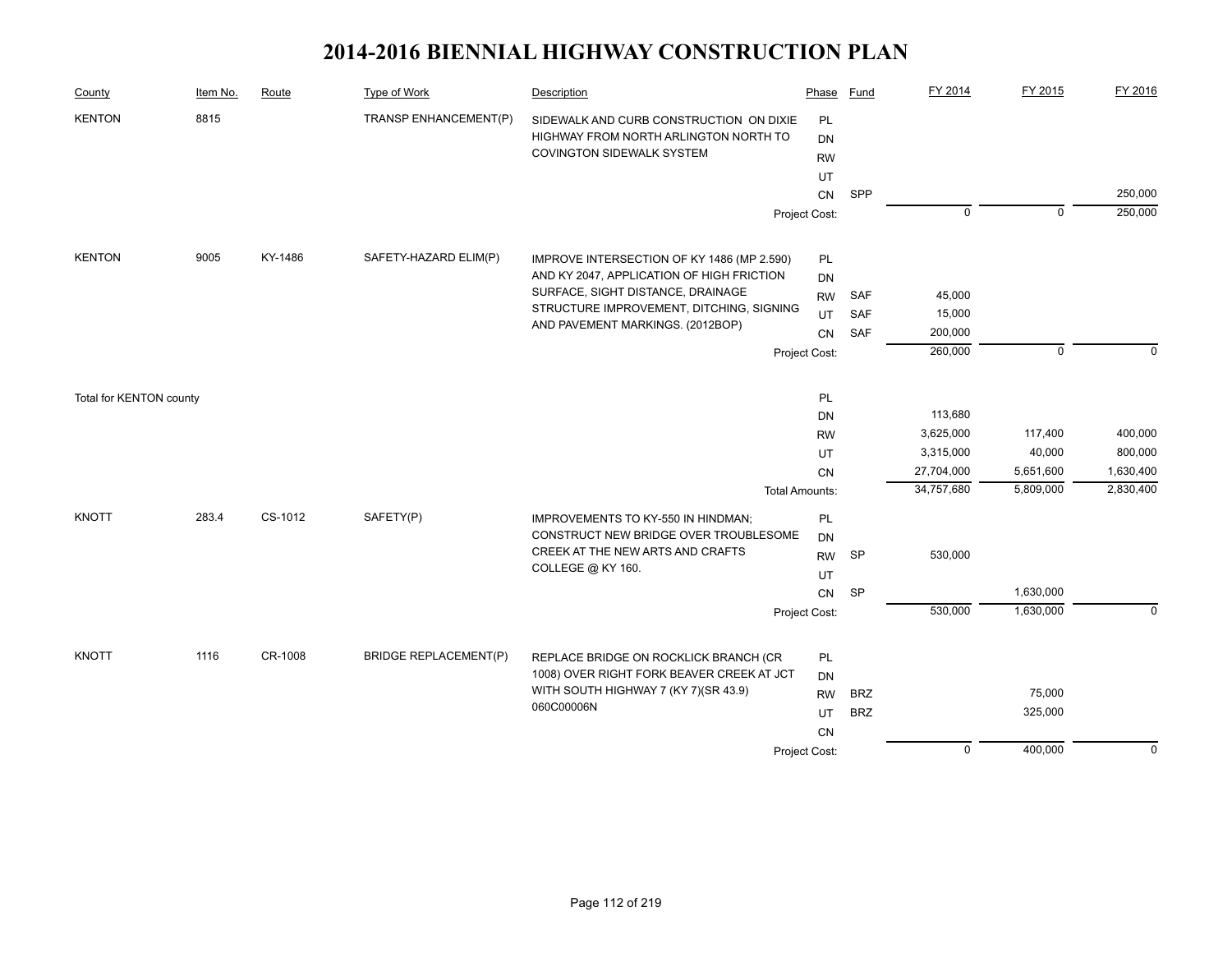| County       | Item No. | Route   | Type of Work                 | Description                                           | Phase         | Fund            | FY 2014        | FY 2015     | FY 2016  |
|--------------|----------|---------|------------------------------|-------------------------------------------------------|---------------|-----------------|----------------|-------------|----------|
| <b>KNOTT</b> | 4092     | CR-1002 | <b>BRIDGE REPLACEMENT(P)</b> | HEMP PATCH BRANCH ROAD BRIDGE AND                     | PL            |                 |                |             |          |
|              |          |         |                              | APPROACHES OVER CANEY CREEK (C1) (OFF                 | <b>DN</b>     |                 |                |             |          |
|              |          |         |                              | NHS) (FD04) (2000BOP)(08CCR): (060C00001N)<br>(12CCR) | RW            | SPP             | 30,000         |             |          |
|              |          |         |                              |                                                       | UT            | SPP             | 30,000         |             |          |
|              |          |         |                              |                                                       | <b>CN</b>     | SPP             |                | 530,000     |          |
|              |          |         |                              |                                                       | Project Cost: |                 | 60,000         | 530,000     | $\Omega$ |
| <b>KNOTT</b> | 8200     | KY-1231 | RESURFACING(P)               | NEW CONSTRUCTION OF ONE MILE STRETCH OF               | PL            |                 |                |             |          |
|              |          |         |                              | KY-1231 BEGINNING AT BRIDGE AFTER LEAVING             | <b>DN</b>     |                 |                |             |          |
|              |          |         |                              | KY-550. (04CCN)(06CCR)(08CCR)(10CCR)                  | <b>RW</b>     |                 |                |             |          |
|              |          |         |                              | (12CCR)                                               | UT            |                 |                |             |          |
|              |          |         |                              |                                                       | CN            | SB <sub>2</sub> | 4,660,000      |             |          |
|              |          |         |                              |                                                       | Project Cost: |                 | 4,660,000      | $\mathbf 0$ | $\Omega$ |
| <b>KNOTT</b> | 8301     | KY-1393 | RECONSTRUCTION(O)            | SPOT IMPROVEMENTS ON KY-1393 FROM                     | PL            |                 |                |             |          |
|              |          |         |                              | KY-582 TO KY-899. (06CCN) (10CCR)                     | DN            |                 |                |             |          |
|              |          |         |                              |                                                       | <b>RW</b>     |                 |                |             |          |
|              |          |         |                              |                                                       | UT            |                 |                |             |          |
|              |          |         |                              |                                                       | CN            | <b>SP</b>       | 6,000,000      |             |          |
|              |          |         |                              |                                                       | Project Cost: |                 | 6,000,000      | $\mathbf 0$ | $\Omega$ |
| <b>KNOTT</b> | 8802     | KY-899  | <b>BIKE/PED FACIL(O)</b>     | PEDESTRIAN BRIDGE OVER KY 899 FROM THE                | PL            |                 |                |             |          |
|              |          |         |                              | ENTRANCE OF ALICE LLOYD COLLEGE TO THE                | DN            |                 |                |             |          |
|              |          |         |                              | PARKING LOTS.                                         | <b>RW</b>     |                 |                |             |          |
|              |          |         |                              |                                                       | UT            |                 |                |             |          |
|              |          |         |                              |                                                       | CN            | SPP             |                | 650,000     |          |
|              |          |         |                              |                                                       | Project Cost: |                 | $\overline{0}$ | 650,000     | $\Omega$ |
| <b>KNOTT</b> | 8803     |         | SAFETY(P)                    | INTERSECTION LIGHTS AT KY-160 AND KY-899.             | PL            |                 |                |             |          |
|              |          |         |                              |                                                       | DN            |                 |                |             |          |
|              |          |         |                              |                                                       | <b>RW</b>     |                 |                |             |          |
|              |          |         |                              |                                                       | UT            |                 |                |             |          |
|              |          |         |                              |                                                       | CN            | SPP             |                |             | 75,000   |
|              |          |         |                              |                                                       | Project Cost: |                 | $\mathbf 0$    | $\mathbf 0$ | 75,000   |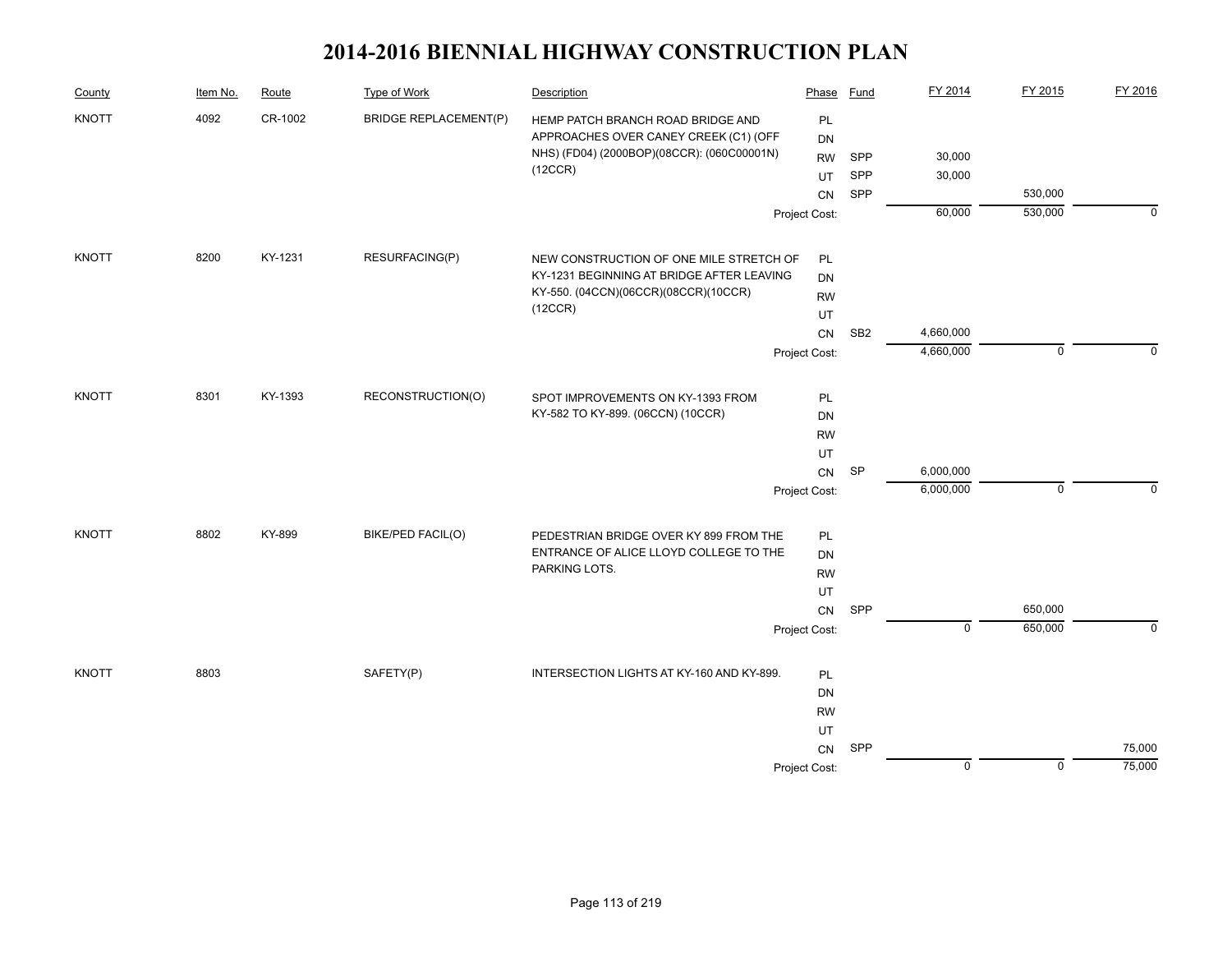| County                 | Item No. | Route        | <b>Type of Work</b>          | Description                                | Phase                 | Fund       | FY 2014     | FY 2015        | FY 2016     |
|------------------------|----------|--------------|------------------------------|--------------------------------------------|-----------------------|------------|-------------|----------------|-------------|
| Total for KNOTT county |          |              |                              |                                            | PL                    |            |             |                |             |
|                        |          |              |                              |                                            | DN                    |            |             |                |             |
|                        |          |              |                              |                                            | <b>RW</b>             |            | 560,000     | 75,000         |             |
|                        |          |              |                              |                                            | UT                    |            | 30,000      | 325,000        |             |
|                        |          |              |                              |                                            | CN                    |            | 10,660,000  | 2,810,000      | 75,000      |
|                        |          |              |                              |                                            | <b>Total Amounts:</b> |            | 11,250,000  | 3,210,000      | 75,000      |
| <b>KNOX</b>            | 150      | KY-11        | <b>BRIDGE REPLACEMENT(P)</b> | WIDENING OF KY-11 RAILROAD BRIDGE AT       | <b>PL</b>             |            |             |                |             |
|                        |          |              |                              | US-25E.(08CCR): (061B00068N)(12CCR)        | DN                    |            |             |                |             |
|                        |          |              |                              |                                            | <b>RW</b>             |            |             |                |             |
|                        |          |              |                              |                                            | UT                    |            |             |                |             |
|                        |          |              |                              |                                            | CN                    | SPP        | 2,110,000   |                |             |
|                        |          |              |                              |                                            | Project Cost:         |            | 2,110,000   | $\mathbf 0$    | n           |
| <b>KNOX</b>            | 188      | <b>US-25</b> | MAJOR WIDENING(O)            | MAJOR WIDENING - ADDRESS SAFETY AND        | PL                    |            |             |                |             |
|                        |          |              |                              | CAPACITY ON US 25E FROM CORBIN BYPASS      | DN                    |            |             |                |             |
|                        |          |              |                              | TO KNOX/LAUREL COUNTY LINE. IMPROVE        | <b>RW</b>             | <b>NH</b>  |             | 3,480,000      |             |
|                        |          |              |                              | SAFETY ALONG CORRIDOR BY PROVIDING         | UT                    | <b>NH</b>  |             | 1,920,000      |             |
|                        |          |              |                              | IMPROVED ACCESS MANAGEMENT.(12CCR)         | CN                    |            |             |                |             |
|                        |          |              |                              |                                            | Project Cost:         |            | $\mathbf 0$ | 5,400,000      | $\Omega$    |
|                        |          |              |                              |                                            |                       |            |             |                |             |
| <b>KNOX</b>            | 1077     | KY-2418      | <b>BRIDGE REPLACEMENT(P)</b> | REPLACE BRIDGE AND APPROACHES ON           | PL                    |            |             |                |             |
|                        |          |              |                              | KY-2418 OVER LITTLE RICHLAND CREEK(B01)    | DN                    |            |             |                |             |
|                        |          |              |                              | 0.6 MILE SE OF US-25E. (SR=25.6):          | <b>RW</b>             |            |             |                |             |
|                        |          |              |                              | (061B00001N)(AR/W)                         | UT                    | <b>BRX</b> | 70,000      |                |             |
|                        |          |              |                              |                                            | CN                    | <b>BRX</b> | 690,000     |                |             |
|                        |          |              |                              |                                            | Project Cost:         |            | 760,000     | $\mathbf 0$    | $\Omega$    |
| <b>KNOX</b>            | 1082     | KY-3437      | <b>BRIDGE REPLACEMENT(P)</b> | REPLACE BRIDGE ON KY-3437 (MP 1.639) OVER  | PL                    |            |             |                |             |
|                        |          |              |                              | EAST FORK BIG INDIAN CREEK; .100 MILE WEST | DN                    |            |             |                |             |
|                        |          |              |                              | OF KY 1232 AT GRAY; (STRUCTURALLY          | <b>RW</b>             |            |             |                |             |
|                        |          |              |                              | DEFICIENT, SR=19.3) 061B00086N(12CCR)      | UT                    |            |             |                |             |
|                        |          |              |                              |                                            | CN                    | <b>BRX</b> | 700,000     |                |             |
|                        |          |              |                              |                                            | Project Cost:         |            | 700,000     | $\overline{0}$ | $\mathbf 0$ |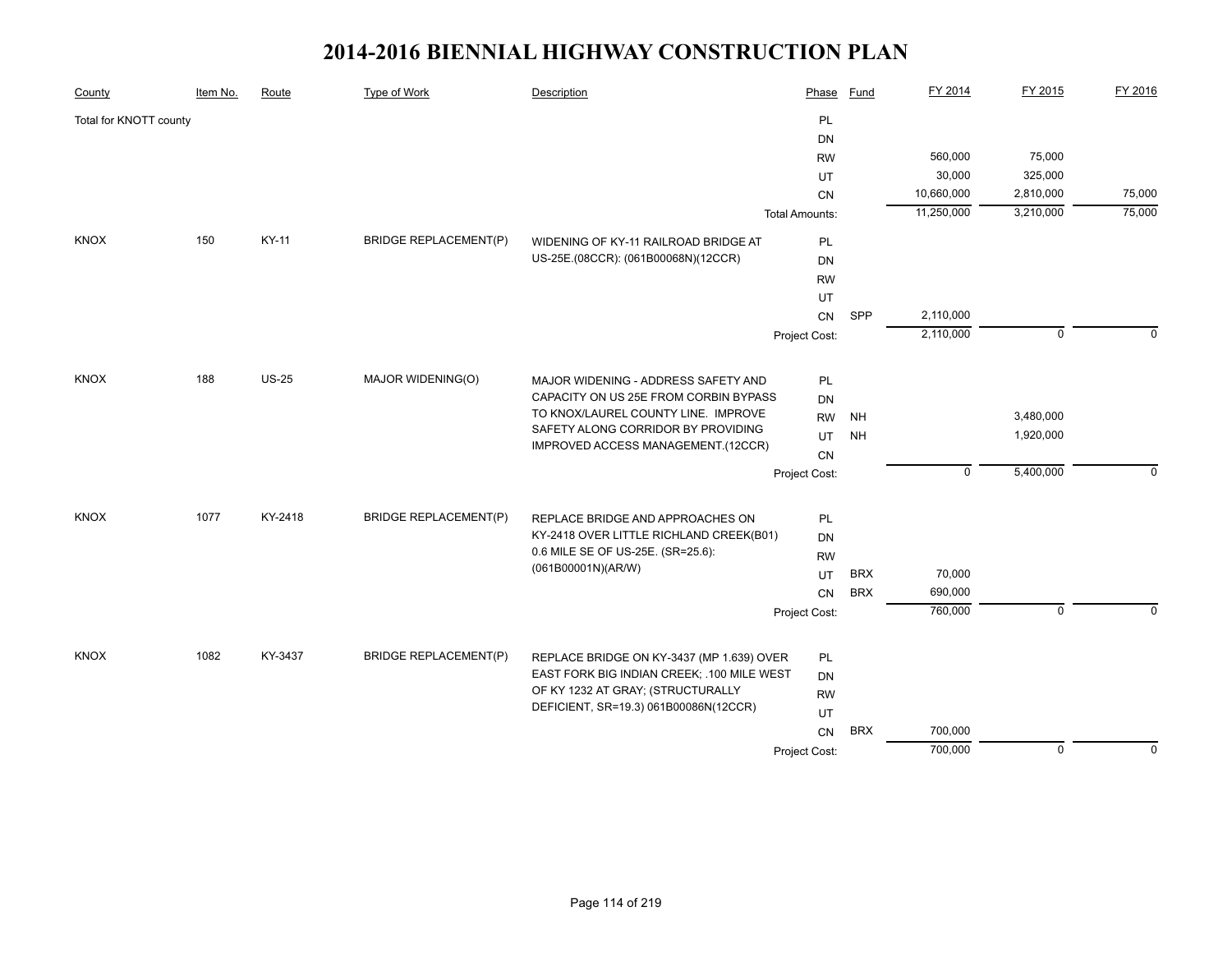| County      | Item No. | Route   | Type of Work                 | Description                                                               | Phase         | Fund       | FY 2014   | FY 2015     | FY 2016     |
|-------------|----------|---------|------------------------------|---------------------------------------------------------------------------|---------------|------------|-----------|-------------|-------------|
| KNOX        | 3004     | KY-1487 | SAFETY(P)                    | CONSTRUCT TURN LANES, SIDEWALKS, CURVE<br>IMPROVEMENTS AND STORM DRAINAGE | PL<br>DN      |            |           |             |             |
|             |          |         |                              | SYSTEM IMPROVEMENTS ALONG KY                                              | <b>RW</b>     | SPP        | 790,000   |             |             |
|             |          |         |                              | 1487 (MANCHESTER STREET) AT THE UNION                                     | <b>UT</b>     | SPP        | 340,000   |             |             |
|             |          |         |                              | COLLEGE CAMPUS IN BARBOURVILLE.(12CCR)                                    | CN            | SPP        |           | 1,480,000   |             |
|             |          |         |                              |                                                                           | Project Cost: |            | 1,130,000 | 1,480,000   | $\mathbf 0$ |
|             | 8705     | KY-223  |                              |                                                                           |               |            |           |             |             |
| <b>KNOX</b> |          |         | <b>BRIDGE REPLACEMENT(P)</b> | REPLACE STINKING CREEK ROAD BROWNS<br><b>BRANCH BRIDGE.(12CCN)</b>        | PL<br>DN      |            |           |             |             |
|             |          |         |                              |                                                                           | <b>RW</b>     | <b>BRX</b> | 300,000   |             |             |
|             |          |         |                              |                                                                           | UT            | <b>BRX</b> | 90,000    |             |             |
|             |          |         |                              |                                                                           | CN            | <b>BRX</b> |           | 850,000     |             |
|             |          |         |                              |                                                                           | Project Cost: |            | 390,000   | 850,000     | $\mathbf 0$ |
|             |          |         |                              |                                                                           |               |            |           |             |             |
| <b>KNOX</b> | 8712     | KY-459  | SAFETY(P)                    | RAISE KY-459 ABOVE FLOOD PLAIN FROM MP 4                                  | PL            |            |           |             |             |
|             |          |         |                              | TO MP 5, INCLUDING RAISING THE BULL RUN                                   | DN            |            |           |             |             |
|             |          |         |                              | CREEK BRIDGE.(12CCN)                                                      | <b>RW</b>     |            |           |             |             |
|             |          |         |                              |                                                                           | UT            |            |           |             |             |
|             |          |         |                              |                                                                           | CN            | SPP        | 1,500,000 |             |             |
|             |          |         |                              |                                                                           | Project Cost: |            | 1,500,000 | $\mathbf 0$ | $\Omega$    |
| KNOX        | 8713     | KY-459  | SAFETY(P)                    | RAISE KY-459 ABOVE FLOOD PLAIN FROM MP 3                                  | PL            |            |           |             |             |
|             |          |         |                              | TO MP 4.(12CCN)                                                           | DN            |            |           |             |             |
|             |          |         |                              |                                                                           | <b>RW</b>     |            |           |             |             |
|             |          |         |                              |                                                                           | UT            |            |           |             |             |
|             |          |         |                              |                                                                           | CN            | SPP        | 700,000   |             |             |
|             |          |         |                              |                                                                           | Project Cost: |            | 700,000   | $\mathbf 0$ | $\Omega$    |
| <b>KNOX</b> | 8714     | CR-1168 | SAFETY-RR PROTECTN(P)        | INSTALL RAILROAD CROSSING GATES AT THE                                    | PL            |            |           |             |             |
|             |          |         |                              | SCHOOL STREET CROSSING IN ARTEMUS.                                        | <b>DN</b>     | SAF        | 175,000   |             |             |
|             |          |         |                              | (12CCN)                                                                   | <b>RW</b>     |            |           |             |             |
|             |          |         |                              |                                                                           | UT            |            |           |             |             |
|             |          |         |                              |                                                                           | <b>CN</b>     |            |           |             |             |
|             |          |         |                              |                                                                           | Project Cost: |            | 175,000   | $\mathbf 0$ | $\mathbf 0$ |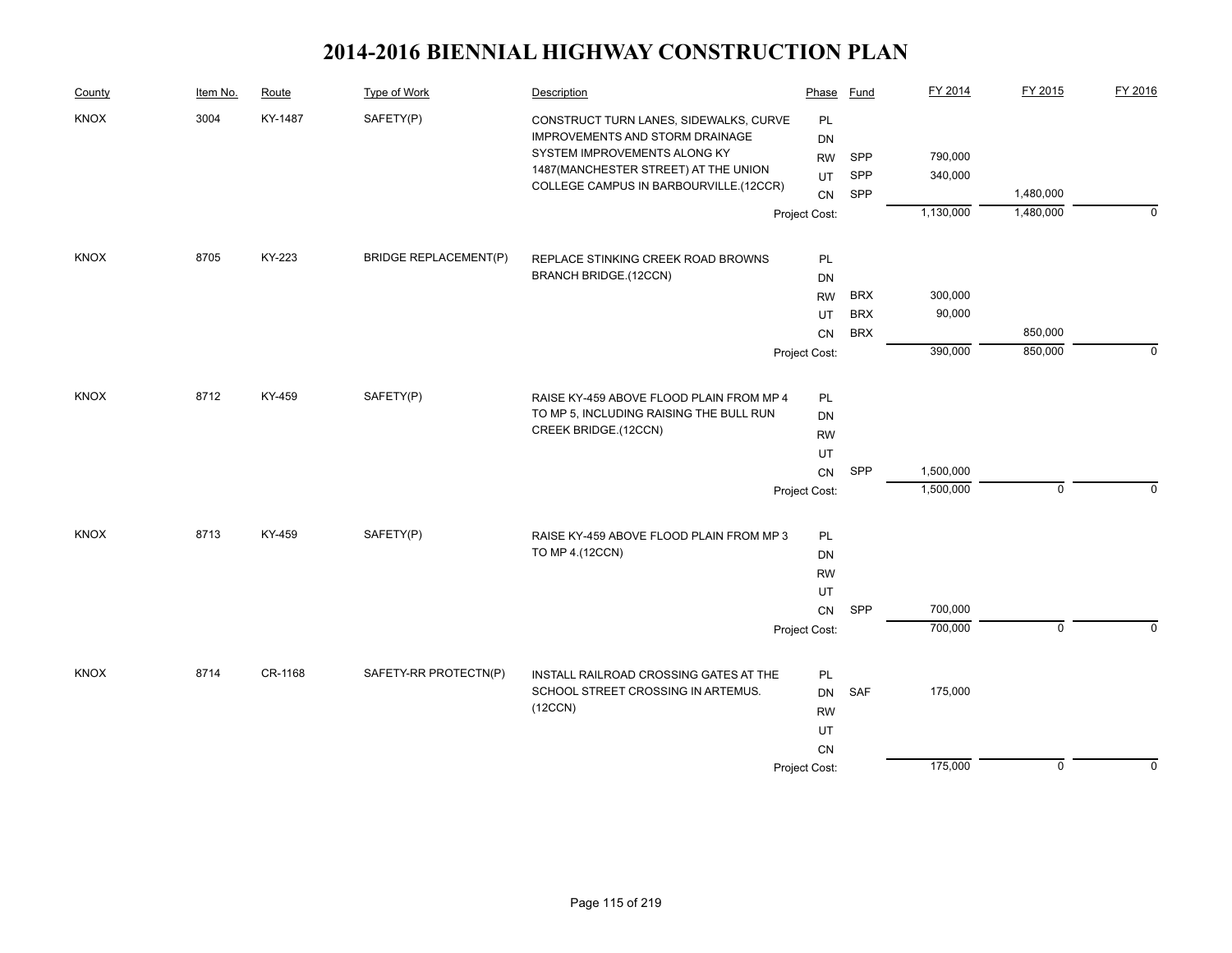| County                | Item No. | Route   | <b>Type of Work</b>   | Description                                               | Phase                 | <b>Fund</b> | FY 2014        | FY 2015     | FY 2016     |
|-----------------------|----------|---------|-----------------------|-----------------------------------------------------------|-----------------------|-------------|----------------|-------------|-------------|
| <b>KNOX</b>           | 8810     | KY-1629 | SPOT IMPROVEMENTS(O)  | IMPROVEMENTS TO KY-1629 (MP 1.0 TO 4.2)                   | <b>PL</b>             |             |                |             |             |
|                       |          |         |                       |                                                           | DN                    |             |                |             |             |
|                       |          |         |                       |                                                           | <b>RW</b>             |             |                |             |             |
|                       |          |         |                       |                                                           | UT                    |             |                |             |             |
|                       |          |         |                       |                                                           | CN                    | SPP         |                |             | 524,000     |
|                       |          |         |                       |                                                           | Project Cost:         |             | $\mathbf 0$    | $\mathbf 0$ | 524,000     |
| <b>KNOX</b>           | 8812     | $US-25$ | CONGESTION MITIGTN(O) | CONSTRUCT RIGHT TURNING LANE AT CANADA                    | PL                    |             |                |             |             |
|                       |          |         |                       | BROS AUTO SOUTH BOUND; LEFT TURNING                       | DN                    |             |                |             |             |
|                       |          |         |                       | LANE AT COUNTYWIDE AUTO SOUTH BOUND;                      | <b>RW</b>             |             |                |             |             |
|                       |          |         |                       | AND RIGHT TURNING LANE AT SAM PARKER<br>ROAD NORTH BOUND. | UT                    |             |                |             |             |
|                       |          |         |                       |                                                           | ${\sf CN}$            | SPP         |                |             | 103,000     |
|                       |          |         |                       |                                                           | Project Cost:         |             | $\mathbf 0$    | $\mathbf 0$ | 103,000     |
| <b>KNOX</b>           | 8813     | KY-11   | SIGNAL SYS IMPROVE(P) | FLASHING BEACON AT KY 11-KY 1304                          | PL                    |             |                |             |             |
|                       |          |         |                       | <b>INTERSECTION</b>                                       | DN                    |             |                |             |             |
|                       |          |         |                       |                                                           | <b>RW</b>             |             |                |             |             |
|                       |          |         |                       |                                                           | UT                    |             |                |             |             |
|                       |          |         |                       |                                                           | CN                    | SPP         |                | 80,000      |             |
|                       |          |         |                       |                                                           | Project Cost:         |             | $\overline{0}$ | 80,000      | $\mathbf 0$ |
| Total for KNOX county |          |         |                       |                                                           | PL                    |             |                |             |             |
|                       |          |         |                       |                                                           | DN                    |             | 175,000        |             |             |
|                       |          |         |                       |                                                           | <b>RW</b>             |             | 1,090,000      | 3,480,000   |             |
|                       |          |         |                       |                                                           | UT                    |             | 500,000        | 1,920,000   |             |
|                       |          |         |                       |                                                           | CN                    |             | 5,700,000      | 2,410,000   | 627,000     |
|                       |          |         |                       |                                                           | <b>Total Amounts:</b> |             | 7,465,000      | 7,810,000   | 627,000     |
| LARUE                 | 17       | $I-65$  | MAJOR WIDENING(O)     | TENN. STATE LINE-ELIZABETHTOWN; WIDEN TO                  | PL                    |             |                |             |             |
|                       |          |         |                       | 6 LANES FROM 0.7MI N OF KY 224 TO 0.6MI N                 | DN                    |             |                |             |             |
|                       |          |         |                       | OF OLD SONORA ROAD. (AR/W)(U PHASE                        | <b>RW</b>             |             |                |             |             |
|                       |          |         |                       | ADVANCE FROM 99-337.08)                                   | UT                    |             |                |             |             |
|                       |          |         |                       |                                                           | ${\sf CN}$            | IM          |                | 23,200,000  |             |
|                       |          |         |                       |                                                           | Project Cost:         |             | $\mathbf 0$    | 23,200,000  | $\mathbf 0$ |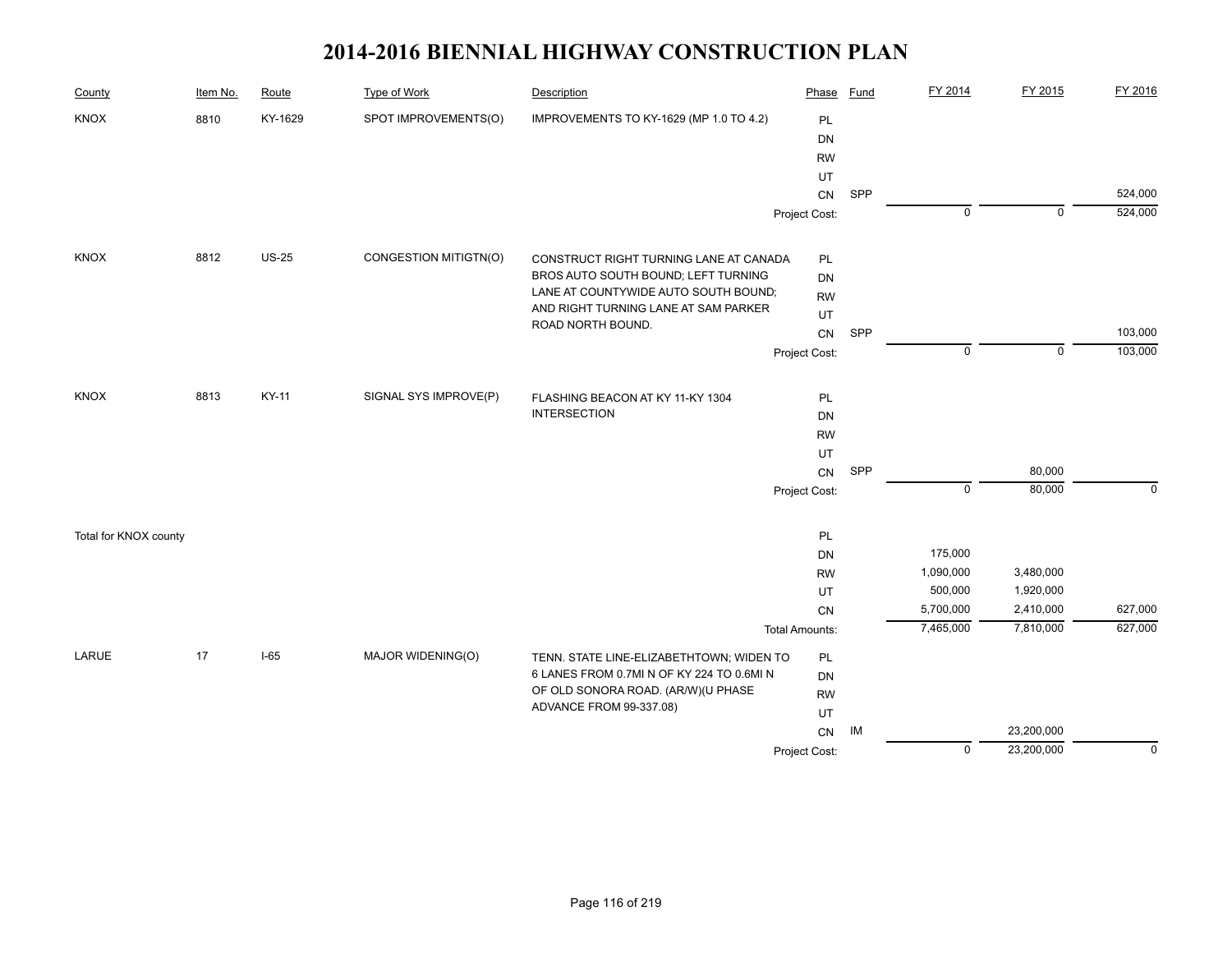| County                 | Item No. | Route        | Type of Work          | Description                                                                                                                                                                                        | Phase                                                      | Fund              | FY 2014                            | FY 2015        | FY 2016        |
|------------------------|----------|--------------|-----------------------|----------------------------------------------------------------------------------------------------------------------------------------------------------------------------------------------------|------------------------------------------------------------|-------------------|------------------------------------|----------------|----------------|
| LARUE                  | 17.01    | $I-65$       | PREFINANCD CONVRSN(O) | TENN. STATE LINE-ELIZABETHTOWN; WIDEN TO<br>6 LANES FROM 0.7MI N OF KY 224 TO 0.6MI N<br>OF OLD SONORA ROAD. (AR/W)(U PHASE<br>ADVANCE FROM 99-337.08) (ADDITIONAL<br>FUNDING FOR C PHASE).(12CCR) | PL<br>DN<br><b>RW</b><br>UT<br>CN                          | <b>STP</b>        |                                    |                | 20,000,000     |
|                        |          |              |                       |                                                                                                                                                                                                    | Project Cost:                                              |                   | $\overline{0}$                     | $\overline{0}$ | 20,000,000     |
| LARUE                  | 8505     | KY-222       | SCOPING STUDY(O)      | SCOPING STUDY FOR REHABILITATION AND<br><b>IMPROVEMENTS PLANNING FOR KY 222.</b><br>(08CCN)                                                                                                        | <b>PL</b><br><b>DN</b><br><b>RW</b><br>UT<br>CN            | SPP               | 200,000                            |                |                |
|                        |          |              |                       |                                                                                                                                                                                                    | Project Cost:                                              |                   | 200,000                            | $\mathbf 0$    | $\Omega$       |
| Total for LARUE county |          |              |                       |                                                                                                                                                                                                    | PL<br><b>DN</b><br><b>RW</b><br>UT                         |                   | 200,000                            |                |                |
|                        |          |              |                       |                                                                                                                                                                                                    | CN                                                         |                   |                                    | 23,200,000     | 20,000,000     |
| <b>LAUREL</b>          | 147      | <b>US-25</b> | MAJOR WIDENING(O)     | US-25 CONGESTION RELIEF; WIDEN US-25 TO 5<br>LANES FROM KY-1006 TO KY-2069,<br>CONSTRUCT A CONNECTOR FROM US-25 TO<br>KY-229, IMPROVE KY-229 UP TO KY-192 AND<br>CONSTRUCT A BACK ENTRANCE TO THE  | <b>Total Amounts:</b><br>PL<br>DN<br><b>RW</b><br>UT<br>CN | <b>SPP</b><br>SPP | 200,000<br>12,180,000<br>1,880,000 | 23,200,000     | 20,000,000     |
|                        |          |              |                       |                                                                                                                                                                                                    | Project Cost:                                              |                   | 14,060,000                         | $\mathbf 0$    | $\Omega$       |
| <b>LAUREL</b>          | 147.1    | <b>US-25</b> | NEW ROUTE(O)          | CONSTRUCT A BACK ENTRANCE TO SOUTH<br>LAUREL HIGH SCHOOL WITH CONNECTIONS TO<br>KY 192 AND KY 363. (06CCR)(2006BOPC).<br>(10CCR)                                                                   | PL<br>DN<br><b>RW</b><br>UT<br><b>CN</b>                   | SPP<br>SPP        | 1,510,000<br>150,000               |                |                |
|                        |          |              |                       |                                                                                                                                                                                                    | Project Cost:                                              |                   | 1,660,000                          | $\overline{0}$ | $\overline{0}$ |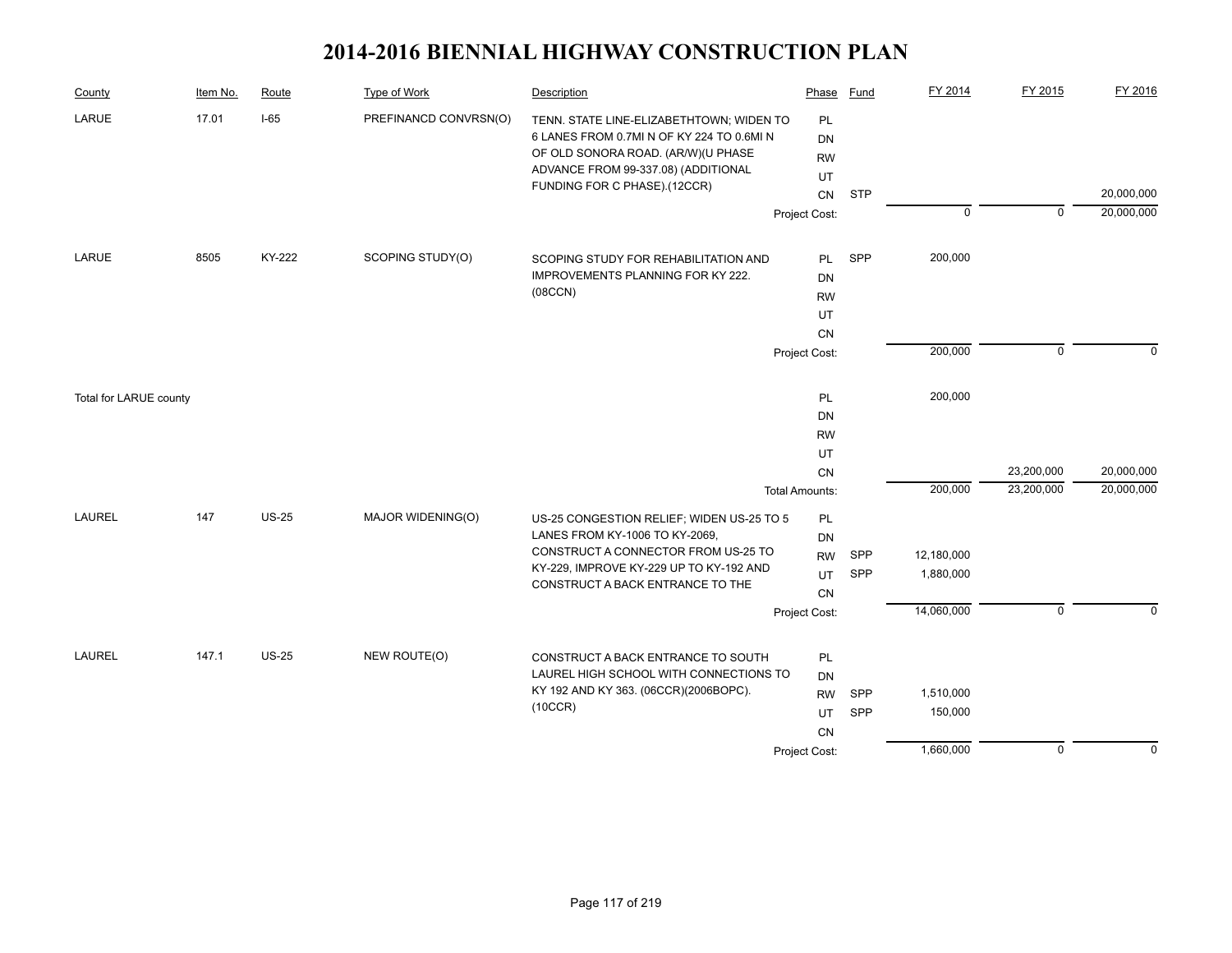| County        | Item No. | Route    | Type of Work                 | Description                                                                          | Phase           | Fund       | FY 2014     | FY 2015     | FY 2016     |
|---------------|----------|----------|------------------------------|--------------------------------------------------------------------------------------|-----------------|------------|-------------|-------------|-------------|
| <b>LAUREL</b> | 185      | $US-25$  | MAJOR WIDENING(O)            | MAJOR WIDENING - ADDRESS SAFETY,                                                     | PL              |            |             |             |             |
|               |          |          |                              | CAPACITY, AND ACCESS MANAGEMENT ON US                                                | DN              |            |             |             |             |
|               |          |          |                              | 25E FROM KNOX/LAUREL COUNTY LINE TO KY<br>770 (12CCR)                                | <b>RW</b>       | <b>NH</b>  | 3,000,000   |             |             |
|               |          |          |                              |                                                                                      | UT              | <b>NH</b>  |             | 2,480,000   |             |
|               |          |          |                              |                                                                                      | <b>CN</b>       |            |             |             |             |
|               |          |          |                              |                                                                                      | Project Cost:   |            | 3,000,000   | 2,480,000   | $\Omega$    |
| LAUREL        | 187      | KY-192   | MAJOR WIDENING(O)            | MAJOR WIDENING FROM KY 1006 TO US 25 IN                                              | PL              |            |             |             |             |
|               |          |          |                              | LONDON. THE PROPOSED WIDENING WILL                                                   | <b>DN</b>       |            |             |             |             |
|               |          |          |                              | <b>INCREASE CAPACITY, IMPROVE FREIGHT</b>                                            | <b>RW</b>       | SPP        | 2,100,000   |             |             |
|               |          |          |                              | MOVEMENT, SAFETY AND PROVIDE ACCESS                                                  | <b>UT</b>       | SPP        |             | 2,000,000   |             |
|               |          |          |                              | MANAGEMENT. (12CCR)                                                                  | <b>CN</b>       |            |             |             |             |
|               |          |          |                              |                                                                                      | Project Cost:   |            | 2,100,000   | 2,000,000   | $\mathbf 0$ |
| LAUREL        | 904.01   | KY-363   | SAFETY-HAZARD ELIM(P)        | CONSTRUCT A ROUNDABOUT ON KY-363 AT                                                  | PL              |            |             |             |             |
|               |          |          |                              | KY-1006. (06CCR)                                                                     | <b>DN</b>       |            |             |             |             |
|               |          |          |                              |                                                                                      | <b>RW</b>       |            |             |             |             |
|               |          |          |                              |                                                                                      | UT              |            |             |             |             |
|               |          |          |                              |                                                                                      | CN              | SAF        | 1,460,000   |             |             |
|               |          |          |                              |                                                                                      | Project Cost:   |            | 1,460,000   | $\mathbf 0$ | $\mathbf 0$ |
| <b>LAUREL</b> | 1080     | KY-578   | <b>BRIDGE REPLACEMENT(P)</b> |                                                                                      |                 |            |             |             |             |
|               |          |          |                              | REPLACE BRIDGE ON KY-578 (MP 5.154) OVER<br>RACCOON CREEK; .10 MI W OF W-JCT KY 638; | PL              |            |             |             |             |
|               |          |          |                              | (STRUCTURALLY DEFICIENT, SR=24.9)                                                    | DN<br><b>RW</b> | <b>BRX</b> | 175,000     |             |             |
|               |          |          |                              | 063B00069N                                                                           | UT              | <b>BRX</b> |             | 200,000     |             |
|               |          |          |                              |                                                                                      | <b>CN</b>       | <b>BRX</b> |             |             | 1,140,000   |
|               |          |          |                              |                                                                                      | Project Cost:   |            | 175,000     | 200,000     | 1,140,000   |
|               |          |          |                              |                                                                                      |                 |            |             |             |             |
| LAUREL        | 1086     | $I - 75$ | <b>BRIDGE REPLACEMENT(P)</b> | REPLACE NORTHBOUND BRIDGE ON I-75 OVER                                               | PL              |            |             |             |             |
|               |          |          |                              | LAUREL RIVER 1.8 MILES N OF US 25E EXIT (SR                                          | <b>DN</b>       | <b>BRO</b> |             | 600,000     |             |
|               |          |          |                              | 43.2) 063B00043R                                                                     | <b>RW</b>       |            |             |             |             |
|               |          |          |                              |                                                                                      | UT              | <b>BRO</b> |             |             | 175,000     |
|               |          |          |                              |                                                                                      | <b>CN</b>       |            |             |             |             |
|               |          |          |                              |                                                                                      | Project Cost:   |            | $\mathbf 0$ | 600,000     | 175,000     |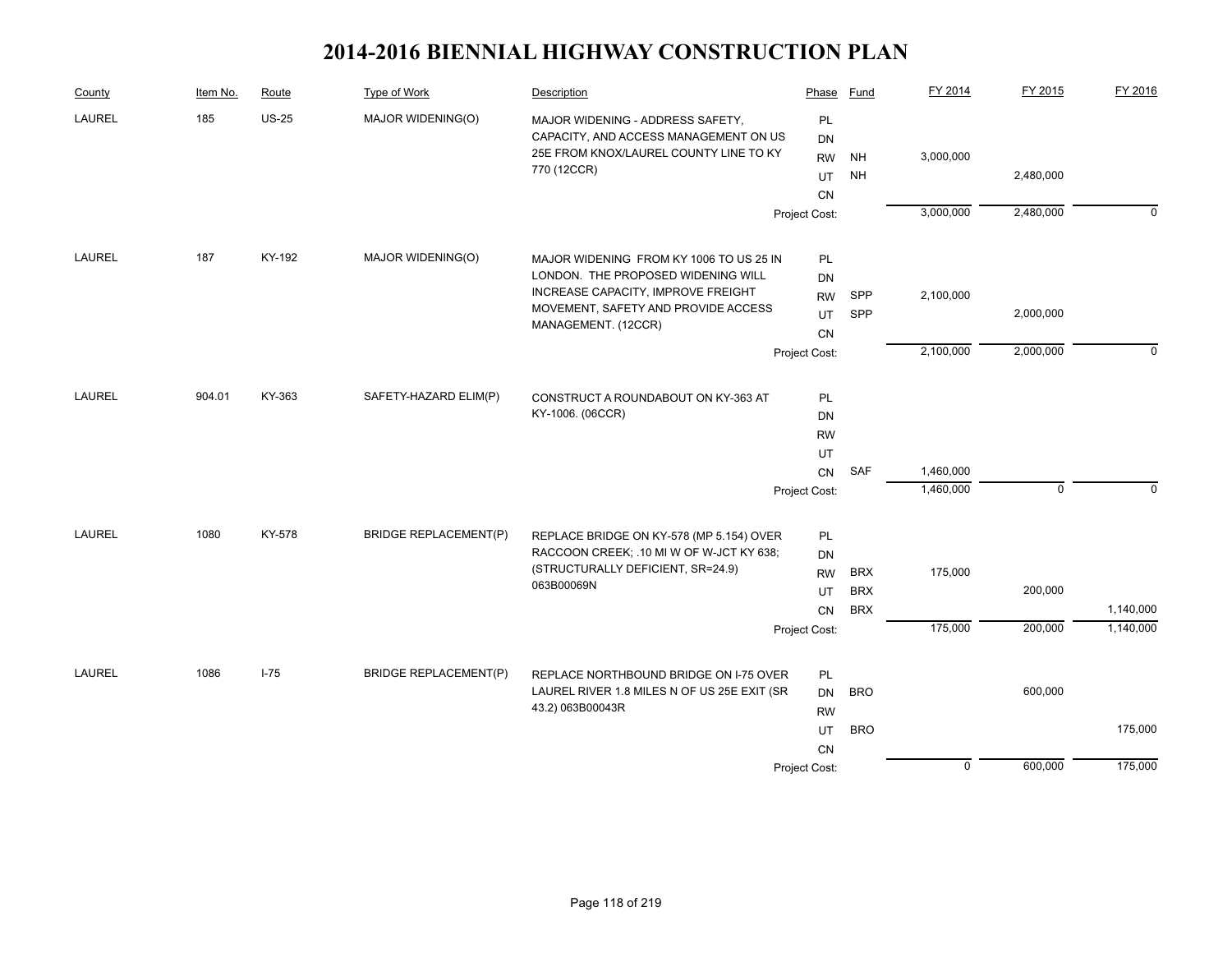| County        | Item No. | Route   | Type of Work                 | Description                                                                        | Phase           | <b>Fund</b>     | FY 2014   | FY 2015        | FY 2016     |
|---------------|----------|---------|------------------------------|------------------------------------------------------------------------------------|-----------------|-----------------|-----------|----------------|-------------|
| <b>LAUREL</b> | 1094     | CR-1862 | <b>BRIDGE REPLACEMENT(P)</b> | REPLACE BRIDGE ON DOG BRANCH MAIL RD                                               | PL              |                 |           |                |             |
|               |          |         |                              | (CR 1862) OVER SINKING CREEK 0.56 MILE NW<br>OF SINKING CREEK RD (FD 781)(SR 13.8) | <b>DN</b>       | <b>BRZ</b>      | 250,000   |                |             |
|               |          |         |                              | 063C00025N                                                                         | <b>RW</b>       | <b>BRZ</b>      |           | 50,000         |             |
|               |          |         |                              |                                                                                    | UT<br><b>CN</b> | <b>BRZ</b>      |           | 50,000         |             |
|               |          |         |                              |                                                                                    | Project Cost:   |                 | 250,000   | 100,000        | $\Omega$    |
|               |          |         |                              |                                                                                    |                 |                 |           |                |             |
| LAUREL        | 8305     | $US-25$ | <b>BRIDGE REHAB(P)</b>       | INCREASE CAPACITY OF THE ROBINSON CREEK                                            | PL              |                 |           |                |             |
|               |          |         |                              | BRIDGE ON US-25 AT MILEPOST 3.28. (06CCN):                                         | <b>DN</b>       |                 |           |                |             |
|               |          |         |                              | (063B00024N)(10CCR)                                                                | <b>RW</b>       | SP              | 1,650,000 |                |             |
|               |          |         |                              |                                                                                    | UT              | <b>SP</b>       | 170,000   |                |             |
|               |          |         |                              |                                                                                    | CN              | <b>SP</b>       |           | 5,430,000      |             |
|               |          |         |                              |                                                                                    | Project Cost:   |                 | 1,820,000 | 5,430,000      | $\mathbf 0$ |
| LAUREL        | 8514     | KY-80   | NEW ROUTE(O)                 | CONSTRUCTION OF A FRONTAGE ROAD ALONG                                              | PL              |                 |           |                |             |
|               |          |         |                              | I-75 BETWEEN EXITS 38 AND 41 AT LONDON                                             | DN              |                 |           |                |             |
|               |          |         |                              | (FUNDS TO SUPPLEMENT PROJECT NUMBER                                                | <b>RW</b>       | SB <sub>2</sub> | 4,500,000 |                |             |
|               |          |         |                              | 11-139) (PRIORITY SECTION: FROM KY 80 TO KY                                        | UT              | SB <sub>2</sub> | 975,000   |                |             |
|               |          |         |                              | 3432) (SEE 8-8514.10 AND 8-8514.20 FOR                                             | <b>CN</b>       | SB <sub>2</sub> |           | 5,400,000      |             |
|               |          |         |                              |                                                                                    | Project Cost:   |                 | 5,475,000 | 5,400,000      | $\mathbf 0$ |
|               |          |         |                              |                                                                                    |                 |                 |           |                |             |
| <b>LAUREL</b> | 8514.2   | KY-80   | NEW ROUTE(O)                 | CONSTRUCTION OF I-75 FRONTAGE ROAD FROM                                            | PL              |                 |           |                |             |
|               |          |         |                              | KY 3432 TO 5TH STREET (SEE 8-8514.10 AND                                           | <b>DN</b>       |                 |           |                |             |
|               |          |         |                              | 8-8514.00 FOR ADDITIONAL SECTIONS) (08CCN)                                         | <b>RW</b>       | SB <sub>2</sub> | 3,130,000 |                |             |
|               |          |         |                              |                                                                                    | UT              |                 |           |                |             |
|               |          |         |                              |                                                                                    | CN              |                 |           |                |             |
|               |          |         |                              |                                                                                    | Project Cost:   |                 | 3,130,000 | $\overline{0}$ | $\Omega$    |
| <b>LAUREL</b> | 8706     |         | PREFINANCD CONVRSN(O)        | REPLACE WOODEN TRESSEL BRIDGE AT                                                   | PL              |                 |           |                |             |
|               |          |         |                              | FARISTON. (ADDITIONAL FUNDING FOR C                                                | DN              |                 |           |                |             |
|               |          |         |                              | PHASE.)                                                                            | <b>RW</b>       |                 |           |                |             |
|               |          |         |                              |                                                                                    | UT              |                 |           |                |             |
|               |          |         |                              |                                                                                    | CN              | SPP             | 100,000   |                |             |
|               |          |         |                              |                                                                                    | Project Cost:   |                 | 100,000   | $\mathbf 0$    | $\mathbf 0$ |
|               |          |         |                              |                                                                                    |                 |                 |           |                |             |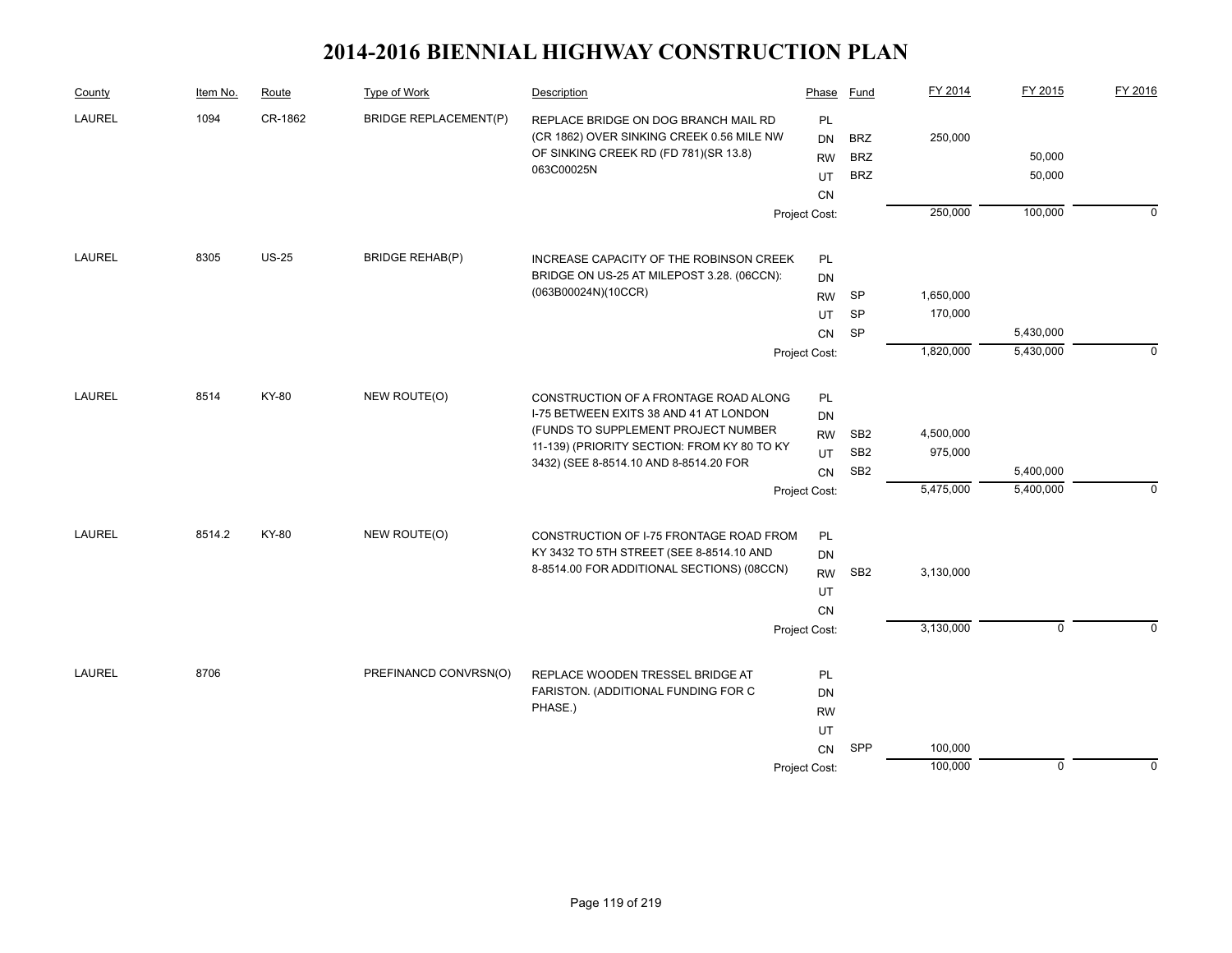| County                  | Item No. | Route   | <b>Type of Work</b>          | Description                              | Phase                 | Fund       | FY 2014        | FY 2015    | FY 2016        |
|-------------------------|----------|---------|------------------------------|------------------------------------------|-----------------------|------------|----------------|------------|----------------|
| LAUREL                  | 8811     | CR-1221 | <b>BRIDGE REPLACEMENT(P)</b> | REPLACE BRIDGE LOCATED ON LILY ROAD (CR  | PL                    |            |                |            |                |
|                         |          |         |                              | 1221) (MP 1.045) (AREA ADJACENT TO       | DN                    |            |                |            |                |
|                         |          |         |                              | FARISTON INDUSTRIAL PARK WITH NEW        | <b>RW</b>             |            |                |            |                |
|                         |          |         |                              | ROADWAY ALIGNMENT)                       | UT                    |            |                |            |                |
|                         |          |         |                              |                                          | ${\sf CN}$            | SPP        |                | 1,343,900  |                |
|                         |          |         |                              |                                          | Project Cost:         |            | $\overline{0}$ | 1,343,900  | $\mathbf 0$    |
| Total for LAUREL county |          |         |                              |                                          | PL                    |            |                |            |                |
|                         |          |         |                              |                                          | DN                    |            | 250,000        | 600,000    |                |
|                         |          |         |                              |                                          | <b>RW</b>             |            | 28,245,000     | 50,000     |                |
|                         |          |         |                              |                                          | UT                    |            | 3,175,000      | 4,730,000  | 175,000        |
|                         |          |         |                              |                                          | CN                    |            | 1,560,000      | 12,173,900 | 1,140,000      |
|                         |          |         |                              |                                          | <b>Total Amounts:</b> |            | 33,230,000     | 17,553,900 | 1,315,000      |
| LAWRENCE                | 3        | KY-3215 | NEW ROUTE(O)                 | CONSTRUCT A NEW ROADWAY TO CONNECT       | PL                    |            |                |            |                |
|                         |          |         |                              | BETWEEN KY 3215 TO KY 1185 AT YATESVILLE | DN                    |            |                |            |                |
|                         |          |         |                              | LAKE. (12CCR)                            | <b>RW</b>             | SPP        |                | 250,000    |                |
|                         |          |         |                              |                                          | UT                    | SPP        |                |            | 500,000        |
|                         |          |         |                              |                                          | CN                    |            |                |            |                |
|                         |          |         |                              |                                          | Project Cost:         |            | $\mathbf 0$    | 250,000    | 500,000        |
| <b>LAWRENCE</b>         | 193      | KY-2565 | RECONSTRUCTION(O)            | IMPROVE SIGHT DISTANCE ON KY 2565 AND    | PL                    |            |                |            |                |
|                         |          |         |                              | ELIMINATE DEAD MAN'S CURVE. (12CCR)      | <b>DN</b>             |            |                |            |                |
|                         |          |         |                              |                                          | <b>RW</b>             | <b>SPP</b> | 160,000        |            |                |
|                         |          |         |                              |                                          | UT                    | SPP        | 420,000        |            |                |
|                         |          |         |                              |                                          | CN                    | SPP        |                | 1,265,000  |                |
|                         |          |         |                              |                                          | Project Cost:         |            | 580,000        | 1,265,000  | $\mathbf 0$    |
|                         |          |         |                              |                                          |                       |            |                |            |                |
| LAWRENCE                | 196      | KY-2565 | RECONSTRUCTION(O)            | RECONSTRUCT THE KY 2565/KY 2563/CR 1519  | PL                    |            |                |            |                |
|                         |          |         |                              | INTERSECTION NEAR LOUISA. (12CCR)        | <b>DN</b>             |            |                |            |                |
|                         |          |         |                              |                                          | <b>RW</b>             | SPP        | 380,000        |            |                |
|                         |          |         |                              |                                          | UT                    | SPP        | 570,000        |            |                |
|                         |          |         |                              |                                          | CN                    | SPP        |                | 1,880,000  |                |
|                         |          |         |                              |                                          | Project Cost:         |            | 950,000        | 1,880,000  | $\overline{0}$ |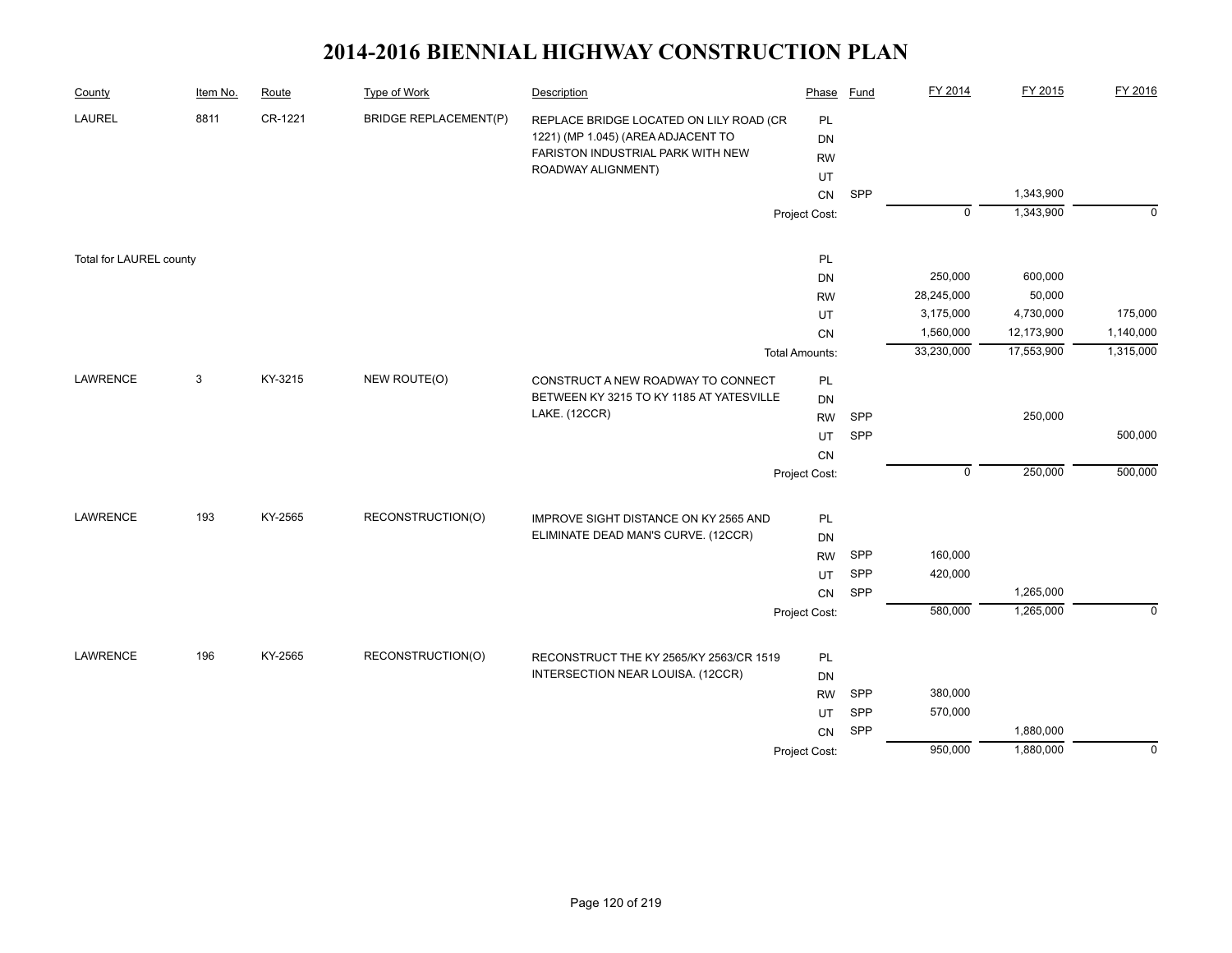| County                    | Item No. | Route   | <b>Type of Work</b>          | Description                                                                        | Phase                 | Fund       | FY 2014     | FY 2015        | FY 2016   |
|---------------------------|----------|---------|------------------------------|------------------------------------------------------------------------------------|-----------------------|------------|-------------|----------------|-----------|
| LAWRENCE                  | 1106     | PR-1116 | <b>BRIDGE REPLACEMENT(P)</b> | REPLACE BRIDGE ON PR-1116 (MP 0.015) OVER<br>ROCKCASTLE CREEK; .034 MI W JCT KY 3; | PL<br><b>DN</b>       |            |             |                |           |
|                           |          |         |                              | (STRUCTURALLY DEFICIENT, SR=18.4)<br>064C00073N (AR/W)                             | <b>RW</b><br>UT       | <b>BRZ</b> | 90,000      |                |           |
|                           |          |         |                              |                                                                                    | CN                    | <b>BRZ</b> |             |                | 550,000   |
|                           |          |         |                              |                                                                                    | Project Cost:         |            | 90,000      | $\overline{0}$ | 550,000   |
|                           |          |         |                              |                                                                                    |                       |            |             |                |           |
| LAWRENCE                  | 1118     | CR-1202 | <b>BRIDGE REPLACEMENT(P)</b> | REPLACE BRIDGE ON MATTIE RD (CR 1202)                                              | PL                    |            |             |                |           |
|                           |          |         |                              | OVER RIGHT FORK OF LITTLE BLAIN 0.38 MILE W                                        | <b>DN</b>             | <b>BRZ</b> |             | 300,000        |           |
|                           |          |         |                              | OF ASH BRANCH RD (CR 1161)(SR 47)<br>064C00011N                                    | <b>RW</b>             | <b>BRZ</b> |             |                | 75,000    |
|                           |          |         |                              |                                                                                    | UT                    | <b>BRZ</b> |             |                | 75,000    |
|                           |          |         |                              |                                                                                    | CN                    |            |             |                |           |
|                           |          |         |                              |                                                                                    | Project Cost:         |            | $\mathbf 0$ | 300,000        | 150,000   |
| LAWRENCE                  | 8701     | KY-581  | <b>BRIDGE REPLACEMENT(P)</b> | REPLACE THE GEORGES CREEK BRIDGE.                                                  | PL                    |            |             |                |           |
|                           |          |         |                              | (12CCN)                                                                            | DN                    |            |             |                |           |
|                           |          |         |                              |                                                                                    | <b>RW</b>             | SPP        | 40,000      |                |           |
|                           |          |         |                              |                                                                                    | UT                    |            |             |                |           |
|                           |          |         |                              |                                                                                    | CN                    | SPP        | 800,000     |                |           |
|                           |          |         |                              |                                                                                    | Project Cost:         |            | 840,000     | $\mathbf 0$    | $\Omega$  |
| Total for LAWRENCE county |          |         |                              |                                                                                    | PL                    |            |             |                |           |
|                           |          |         |                              |                                                                                    | DN                    |            |             | 300,000        |           |
|                           |          |         |                              |                                                                                    | <b>RW</b>             |            | 580,000     | 250,000        | 75,000    |
|                           |          |         |                              |                                                                                    | UT                    |            | 1,080,000   |                | 575,000   |
|                           |          |         |                              |                                                                                    | CN                    |            | 800,000     | 3,145,000      | 550,000   |
|                           |          |         |                              |                                                                                    | <b>Total Amounts:</b> |            | 2,460,000   | 3,695,000      | 1,200,000 |
| <b>LEE</b>                | 1091     | CR-1224 | <b>BRIDGE REPLACEMENT(P)</b> | REPLACE BRIDGE ON CR-1224 (MP 0.102) OVER                                          | PL                    |            |             |                |           |
|                           |          |         |                              | ELK LICK BR-ELK CK; .1 MI-W JCT CR 5212;                                           | <b>DN</b>             |            |             |                |           |
|                           |          |         |                              | (FUNCTIONALLY OBSOLETE, SR=21.9)                                                   | <b>RW</b>             |            |             |                |           |
|                           |          |         |                              | 065C00023N                                                                         | UT                    | <b>BRZ</b> | 20,000      |                |           |
|                           |          |         |                              |                                                                                    | <b>CN</b>             | <b>BRZ</b> |             |                | 220,000   |
|                           |          |         |                              |                                                                                    | Project Cost:         |            | 20,000      | $\overline{0}$ | 220,000   |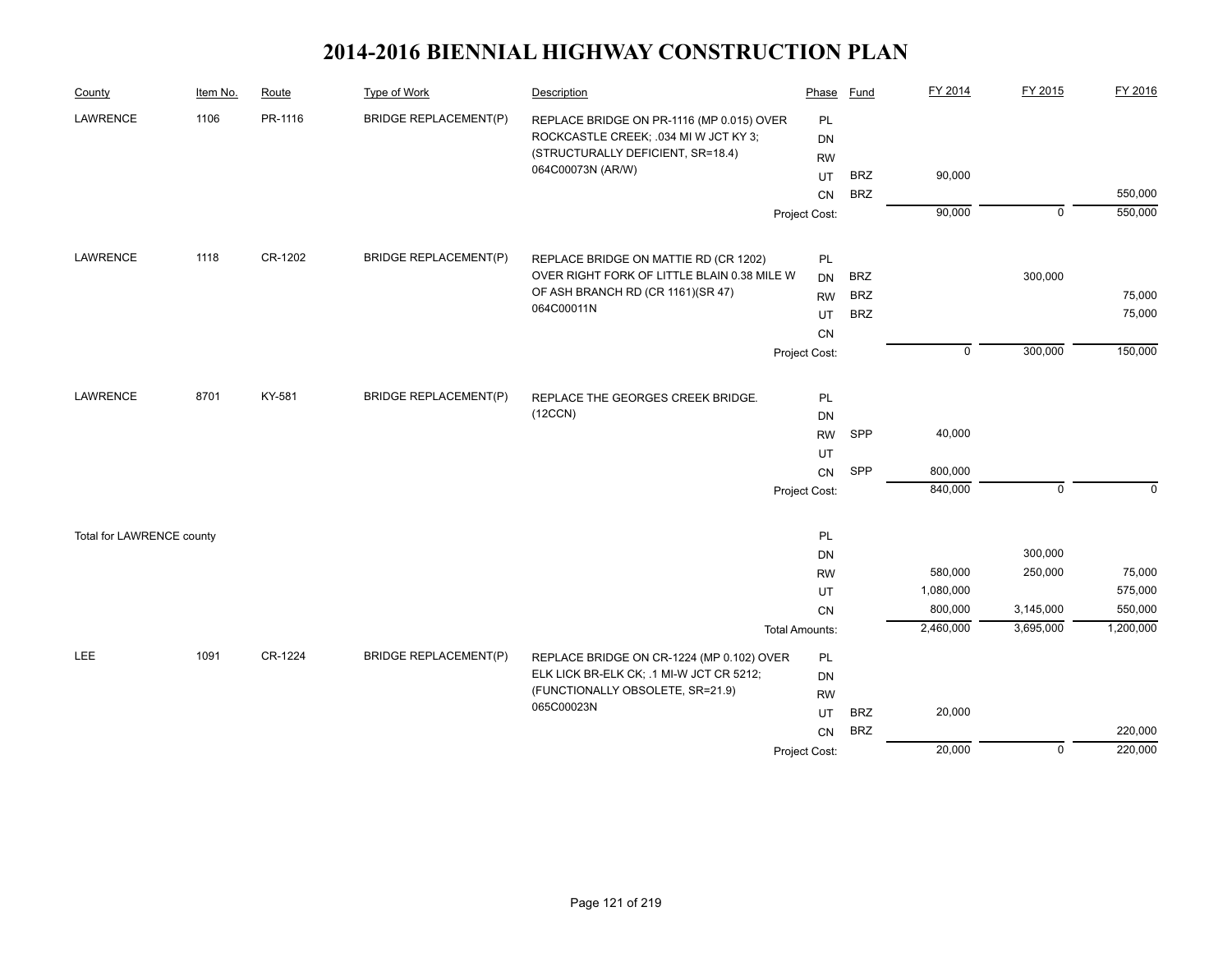| County               | Item No. | Route         | <b>Type of Work</b>          | Description                                                                    | Phase                 | <b>Fund</b> | FY 2014     | FY 2015     | FY 2016     |
|----------------------|----------|---------------|------------------------------|--------------------------------------------------------------------------------|-----------------------|-------------|-------------|-------------|-------------|
| <b>LEE</b>           | 1106     | CS-1005       | <b>BRIDGE REPLACEMENT(P)</b> | REPLACE BRIDGE ON SILVER CREEK RD (CS                                          | PL                    |             |             |             |             |
|                      |          |               |                              | 1005) OVER SILVER CREEK 0.06 MILE N OF                                         | <b>DN</b>             |             |             |             |             |
|                      |          |               |                              | WADE RD (CS 1011)(SR 20.5) 065C00025N                                          | <b>RW</b>             | <b>BRZ</b>  | 50,000      |             |             |
|                      |          |               |                              |                                                                                | UT                    | <b>BRZ</b>  | 50,000      |             |             |
|                      |          |               |                              |                                                                                | CN                    | <b>BRZ</b>  |             | 520,000     |             |
|                      |          |               |                              |                                                                                | Project Cost:         |             | 100,000     | 520,000     | $\mathbf 0$ |
| Total for LEE county |          |               |                              |                                                                                | PL                    |             |             |             |             |
|                      |          |               |                              |                                                                                | DN                    |             |             |             |             |
|                      |          |               |                              |                                                                                | <b>RW</b>             |             | 50,000      |             |             |
|                      |          |               |                              |                                                                                | UT                    |             | 70,000      |             |             |
|                      |          |               |                              |                                                                                | CN                    |             |             | 520,000     | 220,000     |
|                      |          |               |                              |                                                                                | <b>Total Amounts:</b> |             | 120,000     | 520,000     | 220,000     |
| <b>LESLIE</b>        | 1067     | CR-1214       | <b>BRIDGE REPLACEMENT(P)</b> | REPLACE BRIDGE AND APPROACHES ON                                               | PL                    |             |             |             |             |
|                      |          |               |                              | CR-1214 OVER BEECH FORK (C24). (SR=6.0)                                        | DN                    |             |             |             |             |
|                      |          |               |                              | (PROJECT FUNDING CONTINGENT UPON BRIDGE                                        | <b>RW</b>             | <b>BRZ</b>  | 230,000     |             |             |
|                      |          |               |                              | POSTING COMPLIANCE): (066C00024N)                                              | UT                    | <b>BRZ</b>  | 120,000     |             |             |
|                      |          |               |                              |                                                                                | <b>CN</b>             | <b>BRZ</b>  |             | 470,000     |             |
|                      |          |               |                              |                                                                                | Project Cost:         |             | 350,000     | 470,000     | $\mathbf 0$ |
|                      |          |               |                              |                                                                                |                       |             |             |             |             |
| <b>LESLIE</b>        | 1078     | <b>US-421</b> | <b>BRIDGE REPLACEMENT(P)</b> | REPLACE BRIDGE AND APPROACHES ON US-421                                        | PL                    |             |             |             |             |
|                      |          |               |                              | OVER STINNET CREEK (B08) 0.028 MILE SOUTH                                      | <b>DN</b>             |             |             |             |             |
|                      |          |               |                              | OF KY-406 NEAR STINNETT.(SR=26.0) (10CCR)                                      | <b>RW</b>             | <b>BRO</b>  |             |             | 890,000     |
|                      |          |               |                              |                                                                                | UT                    |             |             |             |             |
|                      |          |               |                              |                                                                                | CN                    |             |             |             |             |
|                      |          |               |                              |                                                                                | Project Cost:         |             | $\mathsf 0$ | $\mathbf 0$ | 890,000     |
| LESLIE               | 1089     | KY-80         |                              |                                                                                |                       |             |             |             |             |
|                      |          |               | <b>BRIDGE REPLACEMENT(P)</b> | REPLACE BRIDGE ON KY 80 OVER CUTSHIN<br>CREEK AT INTERSECTION WITH BUSY HOLLOW | PL                    |             |             |             |             |
|                      |          |               |                              | DR (CR 1063)(SR 30) 066B00002N                                                 | DN                    | <b>BRO</b>  | 250,000     |             |             |
|                      |          |               |                              |                                                                                | <b>RW</b>             | <b>BRO</b>  | 175,000     |             |             |
|                      |          |               |                              |                                                                                | UT<br>CN              | <b>BRO</b>  |             | 1,681,000   |             |
|                      |          |               |                              |                                                                                |                       |             | 425,000     | 1,681,000   | $\mathbf 0$ |
|                      |          |               |                              |                                                                                | Project Cost:         |             |             |             |             |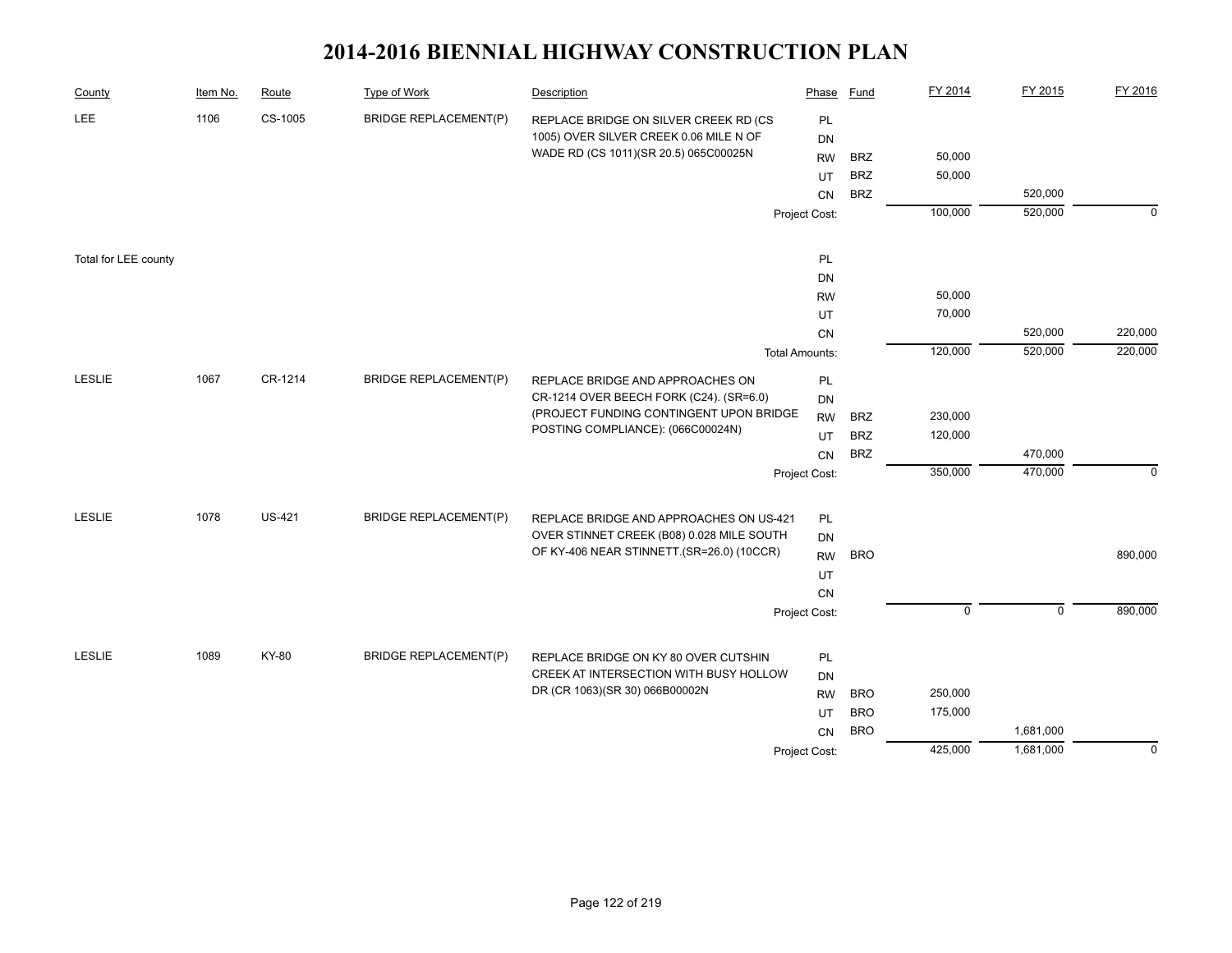| <b>LESLIE</b><br>1098<br>CR-1138<br><b>BRIDGE REPLACEMENT(P)</b><br>PL<br>REPLACE BRIDGE OVER GREASY CREEK ON<br>ELK ROAD (CR 1138) AT JCT WITH KY 2009<br>250,000<br><b>BRZ</b><br>DN<br>(066C00019N)(SR=2) (EBRP)<br>30,000<br><b>BRZ</b><br><b>RW</b><br><b>BRZ</b><br>UT<br><b>BRZ</b><br>CN<br>250,000<br>$\mathbf 0$<br>Project Cost:<br>PL<br>Total for LESLIE county<br>250,000<br>DN<br>480,000<br><b>RW</b><br>295,000<br>UT<br>2,151,000<br>CN<br>775,000<br>2,401,000<br><b>Total Amounts:</b><br><b>LETCHER</b><br>311.39<br><b>US-119</b><br>RELOCATION(O)<br>PL<br>HARLAN-WHITESBURG; PINE MOUNTAIN;<br>PARTRIDGE TO OVEN FORK (SURFACING FOR<br>DN<br>SECTIONS 2 AND 3); US-119 RELOCATION FROM<br><b>RW</b><br>1000 FEET WEST JCT. KY-3404 TO 0.1 MILE<br>UT<br>WEST OF BROWN BRANCH. (F16) (2004BOPC)<br>11,250,000<br>NH<br>CN<br>11,250,000<br>$\mathbf{0}$<br>Project Cost:<br>311.77<br><b>US-119</b><br>RELOCATION(O)<br><b>LETCHER</b><br>PL<br>HARLAN-WHITESBURG; PINE MOUNTAIN;<br>PARTRIDGE TO OVEN FORK SECTION 4; US-119<br>DN<br>RELOCATION FROM 0.1 MI WEST OF BROWN<br><b>RW</b><br>BRANCH TO 0.15 MI WEST OF KY-806 AT OVEN<br>UT<br>FORK INCLUDING APPROACH TO EXISTING<br>35,700,000<br><b>APD</b><br>CN<br>35,700,000<br>$\mathbf 0$<br>Project Cost: | County | Item No. | Route | <b>Type of Work</b> | Description | Phase | Fund | FY 2014 | FY 2015 | FY 2016   |
|-------------------------------------------------------------------------------------------------------------------------------------------------------------------------------------------------------------------------------------------------------------------------------------------------------------------------------------------------------------------------------------------------------------------------------------------------------------------------------------------------------------------------------------------------------------------------------------------------------------------------------------------------------------------------------------------------------------------------------------------------------------------------------------------------------------------------------------------------------------------------------------------------------------------------------------------------------------------------------------------------------------------------------------------------------------------------------------------------------------------------------------------------------------------------------------------------------------------------------------------------------------------------------------------|--------|----------|-------|---------------------|-------------|-------|------|---------|---------|-----------|
|                                                                                                                                                                                                                                                                                                                                                                                                                                                                                                                                                                                                                                                                                                                                                                                                                                                                                                                                                                                                                                                                                                                                                                                                                                                                                           |        |          |       |                     |             |       |      |         |         |           |
|                                                                                                                                                                                                                                                                                                                                                                                                                                                                                                                                                                                                                                                                                                                                                                                                                                                                                                                                                                                                                                                                                                                                                                                                                                                                                           |        |          |       |                     |             |       |      |         |         |           |
|                                                                                                                                                                                                                                                                                                                                                                                                                                                                                                                                                                                                                                                                                                                                                                                                                                                                                                                                                                                                                                                                                                                                                                                                                                                                                           |        |          |       |                     |             |       |      |         |         | 50,000    |
|                                                                                                                                                                                                                                                                                                                                                                                                                                                                                                                                                                                                                                                                                                                                                                                                                                                                                                                                                                                                                                                                                                                                                                                                                                                                                           |        |          |       |                     |             |       |      |         |         | 600,000   |
|                                                                                                                                                                                                                                                                                                                                                                                                                                                                                                                                                                                                                                                                                                                                                                                                                                                                                                                                                                                                                                                                                                                                                                                                                                                                                           |        |          |       |                     |             |       |      |         |         | 680,000   |
|                                                                                                                                                                                                                                                                                                                                                                                                                                                                                                                                                                                                                                                                                                                                                                                                                                                                                                                                                                                                                                                                                                                                                                                                                                                                                           |        |          |       |                     |             |       |      |         |         |           |
|                                                                                                                                                                                                                                                                                                                                                                                                                                                                                                                                                                                                                                                                                                                                                                                                                                                                                                                                                                                                                                                                                                                                                                                                                                                                                           |        |          |       |                     |             |       |      |         |         |           |
|                                                                                                                                                                                                                                                                                                                                                                                                                                                                                                                                                                                                                                                                                                                                                                                                                                                                                                                                                                                                                                                                                                                                                                                                                                                                                           |        |          |       |                     |             |       |      |         |         |           |
|                                                                                                                                                                                                                                                                                                                                                                                                                                                                                                                                                                                                                                                                                                                                                                                                                                                                                                                                                                                                                                                                                                                                                                                                                                                                                           |        |          |       |                     |             |       |      |         |         | 920,000   |
|                                                                                                                                                                                                                                                                                                                                                                                                                                                                                                                                                                                                                                                                                                                                                                                                                                                                                                                                                                                                                                                                                                                                                                                                                                                                                           |        |          |       |                     |             |       |      |         |         | 50,000    |
|                                                                                                                                                                                                                                                                                                                                                                                                                                                                                                                                                                                                                                                                                                                                                                                                                                                                                                                                                                                                                                                                                                                                                                                                                                                                                           |        |          |       |                     |             |       |      |         |         | 600,000   |
|                                                                                                                                                                                                                                                                                                                                                                                                                                                                                                                                                                                                                                                                                                                                                                                                                                                                                                                                                                                                                                                                                                                                                                                                                                                                                           |        |          |       |                     |             |       |      |         |         | 1,570,000 |
|                                                                                                                                                                                                                                                                                                                                                                                                                                                                                                                                                                                                                                                                                                                                                                                                                                                                                                                                                                                                                                                                                                                                                                                                                                                                                           |        |          |       |                     |             |       |      |         |         |           |
|                                                                                                                                                                                                                                                                                                                                                                                                                                                                                                                                                                                                                                                                                                                                                                                                                                                                                                                                                                                                                                                                                                                                                                                                                                                                                           |        |          |       |                     |             |       |      |         |         |           |
|                                                                                                                                                                                                                                                                                                                                                                                                                                                                                                                                                                                                                                                                                                                                                                                                                                                                                                                                                                                                                                                                                                                                                                                                                                                                                           |        |          |       |                     |             |       |      |         |         |           |
|                                                                                                                                                                                                                                                                                                                                                                                                                                                                                                                                                                                                                                                                                                                                                                                                                                                                                                                                                                                                                                                                                                                                                                                                                                                                                           |        |          |       |                     |             |       |      |         |         |           |
|                                                                                                                                                                                                                                                                                                                                                                                                                                                                                                                                                                                                                                                                                                                                                                                                                                                                                                                                                                                                                                                                                                                                                                                                                                                                                           |        |          |       |                     |             |       |      |         |         |           |
|                                                                                                                                                                                                                                                                                                                                                                                                                                                                                                                                                                                                                                                                                                                                                                                                                                                                                                                                                                                                                                                                                                                                                                                                                                                                                           |        |          |       |                     |             |       |      |         |         | $\Omega$  |
|                                                                                                                                                                                                                                                                                                                                                                                                                                                                                                                                                                                                                                                                                                                                                                                                                                                                                                                                                                                                                                                                                                                                                                                                                                                                                           |        |          |       |                     |             |       |      |         |         |           |
|                                                                                                                                                                                                                                                                                                                                                                                                                                                                                                                                                                                                                                                                                                                                                                                                                                                                                                                                                                                                                                                                                                                                                                                                                                                                                           |        |          |       |                     |             |       |      |         |         |           |
|                                                                                                                                                                                                                                                                                                                                                                                                                                                                                                                                                                                                                                                                                                                                                                                                                                                                                                                                                                                                                                                                                                                                                                                                                                                                                           |        |          |       |                     |             |       |      |         |         |           |
|                                                                                                                                                                                                                                                                                                                                                                                                                                                                                                                                                                                                                                                                                                                                                                                                                                                                                                                                                                                                                                                                                                                                                                                                                                                                                           |        |          |       |                     |             |       |      |         |         |           |
|                                                                                                                                                                                                                                                                                                                                                                                                                                                                                                                                                                                                                                                                                                                                                                                                                                                                                                                                                                                                                                                                                                                                                                                                                                                                                           |        |          |       |                     |             |       |      |         |         |           |
|                                                                                                                                                                                                                                                                                                                                                                                                                                                                                                                                                                                                                                                                                                                                                                                                                                                                                                                                                                                                                                                                                                                                                                                                                                                                                           |        |          |       |                     |             |       |      |         |         | $\Omega$  |
|                                                                                                                                                                                                                                                                                                                                                                                                                                                                                                                                                                                                                                                                                                                                                                                                                                                                                                                                                                                                                                                                                                                                                                                                                                                                                           |        |          |       |                     |             |       |      |         |         |           |
| <b>LETCHER</b><br>311.8<br><b>US-119</b><br>RECONSTRUCTION(O)<br>RECONSTRUCTION OF US-119 FROM 0.15 MILE<br>PL                                                                                                                                                                                                                                                                                                                                                                                                                                                                                                                                                                                                                                                                                                                                                                                                                                                                                                                                                                                                                                                                                                                                                                            |        |          |       |                     |             |       |      |         |         |           |
| WEST OF KY-806 TO KY-932. 2012BOP<br><b>APD</b><br><b>DN</b>                                                                                                                                                                                                                                                                                                                                                                                                                                                                                                                                                                                                                                                                                                                                                                                                                                                                                                                                                                                                                                                                                                                                                                                                                              |        |          |       |                     |             |       |      |         |         | 1,500,000 |
| <b>RW</b>                                                                                                                                                                                                                                                                                                                                                                                                                                                                                                                                                                                                                                                                                                                                                                                                                                                                                                                                                                                                                                                                                                                                                                                                                                                                                 |        |          |       |                     |             |       |      |         |         |           |
| UT                                                                                                                                                                                                                                                                                                                                                                                                                                                                                                                                                                                                                                                                                                                                                                                                                                                                                                                                                                                                                                                                                                                                                                                                                                                                                        |        |          |       |                     |             |       |      |         |         |           |
| CN                                                                                                                                                                                                                                                                                                                                                                                                                                                                                                                                                                                                                                                                                                                                                                                                                                                                                                                                                                                                                                                                                                                                                                                                                                                                                        |        |          |       |                     |             |       |      |         |         |           |
| $\overline{0}$<br>$\overline{0}$<br>Project Cost:                                                                                                                                                                                                                                                                                                                                                                                                                                                                                                                                                                                                                                                                                                                                                                                                                                                                                                                                                                                                                                                                                                                                                                                                                                         |        |          |       |                     |             |       |      |         |         | 1,500,000 |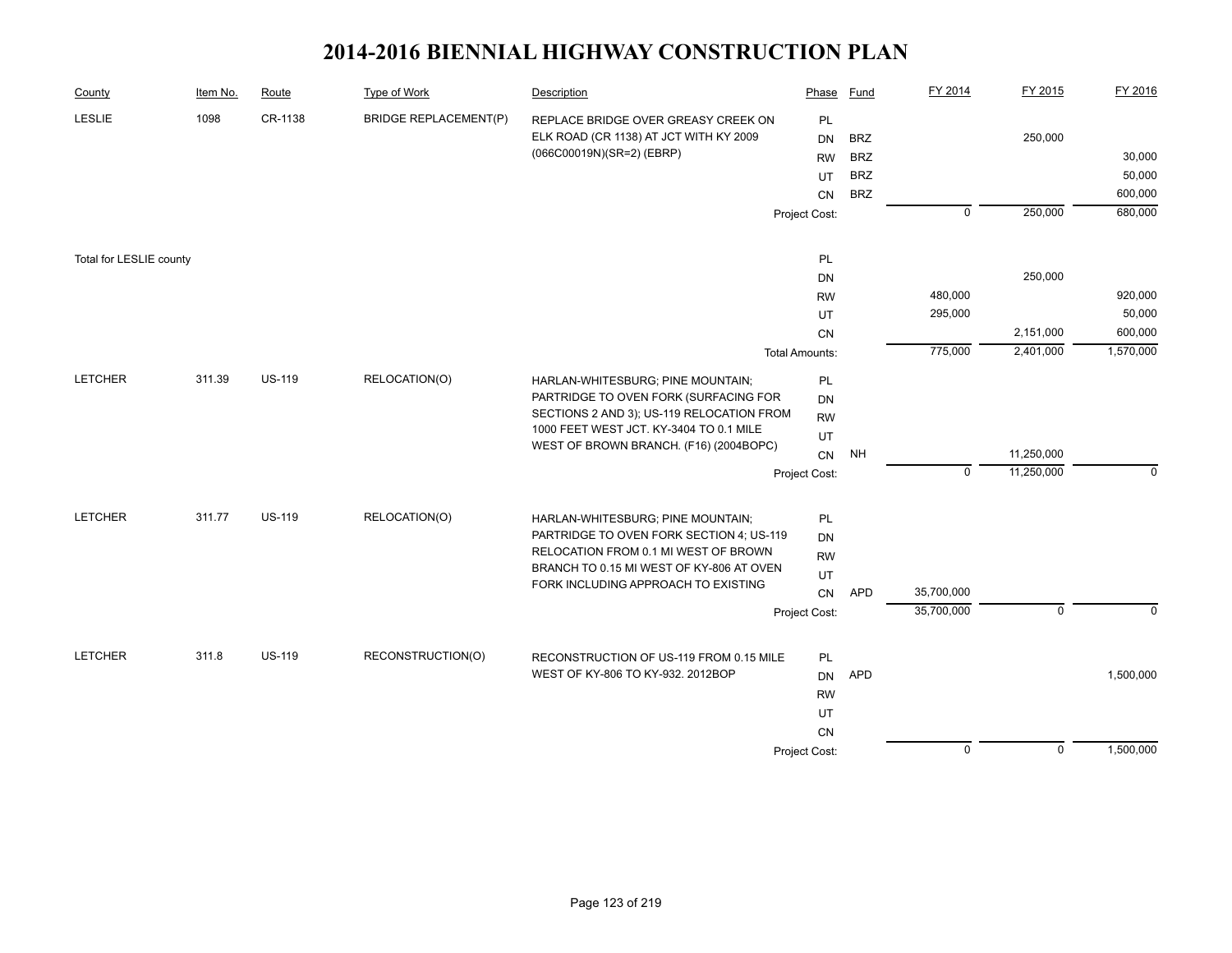| County         | Item No. | Route   | Type of Work                 | Description                                                                       | Phase           | Fund       | FY 2014 | FY 2015     | FY 2016  |
|----------------|----------|---------|------------------------------|-----------------------------------------------------------------------------------|-----------------|------------|---------|-------------|----------|
| <b>LETCHER</b> | 1091     | CR-1245 | <b>BRIDGE REPLACEMENT(P)</b> | PACIES BRANCH ROAD; REPLACE BRIDGE AND                                            | PL              |            |         |             |          |
|                |          |         |                              | APPROACHES OVER KINGS CREEK (C27) 0.05                                            | <b>DN</b>       |            |         |             |          |
|                |          |         |                              | MILE NW OF KY-160. (SR=2.0): (067C00027N)                                         | <b>RW</b>       |            |         |             |          |
|                |          |         |                              |                                                                                   | UT              |            |         |             |          |
|                |          |         |                              |                                                                                   | <b>CN</b>       | <b>BRZ</b> | 550,000 |             |          |
|                |          |         |                              |                                                                                   | Project Cost:   |            | 550,000 | $\mathbf 0$ | $\Omega$ |
| <b>LETCHER</b> | 1094     | KY-343  | <b>BRIDGE REPLACEMENT(P)</b> | REPLACE BRIDGE AND APPROACHES ON KY-343                                           | PL              |            |         |             |          |
|                |          |         |                              | OVER WRIGHT FORK (B79) 50 FEET NE OF                                              | <b>DN</b>       |            |         |             |          |
|                |          |         |                              | HAYMOND HILL ROAD. (SR=3.0): (067B00079N)                                         | <b>RW</b>       |            |         |             |          |
|                |          |         |                              |                                                                                   | UT              |            |         |             |          |
|                |          |         |                              |                                                                                   | CN              | <b>BRX</b> | 670,000 |             |          |
|                |          |         |                              |                                                                                   | Project Cost:   |            | 670,000 | $\mathbf 0$ | $\Omega$ |
| <b>LETCHER</b> | 1096     | CR-1391 | <b>BRIDGE REPLACEMENT(P)</b> | ISOM RACE TRACK ROAD; REPLACE BRIDGE                                              | PL              |            |         |             |          |
|                |          |         |                              | OVER ROCKHOUSE CREEK (C35) 0.05 MILE SE                                           | DN              |            |         |             |          |
|                |          |         |                              | OF KY-7. (SR=5.0): (067C00035N)                                                   | <b>RW</b>       |            |         |             |          |
|                |          |         |                              |                                                                                   | UT              |            |         |             |          |
|                |          |         |                              |                                                                                   | CN              | <b>BRZ</b> | 900,000 |             |          |
|                |          |         |                              |                                                                                   | Project Cost:   |            | 900,000 | $\mathbf 0$ | $\Omega$ |
| <b>LETCHER</b> | 1097     | KY-343  | <b>BRIDGE REPLACEMENT(P)</b> |                                                                                   |                 |            |         |             |          |
|                |          |         |                              | REPLACE BRIDGE AND APPROACHES ON KY-343<br>OVER WRIGHT FORK (B15) 30 FEET EAST OF | PL<br>DN        |            |         |             |          |
|                |          |         |                              | MASTERS DRIVE. (SR=7.0): (067B00015N)                                             | <b>RW</b>       |            |         |             |          |
|                |          |         |                              |                                                                                   | UT              |            |         |             |          |
|                |          |         |                              |                                                                                   | CN              | <b>BRX</b> | 680,000 |             |          |
|                |          |         |                              |                                                                                   | Project Cost:   |            | 680,000 | $\mathbf 0$ | $\Omega$ |
| <b>LETCHER</b> | 1107     | CS-2026 | <b>BRIDGE REPLACEMENT(P)</b> |                                                                                   |                 |            |         |             |          |
|                |          |         |                              | REPLACE BRIDGE ON CS-2026 OVER (MP 0.032)<br>ELKHORN CREEK; AT EAST JENKINS;      | <b>PL</b><br>DN |            |         |             |          |
|                |          |         |                              | (STRUCTURALLY DEFICIENT, SR=13)                                                   | <b>RW</b>       | <b>BRZ</b> | 100,000 |             |          |
|                |          |         |                              | 067C00058N                                                                        | UT              | <b>BRZ</b> | 120,000 |             |          |
|                |          |         |                              |                                                                                   | CN              | <b>BRZ</b> |         |             | 300,000  |
|                |          |         |                              |                                                                                   | Project Cost:   |            | 220,000 | $\mathbf 0$ | 300,000  |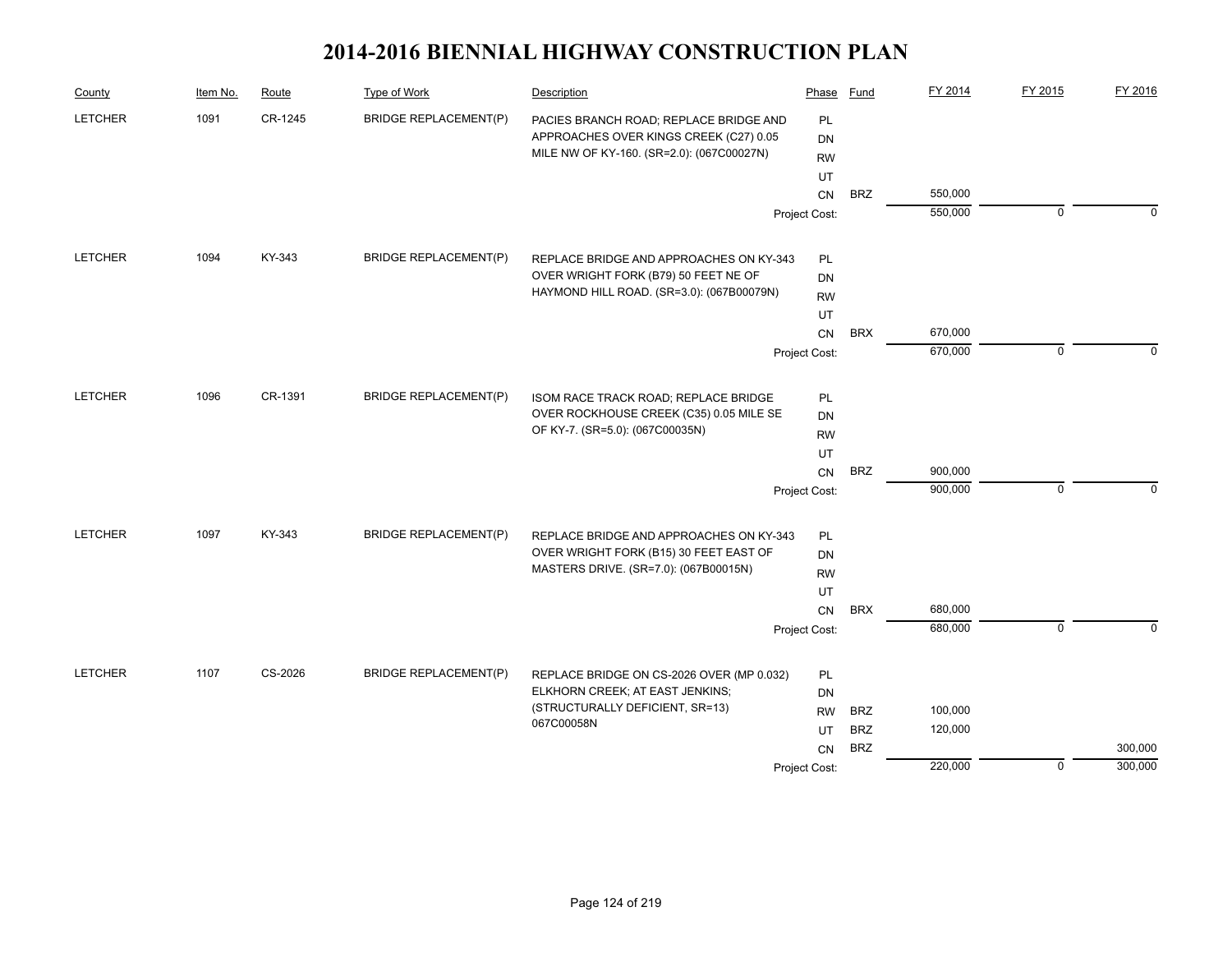| County         | Item No. | Route   | Type of Work                 | Description                                                                      | Phase         | Fund       | FY 2014     | FY 2015            | FY 2016     |
|----------------|----------|---------|------------------------------|----------------------------------------------------------------------------------|---------------|------------|-------------|--------------------|-------------|
| <b>LETCHER</b> | 1108     | CR-1841 | <b>BRIDGE REPLACEMENT(P)</b> | REPLACE BRIDGE ON CR-1841 (MP 0.015) OVER                                        | PL            |            |             |                    |             |
|                |          |         |                              | NORTH FORK KY RIVER; 1 MI N JCT KY 1862;                                         | <b>DN</b>     |            |             |                    |             |
|                |          |         |                              | (STRUCTURALLY DEFICIENT, SR=15.7)                                                | <b>RW</b>     |            |             |                    |             |
|                |          |         |                              | 067C00063N (AR/W)                                                                | UT            | <b>BRZ</b> | 75,000      |                    |             |
|                |          |         |                              |                                                                                  | CN            | <b>BRZ</b> |             |                    | 430,000     |
|                |          |         |                              |                                                                                  | Project Cost: |            | 75,000      | $\mathbf 0$        | 430,000     |
| <b>LETCHER</b> | 1113     | KY-2034 | <b>BRIDGE REPLACEMENT(P)</b> | REPLACE BRIDGE ON KY 2034C OVER N FORK                                           | PL            |            |             |                    |             |
|                |          |         |                              | KY RIVER 0.02 E OF US 119(SR 42.7)                                               | <b>DN</b>     |            |             |                    |             |
|                |          |         |                              | 067B00121N                                                                       | <b>RW</b>     | <b>BRO</b> |             | 420,000            |             |
|                |          |         |                              |                                                                                  | UT            | <b>BRO</b> |             | 125,000            |             |
|                |          |         |                              |                                                                                  | CN            |            |             |                    |             |
|                |          |         |                              |                                                                                  | Project Cost: |            | $\mathbf 0$ | 545,000            | $\mathbf 0$ |
| <b>LETCHER</b> | 1117     | CR-1359 | <b>BRIDGE REPLACEMENT(P)</b> | REPLACE BRIDGE ON STEEL BRIDGE RD (CR                                            | PL            |            |             |                    |             |
|                |          |         |                              | 1359Q4) OVER NORTH FORK OF KENTUCKY                                              | <b>DN</b>     |            |             |                    |             |
|                |          |         |                              | RIVER AT JCT WITH HIGHWAY 7 (KY 7)(SR 24)                                        | <b>RW</b>     | <b>BRZ</b> | 250,000     |                    |             |
|                |          |         |                              | C00080N                                                                          | UT            | <b>BRZ</b> | 50,000      |                    |             |
|                |          |         |                              |                                                                                  | CN            | <b>BRZ</b> |             | 875,000            |             |
|                |          |         |                              |                                                                                  | Project Cost: |            | 300,000     | 875,000            | $\mathbf 0$ |
| <b>LETCHER</b> | 8702     | KY-805  | CONGESTION MITIGTN(O)        | IMPROVE THE EXISTING ROADWAY TO MEET                                             | PL            |            |             |                    |             |
|                |          |         |                              | <b>CURRENT STANDARDS AND IMPROVE</b>                                             | DN            |            |             |                    |             |
|                |          |         |                              | CONGESTION INTO AND OUT OF JENKINS                                               | <b>RW</b>     | SPP        | 1,580,000   |                    |             |
|                |          |         |                              | BETWEEN MP 8.741 AND MP 9.247 (12CCN)                                            | UT            | SPP        | 520,000     |                    |             |
|                |          |         |                              |                                                                                  | CN            | SPP        |             | 6,060,000          |             |
|                |          |         |                              |                                                                                  | Project Cost: |            | 2,100,000   | 6,060,000          | $\Omega$    |
|                |          |         |                              |                                                                                  |               |            |             |                    |             |
| <b>LETCHER</b> | 8804     |         | SAFETY(P)                    | CONGESTION/SAFETY IMPROVEMENT AT THE<br>JUNCTION OF MAIN STREET AND EAST MAIN IN | PL            | SPP        |             | 140,000            |             |
|                |          |         |                              | DOWNTOWN WHITESBURG.                                                             | <b>DN</b>     | SPP        |             |                    |             |
|                |          |         |                              |                                                                                  | <b>RW</b>     | SPP        |             | 150,000            |             |
|                |          |         |                              |                                                                                  | UT            | SPP        |             | 200,000<br>300,000 |             |
|                |          |         |                              |                                                                                  | <b>CN</b>     |            | $\mathbf 0$ | 790,000            | $\mathbf 0$ |
|                |          |         |                              |                                                                                  | Project Cost: |            |             |                    |             |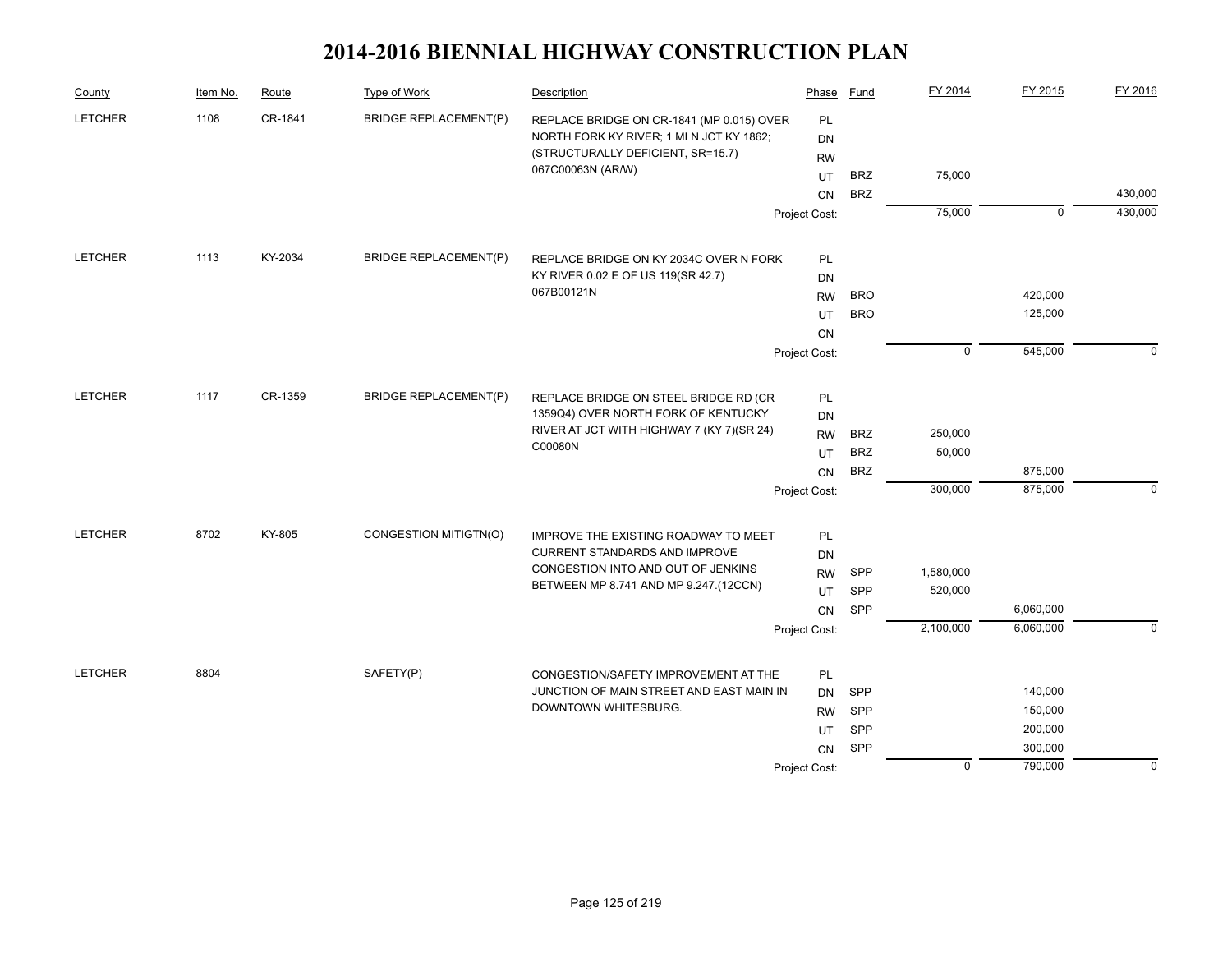| County                   | Item No. | Route   | <b>Type of Work</b>          | Description                                                                                                                                                                                                | Phase                       | Fund       | FY 2014        | FY 2015     | FY 2016     |
|--------------------------|----------|---------|------------------------------|------------------------------------------------------------------------------------------------------------------------------------------------------------------------------------------------------------|-----------------------------|------------|----------------|-------------|-------------|
| <b>LETCHER</b>           | 8808     | CR-1222 | RESURFACING(P)               | RESURFACE SOUTH EAST ROAD (CR-1222).<br>PROJECT IS CONTINGENT UPON RECEIVING<br><b>WRITTEN CONFIRMATION FROM LETCHER</b><br>COUNTY FISCAL COURT THAT ROAD WILL BE<br>ACCEPTED INTO COUNTY ROAD SYSTEM UPON | PL<br>DN<br><b>RW</b><br>UT |            |                |             |             |
|                          |          |         |                              |                                                                                                                                                                                                            | CN                          | SPP        | 1,000,000      |             |             |
|                          |          |         |                              |                                                                                                                                                                                                            | Project Cost:               |            | 1,000,000      | $\mathbf 0$ | $\Omega$    |
| Total for LETCHER county |          |         |                              |                                                                                                                                                                                                            | PL                          |            |                |             |             |
|                          |          |         |                              |                                                                                                                                                                                                            | DN                          |            |                | 140,000     | 1,500,000   |
|                          |          |         |                              |                                                                                                                                                                                                            | <b>RW</b>                   |            | 1,930,000      | 570,000     |             |
|                          |          |         |                              |                                                                                                                                                                                                            | UT                          |            | 765,000        | 325,000     |             |
|                          |          |         |                              |                                                                                                                                                                                                            | CN                          |            | 39,500,000     | 18,485,000  | 730,000     |
|                          |          |         |                              |                                                                                                                                                                                                            | <b>Total Amounts:</b>       |            | 42,195,000     | 19,520,000  | 2,230,000   |
| LEWIS                    | 231      | KY-59   | SCOPING STUDY(O)             | PERFORM DESIGN STUDY TO DETERMINE<br>LOGICAL SEQUENCE OF PRACTICAL                                                                                                                                         | PL<br><b>DN</b>             | SPP        |                | 1,000,000   |             |
|                          |          |         |                              | IMPROVEMENTS TO UPGRADE KY 59/KY 344/KY                                                                                                                                                                    | <b>RW</b>                   |            |                |             |             |
|                          |          |         |                              | 377 CONNECTION BETWEEN VANCEBURG AND                                                                                                                                                                       | UT                          |            |                |             |             |
|                          |          |         |                              | MOREHEAD.                                                                                                                                                                                                  | CN                          |            |                |             |             |
|                          |          |         |                              |                                                                                                                                                                                                            | Project Cost:               |            | $\mathbf 0$    | 1,000,000   | $\Omega$    |
|                          |          |         |                              |                                                                                                                                                                                                            |                             |            |                |             |             |
| LEWIS                    | 232      | KY-10   | SAFETY(P)                    | RECONSTRUCT THE INTERSECTION OF KY 10                                                                                                                                                                      | PL                          |            |                |             |             |
|                          |          |         |                              | AND KY 1306.                                                                                                                                                                                               | DN                          |            |                |             |             |
|                          |          |         |                              |                                                                                                                                                                                                            | <b>RW</b>                   |            |                |             |             |
|                          |          |         |                              |                                                                                                                                                                                                            | UT<br>${\sf CN}$            | SPP        |                | 500,000     |             |
|                          |          |         |                              |                                                                                                                                                                                                            | Project Cost:               |            | $\mathbf 0$    | 500,000     | $\mathbf 0$ |
|                          |          |         |                              |                                                                                                                                                                                                            |                             |            |                |             |             |
| <b>LEWIS</b>             | 1082     | KY-8    | <b>BRIDGE REPLACEMENT(P)</b> | REPLACE BRIDGE ON KY 8 OVER KINNICONNICK                                                                                                                                                                   | PL                          |            |                |             |             |
|                          |          |         |                              | CREEK 0.094 MILE W OF DUDLEY AVE                                                                                                                                                                           | DN                          |            |                |             |             |
|                          |          |         |                              | (CR-1031A) (SR 26.5) 068B00003N                                                                                                                                                                            | <b>RW</b>                   | <b>BRO</b> |                | 150,000     |             |
|                          |          |         |                              |                                                                                                                                                                                                            | UT                          | <b>BRO</b> |                | 150,000     |             |
|                          |          |         |                              |                                                                                                                                                                                                            | CN                          | <b>BRO</b> |                |             | 3,000,000   |
|                          |          |         |                              |                                                                                                                                                                                                            | Project Cost:               |            | $\overline{0}$ | 300,000     | 3,000,000   |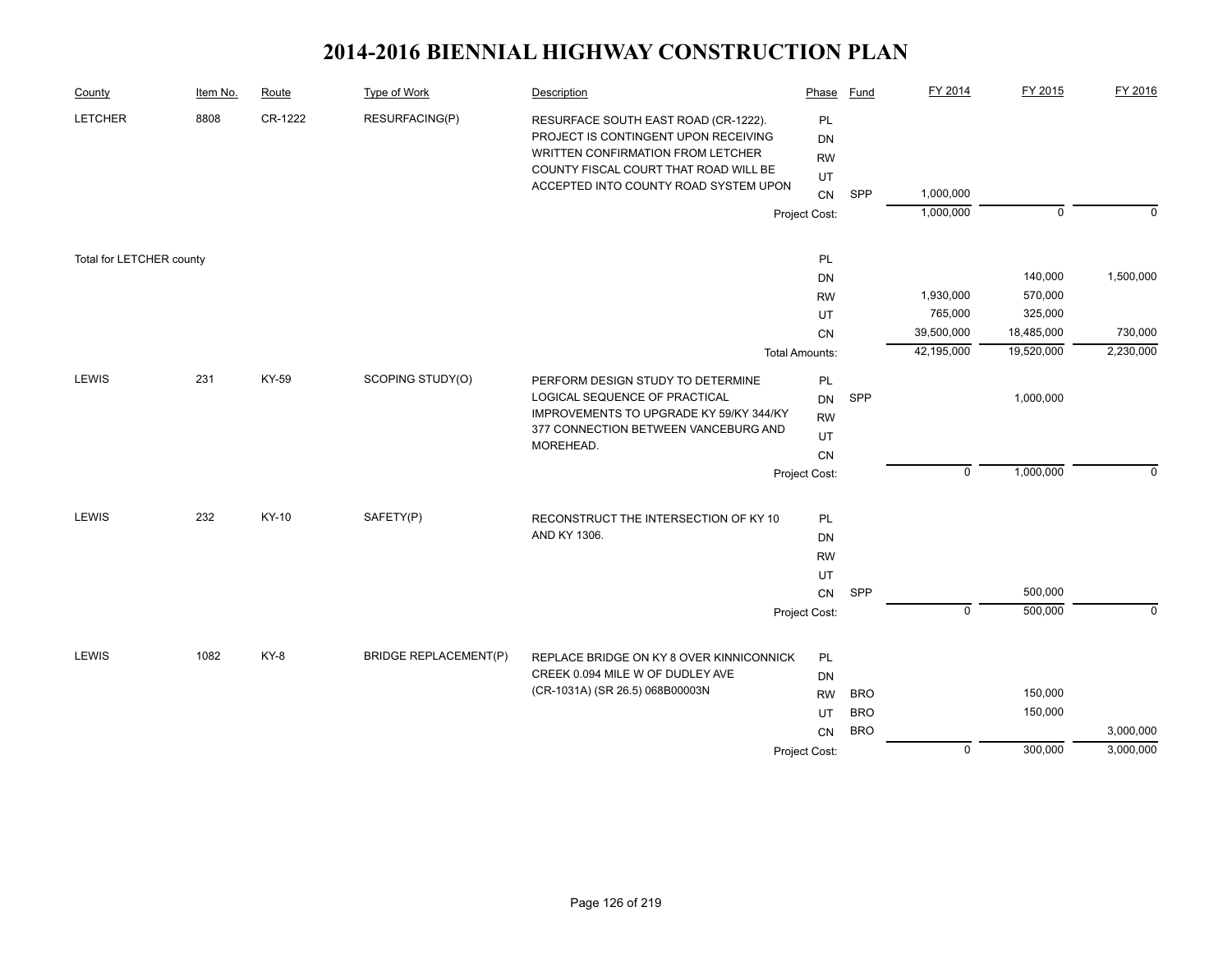| County       | Item No. | Route   | Type of Work                 | Description                                     | Phase         | Fund       | FY 2014        | FY 2015     | FY 2016     |
|--------------|----------|---------|------------------------------|-------------------------------------------------|---------------|------------|----------------|-------------|-------------|
| <b>LEWIS</b> | 1085     | CR-1338 | <b>BRIDGE REPLACEMENT(P)</b> | REPLACE BRIDGE ON BROWNS RUN RD (CR             | PL            |            |                |             |             |
|              |          |         |                              | 1338) OVER CABIN CREEK 0.03 MILE SW OF          | DN            |            |                |             |             |
|              |          |         |                              | CABIN CREEK RD (CR 1333)(SR 2) 068C00036N       | <b>RW</b>     | <b>BRZ</b> | 60,000         |             |             |
|              |          |         |                              |                                                 | UT            | <b>BRZ</b> | 10,000         |             |             |
|              |          |         |                              |                                                 | CN            | <b>BRZ</b> |                | 400,000     |             |
|              |          |         |                              |                                                 | Project Cost: |            | 70,000         | 400,000     | $\mathbf 0$ |
| <b>LEWIS</b> | 8507     | KY-57   | <b>BRIDGE REPLACEMENT(P)</b> | CONSTRUCT A NEW BRIDGE CROSSING THE             | PL            |            |                |             |             |
|              |          |         |                              | NORTH FORK OF THE LICKING RIVER AT THE          | <b>DN</b>     | SPP        | 1,000,000      |             |             |
|              |          |         |                              | LEWIS-FLEMING COUNTY LINE. (08CCN):             | <b>RW</b>     |            |                |             |             |
|              |          |         |                              | (068B00027N)                                    | UT            |            |                |             |             |
|              |          |         |                              |                                                 | ${\sf CN}$    | SPP        |                | 5,200,000   |             |
|              |          |         |                              |                                                 | Project Cost: |            | 1,000,000      | 5,200,000   | $\mathbf 0$ |
| <b>LEWIS</b> | 8806     |         | NEW ROUTE(O)                 | LEWIS-GREENUP CONNECTOR ROAD                    | <b>PL</b>     | <b>STP</b> | 500,000        |             |             |
|              |          |         |                              | CONNECTING KY-8 TO KY-10 AT SCAFFOLD            | <b>DN</b>     | <b>STP</b> | 1,500,000      |             |             |
|              |          |         |                              | <b>LICK ROAD</b>                                | <b>RW</b>     |            |                |             |             |
|              |          |         |                              |                                                 | UT            |            |                |             |             |
|              |          |         |                              |                                                 | CN            |            |                |             |             |
|              |          |         |                              |                                                 | Project Cost: |            | 2,000,000      | $\mathbf 0$ | $\mathbf 0$ |
| <b>LEWIS</b> | 8807     | KY-57   | RECONSTRUCTION(O)            | RECONSTRUCT KY-57 FROM KY-9 TO                  | PL            |            |                |             |             |
|              |          |         |                              | FLEMING/LEWIS COUNTY LINE                       | <b>DN</b>     | <b>STP</b> |                | 2,100,000   |             |
|              |          |         |                              |                                                 | <b>RW</b>     | <b>STP</b> |                |             | 5,200,000   |
|              |          |         |                              |                                                 | UT            |            |                |             |             |
|              |          |         |                              |                                                 | CN            |            |                |             |             |
|              |          |         |                              |                                                 | Project Cost: |            | $\overline{0}$ | 2,100,000   | 5,200,000   |
|              |          |         |                              |                                                 |               |            |                |             |             |
| <b>LEWIS</b> | 8808     | KY-9    | RECONSTRUCTION(O)            | RECONSTRUCT INTERSECTION AT KY-9 AND<br>KY-2523 | <b>PL</b>     | SPP        | 10,000         |             |             |
|              |          |         |                              |                                                 | <b>DN</b>     | SPP        | 150,000        |             |             |
|              |          |         |                              |                                                 | <b>RW</b>     | SPP        |                | 200,000     |             |
|              |          |         |                              |                                                 | UT            | SPP        |                | 125,000     |             |
|              |          |         |                              |                                                 | CN            | SPP        | 160,000        |             | 1,000,000   |
|              |          |         |                              |                                                 | Project Cost: |            |                | 325,000     | 1,000,000   |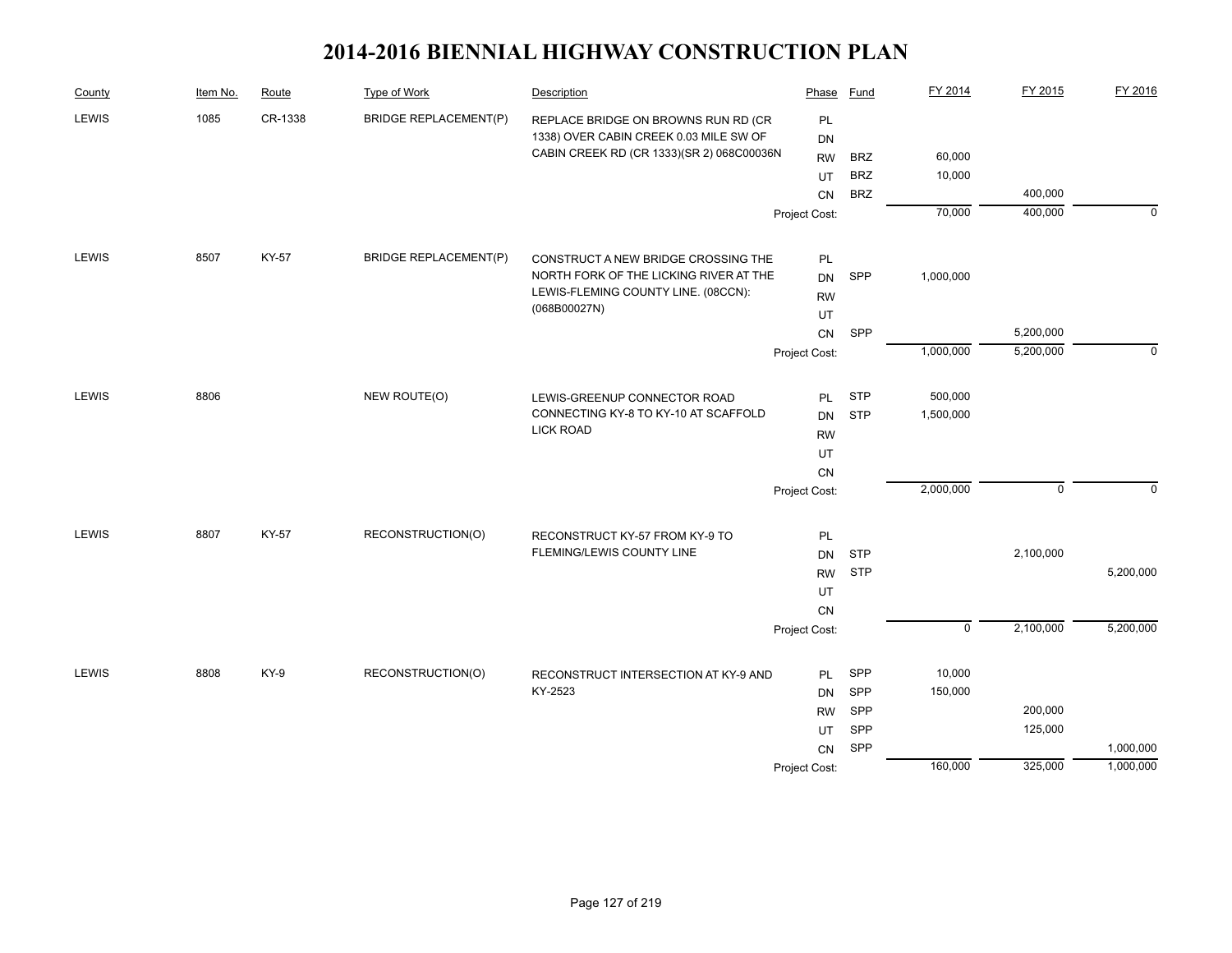| County                   | Item No. | Route        | Type of Work                 | Description                                | Phase                 | Fund       | FY 2014     | FY 2015     | FY 2016   |
|--------------------------|----------|--------------|------------------------------|--------------------------------------------|-----------------------|------------|-------------|-------------|-----------|
| Total for LEWIS county   |          |              |                              |                                            | PL                    |            | 510,000     |             |           |
|                          |          |              |                              |                                            | <b>DN</b>             |            | 2,650,000   | 3,100,000   |           |
|                          |          |              |                              |                                            | <b>RW</b>             |            | 60,000      | 350,000     | 5,200,000 |
|                          |          |              |                              |                                            | UT                    |            | 10,000      | 275,000     |           |
|                          |          |              |                              |                                            | CN                    |            |             | 6,100,000   | 4,000,000 |
|                          |          |              |                              |                                            | <b>Total Amounts:</b> |            | 3,230,000   | 9,825,000   | 9,200,000 |
| <b>LINCOLN</b>           | 196      | <b>US-27</b> | MAJOR WIDENING(O)            | WIDEN US-27 FROM KY-590 TO BELL STREET IN  | PL                    |            |             |             |           |
|                          |          |              |                              | STANFORD (MP 18.2 TO MP 18.9). (INCLUDES   | <b>DN</b>             | HPP        | 1,439,839   |             |           |
|                          |          |              |                              | NEW GOSHEN CUT-OFF ROAD)(2005HPP-KY115)    | <b>RW</b>             |            |             |             |           |
|                          |          |              |                              |                                            | UT                    |            |             |             |           |
|                          |          |              |                              |                                            | CN                    |            |             |             |           |
|                          |          |              |                              |                                            | Project Cost:         |            | 1,439,839   | $\mathbf 0$ | $\Omega$  |
| <b>LINCOLN</b>           | 1049     | <b>KY-78</b> | <b>BRIDGE REPLACEMENT(P)</b> | REPLACE BRIDGE ON KY-78 (MP 11.216) OVER   | PL                    |            |             |             |           |
|                          |          |              |                              | PEVYHOUSE BRANCH; .30 MI WEST OF JCT KY    | <b>DN</b>             |            |             |             |           |
|                          |          |              |                              | 300; (STRUCTURALLY DEFICIENT, SR=43.3)     | <b>RW</b>             |            |             |             |           |
|                          |          |              |                              | 069B00027N (AR/W)                          | UT                    | <b>BRO</b> | 60,000      |             |           |
|                          |          |              |                              |                                            | CN                    | <b>BRO</b> | 350,000     |             |           |
|                          |          |              |                              |                                            | Project Cost:         |            | 410,000     | $\mathbf 0$ | $\Omega$  |
|                          |          |              |                              |                                            |                       |            |             |             |           |
| <b>LINCOLN</b>           | 1055     | KY-1247      | <b>BRIDGE REPLACEMENT(P)</b> | REPLACE BRIDGE ON KY 1247 OVER ST. ASAPH   | PL                    |            |             |             |           |
|                          |          |              |                              | CREEK 0.044 S OF KY 78(SR 45.4) 069B00055N | <b>DN</b>             |            |             |             |           |
|                          |          |              |                              |                                            | <b>RW</b>             | <b>BRO</b> |             | 120,000     |           |
|                          |          |              |                              |                                            | <b>UT</b>             | <b>BRO</b> |             | 350,000     |           |
|                          |          |              |                              |                                            | CN                    | <b>BRO</b> |             |             | 810,000   |
|                          |          |              |                              |                                            | Project Cost:         |            | $\mathbf 0$ | 470,000     | 810,000   |
| Total for LINCOLN county |          |              |                              |                                            | PL                    |            |             |             |           |
|                          |          |              |                              |                                            | <b>DN</b>             |            | 1,439,839   |             |           |
|                          |          |              |                              |                                            | <b>RW</b>             |            |             | 120,000     |           |
|                          |          |              |                              |                                            | UT                    |            | 60,000      | 350,000     |           |
|                          |          |              |                              |                                            | CN                    |            | 350,000     |             | 810,000   |
|                          |          |              |                              |                                            | <b>Total Amounts:</b> |            | 1,849,839   | 470,000     | 810,000   |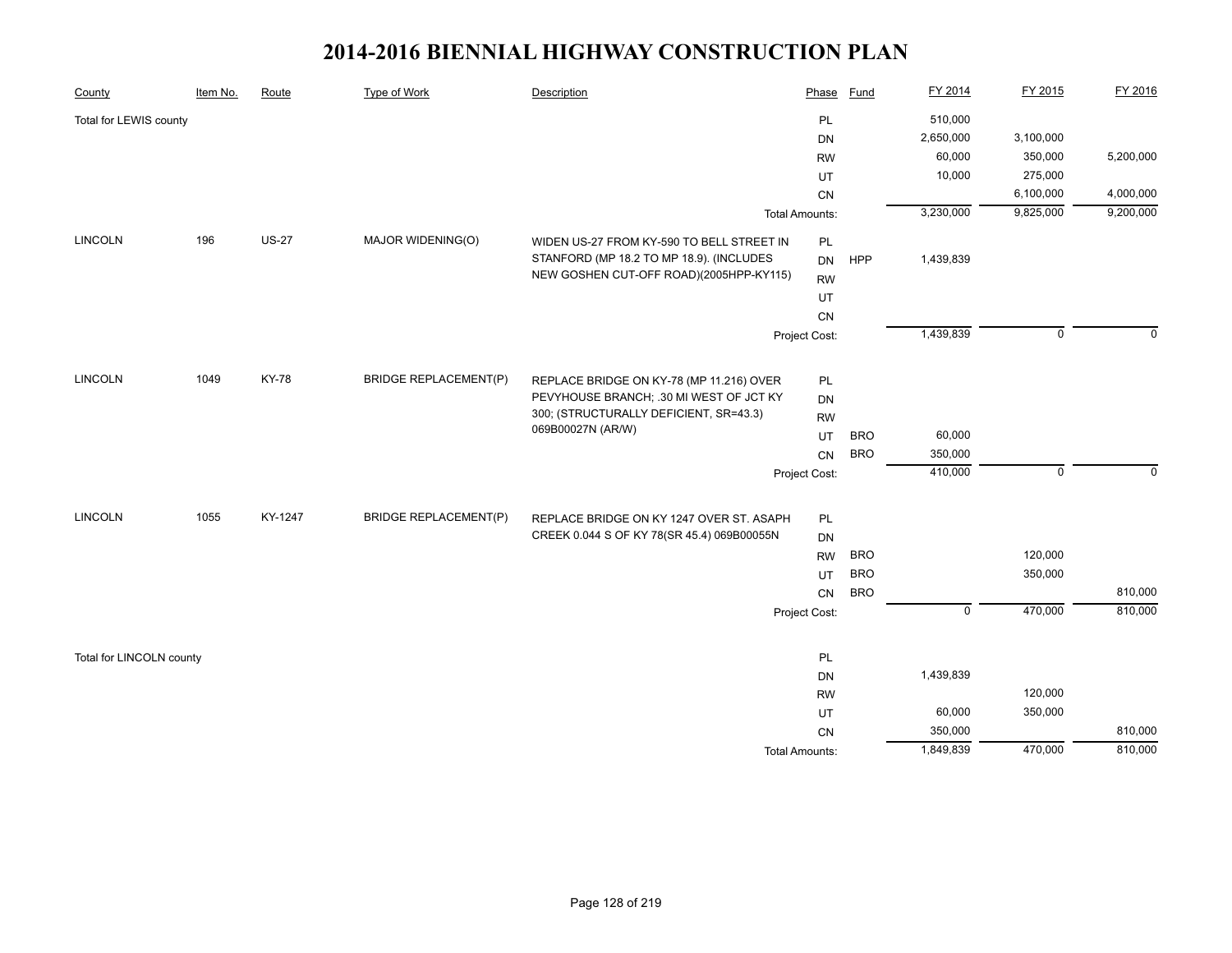| County                      | Item No. | Route   | <b>Type of Work</b>          | Description                                                                  | Phase                 | <b>Fund</b>              | FY 2014        | FY 2015     | FY 2016     |
|-----------------------------|----------|---------|------------------------------|------------------------------------------------------------------------------|-----------------------|--------------------------|----------------|-------------|-------------|
| LIVINGSTON                  | 1059     | KY-453  | <b>BRIDGE REPLACEMENT(P)</b> | REPLACE BRIDGE AND APPROACHES ON KY-453                                      | PL                    |                          |                |             |             |
|                             |          |         |                              | OVER ECHO SPRING BRANCH (B29) 0.177 MILE                                     | <b>DN</b>             |                          |                |             |             |
|                             |          |         |                              | NW OF COON CHAPEL ROAD. (SR=12.5)<br>(08CCR): (070B00029N)                   | <b>RW</b>             |                          |                |             |             |
|                             |          |         |                              |                                                                              | UT                    |                          |                |             |             |
|                             |          |         |                              |                                                                              | <b>CN</b>             | <b>BRX</b>               | 1,880,000      |             |             |
|                             |          |         |                              |                                                                              | Project Cost:         |                          | 1,880,000      | $\mathbf 0$ | $\mathbf 0$ |
| LIVINGSTON                  | 1142     | $US-60$ | <b>BRIDGE REPLACEMENT(P)</b> | REPLACE BRIDGE ON US 60 OVER THE                                             | PL                    |                          |                |             |             |
|                             |          |         |                              | CUMBERLAND RIVER 0.27 MILE N OF KY 70 (SR                                    | <b>DN</b>             | <b>BRO</b>               | 1,600,000      |             |             |
|                             |          |         |                              | 32.7) 070B00017N.                                                            | <b>RW</b>             | <b>BRO</b>               |                |             | 300,000     |
|                             |          |         |                              |                                                                              | UT                    | <b>BRO</b>               |                |             | 350,000     |
|                             |          |         |                              |                                                                              | CN                    |                          |                |             |             |
|                             |          |         |                              |                                                                              | Project Cost:         |                          | 1,600,000      | $\mathbf 0$ | 650,000     |
| <b>LIVINGSTON</b>           | 1145     | KY-866  | <b>BRIDGE REPLACEMENT(P)</b> |                                                                              |                       |                          |                |             |             |
|                             |          |         |                              | REPLACE BRIDGE ON KY 866 OVER FORK OF<br>GUM CREEK 0.02 MILE N OF KY 1664(SR | $\mathsf{PL}$         |                          |                |             |             |
|                             |          |         |                              | 28.1)070B00050N                                                              | <b>DN</b>             |                          | 100,000        |             |             |
|                             |          |         |                              |                                                                              | <b>RW</b>             | <b>BRO</b><br><b>BRO</b> | 100,000        |             |             |
|                             |          |         |                              |                                                                              | UT                    | <b>BRO</b>               |                | 400,000     |             |
|                             |          |         |                              |                                                                              | CN<br>Project Cost:   |                          | 200,000        | 400,000     | $\mathbf 0$ |
|                             |          |         |                              |                                                                              |                       |                          |                |             |             |
| Total for LIVINGSTON county |          |         |                              |                                                                              | PL                    |                          |                |             |             |
|                             |          |         |                              |                                                                              | <b>DN</b>             |                          | 1,600,000      |             |             |
|                             |          |         |                              |                                                                              | <b>RW</b>             |                          | 100,000        |             | 300,000     |
|                             |          |         |                              |                                                                              | UT                    |                          | 100,000        |             | 350,000     |
|                             |          |         |                              |                                                                              | CN                    |                          | 1,880,000      | 400,000     |             |
|                             |          |         |                              |                                                                              | <b>Total Amounts:</b> |                          | 3,680,000      | 400,000     | 650,000     |
| LOGAN                       | 311.1    | -0      | NEW ROUTE(O)                 | RUSSELLVILLE SOUTHERN BYPASS. (12CCR)                                        | PL                    |                          |                |             |             |
|                             |          |         |                              |                                                                              | <b>DN</b>             |                          |                |             |             |
|                             |          |         |                              |                                                                              | <b>RW</b>             |                          |                |             |             |
|                             |          |         |                              |                                                                              | UT                    |                          |                |             |             |
|                             |          |         |                              |                                                                              | CN                    | SPP                      |                |             | 19,300,000  |
|                             |          |         |                              |                                                                              | Project Cost:         |                          | $\overline{0}$ | $\mathbf 0$ | 19,300,000  |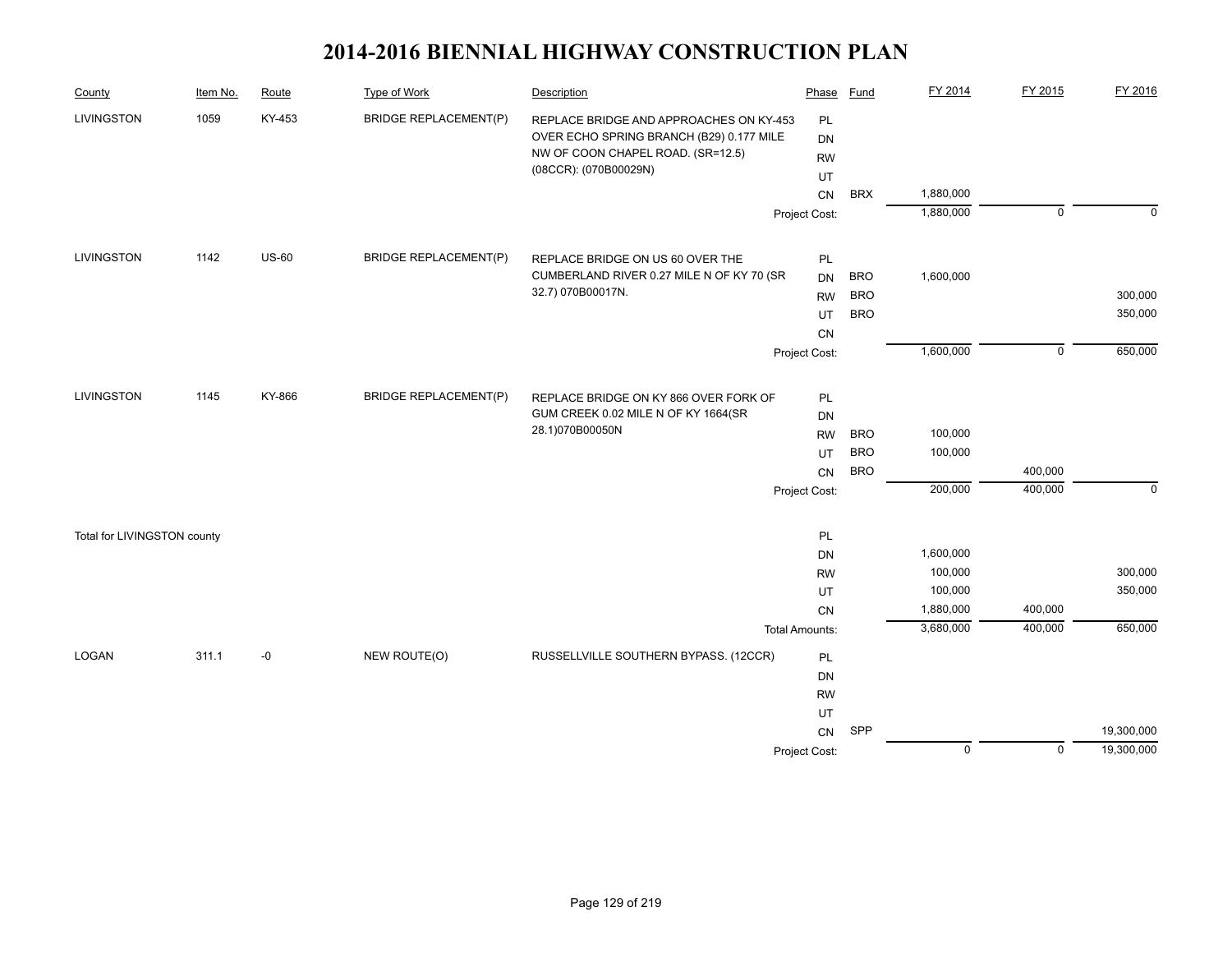| County        | Item No. | Route        | Type of Work                 | Description                                                                                                                               | Phase                              | Fund       | FY 2014                   | FY 2015     | FY 2016     |
|---------------|----------|--------------|------------------------------|-------------------------------------------------------------------------------------------------------------------------------------------|------------------------------------|------------|---------------------------|-------------|-------------|
| 1068<br>LOGAN |          | <b>KY-79</b> | <b>BRIDGE REPLACEMENT(P)</b> | RECONSTRUCT KY-79 AT MOTTS LICK CREEK<br>(DAVENPORT HILL) NORTHEAST OF<br>RUSSELLVILLE INCLUDING BRIDGE<br>REPLACEMENT (B09). (2004BOPC): | PL<br><b>DN</b><br><b>RW</b><br>UT |            |                           |             |             |
|               |          |              |                              | (071B00009N)(10CCR)(12CCR)                                                                                                                | <b>CN</b>                          | SPP        | 3,550,000                 |             |             |
|               |          |              |                              |                                                                                                                                           | Project Cost:                      |            | 3,550,000                 | $\mathbf 0$ | $\mathbf 0$ |
|               |          |              |                              |                                                                                                                                           |                                    |            |                           |             |             |
| <b>LOGAN</b>  | 1073     | KY-664       | <b>BRIDGE REPLACEMENT(P)</b> | REPLACE BRIDGE ON KY-664 (MP 3.298) OVER<br>PLEASANT RUN CREEK; 2.3 MI N.W. OF JCT KY                                                     | <b>PL</b>                          |            |                           |             |             |
|               |          |              |                              | 663; (STRUCTURALLY DEFICIENT, SR=29.8)                                                                                                    | <b>DN</b><br><b>RW</b>             | <b>BRX</b> | 65,000                    |             |             |
|               |          |              |                              | 071B00040N                                                                                                                                | UT                                 | <b>BRX</b> | 70,000                    |             |             |
|               |          |              |                              |                                                                                                                                           | CN                                 | <b>BRX</b> |                           |             | 460,000     |
|               |          |              |                              |                                                                                                                                           | Project Cost:                      |            | 135,000                   | $\mathbf 0$ | 460,000     |
|               |          |              |                              |                                                                                                                                           |                                    |            |                           |             |             |
| <b>LOGAN</b>  | 1078     | KY-2146      | <b>BRIDGE REPLACEMENT(P)</b> | REPLACE BRIDGE ON KY 2146 OVER TOWN                                                                                                       | PL                                 |            |                           |             |             |
|               |          |              |                              | BRANCH 0.1 MILE W OF KY 3519(SR 49.3)                                                                                                     | <b>DN</b>                          |            |                           |             |             |
|               |          |              |                              | 071B00067N                                                                                                                                | <b>RW</b>                          | <b>BRO</b> |                           | 80,000      |             |
|               |          |              |                              |                                                                                                                                           | UT                                 | <b>BRO</b> |                           | 70,000      |             |
|               |          |              |                              |                                                                                                                                           | <b>CN</b>                          | <b>BRO</b> |                           |             | 350,000     |
|               |          |              |                              |                                                                                                                                           | Project Cost:                      |            | $\mathsf 0$               | 150,000     | 350,000     |
| LOGAN         | 1079     | KY-663       | <b>BRIDGE REPLACEMENT(P)</b> | REPLACE BRIDGE ON KY 663 OVER PLEASANT                                                                                                    | PL                                 |            |                           |             |             |
|               |          |              |                              | RUN CREEK 2.099 MILES S OF KY 100(SR 49.1)                                                                                                | <b>DN</b>                          |            |                           |             |             |
|               |          |              |                              | 071B00057N                                                                                                                                | <b>RW</b>                          | <b>BRO</b> |                           | 50,000      |             |
|               |          |              |                              |                                                                                                                                           | UT                                 | <b>BRO</b> |                           | 75,000      |             |
|               |          |              |                              |                                                                                                                                           | <b>CN</b>                          | <b>BRO</b> |                           |             | 200,000     |
|               |          |              |                              |                                                                                                                                           | Project Cost:                      |            | $\overline{\mathfrak{o}}$ | 125,000     | 200,000     |
| LOGAN         | 1083     | CR-1249      | <b>BRIDGE REHAB(P)</b>       |                                                                                                                                           |                                    |            |                           |             |             |
|               |          |              |                              | REPLACE BRIDGE ON LOGAN MILL RD (CR 1249)<br>OVER RED RIVER 0.78 MILE SE OF ORNDORFF                                                      | PL<br><b>DN</b>                    |            |                           |             |             |
|               |          |              |                              | MILL RD (KY 96)(SR 25.3)071C00023N                                                                                                        | <b>RW</b>                          | <b>BRZ</b> | 70,000                    |             |             |
|               |          |              |                              |                                                                                                                                           | UT                                 | <b>BRZ</b> | 190,000                   |             |             |
|               |          |              |                              |                                                                                                                                           | CN                                 | <b>BRZ</b> |                           |             | 550,000     |
|               |          |              |                              |                                                                                                                                           | Project Cost:                      |            | 260,000                   | $\mathbf 0$ | 550,000     |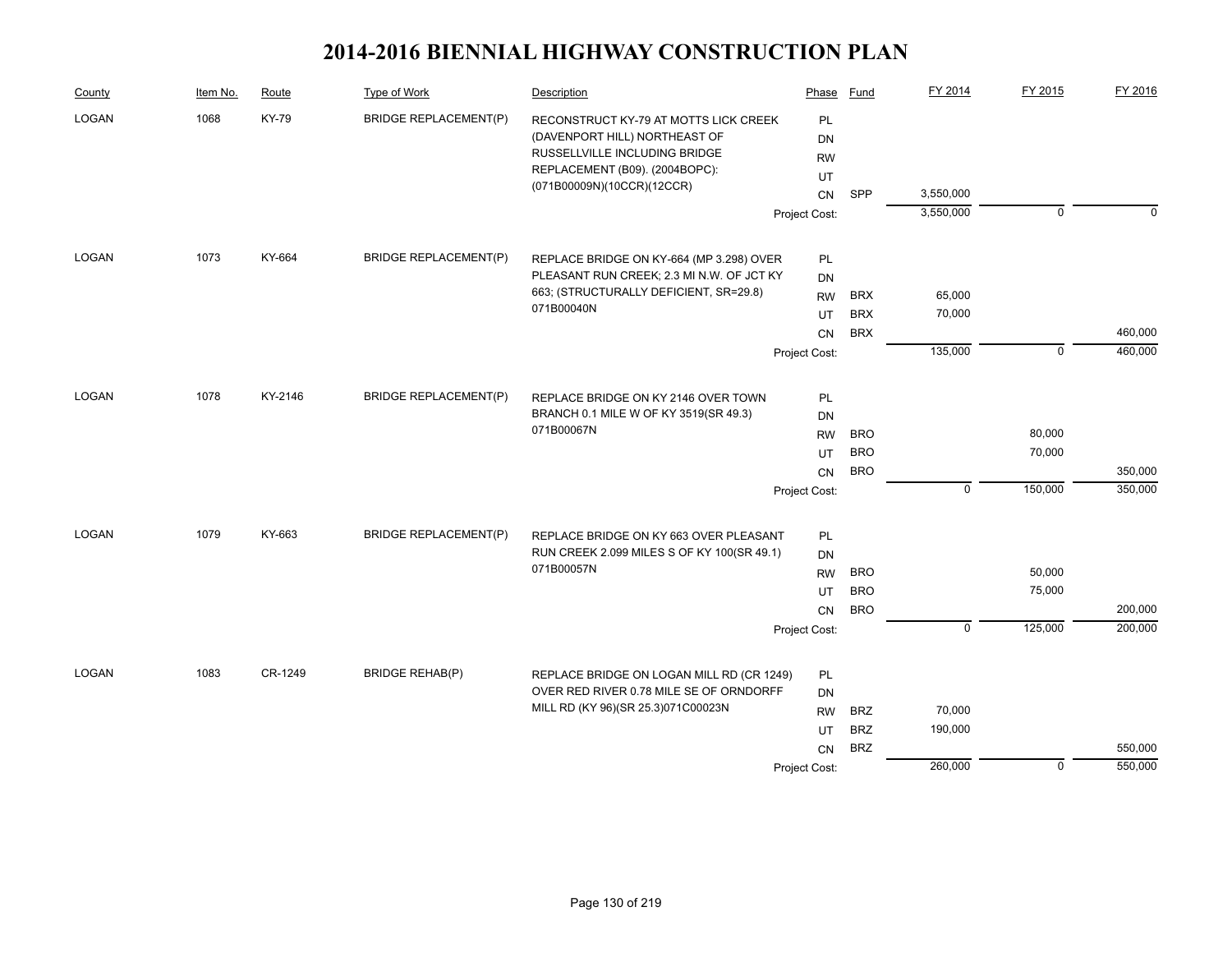| County                 | Item No. | Route         | <b>Type of Work</b> | Description                                                                                                                                                                         | Phase                             | <b>Fund</b> | FY 2014              | FY 2015        | FY 2016     |
|------------------------|----------|---------------|---------------------|-------------------------------------------------------------------------------------------------------------------------------------------------------------------------------------|-----------------------------------|-------------|----------------------|----------------|-------------|
| LOGAN                  | 8309     | <b>US-431</b> | RECONSTRUCTION(O)   | RECONSTRUCT/RELOCATE AND CONTINUE<br>FOUR-LANING OF US-431 FROM<br>APPROXIMATELY 1.5 MILES NORTH OF KY-106<br>EAST (NORTH OF LEWISBURG) TO<br>WK-9001/WENDELL FORD WESTERN KENTUCKY | PL<br>DN<br><b>RW</b><br>UT<br>CN | SP          | 2,600,000            |                |             |
|                        |          |               |                     |                                                                                                                                                                                     | Project Cost:                     |             | 2,600,000            | $\overline{0}$ | $\Omega$    |
|                        |          |               |                     |                                                                                                                                                                                     |                                   |             |                      |                |             |
| Total for LOGAN county |          |               |                     |                                                                                                                                                                                     | PL                                |             |                      |                |             |
|                        |          |               |                     |                                                                                                                                                                                     | DN<br><b>RW</b>                   |             | 2,600,000<br>135,000 | 130,000        |             |
|                        |          |               |                     |                                                                                                                                                                                     | UT                                |             | 260,000              | 145,000        |             |
|                        |          |               |                     |                                                                                                                                                                                     | CN                                |             | 3,550,000            |                | 20,860,000  |
|                        |          |               |                     |                                                                                                                                                                                     | <b>Total Amounts:</b>             |             | 6,545,000            | 275,000        | 20,860,000  |
|                        |          |               |                     |                                                                                                                                                                                     |                                   |             |                      |                |             |
| <b>LYON</b>            | 801      | KY-93         | SAFETY(P)           | UPGRADE KY 93/RIVERPORT ROAD<br>INTERSECTION.                                                                                                                                       | PL                                | SPP         |                      | 250,000        |             |
|                        |          |               |                     |                                                                                                                                                                                     | <b>DN</b><br><b>RW</b>            | SPP         |                      |                | 125,000     |
|                        |          |               |                     |                                                                                                                                                                                     | UT                                | SPP         |                      |                | 350,000     |
|                        |          |               |                     |                                                                                                                                                                                     | CN                                |             |                      |                |             |
|                        |          |               |                     |                                                                                                                                                                                     | Project Cost:                     |             | $\overline{0}$       | 250,000        | 475,000     |
|                        |          |               |                     |                                                                                                                                                                                     |                                   |             |                      |                |             |
| <b>LYON</b>            | 8803     |               | NEW ROUTE(O)        | CONNECTOR ROUTE BETWEEN CHESTNUT OAK                                                                                                                                                | PL                                |             |                      |                |             |
|                        |          |               |                     | CEMETERY ROAD/KY 1272/US 62.                                                                                                                                                        | <b>DN</b>                         | SPP         |                      | 1,000,000      |             |
|                        |          |               |                     |                                                                                                                                                                                     | <b>RW</b>                         | SPP         |                      |                | 3,000,000   |
|                        |          |               |                     |                                                                                                                                                                                     | UT                                |             |                      |                |             |
|                        |          |               |                     |                                                                                                                                                                                     | ${\sf CN}$                        |             |                      |                |             |
|                        |          |               |                     |                                                                                                                                                                                     | Project Cost:                     |             | $\overline{0}$       | 1,000,000      | 3,000,000   |
|                        |          |               |                     |                                                                                                                                                                                     |                                   |             |                      |                |             |
| <b>LYON</b>            | 8806     | $I-24$        | SAFETY(P)           | LIGHTING AND POLES ON EXIT 45 OF I-24 AT KY                                                                                                                                         | PL                                |             |                      |                |             |
|                        |          |               |                     | 293.                                                                                                                                                                                | DN                                |             |                      |                |             |
|                        |          |               |                     |                                                                                                                                                                                     | <b>RW</b>                         |             |                      |                |             |
|                        |          |               |                     |                                                                                                                                                                                     | UT                                |             |                      |                |             |
|                        |          |               |                     |                                                                                                                                                                                     | CN                                | SPP         |                      | 240,000        |             |
|                        |          |               |                     |                                                                                                                                                                                     | Project Cost:                     |             | $\overline{0}$       | 240,000        | $\mathbf 0$ |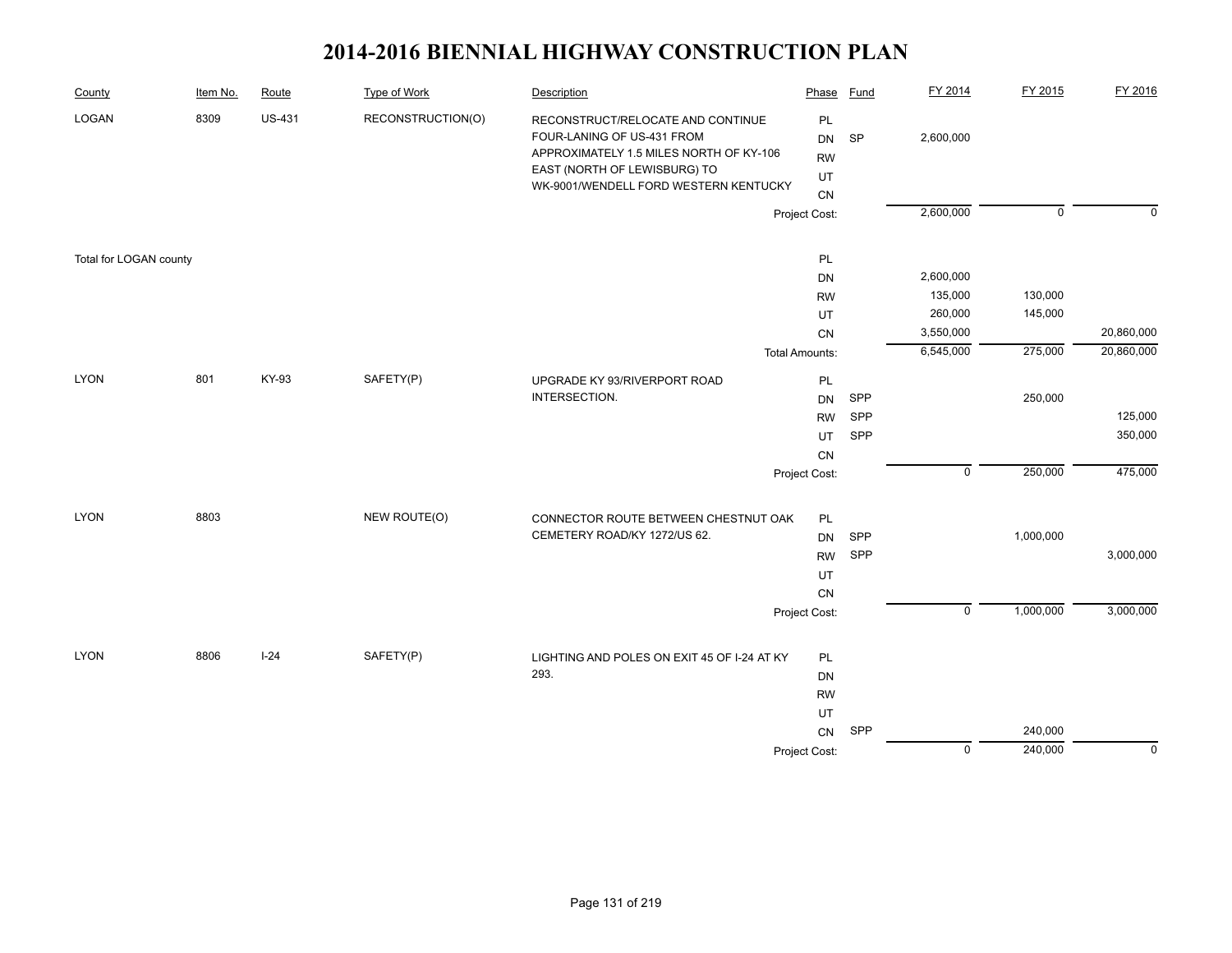| County                | Item No. | Route  | <b>Type of Work</b> | Description                                                                 | Phase                 | <b>Fund</b> | FY 2014     | FY 2015        | FY 2016     |
|-----------------------|----------|--------|---------------------|-----------------------------------------------------------------------------|-----------------------|-------------|-------------|----------------|-------------|
| Total for LYON county |          |        |                     |                                                                             | PL                    |             |             |                |             |
|                       |          |        |                     |                                                                             | DN                    |             |             | 1,250,000      |             |
|                       |          |        |                     |                                                                             | <b>RW</b>             |             |             |                | 3,125,000   |
|                       |          |        |                     |                                                                             | UT                    |             |             |                | 350,000     |
|                       |          |        |                     |                                                                             | CN                    |             |             | 240,000        |             |
|                       |          |        |                     |                                                                             | <b>Total Amounts:</b> |             | $\mathbf 0$ | 1,490,000      | 3,475,000   |
| <b>MADISON</b>        | 192.2    | $-0$   | NEW ROUTE(O)        | CONSTRUCT 4-LANE BEREA BYPASS SECTION                                       | PL                    |             |             |                |             |
|                       |          |        |                     | 2; FROM 150' EAST OF US-25, SE TO KY-21.                                    | DN                    |             |             |                |             |
|                       |          |        |                     | (2004BOPC)(08CCR)(12CCR)                                                    | <b>RW</b>             |             |             |                |             |
|                       |          |        |                     |                                                                             | UT                    |             |             |                |             |
|                       |          |        |                     |                                                                             | CN                    | SPP         | 17,530,000  |                |             |
|                       |          |        |                     |                                                                             | Project Cost:         |             | 17,530,000  | $\overline{0}$ | $\Omega$    |
| <b>MADISON</b>        | 235      | KY-52  | RECONSTRUCTION(O)   |                                                                             |                       |             |             |                |             |
|                       |          |        |                     | RELOCATE AND/OR REALIGN KY-52 FROM<br>WALLACE MILL ROAD TO INTERSTATE 75 AT | PL<br><b>DN</b>       |             |             |                |             |
|                       |          |        |                     | THE DUNCANNON ROAD INTERCHANGE.                                             | <b>RW</b>             | SPP         | 11,640,000  |                |             |
|                       |          |        |                     | (02CCR)(12CCN)                                                              | UT                    | SP          |             | 15,840,000     |             |
|                       |          |        |                     |                                                                             | <b>CN</b>             |             |             |                |             |
|                       |          |        |                     |                                                                             | Project Cost:         |             | 11,640,000  | 15,840,000     | $\mathbf 0$ |
|                       |          |        |                     |                                                                             |                       |             |             |                |             |
| <b>MADISON</b>        | 236      | KY-595 | SCOPING STUDY(O)    | COMPREHENSIVE TRAFFIC STUDY FOR                                             | PL                    |             |             |                |             |
|                       |          |        |                     | INTERSECTION OF MAIN STREET AND BEREA                                       | DN                    |             |             |                |             |
|                       |          |        |                     | COLLEGE CAMPUS, BEREA. (2005HPP-KY112)                                      | <b>RW</b>             |             |             |                |             |
|                       |          |        |                     | (MOA WITH BEREA).                                                           | UT                    |             |             |                |             |
|                       |          |        |                     |                                                                             | CN                    | <b>HPP</b>  | 431,951     |                |             |
|                       |          |        |                     |                                                                             | Project Cost:         |             | 431,951     | $\mathbf 0$    | $\Omega$    |
| <b>MADISON</b>        | 239.01   | KY-21  | BIKE/PED FACIL(O)   | IMPROVE PROSPECT STREET PEDESTRIAN                                          | <b>PL</b>             |             |             |                |             |
|                       |          |        |                     | ACCESS, BEREA. (SEE 7-8503.00 FOR "STP"                                     | <b>DN</b>             |             |             |                |             |
|                       |          |        |                     | FUNDS)(2005HPP-KY128)(MOA WITH BEREA)                                       | <b>RW</b>             |             |             |                |             |
|                       |          |        |                     |                                                                             | UT                    |             |             |                |             |
|                       |          |        |                     |                                                                             | CN                    | HPP         | 215,463     |                |             |
|                       |          |        |                     |                                                                             | Project Cost:         |             | 215,463     | $\overline{0}$ | $\mathbf 0$ |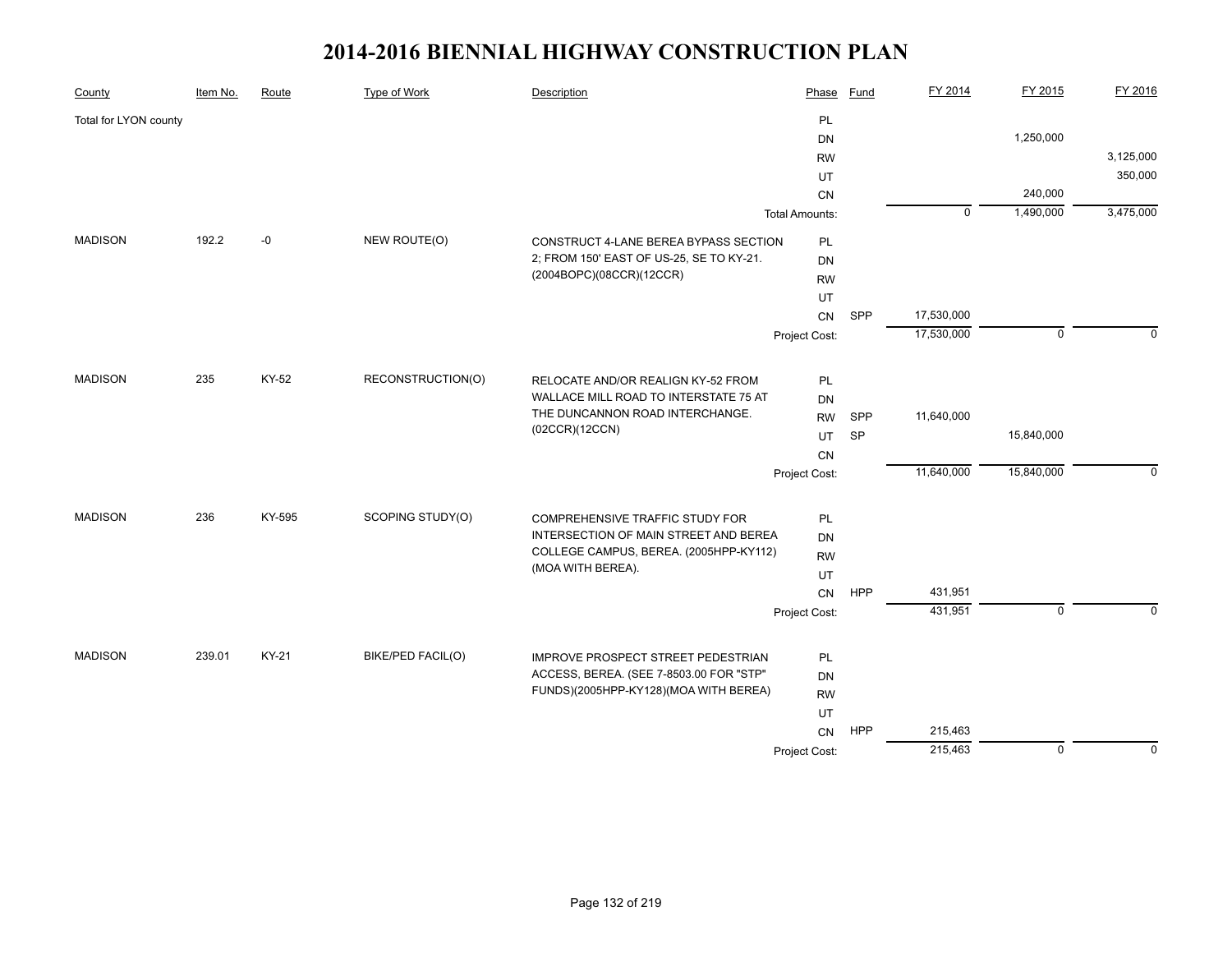| County         | Item No. | Route         | Type of Work                 | Description                                                                                                                                                                                                | Phase                       | Fund       | FY 2014   | FY 2015     | FY 2016     |
|----------------|----------|---------------|------------------------------|------------------------------------------------------------------------------------------------------------------------------------------------------------------------------------------------------------|-----------------------------|------------|-----------|-------------|-------------|
| <b>MADISON</b> | 251.01   | $US-25$       | MAJOR WIDENING(O)            | WIDEN US-25 FROM US-421 NORTH TO KY-876.<br>STATE TO PROVIDE DESIGN AND PLANS, AND<br>FUNDS FOR THIS PROJECT ARE REQUESTED TO<br>BE PAID TO THE MADISON COUNTY FISCAL<br>COURT, WHICH SHALL COORDINATE THE | PL<br>DN<br><b>RW</b><br>UT |            |           |             |             |
|                |          |               |                              |                                                                                                                                                                                                            | CN                          | <b>HPP</b> | 719,920   |             |             |
|                |          |               |                              |                                                                                                                                                                                                            | Project Cost:               |            | 719,920   | $\mathbf 0$ | $\Omega$    |
| <b>MADISON</b> | 251.4    | <b>US-25</b>  | MAJOR WIDENING(O)            | PRIORITY SECTION II: WIDEN US-25 TO 3 LANES                                                                                                                                                                | PL                          |            |           |             |             |
|                |          |               |                              | FROM US 421 TO PUMPKIN RUN. (2006BOPC)                                                                                                                                                                     | DN                          |            |           |             |             |
|                |          |               |                              | (08CCR)(10CCR)(12CCR)                                                                                                                                                                                      | <b>RW</b>                   | <b>NH</b>  | 4,250,000 |             |             |
|                |          |               |                              |                                                                                                                                                                                                            | UT                          | <b>NH</b>  | 5,310,000 |             |             |
|                |          |               |                              |                                                                                                                                                                                                            | <b>CN</b>                   | <b>NH</b>  |           |             | 10,130,000  |
|                |          |               |                              |                                                                                                                                                                                                            | Project Cost:               |            | 9,560,000 | $\mathbf 0$ | 10,130,000  |
| <b>MADISON</b> | 1126     | KY-3376       | <b>BRIDGE REPLACEMENT(P)</b> | REPLACE BRIDGE ON KY 3376 OVER HAYS                                                                                                                                                                        | PL                          |            |           |             |             |
|                |          |               |                              | FORK 0.048 SOUTH OF US 421 (SR 23.1)                                                                                                                                                                       | DN                          |            |           |             |             |
|                |          |               |                              | 076B00086N.                                                                                                                                                                                                | <b>RW</b>                   | <b>BRO</b> | 90,000    |             |             |
|                |          |               |                              |                                                                                                                                                                                                            | UT                          | <b>BRO</b> | 100,000   |             |             |
|                |          |               |                              |                                                                                                                                                                                                            | CN                          | <b>BRO</b> |           | 760,000     |             |
|                |          |               |                              |                                                                                                                                                                                                            | Project Cost:               |            | 190,000   | 760,000     | $\mathbf 0$ |
| <b>MADISON</b> | 1130     | <b>US-421</b> | <b>BRIDGE REPLACEMENT(P)</b> | REPLACE BRIDGE ON BATTLEFIELD MEMORIAL                                                                                                                                                                     | PL                          |            |           |             |             |
|                |          |               |                              | HWY (US 421) OVER COWBELL CREEK AT JCT                                                                                                                                                                     | DN                          | <b>BRO</b> | 300,000   |             |             |
|                |          |               |                              | WITH HIGHWAY 21 E (KY 21)(SR 45.5)                                                                                                                                                                         | <b>RW</b>                   | <b>BRO</b> |           | 90,000      |             |
|                |          |               |                              | 076B00021                                                                                                                                                                                                  | UT                          | <b>BRO</b> |           | 90,000      |             |
|                |          |               |                              |                                                                                                                                                                                                            | <b>CN</b>                   | <b>BRO</b> |           |             | 625,000     |
|                |          |               |                              |                                                                                                                                                                                                            | Project Cost:               |            | 300,000   | 180,000     | 625,000     |
| <b>MADISON</b> | 1131     | CR-1158       | <b>BRIDGE REPLACEMENT(P)</b> | REPLACE BRIDGE ON OLD HAYS FORK LN (CR                                                                                                                                                                     | PL                          |            |           |             |             |
|                |          |               |                              | 1158) OVER BRANCH OF HAYS FORK 0.2 MILE                                                                                                                                                                    | <b>DN</b>                   |            |           |             |             |
|                |          |               |                              | SE OF BATTLEFIELD MEMORIAL HWY (US 421)                                                                                                                                                                    | <b>RW</b>                   | <b>BRZ</b> | 40,000    |             |             |
|                |          |               |                              | (SR 16.9) 076C00023N                                                                                                                                                                                       | UT                          | <b>BRZ</b> | 40,000    |             |             |
|                |          |               |                              |                                                                                                                                                                                                            | <b>CN</b>                   | <b>BRZ</b> |           | 400,000     |             |
|                |          |               |                              |                                                                                                                                                                                                            | Project Cost:               |            | 80,000    | 400,000     | $\mathbf 0$ |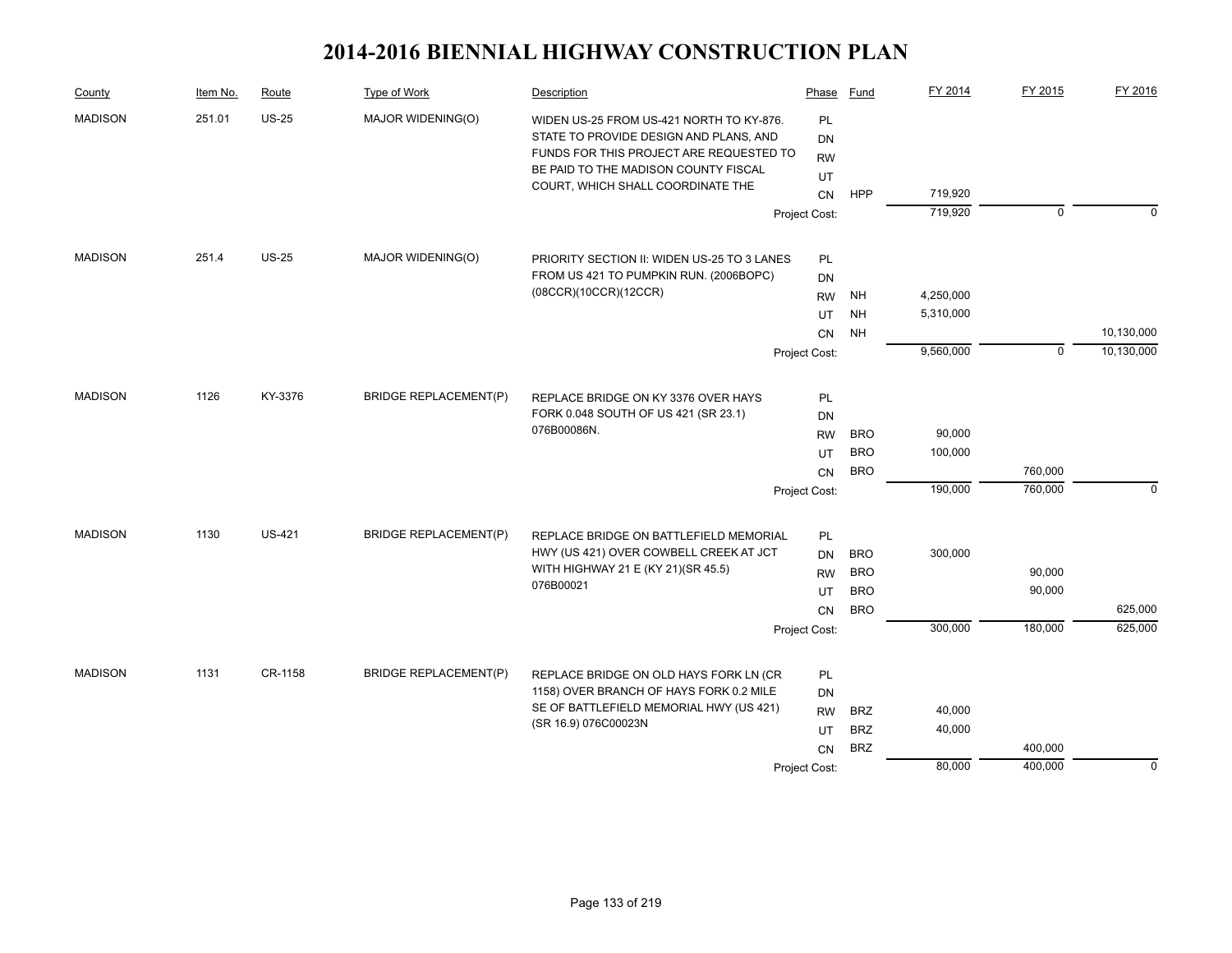| County         | Item No. | Route    | Type of Work          | Description                                                                  | Phase           | Fund            | FY 2014     | FY 2015     | FY 2016     |
|----------------|----------|----------|-----------------------|------------------------------------------------------------------------------|-----------------|-----------------|-------------|-------------|-------------|
| <b>MADISON</b> | 8403     | KY-627   | MAJOR WIDENING(O)     | RECONSTRUCT AND WIDEN THE KY-627 BRIDGE                                      | PL              |                 |             |             |             |
|                |          |          |                       | OVER I-75 TO FIVE LANES TO IMPROVE TRAFFIC<br>CONGESTION AND IMPROVE SAFETY. | DN              |                 |             |             |             |
|                |          |          |                       | (INCLUDES 7-8400) (B40) (08CCN)(10CCR)                                       | <b>RW</b>       | <b>STP</b>      | 3,000,000   |             |             |
|                |          |          |                       |                                                                              | UT              | <b>BRO</b>      |             | 8,660,000   |             |
|                |          |          |                       |                                                                              | CN              |                 |             |             |             |
|                |          |          |                       |                                                                              | Project Cost:   |                 | 3,000,000   | 8,660,000   | $\mathbf 0$ |
| <b>MADISON</b> | 8505     | $US-25$  | SAFETY(P)             | IMPROVE ROADWAY, SIDEWALKS, AND BIKE                                         | PL              |                 |             |             |             |
|                |          |          |                       | PATHS ON US-25 BETWEEN ELLIPSE STREET TO                                     | <b>DN</b>       |                 |             |             |             |
|                |          |          |                       | GLADES ROAD AND THEN CONTINUES ON TO                                         | <b>RW</b>       | <b>SPP</b>      | 110,000     |             |             |
|                |          |          |                       | THE BEREA BYPASS. (08CCN)(10CCR)(12CCR)                                      | UT              | SPP             | 520,000     |             |             |
|                |          |          |                       |                                                                              | CN              | SPP             |             | 6,220,000   |             |
|                |          |          |                       |                                                                              | Project Cost:   |                 | 630,000     | 6,220,000   | $\mathbf 0$ |
| <b>MADISON</b> | 8635     | KY-1983  | MAJOR WIDENING(O)     |                                                                              |                 |                 |             |             |             |
|                |          |          |                       | SUPPLEMENTAL FUNDING NEEDED TO COMPLETE PL<br>PROJECT ID#07-8103. (10CCN)    |                 |                 |             |             |             |
|                |          |          |                       |                                                                              | DN<br><b>RW</b> |                 |             |             |             |
|                |          |          |                       |                                                                              | UT              |                 |             |             |             |
|                |          |          |                       |                                                                              | <b>CN</b>       | SB <sub>2</sub> | 1,050,000   |             |             |
|                |          |          |                       |                                                                              | Project Cost:   |                 | 1,050,000   | $\mathbf 0$ | $\Omega$    |
|                |          |          |                       |                                                                              |                 |                 |             |             |             |
| <b>MADISON</b> | 8802     | KY-595   | MINOR WIDENING(O)     | IMPROVING/WIDENING KY-595 (WALNUT                                            | PL              |                 |             |             |             |
|                |          |          |                       | MEADOW ROAD) FROM I-75 WEST TO GUYNN                                         | <b>DN</b>       | SPP             | 175,000     |             |             |
|                |          |          |                       | ROAD.                                                                        | <b>RW</b>       | SPP             |             | 80,000      |             |
|                |          |          |                       |                                                                              | UT              | SPP             |             | 220,000     |             |
|                |          |          |                       |                                                                              | CN              | SPP             |             |             | 900,000     |
|                |          |          |                       |                                                                              | Project Cost:   |                 | 175,000     | 300,000     | 900,000     |
| <b>MADISON</b> | 8820     | $I - 75$ | PAVEMENT REHAB-INT(P) | REHABILITATION FROM CLAY'S FERRY BRIDGE                                      | PL              |                 |             |             |             |
|                |          |          |                       | TO BARNES MILL ROAD.                                                         | DN              | IM              |             |             | 1,500,000   |
|                |          |          |                       |                                                                              | <b>RW</b>       |                 |             |             |             |
|                |          |          |                       |                                                                              | UT              |                 |             |             |             |
|                |          |          |                       |                                                                              | <b>CN</b>       |                 |             |             |             |
|                |          |          |                       |                                                                              | Project Cost:   |                 | $\mathbf 0$ | $\mathbf 0$ | 1,500,000   |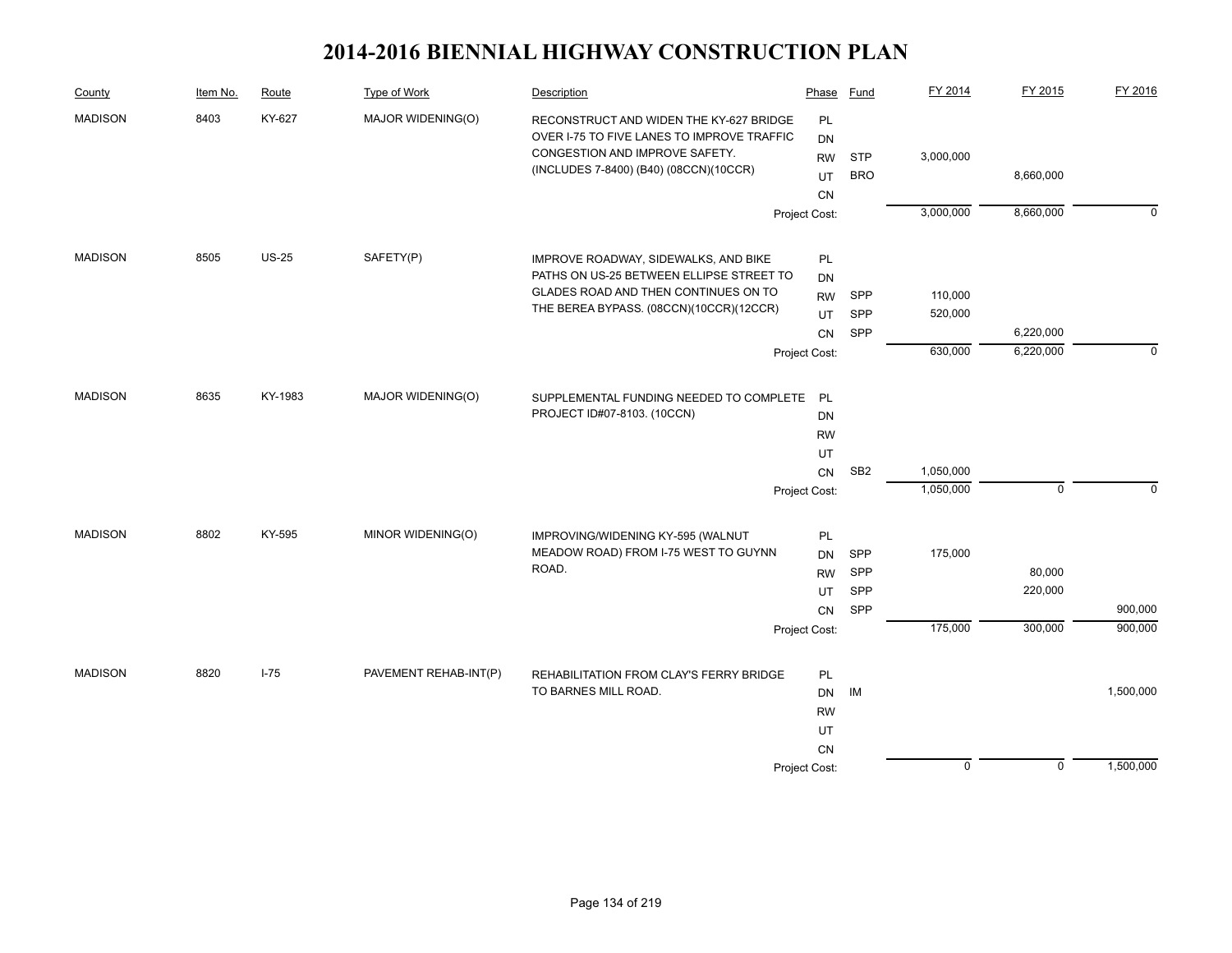| County                   | Item No. | Route   | <b>Type of Work</b>   | Description                                 | Phase                 | Fund       | FY 2014     | FY 2015     | FY 2016     |
|--------------------------|----------|---------|-----------------------|---------------------------------------------|-----------------------|------------|-------------|-------------|-------------|
| Total for MADISON county |          |         |                       |                                             | PL                    |            |             |             |             |
|                          |          |         |                       |                                             | <b>DN</b>             |            | 475,000     |             | 1,500,000   |
|                          |          |         |                       |                                             | <b>RW</b>             |            | 19,130,000  | 170,000     |             |
|                          |          |         |                       |                                             | UT                    |            | 5,970,000   | 24,810,000  |             |
|                          |          |         |                       |                                             | CN                    |            | 19,947,334  | 7,380,000   | 11,655,000  |
|                          |          |         |                       |                                             | <b>Total Amounts:</b> |            | 45,522,334  | 32,360,000  | 13,155,000  |
| <b>MAGOFFIN</b>          | 126.12   | KY-9009 | MAJOR WIDENING(O)     | MOUNTAIN PARKWAY CORRIDOR: WIDEN THE        | PL                    |            |             |             |             |
|                          |          |         |                       | MOUNTAIN PARKWAY TO 4 LANES FROM            | <b>DN</b>             | <b>STP</b> | 182,000     |             |             |
|                          |          |         |                       | APPROXIMATELY 0.4 MILES EAST OF KY 3050     | <b>RW</b>             | <b>STP</b> | 1,200,000   |             |             |
|                          |          |         |                       | OVERPASS (MP 71.0) TO 1.1 MI W OF BRIDGE    | UT                    | <b>STP</b> | 400,000     |             |             |
|                          |          |         |                       | OVER LICKING RIVER (MP 73.4). (2012BOP)     | CN                    | <b>NH</b>  |             | 18,000,000  |             |
|                          |          |         |                       |                                             | Project Cost:         |            | 1,782,000   | 18,000,000  | $\mathbf 0$ |
|                          |          |         |                       |                                             |                       |            |             |             |             |
| <b>MAGOFFIN</b>          | 126.13   | KY-9009 | PREFINANCD CONVRSN(O) | MOUNTAIN PARKWAY CORRIDOR: WIDEN THE        | <b>PL</b>             |            |             |             |             |
|                          |          |         |                       | <b>MOUNTAIN PARKWAY TO 4 LANES FROM</b>     | DN                    |            |             |             |             |
|                          |          |         |                       | APPROXIMATELY 0.4 MILES EAST OF KY 3050     | <b>RW</b>             |            |             |             |             |
|                          |          |         |                       | OVERPASS (MP 71.0) TO 1.1 MI W OF BRIDGE    | UT                    |            |             |             |             |
|                          |          |         |                       | OVER LICKING RIVER (MP 73.4). (2012BOP)     | CN                    | <b>NH</b>  |             |             | 30,000,000  |
|                          |          |         |                       |                                             | Project Cost:         |            | $\mathbf 0$ | $\mathbf 0$ | 30,000,000  |
|                          |          |         |                       |                                             |                       |            |             |             |             |
| <b>MAGOFFIN</b>          | 126.4    | KY-9009 | MAJOR WIDENING(O)     | MOUNTAIN PARKWAY CORRIDOR: WIDEN THE        | PL                    |            |             |             |             |
|                          |          |         |                       | MOUNTAIN PARKWAY TO 4 LANES FROM 0.3MI      | <b>DN</b>             | <b>STP</b> | 1,520,000   |             |             |
|                          |          |         |                       | W OF KY 3047 (65.0) TO 0.7 MI W OF MIDDLE   | <b>RW</b>             |            |             |             |             |
|                          |          |         |                       | FORK LICKING RIVER BRIDGE (69.6). (2012BOP) | UT                    |            |             |             |             |
|                          |          |         |                       |                                             | CN                    |            |             |             |             |
|                          |          |         |                       |                                             | Project Cost:         |            | 1,520,000   | $\mathbf 0$ | $\mathbf 0$ |
|                          |          |         |                       |                                             |                       |            |             |             |             |
| <b>MAGOFFIN</b>          | 126.5    | KY-9009 | MAJOR WIDENING(O)     | MOUNTAIN PARKWAY CORRIDOR: WIDEN THE        | PL                    |            |             |             |             |
|                          |          |         |                       | MOUNTAIN PARKWAY TO 4 LANES FROM 0.4 MI     | <b>DN</b>             | <b>NH</b>  | 245,000     |             |             |
|                          |          |         |                       | E OF THE KY-134 JOHNSON CREEK BR TO 0.3 MI  | <b>RW</b>             | <b>NH</b>  | 1,200,000   |             |             |
|                          |          |         |                       | W OF KY 3047 - SECTION 5.                   | UT                    | <b>NH</b>  | 575,000     |             |             |
|                          |          |         |                       |                                             | <b>CN</b>             |            |             |             |             |
|                          |          |         |                       |                                             | Project Cost:         |            | 2,020,000   | $\mathbf 0$ | $\mathbf 0$ |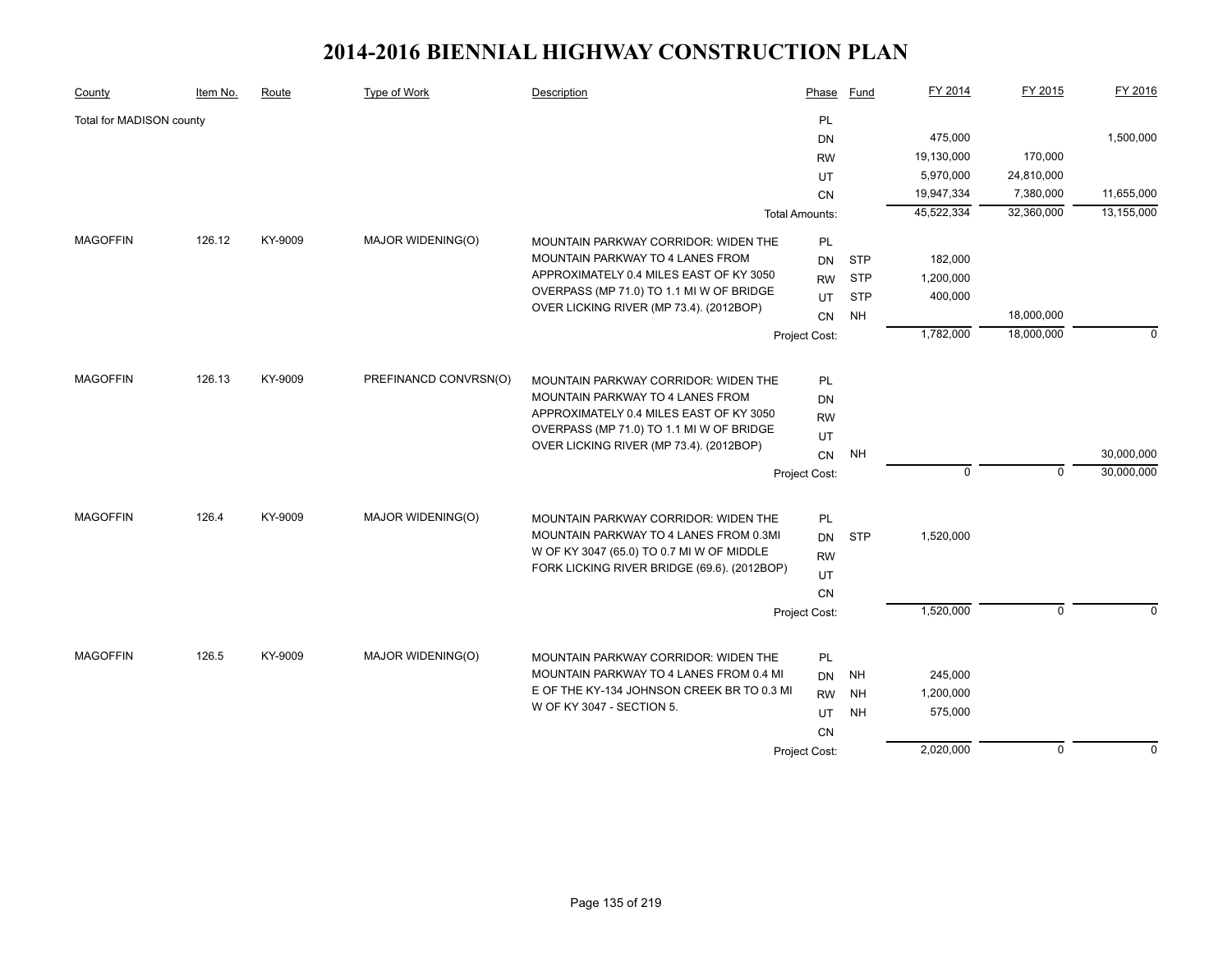| County          | Item No. | Route         | Type of Work          | Description                                                                          | Phase         | Fund       | FY 2014   | FY 2015     | FY 2016    |
|-----------------|----------|---------------|-----------------------|--------------------------------------------------------------------------------------|---------------|------------|-----------|-------------|------------|
| <b>MAGOFFIN</b> | 140      | KY-9009       | MAJOR WIDENING(O)     | MOUNTAIN PARKWAY CORRIDOR: MOUNTAIN                                                  | PL            |            |           |             |            |
|                 |          |               |                       | PARKWAY WIDENING AND SAFETY                                                          | DN            | <b>SPP</b> | 350,000   |             |            |
|                 |          |               |                       | IMPROVEMENTS FROM MP 73.4, 1.1 MI W OF                                               | <b>RW</b>     | <b>SPP</b> | 550,000   |             |            |
|                 |          |               |                       | LICKING RIVER BRIDGE, TO MP 75.3 BURNING<br>FORK BRIDGE. (08CCR)(10CCR)(12CCR)       | UT            |            |           |             |            |
|                 |          |               |                       |                                                                                      | <b>CN</b>     | SPP        |           | 11,500,000  |            |
|                 |          |               |                       |                                                                                      | Project Cost: |            | 900,000   | 11,500,000  | $\Omega$   |
| <b>MAGOFFIN</b> | 140.1    | KY-9009       | PREFINANCD CONVRSN(O) | MOUNTAIN PARKWAY CORRIDOR: MOUNTAIN                                                  | PL            |            |           |             |            |
|                 |          |               |                       | PARKWAY WIDENING AND SAFETY                                                          | DN            |            |           |             |            |
|                 |          |               |                       | IMPROVEMENTS FROM MP 73.4, 1.1 MI W OF                                               | <b>RW</b>     |            |           |             |            |
|                 |          |               |                       | LICKING RIVER BRIDGE, TO MP 75.3 BURNING                                             | UT            |            |           |             |            |
|                 |          |               |                       | FORK BRIDGE. (08CCR)(10CCR)(12CCR)                                                   |               | <b>STP</b> |           |             | 10,000,000 |
|                 |          |               |                       |                                                                                      | CN            |            | 0         | $\mathbf 0$ | 10,000,000 |
|                 |          |               |                       |                                                                                      | Project Cost: |            |           |             |            |
| <b>MAGOFFIN</b> | 166      | <b>US-460</b> | MAJOR WIDENING(O)     | MOUNTAIN PARKWAY CORRIDOR: WIDEN THE                                                 | PL            |            |           |             |            |
|                 |          |               |                       | MOUNTAIN PARKWAY EXTENSION (KY 114/US                                                | <b>DN</b>     |            |           |             |            |
|                 |          |               |                       | 460) THROUGH THE CONGESTED AREA AT                                                   | <b>RW</b>     | <b>NH</b>  |           |             | 5,250,000  |
|                 |          |               |                       | SALYERSVILLE FROM BURNING FORK BRIDGE                                                | UT            |            |           |             |            |
|                 |          |               |                       | <b>TO KY 114</b>                                                                     | <b>CN</b>     |            |           |             |            |
|                 |          |               |                       |                                                                                      | Project Cost: |            | $\Omega$  | $\mathbf 0$ | 5,250,000  |
|                 |          |               |                       |                                                                                      |               |            |           |             |            |
| <b>MAGOFFIN</b> | 167      | KY-9009       | NEW INTERCHANGE(O)    | MOUNTAIN PARKWAY CORRIDOR: NEW                                                       | PL            |            |           |             |            |
|                 |          |               |                       | INTERCHANGE AT GIFFORD ROAD FROM 0.7 MI<br>W OF MIDDLE FORK LICKING RIVER BRIDGE (MP | <b>DN</b>     | SPP        | 443,000   |             |            |
|                 |          |               |                       | 69.6) TO APPROXIMATELY 0.4 MI EAST OF KY                                             | <b>RW</b>     | <b>SPP</b> | 2,200,000 |             |            |
|                 |          |               |                       | 3050 OVERPASS(MP 71.0).(12CCR)                                                       | UT            |            |           |             |            |
|                 |          |               |                       |                                                                                      | <b>CN</b>     | SPP        |           | 9,000,000   |            |
|                 |          |               |                       |                                                                                      | Project Cost: |            | 2,643,000 | 9,000,000   | $\Omega$   |
| <b>MAGOFFIN</b> | 167.1    | KY-9009       | PREFINANCD CONVRSN(O) | <b>MOUNTAIN PARKWAY CORRIDOR: NEW</b>                                                | PL            |            |           |             |            |
|                 |          |               |                       | INTERCHANGE AT GIFFORD ROAD FROM 0.7 MI                                              | DN            |            |           |             |            |
|                 |          |               |                       | W OF MIDDLE FORK LICKING RIVER BRIDGE (MP                                            | <b>RW</b>     |            |           |             |            |
|                 |          |               |                       | 69.6) TO APPROXIMATELY 0.4 MI EAST OF KY                                             | UT            |            |           |             |            |
|                 |          |               |                       | 3050 OVERPASS(MP 71.0).(12CCR)                                                       | CN            | <b>STP</b> |           |             | 10,000,000 |
|                 |          |               |                       |                                                                                      | Project Cost: |            | $\Omega$  | $\mathbf 0$ | 10,000,000 |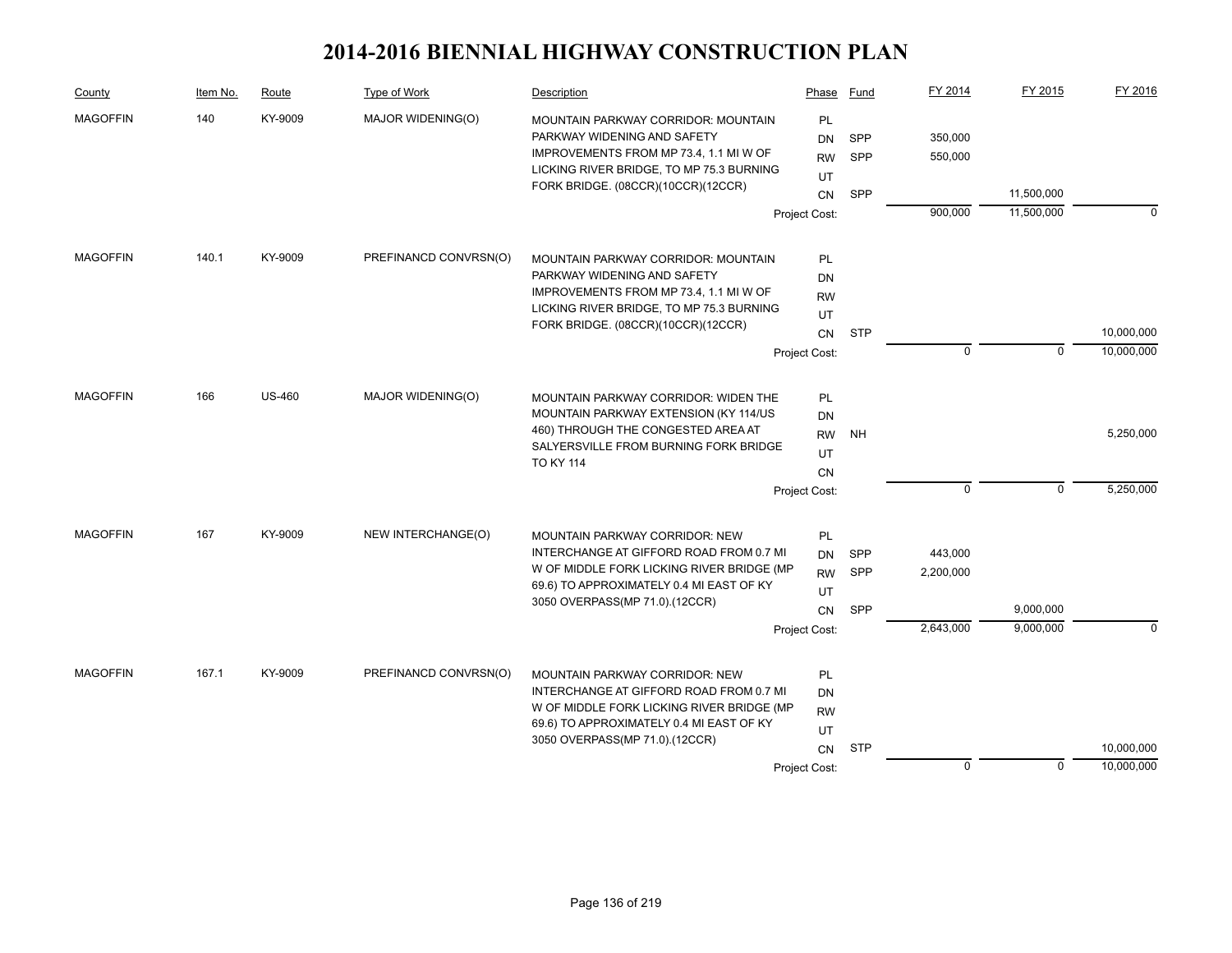| County          | Item No. | Route   | Type of Work                 | Description                                                                        | Phase           | Fund       | FY 2014     | FY 2015     | FY 2016     |
|-----------------|----------|---------|------------------------------|------------------------------------------------------------------------------------|-----------------|------------|-------------|-------------|-------------|
| <b>MAGOFFIN</b> | 1092     | CR-1756 | <b>BRIDGE REPLACEMENT(P)</b> | REPLACE BRIDGE ON CR-1756 (MP 0.031) OVER<br>TRACE FORK; .08 MI-N JCT KY 542;      | PL<br><b>DN</b> |            |             |             |             |
|                 |          |         |                              | (STRUCTURALLY DEFICIENT, SR=17.3)<br>077C00048N (AR/W)                             | <b>RW</b>       |            |             |             |             |
|                 |          |         |                              |                                                                                    | UT<br><b>CN</b> | <b>BRZ</b> |             |             | 320,000     |
|                 |          |         |                              |                                                                                    | Project Cost:   |            | $\mathbf 0$ | $\mathbf 0$ | 320,000     |
|                 |          |         |                              |                                                                                    |                 |            |             |             |             |
| <b>MAGOFFIN</b> | 1098     | KY-2019 | <b>BRIDGE REPLACEMENT(P)</b> | REPLACE BRIDGE ON KY 2019 OVER LICK                                                | PL              |            |             |             |             |
|                 |          |         |                              | CREEK 0.055 MILE S OF KY 3334 (SR 31.9)                                            | DN              |            |             |             |             |
|                 |          |         |                              | 077B00062N                                                                         | <b>RW</b>       | <b>BRO</b> | 700,000     |             |             |
|                 |          |         |                              |                                                                                    | UT              | <b>BRO</b> | 100,000     |             |             |
|                 |          |         |                              |                                                                                    | CN              | <b>BRO</b> |             | 780,000     |             |
|                 |          |         |                              |                                                                                    | Project Cost:   |            | 800,000     | 780,000     | $\Omega$    |
| <b>MAGOFFIN</b> | 1099     | KY-2019 | <b>BRIDGE REPLACEMENT(P)</b> |                                                                                    |                 |            |             |             |             |
|                 |          |         |                              | REPLACE BRIDGE ON KY 2019 OVER RACCOON<br>CREEK 0.039 S OF KY 1081(SR 33.2)        | PL              |            |             |             |             |
|                 |          |         |                              | 077B00063N                                                                         | DN<br><b>RW</b> | <b>BRO</b> | 230,000     |             |             |
|                 |          |         |                              |                                                                                    | UT              | <b>BRO</b> | 100,000     |             |             |
|                 |          |         |                              |                                                                                    | <b>CN</b>       | <b>BRO</b> |             | 680,000     |             |
|                 |          |         |                              |                                                                                    | Project Cost:   |            | 330,000     | 680,000     | $\mathbf 0$ |
|                 |          |         |                              |                                                                                    |                 |            |             |             |             |
| <b>MAGOFFIN</b> | 8308     | KY-30   | RECONSTRUCTION(O)            | RECONSTRUCT KY-30 AT THE                                                           | PL              |            |             |             |             |
|                 |          |         |                              | BREATHITT/MAGOFFIN COUNTY LINE BEGINNING                                           | DN              |            |             |             |             |
|                 |          |         |                              | AT MILEPOST 37 IN BREATHITT COUNTY TO<br>MILEPOST 0.75 IN MAGOFFIN COUNTY. (06CCN) | <b>RW</b>       | SP         | 310,000     |             |             |
|                 |          |         |                              | (10CCR)                                                                            | UT              | <b>SP</b>  | 180,000     |             |             |
|                 |          |         |                              |                                                                                    | CN              | <b>SP</b>  |             | 9,130,000   |             |
|                 |          |         |                              |                                                                                    | Project Cost:   |            | 490,000     | 9,130,000   | $\Omega$    |
| <b>MAGOFFIN</b> | 8702     | KY-30   | MAJOR WIDENING(O)            | WIDEN OR REPLACE BRIDGE ON KY 30 AND                                               | PL              |            |             |             |             |
|                 |          |         |                              | IMPROVE CURVE 500 FEET NORTH OF                                                    | DN              |            |             |             |             |
|                 |          |         |                              | MCFARLAND ROAD TO 1000 FEET SOUTH OF KY                                            | <b>RW</b>       | SPP        | 200,000     |             |             |
|                 |          |         |                              | 3337.(12CCN)                                                                       | UT              | SPP        | 250,000     |             |             |
|                 |          |         |                              |                                                                                    | <b>CN</b>       | SPP        |             | 2,450,000   |             |
|                 |          |         |                              |                                                                                    | Project Cost:   |            | 450,000     | 2,450,000   | $\mathbf 0$ |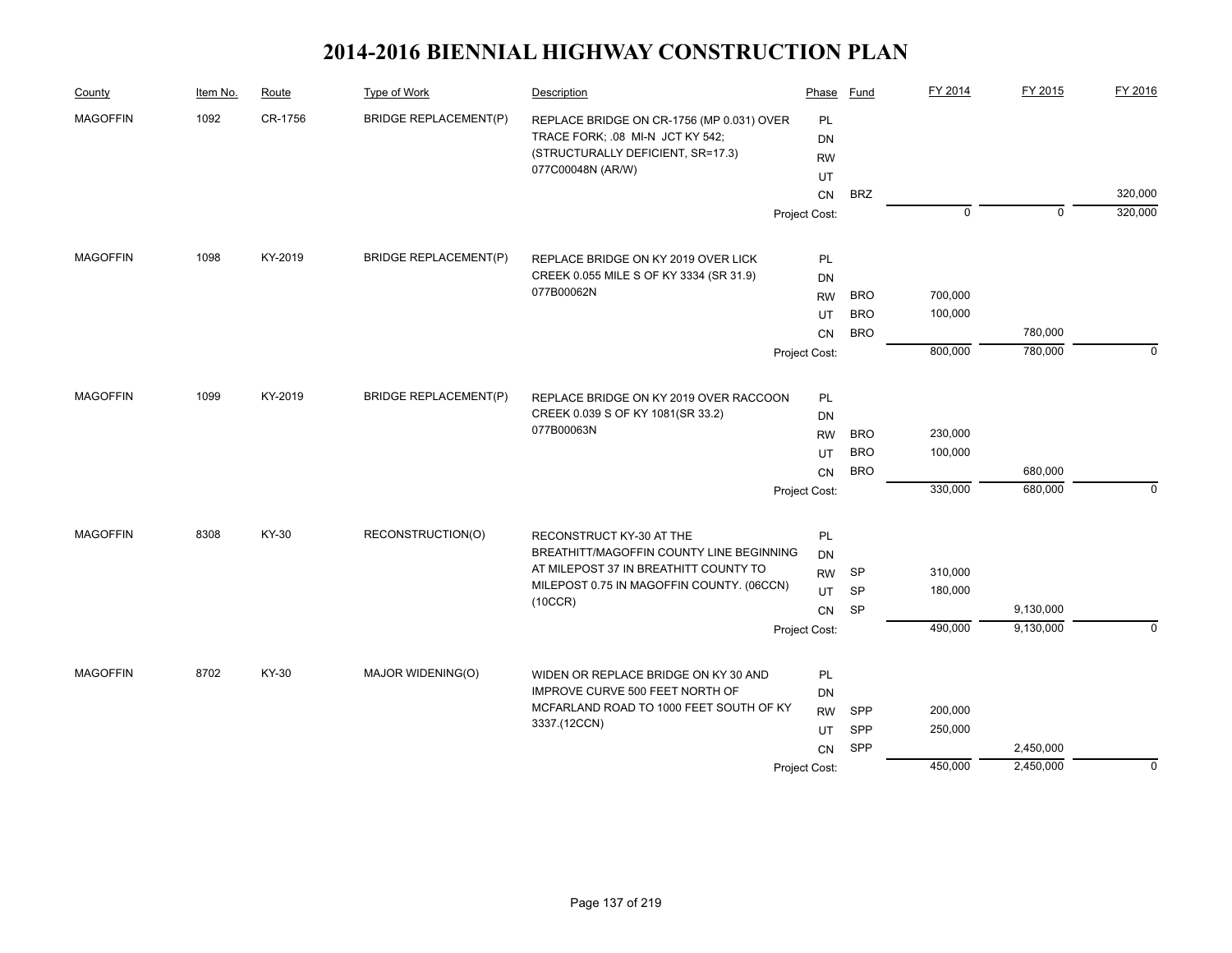| County                    | Item No. | Route   | Type of Work                 | Description                                                                        | Phase                 | <b>Fund</b> | FY 2014        | FY 2015     | FY 2016        |
|---------------------------|----------|---------|------------------------------|------------------------------------------------------------------------------------|-----------------------|-------------|----------------|-------------|----------------|
| Total for MAGOFFIN county |          |         |                              |                                                                                    | PL                    |             |                |             |                |
|                           |          |         |                              |                                                                                    | DN                    |             | 2,740,000      |             |                |
|                           |          |         |                              |                                                                                    | <b>RW</b>             |             | 6,590,000      |             | 5,250,000      |
|                           |          |         |                              |                                                                                    | UT                    |             | 1,605,000      |             |                |
|                           |          |         |                              |                                                                                    | CN                    |             |                | 51,540,000  | 50,320,000     |
|                           |          |         |                              |                                                                                    | <b>Total Amounts:</b> |             | 10,935,000     | 51,540,000  | 55,570,000     |
| <b>MARION</b>             | 395      | KY-52   | RECONSTRUCTION(O)            | CONSTRUCT INTERSECTION OF KY 52 WITH NEW                                           | PL                    |             |                |             |                |
|                           |          |         |                              | ACCESS ROAD TO MAKERS MARK MUSEUM.                                                 | DN                    |             |                |             |                |
|                           |          |         |                              |                                                                                    | <b>RW</b>             |             |                |             |                |
|                           |          |         |                              |                                                                                    | UT                    |             |                |             |                |
|                           |          |         |                              |                                                                                    | CN                    | SPP         |                | 1,000,000   |                |
|                           |          |         |                              |                                                                                    | Project Cost:         |             | $\mathbf 0$    | 1,000,000   | $\Omega$       |
|                           |          |         |                              |                                                                                    |                       |             |                |             |                |
| <b>MARION</b>             | 1066     | KY-1195 | <b>BRIDGE REPLACEMENT(P)</b> | REPLACE BRIDGE ON KY-1195 (MP 0.884) OVER                                          | PL                    |             |                |             |                |
|                           |          |         |                              | CARTWRIGHTS CREEK; .80 MI NORTH OF JCT US<br>68; (STRUCTURALLY DEFICIENT, SR=43.3) | DN                    |             |                |             |                |
|                           |          |         |                              | 078B00051N. (AR/W)                                                                 | <b>RW</b>             |             |                |             |                |
|                           |          |         |                              |                                                                                    | UT                    |             |                |             |                |
|                           |          |         |                              |                                                                                    | CN                    | <b>BRX</b>  |                |             | 390,000        |
|                           |          |         |                              |                                                                                    | Project Cost:         |             | $\mathbf 0$    | $\mathbf 0$ | 390,000        |
| <b>MARION</b>             | 1076     | KY-49   | <b>BRIDGE REPLACEMENT(P)</b> | REPLACE BRIDGE ON KY 49 OVER HAMILTON                                              | PL                    |             |                |             |                |
|                           |          |         |                              | BRANCH 0.33 MILE E OF COWHERD LN                                                   | <b>DN</b>             |             |                |             |                |
|                           |          |         |                              | (CR-1301) (SR 41.4) 078B00031N.                                                    | <b>RW</b>             | <b>BRO</b>  | 90,000         |             |                |
|                           |          |         |                              |                                                                                    | UT                    | <b>BRO</b>  | 90,000         |             |                |
|                           |          |         |                              |                                                                                    | CN                    | <b>BRO</b>  |                | 480,000     |                |
|                           |          |         |                              |                                                                                    | Project Cost:         |             | 180,000        | 480,000     | $\mathbf 0$    |
|                           |          |         |                              |                                                                                    |                       |             |                |             |                |
| <b>MARION</b>             | 8304     | KY-49   | RECONSTRUCTION(O)            | RECONSTRUCT KY-49 FROM LEBANON TO THE                                              | PL                    |             |                |             |                |
|                           |          |         |                              | CANEY CREEK BRIDGE. (06CCN)(12CCR)                                                 | DN                    |             |                |             |                |
|                           |          |         |                              |                                                                                    | <b>RW</b>             |             |                |             |                |
|                           |          |         |                              |                                                                                    | UT                    |             |                |             |                |
|                           |          |         |                              |                                                                                    | <b>CN</b>             | SPP         |                | 7,800,000   |                |
|                           |          |         |                              |                                                                                    | Project Cost:         |             | $\overline{0}$ | 7,800,000   | $\overline{0}$ |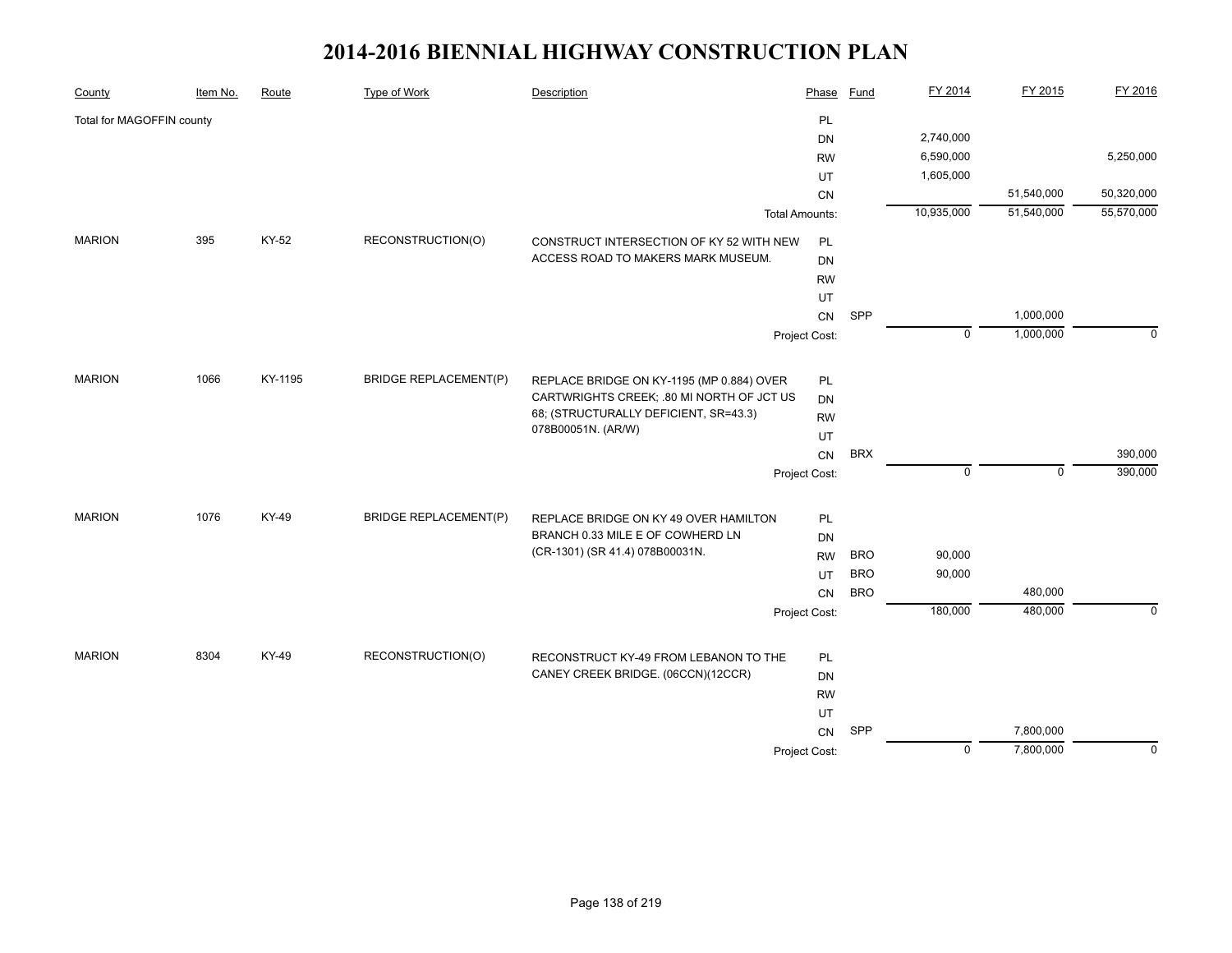| County        | Item No. | Route  | <b>Type of Work</b>  | Description                              | Phase         | Fund | FY 2014        | FY 2015   | FY 2016     |
|---------------|----------|--------|----------------------|------------------------------------------|---------------|------|----------------|-----------|-------------|
| <b>MARION</b> | 8706     | KY-429 | SPOT IMPROVEMENTS(O) | SPOT IMPROVEMENTS ON TOAD MATTINGLY      | PL            |      |                |           |             |
|               |          |        |                      | ROAD AND COWHERD LANE.(12CCN)            | <b>DN</b>     |      |                |           |             |
|               |          |        |                      |                                          | <b>RW</b>     |      |                |           |             |
|               |          |        |                      |                                          | UT            |      |                |           |             |
|               |          |        |                      |                                          | ${\sf CN}$    | SPP  |                | 510,000   |             |
|               |          |        |                      |                                          | Project Cost: |      | $\overline{0}$ | 510,000   | $\mathbf 0$ |
| <b>MARION</b> | 8714     | $-0$   | NEW ROUTE(O)         | CONNECTOR FROM HENDRICKSON DRIVE TO      | PL            |      |                |           |             |
|               |          |        |                      | CORPORATE DRIVE (12CCN)                  | DN            | SP   |                | 700,000   |             |
|               |          |        |                      |                                          | <b>RW</b>     | SP   |                |           | 2,000,000   |
|               |          |        |                      |                                          | UT            |      |                |           |             |
|               |          |        |                      |                                          | ${\sf CN}$    |      |                |           |             |
|               |          |        |                      |                                          | Project Cost: |      | $\overline{0}$ | 700,000   | 2,000,000   |
| <b>MARION</b> | 8715     | KY-49  | NEW ROUTE(O)         | KY 49 FROM RIVERSIDE BRIDGE (B76) TO KY  | PL            |      |                |           |             |
|               |          |        |                      | 337 IN BRADFORDSVILLE (12CCN)            | <b>DN</b>     | SP   |                | 1,770,000 |             |
|               |          |        |                      |                                          | <b>RW</b>     | SP   |                |           | 2,210,000   |
|               |          |        |                      |                                          | UT            |      |                |           |             |
|               |          |        |                      |                                          | CN            |      |                |           |             |
|               |          |        |                      |                                          | Project Cost: |      | $\mathsf 0$    | 1,770,000 | 2,210,000   |
| <b>MARION</b> | 8802     | KY-49  | SPOT IMPROVEMENTS(O) | SPOT IMPROVEMENTS ON KY-49 (MP 20.900 TO | PL            |      |                |           |             |
|               |          |        |                      | MP 21.830) AS PER THE KY-49 PLANNING     | <b>DN</b>     | SPP  | 400,000        |           |             |
|               |          |        |                      | STUDY.                                   | <b>RW</b>     | SPP  |                | 1,000,000 |             |
|               |          |        |                      |                                          | UT            | SPP  |                |           | 530,000     |
|               |          |        |                      |                                          | ${\sf CN}$    |      |                |           |             |
|               |          |        |                      |                                          | Project Cost: |      | 400,000        | 1,000,000 | 530,000     |
| <b>MARION</b> | 8803     | KY-49  | SPOT IMPROVEMENTS(O) | SPOT IMPROVEMENTS ON KY-49 (MP 23.350 TO | PL            |      |                |           |             |
|               |          |        |                      | 24.980) AS PER THE KY-49 PLANNING STUDY. | <b>DN</b>     | SPP  |                | 500,000   |             |
|               |          |        |                      |                                          | <b>RW</b>     | SPP  |                |           | 1,500,000   |
|               |          |        |                      |                                          | UT            |      |                |           |             |
|               |          |        |                      |                                          | CN            |      |                |           |             |
|               |          |        |                      |                                          | Project Cost: |      | $\mathsf 0$    | 500,000   | 1,500,000   |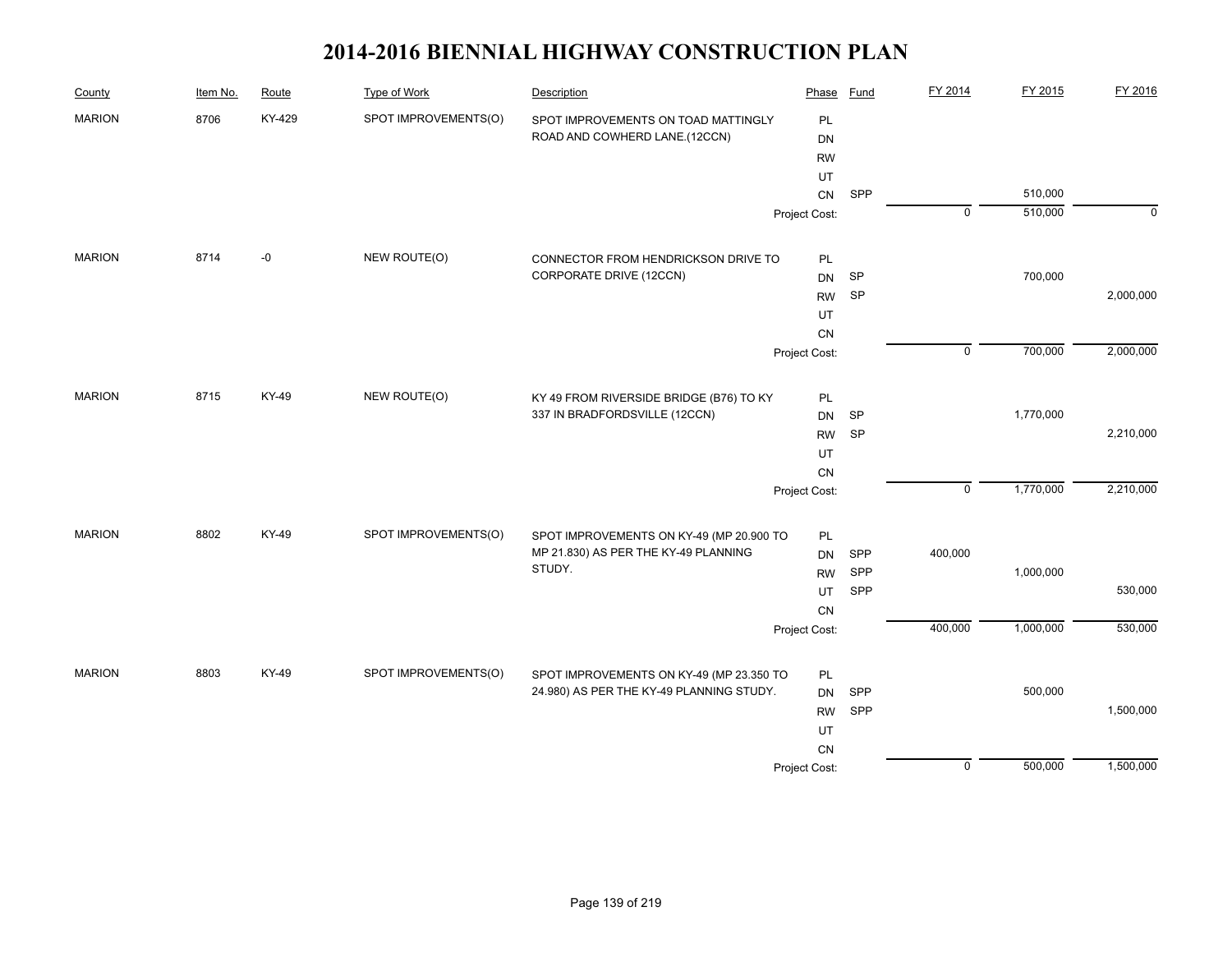| County                  | Item No. | Route        | <b>Type of Work</b> | <b>Description</b>                        | Phase                 | Fund      | FY 2014     | FY 2015     | FY 2016     |
|-------------------------|----------|--------------|---------------------|-------------------------------------------|-----------------------|-----------|-------------|-------------|-------------|
| <b>MARION</b>           | 8804     | KY-55        | SAFETY(P)           | IMPROVE CURVE/TURNING LANE AT WEST        | PL                    |           |             |             |             |
|                         |          |              |                     | <b>MARION ELEMENTARY</b>                  | DN                    |           |             |             |             |
|                         |          |              |                     |                                           | <b>RW</b>             |           |             |             |             |
|                         |          |              |                     |                                           | UT                    |           |             |             |             |
|                         |          |              |                     |                                           | ${\sf CN}$            | SPP       |             | 500,000     |             |
|                         |          |              |                     |                                           | Project Cost:         |           | $\mathbf 0$ | 500,000     | $\mathbf 0$ |
| <b>MARION</b>           | 8805     |              | NEW ROUTE(O)        | NEW CONSTRUCTION - EXTEND MARTIN LUTHER   | PL                    |           |             |             |             |
|                         |          |              |                     | KING AVENUE FROM DOWNTOWN LEBANON         | <b>DN</b>             | SP        | 850,000     |             |             |
|                         |          |              |                     | BYPASS (VETERANS MEMORIAL HIGHWAY).       | <b>RW</b>             | <b>SP</b> |             | 3,000,000   |             |
|                         |          |              |                     | ESTIMATED DISTANCE IS 1.5 MILES.          | UT                    | <b>SP</b> |             |             | 500,000     |
|                         |          |              |                     |                                           | CN                    |           |             |             |             |
|                         |          |              |                     |                                           | Project Cost:         |           | 850,000     | 3,000,000   | 500,000     |
|                         |          |              |                     |                                           |                       |           |             |             |             |
| Total for MARION county |          |              |                     |                                           | PL                    |           |             |             |             |
|                         |          |              |                     |                                           | DN                    |           | 1,250,000   | 2,970,000   |             |
|                         |          |              |                     |                                           | <b>RW</b>             |           | 90,000      | 4,000,000   | 5,710,000   |
|                         |          |              |                     |                                           | UT                    |           | 90,000      |             | 1,030,000   |
|                         |          |              |                     |                                           | <b>CN</b>             |           |             | 10,290,000  | 390,000     |
|                         |          |              |                     |                                           | <b>Total Amounts:</b> |           | 1,430,000   | 17,260,000  | 7,130,000   |
| <b>MARSHALL</b>         | 117      | <b>US-68</b> | SAFETY(P)           | IMPROVEMENTS TO US-68 TO PROVIDE LEFT     | PL                    |           |             |             |             |
|                         |          |              |                     | TURN LANES FOR MARSHALL CO. HIGH          | <b>DN</b>             |           |             |             |             |
|                         |          |              |                     | SCHOOL AND CHRISTIAN FELLOWSHIP HIGH      | <b>RW</b>             |           |             |             |             |
|                         |          |              |                     | SCHOOL.(08CCR)(12CCR)                     | UT                    |           |             |             |             |
|                         |          |              |                     |                                           | CN                    | SPP       | 2,930,000   |             |             |
|                         |          |              |                     |                                           | Project Cost:         |           | 2,930,000   | $\mathbf 0$ | $\Omega$    |
| <b>MARSHALL</b>         | 234      | JC-9003      | SAFETY(P)           | RECONSTRUCT ELEMENTS OF EXISTING          | PL                    |           |             |             |             |
|                         |          |              |                     | PURCHASE PARKWAY FROM EXIT 22 (KY80/US    | <b>DN</b>             | <b>NH</b> | 750,000     |             |             |
|                         |          |              |                     | 45) AT MP 22 TO US 62 AT MP 52 AT CALVERT | <b>RW</b>             |           |             |             |             |
|                         |          |              |                     | CITY (I-69 CORRIDOR IMPROVEMENT)          | UT                    |           |             |             |             |
|                         |          |              |                     |                                           | CN                    | <b>NH</b> |             | 8,320,000   |             |
|                         |          |              |                     |                                           | Project Cost:         |           | 750,000     | 8,320,000   | $\mathbf 0$ |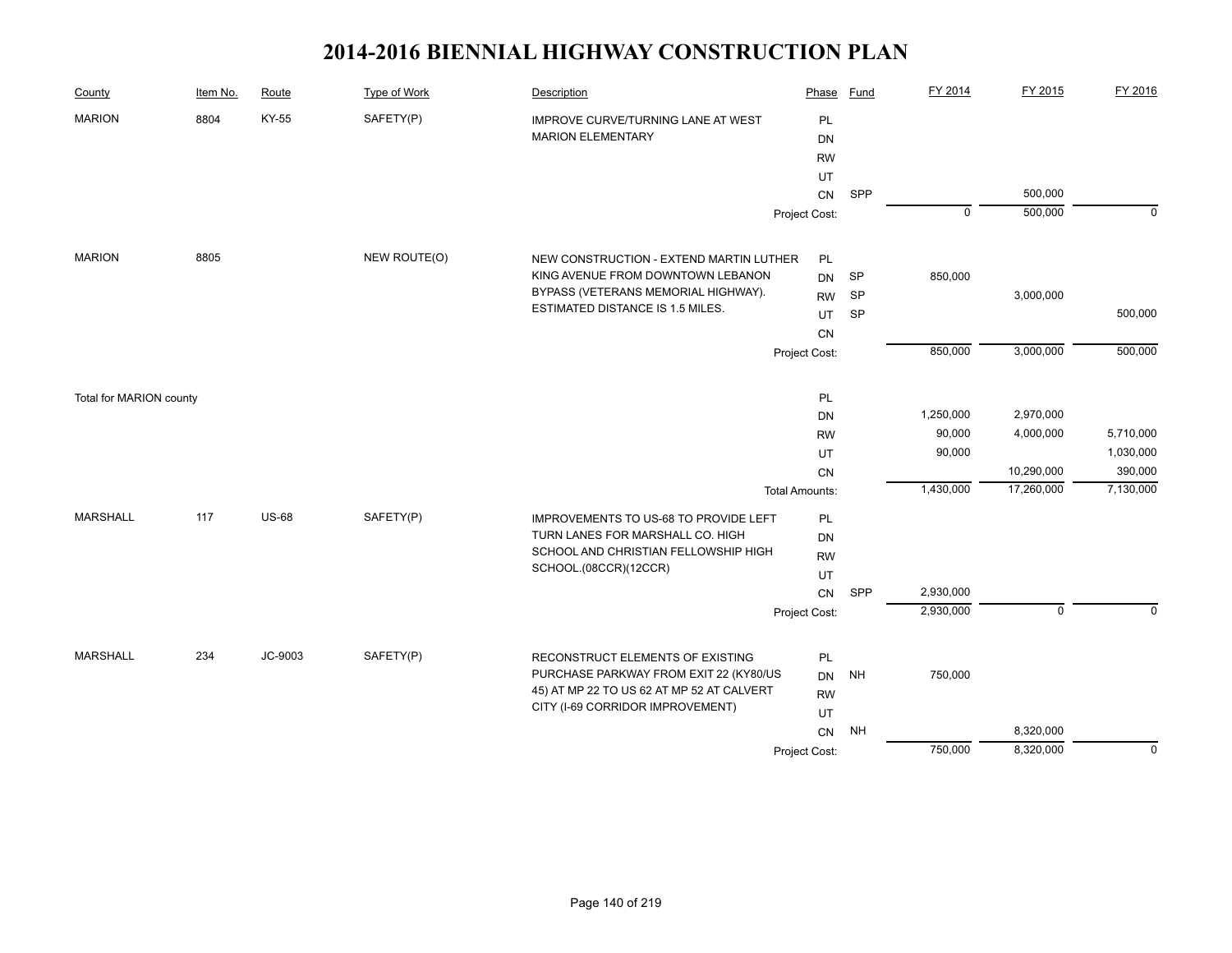| County          | Item No. | Route   | Type of Work                             | Description                               | Phase         | Fund       | FY 2014        | FY 2015     | FY 2016    |
|-----------------|----------|---------|------------------------------------------|-------------------------------------------|---------------|------------|----------------|-------------|------------|
| <b>MARSHALL</b> | 800      | $I-24$  | I-CHANGE RECONST(O)                      | RECONSTRUCT I-24/PURCHASE PARKWAY         | PL            |            |                |             |            |
|                 |          |         |                                          | INTERCHANGE (I-69 CORRIDOR IMPROVEMENT)   | DN            |            |                |             |            |
|                 |          |         |                                          | (12CCR)                                   | <b>RW</b>     | IM         |                | 2,100,000   |            |
|                 |          |         |                                          |                                           | UT            | IM         |                | 2,340,000   |            |
|                 |          |         |                                          |                                           | CN            | IM         |                |             | 34,600,000 |
|                 |          |         |                                          |                                           | Project Cost: |            | $\mathbf 0$    | 4,440,000   | 34,600,000 |
| <b>MARSHALL</b> | 8002     | KY-348  | MAJOR WIDENING(O)                        | WIDEN KY-348 TO 4 LANES BETWEEN           | PL            |            |                |             |            |
|                 |          |         |                                          | PURCHASE PARKWAY AND US-641. (00CCN)      | <b>DN</b>     |            |                |             |            |
|                 |          |         |                                          | (06CCR)(INCLUDES DESIGN FOR 1-8101.00)    | <b>RW</b>     |            |                |             |            |
|                 |          |         |                                          | (RU-04DEOB)(12CCR)                        | UT            |            |                |             |            |
|                 |          |         |                                          |                                           | CN            | <b>SPP</b> | 4,270,000      |             |            |
|                 |          |         |                                          |                                           | Project Cost: |            | 4,270,000      | $\mathbf 0$ | $\Omega$   |
| <b>MARSHALL</b> | 8101     | JC-9003 | I-CHANGE RECONST(O)                      | JULIAN M. CARROLL PKWY: RECONSTRUCT       | PL            |            |                |             |            |
|                 |          |         |                                          | INTERCHANGE AT KY-348 IN BENTON. (02CCN)  | DN            |            |                |             |            |
|                 |          |         | (06CCR)(DESIGN INCLUDED UNDER 1-8002.00) | <b>RW</b>                                 |               |            |                |             |            |
|                 |          |         |                                          | (08CCR)(I-69 CORRIDOR IMPROVEMENT)(10CCR) | UT            |            |                |             |            |
|                 |          |         |                                          | (12CCR)                                   | CN            | SPP        | 7,800,000      |             |            |
|                 |          |         |                                          |                                           | Project Cost: |            | 7,800,000      | $\mathbf 0$ | $\Omega$   |
| <b>MARSHALL</b> | 8801     |         | RESURFACING(P)                           | REPAVE BARGE ISLAND ROAD.                 | PL            |            |                |             |            |
|                 |          |         |                                          |                                           | DN            |            |                |             |            |
|                 |          |         |                                          |                                           | <b>RW</b>     |            |                |             |            |
|                 |          |         |                                          |                                           | UT            |            |                |             |            |
|                 |          |         |                                          |                                           | CN            | SPP        |                | 425,000     |            |
|                 |          |         |                                          |                                           | Project Cost: |            | $\overline{0}$ | 425,000     | $\Omega$   |
| <b>MARSHALL</b> | 8802     |         | RESURFACING(P)                           | REPAVE MOORS CAMP HIGHWAY.                | PL            |            |                |             |            |
|                 |          |         |                                          |                                           | DN            |            |                |             |            |
|                 |          |         |                                          |                                           | <b>RW</b>     |            |                |             |            |
|                 |          |         |                                          |                                           | UT            |            |                |             |            |
|                 |          |         |                                          |                                           | CN            | SPP        |                |             | 675,000    |
|                 |          |         |                                          |                                           | Project Cost: |            | $\mathbf 0$    | $\mathbf 0$ | 675,000    |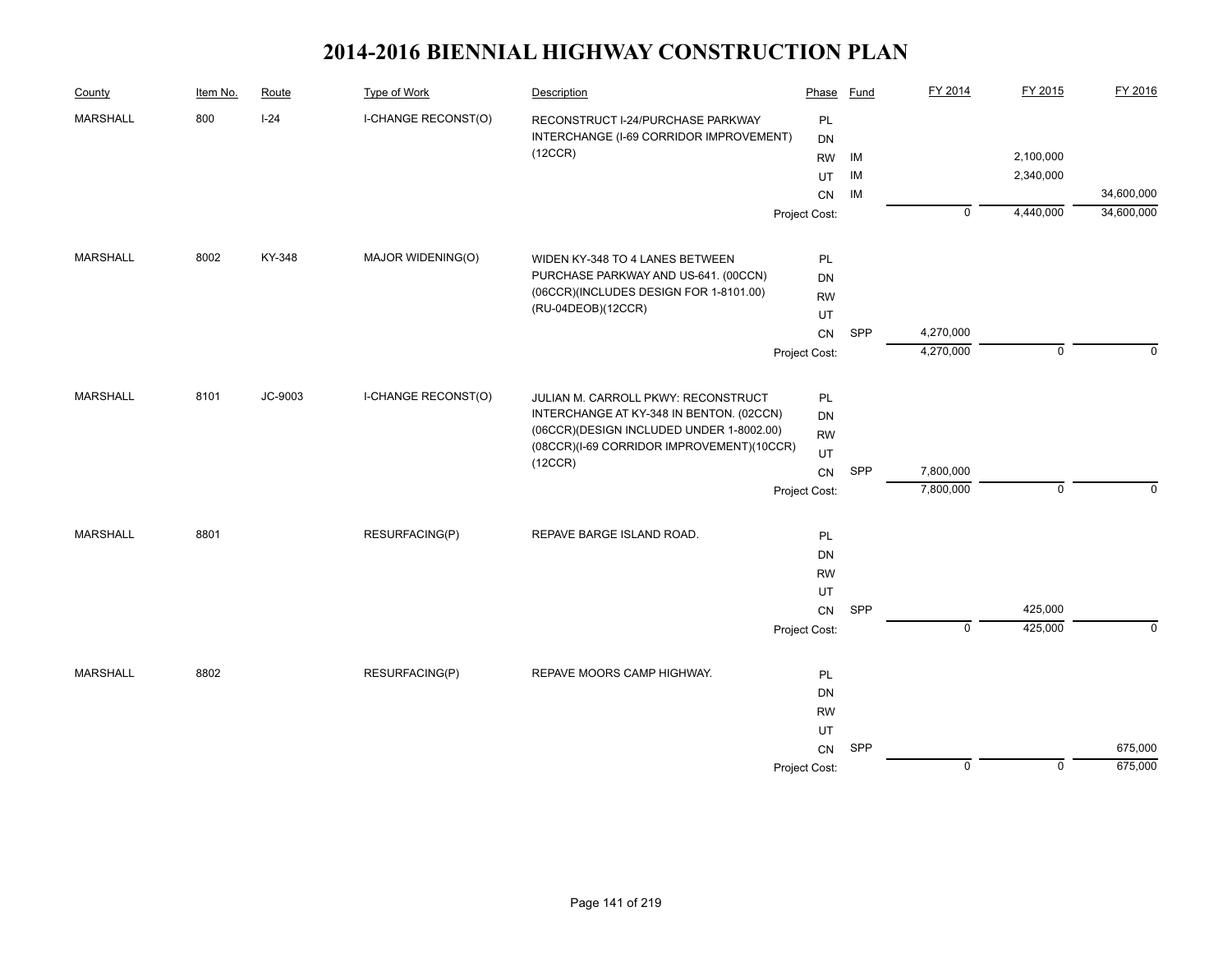| County                    | Item No. | Route | Type of Work      | Description                                                                   | Phase                 | <b>Fund</b> | FY 2014        | FY 2015        | FY 2016    |
|---------------------------|----------|-------|-------------------|-------------------------------------------------------------------------------|-----------------------|-------------|----------------|----------------|------------|
| <b>MARSHALL</b>           | 8805     |       | NEW ROUTE(O)      | BRIDGE FOR REAR ENTRANCE TO MARSHALL<br>COUNTY HOSPITAL.                      | PL<br><b>DN</b>       | SPP         |                |                | 80,000     |
|                           |          |       |                   |                                                                               | <b>RW</b><br>UT       |             |                |                |            |
|                           |          |       |                   |                                                                               | <b>CN</b>             | SPP         |                |                | 110,000    |
|                           |          |       |                   |                                                                               | Project Cost:         |             | $\overline{0}$ | $\overline{0}$ | 190,000    |
|                           |          |       |                   |                                                                               |                       |             |                |                |            |
| Total for MARSHALL county |          |       |                   |                                                                               | PL                    |             |                |                |            |
|                           |          |       |                   |                                                                               | <b>DN</b>             |             | 750,000        |                | 80,000     |
|                           |          |       |                   |                                                                               | <b>RW</b>             |             |                | 2,100,000      |            |
|                           |          |       |                   |                                                                               | UT                    |             |                | 2,340,000      |            |
|                           |          |       |                   |                                                                               | ${\sf CN}$            |             | 15,000,000     | 8,745,000      | 35,385,000 |
|                           |          |       |                   |                                                                               | <b>Total Amounts:</b> |             | 15,750,000     | 13,185,000     | 35,465,000 |
| <b>MARTIN</b>             | 154.11   | KY-40 | RELOCATION(O)     | INEZ TO WARFIELD (SECTION 2-1): FROM LITTLE                                   | <b>PL</b>             |             |                |                |            |
|                           |          |       |                   | BLACKLOG TO BOOTH FORK. [STA. 190+00 TO                                       | DN                    |             |                |                |            |
|                           |          |       |                   | STA. 298+00 (ENGLISH)] (2002BOP)(12CCR)                                       | <b>RW</b>             |             |                |                |            |
|                           |          |       |                   | (AR/W)                                                                        | <b>UT</b>             | <b>STP</b>  | 2,000,000      |                |            |
|                           |          |       |                   |                                                                               | CN                    | <b>STP</b>  | 39,000,000     |                |            |
|                           |          |       |                   |                                                                               | Project Cost:         |             | 41,000,000     | $\mathsf 0$    | $\Omega$   |
| <b>MARTIN</b>             | 154.16   | KY-40 | RELOCATION(O)     |                                                                               |                       |             |                |                |            |
|                           |          |       |                   | INEZ TO WARFIELD (SECTION 2-2): FROM<br>BOOTH FORK TO KY-2031 [STA. 298+00 TO | PL<br>DN              |             |                |                |            |
|                           |          |       |                   | STA. 382+00 (ENGLISH)] (2002BOP)                                              | <b>RW</b>             |             |                |                |            |
|                           |          |       |                   |                                                                               | UT                    |             |                |                |            |
|                           |          |       |                   |                                                                               | ${\sf CN}$            | SP          |                |                | 44,500,000 |
|                           |          |       |                   |                                                                               | Project Cost:         |             | $\overline{0}$ | $\overline{0}$ | 44,500,000 |
|                           |          |       |                   |                                                                               |                       |             |                |                |            |
| <b>MARTIN</b>             | 192      | KY-40 | RECONSTRUCTION(O) | IMPROVE ALIGNMENT AND GEOMETRICS OF THE                                       | PL                    |             |                |                |            |
|                           |          |       |                   | CURVE LOCATED JUST BEFORE THE JUNCTION                                        | <b>DN</b>             |             |                |                |            |
|                           |          |       |                   | OF KY 2031 AND KY 40 TO .1 MILES BEFORE                                       | <b>RW</b>             | SPP         |                |                | 100,000    |
|                           |          |       |                   | GORDON HOLLOW ROAD, AND IMPROVE THE<br>CULVERT/SAFETY DESIGN TO INCREASE      | UT                    | SPP         |                |                | 220,000    |
|                           |          |       |                   |                                                                               | CN                    |             |                |                |            |
|                           |          |       |                   |                                                                               | Project Cost:         |             | $\overline{0}$ | $\overline{0}$ | 320,000    |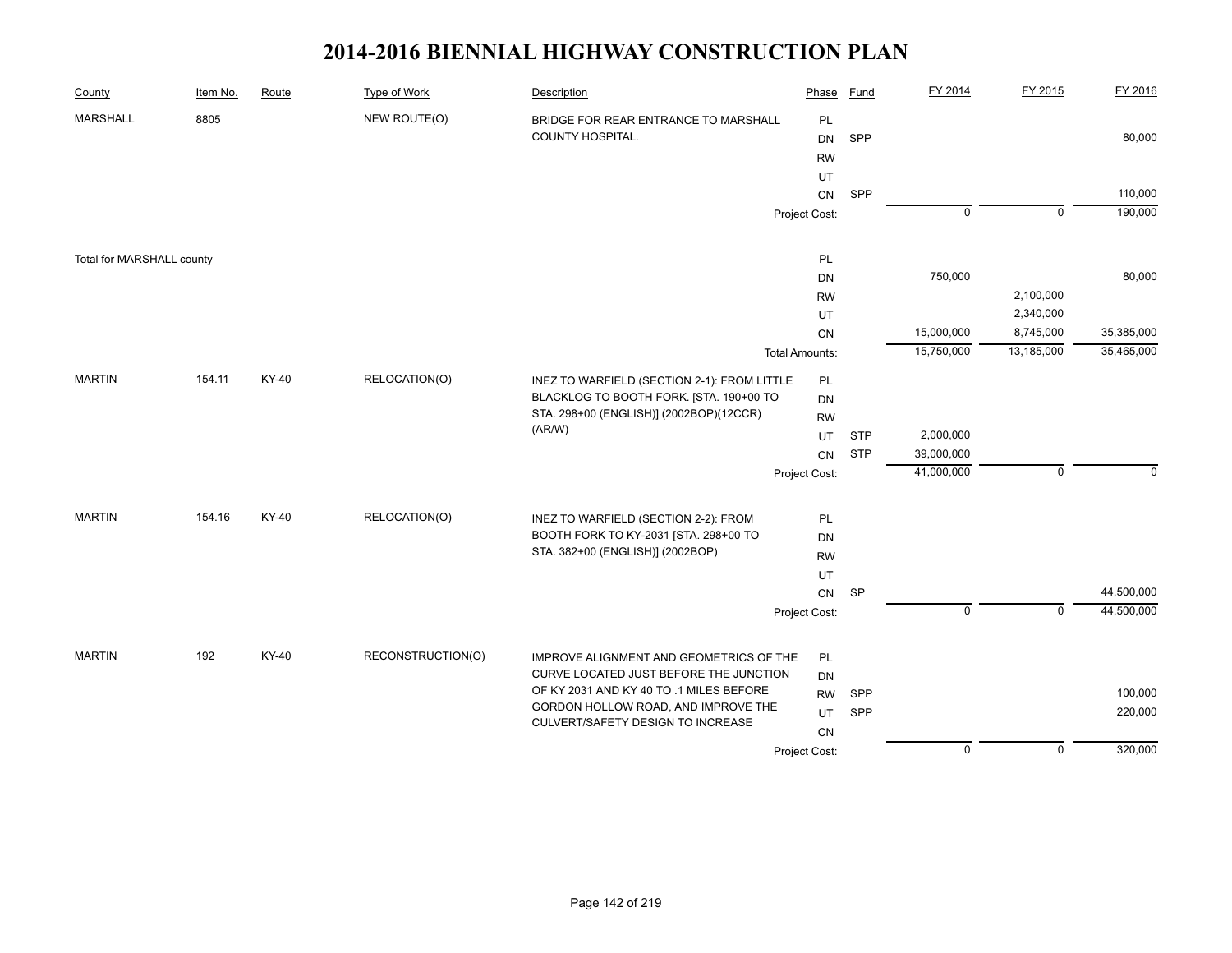| County                  | Item No. | Route        | <b>Type of Work</b>          | Description                                                                                                      | Phase                 | Fund                     | FY 2014           | FY 2015   | FY 2016     |
|-------------------------|----------|--------------|------------------------------|------------------------------------------------------------------------------------------------------------------|-----------------------|--------------------------|-------------------|-----------|-------------|
| <b>MARTIN</b>           | 1092     | CR-1324      | <b>BRIDGE REPLACEMENT(P)</b> | REPLACE BRIDGE AND APPROACHES ON<br>PR-1015 OVER ROCKCASTLE CREEK (C26) 275<br>FEET WEST JCT. KY-3 JUST SOUTH OF | PL<br>DN              |                          |                   |           |             |
|                         |          |              |                              | CROOKED RUN ROAD. (SR=2.0): (080C00026N)                                                                         | <b>RW</b>             | <b>BRZ</b><br><b>BRZ</b> | 50,000<br>100,000 |           |             |
|                         |          |              |                              |                                                                                                                  | UT<br>CN              | <b>BRZ</b>               |                   | 340,000   |             |
|                         |          |              |                              |                                                                                                                  | Project Cost:         |                          | 150,000           | 340,000   | $\mathbf 0$ |
|                         |          |              |                              |                                                                                                                  |                       |                          |                   |           |             |
| <b>MARTIN</b>           | 1112     | KY-40        | <b>BRIDGE REPLACEMENT(P)</b> | REPLACE BRIDGE ON KY 40 OVER BUCK CREEK                                                                          | PL                    |                          |                   |           |             |
|                         |          |              |                              | AT THE KY 2031 INTERSECTION (SR 49.8)                                                                            | DN                    |                          |                   |           |             |
|                         |          |              |                              | 080B00002N.                                                                                                      | <b>RW</b>             | <b>BRO</b>               |                   | 140,000   |             |
|                         |          |              |                              |                                                                                                                  | UT                    | <b>BRO</b>               |                   | 175,000   |             |
|                         |          |              |                              |                                                                                                                  | CN                    | <b>BRO</b>               |                   |           | 500,000     |
|                         |          |              |                              |                                                                                                                  | Project Cost:         |                          | $\mathbf 0$       | 315,000   | 500,000     |
| Total for MARTIN county |          |              |                              |                                                                                                                  | PL                    |                          |                   |           |             |
|                         |          |              |                              |                                                                                                                  | DN                    |                          |                   |           |             |
|                         |          |              |                              |                                                                                                                  | <b>RW</b>             |                          | 50,000            | 140,000   | 100,000     |
|                         |          |              |                              |                                                                                                                  | UT                    |                          | 2,100,000         | 175,000   | 220,000     |
|                         |          |              |                              |                                                                                                                  | CN                    |                          | 39,000,000        | 340,000   | 45,000,000  |
|                         |          |              |                              |                                                                                                                  | <b>Total Amounts:</b> |                          | 41,150,000        | 655,000   | 45,320,000  |
| <b>MASON</b>            | 147.2    | <b>US-68</b> | NEW ROUTE(O)                 | NEW FULLY CONTROLLED ACCESS ROUTE                                                                                | PL                    |                          |                   |           |             |
|                         |          |              |                              | FROM US 68 NEAR WASHINGTON EAST TO KY                                                                            | DN                    | <b>SP</b>                | 780,000           |           |             |
|                         |          |              |                              | 11 INCLUDING A NEW I-CHNG AT KY 11.<br>(PRIORITY SECTION)(2004BOPC)(06CCR)                                       | <b>RW</b>             | <b>SP</b>                |                   | 1,580,000 |             |
|                         |          |              |                              |                                                                                                                  | UT                    | <b>SP</b>                |                   | 1,820,000 |             |
|                         |          |              |                              |                                                                                                                  | CN                    |                          |                   |           |             |
|                         |          |              |                              |                                                                                                                  | Project Cost:         |                          | 780,000           | 3,400,000 | $\mathbf 0$ |
| <b>MASON</b>            | 147.6    | <b>US-68</b> | NEW ROUTE(O)                 | NEW FULLY CONTROLLED ACCESS ROUTE                                                                                | PL                    |                          |                   |           |             |
|                         |          |              |                              | FROM KY 11 NORTHEAST TO KY 9 (AA HWY)                                                                            | <b>DN</b>             | <b>SP</b>                | 780,000           |           |             |
|                         |          |              |                              | INCLUDING NEW I-CHNG AT KY 9. (2004BOPC)                                                                         | <b>RW</b>             | <b>SP</b>                |                   | 1,580,000 |             |
|                         |          |              |                              | (06CCR)                                                                                                          | UT                    | SP                       |                   | 1,820,000 |             |
|                         |          |              |                              |                                                                                                                  | CN                    |                          |                   |           |             |
|                         |          |              |                              |                                                                                                                  | Project Cost:         |                          | 780,000           | 3,400,000 | $\mathbf 0$ |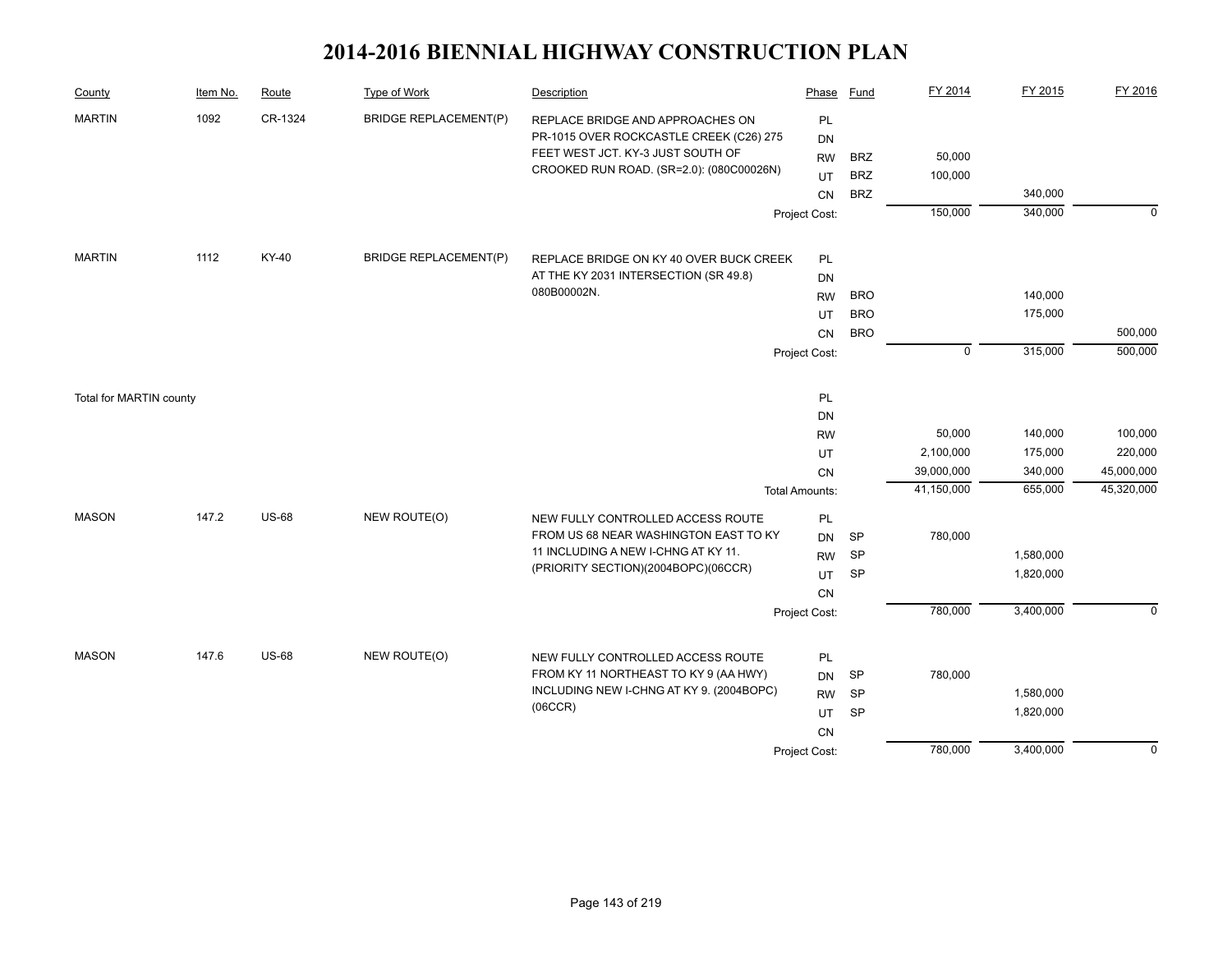| County                 | Item No.       | Route   | <b>Type of Work</b>          | Description                                                                                                                                     | Phase                              | <b>Fund</b> | FY 2014                  | FY 2015        | FY 2016     |
|------------------------|----------------|---------|------------------------------|-------------------------------------------------------------------------------------------------------------------------------------------------|------------------------------------|-------------|--------------------------|----------------|-------------|
| 169<br><b>MASON</b>    |                | KY-9    | MAJOR WIDENING(O)            | WIDEN THE AA HWY TO 4-LANES FROM THE<br>NEW MAYSVILLE BRIDGE APPROACH<br><b>INTERSECTION WEST TO KY-10</b><br>(FERNLEAF-GERMANTOWN RD). (00CCR) | PL<br><b>DN</b><br><b>RW</b><br>UT |             |                          |                |             |
|                        |                |         |                              | (04CCN)(06CCR)(08CCR)(10CCR)                                                                                                                    | CN                                 | <b>SPP</b>  | 29,210,000               |                |             |
|                        |                |         |                              |                                                                                                                                                 | Project Cost:                      |             | 29,210,000               | $\overline{0}$ | $\mathbf 0$ |
| <b>MASON</b>           | 1088           | CR-1206 | <b>BRIDGE REPLACEMENT(P)</b> | REPLACE BRIDGE ON FLAT FORK RD (CR 1206)                                                                                                        | PL                                 |             |                          |                |             |
|                        |                |         |                              | OVER FLAT FORK 0.24 MILE S OF                                                                                                                   | DN                                 |             |                          |                |             |
|                        |                |         |                              | FLEMINGSBURG MAYSLICK RD (KY 161)(SR 30)<br>081C00025N                                                                                          | <b>RW</b>                          | <b>BRZ</b>  |                          | 25,000         |             |
|                        |                |         |                              |                                                                                                                                                 | UT                                 | <b>BRZ</b>  |                          | 10,000         |             |
|                        |                |         |                              |                                                                                                                                                 | CN<br>Project Cost:                |             | $\mathbf 0$              | 35,000         | $\Omega$    |
|                        |                |         |                              |                                                                                                                                                 |                                    |             |                          |                |             |
| <b>MASON</b>           | 8303           | KY-1448 | RECONSTRUCTION(O)            | RECONSTRUCT/IMPROVE KY-1448/MAPLELEAF                                                                                                           | PL                                 |             |                          |                |             |
|                        |                |         |                              | ROAD FROM KY-9 TO US-68. (06CCN)(08CCR)                                                                                                         | DN                                 |             |                          |                |             |
|                        |                |         |                              | (10CCR)(12CCR)                                                                                                                                  | <b>RW</b>                          |             |                          |                |             |
|                        |                |         |                              |                                                                                                                                                 | UT                                 |             |                          |                |             |
|                        |                |         |                              |                                                                                                                                                 | CN                                 | SPP         | 8,440,000                | $\Omega$       |             |
|                        |                |         |                              |                                                                                                                                                 | Project Cost:                      |             | 8,440,000                |                |             |
| Total for MASON county |                |         |                              |                                                                                                                                                 | PL                                 |             |                          |                |             |
|                        |                |         |                              |                                                                                                                                                 | DN                                 |             | 1,560,000                |                |             |
|                        |                |         |                              |                                                                                                                                                 | <b>RW</b>                          |             |                          | 3,185,000      |             |
|                        |                |         |                              |                                                                                                                                                 | UT                                 |             |                          | 3,650,000      |             |
|                        |                |         |                              |                                                                                                                                                 | CN                                 |             | 37,650,000<br>39,210,000 | 6,835,000      | $\Omega$    |
|                        |                |         |                              |                                                                                                                                                 | <b>Total Amounts:</b>              |             |                          |                |             |
| <b>MCCRACKEN</b>       | $\overline{2}$ | $I-24$  | <b>BRIDGE INSPECTION(P)</b>  | I-24 BRIDGE OVER THE OHIO RIVER @ PADUCAH                                                                                                       | PL                                 |             |                          |                |             |
|                        |                |         |                              | (B100); JOINT PROJECT WITH ILLINOIS TO<br>MITIGATE SCOUR (073B00100N)                                                                           | DN                                 |             |                          |                |             |
|                        |                |         |                              |                                                                                                                                                 | <b>RW</b><br>UT                    |             |                          |                |             |
|                        |                |         |                              |                                                                                                                                                 | CN                                 | IM          | 260,000                  |                |             |
|                        |                |         |                              |                                                                                                                                                 | Project Cost:                      |             | 260,000                  | $\overline{0}$ | $\mathbf 0$ |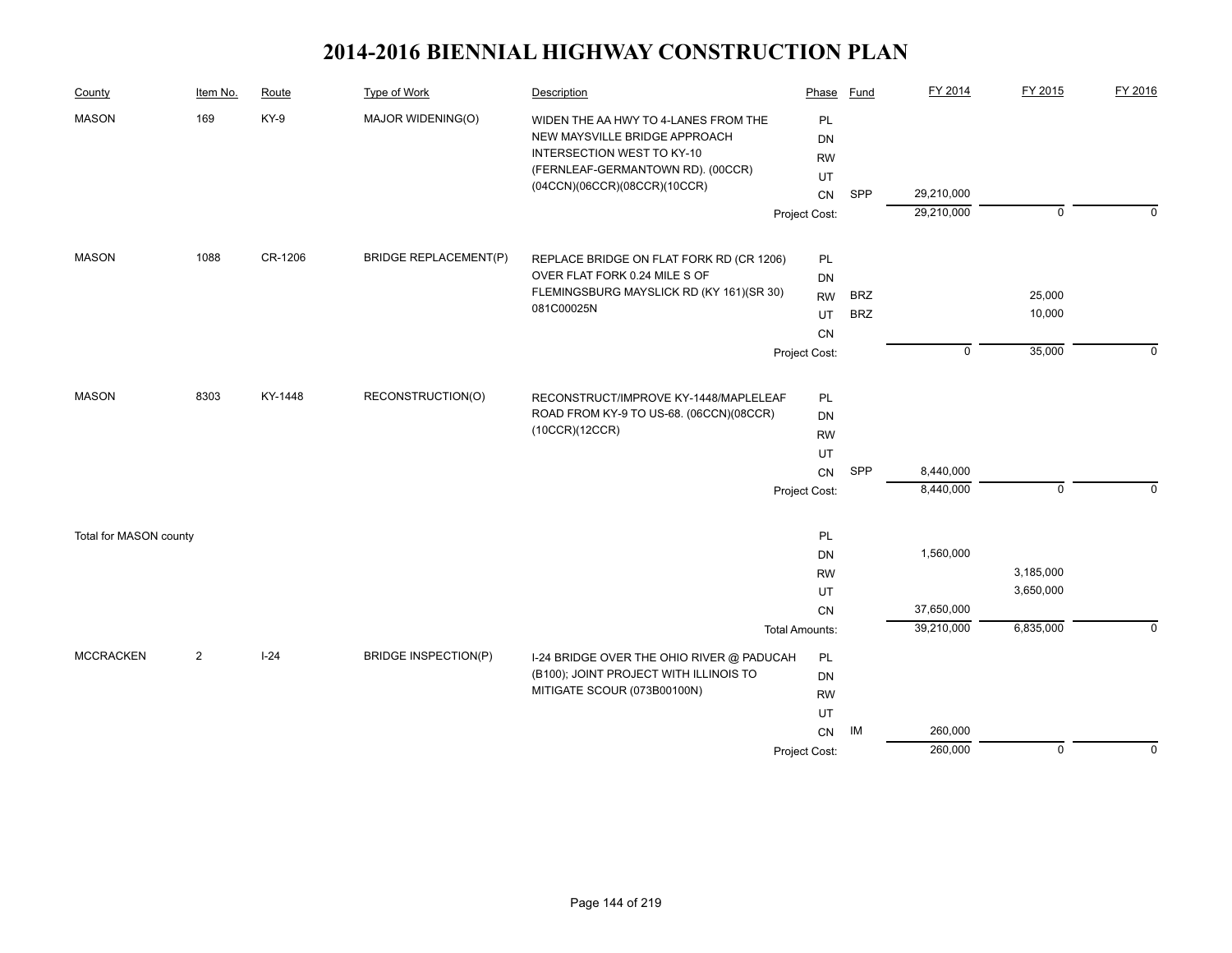| County           | Item No. | Route        | Type of Work               | Description                                | Phase         | Fund       | FY 2014        | FY 2015        | FY 2016   |
|------------------|----------|--------------|----------------------------|--------------------------------------------|---------------|------------|----------------|----------------|-----------|
| <b>MCCRACKEN</b> | 122.02   | $-0$         | TRANSP ENHANCEMENT(P)      | PADUCAH WATERFRONT DEVELOPMENT             | PL            |            |                |                |           |
|                  |          |              |                            | PROJECT. (2008KYD-KY180) (2010BOPC)        | <b>DN</b>     |            |                |                |           |
|                  |          |              |                            |                                            | <b>RW</b>     |            |                |                |           |
|                  |          |              |                            |                                            | UT            |            |                |                |           |
|                  |          |              |                            |                                            | CN            | <b>KYD</b> | 3,920,000      |                |           |
|                  |          |              |                            |                                            | Project Cost: |            | 3,920,000      | $\mathbf 0$    | $\Omega$  |
| <b>MCCRACKEN</b> | 123      | KY-998       | RECONSTRUCTION(O)          | OLIVET CHURCH ROAD (KY-998) FROM           | <b>PL</b>     |            |                |                |           |
|                  |          |              |                            | FIVE-LANE SECTION TO US-60. (06CCR)(08CCR) | DN            |            |                |                |           |
|                  |          |              |                            | (12CCR)(LET BY CITY OF PADUCAH)            | <b>RW</b>     |            |                |                |           |
|                  |          |              |                            |                                            | UT            |            |                |                |           |
|                  |          |              |                            |                                            | CN            | SPP        | 4,680,000      |                |           |
|                  |          |              |                            |                                            | Project Cost: |            | 4,680,000      | $\mathbf 0$    | $\Omega$  |
| <b>MCCRACKEN</b> | 152      | <b>US-62</b> | MAJOR WIDENING(O)          | MAJOR WIDENING OF US 62 FROM KY 998 TO     | <b>PL</b>     |            |                |                |           |
|                  |          |              |                            | PADUCAH INFORMATION AGE PARK. (12CCR)      | DN            |            |                |                |           |
|                  |          |              |                            |                                            | <b>RW</b>     | <b>SPP</b> | 2,500,000      |                |           |
|                  |          |              |                            |                                            | UT            | SPP        | 2,500,000      |                |           |
|                  |          |              |                            |                                            | CN            | SPP        |                |                | 8,440,000 |
|                  |          |              |                            |                                            | Project Cost: |            | 5,000,000      | $\mathbf{0}$   | 8,440,000 |
| <b>MCCRACKEN</b> | 153      | KY-1286      | RECONSTRUCTION(O)          | UPGRADE KY 1286 (FRIENDSHIP ROAD) FROM     | PL            |            |                |                |           |
|                  |          |              |                            | MP 3.6 TO MP 6.4 IN PADUCAH. (PRELIMINARY  | <b>DN</b>     | SPP        |                |                | 2,300,000 |
|                  |          |              |                            | ENGINEERING) (12CCR)                       | <b>RW</b>     |            |                |                |           |
|                  |          |              |                            |                                            | UT            |            |                |                |           |
|                  |          |              |                            |                                            | CN            |            |                |                |           |
|                  |          |              |                            |                                            | Project Cost: |            | $\overline{0}$ | $\overline{0}$ | 2,300,000 |
| <b>MCCRACKEN</b> | 154      | <b>US-60</b> | <b>I-CHANGE RECONST(O)</b> | CONSTRUCT A DOUBLE-CROSSOVER DIAMOND       | PL            |            |                |                |           |
|                  |          |              |                            | INTERCHANGE ON US 60 AT THE I-24           | DN            | <b>NH</b>  |                | 750,000        |           |
|                  |          |              |                            | INTERCHANGE NEAR KENTUCKY OAKS MALL.       | <b>RW</b>     | <b>NH</b>  |                |                | 200,000   |
|                  |          |              |                            |                                            | UT            | <b>NH</b>  |                |                | 300,000   |
|                  |          |              |                            |                                            | <b>CN</b>     |            |                |                |           |
|                  |          |              |                            |                                            | Project Cost: |            | $\mathbf 0$    | 750,000        | 500,000   |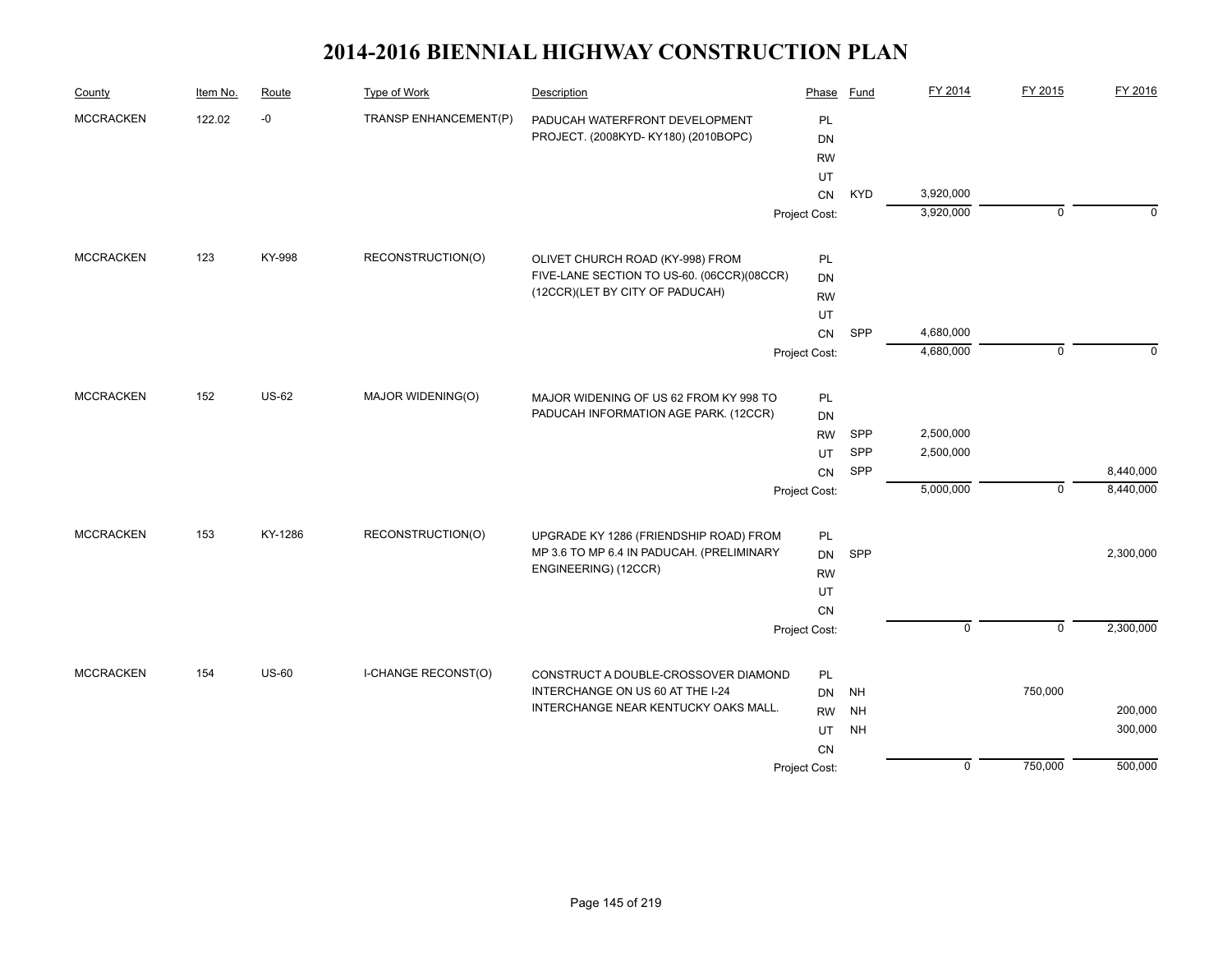| County           | Item No. | Route        | Type of Work                 | Description                                                             | Phase         | Fund       | FY 2014        | FY 2015        | FY 2016   |
|------------------|----------|--------------|------------------------------|-------------------------------------------------------------------------|---------------|------------|----------------|----------------|-----------|
| <b>MCCRACKEN</b> | 310.1    | $-0$         | NEW ROUTE(O)                 | PADUCAH OUTER LOOP (PRIORITY SECTION 1);                                | PL            |            |                |                |           |
|                  |          |              |                              | FROM KY-1322 (LOVELACEVILLE ROAD) TO                                    | DN            |            |                |                |           |
|                  |          |              |                              | US-62 (BLANDVILLE ROAD). (GRADE & DRAIN<br>AND INC. SURFACE) (2002BOPC) | <b>RW</b>     | <b>SP</b>  |                | 2,100,000      |           |
|                  |          |              |                              |                                                                         | UT            | SP         |                |                | 2,080,000 |
|                  |          |              |                              |                                                                         | <b>CN</b>     |            |                |                |           |
|                  |          |              |                              |                                                                         | Project Cost: |            | $\overline{0}$ | 2,100,000      | 2,080,000 |
| <b>MCCRACKEN</b> | 310.3    | $-0$         | NEW ROUTE(O)                 | PADUCAH OUTER LOOP (PRIORITY SECTION 2);                                | PL            |            |                |                |           |
|                  |          |              |                              | FROM US-45 (PADUCAH-MAYFIELD ROAD) TO                                   | DN            |            |                |                |           |
|                  |          |              |                              | KY-1322 (LOVELACEVILLE ROAD). (GRADE &                                  | <b>RW</b>     | SP         |                | 4,200,000      |           |
|                  |          |              |                              | DRAIN AND INC. SURFACE) (2002BOPC)                                      | UT            | <b>SP</b>  |                |                | 2,080,000 |
|                  |          |              |                              |                                                                         | <b>CN</b>     |            |                |                |           |
|                  |          |              |                              |                                                                         | Project Cost: |            | ᅙ              | 4,200,000      | 2,080,000 |
| <b>MCCRACKEN</b> | 310.5    | $-0$         | NEW ROUTE(O)                 | PADUCAH OUTER LOOP (PRIORITY SECTION 3);                                | PL            |            |                |                |           |
|                  |          |              |                              | FROM US-62 (BLANDVILLE ROAD) TO US-60                                   | DN            |            |                |                |           |
|                  |          |              |                              | (PADUCAH-WICKLIFFE ROAD). (GRADE & DRAIN                                | <b>RW</b>     | <b>SP</b>  |                | 4,200,000      |           |
|                  |          |              |                              | AND INC. SURFACE) (2002BOPC)                                            | UT            | SP         |                |                | 3,640,000 |
|                  |          |              |                              |                                                                         | <b>CN</b>     |            |                |                |           |
|                  |          |              |                              |                                                                         | Project Cost: |            | $\mathbf 0$    | 4,200,000      | 3,640,000 |
| <b>MCCRACKEN</b> | 1055     | <b>US-62</b> | <b>BRIDGE REPLACEMENT(P)</b> | REPLACE BRIDGE AND APPROACHES ON US-62                                  | PL            |            |                |                |           |
|                  |          |              |                              | OVER SUGG CREEK (B24) 0.2 MILE NORTH OF                                 | DN            |            |                |                |           |
|                  |          |              |                              | WOBLE ROAD. (SR=29.5): (073B00024N)                                     | <b>RW</b>     |            |                |                |           |
|                  |          |              |                              |                                                                         | UT            |            |                |                |           |
|                  |          |              |                              |                                                                         | <b>CN</b>     | <b>BRO</b> | 1,300,000      |                |           |
|                  |          |              |                              |                                                                         | Project Cost: |            | 1,300,000      | $\overline{0}$ | $\Omega$  |
| <b>MCCRACKEN</b> | 1115.1   | <b>US-60</b> | RELOCATION(O)                | RELOCATION AND MINOR WIDENING OF US-60                                  | <b>PL</b>     |            |                |                |           |
|                  |          |              |                              | FROM CLARKS RIVER TO US-62 JCT.(10CCR)                                  | <b>DN</b>     |            |                |                |           |
|                  |          |              |                              |                                                                         | <b>RW</b>     | <b>NH</b>  |                | 4,640,000      |           |
|                  |          |              |                              |                                                                         | UT            | <b>NH</b>  |                |                | 3,380,000 |
|                  |          |              |                              |                                                                         | <b>CN</b>     |            |                |                |           |
|                  |          |              |                              |                                                                         | Project Cost: |            | $\mathbf 0$    | 4,640,000      | 3,380,000 |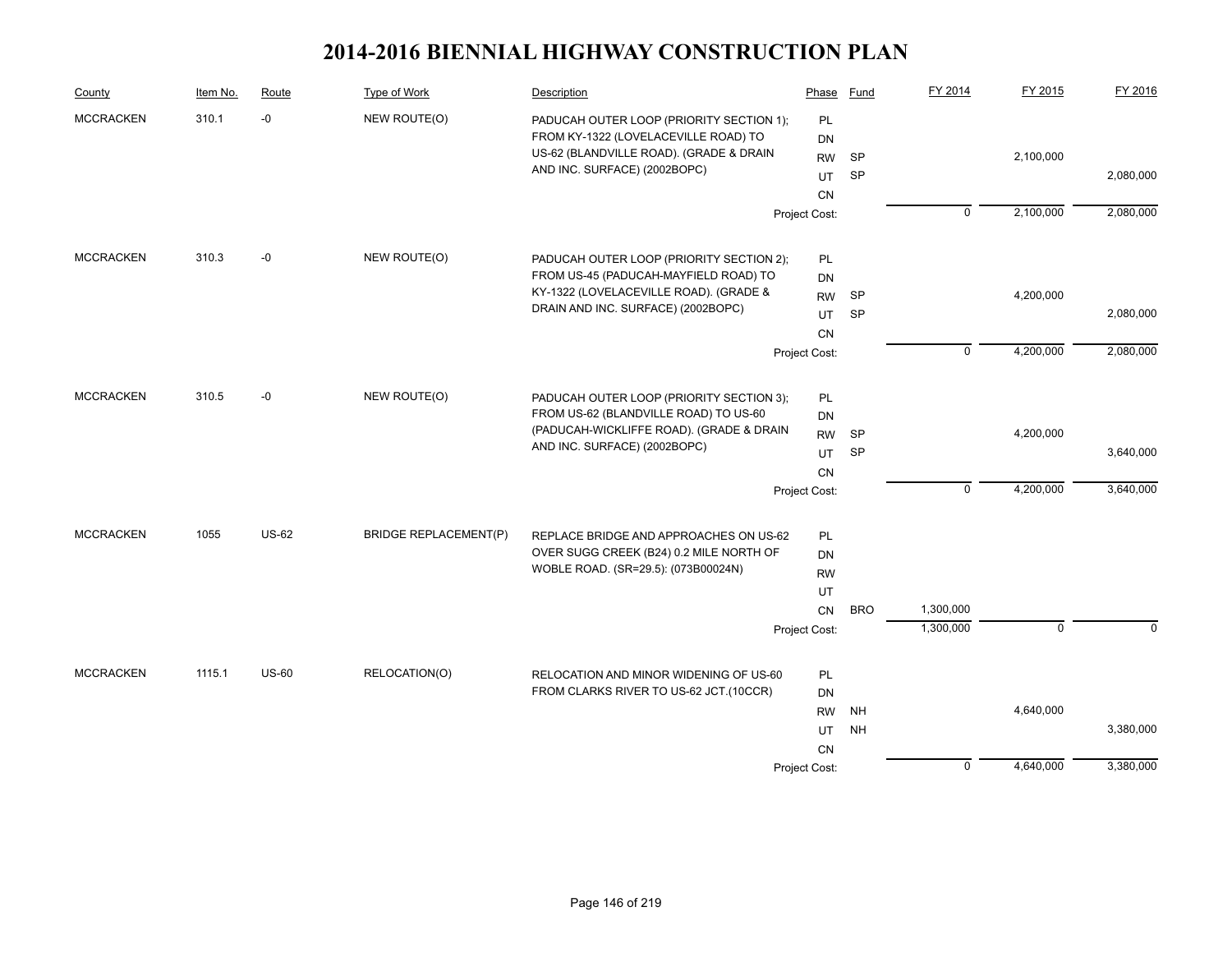| County           | Item No. | Route        | <b>Type of Work</b>          | Description                              | Phase         | <b>Fund</b> | FY 2014     | FY 2015        | FY 2016        |
|------------------|----------|--------------|------------------------------|------------------------------------------|---------------|-------------|-------------|----------------|----------------|
| <b>MCCRACKEN</b> | 1115.2   | <b>US-62</b> | RELOCATION(O)                | RELOCATION OF US-62 FROM US-60           | PL            |             |             |                |                |
|                  |          |              |                              | DEPARTURE TO KY-1887 (PARK ROAD).(10CCR) | <b>DN</b>     | <b>STP</b>  | 520,000     |                |                |
|                  |          |              |                              | (12CCR)                                  | <b>RW</b>     | <b>STP</b>  |             |                | 7,300,000      |
|                  |          |              |                              |                                          | UT            |             |             |                |                |
|                  |          |              |                              |                                          | <b>CN</b>     |             |             |                |                |
|                  |          |              |                              |                                          | Project Cost: |             | 520,000     | $\overline{0}$ | 7,300,000      |
| <b>MCCRACKEN</b> | 1115.7   | $US-60$      | <b>BRIDGE REPLACEMENT(P)</b> | TO REMOVE EXISTING TENNESSEE RIVER       | PL            |             |             |                |                |
|                  |          |              |                              | BRIDGE UPON COMPLETION OF NEW US 60      | DN            |             |             |                |                |
|                  |          |              |                              | TENNESSEE RIVER BRIDGE(073B00004N)       | <b>RW</b>     |             |             |                |                |
|                  |          |              |                              |                                          | UT            |             |             |                |                |
|                  |          |              |                              |                                          | CN            | <b>BRO</b>  | 5,080,000   |                |                |
|                  |          |              |                              |                                          | Project Cost: |             | 5,080,000   | $\mathbf 0$    | $\Omega$       |
|                  |          |              |                              |                                          |               |             |             |                |                |
| <b>MCCRACKEN</b> | 1135     | KY-348       | <b>BRIDGE REPLACEMENT(P)</b> | REPLACE BRIDGE ON KY-348 (MP 6.061) OVER | PL            |             |             |                |                |
|                  |          |              |                              | CAMP CREEK; .02 MI NORTH OF JCT KY 168;  | DN            |             |             |                |                |
|                  |          |              |                              | (STRUCTURALLY DEFICIENT, SR=4).          | <b>RW</b>     |             |             |                |                |
|                  |          |              |                              | 073B00099N (AR/W)                        | UT            | <b>BRO</b>  | 410,000     |                |                |
|                  |          |              |                              |                                          | CN            | <b>BRO</b>  |             |                | 310,000        |
|                  |          |              |                              |                                          | Project Cost: |             | 410,000     | $\mathbf 0$    | 310,000        |
|                  |          |              |                              |                                          |               |             |             |                |                |
| <b>MCCRACKEN</b> | 1141     | KY-305       | <b>BRIDGE REPLACEMENT(P)</b> | REPLACE BRIDGE ON KY-305 OVER MASSAC     | PL            |             |             |                |                |
|                  |          |              |                              | CREEK 0.023 E OF KY 1565(SR              | DN            |             |             |                |                |
|                  |          |              |                              | 20.7)073B00098N.                         | <b>RW</b>     | <b>BRO</b>  | 125,000     |                |                |
|                  |          |              |                              |                                          | UT            | <b>BRO</b>  | 500,000     |                |                |
|                  |          |              |                              |                                          | <b>CN</b>     | <b>BRO</b>  |             | 780,000        |                |
|                  |          |              |                              |                                          | Project Cost: |             | 625,000     | 780,000        | $\overline{0}$ |
| <b>MCCRACKEN</b> | 1153     | KY-1288      | <b>BRIDGE REPLACEMENT(P)</b> | REPLACE BRIDGE OVER BLIZZARD PONDS       | <b>PL</b>     |             |             |                |                |
|                  |          |              |                              | DRAINAGE CANEL 0.45 MI EAST OF KY 1014   | DN            | <b>BRX</b>  |             | 180,000        |                |
|                  |          |              |                              | (073B00142N)(SR=18.2) (EBRP)             | <b>RW</b>     | <b>BRX</b>  |             |                | 75,000         |
|                  |          |              |                              |                                          | UT            | <b>BRX</b>  |             |                | 150,000        |
|                  |          |              |                              |                                          | <b>CN</b>     | <b>BRX</b>  |             |                | 300,000        |
|                  |          |              |                              |                                          | Project Cost: |             | $\mathbf 0$ | 180,000        | 525,000        |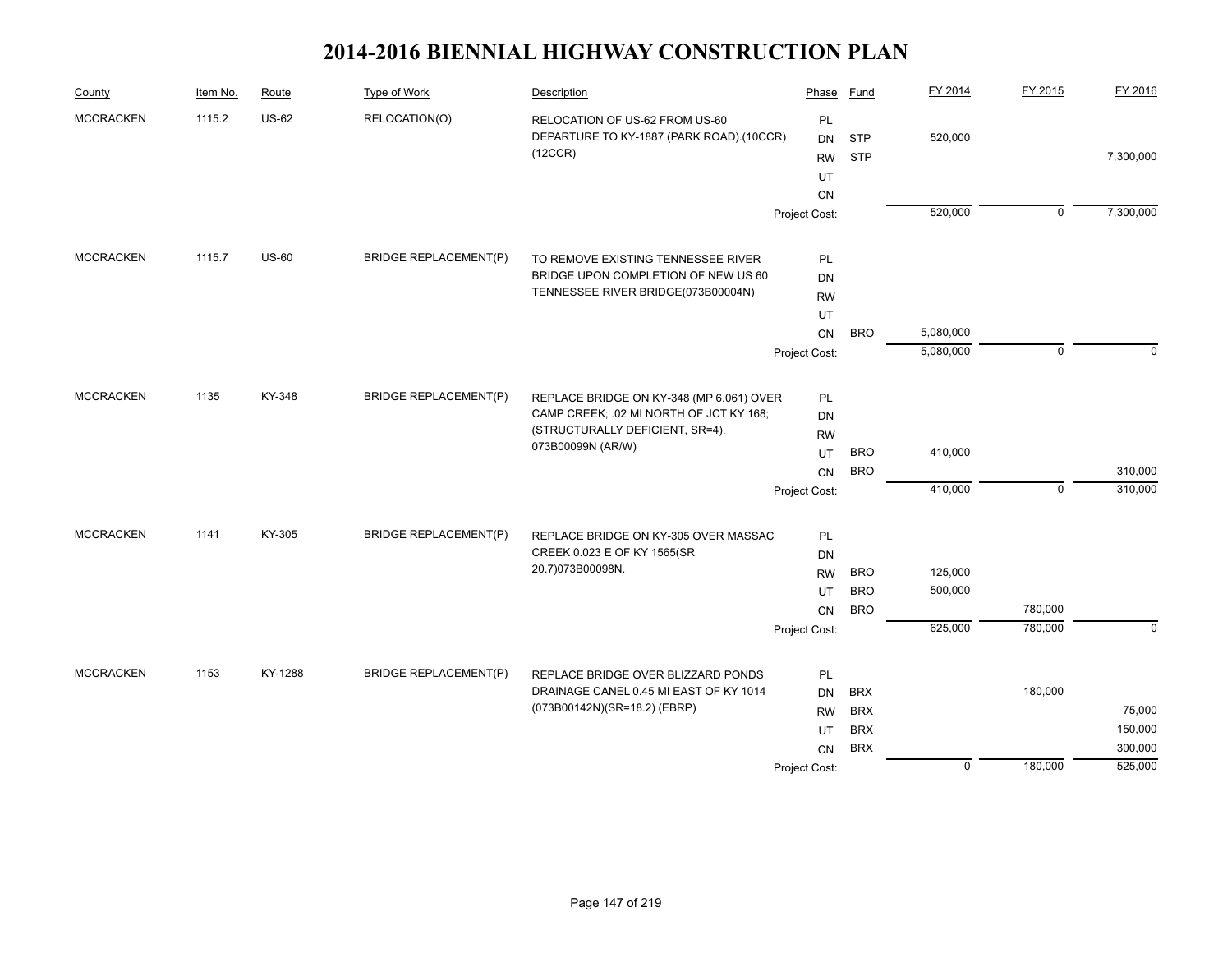| County                     | Item No. | Route         | <b>Type of Work</b>          | Description                                                                                                                            | Phase                                           | <b>Fund</b>                | FY 2014    | FY 2015                | FY 2016     |
|----------------------------|----------|---------------|------------------------------|----------------------------------------------------------------------------------------------------------------------------------------|-------------------------------------------------|----------------------------|------------|------------------------|-------------|
| <b>MCCRACKEN</b>           | 8702     | KY-305        | NEW ROUTE(O)                 | NEW ACCESS ROAD FROM KY-305 NEAR<br>KY-998, EXTENDING WEST TO THE OHIO RIVER<br>MEGAPARK. (2-LANE INITIAL, 4-LANE ULTIMATE)<br>(12CCN) | <b>PL</b><br><b>DN</b><br><b>RW</b><br>UT<br>CN | SPP<br>SPP<br>SPP<br>SPP   | 3,000,000  | 4,000,000<br>3,000,000 | 15,000,000  |
|                            |          |               |                              |                                                                                                                                        | Project Cost:                                   |                            | 3,000,000  | 7,000,000              | 15,000,000  |
| Total for MCCRACKEN county |          |               |                              |                                                                                                                                        | PL                                              |                            |            |                        |             |
|                            |          |               |                              |                                                                                                                                        | <b>DN</b>                                       |                            | 3,520,000  | 930,000                | 2,300,000   |
|                            |          |               |                              |                                                                                                                                        | <b>RW</b>                                       |                            | 2,625,000  | 19,140,000             | 7,575,000   |
|                            |          |               |                              |                                                                                                                                        | UT                                              |                            | 3,410,000  | 3,000,000              | 11,630,000  |
|                            |          |               |                              |                                                                                                                                        | CN                                              |                            | 15,240,000 | 780,000                | 24,050,000  |
|                            |          |               |                              |                                                                                                                                        | <b>Total Amounts:</b>                           |                            | 24,795,000 | 23,850,000             | 45,555,000  |
| <b>MCLEAN</b>              | 1078     | <b>US-431</b> | <b>BRIDGE REPLACEMENT(P)</b> | REPLACE OVERFLOW STRUCTURE ON US-431<br>AT THE MUHLENBERG-MCLEAN CO LINE (SR 39)                                                       | PL<br>DN                                        |                            |            |                        |             |
|                            |          |               |                              | B00056N.                                                                                                                               | <b>RW</b>                                       | <b>BRO</b>                 | 200,000    |                        |             |
|                            |          |               |                              |                                                                                                                                        | UT                                              | <b>BRO</b>                 | 100,000    |                        |             |
|                            |          |               |                              |                                                                                                                                        | CN                                              | <b>BRO</b>                 |            | 2,400,000              |             |
|                            |          |               |                              |                                                                                                                                        | Project Cost:                                   |                            | 300,000    | 2,400,000              | $\mathbf 0$ |
| <b>MCLEAN</b>              | 8400     | <b>US-431</b> | SPOT IMPROVEMENTS(O)         | SPOT IMPROVEMENTS AT THE INTERSECTION OF                                                                                               | PL                                              |                            |            |                        |             |
|                            |          |               |                              | US-431 AND KY-250. (08CCN)(12CCR)                                                                                                      | DN                                              |                            |            |                        |             |
|                            |          |               |                              |                                                                                                                                        | <b>RW</b>                                       | SPP                        | 200,000    |                        |             |
|                            |          |               |                              |                                                                                                                                        | UT                                              | SPP                        | 180,000    |                        |             |
|                            |          |               |                              |                                                                                                                                        | CN                                              | SB <sub>2</sub>            | 500,000    |                        |             |
|                            |          |               |                              |                                                                                                                                        | Project Cost:                                   |                            | 880,000    | $\mathbf 0$            | $\mathbf 0$ |
|                            |          |               |                              |                                                                                                                                        |                                                 |                            |            |                        |             |
| <b>MCLEAN</b>              | 8401     | <b>US-431</b> | RECONSTRUCTION(O)            | RECONSTRUCT AND WIDEN FROM                                                                                                             | PL                                              |                            |            |                        |             |
|                            |          |               |                              | MCLEAN/MUHLENBURG COUNTY LINE) TO                                                                                                      | <b>DN</b>                                       |                            |            |                        |             |
|                            |          |               |                              | LIVERMORE. (08CCN)(10CCR)                                                                                                              | <b>RW</b>                                       | SB <sub>2</sub>            | 1,500,000  |                        |             |
|                            |          |               |                              |                                                                                                                                        | UT                                              | SB <sub>2</sub>            | 1,250,000  |                        |             |
|                            |          |               |                              |                                                                                                                                        | CN                                              | $\ensuremath{\mathsf{SP}}$ |            |                        | 4,000,000   |
|                            |          |               |                              |                                                                                                                                        | Project Cost:                                   |                            | 2,750,000  | $\mathbf 0$            | 4,000,000   |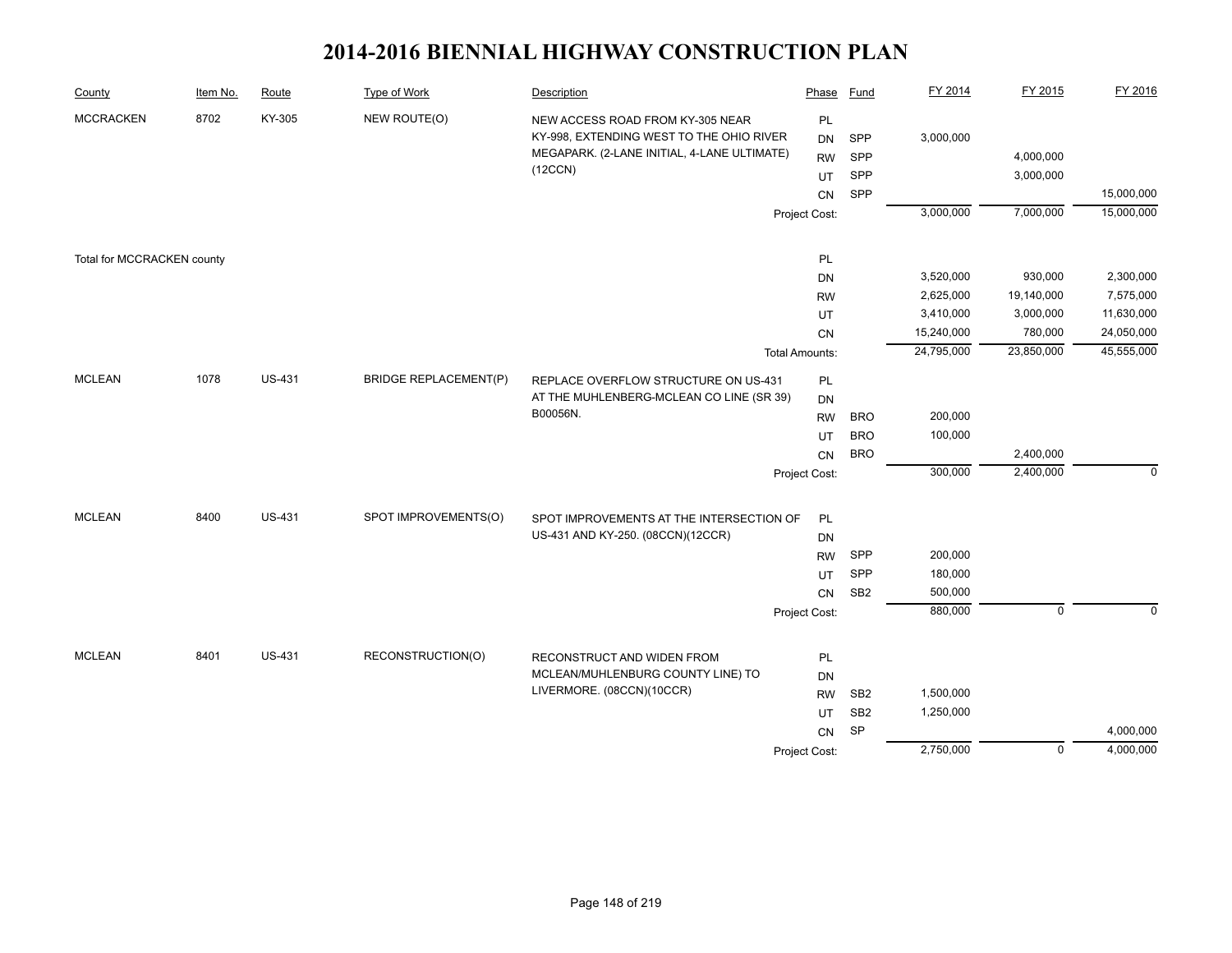| County                  | Item No. | Route   | <b>Type of Work</b> | Description                                               | Phase                 | <b>Fund</b> | FY 2014        | FY 2015     | FY 2016      |
|-------------------------|----------|---------|---------------------|-----------------------------------------------------------|-----------------------|-------------|----------------|-------------|--------------|
| Total for MCLEAN county |          |         |                     |                                                           | PL                    |             |                |             |              |
|                         |          |         |                     |                                                           | <b>DN</b>             |             |                |             |              |
|                         |          |         |                     |                                                           | <b>RW</b>             |             | 1,900,000      |             |              |
|                         |          |         |                     |                                                           | UT                    |             | 1,530,000      |             |              |
|                         |          |         |                     |                                                           | <b>CN</b>             |             | 500,000        | 2,400,000   | 4,000,000    |
|                         |          |         |                     |                                                           | <b>Total Amounts:</b> |             | 3,930,000      | 2,400,000   | 4,000,000    |
| MEADE                   | 134.1    | CR-1031 | NEW ROUTE(O)        | EXTENSION OF BUTTERMILK FALLS ROAD TO                     | PL                    |             |                |             |              |
|                         |          |         |                     | PROVIDE ACCESS TO THE MEADE COUNTY                        | <b>DN</b>             |             |                |             |              |
|                         |          |         |                     | RIVERPORT. DEMO KY058. (03KYDN)                           | <b>RW</b>             |             |                |             |              |
|                         |          |         |                     |                                                           | UT                    |             |                |             |              |
|                         |          |         |                     |                                                           | CN                    | <b>KYD</b>  | 441,690        |             |              |
|                         |          |         |                     |                                                           | Project Cost:         |             | 441,690        | $\mathbf 0$ | $\Omega$     |
|                         |          |         |                     |                                                           |                       |             |                |             |              |
| <b>MEADE</b>            | 297.65   | KY-313  | NEW ROUTE(O)        | KY-313 EXTENSION FROM THE NORTHERN                        | $\mathsf{PL}$         |             |                |             |              |
|                         |          |         |                     | KY-448 BUCK GROVE CONNECTOR TO KY-1638.                   | <b>DN</b>             |             |                |             |              |
|                         |          |         |                     | (SECTION II) (FORMERLY 98 SYP ITEM NO.<br>4-53.00)(12CCR) | <b>RW</b>             |             |                |             |              |
|                         |          |         |                     |                                                           | UT                    |             |                |             |              |
|                         |          |         |                     |                                                           | CN                    | SPP         | 9,740,000      |             |              |
|                         |          |         |                     |                                                           | Project Cost:         |             | 9,740,000      | $\mathbf 0$ | $\mathbf{0}$ |
| <b>MEADE</b>            | 8702     | KY-79   | RECONSTRUCTION(O)   | RECONSTRUCT KY 79 FROM KY 428 TO KY 144.                  | PL                    |             |                |             |              |
|                         |          |         |                     | (12CCN)                                                   | <b>DN</b>             | SPP         |                | 1,040,000   |              |
|                         |          |         |                     |                                                           | <b>RW</b>             | SPP         |                | 3,100,000   |              |
|                         |          |         |                     |                                                           | UT                    | SPP         |                |             | 1,700,000    |
|                         |          |         |                     |                                                           | CN                    |             |                |             |              |
|                         |          |         |                     |                                                           | Project Cost:         |             | $\overline{0}$ | 4,140,000   | 1,700,000    |
|                         |          |         |                     |                                                           |                       |             |                |             |              |
| <b>MEADE</b>            | 8703     | KY-79   | RECONSTRUCTION(O)   | RECONSTRUCT KY 79 FROM KY 477 TO KY 428.                  | PL                    |             |                |             |              |
|                         |          |         |                     | (12CCN)                                                   | <b>DN</b>             | SPP         |                | 1,250,000   |              |
|                         |          |         |                     |                                                           | <b>RW</b>             | SPP         |                | 3,500,000   |              |
|                         |          |         |                     |                                                           | UT                    | SPP         |                |             | 2,000,000    |
|                         |          |         |                     |                                                           | <b>CN</b>             |             |                |             |              |
|                         |          |         |                     |                                                           | Project Cost:         |             | $\overline{0}$ | 4,750,000   | 2,000,000    |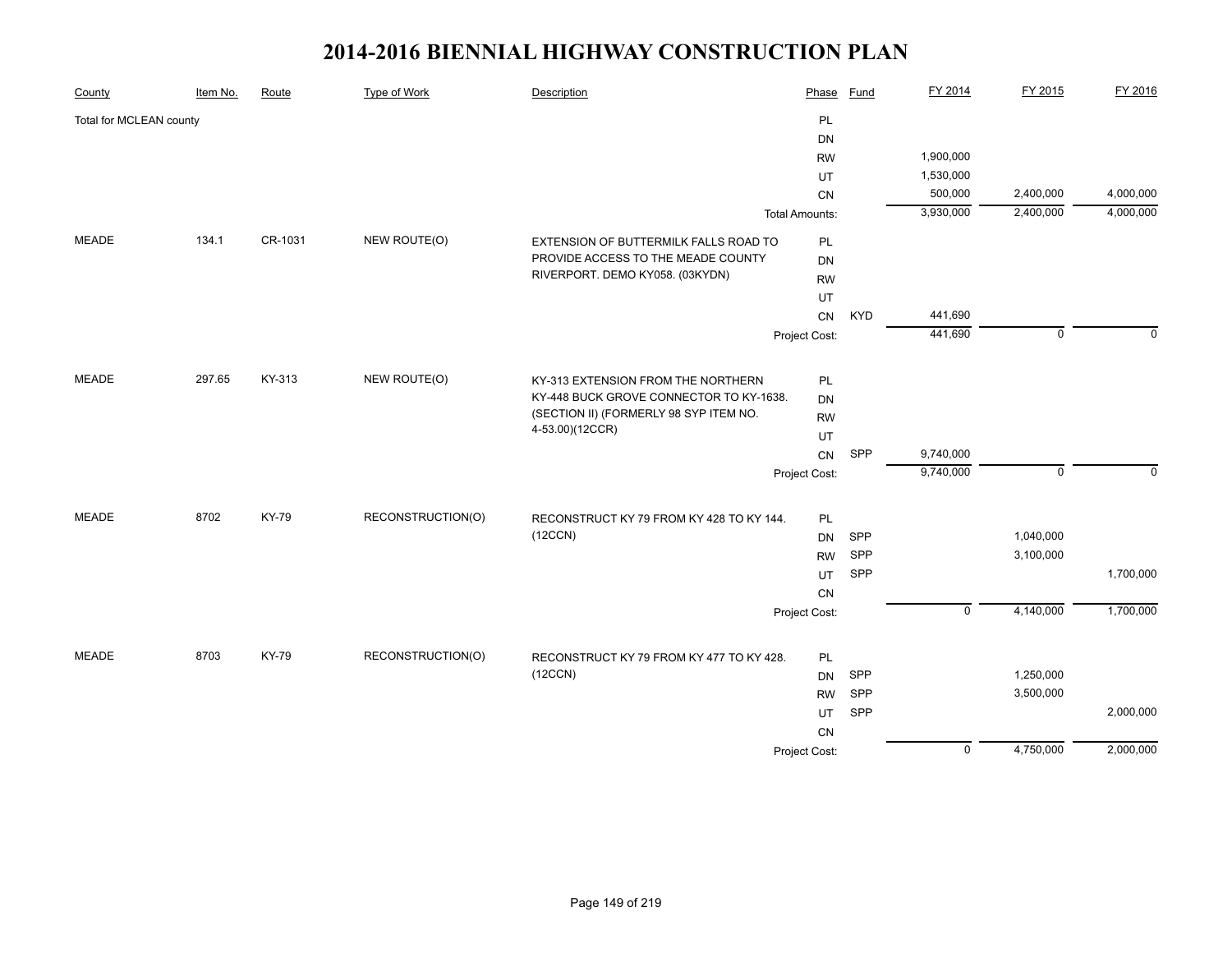| County                 | Item No. | Route | <b>Type of Work</b>          | Description                                                                          | Phase                 | <b>Fund</b> | FY 2014     | FY 2015        | FY 2016    |
|------------------------|----------|-------|------------------------------|--------------------------------------------------------------------------------------|-----------------------|-------------|-------------|----------------|------------|
| <b>MEADE</b>           | 8704     | $-0$  | NEW ROUTE(O)                 | CONSTRUCT A NEW ROUTE BETWEEN<br>BERRYMAN ROAD AND KY-933.(12CCN)                    | PL<br><b>DN</b>       |             |             |                |            |
|                        |          |       |                              |                                                                                      | <b>RW</b>             |             |             |                |            |
|                        |          |       |                              |                                                                                      | UT                    |             |             |                |            |
|                        |          |       |                              |                                                                                      | CN                    | SPP         | 400,000     |                |            |
|                        |          |       |                              |                                                                                      | Project Cost:         |             | 400,000     | $\overline{0}$ | $\Omega$   |
| <b>MEADE</b>           | 8705     | KY-79 | RECONSTRUCTION(O)            | RECONSTRUCT KY 79 FROM KY 144 TO KY                                                  | <b>PL</b>             |             |             |                |            |
|                        |          |       |                              | 1051. (12CCN)                                                                        | <b>DN</b>             |             |             |                |            |
|                        |          |       |                              |                                                                                      | <b>RW</b>             | SPP         | 3,530,000   |                |            |
|                        |          |       |                              |                                                                                      | UT                    | SPP         | 2,000,000   |                |            |
|                        |          |       |                              |                                                                                      | CN                    | SPP         |             |                | 12,120,000 |
|                        |          |       |                              |                                                                                      | Project Cost:         |             | 5,530,000   | $\mathbf 0$    | 12,120,000 |
| Total for MEADE county |          |       |                              |                                                                                      | PL                    |             |             |                |            |
|                        |          |       |                              |                                                                                      | DN                    |             |             | 2,290,000      |            |
|                        |          |       |                              |                                                                                      | <b>RW</b>             |             | 3,530,000   | 6,600,000      |            |
|                        |          |       |                              |                                                                                      | UT                    |             | 2,000,000   |                | 3,700,000  |
|                        |          |       |                              |                                                                                      | CN                    |             | 10,581,690  |                | 12,120,000 |
|                        |          |       |                              |                                                                                      | <b>Total Amounts:</b> |             | 16,111,690  | 8,890,000      | 15,820,000 |
| <b>MENIFEE</b>         | 1090     | KY-36 | <b>BRIDGE REPLACEMENT(P)</b> | REPLACE BRIDGE ON KY-36 (MP 6.081) OVER                                              | <b>PL</b>             |             |             |                |            |
|                        |          |       |                              | BEAVER CREEK IN FRENCHBURG; .05 MI NORTH                                             | DN                    |             |             |                |            |
|                        |          |       |                              | OF JCT US-460; (STRUCTURALLY DEFICIENT,<br>SR=39.7) 083B00001N (AR/W)                | <b>RW</b>             |             |             |                |            |
|                        |          |       |                              |                                                                                      | UT                    |             |             |                |            |
|                        |          |       |                              |                                                                                      | ${\sf CN}$            | <b>BRO</b>  |             |                | 980,000    |
|                        |          |       |                              |                                                                                      | Project Cost:         |             | $\mathsf 0$ | $\mathsf 0$    | 980,000    |
| <b>MENIFEE</b>         | 8001.1   | KY-36 | RECONSTRUCTION(O)            | SPOT IMPROVEMENTS KY 36: (SECT A) FROM                                               | PL                    |             |             |                |            |
|                        |          |       |                              | .20 MI N OF THE JCT W/ STONEQUARRY RD (MP                                            | <b>DN</b>             |             |             |                |            |
|                        |          |       |                              | 2.08) TO 0.16 MI S OF THE JCT W/                                                     | <b>RW</b>             |             |             |                |            |
|                        |          |       |                              | STONEQUARRY RD (MP 2.44). (SECT G) FROM<br>.05 MI N OF THE JCT W/ SUITER BRCH RD (MP | UT                    |             |             |                |            |
|                        |          |       |                              |                                                                                      | ${\sf CN}$            | <b>SP</b>   | 2,800,000   |                |            |
|                        |          |       |                              |                                                                                      | Project Cost:         |             | 2,800,000   | $\mathbf 0$    | $\Omega$   |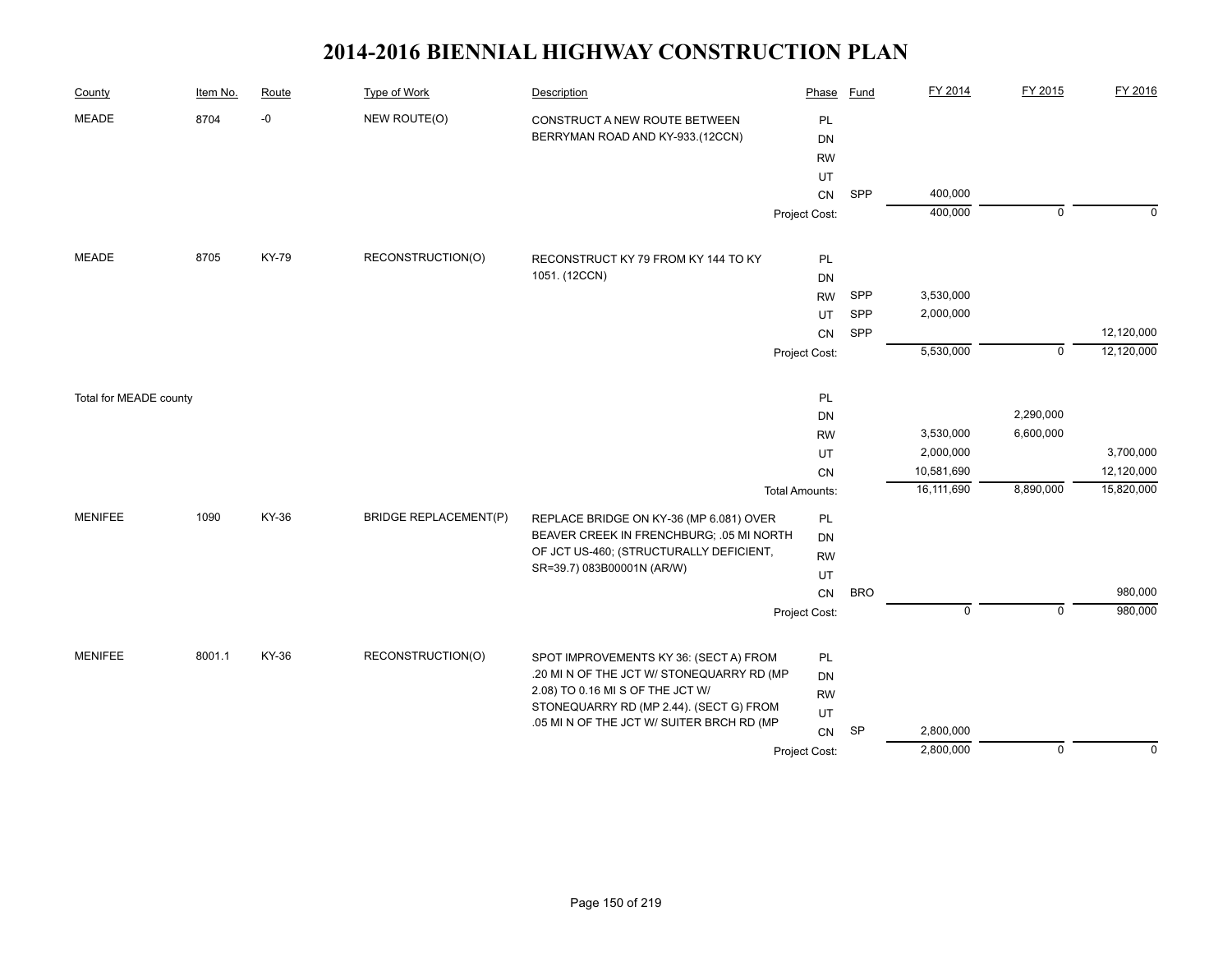| County                   | Item No. | Route         | Type of Work                 | Description                                                                                                                                                                  | Phase                                    | Fund             | FY 2014        | FY 2015              | FY 2016     |
|--------------------------|----------|---------------|------------------------------|------------------------------------------------------------------------------------------------------------------------------------------------------------------------------|------------------------------------------|------------------|----------------|----------------------|-------------|
| <b>MENIFEE</b>           | 8802     | <b>US 460</b> | SAFETY(P)                    | IMPROVE SAFETY AND SUBSTANDARD<br>GEOMETRICS FOR US 460 FROM MP 6.2 TO MP<br>8.5. RECONSTRUCTION FROM END OF<br>ROTHWELL HILL RECONSTRUCTION TO BRIDGE<br>OVER BEAVER CREEK. | PL<br><b>DN</b><br><b>RW</b><br>UT<br>CN | SPP<br>SPP<br>SP |                | 250,000<br>1,000,000 | 750,000     |
|                          |          |               |                              |                                                                                                                                                                              | Project Cost:                            |                  | $\overline{0}$ | 1,250,000            | 750,000     |
| Total for MENIFEE county |          |               |                              |                                                                                                                                                                              | PL                                       |                  |                |                      |             |
|                          |          |               |                              |                                                                                                                                                                              | <b>DN</b>                                |                  |                | 250,000              |             |
|                          |          |               |                              |                                                                                                                                                                              | <b>RW</b>                                |                  |                | 1,000,000            |             |
|                          |          |               |                              |                                                                                                                                                                              | UT                                       |                  |                |                      | 750,000     |
|                          |          |               |                              |                                                                                                                                                                              | CN                                       |                  | 2,800,000      |                      | 980,000     |
|                          |          |               |                              |                                                                                                                                                                              | <b>Total Amounts:</b>                    |                  | 2,800,000      | 1,250,000            | 1,730,000   |
| <b>MERCER</b>            | 420      | <b>US-68</b>  | SAFETY(P)                    | RECONSTRUCT 1.5 MILES OF US 68, LEXINGTON<br>ROAD FROM TOP OF PALISADES TO CHINN'S                                                                                           | PL<br><b>DN</b>                          |                  |                |                      |             |
|                          |          |               |                              | CURVE. (12CCR)                                                                                                                                                               | <b>RW</b>                                | <b>SP</b>        | 100,000        |                      |             |
|                          |          |               |                              |                                                                                                                                                                              | UT                                       | <b>SP</b>        | 100,000        |                      |             |
|                          |          |               |                              |                                                                                                                                                                              | <b>CN</b>                                | <b>SP</b>        |                | 1,000,000            |             |
|                          |          |               |                              |                                                                                                                                                                              | Project Cost:                            |                  | 200,000        | 1,000,000            | $\Omega$    |
| <b>MERCER</b>            | 1116     | KY-152        | <b>BRIDGE REPLACEMENT(P)</b> | REPLACE BRIDGE AND APPROACHES ON KY-152                                                                                                                                      | PL                                       |                  |                |                      |             |
|                          |          |               |                              | OVER HERRINGTON LAKE AT THE                                                                                                                                                  | DN                                       |                  |                |                      |             |
|                          |          |               |                              | MERCER/GARRARD COUNTY LINE (B05).                                                                                                                                            | <b>RW</b>                                | <b>BRO</b>       | 960,000        |                      |             |
|                          |          |               |                              | (SR=3.0); (084B00005N)                                                                                                                                                       | UT                                       | <b>BRO</b>       | 520,000        |                      |             |
|                          |          |               |                              |                                                                                                                                                                              | <b>CN</b>                                | <b>BRO</b>       |                |                      | 5,000,000   |
|                          |          |               |                              |                                                                                                                                                                              | Project Cost:                            |                  | 1,480,000      | $\mathbf 0$          | 5,000,000   |
| <b>MERCER</b>            | 1117     | CR-1225       | <b>BRIDGE REPLACEMENT(P)</b> | DEEP CREEK ROAD; REPLACE BRIDGE AND                                                                                                                                          | PL                                       |                  |                |                      |             |
|                          |          |               |                              | APPROACHES OVER CHAPLIN RIVER 0.38 MILE                                                                                                                                      | <b>DN</b>                                |                  |                |                      |             |
|                          |          |               |                              | SOUTH OF KY-152 (C13). (SR=0.0):                                                                                                                                             | <b>RW</b>                                | <b>BRZ</b>       | 100,000        |                      |             |
|                          |          |               |                              | (084C00013N)                                                                                                                                                                 | UT                                       | <b>BRZ</b>       | 75,000         |                      |             |
|                          |          |               |                              |                                                                                                                                                                              | CN                                       | <b>BRZ</b>       |                | 750,000              |             |
|                          |          |               |                              |                                                                                                                                                                              | Project Cost:                            |                  | 175,000        | 750,000              | $\mathbf 0$ |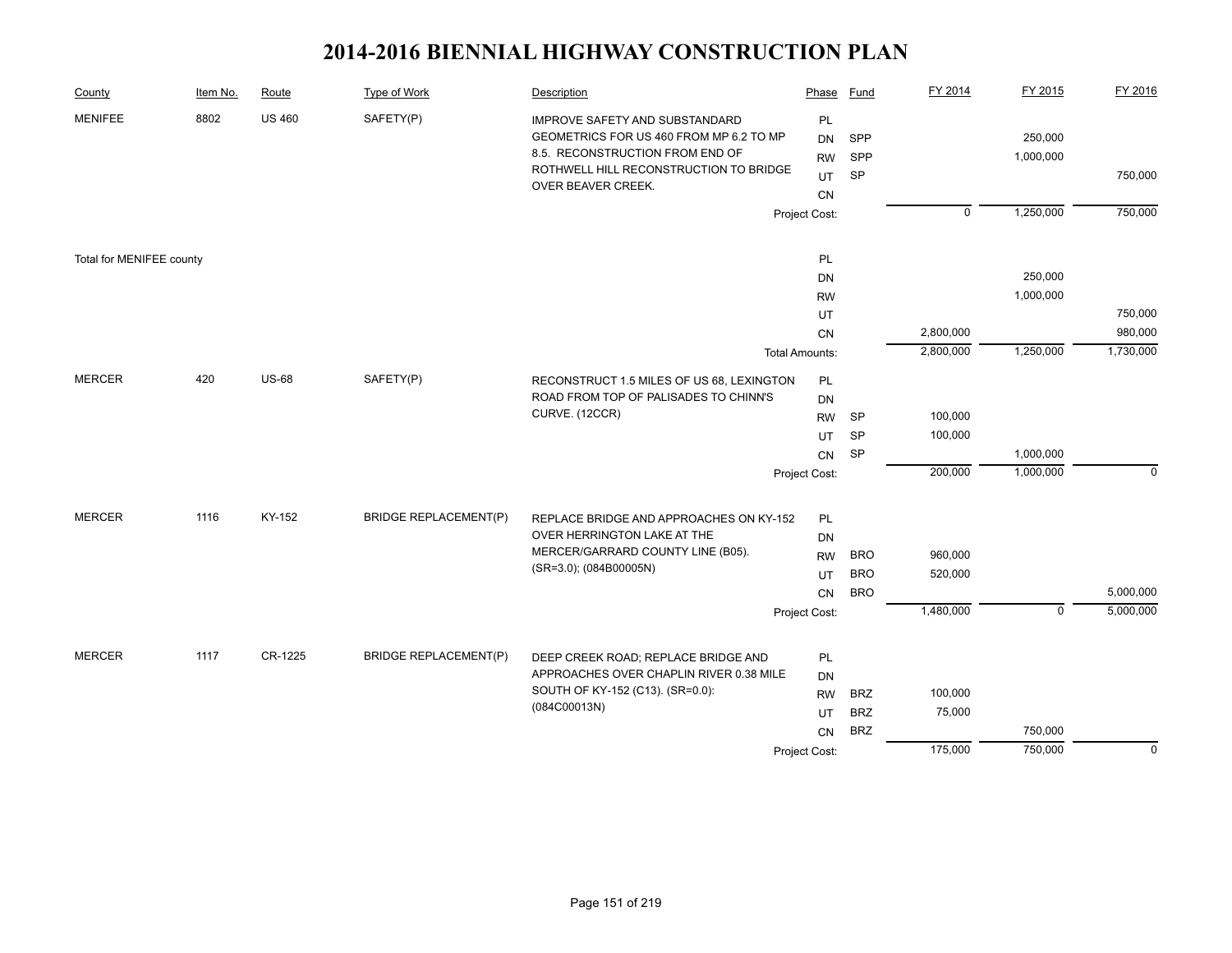| County                  | Item No. | Route        | <b>Type of Work</b>          | Description                                                             | Phase                               | <b>Fund</b> | FY 2014        | FY 2015     | FY 2016     |
|-------------------------|----------|--------------|------------------------------|-------------------------------------------------------------------------|-------------------------------------|-------------|----------------|-------------|-------------|
| <b>MERCER</b>           | 1128     | <b>US-68</b> | <b>BRIDGE REPLACEMENT(P)</b> | REPLACE BRIDGE ON US 68 OVER SHAKER                                     | PL                                  |             |                |             |             |
|                         |          |              |                              | CREEK 0.019 W OF CHATHAM RD(CR-1113)(SR                                 | <b>DN</b>                           |             |                |             |             |
|                         |          |              |                              | 36.2) 084B00001N                                                        | <b>RW</b>                           | <b>BRO</b>  | 70,000         |             |             |
|                         |          |              |                              |                                                                         | UT                                  | <b>BRO</b>  | 80,000         |             |             |
|                         |          |              |                              |                                                                         | CN                                  | <b>BRO</b>  |                | 710,000     |             |
|                         |          |              |                              |                                                                         | Project Cost:                       |             | 150,000        | 710,000     | $\mathbf 0$ |
| <b>MERCER</b>           | 8708     | <b>US-68</b> | SCOPING STUDY(O)             | SCOPING STUDY ON US-68 FROM                                             | PL                                  | SP          | 500,000        |             |             |
|                         |          |              |                              | HARRODSBURG TO WILMORE.(12CCN)                                          | DN                                  |             |                |             |             |
|                         |          |              |                              |                                                                         | <b>RW</b>                           |             |                |             |             |
|                         |          |              |                              |                                                                         | UT                                  |             |                |             |             |
|                         |          |              |                              |                                                                         | CN                                  |             |                |             |             |
|                         |          |              |                              |                                                                         | Project Cost:                       |             | 500,000        | $\mathbf 0$ | $\Omega$    |
|                         |          |              |                              |                                                                         |                                     |             | 500,000        |             |             |
| Total for MERCER county |          |              |                              |                                                                         | PL<br>DN                            |             |                |             |             |
|                         |          |              |                              |                                                                         |                                     |             | 1,230,000      |             |             |
|                         |          |              |                              |                                                                         | <b>RW</b><br>UT                     |             | 775,000        |             |             |
|                         |          |              |                              |                                                                         |                                     |             |                | 2,460,000   | 5,000,000   |
|                         |          |              |                              |                                                                         | ${\sf CN}$<br><b>Total Amounts:</b> |             | 2,505,000      | 2,460,000   | 5,000,000   |
| <b>METCALFE</b>         | 112.1    | KY-90        | SPOT IMPROVEMENTS(O)         | SUMMER SHADE BYPASS. (06CCR)(2006BOPC)                                  | PL                                  |             |                |             |             |
|                         |          |              |                              | (08CCR)(12CCR)                                                          | DN                                  | SP          |                | 1,630,000   |             |
|                         |          |              |                              |                                                                         | <b>RW</b>                           |             |                |             |             |
|                         |          |              |                              |                                                                         | UT                                  |             |                |             |             |
|                         |          |              |                              |                                                                         | CN                                  |             |                |             |             |
|                         |          |              |                              |                                                                         | Project Cost:                       |             | $\mathsf 0$    | 1,630,000   | $\mathbf 0$ |
| <b>METCALFE</b>         | 8706     | <b>US-68</b> | SCOPING STUDY(O)             |                                                                         |                                     |             |                |             |             |
|                         |          |              |                              | SCOPING STUDY AND DESIGN ON US-68 FROM<br>THE CUMBERLAND PARKWAY TO THE | PL<br>DN                            | <b>SP</b>   |                | 2,500,000   |             |
|                         |          |              |                              | GREEN/METCALFE COUNTY LINE.(12CCN)                                      | <b>RW</b>                           |             |                |             |             |
|                         |          |              |                              |                                                                         | UT                                  |             |                |             |             |
|                         |          |              |                              |                                                                         | ${\sf CN}$                          |             |                |             |             |
|                         |          |              |                              |                                                                         | Project Cost:                       |             | $\overline{0}$ | 2,500,000   | $\mathbf 0$ |
|                         |          |              |                              |                                                                         |                                     |             |                |             |             |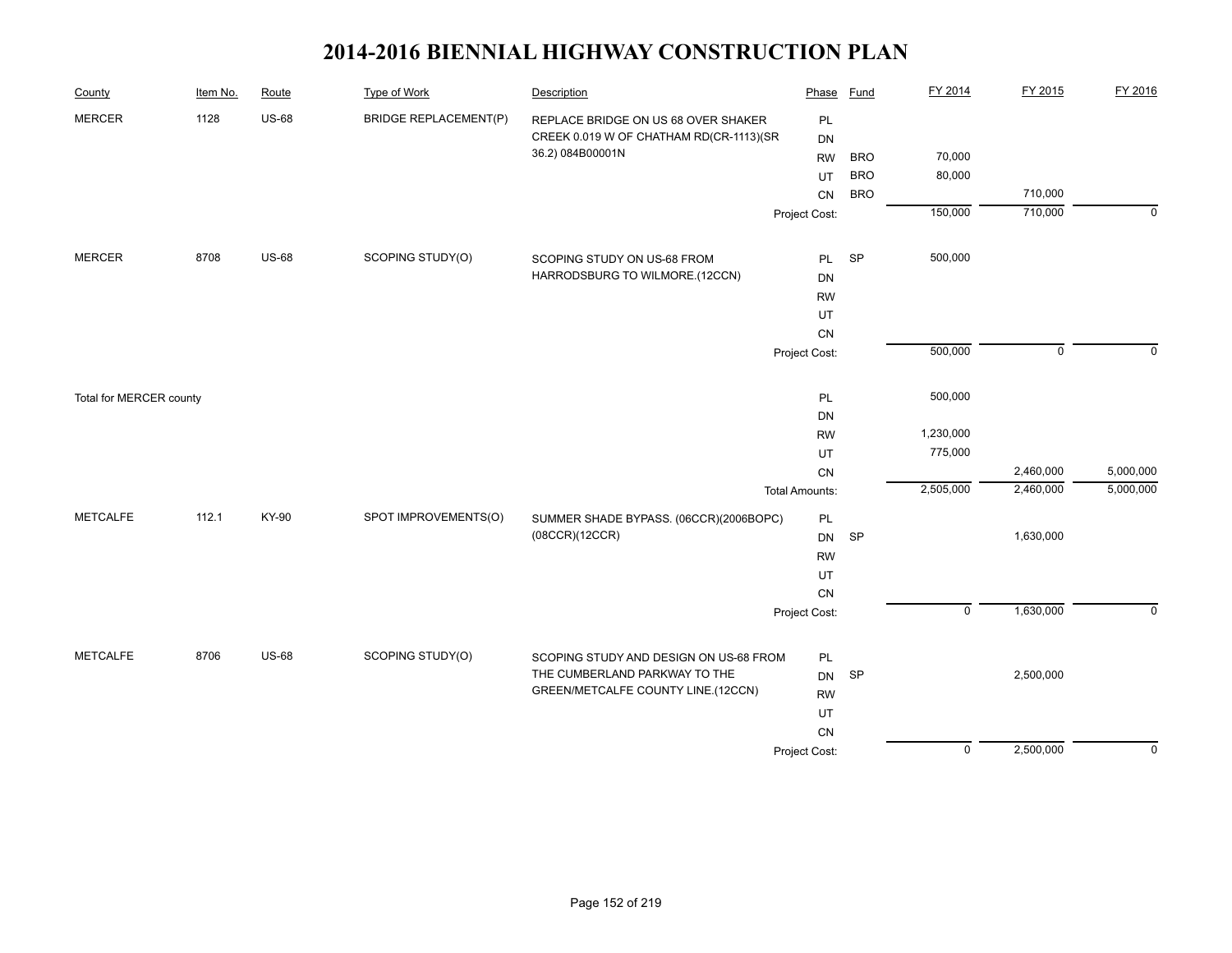| County                    | Item No. | Route   | <b>Type of Work</b>          | Description                                                                          | Phase           | <b>Fund</b> | FY 2014                   | FY 2015     | FY 2016        |
|---------------------------|----------|---------|------------------------------|--------------------------------------------------------------------------------------|-----------------|-------------|---------------------------|-------------|----------------|
| Total for METCALFE county |          |         |                              |                                                                                      | PL              |             |                           |             |                |
|                           |          |         |                              |                                                                                      | DN              |             |                           | 4,130,000   |                |
|                           |          |         |                              |                                                                                      | <b>RW</b>       |             |                           |             |                |
|                           |          |         |                              |                                                                                      | UT              |             |                           |             |                |
|                           |          |         |                              |                                                                                      | ${\sf CN}$      |             |                           |             |                |
|                           |          |         |                              | <b>Total Amounts:</b>                                                                |                 |             | $\overline{\mathfrak{o}}$ | 4,130,000   | $\overline{0}$ |
| <b>MONROE</b>             | 128.06   | KY-214  | FERRY OPERATION(P)           | OPERATION OF TURKEY NECK BEND FERRY FOR                                              | PL              |             |                           |             |                |
|                           |          |         |                              | FY 2015. (12CCR)                                                                     | DN              |             |                           |             |                |
|                           |          |         |                              |                                                                                      | <b>RW</b>       |             |                           |             |                |
|                           |          |         |                              |                                                                                      | UT              |             |                           |             |                |
|                           |          |         |                              |                                                                                      | ${\sf CN}$      | SPP         |                           | 444,000     |                |
|                           |          |         |                              |                                                                                      | Project Cost:   |             | $\overline{0}$            | 444,000     | $\overline{0}$ |
| <b>MONROE</b>             | 128.07   | KY-214  | FERRY OPERATION(P)           | OPERATION OF TURKEY NECK BEND FERRY FOR                                              | PL              |             |                           |             |                |
|                           |          |         |                              | FY 2016. (12CCR)                                                                     | DN              |             |                           |             |                |
|                           |          |         |                              |                                                                                      | <b>RW</b>       |             |                           |             |                |
|                           |          |         |                              |                                                                                      | UT              |             |                           |             |                |
|                           |          |         |                              |                                                                                      | CN              | SPP         |                           |             | 444,000        |
|                           |          |         |                              |                                                                                      | Project Cost:   |             | $\pmb{0}$                 | $\mathbf 0$ | 444,000        |
| <b>MONROE</b>             | 1084     | CR-1354 | <b>BRIDGE REPLACEMENT(P)</b> |                                                                                      |                 |             |                           |             |                |
|                           |          |         |                              | REPLACE BRIDGE ON NEW SALEM RD (CR 1354)<br>OVER PETER CREEK 0.2 MILE E OF BETHLEHAM | PL<br><b>DN</b> |             |                           |             |                |
|                           |          |         |                              | CHURCH RD (CR 1335)(SR 35.4) 086C00015N                                              | <b>RW</b>       | <b>BRZ</b>  |                           | 85,000      |                |
|                           |          |         |                              |                                                                                      | UT              | <b>BRZ</b>  |                           | 50,000      |                |
|                           |          |         |                              |                                                                                      | CN              |             |                           |             |                |
|                           |          |         |                              |                                                                                      | Project Cost:   |             | $\overline{0}$            | 135,000     | $\mathsf 0$    |
|                           |          |         |                              |                                                                                      |                 |             |                           |             |                |
| Total for MONROE county   |          |         |                              |                                                                                      | PL              |             |                           |             |                |
|                           |          |         |                              |                                                                                      | DN              |             |                           |             |                |
|                           |          |         |                              |                                                                                      | <b>RW</b>       |             |                           | 85,000      |                |
|                           |          |         |                              |                                                                                      | UT              |             |                           | 50,000      |                |
|                           |          |         |                              |                                                                                      | ${\sf CN}$      |             |                           | 444,000     | 444,000        |
|                           |          |         |                              | <b>Total Amounts:</b>                                                                |                 |             | $\overline{0}$            | 579,000     | 444,000        |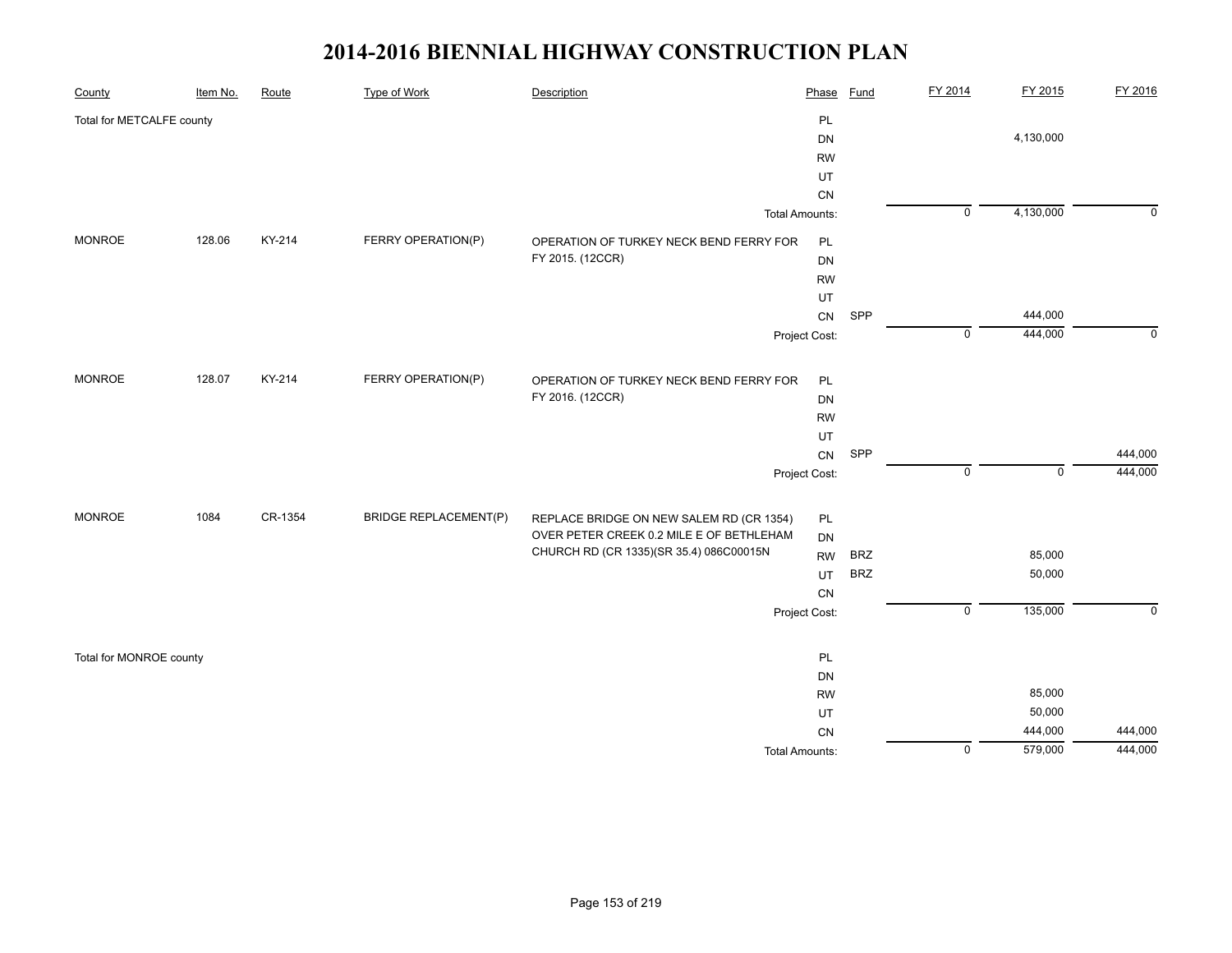| County            | Item No. | Route         | Type of Work      | Description                                                                          | Phase         | Fund            | FY 2014    | FY 2015     | FY 2016     |
|-------------------|----------|---------------|-------------------|--------------------------------------------------------------------------------------|---------------|-----------------|------------|-------------|-------------|
| <b>MONTGOMERY</b> | 240.01   | KY-1991       | MAJOR WIDENING(O) | WIDEN KY 1991 FROM MAYSVILLE ROAD TO                                                 | PL            |                 |            |             |             |
|                   |          |               |                   | MIDLAND TRAIL INDUSTRIAL PARK,                                                       | DN            |                 |            |             |             |
|                   |          |               |                   | MONTGOMERY COUNTY (SEE 7-8501.00 FOR                                                 | <b>RW</b>     |                 |            |             |             |
|                   |          |               |                   | "SPB" FUNDS)(2005HPP-KY129)                                                          | UT            |                 |            |             |             |
|                   |          |               |                   |                                                                                      | <b>CN</b>     | HPP             | 749,899    |             |             |
|                   |          |               |                   |                                                                                      | Project Cost: |                 | 749,899    | $\mathbf 0$ | $\Omega$    |
| <b>MONTGOMERY</b> | 250.1    | <b>US-460</b> | RECONSTRUCTION(O) | RECONSTRUCT US 460 AT LUCKY STOP HILL.                                               | PL            |                 |            |             |             |
|                   |          |               |                   | (12CCR)                                                                              | DN            |                 |            |             |             |
|                   |          |               |                   |                                                                                      | <b>RW</b>     | <b>STP</b>      | 3,680,000  |             |             |
|                   |          |               |                   |                                                                                      | UT            | <b>STP</b>      | 1,040,000  |             |             |
|                   |          |               |                   |                                                                                      | <b>CN</b>     | <b>STP</b>      |            |             | 12,980,000  |
|                   |          |               |                   |                                                                                      | Project Cost: |                 | 4,720,000  | $\mathbf 0$ | 12,980,000  |
|                   |          |               |                   |                                                                                      |               |                 |            |             |             |
| <b>MONTGOMERY</b> | 317.3    | KY-11         | MAJOR WIDENING(O) | RECONSTRUCT KY 11 FROM FAIRFIELD DRIVE<br>TO 1.0 MILE SOUTH OF THE BATH COUNTY LINE. | PL            |                 |            |             |             |
|                   |          |               |                   | (2008BOPC)(2010BOPC)                                                                 | DN            |                 |            |             |             |
|                   |          |               |                   |                                                                                      | <b>RW</b>     |                 |            |             |             |
|                   |          |               |                   |                                                                                      | UT            | SB <sub>2</sub> | 10,820,000 |             |             |
|                   |          |               |                   |                                                                                      | <b>CN</b>     |                 | 10,820,000 | $\mathbf 0$ | $\Omega$    |
|                   |          |               |                   |                                                                                      | Project Cost: |                 |            |             |             |
| <b>MONTGOMERY</b> | 411      | KY-1991       | MINOR WIDENING(O) | UPGRADE HINKSTON PIKE IN MT. STERLING                                                | <b>PL</b>     |                 |            |             |             |
|                   |          |               |                   | FROM NEW MIDLAND TRAIL TO THE NEW                                                    | <b>DN</b>     |                 |            |             |             |
|                   |          |               |                   | INDUSTRIAL PARK ENTRANCE (INCLUDES<br>EXTENSION OF INDUSTRIAL ACCESS ROAD TO         | <b>RW</b>     |                 |            |             |             |
|                   |          |               |                   | HINKSTON PIKE). (12CCR)                                                              | UT            |                 |            |             |             |
|                   |          |               |                   |                                                                                      | CN            | SPP             | 6,000,000  |             |             |
|                   |          |               |                   |                                                                                      | Project Cost: |                 | 6,000,000  | $\Omega$    | $\Omega$    |
| <b>MONTGOMERY</b> | 8501     | KY-1991       | MINOR WIDENING(O) | WIDEN KY-1991 FROM MAYSVILLE ROAD TO                                                 | PL            |                 |            |             |             |
|                   |          |               |                   | MIDLAND TRAIL INDUSTRIAL PARK.                                                       | DN            |                 |            |             |             |
|                   |          |               |                   | (2005HPP-KY129) TO BE DONE IN CONJUNCTION                                            | <b>RW</b>     |                 |            |             |             |
|                   |          |               |                   | WITH 7-240.00. (08CCN)(12CCR)                                                        | UT            |                 |            |             |             |
|                   |          |               |                   |                                                                                      | CN            | SPP             | 1,600,000  |             |             |
|                   |          |               |                   |                                                                                      | Project Cost: |                 | 1,600,000  | $\pmb{0}$   | $\mathbf 0$ |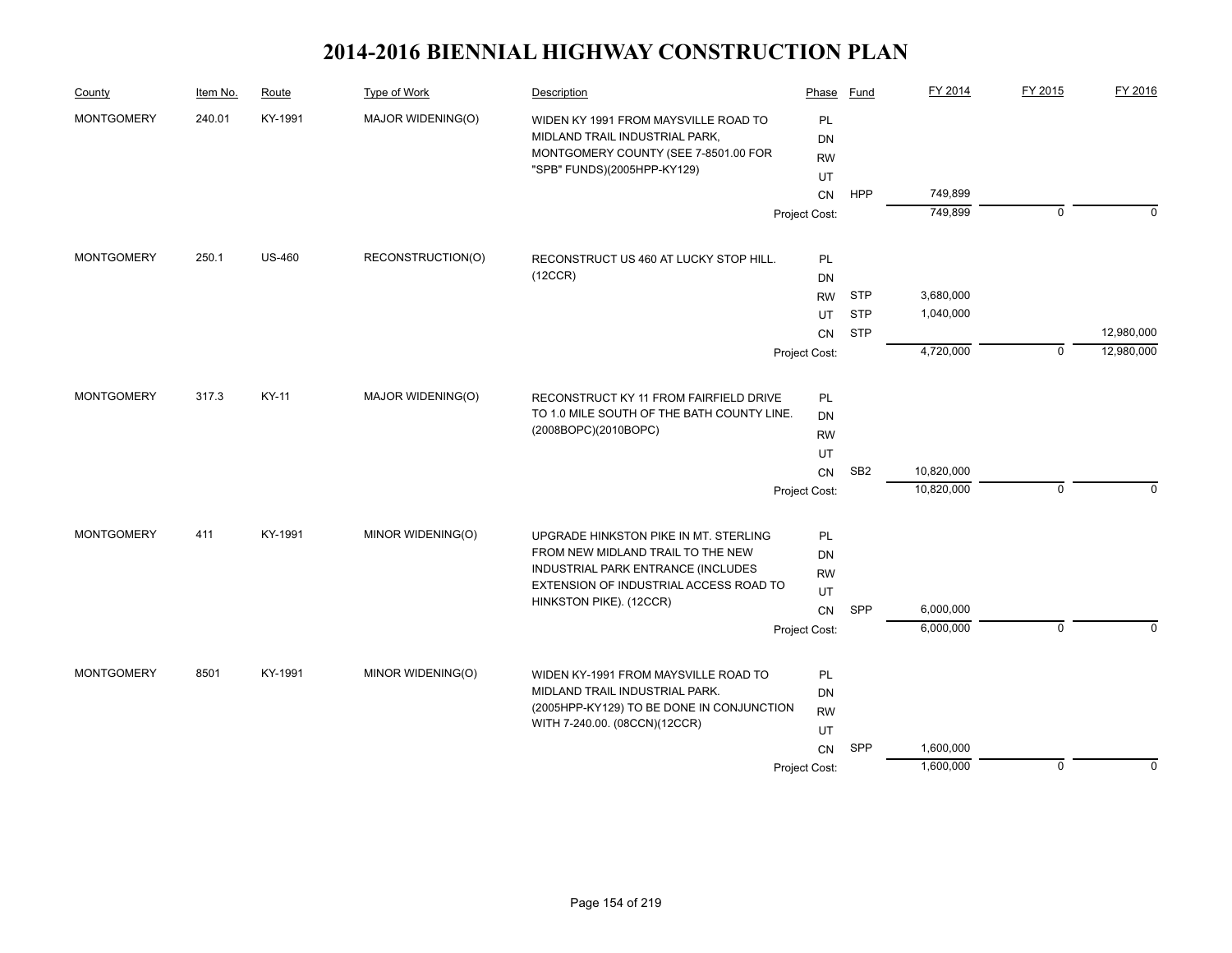| County                      | Item No. | Route  | Type of Work      | Description                                                                                                                                                                                                | Phase                                              | Fund              | FY 2014                  | FY 2015     | FY 2016                  |
|-----------------------------|----------|--------|-------------------|------------------------------------------------------------------------------------------------------------------------------------------------------------------------------------------------------------|----------------------------------------------------|-------------------|--------------------------|-------------|--------------------------|
| <b>MONTGOMERY</b>           | 8810     |        | MAJOR WIDENING(O) | WIDEN EXISTING PAVEMENT AND IMPROVE<br>VERTICAL AND HORIZONTAL CURVES FROM<br>EXISTING MOUNT STERLING BYPASS (KY 686)<br>TO 500' WEST OF BENTBROOK SUBDIVISION.<br>ADD FULL WIDTH SHOULDERS AND A CENTER   | PL<br><b>DN</b><br><b>RW</b><br>UT<br><b>CN</b>    | SPP<br><b>SPP</b> |                          | 800,000     | 1,500,000                |
|                             |          |        |                   |                                                                                                                                                                                                            | Project Cost:                                      |                   | $\mathbf 0$              | 800,000     | 1,500,000                |
| <b>MONTGOMERY</b>           | 8817     | KY-213 | MAJOR WIDENING(O) | WIDEN EXISTING PAVEMENT AND IMPROVE<br>VERTICAL AND HORIZONTAL CURVES FROM<br>BOTTOM OF HILL TO US 460 IN<br>JEFFERSONVILLE. ADD FULL-WIDTH                                                                | PL<br><b>DN</b><br><b>RW</b><br>UT                 | SPP               |                          |             | 1,000,000                |
|                             |          |        |                   | SHOULDERS TO IMPROVE SAFETY.                                                                                                                                                                               | CN                                                 |                   |                          |             |                          |
|                             |          |        |                   |                                                                                                                                                                                                            | Project Cost:                                      |                   | $\mathbf 0$              | $\mathsf 0$ | 1,000,000                |
| <b>MONTGOMERY</b>           | 8818     | KY-686 | MAJOR WIDENING(O) | WIDEN EXISTING BYPASS FROM 2 LANES TO 4<br>LANES FROM US 460 TO US 60. IMPROVE<br>CAPACITY AND SAFETY IMPROVEMENTS ALONG<br>KY-713 INTERSECTION. ADD TURNING LANES<br>WHERE APPROPRIATE. INCLUDE MULTI-USE | PL<br>DN<br><b>RW</b><br>UT<br>CN<br>Project Cost: | SPP               | $\mathbf 0$              | $\mathbf 0$ | 200,000<br>200,000       |
|                             |          |        |                   |                                                                                                                                                                                                            |                                                    |                   |                          |             |                          |
| <b>MONTGOMERY</b>           | 8819     | $I-64$ | MAJOR WIDENING(O) | WIDEN TO SIX LANES FROM MP 107.5 TO MP<br>113.7.                                                                                                                                                           | PL<br><b>DN</b><br><b>RW</b><br>UT<br><b>CN</b>    | IM                |                          |             | 1,500,000                |
|                             |          |        |                   |                                                                                                                                                                                                            | Project Cost:                                      |                   | $\mathbf 0$              | $\mathbf 0$ | 1,500,000                |
| Total for MONTGOMERY county |          |        |                   |                                                                                                                                                                                                            | PL<br>DN<br><b>RW</b><br>UT                        |                   | 3,680,000<br>1,040,000   | 800,000     | 2,700,000<br>1,500,000   |
|                             |          |        |                   |                                                                                                                                                                                                            | <b>CN</b><br>Total Amounts:                        |                   | 19,169,899<br>23,889,899 | 800,000     | 12,980,000<br>17,180,000 |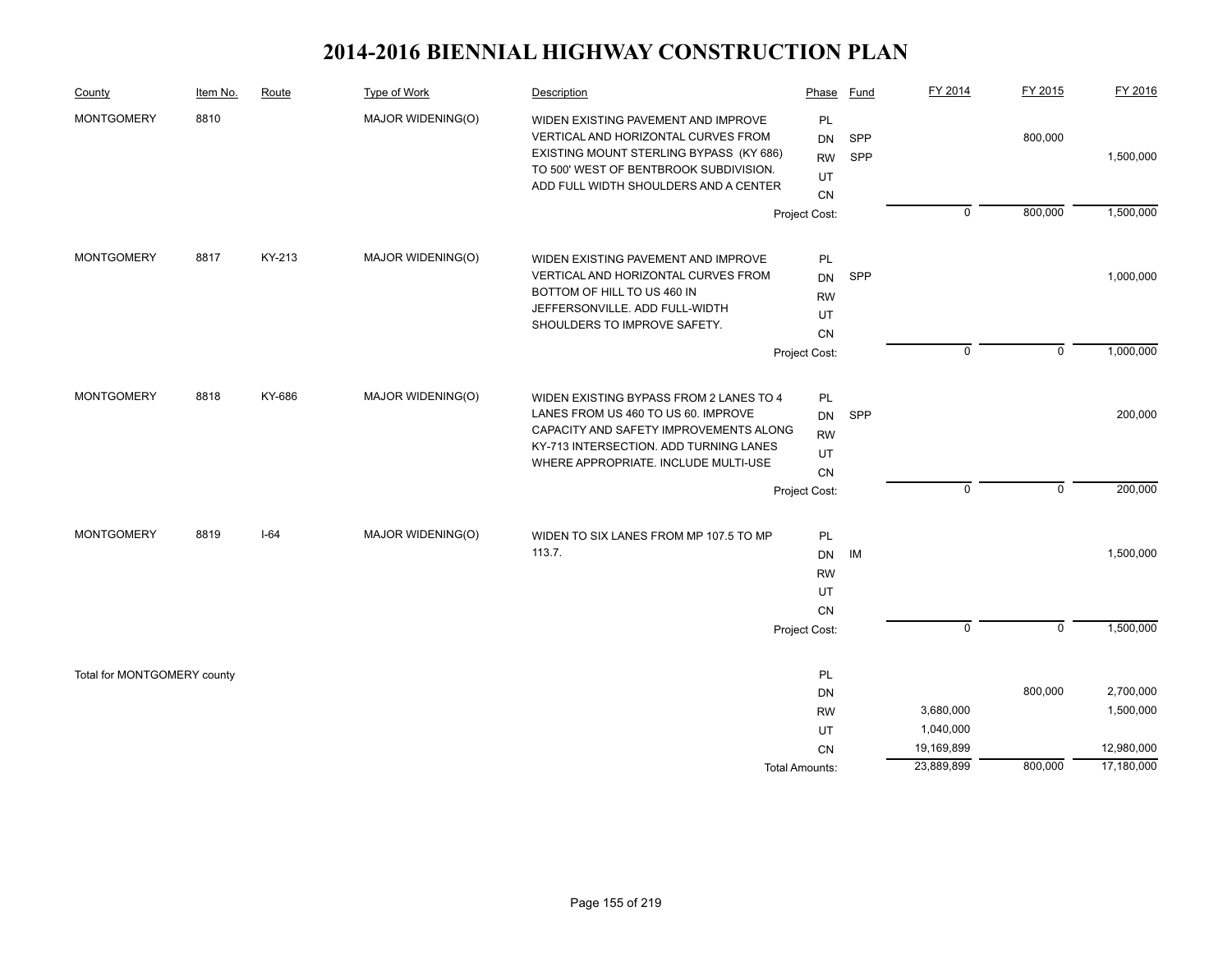| County        | Item No. | Route         | Type of Work         | Description                                                                           | Phase           | Fund            | FY 2014     | FY 2015     | FY 2016   |
|---------------|----------|---------------|----------------------|---------------------------------------------------------------------------------------|-----------------|-----------------|-------------|-------------|-----------|
| <b>MORGAN</b> | 126.6    | KY-9009       | MAJOR WIDENING(O)    | MOUNTAIN PARKWAY CORRIDOR: WIDEN THE                                                  | PL              |                 |             |             |           |
|               |          |               |                      | MOUNTAIN PARKWAY TO 4 LANES FROM CR                                                   | <b>DN</b>       | <b>NH</b>       | 540,000     |             |           |
|               |          |               |                      | 1226 PARKWAY ROAD TUNNEL (MP 59.3) TO 0.4<br>MI EAST OF THE KY-134 JOHNSON CREEK      | <b>RW</b>       | <b>NH</b>       |             | 3,480,000   |           |
|               |          |               |                      | BRIDGE - SECTION 6.(12CCR)                                                            | UT              | <b>NH</b>       |             |             | 900,000   |
|               |          |               |                      |                                                                                       | <b>CN</b>       |                 |             |             |           |
|               |          |               |                      |                                                                                       | Project Cost:   |                 | 540,000     | 3,480,000   | 900,000   |
| <b>MORGAN</b> | 160      | <b>KY-7</b>   | SAFETY(P)            | IMPROVE SAFETY AND REDUCE ACCIDENTS ON                                                | PL              |                 |             |             |           |
|               |          |               |                      | KY-7 BY ELIMINATING ROCK OVERHANG AND                                                 | DN              |                 |             |             |           |
|               |          |               |                      | ADDING SHOULDERS 1000 FEET SOUTH OF KY                                                | <b>RW</b>       | <b>SPP</b>      |             | 630,000     |           |
|               |          |               |                      | 1161 TO 1000 FEET NORTH OF KY 1161. (12CCR)                                           | UT              | <b>SPP</b>      |             | 310,000     |           |
|               |          |               |                      |                                                                                       | CN              | SPP             |             |             | 4,440,000 |
|               |          |               |                      |                                                                                       | Project Cost:   |                 | $\mathbf 0$ | 940,000     | 4,440,000 |
| <b>MORGAN</b> | 293      | <b>US-460</b> | RECONSTRUCTION(O)    | RECONSTRUCT/WIDENING OF MAIN ST(US 460)                                               | <b>PL</b>       |                 |             |             |           |
|               |          |               |                      | & PRESTONSBURG ST(US 460/KY 7) IN W                                                   | <b>DN</b>       | STP             | 350,000     |             |           |
|               |          |               |                      | LIBERTY BEGINNING ON US 460 AT BLAIR<br>ST(CS1066) EXTENDING NE TO SALYER             | <b>RW</b>       | <b>STP</b>      |             | 1,000,000   |           |
|               |          |               |                      |                                                                                       | UT              | <b>STP</b>      |             | 500,000     |           |
|               |          |               |                      | CEMETERY RD(CS1034) BEGINNING AT                                                      | <b>CN</b>       | <b>STP</b>      |             |             | 5,200,000 |
|               |          |               |                      |                                                                                       | Project Cost:   |                 | 350,000     | 1,500,000   | 5,200,000 |
| <b>MORGAN</b> | 8100     | KY-172        | SPOT IMPROVEMENTS(O) |                                                                                       |                 |                 |             |             |           |
|               |          |               |                      | IMPROVE ALIGNMENT ON KY-172 FROM MP 5 TO<br>MP 8. (02CCN)(06CCR)(08CCR)(10CCR)(12CCR) | PL<br><b>DN</b> |                 |             |             |           |
|               |          |               |                      |                                                                                       | <b>RW</b>       |                 |             |             |           |
|               |          |               |                      |                                                                                       | UT              |                 |             |             |           |
|               |          |               |                      |                                                                                       | CN              | SPP             | 7,100,000   |             |           |
|               |          |               |                      |                                                                                       | Project Cost:   |                 | 7,100,000   | $\mathbf 0$ | $\Omega$  |
|               |          |               |                      |                                                                                       |                 |                 |             |             |           |
| <b>MORGAN</b> | 8300     | KY-172        | RECONSTRUCTION(O)    | RECONSTRUCT KY-172 FROM MILEPOST 2 TO                                                 | PL              |                 |             |             |           |
|               |          |               |                      | MILEPOST 5. (06CCN)(08CCR)(12CCR)                                                     | DN              |                 |             |             |           |
|               |          |               |                      |                                                                                       | <b>RW</b>       |                 |             |             |           |
|               |          |               |                      |                                                                                       | UT              |                 |             |             |           |
|               |          |               |                      |                                                                                       | CN              | SB <sub>2</sub> | 6,470,000   |             |           |
|               |          |               |                      |                                                                                       | Project Cost:   |                 | 6,470,000   | $\mathbf 0$ | $\Omega$  |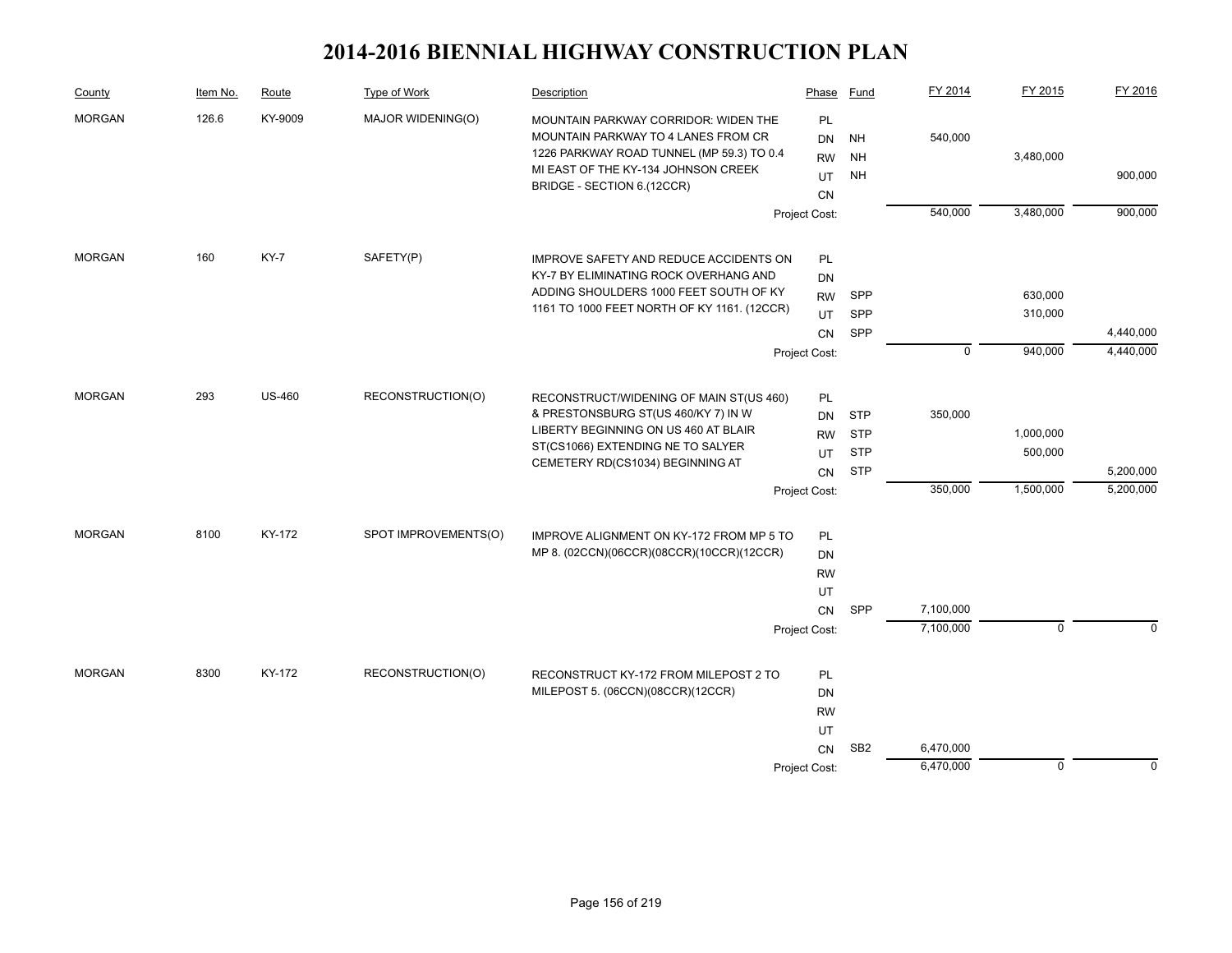| County                  | Item No. | Route         | <b>Type of Work</b> | Description                               | Phase                 | Fund      | FY 2014                  | FY 2015                  | FY 2016     |
|-------------------------|----------|---------------|---------------------|-------------------------------------------|-----------------------|-----------|--------------------------|--------------------------|-------------|
| <b>MORGAN</b>           | 8301     | KY-172        | RECONSTRUCTION(O)   | RECONSTRUCT KY-172 FROM MILEPOST 8.0 TO   | PL                    |           |                          |                          |             |
|                         |          |               |                     | MILEPOST 10.4. (06CCN)(08CCR)(10CCR)      | DN                    |           |                          |                          |             |
|                         |          |               |                     | (12CCR)                                   | <b>RW</b>             |           |                          |                          |             |
|                         |          |               |                     |                                           | UT                    |           |                          |                          |             |
|                         |          |               |                     |                                           | CN                    | SPP       | 6,500,000                |                          |             |
|                         |          |               |                     |                                           | Project Cost:         |           | 6,500,000                | $\mathbf 0$              | $\Omega$    |
| <b>MORGAN</b>           | 8302     | <b>US-460</b> | RECONSTRUCTION(O)   | RECONSTRUCT AND STRAIGHTEN CURVE IN       |                       |           |                          |                          |             |
|                         |          |               |                     | US-460 FROM MILEPOST 1.6 TO MILEPOST 2.1. | PL<br>DN              |           |                          |                          |             |
|                         |          |               |                     | (06CCN)(12CCR)                            | <b>RW</b>             | SPP       | 470,000                  |                          |             |
|                         |          |               |                     |                                           |                       | SPP       | 380,000                  |                          |             |
|                         |          |               |                     |                                           | UT<br>CN              | SPP       |                          | 5,410,000                |             |
|                         |          |               |                     |                                           |                       |           | 850,000                  | 5,410,000                | $\mathbf 0$ |
|                         |          |               |                     |                                           | Project Cost:         |           |                          |                          |             |
| <b>MORGAN</b>           | 8402     | KY-7          | RECONSTRUCTION(O)   | RECONSTRUCT KY-7 FROM MILE POST 2.7 TO    | PL                    |           |                          |                          |             |
|                         |          |               |                     | MILE POST 5.6 (JUNCTION 519 TO SOUTH SIDE | DN                    |           |                          |                          |             |
|                         |          |               |                     | OF WRIGLEY HILL). (08CCN)(12CCR)          | <b>RW</b>             | <b>SP</b> | 2,320,000                |                          |             |
|                         |          |               |                     |                                           | UT                    | SP        | 1,560,000                |                          |             |
|                         |          |               |                     |                                           | CN                    | SP        |                          | 9,230,000                |             |
|                         |          |               |                     |                                           | Project Cost:         |           | 3,880,000                | 9,230,000                | $\mathbf 0$ |
| <b>MORGAN</b>           | 8804     |               | NEW ROUTE(O)        | IMPROVEMENTS TO CORNER OF KY 2498 & US    | PL                    |           |                          |                          |             |
|                         |          |               |                     | 460 EXTENDING ONE MILE TO THE ARH         | DN                    | SPP       |                          |                          | 400,000     |
|                         |          |               |                     | HOSPITAL AT THE TOP OF THE HILL.          | <b>RW</b>             |           |                          |                          |             |
|                         |          |               |                     |                                           | UT                    |           |                          |                          |             |
|                         |          |               |                     |                                           | <b>CN</b>             |           |                          |                          |             |
|                         |          |               |                     |                                           | Project Cost:         |           | $\overline{0}$           | $\mathbf 0$              | 400,000     |
|                         |          |               |                     |                                           |                       |           |                          |                          |             |
| Total for MORGAN county |          |               |                     |                                           | PL                    |           |                          |                          |             |
|                         |          |               |                     |                                           | DN                    |           | 890,000                  |                          | 400,000     |
|                         |          |               |                     |                                           | <b>RW</b>             |           | 2,790,000                | 5,110,000                |             |
|                         |          |               |                     |                                           | UT                    |           | 1,940,000                | 810,000                  | 900,000     |
|                         |          |               |                     |                                           | <b>CN</b>             |           | 20,070,000<br>25,690,000 | 14,640,000<br>20,560,000 | 9,640,000   |
|                         |          |               |                     |                                           | <b>Total Amounts:</b> |           |                          |                          | 10,940,000  |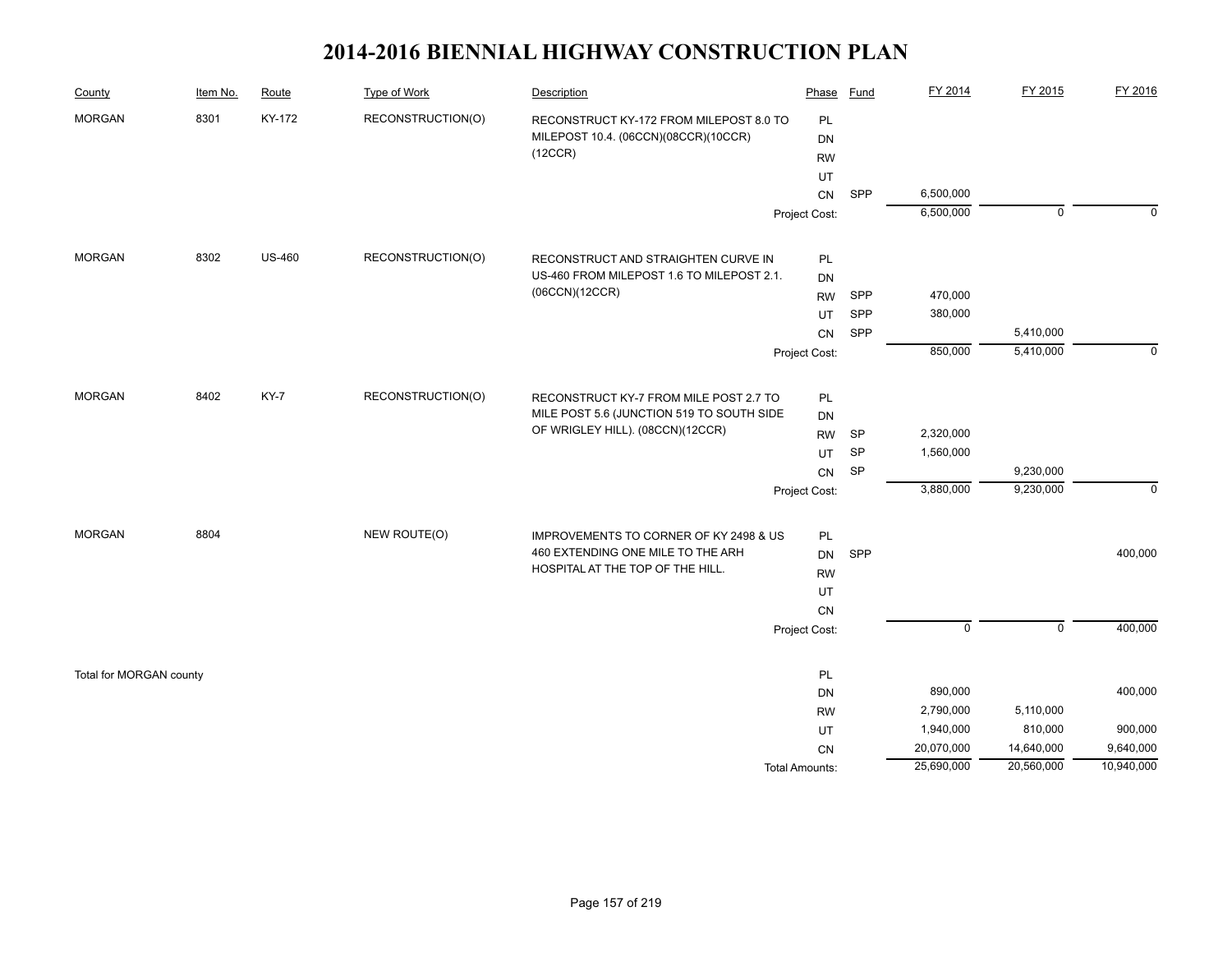| County            | Item No. | Route        | Type of Work                 | Description                                                   | Phase         | <b>Fund</b> | FY 2014     | FY 2015     | FY 2016     |
|-------------------|----------|--------------|------------------------------|---------------------------------------------------------------|---------------|-------------|-------------|-------------|-------------|
| <b>MUHLENBERG</b> | 1087     | CR-1296      | <b>BRIDGE REPLACEMENT(P)</b> | REPLACE BRIDGE ON JARRELS CREEK RD (CR                        | PL            |             |             |             |             |
|                   |          |              |                              | 1296) OVER JARRELS CREEK 0.56 MILE N OF KY                    | DN            |             |             |             |             |
|                   |          |              |                              | 189 (SR 19.8)089C00013N                                       | <b>RW</b>     | <b>BRZ</b>  | 150,000     |             |             |
|                   |          |              |                              |                                                               | UT            | <b>BRZ</b>  | 75,000      |             |             |
|                   |          |              |                              |                                                               | <b>CN</b>     | <b>BRZ</b>  |             | 350,000     |             |
|                   |          |              |                              |                                                               | Project Cost: |             | 225,000     | 350,000     | $\mathbf 0$ |
| <b>MUHLENBERG</b> | 8301     | <b>US-62</b> | MINOR WIDENING(O)            | CONSTRUCT A TURNING LANE AT                                   | PL            |             |             |             |             |
|                   |          |              |                              | MADISONVILLE COMMUNITY COLLEGE,                               | <b>DN</b>     |             |             |             |             |
|                   |          |              |                              | MUHLENBERG CAMPUS. (06CCN)(10CCR)                             | <b>RW</b>     |             |             |             |             |
|                   |          |              |                              |                                                               | UT            |             |             |             |             |
|                   |          |              |                              |                                                               | CN            | <b>SP</b>   | 520,000     |             |             |
|                   |          |              |                              |                                                               | Project Cost: |             | 520,000     | $\mathbf 0$ | 0           |
| <b>MUHLENBERG</b> |          |              |                              |                                                               |               |             |             |             |             |
|                   | 8506     | <b>US-62</b> | MAJOR WIDENING(O)            | WIDEN US-62 FROM WAL-MART TO US-431.<br>(08CCN)(10CCR)(12CCR) | PL            |             |             |             |             |
|                   |          |              |                              |                                                               | DN            |             |             |             |             |
|                   |          |              |                              |                                                               | <b>RW</b>     |             |             |             |             |
|                   |          |              |                              |                                                               | UT            |             | 9,740,000   |             |             |
|                   |          |              |                              |                                                               | CN            | SPP         | 9,740,000   | $\pmb{0}$   | $\mathbf 0$ |
|                   |          |              |                              |                                                               | Project Cost: |             |             |             |             |
| <b>MUHLENBERG</b> | 8802     | KY 181       | MINOR WIDENING(O)            | WIDEN KY-181 BY FOUR FEET ON EACH SIDE                        | <b>PL</b>     |             |             |             |             |
|                   |          |              |                              | FROM INTERSECTION 601 TO WENDELL FORD                         | <b>DN</b>     | SPP         |             | 400,000     |             |
|                   |          |              |                              | CENTER.                                                       | <b>RW</b>     | SPP         |             |             | 150,000     |
|                   |          |              |                              |                                                               | UT            |             |             |             |             |
|                   |          |              |                              |                                                               | <b>CN</b>     |             |             |             |             |
|                   |          |              |                              |                                                               | Project Cost: |             | $\mathbf 0$ | 400,000     | 150,000     |
| <b>MUHLENBERG</b> | 8803     | KY 181       | RECONSTRUCTION(O)            | STRAIGHTEN DEAN ROAD INTERSECTION OF 189                      | PL            |             |             |             |             |
|                   |          |              |                              | BYPASS TO KY 181 NORTH NEAR THE                               | <b>DN</b>     | SPP         |             |             | 500,000     |
|                   |          |              |                              | INTERSECTION WITH THE WKY PARKWAY,                            | <b>RW</b>     |             |             |             |             |
|                   |          |              |                              | WENDELL FORD NATIONAL GUARD CENTER,                           | UT            |             |             |             |             |
|                   |          |              |                              | AND JOB CORP.                                                 | CN            |             |             |             |             |
|                   |          |              |                              |                                                               | Project Cost: |             | $\mathbf 0$ | $\pmb{0}$   | 500,000     |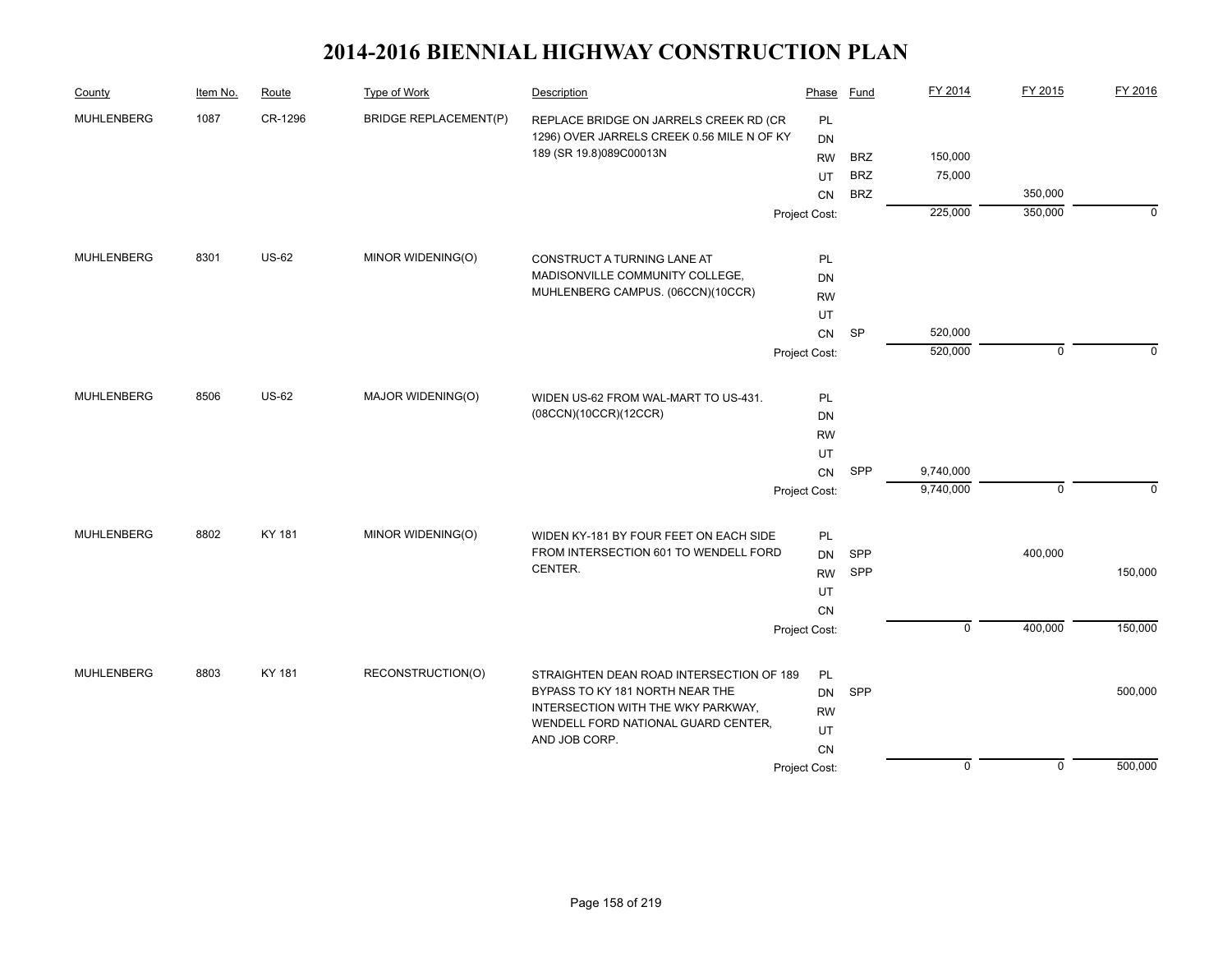| County                      | Item No. | Route        | <b>Type of Work</b>          | Description                              | Phase                 | <b>Fund</b> | FY 2014        | FY 2015     | FY 2016     |
|-----------------------------|----------|--------------|------------------------------|------------------------------------------|-----------------------|-------------|----------------|-------------|-------------|
| Total for MUHLENBERG county |          |              |                              |                                          | PL                    |             |                |             |             |
|                             |          |              |                              |                                          | DN                    |             |                | 400,000     | 500,000     |
|                             |          |              |                              |                                          | <b>RW</b>             |             | 150,000        |             | 150,000     |
|                             |          |              |                              |                                          | UT                    |             | 75,000         |             |             |
|                             |          |              |                              |                                          | CN                    |             | 10,260,000     | 350,000     |             |
|                             |          |              |                              |                                          | <b>Total Amounts:</b> |             | 10,485,000     | 750,000     | 650,000     |
| <b>NELSON</b>               | 1075     | <b>US-62</b> | <b>BRIDGE REPLACEMENT(P)</b> | REPLACE BRIDGE ON US-62 OVER EAST FRK OF | PL                    |             |                |             |             |
|                             |          |              |                              | SIMPSON CREEK 0.01 MILES S OF KY-55 IN   | DN                    |             |                |             |             |
|                             |          |              |                              | BLOOMFIELD (SR 49.5) 090B00023N.(12CCR)  | <b>RW</b>             |             |                |             |             |
|                             |          |              |                              |                                          | UT                    |             |                |             |             |
|                             |          |              |                              |                                          | CN                    | <b>BRO</b>  | 430,000        |             |             |
|                             |          |              |                              |                                          | Project Cost:         |             | 430,000        | $\mathbf 0$ | $\Omega$    |
|                             |          |              |                              |                                          |                       |             |                |             |             |
| <b>NELSON</b>               | 1078     | <b>US-62</b> | <b>BRIDGE REPLACEMENT(P)</b> | REPLACE BRIDGES ON US 62 (HINKLE CREEK)  | PL                    |             |                |             |             |
|                             |          |              |                              | AND KY 48 IN BLOOMFIELD 090B00096N       | <b>DN</b>             | <b>BRO</b>  | 300,000        |             |             |
|                             |          |              |                              | (12CCR)                                  | <b>RW</b>             | <b>BRO</b>  | 150,000        |             |             |
|                             |          |              |                              |                                          | UT                    | <b>BRO</b>  | 400,000        |             |             |
|                             |          |              |                              |                                          | CN                    | <b>BRO</b>  |                | 1,300,000   |             |
|                             |          |              |                              |                                          | Project Cost:         |             | 850,000        | 1,300,000   | $\mathbf 0$ |
| <b>NELSON</b>               | 1083     | CR-1327      | <b>BRIDGE REPLACEMENT(P)</b> | REPLACE BRIDGE ON MOBLEY MILL RD (CR     | PL                    |             |                |             |             |
|                             |          |              |                              | 1327) OVER FROMAN CREEK 0.72 MILE W OF   | DN                    |             |                |             |             |
|                             |          |              |                              | LENORE RD (KY 2739)(SR 24.5) 090C00039N  | <b>RW</b>             |             |                |             |             |
|                             |          |              |                              | (12CCR)                                  | UT                    |             |                |             |             |
|                             |          |              |                              |                                          | CN                    | <b>BRZ</b>  | 400,000        |             |             |
|                             |          |              |                              |                                          | Project Cost:         |             | 400,000        | $\mathbf 0$ | $\mathbf 0$ |
|                             |          |              |                              |                                          |                       |             |                |             |             |
| <b>NELSON</b>               | 8809     |              | SCOPING STUDY DD (O)         | DESIGN/SCOPING STUDY FOR WESTERN         | <b>PL</b>             | SPP         |                |             | 500,000     |
|                             |          |              |                              | <b>BYPASS</b>                            | <b>DN</b>             |             |                |             |             |
|                             |          |              |                              |                                          | <b>RW</b>             |             |                |             |             |
|                             |          |              |                              |                                          | UT                    |             |                |             |             |
|                             |          |              |                              |                                          | CN                    |             |                |             |             |
|                             |          |              |                              |                                          | Project Cost:         |             | $\overline{0}$ | $\mathbf 0$ | 500,000     |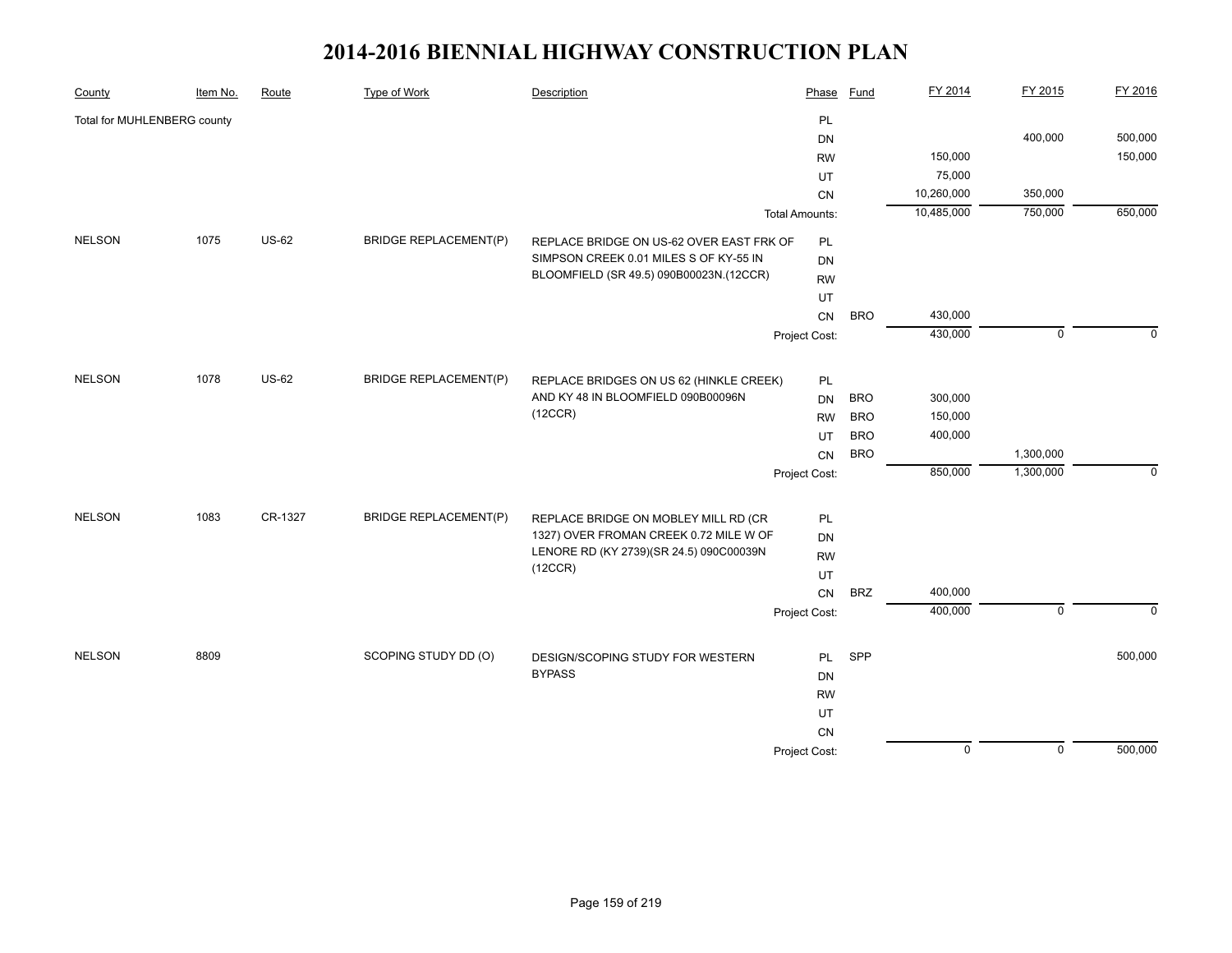| County                  | Item No. | Route        | Type of Work                 | Description                                                    | Phase                 | <b>Fund</b> | FY 2014        | FY 2015     | FY 2016     |
|-------------------------|----------|--------------|------------------------------|----------------------------------------------------------------|-----------------------|-------------|----------------|-------------|-------------|
| Total for NELSON county |          |              |                              |                                                                | PL                    |             |                |             | 500,000     |
|                         |          |              |                              |                                                                | DN                    |             | 300,000        |             |             |
|                         |          |              |                              |                                                                | <b>RW</b>             |             | 150,000        |             |             |
|                         |          |              |                              |                                                                | UT                    |             | 400,000        |             |             |
|                         |          |              |                              |                                                                | CN                    |             | 830,000        | 1,300,000   |             |
|                         |          |              |                              |                                                                | <b>Total Amounts:</b> |             | 1,680,000      | 1,300,000   | 500,000     |
| <b>NICHOLAS</b>         | 205      | KY-36        | SAFETY(P)                    | RECONSTRUCT KY 36-KY 32 NEAR THE                               | PL                    |             |                |             |             |
|                         |          |              |                              | NICHOLAS COUNTY SCHOOLS PROPERTY. MP                           | DN                    |             |                |             |             |
|                         |          |              |                              | 3.10 TO MP 3.283. (12CCR)                                      | <b>RW</b>             | <b>STP</b>  | 1,660,000      |             |             |
|                         |          |              |                              |                                                                | UT                    | <b>STP</b>  | 850,000        |             |             |
|                         |          |              |                              |                                                                | CN                    | <b>STP</b>  |                | 4,500,000   |             |
|                         |          |              |                              |                                                                | Project Cost:         |             | 2,510,000      | 4,500,000   | $\mathbf 0$ |
|                         |          |              |                              |                                                                |                       |             |                |             |             |
| <b>NICHOLAS</b>         | 310.3    | <b>US-68</b> | MAJOR WIDENING(O)            | PARIS-MAYSVILLE ROAD; RECONSTRUCT FROM                         | PL                    |             |                |             |             |
|                         |          |              |                              | MILLERSBURG TO KY-32 AT CARLISLE<br>(SECTION 3).(08CCR)(12CCR) | <b>DN</b>             |             |                |             |             |
|                         |          |              |                              |                                                                | <b>RW</b>             |             |                |             |             |
|                         |          |              |                              |                                                                | UT                    | <b>NH</b>   | 7,580,000      |             |             |
|                         |          |              |                              |                                                                | CN                    | <b>NH</b>   |                |             | 16,870,000  |
|                         |          |              |                              |                                                                | Project Cost:         |             | 7,580,000      | $\mathbf 0$ | 16,870,000  |
| <b>NICHOLAS</b>         | 1074     | KY-32        | <b>BRIDGE REPLACEMENT(P)</b> | REPLACE BRIDGE ON KY-32 (MP 13.896) OVER                       | PL                    |             |                |             |             |
|                         |          |              |                              | TTI RR & SCRUBGRASS CREEK; 4.2 MILE                            | DN                    |             |                |             |             |
|                         |          |              |                              | NORTHEAST OF JCT KY 1455; (FUNCTIONALLY                        | <b>RW</b>             |             |                |             |             |
|                         |          |              |                              | OBSOLETE, SR=49.2) 091B00008N                                  | UT                    |             |                |             |             |
|                         |          |              |                              |                                                                | CN                    | <b>BRO</b>  | 3,360,000      |             |             |
|                         |          |              |                              |                                                                | Project Cost:         |             | 3,360,000      | $\mathbf 0$ | $\Omega$    |
|                         |          |              |                              |                                                                |                       |             |                |             |             |
| <b>NICHOLAS</b>         | 8811     | <b>KY-36</b> | RECONSTRUCTION(O)            | RECONSTRUCT KY 36/KY 928 INTERSECTION                          | PL                    |             |                |             |             |
|                         |          |              |                              |                                                                | <b>DN</b>             | SPP         |                | 200,000     |             |
|                         |          |              |                              |                                                                | <b>RW</b>             | SPP         |                | 200,000     |             |
|                         |          |              |                              |                                                                | UT                    | SPP         |                |             | 150,000     |
|                         |          |              |                              |                                                                | CN                    | SPP         |                |             | 1,400,000   |
|                         |          |              |                              |                                                                | Project Cost:         |             | $\overline{0}$ | 400,000     | 1,550,000   |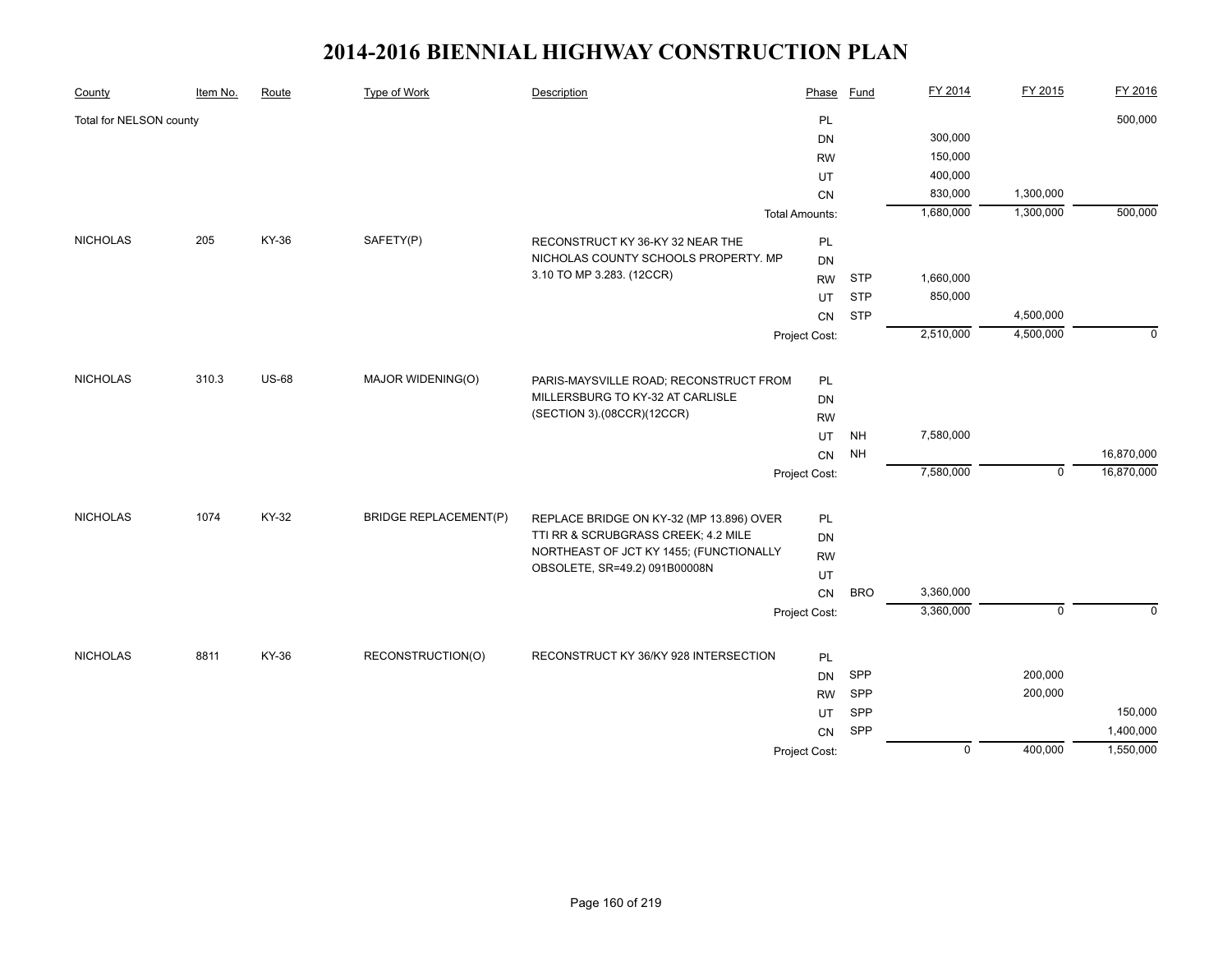| County                    | Item No. | Route        | Type of Work                 | Description                                                                                                                                                | Phase                              | Fund       | FY 2014        | FY 2015        | FY 2016    |
|---------------------------|----------|--------------|------------------------------|------------------------------------------------------------------------------------------------------------------------------------------------------------|------------------------------------|------------|----------------|----------------|------------|
| <b>NICHOLAS</b>           | 8812     | KY-32        | SAFETY(P)                    | SAFETY IMPROVEMENTS ALONG KY 32 FROM<br>LAKE ROAD (MP 9.5) TO SCRUBGRASS CREEK<br>(MP 12.5) TO CORRECT HORIZONTAL,<br>VERTICAL, PAVEMENT WITH DEFICIENCIES | PL<br><b>DN</b><br><b>RW</b><br>UT | SPP<br>SPP |                | 100,000        | 2,000,000  |
|                           |          |              |                              |                                                                                                                                                            | CN                                 |            |                |                |            |
|                           |          |              |                              |                                                                                                                                                            | Project Cost:                      |            | $\overline{0}$ | 100,000        | 2,000,000  |
| Total for NICHOLAS county |          |              |                              |                                                                                                                                                            | PL                                 |            |                | 100,000        |            |
|                           |          |              |                              |                                                                                                                                                            | DN                                 |            |                | 200,000        | 2,000,000  |
|                           |          |              |                              |                                                                                                                                                            | <b>RW</b>                          |            | 1,660,000      | 200,000        |            |
|                           |          |              |                              |                                                                                                                                                            | UT                                 |            | 8,430,000      |                | 150,000    |
|                           |          |              |                              |                                                                                                                                                            | CN                                 |            | 3,360,000      | 4,500,000      | 18,270,000 |
|                           |          |              |                              |                                                                                                                                                            | <b>Total Amounts:</b>              |            | 13,450,000     | 5,000,000      | 20,420,000 |
| OHIO                      | 231      | KY-54        | SAFETY(P)                    | RECONSTRUCT INTERSECTION AT KY 54 AND KY                                                                                                                   | PL<br>DN                           |            |                |                |            |
|                           |          |              |                              | 2671. (12CCR)                                                                                                                                              |                                    |            |                |                |            |
|                           |          |              |                              |                                                                                                                                                            | <b>RW</b>                          | SPP        |                | 200,000        |            |
|                           |          |              |                              |                                                                                                                                                            | UT                                 | SPP        |                | 300,000        |            |
|                           |          |              |                              |                                                                                                                                                            | CN                                 | SPP        |                |                | 1,000,000  |
|                           |          |              |                              |                                                                                                                                                            | Project Cost:                      |            | $\mathsf 0$    | 500,000        | 1,000,000  |
| OHIO                      | 1071     | <b>US-62</b> | <b>BRIDGE REPLACEMENT(P)</b> | REPLACE BRIDGE ON US-62 (MP 12.264) OVER                                                                                                                   | PL                                 |            |                |                |            |
|                           |          |              |                              | MUDDY CK.; .4 MI W OF JCT KY 1543;                                                                                                                         | DN                                 |            |                |                |            |
|                           |          |              |                              | (STRUCTURALLY DEFICIENT, SR=49.3)                                                                                                                          | <b>RW</b>                          |            |                |                |            |
|                           |          |              |                              | 092B00034N                                                                                                                                                 | UT                                 |            |                |                |            |
|                           |          |              |                              |                                                                                                                                                            | CN                                 | <b>BRO</b> | 1,360,000      |                |            |
|                           |          |              |                              |                                                                                                                                                            | Project Cost:                      |            | 1,360,000      | $\mathbf 0$    | $\Omega$   |
|                           |          |              |                              |                                                                                                                                                            |                                    |            |                |                |            |
| OHIO                      | 1077     | CR-1194      | <b>BRIDGE REPLACEMENT(P)</b> | REPLACE BRIDGE ON CR-1194 (MP 0.079) OVER                                                                                                                  | <b>PL</b>                          |            |                |                |            |
|                           |          |              |                              | THREELICK CREEK; .15 MI W JCT CR 5172;<br>(STRUCTURALLY DEFICIENT, SR=2) 092C00128N                                                                        | <b>DN</b>                          |            |                |                |            |
|                           |          |              |                              |                                                                                                                                                            | <b>RW</b>                          | <b>BRZ</b> | 100,000        |                |            |
|                           |          |              |                              |                                                                                                                                                            | UT                                 | <b>BRZ</b> | 150,000        |                |            |
|                           |          |              |                              |                                                                                                                                                            | CN                                 | <b>BRZ</b> |                |                | 340,000    |
|                           |          |              |                              |                                                                                                                                                            | Project Cost:                      |            | 250,000        | $\overline{0}$ | 340,000    |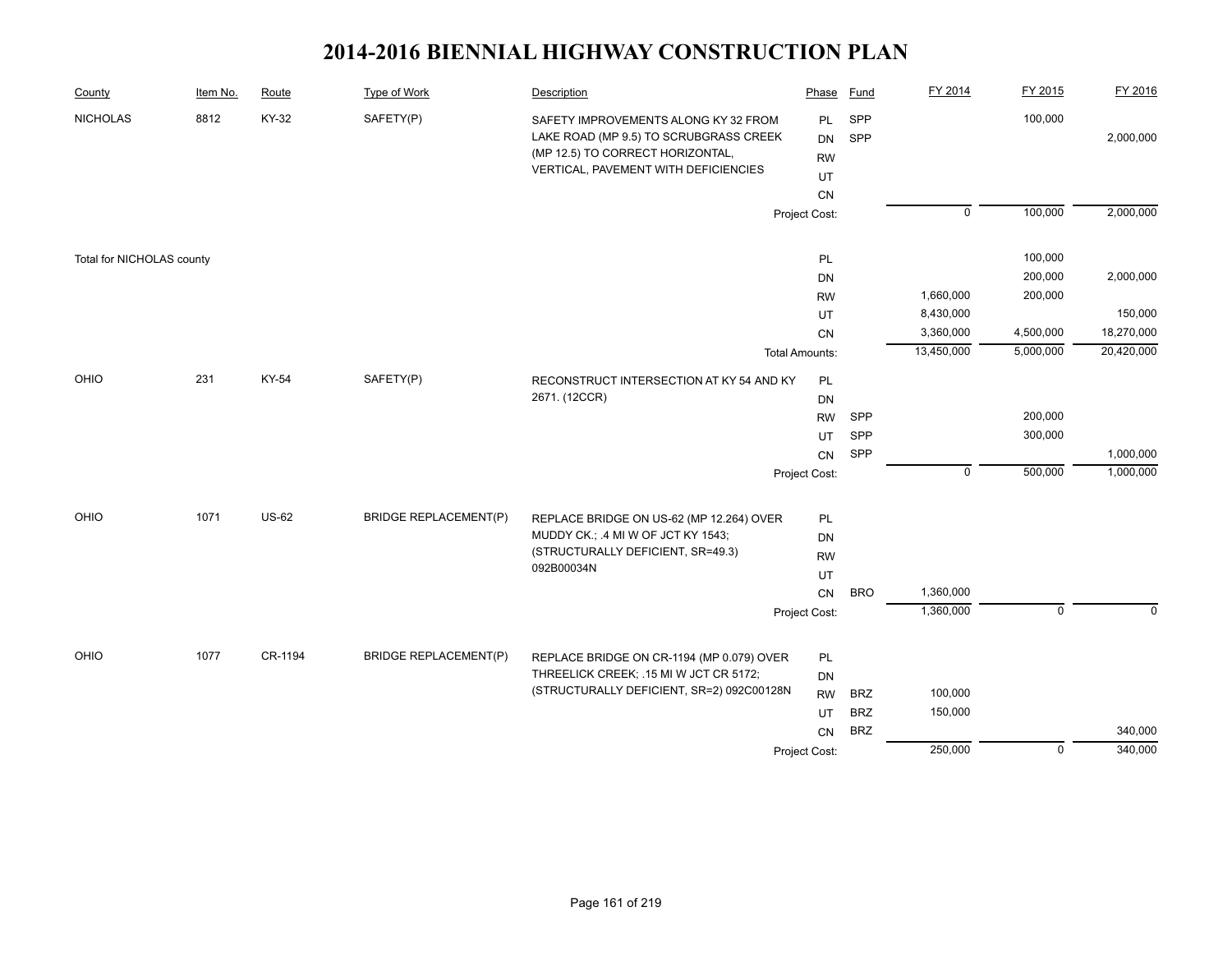| County | Item No. | Route         | Type of Work                 | Description                                                                          | Phase           | Fund       | FY 2014        | FY 2015   | FY 2016   |
|--------|----------|---------------|------------------------------|--------------------------------------------------------------------------------------|-----------------|------------|----------------|-----------|-----------|
| OHIO   | 1083     | <b>US-62</b>  | <b>BRIDGE REPLACEMENT(P)</b> | REPLACE BRIDGE ON US 62 OVER BRANCH OF                                               | PL              |            |                |           |           |
|        |          |               |                              | THREE LICK FORK 0.23 MILE E OF GREEN                                                 | DN              |            |                |           |           |
|        |          |               |                              | MEADOWS DR (CS 6068)(SR 49.2)092B00032                                               | <b>RW</b>       | <b>BRO</b> |                | 230,000   |           |
|        |          |               |                              |                                                                                      | UT              | <b>BRO</b> |                | 90,000    |           |
|        |          |               |                              |                                                                                      | <b>CN</b>       | <b>BRO</b> |                |           | 650,000   |
|        |          |               |                              |                                                                                      | Project Cost:   |            | $\overline{0}$ | 320,000   | 650,000   |
| OHIO   | 8705     | <b>US-231</b> | SAFETY(P)                    | ADDRESS LEFT TURN LANE ISSUES ON US-231                                              | <b>PL</b>       |            |                |           |           |
|        |          |               |                              | AT SOUTHERN ELEMENTARY SCHOOL, MP 5.15                                               | <b>DN</b>       |            |                |           |           |
|        |          |               |                              | TO 5.25. (12CCN)                                                                     | <b>RW</b>       | SPP        | 400,000        |           |           |
|        |          |               |                              |                                                                                      | UT              | SPP        | 500,000        |           |           |
|        |          |               |                              |                                                                                      | CN              | SPP        |                | 900,000   |           |
|        |          |               |                              |                                                                                      | Project Cost:   |            | 900,000        | 900,000   | $\Omega$  |
| OHIO   | 8810     | KY 69         | SAFETY-HAZARD ELIM(P)        | WIDEN/RECONSTRUCT KY 69 FROM                                                         | PL              |            |                |           |           |
|        |          |               |                              | CENTERTOWN TO HARTFORD.                                                              | <b>DN</b>       | <b>STP</b> | 1,750,000      |           |           |
|        |          |               |                              |                                                                                      | <b>RW</b>       | <b>STP</b> |                | 2,500,000 |           |
|        |          |               |                              |                                                                                      | UT              | <b>STP</b> |                |           | 4,800,000 |
|        |          |               |                              |                                                                                      | CN              |            |                |           |           |
|        |          |               |                              |                                                                                      | Project Cost:   |            | 1,750,000      | 2,500,000 | 4,800,000 |
| OHIO   | 8811     |               | NEW ROUTE(O)                 |                                                                                      |                 |            |                |           |           |
|        |          |               |                              | CONSTRUCT A CONNECTOR ROAD INTO<br>BLUEGRASS CROSSINGS INDUSTRIAL PARK TO            | PL              |            | 400,000        |           |           |
|        |          |               |                              | IMPROVE ACCESS AND ELIMINATE SAFETY                                                  | <b>DN</b>       | SPP<br>SPP |                | 700,000   |           |
|        |          |               |                              | ISSUES.                                                                              | <b>RW</b>       | SPP        |                | 300,000   |           |
|        |          |               |                              |                                                                                      | UT<br><b>CN</b> | SPP        |                |           | 3,000,000 |
|        |          |               |                              |                                                                                      | Project Cost:   |            | 400,000        | 1,000,000 | 3,000,000 |
|        |          |               |                              |                                                                                      |                 |            |                |           |           |
| OHIO   | 8812     | KY 136        | RECONSTRUCTION(O)            | REPLACE, IMPROVE ALIGNMENTS AND                                                      | PL              |            |                |           |           |
|        |          |               |                              | APPROACHES, AND ADDRESS SAFETY ISSUES                                                | <b>DN</b>       | SPP        | 1,500,000      |           |           |
|        |          |               |                              | WITH BRIDGES ON KY 136 FROM MP 0.00 TO<br>22.618 IN MCLEAN COUNTY AND MP 0.00 TO 9.6 | <b>RW</b>       | SPP        |                | 1,000,000 |           |
|        |          |               |                              | IN OHIO COUNTY.                                                                      | UT              | SPP        |                |           | 1,600,000 |
|        |          |               |                              |                                                                                      | CN              |            |                |           |           |
|        |          |               |                              |                                                                                      | Project Cost:   |            | 1,500,000      | 1,000,000 | 1,600,000 |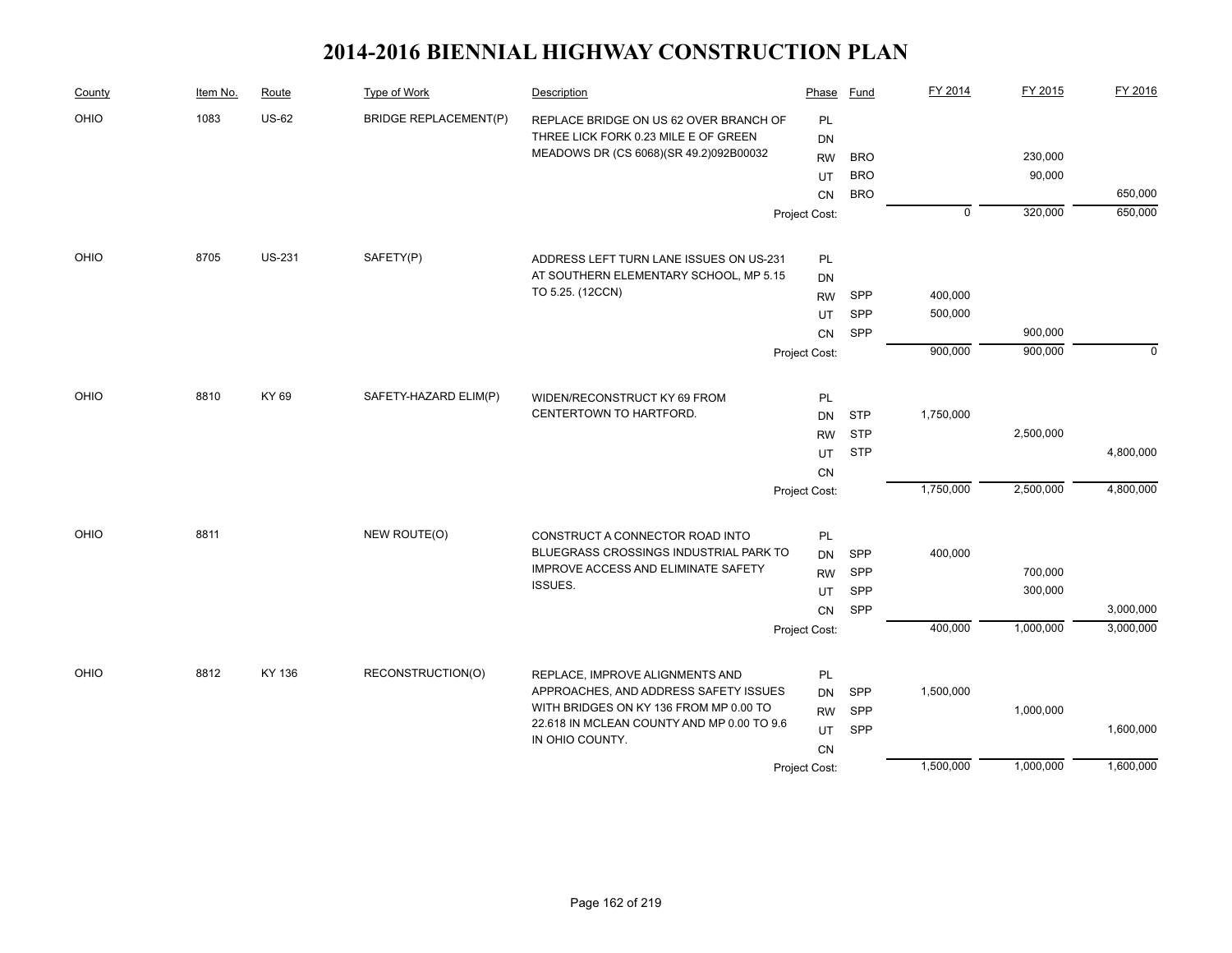| County                | Item No. | Route        | Type of Work      | Description                                                           | Phase                 | Fund       | FY 2014   | FY 2015        | FY 2016    |
|-----------------------|----------|--------------|-------------------|-----------------------------------------------------------------------|-----------------------|------------|-----------|----------------|------------|
| Total for OHIO county |          |              |                   |                                                                       | PL                    |            |           |                |            |
|                       |          |              |                   |                                                                       | DN                    |            | 3,650,000 |                |            |
|                       |          |              |                   |                                                                       | <b>RW</b>             |            | 500,000   | 4,630,000      |            |
|                       |          |              |                   |                                                                       | UT                    |            | 650,000   | 690,000        | 6,400,000  |
|                       |          |              |                   |                                                                       | <b>CN</b>             |            | 1,360,000 | 900,000        | 4,990,000  |
|                       |          |              |                   |                                                                       | <b>Total Amounts:</b> |            | 6,160,000 | 6,220,000      | 11,390,000 |
| <b>OLDHAM</b>         | 410.01   | $-0$         | BIKE/PED FACIL(O) | INTER-URBAN GREENWAY: CONSTRUCT A                                     | PL                    |            |           |                |            |
|                       |          |              |                   | NON-MOTORIZED CORRIDOR FROM LAGRANGE                                  | DN                    |            |           |                |            |
|                       |          |              |                   | TO JEFFERSON COUNTY LINE. (FUNDING                                    | <b>RW</b>             |            |           |                |            |
|                       |          |              |                   | SUBJECT TO FISCAL CONSTRAINT PENDING MPO<br>TIP).                     | UT                    |            |           |                |            |
|                       |          |              |                   |                                                                       | CN                    | <b>SLO</b> | 2,080,000 |                |            |
|                       |          |              |                   |                                                                       | Project Cost:         |            | 2,080,000 | $\mathbf 0$    | $\Omega$   |
| <b>OLDHAM</b>         | 434      | CR-1002      | SAFETY(P)         |                                                                       |                       |            |           |                |            |
|                       |          |              |                   | CONSTRUCT AN UNINTERRUPTED RAIL<br>UNDERPASS WEST OF LAGRANGE. (LOCAL | PL                    |            |           |                |            |
|                       |          |              |                   | MATCH)(ALL WORK BY OLDHAM COUNTY)                                     | DN                    |            |           |                |            |
|                       |          |              |                   | (FUNDING SUBJECT TO FISCAL CONSTRAINT                                 | <b>RW</b>             | <b>SLO</b> | 3,190,000 |                |            |
|                       |          |              |                   | PENDING MPO TIP).                                                     | UT                    | <b>SLO</b> | 1,350,000 |                |            |
|                       |          |              |                   |                                                                       | CN                    | <b>SLO</b> |           |                | 5,600,000  |
|                       |          |              |                   |                                                                       | Project Cost:         |            | 4,540,000 | $\mathbf 0$    | 5,600,000  |
| <b>OLDHAM</b>         | 440.1    | KY-1793      | SAFETY(P)         | CONSTRUCT SIDEWALKS ON KY 1793 FROM                                   | PL                    |            |           |                |            |
|                       |          |              |                   | RIDGEVIEW DRIVE TO SETTLERS POINT TRAIL,                              | <b>DN</b>             |            |           |                |            |
|                       |          |              |                   | AND A SIDEWALK CONNECTION FROM TIMOTHY                                | <b>RW</b>             |            |           |                |            |
|                       |          |              |                   | WAY TO PEGGY BAKER PARK.(FUNDING                                      | UT                    |            |           |                |            |
|                       |          |              |                   | SUBJECT TO FISCAL CONSTRAINT PENDING MPO                              | CN                    | <b>SLO</b> | 80,000    |                |            |
|                       |          |              |                   |                                                                       | Project Cost:         |            | 80,000    | $\mathbf 0$    | $\Omega$   |
|                       |          |              |                   |                                                                       |                       |            |           |                |            |
| <b>OLDHAM</b>         | 441.01   | <b>US-42</b> | RECONSTRUCTION(O) | RECONSTRUCT US-42 FROM THE                                            | PL                    |            |           |                |            |
|                       |          |              |                   | JEFFERSON/OLDHAM COUNTY LINE TO                                       | DN                    |            |           |                |            |
|                       |          |              |                   | RIDGEMOOR DRIVE. (2004BOPC) (FUNDING                                  | <b>RW</b>             |            |           |                |            |
|                       |          |              |                   | SUBJECT TO FISCAL CONSTRAINT PENDING MPO                              | UT                    |            |           |                |            |
|                       |          |              |                   | TIP).                                                                 | CN                    | <b>SLO</b> | 4,010,000 |                |            |
|                       |          |              |                   |                                                                       | Project Cost:         |            | 4,010,000 | $\overline{0}$ | $\Omega$   |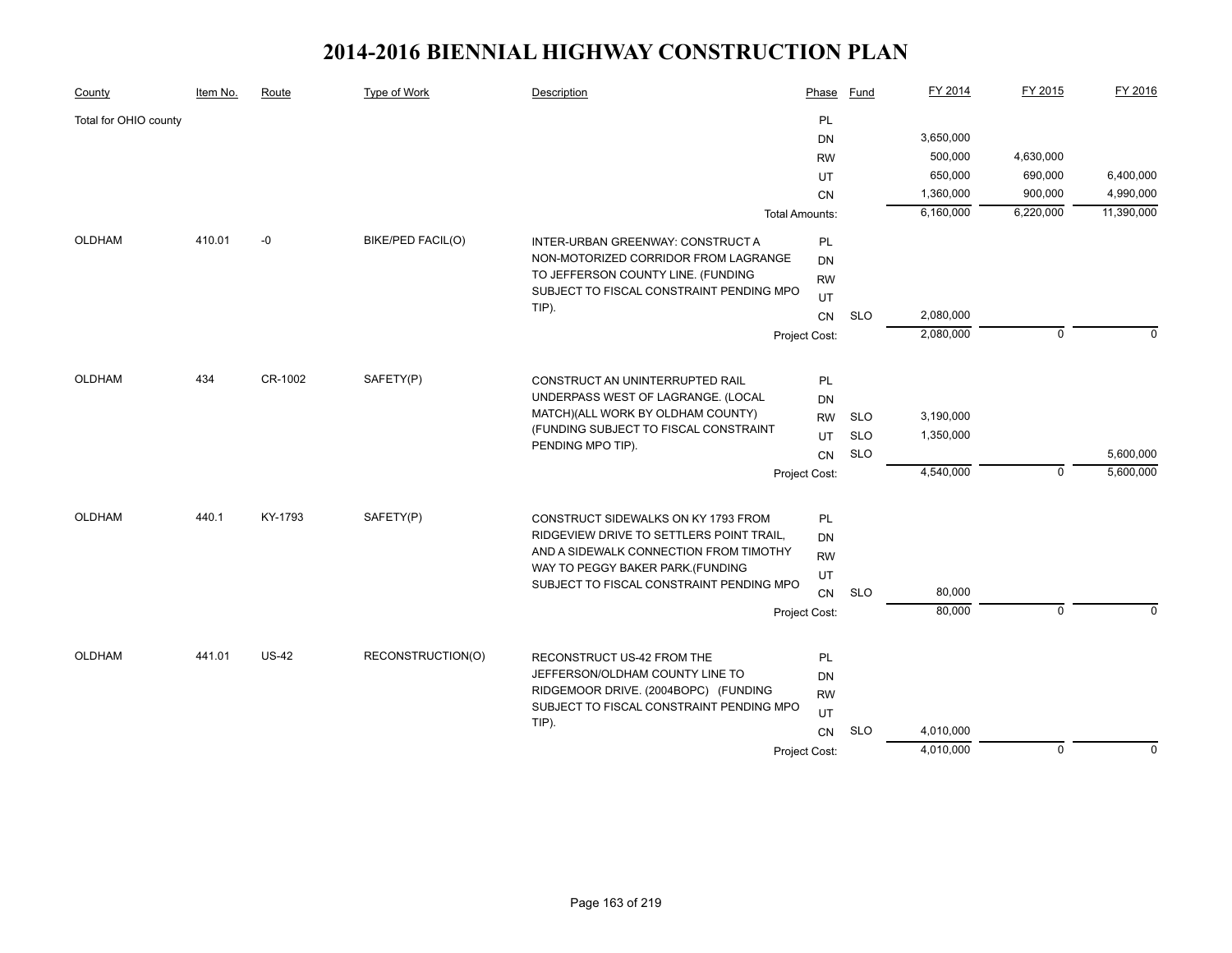| County        | Item No. | Route   | Type of Work             | Description                                                                                                    | Phase                 | Fund       | FY 2014   | FY 2015     | FY 2016  |
|---------------|----------|---------|--------------------------|----------------------------------------------------------------------------------------------------------------|-----------------------|------------|-----------|-------------|----------|
| <b>OLDHAM</b> | 444      | KY-53   | CONGESTION MITIGTN(O)    | <b>ACCESS MANAGEMENT AND</b><br>INTERSECTION/SIGNAL IMPROVEMENTS TO<br>PROVIDE CONGESTION RELIEF ON KY-53 FROM | PL<br>DN<br><b>RW</b> |            |           |             |          |
|               |          |         |                          | DOWNTOWN LAGRANGE TO I-71. (2004BOPC)                                                                          | UT                    |            |           |             |          |
|               |          |         |                          |                                                                                                                | CN                    | CM         | 1,200,000 |             |          |
|               |          |         |                          |                                                                                                                | Project Cost:         |            | 1,200,000 | 0           | $\Omega$ |
| OLDHAM        | 449      | KY-22   | RECONSTRUCTION(O)        | INTERSECTION IMPROVEMENT AT KY 22 AND KY                                                                       | PL                    |            |           |             |          |
|               |          |         |                          | 329 IN CRESTWOOD. (ALL WORK BY KYTC)                                                                           | DN                    |            |           |             |          |
|               |          |         |                          | (2006BOPC)(FUNDING SUBJECT TO FISCAL                                                                           | <b>RW</b>             |            |           |             |          |
|               |          |         |                          | CONSTRAINT PENDING MPO TIP)                                                                                    | UT                    |            |           |             |          |
|               |          |         |                          |                                                                                                                | CN                    | <b>SLO</b> | 870,000   |             |          |
|               |          |         |                          |                                                                                                                | Project Cost:         |            | 870,000   | $\Omega$    |          |
| <b>OLDHAM</b> | 468      | CS-7000 | CONGESTION MITIGTN(O)    | CONSTRUCTION OF A PARK AND RIDE FACILITY                                                                       | PL                    |            |           |             |          |
|               |          |         |                          | INCLUDING A PARKING LOT, SHELTER,                                                                              | DN                    |            |           |             |          |
|               |          |         |                          | PLAYGROUND, BIKE LOCKERS, WALKWAYS,                                                                            | <b>RW</b>             |            |           |             |          |
|               |          |         |                          | AND A 1000' ACCESS ROAD LOCATED ON APPLE                                                                       | UT                    |            |           |             |          |
|               |          |         |                          | PATCH WAY OFF OF KY-329 NEAR I-71 EXIT 14                                                                      | <b>CN</b>             | <b>CM</b>  | 702,551   |             |          |
|               |          |         |                          |                                                                                                                | Project Cost:         |            | 702,551   | $\mathbf 0$ | $\Omega$ |
| <b>OLDHAM</b> | 488      | KY-146  | <b>BIKE/PED FACIL(O)</b> | CONSTRUCT AN ADA COMPLIANT SIDEWALK                                                                            | PL                    |            |           |             |          |
|               |          |         |                          | AND MINOR DRAINAGE IMPROVEMENTS ON THE                                                                         | DN                    | <b>SLO</b> | 36,000    |             |          |
|               |          |         |                          | SOUTHSIDE OF KY 146 FROM THE                                                                                   | <b>RW</b>             |            |           |             |          |
|               |          |         |                          | OLDHAM/JEFFERSON COUNTY LINE EAST TO<br>FOLEY AVENUE.                                                          | UT                    | <b>SLO</b> | 10,000    |             |          |
|               |          |         |                          |                                                                                                                | <b>CN</b>             | <b>SLO</b> | 120,000   |             |          |
|               |          |         |                          |                                                                                                                | Project Cost:         |            | 166,000   | $\mathbf 0$ | $\Omega$ |
| OLDHAM        | 494      | CR-1209 | SAFETY-HAZARD ELIM(P)    | OLD FLOYDSBURG ROAD SAFETY                                                                                     | PL                    |            |           |             |          |
|               |          |         |                          | <b>IMPROVEMENTS: REPLACE NARROW ONE-LANE</b>                                                                   | <b>DN</b>             | SLO        | 304,700   |             |          |
|               |          |         |                          | CULVERT CROSSING; CLEAR TREES AND                                                                              | <b>RW</b>             | <b>SLO</b> |           | 230,000     |          |
|               |          |         |                          | VEGETATION OUT OF RIGHT-OF-WAY; ADD<br>SHOULDER TO THE ROAD, AND ADD SIGNAGE                                   | UT                    |            |           |             |          |
|               |          |         |                          |                                                                                                                | <b>CN</b>             | <b>SLO</b> |           |             | 522,000  |
|               |          |         |                          |                                                                                                                | Project Cost:         |            | 304,700   | 230,000     | 522,000  |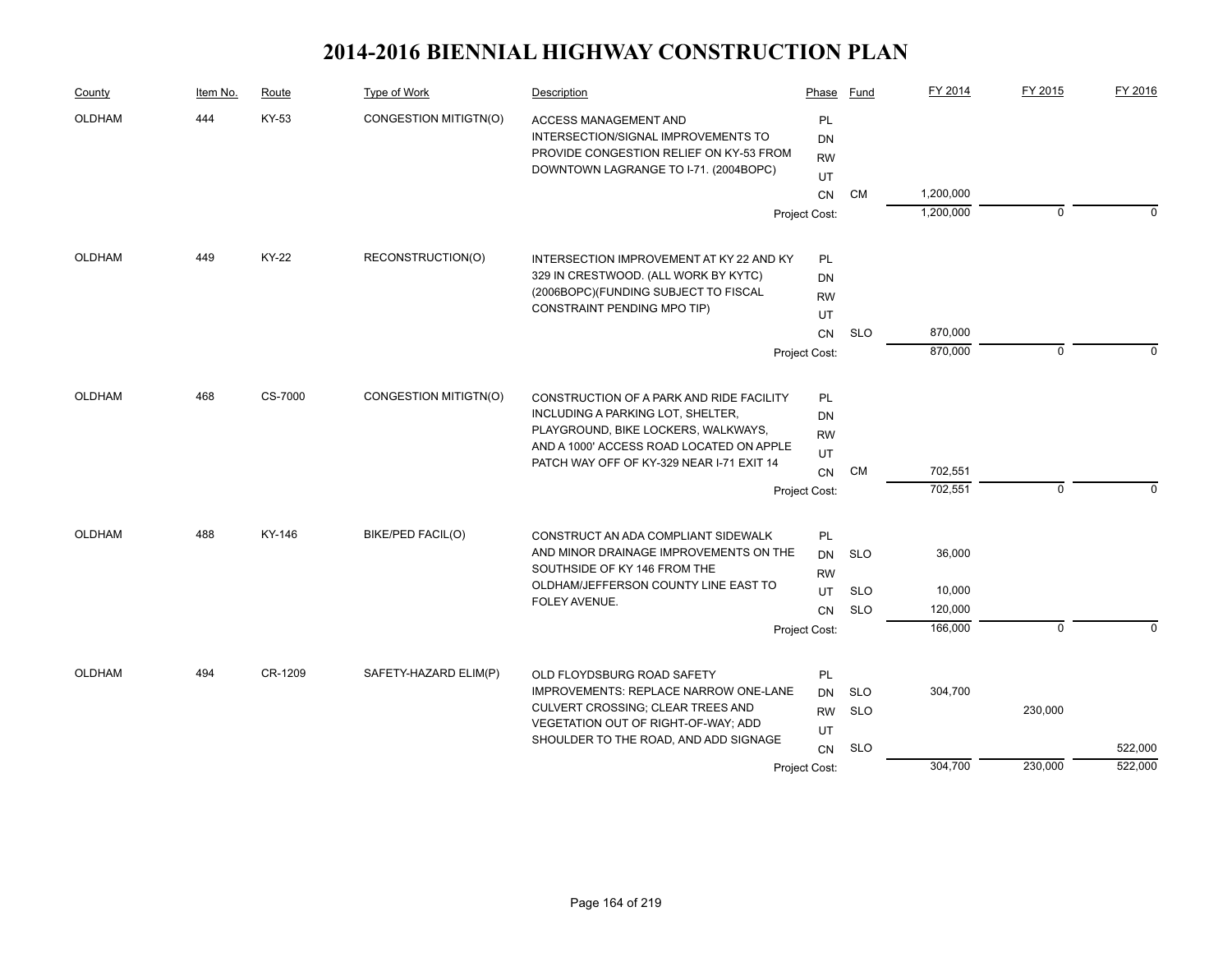| OLDHAM<br>517<br>-0<br>BIKE/PED FACIL(O)<br>CONSTRUCT VARIOUS SIDEWALKS IN OLDHAM<br>PL<br>COUNTY.<br><b>SLO</b><br>52,222<br><b>DN</b><br><b>RW</b><br>UT<br>333,901<br><b>SLO</b><br>CN<br>386,123<br>$\mathbf 0$<br>$\Omega$<br>Project Cost:<br>OLDHAM<br>517.01<br>-0<br>BIKE/PED FACIL(O)<br>PL<br>CONSTRUCT VARIOUS SIDEWALKS IN OLDHAM<br>COUNTY.<br>DN<br><b>RW</b><br>UT<br><b>SLO</b><br>100,000<br>CN<br>$\overline{\mathfrak{o}}$<br>100,000<br>Project Cost:<br>517.02<br>$-0$<br>BIKE/PED FACIL(O)<br><b>OLDHAM</b><br>CONSTRUCT VARIOUS SIDEWALKS IN OLDHAM<br>PL<br>COUNTY.<br><b>DN</b><br><b>RW</b><br>UT<br>CN<br><b>SLO</b><br>$\pmb{0}$<br>$\mathsf 0$<br>Project Cost:<br>OLDHAM<br>754<br>NEW ROUTE(O)<br>-0<br>PL<br>CONSTRUCTION OF A NEW CONNECTION FROM<br>OLD LAGRANGE ROAD TO KY 393 AT<br>95,104<br><b>SLO</b><br><b>DN</b><br>BUCKNER. LPA CONTRACT. (BOP2012)<br><b>SLO</b><br>115,104<br>RW<br>UT<br><b>SLO</b><br>920,832<br>${\sf CN}$<br>$\overline{0}$<br>1,131,040<br>$\Omega$<br>Project Cost:<br>8201.01<br>NEW INTERCHANGE(O)<br>OLDHAM<br>-0<br>PL<br>CONSTRUCT NEW I-71 OVERPASS WITH<br>APPROACHES FROM COMMERCE PARKWAY TO<br>DN<br>PEAK ROAD. (06CCR)(12CCR)<br><b>RW</b><br>UT<br>SPP<br>10,740,000<br>CN | County | Item No. | Route | Type of Work | Description | Phase | <b>Fund</b> | FY 2014 | FY 2015 | FY 2016     |
|-----------------------------------------------------------------------------------------------------------------------------------------------------------------------------------------------------------------------------------------------------------------------------------------------------------------------------------------------------------------------------------------------------------------------------------------------------------------------------------------------------------------------------------------------------------------------------------------------------------------------------------------------------------------------------------------------------------------------------------------------------------------------------------------------------------------------------------------------------------------------------------------------------------------------------------------------------------------------------------------------------------------------------------------------------------------------------------------------------------------------------------------------------------------------------------------------------------------------------------------------------------|--------|----------|-------|--------------|-------------|-------|-------------|---------|---------|-------------|
|                                                                                                                                                                                                                                                                                                                                                                                                                                                                                                                                                                                                                                                                                                                                                                                                                                                                                                                                                                                                                                                                                                                                                                                                                                                           |        |          |       |              |             |       |             |         |         |             |
|                                                                                                                                                                                                                                                                                                                                                                                                                                                                                                                                                                                                                                                                                                                                                                                                                                                                                                                                                                                                                                                                                                                                                                                                                                                           |        |          |       |              |             |       |             |         |         |             |
|                                                                                                                                                                                                                                                                                                                                                                                                                                                                                                                                                                                                                                                                                                                                                                                                                                                                                                                                                                                                                                                                                                                                                                                                                                                           |        |          |       |              |             |       |             |         |         |             |
|                                                                                                                                                                                                                                                                                                                                                                                                                                                                                                                                                                                                                                                                                                                                                                                                                                                                                                                                                                                                                                                                                                                                                                                                                                                           |        |          |       |              |             |       |             |         |         |             |
|                                                                                                                                                                                                                                                                                                                                                                                                                                                                                                                                                                                                                                                                                                                                                                                                                                                                                                                                                                                                                                                                                                                                                                                                                                                           |        |          |       |              |             |       |             |         |         |             |
|                                                                                                                                                                                                                                                                                                                                                                                                                                                                                                                                                                                                                                                                                                                                                                                                                                                                                                                                                                                                                                                                                                                                                                                                                                                           |        |          |       |              |             |       |             |         |         |             |
|                                                                                                                                                                                                                                                                                                                                                                                                                                                                                                                                                                                                                                                                                                                                                                                                                                                                                                                                                                                                                                                                                                                                                                                                                                                           |        |          |       |              |             |       |             |         |         |             |
|                                                                                                                                                                                                                                                                                                                                                                                                                                                                                                                                                                                                                                                                                                                                                                                                                                                                                                                                                                                                                                                                                                                                                                                                                                                           |        |          |       |              |             |       |             |         |         |             |
|                                                                                                                                                                                                                                                                                                                                                                                                                                                                                                                                                                                                                                                                                                                                                                                                                                                                                                                                                                                                                                                                                                                                                                                                                                                           |        |          |       |              |             |       |             |         |         |             |
|                                                                                                                                                                                                                                                                                                                                                                                                                                                                                                                                                                                                                                                                                                                                                                                                                                                                                                                                                                                                                                                                                                                                                                                                                                                           |        |          |       |              |             |       |             |         |         |             |
|                                                                                                                                                                                                                                                                                                                                                                                                                                                                                                                                                                                                                                                                                                                                                                                                                                                                                                                                                                                                                                                                                                                                                                                                                                                           |        |          |       |              |             |       |             |         |         |             |
|                                                                                                                                                                                                                                                                                                                                                                                                                                                                                                                                                                                                                                                                                                                                                                                                                                                                                                                                                                                                                                                                                                                                                                                                                                                           |        |          |       |              |             |       |             |         |         | $\mathbf 0$ |
|                                                                                                                                                                                                                                                                                                                                                                                                                                                                                                                                                                                                                                                                                                                                                                                                                                                                                                                                                                                                                                                                                                                                                                                                                                                           |        |          |       |              |             |       |             |         |         |             |
|                                                                                                                                                                                                                                                                                                                                                                                                                                                                                                                                                                                                                                                                                                                                                                                                                                                                                                                                                                                                                                                                                                                                                                                                                                                           |        |          |       |              |             |       |             |         |         |             |
|                                                                                                                                                                                                                                                                                                                                                                                                                                                                                                                                                                                                                                                                                                                                                                                                                                                                                                                                                                                                                                                                                                                                                                                                                                                           |        |          |       |              |             |       |             |         |         |             |
|                                                                                                                                                                                                                                                                                                                                                                                                                                                                                                                                                                                                                                                                                                                                                                                                                                                                                                                                                                                                                                                                                                                                                                                                                                                           |        |          |       |              |             |       |             |         |         |             |
|                                                                                                                                                                                                                                                                                                                                                                                                                                                                                                                                                                                                                                                                                                                                                                                                                                                                                                                                                                                                                                                                                                                                                                                                                                                           |        |          |       |              |             |       |             |         |         | 100,000     |
|                                                                                                                                                                                                                                                                                                                                                                                                                                                                                                                                                                                                                                                                                                                                                                                                                                                                                                                                                                                                                                                                                                                                                                                                                                                           |        |          |       |              |             |       |             |         |         | 100,000     |
|                                                                                                                                                                                                                                                                                                                                                                                                                                                                                                                                                                                                                                                                                                                                                                                                                                                                                                                                                                                                                                                                                                                                                                                                                                                           |        |          |       |              |             |       |             |         |         |             |
|                                                                                                                                                                                                                                                                                                                                                                                                                                                                                                                                                                                                                                                                                                                                                                                                                                                                                                                                                                                                                                                                                                                                                                                                                                                           |        |          |       |              |             |       |             |         |         |             |
|                                                                                                                                                                                                                                                                                                                                                                                                                                                                                                                                                                                                                                                                                                                                                                                                                                                                                                                                                                                                                                                                                                                                                                                                                                                           |        |          |       |              |             |       |             |         |         |             |
|                                                                                                                                                                                                                                                                                                                                                                                                                                                                                                                                                                                                                                                                                                                                                                                                                                                                                                                                                                                                                                                                                                                                                                                                                                                           |        |          |       |              |             |       |             |         |         |             |
|                                                                                                                                                                                                                                                                                                                                                                                                                                                                                                                                                                                                                                                                                                                                                                                                                                                                                                                                                                                                                                                                                                                                                                                                                                                           |        |          |       |              |             |       |             |         |         |             |
|                                                                                                                                                                                                                                                                                                                                                                                                                                                                                                                                                                                                                                                                                                                                                                                                                                                                                                                                                                                                                                                                                                                                                                                                                                                           |        |          |       |              |             |       |             |         |         |             |
|                                                                                                                                                                                                                                                                                                                                                                                                                                                                                                                                                                                                                                                                                                                                                                                                                                                                                                                                                                                                                                                                                                                                                                                                                                                           |        |          |       |              |             |       |             |         |         |             |
|                                                                                                                                                                                                                                                                                                                                                                                                                                                                                                                                                                                                                                                                                                                                                                                                                                                                                                                                                                                                                                                                                                                                                                                                                                                           |        |          |       |              |             |       |             |         |         |             |
|                                                                                                                                                                                                                                                                                                                                                                                                                                                                                                                                                                                                                                                                                                                                                                                                                                                                                                                                                                                                                                                                                                                                                                                                                                                           |        |          |       |              |             |       |             |         |         |             |
|                                                                                                                                                                                                                                                                                                                                                                                                                                                                                                                                                                                                                                                                                                                                                                                                                                                                                                                                                                                                                                                                                                                                                                                                                                                           |        |          |       |              |             |       |             |         |         |             |
|                                                                                                                                                                                                                                                                                                                                                                                                                                                                                                                                                                                                                                                                                                                                                                                                                                                                                                                                                                                                                                                                                                                                                                                                                                                           |        |          |       |              |             |       |             |         |         |             |
| 10,740,000<br>$\mathbf 0$<br>Project Cost:                                                                                                                                                                                                                                                                                                                                                                                                                                                                                                                                                                                                                                                                                                                                                                                                                                                                                                                                                                                                                                                                                                                                                                                                                |        |          |       |              |             |       |             |         |         | $\mathbf 0$ |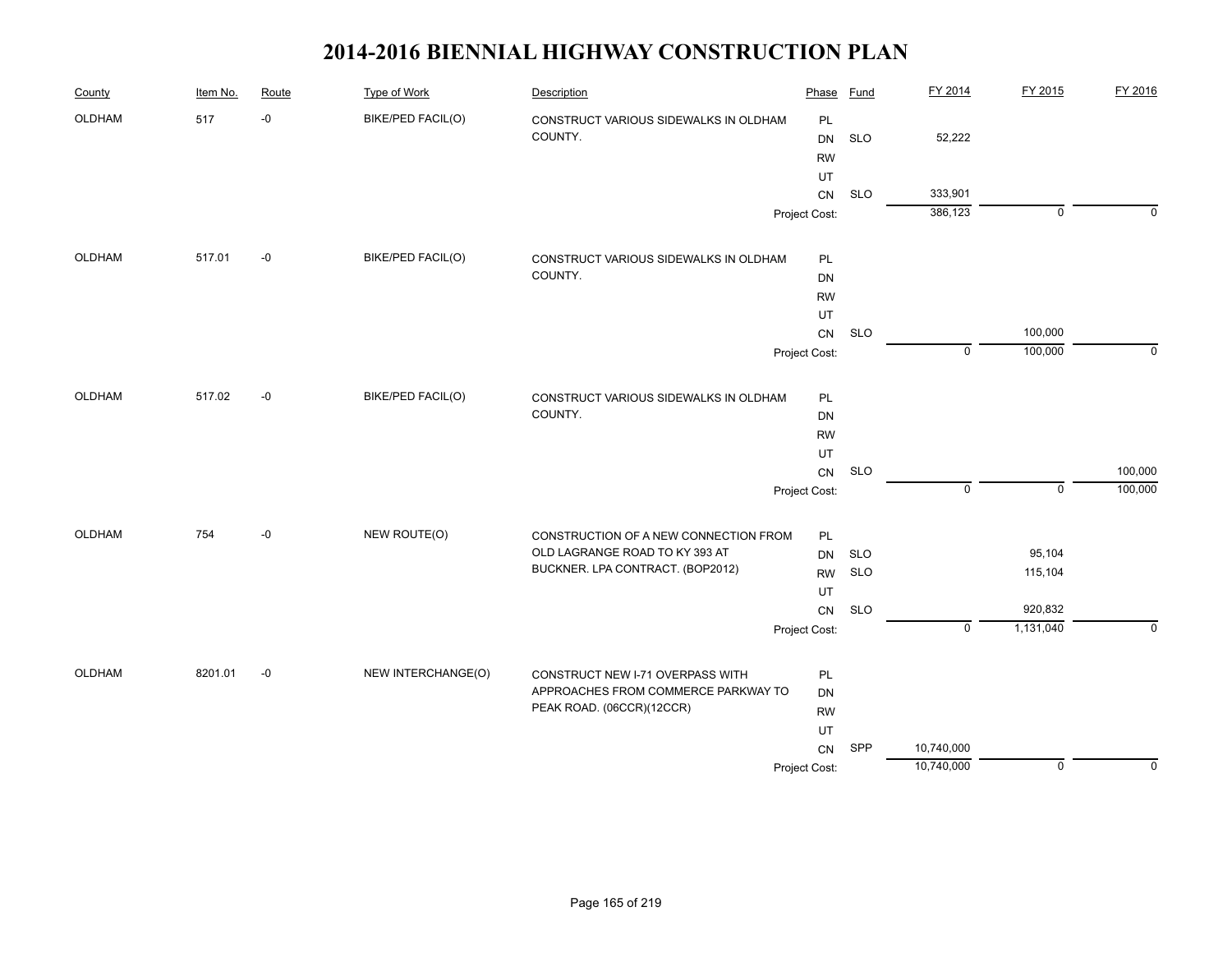| County                  | Item No. | Route   | <b>Type of Work</b>          | Description                                                                           | Phase                 | <b>Fund</b> | FY 2014     | FY 2015     | FY 2016   |
|-------------------------|----------|---------|------------------------------|---------------------------------------------------------------------------------------|-----------------------|-------------|-------------|-------------|-----------|
| Total for OLDHAM county |          |         |                              |                                                                                       | PL                    |             |             |             |           |
|                         |          |         |                              |                                                                                       | DN                    |             | 392,922     | 95,104      |           |
|                         |          |         |                              |                                                                                       | <b>RW</b>             |             | 3,190,000   | 345,104     |           |
|                         |          |         |                              |                                                                                       | UT                    |             | 1,360,000   |             |           |
|                         |          |         |                              |                                                                                       | CN                    |             | 20,136,452  | 1,020,832   | 6,222,000 |
|                         |          |         |                              |                                                                                       | <b>Total Amounts:</b> |             | 25,079,374  | 1,461,040   | 6,222,000 |
| <b>OWEN</b>             | 1066     | KY-355  | <b>BRIDGE REPLACEMENT(P)</b> | REPLACE BRIDGE AND APPROACHES ON KY-355                                               | <b>PL</b>             |             |             |             |           |
|                         |          |         |                              | OVER LITTLE TWIN CREEK 380 FEET                                                       | DN                    |             |             |             |           |
|                         |          |         |                              | SOUTHEAST OF KY-355/KY-325 INTERSECTION                                               | <b>RW</b>             | <b>BRX</b>  | 40,500      |             |           |
|                         |          |         |                              | (B09). (SR=30.3): (094B00009N)                                                        | UT                    |             |             |             |           |
|                         |          |         |                              |                                                                                       | CN                    | <b>BRX</b>  | 1,990,000   |             |           |
|                         |          |         |                              |                                                                                       | Project Cost:         |             | 2,030,500   | $\mathbf 0$ | $\Omega$  |
|                         |          |         |                              |                                                                                       |                       |             |             |             |           |
| Total for OWEN county   |          |         |                              |                                                                                       | <b>PL</b><br>DN       |             |             |             |           |
|                         |          |         |                              |                                                                                       | <b>RW</b>             |             | 40,500      |             |           |
|                         |          |         |                              |                                                                                       | UT                    |             |             |             |           |
|                         |          |         |                              |                                                                                       | CN                    |             | 1,990,000   |             |           |
|                         |          |         |                              |                                                                                       | <b>Total Amounts:</b> |             | 2,030,500   | $\mathbf 0$ | 0         |
| OWSLEY                  | 1084     | KY-30   | <b>BRIDGE REPLACEMENT(P)</b> | REPLACE BRIDGE AND APPROACHES ON KY-30                                                | <b>PL</b>             |             |             |             |           |
|                         |          |         |                              | OVER LITTLE STURGEON CREEK (B13) 40 FEET                                              | <b>DN</b>             |             |             |             |           |
|                         |          |         |                              | EAST OF LITTLE STURGEON CREEK ROAD.                                                   | <b>RW</b>             |             |             |             |           |
|                         |          |         |                              | (SR=8.7): (095B00013N)                                                                | UT                    |             |             |             |           |
|                         |          |         |                              |                                                                                       | CN                    | <b>BRO</b>  | 5,200,000   |             |           |
|                         |          |         |                              |                                                                                       | Project Cost:         |             | 5,200,000   | $\mathbf 0$ | $\Omega$  |
| OWSLEY                  | 1093     | CR-1136 | <b>BRIDGE REPLACEMENT(P)</b> |                                                                                       |                       |             |             |             |           |
|                         |          |         |                              | REPLACE BRIDGE ON CR-1136 (MP 0.437) OVER<br>S. FORK KY. RIVER; .4 MI E OF JCT KY 11; | <b>PL</b><br>DN       |             |             |             |           |
|                         |          |         |                              | (STRUCTURALLY DEFICIENT, SR=15.8)                                                     | <b>RW</b>             |             |             |             |           |
|                         |          |         |                              | 095C00007N                                                                            | UT                    |             |             |             |           |
|                         |          |         |                              |                                                                                       | CN                    | <b>BRZ</b>  |             |             | 550,000   |
|                         |          |         |                              |                                                                                       | Project Cost:         |             | $\mathbf 0$ | $\mathbf 0$ | 550,000   |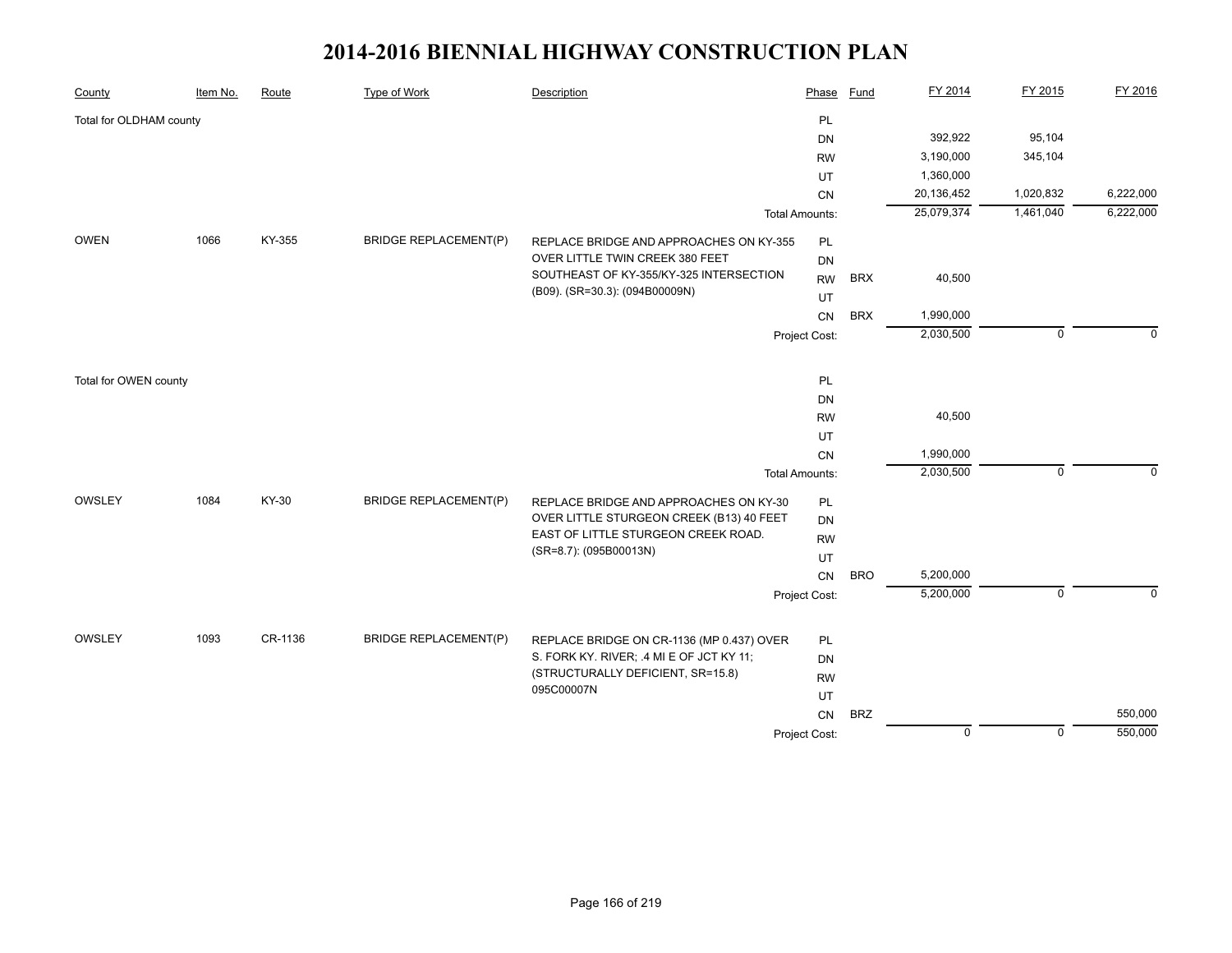| County                  | Item No. | Route   | Type of Work                 | Description                                                                                                              | Phase                  | <b>Fund</b> | FY 2014        | FY 2015     | FY 2016     |
|-------------------------|----------|---------|------------------------------|--------------------------------------------------------------------------------------------------------------------------|------------------------|-------------|----------------|-------------|-------------|
| OWSLEY                  | 1108     | CR-1134 | <b>BRIDGE REPLACEMENT(P)</b> | REPLACE BRIDGE ON UPPER WOLFE CREEK<br>ROAD (CR-1134) (MP 0.176) OVER UPPER<br>WOLFE CREEK 0.2 MILES EAST OF JCT. KY-11. | PL<br>DN<br><b>RW</b>  | <b>BRZ</b>  | 300,000        |             |             |
|                         |          |         |                              | (095C00018N)(SR=25)(2012BOP)(AR/W)                                                                                       | UT                     | <b>BRZ</b>  |                | 30,000      |             |
|                         |          |         |                              |                                                                                                                          | CN                     |             |                |             |             |
|                         |          |         |                              |                                                                                                                          | Project Cost:          |             | 300,000        | 30,000      | $\mathbf 0$ |
|                         |          |         |                              |                                                                                                                          |                        |             |                |             |             |
| Total for OWSLEY county |          |         |                              |                                                                                                                          | PL                     |             |                |             |             |
|                         |          |         |                              |                                                                                                                          | <b>DN</b>              |             | 300,000        |             |             |
|                         |          |         |                              |                                                                                                                          | <b>RW</b>              |             |                |             |             |
|                         |          |         |                              |                                                                                                                          | UT                     |             |                | 30,000      |             |
|                         |          |         |                              |                                                                                                                          | ${\sf CN}$             |             | 5,200,000      |             | 550,000     |
|                         |          |         |                              |                                                                                                                          | Total Amounts:         |             | 5,500,000      | 30,000      | 550,000     |
| PENDLETON               | 1071     | KY-3185 | <b>BRIDGE REPLACEMENT(P)</b> | REPLACE BRIDGE ON KY-3185 (MP 1.535) OVER                                                                                | PL                     |             |                |             |             |
|                         |          |         |                              | LICK CREEK; 1.6 MI NE - JCT KY 17;                                                                                       | DN                     |             |                |             |             |
|                         |          |         |                              | (STRUCTURALLY DEFICIENT, SR=13.7)                                                                                        | <b>RW</b>              | <b>BRX</b>  | 75,000         |             |             |
|                         |          |         |                              | 096B00038N                                                                                                               | UT                     | <b>BRX</b>  | 50,000         |             |             |
|                         |          |         |                              |                                                                                                                          | <b>CN</b>              | <b>BRX</b>  |                |             | 400,000     |
|                         |          |         |                              |                                                                                                                          | Project Cost:          |             | 125,000        | $\mathbf 0$ | 400,000     |
|                         |          |         |                              |                                                                                                                          |                        |             |                |             |             |
| <b>PENDLETON</b>        | 1073     | KY-159  | <b>BRIDGE REPLACEMENT(P)</b> | REPLACE BRIDGE ON KY-159 (MP 3.639) OVER<br>KINCAID CREEK; .2 MI. SOUTH OF JCT.KY 609;                                   | PL                     |             |                |             |             |
|                         |          |         |                              | (STRUCTURALLY DEFICIENT, SR=24.4)                                                                                        | <b>DN</b><br><b>RW</b> | <b>BRX</b>  | 100,000        |             |             |
|                         |          |         |                              | 096B00004N                                                                                                               | UT                     | <b>BRX</b>  |                | 75,000      |             |
|                         |          |         |                              |                                                                                                                          | CN                     |             |                |             |             |
|                         |          |         |                              |                                                                                                                          | Project Cost:          |             | 100,000        | 75,000      | $\mathbf 0$ |
|                         |          |         |                              |                                                                                                                          |                        |             |                |             |             |
| <b>PENDLETON</b>        | 1081     | KY-330  | <b>BRIDGE REPLACEMENT(P)</b> | REPLACE BRIDGE ON KY 330 OVER SHORT                                                                                      | PL                     |             |                |             |             |
|                         |          |         |                              | CREEK 0.35 MILE N OF J H GODMAN RD (CR                                                                                   | <b>DN</b>              |             |                |             |             |
|                         |          |         |                              | 1238)(SR 47.3) 096B00012N                                                                                                | <b>RW</b>              | <b>BRO</b>  |                | 50,000      |             |
|                         |          |         |                              |                                                                                                                          | UT                     | <b>BRO</b>  |                | 25,000      |             |
|                         |          |         |                              |                                                                                                                          | <b>CN</b>              | <b>BRO</b>  |                |             | 500,000     |
|                         |          |         |                              |                                                                                                                          | Project Cost:          |             | $\overline{0}$ | 75,000      | 500,000     |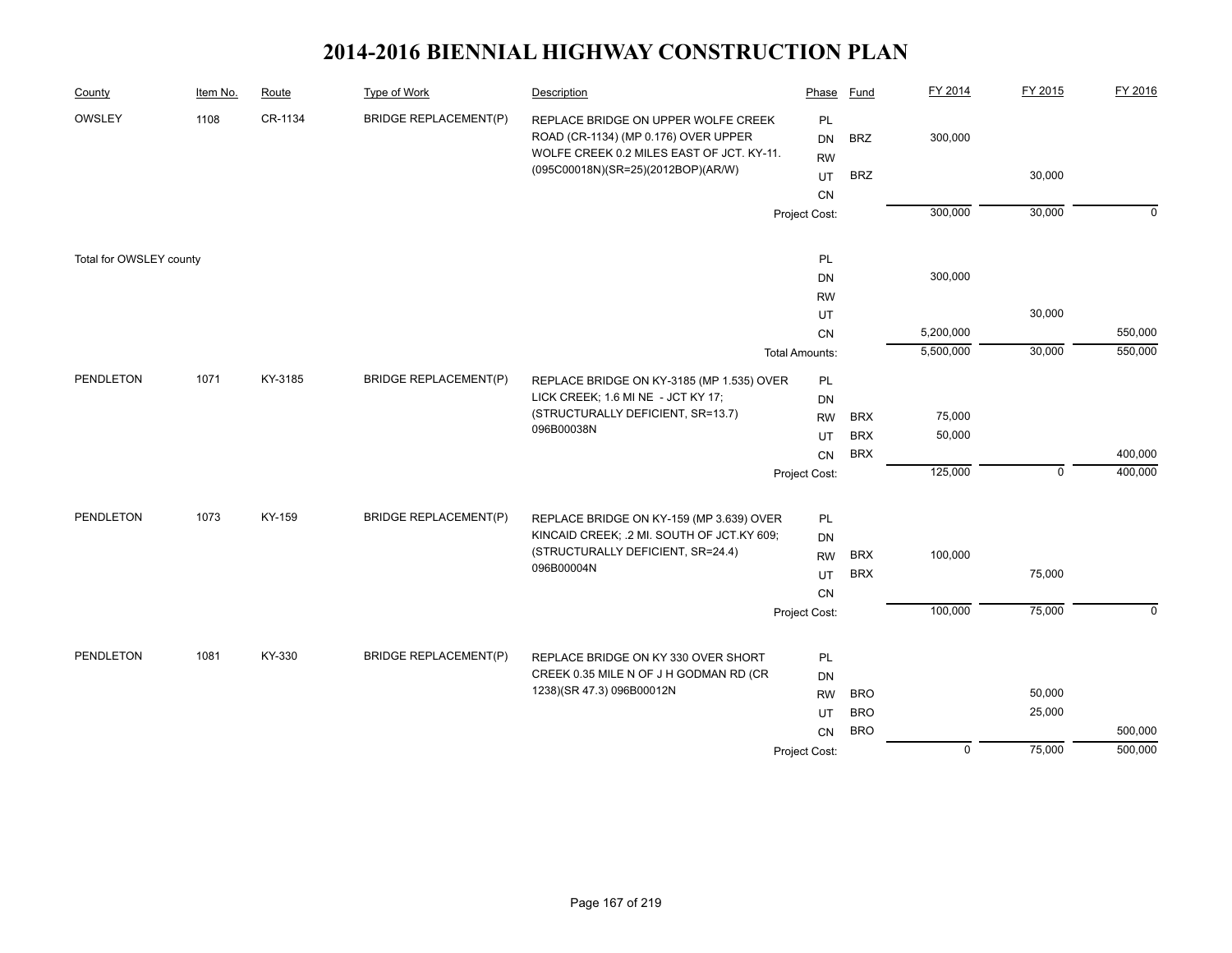| County                     | Item No. | Route        | Type of Work                 | Description                                                            | Phase                  | Fund      | FY 2014     | FY 2015        | FY 2016     |
|----------------------------|----------|--------------|------------------------------|------------------------------------------------------------------------|------------------------|-----------|-------------|----------------|-------------|
| <b>PENDLETON</b>           | 8509     | KY-9         | <b>DESIGN ENGINEERING(O)</b> | SCOPING STUDY FROM BUTLER TO KY-9/AA<br>HIGHWAY. (08CCN)(10CCR)(12CCR) | <b>PL</b><br><b>DN</b> | SPP       | 200,000     |                |             |
|                            |          |              |                              |                                                                        | <b>RW</b>              |           |             |                |             |
|                            |          |              |                              |                                                                        | UT                     |           |             |                |             |
|                            |          |              |                              |                                                                        | CN                     |           |             |                |             |
|                            |          |              |                              |                                                                        | Project Cost:          |           | 200,000     | $\overline{0}$ | $\mathbf 0$ |
| PENDLETON                  | 8706     | <b>US-27</b> | MAJOR WIDENING(O)            | RECONSTRUCT US-27 FROM BUTLER IN                                       | PL                     |           |             |                |             |
|                            |          |              |                              | PENDLETON COUNTY TO SOUTH OF KY-154 IN                                 | <b>DN</b>              |           |             |                |             |
|                            |          |              |                              | CAMPBELL COUNTY (MP 17.9 PENDLETON                                     | <b>RW</b>              | SPP       | 20,000,000  |                |             |
|                            |          |              |                              | COUNTY TO MP 1.9 CAMPBELL COUNTY).                                     | UT                     | SPP       |             | 4,500,000      |             |
|                            |          |              |                              | (12CCN)                                                                | CN                     | SPP       |             |                | 43,290,000  |
|                            |          |              |                              |                                                                        | Project Cost:          |           | 20,000,000  | 4,500,000      | 43,290,000  |
|                            |          |              |                              |                                                                        |                        |           | 200,000     |                |             |
| Total for PENDLETON county |          |              |                              |                                                                        | PL<br><b>DN</b>        |           |             |                |             |
|                            |          |              |                              |                                                                        | <b>RW</b>              |           | 20,175,000  | 50,000         |             |
|                            |          |              |                              |                                                                        | UT                     |           | 50,000      | 4,600,000      |             |
|                            |          |              |                              |                                                                        | <b>CN</b>              |           |             |                | 44,190,000  |
|                            |          |              |                              |                                                                        | <b>Total Amounts:</b>  |           | 20,425,000  | 4,650,000      | 44,190,000  |
| <b>PERRY</b>               | 158      | KY-15        | RECONSTRUCTION(O)            | IMPROVE SAFETY, UPGRADE GEOMETRICS, AND                                | PL                     |           |             |                |             |
|                            |          |              |                              | ADDRESS CAPACITY ISSUES FOR KY 15 IN                                   | <b>DN</b>              |           |             |                |             |
|                            |          |              |                              | PERRY COUNTY FROM MORTON BOULEVARD<br>TO KY 15 BYPASS                  | <b>RW</b>              | <b>NH</b> |             |                | 10,370,000  |
|                            |          |              |                              |                                                                        | UT                     | <b>NH</b> |             |                | 630,000     |
|                            |          |              |                              |                                                                        | CN                     |           | $\mathbf 0$ | $\mathbf 0$    | 11,000,000  |
|                            |          |              |                              |                                                                        | Project Cost:          |           |             |                |             |
| <b>PERRY</b>               | 269.1    | KY-15        | RECONSTRUCTION(O)            | IMPROVE SAFETY, UPGRADE GEOMETRICS, AND                                | PL                     |           |             |                |             |
|                            |          |              |                              | ADDRESS CAPACITY ISSUES FOR KY 15 FROM                                 | <b>DN</b>              | NH        | 300,000     |                |             |
|                            |          |              |                              | MORTON BOULEVARD TO BONNYMAN. (12CCR)                                  | <b>RW</b>              |           |             |                |             |
|                            |          |              |                              | (PROJECT MOVED FROM 10-159)(D-PHASE<br>UNDER 10-269.0)                 | UT                     |           |             |                |             |
|                            |          |              |                              |                                                                        | CN                     | <b>NH</b> |             |                | 20,000,000  |
|                            |          |              |                              |                                                                        | Project Cost:          |           | 300,000     | $\overline{0}$ | 20,000,000  |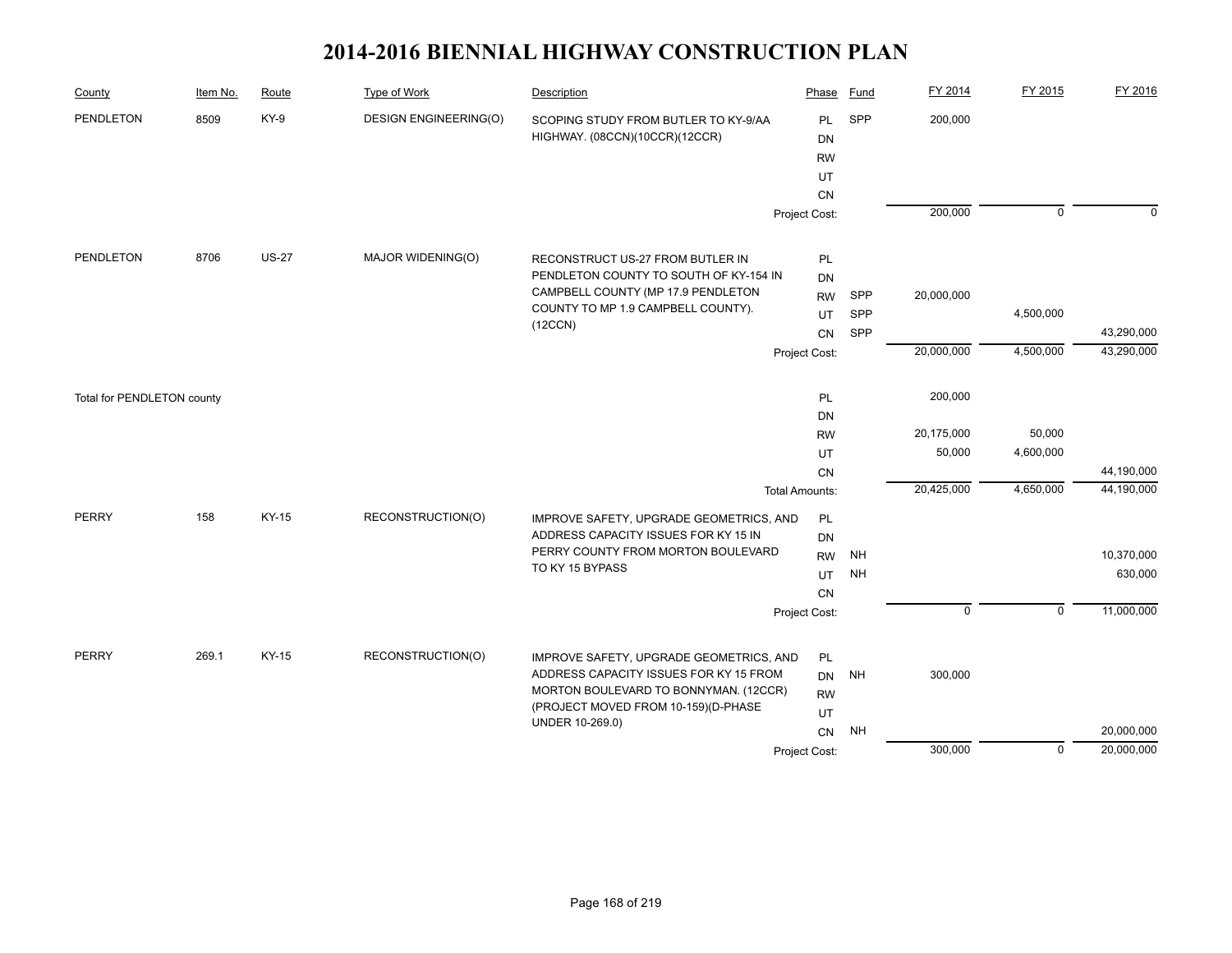| County       | Item No. | Route   | Type of Work                 | Description                                                                      | Phase           | Fund       | FY 2014   | FY 2015        | FY 2016     |
|--------------|----------|---------|------------------------------|----------------------------------------------------------------------------------|-----------------|------------|-----------|----------------|-------------|
| <b>PERRY</b> | 294      | KY-15   | SAFETY-RR PROTECTN(P)        | RECONSTRUCTION OF THREE (3) AT-GRADE                                             | PL              |            |           |                |             |
|              |          |         |                              | RAILROAD CROSSING ON KY15 IN PERRY                                               | <b>DN</b>       | <b>RRP</b> | 100,000   |                |             |
|              |          |         |                              | COUNTY LOCATED BETWEEN MP 2.1 TO MP 3.7.<br>(2012BOP)                            | <b>RW</b>       | <b>RRP</b> | 50,000    |                |             |
|              |          |         |                              |                                                                                  | UT              | <b>RRP</b> | 145,000   |                |             |
|              |          |         |                              |                                                                                  | <b>CN</b>       | <b>RRP</b> | 1,700,000 |                |             |
|              |          |         |                              |                                                                                  | Project Cost:   |            | 1,995,000 | $\overline{0}$ | $\Omega$    |
| PERRY        | 1082     | KY-80   | <b>BRIDGE REPLACEMENT(P)</b> | REPLACE BRIDGE AND APPROACHES ON KY-80                                           | PL              |            |           |                |             |
|              |          |         |                              | AT THE CSX RAILROAD AND KENTUCKY RIVER                                           | DN              |            |           |                |             |
|              |          |         |                              | (B29). (SR=6.5): (097B00029N)(10CCR)                                             | <b>RW</b>       |            |           |                |             |
|              |          |         |                              |                                                                                  | UT              |            |           |                |             |
|              |          |         |                              |                                                                                  | CN              | <b>BRO</b> | 3,800,000 |                |             |
|              |          |         |                              |                                                                                  | Project Cost:   |            | 3,800,000 | $\mathbf 0$    | $\Omega$    |
| <b>PERRY</b> | 1088     | KY-451  | <b>BRIDGE REPLACEMENT(P)</b> | REPLACE BRIDGE ON KY-451 (MP 0.054) OVER                                         | PL              |            |           |                |             |
|              |          |         |                              | CSX RAILROAD AND NORTH FORK KENTUCKY                                             | DN              |            |           |                |             |
|              |          |         |                              | RIVER; .100 MILE NORTH OF JCT KY-15;                                             | <b>RW</b>       |            |           |                |             |
|              |          |         |                              | (STRUCTURALLY DEFICIENT, SR=37.4)<br>097B00016N (AR/W)                           | UT              |            |           |                |             |
|              |          |         |                              |                                                                                  | <b>CN</b>       | <b>BRO</b> | 3,100,000 |                |             |
|              |          |         |                              |                                                                                  | Project Cost:   |            | 3,100,000 | $\mathsf 0$    | $\Omega$    |
| <b>PERRY</b> | 1095     | KY-1096 | <b>BRIDGE REPLACEMENT(P)</b> |                                                                                  |                 |            |           |                |             |
|              |          |         |                              | KY 1096 OVER BIG CREEK BRIDGE PROJECT<br>(FY2010 IBRD PROJECT) (2010BOPC) (AR/W) | PL<br><b>DN</b> |            |           |                |             |
|              |          |         |                              |                                                                                  | <b>RW</b>       | <b>BRX</b> | 100,000   |                |             |
|              |          |         |                              |                                                                                  | UT              | <b>BRX</b> |           | 100,000        |             |
|              |          |         |                              |                                                                                  | <b>CN</b>       | <b>BRX</b> |           |                | 470,000     |
|              |          |         |                              |                                                                                  | Project Cost:   |            | 100,000   | 100,000        | 470,000     |
|              |          |         |                              |                                                                                  |                 |            |           |                |             |
| <b>PERRY</b> | 1101     | KY-1166 | <b>BRIDGE REPLACEMENT(P)</b> | REPLACE BRIDGE ON RIGHT FORK MACES                                               | PL              |            |           |                |             |
|              |          |         |                              | CREEK RD (KY 1166) OVER RIGHT FORK MACES                                         | <b>DN</b>       |            |           |                |             |
|              |          |         |                              | CREEK AT INTERSECTION WITH HUNTER RIDGE<br>LN (CR 1226Q3)(SR 36.3) 097B00101N    | <b>RW</b>       | <b>BRO</b> | 150,000   |                |             |
|              |          |         |                              |                                                                                  | UT              | <b>BRO</b> | 50,000    |                |             |
|              |          |         |                              |                                                                                  | <b>CN</b>       | <b>BRO</b> |           | 890,000        |             |
|              |          |         |                              |                                                                                  | Project Cost:   |            | 200,000   | 890,000        | $\mathbf 0$ |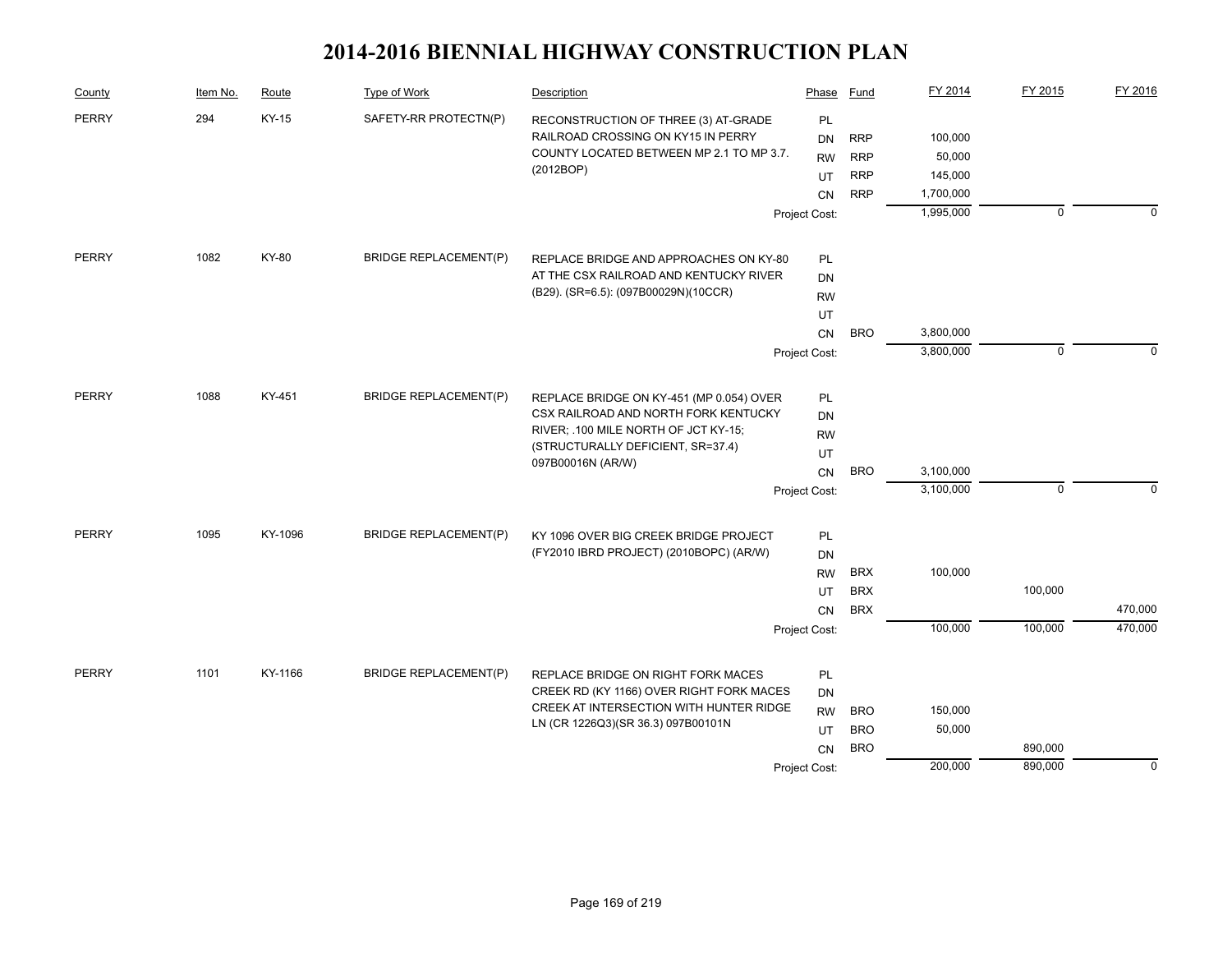| County                 | Item No. | Route   | <b>Type of Work</b>          | Description                                                                    | Phase                 | Fund       | FY 2014        | FY 2015   | FY 2016     |
|------------------------|----------|---------|------------------------------|--------------------------------------------------------------------------------|-----------------------|------------|----------------|-----------|-------------|
| <b>PERRY</b>           | 1102     | KY-1146 | <b>BRIDGE REPLACEMENT(P)</b> | REPLACE BRIDGE ON BULAN HINER RD (KY                                           | PL                    |            |                |           |             |
|                        |          |         |                              | 1146) OVER TRACE FORK AT JCT WITH                                              | DN                    |            |                |           |             |
|                        |          |         |                              | KENTUCKY HIGHWAY 476 (KY 476)(SR 25.5)<br>097B00103N                           | <b>RW</b>             | <b>BRO</b> |                | 400,000   |             |
|                        |          |         |                              |                                                                                | UT                    | <b>BRO</b> |                | 150,000   |             |
|                        |          |         |                              |                                                                                | CN                    |            |                |           |             |
|                        |          |         |                              |                                                                                | Project Cost:         |            | $\overline{0}$ | 550,000   | $\mathbf 0$ |
| PERRY                  | 1103     | KY-2021 | <b>BRIDGE REPLACEMENT(P)</b> | REPLACE BRIDGE ON BIG WILLARD RD (KY                                           | PL                    |            |                |           |             |
|                        |          |         |                              | 2021) OVER WILLARD CREEK AT INTERSECTION                                       | DN                    |            |                |           |             |
|                        |          |         |                              | WITH BEECH NUT LN (CR 1213)(SR 44.6)                                           | <b>RW</b>             | <b>BRO</b> |                | 100,000   |             |
|                        |          |         |                              | 097B00027N                                                                     | UT                    | <b>BRO</b> |                | 50,000    |             |
|                        |          |         |                              |                                                                                | <b>CN</b>             |            |                |           |             |
|                        |          |         |                              |                                                                                | Project Cost:         |            | $\mathbf 0$    | 150,000   | $\mathbf 0$ |
| <b>PERRY</b>           | 1104     | CR-1539 | <b>BRIDGE REPLACEMENT(P)</b> | REPLACE BRIDGE ON OLD BEECH FORK RD (CR                                        | PL                    |            |                |           |             |
|                        |          |         |                              | 1539) OVER LEATHERWOOD CREEK AT JCT                                            | DN                    |            |                |           |             |
|                        |          |         |                              | WITH KENTUCKY HIGHWAY 699 (KY 699)(SR                                          | <b>RW</b>             | <b>BRZ</b> | 400,000        |           |             |
|                        |          |         |                              | 7.3) 097C00045N                                                                | UT                    | <b>BRZ</b> | 50,000         |           |             |
|                        |          |         |                              |                                                                                | CN                    | <b>BRZ</b> |                | 470,000   |             |
|                        |          |         |                              |                                                                                | Project Cost:         |            | 450,000        | 470,000   | $\mathbf 0$ |
|                        | 1107     |         |                              |                                                                                |                       |            |                |           |             |
| <b>PERRY</b>           |          | CR-1107 | <b>BRIDGE REPLACEMENT(P)</b> | REPLACE BRIDGE ON BLACK HAWK RD (CR<br>1107) OVER CARR FORK AT JCT WITH RAPTOR | PL                    |            |                |           |             |
|                        |          |         |                              | LN (CR 1179)(SR 4.3) 097C00006N                                                | DN                    | <b>BRZ</b> | 180,000        |           |             |
|                        |          |         |                              |                                                                                | <b>RW</b>             | <b>BRZ</b> | 50,000         |           |             |
|                        |          |         |                              |                                                                                | UT<br><b>CN</b>       | <b>BRZ</b> |                | 650,000   |             |
|                        |          |         |                              |                                                                                | Project Cost:         |            | 230,000        | 650,000   | $\Omega$    |
|                        |          |         |                              |                                                                                |                       |            |                |           |             |
| Total for PERRY county |          |         |                              |                                                                                | PL                    |            |                |           |             |
|                        |          |         |                              |                                                                                | DN                    |            | 400,000        |           |             |
|                        |          |         |                              |                                                                                | <b>RW</b>             |            | 880,000        | 500,000   | 10,370,000  |
|                        |          |         |                              |                                                                                | UT                    |            | 295,000        | 300,000   | 630,000     |
|                        |          |         |                              |                                                                                | <b>CN</b>             |            | 8,600,000      | 2,010,000 | 20,470,000  |
|                        |          |         |                              |                                                                                | <b>Total Amounts:</b> |            | 10,175,000     | 2,810,000 | 31,470,000  |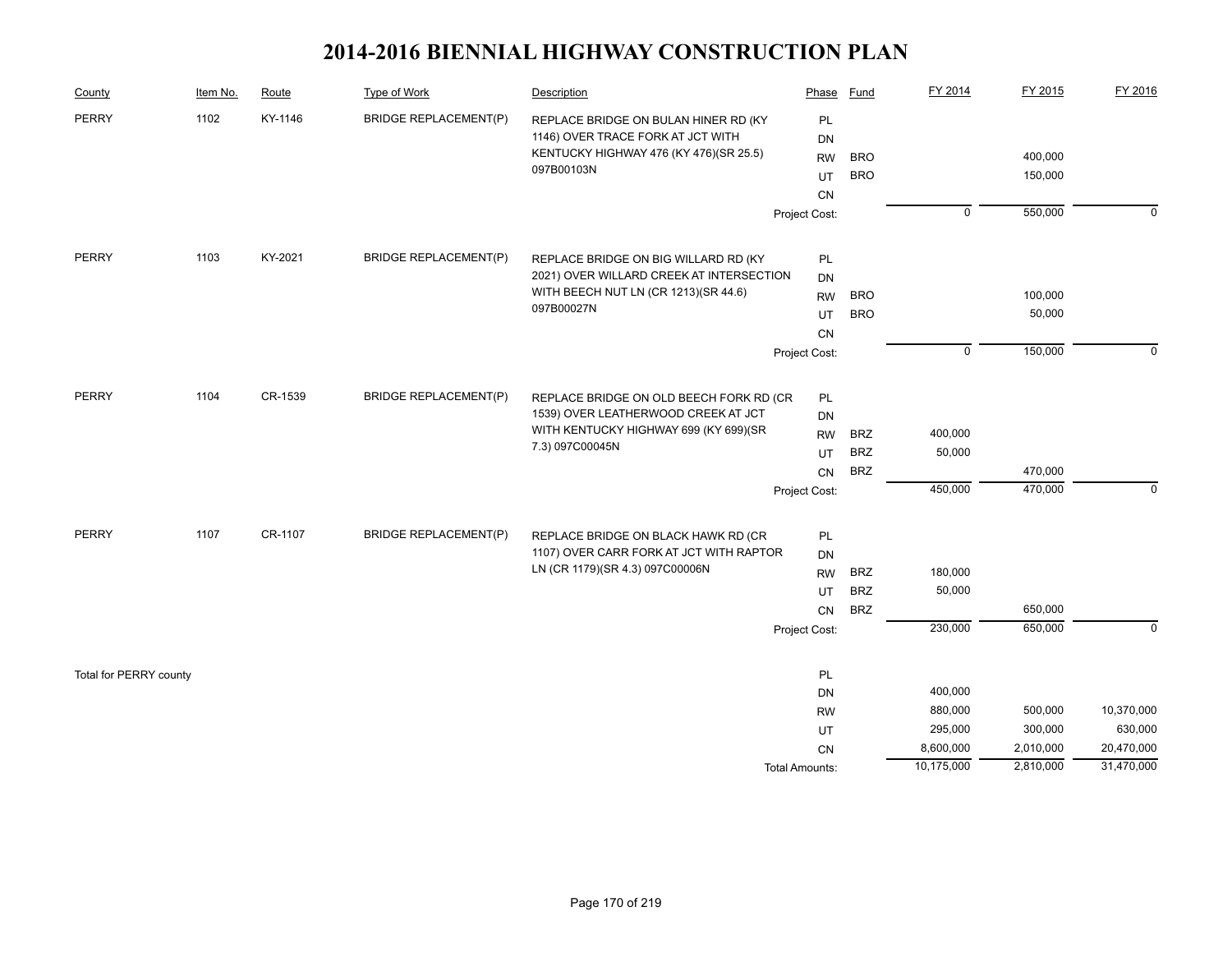| County      | Item No. | Route         | <b>Type of Work</b> | Description                                                                                            | Phase                              | Fund       | FY 2014        | FY 2015     | FY 2016     |
|-------------|----------|---------------|---------------------|--------------------------------------------------------------------------------------------------------|------------------------------------|------------|----------------|-------------|-------------|
| <b>PIKE</b> | 198      | KY-194        | RECONSTRUCTION(O)   | IMPROVE KY 194 FROM US 119 RAMP NEAR<br>SMITH FARMS BOTTOM (CR 1458) TO NEAR<br>DESKINS BRANCH CULVERT | PL<br><b>DN</b><br><b>RW</b><br>UT | SPP        |                | 2,000,000   |             |
|             |          |               |                     |                                                                                                        | <b>CN</b>                          |            |                |             |             |
|             |          |               |                     |                                                                                                        | Project Cost:                      |            | $\overline{0}$ | 2,000,000   | $\Omega$    |
| <b>PIKE</b> | 263.63   | <b>US-460</b> | RELOCATION(O)       | PIKEVILLE TO VA. STATE LINE; US460/KY80                                                                | PL                                 |            |                |             |             |
|             |          |               |                     | FROM KY-195 TO EAST OF POND CREEK -                                                                    | <b>DN</b>                          |            |                |             |             |
|             |          |               |                     | SECTION 6A-2 BRIDGE AT POND CREEK.                                                                     | <b>RW</b>                          |            |                |             |             |
|             |          |               |                     |                                                                                                        | UT                                 |            |                |             |             |
|             |          |               |                     |                                                                                                        | ${\sf CN}$                         | <b>NH</b>  |                | 20,000,000  |             |
|             |          |               |                     |                                                                                                        | Project Cost:                      |            | $\mathbf 0$    | 20,000,000  | $\mathbf 0$ |
| <b>PIKE</b> | 263.67   | <b>US-460</b> | RELOCATION(O)       | PIKEVILLE TO VA. STATE LINE; US-460/KY-80                                                              | PL                                 |            |                |             |             |
|             |          |               |                     | FROM DUNLEARY HOLLOW TO KY-80 AT                                                                       | DN                                 |            |                |             |             |
|             |          |               |                     | BEAVER CREEK (SECTION 6C) BRIDGE ONLY.                                                                 | <b>RW</b>                          |            |                |             |             |
|             |          |               |                     |                                                                                                        | UT                                 |            |                |             |             |
|             |          |               |                     |                                                                                                        | ${\sf CN}$                         | <b>NH</b>  |                |             | 34,800,000  |
|             |          |               |                     |                                                                                                        | Project Cost:                      |            | $\overline{0}$ | $\mathbf 0$ | 34,800,000  |
| <b>PIKE</b> | 263.8    | <b>US-460</b> | RELOCATION(O)       | PIKEVILLE TO VA. STATE LINE; US 460/KY 80                                                              | PL                                 |            |                |             |             |
|             |          |               |                     | FROM BEAVER CREEK NEAR FLAT FORK TO                                                                    | <b>DN</b>                          |            |                |             |             |
|             |          |               |                     | BEAVER CREEK STATION 885+00 NEAR KY 1373                                                               | <b>RW</b>                          |            |                |             |             |
|             |          |               |                     | (SECTION 8A).                                                                                          | UT                                 |            |                |             |             |
|             |          |               |                     |                                                                                                        | CN                                 | <b>APD</b> | 16,000,000     |             |             |
|             |          |               |                     |                                                                                                        | Project Cost:                      |            | 16,000,000     | $\mathbf 0$ | $\Omega$    |
| <b>PIKE</b> | 276      | $-0$          | NEW ROUTE(O)        | CONSTRUCT BRIDGE AT POTTER FLATS NEAR                                                                  | PL                                 |            |                |             |             |
|             |          |               |                     | ELKHORN CITY.(10CCR)                                                                                   | DN                                 |            |                |             |             |
|             |          |               |                     |                                                                                                        |                                    | SP         | 120,000        |             |             |
|             |          |               |                     |                                                                                                        | UT                                 | SP         | 60,000         |             |             |
|             |          |               |                     |                                                                                                        | CN                                 | <b>SP</b>  |                | 2,810,000   |             |
|             |          |               |                     |                                                                                                        | Project Cost:                      |            | 180,000        | 2,810,000   | $\Omega$    |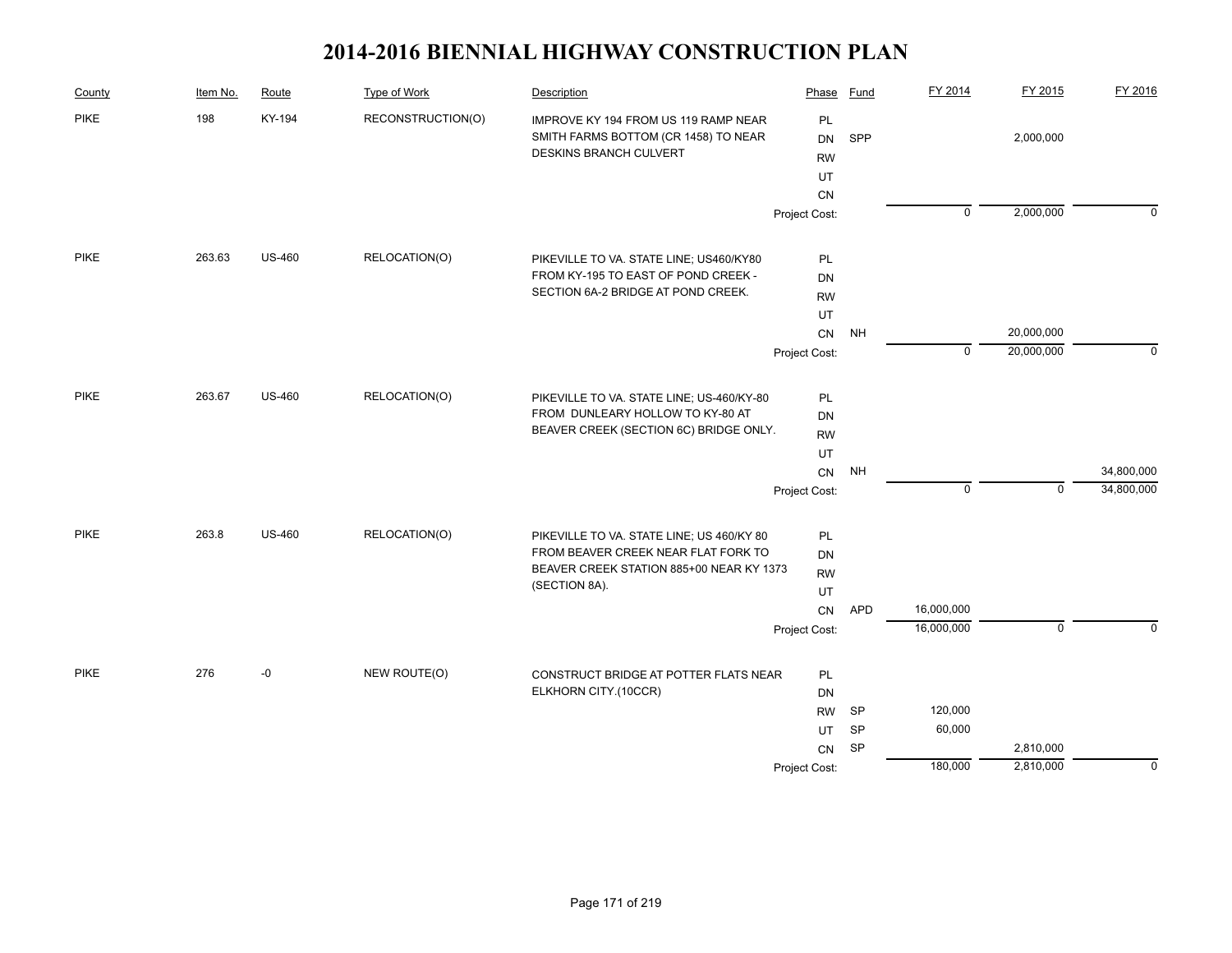| County      | Item No. | Route   | Type of Work                 | Description                                                                | Phase         | Fund       | FY 2014        | FY 2015        | FY 2016     |
|-------------|----------|---------|------------------------------|----------------------------------------------------------------------------|---------------|------------|----------------|----------------|-------------|
| <b>PIKE</b> | 281      | KY-194  | SAFETY(P)                    | CURVE REVISION AND PASSING LANES ON                                        | PL            |            |                |                |             |
|             |          |         |                              | KY-194 NEAR DESKINS BRANCH (08CCR)                                         | <b>DN</b>     |            |                |                |             |
|             |          |         |                              | (12CCR)                                                                    | <b>RW</b>     |            |                |                |             |
|             |          |         |                              |                                                                            | UT            |            |                |                |             |
|             |          |         |                              |                                                                            | <b>CN</b>     | SPP        | 8,300,000      |                |             |
|             |          |         |                              |                                                                            | Project Cost: |            | 8,300,000      | $\mathbf 0$    | $\Omega$    |
| <b>PIKE</b> | 298.3    | KY-199  | RECONSTRUCTION(O)            | KY-199 SPOT IMPROVEMENT (PRIORITY 2);                                      | PL            |            |                |                |             |
|             |          |         |                              | IMPROVE INTERSECTION WITH KY-1056 AND                                      | DN            |            |                |                |             |
|             |          |         |                              | RELOCATE PORTIONS OF KY-199 ALONG OLD                                      | <b>RW</b>     |            |                |                |             |
|             |          |         |                              | NORFOLK SOUTHERN RAILROAD BED @                                            | UT            |            |                |                |             |
|             |          |         |                              | MCANDREWS. (2002BOPC) (08CCR)(10CCR)                                       | CN            | SP         | 4,500,000      |                |             |
|             |          |         |                              |                                                                            | Project Cost: |            | 4,500,000      | $\mathbf{0}$   | $\Omega$    |
| <b>PIKE</b> | 298.4    | KY-199  | RECONSTRUCTION(O)            | KY-199 SPOT IMPROVEMENT; RELOCATE                                          | <b>PL</b>     |            |                |                |             |
|             |          |         |                              | PORTIONS OF KY-199 ALONG OLD NORFOLK                                       | DN            |            |                |                |             |
|             |          |         |                              | SOUTHERN RAILROAD BED @ STONE.                                             | <b>RW</b>     |            |                |                |             |
|             |          |         |                              | (2002BOPC)(08CCR)                                                          | UT            |            |                |                |             |
|             |          |         |                              |                                                                            | CN            | <b>SP</b>  | 5,300,000      |                |             |
|             |          |         |                              |                                                                            | Project Cost: |            | 5,300,000      | $\mathbf 0$    | $\mathbf 0$ |
|             |          |         |                              |                                                                            |               |            |                |                |             |
| <b>PIKE</b> | 1101     | KY-1426 | <b>BRIDGE REPLACEMENT(P)</b> | REPLACE BRIDGE ON KY-1426 (MP 17.294)                                      | PL            |            |                |                |             |
|             |          |         |                              | OVER BENT BRANCH; 0.4 MILES EAST OF<br>NORTHEAST JCT KY 194; (STRUCTURALLY | DN            |            |                |                |             |
|             |          |         |                              | DEFICIENT, SR=4) 098B00014N (AR/W)(LET                                     | <b>RW</b>     |            |                |                |             |
|             |          |         |                              | W/12-1102)                                                                 | UT            |            |                |                |             |
|             |          |         |                              |                                                                            | CN            | <b>BRX</b> |                |                | 320,000     |
|             |          |         |                              |                                                                            | Project Cost: |            | $\overline{0}$ | $\overline{0}$ | 320,000     |
| <b>PIKE</b> | 1102     | KY-1426 | <b>BRIDGE REPLACEMENT(P)</b> | REPLACE BRIDGE ON KY-1426 (MP 17.957)                                      | PL            |            |                |                |             |
|             |          |         |                              | OVER BENT BRANCH; 1.1 MILE EAST OF                                         | <b>DN</b>     |            |                |                |             |
|             |          |         |                              | NORTHEAST JCT KY 194; (STRUCTURALLY                                        | <b>RW</b>     |            |                |                |             |
|             |          |         |                              | DEFICIENT, SR=4) 098B00015N (AR/W)(LET<br>W/12-1101)                       | UT            |            |                |                |             |
|             |          |         |                              |                                                                            | CN            | <b>BRX</b> |                |                | 360,000     |
|             |          |         |                              |                                                                            | Project Cost: |            | $\mathbf 0$    | $\mathbf 0$    | 360,000     |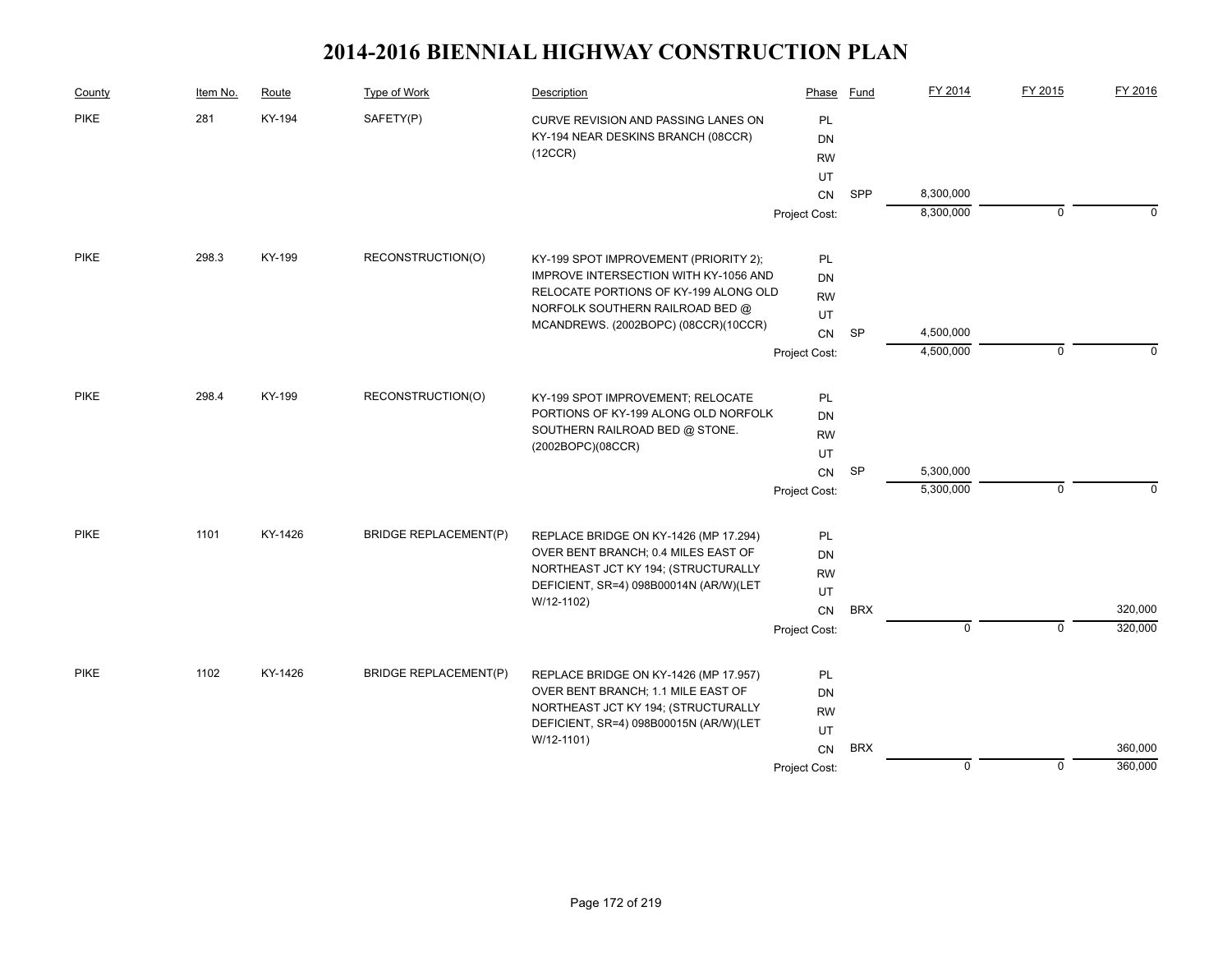| County      | Item No. | Route         | Type of Work                 | Description                                | Phase         | Fund       | FY 2014     | FY 2015     | FY 2016   |
|-------------|----------|---------------|------------------------------|--------------------------------------------|---------------|------------|-------------|-------------|-----------|
| <b>PIKE</b> | 1104     | KY-610        | <b>BRIDGE REPLACEMENT(P)</b> | REPLACE BRIDGE ON KY-610 (MP 8.146) OVER   | PL            |            |             |             |           |
|             |          |               |                              | LONG FORK; .1 MI S OF JCT KY-1469;         | DN            |            |             |             |           |
|             |          |               |                              | (STRUCTURALLY DEFICIENT, SR=32)            | <b>RW</b>     | <b>BRO</b> | 200,000     |             |           |
|             |          |               |                              | 098B00069N                                 | UT            | <b>BRO</b> | 470,000     |             |           |
|             |          |               |                              |                                            | <b>CN</b>     | <b>BRO</b> |             |             | 1,100,000 |
|             |          |               |                              |                                            | Project Cost: |            | 670,000     | $\mathbf 0$ | 1,100,000 |
| <b>PIKE</b> | 1105     | KY-1469       | <b>BRIDGE REPLACEMENT(P)</b> | REPLACE BRIDGE ON KY-1469 (MP 5.243) OVER  | PL            |            |             |             |           |
|             |          |               |                              | MARSHALL'S BRANCH; .72 MI E. JCT KY-3414;  | <b>DN</b>     |            |             |             |           |
|             |          |               |                              | (STRUCTURALLY DEFICIENT, SR=7.5)           | <b>RW</b>     | <b>BRO</b> | 90,000      |             |           |
|             |          |               |                              | 098B00242N                                 | UT            | <b>BRO</b> | 100,000     |             |           |
|             |          |               |                              |                                            | CN            | <b>BRO</b> |             |             | 370,000   |
|             |          |               |                              |                                            | Project Cost: |            | 190,000     | $\mathbf 0$ | 370,000   |
|             |          |               |                              |                                            |               |            |             |             |           |
| <b>PIKE</b> | 1115     | KY-1441       | <b>BRIDGE REPLACEMENT(P)</b> | REPLACE BRIDGE ON FISHTRAP RD (KY 1441)    | <b>PL</b>     |            |             |             |           |
|             |          |               |                              | OVER RACCOON CREEK AT INTERSECTION WITH    | <b>DN</b>     |            |             |             |           |
|             |          |               |                              | COON CREEK (CR 1371)(SR 37.9) 098B00093N   | <b>RW</b>     | <b>BRO</b> | 270,000     |             |           |
|             |          |               |                              |                                            | UT            | <b>BRO</b> | 225,000     |             |           |
|             |          |               |                              |                                            | CN            | <b>BRO</b> |             |             | 950,000   |
|             |          |               |                              |                                            | Project Cost: |            | 495,000     | $\mathbf 0$ | 950,000   |
| <b>PIKE</b> | 5011     | <b>US-460</b> | LANDSLIDE REPAIR(P)          | CORRECT EMBANKMENT FAILURE ON US-460       | <b>PL</b>     |            |             |             |           |
|             |          |               |                              | FROM 1.4 MILES WEST OF KY-195 (MP 8.00) TO | DN            |            |             |             |           |
|             |          |               |                              | BLAIR ADKINS ROAD (MP 10.00). (2002BOP)    | <b>RW</b>     |            |             |             |           |
|             |          |               |                              |                                            | UT            |            |             |             |           |
|             |          |               |                              |                                            | CN            | <b>SP</b>  | 2,400,000   |             |           |
|             |          |               |                              |                                            | Project Cost: |            | 2,400,000   | $\mathbf 0$ | $\Omega$  |
| <b>PIKE</b> | 5016     | KY-1426       | ROCKFALL MITIGTN(P)          | ROCKFALL MITIGATION AND ROADWAY            | PL            |            |             |             |           |
|             |          |               |                              | IMPROVEMENTS IN VICINITY OF THE EXPO       | <b>DN</b>     |            |             |             |           |
|             |          |               |                              | CENTER IN PIKEVILLE. (12CCR)               | <b>RW</b>     | SPP        |             | 1,000,000   |           |
|             |          |               |                              |                                            | UT.           | SPP        |             | 400,000     |           |
|             |          |               |                              |                                            |               | SPP        |             |             | 3,500,000 |
|             |          |               |                              |                                            | CN            |            | $\mathbf 0$ | 1,400,000   | 3,500,000 |
|             |          |               |                              |                                            | Project Cost: |            |             |             |           |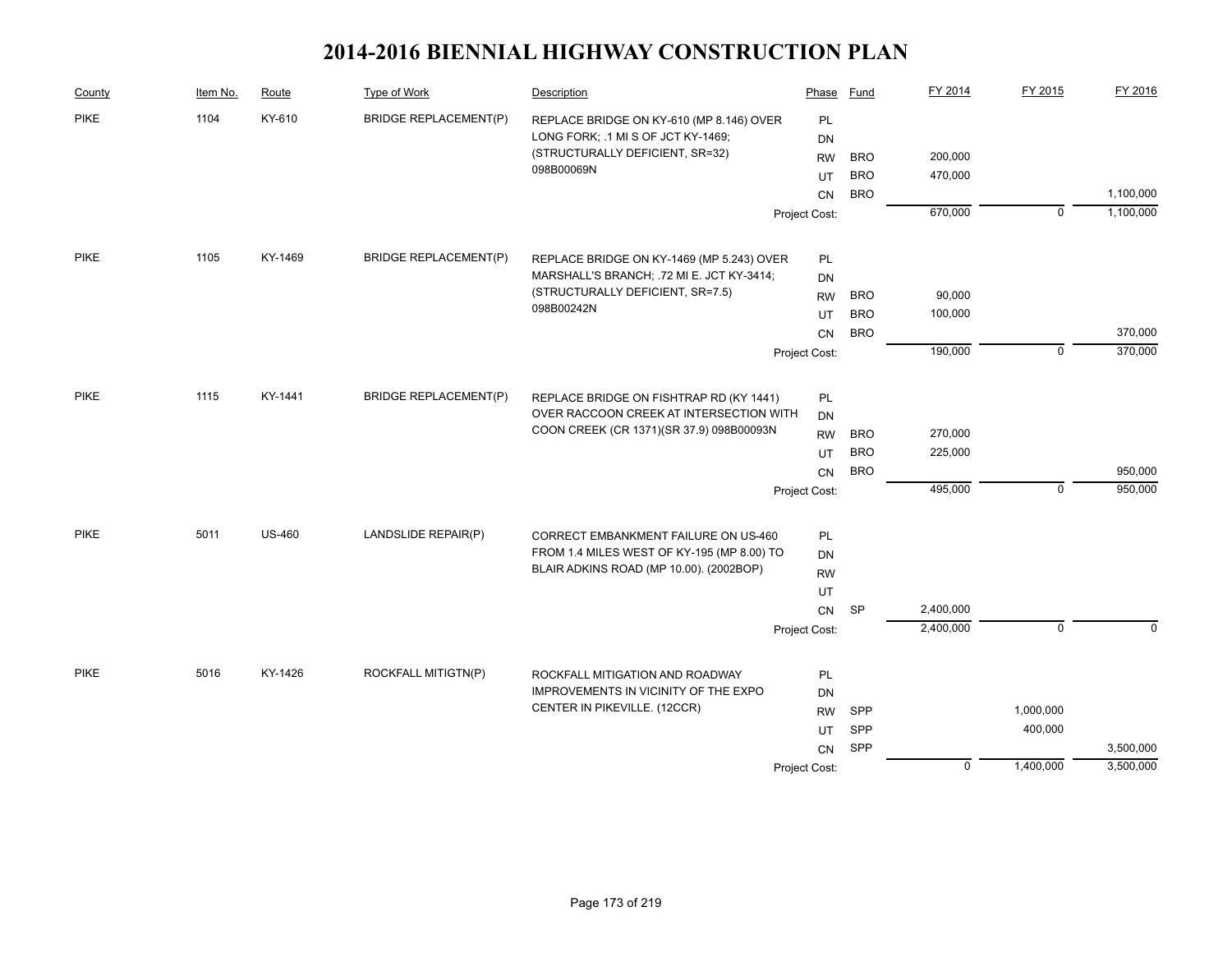| County      | Item No. | Route         | <b>Type of Work</b>   | Description                             | Phase         | Fund       | FY 2014        | FY 2015     | FY 2016     |
|-------------|----------|---------------|-----------------------|-----------------------------------------|---------------|------------|----------------|-------------|-------------|
| <b>PIKE</b> | 8631     | <b>US-460</b> | SAFETY-HAZARD ELIM(P) | RECONSTRUCT CURVE ON US-460 AT MILLARD  | PL            |            |                |             |             |
|             |          |               |                       | MIDDLE SCHOOL. (10CCN)                  | DN            |            |                |             |             |
|             |          |               |                       |                                         | <b>RW</b>     |            |                |             |             |
|             |          |               |                       |                                         | UT            |            |                |             |             |
|             |          |               |                       |                                         | CN            | SPP        | 5,410,000      |             |             |
|             |          |               |                       |                                         | Project Cost: |            | 5,410,000      | $\mathbf 0$ | $\Omega$    |
| <b>PIKE</b> | 8704     | CS-1192       | RECONSTRUCTION(O)     | RECONSTRUCT THOMPSON ROAD FROM THE      | PL            |            |                |             |             |
|             |          |               |                       | END OF THE COMPLETED SECTION TO THE     | DN            |            |                |             |             |
|             |          |               |                       | LIMITS OF ITEM 12-8705.(12CCN)          | <b>RW</b>     | SPP        | 1,233,000      |             |             |
|             |          |               |                       |                                         | UT            | SPP        | 1,233,000      |             |             |
|             |          |               |                       |                                         | CN            | SPP        |                | 5,069,000   |             |
|             |          |               |                       |                                         | Project Cost: |            | 2,466,000      | 5,069,000   | $\mathbf 0$ |
| <b>PIKE</b> | 8705     | CS-1192       | NEW ROUTE(O)          | PROVIDE INTERSECTION IMPROVEMENTS TO    | PL            |            |                |             |             |
|             |          |               |                       | CASSIDY BOULEVARD FROM THE WEST END OF  | DN            |            |                |             |             |
|             |          |               |                       | CASSIDY BRIDGE TO THOMPSON ROAD.        | <b>RW</b>     | <b>SPP</b> | 800,000        |             |             |
|             |          |               |                       | PROJECT LENGTH 0.36 MILES.              | UT            | SPP        | 600,000        |             |             |
|             |          |               |                       |                                         | <b>CN</b>     | SPP        |                | 4,700,000   |             |
|             |          |               |                       |                                         | Project Cost: |            | 1,400,000      | 4,700,000   | $\mathbf 0$ |
| <b>PIKE</b> | 8805     |               | NEW ROUTE(O)          | BRIDGE FROM US-23 NEAR PAUL DAVID DRIVE | PL            |            |                |             |             |
|             |          |               |                       | ACROSS LEVISA FORK, INTERSECTING WITH   | DN            |            |                |             |             |
|             |          |               |                       | KEWANEE ROAD TO ACCESS MARION BRANCH    | <b>RW</b>     |            |                |             |             |
|             |          |               |                       | <b>INDUSTRIAL PARK.</b>                 | UT            |            |                |             |             |
|             |          |               |                       |                                         | ${\sf CN}$    | SPP        |                | 6,000,000   |             |
|             |          |               |                       |                                         | Project Cost: |            | $\overline{0}$ | 6,000,000   | $\Omega$    |
| <b>PIKE</b> | 8807     | <b>US-119</b> | SIGNAL SYS IMPROVE(P) | TRAFFIC SIGNAL AT THE ENTRANCE TO FOOD  | PL            |            |                |             |             |
|             |          |               |                       | CITY AND US 119, SOUTH WILLIAMSON       | DN            |            |                |             |             |
|             |          |               |                       |                                         | <b>RW</b>     |            |                |             |             |
|             |          |               |                       |                                         |               |            |                |             |             |
|             |          |               |                       |                                         | CN            | SPP        | 75,000         |             |             |
|             |          |               |                       |                                         | Project Cost: |            | 75,000         | $\mathbf 0$ | $\mathbf 0$ |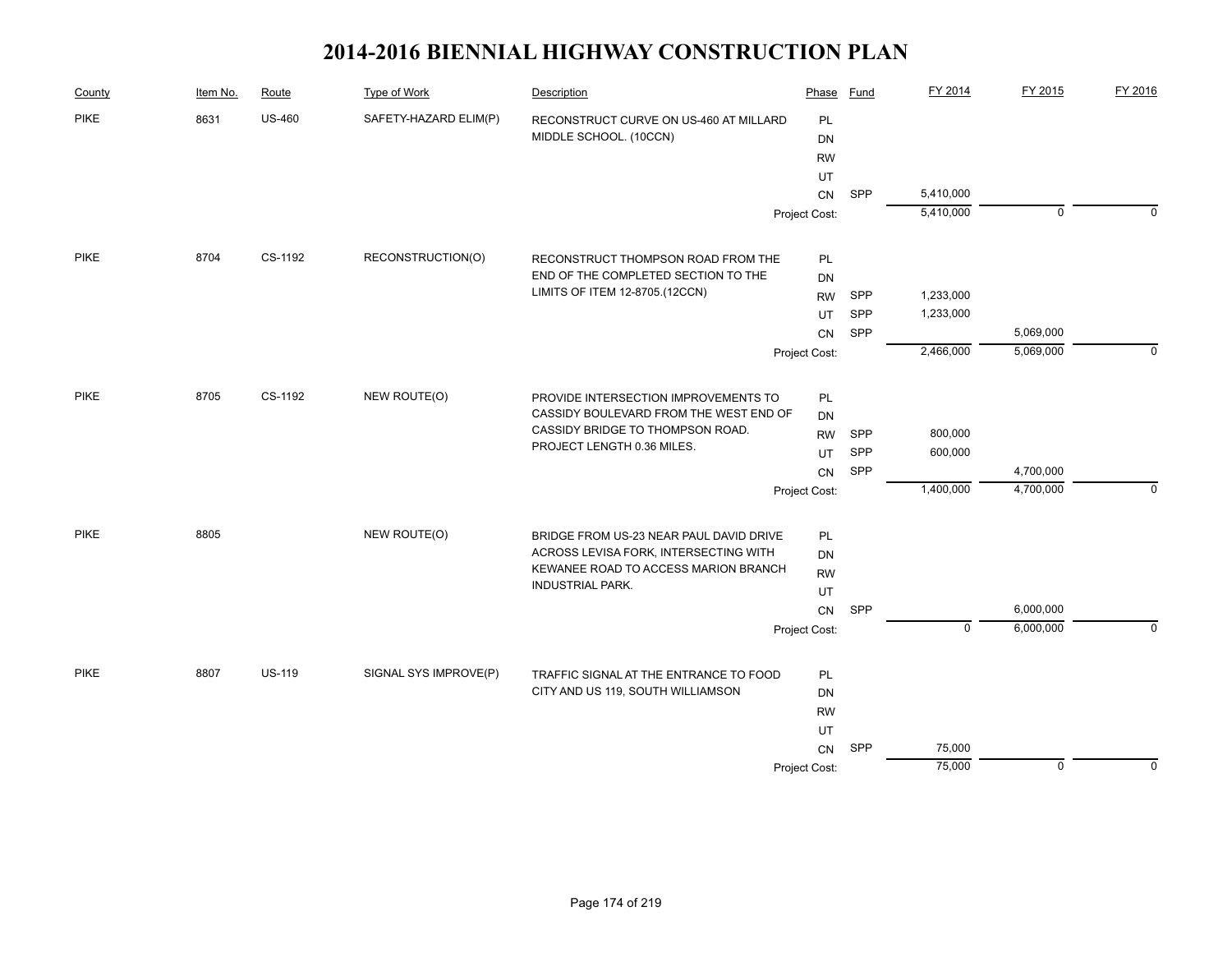| County                  | Item No. | Route   | Type of Work                 | Description                                                                | Phase                 | Fund       | FY 2014        | FY 2015        | FY 2016     |
|-------------------------|----------|---------|------------------------------|----------------------------------------------------------------------------|-----------------------|------------|----------------|----------------|-------------|
| Total for PIKE county   |          |         |                              |                                                                            | PL                    |            |                |                |             |
|                         |          |         |                              |                                                                            | DN                    |            |                | 2,000,000      |             |
|                         |          |         |                              |                                                                            | <b>RW</b>             |            | 2,713,000      | 1,000,000      |             |
|                         |          |         |                              |                                                                            | UT                    |            | 2,688,000      | 400,000        |             |
|                         |          |         |                              |                                                                            | CN                    |            | 41,985,000     | 38,579,000     | 41,400,000  |
|                         |          |         |                              |                                                                            | <b>Total Amounts:</b> |            | 47,386,000     | 41,979,000     | 41,400,000  |
| <b>POWELL</b>           | 163      | KY-213  | SAFETY(P)                    | IMPROVE SAFETY, UPGRADE GEOMETRICS, AND                                    | $\mathsf{PL}$         |            |                |                |             |
|                         |          |         |                              | ADDRESS CAPACITY ISSUES FOR KY 213 FROM                                    | <b>DN</b>             |            |                |                |             |
|                         |          |         |                              | KY 11 TO BOTTOM OF MOUNTAIN. (12CCR)                                       | <b>RW</b>             | SPP        |                |                | 1,050,000   |
|                         |          |         |                              |                                                                            |                       | SPP        |                |                | 1,090,000   |
|                         |          |         |                              |                                                                            |                       |            |                |                |             |
|                         |          |         |                              |                                                                            | Project Cost:         |            | $\overline{0}$ | $\overline{0}$ | 2,140,000   |
|                         |          |         |                              |                                                                            |                       |            |                |                |             |
| POWELL                  | 1085     | KY-11   | <b>BRIDGE REPLACEMENT(P)</b> | REPLACE BRIDGE AND APPROACHES ON KY-11                                     | PL                    |            |                |                |             |
|                         |          |         |                              | OVER MIDDLE FORK OF RED RIVER (B39) SE OF<br>BERT T COMBS MOUNTAIN PARKWAY | <b>DN</b>             |            |                |                |             |
|                         |          |         |                              | UNDERPASS. (SR=15.7): (099B00039N)                                         | <b>RW</b>             |            |                |                |             |
|                         |          |         |                              |                                                                            | UT                    |            |                |                |             |
|                         |          |         |                              |                                                                            | CN                    | <b>BRO</b> | 980,000        |                |             |
|                         |          |         |                              |                                                                            | Project Cost:         |            | 980,000        | $\mathbf 0$    | $\Omega$    |
| <b>POWELL</b>           | 1097     | KY-1057 | <b>BRIDGE REPLACEMENT(P)</b> | REPLACE BRIDGE ON KY-1057 OVER FRAMES                                      | PL                    |            |                |                |             |
|                         |          |         |                              | BRANCH 0.01 N OF WILLOUGHBY RD (CR-1237)                                   | DN                    |            |                |                |             |
|                         |          |         |                              | (SR 38.3) 099B00079N.                                                      | <b>RW</b>             |            |                |                |             |
|                         |          |         |                              |                                                                            | UT                    | <b>BRO</b> | 20,000         |                |             |
|                         |          |         |                              |                                                                            | CN                    | <b>BRO</b> |                | 150,000        |             |
|                         |          |         |                              |                                                                            | Project Cost:         |            | 20,000         | 150,000        | $\mathbf 0$ |
|                         |          |         |                              |                                                                            |                       |            |                |                |             |
| Total for POWELL county |          |         |                              |                                                                            | PL                    |            |                |                |             |
|                         |          |         |                              |                                                                            | <b>DN</b>             |            |                |                |             |
|                         |          |         |                              |                                                                            | <b>RW</b>             |            |                |                | 1,050,000   |
|                         |          |         |                              |                                                                            | UT                    |            | 20,000         |                | 1,090,000   |
|                         |          |         |                              |                                                                            | CN                    |            | 980,000        | 150,000        |             |
|                         |          |         |                              |                                                                            | <b>Total Amounts:</b> |            | 1,000,000      | 150,000        | 2,140,000   |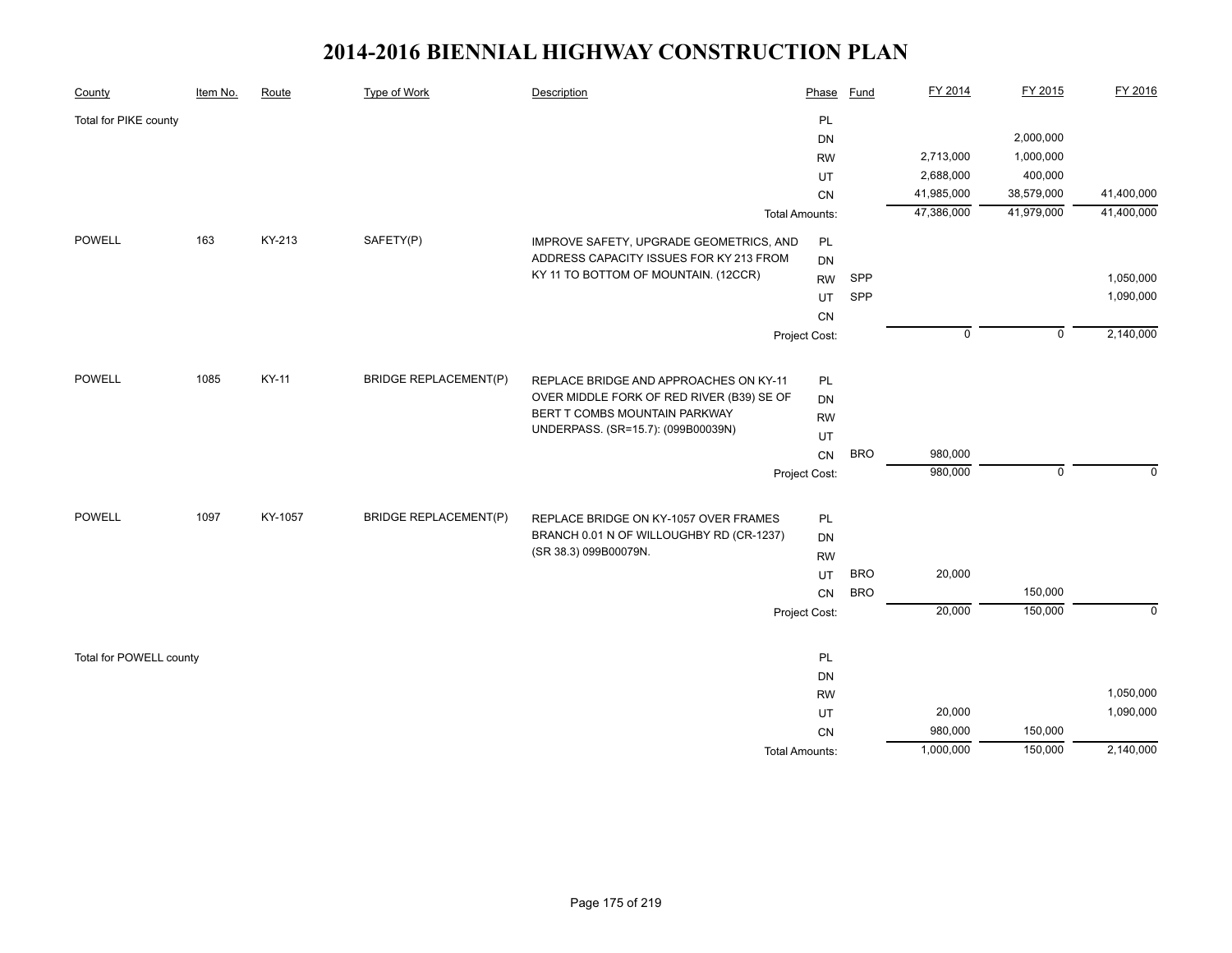| County         | Item No. | Route   | Type of Work                 | Description                               | Phase         | Fund       | FY 2014        | FY 2015     | FY 2016     |
|----------------|----------|---------|------------------------------|-------------------------------------------|---------------|------------|----------------|-------------|-------------|
| <b>PULASKI</b> | 59.11    | $I-66$  | PE & ENVIRONMENTAL(O)        | I-66 SOMERSET TO LONDON. (2006KYD)(10CCR) | PL            |            |                |             |             |
|                |          |         |                              |                                           | <b>DN</b>     |            |                |             |             |
|                |          |         |                              |                                           | <b>RW</b>     |            |                |             |             |
|                |          |         |                              |                                           | UT            |            |                |             |             |
|                |          |         |                              |                                           | CN            | <b>KYD</b> | 3,219,838      |             |             |
|                |          |         |                              |                                           | Project Cost: |            | 3,219,838      | 0           | $\Omega$    |
| <b>PULASKI</b> | 59.21    | $I-66$  | NEW ROUTE(O)                 | I-66 NORTHERN BYPASS AROUND SOMERSET.     | PL            |            |                |             |             |
|                |          |         |                              | (2006KYD)                                 | <b>DN</b>     |            |                |             |             |
|                |          |         |                              |                                           | <b>RW</b>     |            |                |             |             |
|                |          |         |                              |                                           | UT            |            |                |             |             |
|                |          |         |                              |                                           | CN            | <b>KYD</b> | 1,470,000      |             |             |
|                |          |         |                              |                                           | Project Cost: |            | 1,470,000      | $\mathbf 0$ | $\Omega$    |
| <b>PULASKI</b> | 1054     | KY-196  | <b>BRIDGE REPLACEMENT(P)</b> | REPLACE BRIDGE ON KY 196 OVER SPUTTER     | PL            |            |                |             |             |
|                |          |         |                              | CREEK 0.757 MILE W OF KY 1664(SR 30.5)    | <b>DN</b>     |            |                |             |             |
|                |          |         |                              | 100B00026N                                | <b>RW</b>     |            |                |             |             |
|                |          |         |                              |                                           | UT            | <b>BRO</b> | 170,000        |             |             |
|                |          |         |                              |                                           | CN            | <b>BRO</b> |                | 610,000     |             |
|                |          |         |                              |                                           | Project Cost: |            | 170,000        | 610,000     | $\mathbf 0$ |
| <b>PULASKI</b> | 1056     | KY-1674 | <b>BRIDGE REPLACEMENT(P)</b> | REPLACE BRIDGE ON KY 1674 OVER BIG CLIFTY | PL            |            |                |             |             |
|                |          |         |                              | CREEK AT BETHLEHEM RIDGE RD (CR 1672)(SR  | <b>DN</b>     |            |                |             |             |
|                |          |         |                              | 44.7) 100B00056N                          | <b>RW</b>     | <b>BRO</b> |                | 30,000      |             |
|                |          |         |                              |                                           | UT            | <b>BRO</b> |                | 30,000      |             |
|                |          |         |                              |                                           | CN            | <b>BRO</b> |                |             | 390,000     |
|                |          |         |                              |                                           | Project Cost: |            | $\overline{0}$ | 60,000      | 390,000     |
| <b>PULASKI</b> | 1059     | CR-1086 | <b>BRIDGE REPLACEMENT(P)</b> | REPLACE BRIDGE ON GLADE FORK RD (CR       | PL            |            |                |             |             |
|                |          |         |                              | 1086) OVER GLADE FORK CREEK 0.06 MILE S   | <b>DN</b>     |            |                |             |             |
|                |          |         |                              | OF JIM WEAVER RD (CR 1087)(SR 18.6)       | <b>RW</b>     | <b>BRZ</b> | 60,000         |             |             |
|                |          |         |                              | 100C00010N                                | UT            | <b>BRZ</b> | 130,000        |             |             |
|                |          |         |                              |                                           | <b>CN</b>     | <b>BRZ</b> |                | 600,000     |             |
|                |          |         |                              |                                           | Project Cost: |            | 190,000        | 600,000     | $\mathbf 0$ |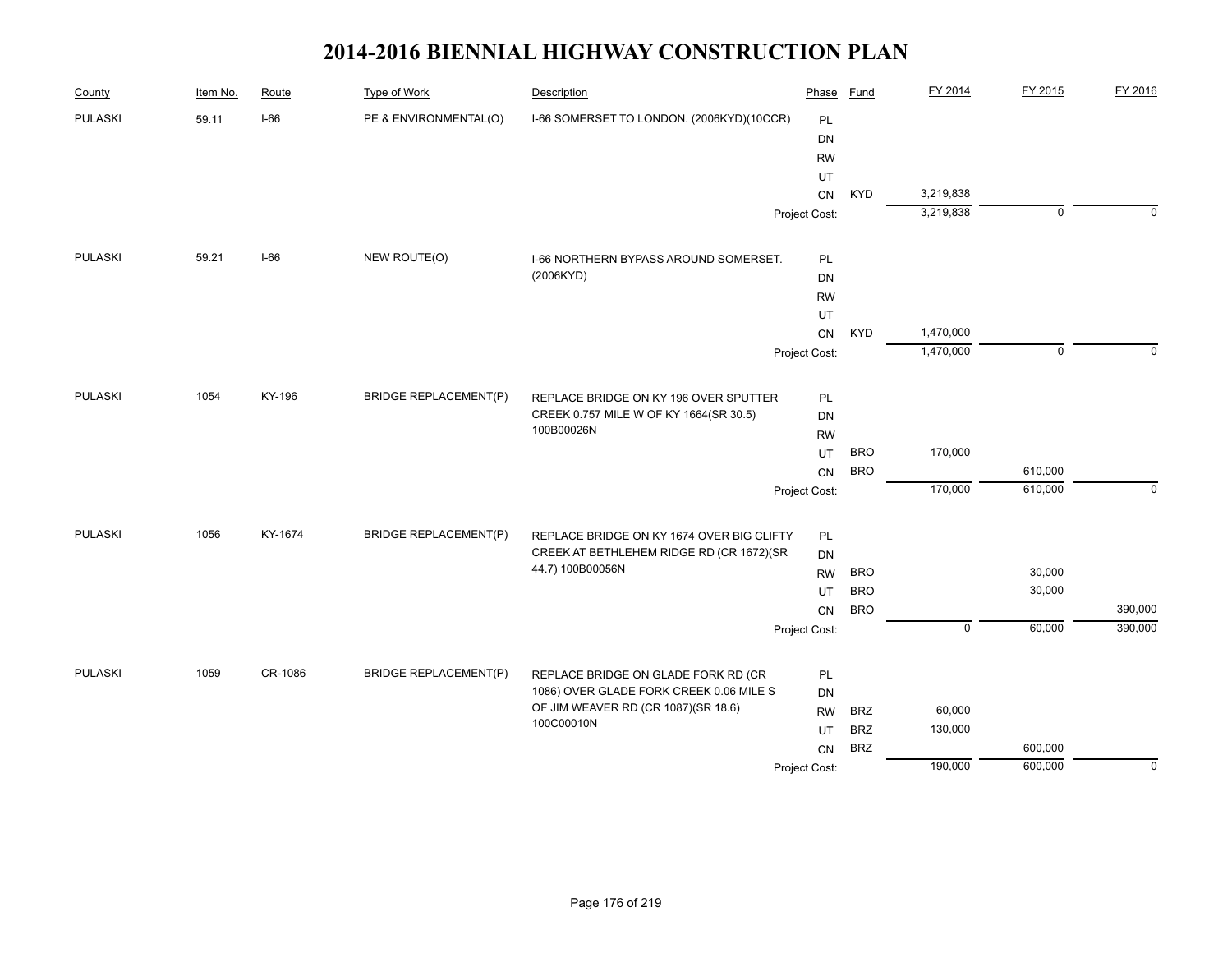| County                   | Item No. | Route        | <b>Type of Work</b> | Description                              | Phase                 | Fund       | FY 2014        | FY 2015     | FY 2016   |
|--------------------------|----------|--------------|---------------------|------------------------------------------|-----------------------|------------|----------------|-------------|-----------|
| Total for PULASKI county |          |              |                     |                                          | PL                    |            |                |             |           |
|                          |          |              |                     |                                          | DN                    |            |                |             |           |
|                          |          |              |                     |                                          | <b>RW</b>             |            | 60,000         | 30,000      |           |
|                          |          |              |                     |                                          | UT                    |            | 300,000        | 30,000      |           |
|                          |          |              |                     |                                          | CN                    |            | 4,689,838      | 1,210,000   | 390,000   |
|                          |          |              |                     |                                          | <b>Total Amounts:</b> |            | 5,049,838      | 1,270,000   | 390,000   |
| <b>ROBERTSON</b>         | 8507.01  | <b>US-62</b> | SAFETY(P)           | RECONSTRUCT US 62/KY 616 INTERSECTION AT | PL                    |            |                |             |           |
|                          |          |              |                     | NEW ROBERTSON COUNTY SCHOOL TO ADD       | DN                    |            |                |             |           |
|                          |          |              |                     | TURN LANES AND IMPROVE SIGHT DISTANCE.   | <b>RW</b>             |            |                |             |           |
|                          |          |              |                     | (12CCR)                                  | UT                    |            |                |             |           |
|                          |          |              |                     |                                          | CN                    | SPP        | 1,100,000      |             |           |
|                          |          |              |                     |                                          | Project Cost:         |            | 1,100,000      | $\mathbf 0$ | $\Omega$  |
| <b>ROBERTSON</b>         | 8711     | KY-616       | RECONSTRUCTION(O)   | IMPROVE CURVE ON KY 616 AND IMPROVE      | PL                    |            |                |             |           |
|                          |          |              |                     | ROADWAY FROM THE NEW ROBERTSON           | <b>DN</b>             |            |                |             |           |
|                          |          |              |                     | COUNTY SCHOOL TO MT OLIVET. (12CCN)      | <b>RW</b>             | SPP        | 250,000        |             |           |
|                          |          |              |                     |                                          | UT                    | <b>SPP</b> | 100,000        |             |           |
|                          |          |              |                     |                                          | CN                    | SPP        |                | 5,000,000   |           |
|                          |          |              |                     |                                          | Project Cost:         |            | 350,000        | 5,000,000   | $\Omega$  |
|                          |          |              |                     |                                          |                       |            |                |             |           |
| <b>ROBERTSON</b>         | 8712     | KY-165       | SAFETY(P)           | IMPROVE SAFETY BY RECONSTRUCTING THE     | PL                    |            |                |             |           |
|                          |          |              |                     | CURVE ON KY 165 FROM MP 7.0 TO MP 7.2.   | DN                    |            |                |             |           |
|                          |          |              |                     |                                          | <b>RW</b>             | SP         | 200,000        |             |           |
|                          |          |              |                     |                                          | UT                    | SP         |                | 50,000      |           |
|                          |          |              |                     |                                          | ${\sf CN}$            | SP         |                |             | 1,500,000 |
|                          |          |              |                     |                                          | Project Cost:         |            | 200,000        | 50,000      | 1,500,000 |
| <b>ROBERTSON</b>         | 8713     | <b>US-62</b> | SAFETY(P)           | IMPROVE SAFETY BEGINNING AT ORCHARD      | PL                    |            |                |             |           |
|                          |          |              |                     | AVENUE TO THE INTERSECTION AT KY 616.    | DN                    |            |                |             |           |
|                          |          |              |                     |                                          | <b>RW</b>             | SP         |                | 1,250,000   |           |
|                          |          |              |                     |                                          |                       | SP         |                |             | 750,000   |
|                          |          |              |                     |                                          | UT<br><b>CN</b>       |            |                |             |           |
|                          |          |              |                     |                                          | Project Cost:         |            | $\overline{0}$ | 1,250,000   | 750,000   |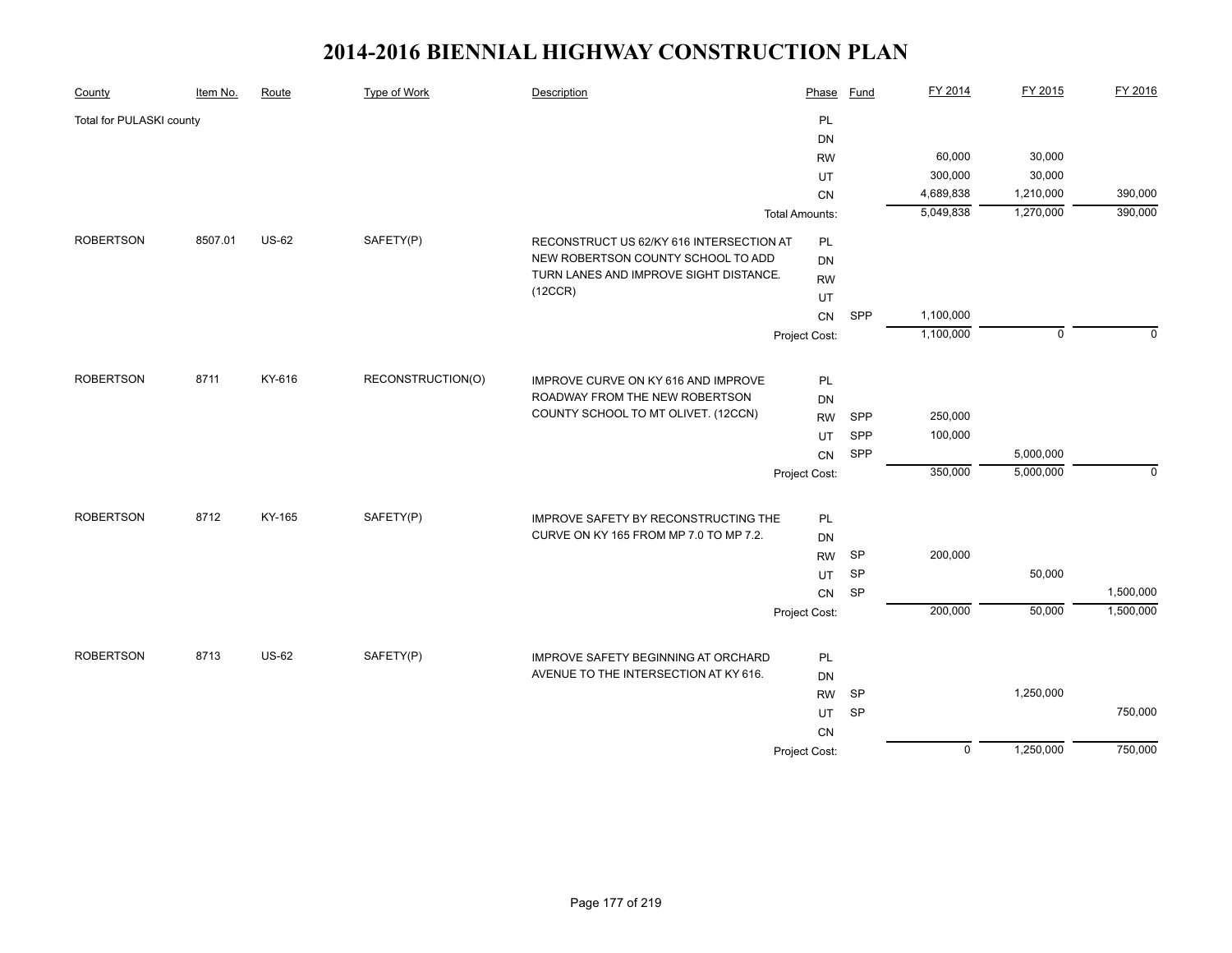| <b>PL</b><br>Total for ROBERTSON county<br><b>DN</b><br>450,000<br>1,250,000<br><b>RW</b><br>100,000<br>50,000<br>UT<br>1,100,000<br>5,000,000<br>CN<br>1,650,000<br>6,300,000<br><b>Total Amounts:</b> | 750,000<br>1,500,000<br>2,250,000 |
|---------------------------------------------------------------------------------------------------------------------------------------------------------------------------------------------------------|-----------------------------------|
|                                                                                                                                                                                                         |                                   |
|                                                                                                                                                                                                         |                                   |
|                                                                                                                                                                                                         |                                   |
|                                                                                                                                                                                                         |                                   |
|                                                                                                                                                                                                         |                                   |
|                                                                                                                                                                                                         |                                   |
| <b>ROCKCASTLE</b><br>$I-75$<br>MAJOR WIDENING(O)<br>6.02<br>PL<br>I-75 IN ROCKCASTLE COUNTY, KENTUCKY                                                                                                   |                                   |
| (MILEPOINT 64.5 TO MILEPOINT 69.0), 4.5 MILES.<br><b>DN</b>                                                                                                                                             |                                   |
| (04KYD-KY070)<br><b>RW</b>                                                                                                                                                                              |                                   |
| UT                                                                                                                                                                                                      |                                   |
| 855,000<br><b>KYD</b><br>CN                                                                                                                                                                             |                                   |
| 855,000<br>$\mathbf 0$<br>Project Cost:                                                                                                                                                                 | $\Omega$                          |
|                                                                                                                                                                                                         |                                   |
| <b>ROCKCASTLE</b><br>1052<br>KY-1505<br><b>BRIDGE REPLACEMENT(P)</b><br>REPLACE BRIDGE ON KY 1505 OVER DIX RIVER<br>PL                                                                                  |                                   |
| 0.037 EAST OF KY 2250 (OLD US-150) (SR 25.2)<br><b>DN</b><br>102B00046N.                                                                                                                                |                                   |
| <b>BRO</b><br>40,000<br><b>RW</b>                                                                                                                                                                       |                                   |
| <b>BRO</b><br>50,000<br>UT                                                                                                                                                                              |                                   |
| <b>BRO</b><br>520,000<br><b>CN</b>                                                                                                                                                                      |                                   |
| 610,000<br>$\mathbf 0$<br>Project Cost:                                                                                                                                                                 | $\Omega$                          |
| <b>ROCKCASTLE</b><br>1053<br>KY-1787<br><b>BRIDGE REPLACEMENT(P)</b><br>PL<br>REPLACE BRIDGE ON KY 1787 OVER DAVIS                                                                                      |                                   |
| BRANCH 0.07 S OF SALT SPRINGS HOLLOW<br><b>DN</b>                                                                                                                                                       |                                   |
| RD(CR-1048)(SR 37.5) 102B00038N<br>50,000<br><b>BRO</b><br><b>RW</b>                                                                                                                                    |                                   |
| <b>BRO</b><br>120,000<br>UT                                                                                                                                                                             |                                   |
| 750,000<br><b>BRO</b><br>CN                                                                                                                                                                             |                                   |
| 750,000<br>170,000                                                                                                                                                                                      | $\mathbf 0$                       |
| Project Cost:                                                                                                                                                                                           |                                   |
| <b>ROCKCASTLE</b><br>1057<br>CR-1071<br><b>BRIDGE REPLACEMENT(P)</b><br>REPLACE BRIDGE ON WILDIE RD (CR 1071)<br>PL                                                                                     |                                   |
| OVER CLEAR CREEK 0.67 MILE S OF<br><b>DN</b>                                                                                                                                                            |                                   |
| DISPUTANTA RD (KY 1787)(SR 17.6)<br><b>BRZ</b><br>60,000<br><b>RW</b>                                                                                                                                   |                                   |
| 102C00008N<br><b>BRZ</b><br>110,000<br>UT                                                                                                                                                               |                                   |
| <b>BRZ</b><br>610,000<br>CN                                                                                                                                                                             |                                   |
| 610,000<br>170,000<br>Project Cost:                                                                                                                                                                     |                                   |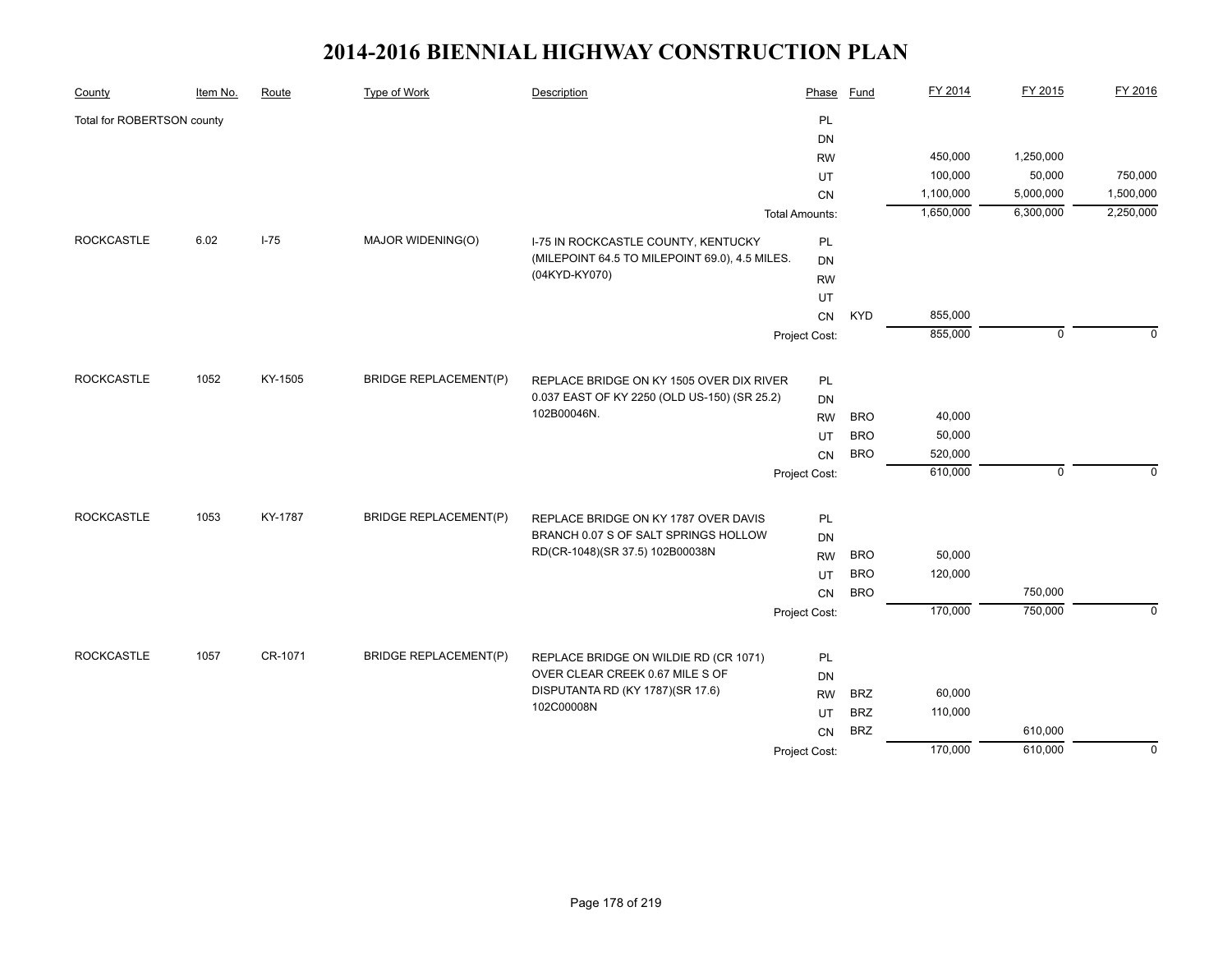| County                      | Item No. | Route        | <b>Type of Work</b>          | Description                                | Phase                 | <b>Fund</b> | FY 2014     | FY 2015        | FY 2016     |
|-----------------------------|----------|--------------|------------------------------|--------------------------------------------|-----------------------|-------------|-------------|----------------|-------------|
| <b>ROCKCASTLE</b>           | 1058     | CR-1071      | <b>BRIDGE REPLACEMENT(P)</b> | REPLACE BRIDGE ON WILDIE RD (CR 1071)      | PL                    |             |             |                |             |
|                             |          |              |                              | OVER CLEAR CREEK 0.2 MILE S OF DISPUTANTA  | <b>DN</b>             |             |             |                |             |
|                             |          |              |                              | RD (KY 1787)(SR 17.6) 102C00009N           | <b>RW</b>             | <b>BRZ</b>  | 60,000      |                |             |
|                             |          |              |                              |                                            | UT                    | <b>BRZ</b>  | 110,000     |                |             |
|                             |          |              |                              |                                            | CN                    | <b>BRZ</b>  |             | 620,000        |             |
|                             |          |              |                              |                                            | Project Cost:         |             | 170,000     | 620,000        | $\mathbf 0$ |
| <b>ROCKCASTLE</b>           | 1063     | CR-1140      | <b>BRIDGE REPLACEMENT(P)</b> | REPLACE BRIDGE OVER MULLINS SPRING ON      | PL                    |             |             |                |             |
|                             |          |              |                              | MULLINS STATION ROAD (CR 1140) 0.4 MI N OF | DN                    | <b>BRZ</b>  |             | 250,000        |             |
|                             |          |              |                              | US 25 (102C00012N)(SR=11.9) (EBRP)         | <b>RW</b>             | <b>BRZ</b>  |             |                | 75,000      |
|                             |          |              |                              |                                            | UT                    | <b>BRZ</b>  |             |                | 20,000      |
|                             |          |              |                              |                                            | <b>CN</b>             | <b>BRZ</b>  |             |                | 420,000     |
|                             |          |              |                              |                                            | Project Cost:         |             | $\mathbf 0$ | 250,000        | 515,000     |
|                             |          |              |                              |                                            |                       |             |             |                |             |
| Total for ROCKCASTLE county |          |              |                              |                                            | PL                    |             |             |                |             |
|                             |          |              |                              |                                            | DN                    |             |             | 250,000        |             |
|                             |          |              |                              |                                            | <b>RW</b>             |             | 210,000     |                | 75,000      |
|                             |          |              |                              |                                            | <b>UT</b>             |             | 390,000     |                | 20,000      |
|                             |          |              |                              |                                            | CN                    |             | 1,375,000   | 1,980,000      | 420,000     |
|                             |          |              |                              |                                            | <b>Total Amounts:</b> |             | 1,975,000   | 2,230,000      | 515,000     |
| <b>ROWAN</b>                | 204      | KY-32        | RECONSTRUCTION(O)            | FROM PARK HILLS DRIVE TO VIKING DRIVE      | PL                    |             |             |                |             |
|                             |          |              |                              | NORTH. (12CCR)                             | DN                    |             |             |                |             |
|                             |          |              |                              |                                            | <b>RW</b>             | SPP         |             |                | 5,000,000   |
|                             |          |              |                              |                                            | <b>UT</b>             | SPP         |             |                | 3,888,000   |
|                             |          |              |                              |                                            | CN                    |             |             |                |             |
|                             |          |              |                              |                                            | Project Cost:         |             | $\mathsf 0$ | $\mathsf 0$    | 8,888,000   |
| <b>ROWAN</b>                | 227      | <b>US-60</b> | SAFETY(P)                    | CONSTRUCT TURN LANES INTO LAKESIDE         | PL                    |             |             |                |             |
|                             |          |              |                              | CHRISTIAN ACADEMY TO IMPROVE SAFETY.       | DN                    |             |             |                |             |
|                             |          |              |                              | (12CCR)                                    | <b>RW</b>             |             |             |                |             |
|                             |          |              |                              |                                            | UT                    |             |             |                |             |
|                             |          |              |                              |                                            | ${\sf CN}$            | SPP         | 250,000     |                |             |
|                             |          |              |                              |                                            | Project Cost:         |             | 250,000     | $\overline{0}$ | $\Omega$    |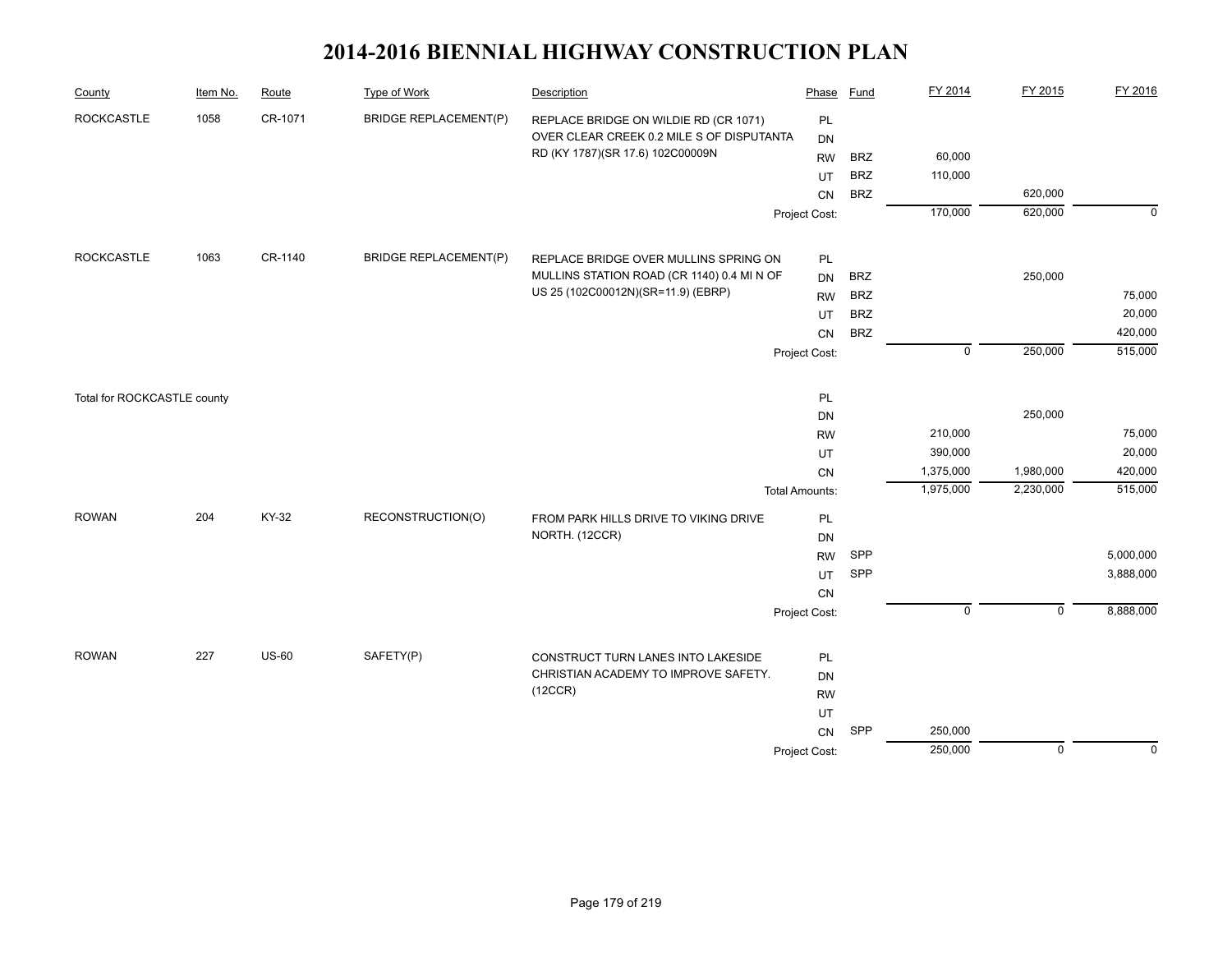| County       | Item No. | Route        | Type of Work                 | Description                              | Phase         | <b>Fund</b> | FY 2014        | FY 2015        | FY 2016  |
|--------------|----------|--------------|------------------------------|------------------------------------------|---------------|-------------|----------------|----------------|----------|
| <b>ROWAN</b> | 301.1    | -0           | NEW ROUTE(O)                 | NEW ROUTE FROM US-60/KY-32 EAST OF       | PL            |             |                |                |          |
|              |          |              |                              | MOREHEAD TO I-64 INCLUDING A NEW         | <b>DN</b>     | SPP         | 3,000,000      |                |          |
|              |          |              |                              | INTERCHANGE. (98CCN)(08CCR)              | <b>RW</b>     | SP          |                | 8,000,000      |          |
|              |          |              |                              |                                          | UT            | SP          |                | 3,000,000      |          |
|              |          |              |                              |                                          | CN            |             |                |                |          |
|              |          |              |                              |                                          | Project Cost: |             | 3,000,000      | 11,000,000     | $\Omega$ |
| <b>ROWAN</b> | 920      | KY-519       | SAFETY-HAZARD ELIM(P)        | INSTALLATION OF GUARDRAIL ALONG KY 519   | PL            |             |                |                |          |
|              |          |              |                              | FROM 1130 FEET NORTH OF LOWER LICK FORK  | DN            |             |                |                |          |
|              |          |              |                              | ROAD EXTENDING NORTH TO 998 FEET SOUTH   | RW            |             |                |                |          |
|              |          |              |                              | OF JUDY LANE. (2012BOP)                  | UT            |             |                |                |          |
|              |          |              |                              |                                          | CN            | <b>SAF</b>  | 90,000         |                |          |
|              |          |              |                              |                                          | Project Cost: |             | 90,000         | $\mathbf 0$    | $\Omega$ |
| <b>ROWAN</b> | 1061     | <b>US-60</b> | <b>BRIDGE REPLACEMENT(P)</b> | REPLACE BRIDGE AND APPROACHES ON US-60   | PL            |             |                |                |          |
|              |          |              |                              | OVER HAYS BRANCH (B06). (SR=13.3):       | DN            |             |                |                |          |
|              |          |              |                              | (103B00006N)                             | <b>RW</b>     |             |                |                |          |
|              |          |              |                              |                                          | UT            |             |                |                |          |
|              |          |              |                              |                                          | <b>CN</b>     | <b>BRO</b>  | 1,500,000      |                |          |
|              |          |              |                              |                                          | Project Cost: |             | 1,500,000      | $\mathbf 0$    | $\Omega$ |
| <b>ROWAN</b> | 1076     | KY-32        | <b>BRIDGE REPLACEMENT(P)</b> | REPLACE BRIDGE ON KY-32 (MP 13.289) OVER | PL            |             |                |                |          |
|              |          |              |                              | SEAYS BRANCH; 3.5 MI W OF JCT KY 504;    | DN            |             |                |                |          |
|              |          |              |                              | (STRUCTURALLY DEFICIENT, SR=40)          | <b>RW</b>     |             |                |                |          |
|              |          |              |                              | 103B00013N                               | UT            |             |                |                |          |
|              |          |              |                              |                                          | <b>CN</b>     | <b>BRO</b>  |                |                | 820,000  |
|              |          |              |                              |                                          | Project Cost: |             | $\overline{0}$ | $\overline{0}$ | 820,000  |
| <b>ROWAN</b> | 1086     | CR-1070      | <b>BRIDGE REPLACEMENT(P)</b> | REPLACE BRIDGE ON HAMILTON RD (CR 1070)  | PL            |             |                |                |          |
|              |          |              |                              | OVER TRIPLETT CREEK 0.02 MILE N OF US 60 | DN            |             |                |                |          |
|              |          |              |                              | (SR 26.1) 103C00056N                     | <b>RW</b>     | <b>BRZ</b>  | 50,000         |                |          |
|              |          |              |                              |                                          | UT            | <b>BRZ</b>  | 10,000         |                |          |
|              |          |              |                              |                                          | <b>CN</b>     | <b>BRZ</b>  |                | 400,000        |          |
|              |          |              |                              |                                          | Project Cost: |             | 60,000         | 400,000        | 0        |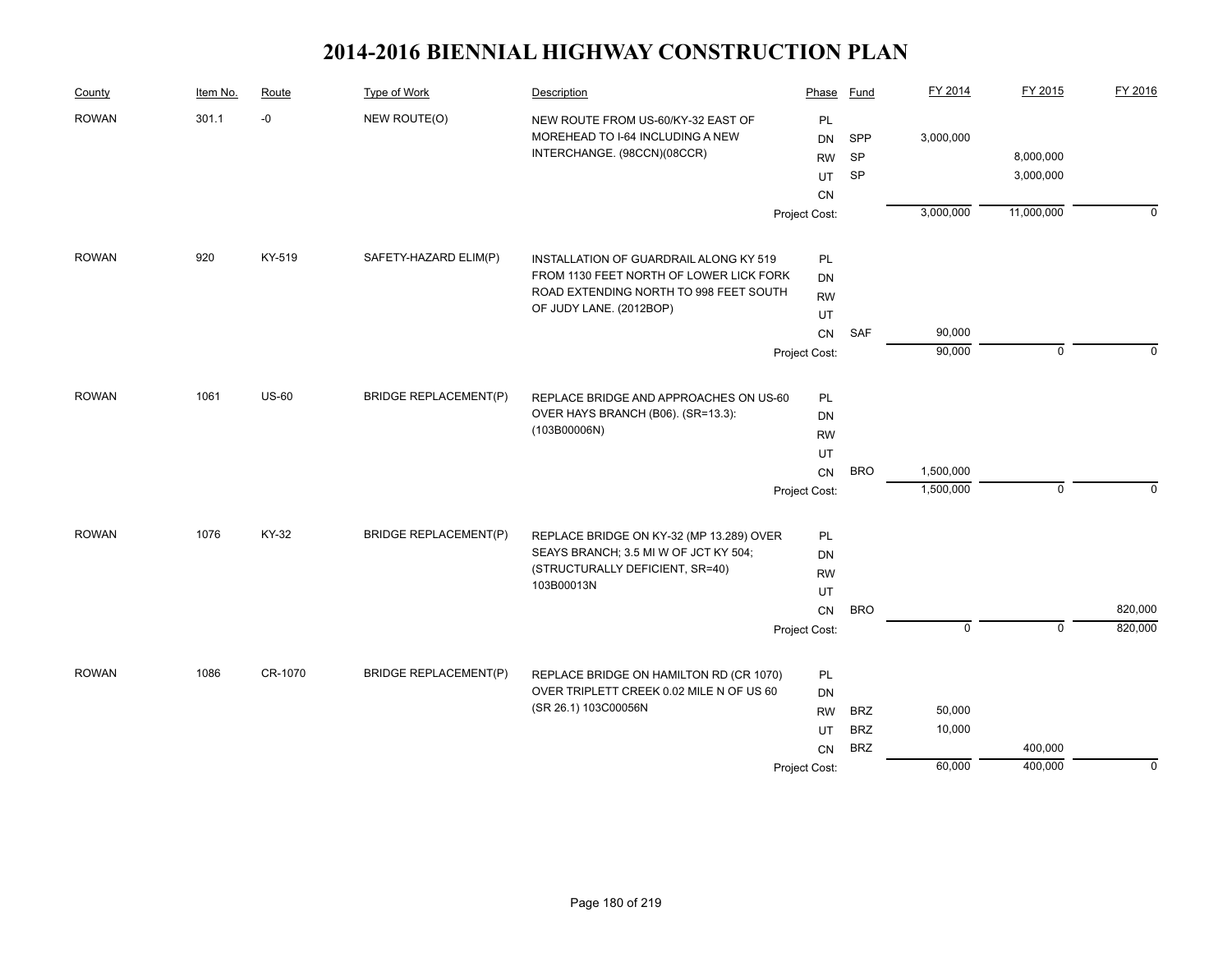| County                 | Item No. | Route        | Type of Work        | Description                                                                  | Phase                      | Fund            | FY 2014    | FY 2015     | FY 2016     |
|------------------------|----------|--------------|---------------------|------------------------------------------------------------------------------|----------------------------|-----------------|------------|-------------|-------------|
| <b>ROWAN</b>           | 5012     | KY-211       | LANDSLIDE REPAIR(P) | LANDSLIDE REPAIR ON KY-211 FROM THE                                          | PL                         |                 |            |             |             |
|                        |          |              |                     | NORTH BANK OF LICKING RIVER, NORTHWEST                                       | <b>DN</b>                  |                 |            |             |             |
|                        |          |              |                     | TO THE FLEMING COUNTY LINE. (2002BOPC)                                       | <b>RW</b>                  | SPP             | 60,000     |             |             |
|                        |          |              |                     | (12CCR)                                                                      | UT                         | SPP             | 30,000     |             |             |
|                        |          |              |                     |                                                                              | CN                         | SPP             |            | 2,250,000   |             |
|                        |          |              |                     |                                                                              | Project Cost:              |                 | 90,000     | 2,250,000   | $\mathbf 0$ |
| <b>ROWAN</b>           | 7030     | KY-519       | MINOR WIDENING(O)   | WIDEN KY-519 FROM THE INTERSECTION OF                                        | PL                         |                 |            |             |             |
|                        |          |              |                     | KY-801 AND EXTENDING 2.0 MILES NORTH.                                        | <b>DN</b>                  |                 |            |             |             |
|                        |          |              |                     | (98CCN) (08CCR)(12CCR)                                                       | <b>RW</b>                  |                 |            |             |             |
|                        |          |              |                     |                                                                              | UT                         |                 |            |             |             |
|                        |          |              |                     |                                                                              | CN                         | SB <sub>2</sub> | 13,520,000 |             |             |
|                        |          |              |                     |                                                                              | Project Cost:              |                 | 13,520,000 | $\mathbf 0$ | $\Omega$    |
|                        |          |              |                     |                                                                              |                            |                 |            |             |             |
| <b>ROWAN</b>           | 8401     | <b>US-60</b> | SAFETY(P)           | RECONSTRUCT US-60 FROM WEST OF                                               | PL                         |                 |            |             |             |
|                        |          |              |                     | GLENWOOD HOLLOW ROAD TO EAST OF                                              | <b>DN</b>                  |                 |            |             |             |
|                        |          |              |                     | KY-3296. THE PROJECT SHALL INCLUDE 12'                                       | <b>RW</b>                  | <b>SPP</b>      | 750,000    |             |             |
|                        |          |              |                     | LANES, WIDE PAVED SHOULDERS,                                                 | UT                         | SPP             | 700,000    |             |             |
|                        |          |              |                     | UNOBSTRUCTED CLEAR ZONES, FLATTER                                            | CN                         | SPP             |            | 5,500,000   |             |
|                        |          |              |                     |                                                                              | Project Cost:              |                 | 1,450,000  | 5,500,000   | $\mathbf 0$ |
| <b>ROWAN</b>           | 8406     | KY-377       | RECONSTRUCTION(O)   |                                                                              |                            |                 |            |             |             |
|                        |          |              |                     | RECONSTRUCT KY-377 FROM KY-32 TO THE<br>LEWIS COUNTY LINE TO IMPROVE SAFETY, | PL<br><b>DN</b>            |                 |            |             |             |
|                        |          |              |                     | CAPACITY, EFFICIENCY, AND HIGHWAY                                            | <b>RW</b>                  | SB <sub>2</sub> | 4,500,000  |             |             |
|                        |          |              |                     | SYSTEMS CONNECTIVITY IN PREPARATION OF A                                     | UT                         | SB <sub>2</sub> |            |             | 2,631,800   |
|                        |          |              |                     | NEW INTERCHANGE ON I-64 AT MP 3.1. (08CCN)                                   |                            |                 |            |             |             |
|                        |          |              |                     |                                                                              | <b>CN</b><br>Project Cost: |                 | 4,500,000  | $\mathbf 0$ | 2,631,800   |
|                        |          |              |                     |                                                                              |                            |                 |            |             |             |
| Total for ROWAN county |          |              |                     |                                                                              | PL                         |                 |            |             |             |
|                        |          |              |                     |                                                                              | <b>DN</b>                  |                 | 3,000,000  |             |             |
|                        |          |              |                     |                                                                              | <b>RW</b>                  |                 | 5,360,000  | 8,000,000   | 5,000,000   |
|                        |          |              |                     |                                                                              | UT                         |                 | 740,000    | 3,000,000   | 6,519,800   |
|                        |          |              |                     |                                                                              | <b>CN</b>                  |                 | 15,360,000 | 8,150,000   | 820,000     |
|                        |          |              |                     |                                                                              | Total Amounts:             |                 | 24,460,000 | 19,150,000  | 12,339,800  |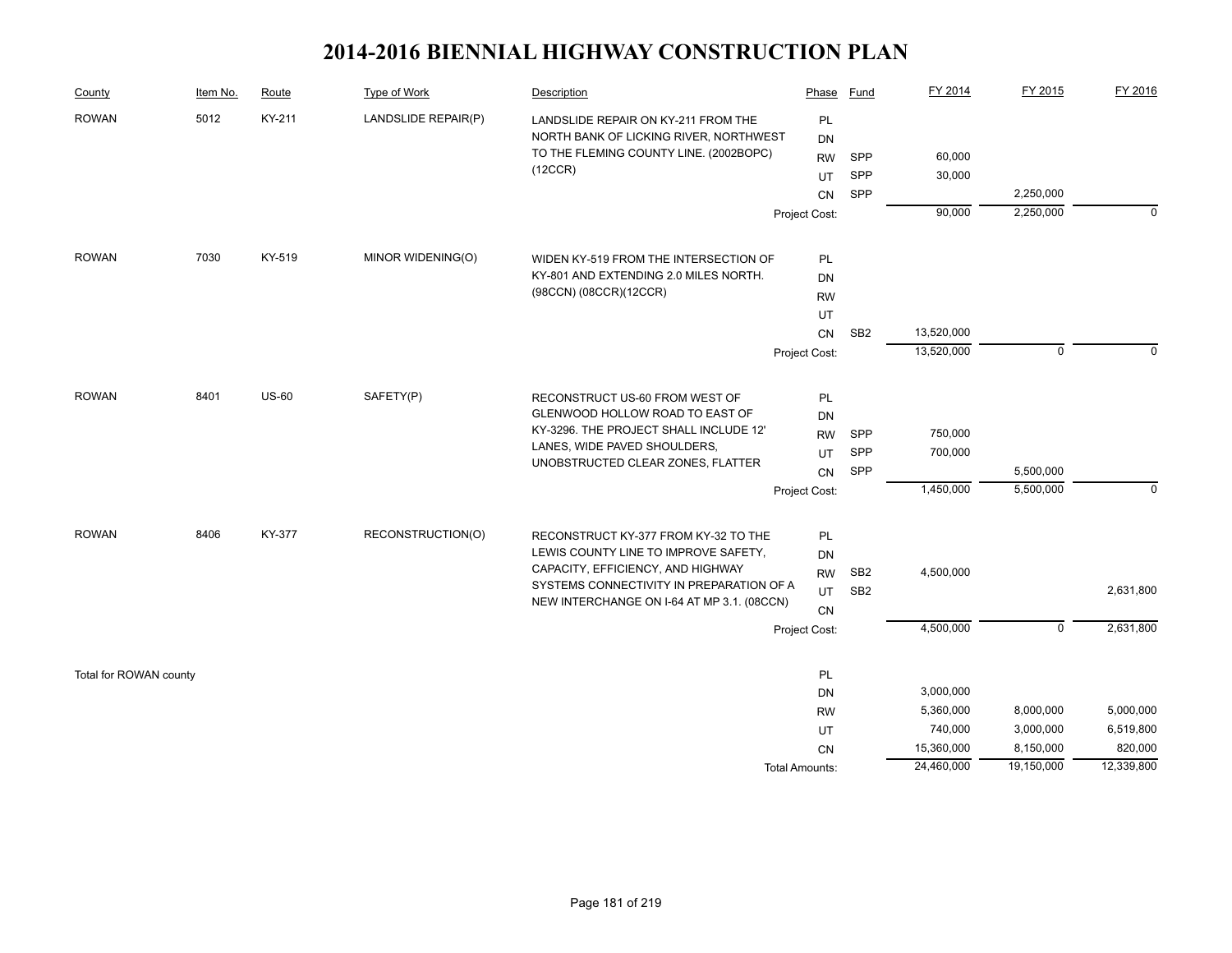| County                   | Item No. | Route         | <b>Type of Work</b>        | Description                                                              | Phase                 | <b>Fund</b> | FY 2014     | FY 2015        | FY 2016     |
|--------------------------|----------|---------------|----------------------------|--------------------------------------------------------------------------|-----------------------|-------------|-------------|----------------|-------------|
| <b>RUSSELL</b>           | 8504     | <b>US-127</b> | <b>I-CHANGE RECONST(O)</b> | RECONSTRUCT INTERCHANGE RAMPS FROM                                       | PL                    |             |             |                |             |
|                          |          |               |                            | US-127 ON THE CUMBERLAND PARKWAY.                                        | <b>DN</b>             |             |             |                |             |
|                          |          |               |                            | (08CCN) (10CCR)(12CCR)                                                   | <b>RW</b>             |             |             |                |             |
|                          |          |               |                            |                                                                          | UT                    |             |             |                |             |
|                          |          |               |                            |                                                                          | <b>CN</b>             | SPP         | 7,020,000   |                |             |
|                          |          |               |                            |                                                                          | Project Cost:         |             | 7,020,000   | $\overline{0}$ | $\Omega$    |
| Total for RUSSELL county |          |               |                            |                                                                          | PL                    |             |             |                |             |
|                          |          |               |                            |                                                                          | DN                    |             |             |                |             |
|                          |          |               |                            |                                                                          | <b>RW</b>             |             |             |                |             |
|                          |          |               |                            |                                                                          | UT                    |             |             |                |             |
|                          |          |               |                            |                                                                          | CN                    |             | 7,020,000   |                |             |
|                          |          |               |                            |                                                                          | <b>Total Amounts:</b> |             | 7,020,000   | $\mathbf 0$    | $\Omega$    |
| <b>SCOTT</b>             | 102.5    | $-0$          | BYPASS(O)                  | GEORGETOWN NORTHWEST BYPASS; FROM                                        | PL                    |             |             |                |             |
|                          |          |               |                            | KY-32, EAST TO I-75. (04CCR)(2004BOPC)(SEE                               | DN                    |             |             |                |             |
|                          |          |               |                            | 7-102.01 FOR "HPP" COMPONENT)(10CCR)                                     | <b>RW</b>             | <b>STP</b>  |             | 4,730,000      |             |
|                          |          |               |                            | (12CCR)                                                                  | UT                    | <b>STP</b>  |             | 3,540,000      |             |
|                          |          |               |                            |                                                                          | CN                    |             |             |                |             |
|                          |          |               |                            |                                                                          | Project Cost:         |             | $\mathsf 0$ | 8,270,000      | $\Omega$    |
| <b>SCOTT</b>             | 212      | <b>US-460</b> | RECONSTRUCTION(O)          | RECONSTRUCT US-460 FROM KY-227 AT GREAT                                  | PL                    |             |             |                |             |
|                          |          |               |                            | CROSSING TO APPROX. 0.3 MILE EAST OF                                     | <b>DN</b>             |             |             |                |             |
|                          |          |               |                            | GEORGETOWN BYPASS (US 460B). (04CCR)                                     | <b>RW</b>             |             |             |                |             |
|                          |          |               |                            | (10CCR)                                                                  | UT                    |             |             |                |             |
|                          |          |               |                            |                                                                          | CN                    | <b>STP</b>  | 3,450,000   |                |             |
|                          |          |               |                            |                                                                          | Project Cost:         |             | 3,450,000   | $\mathbf 0$    | $\mathbf 0$ |
| <b>SCOTT</b>             | 425      | $I-75$        | SCOPING STUDY DD (O)       |                                                                          |                       |             |             |                |             |
|                          |          |               |                            | CONSTRUCT NEW I-75 INTERCHANGE AND<br>APPROACH ROADWAY FROM CHAMPION WAY | PL                    |             | 500,000     |                |             |
|                          |          |               |                            | TO CHERRY BLOSSOM WAY IN GEORGETOWN.                                     | DN                    | <b>NH</b>   |             |                |             |
|                          |          |               |                            |                                                                          | <b>RW</b><br>UT       |             |             |                |             |
|                          |          |               |                            |                                                                          | CN                    | <b>NH</b>   |             | 35,000,000     |             |
|                          |          |               |                            |                                                                          | Project Cost:         |             | 500,000     | 35,000,000     | $\Omega$    |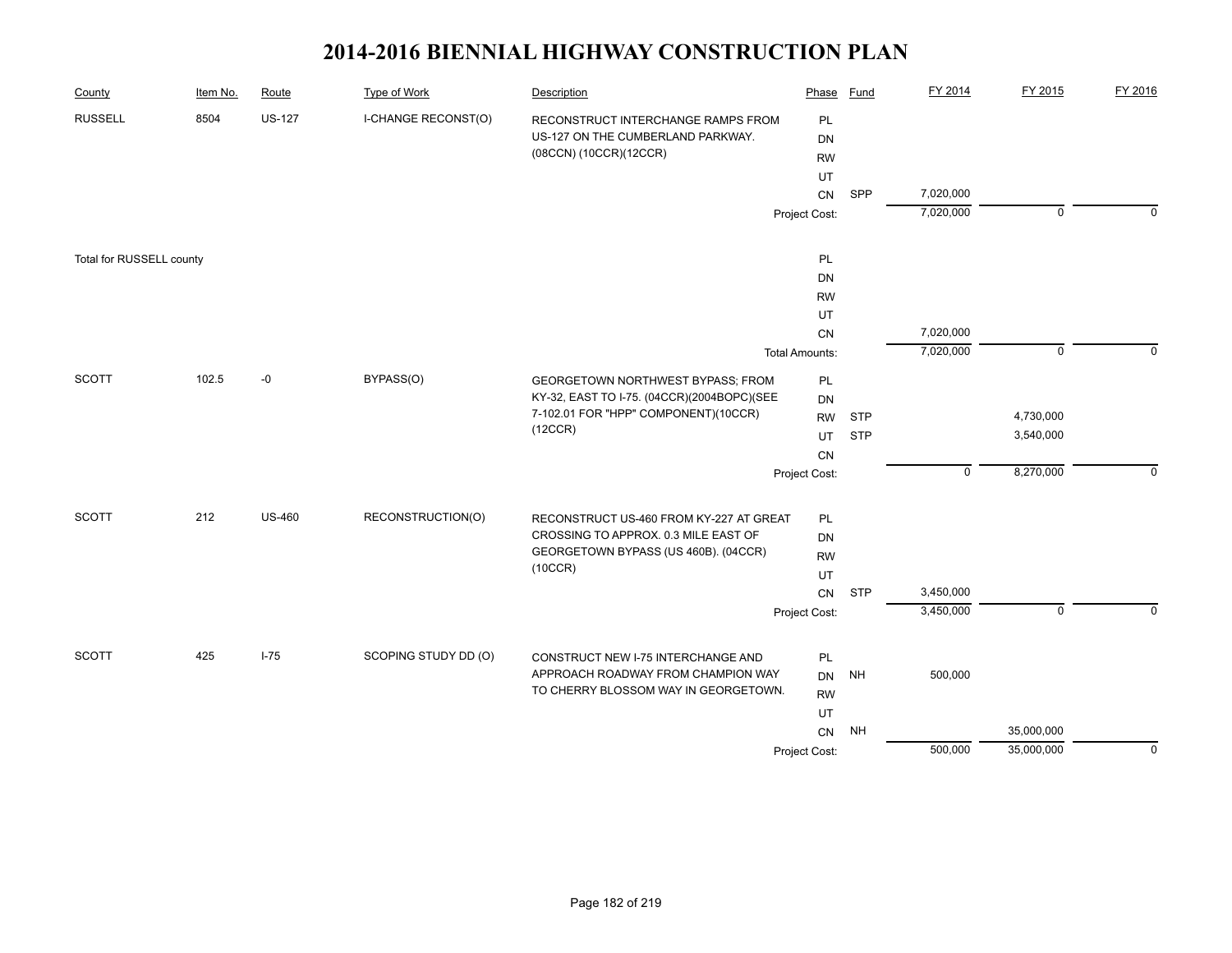| County                 | Item No. | Route        | <b>Type of Work</b>          | Description                                     | Phase                 | <b>Fund</b> | FY 2014        | FY 2015        | FY 2016     |
|------------------------|----------|--------------|------------------------------|-------------------------------------------------|-----------------------|-------------|----------------|----------------|-------------|
| <b>SCOTT</b>           | 1127     | KY-1689      | <b>BRIDGE REPLACEMENT(P)</b> | REPLACE BRIDGE ON KY 1689 OVER                  | <b>PL</b>             |             |                |                |             |
|                        |          |              |                              | LECOMPTES RUN 0.46 MILE W OF KY 227(SR          | <b>DN</b>             |             |                |                |             |
|                        |          |              |                              | 37.5) 105B00038N                                | <b>RW</b>             | <b>BRO</b>  | 60,000         |                |             |
|                        |          |              |                              |                                                 | UT                    | <b>BRO</b>  | 60,000         |                |             |
|                        |          |              |                              |                                                 | CN                    | <b>BRO</b>  |                | 600,000        |             |
|                        |          |              |                              |                                                 | Project Cost:         |             | 120,000        | 600,000        | $\mathbf 0$ |
| Total for SCOTT county |          |              |                              |                                                 | PL                    |             |                |                |             |
|                        |          |              |                              |                                                 | <b>DN</b>             |             | 500,000        |                |             |
|                        |          |              |                              |                                                 | <b>RW</b>             |             | 60,000         | 4,730,000      |             |
|                        |          |              |                              |                                                 | UT                    |             | 60,000         | 3,540,000      |             |
|                        |          |              |                              |                                                 | CN                    |             | 3,450,000      | 35,600,000     |             |
|                        |          |              |                              |                                                 | <b>Total Amounts:</b> |             | 4,070,000      | 43,870,000     | $\mathbf 0$ |
|                        |          |              |                              |                                                 |                       |             |                |                |             |
| SHELBY                 | 1060     | KY-53        | <b>BRIDGE REPLACEMENT(P)</b> | REPLACE BRIDGE ON KY-53 (MP 11.366) OVER        | <b>PL</b>             |             |                |                |             |
|                        |          |              |                              | FOX RUN CREEK; 3.0 MI NORTH OF JCT US-60W;      | <b>DN</b>             |             |                |                |             |
|                        |          |              |                              | (STRUCTURALLY DEFICIENT, SR=38.9)<br>106B00031N | <b>RW</b>             | <b>BRO</b>  | 100,000        |                |             |
|                        |          |              |                              |                                                 | UT                    | <b>BRO</b>  | 70,000         |                |             |
|                        |          |              |                              |                                                 | CN                    | <b>BRO</b>  |                |                | 1,500,000   |
|                        |          |              |                              |                                                 | Project Cost:         |             | 170,000        | $\mathbf 0$    | 1,500,000   |
| <b>SHELBY</b>          | 1063     | <b>KY-55</b> | <b>BRIDGE REPLACEMENT(P)</b> | REPLACE BRIDGE ON KY-55 OVER BULL SKIN          | <b>PL</b>             |             |                |                |             |
|                        |          |              |                              | CREEK 0.18 MILE N OF HERITAGE LN (PR-1212)      | DN                    |             |                |                |             |
|                        |          |              |                              | (SR 35.9) 106B00020N.                           | <b>RW</b>             | <b>BRO</b>  | 100,000        |                |             |
|                        |          |              |                              |                                                 | UT                    | <b>BRO</b>  | 100,000        |                |             |
|                        |          |              |                              |                                                 | CN                    | <b>BRO</b>  |                | 2,200,000      |             |
|                        |          |              |                              |                                                 | Project Cost:         |             | 200,000        | 2,200,000      | $\mathbf 0$ |
|                        |          |              |                              |                                                 |                       |             |                |                |             |
| SHELBY                 | 1069     | CR-1036      | <b>BRIDGE REPLACEMENT(P)</b> | REPLACE BRIDGE ON SCRABBLE RD (CR 1036)         | PL                    |             |                |                |             |
|                        |          |              |                              | OVER BACKBONE CREEK 0.47 MILE E OF              | <b>DN</b>             |             |                |                |             |
|                        |          |              |                              | CEDARMORE RD (KY 1922)(SR 44.2)                 | <b>RW</b>             | <b>BRZ</b>  |                |                | 60,000      |
|                        |          |              |                              | 106C00055N                                      | UT                    | <b>BRZ</b>  |                |                | 30,000      |
|                        |          |              |                              |                                                 | CN                    |             |                |                |             |
|                        |          |              |                              |                                                 |                       |             | $\overline{0}$ | $\overline{0}$ | 90,000      |
|                        |          |              |                              |                                                 | Project Cost:         |             |                |                |             |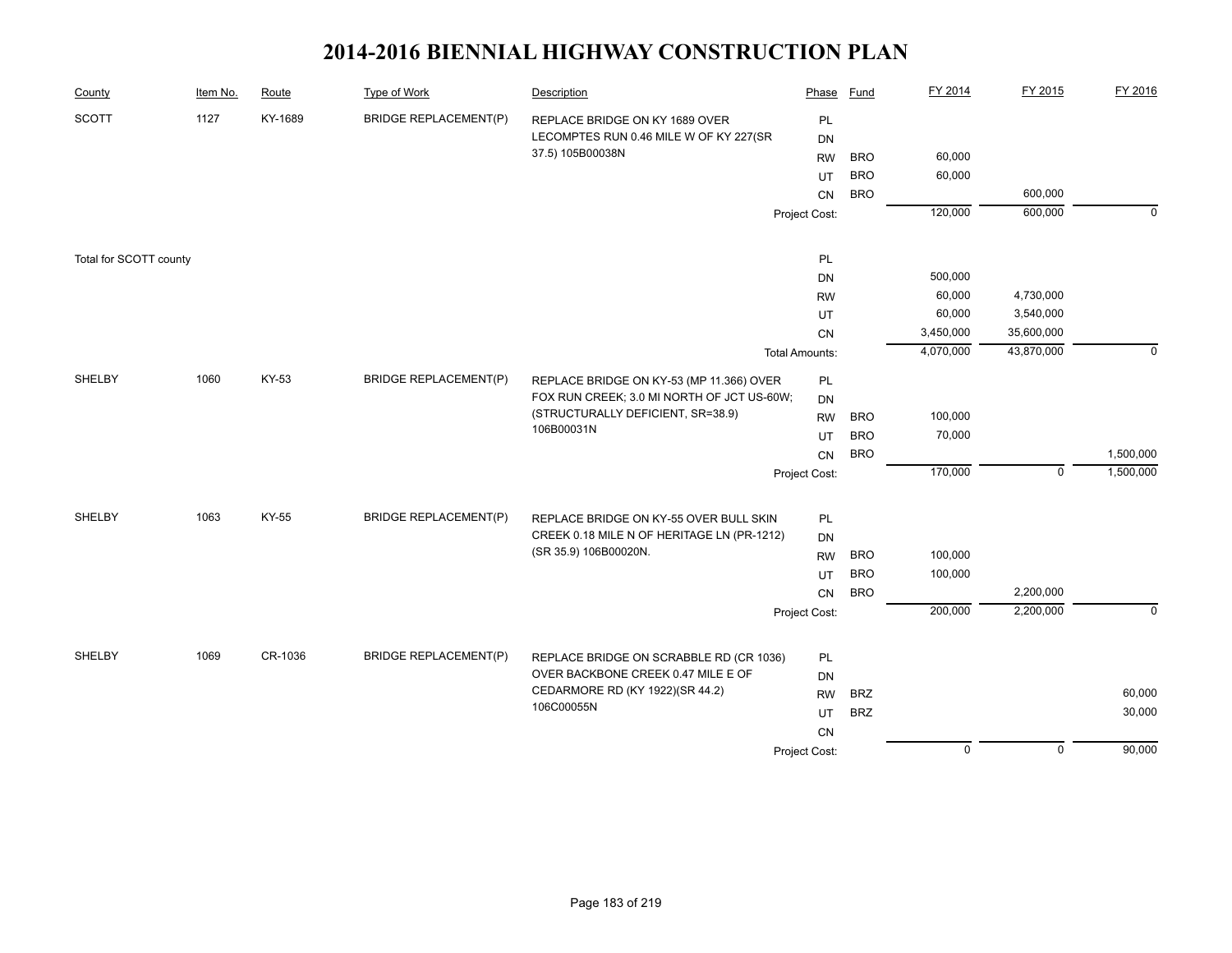| County                  | Item No. | Route        | <b>Type of Work</b>          | Description                                                               | Phase                 | Fund       | FY 2014     | FY 2015     | FY 2016   |
|-------------------------|----------|--------------|------------------------------|---------------------------------------------------------------------------|-----------------------|------------|-------------|-------------|-----------|
| Total for SHELBY county |          |              |                              |                                                                           | PL                    |            |             |             |           |
|                         |          |              |                              |                                                                           | <b>DN</b>             |            |             |             |           |
|                         |          |              |                              |                                                                           | <b>RW</b>             |            | 200,000     |             | 60,000    |
|                         |          |              |                              |                                                                           | <b>UT</b>             |            | 170,000     |             | 30,000    |
|                         |          |              |                              |                                                                           | CN                    |            |             | 2,200,000   | 1,500,000 |
|                         |          |              |                              |                                                                           | <b>Total Amounts:</b> |            | 370,000     | 2,200,000   | 1,590,000 |
| <b>SIMPSON</b>          | 8.32     | <b>US-31</b> | MAJOR WIDENING(O)            | US-31W SECTION 3B: THREE LANE WIDENING                                    | PL                    |            |             |             |           |
|                         |          |              |                              | FROM NORTH OF I-65 INTERCHANGE TO                                         | <b>DN</b>             |            |             |             |           |
|                         |          |              |                              | WAL-MART/LOWES AT FRANKLIN .(04CCR)                                       | <b>RW</b>             |            |             |             |           |
|                         |          |              |                              | (08CCR)(10CCR)(2012BOP)                                                   | UT                    |            |             |             |           |
|                         |          |              |                              |                                                                           | CN                    | <b>STP</b> | 4,790,000   |             |           |
|                         |          |              |                              |                                                                           | Project Cost:         |            | 4,790,000   | $\mathbf 0$ | $\Omega$  |
|                         |          |              |                              |                                                                           |                       |            |             |             |           |
| <b>SIMPSON</b>          | 19       | $I-65$       | PAVEMENT REHAB-INT(P)        | WIDENING OF I-65 AND CONSTRUCTION OF<br>RAMPS NEAR THE STATE LINE FOR NEW | PL                    |            |             |             |           |
|                         |          |              |                              | INTERCHANGE WITH SR-109 IN TENNESSEE.                                     | <b>DN</b>             | <b>NH</b>  |             |             |           |
|                         |          |              |                              | (CONSTRUCTION AND UTILITY COSTS BEING                                     | <b>RW</b>             |            | 100,000     |             |           |
|                         |          |              |                              | HANDLED BY TDOT AS PER MOA). (2012BOP)                                    | UT                    |            |             |             |           |
|                         |          |              |                              |                                                                           | CΝ                    |            |             |             |           |
|                         |          |              |                              |                                                                           | Project Cost:         |            | 100,000     | $\mathbf 0$ | $\Omega$  |
| <b>SIMPSON</b>          | 319      | KY-100       | RECONSTRUCTION(O)            | IMPROVEMENTS TO KY 100: RECONSTRUCT KY                                    | PL                    |            |             |             |           |
|                         |          |              |                              | 100 FROM KY 622 TO EAST OF SULPHUR FORK                                   | <b>DN</b>             |            |             |             |           |
|                         |          |              |                              | CREEK. (12CCR)                                                            | <b>RW</b>             | SPP        |             |             | 640,000   |
|                         |          |              |                              |                                                                           | UT                    | SPP        |             |             | 1,500,000 |
|                         |          |              |                              |                                                                           | CN                    |            |             |             |           |
|                         |          |              |                              |                                                                           | Project Cost:         |            | $\mathbf 0$ | $\mathbf 0$ | 2,140,000 |
|                         |          |              |                              |                                                                           |                       |            |             |             |           |
| <b>SIMPSON</b>          | 1086     | KY-664       | <b>BRIDGE REPLACEMENT(P)</b> | REPLACE BRIDGE OVER JOHNSON CREEK ON                                      | PL                    |            |             |             |           |
|                         |          |              |                              | KY 664 100 FT E OF KY 1885 (107B00019N)                                   | <b>DN</b>             | <b>BRX</b> |             | 250,000     |           |
|                         |          |              |                              | (SR=43.7)(EBRP)                                                           | <b>RW</b>             | <b>BRX</b> |             |             | 75,000    |
|                         |          |              |                              |                                                                           | UT                    | <b>BRX</b> |             |             | 75,000    |
|                         |          |              |                              |                                                                           | CN                    | <b>BRX</b> |             |             | 300,000   |
|                         |          |              |                              |                                                                           | Project Cost:         |            | $\mathbf 0$ | 250,000     | 450,000   |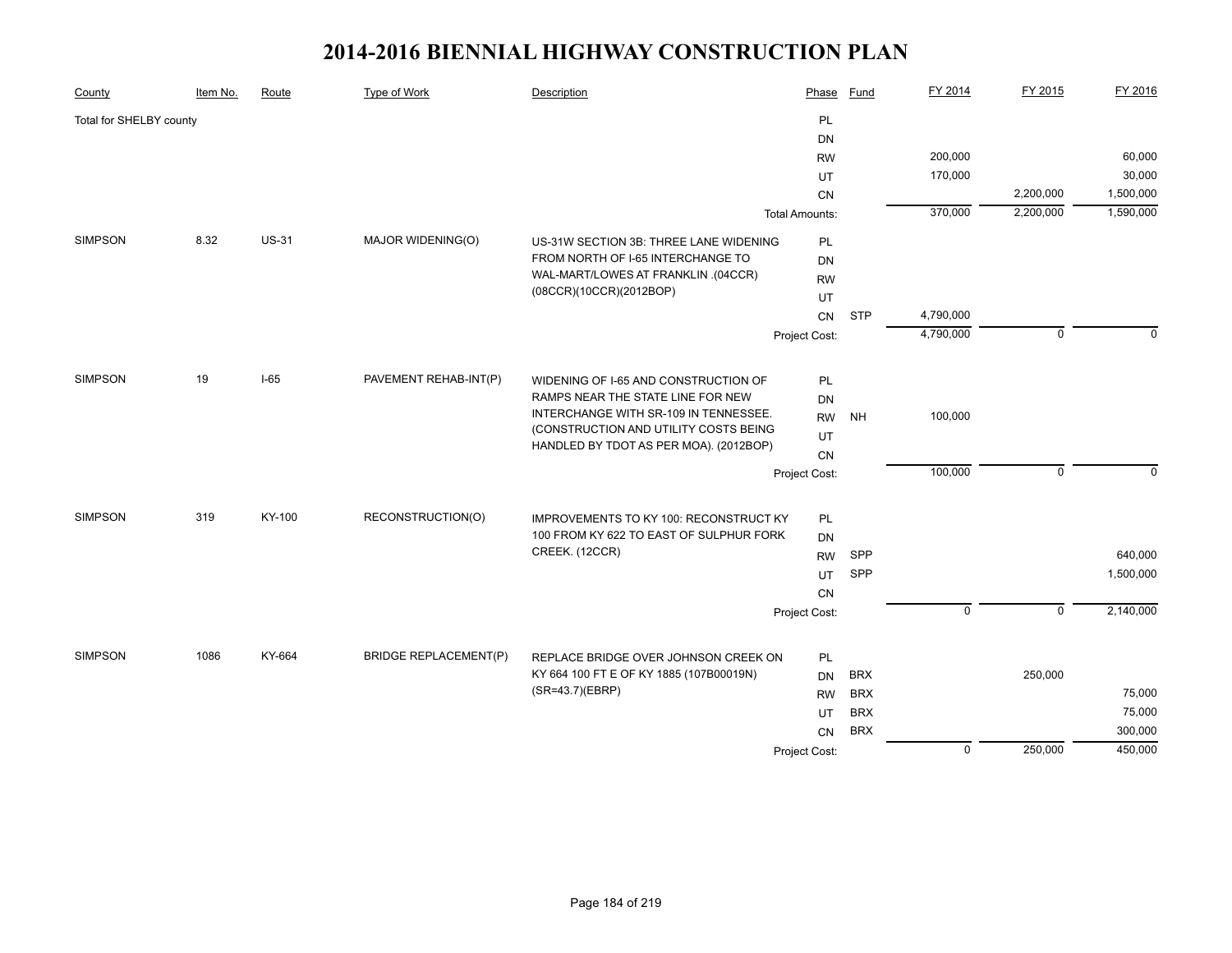| County                   | Item No. | Route   | Type of Work                 | Description                                                                      | Phase                 | <b>Fund</b> | FY 2014     | FY 2015     | FY 2016   |
|--------------------------|----------|---------|------------------------------|----------------------------------------------------------------------------------|-----------------------|-------------|-------------|-------------|-----------|
| <b>SIMPSON</b>           | 1089     | CR-1300 | <b>BRIDGE REPLACEMENT(P)</b> | REPLACE BRIDGE OVER SPRING CREEK ON                                              | PL                    |             |             |             |           |
|                          |          |         |                              | ROBEY-BETHEL GROVE ROAD (CR 1300) 0.9 MI                                         | <b>DN</b>             | <b>BRZ</b>  |             | 250,000     |           |
|                          |          |         |                              | N OF KY 100 (107C00004N)(SR=42.3) (EBRP)                                         | <b>RW</b>             | <b>BRZ</b>  |             |             | 50,000    |
|                          |          |         |                              |                                                                                  | UT                    | <b>BRZ</b>  |             |             | 60,000    |
|                          |          |         |                              |                                                                                  | <b>CN</b>             | <b>BRZ</b>  |             |             | 200,000   |
|                          |          |         |                              |                                                                                  | Project Cost:         |             | $\mathbf 0$ | 250,000     | 310,000   |
| <b>SIMPSON</b>           | 8306     | KY-100  | RECONSTRUCTION(O)            | RECONSTRUCTION AND WIDENING KY-100 FROM                                          | PL                    |             |             |             |           |
|                          |          |         |                              | I-65 TO KY-622. (06CCN)(10CCR). (12CCR)                                          | DN                    |             |             |             |           |
|                          |          |         |                              |                                                                                  | <b>RW</b>             | <b>STP</b>  | 1,800,000   |             |           |
|                          |          |         |                              |                                                                                  | UT                    | <b>STP</b>  | 2,640,000   |             |           |
|                          |          |         |                              |                                                                                  | CN                    | <b>STP</b>  |             | 8,670,000   |           |
|                          |          |         |                              |                                                                                  | Project Cost:         |             | 4,440,000   | 8,670,000   | $\Omega$  |
|                          |          |         |                              |                                                                                  |                       |             |             |             |           |
| <b>SIMPSON</b>           | 8808     | KY 1008 | MAJOR WIDENING(O)            | MAJOR WIDENING OF KY 1008 TO 3 LANES                                             | PL                    |             |             |             |           |
|                          |          |         |                              | WITH URBAN SECTION FROM KY 73 TO NORTH                                           | DN                    | SPP         |             | 600,000     |           |
|                          |          |         |                              | STREET IN FRANKLIN TO INCREASE CAPACITY<br>AND FUNCTION OF THE EXISTING FRANKLIN | <b>RW</b>             | SPP         |             |             | 1,700,000 |
|                          |          |         |                              | BYPASS. MP 3.688-4.333.                                                          | UT                    |             |             |             |           |
|                          |          |         |                              |                                                                                  | CN                    |             |             |             |           |
|                          |          |         |                              |                                                                                  | Project Cost:         |             | $\mathsf 0$ | 600,000     | 1,700,000 |
| <b>SIMPSON</b>           | 8810     |         | NEW ROUTE(O)                 | INDUSTRIAL PARK ACCESS ROADS.                                                    | PL                    |             |             |             |           |
|                          |          |         |                              |                                                                                  | DN                    |             |             |             |           |
|                          |          |         |                              |                                                                                  | <b>RW</b>             |             |             |             |           |
|                          |          |         |                              |                                                                                  | UT                    |             |             |             |           |
|                          |          |         |                              |                                                                                  | CN                    | SPP         |             |             | 300,000   |
|                          |          |         |                              |                                                                                  | Project Cost:         |             | $\mathbf 0$ | $\mathbf 0$ | 300,000   |
| Total for SIMPSON county |          |         |                              |                                                                                  | PL                    |             |             |             |           |
|                          |          |         |                              |                                                                                  | DN                    |             |             | 1,100,000   |           |
|                          |          |         |                              |                                                                                  | <b>RW</b>             |             | 1,900,000   |             | 2,465,000 |
|                          |          |         |                              |                                                                                  | UT                    |             | 2,640,000   |             | 1,635,000 |
|                          |          |         |                              |                                                                                  | <b>CN</b>             |             | 4,790,000   | 8,670,000   | 800,000   |
|                          |          |         |                              |                                                                                  | <b>Total Amounts:</b> |             | 9,330,000   | 9,770,000   | 4,900,000 |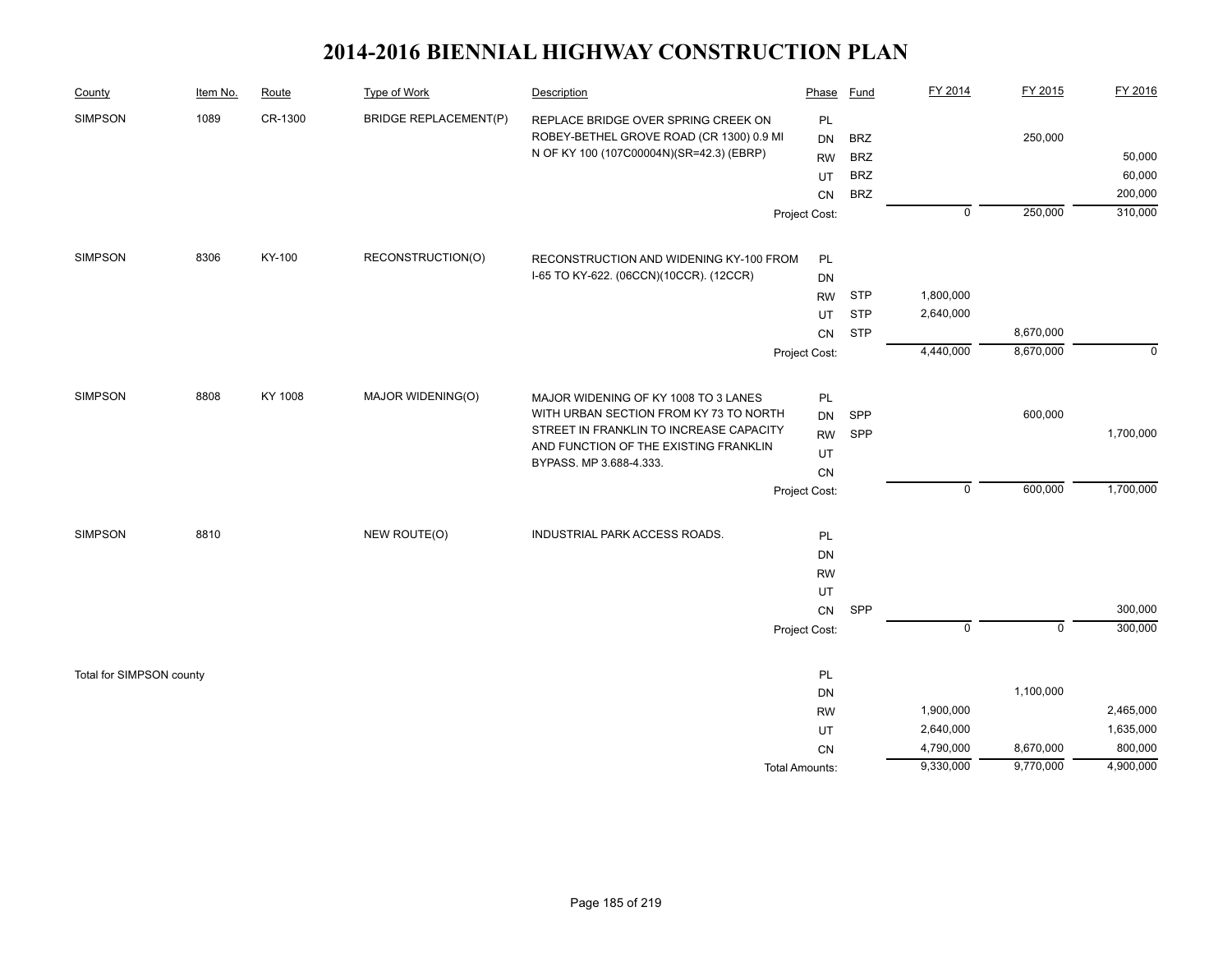| County                   | Item No. | Route   | Type of Work                 | Description                                     | Phase          | Fund       | FY 2014   | FY 2015     | FY 2016     |
|--------------------------|----------|---------|------------------------------|-------------------------------------------------|----------------|------------|-----------|-------------|-------------|
| <b>SPENCER</b>           | 476      | KY-55   | SAFETY(P)                    | IMPROVE SAFETY AT THE INTERSECTION OF KY        | PL             |            |           |             |             |
|                          |          |         |                              | 55 AND KY 1169 AND PROVIDE FOR TURN             | DN             |            |           |             |             |
|                          |          |         |                              | LANES. (12CCR)                                  | <b>RW</b>      | <b>SPP</b> | 150,000   |             |             |
|                          |          |         |                              |                                                 | UT             | SPP        | 150,000   |             |             |
|                          |          |         |                              |                                                 | CN             | SPP        |           | 1,750,000   |             |
|                          |          |         |                              |                                                 | Project Cost:  |            | 300,000   | 1,750,000   | $\mathbf 0$ |
| <b>SPENCER</b>           | 1033     | KY-55   | <b>BRIDGE REPLACEMENT(P)</b> | REPLACE SALT RIVER BRIDGE IN TAYLORSVILLE       | PL             |            |           |             |             |
|                          |          |         |                              | (B04). (SR=41.2) (08CCR): (108B00004N)          | DN             |            |           |             |             |
|                          |          |         |                              | (10CCR)(12CCR)                                  | <b>RW</b>      |            |           |             |             |
|                          |          |         |                              |                                                 | UT             |            |           |             |             |
|                          |          |         |                              |                                                 | CN             | <b>BRO</b> | 4,620,000 |             |             |
|                          |          |         |                              |                                                 | Project Cost:  |            | 4,620,000 | $\mathbf 0$ | $\Omega$    |
|                          |          |         |                              |                                                 |                |            |           |             |             |
| <b>SPENCER</b>           | 1055     | KY-3192 | <b>BRIDGE REPLACEMENT(P)</b> | REPLACE BRIDGE ON KY-3192 (MP 0.058) OVER       | PL             |            |           |             |             |
|                          |          |         |                              | ELK CREEK; .1 MI WEST OF JCT KY-1633;           | DN             |            |           |             |             |
|                          |          |         |                              | (STRUCTURALLY DEFICIENT, SR=49.3)<br>108B00013N | <b>RW</b>      | <b>BRX</b> | 90,000    |             |             |
|                          |          |         |                              |                                                 | UT             | <b>BRX</b> | 60,000    |             |             |
|                          |          |         |                              |                                                 | CN             |            |           |             |             |
|                          |          |         |                              |                                                 | Project Cost:  |            | 150,000   | $\mathsf 0$ | $\mathbf 0$ |
| <b>SPENCER</b>           | 1080     | KY-2885 | <b>BRIDGE REPLACEMENT(P)</b> | REPLACE BRIDGE OVER SIMPSON CREEK ON KY         | PL             |            |           |             |             |
|                          |          |         |                              | 2885 (WEST RIVER ROAD) AT JCT WITH              | DN             | <b>BRX</b> | 400,000   |             |             |
|                          |          |         |                              | NETHERTON LANE (CR 1082) 3-TON WEIGHT           | <b>RW</b>      | <b>BRX</b> |           | 100,000     |             |
|                          |          |         |                              | LIMIT (SR=2)(108B00041N)                        | UT             | <b>BRX</b> |           | 50,000      |             |
|                          |          |         |                              |                                                 | <b>CN</b>      | <b>BRX</b> |           | 500,000     |             |
|                          |          |         |                              |                                                 | Project Cost:  |            | 400,000   | 650,000     | $\mathbf 0$ |
| Total for SPENCER county |          |         |                              |                                                 | PL             |            |           |             |             |
|                          |          |         |                              |                                                 | DN             |            | 400,000   |             |             |
|                          |          |         |                              |                                                 | <b>RW</b>      |            | 240,000   | 100,000     |             |
|                          |          |         |                              |                                                 | UT             |            | 210,000   | 50,000      |             |
|                          |          |         |                              |                                                 | CN             |            | 4,620,000 | 2,250,000   |             |
|                          |          |         |                              |                                                 | Total Amounts: |            | 5,470,000 | 2,400,000   | $\mathbf 0$ |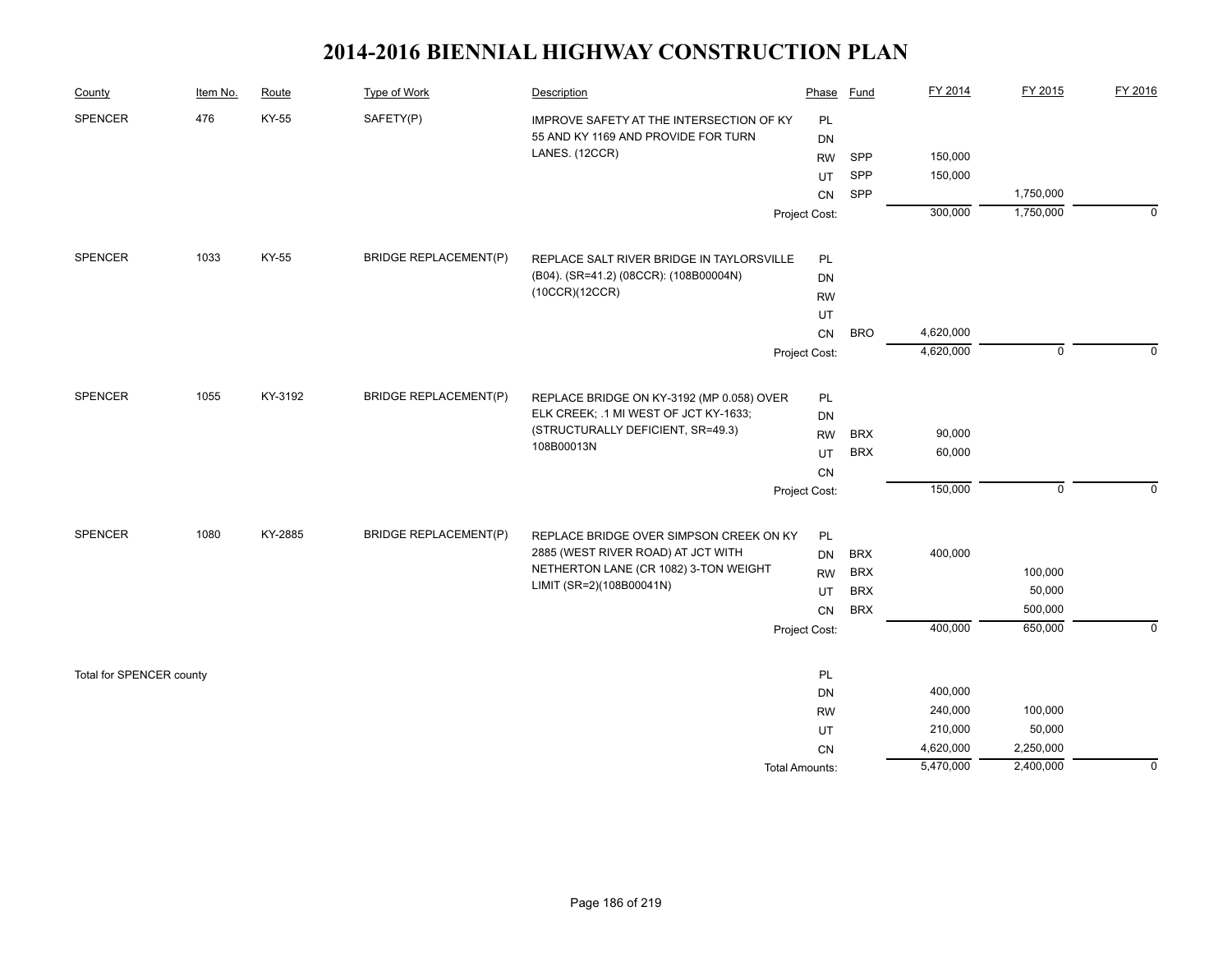| County                  | Item No. | Route        | <b>Type of Work</b>          | Description                                                                      | Phase                      | <b>Fund</b> | FY 2014   | FY 2015     | FY 2016     |
|-------------------------|----------|--------------|------------------------------|----------------------------------------------------------------------------------|----------------------------|-------------|-----------|-------------|-------------|
| <b>TAYLOR</b>           | 1058     | CR-1236      | <b>BRIDGE REPLACEMENT(P)</b> | REPLACE BRIDGE OVER GREEN RIVER (C15)                                            | PL                         |             |           |             |             |
|                         |          |              |                              | 0.75MI SW OF N-JCT. KY-55. (SR=25.2):                                            | DN                         |             |           |             |             |
|                         |          |              |                              | (109C00015N)(AR/W)                                                               | <b>RW</b>                  |             |           |             |             |
|                         |          |              |                              |                                                                                  | UT                         |             |           |             |             |
|                         |          |              |                              |                                                                                  | CN                         | <b>BRZ</b>  | 1,500,000 |             |             |
|                         |          |              |                              |                                                                                  | Project Cost:              |             | 1,500,000 | $\mathbf 0$ | $\mathbf 0$ |
| <b>TAYLOR</b>           | 1082     | CR-1001      | <b>BRIDGE REPLACEMENT(P)</b> | REPLACE BRIDGE ON WISE RD (CR 1001) OVER                                         | PL                         |             |           |             |             |
|                         |          |              |                              | LONG BRANCH .08 MILE W OF LONG BRANCH                                            | <b>DN</b>                  |             |           |             |             |
|                         |          |              |                              | RD (CR 1002)(SR 23.7) 109C00001N                                                 | <b>RW</b>                  | <b>BRZ</b>  | 30,000    |             |             |
|                         |          |              |                              |                                                                                  | UT                         |             |           |             |             |
|                         |          |              |                              |                                                                                  | <b>CN</b>                  | <b>BRZ</b>  |           |             | 120,000     |
|                         |          |              |                              |                                                                                  | Project Cost:              |             | 30,000    | $\mathbf 0$ | 120,000     |
| <b>TAYLOR</b>           | 1086     | <b>KY-70</b> | <b>BRIDGE REPLACEMENT(P)</b> |                                                                                  |                            |             |           |             |             |
|                         |          |              |                              | REPLACE KY 70 BRIDGE OVER STONER CREEK<br>IN TAYLOR COUNTY KENTUCKY BY USING     | PL                         |             |           |             |             |
|                         |          |              |                              | HYBRID COMPOSITE BEAMS (HCB) AS PER                                              | DN                         | <b>STP</b>  | 25,000    |             |             |
|                         |          |              |                              | FEDERALLY APPROVED "HIGHWAYS FOR LIFE"<br>DISCRETIONARY FUNDED PROJECT.(KYD2013) | <b>RW</b><br>UT            | <b>STP</b>  | 25,000    |             |             |
|                         |          |              |                              |                                                                                  |                            | <b>KYD</b>  | 120,000   |             |             |
|                         |          |              |                              |                                                                                  | <b>CN</b><br>Project Cost: |             | 170,000   | $\Omega$    | $\Omega$    |
|                         |          |              |                              |                                                                                  |                            |             |           |             |             |
| Total for TAYLOR county |          |              |                              |                                                                                  | PL                         |             |           |             |             |
|                         |          |              |                              |                                                                                  | <b>DN</b>                  |             | 25,000    |             |             |
|                         |          |              |                              |                                                                                  | <b>RW</b>                  |             | 30,000    |             |             |
|                         |          |              |                              |                                                                                  | UT                         |             | 25,000    |             |             |
|                         |          |              |                              |                                                                                  | CN                         |             | 1,620,000 |             | 120,000     |
|                         |          |              |                              |                                                                                  | <b>Total Amounts:</b>      |             | 1,700,000 | $\mathbf 0$ | 120,000     |
| <b>TODD</b>             | 8401     | KY-181       | CONGESTION MITIGTN(O)        | RECONSTRUCT AND WIDEN FROM ELKTON                                                | PL                         |             |           |             |             |
|                         |          |              |                              | COURTHOUSE NORTH TO US-68/KY 80. (08CCN)                                         | DN                         |             |           |             |             |
|                         |          |              |                              | (10CCR)(12CCR)                                                                   | <b>RW</b>                  | SPP         | 740,000   |             |             |
|                         |          |              |                              |                                                                                  | UT                         | SPP         | 910,000   |             |             |
|                         |          |              |                              |                                                                                  | <b>CN</b>                  | SPP         |           | 2,110,000   |             |
|                         |          |              |                              |                                                                                  | Project Cost:              |             | 1,650,000 | 2,110,000   | $\mathbf 0$ |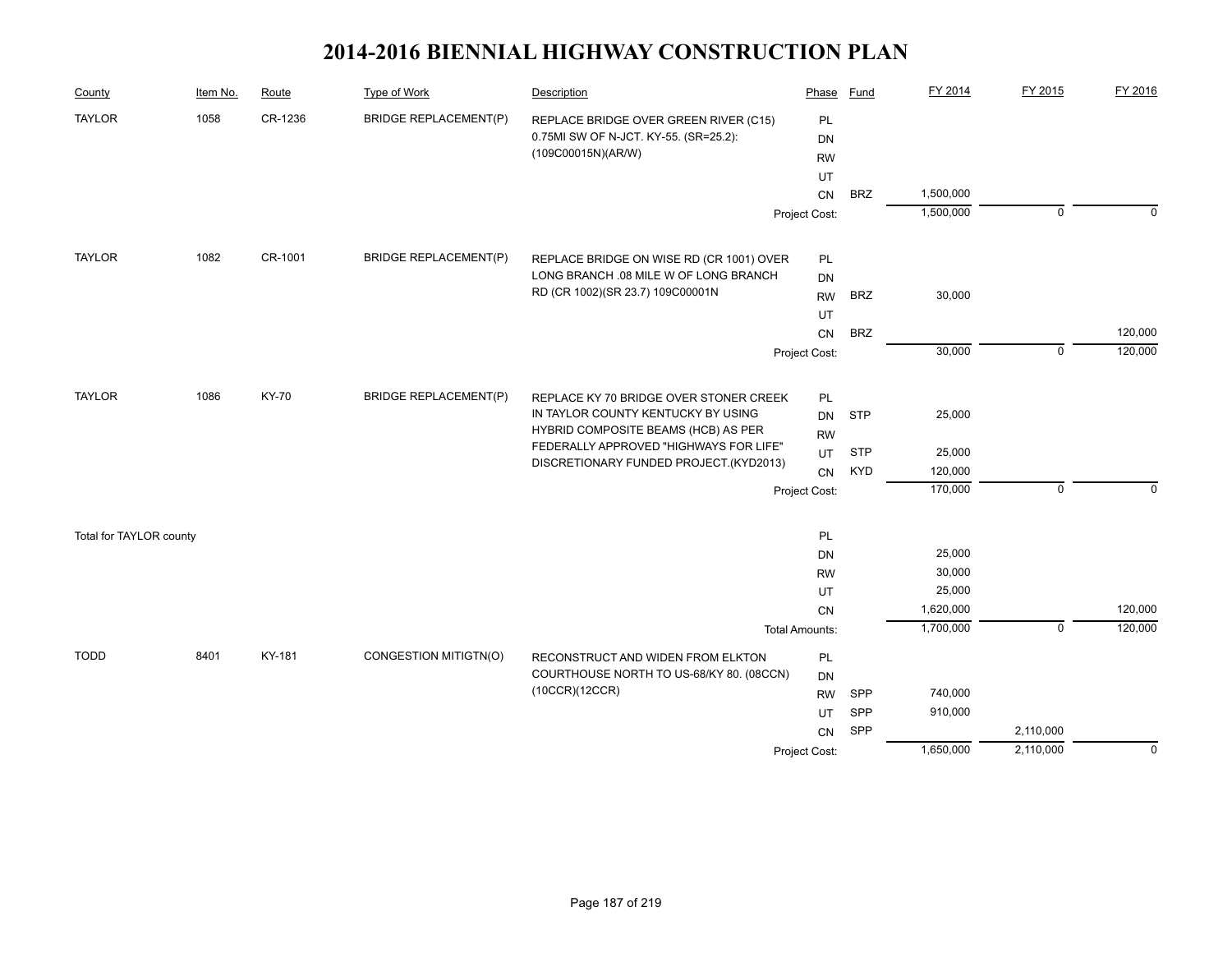| County                | Item No. | Route        | <b>Type of Work</b> | Description                                                                                                                                                               | Phase                              | <b>Fund</b> | FY 2014            | FY 2015        | FY 2016     |
|-----------------------|----------|--------------|---------------------|---------------------------------------------------------------------------------------------------------------------------------------------------------------------------|------------------------------------|-------------|--------------------|----------------|-------------|
| <b>TODD</b>           | 8811     | KY-181       | RECONSTRUCTION(O)   | RECONSTRUCT KY-181 (ELTON ROAD) FROM<br>US-79 (MP 0.000) TO NORTH OF INTERSECTION<br>WITH US-41 (MP 0.214) TO INCLUDE A NEW<br>INTERSECTION WITH KY-294. (MP 0.000-0.400) | PL<br><b>DN</b><br><b>RW</b><br>UT | SPP<br>SPP  |                    | 250,000        | 250,000     |
|                       |          |              |                     |                                                                                                                                                                           | ${\sf CN}$<br>Project Cost:        |             | $\overline{0}$     | 250,000        | 250,000     |
|                       |          |              |                     |                                                                                                                                                                           |                                    |             |                    |                |             |
| Total for TODD county |          |              |                     |                                                                                                                                                                           | PL                                 |             |                    |                |             |
|                       |          |              |                     |                                                                                                                                                                           | DN                                 |             |                    | 250,000        |             |
|                       |          |              |                     |                                                                                                                                                                           | <b>RW</b><br>UT                    |             | 740,000<br>910,000 |                | 250,000     |
|                       |          |              |                     |                                                                                                                                                                           | ${\sf CN}$                         |             |                    | 2,110,000      |             |
|                       |          |              |                     |                                                                                                                                                                           | <b>Total Amounts:</b>              |             | 1,650,000          | 2,360,000      | 250,000     |
|                       |          |              |                     |                                                                                                                                                                           |                                    |             |                    |                |             |
| <b>TRIGG</b>          | 151      | <b>US-68</b> | NEW ROUTE(O)        | CONSTRUCTION OF FINAL TWO LANES OF<br>CADIZ BYPASS. (12CCR)                                                                                                               | $\mathsf{PL}$<br><b>DN</b>         | SPP         | 300,000            |                |             |
|                       |          |              |                     |                                                                                                                                                                           | <b>RW</b>                          |             |                    |                |             |
|                       |          |              |                     |                                                                                                                                                                           | UT                                 |             |                    |                |             |
|                       |          |              |                     |                                                                                                                                                                           | CN                                 | SPP         | 6,500,000          |                |             |
|                       |          |              |                     |                                                                                                                                                                           | Project Cost:                      |             | 6,800,000          | $\mathbf 0$    | $\Omega$    |
| <b>TRIGG</b>          | 180.1    | <b>US-68</b> | MAJOR WIDENING(O)   |                                                                                                                                                                           |                                    |             |                    |                |             |
|                       |          |              |                     | CADIZ-AURORA; FROM 200 METERS WEST OF<br>KY-1489 TO 200 METERS WEST OF PETE LIGHT                                                                                         | PL<br>DN                           |             |                    |                |             |
|                       |          |              |                     | SPRING ROAD.(10CCR)(12CCR)                                                                                                                                                | <b>RW</b>                          |             |                    |                |             |
|                       |          |              |                     |                                                                                                                                                                           | UT                                 |             |                    |                |             |
|                       |          |              |                     |                                                                                                                                                                           | CN                                 | <b>NH</b>   | 22,500,000         |                |             |
|                       |          |              |                     |                                                                                                                                                                           | Project Cost:                      |             | 22,500,000         | $\mathsf 0$    | $\mathsf 0$ |
| <b>TRIGG</b>          | 180.11   | <b>US-68</b> | MAJOR WIDENING(O)   | CADIZ-AURORA; FROM 200 METERS WEST OF                                                                                                                                     | PL                                 |             |                    |                |             |
|                       |          |              |                     | PETE LIGHT SPRING ROAD TO CADIZ BYPASS                                                                                                                                    | DN                                 |             |                    |                |             |
|                       |          |              |                     | (GRADE, DRAIN & SURFACE)(10CCR)                                                                                                                                           | <b>RW</b>                          |             |                    |                |             |
|                       |          |              |                     |                                                                                                                                                                           | UT                                 |             |                    |                |             |
|                       |          |              |                     |                                                                                                                                                                           | ${\sf CN}$                         | <b>STP</b>  |                    |                | 16,880,000  |
|                       |          |              |                     |                                                                                                                                                                           | Project Cost:                      |             | $\overline{0}$     | $\overline{0}$ | 16,880,000  |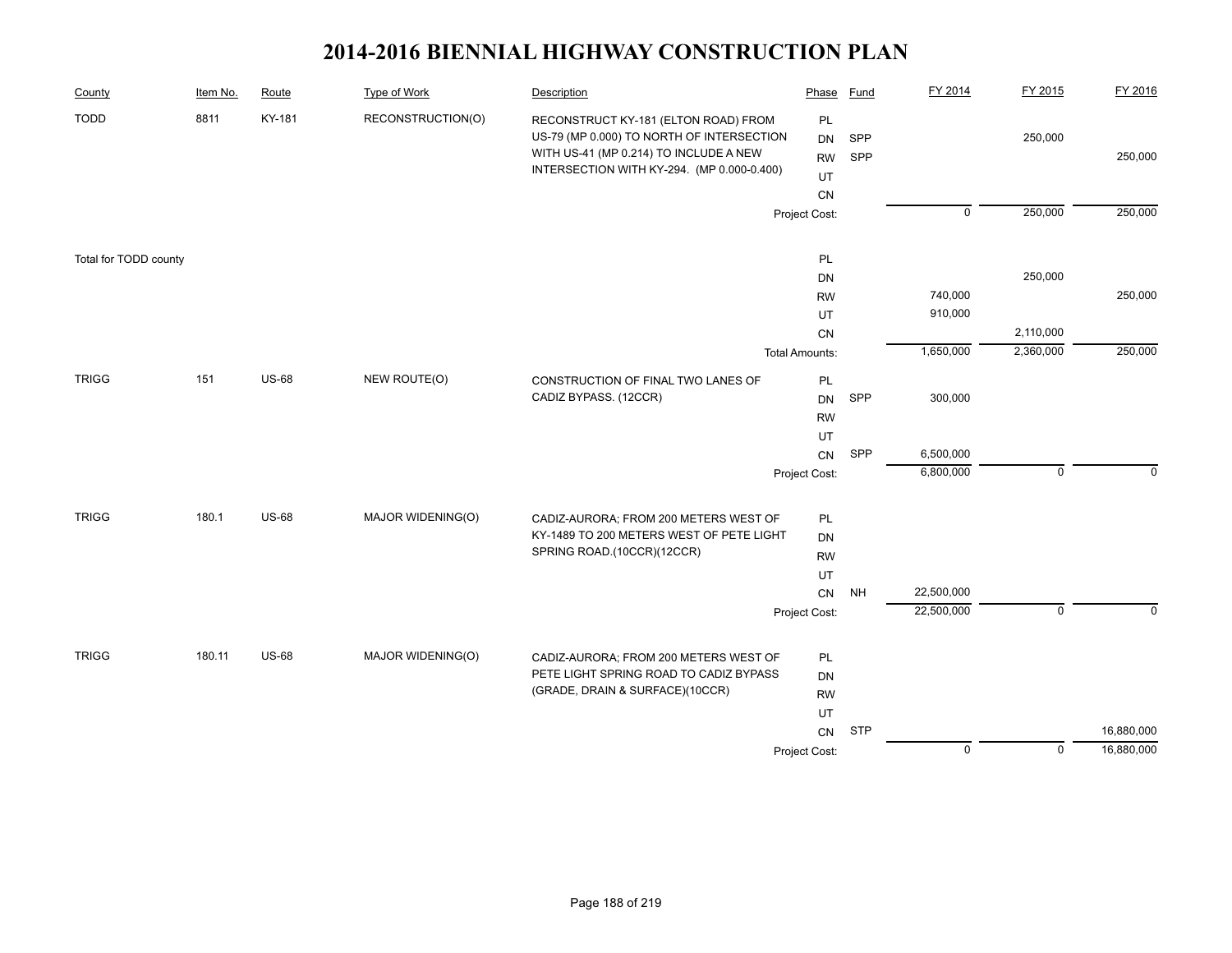| County                 | Item No. | Route        | <b>Type of Work</b>          | Description                                  | Phase                 | <b>Fund</b>     | FY 2014     | FY 2015     | FY 2016     |
|------------------------|----------|--------------|------------------------------|----------------------------------------------|-----------------------|-----------------|-------------|-------------|-------------|
| <b>TRIGG</b>           | 180.51   | <b>US-68</b> | MAJOR WIDENING(O)            | CADIZ-AURORA; FROM EAST END OF LAKE          | PL                    |                 |             |             |             |
|                        |          |              |                              | BARKLEY BRIDGE TO 200 METERS WEST OF         | DN                    |                 |             |             |             |
|                        |          |              |                              | KY-1489 (08CCR)(10CCR)                       | <b>RW</b>             |                 |             |             |             |
|                        |          |              |                              |                                              | UT                    |                 |             |             |             |
|                        |          |              |                              |                                              | CN                    | <b>NH</b>       | 9,740,000   |             |             |
|                        |          |              |                              |                                              | Project Cost:         |                 | 9,740,000   | 0           | $\Omega$    |
| <b>TRIGG</b>           | 180.6    | <b>US-68</b> | <b>BRIDGE REPLACEMENT(P)</b> | CADIZ-AURORA; BRIDGE OVER LAKE BARKLEY       | PL                    |                 |             |             |             |
|                        |          |              |                              | (TOTAL CONSTRUCTION COST IS \$165 MILLION)   | DN                    |                 |             |             |             |
|                        |          |              |                              | (2006BOPP): (111B00020N)(10CCR)              | <b>RW</b>             |                 |             |             |             |
|                        |          |              |                              |                                              | UT                    |                 |             |             |             |
|                        |          |              |                              |                                              | CN                    | JM <sub>5</sub> |             | 90,000,000  |             |
|                        |          |              |                              |                                              | Project Cost:         |                 | $\mathbf 0$ | 90,000,000  | $\mathbf 0$ |
| <b>TRIGG</b>           | 180.61   | <b>US-68</b> | PREFINANCD CONVRSN(O)        | CADIZ-AURORA; BRIDGE OVER LAKE BARKLEY       | PL                    |                 |             |             |             |
|                        |          |              |                              | (ADDITIONAL FUNDING FOR C PHASE)(10CCR)      | DN                    |                 |             |             |             |
|                        |          |              |                              |                                              | <b>RW</b>             |                 |             |             |             |
|                        |          |              |                              |                                              | UT                    |                 |             |             |             |
|                        |          |              |                              |                                              | CN                    | JM <sub>5</sub> |             |             | 75,000,000  |
|                        |          |              |                              |                                              | Project Cost:         |                 | $\mathbf 0$ | 0           | 75,000,000  |
| <b>TRIGG</b>           | 1133     | KY-1585      | <b>BRIDGE REPLACEMENT(P)</b> | REPLACE BRIDGE ON KY-1585 (MP 4.87) OVER     | PL                    |                 |             |             |             |
|                        |          |              |                              | SINKING FORK; .3 MI. NORTH OF HWY. 272 JCT.; | DN                    |                 |             |             |             |
|                        |          |              |                              | (STRUCTURALLY DEFICIENT, SR=19.7)            | <b>RW</b>             |                 |             |             |             |
|                        |          |              |                              | 111B00054N (AR/W)                            | UT                    | <b>BRX</b>      | 220,000     |             |             |
|                        |          |              |                              |                                              | <b>CN</b>             | <b>BRX</b>      |             |             | 1,000,000   |
|                        |          |              |                              |                                              | Project Cost:         |                 | 220,000     | $\mathbf 0$ | 1,000,000   |
| Total for TRIGG county |          |              |                              |                                              | PL                    |                 |             |             |             |
|                        |          |              |                              |                                              | DN                    |                 | 300,000     |             |             |
|                        |          |              |                              |                                              | <b>RW</b>             |                 |             |             |             |
|                        |          |              |                              |                                              | UT                    |                 | 220,000     |             |             |
|                        |          |              |                              |                                              | <b>CN</b>             |                 | 38,740,000  | 90,000,000  | 92,880,000  |
|                        |          |              |                              |                                              | <b>Total Amounts:</b> |                 | 39,260,000  | 90,000,000  | 92,880,000  |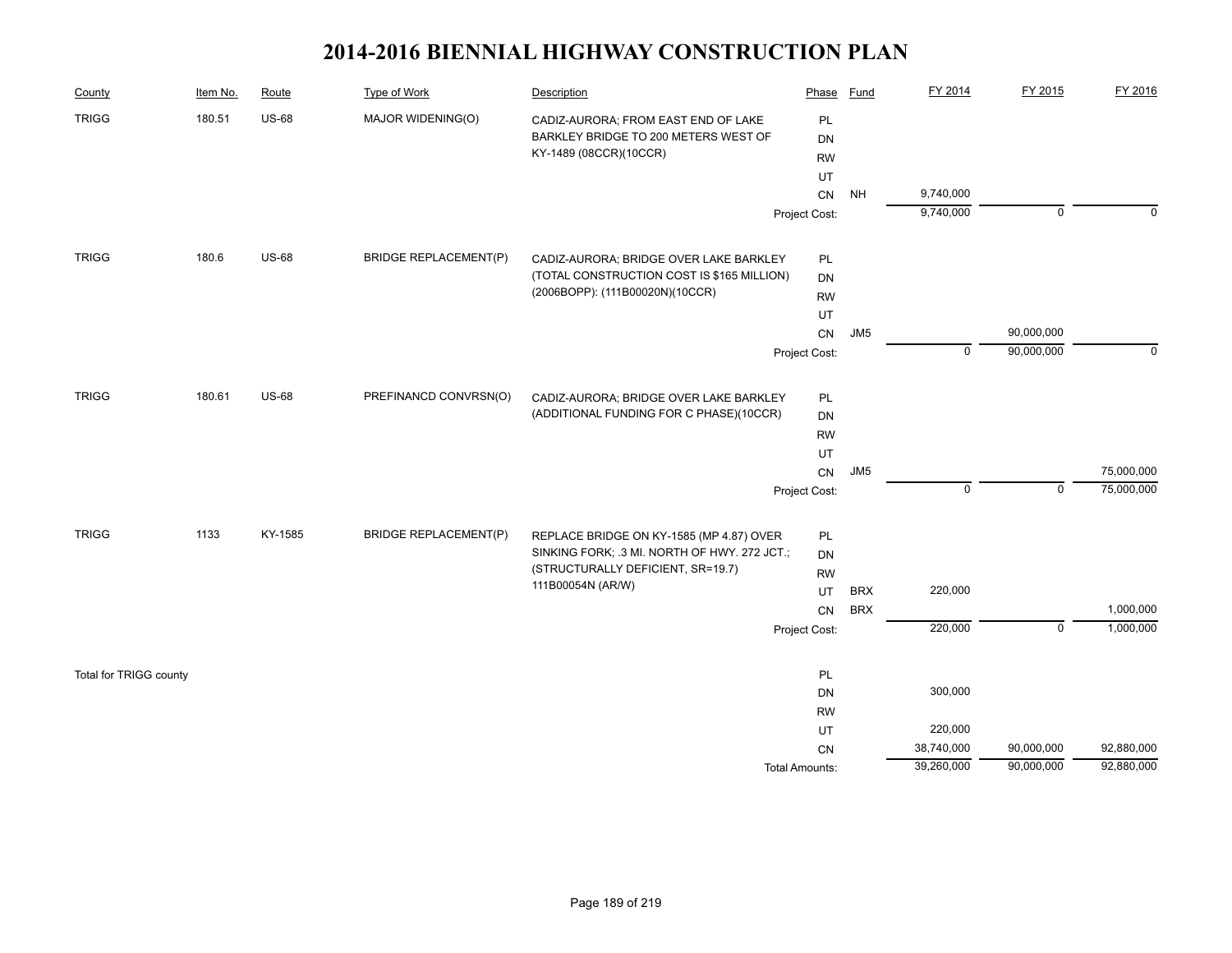| County                   | Item No. | Route         | <b>Type of Work</b>          | Description                                                                                            | Phase                        | <b>Fund</b> | FY 2014     | FY 2015                   | FY 2016     |
|--------------------------|----------|---------------|------------------------------|--------------------------------------------------------------------------------------------------------|------------------------------|-------------|-------------|---------------------------|-------------|
| <b>TRIMBLE</b>           | 135.81   | <b>US-421</b> | <b>BRIDGE REPLACEMENT(P)</b> | NEW MILTON-MADISON BRIDGE APPROACHES<br>TO REALIGN US 421 AT BOTTOM OF HILL AT<br>NEW BRIDGE LOCATION. | PL<br><b>DN</b><br><b>RW</b> | SPP         | 750,000     |                           |             |
|                          |          |               |                              |                                                                                                        | UT                           |             |             |                           |             |
|                          |          |               |                              |                                                                                                        | CN                           |             |             |                           |             |
|                          |          |               |                              |                                                                                                        | Project Cost:                |             | 750,000     | $\overline{0}$            | $\Omega$    |
| <b>TRIMBLE</b>           | 905      | <b>US-421</b> | SAFETY(P)                    | ADDRESS SAFETY ISSUES AND ACCESS AT THE                                                                | PL                           |             |             |                           |             |
|                          |          |               |                              | INTERSECTION OF US-421/KY-1226 AT MP 11.5.                                                             | DN                           |             |             |                           |             |
|                          |          |               |                              | (12CCR)                                                                                                | <b>RW</b>                    | <b>STP</b>  | 320,000     |                           |             |
|                          |          |               |                              |                                                                                                        | <b>UT</b>                    | <b>STP</b>  | 260,000     |                           |             |
|                          |          |               |                              |                                                                                                        | CN                           | <b>STP</b>  |             | 830,000                   |             |
|                          |          |               |                              |                                                                                                        | Project Cost:                |             | 580,000     | 830,000                   | $\mathbf 0$ |
| <b>TRIMBLE</b>           | 1075     | KY-2871       | <b>BRIDGE REPLACEMENT(P)</b> | REPLACE BRIDGE OVER LITTLE KENTUCKY                                                                    | PL                           |             |             |                           |             |
|                          |          |               |                              | RIVER ON KY 2871 150 FT NW OF KY 1335.                                                                 | <b>DN</b>                    | <b>BRX</b>  |             | 375,000                   |             |
|                          |          |               |                              | (112B00029N) (SR=46.2)                                                                                 | <b>RW</b>                    | <b>BRX</b>  |             | 15,000                    |             |
|                          |          |               |                              |                                                                                                        | UT                           | <b>BRX</b>  |             | 10,000                    |             |
|                          |          |               |                              |                                                                                                        | CN                           | <b>BRX</b>  |             | 500,000                   |             |
|                          |          |               |                              |                                                                                                        | Project Cost:                |             | $\mathbf 0$ | 900,000                   | $\mathbf 0$ |
| TRIMBLE                  | 8712     | <b>US-421</b> | SAFETY(P)                    | CONSTRUCT TURN LANES INTO TRIMBLE                                                                      | PL                           |             |             |                           |             |
|                          |          |               |                              | COUNTY HIGH SCHOOL. (12CCN)                                                                            | <b>DN</b>                    | SPP         | 250,000     |                           |             |
|                          |          |               |                              |                                                                                                        | <b>RW</b>                    |             |             |                           |             |
|                          |          |               |                              |                                                                                                        | UT                           |             |             |                           |             |
|                          |          |               |                              |                                                                                                        | ${\sf CN}$                   | SPP         |             |                           | 2,000,000   |
|                          |          |               |                              |                                                                                                        | Project Cost:                |             | 250,000     | $\overline{\mathfrak{o}}$ | 2,000,000   |
| Total for TRIMBLE county |          |               |                              |                                                                                                        | PL                           |             |             |                           |             |
|                          |          |               |                              |                                                                                                        | DN                           |             | 1,000,000   | 375,000                   |             |
|                          |          |               |                              |                                                                                                        | <b>RW</b>                    |             | 320,000     | 15,000                    |             |
|                          |          |               |                              |                                                                                                        | UT                           |             | 260,000     | 10,000                    |             |
|                          |          |               |                              |                                                                                                        | CN                           |             |             | 1,330,000                 | 2,000,000   |
|                          |          |               |                              |                                                                                                        | <b>Total Amounts:</b>        |             | 1,580,000   | 1,730,000                 | 2,000,000   |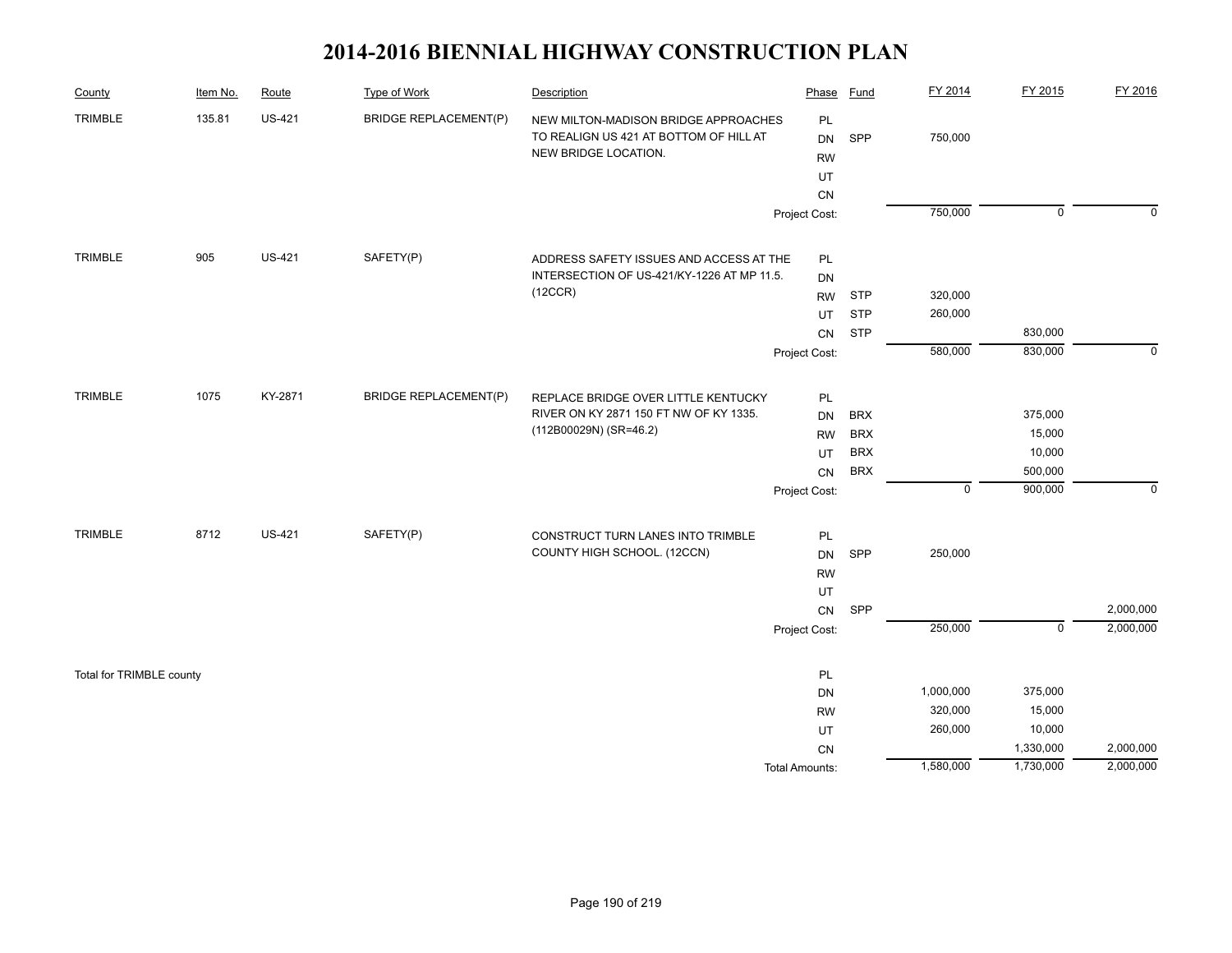| County                 | Item No. | Route        | Type of Work                 | Description                                                                  | Phase                 | <b>Fund</b>     | FY 2014   | FY 2015        | FY 2016     |
|------------------------|----------|--------------|------------------------------|------------------------------------------------------------------------------|-----------------------|-----------------|-----------|----------------|-------------|
| <b>UNION</b>           | 139      | $US-60$      | NEW ROUTE(O)                 | CONSTRUCT NEW US-60 BYPASS AT SULLIVAN.                                      | PL                    |                 |           |                |             |
|                        |          |              |                              | (04CCN)                                                                      | DN                    | <b>SP</b>       | 1,000,000 |                |             |
|                        |          |              |                              |                                                                              | <b>RW</b>             |                 |           |                |             |
|                        |          |              |                              |                                                                              | UT                    |                 |           |                |             |
|                        |          |              |                              |                                                                              | CN                    |                 |           |                |             |
|                        |          |              |                              |                                                                              | Project Cost:         |                 | 1,000,000 | $\mathbf 0$    | $\mathbf 0$ |
| <b>UNION</b>           | 1073     | KY-359       | <b>BRIDGE REPLACEMENT(P)</b> | REPLACE BRIDGE ON KY-359 (MP 0.971) OVER                                     | PL                    |                 |           |                |             |
|                        |          |              |                              | LOST CREEK; .95 MI N.E. OF JCT US-60;                                        | DN                    |                 |           |                |             |
|                        |          |              |                              | (FUNCTIONALLY OBSOLETE, SR=48.6)                                             | <b>RW</b>             | <b>BRO</b>      | 75,000    |                |             |
|                        |          |              |                              | 113B00006N                                                                   | UT                    | <b>BRO</b>      | 125,000   |                |             |
|                        |          |              |                              |                                                                              | CN                    | <b>BRO</b>      |           |                | 570,000     |
|                        |          |              |                              |                                                                              | Project Cost:         |                 | 200,000   | $\mathsf 0$    | 570,000     |
|                        |          |              |                              |                                                                              |                       |                 |           |                |             |
| <b>UNION</b>           | 1074     | KY-359       | <b>BRIDGE REPLACEMENT(P)</b> | REPLACE BRIDGE ON KY-359 (MP 1.193) OVER                                     | PL                    |                 |           |                |             |
|                        |          |              |                              | SINKING CREEK; 1.1 MI N.E. OF JCT US-60;<br>(FUNCTIONALLY OBSOLETE, SR=48.6) | DN                    |                 |           |                |             |
|                        |          |              |                              | 113B00007N                                                                   | <b>RW</b>             | <b>BRO</b>      | 75,000    |                |             |
|                        |          |              |                              |                                                                              | UT                    | <b>BRO</b>      | 125,000   |                |             |
|                        |          |              |                              |                                                                              | ${\sf CN}$            | <b>BRO</b>      |           |                | 570,000     |
|                        |          |              |                              |                                                                              | Project Cost:         |                 | 200,000   | $\mathbf 0$    | 570,000     |
| <b>UNION</b>           | 8636     | <b>US-60</b> | SAFETY(P)                    | CONSTRUCT CENTER TURN LANE AT UNION                                          | PL                    |                 |           |                |             |
|                        |          |              |                              | COUNTY HOSPITAL AND NEW UNION COUNTY                                         | DN                    |                 |           |                |             |
|                        |          |              |                              | TECHNOLOGY CENTER. (10CCN)                                                   | <b>RW</b>             |                 |           |                |             |
|                        |          |              |                              |                                                                              | UT                    |                 |           |                |             |
|                        |          |              |                              |                                                                              | ${\sf CN}$            | SB <sub>2</sub> | 470,000   |                |             |
|                        |          |              |                              |                                                                              | Project Cost:         |                 | 470,000   | $\overline{0}$ | $\mathbf 0$ |
| Total for UNION county |          |              |                              |                                                                              | PL                    |                 |           |                |             |
|                        |          |              |                              |                                                                              | DN                    |                 | 1,000,000 |                |             |
|                        |          |              |                              |                                                                              | <b>RW</b>             |                 | 150,000   |                |             |
|                        |          |              |                              |                                                                              | UT                    |                 | 250,000   |                |             |
|                        |          |              |                              |                                                                              | CN                    |                 | 470,000   |                | 1,140,000   |
|                        |          |              |                              |                                                                              | <b>Total Amounts:</b> |                 | 1,870,000 | $\mathsf 0$    | 1,140,000   |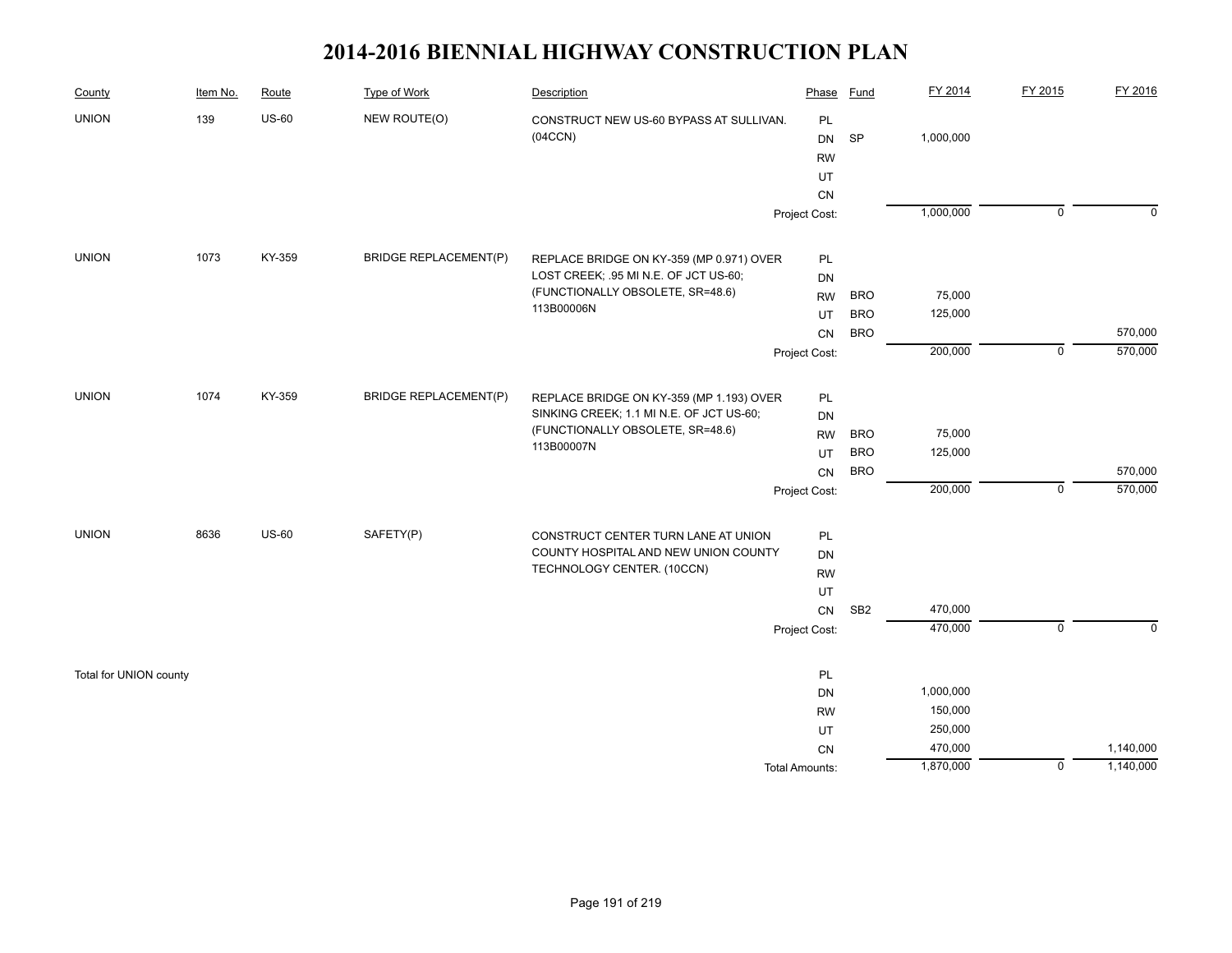| County        | Item No. | Route  | Type of Work               | Description                                                                                                                                                  | Phase                              | Fund       | FY 2014            | FY 2015     | FY 2016     |
|---------------|----------|--------|----------------------------|--------------------------------------------------------------------------------------------------------------------------------------------------------------|------------------------------------|------------|--------------------|-------------|-------------|
| <b>WARREN</b> | 16       | $I-65$ | NEW INTERCHANGE(O)         | CONSTRUCT NEW INTERCHANGE ON I-65 TO<br>ACCOMODATE MAJOR DEVELOPMENT<br>POSSIBILITIES NORTH OF BOWLING GREEN.<br>(06CCR)(SEE 3-16.03;3-16.04; FOR ADDITIONAL | PL<br><b>DN</b><br><b>RW</b><br>UT |            |                    |             |             |
|               |          |        |                            | "HPP" AND "IM" FUNDS) (12CCR)                                                                                                                                | CN                                 | IМ         |                    | 7,500,000   |             |
|               |          |        |                            |                                                                                                                                                              | Project Cost:                      |            | 0                  | 7,500,000   | $\mathbf 0$ |
| <b>WARREN</b> | 16.03    | $I-65$ | NEW INTERCHANGE(O)         | CONSTRUCTION OF NEW I-65 INTERCHANGE IN                                                                                                                      | PL                                 |            |                    |             |             |
|               |          |        |                            | WARREN COUNTY (GRADE & DRAIN ONLY, SEE                                                                                                                       | <b>DN</b>                          |            |                    |             |             |
|               |          |        |                            | 16.04 FOR C PHASE SURFACING)                                                                                                                                 | <b>RW</b>                          |            |                    |             |             |
|               |          |        |                            | (2005HPP-KY137; KY150; KY167)(SEE 3-16.00<br>AND 3-16.04 FOR "IM" C PHASE FUNDING)                                                                           | UT                                 |            |                    |             |             |
|               |          |        |                            |                                                                                                                                                              | <b>CN</b>                          | <b>HPP</b> | 18,671,207         |             |             |
|               |          |        |                            |                                                                                                                                                              | Project Cost:                      |            | 18,671,207         | $\mathbf 0$ | 0           |
| <b>WARREN</b> | 16.04    | $I-65$ | NEW INTERCHANGE(O)         | CONSTRUCTION OF NEW I-65 INTERCHANGE IN                                                                                                                      | PL                                 |            |                    |             |             |
|               |          |        |                            | WARREN COUNTY.(SURFACING ONLY, SEE                                                                                                                           | <b>DN</b>                          |            |                    |             |             |
|               |          |        |                            | 16.03 FOR G&D) (SEE 3-16.00 FOR STP                                                                                                                          | <b>RW</b>                          |            |                    |             |             |
|               |          |        |                            | COMPONENT)                                                                                                                                                   | UT                                 |            |                    |             |             |
|               |          |        |                            |                                                                                                                                                              | CN                                 | IM         |                    |             | 13,000,000  |
|               |          |        |                            |                                                                                                                                                              | Project Cost:                      |            | 0                  | 0           | 13,000,000  |
| <b>WARREN</b> | 17.1     | $I-65$ | <b>I-CHANGE RECONST(O)</b> | CONSTRUCTION OF PEDESTRIAN ACCESSIBILITY                                                                                                                     | PL                                 |            |                    |             |             |
|               |          |        |                            | IMPROVEMENTS AT US 231-KEN BALE BLVD AND                                                                                                                     | DN                                 |            |                    |             |             |
|               |          |        |                            | US 231-CUMBERLAND TRACE (KY 2158)<br>INTERSECTIONS WITHIN THE I-65/US 231                                                                                    | <b>RW</b>                          |            |                    |             |             |
|               |          |        |                            | (SCOTTSVILLE ROAD) INTERCHANGE AT                                                                                                                            | UT                                 |            |                    |             |             |
|               |          |        |                            |                                                                                                                                                              | CN                                 | <b>NH</b>  | 420,000<br>420,000 | $\mathbf 0$ | $\Omega$    |
|               |          |        |                            |                                                                                                                                                              | Project Cost:                      |            |                    |             |             |
| <b>WARREN</b> | 102.2    | KY-884 | MAJOR WIDENING(O)          | WIDEN THREE SPRINGS ROAD TO REDUCE                                                                                                                           | PL                                 |            |                    |             |             |
|               |          |        |                            | CONGESTION FROM FLEALAND TO 0.30 MILE                                                                                                                        | <b>DN</b>                          |            |                    |             |             |
|               |          |        |                            | WEST OF SCOTTSVILLE ROAD.                                                                                                                                    | <b>RW</b>                          |            |                    |             |             |
|               |          |        |                            |                                                                                                                                                              | UT                                 |            |                    |             |             |
|               |          |        |                            |                                                                                                                                                              | CN                                 | SPP        | 5,640,000          |             |             |
|               |          |        |                            |                                                                                                                                                              | Project Cost:                      |            | 5,640,000          | $\mathbf 0$ | $\mathbf 0$ |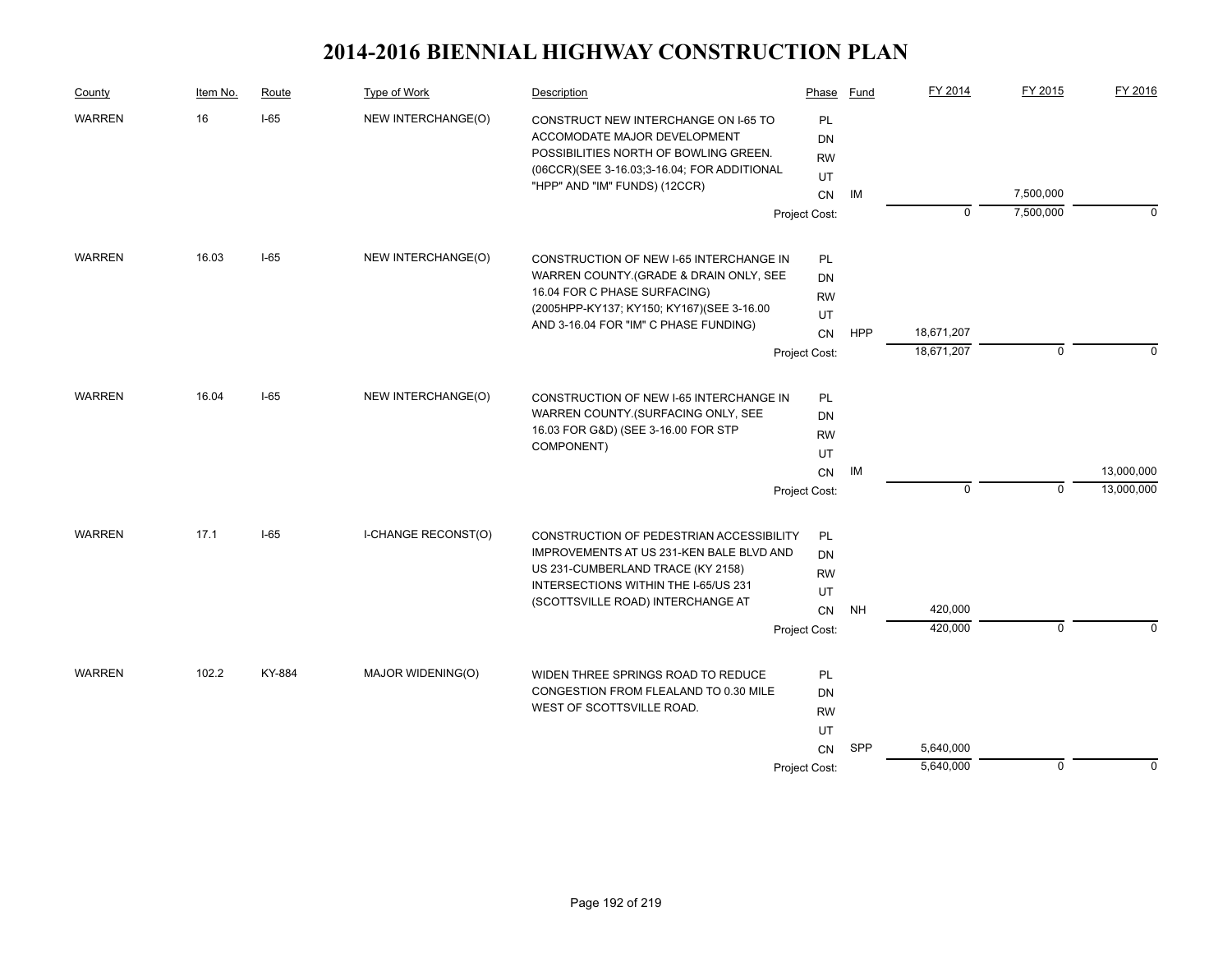| County        | Item No. | Route        | Type of Work      | Description                                                                          | Phase           | Fund            | FY 2014     | FY 2015        | FY 2016     |
|---------------|----------|--------------|-------------------|--------------------------------------------------------------------------------------|-----------------|-----------------|-------------|----------------|-------------|
| <b>WARREN</b> | 109      | KY-101       | RECONSTRUCTION(O) | RECONSTRUCT KY-101 FROM SMITHS GROVE                                                 | PL              |                 |             |                |             |
|               |          |              |                   | NORTH TO US-31W. (00CCR)(04CCR)(06CCR)                                               | <b>DN</b>       |                 |             |                |             |
|               |          |              |                   | (FUNDING SWAP WITH 11-20.00) (12CCR)                                                 | <b>RW</b>       | <b>SP</b>       | 3,310,000   |                |             |
|               |          |              |                   |                                                                                      | UT              | SP              | 1,410,000   |                |             |
|               |          |              |                   |                                                                                      | <b>CN</b>       | SP              |             |                | 12,670,000  |
|               |          |              |                   |                                                                                      | Project Cost:   |                 | 4,720,000   | $\mathbf 0$    | 12,670,000  |
| <b>WARREN</b> | 110      | KY-185       | RECONSTRUCTION(O) | RECONSTRUCT KY-185 FROM NORTH OF THE                                                 | PL              |                 |             |                |             |
|               |          |              |                   | JUNCTION WITH KY-263 NEAR RICHARDSVILLE                                              | <b>DN</b>       | SPP             | 700,000     |                |             |
|               |          |              |                   | (MP 6.29) TO THE BUTLER COUNTY LINE (MP                                              | <b>RW</b>       | SPP             |             |                | 3,310,000   |
|               |          |              |                   | 11.913). (02CCR)(04CCR)(06CCR)(10CCR)                                                | UT              | SPP             |             |                | 2,540,000   |
|               |          |              |                   |                                                                                      |                 |                 |             |                |             |
|               |          |              |                   |                                                                                      | Project Cost:   |                 | 700,000     | $\overline{0}$ | 5,850,000   |
| <b>WARREN</b> | 131      | <b>US-31</b> | SAFETY(P)         | CONSTRUCT ROUNDABOUT AT US-31W BYPASS                                                | PL              |                 |             |                |             |
|               |          |              |                   | AND CHESTNUT STREET/UNIVERSITY                                                       | <b>DN</b>       |                 |             |                |             |
|               |          |              |                   | BLVD/LOVING WAY.(06CCR) (08CCR) (10CCR)                                              | <b>RW</b>       |                 |             |                |             |
|               |          |              | (12CCR)           | UT                                                                                   |                 |                 |             |                |             |
|               |          |              |                   |                                                                                      | CN              | SB <sub>2</sub> | 2,300,000   |                |             |
|               |          |              |                   |                                                                                      | Project Cost:   |                 | 2,300,000   | $\pmb{0}$      | $\mathbf 0$ |
|               | 199      | <b>US-31</b> |                   |                                                                                      |                 |                 |             |                |             |
| <b>WARREN</b> |          |              | MAJOR WIDENING(O) | WIDEN TO 5 LANES FROM 1.0 MILE SOUTH OF<br>KY 242 (MP 4.1) TO DILLARD ROAD (MP 6.7). | PL              |                 |             |                |             |
|               |          |              |                   | (12CCR)                                                                              | DN              |                 |             | 3,570,000      |             |
|               |          |              |                   |                                                                                      | <b>RW</b><br>UT | SPP<br>SPP      |             | 3,820,000      |             |
|               |          |              |                   |                                                                                      |                 |                 |             |                |             |
|               |          |              |                   |                                                                                      | CN              |                 | $\mathbf 0$ | 7,390,000      | $\mathbf 0$ |
|               |          |              |                   |                                                                                      | Project Cost:   |                 |             |                |             |
| <b>WARREN</b> | 200      | <b>US-31</b> | SAFETY(P)         | REALIGN INTERSECTION OF US 31W AND                                                   | PL              |                 |             |                |             |
|               |          |              |                   | MOORMAN LANE AND US 31W AND BRISTOW                                                  | <b>DN</b>       |                 |             |                |             |
|               |          |              |                   | ROAD. (12CCR)                                                                        | <b>RW</b>       |                 |             |                |             |
|               |          |              |                   |                                                                                      | UT              |                 |             |                |             |
|               |          |              |                   |                                                                                      | CN              | SPP             |             | 700,000        |             |
|               |          |              |                   |                                                                                      | Project Cost:   |                 | $\mathsf 0$ | 700,000        | 0           |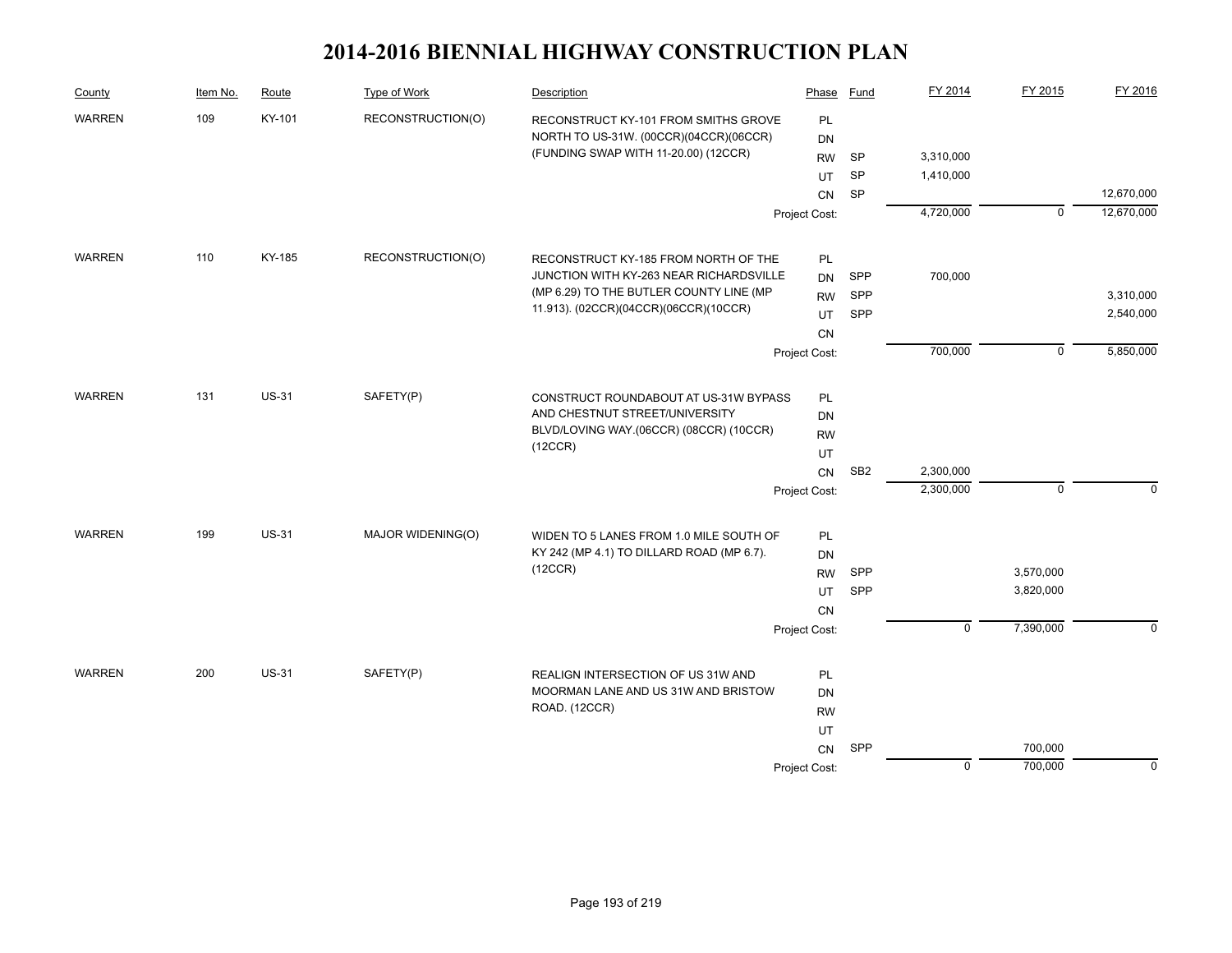| FY 2014<br>Route<br>Type of Work<br>Phase<br>Fund<br>County<br>Item No.<br>Description                         | FY 2015                   | FY 2016     |
|----------------------------------------------------------------------------------------------------------------|---------------------------|-------------|
| <b>WARREN</b><br>1070<br>CR-1301<br><b>BRIDGE REPLACEMENT(P)</b><br>PL<br>WEST BOGLE ROAD; REPLACE BRIDGE AND  |                           |             |
| APPROACHES OVER RJC RAILROAD 0.20 MILE<br><b>DN</b>                                                            |                           |             |
| SOUTHEAST OF US-68 (C7). (SR=16.5):<br><b>RW</b>                                                               |                           |             |
| (114C00007N)<br>UT                                                                                             |                           |             |
| 1,140,000<br><b>BRZ</b><br>CN                                                                                  |                           |             |
| 1,140,000<br>Project Cost:                                                                                     | $\mathbf 0$               | $\Omega$    |
| <b>WARREN</b><br>1077<br>KY-234<br><b>BRIDGE REPLACEMENT(P)</b><br>PL<br>REPLACE BRIDGE ON KY-234 OVER DRAKES  |                           |             |
| CREEK 0.097 E OF SHAKER MILL RD (CR-1131)<br><b>DN</b>                                                         |                           |             |
| (SR 42.8) 114B00012N.<br><b>BRO</b><br><b>RW</b>                                                               | 160,000                   |             |
| <b>BRO</b><br>UT                                                                                               | 1,150,000                 |             |
| CN                                                                                                             |                           |             |
| Project Cost:                                                                                                  | $\mathsf 0$<br>1,310,000  | $\mathbf 0$ |
| <b>WARREN</b><br>1090<br>CR-1425<br><b>BRIDGE REPLACEMENT(P)</b><br>PL<br>REPLACE BRIDGE OVER BRANCH OF INDIAN |                           |             |
| CREEK ON LODGE HALL ROAD (CR 1425) 1.4 MI<br><b>BRZ</b><br>DN                                                  | 250,000                   |             |
| W OF KY 185 (114C00021N)(SR=49.4) (EBRP)<br><b>BRZ</b><br><b>RW</b>                                            |                           | 50,000      |
| <b>BRZ</b><br>UT                                                                                               |                           | 75,000      |
| <b>BRZ</b><br><b>CN</b>                                                                                        |                           | 260,000     |
| Project Cost:                                                                                                  | $\overline{0}$<br>250,000 | 385,000     |
| <b>WARREN</b><br>8632<br>CS-1691<br>NEW ROUTE(O)<br>PL<br>REALIGN HENNESEY WAY AT CORVETTE DRIVE.              |                           |             |
| (10CCN)<br>SB <sub>2</sub><br>100,000<br>DN                                                                    |                           |             |
| <b>RW</b>                                                                                                      |                           |             |
| UT                                                                                                             |                           |             |
| CN                                                                                                             |                           |             |
| 100,000<br>Project Cost:                                                                                       | $\mathbf 0$               | $\Omega$    |
| <b>WARREN</b><br>8702<br><b>US-231</b><br>MAJOR WIDENING(O)                                                    |                           |             |
| PL<br>WIDEN AND EXPAND US 231 FROM LOVER'S<br>LANE TO THREE SPRINGS ROAD. (12CCN)<br><b>DN</b>                 |                           |             |
| SPP<br>1,600,000<br><b>RW</b>                                                                                  |                           |             |
| SPP<br>UT                                                                                                      | 2,000,000                 |             |
| SPP<br>CN                                                                                                      |                           | 5,000,000   |
| 1,600,000<br>Project Cost:                                                                                     | 2,000,000                 | 5,000,000   |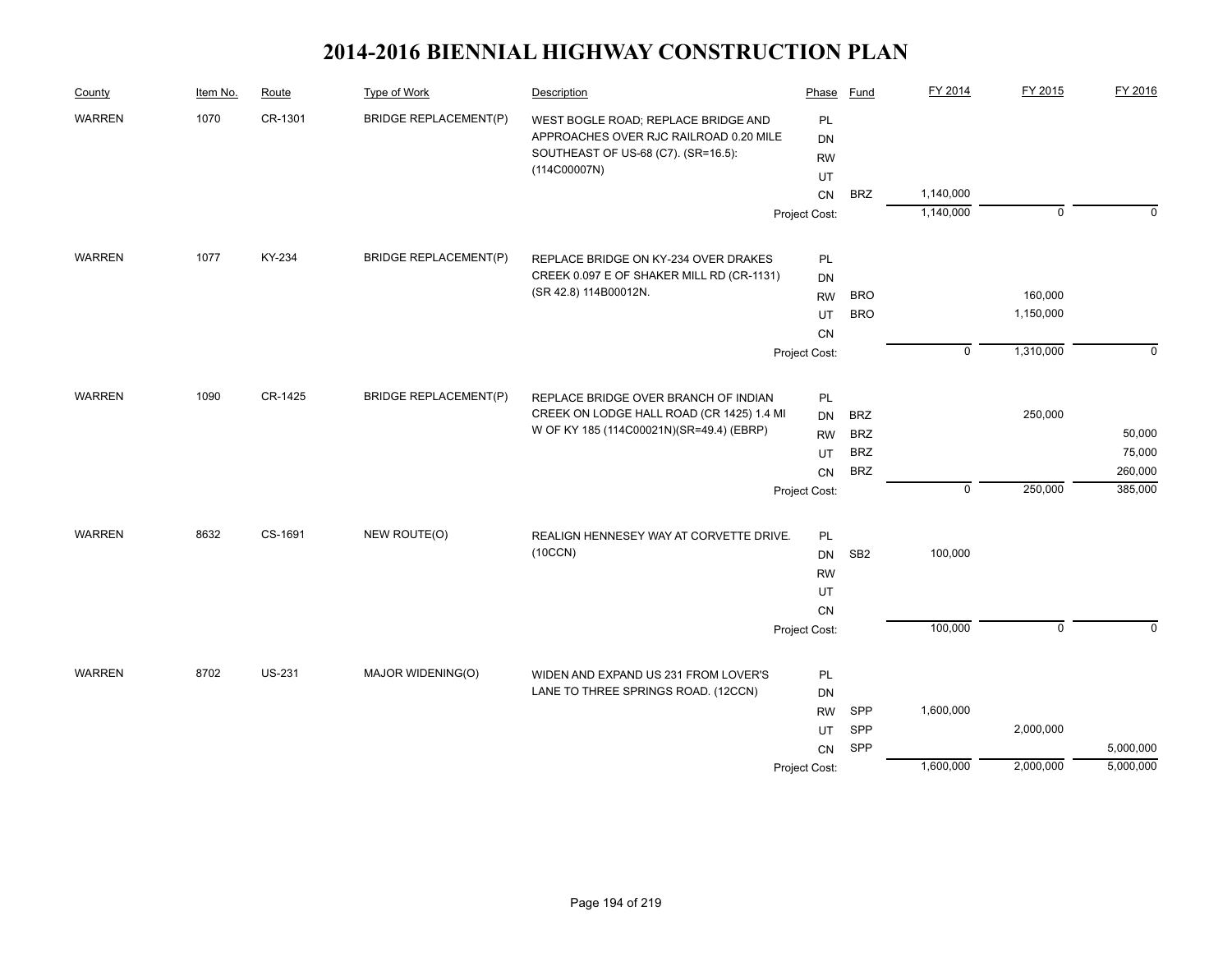| County                  | Item No. | Route   | <b>Type of Work</b> | Description                                                                                                                                                | Phase                                                      | <b>Fund</b>       | FY 2014                                                         | FY 2015                                                      | FY 2016                                            |
|-------------------------|----------|---------|---------------------|------------------------------------------------------------------------------------------------------------------------------------------------------------|------------------------------------------------------------|-------------------|-----------------------------------------------------------------|--------------------------------------------------------------|----------------------------------------------------|
| <b>WARREN</b>           | 8707     | WN-9007 | NEW INTERCHANGE(O)  | CONSTRUCT A NEW INTERCHANGE ON THE<br>NATCHER PARKWAY AT ELROD ROAD IN<br>BOWLING GREEN (MP 3.4 TO MP 4.0).(12CCN)                                         | PL<br><b>DN</b><br><b>RW</b><br>UT<br>CN                   | <b>NH</b>         |                                                                 | 700,000                                                      |                                                    |
|                         |          |         |                     |                                                                                                                                                            | Project Cost:                                              |                   | $\overline{0}$                                                  | 700,000                                                      | $\mathbf 0$                                        |
| <b>WARREN</b>           | 8818     |         | NEW ROUTE(O)        | THREE SPRINGS ROAD EXTENSION FROM<br>FLEALAND TO THE NATCHER PARKWAY<br>INCLUDING BRIDGE OVER PARKWAY.                                                     | PL<br>DN<br><b>RW</b><br><b>UT</b><br>CN                   | SPP<br>SPP<br>SPP | 1,000,000                                                       | 4,000,000                                                    | 2,800,000                                          |
|                         |          |         |                     | Project Cost:                                                                                                                                              |                                                            |                   | 1,000,000                                                       | 4,000,000                                                    | 2,800,000                                          |
| Total for WARREN county |          |         |                     |                                                                                                                                                            | PL<br>DN<br><b>RW</b><br>UT<br>CN<br><b>Total Amounts:</b> |                   | 1,800,000<br>4,910,000<br>1,410,000<br>28,171,207<br>36,291,207 | 950,000<br>7,730,000<br>6,970,000<br>8,200,000<br>23,850,000 | 3,360,000<br>5,415,000<br>30,930,000<br>39,705,000 |
| <b>WAYNE</b>            | 109.1    | KY-90   | SAFETY(P)           | RECONSTRUCT KY-90 FROM OLD MILL SPRINGS<br>ROAD TO BRIDGE AT MP 19.5. (12CCR)                                                                              | PL<br>DN<br><b>RW</b><br>UT<br>CN<br>Project Cost:         | SB <sub>2</sub>   | 1,580,000<br>1,580,000                                          | $\mathbf 0$                                                  | $\Omega$                                           |
| WAYNE                   | 110      | CS-1125 | MINOR WIDENING(O)   | WIDEN WASHAM LANE FROM COLUMBIA<br>AVENUE (KY 92) TO PREVIOUSLY WIDENED<br>SECTION 0.1 MILE SW OF COLUMBIA AVE THE<br>BYPASS IN MONTICELLO. (08CCR)(10CCR) | PL<br>DN<br><b>RW</b><br>UT<br>CN                          | SPB               | 120,000<br>120,000                                              | $\overline{0}$                                               | $\Omega$                                           |
|                         |          |         |                     |                                                                                                                                                            | Project Cost:                                              |                   |                                                                 |                                                              |                                                    |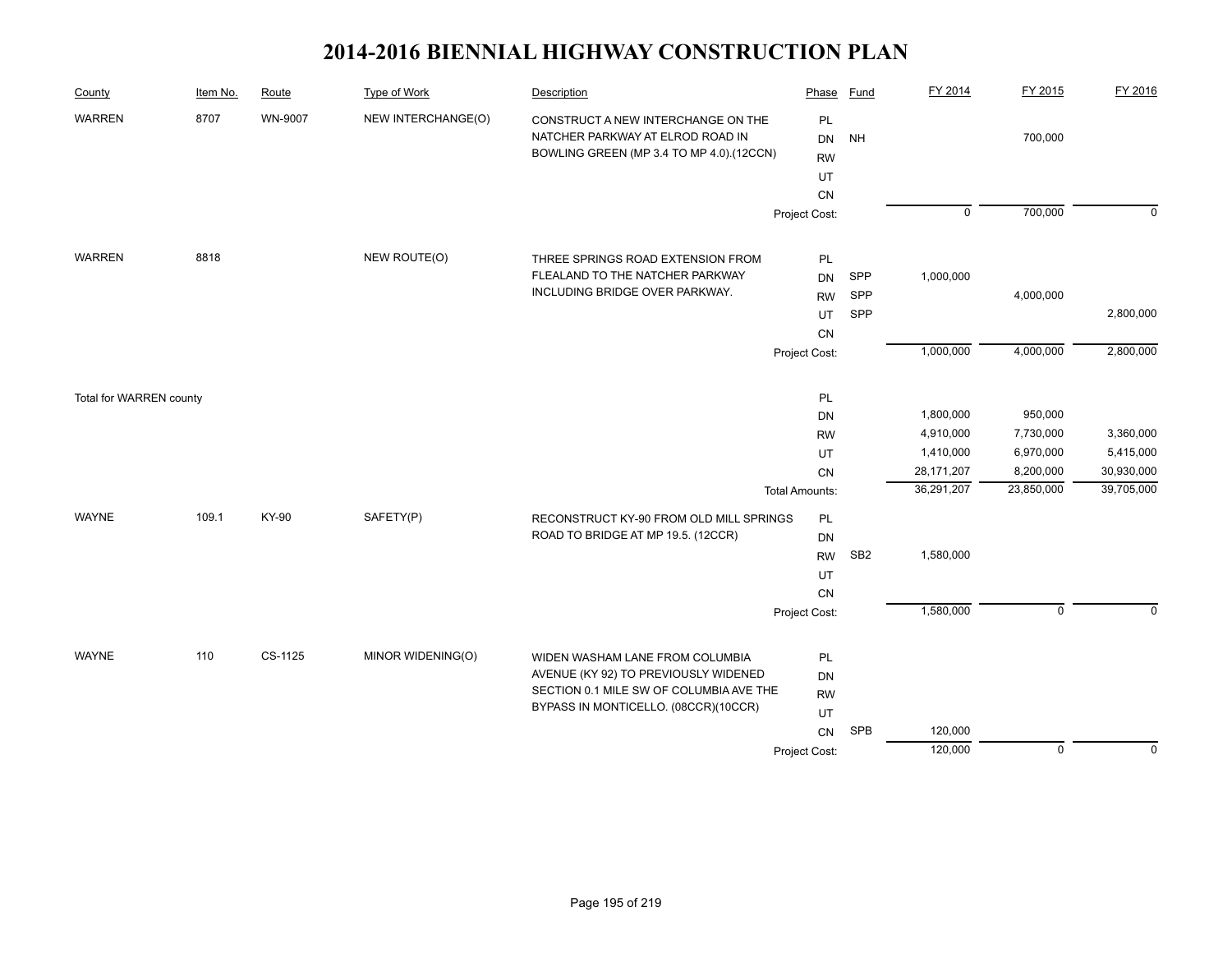| County         | Item No.               | Route   | <b>Type of Work</b>          | Description                                | Phase                 | Fund       | FY 2014   | FY 2015        | FY 2016                                                                    |
|----------------|------------------------|---------|------------------------------|--------------------------------------------|-----------------------|------------|-----------|----------------|----------------------------------------------------------------------------|
| <b>WAYNE</b>   | 1050                   | CR-1136 | <b>BRIDGE REPLACEMENT(P)</b> | REPLACE BRIDGE ON CR-1136 (MP 0.225) OVER  | PL                    |            |           |                |                                                                            |
|                |                        |         |                              | LITTLE SOUTH FORK RIVER; 0.25 MI SE OF JCT | <b>DN</b>             |            |           |                | 570,000<br>570,000<br>410,000<br>410,000<br>980,000<br>980,000<br>$\Omega$ |
|                |                        |         |                              | CR-5137; (STRUCTURALLY DEFICIENT, SR=16.6) | <b>RW</b>             | <b>BRZ</b> | 90,000    |                |                                                                            |
|                |                        |         |                              | 116C00007N                                 | UT                    | <b>BRZ</b> | 80,000    |                |                                                                            |
|                |                        |         |                              |                                            | CN                    | <b>BRZ</b> |           |                |                                                                            |
|                |                        |         |                              |                                            | Project Cost:         |            | 170,000   | $\overline{0}$ |                                                                            |
| <b>WAYNE</b>   | 1051                   | CR-1700 | <b>BRIDGE REPLACEMENT(P)</b> | REPLACE BRIDGE ON CR-1700 (MP 0.008) OVER  | PL                    |            |           |                |                                                                            |
|                |                        |         |                              | DRY HOLLOW CREEK; 15' E. JCT CR-5213;      | <b>DN</b>             |            |           |                |                                                                            |
|                |                        |         |                              | (STRUCTURALLY DEFICIENT, SR=5.6)           | <b>RW</b>             |            |           |                |                                                                            |
|                |                        |         |                              | 116C00040N (AR/W)                          | UT                    | <b>BRZ</b> | 65,000    |                |                                                                            |
|                |                        |         |                              |                                            |                       | <b>BRZ</b> |           |                |                                                                            |
|                |                        |         |                              |                                            | Project Cost:         |            | 65,000    | $\mathbf 0$    |                                                                            |
|                |                        |         |                              |                                            |                       |            |           |                |                                                                            |
|                | Total for WAYNE county |         |                              |                                            | PL                    |            |           |                |                                                                            |
|                |                        |         |                              |                                            | <b>DN</b>             |            |           |                |                                                                            |
|                |                        |         |                              |                                            | <b>RW</b>             |            | 1,670,000 |                |                                                                            |
|                |                        |         |                              |                                            | UT                    |            | 145,000   |                |                                                                            |
|                |                        |         |                              |                                            | CN                    |            | 120,000   |                |                                                                            |
|                |                        |         |                              |                                            | <b>Total Amounts:</b> |            | 1,935,000 | $\mathbf 0$    |                                                                            |
| <b>WEBSTER</b> | 143                    | $US-41$ | NEW ROUTE(O)                 | RECONSTRUCT US-41A BETWEEN PROVIDENCE      | PL                    |            |           |                |                                                                            |
|                |                        |         |                              | AND DIXON (04CCN)(08CCR)(10CCR)(12CCR)     | <b>DN</b>             | SPP        | 1,760,000 |                |                                                                            |
|                |                        |         |                              |                                            | <b>RW</b>             | SP         |           | 5,370,000      |                                                                            |
|                |                        |         |                              |                                            | UT                    | SP         |           | 4,430,000      |                                                                            |
|                |                        |         |                              |                                            | CN                    |            |           |                |                                                                            |
|                |                        |         |                              |                                            | Project Cost:         |            | 1,760,000 | 9,800,000      |                                                                            |
| <b>WEBSTER</b> | 228                    | KY-138  | RECONSTRUCTION(O)            | RECONSTRUCT BETWEEN KY 120 AND RR          |                       |            |           |                |                                                                            |
|                |                        |         |                              | BRIDGE AT SLAUGHTERS TO ALLEVIATE          | PL<br><b>DN</b>       |            |           |                |                                                                            |
|                |                        |         |                              | FLOODING. (12CCR)                          | <b>RW</b>             | SPP        | 100,000   |                |                                                                            |
|                |                        |         |                              |                                            | UT                    | SPP        | 250,000   |                |                                                                            |
|                |                        |         |                              |                                            |                       | SPP        |           | 1,200,000      |                                                                            |
|                |                        |         |                              |                                            | CN<br>Project Cost:   |            | 350,000   | 1,200,000      | $\overline{0}$                                                             |
|                |                        |         |                              |                                            |                       |            |           |                |                                                                            |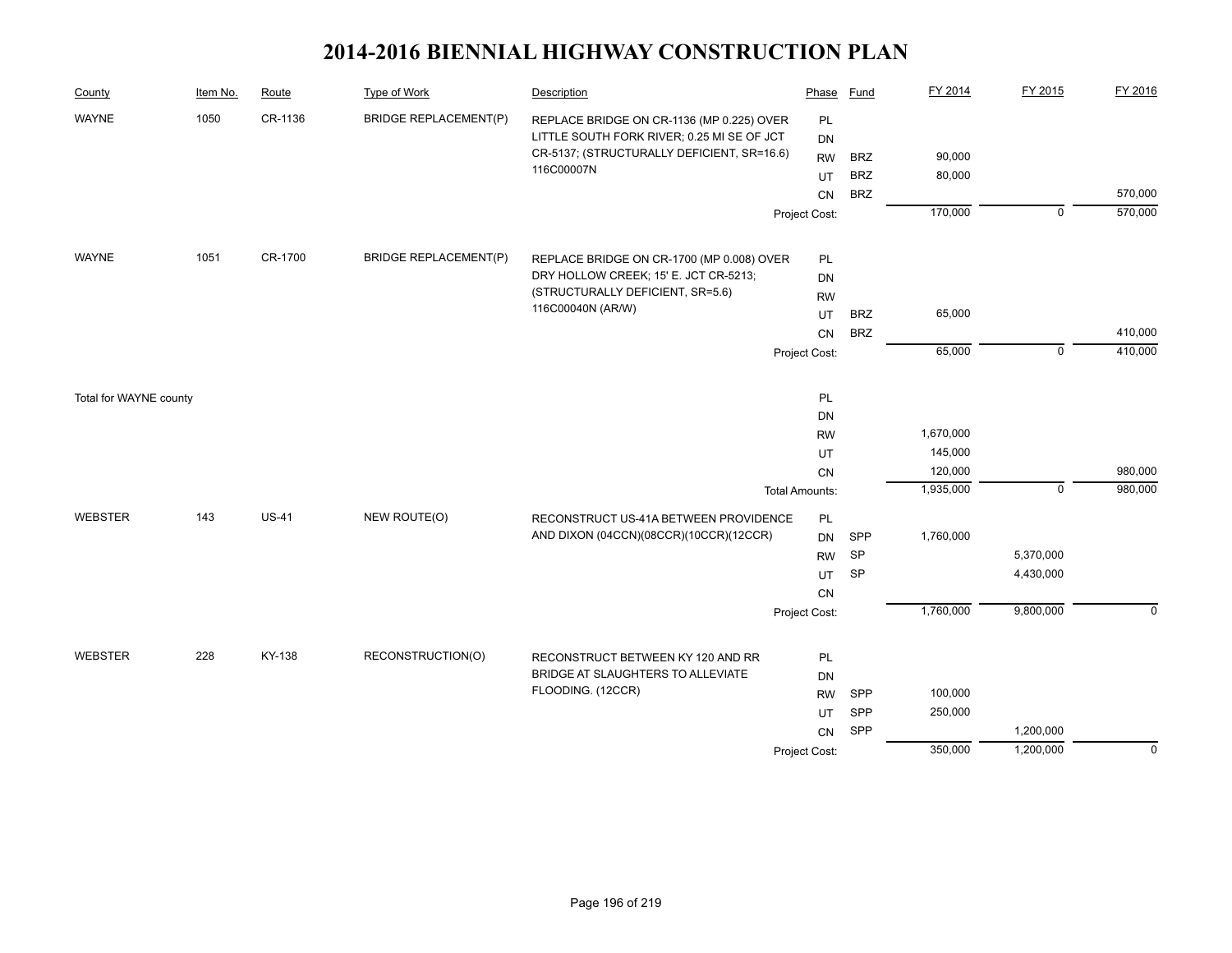| County<br>Route<br><b>Type of Work</b><br>Description<br>Item No.                                                                                                                                            | Phase                               | <b>Fund</b>     | FY 2014     | FY 2015     | FY 2016     |
|--------------------------------------------------------------------------------------------------------------------------------------------------------------------------------------------------------------|-------------------------------------|-----------------|-------------|-------------|-------------|
| <b>WEBSTER</b><br>8637<br>EB-9004<br><b>DESIGN ENGINEERING(O)</b><br>RECONSTRUCT EDWARD T BREATHITT<br>(PENNYRILE) PARKWAY / KY 56 INTERCHANGE<br>NEAR SEBREE. (I-69 CORRIDOR IMPROVEMENT).<br>(10CCN)(AR/W) | <b>PL</b><br><b>DN</b><br><b>RW</b> |                 |             |             |             |
|                                                                                                                                                                                                              | UT                                  |                 |             | 10,400,000  |             |
|                                                                                                                                                                                                              | CN<br>Project Cost:                 | <b>NH</b>       | $\mathbf 0$ | 10,400,000  | $\mathbf 0$ |
|                                                                                                                                                                                                              |                                     |                 |             |             |             |
| Total for WEBSTER county                                                                                                                                                                                     | PL                                  |                 |             |             |             |
|                                                                                                                                                                                                              | DN                                  |                 | 1,760,000   |             |             |
|                                                                                                                                                                                                              | <b>RW</b>                           |                 | 100,000     | 5,370,000   |             |
|                                                                                                                                                                                                              | UT                                  |                 | 250,000     | 4,430,000   |             |
|                                                                                                                                                                                                              | CN                                  |                 |             | 11,600,000  |             |
|                                                                                                                                                                                                              | <b>Total Amounts:</b>               |                 | 2,110,000   | 21,400,000  | $\mathbf 0$ |
| 931<br>KY-204<br>SAFETY-HAZARD ELIM(P)<br>WHITLEY<br>INSTALL GUARDRAIL ALONG KY 204 FROM 1.67                                                                                                                | PL                                  |                 |             |             |             |
| MILES FROM KY 296 TO 0.67 MILES SOUTH OF                                                                                                                                                                     | DN                                  |                 |             |             |             |
| US 25. (2012BOP)                                                                                                                                                                                             | <b>RW</b>                           |                 |             |             |             |
|                                                                                                                                                                                                              | UT                                  |                 |             |             |             |
|                                                                                                                                                                                                              | CN                                  | SAF             | 140,000     |             |             |
|                                                                                                                                                                                                              | Project Cost:                       |                 | 140,000     | $\mathbf 0$ | $\Omega$    |
| 1085<br>CR-1184<br><b>BRIDGE REPLACEMENT(P)</b><br>WHITLEY<br>REPLACE BRIDGE ON CR-1184 (MP 0.139) OVER                                                                                                      | <b>PL</b>                           |                 |             |             |             |
| PATTERSON CREEK; .2 MI EAST OF JCT KY 904;                                                                                                                                                                   | DN                                  |                 |             |             |             |
| (STRUCTURALLY DEFICIENT, SR=16.5)                                                                                                                                                                            | <b>RW</b>                           |                 |             |             |             |
| 118C00012N. (12CCR)(AR/W)                                                                                                                                                                                    | UT                                  | <b>BRZ</b>      | 200,000     |             |             |
|                                                                                                                                                                                                              | <b>CN</b>                           | SB <sub>2</sub> | 950,000     |             |             |
|                                                                                                                                                                                                              | Project Cost:                       |                 | 1,150,000   | $\mathbf 0$ | $\Omega$    |
|                                                                                                                                                                                                              |                                     |                 |             |             |             |
| WHITLEY<br>8306<br>KY-2386<br>RECONSTRUCTION(O)<br>RECONSTRUCT KY-2386 SOUTH OF BAILEY'S                                                                                                                     | PL                                  |                 |             |             |             |
| CURVE TO THE INTERSECTION OF SOUTH 2ND<br>STREET BY STRAIGHTENING AND RAISING                                                                                                                                | DN                                  |                 |             |             |             |
| ABOVE THE FLOOD PLAIN. (06CCN)(10CCR)                                                                                                                                                                        | <b>RW</b>                           |                 |             |             |             |
|                                                                                                                                                                                                              | UT<br>CN                            | SPP             | 2,980,000   |             |             |
|                                                                                                                                                                                                              | Project Cost:                       |                 | 2,980,000   | $\mathbf 0$ | $\mathbf 0$ |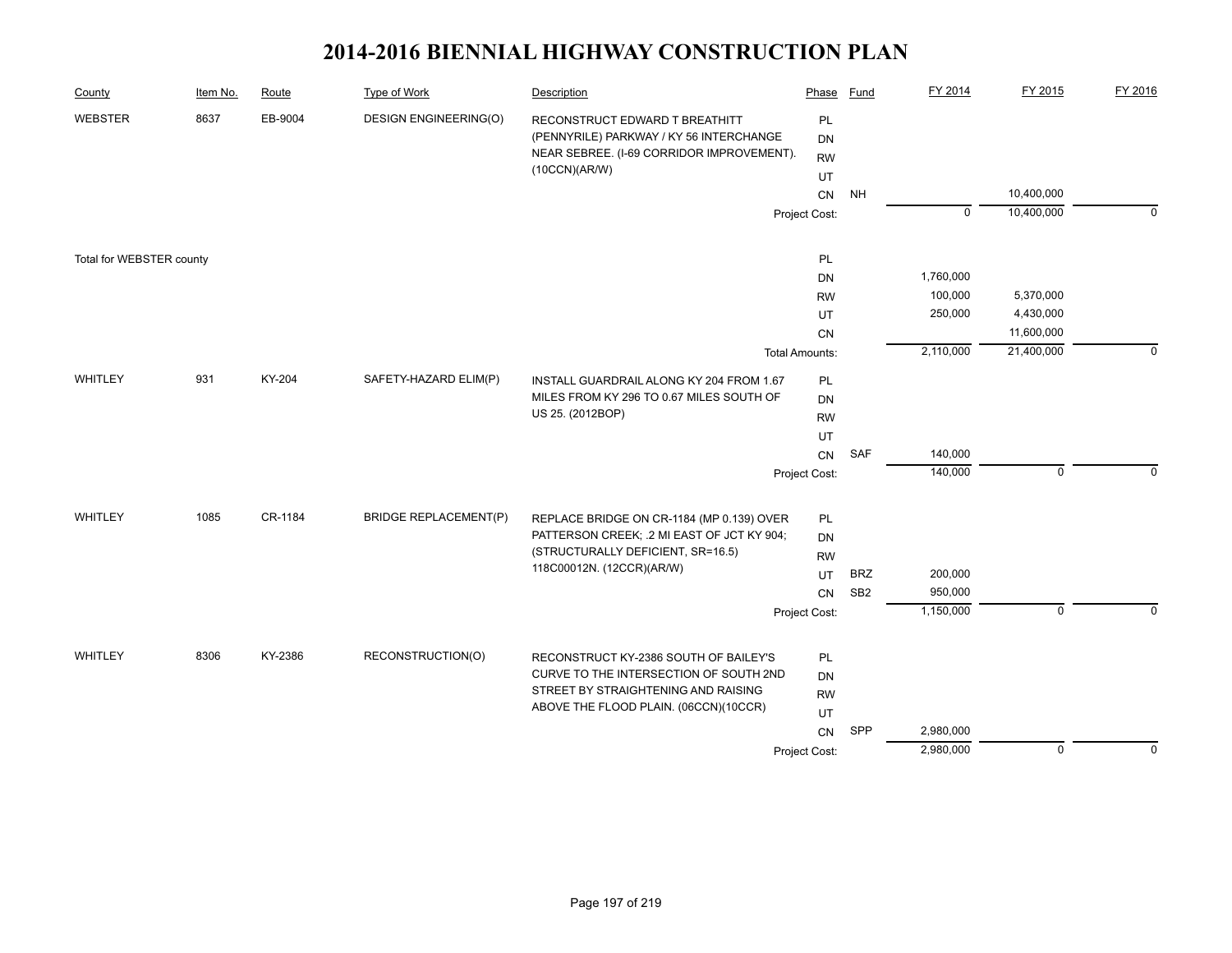| County                   | Item No. | Route   | <b>Type of Work</b> | Description                                                                        | Phase                 | Fund       | FY 2014        | FY 2015        | FY 2016     |
|--------------------------|----------|---------|---------------------|------------------------------------------------------------------------------------|-----------------------|------------|----------------|----------------|-------------|
| Total for WHITLEY county |          |         |                     |                                                                                    | <b>PL</b>             |            |                |                |             |
|                          |          |         |                     |                                                                                    | <b>DN</b>             |            |                |                |             |
|                          |          |         |                     |                                                                                    | <b>RW</b>             |            |                |                |             |
|                          |          |         |                     |                                                                                    | UT                    |            | 200,000        |                |             |
|                          |          |         |                     |                                                                                    | <b>CN</b>             |            | 4,070,000      |                |             |
|                          |          |         |                     |                                                                                    | <b>Total Amounts:</b> |            | 4,270,000      | $\mathbf 0$    | $\mathbf 0$ |
| <b>WOLFE</b>             | 126.7    | KY-9009 | MAJOR WIDENING(O)   | MOUNTAIN PARKWAY CORRIDOR: WIDEN THE                                               | PL                    |            |                |                |             |
|                          |          |         |                     | MOUNTAIN PARKWAY TO 4 LANES FROM 0.45 MI                                           | <b>DN</b>             | <b>STP</b> | 980,000        |                |             |
|                          |          |         |                     | W OF KY 205 (MP 56.8) TO CR 1226 PARKWAY                                           | <b>RW</b>             | <b>STP</b> |                | 2,000,000      |             |
|                          |          |         |                     | ROAD TUNNEL (MP 59.30). (2012BOP)                                                  | UT                    | <b>STP</b> |                |                | 750,000     |
|                          |          |         |                     |                                                                                    |                       |            |                |                |             |
|                          |          |         |                     |                                                                                    | Project Cost:         |            | 980,000        | 2,000,000      | 750,000     |
|                          |          |         |                     |                                                                                    |                       |            |                |                |             |
| <b>WOLFE</b>             | 162      | KY-9000 | RECONSTRUCTION(O)   | RECONSTRUCT TO CURRENT STANDARDS THE                                               | PL                    |            |                |                |             |
|                          |          |         |                     | CURVE FROM THE KY 15 OVERPASS TO 2700                                              | DN                    |            |                |                |             |
|                          |          |         |                     | EAST OF KY 15 OVERPASS. (12CCR)                                                    | <b>RW</b>             | <b>SPP</b> |                |                | 50,000      |
|                          |          |         |                     |                                                                                    | UT                    | SPP        |                |                | 50,000      |
|                          |          |         |                     |                                                                                    | CN                    |            |                |                |             |
|                          |          |         |                     |                                                                                    | Project Cost:         |            | $\mathbf 0$    | $\mathbf 0$    | 100,000     |
|                          |          |         |                     |                                                                                    |                       |            |                |                |             |
| <b>WOLFE</b>             | 165      | KY-1010 | SAFETY(P)           | ADDRESS SAFTEY ISSUES AT INTERSECTION OF                                           | <b>PL</b>             |            |                |                |             |
|                          |          |         |                     | KY 3356. (12CCR)                                                                   | DN                    |            |                |                |             |
|                          |          |         |                     |                                                                                    | <b>RW</b>             |            |                |                |             |
|                          |          |         |                     |                                                                                    | UT                    |            |                |                |             |
|                          |          |         |                     |                                                                                    | CN                    | SPP        | 500,000        |                |             |
|                          |          |         |                     |                                                                                    | Project Cost:         |            | 500,000        | $\mathbf 0$    | $\Omega$    |
| <b>WOLFE</b>             | 168      | KY-9009 | MAJOR WIDENING(O)   |                                                                                    |                       |            |                |                |             |
|                          |          |         |                     | MOUNTAIN PARKWAY CORRIDOR: WIDEN THE<br>MTN PKY TO 4 LANES FROM 0.6 MI W OF KY 191 | PL<br><b>DN</b>       | SPP        |                |                | 5,000,000   |
|                          |          |         |                     | OVERPASS TO 0.45 MI W OF KY 205                                                    |                       |            |                |                |             |
|                          |          |         |                     | INTERCHANGE. (SEE 10-126.03 FOR PE & ENVIR                                         | <b>RW</b><br>UT       |            |                |                |             |
|                          |          |         |                     | FUNDS)(2012BOP)                                                                    |                       |            |                |                |             |
|                          |          |         |                     |                                                                                    | CN                    |            | $\overline{0}$ | $\overline{0}$ | 5,000,000   |
|                          |          |         |                     |                                                                                    | Project Cost:         |            |                |                |             |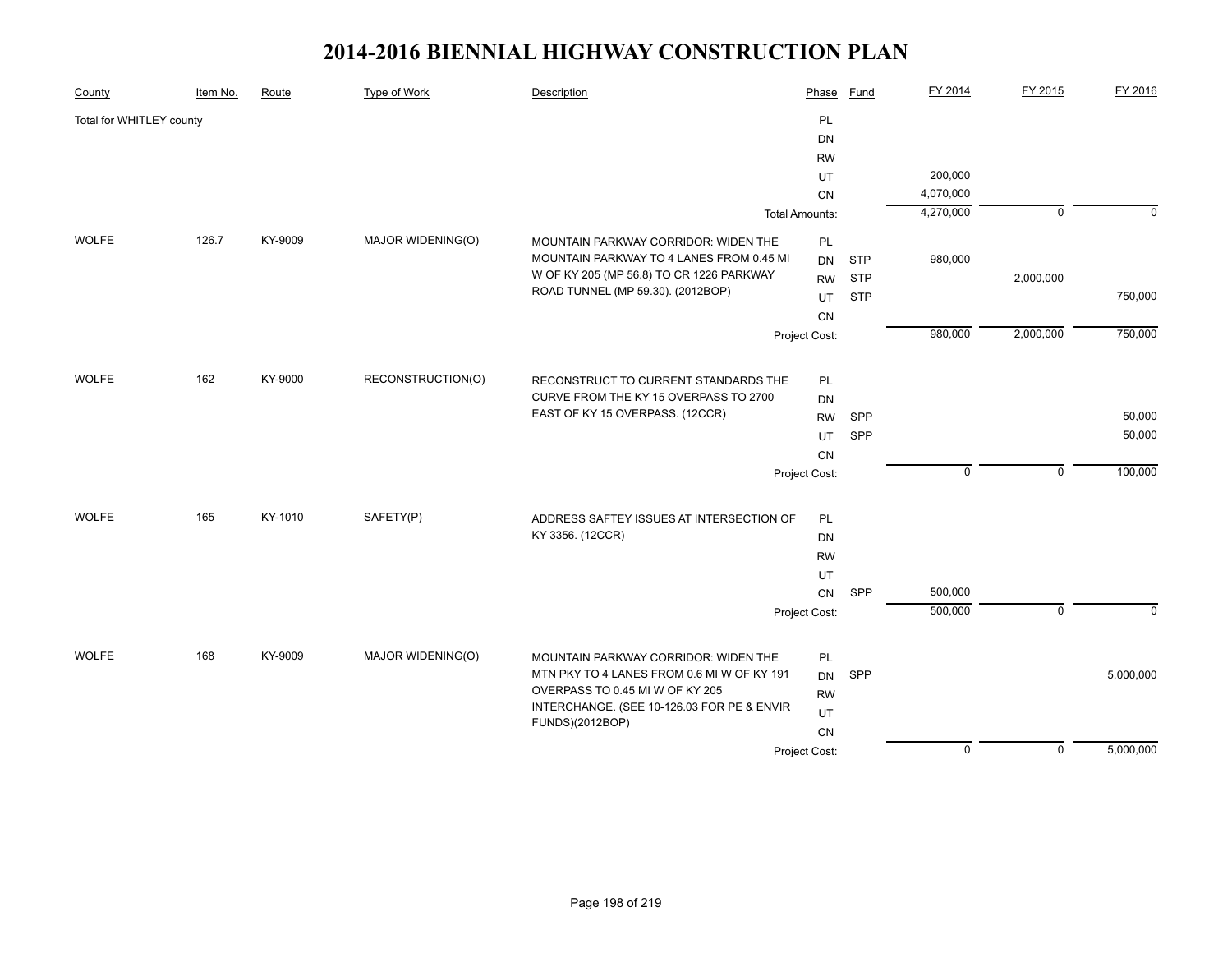| County                 | Item No. | Route  | <b>Type of Work</b> | Description                                                            | Phase                 | Fund      | FY 2014     | FY 2015        | FY 2016     |
|------------------------|----------|--------|---------------------|------------------------------------------------------------------------|-----------------------|-----------|-------------|----------------|-------------|
| <b>WOLFE</b>           | 8101     | KY-205 | RECONSTRUCTION(O)   | RECONSTRUCT KY-205 FROM THE                                            | PL                    |           |             |                |             |
|                        |          |        |                     | WOLFE/BREATHITT CO. LINE TO THE MOUNTAIN                               | <b>DN</b>             |           |             |                |             |
|                        |          |        |                     | PARKWAY (PHASE 1). (02CCN)(06CCR)(08CCR)<br>(10CCR)(12CCR)             | <b>RW</b>             |           |             |                |             |
|                        |          |        |                     |                                                                        | UT                    |           |             |                |             |
|                        |          |        |                     |                                                                        | CN                    | SPP       |             | 11,590,000     |             |
|                        |          |        |                     |                                                                        | Project Cost:         |           | $\mathbf 0$ | 11,590,000     | $\mathbf 0$ |
| <b>WOLFE</b>           | 8102     | KY-191 | SAFETY(P)           | HILL AND CURVE CORRECTION ON KY-191                                    | PL                    |           |             |                |             |
|                        |          |        |                     | BETWEEN HAZEL GREEN AND KY-205. (02CCN)                                | <b>DN</b>             |           |             |                |             |
|                        |          |        |                     | (08CCR)(10CCR)                                                         | <b>RW</b>             | <b>SP</b> | 250,000     |                |             |
|                        |          |        |                     |                                                                        | UT                    | <b>SP</b> | 670,000     |                |             |
|                        |          |        |                     |                                                                        | CN                    | SP        |             | 1,550,000      |             |
|                        |          |        |                     |                                                                        | Project Cost:         |           | 920,000     | 1,550,000      | $\mathbf 0$ |
| <b>WOLFE</b>           | 8803     | KY-715 |                     |                                                                        |                       |           |             |                |             |
|                        |          |        | RECONSTRUCTION(O)   | RECONSTRUCTION OF KY-715 & KY-2016<br>INTERSECTION MP 2.548 - MP 2.748 | PL                    |           | 100,000     |                |             |
|                        |          |        |                     |                                                                        | <b>DN</b>             | SPP       |             |                |             |
|                        |          |        |                     |                                                                        | <b>RW</b>             | SPP       |             | 50,000         | 100,000     |
|                        |          |        |                     |                                                                        | UT                    | SPP       |             |                |             |
|                        |          |        |                     |                                                                        | CN<br>Project Cost:   |           | 100,000     | 50,000         | 100,000     |
|                        |          |        |                     |                                                                        |                       |           |             |                |             |
| Total for WOLFE county |          |        |                     |                                                                        | PL                    |           |             |                |             |
|                        |          |        |                     |                                                                        | DN                    |           | 1,080,000   |                | 5,000,000   |
|                        |          |        |                     |                                                                        | <b>RW</b>             |           | 250,000     | 2,050,000      | 50,000      |
|                        |          |        |                     |                                                                        | UT                    |           | 670,000     |                | 900,000     |
|                        |          |        |                     |                                                                        | CN                    |           | 500,000     | 13,140,000     |             |
|                        |          |        |                     |                                                                        | <b>Total Amounts:</b> |           | 2,500,000   | 15,190,000     | 5,950,000   |
| WOODFORD               | 345      | -0     | NEW ROUTE(O)        | NORTHWEST VERSAILLES MOBILITY CORRIDOR.                                | PL                    |           |             |                |             |
|                        |          |        |                     | (06CCR)(10CCN)(12CCN)                                                  | <b>DN</b>             | SPP       | 2,000,000   |                |             |
|                        |          |        |                     |                                                                        | <b>RW</b>             | SPP       |             |                | 5,000,000   |
|                        |          |        |                     |                                                                        | UT                    | SPP       |             |                | 2,000,000   |
|                        |          |        |                     |                                                                        | CN                    |           |             |                |             |
|                        |          |        |                     |                                                                        | Project Cost:         |           | 2,000,000   | $\overline{0}$ | 7,000,000   |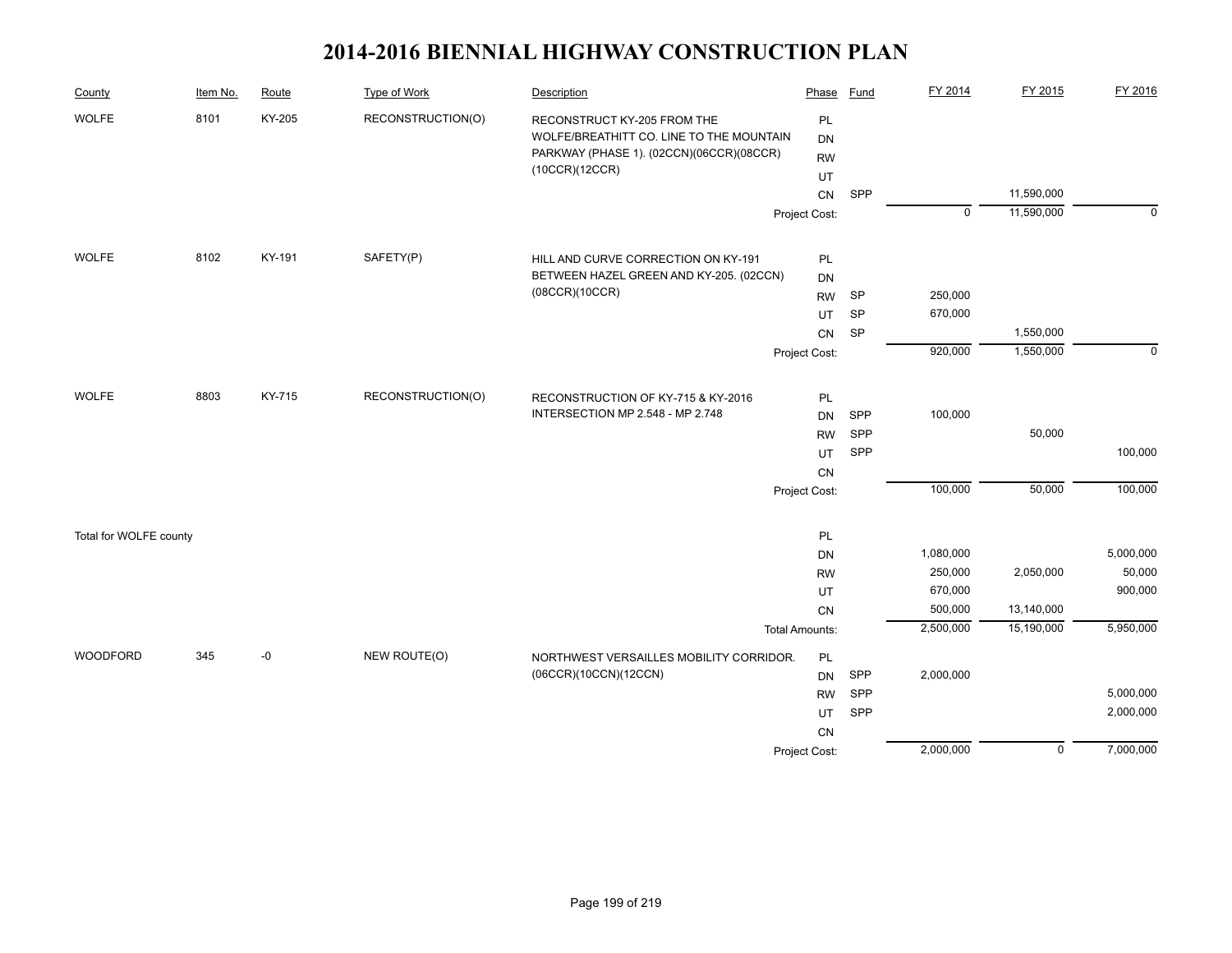| County                    | Item No. | Route   | <b>Type of Work</b>          | Description                                                                   | Phase                 | <b>Fund</b>     | FY 2014        | FY 2015     | FY 2016              |
|---------------------------|----------|---------|------------------------------|-------------------------------------------------------------------------------|-----------------------|-----------------|----------------|-------------|----------------------|
| WOODFORD                  | 8642     | CR-1015 | <b>BRIDGE REPLACEMENT(P)</b> | REPLACE THE WEISENBURG MILL ROAD BRIDGE<br>AT THE WOODFORD/SCOTT COUNTY LINE. | PL<br>DN              |                 |                |             |                      |
|                           |          |         |                              | (10CCN)                                                                       | <b>RW</b>             |                 |                |             |                      |
|                           |          |         |                              |                                                                               | UT                    |                 |                |             |                      |
|                           |          |         |                              |                                                                               | CN                    | SB <sub>2</sub> | 500,000        |             |                      |
|                           |          |         |                              |                                                                               | Project Cost:         |                 | 500,000        | $\mathbf 0$ | $\Omega$             |
|                           |          |         |                              |                                                                               |                       |                 |                |             |                      |
| WOODFORD                  | 8701     | KY-169  | SAFETY(P)                    | IMPROVE SAFETY ON KY 169 NEAR BOYD'S                                          | PL                    |                 |                |             |                      |
|                           |          |         |                              | ORCHARD ENTRANCE MP 2.9-3.08 (12CCN)                                          | DN                    |                 |                |             |                      |
|                           |          |         |                              |                                                                               | <b>RW</b><br>UT       |                 |                |             |                      |
|                           |          |         |                              |                                                                               | CN                    | SPP             | 1,800,000      |             |                      |
|                           |          |         |                              |                                                                               | Project Cost:         |                 | 1,800,000      | $\mathbf 0$ | $\Omega$             |
|                           |          |         |                              |                                                                               |                       |                 |                |             |                      |
| WOODFORD                  | 8807     | $US-60$ | RESURFACING(P)               | RESURFACING US 60 FROM BLUEGRASS                                              | PL                    |                 |                |             |                      |
|                           |          |         |                              | PARKWAY TO MIDWAY ROAD (MP 7.3 TO MP                                          | DN                    | SPP             |                |             | 250,000              |
|                           |          |         |                              | 11.238)                                                                       | <b>RW</b>             |                 |                |             |                      |
|                           |          |         |                              |                                                                               | UT                    |                 |                |             |                      |
|                           |          |         |                              |                                                                               | CN                    |                 |                |             |                      |
|                           |          |         |                              |                                                                               | Project Cost:         |                 | $\mathsf 0$    | $\mathsf 0$ | 250,000              |
| WOODFORD                  | 8811     | $US-60$ | RELOCATION(O)                | RESURFACING US 60 BUSINESS DISTRICT (MP                                       | PL                    |                 |                |             |                      |
|                           |          |         |                              | 0.0 TO MP 1.790)                                                              | DN                    | SPP             |                | 100,000     |                      |
|                           |          |         |                              |                                                                               | <b>RW</b>             |                 |                |             |                      |
|                           |          |         |                              |                                                                               | UT                    |                 |                |             |                      |
|                           |          |         |                              |                                                                               | ${\sf CN}$            | SPP             |                |             | 1,750,000            |
|                           |          |         |                              |                                                                               | Project Cost:         |                 | $\overline{0}$ | 100,000     | 1,750,000            |
|                           |          |         |                              |                                                                               |                       |                 |                |             |                      |
| Total for WOODFORD county |          |         |                              |                                                                               | PL                    |                 | 2,000,000      |             |                      |
|                           |          |         |                              |                                                                               | DN<br><b>RW</b>       |                 |                | 100,000     | 250,000<br>5,000,000 |
|                           |          |         |                              |                                                                               | UT                    |                 |                |             | 2,000,000            |
|                           |          |         |                              |                                                                               | CN                    |                 | 2,300,000      |             | 1,750,000            |
|                           |          |         |                              |                                                                               | <b>Total Amounts:</b> |                 | 4,300,000      | 100,000     | 9,000,000            |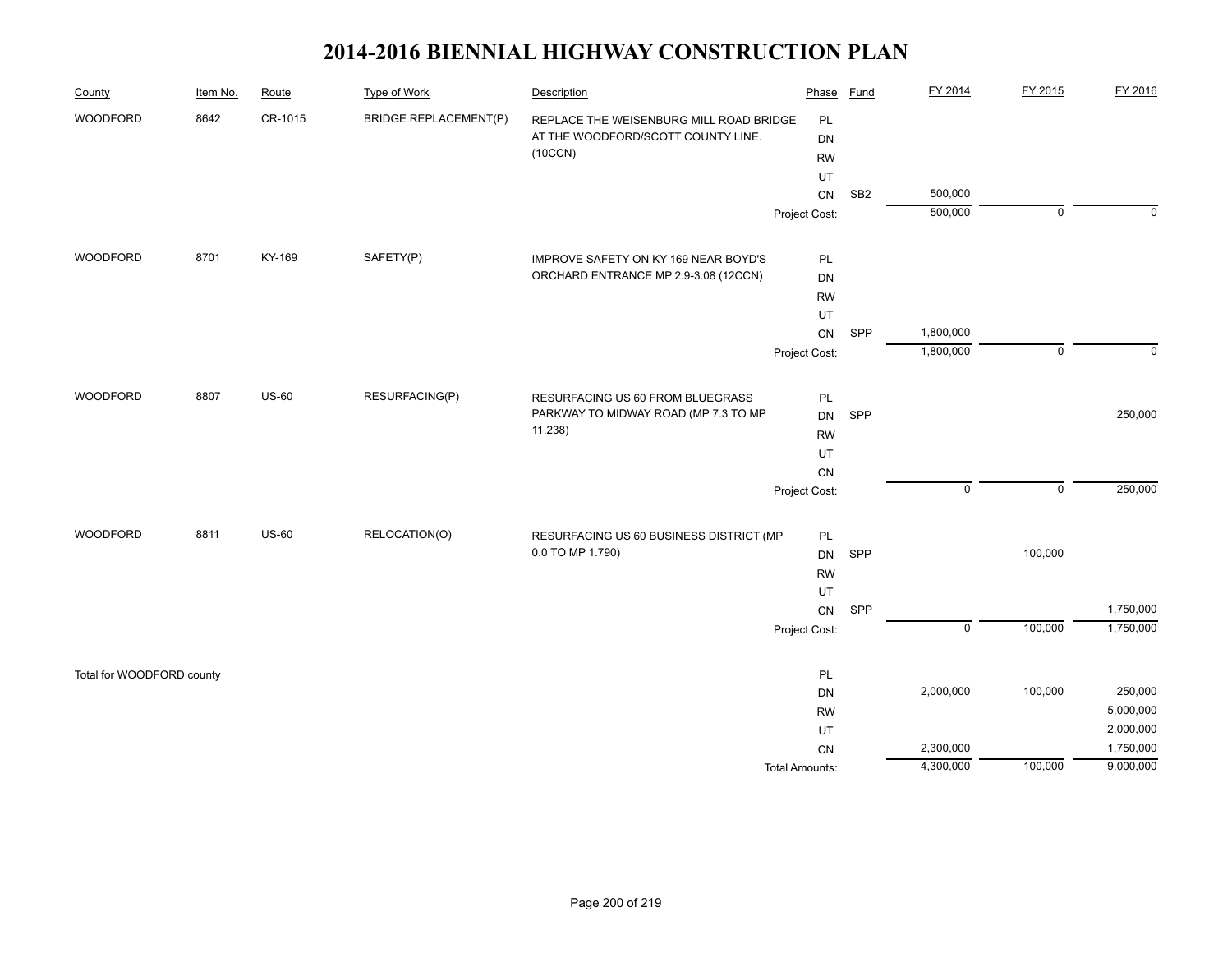| County          | Item No. | Route | <b>Type of Work</b>    | Description                              | Phase            | <b>Fund</b> | FY 2014     | FY 2015     | FY 2016     |
|-----------------|----------|-------|------------------------|------------------------------------------|------------------|-------------|-------------|-------------|-------------|
| <b>ZVARIOUS</b> | 65.11    | $-0$  | <b>BRIDGE REHAB(P)</b> | BRIDGE REPAIRS ON VARIOUS BRIDGES ON THE | PL               |             |             |             |             |
|                 |          |       |                        | INTERSTATE HIGHWAY SYSTEM FOR FY 2014.   | <b>DN</b>        |             |             |             |             |
|                 |          |       |                        | (2006BOPP)                               | <b>RW</b>        |             |             |             |             |
|                 |          |       |                        |                                          | UT               |             |             |             |             |
|                 |          |       |                        |                                          |                  | IM          | 3,500,000   |             |             |
|                 |          |       |                        |                                          | Project Cost:    |             | 3,500,000   | $\mathbf 0$ | $\Omega$    |
| <b>ZVARIOUS</b> | 65.12    | $-0$  | <b>BRIDGE REHAB(P)</b> | BRIDGE REPAIRS ON VARIOUS BRIDGES ON THE | PL               |             |             |             |             |
|                 |          |       |                        | INTERSTATE HIGHWAY SYSTEM FOR FY 2015.   | <b>DN</b>        |             |             |             |             |
|                 |          |       |                        |                                          | <b>RW</b>        |             |             |             |             |
|                 |          |       |                        |                                          | UT               |             |             |             |             |
|                 |          |       |                        |                                          | ${\sf CN}$       | IM          |             | 3,500,000   |             |
|                 |          |       |                        |                                          | Project Cost:    |             | $\mathbf 0$ | 3,500,000   | $\mathbf 0$ |
| <b>ZVARIOUS</b> | 65.13    | $-0$  | <b>BRIDGE REHAB(P)</b> | BRIDGE REPAIRS ON VARIOUS BRIDGES ON THE | PL               |             |             |             |             |
|                 |          |       |                        | INTERSTATE HIGHWAY SYSTEM FOR FY 2016.   | <b>DN</b>        |             |             |             |             |
|                 |          |       |                        | (2009BOPP)                               | <b>RW</b>        |             |             |             |             |
|                 |          |       |                        |                                          |                  |             |             |             |             |
|                 |          |       |                        |                                          | UT<br>${\sf CN}$ | IM          |             |             | 3,500,000   |
|                 |          |       |                        |                                          | Project Cost:    |             | $\mathbf 0$ | $\mathbf 0$ | 3,500,000   |
| <b>ZVARIOUS</b> | 66.09    | $-0$  | ITS(P)                 | ITS' ACTIVITIES ON VARIOUS NHS ROUTES IN | PL               |             |             |             |             |
|                 |          |       |                        | KENTUCKY FOR FY 2014.                    | DN               |             |             |             |             |
|                 |          |       |                        |                                          | <b>RW</b>        |             |             |             |             |
|                 |          |       |                        |                                          | UT               |             |             |             |             |
|                 |          |       |                        |                                          | CN               | <b>NH</b>   | 2,000,000   |             |             |
|                 |          |       |                        |                                          | Project Cost:    |             | 2,000,000   | $\mathbf 0$ | $\Omega$    |
| <b>ZVARIOUS</b> | 66.1     | $-0$  | ITS(P)                 | ITS' ACTIVITIES ON VARIOUS NHS ROUTES IN | PL               |             |             |             |             |
|                 |          |       |                        | KENTUCKY FOR FY 2015.                    | DN               |             |             |             |             |
|                 |          |       |                        |                                          | <b>RW</b>        |             |             |             |             |
|                 |          |       |                        |                                          | UT               |             |             |             |             |
|                 |          |       |                        |                                          | CN               | <b>NH</b>   |             | 2,000,000   |             |
|                 |          |       |                        |                                          | Project Cost:    |             | $\mathbf 0$ | 2,000,000   | 0           |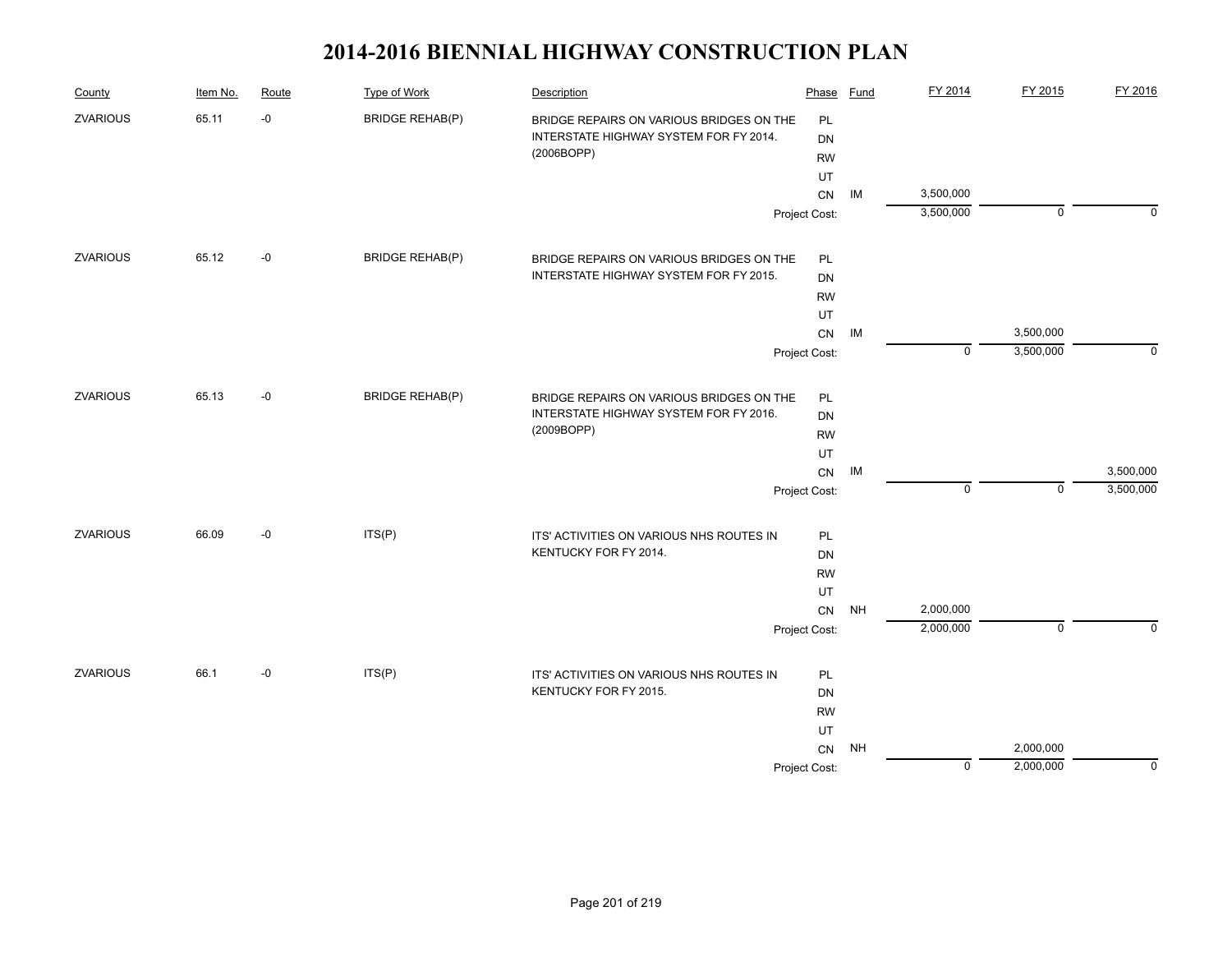| County          | Item No. | Route | <b>Type of Work</b>   | Description                              | Phase            | <b>Fund</b> | FY 2014     | FY 2015        | FY 2016   |
|-----------------|----------|-------|-----------------------|------------------------------------------|------------------|-------------|-------------|----------------|-----------|
| <b>ZVARIOUS</b> | 66.11    | $-0$  | ITS(P)                | ITS' ACTIVITIES ON VARIOUS NHS ROUTES IN | PL               |             |             |                |           |
|                 |          |       |                       | KENTUCKY FOR FY 2016.                    | DN               |             |             |                |           |
|                 |          |       |                       |                                          | <b>RW</b>        |             |             |                |           |
|                 |          |       |                       |                                          | UT               |             |             |                |           |
|                 |          |       |                       |                                          | ${\sf CN}$       | <b>NH</b>   |             |                | 2,000,000 |
|                 |          |       |                       |                                          | Project Cost:    |             | $\mathbf 0$ | $\mathbf 0$    | 2,000,000 |
| <b>ZVARIOUS</b> | 195.16   | $-0$  | TRANSP ENHANCEMENT(P) | STATEWIDE TRANSPORTATION ENHANCEMENT     | PL               |             |             |                |           |
|                 |          |       |                       | FOR FY 2014 (98CCR)                      | DN               |             |             |                |           |
|                 |          |       |                       |                                          | <b>RW</b>        |             |             |                |           |
|                 |          |       |                       |                                          | UT               |             |             |                |           |
|                 |          |       |                       |                                          | ${\sf CN}$       | TE          | 30,000,000  |                |           |
|                 |          |       |                       |                                          | Project Cost:    |             | 30,000,000  | $\mathbf 0$    | $\Omega$  |
| ZVARIOUS        | 195.17   | $-0$  | TRANSP ENHANCEMENT(P) | STATEWIDE TRANSPORTATION ENHANCEMENT     | PL               |             |             |                |           |
|                 |          |       |                       | FOR FY 2015.                             | <b>DN</b>        |             |             |                |           |
|                 |          |       |                       |                                          | <b>RW</b>        |             |             |                |           |
|                 |          |       |                       |                                          |                  |             |             |                |           |
|                 |          |       |                       |                                          | UT<br>${\sf CN}$ | TE          |             | 9,600,000      |           |
|                 |          |       |                       |                                          | Project Cost:    |             | $\mathbf 0$ | 9,600,000      | 0         |
| ZVARIOUS        | 195.18   | $-0$  | TRANSP ENHANCEMENT(P) | STATEWIDE TRANSPORTATION ENHANCEMENT     | PL               |             |             |                |           |
|                 |          |       |                       | FOR FY 2016.                             | DN               |             |             |                |           |
|                 |          |       |                       |                                          | <b>RW</b>        |             |             |                |           |
|                 |          |       |                       |                                          | UT               |             |             |                |           |
|                 |          |       |                       |                                          | ${\sf CN}$       | TE          |             |                | 9,600,000 |
|                 |          |       |                       |                                          | Project Cost:    |             | $\mathbf 0$ | $\overline{0}$ | 9,600,000 |
| ZVARIOUS        | 219.12   | $-0$  | CONGESTION MITIGTN(O) | NON-ATTAINMENT AREAS STATEWIDE CMAQ      | PL               |             |             |                |           |
|                 |          |       |                       | FUNDED PROJECTS FOR FY 2014.             | DN               |             |             |                |           |
|                 |          |       |                       |                                          | <b>RW</b>        |             |             |                |           |
|                 |          |       |                       |                                          | UT               |             |             |                |           |
|                 |          |       |                       |                                          | ${\sf CN}$       | <b>CM</b>   | 5,300,000   |                |           |
|                 |          |       |                       |                                          | Project Cost:    |             | 5,300,000   | 0              | 0         |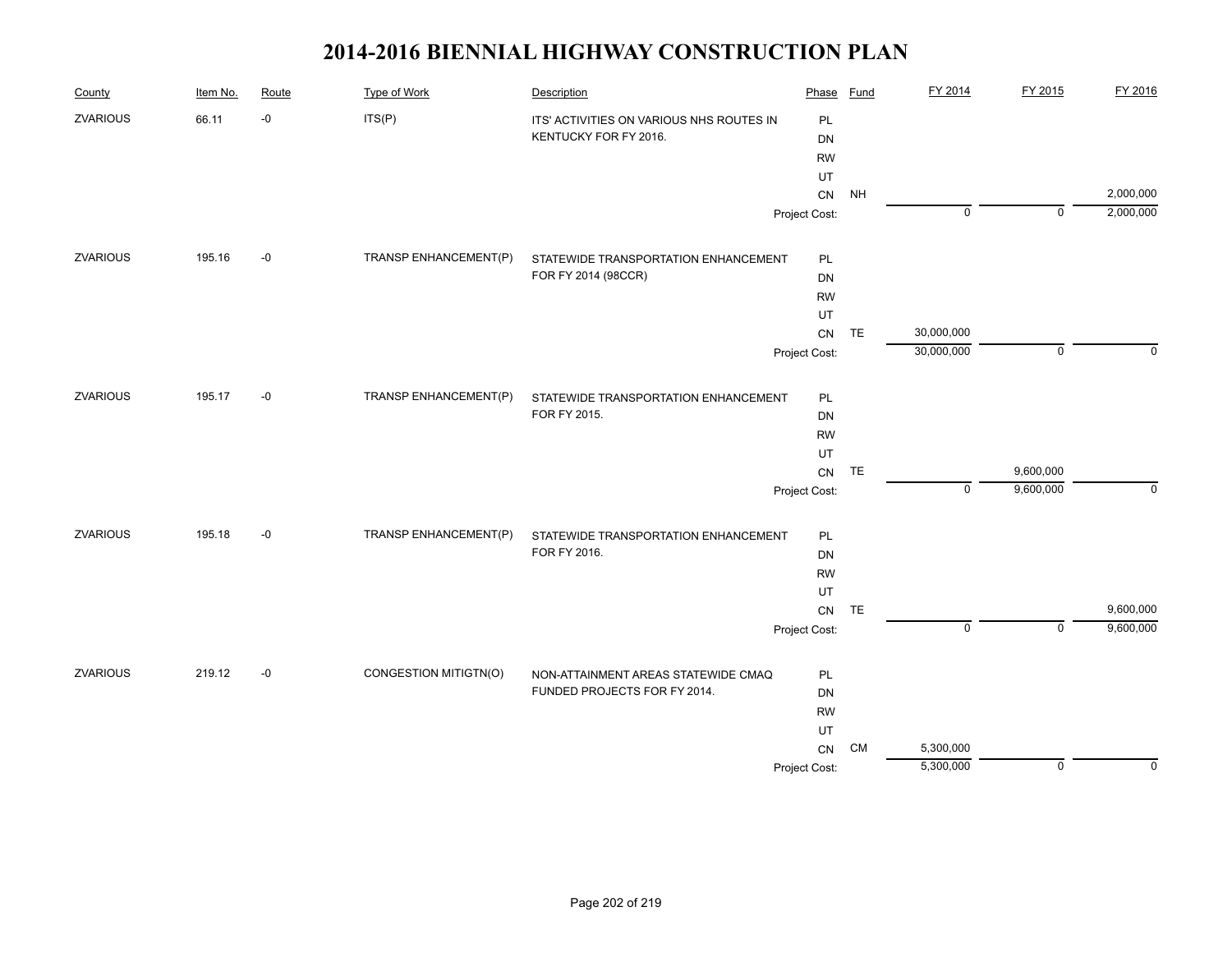| County          | Item No. | Route | <b>Type of Work</b>   | Description                             | Phase         | <b>Fund</b> | FY 2014        | FY 2015        | FY 2016     |
|-----------------|----------|-------|-----------------------|-----------------------------------------|---------------|-------------|----------------|----------------|-------------|
| ZVARIOUS        | 219.13   | $-0$  | CONGESTION MITIGTN(O) | NON-ATTAINMENT AREAS STATEWIDE CMAQ     | PL            |             |                |                |             |
|                 |          |       |                       | FUNDED PROJECTS FOR FY 2015.            | DN            |             |                |                |             |
|                 |          |       |                       |                                         | <b>RW</b>     |             |                |                |             |
|                 |          |       |                       |                                         | UT            |             |                |                |             |
|                 |          |       |                       |                                         | ${\sf CN}$    | <b>CM</b>   |                | 4,500,000      |             |
|                 |          |       |                       |                                         | Project Cost: |             | $\mathbf 0$    | 4,500,000      | 0           |
| ZVARIOUS        | 219.14   | $-0$  | CONGESTION MITIGTN(O) | NON-ATTAINMENT AREAS STATEWIDE CMAQ     | PL            |             |                |                |             |
|                 |          |       |                       | FUNDED PROJECTS FOR FY 2016.            | DN            |             |                |                |             |
|                 |          |       |                       |                                         | <b>RW</b>     |             |                |                |             |
|                 |          |       |                       |                                         | UT            |             |                |                |             |
|                 |          |       |                       |                                         | CN            | <b>CM</b>   |                |                | 9,100,000   |
|                 |          |       |                       |                                         | Project Cost: |             | $\mathbf 0$    | $\mathbf 0$    | 9,100,000   |
| ZVARIOUS        | 224.08   | $-0$  | PAVEMENT REHAB-PRK(P) | PAVEMENT REHAB ON STATE (NON RS) SYSTEM | PL            |             |                |                |             |
|                 |          |       |                       | ROUTES IN KENTUCKY FOR FY 2015. (12CCR) | DN            |             |                |                |             |
|                 |          |       |                       |                                         | <b>RW</b>     |             |                |                |             |
|                 |          |       |                       |                                         | UT            |             |                |                |             |
|                 |          |       |                       |                                         | CN            | <b>STP</b>  |                | 16,000,000     |             |
|                 |          |       |                       |                                         | Project Cost: |             | $\mathbf 0$    | 16,000,000     | $\mathbf 0$ |
| ZVARIOUS        | 224.09   | $-0$  | PAVEMENT REHAB-PRI(P) | PAVEMENT REHAB ON STATE (NON RS) SYSTEM | PL            |             |                |                |             |
|                 |          |       |                       | ROUTES IN KENTUCKY FOR FY 2016.(12CCR)  | DN            |             |                |                |             |
|                 |          |       |                       |                                         | <b>RW</b>     |             |                |                |             |
|                 |          |       |                       |                                         | UT            |             |                |                |             |
|                 |          |       |                       |                                         | ${\sf CN}$    | <b>STP</b>  |                |                | 17,000,000  |
|                 |          |       |                       |                                         | Project Cost: |             | $\overline{0}$ | $\overline{0}$ | 17,000,000  |
| <b>ZVARIOUS</b> | 302.08   | $-0$  | SIGNAL SYS IMPROVE(P) | SIGNAL SYSTEM UPGRADES.                 | PL            |             |                |                |             |
|                 |          |       |                       |                                         | DN            |             |                |                |             |
|                 |          |       |                       |                                         | <b>RW</b>     |             |                |                |             |
|                 |          |       |                       |                                         | UT            |             |                |                |             |
|                 |          |       |                       |                                         | <b>CN</b>     | <b>STP</b>  |                | 1,000,000      |             |
|                 |          |       |                       |                                         | Project Cost: |             | $\mathsf 0$    | 1,000,000      | $\mathbf 0$ |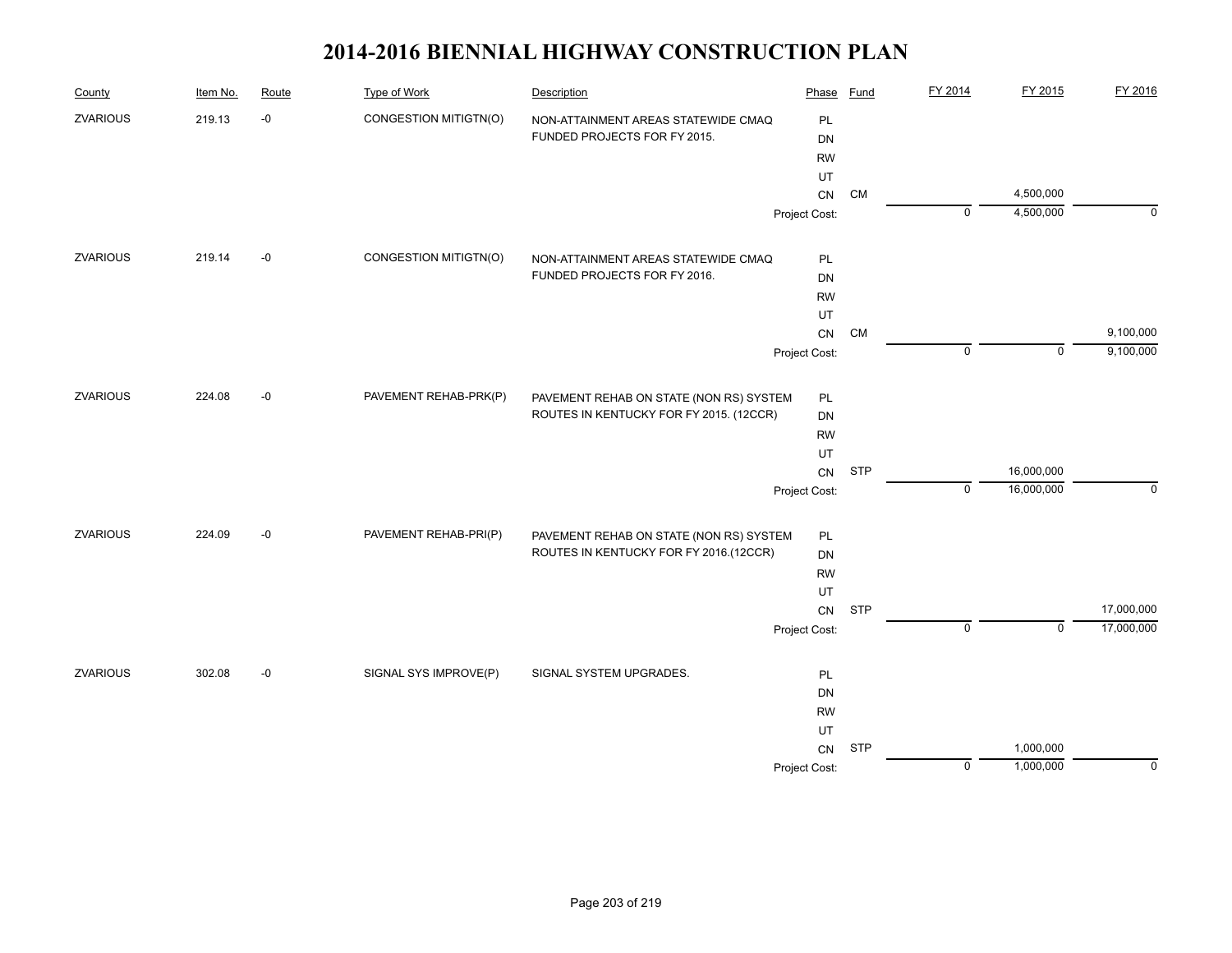| County          | Item No. | Route | <b>Type of Work</b>         | Description                             | Phase         | <b>Fund</b> | FY 2014        | FY 2015        | FY 2016   |
|-----------------|----------|-------|-----------------------------|-----------------------------------------|---------------|-------------|----------------|----------------|-----------|
| <b>ZVARIOUS</b> | 327.11   | $-0$  | <b>BRIDGE INSPECTION(P)</b> | STATEWIDE BRIDGE INSPECTION FOR FY 2015 | <b>PL</b>     |             |                |                |           |
|                 |          |       |                             |                                         | DN            |             |                |                |           |
|                 |          |       |                             |                                         | <b>RW</b>     |             |                |                |           |
|                 |          |       |                             |                                         | UT            |             |                |                |           |
|                 |          |       |                             |                                         | CN            | <b>BRO</b>  |                | 2,300,000      |           |
|                 |          |       |                             |                                         | Project Cost: |             | $\mathbf 0$    | 2,300,000      | $\Omega$  |
| <b>ZVARIOUS</b> | 327.12   | $-0$  | <b>BRIDGE INSPECTION(P)</b> | STATEWIDE BRIDGE INSPECTION FOR FY 2016 | PL            |             |                |                |           |
|                 |          |       |                             |                                         | DN            |             |                |                |           |
|                 |          |       |                             |                                         | <b>RW</b>     |             |                |                |           |
|                 |          |       |                             |                                         | UT            |             |                |                |           |
|                 |          |       |                             |                                         | CN            | <b>BRO</b>  |                |                | 2,300,000 |
|                 |          |       |                             |                                         | Project Cost: |             | $\mathbf 0$    | $\overline{0}$ | 2,300,000 |
| ZVARIOUS        | 333.1    | $-0$  | FOREST HIGHWAY(P)           | STATEWIDE FEDERAL LANDS ACCESS          | PL            |             |                |                |           |
|                 |          |       |                             | PROGRAM FEDERAL HIGHWAY FUNDS FOR FY    | DN            |             |                |                |           |
|                 |          |       |                             | 2014. (INCLUDES CARRY-FORWARD FUNDING   | <b>RW</b>     |             |                |                |           |
|                 |          |       |                             | <b>FROM FY 2013)</b>                    | UT            |             |                |                |           |
|                 |          |       |                             |                                         | ${\sf CN}$    | <b>FH</b>   | 3,283,000      |                |           |
|                 |          |       |                             |                                         | Project Cost: |             | 3,283,000      | $\mathbf 0$    | $\Omega$  |
| ZVARIOUS        | 333.11   | $-0$  | FOREST HIGHWAY(P)           | STATEWIDE FEDERAL LANDS ACCESS          | PL            |             |                |                |           |
|                 |          |       |                             | PROGRAM FEDERAL HIGHWAY FUNDS FOR FY    | DN            |             |                |                |           |
|                 |          |       |                             | 2015.                                   | <b>RW</b>     |             |                |                |           |
|                 |          |       |                             |                                         | UT            |             |                |                |           |
|                 |          |       |                             |                                         | ${\sf CN}$    | <b>FH</b>   |                | 1,641,000      |           |
|                 |          |       |                             |                                         | Project Cost: |             | $\overline{0}$ | 1,641,000      | $\Omega$  |
| <b>ZVARIOUS</b> | 333.12   | $-0$  | FOREST HIGHWAY(P)           | STATEWIDE FEDERAL LANDS ACCESS          | PL            |             |                |                |           |
|                 |          |       |                             | PROGRAM FEDERAL HIGHWAY FUNDS FOR FY    | DN            |             |                |                |           |
|                 |          |       |                             | 2016.                                   | <b>RW</b>     |             |                |                |           |
|                 |          |       |                             |                                         |               |             |                |                |           |
|                 |          |       |                             |                                         | CN            | <b>FH</b>   |                |                | 1,641,000 |
|                 |          |       |                             |                                         | Project Cost: |             | $\mathbf 0$    | $\mathbf 0$    | 1,641,000 |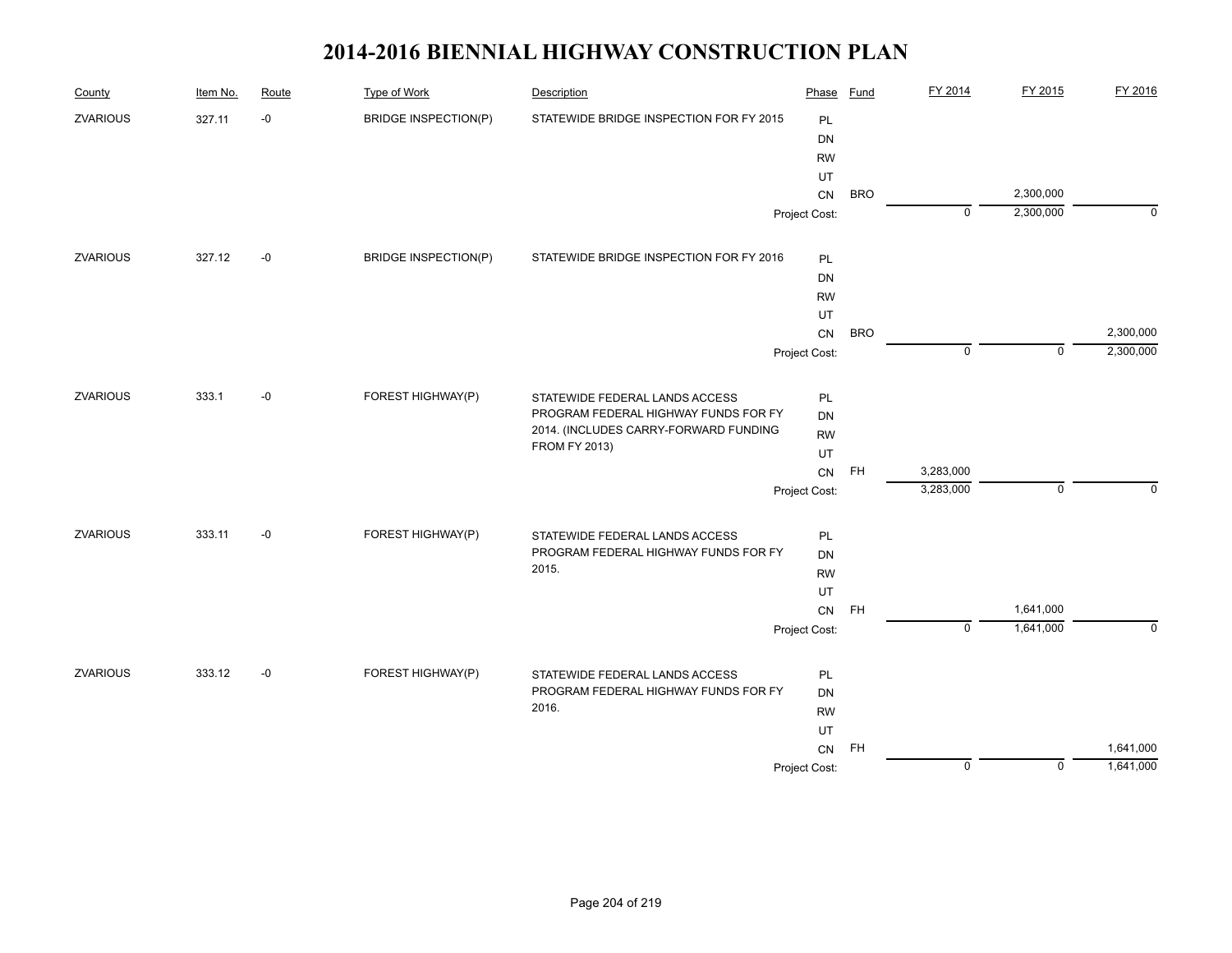| County          | Item No. | Route | <b>Type of Work</b>         | Description                                           | Phase           | <b>Fund</b> | FY 2014        | FY 2015            | FY 2016     |
|-----------------|----------|-------|-----------------------------|-------------------------------------------------------|-----------------|-------------|----------------|--------------------|-------------|
| <b>ZVARIOUS</b> | 337.09   | $-0$  | PAVEMENT REHAB-INT(P)       | STATEWIDE I-STATE ROUTES FOR FY 2014.                 | PL              |             |                |                    |             |
|                 |          |       |                             | (12CCR)                                               | DN              |             |                |                    |             |
|                 |          |       |                             |                                                       | <b>RW</b>       |             |                |                    |             |
|                 |          |       |                             |                                                       | UT              |             |                |                    |             |
|                 |          |       |                             |                                                       | ${\sf CN}$      | IM          | 20,000,000     |                    |             |
|                 |          |       |                             |                                                       | Project Cost:   |             | 20,000,000     | $\mathbf 0$        | $\mathbf 0$ |
| ZVARIOUS        | 337.1    | $-0$  | PAVEMENT REHAB-INT(P)       | STATEWIDE I-STATE ROUTES FOR FY 2015.                 | PL              |             |                |                    |             |
|                 |          |       |                             | (12CCR)                                               | <b>DN</b>       |             |                |                    |             |
|                 |          |       |                             |                                                       | <b>RW</b>       |             |                |                    |             |
|                 |          |       |                             |                                                       | UT              |             |                |                    |             |
|                 |          |       |                             |                                                       | ${\sf CN}$      | IM          |                | 20,000,000         |             |
|                 |          |       |                             |                                                       | Project Cost:   |             | $\mathbf 0$    | 20,000,000         | $\mathbf 0$ |
| ZVARIOUS        | 337.11   | $-0$  | PAVEMENT REHAB-INT(P)       |                                                       |                 |             |                |                    |             |
|                 |          |       |                             | STATEWIDE I-STATE ROUTES FOR FY 2016.<br>(12CCR)      | PL              |             |                |                    |             |
|                 |          |       |                             |                                                       | DN              |             |                |                    |             |
|                 |          |       |                             |                                                       | <b>RW</b><br>UT |             |                |                    |             |
|                 |          |       |                             |                                                       | ${\sf CN}$      | IM          |                |                    | 10,000,000  |
|                 |          |       |                             |                                                       | Project Cost:   |             | $\mathbf 0$    | $\mathbf 0$        | 10,000,000  |
|                 |          |       |                             |                                                       |                 |             |                |                    |             |
| <b>ZVARIOUS</b> | 346.11   | $-0$  | <b>BRIDGE INSPECTION(P)</b> | STATEWIDE OFF-SYSTEM BRIDGE INSPECTION<br>FOR FY 2015 | PL              |             |                |                    |             |
|                 |          |       |                             |                                                       | <b>DN</b>       |             |                |                    |             |
|                 |          |       |                             |                                                       | <b>RW</b>       |             |                |                    |             |
|                 |          |       |                             |                                                       | UT              |             |                |                    |             |
|                 |          |       |                             |                                                       | CN              | <b>BRZ</b>  | $\overline{0}$ | 900,000<br>900,000 | $\mathbf 0$ |
|                 |          |       |                             |                                                       | Project Cost:   |             |                |                    |             |
| ZVARIOUS        | 346.12   | $-0$  | <b>BRIDGE INSPECTION(P)</b> | STATEWIDE OFF-SYSTEM BRIDGE INSPECTION                | PL              |             |                |                    |             |
|                 |          |       |                             | FOR FY 2016                                           | <b>DN</b>       |             |                |                    |             |
|                 |          |       |                             |                                                       | <b>RW</b>       |             |                |                    |             |
|                 |          |       |                             |                                                       | UT              |             |                |                    |             |
|                 |          |       |                             |                                                       | CN              | <b>BRZ</b>  |                |                    | 900,000     |
|                 |          |       |                             |                                                       | Project Cost:   |             | $\mathbf 0$    | $\mathbf 0$        | 900,000     |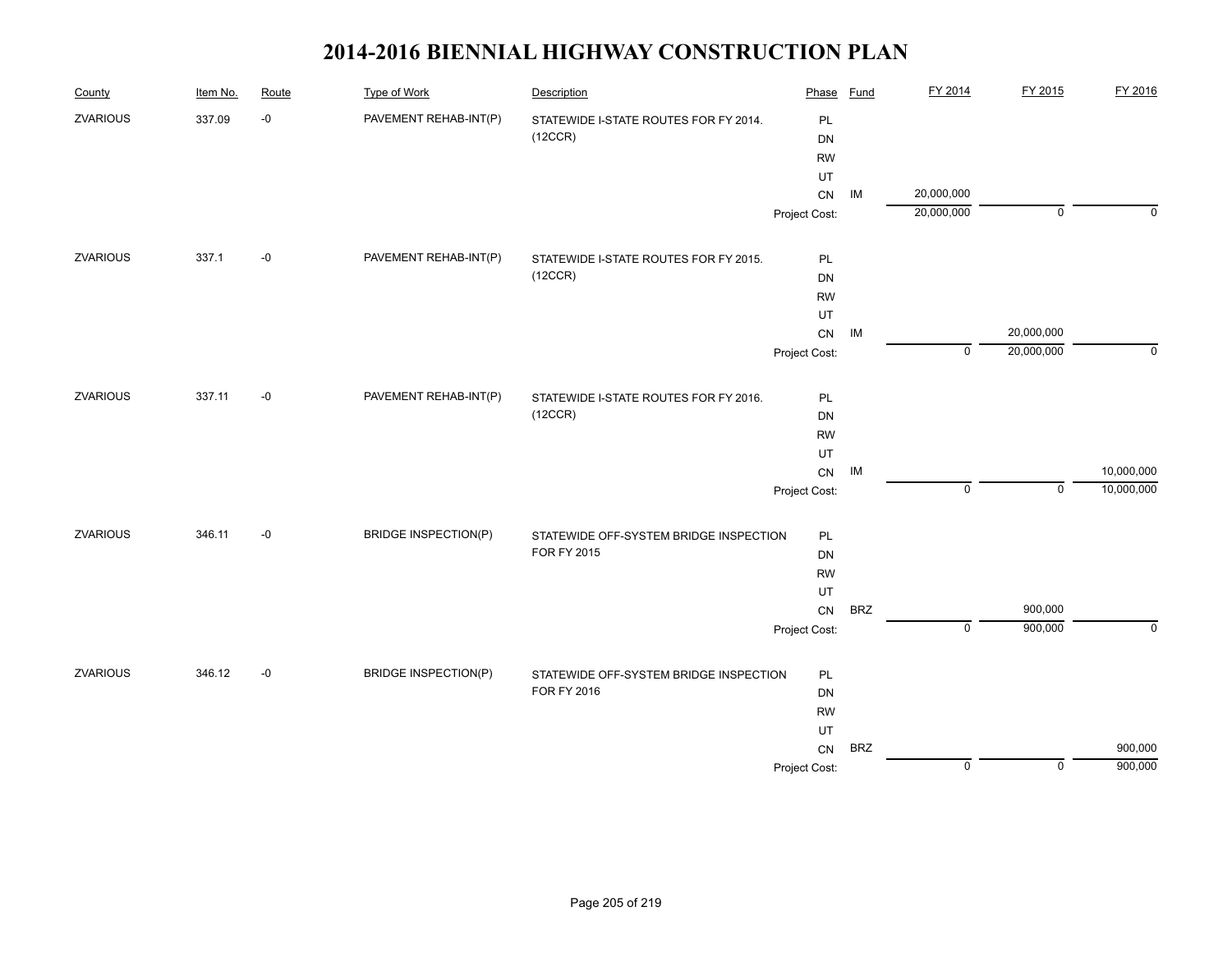| County          | Item No. | Route | <b>Type of Work</b>   | Description                             | Phase         | Fund       | FY 2014     | FY 2015     | FY 2016    |
|-----------------|----------|-------|-----------------------|-----------------------------------------|---------------|------------|-------------|-------------|------------|
| <b>ZVARIOUS</b> | 352.1    | $-0$  | SAFETY-RR PROTECTN(P) | RAIL PROTECTION ON VARIOUS ROUTES FOR   | PL            |            |             |             |            |
|                 |          |       |                       | FY 2014.                                | DN            |            |             |             |            |
|                 |          |       |                       |                                         | <b>RW</b>     |            |             |             |            |
|                 |          |       |                       |                                         | UT            |            |             |             |            |
|                 |          |       |                       |                                         | ${\sf CN}$    | <b>RRP</b> | 9,805,000   |             |            |
|                 |          |       |                       |                                         | Project Cost: |            | 9,805,000   | $\mathbf 0$ | $\Omega$   |
| ZVARIOUS        | 352.11   | $-0$  | SAFETY-RR PROTECTN(P) | RAIL PROTECTION ON VARIOUS ROUTES FOR   | PL            |            |             |             |            |
|                 |          |       |                       | FY 2015.                                | DN            |            |             |             |            |
|                 |          |       |                       |                                         | <b>RW</b>     |            |             |             |            |
|                 |          |       |                       |                                         | UT            |            |             |             |            |
|                 |          |       |                       |                                         | ${\sf CN}$    | <b>RRP</b> |             | 3,600,000   |            |
|                 |          |       |                       |                                         | Project Cost: |            | $\mathbf 0$ | 3,600,000   | 0          |
| <b>ZVARIOUS</b> | 352.12   | $-0$  | SAFETY-RR SEPARATN(P) | RAIL PROTECTION ON VARIOUS ROUTES FOR   | PL            |            |             |             |            |
|                 |          |       |                       | FY 2016.                                | DN            |            |             |             |            |
|                 |          |       |                       |                                         | <b>RW</b>     |            |             |             |            |
|                 |          |       |                       |                                         | UT            |            |             |             |            |
|                 |          |       |                       |                                         | CN            | <b>RRP</b> |             |             | 3,600,000  |
|                 |          |       |                       |                                         | Project Cost: |            | $\mathbf 0$ | $\mathbf 0$ | 3,600,000  |
| <b>ZVARIOUS</b> | 369.05   | $-0$  | PAVEMENT REHAB-PRI(P) | PAVEMENT REHABILITATION FOR VARIOUS NHS | PL            |            |             |             |            |
|                 |          |       |                       | ROUTES IN KENTUCKY FOR FY 2015.         | DN            |            |             |             |            |
|                 |          |       |                       |                                         | <b>RW</b>     |            |             |             |            |
|                 |          |       |                       |                                         | UT            |            |             |             |            |
|                 |          |       |                       |                                         | ${\sf CN}$    | <b>NH</b>  |             | 9,000,000   |            |
|                 |          |       |                       |                                         | Project Cost: |            | $\mathbf 0$ | 9,000,000   | $\Omega$   |
| ZVARIOUS        | 369.06   | $-0$  | PAVEMENT REHAB-PRI(P) | PAVEMENT REHABILITATION FOR VARIOUS NHS | PL            |            |             |             |            |
|                 |          |       |                       | ROUTES IN KENTUCKY FOR FY 2016.         | DN            |            |             |             |            |
|                 |          |       |                       |                                         | <b>RW</b>     |            |             |             |            |
|                 |          |       |                       |                                         | UT            |            |             |             |            |
|                 |          |       |                       |                                         | CN            | NH         |             |             | 12,500,000 |
|                 |          |       |                       |                                         | Project Cost: |            | $\mathbf 0$ | 0           | 12,500,000 |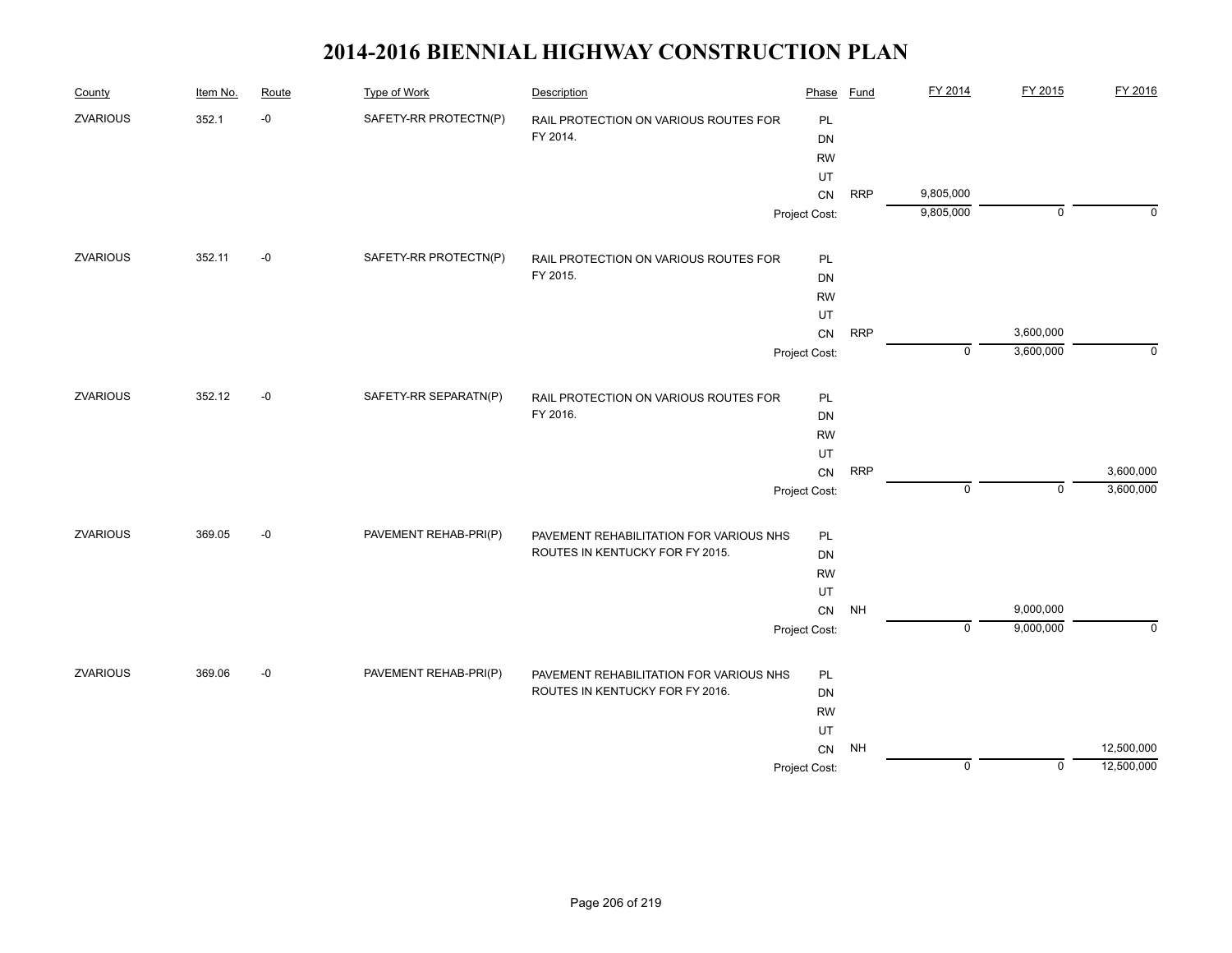| County          | Item No. | Route | <b>Type of Work</b>          | Description                              | Phase         | <b>Fund</b> | FY 2014        | FY 2015     | FY 2016     |
|-----------------|----------|-------|------------------------------|------------------------------------------|---------------|-------------|----------------|-------------|-------------|
| ZVARIOUS        | 374.07   | -0    | SAFETY(P)                    | MEDIAN CABLE GUARDRAIL PROGRAM. (12CCR)  | PL            |             |                |             |             |
|                 |          |       |                              |                                          | DN            |             |                |             |             |
|                 |          |       |                              |                                          | <b>RW</b>     |             |                |             |             |
|                 |          |       |                              |                                          | UT            |             |                |             |             |
|                 |          |       |                              |                                          | ${\sf CN}$    | SPP         |                | 5,000,000   |             |
|                 |          |       |                              |                                          | Project Cost: |             | $\mathbf 0$    | 5,000,000   | $\Omega$    |
| <b>ZVARIOUS</b> | 383.06   | $-0$  | <b>GUARDRAIL REPLCMNT(P)</b> | REPLACE TYPE 7/TEXAS TWIST GUARDRAIL ON  | PL            |             |                |             |             |
|                 |          |       |                              | INTERSTATES AND PARKWAYS FOR FY 2015.    | DN            |             |                |             |             |
|                 |          |       |                              |                                          | <b>RW</b>     |             |                |             |             |
|                 |          |       |                              |                                          | UT            |             |                |             |             |
|                 |          |       |                              |                                          | ${\sf CN}$    | <b>NH</b>   |                | 2,000,000   |             |
|                 |          |       |                              |                                          | Project Cost: |             | $\mathbf 0$    | 2,000,000   | $\mathbf 0$ |
| <b>ZVARIOUS</b> | 383.07   | $-0$  | <b>GUARDRAIL REPLCMNT(P)</b> | REPLACE TYPE 7/TEXAS TWIST GUARDRAIL ON  | PL            |             |                |             |             |
|                 |          |       |                              | INTERSTATES AND PARKWAYS FOR FY 2016.    | DN            |             |                |             |             |
|                 |          |       |                              |                                          | <b>RW</b>     |             |                |             |             |
|                 |          |       |                              |                                          | UT            |             |                |             |             |
|                 |          |       |                              |                                          | ${\sf CN}$    | <b>NH</b>   |                |             | 2,000,000   |
|                 |          |       |                              |                                          | Project Cost: |             | $\mathbf 0$    | $\mathbf 0$ | 2,000,000   |
| <b>ZVARIOUS</b> | 388.05   | $-0$  | <b>BRIDGE INSPECTION(P)</b>  | OHIO RIVER BRIDGES FRACTURE CRITICAL FOR | PL            |             |                |             |             |
|                 |          |       |                              | FY 2015.                                 | <b>DN</b>     |             |                |             |             |
|                 |          |       |                              |                                          | <b>RW</b>     |             |                |             |             |
|                 |          |       |                              |                                          | UT            |             |                |             |             |
|                 |          |       |                              |                                          | CN            | <b>BRO</b>  |                | 1,200,000   |             |
|                 |          |       |                              |                                          | Project Cost: |             | $\overline{0}$ | 1,200,000   | $\mathbf 0$ |
| <b>ZVARIOUS</b> | 388.06   | $-0$  | <b>BRIDGE INSPECTION(P)</b>  | OHIO RIVER BRIDGES FRACTURE CRITICAL FOR | PL            |             |                |             |             |
|                 |          |       |                              | FY 2016.                                 | <b>DN</b>     |             |                |             |             |
|                 |          |       |                              |                                          | <b>RW</b>     |             |                |             |             |
|                 |          |       |                              |                                          | UT            |             |                |             |             |
|                 |          |       |                              |                                          | CN            | <b>BRO</b>  |                |             | 1,200,000   |
|                 |          |       |                              |                                          | Project Cost: |             | $\mathsf 0$    | $\mathbf 0$ | 1,200,000   |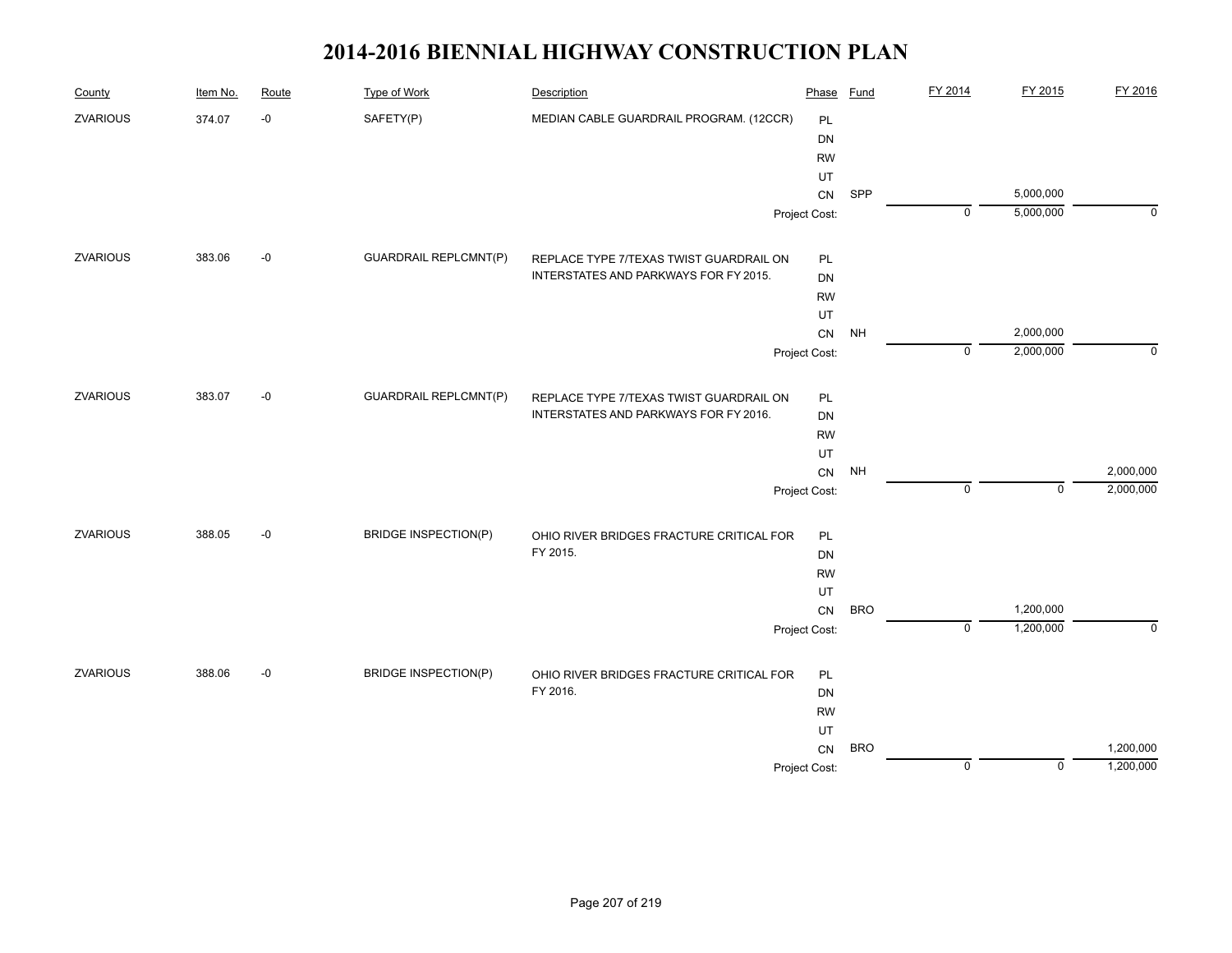| County          | Item No. | Route | <b>Type of Work</b>          | Description                             | Phase         | <b>Fund</b> | FY 2014        | FY 2015        | FY 2016     |
|-----------------|----------|-------|------------------------------|-----------------------------------------|---------------|-------------|----------------|----------------|-------------|
| ZVARIOUS        | 391.02   | $-0$  | <b>DESIGN ENGINEERING(O)</b> | STATEWIDE HIGHWAY PROJECT DESIGN        | PL            |             |                |                |             |
|                 |          |       |                              | ACTIVITIES.                             | <b>DN</b>     | <b>STP</b>  |                |                | 5,000,000   |
|                 |          |       |                              |                                         | <b>RW</b>     |             |                |                |             |
|                 |          |       |                              |                                         | UT            |             |                |                |             |
|                 |          |       |                              |                                         | <b>CN</b>     |             |                |                |             |
|                 |          |       |                              |                                         | Project Cost: |             | $\overline{0}$ | $\overline{0}$ | 5,000,000   |
| ZVARIOUS        | 395.03   | $-0$  | RECONSTRUCTION(O)            | PAVEMENT REPAIR AT INTERSECTIONS FOR    | PL            |             |                |                |             |
|                 |          |       |                              | VARIOUS ROADWAYS FOR FY 2015. (12CCR)   | DN            |             |                |                |             |
|                 |          |       |                              |                                         | <b>RW</b>     |             |                |                |             |
|                 |          |       |                              |                                         | UT            |             |                |                |             |
|                 |          |       |                              |                                         | ${\sf CN}$    | SPP         |                | 7,500,000      |             |
|                 |          |       |                              |                                         | Project Cost: |             | $\mathbf 0$    | 7,500,000      | $\mathbf 0$ |
| ZVARIOUS        | 397.02   | $-0$  | PAVEMENT REHAB-INT(P)        | PAVEMENT REHABILITATION FOR FY 2015.    | PL            |             |                |                |             |
|                 |          |       |                              | (12CCR)                                 | DN            |             |                |                |             |
|                 |          |       |                              |                                         | <b>RW</b>     |             |                |                |             |
|                 |          |       |                              |                                         | UT            |             |                |                |             |
|                 |          |       |                              |                                         | ${\sf CN}$    | SPP         |                | 10,000,000     |             |
|                 |          |       |                              |                                         | Project Cost: |             | $\mathbf 0$    | 10,000,000     | $\mathbf 0$ |
| ZVARIOUS        | 397.03   | $-0$  | PAVEMENT REHAB-INT(P)        | PAVEMENT REHABILITATION FOR FY          | PL            |             |                |                |             |
|                 |          |       |                              | 2016(12CCR)                             | DN            |             |                |                |             |
|                 |          |       |                              |                                         | <b>RW</b>     |             |                |                |             |
|                 |          |       |                              |                                         | UT            |             |                |                |             |
|                 |          |       |                              |                                         | CN            | SPP         |                |                | 10,000,000  |
|                 |          |       |                              |                                         | Project Cost: |             | $\mathbf 0$    | $\mathbf 0$    | 10,000,000  |
| <b>ZVARIOUS</b> | 399.02   | $-0$  | ITS(P)                       | FUNDING FOR LIDAR TECHNOLOGY TO         | PL            |             |                |                |             |
|                 |          |       |                              | FACILITATE SATELLITE SURVEYING IMAGERY. | DN            |             |                |                |             |
|                 |          |       |                              | (12CCR)                                 | <b>RW</b>     |             |                |                |             |
|                 |          |       |                              |                                         | UT            |             |                |                |             |
|                 |          |       |                              |                                         | CN            | SPP         |                | 500,000        |             |
|                 |          |       |                              |                                         | Project Cost: |             | $\mathbf 0$    | 500,000        | 0           |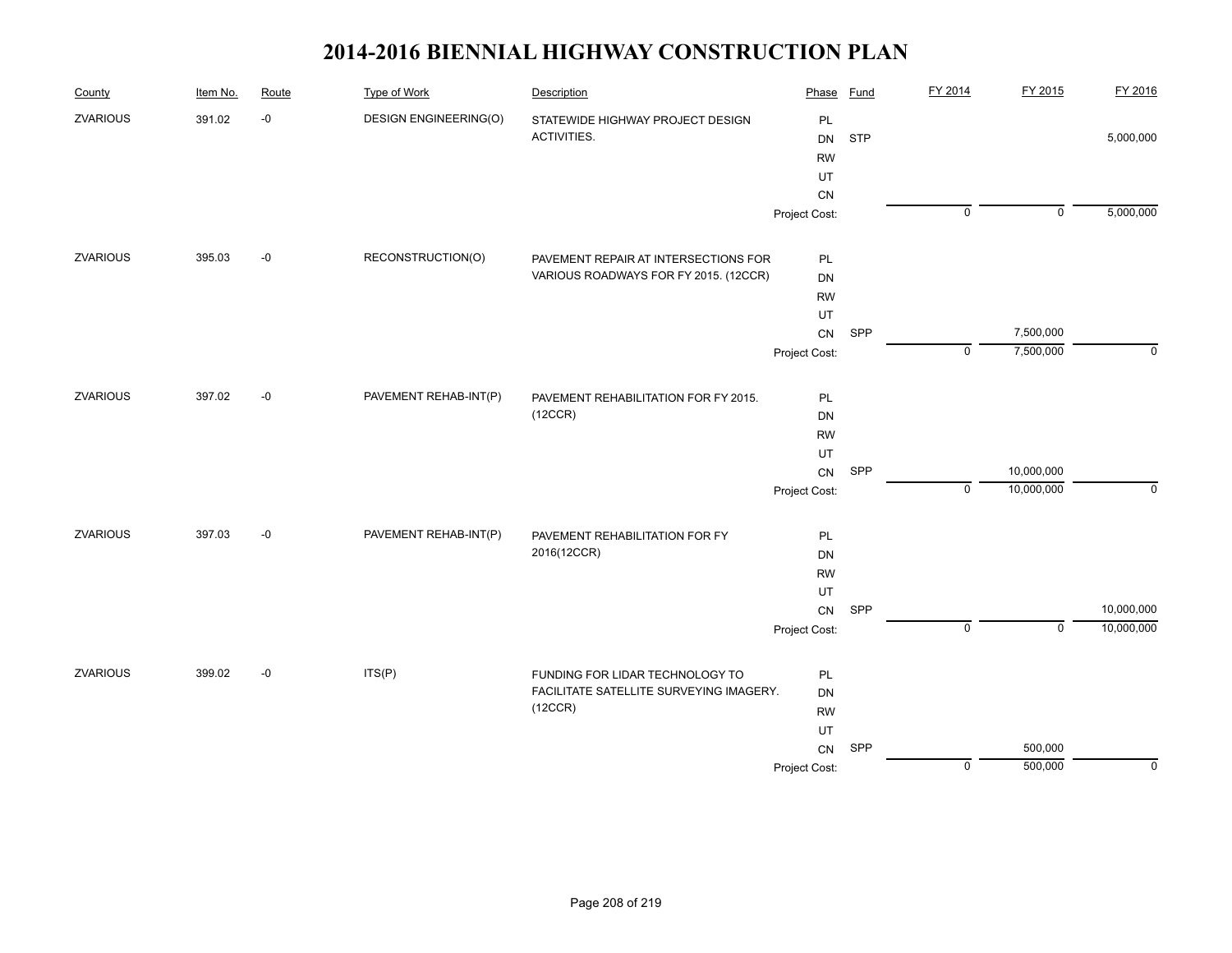| FY 2014<br><b>Type of Work</b><br>Route<br>Description<br>Phase<br><b>Fund</b><br>County<br>Item No.                                                          | FY 2015<br>FY 2016                |
|---------------------------------------------------------------------------------------------------------------------------------------------------------------|-----------------------------------|
| <b>ZVARIOUS</b><br>399.03<br>$-0$<br>ITS(P)<br>PL<br>FUNDING FOR LIDAR TECHNOLOGY TO<br>FACILITATE SATELLITE SURVEYING IMAGERY.<br>DN<br>(12CCR)<br><b>RW</b> |                                   |
| UT                                                                                                                                                            |                                   |
| SPP<br>CN<br>$\mathbf 0$                                                                                                                                      | 250,000<br>250,000<br>$\mathbf 0$ |
| Project Cost:                                                                                                                                                 |                                   |
| LIGHTING(P)<br><b>ZVARIOUS</b><br>400.01<br>$-0$<br>UPGRADE NAVIGATIONAL LIGHTING FOR<br>PL                                                                   |                                   |
| BRIDGES OVER MAJOR STREAMS AND<br>DN                                                                                                                          |                                   |
| WATERWAYS.<br><b>RW</b>                                                                                                                                       |                                   |
| UT                                                                                                                                                            |                                   |
| SPP<br>2,000,000<br>CN                                                                                                                                        |                                   |
| 2,000,000<br>Project Cost:                                                                                                                                    | $\mathbf 0$<br>$\Omega$           |
| 400.02<br>$-0$<br>LIGHTING(P)<br><b>ZVARIOUS</b><br>UPGRADE NAVIGATIONAL LIGHTING FOR<br>PL                                                                   |                                   |
| BRIDGES OVER MAJOR STREAMS AND<br>DN                                                                                                                          |                                   |
| WATERWAYS.<br><b>RW</b>                                                                                                                                       |                                   |
| UT                                                                                                                                                            |                                   |
| 2,000,000<br>SPP<br>CN                                                                                                                                        |                                   |
| 2,000,000<br>$\mathbf 0$<br>Project Cost:                                                                                                                     | $\mathbf 0$                       |
| <b>ZVARIOUS</b><br>LIGHTING(P)<br>400.03<br>$-0$<br>PL<br>UPGRADE NAVIGATIONAL LIGHTING FOR                                                                   |                                   |
| BRIDGES OVER MAJOR STREAMS AND<br>DN                                                                                                                          |                                   |
| WATERWAYS.<br><b>RW</b>                                                                                                                                       |                                   |
| UT                                                                                                                                                            |                                   |
| SPP<br>CN                                                                                                                                                     | 2,000,000                         |
| $\mathbf 0$<br>Project Cost:                                                                                                                                  | $\overline{0}$<br>2,000,000       |
|                                                                                                                                                               |                                   |
| <b>ZVARIOUS</b><br>401<br>$-0$<br>CONGESTION MITIGTN(O)<br>DEVELOP AND CONSTRUCT CNG-RELATED<br>PL<br>PROJECTS IN CMAQ-ELIGIBLE AREAS.                        |                                   |
| <b>DN</b>                                                                                                                                                     |                                   |
| <b>RW</b><br>UT                                                                                                                                               |                                   |
| <b>CM</b><br>CN<br>4,000,000                                                                                                                                  |                                   |
| 4,000,000<br>Project Cost:                                                                                                                                    | $\mathbf 0$<br>$\mathbf 0$        |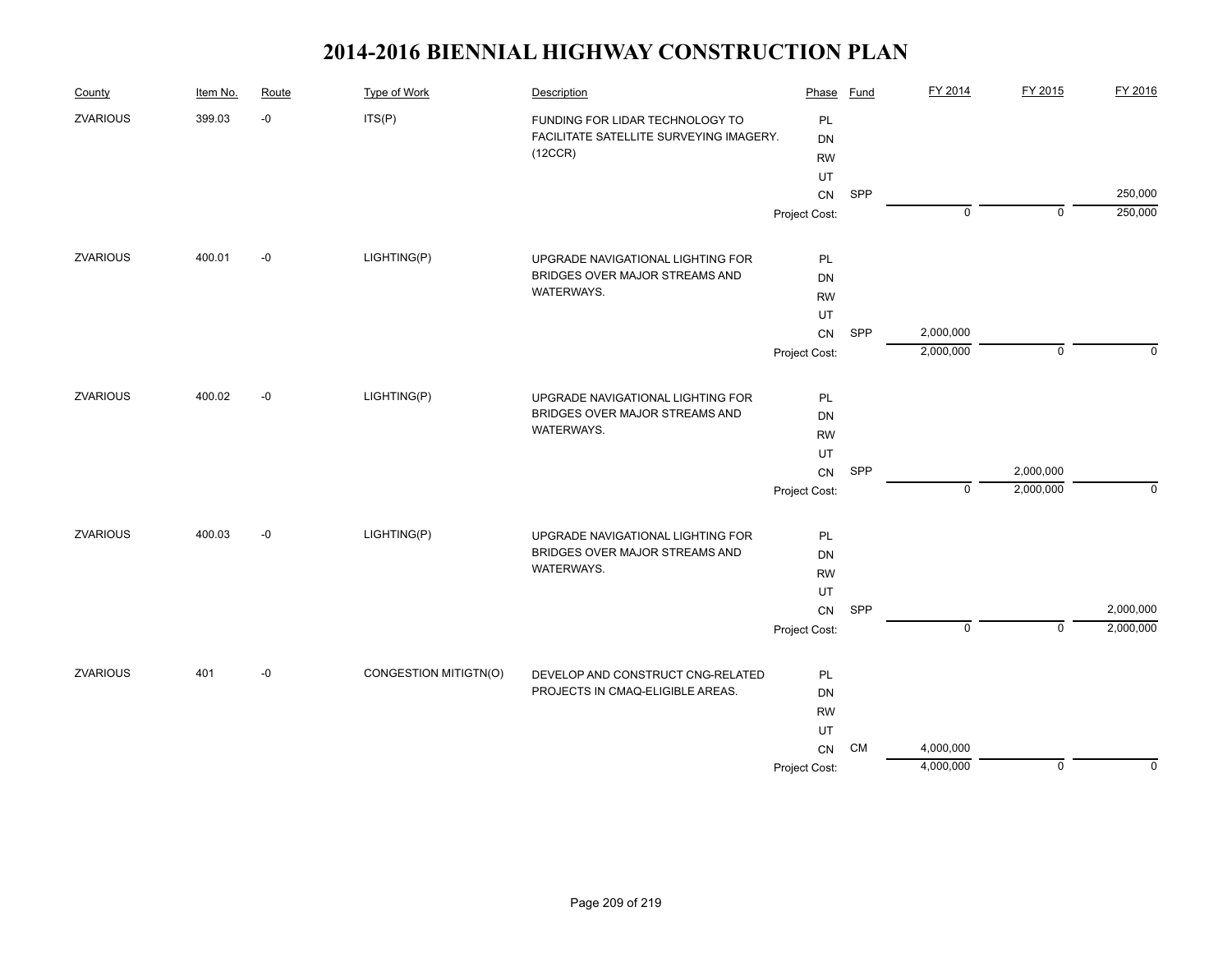| County          | Item No. | Route | <b>Type of Work</b>   | Description                            | Phase         | <b>Fund</b> | FY 2014     | FY 2015        | FY 2016     |
|-----------------|----------|-------|-----------------------|----------------------------------------|---------------|-------------|-------------|----------------|-------------|
| <b>ZVARIOUS</b> | 401.01   | $-0$  | CONGESTION MITIGTN(O) | DEVELOP AND CONSTRUCT CNG-RELATED      | PL            |             |             |                |             |
|                 |          |       |                       | PROJECTS IN CMAQ-ELIGIBLE AREAS.       | DN            |             |             |                |             |
|                 |          |       |                       |                                        | <b>RW</b>     |             |             |                |             |
|                 |          |       |                       |                                        | UT            |             |             |                |             |
|                 |          |       |                       |                                        | ${\sf CN}$    | <b>CM</b>   |             | 4,000,000      |             |
|                 |          |       |                       |                                        | Project Cost: |             | $\mathbf 0$ | 4,000,000      | $\mathbf 0$ |
| ZVARIOUS        | 401.02   | $-0$  | CONGESTION MITIGTN(O) | DEVELOP AND CONSTRUCT CNG-RELATED      | PL            |             |             |                |             |
|                 |          |       |                       | PROJECTS IN CMAQ-ELIGIBLE AREAS.       | DN            |             |             |                |             |
|                 |          |       |                       |                                        | <b>RW</b>     |             |             |                |             |
|                 |          |       |                       |                                        | UT            |             |             |                |             |
|                 |          |       |                       |                                        | CN            | CM          |             |                | 4,000,000   |
|                 |          |       |                       |                                        | Project Cost: |             | $\mathbf 0$ | $\overline{0}$ | 4,000,000   |
| ZVARIOUS        | 402      | $-0$  | SAFETY(P)             | STATEWIDE PANEL SIGN TRUSS REPLACEMENT | PL            |             |             |                |             |
|                 |          |       |                       |                                        | DN            |             |             |                |             |
|                 |          |       |                       |                                        | <b>RW</b>     |             |             |                |             |
|                 |          |       |                       |                                        | UT            |             |             |                |             |
|                 |          |       |                       |                                        | ${\sf CN}$    | SPP         |             | 3,000,000      |             |
|                 |          |       |                       |                                        | Project Cost: |             | $\pmb{0}$   | 3,000,000      | $\mathbf 0$ |
| ZVARIOUS        | 911.03   | $-0$  | SAFETY-HAZARD ELIM(P) | STATEWIDE SAFETY PROGRAM FOR FY 2014.  | PL            |             |             |                |             |
|                 |          |       |                       | (HSIP)                                 | DN            |             |             |                |             |
|                 |          |       |                       |                                        | <b>RW</b>     |             |             |                |             |
|                 |          |       |                       |                                        | UT            |             |             |                |             |
|                 |          |       |                       |                                        | ${\sf CN}$    | SAF         | 50,000,000  |                |             |
|                 |          |       |                       |                                        | Project Cost: |             | 50,000,000  | $\overline{0}$ | $\mathbf 0$ |
| ZVARIOUS        | 911.04   | $-0$  | SAFETY(P)             | STATEWIDE SAFETY PROGRAM FOR FY 2015.  | PL            |             |             |                |             |
|                 |          |       |                       | (HSIP)                                 | DN            |             |             |                |             |
|                 |          |       |                       |                                        | <b>RW</b>     |             |             |                |             |
|                 |          |       |                       |                                        | UT            |             |             |                |             |
|                 |          |       |                       |                                        | CN            | SAF         |             | 38,500,000     |             |
|                 |          |       |                       |                                        | Project Cost: |             | $\pmb{0}$   | 38,500,000     | $\mathbf 0$ |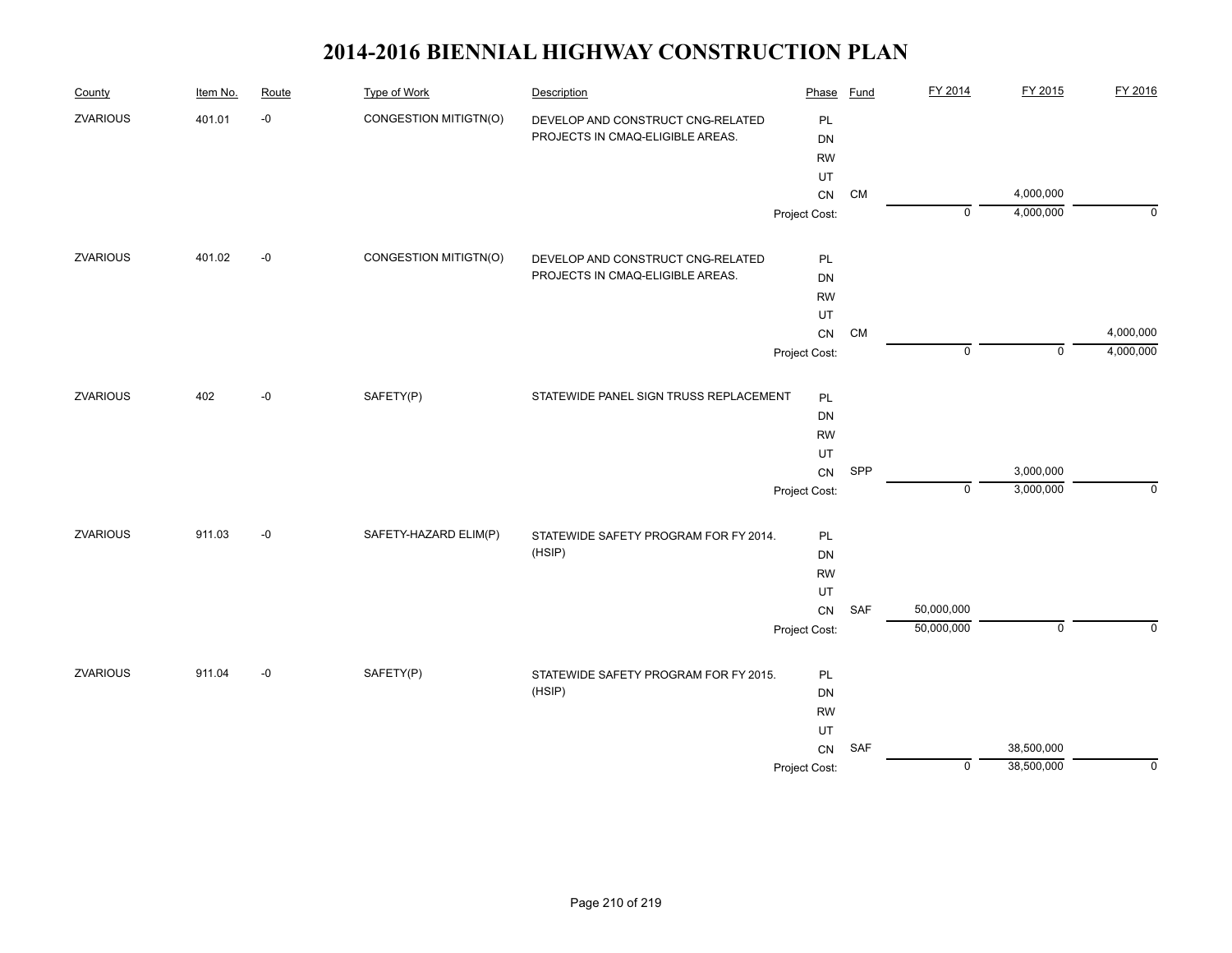| County          | Item No. | Route | <b>Type of Work</b>         | Description                            | Phase         | Fund       | FY 2014        | FY 2015     | FY 2016        |
|-----------------|----------|-------|-----------------------------|----------------------------------------|---------------|------------|----------------|-------------|----------------|
| <b>ZVARIOUS</b> | 911.05   | $-0$  | SAFETY-HAZARD ELIM(P)       | STATEWIDE SAFETY PROGRAM FOR FY 2016.  | PL            |            |                |             |                |
|                 |          |       |                             | (HSIP)                                 | DN            |            |                |             |                |
|                 |          |       |                             |                                        | <b>RW</b>     |            |                |             |                |
|                 |          |       |                             |                                        | UT            |            |                |             |                |
|                 |          |       |                             |                                        | ${\sf CN}$    | <b>SAF</b> |                |             | 38,500,000     |
|                 |          |       |                             |                                        | Project Cost: |            | $\mathbf 0$    | $\mathbf 0$ | 38,500,000     |
| <b>ZVARIOUS</b> | 1063.11  | -0    | <b>BRIDGE INSPECTION(P)</b> | STATEWIDE UNDERWATER BRIDGE INSPECTION | PL            |            |                |             |                |
|                 |          |       |                             | <b>FOR FY 2015</b>                     | DN            |            |                |             |                |
|                 |          |       |                             |                                        | <b>RW</b>     |            |                |             |                |
|                 |          |       |                             |                                        | UT            |            |                |             |                |
|                 |          |       |                             |                                        | ${\sf CN}$    | <b>BRX</b> |                | 400,000     |                |
|                 |          |       |                             |                                        | Project Cost: |            | $\mathbf 0$    | 400,000     | $\mathbf 0$    |
| ZVARIOUS        | 1063.12  | $-0$  | <b>BRIDGE INSPECTION(P)</b> | STATEWIDE UNDERWATER BRIDGE INSPECTION | PL            |            |                |             |                |
|                 |          |       |                             | FOR FY 2016                            | DN            |            |                |             |                |
|                 |          |       |                             |                                        | <b>RW</b>     |            |                |             |                |
|                 |          |       |                             |                                        | UT            |            |                |             |                |
|                 |          |       |                             |                                        | ${\sf CN}$    | <b>BRX</b> |                |             | 400,000        |
|                 |          |       |                             |                                        | Project Cost: |            | $\mathbf 0$    | $\mathbf 0$ | 400,000        |
| ZVARIOUS        | 1071.03  | $-0$  | <b>BRIDGE INSPECTION(P)</b> | STATEWIDE PROGRAM TO FUND BRIDGE SCOUR | PL            |            |                |             |                |
|                 |          |       |                             | COUNTER-MEASURES FOR STATE-MAINTAINED  | DN            |            |                |             |                |
|                 |          |       |                             | <b>BRIDGES</b>                         | <b>RW</b>     |            |                |             |                |
|                 |          |       |                             |                                        | UT            |            |                |             |                |
|                 |          |       |                             |                                        | ${\sf CN}$    | <b>BRO</b> |                | 1,500,000   |                |
|                 |          |       |                             |                                        | Project Cost: |            | $\overline{0}$ | 1,500,000   | $\overline{0}$ |
| <b>ZVARIOUS</b> | 1071.04  | $-0$  | <b>BRIDGE INSPECTION(P)</b> | STATEWIDE PROGRAM TO FUND BRIDGE SCOUR | PL            |            |                |             |                |
|                 |          |       |                             | COUNTER-MEASURES FOR STATE-MAINTAINED  | DN            |            |                |             |                |
|                 |          |       |                             | <b>BRIDGES</b>                         | <b>RW</b>     |            |                |             |                |
|                 |          |       |                             |                                        | UT            |            |                |             |                |
|                 |          |       |                             |                                        | CN            | <b>BRO</b> |                |             | 1,500,000      |
|                 |          |       |                             |                                        | Project Cost: |            | $\pmb{0}$      | $\mathsf 0$ | 1,500,000      |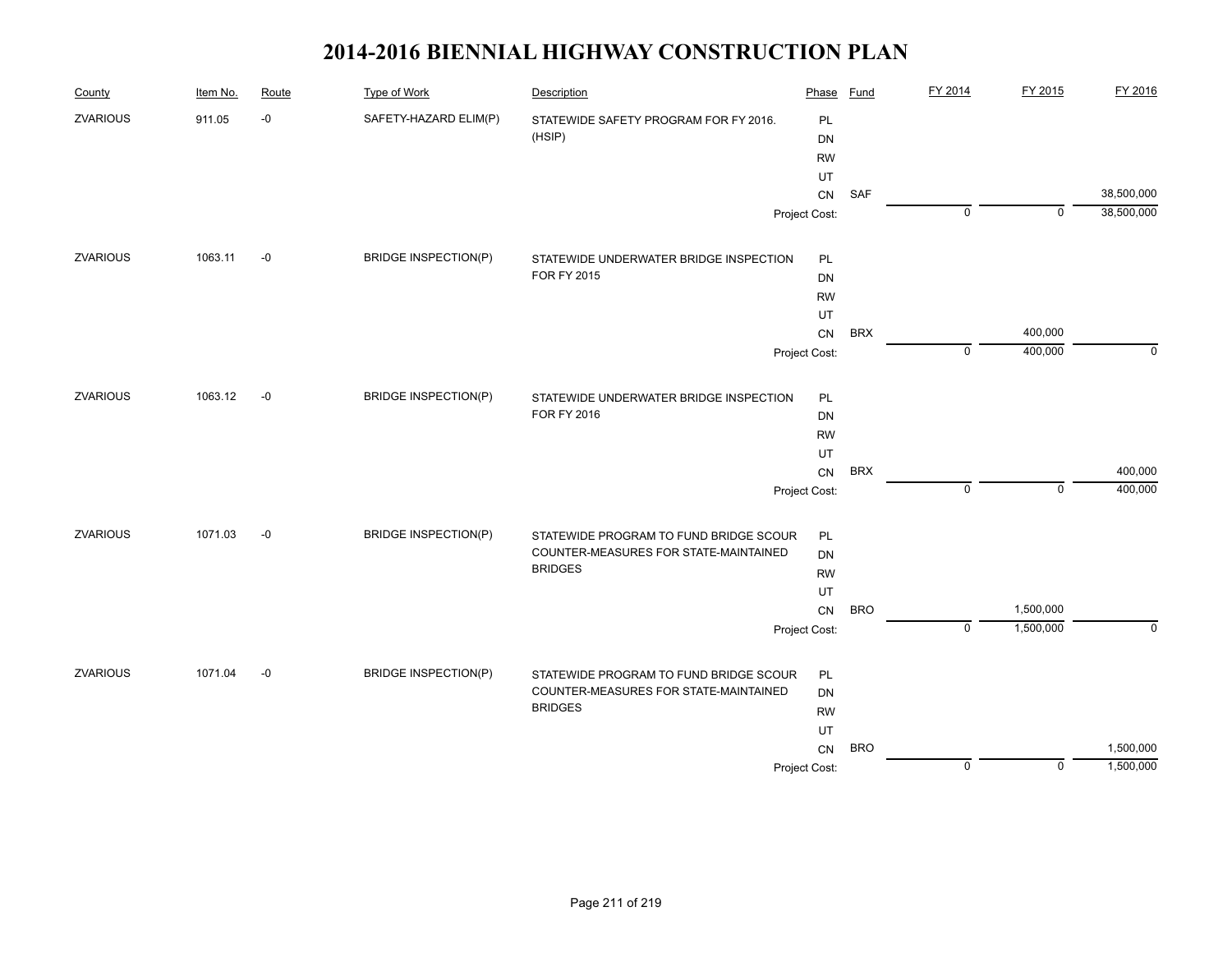| County          | Item No. | Route | <b>Type of Work</b>          | Description                             | Phase         | <b>Fund</b> | FY 2014     | FY 2015        | FY 2016     |
|-----------------|----------|-------|------------------------------|-----------------------------------------|---------------|-------------|-------------|----------------|-------------|
| <b>ZVARIOUS</b> | 1073.04  | $-0$  | <b>BRIDGE REPLACEMENT(P)</b> | STATEWIDE "BRO" FUNDS.                  | PL            |             |             |                |             |
|                 |          |       |                              |                                         | DN            |             |             |                |             |
|                 |          |       |                              |                                         | <b>RW</b>     |             |             |                |             |
|                 |          |       |                              |                                         | UT            |             |             |                |             |
|                 |          |       |                              |                                         | CN            | <b>BRO</b>  |             |                | 1,000,000   |
|                 |          |       |                              |                                         | Project Cost: |             | $\mathbf 0$ | $\mathbf 0$    | 1,000,000   |
| <b>ZVARIOUS</b> | 1074.05  | $-0$  | <b>BRIDGE REPLACEMENT(P)</b> | STATEWIDE OFF SYSTEM BRIDGE REPLACEMENT | PL            |             |             |                |             |
|                 |          |       |                              | PROJECTS.                               | <b>DN</b>     |             |             |                |             |
|                 |          |       |                              |                                         | <b>RW</b>     |             |             |                |             |
|                 |          |       |                              |                                         | UT            |             |             |                |             |
|                 |          |       |                              |                                         | CN            | <b>BRZ</b>  |             |                | 1,000,000   |
|                 |          |       |                              |                                         | Project Cost: |             | $\mathsf 0$ | $\mathsf 0$    | 1,000,000   |
| <b>ZVARIOUS</b> | 2700.05  | $-0$  | PAVEMENT REHAB-PRI(P)        | PAVEMENT PREVENTATIVE MAINTENANCE       | PL            |             |             |                |             |
|                 |          |       |                              | PROGRAM FOR FY 2015.(12CCR)             | <b>DN</b>     |             |             |                |             |
|                 |          |       |                              |                                         | <b>RW</b>     |             |             |                |             |
|                 |          |       |                              |                                         | UT            |             |             |                |             |
|                 |          |       |                              |                                         | CN            | SPP         |             | 5,000,000      |             |
|                 |          |       |                              |                                         | Project Cost: |             | $\mathbf 0$ | 5,000,000      | $\mathbf 0$ |
| <b>ZVARIOUS</b> | 2700.06  | $-0$  | PAVEMENT REHAB-PRI(P)        | PAVEMENT PREVENTATIVE MAINTENANCE       | PL            |             |             |                |             |
|                 |          |       |                              | PROGRAM FOR FY 2016.(12CCR)             | <b>DN</b>     |             |             |                |             |
|                 |          |       |                              |                                         | <b>RW</b>     |             |             |                |             |
|                 |          |       |                              |                                         | UT            |             |             |                |             |
|                 |          |       |                              |                                         | CN            | SPP         |             |                | 5,000,000   |
|                 |          |       |                              |                                         | Project Cost: |             | $\mathbf 0$ | $\overline{0}$ | 5,000,000   |
| <b>ZVARIOUS</b> | 3002.1   | $-0$  | TRANSP ENHANCEMENT(P)        | HISTORICAL HIGHWAY MARKER RESTORATION   | PL            |             |             |                |             |
|                 |          |       |                              | PROGRAM - TO REPLACE AND/OR REFURBISH   | <b>DN</b>     |             |             |                |             |
|                 |          |       |                              | STATE HISTORICAL MARKERS (2010 BOPC)    | <b>RW</b>     |             |             |                |             |
|                 |          |       |                              |                                         | UT            |             |             |                |             |
|                 |          |       |                              |                                         | CN            | TE          | 58,000      |                |             |
|                 |          |       |                              |                                         | Project Cost: |             | 58,000      | $\pmb{0}$      | $\Omega$    |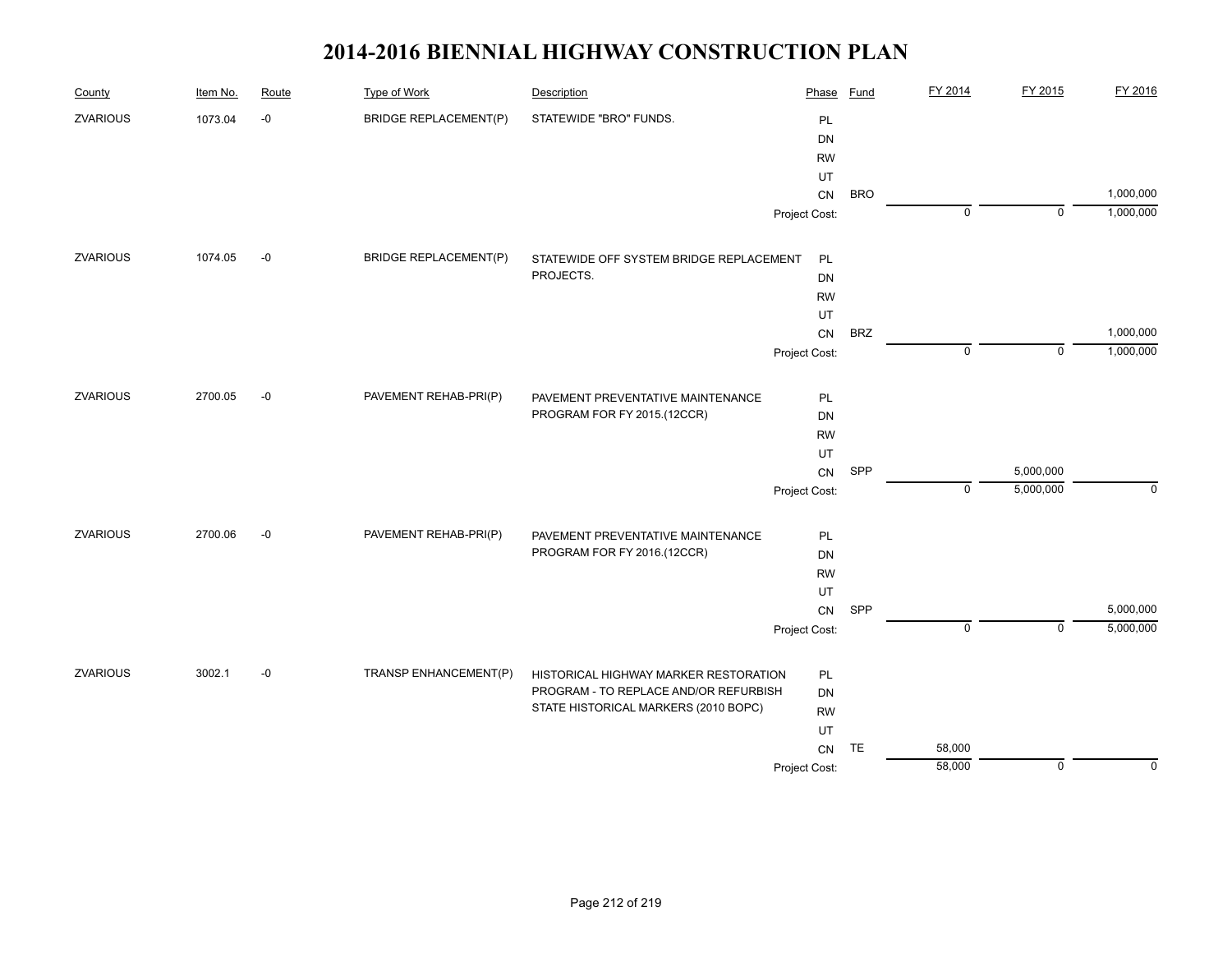| County          | Item No. | Route | <b>Type of Work</b>   | Description                              | Phase               | Fund | FY 2014        | FY 2015        | FY 2016     |
|-----------------|----------|-------|-----------------------|------------------------------------------|---------------------|------|----------------|----------------|-------------|
| <b>ZVARIOUS</b> | 3006     | $-0$  | TRANSP ENHANCEMENT(P) | WORK IN CONJUNCTION WITH THE KENTUCKY    | PL                  |      |                |                |             |
|                 |          |       |                       | HERITAGE COUNCIL TO ESTABLISH REQUIRED   | <b>DN</b>           |      |                |                |             |
|                 |          |       |                       | HISTORIC PRESERVATION EASEMENTS ON       | <b>RW</b>           |      |                |                |             |
|                 |          |       |                       | TRANSPORTATION ENHANCEMENT (TE)          | UT                  |      |                |                |             |
|                 |          |       |                       | PROJECTS. (2012BOP)                      | ${\sf CN}$          | TE   | 300,000        |                |             |
|                 |          |       |                       |                                          | Project Cost:       |      | 300,000        | $\mathbf 0$    | $\Omega$    |
| <b>ZVARIOUS</b> | 8500.05  | $-0$  | SAFETY(P)             | SCHOOL TURN LANE PROJECTS. (08CCN)       | <b>PL</b>           |      |                |                |             |
|                 |          |       |                       | (12CCR)                                  | DN                  |      |                |                |             |
|                 |          |       |                       |                                          | <b>RW</b>           |      |                |                |             |
|                 |          |       |                       |                                          | UT                  |      |                |                |             |
|                 |          |       |                       |                                          |                     | SPP  |                | 5,000,000      |             |
|                 |          |       |                       |                                          | CN<br>Project Cost: |      | $\mathbf 0$    | 5,000,000      | $\Omega$    |
|                 |          |       |                       |                                          |                     |      |                |                |             |
| <b>ZVARIOUS</b> | 8801.1   |       | LANDSLIDE REPAIR(P)   | STATEWIDE SLIDE REPAIR PROGRAM FOR FY    | PL                  |      |                |                |             |
|                 |          |       |                       | 2015.                                    | <b>DN</b>           |      |                |                |             |
|                 |          |       |                       |                                          | <b>RW</b>           |      |                |                |             |
|                 |          |       |                       |                                          | UT                  |      |                |                |             |
|                 |          |       |                       |                                          | ${\sf CN}$          | SPP  |                | 10,000,000     |             |
|                 |          |       |                       |                                          | Project Cost:       |      | $\mathbf 0$    | 10,000,000     | $\mathbf 0$ |
| <b>ZVARIOUS</b> | 8801.2   |       | LANDSLIDE REPAIR(P)   | STATEWIDE SLIDE REPAIR PROGRAM FOR FY    | PL                  |      |                |                |             |
|                 |          |       |                       | 2016.                                    | DN                  |      |                |                |             |
|                 |          |       |                       |                                          | <b>RW</b>           |      |                |                |             |
|                 |          |       |                       |                                          | UT                  |      |                |                |             |
|                 |          |       |                       |                                          | CN                  | SPP  |                |                | 10,000,000  |
|                 |          |       |                       |                                          | Project Cost:       |      | $\overline{0}$ | $\overline{0}$ | 10,000,000  |
|                 |          |       |                       |                                          |                     |      |                |                |             |
| <b>ZVARIOUS</b> | 9050     | $-0$  | MAJOR WIDENING(O)     | GARVEE BOND DEBT SERVICE FOR I-65; I-75; | PL                  |      |                |                |             |
|                 |          |       |                       | AND I-64 FOR FY 2014. (JM03-FD53 "IM"    | DN                  |      |                |                |             |
|                 |          |       |                       | COMPONENT)                               | <b>RW</b>           |      |                |                |             |
|                 |          |       |                       |                                          | UT                  |      |                |                |             |
|                 |          |       |                       |                                          | ${\sf CN}$          | IM   | 17,500,000     |                |             |
|                 |          |       |                       |                                          | Project Cost:       |      | 17,500,000     | $\mathbf 0$    | $\Omega$    |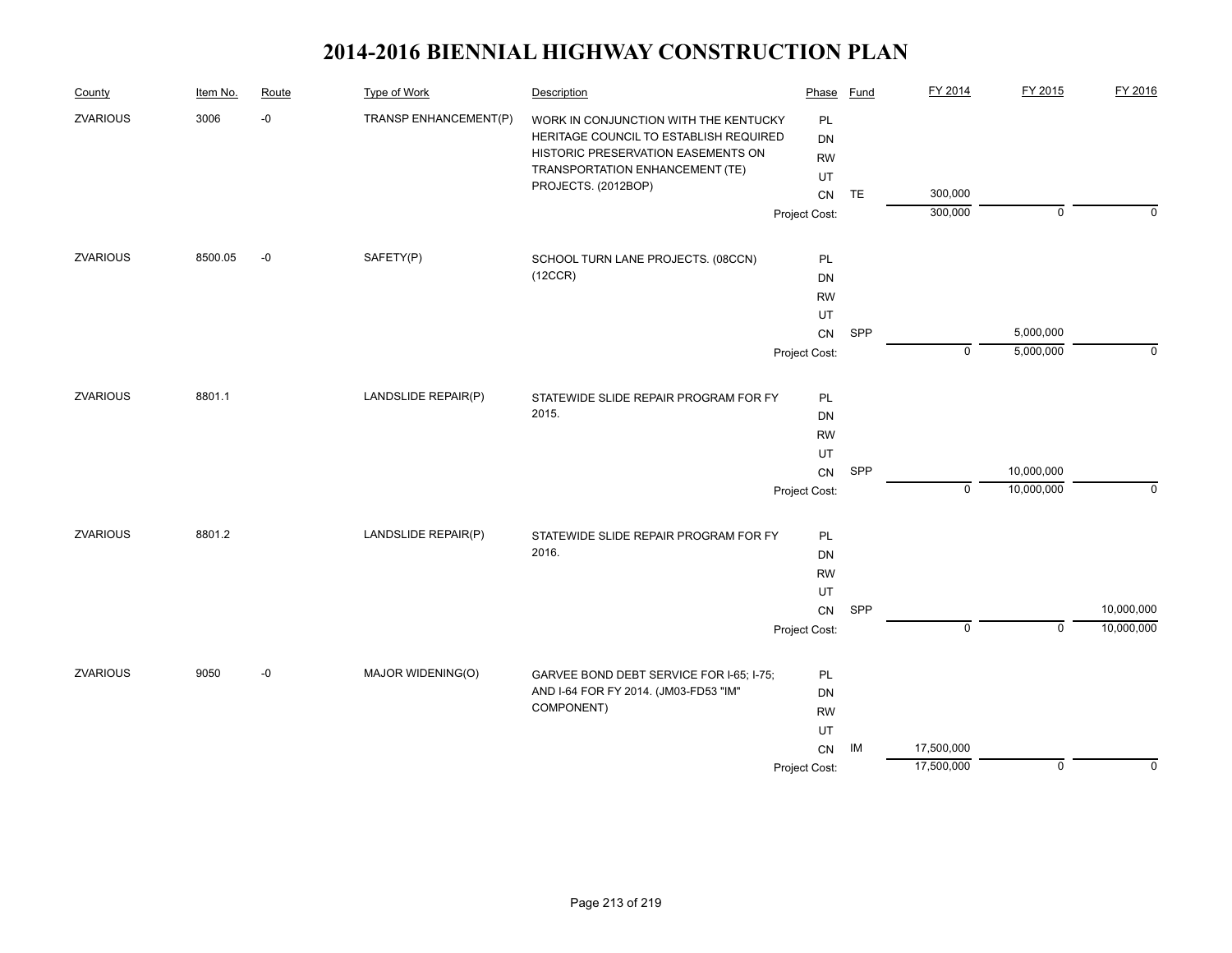| County          | Item No. | Route | Type of Work      | Description                                                                       | Phase         | <b>Fund</b> | FY 2014     | FY 2015     | FY 2016     |
|-----------------|----------|-------|-------------------|-----------------------------------------------------------------------------------|---------------|-------------|-------------|-------------|-------------|
| <b>ZVARIOUS</b> | 9050.01  | $-0$  | MAJOR WIDENING(O) | GARVEE BOND DEBT SERVICE FOR I-65; I-75;                                          | PL            |             |             |             |             |
|                 |          |       |                   | AND I-64 FOR FY 2014. (JM03-FD53 "NH"                                             | <b>DN</b>     |             |             |             |             |
|                 |          |       |                   | COMPONENT)                                                                        | <b>RW</b>     |             |             |             |             |
|                 |          |       |                   |                                                                                   | UT            |             |             |             |             |
|                 |          |       |                   |                                                                                   | CN            | <b>NH</b>   | 26,300,000  |             |             |
|                 |          |       |                   |                                                                                   | Project Cost: |             | 26,300,000  | $\mathbf 0$ | $\Omega$    |
| <b>ZVARIOUS</b> | 9050.02  | $-0$  | MAJOR WIDENING(O) | GARVEE BOND DEBT SERVICE FOR I-65; I-75;                                          | PL            |             |             |             |             |
|                 |          |       |                   | AND I-64 FOR FY 2015. (JM03-FD53 "IM"                                             | DN            |             |             |             |             |
|                 |          |       |                   | COMPONENT)                                                                        | <b>RW</b>     |             |             |             |             |
|                 |          |       |                   |                                                                                   | UT            |             |             |             |             |
|                 |          |       |                   |                                                                                   | ${\sf CN}$    | IM          |             | 17,500,000  |             |
|                 |          |       |                   |                                                                                   | Project Cost: |             | $\mathbf 0$ | 17,500,000  | $\mathbf 0$ |
|                 |          |       |                   |                                                                                   |               |             |             |             |             |
| <b>ZVARIOUS</b> | 9050.03  | $-0$  | MAJOR WIDENING(O) | GARVEE BOND DEBT SERVICE FOR I-65; I-75;                                          | PL            |             |             |             |             |
|                 |          |       |                   | AND I-64 FOR FY 2015. (JM03-FD53 "NH"                                             | <b>DN</b>     |             |             |             |             |
|                 |          |       |                   | COMPONENT)                                                                        | <b>RW</b>     |             |             |             |             |
|                 |          |       |                   |                                                                                   | UT            |             |             |             |             |
|                 |          |       |                   |                                                                                   | ${\sf CN}$    | NH          |             | 26,300,000  |             |
|                 |          |       |                   |                                                                                   | Project Cost: |             | $\mathbf 0$ | 26,300,000  | $\mathbf 0$ |
| <b>ZVARIOUS</b> | 9050.04  | $-0$  | MAJOR WIDENING(O) | GARVEE BOND DEBT SERVICE FOR I-65; I-75;                                          | PL            |             |             |             |             |
|                 |          |       |                   | AND I-64 FOR FY 2016. (JM03-FD53 "IM"                                             | DN            |             |             |             |             |
|                 |          |       |                   | COMPONENT)                                                                        | <b>RW</b>     |             |             |             |             |
|                 |          |       |                   |                                                                                   | UT            |             |             |             |             |
|                 |          |       |                   |                                                                                   | CN            | IM          |             |             | 17,400,000  |
|                 |          |       |                   |                                                                                   | Project Cost: |             | $\mathbf 0$ | $\mathbf 0$ | 17,400,000  |
| <b>ZVARIOUS</b> | 9050.05  | $-0$  |                   |                                                                                   |               |             |             |             |             |
|                 |          |       | MAJOR WIDENING(O) | GARVEE BOND DEBT SERVICE FOR I-65; I-75;<br>AND I-64 FOR FY 2016. (JM03-FD53 "NH" | PL<br>DN      |             |             |             |             |
|                 |          |       |                   | COMPONENT)                                                                        | <b>RW</b>     |             |             |             |             |
|                 |          |       |                   |                                                                                   | UT            |             |             |             |             |
|                 |          |       |                   |                                                                                   | CN            | <b>NH</b>   |             |             | 26,300,000  |
|                 |          |       |                   |                                                                                   | Project Cost: |             | $\mathbf 0$ | $\mathbf 0$ | 26,300,000  |
|                 |          |       |                   |                                                                                   |               |             |             |             |             |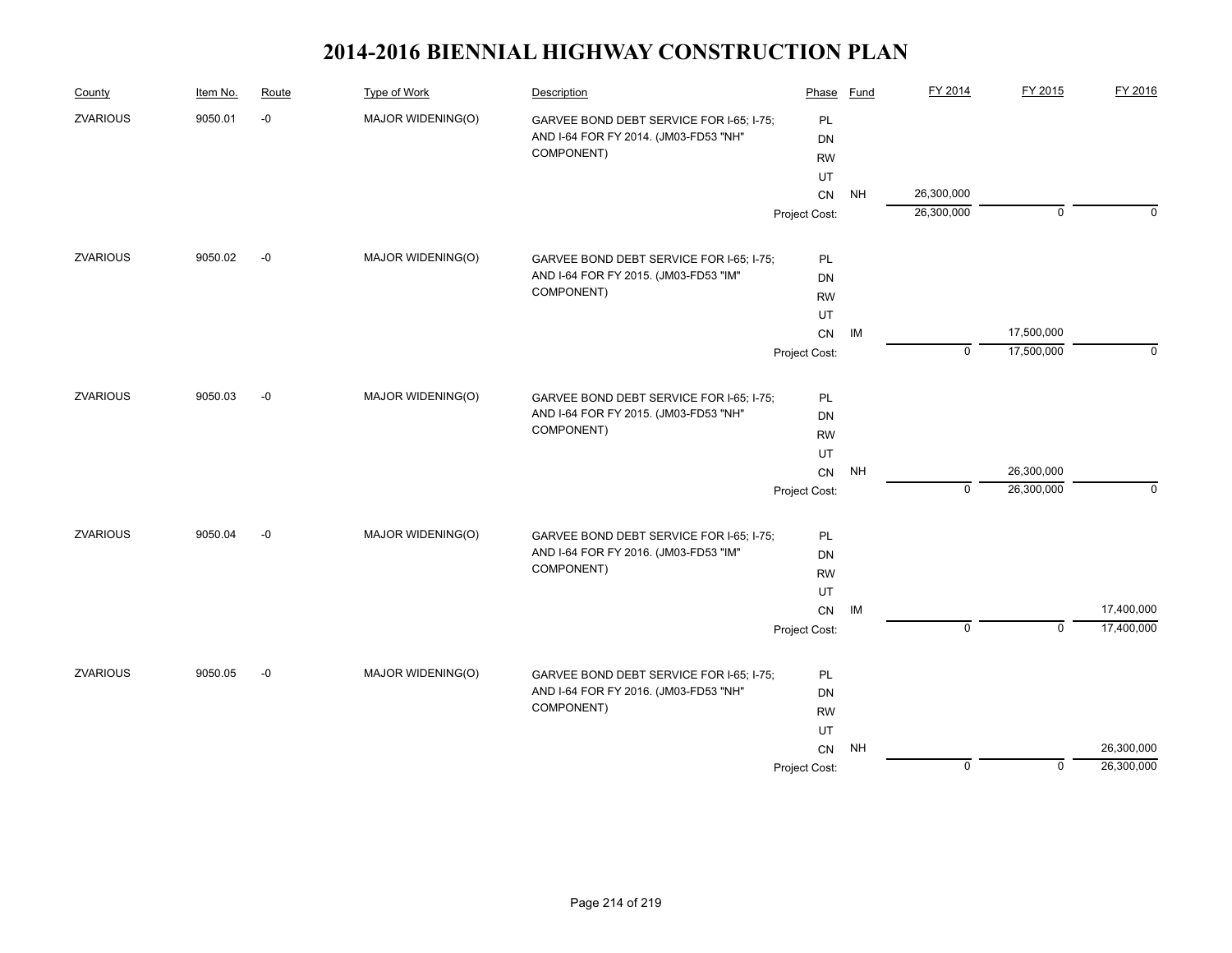| County          | Item No. | Route        | Type of Work                 | Description                                 | Phase         | Fund       | FY 2014     | FY 2015        | FY 2016    |
|-----------------|----------|--------------|------------------------------|---------------------------------------------|---------------|------------|-------------|----------------|------------|
| <b>ZVARIOUS</b> | 9068     | <b>US-68</b> | <b>BRIDGE REPLACEMENT(P)</b> | US 68/KY 80 LAKE BARKLEY AND KENTUCKY       | PL            |            |             |                |            |
|                 |          |              |                              | LAKE GARVEE BOND DEBT SERVICE (BRO) FOR     | <b>DN</b>     |            |             |                |            |
|                 |          |              |                              | FY 2015. (079B00023N, 111B00020N)           | <b>RW</b>     |            |             |                |            |
|                 |          |              |                              |                                             | UT            |            |             |                |            |
|                 |          |              |                              |                                             | CN            | <b>BRO</b> |             | 11,500,000     |            |
|                 |          |              |                              |                                             | Project Cost: |            | $\mathbf 0$ | 11,500,000     | $\Omega$   |
| <b>ZVARIOUS</b> | 9068.01  | <b>US-60</b> | <b>BRIDGE REPLACEMENT(P)</b> | US 68/KY 80 LAKE BARKLEY AND KENTUCKY       | PL            |            |             |                |            |
|                 |          |              |                              | LAKE GARVEE BOND DEBT SERVICE (BRO) FOR     | <b>DN</b>     |            |             |                |            |
|                 |          |              |                              | FY 2016.(079B00023N, 111B00020N)            | <b>RW</b>     |            |             |                |            |
|                 |          |              |                              |                                             | UT            |            |             |                |            |
|                 |          |              |                              |                                             | CN            | <b>BRO</b> |             |                | 23,000,000 |
|                 |          |              |                              |                                             | Project Cost: |            | $\mathbf 0$ | $\mathbf 0$    | 23,000,000 |
| ZVARIOUS        | 9068.6   | <b>US-68</b> | <b>BRIDGE REPLACEMENT(P)</b> | US 68/KY 80 LAKE BARKLEY AND KENTUCKY       | PL            |            |             |                |            |
|                 |          |              |                              | LAKE GARVEE BOND DEBT SERVICE FOR FY        | <b>DN</b>     |            |             |                |            |
|                 |          |              |                              | 2015.                                       | <b>RW</b>     |            |             |                |            |
|                 |          |              |                              |                                             | UT            |            |             |                |            |
|                 |          |              |                              |                                             | ${\sf CN}$    | <b>STP</b> |             | 11,500,000     |            |
|                 |          |              |                              |                                             | Project Cost: |            | $\mathbf 0$ | 11,500,000     | $\Omega$   |
| <b>ZVARIOUS</b> | 9068.62  | <b>US-68</b> | <b>BRIDGE REPLACEMENT(P)</b> | US 68/KY 80 LAKE BARKLEY AND KENTUCKY       | PL            |            |             |                |            |
|                 |          |              |                              | LAKE GARVEE BOND DEBT SERVICE FOR FY        | DN            |            |             |                |            |
|                 |          |              |                              | 2016.                                       | <b>RW</b>     |            |             |                |            |
|                 |          |              |                              |                                             | UT            |            |             |                |            |
|                 |          |              |                              |                                             | <b>CN</b>     | <b>STP</b> |             |                | 23,000,000 |
|                 |          |              |                              |                                             | Project Cost: |            | $\mathbf 0$ | $\overline{0}$ | 23,000,000 |
| <b>ZVARIOUS</b> | 9659.06  | $-0$         | NEW ROUTE(O)                 | GARVEE BOND DEBT SERVICE FOR LOUISVILLE     | PL            |            |             |                |            |
|                 |          |              |                              | BRIDGES PROJECT FOR FY 2014. (JZ1-FD53 "IM" | <b>DN</b>     |            |             |                |            |
|                 |          |              |                              | COMPONENT)                                  | <b>RW</b>     |            |             |                |            |
|                 |          |              |                              |                                             | UT            |            |             |                |            |
|                 |          |              |                              |                                             | CN            | IM         | 4,100,000   |                |            |
|                 |          |              |                              |                                             | Project Cost: |            | 4,100,000   | 0              | 0          |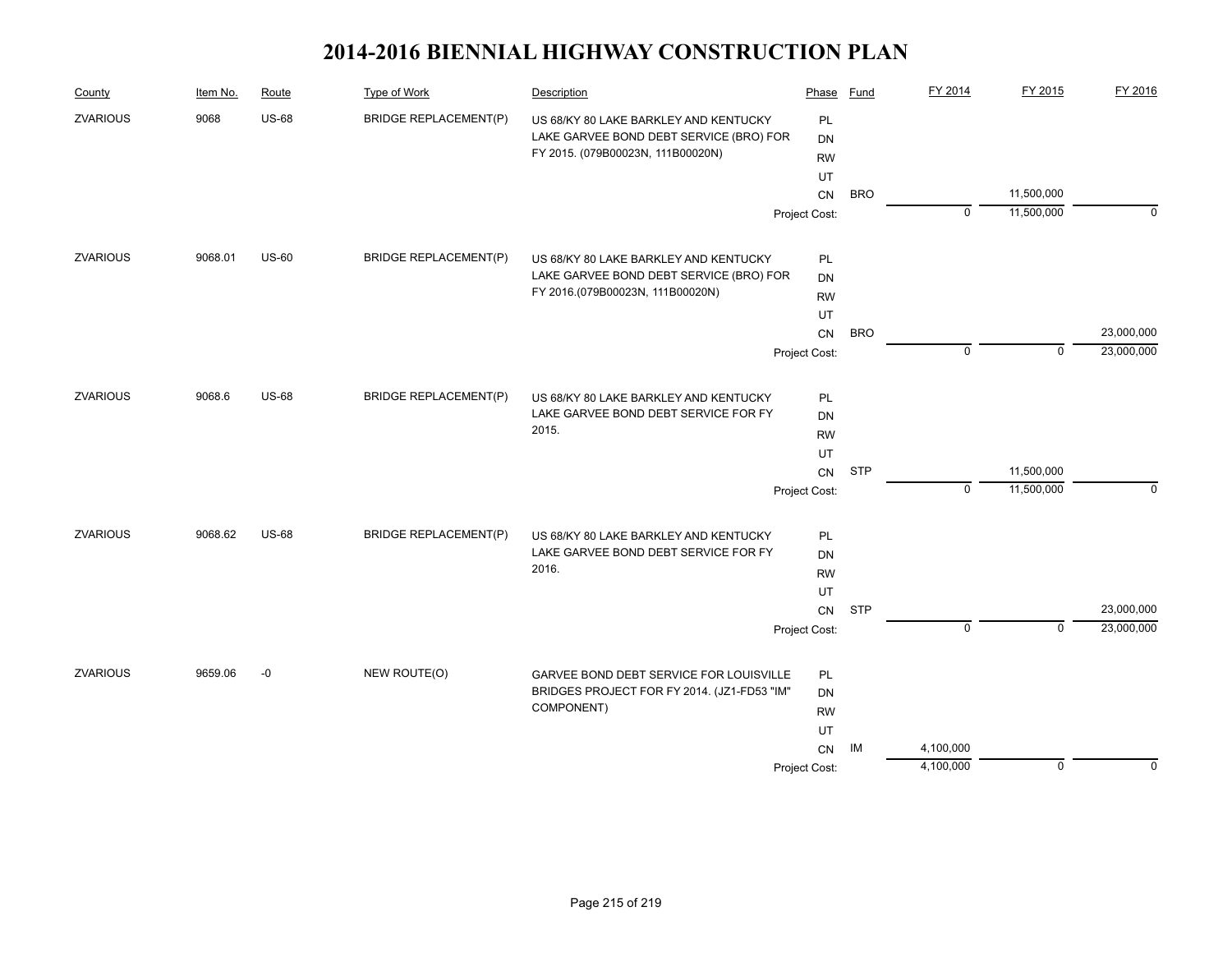| County          | Item No. | Route | Type of Work      | Description                                 | Phase         | Fund      | FY 2014     | FY 2015     | FY 2016     |
|-----------------|----------|-------|-------------------|---------------------------------------------|---------------|-----------|-------------|-------------|-------------|
| <b>ZVARIOUS</b> | 9659.07  | $-0$  | NEW ROUTE(O)      | GARVEE BOND DEBT SERVICE FOR LOUISVILLE     | PL            |           |             |             |             |
|                 |          |       |                   | BRIDGES PROJECT FOR FY 2014. (JZ1-FD53      | <b>DN</b>     |           |             |             |             |
|                 |          |       |                   | "NH" COMPONENT)                             | <b>RW</b>     |           |             |             |             |
|                 |          |       |                   |                                             | UT            |           |             |             |             |
|                 |          |       |                   |                                             | CN            | <b>NH</b> | 6,100,000   |             |             |
|                 |          |       |                   |                                             | Project Cost: |           | 6,100,000   | $\mathbf 0$ | $\Omega$    |
| <b>ZVARIOUS</b> | 9659.09  | $-0$  | NEW ROUTE(O)      | GARVEE BOND DEBT SERVICE FOR LOUISVILLE     | PL            |           |             |             |             |
|                 |          |       |                   | BRIDGES PROJECT FOR FY 2015. (JZ1-FD53 "IM" | DN            |           |             |             |             |
|                 |          |       |                   | COMPONENT)                                  | <b>RW</b>     |           |             |             |             |
|                 |          |       |                   |                                             | UT            |           |             |             |             |
|                 |          |       |                   |                                             | ${\sf CN}$    | IM        |             | 5,900,000   |             |
|                 |          |       |                   |                                             | Project Cost: |           | $\mathbf 0$ | 5,900,000   | $\mathbf 0$ |
|                 |          |       |                   |                                             |               |           |             |             |             |
| <b>ZVARIOUS</b> | 9659.1   | $-0$  | RECONSTRUCTION(O) | GARVEE BOND DEBT SERVICE FOR LOUISVILLE     | PL            |           |             |             |             |
|                 |          |       |                   | BRIDGES PROJECT FOR FY 2015. (JZ1-FD53      | <b>DN</b>     |           |             |             |             |
|                 |          |       |                   | "NH" COMPONENT)                             | <b>RW</b>     |           |             |             |             |
|                 |          |       |                   |                                             | UT            |           |             |             |             |
|                 |          |       |                   |                                             | CN            | NH        |             | 8,800,000   |             |
|                 |          |       |                   |                                             | Project Cost: |           | $\mathbf 0$ | 8,800,000   | $\mathbf 0$ |
| <b>ZVARIOUS</b> | 9659.12  | $-0$  | RECONSTRUCTION(O) | GARVEE BOND DEBT SERVICE FOR LOUISVILLE     | PL            |           |             |             |             |
|                 |          |       |                   | BRIDGES PROJECT FOR FY 2016. (JZ1-FD53 "IM" | DN            |           |             |             |             |
|                 |          |       |                   | COMPONENT)                                  | <b>RW</b>     |           |             |             |             |
|                 |          |       |                   |                                             | UT            |           |             |             |             |
|                 |          |       |                   |                                             | CN            | IM        |             |             | 5,900,000   |
|                 |          |       |                   |                                             | Project Cost: |           | $\mathbf 0$ | $\mathbf 0$ | 5,900,000   |
| <b>ZVARIOUS</b> | 9659.13  | $-0$  | RECONSTRUCTION(O) | GARVEE BOND DEBT SERVICE FOR LOUISVILLE     | PL            |           |             |             |             |
|                 |          |       |                   | BRIDGES PROJECT FOR FY 2016. (JZ1-FD53      | <b>DN</b>     |           |             |             |             |
|                 |          |       |                   | "NH" COMPONENT)                             | <b>RW</b>     |           |             |             |             |
|                 |          |       |                   |                                             | UT            |           |             |             |             |
|                 |          |       |                   |                                             | CN            | NH        |             |             | 8,800,000   |
|                 |          |       |                   |                                             | Project Cost: |           | $\mathbf 0$ | $\mathbf 0$ | 8,800,000   |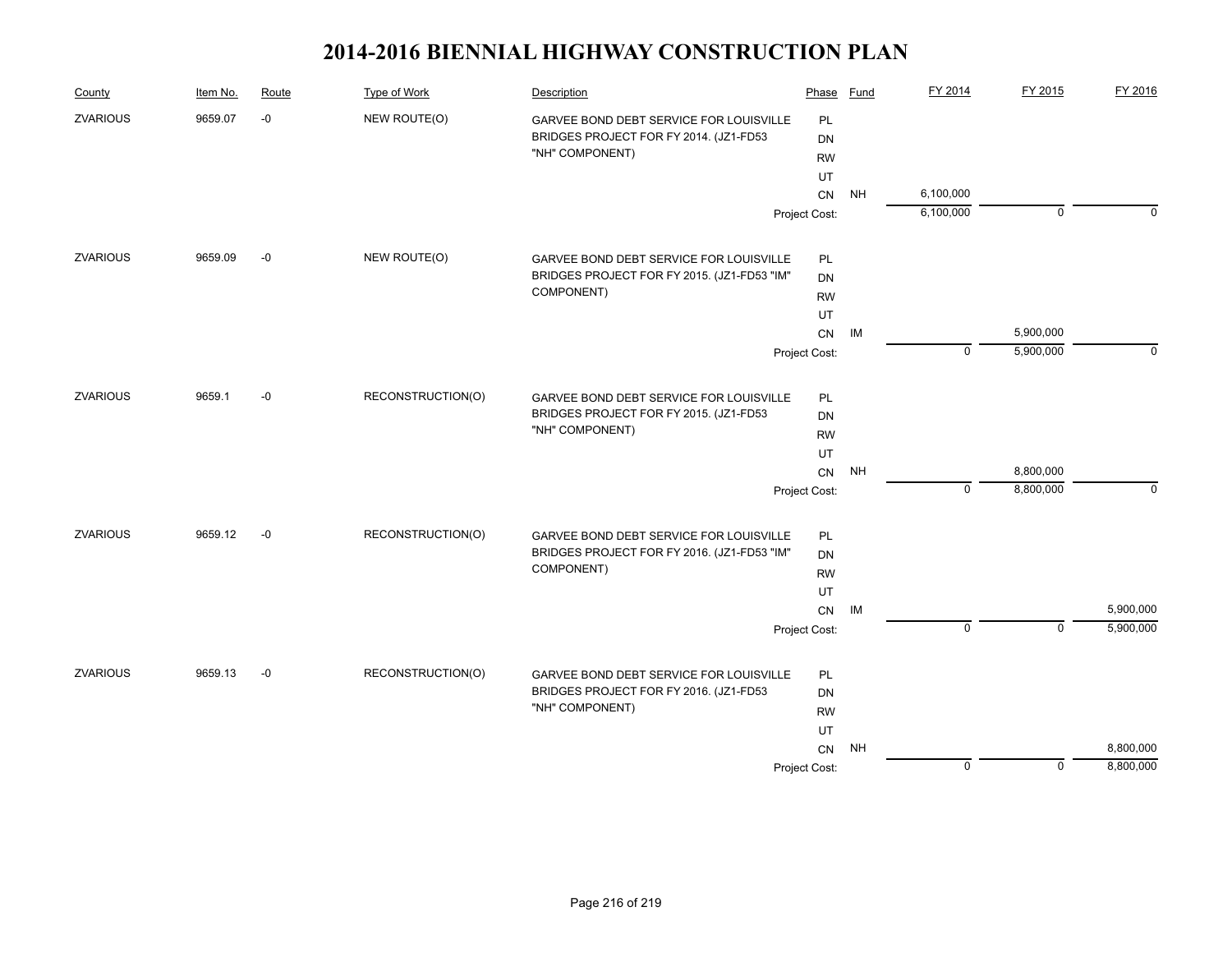### 2014-2016 BIENNIAL HIGHWAY CONSTRUCTION PLAN

| County                          | Item No. | Route | Type of Work | Description | Phase<br><u>Fund</u>  | FY 2014     | FY 2015     | FY 2016     |
|---------------------------------|----------|-------|--------------|-------------|-----------------------|-------------|-------------|-------------|
| PL<br>Total for ZVARIOUS county |          |       |              |             |                       |             |             |             |
|                                 |          |       |              |             | <b>DN</b>             |             |             | 5,000,000   |
|                                 |          |       |              |             | <b>RW</b>             |             |             |             |
|                                 |          |       |              |             | UT                    |             |             |             |
|                                 |          |       |              |             | <b>CN</b>             | 184,246,000 | 251,141,000 | 253,391,000 |
|                                 |          |       |              |             | <b>Total Amounts:</b> | 184,246,000 | 251,141,000 | 258,391,000 |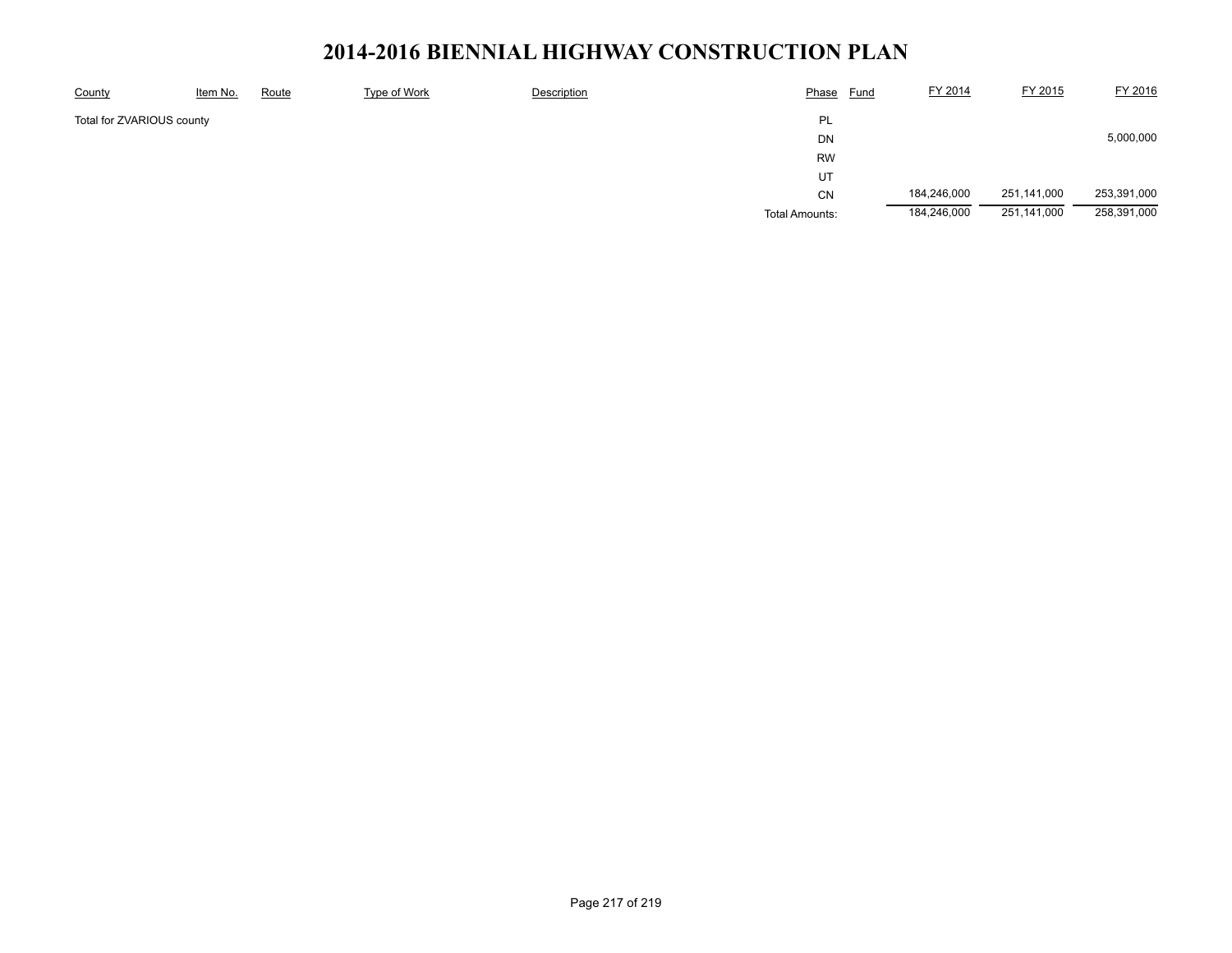### 2014-2016 BIENNIAL HIGHWAY CONSTRUCTION PLAN

# **Biennium Fund Summary**

| Fund                | <b>Description</b>                                      | FY 2015       | FY 2016       | Total         |
|---------------------|---------------------------------------------------------|---------------|---------------|---------------|
| <b>APD</b>          | FEDERAL APPALACHIAN DEVELOPMENT HIGHWAYS                | 0             | 1,500,000     | 1,500,000     |
| BR <sub>2</sub>     | BRAC BOND PROJECTS SECOND PROGRAM                       | 2,740,000     | 8,755,000     | 11,495,000    |
| <b>BRO</b>          | FEDERAL BRIDGE REPLACEMENT - ON SYSTEM                  | 64,461,000    | 67,150,000    | 131,611,000   |
| <b>BRX</b>          | FEDERAL BRIDGE REPLACEMENT - ON/OFF SYSTEM              | 7,025,000     | 13,325,000    | 20,350,000    |
| <b>BRZ</b>          | FEDERAL BRIDGE REPLACEMENT - OFF SYSTEM                 | 17,420,000    | 16,705,000    | 34,125,000    |
| CM                  | FEDERAL CONGESTION MITIGATION FUNDS                     | 13,057,000    | 13,100,000    | 26,157,000    |
| FH                  | FEDERAL FOREST HIGHWAY FUNDS                            | 1,641,000     | 1,641,000     | 3,282,000     |
| <b>HPP</b>          | <b>HIGH PRIORITY PROJECTS</b>                           | 2,879,680     | $\Omega$      | 2,879,680     |
| IM                  | FEDERAL INTERSTATE MAINTENANCE FUNDS                    | 224,211,850   | 116,461,850   | 340,673,700   |
| JM <sub>5</sub>     | GARVEE BONDS US68/KY80 LAKE BARKLEY AND KY LAKE BRIDGES | 90,000,000    | 75,000,000    | 165,000,000   |
| <b>NH</b>           | FEDERAL NATIONAL HIGHWAY SYSTEM FUNDS                   | 227,962,775   | 220,522,775   | 448,485,550   |
| <b>RRP</b>          | SAFETY-RAILROAD PROTECTION                              | 3,600,000     | 3,600,000     | 7,200,000     |
| <b>SAF</b>          | <b>FEDERAL SAFETY FUNDS</b>                             | 38,500,000    | 38,500,000    | 77,000,000    |
| <b>SAH</b>          | FEDERAL STP FUNDS DEDICATED TO ASHLAND                  | 1,200,000     | 1,200,000     | 2,400,000     |
| SB <sub>2</sub>     | STATE BONDS 2010                                        | 60,000,000    | 2,631,800     | 62,631,800    |
| <b>SHN</b>          | FEDERAL STP FUNDS DEDICATED TO HENDERSON                | 750,000       | 600,000       | 1,350,000     |
| <b>SLO</b>          | FEDERAL STP FUNDS DEDICATED TO LOUISVILLE               | 17,948,239    | 18.031.788    | 35,980,027    |
| <b>SLX</b>          | FEDERAL STP FUNDS DEDICATED TO LEXINGTON                | 10,580,000    | 1,680,000     | 12,260,000    |
| <b>SNK</b>          | FEDERAL STP FUNDS DEDICATED TO NORTHERN KENTUCKY        | 7,252,717     | 7.006.914     | 14,259,631    |
| <b>SP</b>           | <b>STATE CONSTRUCTION</b>                               | 251,480,000   | 180,145,200   | 431,625,200   |
| <b>SPP</b>          | STATE CONSTRUCTION HIGH PRIORITY PROJECTS               | 431,708,600   | 381,159,400   | 812,868,000   |
| <b>STP</b>          | FEDERAL STATEWIDE TRANSPORTATION PROGRAM FUNDS          | 132,260,000   | 214,660,000   | 346,920,000   |
| <b>TE</b>           | FEDERAL TRANSPORTATION ENHANCEMENT PROGRAM FUNDS        | 9,600,000     | 9,600,000     | 19,200,000    |
| <b>Total Amount</b> |                                                         | 1.616.277.861 | 1.392.975.727 | 3.009.253.588 |